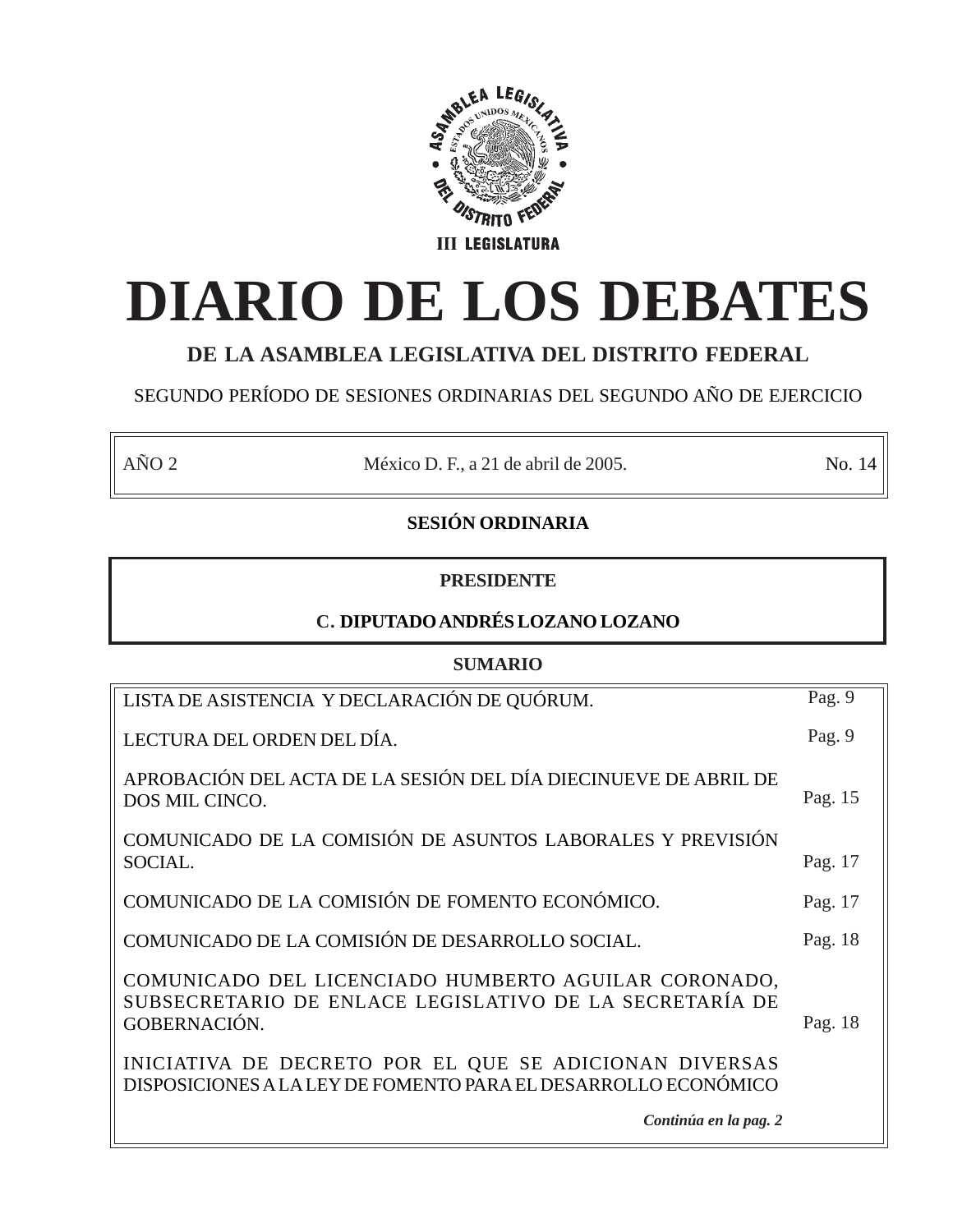| DEL DISTRITO FEDERAL, QUE PRESENTA EL DIPUTADO FRANCISCO DE                                                                                     |          |
|-------------------------------------------------------------------------------------------------------------------------------------------------|----------|
| PAULA AGUNDIS ARIAS, DEL PARTIDO VERDE ECOLOGISTA DE MÉXICO.                                                                                    | Pag. 21  |
| INICIATIVA DE DECRETO QUE ADICIONA LOS ARTÍCULOS 1850-A, 1850-B, 1850-<br>C, 1850-D, 1850-E, 1850- F Y 1850-G DEL CÓDIGO CIVIL PARA EL DISTRITO |          |
| FEDERAL, QUE PRESENTA EL DIPUTADO ALFREDO CARRASCO BAZA, DEL                                                                                    |          |
| PARTIDO DE LA REVOLUCIÓN DEMOCRÁTICA.                                                                                                           | Pag. 24  |
| INICIATIVA DE CÓDIGO FAMILIAR PARA EL DISTRITO FEDERAL, QUE                                                                                     |          |
| PRESENTA LA DIPUTADA MARÍA ARACELI VÁZQUEZ CAMACHO, DEL<br>PARTIDO DE LA REVOLUCIÓN DEMOCRÁTICA.                                                | Pag. 30  |
| INICIATIVA DE DECRETO POR LA QUE SE REFORMAN Y ADICIONAN DIVERSAS                                                                               |          |
| DISPOSICIONES DE LA LEY DE LA COMISIÓN DE DERECHOS HUMANOS DEL                                                                                  |          |
| DISTRITO FEDERAL, QUE PRESENTA LA DIPUTADA MÓNICA LETICIA<br>SERRANO PEÑA, DEL PARTIDO ACCIÓN NACIONAL.                                         | Pag. 107 |
| INICIATIVA CON PROYECTO DE DECRETO POR EL QUE SE ADICIONAN TRES                                                                                 |          |
| PÁRRAFOS AL ARTÍCULO 65 BIS DE LA LEY DE LA COMISIÓN DE DERECHOS                                                                                |          |
| HUMANOS DEL DISTRITO FEDERAL, QUE PRESENTA EL DIPUTADO JULIO<br>CÉSAR MORENO RIVERA, DEL PARTIDO DE LA REVOLUCIÓN DEMOCRÁTICA.                  | Pag. 109 |
| INICIATIVA DE DECRETO POR EL QUE SE REFORMAN, ADICIONAN Y                                                                                       |          |
| DEROGAN DIVERSAS DISPOSICIONES DE LA LEY DE PROTECCIÓN A LOS                                                                                    |          |
| ANIMALES DEL DISTRITO FEDERAL, QUE PRESENTA LA DIPUTADA ALEIDA<br>ALAVEZ RUÍZ, DEL PARTIDO DE LA REVOLUCIÓN DEMOCRÁTICA.                        | Pag. 111 |
| INICIATIVA DE DECRETO MEDIANTE EL CUAL SE REFORMAN DIVERSAS                                                                                     |          |
| DISPOSICIONES DE LA LEY DE DESARROLLO SOCIAL PARA EL DISTRITO<br>FEDERAL, QUE PRESENTA LA DIPUTADA SARA GUADALUPE FIGUEROA                      |          |
| CANEDO, DEL PARTIDO VERDE ECOLOGISTA DE MÉXICO.                                                                                                 | Pag. 124 |
| INICIATIVA DE DECRETO POR EL QUE SE REFORMAN DIVERSAS                                                                                           |          |
| DISPOSICIONES DE LA LEY DE FOMENTO A LAS ACTIVIDADES DE<br>DESARROLLO SOCIAL DE LAS ORGANIZACIONES CIVILES Y LA LEY DE LAS                      |          |
| Y LOS JÓVENES, AMBAS APLICABLES PARA EL DISTRITO FEDERAL, QUE                                                                                   |          |
| PRESENTA LA DIPUTADA MARIANA GÓMEZ DEL CAMPO GURZA, DEL PARTIDO<br>ACCIÓN NACIONAL.                                                             | Pag. 127 |
| INICIATIVA DE REFORMAS Y ADICIONES A LA LEY ORGÁNICA DE LA                                                                                      |          |
| ADMINISTRACIÓN PÚBLICA DEL DISTRITO FEDERAL, QUE PRESENTA EL                                                                                    |          |
| DIPUTADO EFRAÍN MORALES SÁNCHEZ, DEL PARTIDO DE LA REVOLUCIÓN<br>DEMOCRÁTICA.                                                                   | Pag. 130 |
| INICIATIVA CON PROYECTO DE DECRETO POR EL QUE SE REFORMAN Y                                                                                     |          |
| DEROGAN DIVERSAS DISPOSICIONES DEL CÓDIGO DE PROCEDIMIENTOS<br>CIVILES PARA EL DISTRITO FEDERAL Y SE CREA LA LEY DE JUSTICIA                    |          |
| Continúa en la pag. 3                                                                                                                           |          |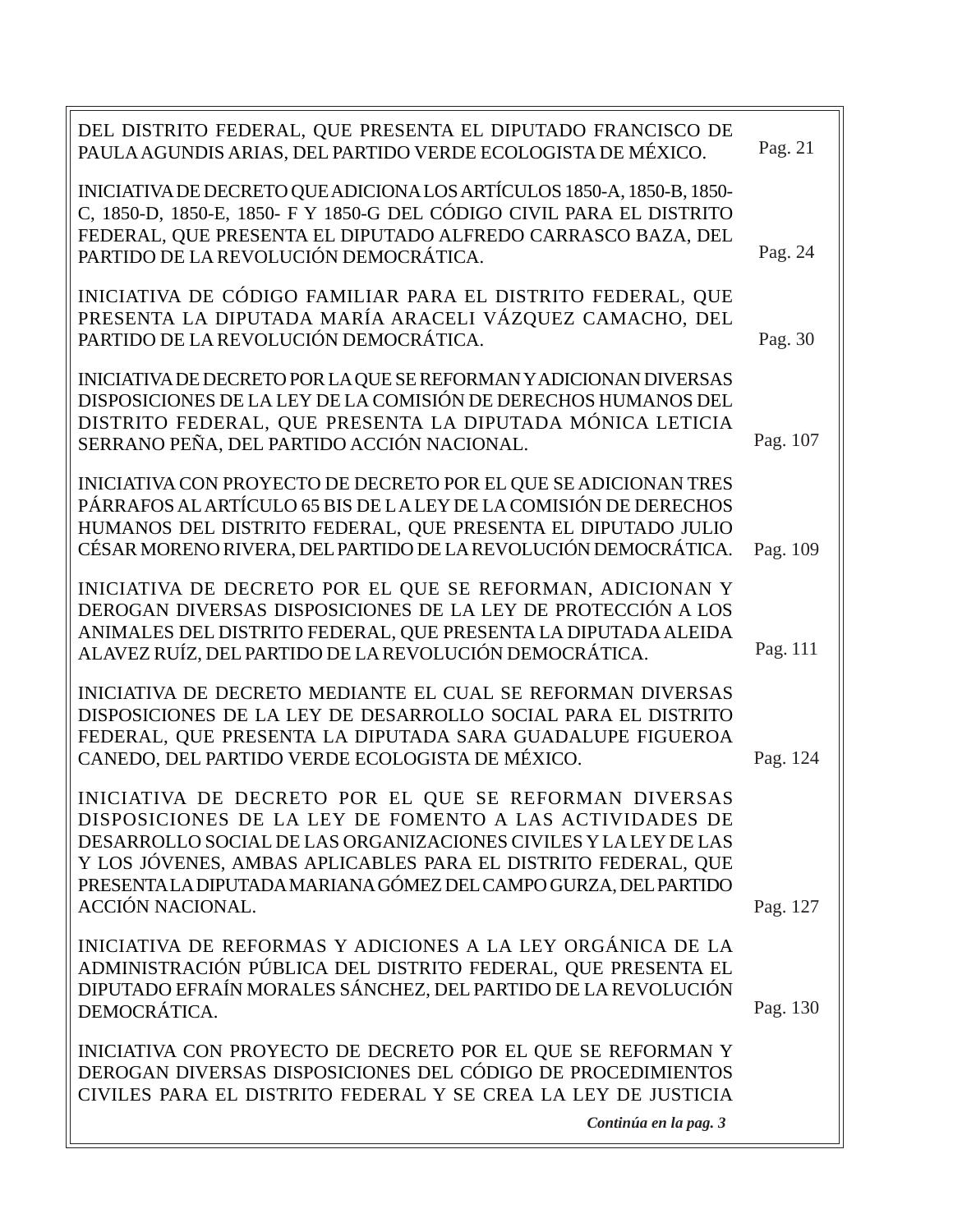| ALTERNATIVA PARA EL DISTRITO FEDERAL, QUE PRESENTA EL DIPUTADO<br>JOSÉ ESPINA VON ROEHRICH, DEL PARTIDO ACCIÓN NACIONAL.                                                                                                                                                                                                                                                                                                                                                                                                                                                                                                                             | Pag. 132 |
|------------------------------------------------------------------------------------------------------------------------------------------------------------------------------------------------------------------------------------------------------------------------------------------------------------------------------------------------------------------------------------------------------------------------------------------------------------------------------------------------------------------------------------------------------------------------------------------------------------------------------------------------------|----------|
| INICIATIVA CON PROYECTO DE DECRETO DE REFORMAS Y ADICIONES A<br>DIVERSAS DISPOSICIONES DE LA LEY ORGÁNICA DE LA ADMINISTRACIÓN<br>PÚBLICA DEL DISTRITO FEDERAL, DE LA LEY DE SALUD PARA EL DISTRITO<br>FEDERAL Y DE LA LEY ORGÁNICA DE LA SECRETARÍA DE SEGURIDAD<br>PÚBLICA DEL DISTRITO FEDERAL, QUE PRESENTA LA DIPUTADA SOFÍA<br>FIGUEROA TORRES, DEL PARTIDO ACCIÓN NACIONAL.                                                                                                                                                                                                                                                                   | Pag. 145 |
| INICIATIVA DE REFORMAS Y ADICIONES A LA LEY ORGÁNICA DE LA<br>ADMINISTRACIÓN PÚBLICA DEL DISTRITO FEDERAL Y LA LEY DEL<br>INSTITUTO DE LAS MUJERES DEL DISTRITO FEDERAL, QUE PRESENTA LA<br>DIPUTADA MARÍA TERESITA DE JESÚS AGUILAR MARMOLEJO, DEL PARTIDO<br>ACCIÓN NACIONAL.                                                                                                                                                                                                                                                                                                                                                                      | Pag. 152 |
| INICIATIVA DE DECRETO QUE REFORMA EL ARTÍCULO 2332 DEL CÓDIGO CIVIL<br>PARA EL DISTRITO FEDERAL, TÍTULO CUARTO CAPÍTULO I, QUE PRESENTA<br>EL DIPUTADO JORGE GARCÍA RODRÍGUEZ, DEL PARTIDO REVOLUCIONARIO<br><b>INSTITUCIONAL.</b>                                                                                                                                                                                                                                                                                                                                                                                                                   | Pag. 158 |
| INICIATIVA POR LA QUE SE REFORMAN, ADICIONAN Y DEROGAN DIVERSAS<br>DISPOSICIONES DE LA LEY DE AGUAS DEL DISTRITO FEDERAL, QUE<br>PRESENTA EL DIPUTADO ALBERTO TREJO VILLAFUERTE, DEL PARTIDO DE<br>LA REVOLUCIÓN DEMOCRÁTICA.                                                                                                                                                                                                                                                                                                                                                                                                                        | Pag. 160 |
| ACUERDO DE LA COMISIÓN DE GOBIERNO MEDIANTE EL CUAL SE MODIFICA<br>LA INTEGRACIÓN DE LAS COMISIONES DE FOMENTO ECONÓMICO,<br>JUVENTUD, SEGURIDAD PÚBLICA, ADMINISTRACIÓN PÚBLICA LOCAL,<br>VIGILANCIA DE LA CONTADURÍA MAYOR DE HACIENDA, DEPORTE Y DE<br><b>TRANSPORTE Y VIALIDAD.</b>                                                                                                                                                                                                                                                                                                                                                              | Pag. 166 |
| ACUERDO DE LA COMISIÓN DE GOBIERNO MEDIANTE EL CUAL SE PROPONE<br>LLEVAR A CABO UNA SESIÓN SOLEMNE EL DÍA 29 DE ABRIL DE 2005 A EFECTO<br>DE HACER ENTREGA DE LA MEDALLA AL MÉRITO CIUDADANO 2005.                                                                                                                                                                                                                                                                                                                                                                                                                                                   | Pag. 169 |
| DISCUSIÓN DEL DICTAMEN A LA PROPOSICIÓN CON PUNTO DE ACUERDO<br>PARA CITAR A COMPARECER AL JEFE DELEGACIONAL EN XOCHIMILCO,<br>CONTADOR PÚBLICO FAUSTINO SOTO RAMOS, ANTE LA COMISIÓN DE<br>PRESERVACIÓN DEL MEDIO AMBIENTE Y PROTECCIÓN ECOLÓGICA DE ESTA<br>ASAMBLEA, PARA QUE RINDA UN INFORME SOBRE EL CUMPLIMIENTO DE<br>LA RECOMENDACIÓN NÚMERO 02/2004 EMITIDA POR LA PROCURADURÍA<br>AMBIENTAL DEL ORDENAMIENTO TERRITORIAL DEL DISTRITO FEDERAL, Y<br>SOBRE LA PROPUESTA CON PUNTO DE ACUERDO PARA QUE LA ASAMBLEA<br>LEGISLATIVA DEL DISTRITO FEDERAL EXHORTE AL DELEGADO EN<br>XOCHIMILCO PARA QUE PROCEDA A LA INMEDIATA LIMPIEZA DE LOS |          |
| Continúa en la pag. 4                                                                                                                                                                                                                                                                                                                                                                                                                                                                                                                                                                                                                                |          |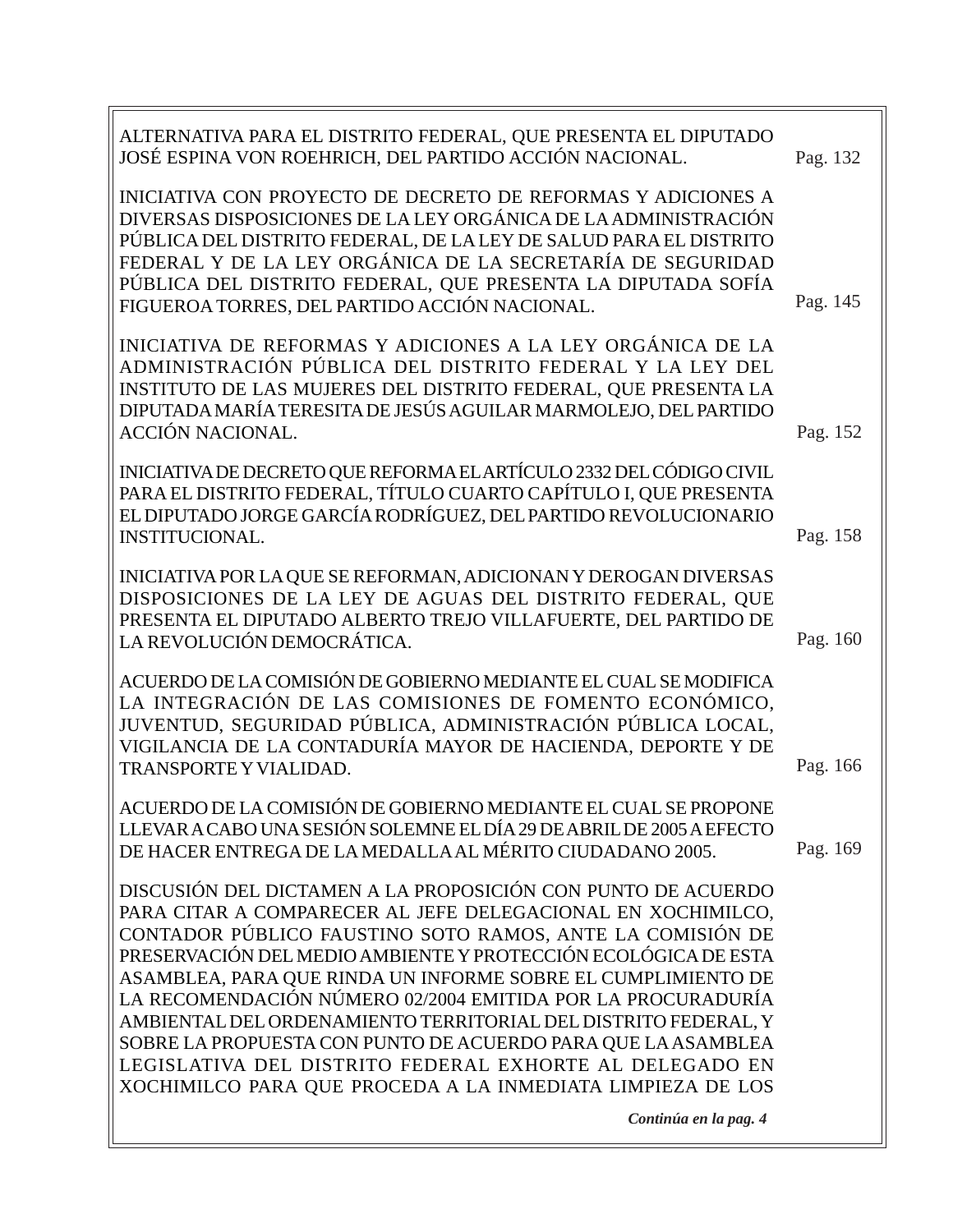| CANALES DE LA DEMARCACIÓN, QUE PRESENTA LA COMISIÓN DE<br>PRESERVACIÓN DEL MEDIO AMBIENTE Y PROTECCIÓN ECOLÓGICA.                                                                                                                                                                                                                                                                                                                                                                                                                                                                                                                                                                                                                                                                                                                  | Pag. 170 |
|------------------------------------------------------------------------------------------------------------------------------------------------------------------------------------------------------------------------------------------------------------------------------------------------------------------------------------------------------------------------------------------------------------------------------------------------------------------------------------------------------------------------------------------------------------------------------------------------------------------------------------------------------------------------------------------------------------------------------------------------------------------------------------------------------------------------------------|----------|
| DISCUSIÓN DEL DICTAMEN RESPECTO A LAS PROPUESTAS CON PUNTO<br>DE ACUERDO, PARA EXHORTAR AL JEFE DE GOBIERNO DEL DISTRITO<br>FEDERAL, LICENCIADO ANDRÉS MANUEL LÓPEZ OBRADOR A QUE EXPIDA<br>EL REGLAMENTO DE LA LEY DE PROTECCIÓN A LOS ANIMALES DEL<br>DISTRITO FEDERAL, QUE PRESENTO EL DIPUTADO OBDULIO ÁVILA MAYO,<br>DEL GRUPO PARLAMENTARIO DEL PARTIDO ACCIÓN NACIONAL; Y LA<br>PROPUESTA PARA EXHORTAR A LA SECRETARÍA DEL MEDIO AMBIENTE DEL<br>DISTRITO FEDERAL PROPONGA AL JEFE DE GOBIERNO DEL DISTRITO<br>FEDERAL, EL PROYECTO DE REGLAMENTO DE LA LEY DE PROTECCIÓN A<br>LOS ANIMALES DEL DISTRITO FEDERAL; QUE PRESENTÓ EL DIP. ARTURO<br>ESCOBAR Y VEGA, DEL GRUPO PARLAMENTARIO DEL PARTIDO VERDE<br>ECOLOGISTA DE MÉXICO, QUE PRESENTA LA COMISIÓN DE PRESERVACIÓN<br>DEL MEDIO AMBIENTE Y PROTECCIÓN ECOLÓGICA. | Pag. 176 |
| DISCUSIÓN DEL DICTAMEN RELATIVO A LAS PROPOSICIONES CON PUNTO<br>DE ACUERDO POR EL QUE SE SOLICITA A LA SECRETARÍA DEL MEDIO<br>AMBIENTE Y A LA UNIDAD DE BOSQUES URBANOS Y EDUCACIÓN<br>AMBIENTAL, REMITAN UN INFORME DETALLADO DEL CIERRE DEL BOSQUE<br>DE CHAPULTEPEC, PRIMERA Y SEGUNDA SECCIÓN, PRESENTADA POR EL<br>DIPUTADO CHRISTIAN MARTÍN LUJANO NICOLÁS, INTEGRANTE DEL GRUPO<br>PARLAMENTARIO DEL PARTIDO ACCIÓN NACIONAL Y PROPUESTA CON<br>PUNTO DE ACUERDO PARA QUE LA SECRETARÍA DEL MEDIO AMBIENTE<br>DEL DISTRITO FEDERAL INFORME SOBRE LA TALA DE ÁRBOLES EN LA<br>TERCERA SECCIÓN DEL BOSQUE DE CHAPULTEPEC; QUE REMITIÓ EL<br>DIPUTADO ARTURO ESCOBAR Y VEGA, DEL PARTIDO VERDE ECOLOGISTA<br>DE MÉXICO, QUE PRESENTA LA COMISIÓN DE PRESERVACIÓN DEL MEDIO<br>AMBIENTE Y PROTECCIÓN ECOLÓGICA.               | Pag. 180 |
| DISCUSIÓN DEL DICTAMEN RELATIVO A LAS PROPOSICIONES CON PUNTO<br>DE ACUERDO PARA EXHORTAR AL PROCURADOR FEDERAL DE PROTECCIÓN<br>AL MEDIO AMBIENTE, SU INTERVENCIÓN PARA SOLUCIONAR LA<br>PROBLEMÁTICA DE TALA Y ASERRADEROS CLANDESTINOS QUE EXISTEN<br>EN EL DISTRITO FEDERAL; PRESENTADA POR EL DIPUTADO JUAN MÁNUEL<br>GONZÁLEZ MALTOS, INTEGRANTE DEL PARTIDO DE LA REVOLUCIÓN<br>DEMOCRÁTICA, QUE PRESENTA LA COMISIÓN DE PRESERVACIÓN DEL<br>MEDIO AMBIENTE Y PROTECCIÓN ECOLÓGICA.                                                                                                                                                                                                                                                                                                                                         | Pag. 185 |
| DISCUSIÓN DEL DICTAMEN SOBRE EL PUNTO DE ACUERDO PARA<br>EXHORTAR AL JEFE DE GOBIERNO DEL DISTRITO FEDERAL A CELEBRAR<br>UN CONVENIO DE COORDINACIÓN PARA EL DESARROLLO SOCIAL Y<br>HUMANO CON EL EJECUTIVO FEDERAL, QUE PRESENTA LA COMISIÓN DE<br>DESARROLLO SOCIAL.                                                                                                                                                                                                                                                                                                                                                                                                                                                                                                                                                             | Pag. 189 |

*Continúa en la pag. 5*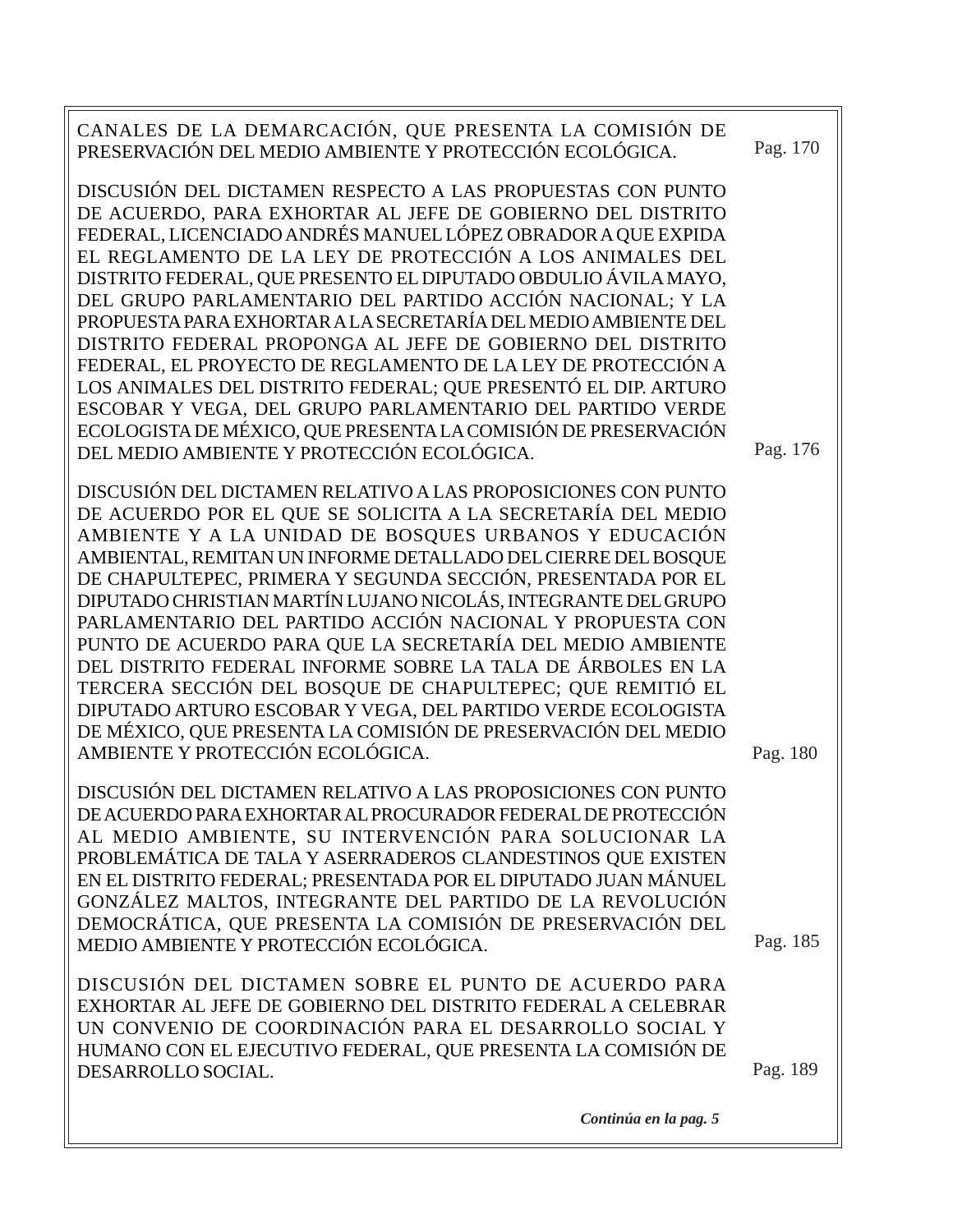DISCUSIÓN DEL DICTAMEN A LA INICIATIVA DE DECRETO POR EL QUE SE ADICIONAN DIVERSAS DISPOSICIONES DE LA LEY DE DESARROLLO SOCIAL PARA EL DISTRITO FEDERAL, QUE PRESENTA LA COMISIÓN DE DESARROLLO SOCIAL.

DISCUSIÓN DEL DICTAMEN SOBRE LA PROPUESTA CON PUNTO DE ACUERDO PARA QUE LA COMISIÓN ESPECIAL QUE ATIENDE LA PROBLEMÁTICA DE LOS HUNDIMIENTOS DIFERENCIALES EN EL DISTRITO FEDERAL, PROMUEVA UNA REUNIÓN CON EL JEFE DE GOBIERNO DEL DISTRITO FEDERAL, E INSTRUYA LO PROCEDENTE PARA QUE CONJUNTAMENTE CON LAS AUTORIDADES DEL ÁREA METROPOLITANA DEL VALLE DE MÉXICO Y DEL GOBIERNO FEDERAL, COADYUVEN EN SOLUCIÓN DEL PROBLEMA DE ABASTECIMIENTO DE AGUA POTABLE CONTRARRESTAR LOS ASENTAMIENTOS DIFERENCIALES ASIMISMO EN MATERIA DE PROTECCIÓN CIVIL SE ELABORE EL ATLAS DE RIESGOS DEL DISTRITO FEDERAL, QUE PRESENTA LA COMISIÓN DE PROTECCIÓN CIVIL.

DISCUSIÓN DEL DICTAMEN DE LA PROPUESTA CON PUNTO DE ACUERDO PARA HACER UNA SOLICITUD AL JEFE DE GOBIERNO DEL DISTRITO FEDERAL, PARA QUE INSTRUYA AL TITULAR DE LA SECRETARÍA DE GOBIERNO, A TRAVÉS DE LA DIRECCIÓN GENERAL DE PROTECCIÓN CIVIL Y A LA SECRETARÍA DE DESARROLLO SOCIAL, INFORME DEL ESTADO QUE GUARDA EL PROGRAMA DE MITIGACIÓN DE RIESGOS POR LOS FRENTES FRÍOS QUE SE HAN PRESENTADO EN ESTA TEMPORADA, ASÍ COMO LOS ALBERGUES QUE ESTÁN BAJO ESTE PROGRAMA, QUE PRESENTAN LAS COMISIONES UNIDAS DE PROTECCIÓN CIVIL Y ATENCIÓN A GRUPOS VULNERABLES.

DISCUSIÓN DEL DICTAMEN CON PROYECTO DE DECRETO RESPECTO AL NOMBRAMIENTO DE LA CIUDADANA LICENCIADA ELSA DEL CARMEN ARZOLA MUÑOZ COMO MAGISTRADA DEL TRIBUNAL SUPERIOR DE JUSTICIA DEL DISTRITO FEDERAL, QUE PRESENTA LA COMISIÓN DE ADMINISTRACIÓN Y PROCURACIÓN DE JUSTICIA.

DISCUSIÓN DEL DICTAMEN CON PROYECTO DE DECRETO RESPECTO AL NOMBRAMIENTO DEL CIUDADANO LICENCIADO ROGELIO ANTOLÍN MAGOS MORALES COMO MAGISTRADO DEL TRIBUNAL SUPERIOR DE JUSTICIA DEL DISTRITO FEDERAL, QUE PRESENTA LA COMISIÓN DE ADMINISTRACIÓN Y PROCURACIÓN DE JUSTICIA.

RENDICIÓN DE PROTESTA DE LEY DE LOS MAGISTRADOS AL TRIBUNAL SUPERIOR DE JUSTICIA DEL DISTRITO FEDERAL, LICENCIADA ELSA DEL CARMEN ARZOLA MUÑOZ ASÍ COMO DEL LICENCIADO ROGELIO ANTOLÍN MAGOS MORALES. Pag. 231

Pag. 219

Pag. 207

Pag. 197

Pag. 201

Pag. 193

*Continúa en la pag. 6*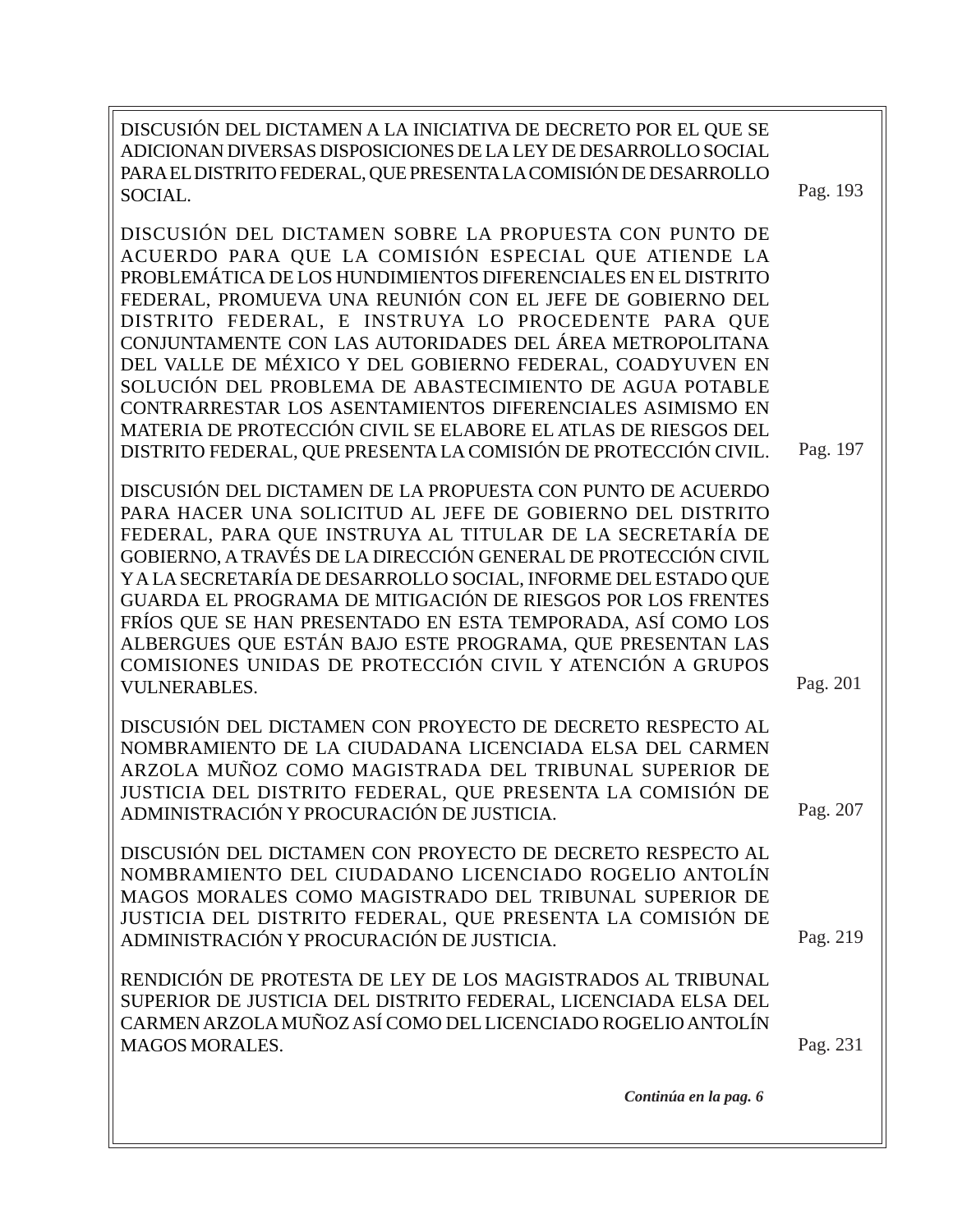| PROPUESTA DE PUNTO DE ACUERDO PARA SOLICITAR A LAS SECRETARÍAS<br>DE DESARROLLO URBANO Y VIVIENDA Y DE DESARROLLO ECONÓMICO<br>DEL DISTRITO FEDERAL, REMITAN A ESTA ASAMBLEA LEGISLATIVA DEL<br>DISTRITO FEDERAL, LA INFORMACIÓN SOBRE EL PROGRAMA DE<br>REGULARIZACIÓN DE USOS DEL SUELO EN LOS QUE OPEREN MICRO Y<br>PEQUEÑAS EMPRESAS CONSIDERADAS COMO DE BAJO IMPACTO, QUE<br>REMITIÓ EL DIPUTADO CARLOS ALBERTO FLORES GUTIÉRREZ, DEL PARTIDO<br>ACCIÓN NACIONAL. | Pag. 232 |
|-------------------------------------------------------------------------------------------------------------------------------------------------------------------------------------------------------------------------------------------------------------------------------------------------------------------------------------------------------------------------------------------------------------------------------------------------------------------------|----------|
| PROPUESTA DE PUNTO DE ACUERDO PARA SOLICITAR QUE EL TITULAR DE<br>LA SECRETARÍA DE TRANSPORTE Y VIALIDAD DEL GOBIERNO DEL DISTRITO<br>FEDERAL, LICENCIADO FRANCISCO GARDUÑO YÁÑEZ, REMITA A ESTA<br>ASAMBLEA LEGISLATIVA DEL DISTRITO FEDERAL, UN INFORME SOBRE EL<br>ESTADO QUE GUARDA EL PROGRAMA DE REEMPLACAMIENTO VEHICULAR<br>IMPLEMENTADO A PARTIR DEL AÑO 2001, QUE REMITIÓ EL DIPUTADO<br>CARLOS ALBERTO FLORES GUTIÉRREZ, DEL PARTIDO ACCIÓN NACIONAL.        | Pag. 234 |
| PROPUESTA CON PUNTO DE ACUERDO MEDIANTE EL CUAL SE SOLICITA<br>AL GOBIERNO DEL DISTRITO FEDERAL, EXPLIQUE LAS RAZONES QUE<br>MOTIVARON QUE LA GALERÍA ARTÍSTICA DE LAS REJAS DE CHAPULTEPEC,<br>SEA UTILIZADO COMO MEDIO DE DIFUSIÓN DE OBRAS DEL GOBIERNO DEL<br>DISTRITO FEDERAL, QUE REMITIÓ LA DIPUTADA MARÍA GABRIELA<br>GONZÁLEZ MARTÍNEZ, DEL PARTIDO ACCIÓN NACIONAL.                                                                                           | Pag. 236 |
| PROPUESTA CON PUNTO DE ACUERDO PARA SOLICITAR AL LICENCIADO<br>BERNARDO BÁTIZ VÁZQUEZ, INSTRUYA A LA DIRECTORA GENERAL DEL<br>ALBERGUE TEMPORAL, LICENCIADA LORENA GONZÁLEZ REYNA, INFORME<br>EL ESTADO QUE GUARDA DICHO ÓRGANO DESCONCENTRADO, QUE<br>REMITIÓ EL DIPUTADO JUAN ANTONIO ARÉVALO LÓPEZ, DEL PARTIDO<br>ACCIÓN NACIONAL.                                                                                                                                  | Pag. 237 |
| PUNTO DE ACUERDO PARA EMITIR UN RESPETUOSO EXHORTO AL<br>PRESIDENTE DE LA REPÚBLICA Y AL JEFE DE GOBIERNO DEL DISTRITO<br>FEDERAL, A FIN DE QUE LA ESCASEZ DE AGUA QUE PRESENTA EL DISTRITO<br>FEDERAL, SE DECLARE COMO PROBLEMA PRIORITARIO Y DE SEGURIDAD<br>NACIONAL, QUE REMITIÓ EL VÍCTOR GABRIEL VARELA LÓPEZ, DEL PARTIDO<br>DE LA REVOLUCIÓN DEMOCRÁTICA.                                                                                                       | Pag. 239 |
| PUNTO DE ACUERDO PARA QUE LAS COMISIONES UNIDAS DE<br>ADMINISTRACIÓN Y PROCURACIÓN DE JUSTICIA Y DERECHOS HUMANOS,<br>INVESTIGUEN LA DENUNCIA RELATIVA A LA VIOLACIÓN DE DERECHOS<br>HUMANOS DE QUE SON VÍCTIMAS LAS RECLUSAS DEL CENTRO DE<br>READAPTACIÓN FEMENIL DE SANTA MARTHA ACATITLA, AL COMPARECER<br>ANTE SUS JUECES, QUE REMITIÓ EL DIPUTADO JORGE GARCÍA RODRÍGUEZ,<br>DE PARTIDO REVOLUCIONARIO INSTITUCIONAL.                                             | Pag. 240 |
| Continúa en la pag. 7                                                                                                                                                                                                                                                                                                                                                                                                                                                   |          |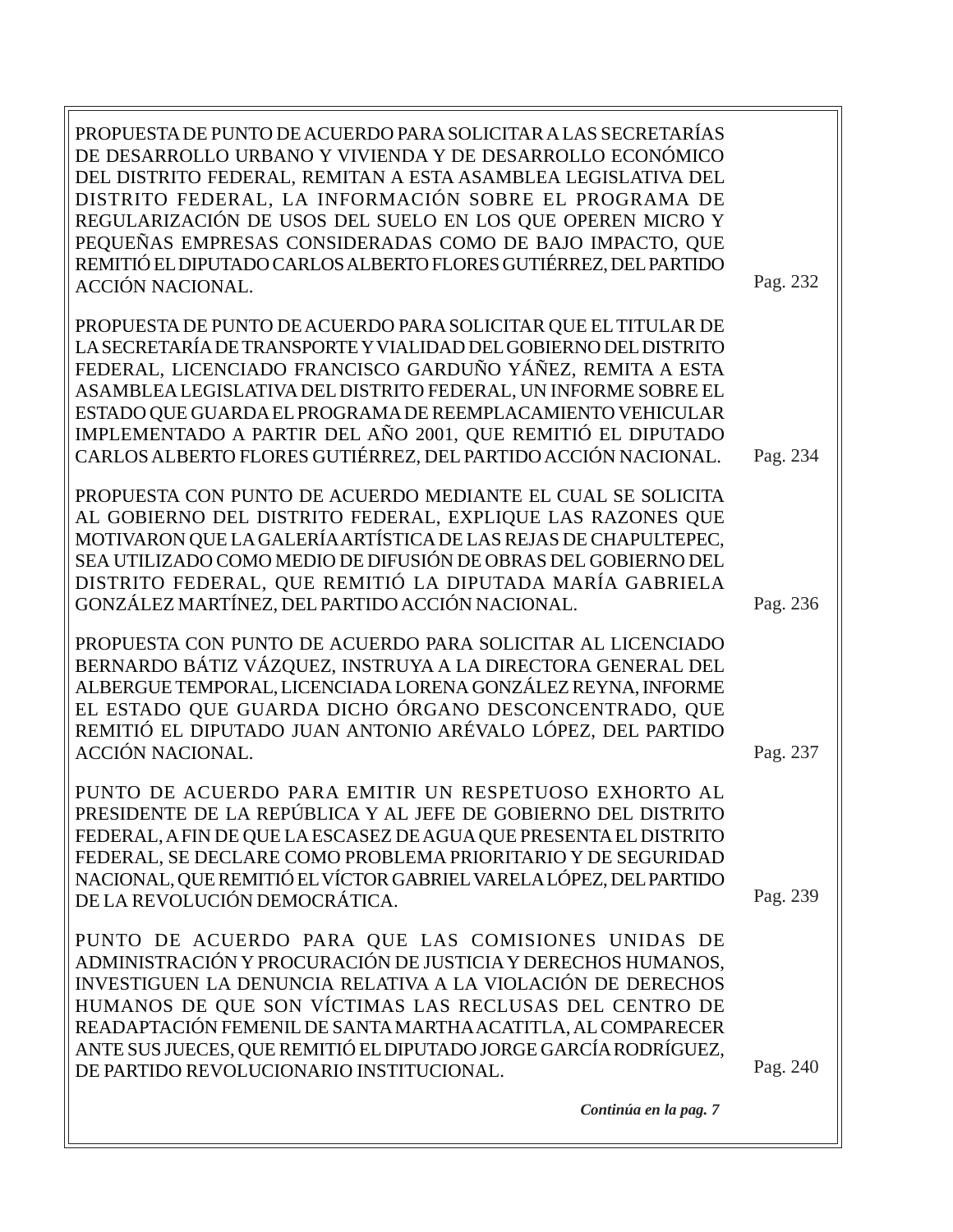| PROBLEMÁTICA DEL VIRUS DE INFLUENZA H2N2, QUE REMITIÓ EL<br>DIPUTADO EFRAÍN MORALES SÁCHEZ, DEL PARTIDO DE LA REVOLUCIÓN                                                                                                                                                                                                                                                                                                                                                                                                                                                                                                           |          |
|------------------------------------------------------------------------------------------------------------------------------------------------------------------------------------------------------------------------------------------------------------------------------------------------------------------------------------------------------------------------------------------------------------------------------------------------------------------------------------------------------------------------------------------------------------------------------------------------------------------------------------|----------|
| DEMOCRÁTICA.                                                                                                                                                                                                                                                                                                                                                                                                                                                                                                                                                                                                                       | Pag. 243 |
| PROPUESTA CON PUNTO DE ACUERDO SOBRE LA CONMEMORACIÓN DEL<br>ANIVERSARIO LUCTUOSO DEL GENERAL EMILIANO ZAPATA EL 10 DE ABRIL,<br>QUE REMITIÓ LA DIPUTADA MARÍA ARACELI VÁZQUEZ CAMACHO, DEL<br>PARTIDO DE LA REVOLUCIÓN DEMOCRÁTICA.                                                                                                                                                                                                                                                                                                                                                                                               | Pag. 245 |
| PUNTO DE ACUERDO PARA EMITIR UN RESPETUOSO EXHORTO AL<br>DIRECTOR GENERAL DEL INSTITUTO POLITÉCNICO NACIONAL, DR.<br>ENRIQUE VILLA RIVERA, A FIN DE QUE RECONSIDERE LA NO DESAPARICIÓN<br>DEL EQUIPO DE FÚTBOL AMERICANO DE LIGAMAYOR "ÁGUILAS BLANCAS"<br>DE LA INSTITUCIÓN, QUE REMITIDO EL DIPUTADO VÍCTOR GABRIEL VARELA<br>LÓPEZ, DEL PARTIDO DE LA REVOLUCIÓN DEMOCRÁTICA.                                                                                                                                                                                                                                                   | Pag. 247 |
| PROPUESTA CON PUNTO DE ACUERDO POR EL CUAL SE SOLICITA A LA<br>SECRETARÍA DE SEGURIDAD PÚBLICA DEL DISTRITO FEDERAL, RINDA UN<br>INFORME PORMENORIZADO SOBRE LAS ACCIONES QUE EN MATERIA DE<br>CAPACITACIÓN Y EQUIPAMIENTO RECIBEN LOS ELEMENTOS POLICÍACOS<br>ADSCRITOS A DICHA SECRETARIA, QUE REMITIDO LA DIPUTADA SILVIA<br>OLIVA FRAGOZO, DEL PARTIDO DE LA REVOLUCIÓN DEMOCRATICA.                                                                                                                                                                                                                                           | Pag. 248 |
| PUNTO DE ACUERDO POR EL QUE SE EXHORTA AL JEFE DE GOBIERNO DEL<br>DISTRITO FEDERAL PARA QUE INCLUYA EN EL REGLAMENTO DE LA LEY<br>PARA EL FUNCIONAMIENTO DE ESTABLECIMIENTOS MERCANTILES DEL<br>DISTRITO FEDERAL, LA REGULACIÓN EN MATERIA DE ESTACIONAMIENTOS<br>PÚBLICOS, QUE REMITIDO LA DIPUTADA SOFÍA FIGUEROA TORRES, DEL<br>PARTIDO ACCIÓN NACIONAL.                                                                                                                                                                                                                                                                        | Pag. 249 |
| PUNTO DE ACUERDO SOBRE EL PROBLEMA DE SALUD PÚBLICA E<br>INSEGURIDAD, QUE REPRESENTAN LOS PERROS CALLEJEROS EN EL<br>DISTRITO FEDERAL, QUE REMITIÓ LA DIPUTADA MARÍA ARACELI VÁZQUEZ<br>CAMACHO, DEL PARTIDO DE LA REVOLUCIÓN DEMOCRÁTICA.                                                                                                                                                                                                                                                                                                                                                                                         | Pag. 250 |
| PROPUESTA CON PUNTO DE ACUERDO, PARA QUE ESTA ASAMBLEA<br>LEGISLATIVA DEL DISTRITO FEDERAL, EXHORTE AL GOBIERNO DEL DISTRITO<br>FEDERAL Y A LA DELEGACIÓN ÁLVARO OBREGÓN PARA QUE DE MANERA<br>URGENTE, POR SU CALIDAD DE CENTRO HISTÓRICO, EN SAN ÁNGEL SE<br>RESCATE, MANTENGA Y CONSOLIDE LA FISONOMÍA PROPIA, DE SU<br>PATRIMONIO ARQUEOLÓGICO, HISTÓRICO, ARTÍSTICO Y CULTURAL,<br>PROCEDIÉNDOSE A REALIZAR LAS ACCIONES NECESARIAS Y CONDUCENTES<br>CON LA FINALIDAD DE LOGRAR UNA RÁPIDA RECUPERACIÓN DE NUESTRO<br>PATRIMONIO, QUE REMITIÓ EL DIPUTADO RAFAEL HERNÁNDEZ NAVA, DEL<br>PARTIDO DE LA REVOLUCIÓN DEMOCRÁTICA. | Pag. 255 |
| Continúa en la pag. 8                                                                                                                                                                                                                                                                                                                                                                                                                                                                                                                                                                                                              |          |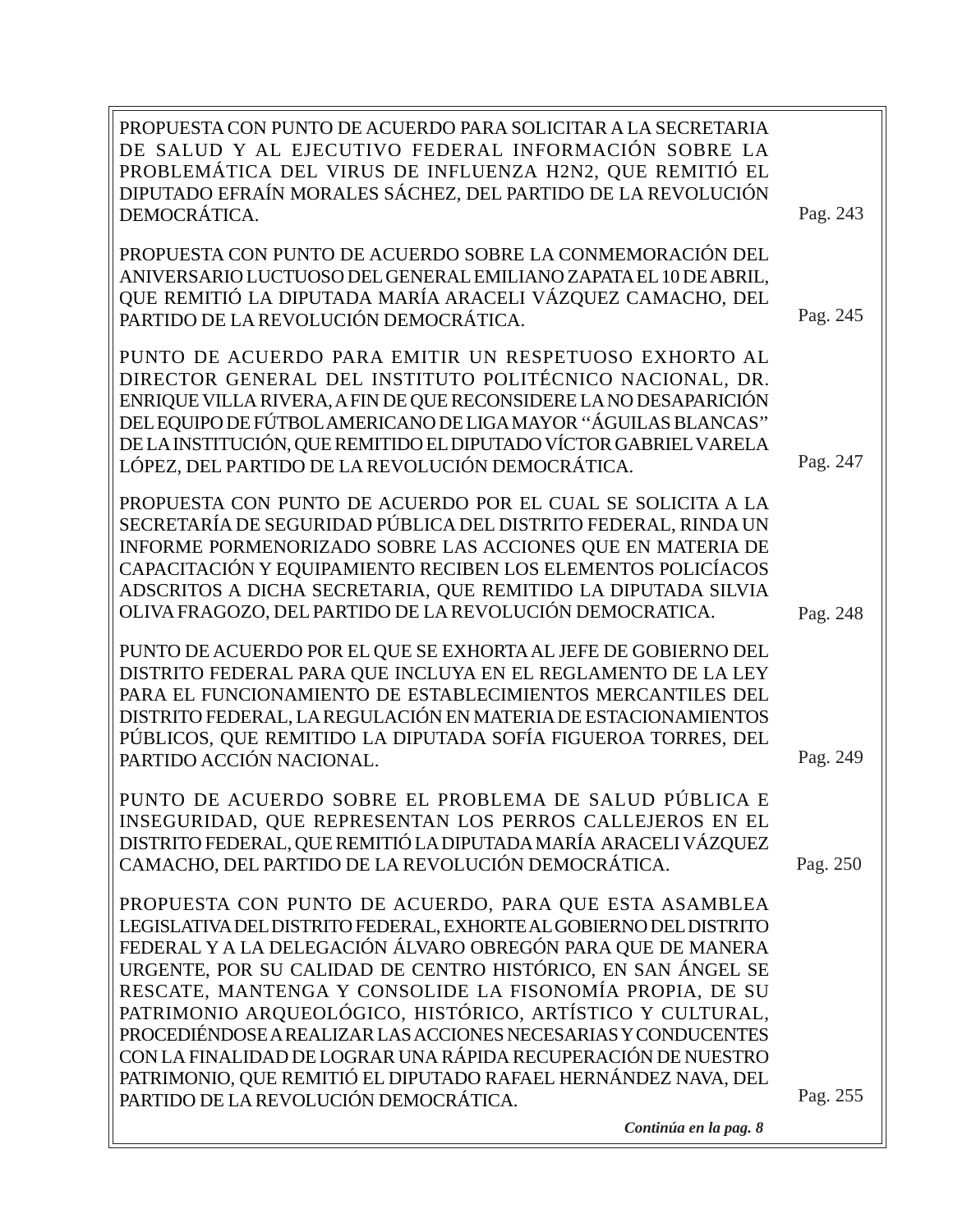PROPUESTA CON PUNTO DE ACUERDO PARA QUE ESTA ASAMBLEA LEGISLATIVA DEL DISTRITO FEDERAL, EXHORTE AL RECTOR DE LA UNIVERSIDAD NACIONAL AUTÓNOMA DE MÉXICO Y AL GOBIERNO DEL DISTRITO FEDERAL, PARA QUE CONSIDEREN CIUDAD UNIVERSITARIA COMO TERMINAL Y RETORNO DEL SERVICIO DE TRANSPORTE METROBUS, QUE REMITIÓ EL DIPUTADO RAFAEL HERNÁNDEZ NAVA, DEL PARTIDO DE LA REVOLUCIÓN DEMOCRÁTICA.

PROPUESTA CON PUNTO DE ACUERDO, PARA QUE ESTA ASAMBLEA LEGISLATIVA DEL DISTRITO FEDERAL, EXHORTE AL GOBIERNO DEL DISTRITO FEDERAL PARA QUE CELEBRE LOS ACUERDOS NECESARIOS Y SEAN CONSIDERADOS COMO RESERVA ECOLÓGICA LOS PARQUES DE: ''LA LOMA'', UBICADO EN LA COL. TORRES DE POTRERO; ECOLÓGICO ''LAS ÁGUILAS'', UBICADO EN LA COLONIA LAS ÁGUILAS; ''LA CUESTA'', UBICADO EN LA COLONIA TETELPAN Y ''JALALPA 2000'', UBICADO EN LA COLONIA JALALPA, QUE REMITIÓ EL DIPUTADO RAFAEL HERNÁNDEZ NAVA, DEL PARTIDO DE LA REVOLUCIÓN DEMOCRÁTICA.

PROPUESTA CON PUNTO DE ACUERDO PARA SOLICITAR AL JEFE DE GOBIERNO DEL DISTRITO FEDERAL Y A LOS JEFES DELEGACIONALES, QUE INSTRUYAN LO PROCEDENTE PARA QUE ATIENDAN A LA BREVEDAD POSIBLE LA PROBLEMÁTICA DEL AGUA DEL DISTRITO FEDERAL, QUE REMITIÓ EL DIPUTADO EFRAÍN MORALES SÁNCHEZ, DEL PARTIDO DE LA REVOLUCIÓN DEMOCRÁTICA.

Pag. 256

Pag. 258

Pag. 257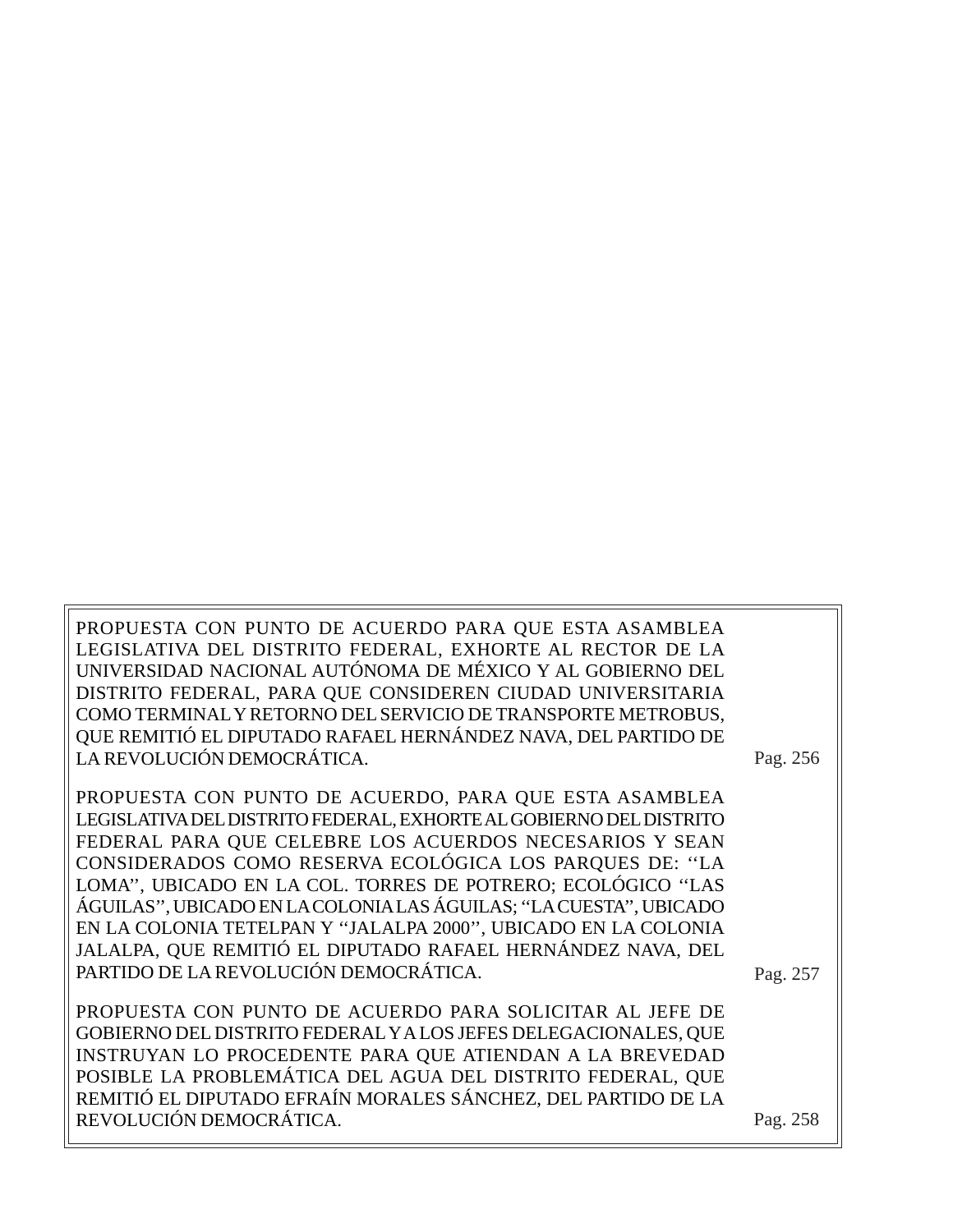# **A las 12:00 horas.**

**EL C. PRESIDENTE, DIPUTADO ANDRÉS LOZANO LOZANO.-** Proceda la Secretaría a pasar lista de asistencia a las diputadas y diputados.

**EL C. SECRETARIO, DIPUTADO JOSÉ JIMÉNEZ MAGAÑA.-** Por instrucciones de la presidencia se va a proceder a pasar lista de asistencia.

# **(Lista de asistencia)**

¿Faltó alguna o algún ciudadano diputado de pasar lista de asistencia?

Diputado Presidente hay una asistencia de 52 diputados. Hay quórum.

**EL C. PRESIDENTE.-** Se abre la sesión.

Sírvase la Secretaría dar lectura al orden del día de esta sesión.

**EL C. SECRETARIO.-** Por instrucciones de la presidencia se va a proceder a dar lectura al

# **ORDEN DEL DÍA**

Sesión ordinaria. 21 de abril de 2005

1. Lista de asistencia.

2. Lectura del orden del día.

3. Lectura y en su caso aprobación del acta de la sesión anterior.

#### Comunicados

4. Uno de la Comisión de Asuntos Laborales y Previsión Social.

5. Uno de la Comisión de Fomento Económico.

6. Dos de la Comisión de Desarrollo Social.

7. Dos del Licenciado Humberto Aguilar Coronado, Subsecretario de Enlace Legislativo de la Secretaría de Gobernación.

# Iniciativas

8. Iniciativa de reforma a la Ley de Fomento para el Desarrollo Económico del Distrito Federal, que presenta el grupo parlamentario del Partido Verde Ecologista de México.

9. Iniciativa de decreto que adiciona diversos Artículos al Código Civil para el Distrito Federal, que presenta el diputado Alfredo Carrasco Baza, del grupo parlamentario del Partido de la Revolución Democrática.

10. Iniciativa de Ley del Código Familiar para el Distrito Federal, que presenta la diputada María Araceli Vázquez Camacho, del grupo parlamentario del Partido de la Revolución Democrática.

11. Iniciativa de reformas a la Ley de la Comisión de Derechos Humanos del Distrito Federal, que presenta la diputada Mónica Leticia Serrano Peña, del grupo parlamentario del Partido Acción Nacional.

12. Iniciativa con proyecto de decreto por el que se adicionan 2 párrafos al Artículo 65 Bis de la Ley de la Comisión de Derechos Humanos del Distrito Federal, que presenta el diputado Julio César Moreno Rivera, del grupo parlamentario del Partido de la Revolución Democrática.

13. Iniciativa sobre la Ley de Protección a Animales para el Distrito Federal, que presenta la diputada Aleida Alavez Ruiz, del grupo parlamentario del Partido de la Revolución Democrática.

14. Iniciativa de reformas a la Ley de Desarrollo Social para el Distrito Federal, que presenta el grupo parlamentario del Partido Verde Ecologista.

15. Iniciativa de reformas a la Ley de Protección a la Salud de los No Fumadores del Distrito Federal, que presenta el grupo parlamentario del Partido Verde Ecologista.

16. Iniciativa de decreto por el que se reforman diversas disposiciones de la Ley de Fomento a las Actividades de las Organizaciones Civiles y la Ley de las y los Jóvenes, ambas del Distrito Federal, que presenta la diputada Mariana Gómez del Campo Gurza, del grupo parlamentario del Partido Acción Nacional.

17. Iniciativa con proyecto de decreto por el que se crea la Ley de Videocámaras para la Secretaría de Seguridad Pública del Distrito Federal, que presenta el diputado Jorge Lara Rivera, del grupo parlamentario del Partido Acción Nacional.

18. Iniciativa de reformas a la Ley Orgánica de la Administración Pública del Distrito Federal, que presenta el diputado Efraín Morales Sánchez, del grupo parlamentario del Partido de la Revolución Democrática.

19. Iniciativa con proyecto de decreto por el que se reforman diversas disposiciones del Código de Procedimientos Civiles y se crea la Ley de Justicia Alternativa para el Distrito Federal, que presenta el diputado José Espina Von Roehrich, del grupo parlamentario del Partido Acción Nacional.

20. Iniciativa con proyecto de decreto de reformas y adiciones a diversas disposiciones a la Ley Orgánica de la Administración Pública del Distrito Federal, Ley de Salud para el Distrito Federal, y de la Ley Orgánica de la Secretaría de Seguridad Pública del Distrito Federal, que presenta la diputada Irma Islas León, del grupo parlamentario del Partido Acción Nacional.

21. Iniciativa de reformas y adiciones a la Ley del Instituto de las Mujeres del Distrito Federal y a la Ley Orgánica de la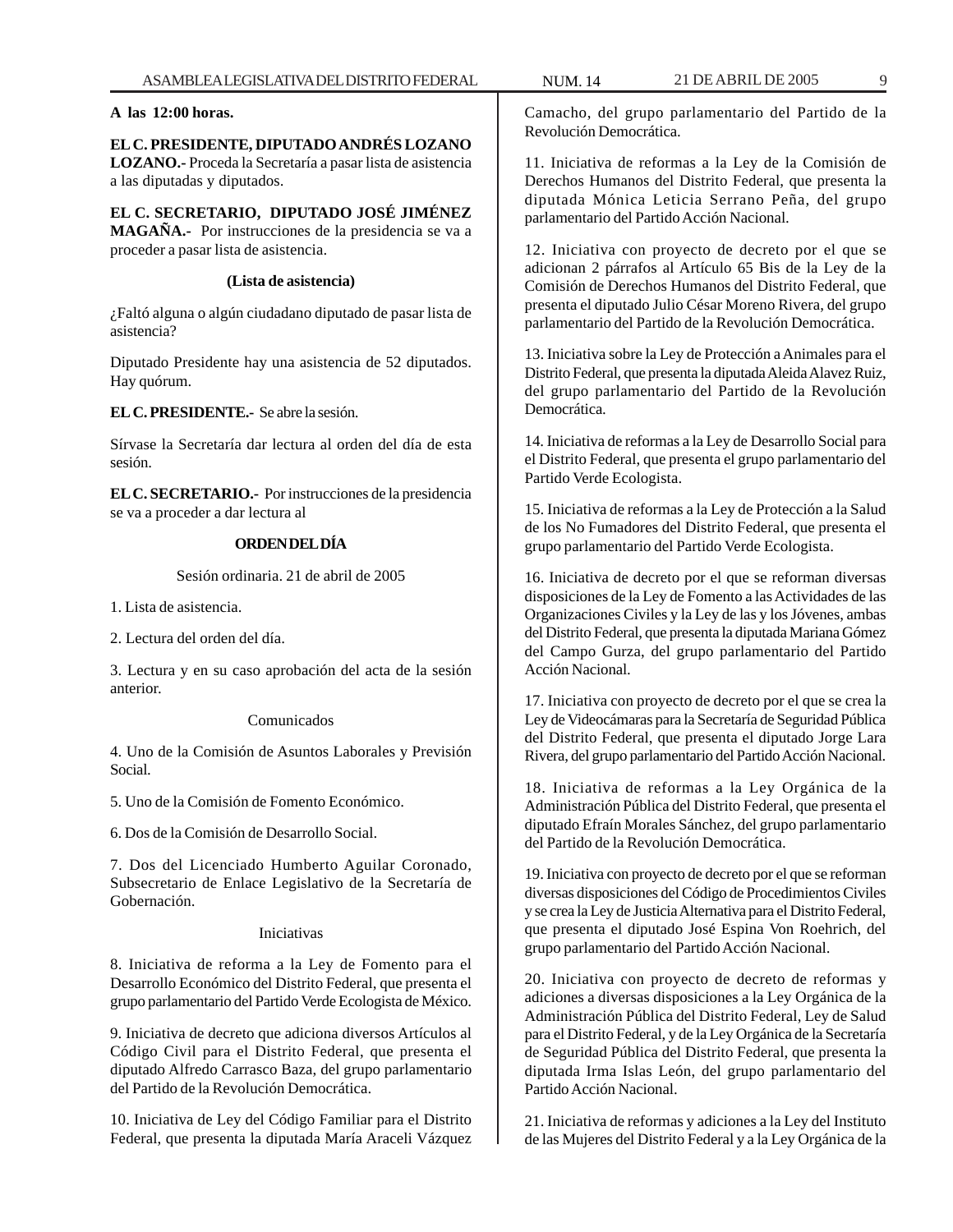Administración Pública del Distrito Federal, que presenta la diputada Teresita de Jesús Aguilar Marmolejo, del grupo parlamentario del Partido Acción Nacional.

22. Iniciativa de Decreto por el que se reforman diversos Artículos de la Ley de la Defensoría del Oficio del Distrito Federal, que presenta el diputado Christian Martín Lujano Nicolás, del grupo parlamentario del Partido Acción Nacional.

23. Iniciativa de decreto que reforma el Artículo 2332 del Código Civil para el Distrito Federal, Título Cuarto Capítulo I, que presenta el diputado Jorge García Rodríguez, del grupo parlamentario del Partido Revolucionario Institucional.

24. Iniciativa con proyecto de decreto que reforma diversas disposiciones de la Ley de Aguas para el Distrito Federal, que presenta el diputado Alberto Trejo Villafuerte, del grupo parlamentario del Partido de la Revolución Democrática.

#### Acuerdos

25. De la Comisión de Gobierno mediante el cual se modifica la integración de diversas Comisiones.

26. De la Comisión de Gobierno, mediante el cual se propone la celebración de una Sesión Solemne con motivo de la entrega de la Medalla al Mérito Ciudadano.

#### Dictámenes

27. Discusión y en su caso aprobación del dictamen a la proposición con punto de acuerdo para citar a comparecer al Jefe Delegacional en Xochimilco, C.P. Faustino Soto Ramos, ante la Comisión de Preservación del Medio Ambiente y Protección Ecológica, para que rinda un informe sobre el cumplimiento de la recomendación 02/2004 emitida por la Procuraduría Ambiental y del Ordenamiento Territorial del Distrito Federal y a la propuesta con punto de acuerdo para que la Asamblea Legislativa del Distrito Federal exhorte al Delegado en Xochimilco para que proceda a la inmediata limpieza de los canales de la demarcación, que presenta la Comisión de Preservación del Medio Ambiente y Protección Ecológica.

28. Discusión y en su caso aprobación del dictamen a la propuesta con punto de acuerdo, para exhortar al Jefe de Gobierno del Distrito Federal a que expida el Reglamento de la Ley de Protección a los Animales del Distrito Federal y a la propuesta para exhortar a la Secretaria del Medio Ambiente del Distrito Federal, proponga al Jefe de Gobierno del Distrito Federal el proyecto de reglamento de la Ley de Protección a los Animales del Distrito Federal, que presenta la Comisión de Preservación del Medio Ambiente y Protección Ecológica.

29. Discusión y en su caso aprobación del dictamen a la proposición con punto de acuerdo por el que se solicita a la Secretaría del Medio Ambiente y a la Unidad de Bosques Urbanos y Educación Ambiental remitan un informe detallado del cierre de Chapultepec primera y segunda sección y a la propuesta con punto de acuerdo para que la Secretaría del Medio Ambiente del Distrito Federal informe sobre la tala de árboles en la tercera sección del Bosque de Chapultepec, que presenta la Comisión de Preservación del Medio Ambiente y Protección Ecológica.

30. Discusión y en su caso aprobación del dictamen a la proposición con punto de acuerdo para exhortar al Procurador Federal de Protección al Medio Ambiente su intervención para solucionar la problemática de tala y aserraderos clandestino que existen en el Distrito Federal, que presenta la Comisión de Preservación del Medio Ambiente y Protección Ecológica.

31. Discusión y en su caso aprobación del dictamen al punto de acuerdo para exhortar al Jefe de Gobierno del Distrito Federal a celebrar un convenio de coordinación para el desarrollo social y humano con el Ejecutivo Federal, que presenta la Comisión de Desarrollo Social.

32. Discusión y en su caso aprobación del dictamen a la iniciativa de decreto, por el que se adicionan diversas disposiciones de la Ley de Desarrollo Social para el Distrito Federal, que presenta la Comisión de Desarrollo Social.

33. Discusión y en su caso aprobación del dictamen a la propuesta con punto de acuerdo para que la Comisión Especial que atiende la problemática de los hundimientos diferenciales e instruya lo procedente para que conjuntamente las autoridades del área metropolitana del Valle de México y del Gobierno del Distrito Federal coadyuven de abastecimiento de agua potable y contrarrestar los asentamientos diferenciales, asimismo en materia de protección civil que elabore un Atlas de Riesgo del Distrito Federal, que presenta la Comisión de Protección Civil.

34. Discusión y en su caso aprobación del dictamen al punto de acuerdo para hacer una solicitud al Jefe de Gobierno del Distrito Federal, para que instruya al Titular de la Secretaría de Gobierno a través de la Dirección General de Protección Civil y la Secretaria de Desarrollo Social, informe el estado que guarda el programa de mitigación de riesgos por los frentes fríos que se han presentado en esta temporada, así como los albergues que están bajo este programa, que presentan las Comisiones Unidas de Protección Civil y de Atención a Grupos Vulnerables.

35. Discusión y en su caso aprobación del dictamen con proyecto de decreto respecto al nombramiento del ciudadano Licenciado Rogelio Antolín Magos Morales, como Magistrado del Tribunal Superior de Justicia del Distrito Federal, que presenta la Comisión de Administración y Procuración de Justicia.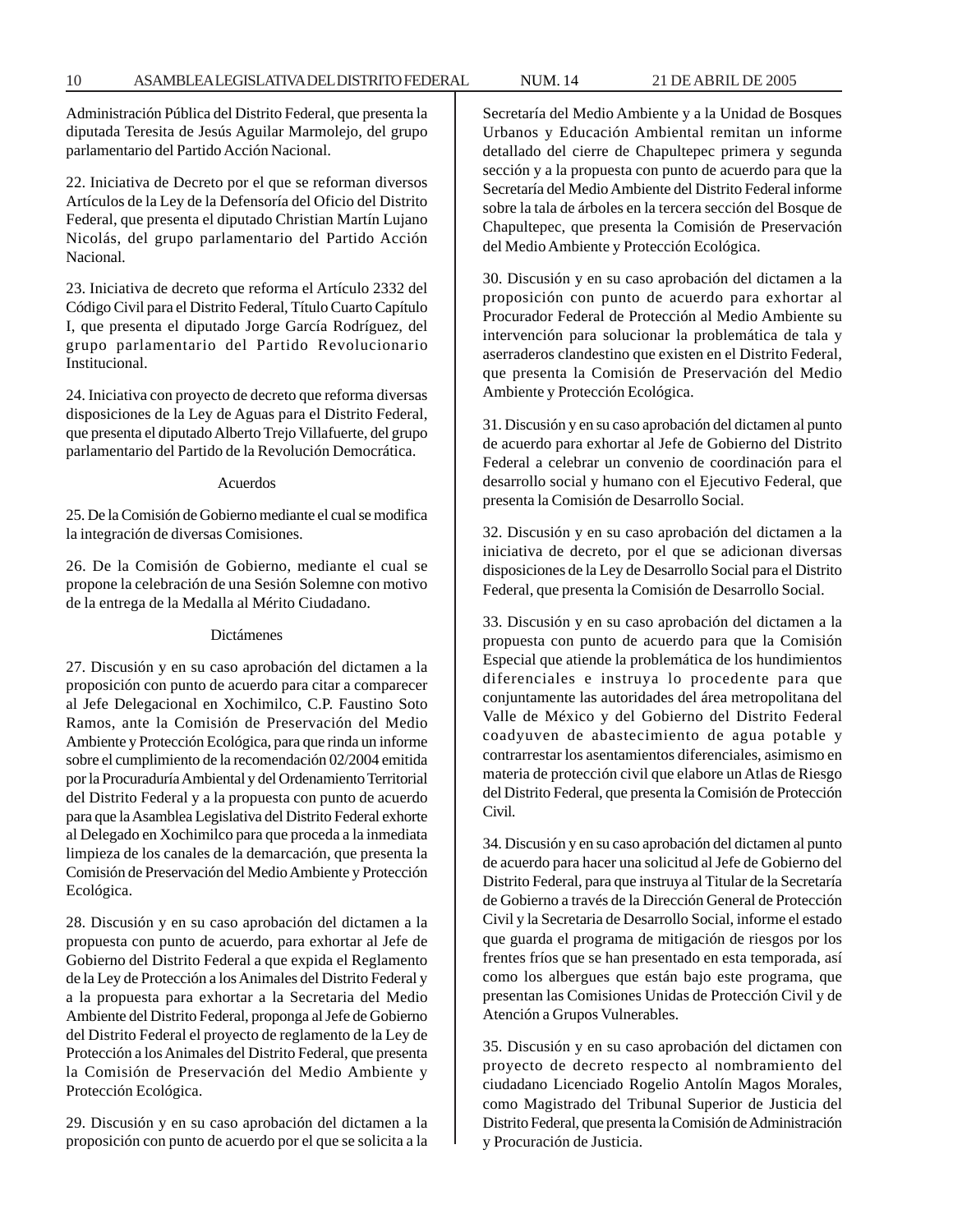36. Discusión y en su caso aprobación del dictamen con proyecto de decreto respecto al nombramiento de la ciudadana Licenciada Elsa del Carmen Arzola Muñoz, como Magistrada del Tribunal Superior de Justicia del Distrito Federal, que presenta la Comisión de Administración y Procuración de Justicia.

#### Propuestas

37. Con punto de acuerdo por el cual se solicita a la Secretaria de Desarrollo Urbano y Vivienda, Arquitecta Laura Itzel Castillo Juárez, para conocer públicamente el proyecto de modificaciones al programa parcial de desarrollo urbano de la Delegación Álvaro Obregón, que presenta la diputada Mariana Gómez del Campo Gurza, del grupo parlamentario del Partido Acción Nacional.

38. Con punto de acuerdo para solicitar que el Titular de la Secretaría de Transporte y Vialidad del Gobierno del Distrito Federal, Francisco Garduño Yáñez, remita a esta Asamblea Legislativa del Distrito Federal un informe sobre el estado que guarda el programa de reemplacamiento vehicular implementado a partir del año 2001, que presenta el diputado Carlos Alberto Flores Gutiérrez, del grupo parlamentario de Partido Acción Nacional.

39. Con punto de acuerdo para solicitar a la Secretaría de Desarrollo Urbano y Vivienda y de Desarrollo Económico del Distrito Federal, remitan a esta Asamblea Legislativa del Distrito Federal la información sobre el programa de regularización de usos de suelo en los que operan las micro y pequeñas empresas como de bajo impacto, que presenta el diputado Carlos Alberto Flores Gutiérrez, del grupo parlamentario del Partido Acción Nacional.

40. Con punto de acuerdo mediante el cual se solicita al Gobierno del Distrito Federal explique las razones que motivaron que la galería artística de las rejas de Chapultepec sean utilizadas como medio de difusión de obras del Gobierno del Distrito Federal, que presenta la diputada María Gabriela González Martínez.

# **EL C. DIPUTADO FRANCISCO DE PAULA AGUNDIS ARIAS (Desde su curul).-** Señor Presidente.

**EL C. PRESIDENTE.-** Permítame, diputado Secretario. ¿Con qué objeto?

**EL C. DIPUTADO FRANCISCO DE PAULA AGUNDIS ARIAS (Desde su curul).-** Con mucho respeto y viendo que hace caso omiso de una verdadera falta de respeto a este Recinto, que es lo último que falta, sí le solicito y es su responsabilidad hacerlo, salvaguardar el buen comportamiento dentro de este Recinto. En consiguiente, le solicito el retiro de estos individuos de este Recinto.

**EL C. PRESIDENTE.-** Gracias, diputado. Esta presidencia solicita a las personas que están en este recinto, para que

con fundamento en lo establecido en el artículo 112 del Reglamento, guarden las normas de orden, respeto, silencio y compostura y se abstengan de participar de esa forma en este recinto legislativo.

Pasen a ocupar, por favor, los lugares en las graderías.

Continúe, diputado Secretario.

**EL C. SECRETARIO.-** ...que presenta la diputada María Gabriela González Martínez, del grupo parlamentario del Partido Acción Nacional.

41. Con punto de acuerdo para solicitar información al Gobierno del Distrito Federal sobre el albergue temporal dependiente de la Procuraduría General de Justicia del Distrito Federal, que presenta el diputado Juan Antonio Arévalo López, del grupo parlamentario del Partido Acción Nacional..

**LA C. DIPUTADA MARIANA GÓMEZ DEL CAMPO GURZA (Desde su curul).-** Señor Presidente.

**EL C. PRESIDENTE.-** Permítame, diputado Secretario. ¿Con qué objeto, diputada Gómez del Campo?

**LA C. DIPUTADA MARIANA GÓMEZ DEL CAMPO GURZA (Desde su curul).-** Para solicitarle, diputado Presidente, que retiren, a resguardo, que retiren el bote que dejaron los individuos.

# **EL C. PRESIDENTE.-** Gracias.

Continúe, diputado Secretario.

**EL C. SECRETARIO.-** 42. Con punto de acuerdo para solicitar al Jefe de Gobierno acciones para revisar la contratación de las pólizas del seguro de la Secretaría de Seguridad Pública, que presenta el grupo parlamentario del Partido Acción Nacional.

43. Punto de acuerdo para solicitar la comparecencia del Secretario de Gobierno del Distrito Federal, Licenciado Alejandro Encinas Rodríguez, que presenta el diputado Jorge Alberto Lara Rivera, del grupo parlamentario del Partido Acción Nacional.

44. Con punto de acuerdo sobre el...

**EL C. DIPUTADO JUAN ANTONIO ARÉVALO LÓPEZ (Desde su curul).-** Presidente.

**EL C. PRESIDENTE.-** Permítame, diputado Secretario. ¿Con qué objeto, diputado Arévalo?

**EL C. DIPUTADO JUAN ANTONIO ARÉVALO LÓPEZ (Desde su curul).-** Sí, diputado Presidente. Nuevamente para solicitarle, en términos de la normatividad interna, invite usted a los asistentes a que no se violente el orden al interior de este recinto, como es su responsabilidad pública como Presidente de la Mesa Directiva.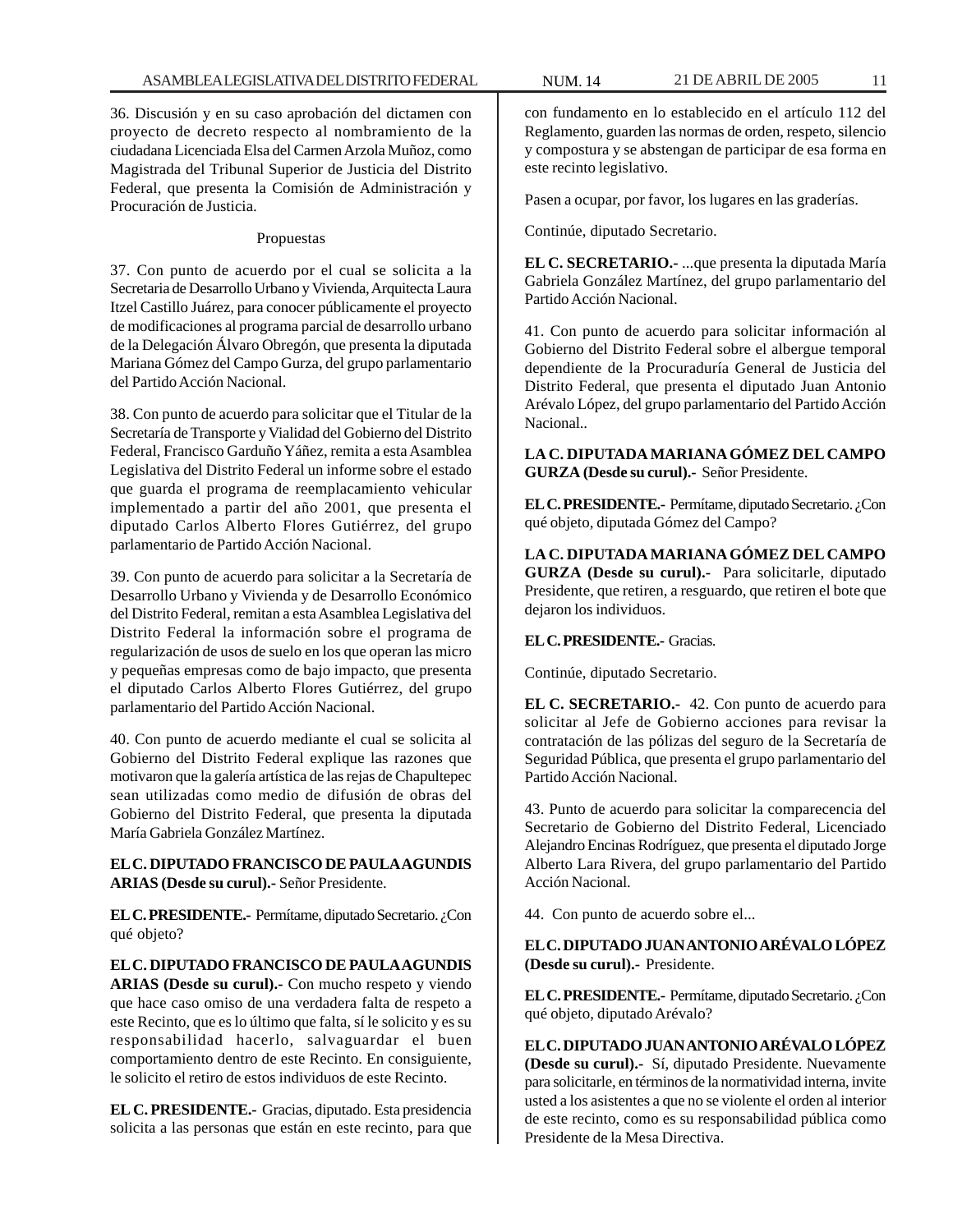**EL C. PRESIDENTE.-** Esta presidencia así lo ha determinado y ya se han retirado de este recinto legislativo las personas que permanecían en el recinto.

Continúe, diputado Secretario.

**EL C. SECRETARIO.-** 44. Con punto de acuerdo sobre el Seguro Popular, que presenta el diputado Efraín Morales Sánchez, del grupo parlamentario del Partido de la Revolución Democrática.

45. Con punto de acuerdo sobre el Jefe de Gobierno del Distrito Federal, que presenta el diputado Alfredo Hernández Raigosa, del grupo parlamentario del Partido de la Revolución Democrática.

46. Con punto de acuerdo sobre los donativos forzosos del personal de la Procuraduría General de Justicia del Distrito Federal, que presenta la diputada Gabriela Cuevas Barrón, del grupo parlamentario del Partido Acción Nacional.

47. Con punto de acuerdo sobre el Distrito Federal, que presenta la diputada Guadalupe Chavira de la Rosa, del grupo parlamentario del Partido de la Revolución Democrática.

48. Con punto de acuerdo para establecer un programa de contingencia con objeto de suministrar el agua ante la época de estiaje por la que atraviesa la zona oriente de la ciudad, que presenta la diputada Aleida Alavez Ruiz, del grupo parlamentario del Partido de la Revolución Democrática.

49. Con punto de acuerdo sobre el problema del agua en Iztapalapa, que presenta el diputado Víctor Gabriel Varela López, del grupo parlamentario del Partido de la Revolución Democrática.

50. Con punto de acuerdo a efecto de solicitar a la Secretaría de Desarrollo Social del Distrito Federal y a la Jefa Delegacional en Cuauhtémoc instrumenten las acciones necesarias para que no se siga permitiendo a los vendedores informales el acceso al Mercado número 8 Juárez, que presenta el grupo parlamentario del Partido Acción Nacional.

51. Con punto de acuerdo para que las Comisiones Unidas de Administración y Procuración de Justicia y de Derechos Humanos investiguen la denuncia relativa a la violación de los derechos humanos de que son víctimas las reclusas al comparecer ante los Jueces, que presenta el diputado Jorge García Rodríguez, del grupo parlamentario de Partido Revolucionario Institucional.

52. Con punto de acuerdo para solicitar al Secretario de Desarrollo Social información, que presenta el grupo parlamentario del Partido Acción Nacional.

53. Con punto de acuerdo para citar a comparecer al Director del Instituto de Vivienda del Distrito Federal, Arquitecto David Cervantes Peredo, para que explique el otorgamiento

de créditos de vivienda en Iztapalapa, a pesar de que los servicios públicos no son los óptimos y que de acuerdo al Bando Número 2 no se puede construir en esa Delegación Política, que presenta la diputada Norma Gutiérrez de la Torre, del grupo parlamentario del Partido Revolucionario Institucional.

54. Con punto de acuerdo relativo a la petición hecha a esta H. Asamblea Legislativa del Distrito Federal, para que inste a la Comisión de Aguas del Distrito Federal y al Jefe Delegacional de Xochimilco, a fin de que inicie los procedimientos administrativos y jurídicos correspondientes para la recuperación del predio ''IGNOPA'' en Xochimilco, que presenta el diputado Miguel Ángel Solares Chávez, del grupo parlamentario del Partido de la Revolución Democrática.

55. Con punto de acuerdo a efecto de que la Asamblea Legislativa del Distrito Federal instituya el día 7 de abril de cada año como el Día de la Dignidad Democrática, que presenta la diputada María de Lourdes Rojo e Incháustegui, del grupo parlamentario del Partido de la Revolución Democrática.

56. Con punto de acuerdo a efecto de que el Pleno de la Asamblea Legislativa del Distrito Federal instruya a la Tesorería General y a la Oficialía Mayor, ambos de esta Soberanía para que el recurso económico destinado para cubrir la dieta de los diputados que faltan a las sesiones del Pleno, sea donado al albergue temporal dependiente de la Procuraduría General de Justicia del Distrito Federal, que presenta la diputada María de Lourdes Rojo e Incháustegui, del grupo parlamentario del Partido de la Revolución Democrática.

57. Con punto de acuerdo para exhortar a la Secretaría de Desarrollo Urbano y Vivienda del Gobierno del Distrito Federal, para que incorpore en el diseño de sus programas delegacionales de desarrollo urbano, la normatividad federal y local que protege el patrimonio arquitectónico y urbanístico, histórico cultural y arqueológico de la Ciudad de México, que presenta el diputado Juventino Rodríguez Ramos, del grupo parlamentario del Partido de la Revolución Democrática.

58. Propuesta con punto de acuerdo para solicitar a la Secretaría de Salud y al Ejecutivo Federal Información sobre la problemática del virus de influenza H2N2, que presenta el diputado Efraín Morales Sánchez, del grupo parlamentario del Partido de la Revolución Democrática.

59. Con punto de acuerdo sobre el caso de Nahum Acosta, que presenta el grupo parlamentario del Partido de la Revolución Democrática.

60. Con punto de acuerdo sobre el acoso político de la Procuraduría General de Justicia al Licenciado Andrés Manuel López Obrador, que presenta el grupo parlamentario del Partido de la Revolución Democrática.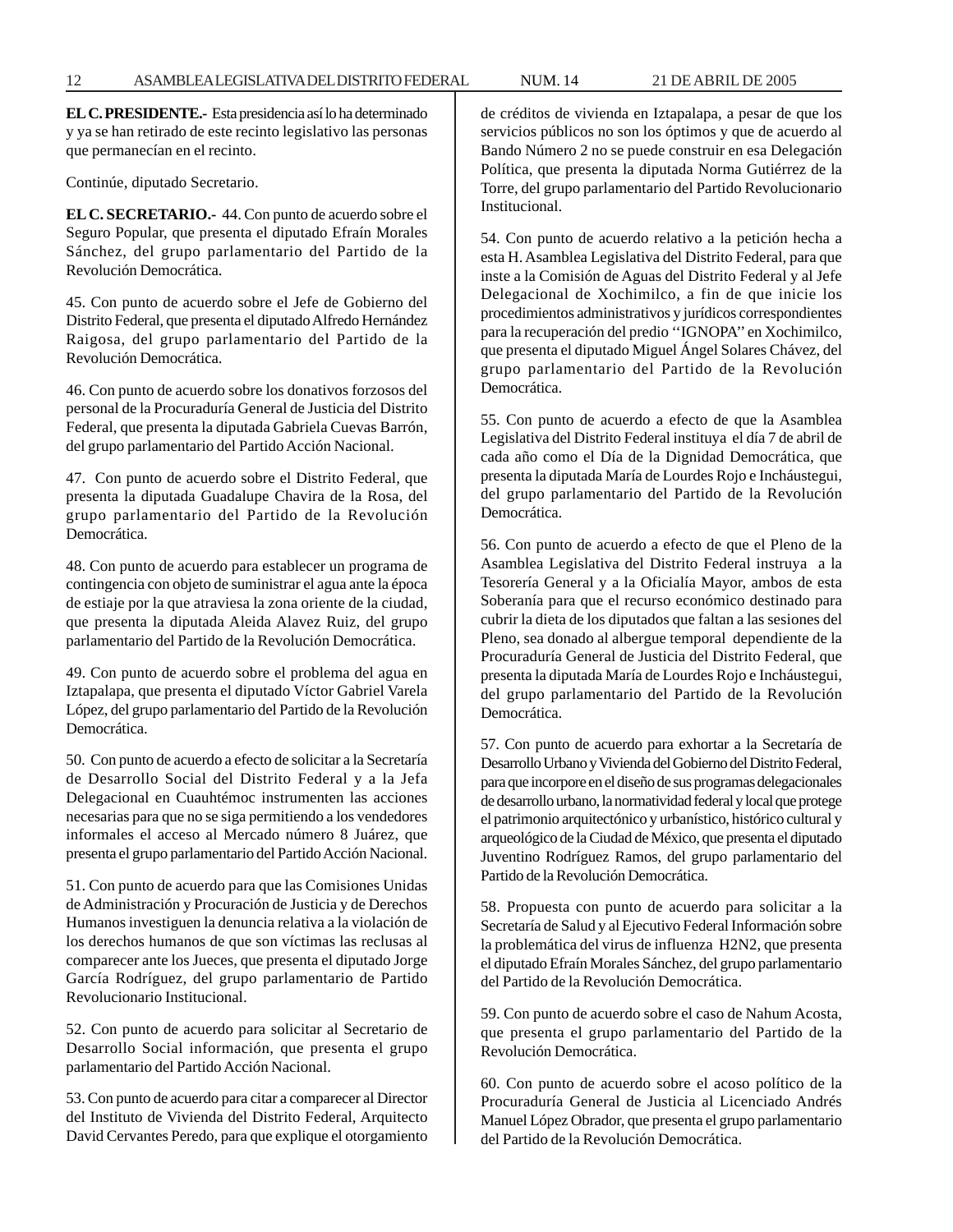61. Con punto de acuerdo relativo a la autonomía del Instituto Nacional de Estadística, Geográfica e Informática (INEGI), que presenta el diputado Julio Escamilla Salinas, del grupo parlamentario del Partido de la Revolución Democrática.

62. Con punto de acuerdo para exhortar al ciudadano Presidente de la República para que en beneficio de las instituciones renuncie, que presenta el diputado Emilio Fernández Allende, del grupo parlamentario del Partido de la Revolución Democrática.

63. Con punto de acuerdo para exhortar al Sistema de Aguas y a la Delegación Cuauhtémoc, al rescate del Canal Nacional, que presenta el grupo parlamentario del Partido Verde Ecologista de México.

64. Con punto de acuerdo sobre el intervensionismo en la vida institucional del Distrito Federal, que presenta el grupo parlamentario del Partido de la Revolución Democrática.

65. Con punto de acuerdo sobre la persecución política, que presenta el grupo parlamentario del Partido de la Revolución Democrática.

66. Con punto de acuerdo sobre el Seguro Popular, que presenta la diputada Aleida Alavez Ruiz, del grupo parlamentario del Partido de la Revolución Democrática.

67. Con punto de acuerdo sobre la Conmemoración del Aniversario Luctuoso del General Emiliano Zapata, el 10 de abril, que presenta la diputada María Araceli Vázquez Camacho, del grupo parlamentario del Partido de la Revolución Democrática.

68. Con punto de acuerdo para exhortar al Director del Instituto Politécnico Nacional a fin de que se considere la no desaparición del Equipo de Fútbol Americano ''Águilas Blancas'', que presenta el diputado Víctor Gabriel Varela López, del grupo parlamentario del Partido de la Revolución Democrática.

69. Con punto de acuerdo relativo a la controversia constitucional presentada por la Asamblea Legislativa del Distrito Federal, que presenta el diputado Julio Escamilla Salinas, del grupo parlamentario del Partido de la Revolución Democrática.

70. Con punto de acuerdo para que la Asamblea Legislativa del Distrito Federal, comunique a las Legislaturas Locales de las 31 entidades federativas, sobre los acuerdos y acciones vinculadas con el desafuero, asimismo, se les remita copia de la controversia constitucional interpuesta por esta Soberanía ante la Suprema Corte de Justicia de la Nación, que presenta el diputado Alfredo Hernández Raigosa, del grupo parlamentario del Partido de la Revolución Democrática.

71. Con punto de acuerdo para solicitar a la Secretaría de Seguridad Pública del Distrito Federal rinda un informe

pormenorizado sobre las acciones que en materia de capacitación y equipamiento reciben los elementos policíacos adscritos a dicha Secretaría, que presenta la diputada Silvia Oliva Fragoso, del grupo parlamentario del Partido de la Revolución Democrática.

72. Con punto de acuerdo para solicitar información al Licenciado Alejandro Encinas Rodríguez, que presenta el grupo parlamentario del Partido Acción Nacional.

73. Con punto de acuerdo por el que se solicita al Gobierno del Distrito Federal, a través del Sistema de Aguas, la celebración de convenios de coordinación y de concertación con universidades e institutos del Distrito Federal y del resto del país en materia de tratamiento de aguas, que presenta el diputado Obdulio Ávila Mayo, del grupo parlamentario del Partido Acción Nacional.

74. Con punto de acuerdo para solicitar al jefe de la delegación Tlalpan gire instrucciones al Director General de Jurídico y Gobierno de la delegación con el fin de que se practiquen los actos administrativos que correspondan para la clausura de las construcciones que se estén realizando en el predio denominado ''Mirador Colibrí'', ubicado en la calle de Prolongación Eucalipto, colonia Viveros Coatetlán, asimismo se implementen las medidas necesarias para la protección de dichos predios, que presenta el diputado Jorge Alberto Lara Rivera, del grupo parlamentario del Partido Acción Nacional.

75. Con punto de acuerdo para solicitar a la Secretaría de Salud del Distrito Federal informe de manera detallada del registro voluntario de profesionales en atención prehospitalaria, que presenta al diputada Irma Islas León, del grupo parlamentario del Partido Acción Nacional.

76. Con punto de acuerdo para solicitar al Jefe de Gobierno del Distrito Federal la homologación en el Distrito Federal de la utilización del número de emergencia 066 como parte del Sistema Nacional de Atención a Emergencias de la Ciudadanía, que presenta la diputada Irma Islas León, del grupo parlamentario del Partido Acción Nacional.

77. Con punto de acuerdo para solicitar al Secretario de Seguridad Pública del Distrito Federal deje sin efecto las circulares que contravienen diversos ordenamientos, incluyendo la Constitución Política de los Estados Unidos Mexicanos, que presenta la diputada Irma Islas León, del grupo parlamentario del Partido Acción Nacional.

78. Con punto de acuerdo para solicitar al Gobierno del Distrito Federal la instalación del Consejo de Cultura Cívica del Distrito Federal, que presenta la diputada Irma Islas León, del grupo parlamentario del Partido Acción Nacional.

79. Propuesta con punto de acuerdo para que esta Asamblea Legislativa del Distrito Federal exhorte al Instituto de Vivienda del Distrito Federal a que suspenda el otorgamiento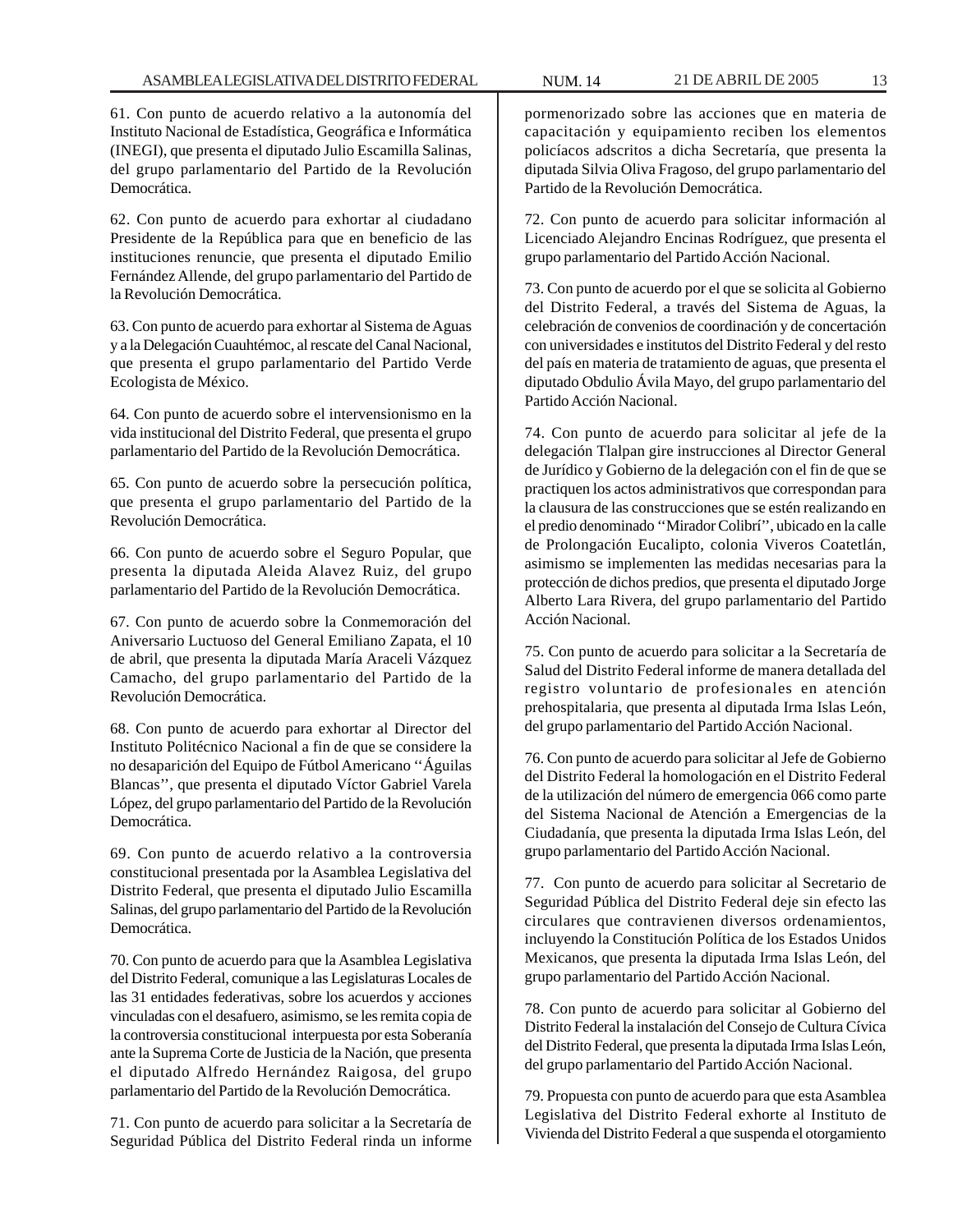de créditos para la construcción de vivienda nueva en la delegación Iztapalapa, que presenta la diputada Martha Teresa Delgado Peralta, diputada independiente.

80. Con punto de acuerdo por el que se exhorta al Jefe de Gobierno del Distrito Federal para que incluya en el reglamento de la Ley para el Funcionamiento de Establecimientos Mercantiles la regularización en materia de estacionamientos públicos, que presenta la diputada Sofía Figueroa Torres, del grupo parlamentario del Partido Acción Nacional.

81. Con punto de acuerdo sobre la promoción internacional de la defensa de las atribuciones de la Asamblea Legislativa del Distrito Federal y la legalidad constitucional, que presenta el grupo parlamentario del Partido de la Revolución Democrática.

82. Con punto de acuerdo sobre derechos humanos, que presenta la diputada Aleida Alavez Ruiz, del grupo parlamentario del Partido de la Revolución Democrática.

83. Con punto de acuerdo sobre los perros callejeros como problema de salud pública, que presenta la diputada María Araceli Vázquez Camacho, del grupo parlamentario del Partido de la Revolución Democrática.

84. Con punto de acuerdo para que esta Asamblea Legislativa del Distrito Federal exhorte al Gobierno del Distrito Federal y a la delegación Álvaro Obregón para que de manera urgente por su calidad de Centro Histórico en San Angel se rescate, mantengan y consolide la fisonomía propia de su patrimonio arqueológico, histórico, artístico y cultural, procediéndose a realizar las acciones necesarias y conducentes, con la finalidad de lograr una rápida recuperación de nuestro patrimonio, que presenta el diputado Rafael Hernández Nava, del grupo parlamentario del Partido de la Revolución Democrática.

85. Con punto de acuerdo para que esta Asamblea Legislativa del Distrito Federal exhorte al Rector de la Universidad Nacional Autónoma de México y al Gobierno del Distrito Federal para que consideren a Ciudad Universitaria como terminal y retorno del servicio del transporte del Metrobús, que presenta el diputado Rafael Hernández Nava, del grupo parlamentario del Partido de la Revolución Democrática.

86. Con punto de Acuerdo para que esta Asamblea Legislativa del Distrito Federal exhorte al Gobierno del Distrito Federal para que celebre los Acuerdos necesarios y sean considerados como reserva ecológica los parques de: ''La Loma'' ubicado en la colonia Torres Potrero; Ecológico ''Las Águilas'', ubicado e la colonia Las Águilas; ''La Cuesta'', ubicado en la colonia Tetelpan y Jalalpa 2000, ubicado en la colonia Jalalpa, que presenta el diputado Rafael Hernández Nava, del grupo parlamentario del Partido de la Revolución Democrática.

87. Con punto de Acuerdo para proponer un homenaje por parte de la Asamblea Legislativa del Distrito Federal al Jefe del heroico Cuerpo de Bomberos, que presenta el diputado Alfredo Hernández Raigosa, del grupo parlamentario del Partido de la Revolución Democrática.

88. Con punto de Acuerdo sobre la Tesorería de la Asamblea Legislativa del Distrito Federal, que presenta el grupo parlamentario del Partido Acción Nacional.

89. Con punto de Acuerdo para solicitar al Director General de Prevención y Readaptación Social del Distrito Federal información sobre las medidas implementadas para evitar que los internos de los centros de reclusión que integran el Sistema Penitenciario del Distrito Federal delincan a través de llamadas telefónicas, que presenta el diputado Julio César Moreno Rivera, del grupo parlamentario del Partido de la Revolución Democrática.

90. Con punto de Acuerdo para solicitar al Jefe de Gobierno del Distrito Federal y a los Jefes Delegacionales del Distrito Federal se instruya en lo procedente para que atiendan a la brevedad posible la problemática de agua en el Distrito Federal, que presenta el diputado Efraín Morales Sánchez, del grupo parlamentario del Partido de la Revolución Democrática.

91. Propuesta con punto de Acuerdo para solicitar la comparecencia del Coordinador General de Programas Metropolitanos, licenciado Alejandro Ordorica Saavedra para que explique la situación que guarda el convenio amistoso para la precisión y reconocimiento de los limites territoriales entre el Distrito Federal y el Estado México, que presenta la diputada Martha Teresa Delgado Peralta, diputada independiente.

92. Con punto de Acuerdo para solicitar a la Secretaría del Medio Ambiente explique e informe sobre la tala de árboles en la 3ª Sección de Chapultepec, que presenta el grupo parlamentario de Partido Verde Ecologista de México.

93**.-** Con punto de Acuerdo sobre la Plaza de ''La Soledad'', que presenta el grupo parlamentario del Partido Verde Ecologista de México.

94. Con punto de Acuerdo para solicitar a la Comisión de Nomenclatura del Distrito Federal asigne el nombre de ''Respeto a la Legalidad'' a la avenida que rodea el predio denominado ''El Encino'', ubicado en la Delegación Cuajimalpa de Morelos, que presenta el diputado Héctor Guijosa Mora, del grupo parlamentario del Partido de la Revolución Democrática.

95. Con punto de Acuerdo para solicitar al grupo parlamentario del Partido Acción Nacional se extienda los beneficios concedidos al licenciado Andrés Manuel López Obrador respecto al pago de fianza a los internos del Distrito Federal que no tienen posibilidad de hacerlo, que presenta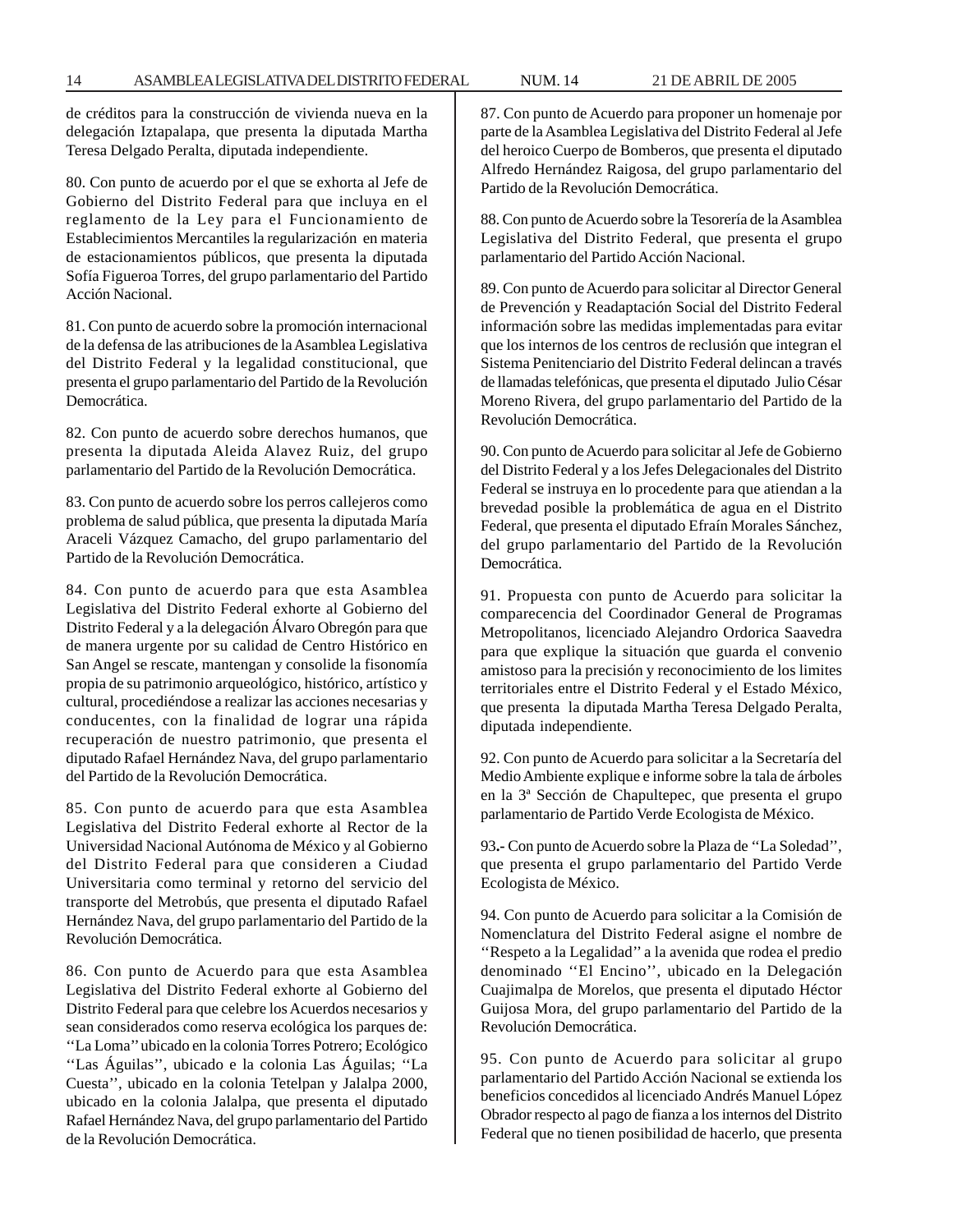la diputada Alejandra Barrales Magdaleno, del grupo parlamentario del Partido de la Revolución Democrática.

#### Pronunciamientos

96. Sobre el desafuero del Licenciado Andrés Manuel López Obrador, que presenta el grupo parlamentario del Partido de la Revolución Democrática.

97. Sobre el Poder Judicial de la Federación, que presenta el grupo parlamentario del Partido de la Revolución Democrática.

98. Sobre el Día Internacional de la Tierra, que presenta la diputada Martha Teresa Delgado Peralta, diputada independiente.

Es cuanto, diputado Presidente.

**EL C. PRESIDENTE.-** Gracias, diputado Secretario. Se solicita a la Secretaría dar cuenta a la Asamblea con el acta de la sesión anterior.

**EL C. SECRETARIO.-** Diputado Presidente, esta Secretaría le informa que ha sido distribuida el acta de la sesión de la sesión anterior a los Coordinadores de los grupos parlamentarios, por lo que se solicita su autorización para preguntar al pleno si es de aprobarse.

**EL C. PRESIDENTE.-** Adelante, diputado.

**EL C. SECRETARIO.-** Está a consideración el acta.

No habiendo quien haga uso de la palabra, en votación económica se pregunta a la Asamblea si es de aprobarse el acta de referencia.

Los que estén por la afirmativa, sírvanse manifestarlo poniéndose de pie.

Los que estén por la negativa, sírvanse manifestarlo poniéndose de pie.

Aprobada el acta, diputado Presidente.

# *ACTA DE LA SESIÓN CELEBRADA EL DÍA MARTES DIECINUEVE DE ABRIL DEL AÑO DOS MIL CINCO.*

# *PRESIDENCIA DEL DIPUTADO ANDRÉS LOZANO LOZANO*

*En la Ciudad de México Distrito Federal, siendo las once horas con cincuenta y cinco minutos del día diecinueve de abril del año dos mil cinco, con una asistencia de 49 Diputadas y Diputados, la presidencia declaró abierta la sesión. Se procedió a dar lectura al orden del día. Posteriormente en votación económica se aprobó el acta de la sesión anterior.*

*Como siguiente punto del orden del día y de conformidad con lo establecido en los artículos 42 fracción XVII del*

*Estatuto de Gobierno del Distrito Federal, 10 fracción XVIII de la Ley Orgánica de la Asamblea Legislativa del Distrito Federal, 149 del Reglamento para su Gobierno Interior; y de conformidad con el acuerdo de la Comisión de Gobierno aprobado por el Pleno el 5 de abril del año en curso. A efecto de llevarse a cabo la comparecencia del Ingeniero Joel Ortega Cuevas, Secretario de Seguridad Pública del Gobierno del Distrito Federal; se designó en comisión de cortesía para acompañarlo al interior del Recinto Legislativo: al Diputado Francisco Agundis Arias, del grupo parlamentario del Partido Verde Ecologista de México; al Diputado José Medel barra, del grupo parlamentario del Partido Revolucionario Institucional; a la Diputada Mariana Gómez del Campo Gurza, del grupo parlamentario del Partido Acción Nacional y a los Diputados Lourdes Alonso Flores y Rigoberto Fidencio Nieto López, ambos del grupo parlamentario del Partido del Partido de la Revolución Democrática. Cumplido su cometido, la presidencia dio la bienvenida al Licenciado Jesús Zambrano Grijalva, Subsecretario de Gobierno, quien asistió en representación del Licenciado Alejandro Encinas Rodríguez, Secretario de Gobierno del Distrito Federal y al Maestro Emilio Álvarez Icaza Longoria, Presidente de la Comisión de Derechos Humanos del Distrito Federal. Posteriormente la Secretaría dio lectura al Acuerdo de la Comisión de Gobierno por el cual se determina el formato para las comparecencias de los titulares de las dependencias del Gobierno del Distrito Federal. Para fijar posición de sus grupos parlamentarios se concedió la palabra hasta por quince minutos a los siguientes Diputados y Diputadas Martha Teresa Delgado Peralta, Diputada Independiente: Arturo Escobar y Vega, del grupo parlamentario del Partido Verde Ecologista de México: José Medel Ibarra, del grupo parlamentario del Partido Revolucionario Institucional: Irma Islas León, del grupo parlamentario del Partido Acción Nacional y Alejandra Barrales Magdaleno, del grupo parlamentario del Partido de la Revolución Democrática. Posteriormente la presidencia concedió la palabra hasta por treinta minutos al Secretario de Seguridad Pública del Distrito Federal.*

*La presidencia instruyó a la Coordinación de Servicios Parlamentarios distribuir copia del mensaje emitido por el Secretario de Seguridad Pública a los ciudadanos Diputados En términos del acuerdo de la Comisión de Gobierno, hicieron uso de la palabra, desde su curul, por un tiempo máximo de cinco minutos, para formular preguntas, posterior a la respuesta del funcionario para realizar la réplica se concedieron tres minutos, a los siguientes Diputados: Diputado Arturo Escobar y Vega, del grupo parlamentario del Partido Verde Ecologista de México, quien después de la respuesta del funcionario, hizo uso de la replica correspondiente. la Diputada María Claudia Esqueda Llanes, del grupo parlamentario del*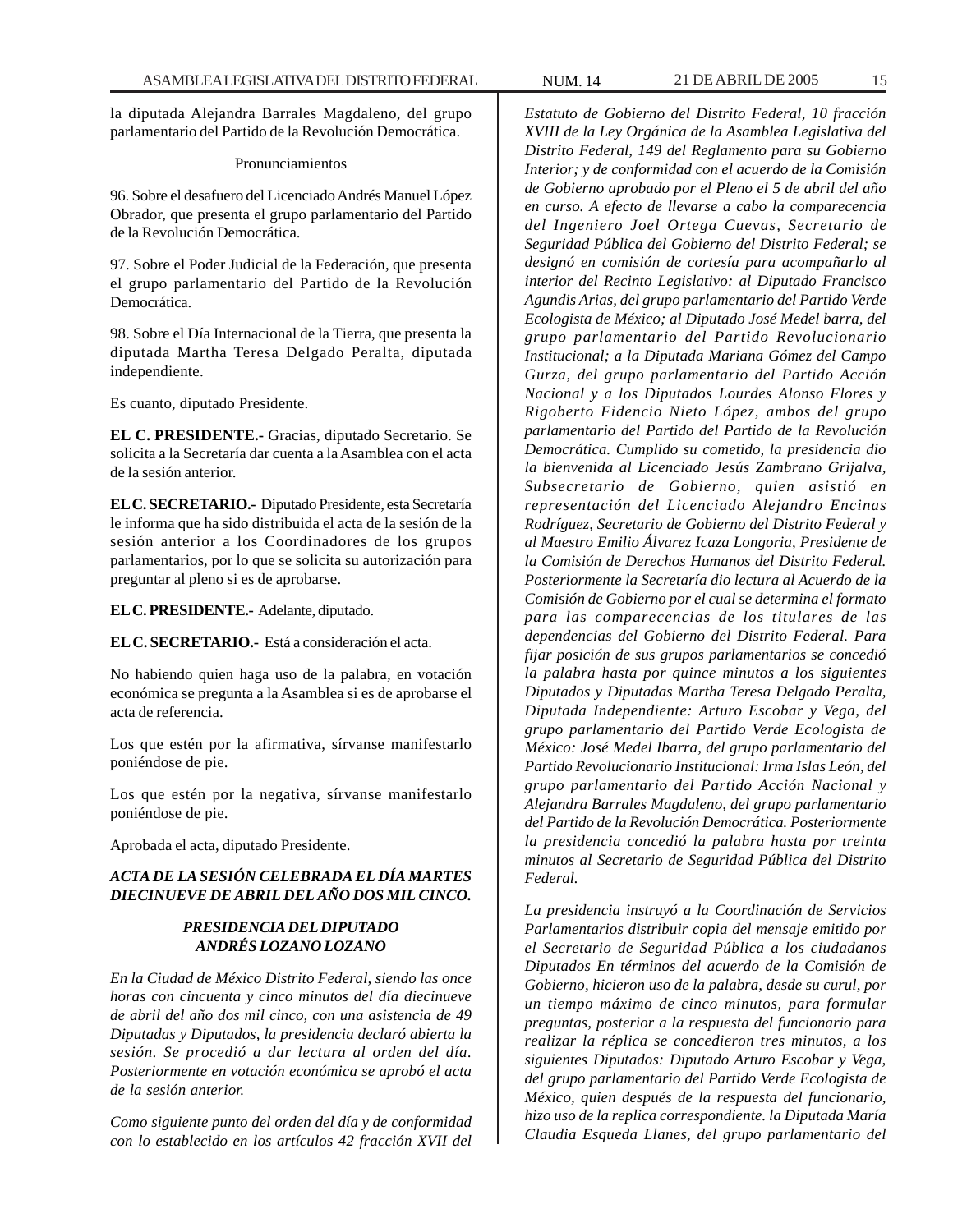*Partido Revolucionario Institucional quien después de la respuesta respectiva, hizo la réplica correspondiente; el Diputado Jorge Alberto Lara Rivera, del grupo parlamentario del Partido Acción Nacional, quien posterior a la respuesta, hizo la replica correspondiente; la Diputada Silvia Oliva Fragoso, del grupo parlamentario del Partido de la Revolución Democrática, quien posterior a la respuesta del funcionario hizo uso del derecho de réplica. A continuación, se concedió el uso de la palabra al Ingeniero Joel Ortega Cuevas, Secretario de Seguridad Pública del Distrito Federal, por un tiempo máximo de diez minutos para que emitiera un mensaje final. La presidencia agradeció al Secretario de Seguridad Pública del Gobierno del Distrito Federal, por su asistencia así como por las respuestas dadas a las preguntas formuladas, agradeció la asistencia de los invitados y solicitó a la comisión designada acompañar a su salida al funcionario cuando así lo deseara hacer.*

# *PRESIDENCIA DEL DIPUTADO HÉCTOR GUIJOSA MORA*

*Se recibió un comunicado en relación con actos de violencia en contra de profesionales de la comunicación, de la Diputada María de Lourdes Rojo e Incháustegui, Presidenta de la Comisión de Cultura. La Asamblea quedó debidamente enterada.*

*La presidencia informó de la recepción de un comunicado de las Comisiones Unidas de Educación y de Protección Civil, mediante el cual se solicita la ampliación del plazo para analizar y dictaminar diversos asuntos. En votación económica se aprobó la prórroga y se ordenó hacerlo del conocimiento de las presidencias de las comisiones mencionadas.*

*La Secretaria dio lectura a un comunicado del grupo parlamentario del Partido de la Revolución Democrática, dirigido a los grupos parlamentarios de oposición en la Asamblea Legislativa del Distrito Federal. La presidencia a petición de la Diputada Silvia Lorena Villavicencio Ayala, del grupo parlamentario del Partido de la Revolución Democrática, con fundamento en el artículo 18 del Reglamento para el Gobierno Interior de la Asamblea Legislativa del Distrito Federal solicitó guardar compostura y respeto. La Asamblea quedó debidamente enterada.*

*Acto seguido se dio cuenta de un comunicado del Congreso del Estado Independiente, Libre y Soberano de Coahuila de Zaragoza, mediante el cual se solícita la participación de la Asamblea Legislativa del Distrito Federal en el Primer Parlamento Infantil Nacional; se ordenó hacer del conocimiento del Comité Organizador del Parlamento Infantil y de la Subsecretaría de Servicios Educativos del Distrito Federal, de la Secretaría de Educación Pública.*

*La presidencia ordenó a la Secretaría dar lectura a un comunicado de la Secretaría de Hacienda y Crédito Público, mediante el cual responde al punto de acuerdo por el que se solicita a esta Secretaria revisar la situación fiscal de la empresa ''TORNIR''. Se ordeno hacer del conocimiento al Diputado Juventino Rodríguez Ramos.*

*Posteriormente se le dio lectura a un comunicado del Licenciado Alejandro Encinas Rodríguez, Secretario de Gobierno del Distrito Federal, mediante el cual se responde al punto de acuerdo por el que se exhorta a la instalación de mesas de trabajo con diferentes comerciantes, tianguis, mercados sobre ruedas u otros; se ordenó hacerlo del conocimiento del Diputado Efraín Morales Sánchez.*

*La presidencia hizo del conocimiento que se retiraron los puntos del orden del día, enlistados en los numerales 11, 14 y 17.*

*Posteriormente se concedió el uso de la palabra a la Diputada Norma Gutiérrez de la Torre, del grupo parlamentario del Partido Revolucionario Institucional: quien presentó una Iniciativa de reforma que adiciona los artículos 191 Bis y 192 Bis, 236, 255, y 276 del Nuevo Código Penal para el Distrito Federal, se solicitó incluir el texto en el Diario de los Debates. Se ordenó turnarla para su análisis y dictamen a las Comisiones Unidas de Administración y Procuración de Justicia y de Derechos Humanos.*

*Acto continuo para presentar una Iniciativa de reforma a los artículos 162, 164, 176, y 178 del Nuevo Código Penal para el Distrito Federal y al artículo 42 de la Ley de Ejecución de Sanciones Penales para el Distrito Federal se concedió el uso de la tribuna a la Diputada Norma Gutiérrez de la Torre, del grupo parlamentario del Partido Revolucionario Institucional, se solicitó inscribir el texto en el Diario de los Debates. Se ordenó turnarlo para su análisis y dictamen a las Comisiones Unidas de Administración y Procuración de Justicia y de Derechos Humanos.*

*La presidencia concedió la palabra a la Diputada Mariana Gómez del Campo Gurza, del grupo parlamentario del Partido Acción Nacional, para presentar una Iniciativa de decreto por el que se reforman y adicionan diversas disposiciones del Nuevo Código Penal para el Distrito Federal. A petición del Diputado Jaime Aguilar Álvarez y Mazarrasa, la presidencia solicitó a las Diputadas y a los Diputados guardar orden y escuchar a la oradora. Se turnó para su análisis y dictamen a la Comisión de Administración y Procuración de Justicia.*

*La presidencia concedió la palabra al Diputado Jorge García Rodríguez, del grupo parlamentario del Partido Revolucionario Institucional; para presentar una*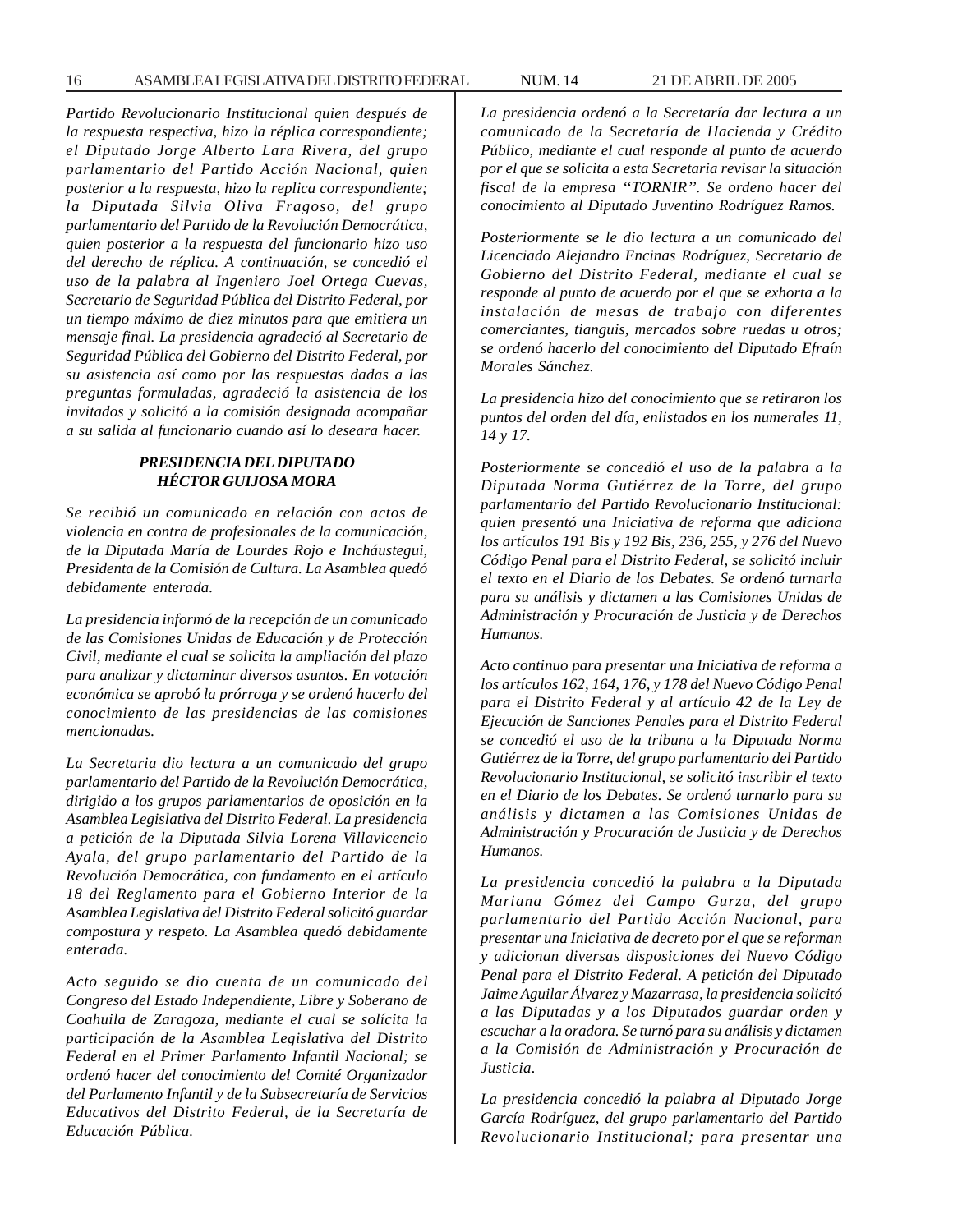*Iniciativa de decreto que adiciona el artículo 30 del Nuevo Código Penal para el Distrito Federal.*

# *PRESIDENCIA DEL DIPUTADO ANDRÉS LOZANO LOZANO*

*Se turnó para su análisis y dictamen a la Comisión de Administración y Procuración de Justicia.*

*La presidencia solicito consultar al Pleno en votación económica la prórroga de la sesión hasta terminar los asuntos en cartera; no se autorizó dicha prórroga.*

*A las diecisiete horas con diez minutos del día al inicio señalado la presidencia levantó la sesión y citó para la siguiente, que tendrá lugar el jueves 21 de abril del presente año a las once horas rogando a todos su puntual asistencia.*

**EL C. PRESIDENTE.-** Esta presidencia hace del conocimiento de la Asamblea que se recibió un comunicado de la Comisión de Asuntos Laborales y Previsión Social, uno de la Comisión de Fomento Económico y dos de la Comisión de Desarrollo Social.

*COMISIÓN DE ASUNTOS LABORALES Y PREVISIÓN SOCIAL*

> *Ciudad de México a 18 de Abril de 2005 CALPS/190/05*

*Dip. Andrés Lozano Lozano Presidente de la Mesa Directiva de la H. Asamblea Legislativa del Distrito Federal III Legislatura Presente*

*Con fundamento en lo dispuesto por el artículo 32, segundo párrafo del Reglamento para el Gobierno Interior de la Asamblea Legislativa del Distrito Federal , me permito solicitarle de la manera mas atenta, someta a consideración de la Mesa Directiva de esta H. Asamblea Legislativa del Distrito Federal III, Legislatura, la presente solicitud para prorrogar el término para Dictaminar la ''Propuesta con punto de acuerdo para hacer un llamado a la Secretaría de Seguridad Pública del Distrito Federal a favor del respeto de los cuerpos policíacos y servidores públicos que ahí se desempeñan''.*

*Presentada por la suscrita, a nombre de los Diputados Integrantes de la Fracción Parlamentaría del Partido Revolucionario Institucional, así como la Fracción Parlamentaria del Partido Acción Nacional, y diversos Diputados de esta H. Asamblea Legislativa del Distrito Federal, el pasado 17 de Marzo del año en curso.*

*Lo anterior, debido a que la Comisión de Asuntos Laborales y Previsión Social se encuentra determinando el procedimiento para Dictaminar el particular.*

*Sin más por el momento, me despido enviándole un cordial saludo.*

*Atentamente*

*Dip. María Claudia Esqueda Llanes Presidenta*

*\_\_\_\_\_ O \_\_\_\_\_*

*COMISIÓN DE FOMENTO ECONÓMICO PRESIDENCIA*

> *México, D.F., a 19 de abril de 2005 ALDF/CFE/P/006/O5*

*DIP. ANDRÉS LOZANO LOZANO PRESIDENTE DE LA MESA DIRECTIVA DE LA DIPUTACIÓN PERMANENTE PRESENTE Estimado Diputado:*

*El suscrito, Presidente de la Comisión de Fomento Económico de esta Honorable Asamblea, con fundamento en lo dispuesto por el segundo párrafo del artículo 32 y el primer párrafo del artículo 87 del Reglamento para el Gobierno Interior de esta Soberanía, así como en lo establecido por las fracciones VI y XII del artículo 12 del Reglamento Interior de sus Comisiones, solicito a usted poner a consideración del Pleno, la aprobación de una ampliación al plazo para dictaminar los siguientes turnos:*

- *''Iniciativa de decreto de reformas al Nuevo Código Penal para el Distrito Federal'' presentada por la Diputada Norma Gutiérrez de la Torre, del Grupo Parlamentario del Partido Revolucionario Institucional.*
- *Iniciativa de Ley de Mercados y Comercio Ambulante del Distrito Federal'' presentada por la Diputada Sara Guadalupe Figueroa Canedo, del Grupo Parlamentario del Partido Verde Ecologista de México.''*

*Lo anterior en virtud de que en ambos casos nos encontramos recabando información que nos permita emitir una resolución en torno a ellos, para lo cual también las iniciativas han sido remitidas para su estudio a todos los integrantes de la Comisión, con objeto de abocarnos en una próxima sesión de trabajo al análisis de la Iniciativa que contienen y así poder estar en oportunidad de que este cuerpo colegiado fije su postura con relación al contenido de las mismas.*

*Por lo anteriormente expuesto y fundado, atentamente solicito a nombre de la Comisión Dictaminadora, lo siguiente:*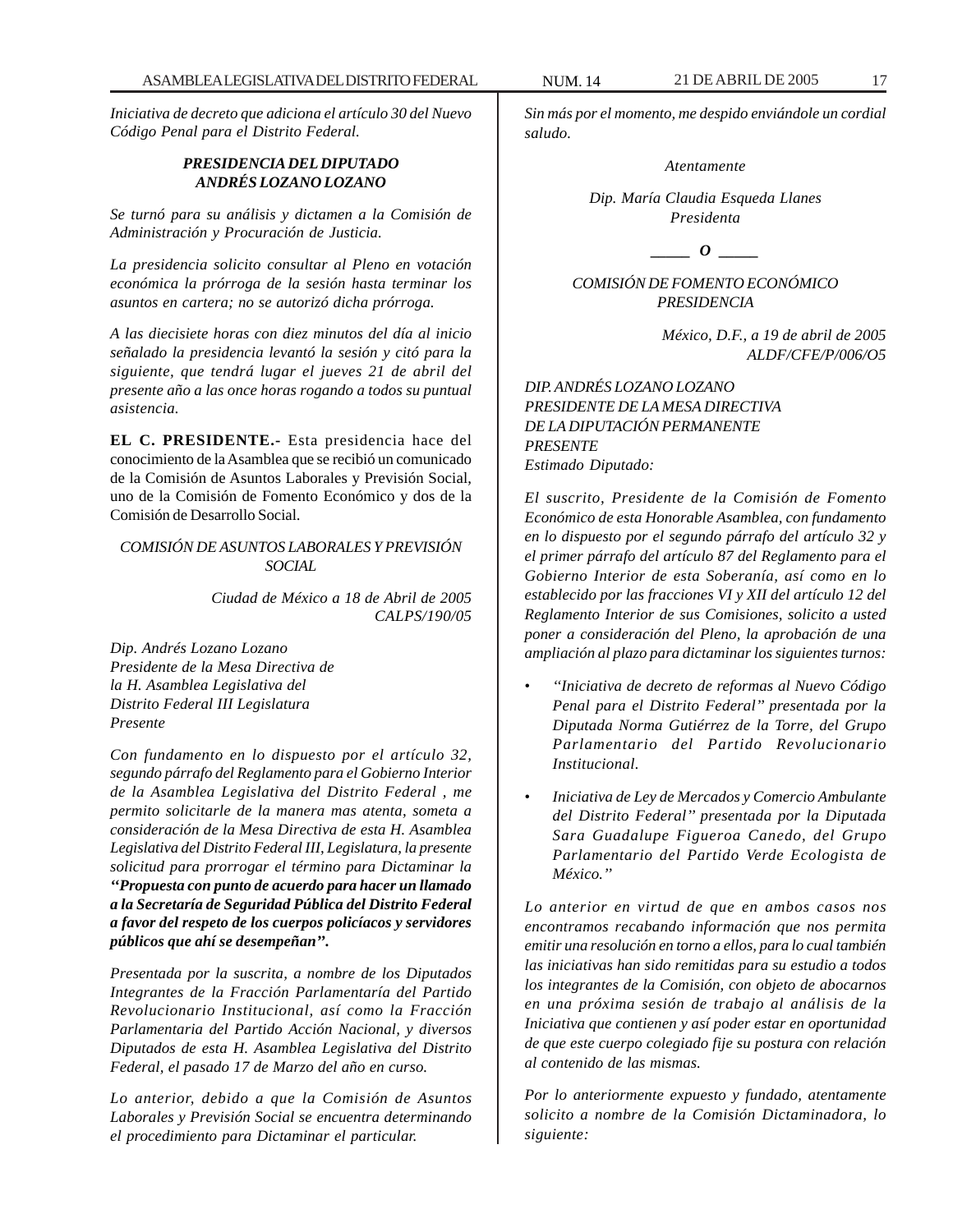*ÚNICO: Que se amplíe el plazo que tienen esta Comisión para dictaminar las Iniciativas mencionadas.*

# *ATENTAMENTE*

*DIP. FRANCISCO AGUNDIS ARIAS PRESIDENTE*

*\_\_\_\_\_ O \_\_\_\_\_*

*COMISIÓN DE DESARROLLO SOCIAL*

*Oficio No. CDS/031/05 México D.F., a 20 de abril de 2005*

*DIP. ANDRÉS LOZANO LOZANO PRESIDENTE DE LA MESA DIRECTIVA DE LA ALDF, III LEGISLATURA PRESENTE.*

*Por este conducto y con fundamento en los artículos 32 segundo párrafo y 84 primer párrafo del Reglamento para el Gobierno Interior de la Asamblea Legislativa del Distrito Federal, solicito se someta a consideración del Pleno la prórroga para la presentación del dictamen respecto a la Iniciativa con Proyecto de Decreto por el que se Adiciona el Capítulo Décimo de las Sanciones e Infracciones a la Ley de Desarrollo Social para el Distrito Federal presentada por la Diputada Gabriela Cuevas Barrón, del Grupo Parlamentario del Partido Acción Nacional, el pasado 22 de marzo de 2005.*

*Sin otro particular, le envío saludos.*

*ATENTAMENTE*

*DIP. JUVENTINO RODRÍGUEZ RAMOS PRESIDENTE*

*\_\_\_\_\_ O \_\_\_\_\_*

*COMISIÓN DE DESARROLLO SOCIAL*

*Oficio No. CDS/032/05 México D.F., a 20 de abril de 2005*

*DIP. ANDRÉS LOZANO LOZANO PRESIDENTE DE LA MESA DIRECTIVA DE LA ALDF, III LEGISLATURA PRESENTE.*

*Por este conducto y con fundamento en los artículos 32 segundo párrafo y 84 primer párrafo del Reglamento para el Gobierno Interior de la Asamblea Legislativa del Distrito Federal, solicito se someta a consideración del Pleno la prórroga para la presentación del dictamen respecto a la Iniciativa con Proyecto de Decreto que Reforma la Ley de Desarrollo Social, presentada por la Diputada María Gabriela González Martínez, del Grupo Parlamentario del Partido Acción Nacional, el pasado 22 de marzo de 2005.*

*Sin otro particular, le envío saludos.*

# *ATENTAMENTE*

# *DIP. JUVENTINO RODRÍGUEZ RAMOS PRESIDENTE*

Esta presidencia, después de revisar las solicitudes recibidas, considera que se actualiza la hipótesis establecida por el párrafo segundo del artículo 32 del Reglamento para el Gobierno Interior de la Asamblea Legislativa del Distrito Federal.

En tal virtud, proceda la Secretaría a consultar a la Asamblea en votación económica sin son de aprobarse las solicitudes de prórroga presentadas por las Comisiones señaladas.

**EL C. SECRETARIO.-** Por instrucciones de la presidencia y en votación económica se pregunta a la Asamblea sin son de autorizarse las solicitudes de prórroga de las Comisiones de referencia.

Los que estén por la afirmativa, sírvanse manifestarlo poniéndose de pie.

Los que estén por la negativa, sírvanse manifestarlo poniéndose de pie.

Se autorizan, diputado Presidente.

**EL C. PRESIDENTE.-** Hágase del conocimiento de los titulares de las Comisiones de Asuntos Laborales y Previsión Social, de Fomento Económico y de Desarrollo Social.

Esta presidencia hace del conocimiento de la Asamblea que se recibieron dos comunicados del Licenciado Humberto Aguilar Coronado, Subsecretario de Enlace Legislativo de la Secretaría de Gobernación.

Proceda la Secretaría a dar lectura al primer comunicado de referencia.

**EL C. SECRETARIO.-** Por instrucciones de la presidencia se procede a dar lectura al primer comunicado de referencia.

*SUBSECRETARÍA DE ENLACE LEGISLATIVO*

*Oficio No. SEL/300/1888/05 México, D.F., 14 de abril de 2005.*

*CC. Secretarios de la H. Asamblea Legislativa del Distrito Federal Presentes*

*En atención al oficio número CG/CSP/0192/2005 signado el 14 de febrero último, por el C. Diputado Roberto Carlos Reyes Gámiz, Presidente de la Comisión de Gobierno de ese Órgano Legislativo, con el presente me permito remitir a ustedes, copia del similar número ST/GDHS/008/2005 suscrito el 8 del actual, por el C. Maestro Rafael Freyre*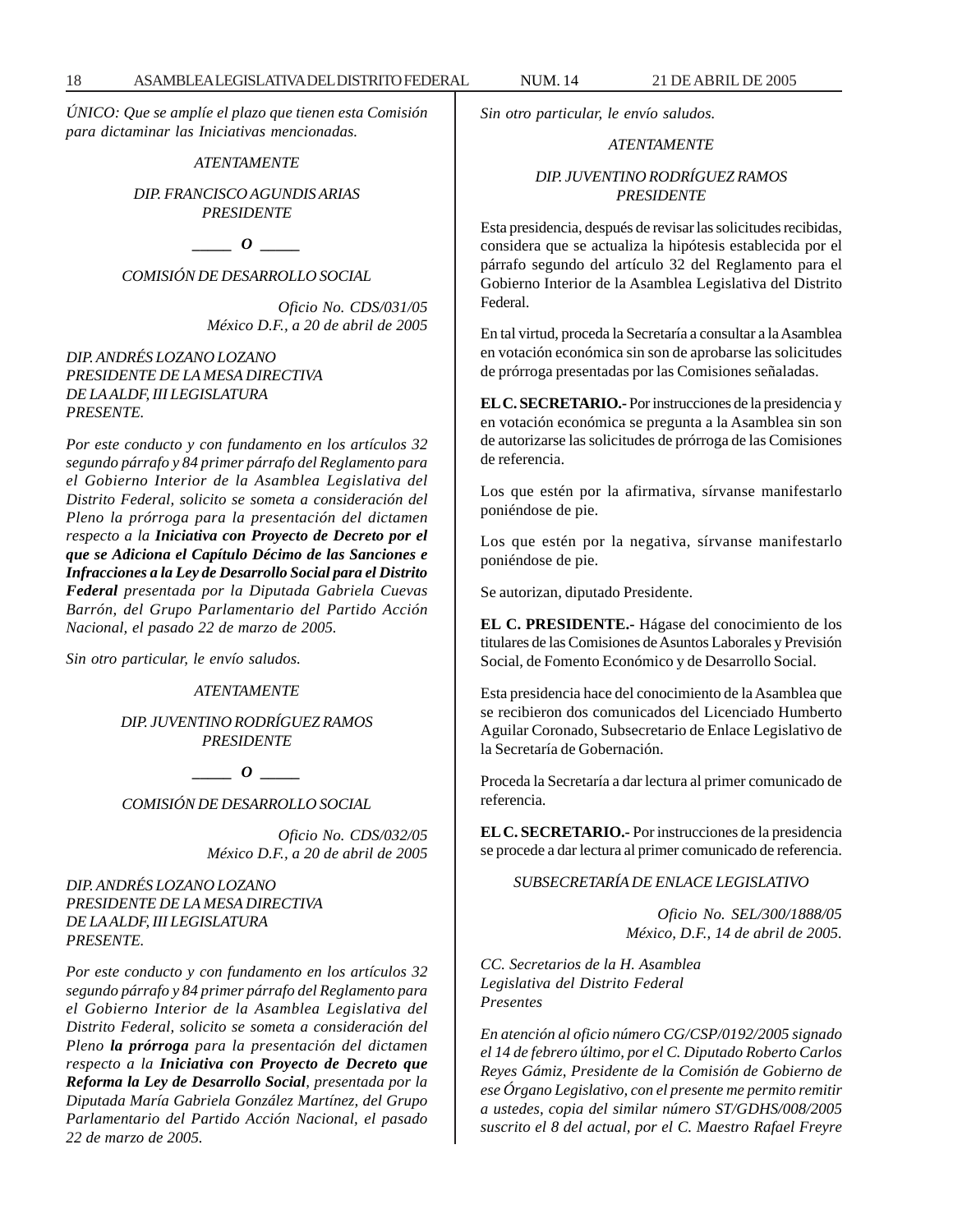*Martínez, Secretario Técnico del Gabinete de Desarrollo Humano y Social de la Secretaría de Desarrollo Social, mediante el cual da respuesta al Punto de Acuerdo en el que se solicita a esa Dependencia el informe sobre los avances de México en el cumplimiento de las Metas del Milenio.*

*Lo que comunico a ustedes para los fines que estimen procedentes.*

*Sin más por el momento, les reitero la seguridad de mi consideración.*

#### *ATENTAMENTE*

*El Subsecretario LIC. M. HUMBERTO AGUILAR CORONADO*

*\_\_\_\_\_ O \_\_\_\_\_*

*Contigo*

*Oficio No. ST/GDHS/008/2005 México D.F., a 8 de abril de 2005*

*Lic. Humberto Aguilar Coronado Subsecretario de Enlace Legislativo Secretaría de Gobernación P r e s e n t e*

*En relación el oficio número SEL/300/855/05 con fecha 25 de Febrero de 2005, con el que le solicita a l a Lic. Josefina Vázquez Mota, el Informe sobre los avances de México en el cumplimiento de las Metas del Milenio, le comunico que éste será presentado el día 18 de abril del año en curso. En los próximos días le haremos llegar una invitación para que asista al lanzamiento de dicho Informe.*

*Sin más por el momento, le envío un cordial saludo.*

*Atentamente,*

*Mtro. Rafael Freyre Martínez Secretario Técnico del Gabinete de Desarrollo Humano y Social*

Cumplida su instrucción, diputado.

**EL C. PRESIDENTE.-** Hágase del conocimiento del diputado Juventino Rodríguez Ramos.

Proceda la Secretaría a dar lectura al segundo comunicado de referencia.

**EL C. SECRETARIO.-** Por instrucciones de la presidencia se procede a dar lectura al segundo comunicado de referencia.

*SUBSECRETARÍA DE ENLACE LEGISLATIVO*

*Oficio No. SEL130011908/05 México, D.F., 15 de abril de 2005.* *CC. Secretarios de la H. Asamblea Legislativa del Distrito Federal Presentes*

*En atención al oficio número CG/CSP/0137/2005 signado el 3 de febrero último, por el C. Diputado Roberto Carlos Reyes Gámiz, Presidente de la Comisión de Gobierno de ese Órgano Legislativo, con el presente me permito remitir a ustedes, copia del similar número 107 suscrito el 31 de marzo de 2005, por el C. José de Jesús Arias Rodríguez, Coordinador Ejecutivo de la Secretaría de Educación Pública, así como el anexo que en el mismo se menciona, mediante los cuales da respuesta al Punto de Acuerdo por el que se exhorta a esa Dependencia a otorgar la atención en el sistema escolarizado de educación básica, a la población indígena del Distrito Federal en edad escolar; a promover la participación de profesores bilingües que garanticen una mejor comprensión de los contenidos por los alumnos indígenas y en consecuencia garantice la protección y desarrollo de las lenguas indígenas, así como a publicar en su página web la información alusiva a la educación indígena en el Distrito Federal.*

*Lo que comunico a ustedes para los fines que estimen procedentes.*

*Sin más por el momento, les reitero la seguridad de mi consideración.*

# *ATENTAMENTE*

*El Subsecretario LIC. M. HUMBERTO AGUILAR CORONADO*

*\_\_\_\_\_ O \_\_\_\_\_*

# *SECRETARÍA DE EDUCACIÓN PÚBLICA*

*Coordinación Ejecutiva Oficina de Enlace con el H. Congreso de la Unión*

*México D.F.. 31 de marzo de 2005 No. Ref. 107*

*LIC. JOSÉ ANTONIO BOLÍVAR BUSTILLO Titular de la Unidad de Enlace Legislativo de la Secretaría de Gobernación Presente*

*En atención a su oficio SEL/300/657/05, de fecha 11 de febrero de 2005, adjunto se servirá encontrar opinión de la Administración Federal de Servicios Educativos en el Distrito Federal, en torno al Punto de Acuerdo aprobado en la sesión del día 26 de enero último, remitido por la Comisión de Gobierno de la III Legislatura de la Asamblea Legislativo del Distrito Federal.*

*Propicio la ocasión para enviarle un cordial saludo.*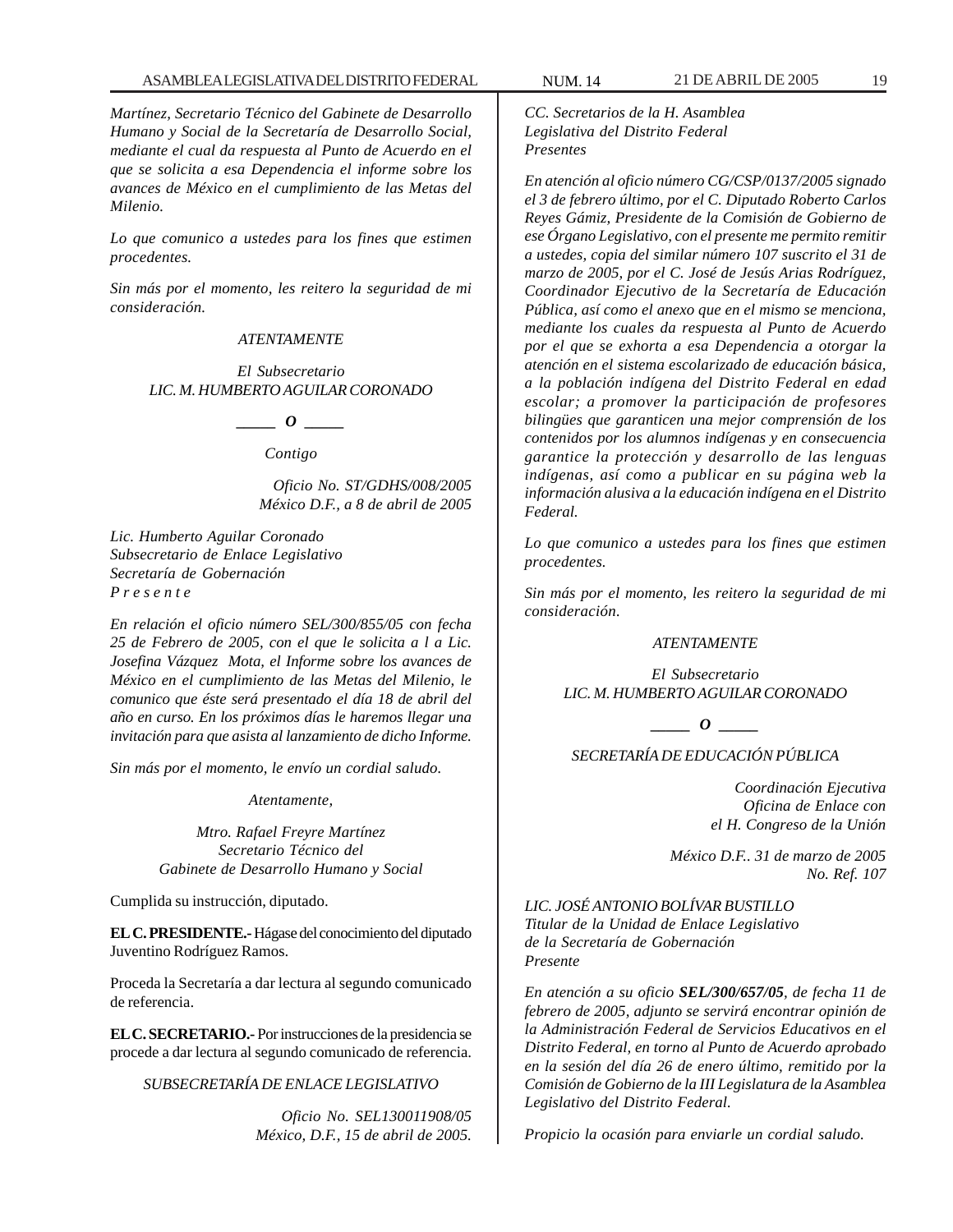*Atentamente*

*JOSÉ DE JESÚS ARIAS RODRÍGUEZ Coordinador Ejecutivo*

*\_\_\_\_\_ O \_\_\_\_\_*

# *ADMINISTRACIÓN FEDERAL DE SERVICIOS EDUCATIVOS EN EL DISTRITO FEDERAL DIRECCIÓN GENERAL DE SERVICIOS EDUCATIVOS IZTAPALAPA*

*DGSEI/DG/550/05 México, D.F., 14 de marzo de 2005. ASUNTO: Comentarios y observaciones*

# *DRA. SYLVIA ORTEGA SALAZAR T1TULAR DE LA ADMINISTRACIÓN FEDERAL DE SERVICIOS EDUCATIVOS EN EL D. F. PRESENTE*

*At 'n.María Rabanal y Acero Secretaria Particular de la Titular de la Administración Federal de Servicios Educativos en el D.F.*

*En atención al votante de gestión no. 0501153-03, respecto al punto de acuerdo en el que se exhorta a la Administración Federal de Servicios Educativos en el Distrito Federal para que otorgue la atención en el sistema escolarizado de educación básica, a la población indígena del D.F. en edad escolar; promueva la participación de profesores bilingües que garanticen una mejor comprensión de los contenidos por los alumnos indígenas y en consecuencia garantice la protección y el desarrollo de las lenguas indígenas, así como publicar en su página web la información alusiva a la educación indígena en el D.F., comento a usted lo siguiente:*

- *Desde hace varios años, los servicios educativos del Distrito Federal atienden a muchas niñas y niños de procedencia indígena.*
- *En algunas escuelas asisten niños de diferentes grupos indígenas, generando necesidades variadas en cuanto a su atención.*
- *Asimismo, el nivel de bilingüismo entre los alumnos y entre sus familiares es muy variado.*
- *El punto de acuerdo parte de una concepción sobre la manera de atender a los alumnos de procedencia indígena, una especie de educación entre indígenas, en la que se considera que ello asegura la comprensión de los contenidos escolares.*
- *Como se muestra en las propias escuelas de educación indígena o en las escuelas regulares, la comprensión de los contenidos no se asegura por hablar de la misma lengua, sino que requiere situaciones de*

*aprendizaje acordes a las condiciones cognoscitivas y afectivas de los alumnos.*

- *Para favorecer el pleno desarrollo de las alumnas y alumnos de procedencia indígena y de los demás niños que asisten a las escuelas del Distrito Federal, se requiere construir una concepción sobre la diversidad que se presenta en las escuelas debido a diferencias personales y culturales, y construir los valores, las actitudes y las estrategias didácticas que permitan formas de convivencia escolar y de atención pedagógica que respeten las diferencias y las aprovechen para enriquecer la visión y experiencia de cada alumno. Asimismo se requiere generar estrategias diversificadas que aseguren la comunicación conforme los distintos grados de bilingüismo que presenten los alumnos a efecto de poder revisar los contenidos escolares.*
- *Si bien es cierto que el uso de las lenguas aseguran su conservación, también lo es que la escuela no puede hacerse cargo de la preservación de éstas ya que muchos de sus usos se realizan en situaciones fuera de la escuela, y aún no cuentan con sistemas de escritura estandarizados.*
- *Por otro lado, en el Distrito Federal se han definido perfiles para la contratación de personal en cada una de las modalidades y niveles educativos, por lo que la contratación de maestros bilingües implicaría ajustar dichos perfiles, ya que un porcentaje alto de los maestros bilingües solamente cuentan con bachillerato y han recibido un curso de inducción para desempeñarse como maestros. sin contar con título o certificado de profesor.*
- *Actualmente, la DGSEI y la Coordinación General de Educación Intercultural Bilingüe, llevan a cabo el Proyecto Construcción de una Educación Intercultural en las escuelas de lztapalapa con los siguientes propósitos:*
	- *Impulsar una cultura de atención a la diversidad en las escuelas de educación inicial y básica de Iztapalapa*
	- *Promover alternativas de trabajo para la atención educativa a la diversidad, desde un enfoque intercultural*
	- *Promover entre los integrantes de las comunidades educativas el respeto y valoración a la diversidad cultural, independientemente de clase social, sexo, grupo ético o cultural.*
- *Con base en lo antes expuesto, se considera que el punto de acuerdo es limitado conceptual y metodológicamente en cuanto a las condiciones*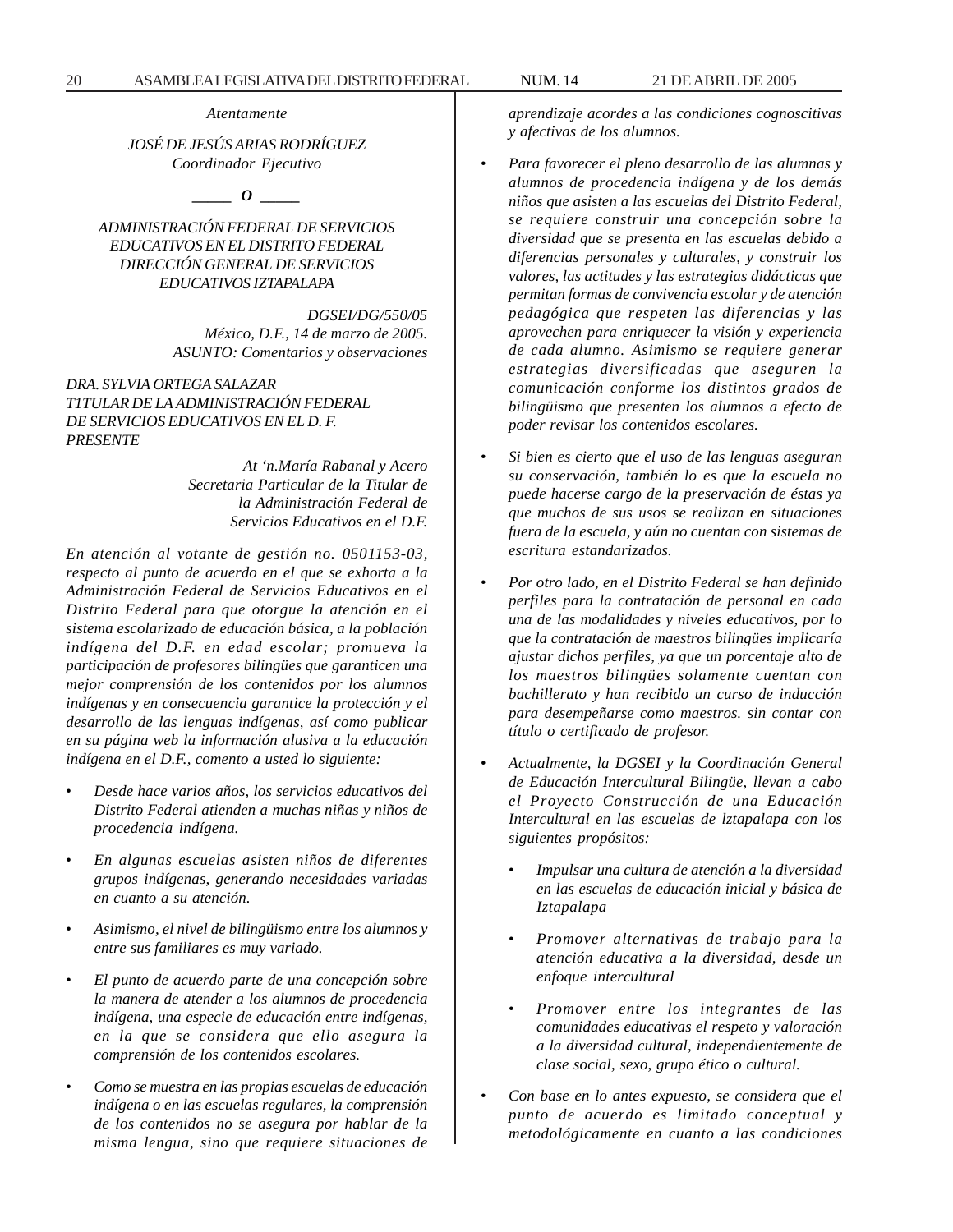*(contratar a maestros bilingües) que se requieren para atender pertinentemente las necesidades educativas de los alumnos de procedencia indígena. Se requiere, desde nuestro punto de vista, impulsar el enfoque de educación intercultural, en la que el beneficio es para todos los alumnos y los demás miembros de la comunidad escolar de cada escuela.*

*Sin más por el momento, aprovecho la ocasión para enviarte un cordal saludo.*

# *ATENTAMENTE*

# *''SUFRAGIO EFECTIVO. NO REELECCIÓN'' LA DIRECTORA GENERAL SUSANA JUSTO GARZA*

Cumplida su instrucción, diputado Presidente.

**EL C. PRESIDENTE.-** Hágase del conocimiento del diputado Elio Ramón Bejarano Martínez.

Para presentar una iniciativa de reforma a la Ley de Fomento para el Desarrollo Económico del Distrito Federal, se concede el uso de la tribuna al diputado Francisco Agundis, del Partido Verde Ecologista de México.

**EL C. DIPUTADO FRANCISCO DE PAULA AGUNDIS ARIAS.-** Con el permiso del diputado Presidente.

Compañeras y compañeros legisladores:

# *GRUPO PARLAMENTARIO PARTIDO VERDE ECOLOGISTA DE MÉXICO*

# *INICIATIVA DE DECRETO POR EL QUE SE ADICIONAN DIVERSAS DISPOSICIONES A LA LEY DE FOMENTO PARA EL DESARROLLO ECONÓMICO DEL DISTRITO FEDERAL*

*DIP. ANDRÉS LOZANO LOZANO PRESIDENTE DE LA MESA DIRECTIVA DE LA ASAMBLEA LEGISLATIVA DEL DISTRITO FEDERAL PRESENTE*

*El suscrito, Coordinador del Grupo Parlamentario del Partido Verde Ecologista de México en esta Honorable Asamblea, de conformidad con lo establecido en el artículo 122, Apartado C, BASE PRIMERA, fracción V, inciso i) de la Constitución Política de los Estados Unidos Mexicanos; en el artículo 42, fracción XIII, y 46 fracción I del Estatuto de Gobierno del Distrito Federal; la fracción IV del artículo 17 de la Ley Orgánica de la Asamblea Legislativa del Distrito Federal; así como en el artículo 85, fracción I y 86, primer párrafo del Reglamento para su Gobierno Interior, someto a la consideración de esta Honorable Asamblea, la siguiente Iniciativa de Decreto por el que se adicionan diversas disposiciones a la Ley de*

*Fomento para Desarrollo Económico del Distrito Federal, con base en la siguiente:*

# *EXPOSICIÓN DE MOTIVOS*

*El Fondo para el Desarrollo Social de la Ciudad de México, se constituyó el 5 de julio de 2002 como un instrumento que le permitiera al actual Gobierno del Distrito Federal promover uno de sus objetivos prioritarios: el desarrollo con justicia social. También surgió en atención a un compromiso plasmado en el Programa General de Gobierno del Distrito Federal 2001-2006, contenido en el apartado de ''Progreso con Justicia''. Finalmente, también se estableció como resultado del compromiso asumido por Jefe de Gobierno en materia de Política de Desarrollo Económico, relativo a crear una institución financiera incluyente para los habitantes de la Ciudad.*

*Desde entonces, esta institución atiende las demandas y necesidades de los diferentes sectores sociales, respecto al creciente requerimiento de apoyos crediticios y de asesoría integral para iniciar o consolidar proyectos productivos que permitan elevar la calidad de vida de la población.*

*Para tal efecto, el Gobierno capitalino firmó en el año 2001 un convenio con la Facultad de Economía de la Universidad Nacional Autónoma de México, con el objeto de que se realizara un estudio de las prácticas en microfinanzas realizadas en el orbe, misma que le permitiera actualizar la propuesta para elaborar el perfil de la nueva institución financiera del Gobierno local.*

*En este estudio, se analizaron los casos sobresalientes de instituciones financieras nacionales e internacionales, tales como ''Grameen Bank'' en Bangladesh, ''Banco Sol'' en Bolivia, ''Banco Estado'' en Chile, ''Sistema de Microfinanzas'' en Perú, ''Des Jardins'' en Canadá, ''Caja Madrid'' y ''Fondos de Garantía'' en España e Inglaterra, respectivamente. En México también se estudiaron las siguientes instituciones: ''Fundación Empresario Chihuahuense'', ''Fondo Jalisco'', ''FINCOMÚN'', ''CAME'', ''Compartamos'' y ''Santa Fe'' de Guanajuato.*

*El Fondo para el Desarrollo Social de la Ciudad de México se constituyó como un Fideicomiso Público de Inversión y Administración del Gobierno del Distrito Federal, donde el fideicomitente y el fideicomisario es el propio Gobierno capitalino a través de la Secretaría de Finanzas, el fiduciario es Nacional Financiera, S.N.C. y el órgano máximo de dirección es el Comité Técnico, cuya integración es la siguiente:*

- *Presidente. Jefe de Gobierno del Distrito Federal*
- *Vocales con Voz y Voto: Secretaría de Desarrollo Económico*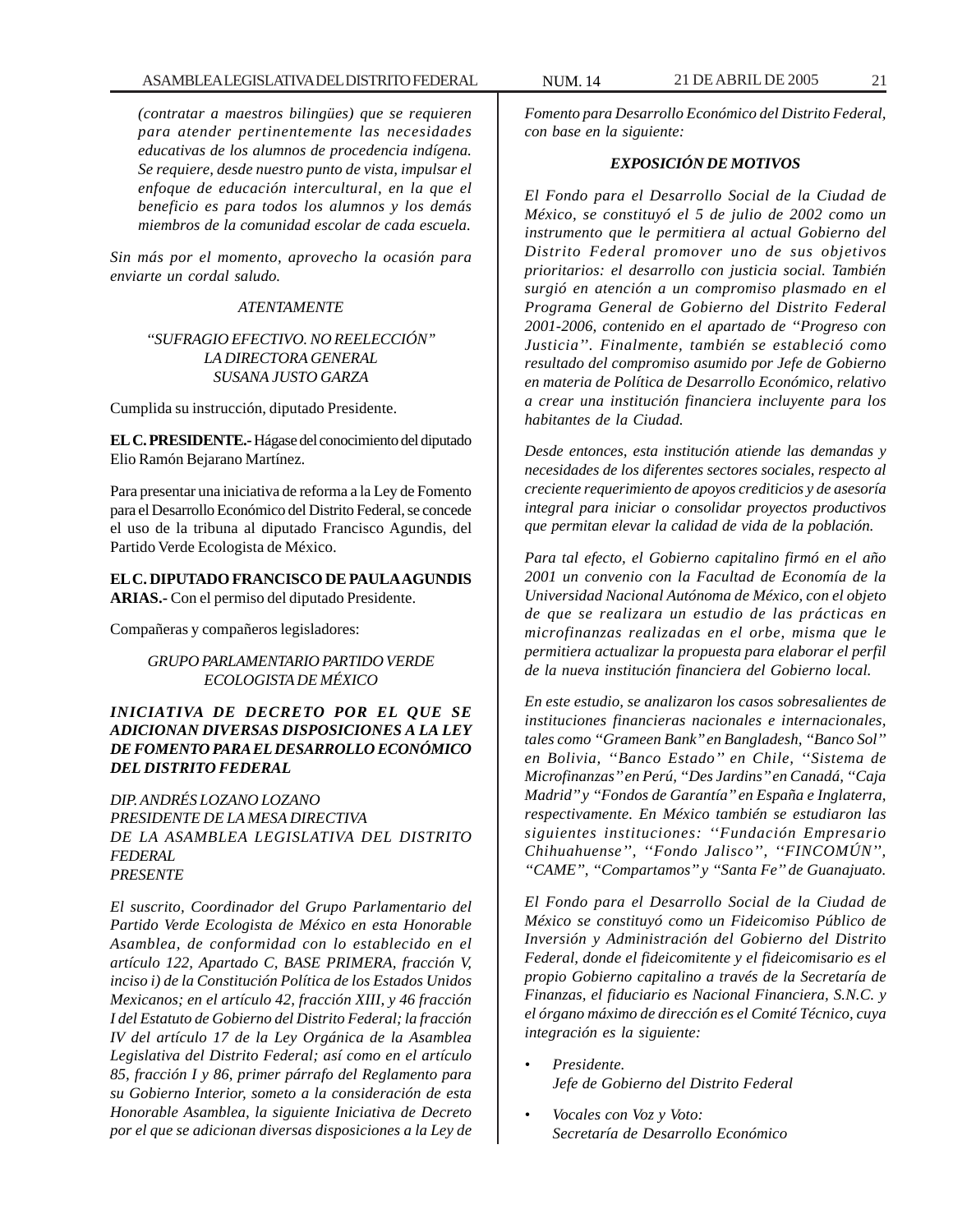*Secretaría de Finanzas Oficialía Mayor Consejería Jurídica y de Servicios Legales Subsecretaría de Egresos Dirección General de Administración Financiera*

- *Miembros con Voz: Dirección General del Fondo Dirección General de Comisarios Nacional Financiera*
- *Secretario Técnico y Comisario. Designados por el Presidente*

*Este fideicomiso tiene implementados dos programas fundamentales que han incidido de manera significativa en el desarrollo económico de las clases más desprotegidas y menos susceptibles de crédito por la banca comercial. Estos programas son los siguientes:*

- *Microcréditos para el autoempleo: el objetivo del Programa es fomentar los proyectos de negocios y autoempleo, mediante el otorgamiento de apoyos crediticios a grupos solidarios formados por 5 y hasta 15 personas, en donde el grupo solidario funge como el aval.*
- *Financiamiento a la Micro y Pequeña Empresa: El objetivo principal es otorgar créditos a la población del Distrito Federal para la formación, consolidación y permanencia de la micro y pequeña empresa, con el propósito de fortalecer las actividades productivas.*

*Los resultados que en ambos casos se han obtenido han sido de suma importancia para el mejoramiento de las condiciones de vida de los sectores de la población que históricamente han quedado al margen de las actividades financieras de la banca comercial, por no ser consideradas sujetas de crédito. A continuación se hace una breve referencia a dichos resultados desde la creación del Fondo hasta el mes de febrero del presente año:*

*Programa de Microcréditos para el Autoempleo*

| Año   | Créditos Otorgados | Recursos Entregados                                                                |
|-------|--------------------|------------------------------------------------------------------------------------|
| 2001  | 32.354             | \$101.326.250.00                                                                   |
| 2002  | 33.733             | \$129,633,700                                                                      |
| 2003  | 18.845             | \$82,373,400.00                                                                    |
| 2004  | 28,112             | \$123,470,500                                                                      |
| 2005  | 1.932              | \$8.845.000                                                                        |
| Total | 114.976            | \$445,648,850 (Meta<br>2005:15,525<br>microcréditos por<br>77.6 millones de pesos) |

| $A\tilde{n}$ | Créditos otorgados | Recursos Entregados                                                            |
|--------------|--------------------|--------------------------------------------------------------------------------|
| 2001         | 490                | \$21,661, 033.00                                                               |
| 2002         | 869                | \$51,611,513.75                                                                |
| 2003         | 421                | \$30,926,410.00                                                                |
| 2004         | 673                | \$39,965,691,00                                                                |
| 2005         | 111                | \$4,185,874.00                                                                 |
| Total        | 2.564              | \$148,350,521.75 (Meta<br>2005: 472 créditos<br>por 28.9 millones de<br>pesos) |

*Programa de Financiamiento a Micro y pequeña Empresa*

*Todo lo anterior no puede sino motivar al legislador a tomar las medidas legislativas correspondientes que aseguren que dichos programas se sigan aplicando en beneficio de la población capitalina, más allá de la voluntad del titular de la administración en turno, para lo cual se hace indispensable garantizar que la entidad gubernamental encargada de aplicarlos, es decir, el Fondo para el Desarrollo Social de la Ciudad de México, encuentre su fundamento en un cuerpo normativo de mayor jerarquía al de un simple Acuerdo o Decreto.*

*Para tal efecto, el que suscribe propone a través de la presente iniciativa, que la constitución, organización y funcionamiento del multicitado fideicomiso se encuentre normado en la Ley de Fomento para el Desarrollo Económico del Distrito Federal, con lo cual se garantizará su permanencia a través del tiempo, además de marcar un importante precedente que permitirá perfeccionar la actuación del Fondo como instrumento de desarrollo económico y social.*

*En este orden de ideas, la propuesta consiste en adicionar cuatro artículos a la Ley mencionada en los que se establezcan las siguientes directrices: primero, naturaleza jurídica y concepto del Fondo; segundo; integración del patrimonio del Fondo; tercero, objeto del Fondo; cuarto, integración del órgano superior de dirección del Fondo.*

*No obstante todo lo anterior, debo hacer mención que el actual funcionamiento y objetivos del fideicomiso no se verán comprometidos ni obstaculizados, sino todo lo contrario, ya que en las disposiciones transitorias del Decreto se establecen garantías para ello.*

*Por lo anteriormente expuesto y fundado, someto a la consideración de esta Honorable Asamblea, la siguiente*

*INICIATIVA DE DECRETO POR EL QUE SE ADICIONAN DIVERSAS DISPOSICIONES A LA LEY DE FOMENTO PARA EL DESARROLLO ECONÓMICO DEL DISTRITO FEDERAL.*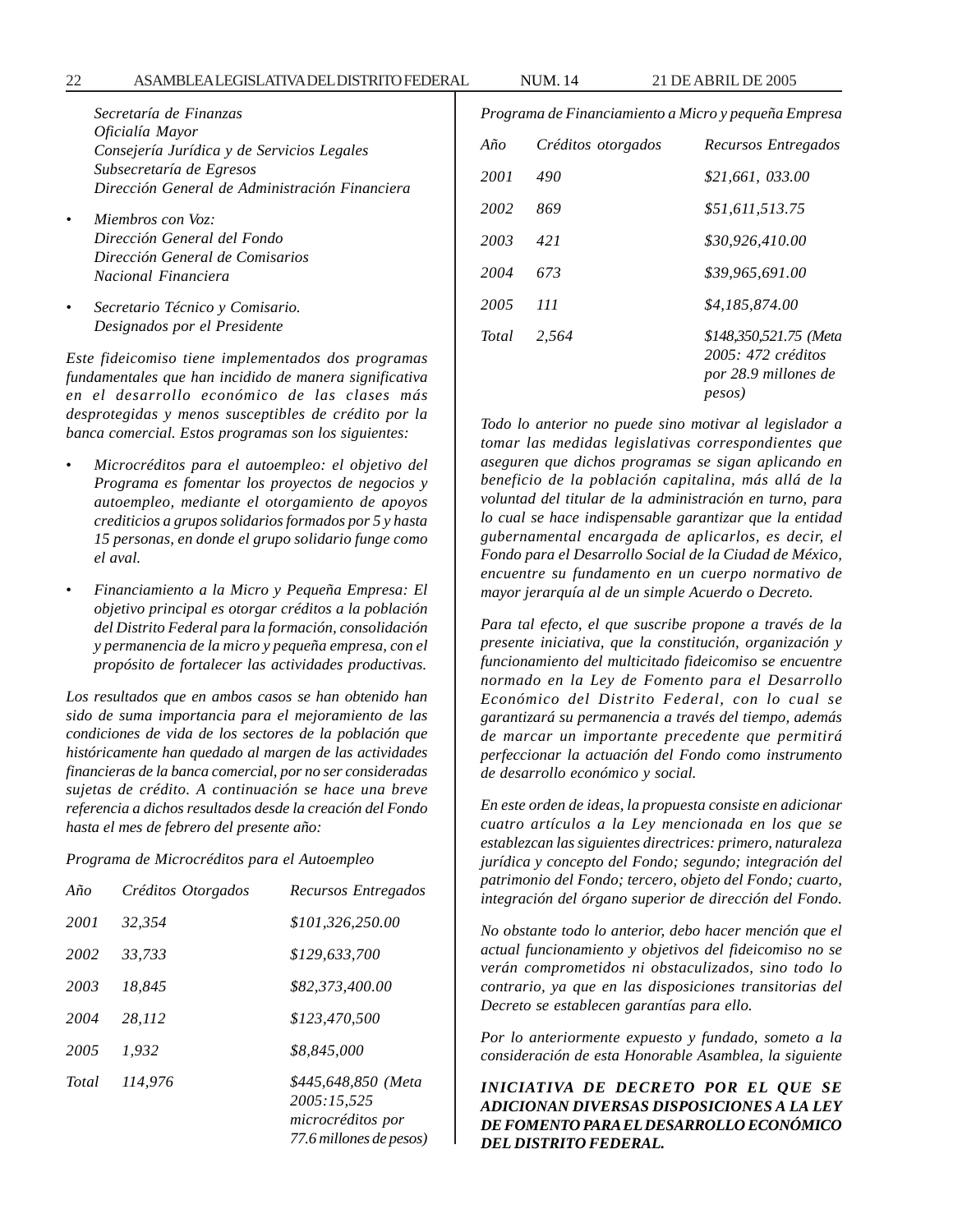*Mediante la cual se adicionan los artículos 24 Bis 1, 24 Bis 2, 24 Bis 3 y 24 Bis 4 a la Ley de Desarrollo Social para el Distrito Federal, de la siguiente manera:*

*Artículo Único.- Se adiciona un Capítulo III al Título IV mediante los artículos 24 Bis 1, 24 Bis 2, 24 Bis 3 y 24 Bis 4 de la Ley de Fomento para el Desarrollo Económico del Distrito Federal, para quedar como sigue:*

# *LEY DE FOMENTO PARA EL DESARROLLO ECONÓMICO DEL DISTRITO FEDERAL*

## *TÍTULO IV DE LAS INSTANCIAS PARA EL FOMENTO ECONÓMICO*

# *CAPÍTULO III Del Fondo para el Desarrollo Social de la Ciudad de México*

*Artículo 24 Bis 1.- El Fondo para el Desarrollo Social de la Ciudad de México es un Fideicomiso Público de Inversión y Administración del Gobierno del Distrito Federal, donde el fideicomitente y el fideicomisario será el propio Gobierno del Distrito Federal a través de la Secretaría de Finanzas y el fiduciario será Nacional Financiera, S.N.C*

*Artículo 24 Bis 2.- El patrimonio del Fondo para el Desarrollo Social de la Ciudad de México, se integrará de la siguiente manera:*

- *I.- Las aportaciones que efectúe el Gobierno del Distrito Federal, a través del Presupuesto de Egresos en cada ejercicio fiscal.*
- *II.- En su caso, los créditos que obtenga;*
- *V.- Los productos de sus operaciones y de la inversión de fondos, y*
- *VI.- Los demás recursos que se generen por cualquier otro concepto.*

*Artículo 24 Bis 3.- El Fondo para el Desarrollo Social de la Ciudad de México tendrá como objeto:*

- *I. Asegurar el acceso al crédito para la población del Distrito Federal con índices de marginación moderada y extrema, fortaleciendo sus potenciales y capacidades productivas; generando oportunidades de trabajo mediante un enfoque de autoempleo; e incidiendo en el mejoramiento de su calidad de vida;*
- *II. Fomentar la creación, fortalecimiento y consolidación de micro y pequeñas empresas mediante créditos accesibles;*
- *III. Promover el establecimiento, ampliación y reactivación del tejido empresarial del Distrito*

*Federal, para asegurar un desarrollo económico integral, sustentable y a largo plazo; y*

*IV. Ofrecer servicios de orientación, capacitación, vinculación, asistencia técnica y comercialización, para la formación y desarrollo de proyectos productivos, y micro y pequeñas empresas.*

*Artículo 24 Bis 4.- El Fondo para el Desarrollo Social de la Ciudad de México, será dirigido por un Comité Técnico que estará integrado por representantes de cada una de las siguientes personas y dependencias del Gobierno del Distrito Federal:*

- *I. El Jefe de Gobierno;*
- *II. La Secretaría;*
- *III. La Secretaría de Finanzas;*
- *IV. La Secretaría de Desarrollo Social;*
- *V. La Oficialía Mayor; y*
- *VI. La Consejería Jurídica y de Servicios Legales.*

*También serán invitados permanentes a participar en las labores propias del Comité, con derecho a voz pero sin voto, la Dirección General del Fondo, la Contraloría General del Gobierno del Distrito Federal, la Asamblea Legislativa del Distrito Federal a través del Diputado Presidente de la Comisión de Fomento Económico y Nacional Financiera. Cada representante propietario acreditará ante el Comité a un suplente.*

*El Comité Técnico será presidido por el Jefe de Gobierno o por la persona que este designe y se constituirá conforme a las disposiciones legales que rigen el fideicomiso. Asimismo, contará con un Secretario Técnico que será designado por el Presidente del mismo.*

#### *TRANSITORIOS*

*ARTÍCULO PRIMERO.- Las reformas y adiciones contenidas en el presente Decreto entrarán en vigor a partir del día siguiente a su publicación en la Gaceta Oficial del Distrito Federal.*

*ARTÍCULO SEGUNDO.- Se derogan todas aquellas disposiciones que contravengan el contenido del presente Decreto.*

*ARTÍCULO TERCERO.- El Jefe de Gobierno del Distrito Federal, expedirá las disposiciones reglamentarias correspondientes derivadas del presente Decreto, en un plazo no mayor a los treinta días después de la entrada en vigor del mismo.*

#### *ATENTAMENTE*

*DIP. FRANCISCO AGUNDIS ARIAS COORDINADOR*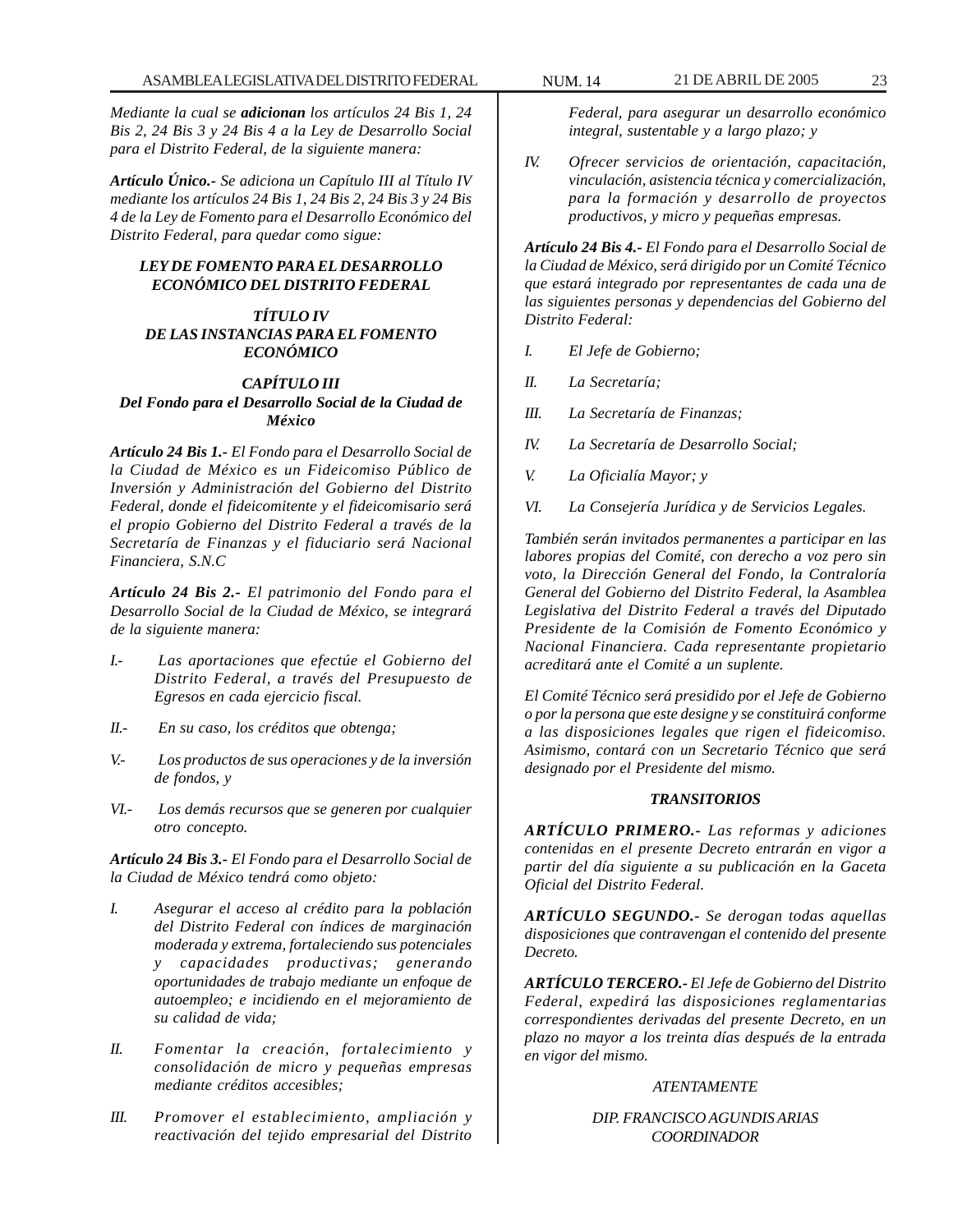Por su atención, señor Presidente, y alguno que otro compañero, les doy las gracias.

**EL C. PRESIDENTE.-** Gracias, diputado. Con fundamento en lo dispuesto por los artículos 36 fracciones V y VII, 89 de la Ley Orgánica de la Asamblea Legislativa del Distrito Federal, 28 y 86 del Reglamento para su Gobierno Interior, se turna para su análisis y dictamen a la Comisión de Fomento Económico.

Para presentar una iniciativa de decreto que adiciona diversos artículos al Código Civil para el Distrito Federal, se concede el uso de la Tribuna al diputado Alfredo Carrasco Baza, del Partido de la Revolución Democrática.

**EL C. DIPUTADO ALFREDO CARRASCO BAZA.-** Con su venia, señor Presidente.

# *INICIATIVA DE DECRETO QUE ADICIONA LOS ARTÍCULOS 1850-A, 1850-B, 1850-C, 1850-D, 1850-E, 1850- F Y 1850-G DEL CÓDIGO CIVIL PARA EL DISTRITO FEDERAL.*

*DIP. ANDRÉS LOZANO LOZANO PRESIDENTE DE LA MESA DIRECTIVA DE LA H. ASAMBLEA LEGISLATIVA DEL DISTRITO FEDERAL III LEGISLATURA PRESENTE*

*Con fundamento en el artículo 122, Apartado C, Base Primera, Fracción V, inciso h) de la Constitución Política de los Estados Unidos Mexicanos; artículos 36, 42 fracción XII, 46 fracción I, 48, y 49 del Estatuto de Gobierno; artículos 7, 10 fracción I, 17 fracción IV, de la Ley Orgánica de la Asamblea Legislativa del Distrito Federal y Artículos 85 fracción I, y 86 párrafo primero del Reglamento para el Gobierno Interior de la Asamblea Legislativa del Distrito Federal, los Diputados firmantes integrantes del Grupo Parlamentario del Partido de la Revolución Democrática proponemos la siguiente INICIATIVA DE DECRETO QUE ADICIONA LOS ARTÍCULOS 1850-A, 1850-B, 1850-C, 1850-D, 1850-E, 1850- F Y 1850-G DEL CÓDIGO CIVIL PARA EL DISTRITO FEDERAL al tenor de la siguiente*

# *EXPOSICIÓN DE MOTIVOS*

*En las Fuentes de las obligaciones del Libro Cuarto de las Obligaciones del Código Civil para el Distrito Federal, se plantea con claridad que los Contratos son convenios que producen o transfieren las obligaciones y derechos (Artículo 1793); para que puedan existir los contratos se requiere dos aspectos centrales, el Consentimiento y el Objeto que pueda ser materia del contrato (Artículo 1795); se considera como causales de invalidez del contrato: la incapacidad legal de las partes o de una de ellas, los vicios de consentimiento, porque su objeto, o su motivo o fin sea ilícito y porque el* *consentimiento no se haya manifestado en la forma que la Ley establece, (Artículo 1795). Los anteriores artículos fundamentan la fuerza de Ley que tienen los contratos como obligación entre los acreedores y deudores.*

*Pero en especial hay que puntualizar que el artículo 1796 del mismo Código Civil para el Distrito Federal, plantea que dichos contratos ''se perfeccionan por el mero consentimiento, excepto aquellos que deben revestir una forma establecida por la ley.*

*Desde que se perfeccionan obligan a los contratantes no sólo al cumplimiento de lo expresamente pactado (Pacta sunt Servanda), sino también a las consecuencias que, según su naturaleza, son conforme a la buena fe, al uso o a la ley''. En esta norma se deja claro que las partes de la obligación acuerdan sujetarse a lo expresamente pactado, y si ha lugar habrá de perfeccionarse el contrato con el mero consentimiento de las partes.*

*Un aspecto importante de este artículo es que nos mandata el hecho de que lo no previsto en los contratos deberán sujetarse o atarse ''a la buena fe, al uso o a la ley''.*

*Pero la realidad se muestra en ocasiones reacia a esta consideración del artículo 1796, lo anterior porque si el acreedor ó el deudor es beneficiado con el cambio de las condiciones en las prestaciones o pactadas, exige por supuesto que se aplique con estricto apego a la ley, la máxima pacta sunt servanda; por su lado si el acreedor o el deudor son afectados apelan a que cambien las prestaciones que pactaron en el contrato, para evitar los pagos altamente onerosos generados y que prive en cambio, la equidad en las obligaciones contraídas.*

*Reconocemos ampliamente la fortaleza legal que tienen los convenios y contratos que pactan de común consentimiento y con todos los elementos de validez que estos tienen, ¿pero qué hacer ante hechos extraordinarios, fuera de control, inesperados, que trastocan la totalidad de los contratos firmados?; la ''buena fe'', nos queda claro no le da solución a dicha situación y a los diferendos que se presenten entre los contratantes; si bien consideramos que la ''buena fe'' por si mismo es un precepto básico de las obligaciones, no podemos dejar que sobre ella recaiga la clarificación de las controversias que ella pueda generar.*

*Que quede claro, no nos oponemos, a que la ''Buena Fe'' es la base inspiradora de todo el derecho y debe serlo, por tanto, del comportamiento de las partes en todas sus relaciones jurídicas y en todos los actos del proceso en que intervengan. (Jurisprudencia 102, Sexta Época, pág. 310, Tercera Sala, Apéndice 17- 65). La reconocemos, pero pensamos que existe limitación en ella para los casos en que se presentan cambios abruptos e inesperados en las condiciones en las que se firmaron los contratos.*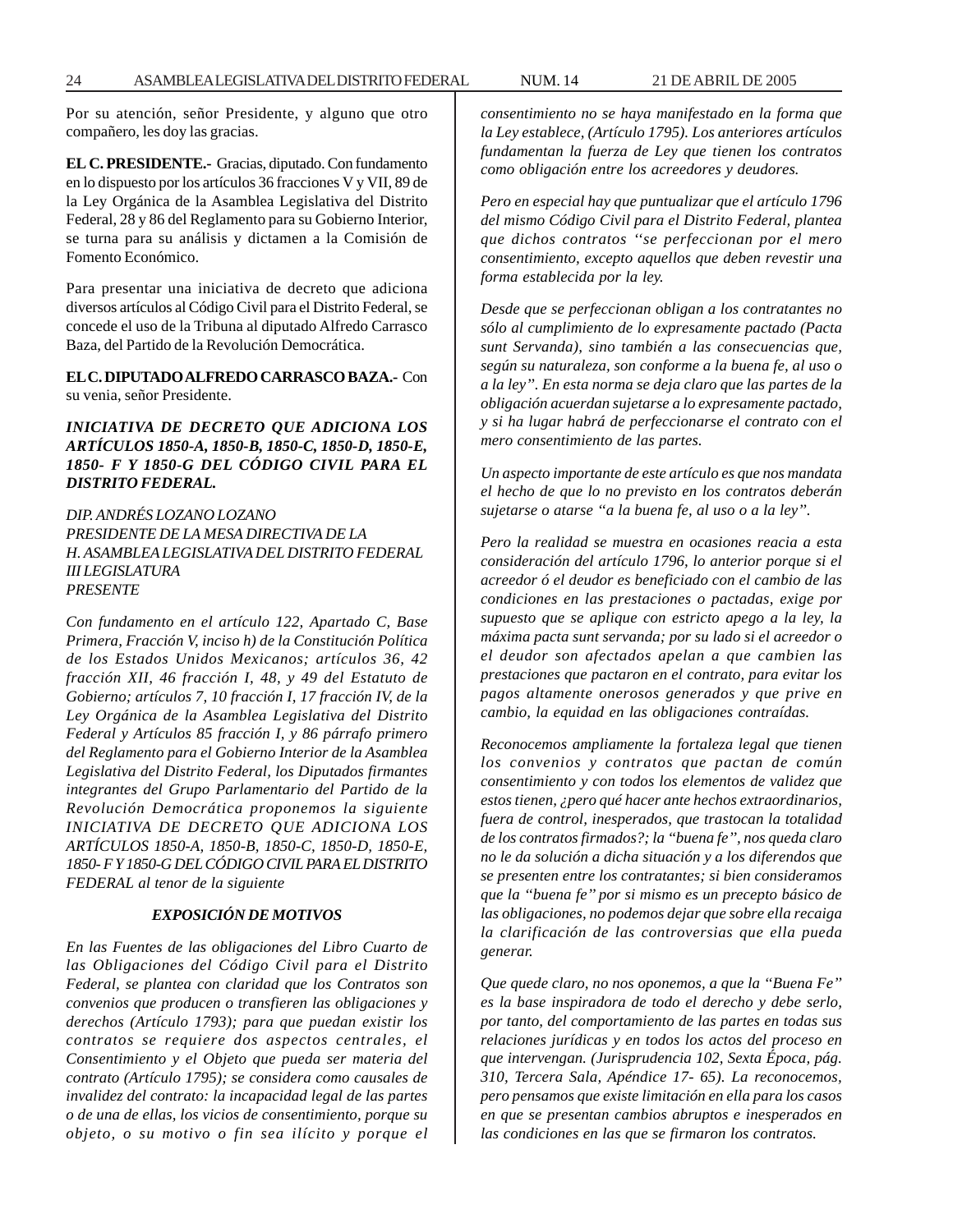*¿Qué alcance se debe dar a la expresión de la buena fe? el principio de la buena fe no es, como generalmente se cree, un requisito que cuando media en ciertas relaciones produce unos efectos concretos y determinados, sino que es un predicado general que ha de presidir toda la vida del derecho hasta el punto de constituir una línea divisoria que separa a los hombres en dos campos, formado uno, por los que obran de buena fe y otro por los que obran de mala fe, mereciendo la protección del derecho sólo los del primero. Pero, creemos, que debemos buscar la normatividad que corrobore, que los que obran de buena fe, deben ser beneficiados con el derecho; porque queda claro que los que firman un contrato con los requisitos de existencia y validez, actúan de buena fe; porque ellos no saben que las condiciones económicas pueden cambiar.*

*Los especialistas afirman que ''Buena fe, en el precepto de que se trata, equivale a moralidad social, a equidad, a sujeción del contrato a aquellas normas de conducta colectiva que han de ser observadas por toda conciencia sana y honrada. Se considera que los contratantes, no deberán enriquecerse en perjuicio del otro contratante. Es decir, como sé que se abandona a un terreno moral y no al campo del derecho, el no obtener una ganancia onerosa del contratante, situación que bajo la óptica de Hans Kelsen (Teoría Pura del Derecho), sería inviable en tanto la relación no se sujeta al derecho positivo.*

*¿Remarcamos hasta donde llega la ''buena fe'' cuando los ingresos onerosos de los acreedores, dejan en la desprotección total a los deudores, que han firmado un contrato legalmente establecido, pero que no pronosticó acontecimientos de vis mayor o fuerza mayor, imprevistos que al momento de la firma de las obligaciones no fueron percibidas? Situaciones que van a trastocar totalmente las cláusulas, y van a generar inconformidad en el contratante que se vea lesionado en su patrimonio.*

*Nos queda claro que en los momentos de estabilidad económica, de paz social, de relativa armonía entre las fuerzas del trabajo y del capital, los sobresaltos económicos, sociales y políticos no se presentan; pero tenemos un antecedente que aún miles de familias no pueden olvidar y ello significó la crisis del año de diciembre 1994; evento financiero en que los factores económicos se alteraron, generándose una trastocación profunda de las relaciones sociales y principalmente de los contratos y convenios establecidos entre particulares y entre el Estado y particulares.*

*Situación que dejo en la tesitura de pagar deudas onerosas, o perder sus patrimonios, o de cumplir con contratos de entrega de insumos a precios irrisorios, o ser demandados por incumplimiento de contrato; los embargos de los bienes patrimoniales de los deudores y acreedores fue una constante, la crispación de dichas situaciones llevaron a una tensión social. El Estado tuvo*

*que buscar mecanismos jurídicos equitativos para darle salida a esta confrontación social.*

*Dicha situación afectó los contratos y convenios de arrendamiento, de distribución de insumos, de compra de materia prima y en general en todos los factores de la producción, comerciales y de servicios; ¿alguien se imaginaba que las tasas de interés se elevarían de 7% a más del 50% en unos cuantos meses?, ¿algún contrato que tuviera las cláusulas mas visionarias posibles, podrían haberle hecho frente a estos eventos extraordinarios imprevisibles? Nos queda claro, que como no se tenía una ''bola mágica'' para adivinar el futuro económico y financiero, era imposible imaginar los desastres que se ocasionarían, y la descomposición del tejido social, que se presentaría. Alguien en su sano juicio, hubiera pactado si hubiera intuido del desorden que se ocasionaría, y los graves efectos que esto lo ocasionaría. Seguramente no lo hubiera hecho.*

*En los Códigos Civiles a nivel internacional, y recientemente a nivel nacional, se ha incluido los elementos de la Teoría de la Imprevisión, que permite no sólo sujetar a los contratos a los elementos de las fuentes de las obligaciones como serían de la capacidad, de la representación, del consentimiento, de los vicios del consentimiento, del objeto y del motivo o fin de los contratos, de la forma, de la división de los contratos, de las cláusulas que pueden contener los contratos, de la interpretación y los elementos de existencia y validez de los contratos; sino sujetarlos jurídicamente a los eventos extraordinarios que pudieren suceder en un futuro no previsto ni consentido.*

*Dicha teoría es considerada en países como Francia, Italia, Polonia, y en otros si bien no esta plasmado literalmente, si la contempla con algunos elementos como es el caso de España, y existe otros países como Alemania en la que no se contempla.*

*En un estudio realizado por la Maestra María Elena Juárez Blancas de la Universidad Nacional Autónoma de México, ubica que los Códigos Civiles Estatales que contemplan dicha teoría de la imprevisión, son los de: Quintana Roo (artículos 373- 381); Tabasco (artículo 2165); Sinaloa (artículos 1735 bis ''A'' al 1735 bis ''G''); Coahuila (artículos 2147-2150); San Luis Potosí (artículo 1633); Tamaulipas (artículo 1261); Guerrero (artículo 2012); Jalisco (en el artículo 1787); Chihuahua (artículo 1691 C), y Morelos (artículo 1719).*

*Pero pasemos a desmenuzar con precisión la teoría de la imprevisión, desde el punto de vista de reconocidos juristas de las obligaciones y los contratos, percatándonos de su justificación normativa, sus bases de existencia y su fortaleza jurídica entre las obligaciones.*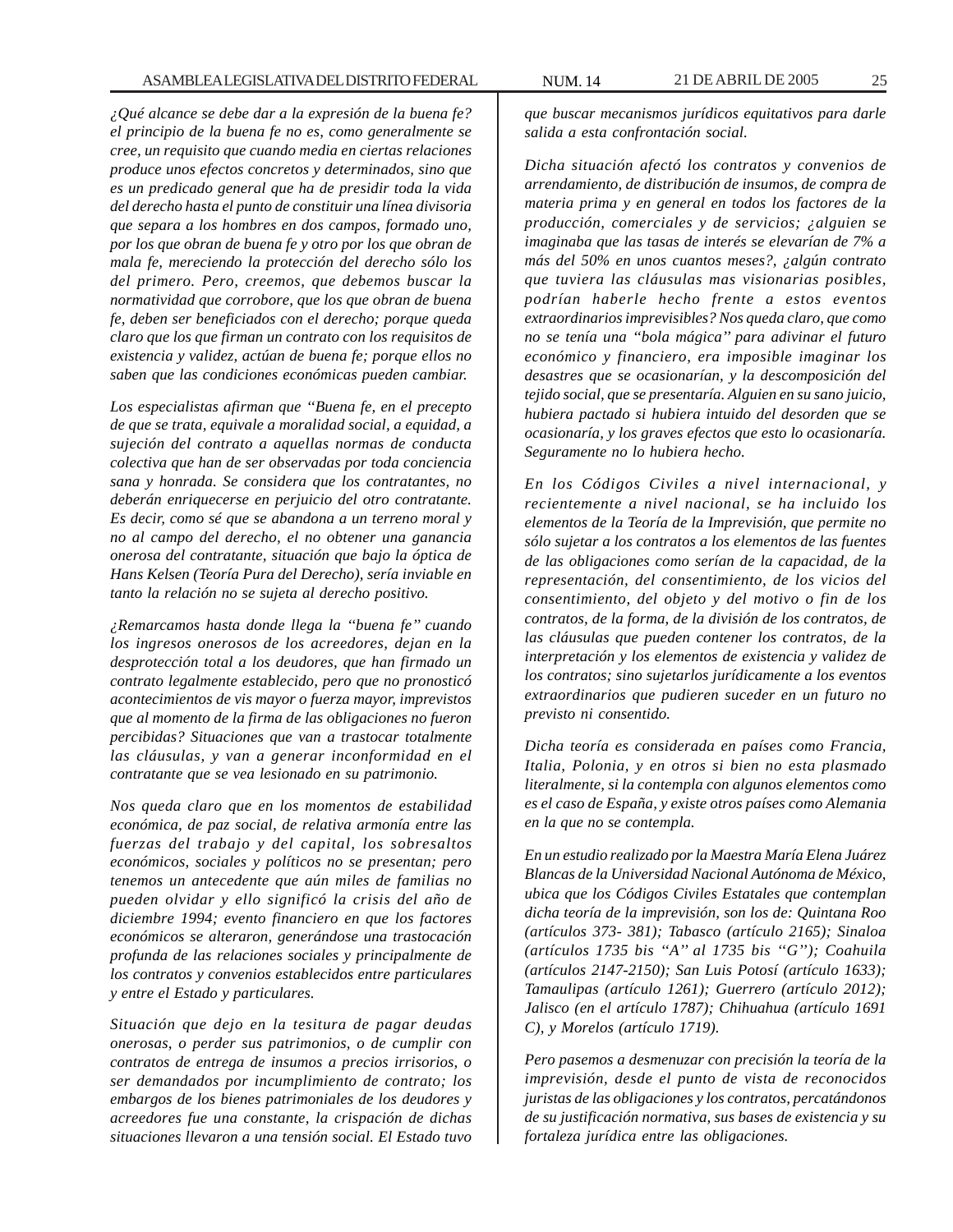*El maestro Miguel Ángel Quintanilla García en su estudio de las obligaciones en su texto Derecho de las obligaciones, actualizado con Jurisprudencia y Ejecutorias, nos menciona que existen variadas conceptualizaciones sobre la teoría de la imprevisión en los contratos entre las que encontramos las de la cláusula rebus sic stantibus (si no se modificara la prestación del contrato se enriquecería sin causa una de las partes obligadas) Teoría de la excesiva onerosidad superveniente, el riesgo imprevisible, y el cambio en las condiciones base del negocio.*

*Esta teoría tiene aplicación en la vida del contrato y las necesidades económicas y sociales que cambian constantemente, y que alteran las prestaciones establecidas en el contrato, es decir que se parte de una realidad cambiante y transformable, lo que se aleja de esquemas de inmutabilidad y de la impasibilidad ante actos fortuitos.*

*Se considera por ello que el juez, cuando el caso lo amerite, al interpretar los contratos y lo que en ellos se amarra deberá tomar en cuenta, las circunstancias económicas o trastornos de la época, para modificar el contenido de las obligaciones contractuales, o resolverlas, haciendo así más equitativa para las partes su cumplimiento.*

*Para el jurista Messineo, autor de la obra ''Doctrina General del Contrato'' la Teoría de la Imprevisión es el: ''Acontecimiento extraordinario, él que no es normal que se verifique y en el que las partes no pueden haber pensado porque está fuera de su imaginación, por lo que al carácter extraordinario del acontecimiento debe ligarse además su imprevisibilidad''.*

*Agrega el especialista en obligaciones: ''Parece que ha de considerarse que hay excesiva onerosidad, no solamente cuando el que debe la prestación se encuentre en la necesidad de procurarse el objeto de ella, adquiriéndolo en el mercado o teniendo que producirlo a un costo excesivo, sino también cuando, aún estando ya en su patrimonio el objeto de la prestación, él no reciba una retribución adecuada, o bien cuando gravite sobre él un excesivo costo de reproducción... Como se ha señalado más arriba, la excesiva onerosidad se toma en consideración porque determina una notable alteración (sobreveniencia) de la relación originaria entre las prestaciones, o sea, del equilibrio originario entre ellas.*

*Como lo hemos afirmado anteriormente, la situación de desequilibrio de los sistemas sociales y de sus marcos normativos, por lo común, es el reflejo de irregularidades del mercado y se presenta en especial, como enrarecimiento de materias primas, mercadería o productos, que antes podían ser hallados fácilmente, acompañados de aumentos muy sensibles de los precios y* *de la mano de obra, o como aumento del costo de producción, y suele ser concomitante a las crisis económicas como son las devaluaciones en la moneda, o afectaciones de los desequilibrios de los mercados internacionales, que generan como respuestas inflaciones galopantes, tazas de interés incontrolables y contracción de los factores de la producción. Lo anterior, afecta arteramente al enajenante o al que debe la prestación del servicio.*

*Como dice el maestro Quintanilla en su texto de marras, ''sigue siendo verdad que la mayoría de las veces a la depreciación monetaria corresponde, para el enajenante o para el deudor del servicio, una excesiva onerosidad. Como se ha observado acertadamente, la depreciación monetaria es siempre un acontecimiento extraordinario e imprevisible''.*

*En cuanto a las facultades de los tribunales para modificar, variar o sustituir unas por otras las cláusulas del contrato, para ponerlas de acuerdo con las nuevas condiciones de hecho, si bien pudiera estimarse que ello sería salirse de los límites que permiten las leyes, después de las consideraciones doctrinales que se hacen en su lugar, y ante la inexistencia de precepto alguno de carácter prohibitivo se admite la posibilidad de aplicar la teoría de la imprevisión.*

*El maestro Quintanilla nos menciona que en otros países dicha Teoría de la imprevisión es retomada y plasmada en sus respectivos ordenamientos civiles: en Polonia el Código de las Obligaciones de 1934 (artículo 269), les otorga a los tribunales el derecho de intervención, si a consecuencia de un acontecimiento excepcional, ha habido una pérdida muy desproporcionado para una de las partes.*

*En el Código Civil Italiano, se establece: ''Contrato con prestaciones recíprocas. En los contratos de ejecución continuada o periódica o de ejecución diferida, si la prestación de una de las partes hubiera llegado a ser excesivamente onerosa por acontecimientos extraordinarios e imprevisibles, la parte que debe tal prestación podrá demandar la resolución del contrato. La resolución no podrá ser demandada si la onerosidad sobrevenida entrara en el área normal de contrato. La parte contra quienes se hubiere demandado la resolución podrá evitarla ofreciendo modificar equitativamente las condiciones del contrato.*

*Asimismo se señala que el ''Contrato con obligaciones de una sola de las partes. En la hipótesis prevista por el artículo precedente, si se tratare de un contrato en el que una sola de las partes hubiese asumido obligaciones, ésta podrá pedir una reducción de su prestación o bien una modificación en las modalidades de ejecución, suficientes para reducirlas a la equidad''.*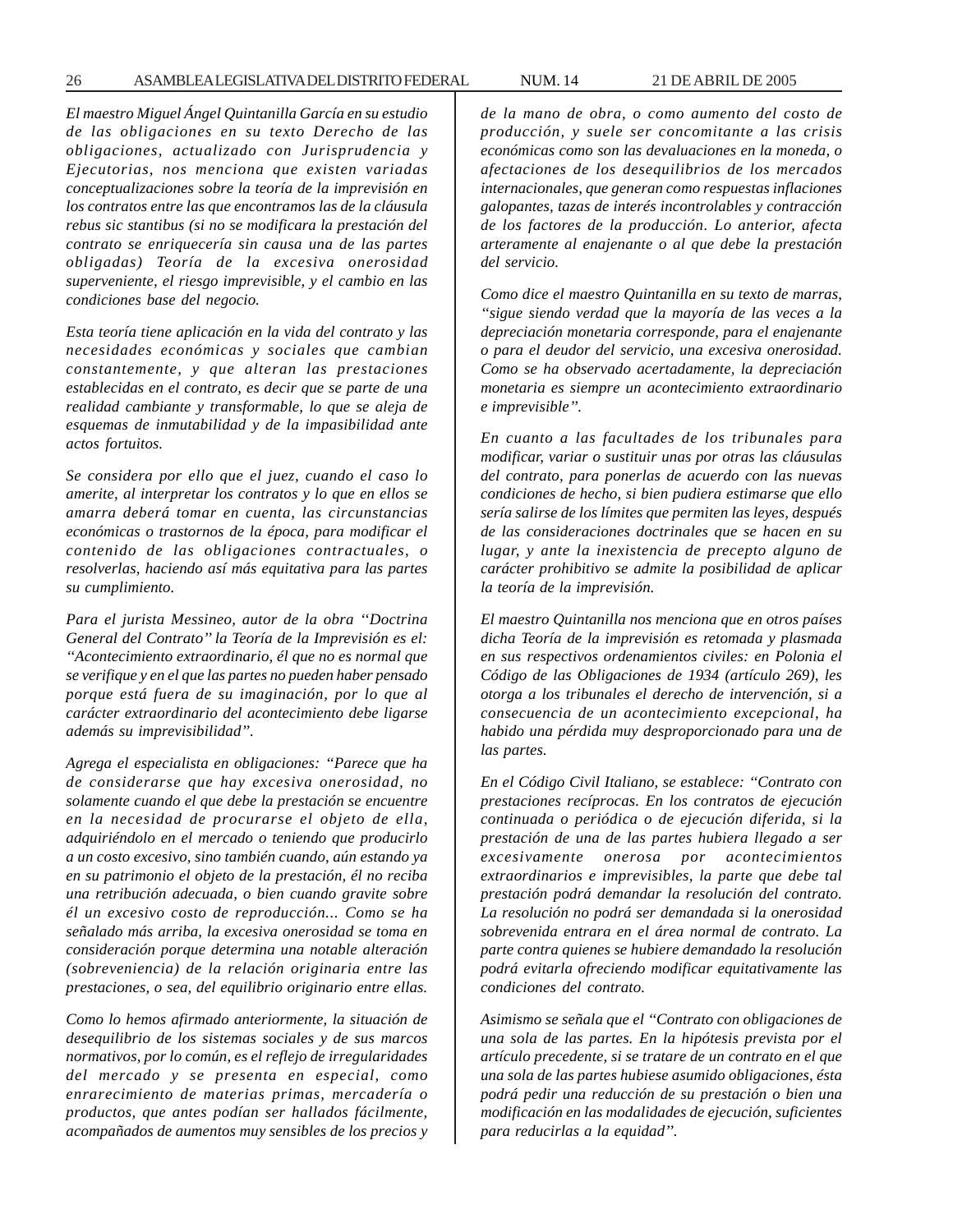*En algunos Códigos Civiles locales han plasmado expresamente la teoría de la imprevisión, como el de Aguascalientes y Jalisco, el primero en su artículo 1733 y el segundo en el 1771, con las mismas palabras disponen:*

*''El consentimiento se entiende otorgado en las condiciones y circunstancias en que se celebra el contrato, por tanto, salvo aquellos que aparezcan celebrados con carácter aleatorio, los contratos podrán declararse rescindidos cuando, por haber variado radicalmente las condiciones generales del medio en que debían tener cumplimiento, sea imposible satisfacer la verdadera intención de las partes y resulte de llevar adelante los términos aparentes de la convención, una notoria injusticia o falta de equidad que no corresponda a la causa del contrato celebrado. Este precepto no comprende las fluctuaciones o cambios normales de todo sistema económico o social ni los cambios de posición o circunstancias de los contratantes en la sociedad, sino sólo aquellas alteraciones imprevisibles que sobrevienen por hechos de carácter general y que establecen una desproporción absoluta entre lo pactado y lo que actualmente debiera corresponder a la terminología empleada en el contrato''.*

*Por su parte el Código Civil del Estado de Guanajuato, ha establecido para los contratos de ejecución continuada, periódica o diferida, la resolución de los mismos, por la teoría de la imprevisión, tal y como a continuación se demuestra: En efecto el artículo 1351 fracción II de dicho Código textualmente establece:*

> *''Los contratos de ejecución continuada, periódica o diferida se resuelven por: III. La circunstancia de que la prestación de una de las partes hubiera llegado a ser excesivamente onerosa por acontecimientos extraordinarios imprevisibles, ajenos a su voluntad y que no sean consecuencia de la ejecución normal del contrato''.*

*Como lo hemos afirmado anteriormente, la situación de desequilibrio de los sistemas sociales y de sus marcos normativos, por lo común, es el reflejo de irregularidades del mercado y se presenta en especial, como enrarecimiento de materias primas, mercadería o productos, que antes podían ser hallados fácilmente, acompañados de aumentos muy sensibles de los precios y de la mano de obra, o como aumento del costo de producción, y suele ser concomitante a las crisis económicas como son las devaluaciones en la moneda, o afectaciones de los desequilibrios de los mercados internacionales, que generan como respuestas inflaciones galopantes, tazas de interés incontrolables y contracción de los factores de la producción. Lo anterior, afecta arteramente al enajenante o al que debe la prestación del servicio.*

*En el aspecto doctrinal, la gran mayoría de los autores mexicanos, han sostenido injustificadamente, que solamente a aquellos códigos locales, que han aceptado a la teoría de la imprevisión en forma expresa, se aplica dicha teoría y que todas las demás, aunque hayan hecho mención expresa para algunos casos aislados, única y exclusivamente para esos casos especiales, deberá aceptarse la teoría de la imprevisión, pues sólo el legislador es el indicado para establecer en forma genérica o de manera especial y restrictiva la teoría de la imprevisión.*

*Cuando en nuestra argumentación nos referimos a la equidad en las obligaciones contractuales, no nos referimos a un concepto que se refiera a aspectos morales, sino que nos remitimos al artículo 19 y 20 del Código Civil para el Distrito Federal, en el que expresamente señala dentro de la interpretación jurídica y dentro de la mayor igualdad, a la equidad como fuente directa de las obligaciones.*

*Por su parte, entre las reglas de interpretación, el artículo 1851 expresamente hace prevalecer a la intención de los contratantes y esto no es otra cosa, que la misma equidad. El artículo 1855 se refiere a las bases del negocio y por lo tanto, también a la equidad.*

*Nos queda claro, como dice el maestro Quintanilla, ningún autor podrá negar la existencia de la teoría de la imprevisión en los siguientes casos:*

*a) Para el usufructuario, que sufre la expropiación de la cosa por causa de utilidad pública (acontecimiento imprevisible), que trastorna las relaciones entre propietarios y usufructuarios, tal como lo dispone el artículo 1043:*

*b) En el arrendamiento de fincas rústicas, el arrendatario tiene derecho a que se le rebaje la renta (modificación de prestación) cuando se presenten los casos extraordinarios de que habla el artículo 2455, y que constituye un ejemplo clásico de la teoría de la imprevisión.*

*La exposición de motivos de nuestro Código Civil, hace mención a los principios de la buena fe, desapareciendo el contrato de derecho estricto a la manera romana o individualista y liberal del Siglo XIX, en donde el contrato era absolutamente inmodificable, pues era ley para las partes y sólo otra ley podía modificarlo. Pero nuestro Código Civil, siguiendo las nuevas ideas del interés social y colectivo, rompió los modelos clásicos y abiertamente en los preceptos que se han mencionado, le otorgó al juez la posibilidad de no atenerse a los términos estrechos de las fórmulas añejas y obsoletas empleadas por las partes. El juez gracias a la nueva reglamentación, se encuentra autorizado al interpretar el contrato, a seguir los principios de la buena fe y de la equidad entre los contratantes*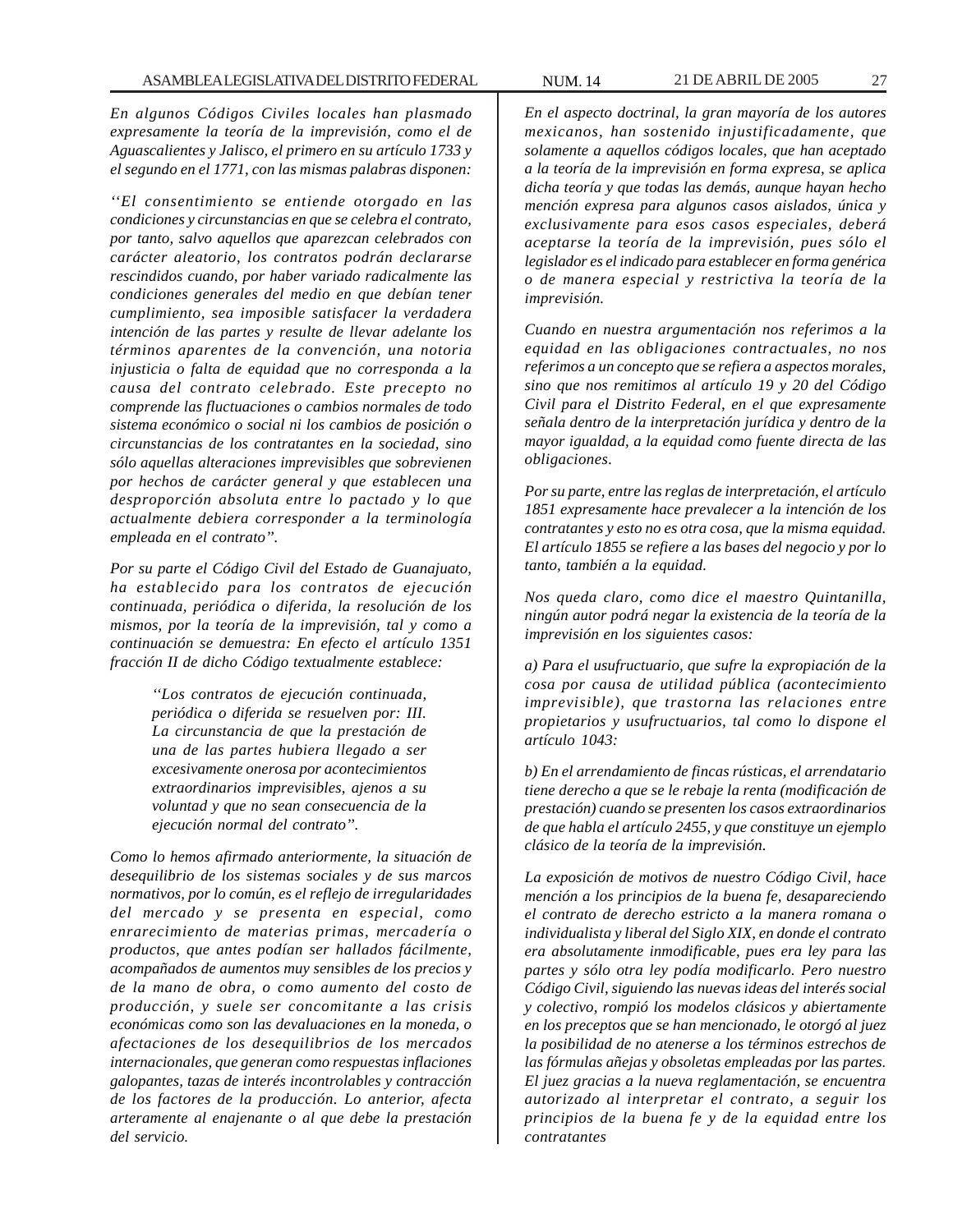*Nuestro Máximo Tribunal, la Suprema Corte de Justicia de la Nación, ha reconocido a la teoría de la imprevisión, como a continuación lo demostramos al transcribir la ejecutoria pronunciada por la H. Tercera Sala en el Amparo 1863158 promovido por José de la Luz Valdés y que a la letra dice:*

# *PRORROGA DE CONTRATO DE ARRENDAMIENTO.*

*…Pero la cuestión fundamental que el quejoso somete a la consideración de esta Suprema Corte de Justicia, consiste en resolver si es justo evitar al propio quejoso una carga enorme y a su contraparte un beneficio desmesurado, haciendo ceder la fuerza obligatoria del contrato de arrendamiento, en razón del aumento de impuestos y devaluaciones de la moneda que hacen para él excesivamente onerosa la prorroga del contrato.*

*Para estudiar el problema planteado, es preciso invocar la teoría de la imprevisión que la doctrina jurídica ha formulado en los siguientes términos. Cuando en los negocios de ejecución a largo plazo o de tracto sucesivo, surgen en el intervalo acontecimientos extraordinarios que rompan el equilibrio entre los intereses de las partes, no está de acuerdo con la buena fe exigir el cumplimiento de las obligaciones con un alcance que no pudo preverse, advirtiendo que debe tratarse de acontecimientos de cierta magnitud que no cabía tomar en cuenta razonablemente al formar el acto jurídico, ya que de lo contrario, faltaría una de las bases de la imprevisión y vendría a sufrir desmedro la estabilidad de los negocios.*

*En el caso ciertamente, el quejoso probó mediante las boletas correspondientes el aumento considerable en el pago de los impuestos de la casa arrendada, y las devaluaciones de la moneda constituyen un hecho notorio que no requiere ser probado. Es verdad, pues, que el equilibrio entre los intereses de las partes se ha visto afectado por esas circunstancias, resultando demasiado onerosa para el arrendador la prórroga del arrendamiento.*

*No obstante, como tales circunstancias no tienen carácter de extraordinarias, de acuerdo con la ley y con la doctrina jurídica, puesto que pudieron haber sido razonablemente previstas teniendo en consideración el plazo de 10 años fijado al arrendamiento, no pueden ser causa para liberar al arrendador del cumplimiento de las obligaciones que contrajo legalmente.*

*Por otra parte, aún en el supuesto de que se hubieren previsto las devaluaciones de la moneda, la cláusula respectiva sería nula de pleno derecho por ser contraria al orden público e interés nacional, ya que cláusulas semejantes crearían desconfianza en el valor de la moneda y producirían motivos inflacionarios. El legislador ha formulado la regla conforme a la cual, cuando el objeto* *de la obligación es una suma de dinero, el deudor paga entregando la suma debida según el valor nominal de la moneda, el día del pago y no según el que tenía el día en que se contrató la obligación. Esta regla está contenida en el artículo 2283 del Código Civil del Estado de Coahuila que se refiere al mutuo: ''consistiendo el préstamo en dinero, pagará el deudor devolviendo una cantidad igual a la recibida conforme a la ley monetaria vigente al tiempo de hacerse el pago, sin que esta prescripción sea renunciable. Si se pacta el pago en moneda extranjera, la alteración que esta experimenta en valor, será en daño o beneficio del mutuario''.*

*''Ante los términos categóricos de la ley, el quejoso no puede pretender el pago de la renta conforme al valor que la moneda tenía hace 10 años en que celebró el contrato de arrendamiento, pues el valor de la moneda está fijado por la ley y su poder liberatorio mío depende de convenciones privadas, de suerte que cualquier convenio en tal sentido concertado por los contratantes sería nulo...''*

*Por contra a la anterior ejecutoria, la propia tercera Sala en el Amparo Directo 1947/80 promovido por Hidrogenadora Nacional, S.A.., sostuvo la inaplicabilidad de la teoría de la imprevisión, basándose en una defectuosa interpretación de la voluntad declarada en forma rígida a propósito del artículo 1796, y que desde luego de acuerdo con nuestro punto de vista, resulta totalmente errónea.*

*Dicha ejecutoria aparece publicada en el informe rendido por el Presidente de la Suprema Corte de Justicia de la Nación en el año de 1980, en las páginas 31 y 32 con el número 25.*

*Para mayor claridad y fundamentación se tienen diversas acepciones de la teoría de la imprevisión, según no lo detalla el maestro Quintanilla, entre los que destacan:*

- *a) La teoría de la imprevisión y el caso fortuito o fuerza mayor. Cuando se presente el caso fortuito o la fuerza mayor hacen absolutamente imposible el cumplimiento de la obligación, constituyendo una circunstancia excluyente de responsabilidad civil, ya que a lo imposible nadie está obligado. En cambio los acontecimientos imprevisibles, no impiden el cumplimiento de la obligación sólo lo hacen más oneroso.*
- *b) La teoría de la imprevisión y la condición. Es la condición una modalidad de las obligaciones que afecta su eficacia, en cambio, mientras no se presenta el evento imprevisible, la obligación es perfecta y tendrá que cumplirse en su integridad.*
- *c) La teoría de la imprevisión y el enriquecimiento sin causa. Para el caso de que no se modificara la*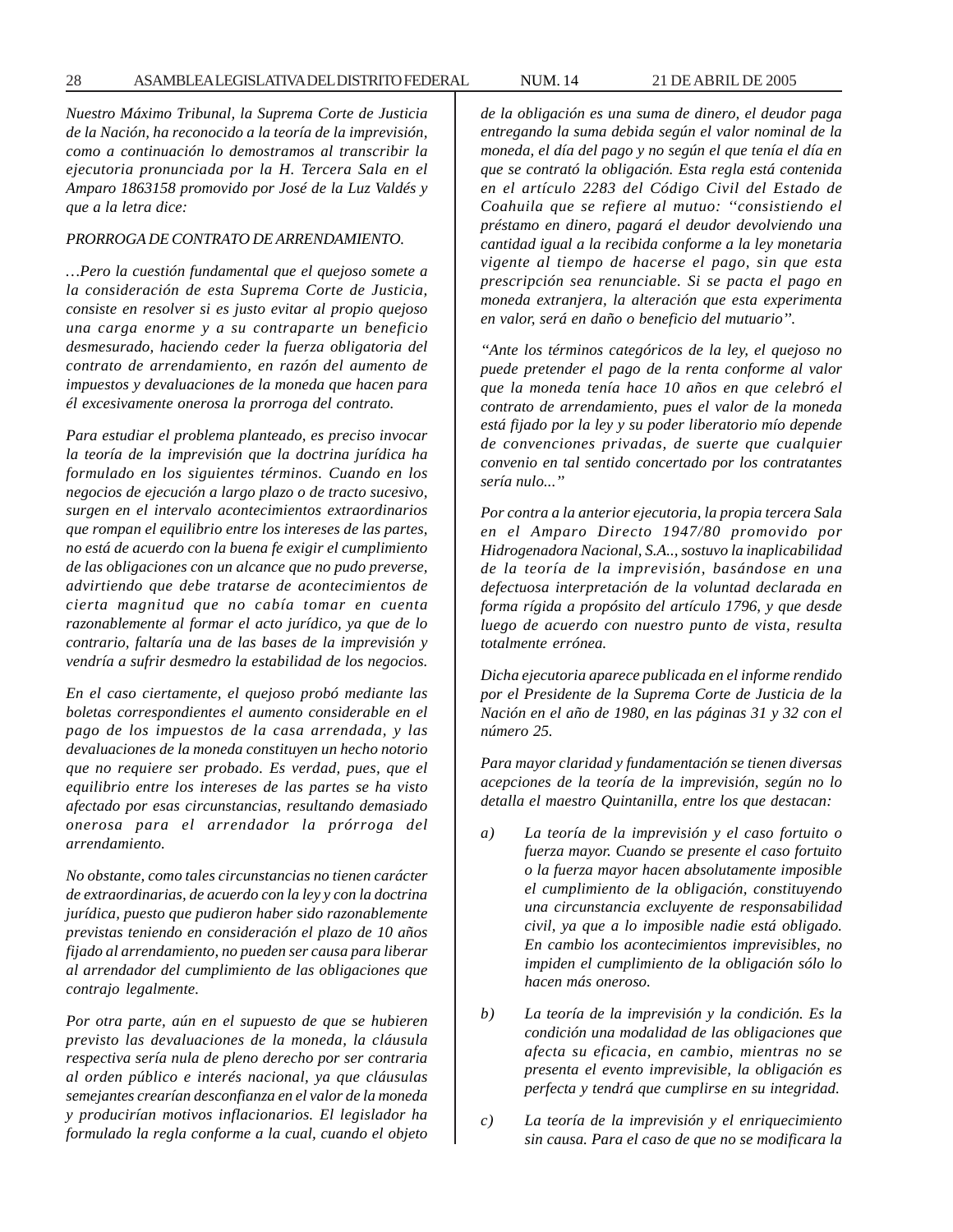*prestación del contrato afectado por la rebus sic stantibus, se piensa que la contraparte se enriquecería sin causa. Esto no resiste el análisis, pues en el caso de un contrato afectado por la teoría de la imprevisión cuya reglamentación no se reconociera, existe el contrato como causa del enriquecimiento.*

*d) La teoría de la imprevisión y la lesión superviniente. Al presentarse por la causa imprevisible una prestación excesivamente onerosa, no se puede hablar de lesión, ya que faltaría el elemento subjetivo, además la lesión se presenta concomitantemente a la celebración del contrato.*

*Fundado y motivado en lo anterior es que vengo a proponer a esta Soberanía la adición de seis artículos que quedarán concentrados en un aparatado que será llamado ''De la imprevisión de los contratos'', sustentando que cada uno de los artículos tiene como fundamento las fuentes de las obligaciones como fuerza de ley, la ''buena fe'' como un fundamento del derecho, y la equidad en los contratos que sustenta el Artículo 20 del actual Código Civil para el Distrito Federal.*

*No queremos con estas adiciones alterar la esencia de los contratos de la ligadura jurídica que implican al deudor y al acreedor, sólo queremos dejar claro, y que no se preste a interpretaciones, de que existe situaciones imprevisibles en el establecimiento de los contratos, y que es necesario considerarlos para no afectar a los contratantes; no partimos de elucubraciones normativas aisladas, sino que nos basamos en los cambios que se han hecho a los ordenamientos civiles de más de una decena de estados de nuestro país, y como vimos es considerado en algunos Códigos de algunos países europeos.*

*En dichos Estados la adición de dichos artículos relacionados con la teoría de la imprevisión, no ha creado, ni generado, ninguna situación en que se rompan la esencia de las fuentes de las obligaciones de los contratos, sino por el contrario se busca antes que nada, evitar la onerosidad que se pueda presentar por una de las partes ligadas jurídicamente; y asimismo hacer prevalecer la equidad que debe prevalecer en los mismos, toda vez que es muy común que se den casos de inequidad en los asuntos de arrendamiento, usufructo, compraventa, y otros por situaciones o acontecimientos inesperados e imprevistos.*

*Por ello y por la relevancia que tiene para el sujeto activo y pasivo de las obligaciones, es que vengo a proponer a su consideración la siguiente propuesta de:*

*INICIATIVA DE DECRETO QUE ADICIONA LOS ARTÍCULOS 1850- A, 1850-B, 1850-C, 1850-D, 1850-E,*

*ARTÍCULO ÚNICO. Se adicionan los artículos 1850-A, 1850-B, 1850-C, 1850-D, 1850-E, 1850-F y 1850-G del CÓDIGO CIVIL PARA EL DISTRITO FEDERAL, para quedar como sigue:*

## *DE LA IMPREVISIÓN EN LOS CONTRATOS*

*ART. 1850-A.- En los contratos bilaterales con prestaciones periódicas o de tracto sucesivo, el consentimiento existente y validado se entiende otorgado en las condiciones y circunstancias generales existentes al momento de su celebración.*

*ART. 1850-B.- Cuando en cualquier momento de la ejecución de los contratos a que se refiere el artículo anterior, varíen substancialmente las condiciones generales del medio en el que debe tener cumplimiento, por acontecimientos extraordinarios, que no pudieron razonablemente preverse por ninguna de las partes contratantes al momento de su celebración; y que de llevar adelante los términos aparentes en la convención resultaría una prestación excesivamente onerosa a cargo de cualquiera de estas, que rompan la equidad en e! contrato celebrado; podrá demandarse la rescisión de éste o bien una modificación equitativa en la forma y términos establecidos en la ejecución de dicho contrato.*

*ART. 185O-C.- Para el caso de los contratos unilaterales, el perjudicado podrá pedir una reducción de su prestación, o bien una modificación en las modalidades de la ejecución, suficiente para reducirlos a la equidad.*

*ART. 1850-D.- En todos los casos, ya sea de rescisión de contrato o de la modificación equitativa en la forma y modalidades de la ejecución, el alcance de la obligación no tendrá efectos retroactivos.*

*ART. 1850-E.- Si el perjudicado opta por la terminación del contrato, el obligado podrá oponerse a ella, proponiendo modificaciones al contrato suficientes para adecuarlo a los principios de equidad, buena fe y reciprocidad de las partes, en cuyo caso, y de no ser aceptadas las modificaciones propuestas, se continuará con la acción de terminación.*

*ART. 1850-F.- Sólo se considerarán como acontecimientos extraordinarios aquellas alteraciones imprevisibles, extraordinarias o de caso fortuito que sobrevienen por hechos o circunstancias ajenos a la voluntad de las partes y que traigan como consecuencia la alteración de las prestaciones señaladas en el contrato, de tal manera que de haberlas sabido alguna de las partes, no habría pactado en la forma que lo hizo, o simplemente no hubiera llevado a cabo el contrato. Este precepto no comprende las fluctuaciones o cambios normales de todo sistema*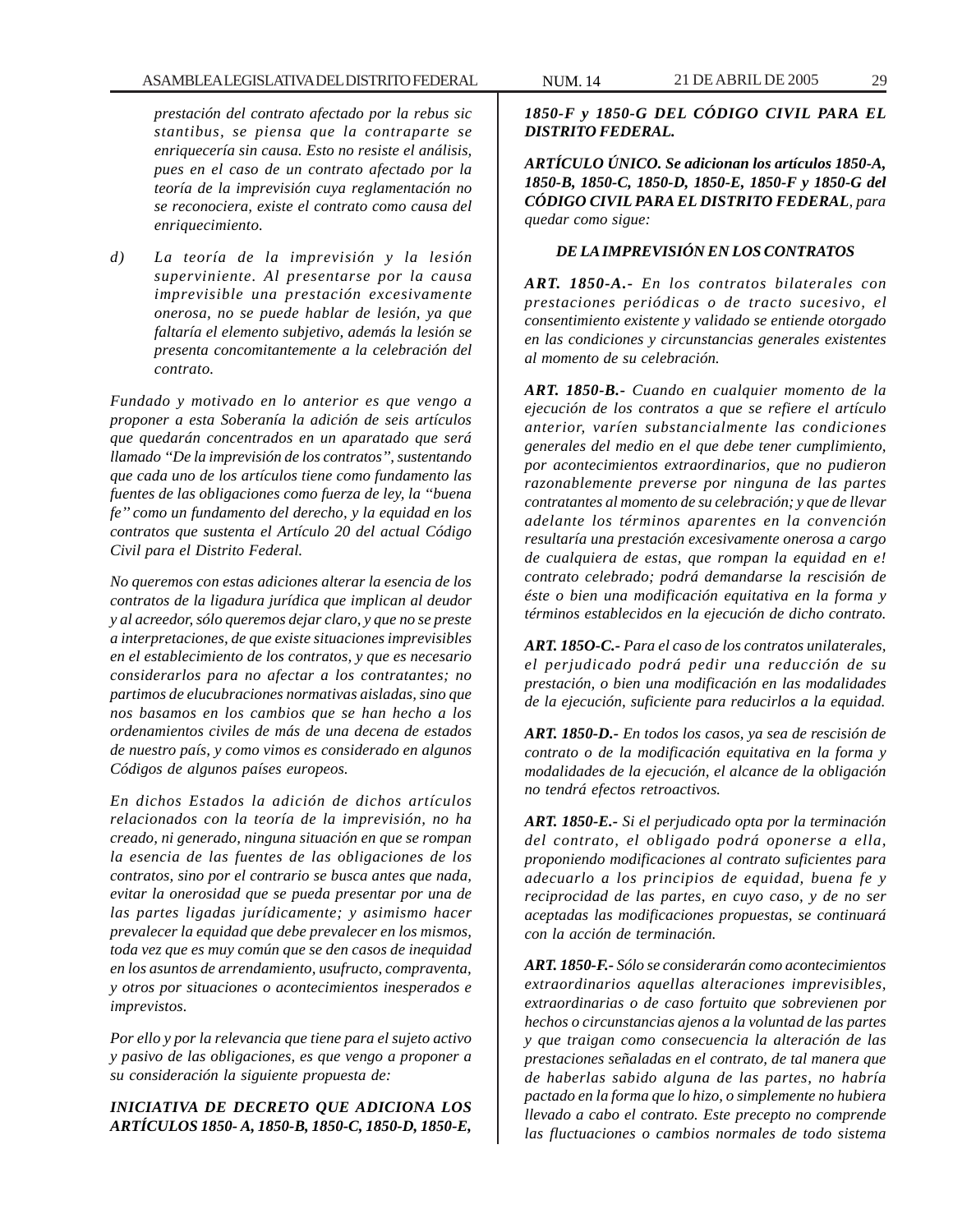*económico o social, ni los cambios de posición o circunstancias económicas o sociales propios de los contratantes.*

*ART. 1850-G.- Las acciones anteriores prescribirán en un año, contados a partir del cese de los acontecimientos extraordinarios.*

#### *TRANSITORIO*

*ÚNICO: El presente Decreto entrará en vigor al día siguiente de su publicación en la Gaceta Oficial del Distrito Federal.*

*Salón de plenos de la Asamblea Legislativa del Distrito Federal, III Legislatura, a los 21 días del mes de abril de 2005.*

#### *ATENTAMENTE*

#### *DIP. ALFREDO CARRASCO BAZA*

Es cuanto, diputado Presidente.

**EL C. PRESIDENTE.-** Gracias, diputado. Con fundamento en lo dispuesto por los artículos 36 fracciones V y VII, 89 de la Ley Orgánica de la Asamblea Legislativa del Distrito Federal, 28 y 86 de su Reglamento Interior, se turna para su análisis y dictamen a la Comisión de Administración y Procuración de Justicia.

Para presentar una iniciativa de Ley del Código Familiar para el Distrito Federal, se concede el uso de la tribuna a la diputada María Araceli Vázquez Camacho, del Partido de la Revolución Democrática.

**LA C. DIPUTADA MARÍA ARACELI VÁZQUEZ CAMACHO.-** Con la venia de la presidencia

# *INICIATIVA DE CÓDIGO FAMILIAR PARA EL DISTRITO FEDERAL*

*Dip. Andrés Lozano Lozano. Presidente de la Mesa Directiva de la Asamblea Legislativa del Distrito Federal P r e s e n t e.*

*La suscrita diputada María Araceli Vázquez Camacho, integrante del grupo parlamentario del Partido de la Revolución Democrática, con fundamento en lo dispuesto por los artículos; 122 apartado C Base Primera, fracción V inciso h) de la Constitución Política de los Estados Unidos Mexicanos; 46 Fracción I del Estatuto de Gobierno del Distrito Federal; 17 Fracción IV de la Ley Orgánica y 85 fracción I del Reglamento para el Gobierno Interior ambos ordenamientos de la Asamblea Legislativa del Distrito Federal; someto a consideración de esta Honorable Asamblea Legislativa, la siguiente:*

# *EXPOSICIÓN DE MOTIVOS*

*El proceso de transición de nuestra entidad produce transformaciones que se manifiestan como crisis de diversos tipos: social, cultural, económica y política, genera cambios en la estructura familiar y en los patrones culturales, caracterizándose por la desintegración familiar, la inseguridad, la violencia, la indiferencia y la crisis de valores y de autoridad, abarcando desde el ámbito doméstico y escolar hasta el comunitario e institucional.*

*Esta complejidad social, combinada con el deterioro de valores, genera conflictos entre los miembros de la comunidad. En razón de esto, la sociedad requiere de la vigilancia de normas para regular la actividad humana en todos sus aspectos y favorecer con ello el logro de una convivencia armónica.*

*Sin embargo, siendo el Derecho una omnisciencia, es indispensable para su mejor comprensión y estudio, ramificarlo y codificarlo, pretendiendo con ello una correcta aplicación. Por esta razón, hemos considerado retomar hoy el análisis de la materia familiar, la cual en la actualidad se encuentra comprendida dentro del Código Civil, cuya situación ha sido debatida durante décadas, y que dichas discusiones han sido encaminadas a la creación de un Código propio y exclusivo de la materia familiar.*

*La familia es la célula fundamental de la sociedad, principio y fin de la especie, la familia como compleja organización que explica al hombre como perpetuador de sí mismo ha sido estudiada dentro del marco del Derecho Familiar, que en nuestro país es ya casi, en opinión de algunos doctrinarios, una disciplina jurídica autónoma al reunir los siguientes criterios:*

- *Criterio científico, se refiere a que la autonomía científica de una disciplina jurídica (en este caso el Derecho Familiar) consiste en la producción literaria y bibliográfica especializada y dada con independencia de cualquier otro género del derecho. En nuestro país es evidente la existencia de obras especializadas en materia familiar.*
- *Criterio didáctico, la autonomía didáctica consiste en la enseñanza del derecho familiar como rama independiente del derecho privado en general y, en especial, del derecho civil. Con la enseñanza universitaria del derecho familiar se complementa el criterio didáctico.*
- *Criterio Jurisdiccional, la autonomía jurisdiccional se refiere a la existencia de tribunales autónomos para la resolución de controversias familiares. Con la creación de los juzgados familiares se logró dar un paso muy*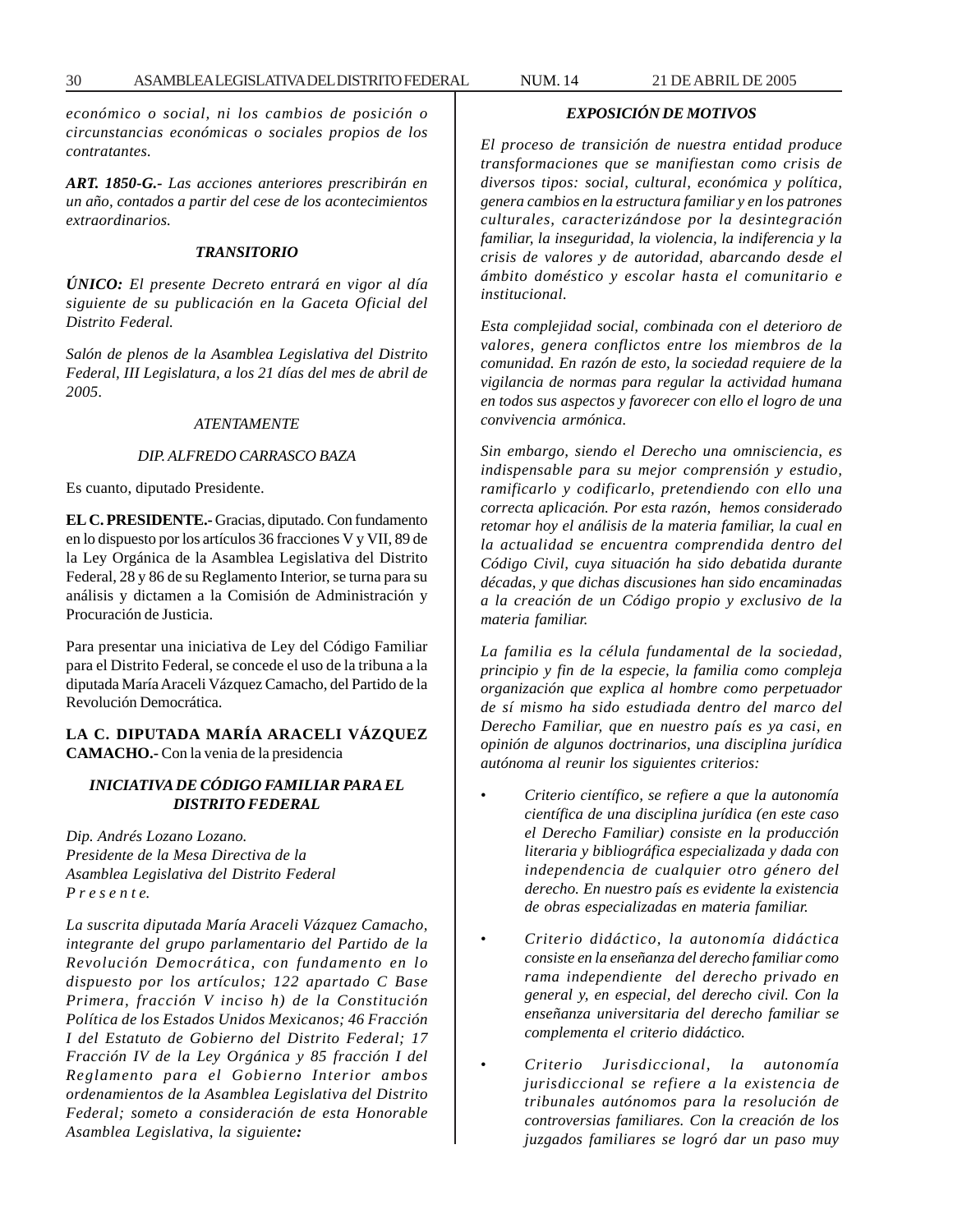*importante en la tramitación de los juicios que específicamente se avocan a cuestiones que afectan directamente al núcleo de la Sociedad; se comenzaba a vislumbrar un panorama claro y lógico de una rama del Derecho Social primordialmente importante para darle autonomía completa y una verdadera especialización de la materia.*

*No obstante este gran avance se vio encasillado sólo a la creación de juzgados en materia familiar, que aún con su nombre no han podido regirse por un ordenamiento completamente libre, que fuera creado efectivamente para proteger su autonomía y separación del Código Civil y del Código de Procedimientos Civiles.*

*Así el criterio que en opinión de algunos doctrinarios falta para que exista la autonomía del derecho familiar es el criterio legislativo que se da cuando la rama de derecho tiene sus propias leyes y códigos.*

*Este paso tan importante se pretende dar con el Código Familiar que ahora se presenta, el cual por sí solo representa una complejidad de caracteres que sería necesario explicar; este Ordenamiento además de las novedades que nos ofrece resulta de la necesidad social de adaptar las nuevas situaciones jurídicas familiares a la Ley, es decir, no se está modificando la realidad social, solo se está acoplando el orden jurídico a las necesidades sociales, a la nueva realidad social que a veces nos rebasa; de ahí que sea de tanta trascendencia este Código.*

*El Código Familiar como se le ha llamado a este ordenamiento jurídico, es una norma absolutamente nueva que contempla tanto aspectos subjetivos como adjetivos, es decir no sólo va a establecer el fondo, pues también regulará la forma, asentando las bases tanto para la aplicación de la norma interpretada sobre un asunto familiar, así como para el procedimiento que deberá de seguirse en los juicios familiares, dando como resultado absoluta autonomía al Derecho Social Familiar. Consecuentemente se aportará una especialización sobre esta materia, que dará como resultado a su vez mejores procedimientos familiares e incluso una administración y procuración de justicia eficaz, expedita y adecuada a las necesidades de la sociedad.*

*El Derecho parte del hombre y para el hombre, demandando un trato especial si se trata de regular las relaciones de Familia, siendo esta última considerada como el núcleo básico de la sociedad, por lo que es necesario contar con un Código Familiar en el que se contengan reguladas únicamente las normas protectoras de la constitución de la familia y las relaciones entre sus miembros; siendo la Familia una Institución meramente social y considerada también como un grupo vulnerable, ésta debe considerarse dentro del ámbito del Derecho* *Social, y como una rama del derecho autónoma, es necesaria su codificación independiente, a la civil, tanto en lo sustantivo como en lo adjetivo.*

*Este objetivo se pretende lograr a través de la decodificación de la materia familiar, extrayendo y mejorando del actual Código Civil y del Código de Procedimientos Civiles, ambos del Distrito Federal, las disposiciones relativas a la Familia, y codificar tales normas jurídicas en un solo ordenamiento, al cual se le asigna el nombre de ''Código Familiar para el Distrito Federal''.*

*El Gobierno del Distrito Federal, debe garantizar la protección de la familia en su constitución y autoridad, como la base necesaria del orden social, indispensable al bienestar de esta entidad, y buscando siempre que el núcleo básico de la sociedad logre la convivencia de sus miembros por medio de la permanencia y estabilidad de sus relaciones, permitiendo satisfacer las necesidades de subsistencia y defensa.*

*La presente Iniciativa de Código, contiene figuras especializadas como las siguientes:*

- *Determinación de la persona y atributos de la personalidad.*
- *Modificación de los conceptos ''estado civil'' por ''estado familiar'', ''Juez del Registro Civil'' por ''Oficial del Registro Familiar'' y ''parentesco civil'' por ''parentesco de adopción''.*
- *Sistematización de la regulación de las relaciones familiares.*
- *Especificación de los Fines del Matrimonio.*
- *Regulación de las Controversias y Procedimientos en materia Familiar*

*Durante su curso de vida las personas desempeñamos una variedad de roles, dependiendo de las etapas por las que transcurrimos, estos roles pueden ser de hijo, esposo, hermano, tío, padre o madre, abuelos, etc., por lo que el desempeño de cada rol social tiene un marco de actuación en la legislación, en la que se entraña una complejidad de acciones inherentes e implica una diversidad de relaciones propias de cada rol.*

*Lo anterior pone de manifiesto varias situaciones. La primera es la necesidad de que la población conozca los derechos y obligaciones que le otorga la ley según los roles que desempeña. La segunda, la realización de un ejercicio de anticipación de las posibles dificultades que le puede provocar a las personas en cada situación familiar en el terreno de lo legal, para que los pueda anticipar y prevenir como parte de la planeación de su proyecto de vida. Y la tercera, la necesidad de tomar*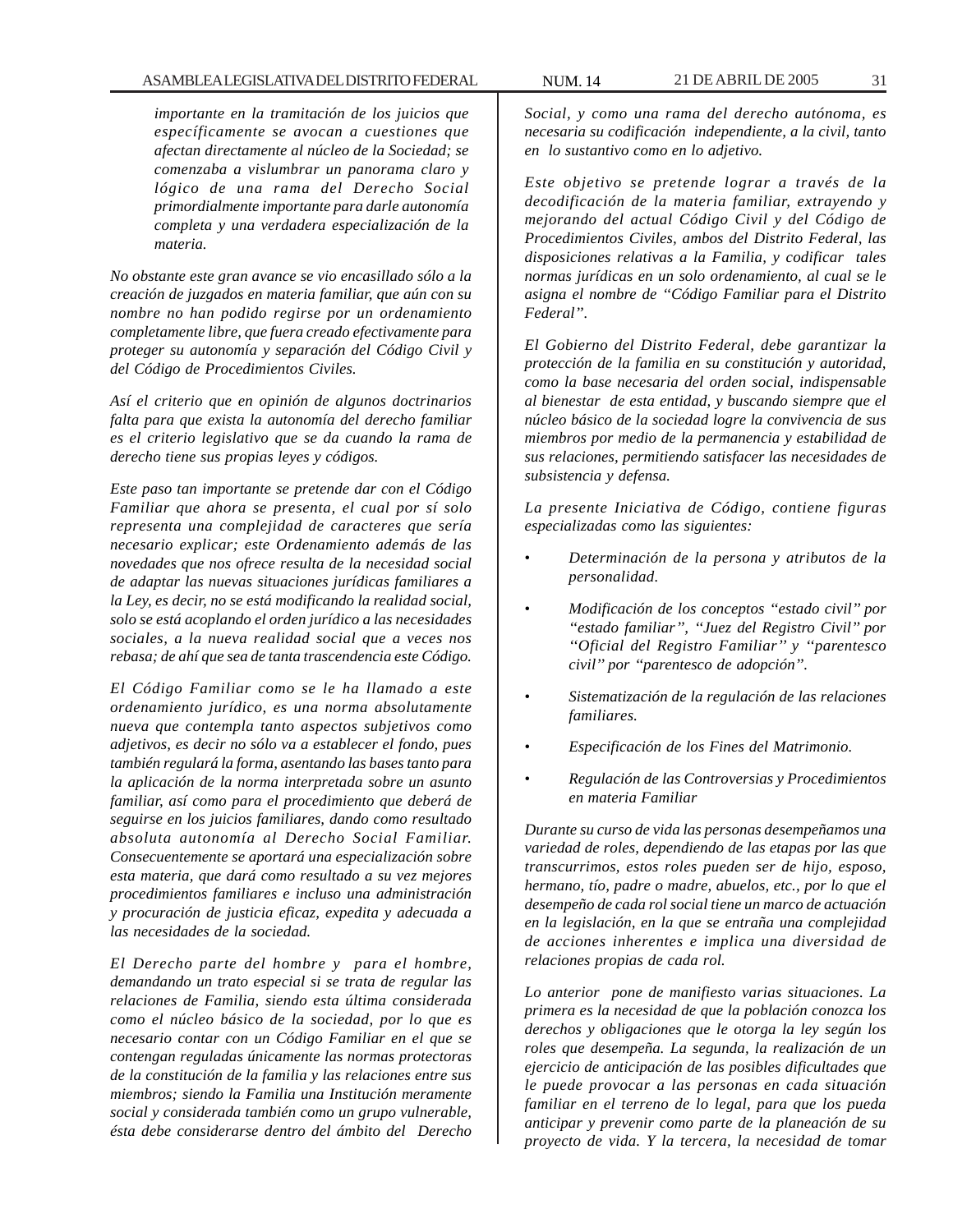*decisiones cuando la persona se ve inmersa en un problema cuya resolución le plantea varios dilemas.*

*Es necesario y urge una legislación familiar, fácil de dilucidar para los ciudadanos en torno a la materia familiar, en la que se regulen todos los supuestos en que una persona puede incurrir como miembro de una familia, y brinde una orientación más precisa en cada situación familiar.*

*Al dar a conocer un ordenamiento exclusivamente familiar, en el que se contemplen todas las hipótesis propensas en una familia, se contribuirá a que los ciudadanos valoren las consecuencias de cada una de éstas y las relacionen con su proyecto de vida, a fin de medir el impacto y la congruencia que tendría su decisión en su vida futura.*

*Esta es una de nuestras labores como legisladores, el vigilar que la realidad social no rebase nuestro conocimiento, contemplando ante todo a los ciudadanos, sus necesidades, sus preocupaciones, sus carencias; y así solventar nuestro compromiso con esta Ciudad y México.*

*En mérito de lo antes expuesto, someto a la consideración de éste órgano legislativo la iniciativa de Código Familiar para el Distrito Federal, para quedar de la siguiente manera:*

# *CÓDIGO FAMILIAR PARA EL DISTRITO FEDERAL*

# *TÍTULO I DE LA PERSONA*

# *CAPÍTULO I DE LA PERSONA*

*Artículo 1.- Persona es el sujeto que tiene la capacidad de ser titular de derechos y obligaciones de carácter jurídico. La ley reconocerá en todo momento los derechos humanos inherentes a la condición de la persona; por lo que se declaran nulos todos los actos y disposiciones contrarios a la naturaleza intrínseca de tales derechos.*

# *CAPÍTULO II DE LOS ATRIBUTOS DE LA PERSONA FÍSICA*

# *SECCIÓN I Del Domicilio*

*Artículo 2.- El domicilio de las personas físicas es el lugar donde residen habitualmente, y a falta de éste, el lugar del centro principal de sus negocios. En ausencia de éstos, el lugar donde simplemente residan y, en su defecto, el lugar donde se encontraren. Se presume que una persona reside habitualmente en un lugar, cuando permanezca en él por más de seis meses.*

*Artículo 3.- El domicilio legal de una persona física es el lugar donde la ley le fija su residencia para el ejercicio* *de sus derechos y el cumplimiento de sus obligaciones, aunque de hecho no se encuentre presente en ese lugar.*

*Artículo 4.- Se reputa domicilio legal:*

- *I. Del menor de edad no emancipado; el de la persona a cuya patria potestad está sujeto;*
- *II. Del menor de edad que no esté bajo patria potestad y del mayor incapacitado; el de su tutor;*
- *III. En el caso de menores o incapaces abandonados; el que resulte conforme a las circunstancias previstas en este Código;*
- *IV. De los cónyuges; aquél en el cual éstos vivan de consuno, sin perjuicio del derecho de cada cónyuge de fijar su domicilio en forma diversa autorizada por la ley en los casos de separación;*
- *V. De los militares en servicio activo, el lugar en que están destinados;*
- *VI. De los servidores públicos, el lugar donde desempeñan sus funciones por más de seis meses;*
- *VII. De los sentenciados a sufrir una pena privativa de la libertad por más de seis meses, el lugar en que la extingan, por lo que toca a las relaciones jurídicas posteriores a la condena; en cuanto a las relaciones anteriores, los sentenciados conservarán el último domicilio que hayan tenido.*

*Artículo 5.- Cuando una persona tenga dos o más domicilios se le considerará domiciliada en el lugar en que simplemente resida, y si viviere en varios, aquél en que se encontrare.*

*Artículo 6.- Las personas físicas tienen derecho a designar un domicilio convencional para el cumplimiento de sus obligaciones.*

# *SECCIÓN II Del nombre*

*Artículo 7.- El nombre es la denominación que se atribuye exclusivamente a una persona física para distinguirla de cualquier otra. El nombre de una persona física esta compuesto por uno o varios nombres de pila, el apellido paterno o primer apellido del padre y el materno o primer apellido de la madre respectivamente.*

*Artículo 8.- En caso de que una persona física no sea reconocida por alguno de sus progenitores, podrá utilizar ambos apellidos de quien lo reconozca.*

*Artículo 9.- No podrá variarse el nombre de una persona o modificarse una vez registrado ante el Registro de lo Familiar correspondiente. No obstante, el hijo reconocido con posterioridad podrá utilizar el apellido del padre o*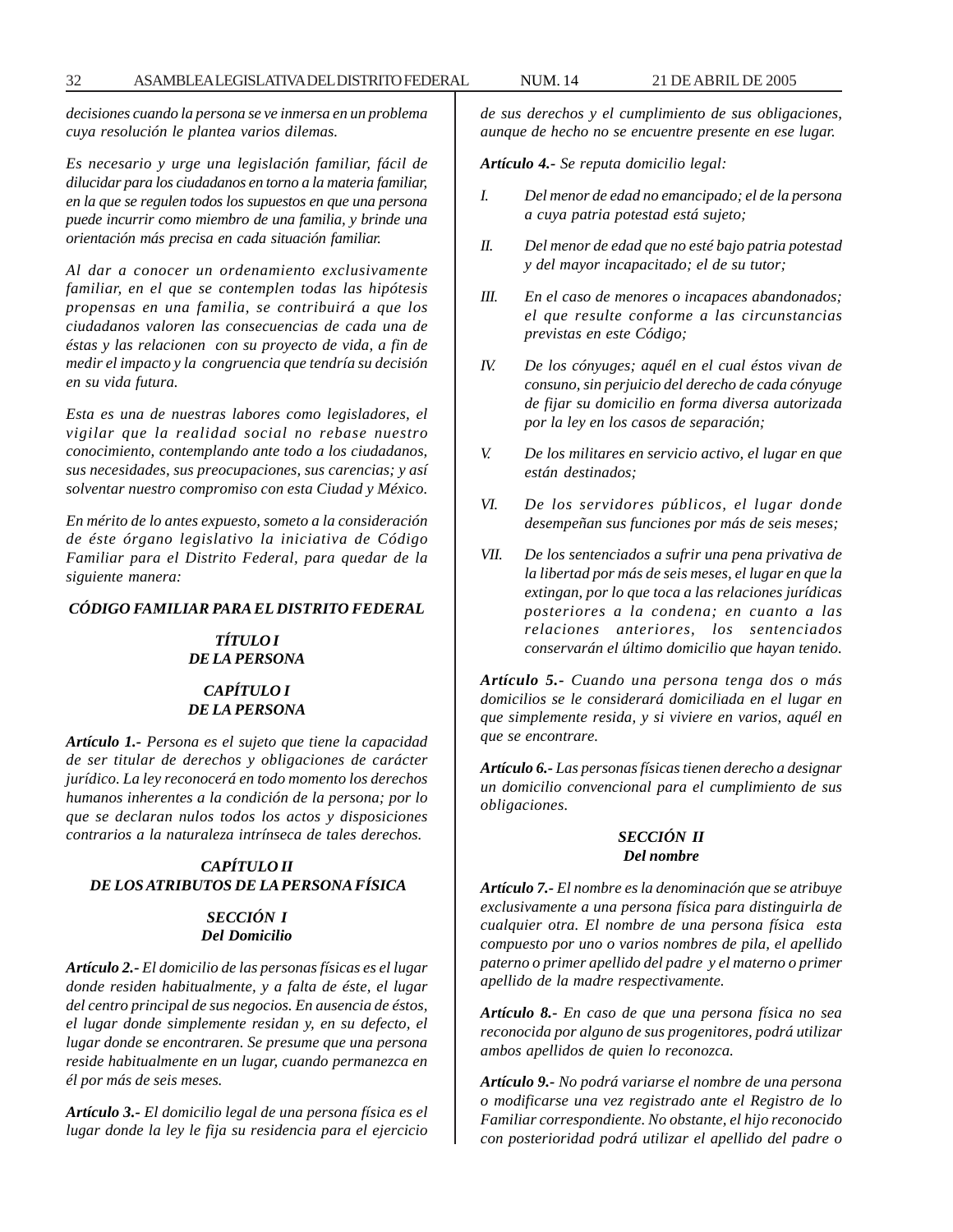*la madre que otorgue el reconocimiento en los términos previstos por este Código. De igual forma se procederá en los casos de adopción según lo previsto en este Código.*

# *SECCIÓN III De la Capacidad de las Personas Físicas*

*Artículo 10.- Capacidad es la aptitud que tiene la persona de ser titular de derechos y obligaciones; lo que constituye la capacidad de goce; y de ejercerlos por sí misma, a lo que se denomina capacidad de ejercicio.*

*Artículo 11.- La capacidad de goce se adquiere por el nacimiento y se pierde por la muerte; pero desde el momento en que un individuo es concebido, entra bajo la protección de la ley y se le reputa persona para los efectos declarados en el presente Código.*

*Artículo 12.- La capacidad de ejercicio se adquiere:*

- *I.- Al cumplirse los 18 años de edad; es decir, al adquirirse la mayoría de edad;*
- *II.- Al emanciparse el menor de edad cuando contrae matrimonio antes de adquirir la mayoría de edad con arraglo a este Código.*

*Artículo 13.- El estado de interdicción y demás incapacidades establecidas por la ley, son restricciones a la capacidad de ejercicio que no significan menoscabo a la dignidad de la persona ni a la integridad de la familia. Los incapaces pueden ejercitar sus derechos o contraer obligaciones por medio de sus representantes.*

*Artículo 14.- El mayor de edad tiene la facultad de disponer libremente de su persona y de sus bienes, salvo las limitaciones que establece la ley.*

## *SECCIÓN IV De la Nacionalidad*

*Artículo 15.- La nacionalidad es el vínculo jurídico que une a una persona con el estado. La nacionalidad de una persona puede ser:*

- *I.- Mexicana.- Es el vínculo jurídico que une a una persona con el estado mexicano.*
- *II.- Extranjera.-Es el vínculo jurídico existente entre un individuo y un estado distinto al mexicano.*
- *III.- Doble nacionalidad.- Consiste en la existencia de mas de un vínculo jurídico con diversos estados.*

*La nacionalidad de una persona se determinara de acuerdo a lo dispuesto por la Ley de Nacionalidad y Naturalización.*

*Artículo 16.- La nacionalidad mexicana se adquiere por nacimiento o por naturalización. Son mexicanos por nacimiento:*

- *I.- Los hijos de padre o madre mexicana.*
- *II.- Los nacidos en territorio nacional. Para efectos de esta disposición se considera como extensión del territorio nacional el de las embajadas y consulados mexicanos ubicados en otros países, así como las aeronaves y embarcaciones mexicanas.*

# *SECCIÓN V Del Estado Familiar de las Personas Físicas*

*Artículo 17.- La familia es una institución social, permanente, compuesta por un conjunto de personas unidas por el vínculo jurídico del matrimonio, o por el estado jurídico del concubinato; así mismo por el parentesco de consanguinidad, afinidad y adopción.*

*Artículo 18.- El estado familiar es la relación o vínculo jurídico que un sujeto guarda con respecto a su familia. El estado Familiar de una persona física puede ser:*

- *I.- Soltero.- Es el individuo que no se encuentra en alguna de las formas de unión en pareja a que se refieren las siguientes fracciones; incluyendo los divorciados y viudos.*
- *II.- Casado.- Es el sujeto que ha contraído matrimonio con arreglo a esta ley.*
- *III.- Concubina o Concubinario.- El sujeto que ha decidido convivir en concubinato.*
- *IV.- Divorciado.- Es toda persona que estuvo unida en matrimonio civil y éste fue disuelto por sentencia ejecutoriada y asentado en el Registro de lo Familiar, quedando en condición de contraer uno nuevo.*
- *V.- Viudo.- Es toda persona que estuvo unida en matrimonio y por motivo de la muerte de su cónyuge dicho vínculo quedó disuelto.*

*Artículo 19.- El estado familiar sólo se comprueba con las constancias relativas del Registro de lo Familiar. Ningún otro documento ni medio de prueba es admisible para comprobarlo, salvo los casos expresamente exceptuados por la Ley.*

*Los Oficiales del Registro de lo Familiar podrán extender constancias relativas a cualquier estado familiar de las personas; conforme a las disposiciones de este Código.*

# *SECCIÓN VI Del Patrimonio*

*Artículo 20.- Patrimonio es el conjunto de bienes, derechos y obligaciones apreciables en dinero que posee una persona.*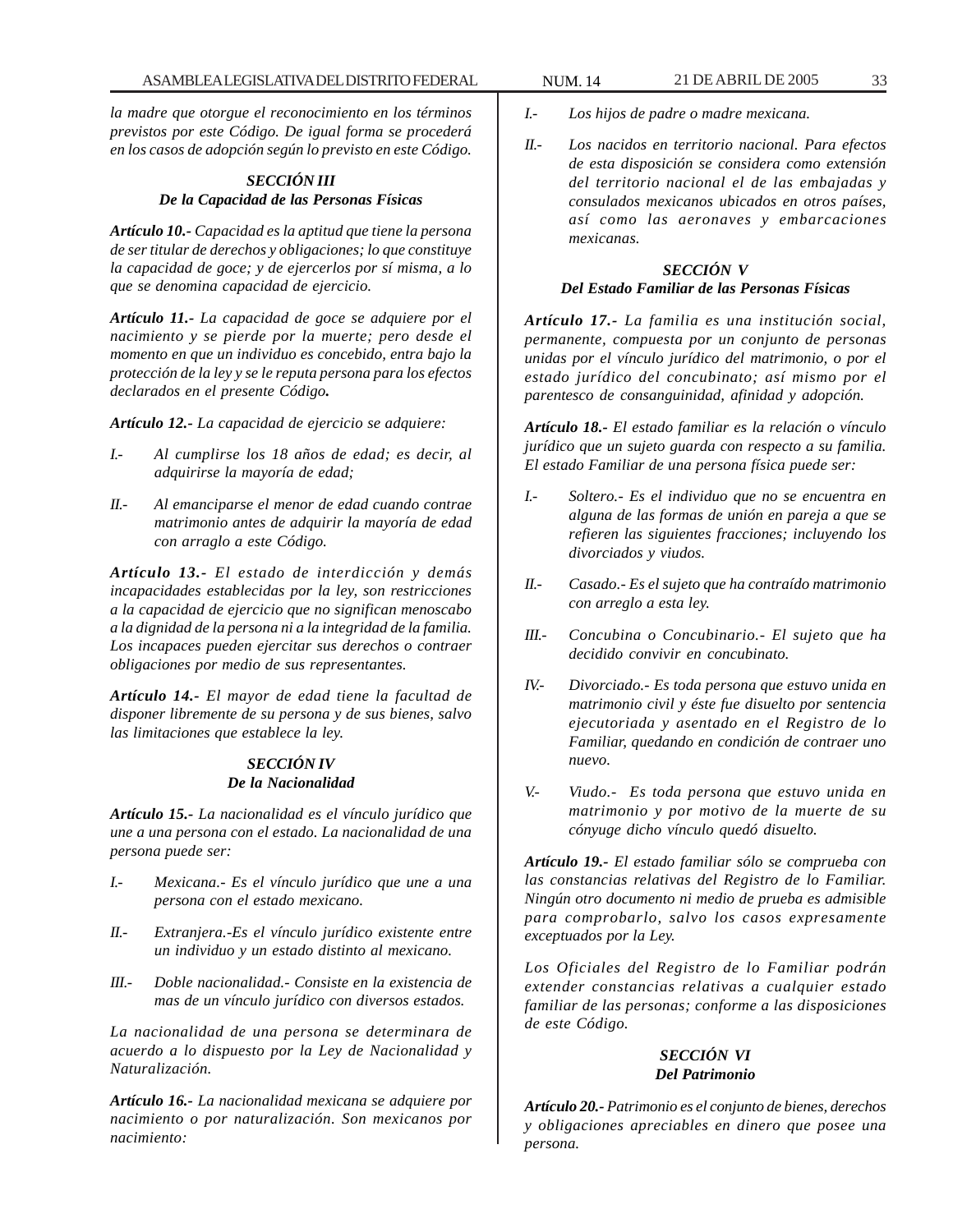*Artículo 21.- Para efectos de este Código el patrimonio se divide en:*

- *I. Patrimonio Activo: Es aquel apreciable en dinero con facultades para negociarlo.*
- *II. Patrimonio Pasivo: Es aquel que puede ser valorado en dinero pero no puede ser negociable, ni por el titular.*

# *TÍTULO II DE LA FAMILIA Y LAS RELACIONES JURÍDICAS FAMILIARES*

# *CAPÍTULO I DE LA FAMILIA*

*Artículo 22.- Las disposiciones de este Código que se refieran a la familia tienen por objeto proteger el desarrollo integral de sus miembros, con base en el respeto a su dignidad.*

*Artículo 23.- Las relaciones jurídicas familiares constituyen el conjunto de deberes, derechos y obligaciones de las personas integrantes de la familia.*

*Artículo 24.- Las relaciones jurídicas familiares generadoras de derechos y obligaciones surgen entre las personas vinculadas por lazos de parentesco, matrimonio y concubinato.*

*Artículo 25.- Es deber de los miembros de la familia observar entre ellos consideración, solidaridad y respeto recíprocos en el desarrollo de las relaciones familiares.*

# *CAPÍTULO II DE LAS RELACIONES JURIDICAS FAMILIARES*

*Artículo 26.- En la relación entre familiares debe imperar el respeto y la consideración mutuos, cualquiera que sea su estado, edad y condición.*

*Artículo 27.- Se consideran relaciones familiares las que surgen del parentesco, matrimonio y concubinato.*

# *CAPÍTULO III DEL PARENTESCO*

*Artículo 28.- La ley sólo reconoce como lazos de parentesco los de consanguinidad, afinidad y adopción.*

*Artículo 29.- El parentesco por consanguinidad es el vínculo entre personas que descienden de un tronco común.*

*Existe parentesco por consanguinidad, en el hijo producto de reproducción asistida con respecto al padre o la madre que la consientan.*

*Artículo 30.- Cada generación de individuos que descienden de un tronco común forma un grado, y la serie* *de grados constituye lo que se llama línea de parentesco por consanguinidad.*

*Artículo 31.- La línea es recta o colateral: la recta se compone de la serie de grados entre personas que descienden unas de otras; la colateral se compone de la serie de grados entre personas que sin descender unas de otras, proceden de un progenitor o tronco común.*

*Artículo 32.- La línea recta puede ser:*

- *I. Ascendente: La que liga a una persona con su progenitor o tronco del que procede;*
- *II. Descendente: La que liga al progenitor con los que de él proceden.*

*La misma línea recta es ascendente o descendente, según el punto de partida y la relación a que se atiende.*

*Artículo 33.- En la línea recta los grados se cuentan por el número de generaciones, o por el de las personas, excluyendo al progenitor.*

*Artículo 34.- En la línea colateral los grados se cuentan por él número de generaciones, subiendo por una de las líneas y descendiendo por la otra; o por el número de personas que hay de uno y otro de los extremos que se consideran, excluyendo la del progenitor o tronco común.*

*Artículo 35.- El parentesco de afinidad, es el que se adquiere por matrimonio, concubinato o entre el cónyuge, concubina, concubinario, y los parientes consanguíneos de su pareja recíprocamente.*

*Artículo 36.- El parentesco que nace de la adopción se regulará en términos del Título Tercero, Capítulo IV de este Código.*

*El parentesco adoptivo se equiparará al parentesco por consanguinidad y producirá los mismos efectos que aquél entre el adoptado, el adoptante, los parientes de éste y los descendientes de aquél, como si el adoptado fuera hijo consanguíneo de su adoptante o adoptantes.*

# *CAPÍTULO IV DEL MATRIMONIO*

## *SECCIÓN I Definición y requisitos*

*Artículo 37.- Matrimonio es el contrato solemne que formaliza la unión de dos personas para realizar la comunidad de vida.*

*Artículo 38.- La solemnidad es el grado máximo de la formalidad que debe revestir el contrato de matrimonio, y constituye un elemento de existencia del mismo; por lo que en la celebración del matrimonio deberán observarse todas las solemnidades previstas en este código. El*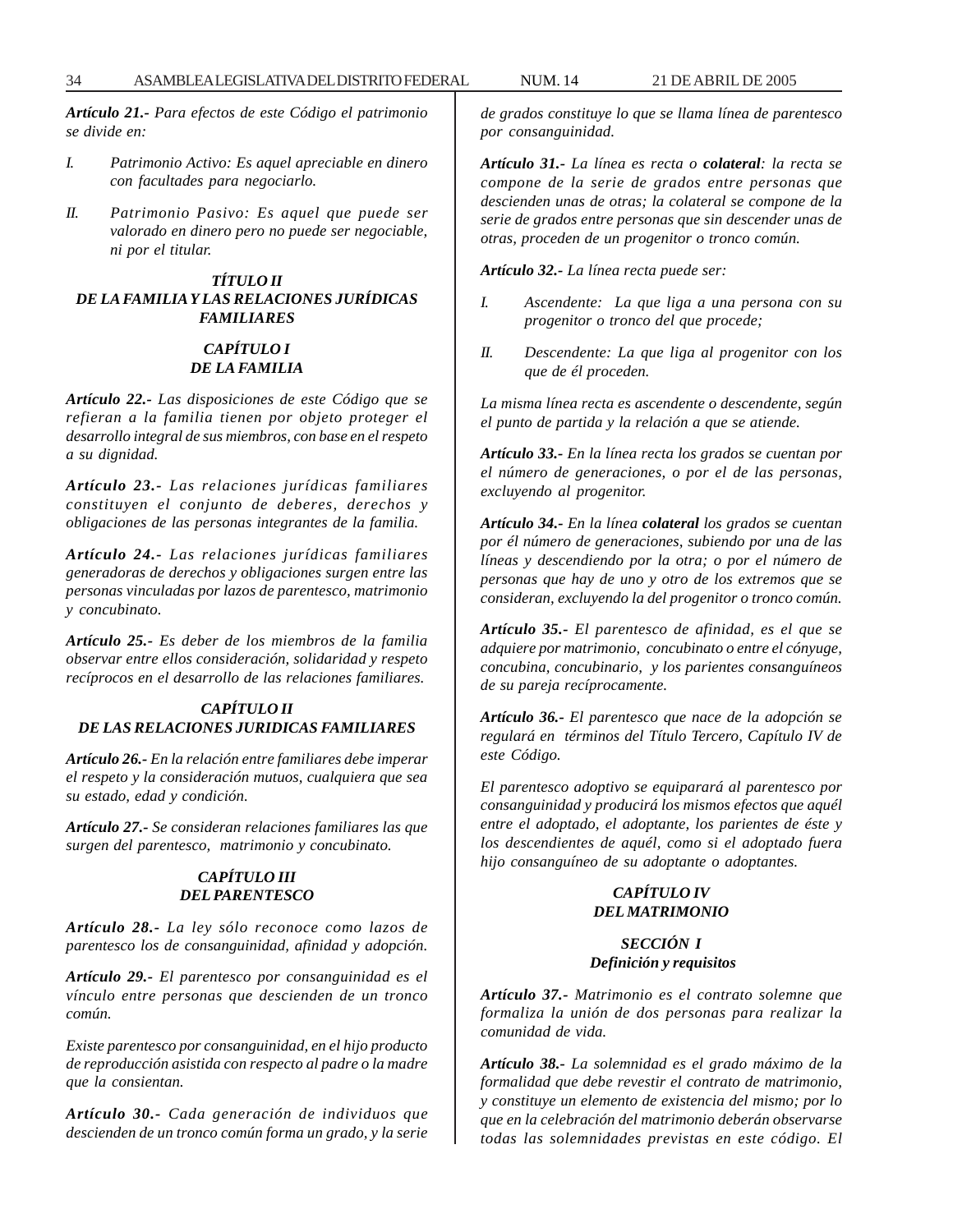*matrimonio debe celebrarse ante el Oficial del Registro de lo Familiar y con las formalidades que esta ley exige.*

*Artículo 39.- Dentro del matrimonio, los cónyuges están obligados a observar entre sí respeto, igualdad y ayuda mutua.*

*Artículo 40.- Ambos cónyuges ejercerán de manera conjunta el derecho a procrear hijos de manera libre, responsable e informada.*

*Artículo 41.- Son requisitos para contraer matrimonio:*

- *I.- Tener cuando menos 18 años cumplidos a la fecha de la celebración del matrimonio, o 16 años en el caso previsto por los artículos siguientes.*
- *II.- No existir alguno de los impedimentos a que se refiere el artículo 46 de este Código.*

*Artículo 42.- Para contraer matrimonio es necesario que ambos contrayentes sean mayores de edad.*

*Los menores de edad podrán contraer matrimonio, siempre que ambos hayan cumplido dieciséis años. Para tal efecto, se requerirá del consentimiento de quienes ejerzan la patria potestad, o en su defecto, la tutela; y a falta o por negativa o imposibilidad de éstos, el Juez de lo Familiar suplirá dicho consentimiento, el cual deberá ser otorgado atendiendo a las circunstancias especiales del caso.*

*Artículo 43.- Quien ejerza la patria potestad, o el tutor que ha prestado su consentimiento firmando la solicitud respectiva y ratificándola ante el Oficial del Registro de lo Familiar, no puede revocarlo después, a menos que haya causa justificada para ello a juicio del Juez de lo Familiar.*

*Artículo 44.- Si el que ejerce la patria potestad, o el tutor que ha firmado o ratificado la solicitud de matrimonio falleciere antes de que este se celebre, su consentimiento no puede ser revocado por la persona que en su defecto tendría el derecho de otorgarlo, siempre que el matrimonio se verifique dentro del término fijado.*

*Artículo 45.- El Juez de lo Familiar que hubiere autorizado a un menor para contraer matrimonio, no podrá revocar el consentimiento, sino por causa superveniente.*

*Artículo 46.- Son impedimentos para celebrar el matrimonio:*

- *I. La falta de edad requerida por la Ley;*
- *II. La falta de consentimiento del que, o los que ejerzan la patria potestad, el tutor o el Juez de lo Familiar en sus respectivos casos;*
- *III. El parentesco por consanguinidad entre quienes pretendan contraer matrimonio, sin limitación de*

*grado en línea recta ascendiente o descendiente. En la línea colateral igual, el impedimento se extiende hasta los hermanos y medios hermanos. En la colateral desigual, el impedimento se extiende solamente a los tíos y sobrinos, siempre que estén en tercer grado y no hayan obtenido dispensa;*

- *IV. El adulterio habido entre las personas que pretendan contraer matrimonio, cuando ese adulterio haya sido judicialmente comprobado;*
- *V. El atentado contra la vida de alguno de los casados para contraer matrimonio con el que quede libre;*
- *VI. La violencia física o moral para la celebración del matrimonio;*
- *VII. La impotencia incurable para la cópula;*
- *VIII. Padecer una enfermedad crónica e incurable, que sea, además, contagiosa o hereditaria;*
- *IX. Padecer algunos de los estados de incapacidad a que se refiere este Código;*
- *X. El matrimonio subsistente con persona distinta de aquella con quien se pretenda contraer; y*
- *XI. El parentesco civil extendido hasta los descendientes del adoptado, en los términos señalados por este Código.*

*Son dispensables los impedimentos a que se refieren las fracciones III, VII y VIII.*

*En el caso previsto por la fracción III sólo es dispensable el parentesco de consanguinidad en línea colateral desigual.*

*El supuesto a que se refiere la fracción VII es dispensable cuando la impotencia a que se refiere, es conocida y aceptada por el otro contrayente.*

*El supuesto previsto en la fracción VIII es dispensable cuando ambos contrayentes acrediten fehacientemente haber obtenido de institución o médico especialista, el conocimiento de los alcances, los efectos y la prevención de la enfermedad que sea motivo del impedimento, y manifiesten su consentimiento para contraer matrimonio.*

*Artículo 47.- El adoptante no puede contraer matrimonio con el adoptado o sus descendientes.*

*Artículo 48.- El tutor no puede contraer matrimonio con la persona que ha estado o está bajo su guarda, a no ser que obtenga dispensa, la que solo concederá por el Juez de lo Familiar respectivo, cuando hayan sido aprobadas las cuentas de la tutela.*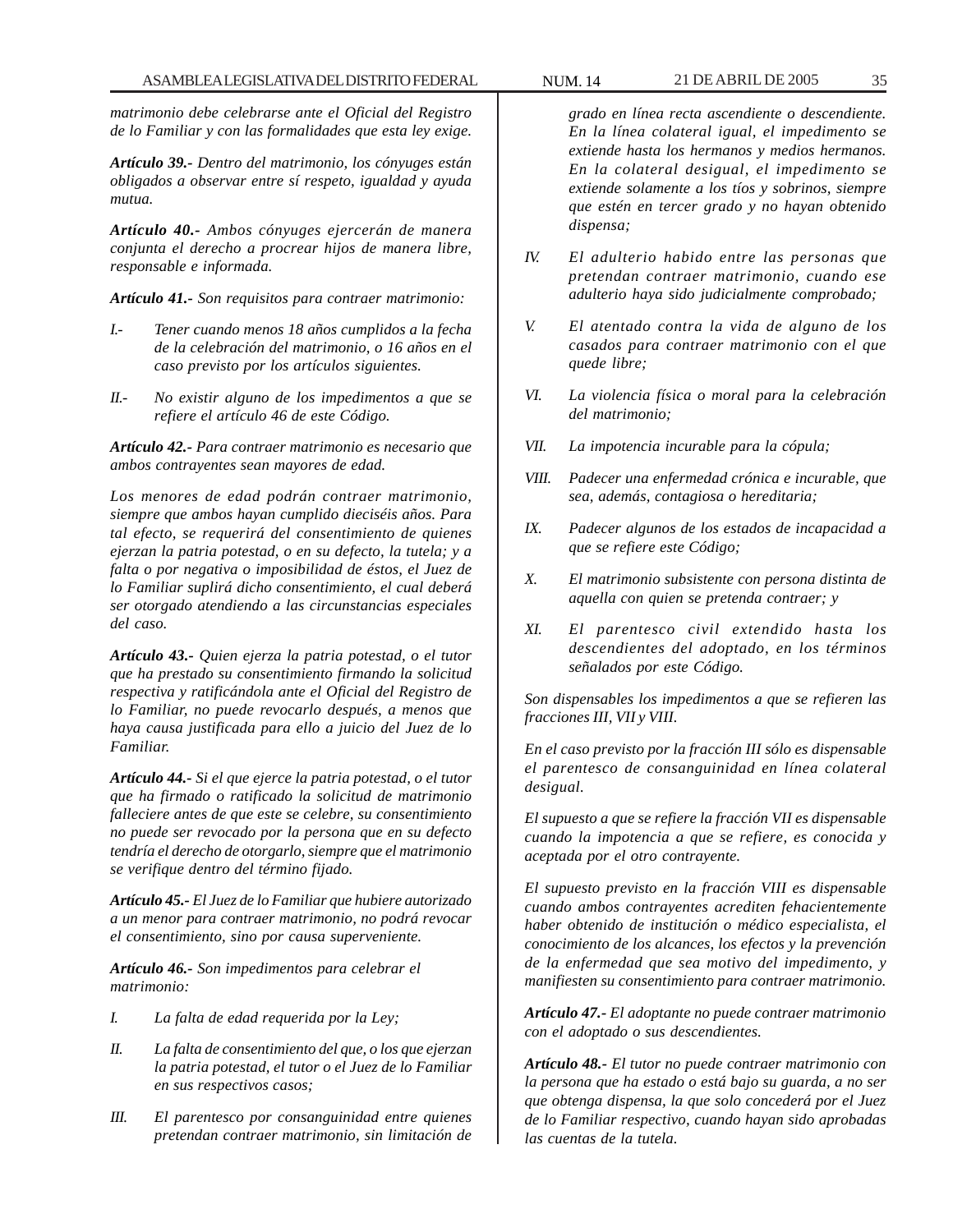*Esta prohibición comprende también al curador y a los descendientes de éste y del tutor.*

*Artículo 49.- Si el matrimonio se celebrare en contravención de lo dispuesto en el artículo anterior, el juez nombrará inmediatamente un tutor interino que reciba los bienes y los administre mientras se obtiene la dispensa.*

*Artículo 50.- Los mexicanos que se casen en el extranjero, se presentarán ante el Registro de lo Familiar para la inscripción de su acta de matrimonio dentro de los primeros tres meses de su radicación en el Distrito Federal. De lo contrario, su matrimonio no surtirá efectos patrimoniales frente a terceros en territorio nacional.*

# *SECCIÓN II De los fines del matrimonio*

*Artículo 51.- Los fines del matrimonio son los siguientes, en orden de importancia:*

- *I.- El deber de ayuda mutua y solidaridad entre los cónyuges, que es el motivo para establecer una vida en común, por lo que ambos cónyuges están obligados a socorrerse mutuamente.*
- *II.- La posibilidad de procrear hijos, que no será condición indispensable para el surgimiento y sostenimiento del matrimonio.*

# *SECCIÓN III De los derechos y obligaciones que nacen del matrimonio*

*Artículo 52.- Los derechos y obligaciones que nacen del matrimonio son de dos tipos:*

*I.- Respecto de las personas de los Cónyuges.*

- *a) El deber de cohabitación.*
- *b) El deber de ayuda mutua.*
- *c) El deber de fidelidad.*
- *d) El deber de cumplir con la obligación alimentaria recíprocamente en términos de este Código.*
- *e) El débito conyugal.*
- *f) El deber de responsabilidad de ambos cónyuges.*
- *II.- Respecto al patrimonio con relación a las capitulaciones matrimoniales que celebren los cónyuges.*

*Artículo 53.- Los cónyuges tienen derecho a decidir de manera libre, informada y responsable el número y* *espaciamiento de sus hijos, así como emplear, en los términos que señala la ley, cualquier método de reproducción asistida, para lograr su propia descendencia. Este derecho será ejercido de común acuerdo por los cónyuges.*

*Artículo 54.- Los cónyuges vivirán juntos en el domicilio conyugal. Se considera domicilio conyugal, el lugar establecido de común acuerdo por los cónyuges, en el cual ambos disfrutan de autoridad propia y consideraciones iguales.*

*Los tribunales, con conocimiento de causa, podrán eximir de aquella obligación a alguno de los cónyuges, cuando el otro traslade su domicilio a país extranjero, a no ser que lo haga en servicio público o social; o se establezca en lugar que ponga en riesgo su salud e integridad.*

*Artículo 55.- Los cónyuges contribuirán económicamente al sostenimiento del hogar, a su alimentación y a la de sus hijos, así como a la educación de éstos en los términos que la ley establece, sin perjuicio de distribuirse la carga en la forma y proporción que acuerden para este efecto, según sus posibilidades. A lo anterior no está obligado el que se encuentre imposibilitado para trabajar y careciere de bienes propios, en cuyo caso el otro atenderá íntegramente a esos gastos.*

*Los derechos y obligaciones que nacen del matrimonio serán siempre iguales para los cónyuges e independientes de su aportación económica al sostenimiento del hogar.*

*Artículo 56.- El desempeño del trabajo en el hogar o el cuidado de los hijos se estimará como contribución económica al sostenimiento del hogar.*

*Artículo 57.- Los cónyuges tendrán en el hogar autoridad y consideraciones iguales, por lo tanto, resolverán de común acuerdo todo lo conducente al manejo del hogar, a la formación y educación, así como a la administración de los bienes de los hijos. En caso de desacuerdo, podrán concurrir ante el Juez de lo Familiar.*

*Artículo 58.- Los cónyuges podrán desempeñar cualquier actividad siempre que sea lícita y sin perjuicio de lo dispuesto en el artículo anterior.*

*Artículo 59.- Los cónyuges mayores de edad tienen capacidad para administrar, contratar o disponer de sus bienes propios y ejercitar las acciones u oponer las excepciones que a ellos corresponden, sin que para tal objeto necesite uno de los cónyuges el consentimiento del otro, salvo en lo relativo a los actos de administración y de dominio de los bienes comunes.*

*Artículo 60.- Los cónyuges menores de edad tendrán la administración de sus bienes conforme a lo establecido en el artículo que precede, pero necesitarán autorización*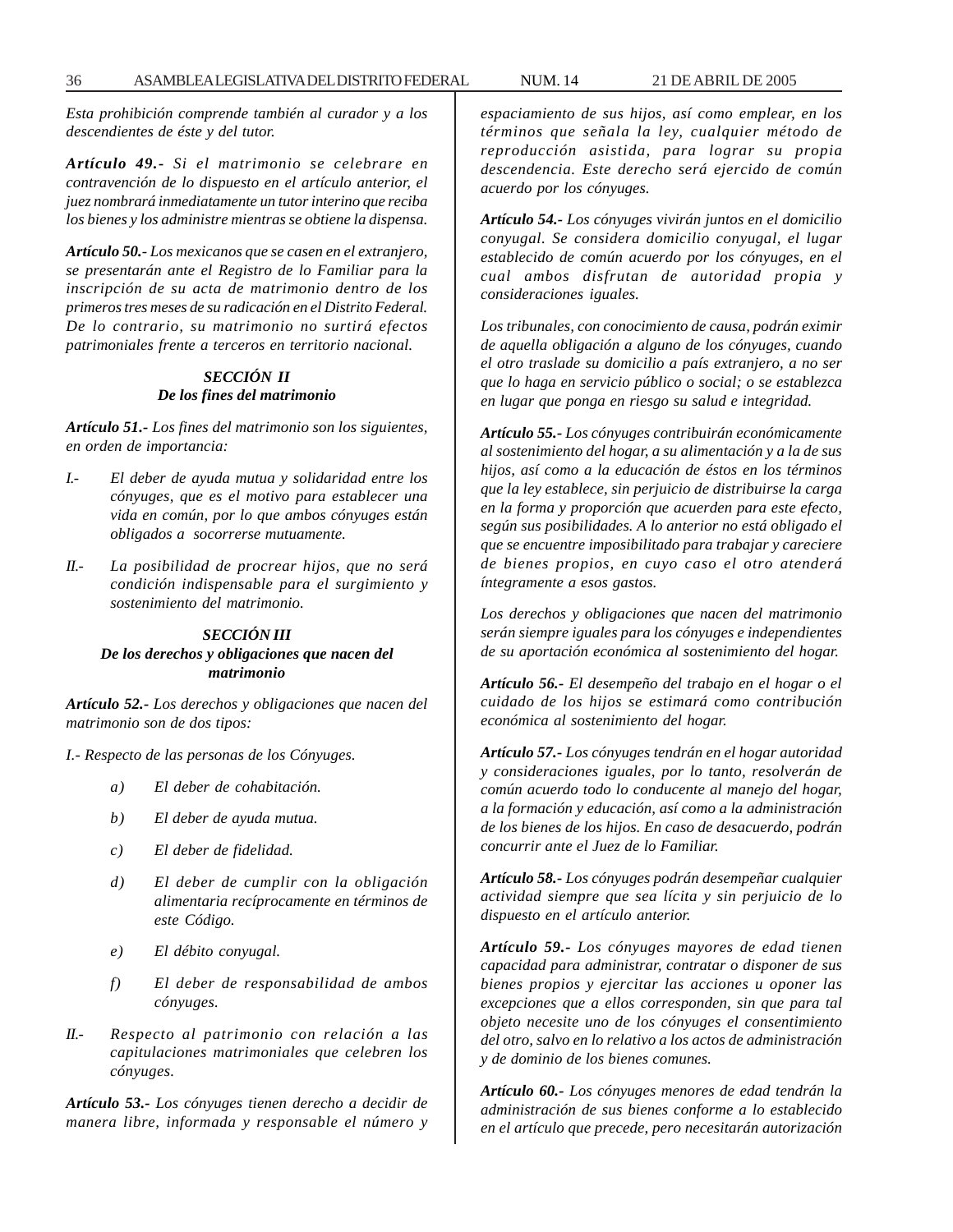*judicial para enajenarlos, gravarlos o hipotecarlos y un tutor para sus negocios judiciales, en términos de lo dispuesto por este ordenamiento.*

*Artículo 61.- El deber de fidelidad consiste en la obligación de los cónyuges de establecer una sola unión de pareja con su cónyuge.*

*Artículo 62.- Para acreditarse la existencia de adulterio, basta con que se pruebe que uno de los cónyuges sostiene una relación de pareja con persona diversa a su cónyuge durante la vigencia del matrimonio.*

*Artículo 63.- Se considerará injuria grave de un cónyuge hacia el otro, la negativa constante y reiterada a cumplir el débito conyugal, es decir, a permitir el acceso carnal en relación sexual propiamente efectuada. No obstante, queda prohibido imponer la cópula a uno de los cónyuges para exigir el cumplimiento del débito conyugal. La ley sancionará la violación entre cónyuges sin que pueda exigirse de ninguna forma el cumplimiento de este deber; pues su falta de cumplimiento solo será considerada como causal válida para el divorcio en los términos de este Código.*

*Artículo 64.- El contrato de compraventa sólo puede celebrarse entre los cónyuges cuando el matrimonio esté sujeto al régimen de separación de bienes.*

*Artículo 65.- Los cónyuges, durante el matrimonio, podrán ejercitar los derechos y acciones que tengan el uno contra el otro, pero la prescripción entre ellos no corre mientras dure el matrimonio.*

#### *SECCIÓN IV*

#### *Del contrato de matrimonio con relación a los bienes*

*Artículo 66.- El matrimonio debe celebrarse bajo alguno de los siguientes regímenes patrimoniales:*

- *a) Sociedad conyugal*
- *b) Separación de bienes*
- *c) Mixto*

*Artículo 67.- Las capitulaciones matrimoniales son pactos que los otorgantes celebran para constituir el régimen patrimonial de su matrimonio y reglamentar la administración de los bienes, la cual deberá recaer en ambos cónyuges, salvo pacto en contrario.*

*Artículo 68.- Las capitulaciones matrimoniales se otorgarán antes de la celebración del matrimonio y durante éste. Podrán otorgarse o modificarse durante el matrimonio, ante el Juez de lo Familiar.*

*Artículo 69.- El menor que con arreglo a la ley pueda contraer matrimonio, puede también otorgar* *capitulaciones, las cuales serán válidas si a su otorgamiento concurren las personas cuyo consentimiento previo es necesario para la celebración del matrimonio.*

*Artículo 70.- Cuando habiendo contraído matrimonio bajo el régimen de sociedad conyugal, falten las capitulaciones matrimoniales o haya omisión o imprecisión en ellas, se aplicará, en lo conducente, lo dispuesto por este Capítulo.*

*Artículo 71.- Mientras no se pruebe, en los términos establecidos por este Código, que los bienes y utilidades obtenidos por alguno de los cónyuges pertenecen sólo a uno de ellos, se presume que forman parte de la sociedad conyugal.*

*Artículo 72.- Salvo pacto en contrario, que conste en las capitulaciones matrimoniales, los bienes y utilidades a que se refiere el artículo anterior, corresponden por partes iguales a ambos cónyuges.*

*Artículo 73.- En la sociedad conyugal son propios de cada cónyuge, salvo pacto en contrario que conste en las capitulaciones matrimoniales:*

- *I. Los bienes y derechos que le pertenezcan al tiempo de celebrarse el matrimonio, y los que posea antes de éste, aunque no fuera dueño de ellos, si los adquiere por prescripción durante el matrimonio;*
- *II. Los bienes que adquiera después de contraído el matrimonio, por herencia, legado, donación o don de la fortuna;*
- *III. Los bienes adquiridos por cualquier título propio que sea anterior al matrimonio, aunque la adjudicación se haya hecho después de la celebración de éste; siempre que todas las erogaciones que se generen para hacerlo efectivo, corran a cargo del dueño de éste;*
- *IV. Los bienes que se adquieran con el producto de la venta o permuta de bienes propios;*
- *V. Objetos de uso personal;*
- *VI. Los instrumentos necesarios para el ejercicio de la profesión, arte u oficio, salvo cuando éstos integren o pertenezcan a un establecimiento o explotación de carácter común. No perderán el carácter de privativos por el hecho de haber sido adquiridos con fondos comunes, pero en este caso el otro cónyuge que los conserve, deberá pagar a otro en la proporción que corresponda; y*
- *VII. Los bienes comprados a plazos por uno de los cónyuges antes de contraer matrimonio, tendrán el carácter de privativo cuando la totalidad o parte*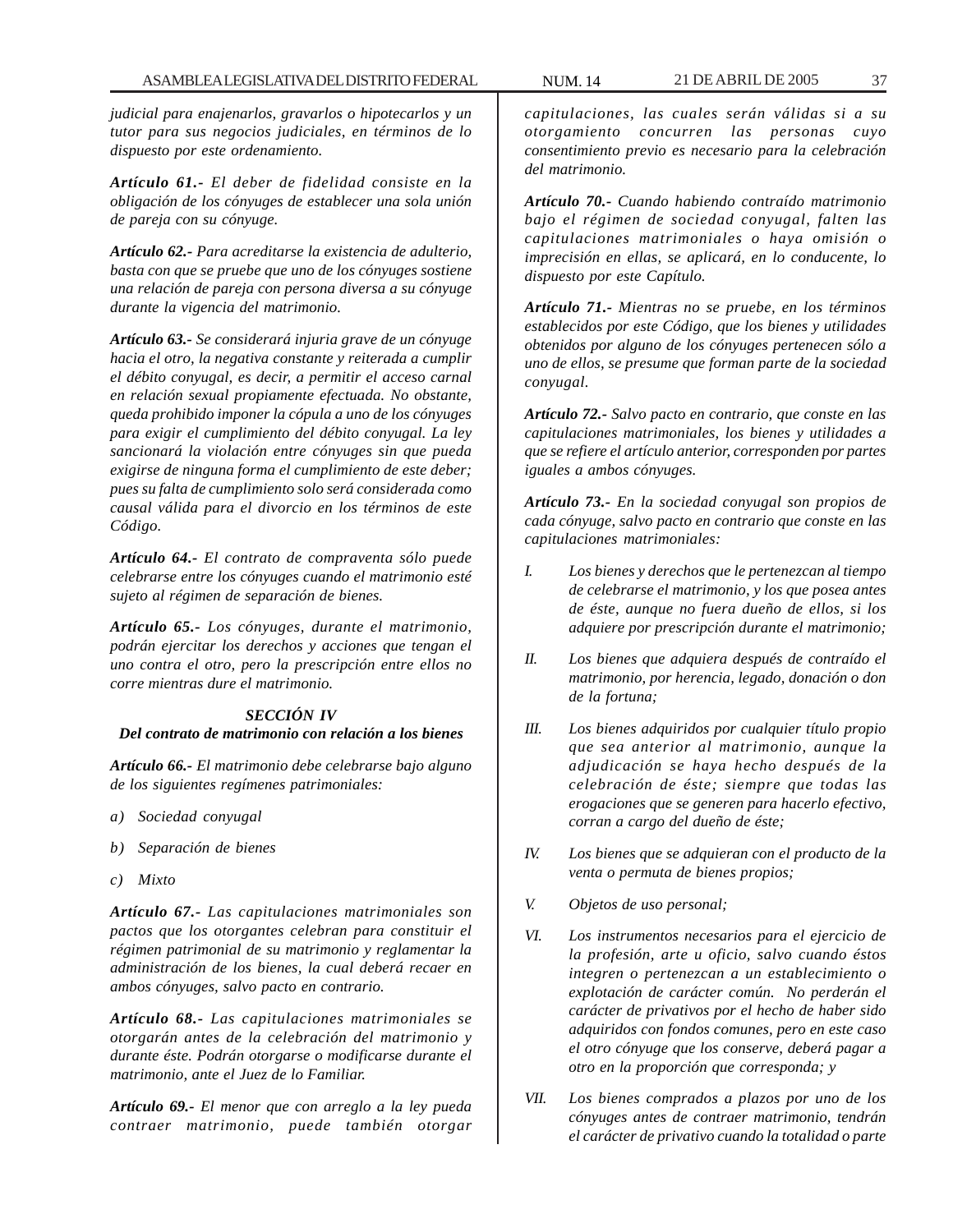*del precio aplazado se satisfaga con dinero propio del mismo cónyuge. Se exceptúan la vivienda, enseres y menaje familiares.*

*Artículo 74.- Los bienes de la sociedad conyugal serán administrados por ambos cónyuges, salvo pacto en contrario en las capitulaciones matrimoniales.*

# *SECCIÓN V De la Sociedad Conyugal*

*Artículo 75.- La sociedad conyugal se regirá por las capitulaciones matrimoniales que la constituyan, y en lo que no estuviere expresamente estipulado, por las disposiciones generales de la sociedad conyugal.*

*Los bienes adquiridos durante el matrimonio formarán parte de la sociedad conyugal, salvo pacto en contrario.*

*Artículo 76.- La sociedad conyugal nace al celebrarse el matrimonio o durante éste y podrán comprender, entre otros, los bienes de que sean dueños los otorgantes al formarla.*

*Artículo 77.- Las capitulaciones matrimoniales en que se constituya la sociedad conyugal, constarán en escritura pública cuando los otorgantes pacten hacerse copartícipes o transferirse la propiedad de bienes que ameriten tal requisito para que la traslación sea válida.*

*Artículo 78.- En este caso, la alteración que se haga de las capitulaciones deberá también otorgarse en escritura pública, haciendo la respectiva anotación en el Protocolo en que se otorgaron las primitivas capitulaciones, y en la inscripción del Registro Público de la Propiedad. Sin llenar estos requisitos, las alteraciones no producirán efectos contra tercero.*

*Artículo 79.- La sociedad conyugal puede terminar durante el matrimonio, si así lo convienen los cónyuges; pero si éstos son menores de edad, deben intervenir tanto en la modificación, como en la disolución de la sociedad, prestando su consentimiento, las personas a que se refiere el artículo 41.*

*Artículo 80.- Puede también terminar la sociedad conyugal durante el matrimonio, a petición de alguno de los cónyuges por los siguientes motivos:*

- *I. Si uno de los cónyuges por su notoria negligencia en la administración de los bienes, amenaza arruinar al otro o disminuir considerablemente los bienes comunes;*
- *II. Cuando uno de los cónyuges, sin el consentimiento expreso del otro, hace cesión de bienes pertenecientes a la sociedad conyugal a sus acreedores;*
- *III. Si uno de los cónyuges es declarado en quiebra, o en concurso; y*

*IV. Por cualquiera otra razón que lo justifique a juicio del órgano jurisdiccional competente.*

*Artículo 81.- Las capitulaciones matrimoniales en que se establezca la sociedad conyugal, deben contener:*

- *I. La lista detallada de los bienes inmuebles que cada consorte lleve a la sociedad, con expresión de su valor y de los gravámenes que reporten;*
- *II. La lista especificada de los bienes muebles que cada consorte introduzca a la sociedad;*
- *III. Nota pormenorizada de las deudas que tenga cada esposo al celebrar el matrimonio, con expresión de si la sociedad ha de responder de ellas, o únicamente de las que se contraigan durante el matrimonio, ya sea por ambos consortes o por cualquiera de ellos;*
- *IV. La declaración expresa de si la sociedad conyugal ha de comprender todos los bienes de cada consorte o sólo parte de ellos, precisando en este último caso cuáles son los bienes que hayan de entrar a la sociedad;*
- *V. La declaración explícita de si la sociedad conyugal ha de comprender los bienes todos de los consortes, o solamente sus productos. En uno y en otro caso se determinará con toda claridad la parte que en los bienes o en sus productos corresponda a cada cónyuge;*
- *VI. La declaración de si el producto del trabajo de cada consorte corresponde exclusivamente al que lo ejecutó, o si debe dar participación de ese producto al otro consorte y en qué proporción;*
- *VII. La declaración acerca de que si ambos cónyuges o sólo uno de ellos administrará la sociedad, expresándose con claridad las facultades que en su caso se concedan;*
- *VIII. La declaración acerca de si los bienes futuros que adquieran los cónyuges durante el matrimonio, pertenecen exclusivamente al adquirente, o si deben repartirse entre ellos y en que proporción;*
- *IX. La declaración expresa de que si la comunidad ha de comprender o no los bienes adquiridos por herencia, legado, donación o don de la fortuna; y*
- *X. Las bases para liquidar la sociedad.*

*Artículo 82.- Es nula la capitulación en cuya virtud uno de los consortes haya de percibir todas las utilidades; así como la que establezca que alguno de ellos sea responsable por las pérdidas y deudas comunes en una parte que exceda a la que proporcionalmente corresponda a su capital o utilidades.*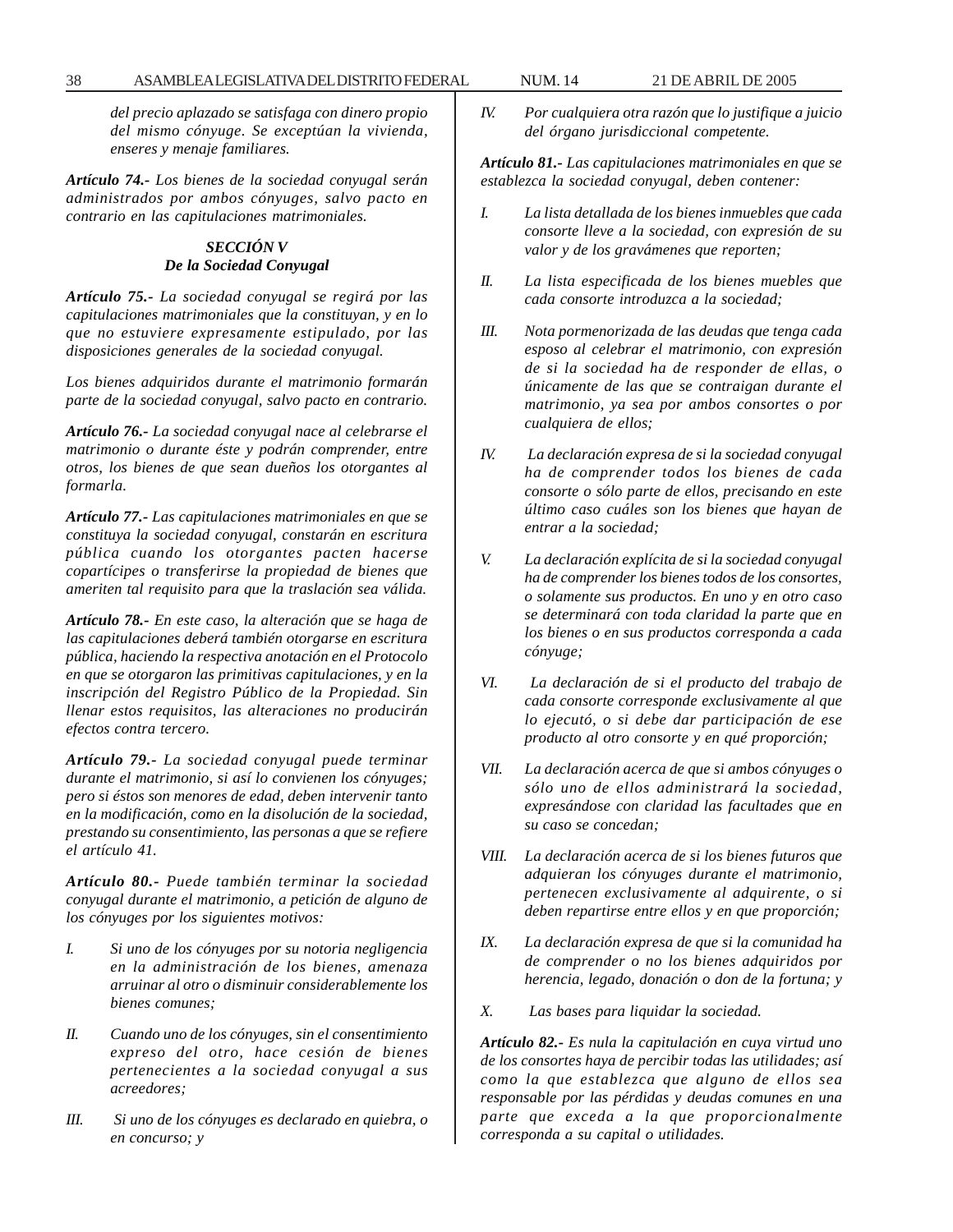*Artículo 83.- Cuando se establezca que uno de los consortes sólo debe recibir una cantidad fija, el otro consorte o sus herederos deben pagar la suma convenida, haya o no utilidad en la sociedad.*

*Artículo 84.- Todo pacto que importe cesión de una parte de los bienes propios de cada cónyuge, será considerado como donación y quedará sujeto a lo prevenido en el capítulo VIII de este Título.*

*Artículo 85.- No puede renunciarse anticipadamente a los gananciales que resulten de la sociedad conyugal; pero disuelto el matrimonio, modificadas las capitulaciones o establecida la separación de bienes, pueden los cónyuges renunciar a las ganancias que les correspondan.*

*Artículo 86.- El dominio de los bienes comunes reside en ambos cónyuges mientras subsista la sociedad conyugal. La administración quedará a cargo de quien los cónyuges hubiesen designado en las capitulaciones matrimoniales, estipulación que podrá ser libremente modificada, sin necesidad de expresión de causa, y en caso de desacuerdo, el Juez de lo Familiar resolverá lo conducente.*

*Artículo 87.- El cónyuge que haya malversado, ocultado, dispuesto o administrado los bienes de la sociedad conyugal con dolo, culpa o negligencia, perderá su derecho a la parte correspondiente de dichos bienes en favor del otro cónyuge. En caso de que los bienes dejen de formar parte de dicha sociedad de bienes, el cónyuge que haya procedido en los términos señalados en este artículo, deberá pagar al otro la parte que le correspondía de dichos bienes, así como los daños y perjuicios que se le ocasionen.*

*Artículo 88.- La sentencia que declare la ausencia de alguno de los cónyuges, modifica o suspende la sociedad conyugal en los casos señalados en este Código.*

*Artículo 89.- El abandono injustificado por más de seis meses del domicilio conyugal por uno de los cónyuges, hace cesar para él, desde el día del abandono, los efectos de la sociedad conyugal en cuanto le favorezcan; éstos no podrán comenzar de nuevo sino por convenio expreso.*

*Artículo 90.- La sociedad conyugal termina por la disolución del matrimonio, por voluntad de los consortes, por la sentencia que declare la presunción de muerte del cónyuge ausente.*

*Artículo 91.- En el caso de nulidad de matrimonio, se observará lo siguiente:*

*I. Si los cónyuges procedieron de buena fe, la sociedad conyugal se considera subsistente hasta que se pronuncie sentencia ejecutoria y se liquidará conforme a lo establecido en las capitulaciones matrimoniales;*

- *II. Si los cónyuges procedieron de mala fe, la sociedad se considera nula desde la celebración del matrimonio, quedando en todo caso a salvo los derechos que un tercero tuviere contra el fondo común. Los bienes y productos se aplicarán a los acreedores alimentarios y si no los hubiere, se repartirán en proporción de lo que cada cónyuge aportó; y*
- *III. Si uno solo de los cónyuges tuvo buena fe, la sociedad subsistirá hasta que cause ejecutoria la sentencia, si la continuación le es favorable al cónyuge inocente; en caso contrario, se considerará nula desde un principio. El cónyuge que hubiere obrado de mala fe no tendrá derecho a los bienes y las utilidades; éstas se aplicarán a los acreedores alimentarios y, si no los hubiere, al cónyuge inocente.*

*Artículo 92.- Disuelta la sociedad, se procederá a formar inventario, en el cual no se incluirán el lecho, los vestidos ordinarios y los objetos de uso personal o de trabajo de los cónyuges, que serán de éstos o de sus herederos.*

*Artículo 93.- Terminado el inventario, se pagarán los créditos que hubiere contra el fondo social, y el sobrante, si lo hubiere, se dividirá entre los cónyuges en los términos pactados en las capitulaciones matrimoniales, y a falta u omisión de éstas, a lo dispuesto por las disposiciones generales de la sociedad conyugal. En caso de que hubiere pérdidas, el importe de éstas se deducirá del haber de cada cónyuge en proporción a las utilidades que debían corresponderles, y si uno sólo llevó el capital, de éste se deducirá la pérdida total.*

*Artículo 94.- Muerto uno de los cónyuges, continuará el que sobreviva en la posesión y administración del fondo social, con intervención del representante de la sucesión mientras no se verifique la partición.*

*Artículo 95.- Todo lo relativo a la formación de inventarios y solemnidades de partición y adjudicación de los bienes, se regirá en lo que corresponda, por lo que disponga este Código en materia de sucesiones.*

*Artículo 96.- Ningún cónyuge podrá, sin el consentimiento del otro, vender, rentar y enajenar, ni en todo, ni en parte los bienes comunes, salvo en los casos del cónyuge abandonado, cuando necesite de éstos por falta de suministro de alimentos para sí o para los hijos, previa autorización judicial.*

# *SECCIÓN VI De la separación de bienes*

*Artículo 97.- Puede haber separación de bienes en virtud de capitulaciones anteriores al matrimonio, o durante este, por convenio de los consortes, o bien por sentencia*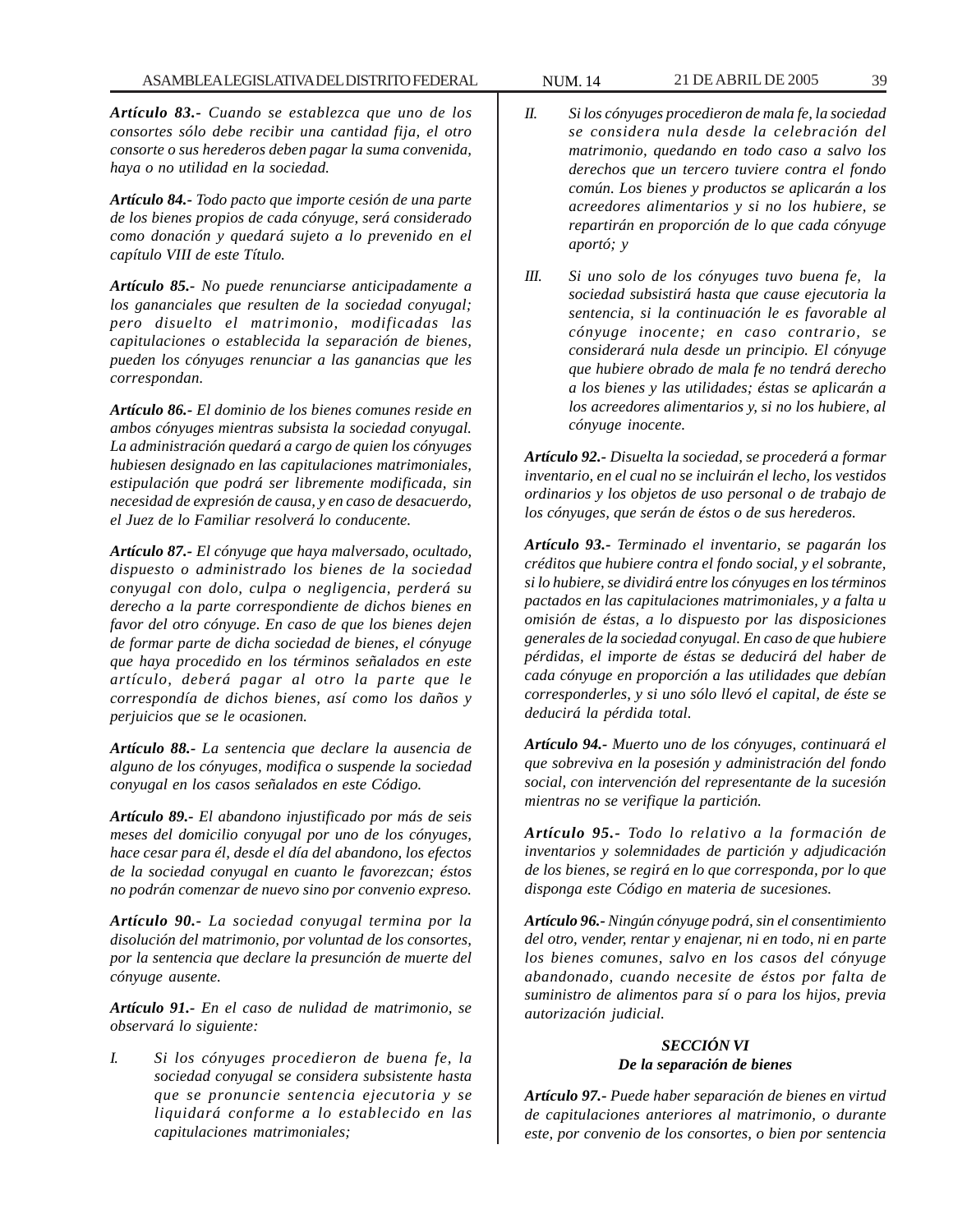*judicial. La separación puede comprender no sólo los bienes de que sean dueños los consortes al celebrar el matrimonio, sino también los que adquieran después.*

*Artículo 98.- La separación de bienes puede ser absoluta o parcial. En el segundo caso, los bienes que no estén comprendidos en las capitulaciones de separación, serán objeto de la sociedad conyugal que deben constituir los esposos.*

*Artículo 99.- Durante el matrimonio, la separación de bienes puede terminar o ser modificada, si así lo convienen los cónyuges. En todo caso, tratándose de menores de edad, deben intervenir, prestando su consentimiento, las personas a que se refiere el artículo.*

*Artículo 100.- No es necesario que consten en escritura pública las capitulaciones en que se pacte la separación de bienes, antes de la celebración del matrimonio. Si se pacta durante el matrimonio, se observarán las formalidades exigidas para la transmisión de los bienes de que se trate.*

*Artículo 101.- Las capitulaciones que establezcan separación de bienes, siempre contendrán un inventario de los bienes de que sea dueño cada esposo al celebrarse el matrimonio, y nota especificada de las deudas que al casarse tenga cada consorte.*

*Artículo 102.- En el régimen de separación de bienes los cónyuges conservarán la propiedad y administración de los bienes que respectivamente les pertenecen y, por consiguiente, todos los frutos y accesiones de dichos bienes no serán comunes, sino del dominio exclusivo del dueño de ellos.*

*Los bienes a los que se refiere el párrafo anterior, deberán ser empleados preponderantemente para la satisfacción de los alimentos de su cónyuge y de sus hijos, si los hubiere; en caso de que se les deje de proporcionar injustificadamente, éstos podrán recurrir al Juez de lo Familiar, a efecto de que les autorice la venta, gravamen o renta, para satisfacer sus necesidades alimentarias.*

*Artículo 103.- Serán también propios de cada uno de los consortes los salarios, sueldos, emolumentos y ganancias que obtuviere por servicios personales, por el desempeño de un empleo o el ejercicio de una profesión, comercio o industria.*

*Artículo 104.- Los bienes que los cónyuges adquieran en común por donación, herencia, legado, por cualquier otro título gratuito o por don de la fortuna, entre tanto se hace la división, serán administrados por ambos o por uno de ellos con acuerdo del otro; pero en este caso el que administre será considerado como mandatario.*

*Artículo 105.- En ninguno de los regímenes patrimoniales del matrimonio, los cónyuges podrán cobrarse retribución* *u honorario alguno por los servicios personales que se presten; pero si uno de los cónyuges, por ausencia o impedimento del otro, se encarga temporalmente de la administración de los bienes del ausente o impedido, tendrá derecho a que se le retribuya por este servicio en proporción a su importancia y al resultado que produjere.*

*Artículo 106.- El marido y la mujer que ejerzan la patria potestad se dividirán entre sí, por partes iguales, la mitad del usufructo que la ley les concede.*

# *SECCIÓN VII De las donaciones antenupciales*

*Artículo 107.- Son donaciones antenupciales:*

- *I. Las realizadas antes del matrimonio entre los futuros cónyuges, cualquiera que sea el nombre que la costumbre les haya dado; y*
- *II. Las que un tercero hace a alguno o a ambos de los futuros cónyuges, en consideración al matrimonio.*

*Artículo 108.- Las donaciones antenupciales entre futuros cónyuges, aunque fueren varias, no podrán exceder reunidas de la sexta parte de los bienes del donante. En el exceso, la donación será inoficiosa.*

*Artículo 109.- Las donaciones antenupciales hechas por un extraño, serán inoficiosas en los términos en que lo fueren las comunes.*

*Artículo 110.- Para calcular si es inoficiosa una donación antenupcial, tiene el futuro cónyuge donatario y sus herederos la facultad de elegir la época en que se hizo la donación o la del fallecimiento del donador.*

*Artículo 111.- Si al hacerse la donación no se formó inventario de los bienes del donador, no podrá elegirse la época en que aquélla se otorgó.*

*Artículo 112.- Las donaciones antenupciales no necesitan para su validez de aceptación expresa.*

*Artículo 113.- Las donaciones antenupciales no se revocan por sobrevenir hijos al donante.*

*Artículo 114.- Tampoco se revocarán por ingratitud, a no ser que el donante fuere un extraño, que la donación haya sido hecha a ambos esposos y que los dos sean ingratos.*

*Artículo 115.- Las donaciones antenupciales hechas entre los futuros cónyuges serán revocadas cuando, durante el matrimonio, el donatario realiza conductas de adulterio, violencia familiar, abandono de las obligaciones alimentarias u otras que sean graves a juicio del Juez de lo Familiar, cometidas en perjuicio del donante o sus hijos.*

*Artículo 116.- Los menores podrán hacer las donaciones que señalan la fracción I del artículo pero requerirán*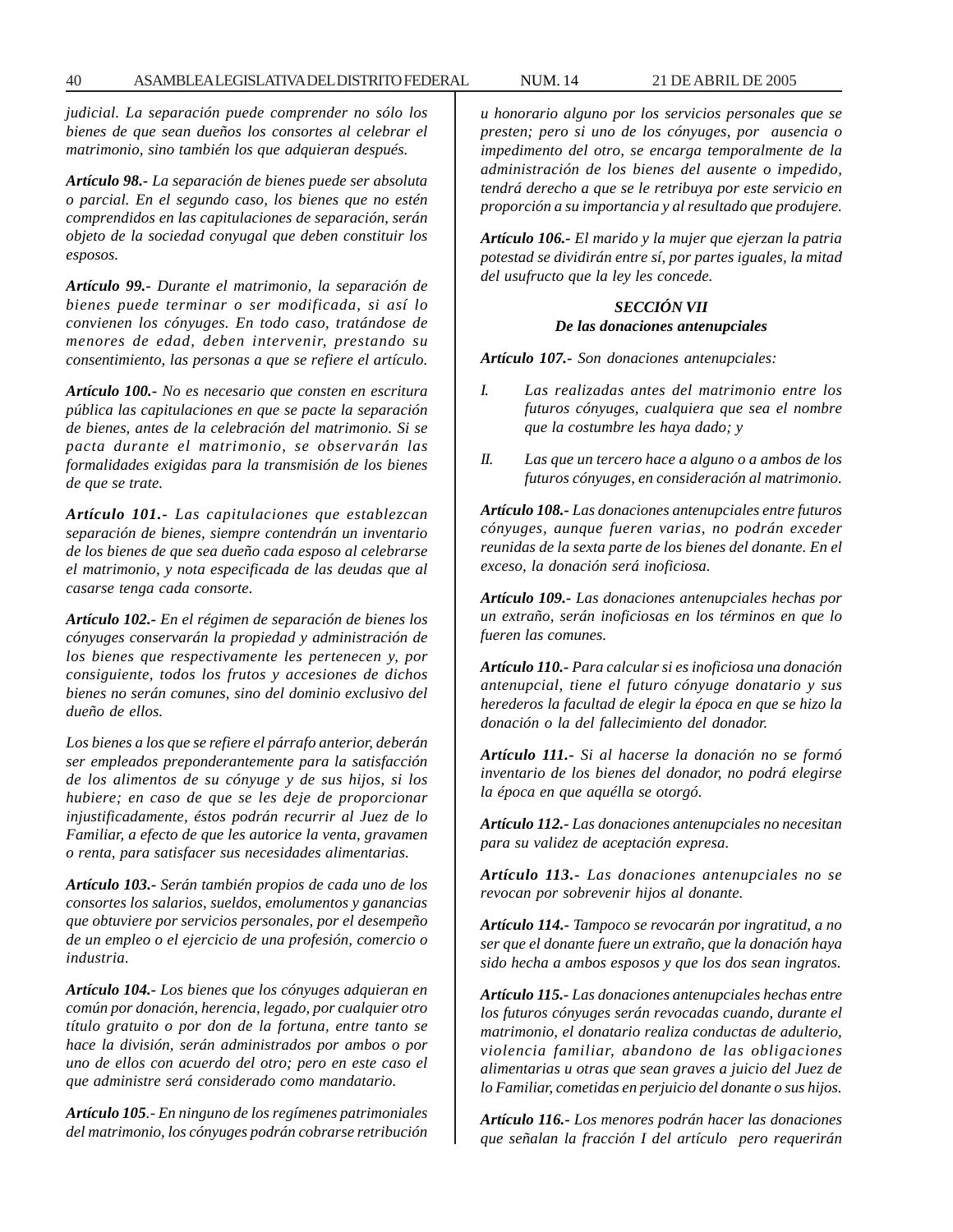*del consentimiento de las personas a que se refiere el artículo.*

*Artículo 117.- Las donaciones antenupciales quedarán sin efecto si el matrimonio dejare de efectuarse. Los donantes tienen el derecho de exigir la devolución de lo que hubieren dado con motivo del matrimonio a partir del momento en que tuvo conocimiento de la no celebración de éste.*

*Artículo 118.- Son aplicables a las donaciones antenupciales las reglas de las donaciones comunes, en todo lo que no fueren contrarias a este capítulo.*

#### *SECCIÓN VIII De las Donaciones entre Consortes*

*Artículo 119.- Los cónyuges pueden hacerse donaciones, con tal de que no sean contrarias a las capitulaciones matrimoniales, ni perjudiquen el derecho de los acreedores alimentarios.*

*Artículo 120.- Las donaciones entre cónyuges pueden ser revocadas por el donante, en los términos de lo previsto en el Código Civil.*

*Artículo 121.- Las donaciones entre cónyuges no se revocarán por la superveniencia de hijos, pero se reducirán cuando sean inoficiosas, en los mismos términos que las comunes.*

### *SECCIÓN IX De los Matrimonios Nulos e Ilícitos.*

*Artículo 122.- Son causas de nulidad de un matrimonio:*

- *I. El error acerca de la persona con quien se contrae, cuando entendiendo un cónyuge celebrar matrimonio con persona determinada, lo contrae con otra;*
- *II. Que el matrimonio se haya celebrado concurriendo algunos de los impedimentos enumerados en el presente Código; siempre que no haya sido dispensado en los casos que así proceda; y*
- *III. Que se haya celebrado en contravención a lo dispuesto en los artículos.*

*Artículo 123.- La acción de nulidad que nace del error, sólo puede deducirse por el cónyuge engañado; pero si éste no denuncia el error dentro de los treinta días siguientes a que lo advierte, se tiene por ratificado el consentimiento y queda subsistente el matrimonio, a no ser que exista algún otro impedimento que lo anule.*

*Artículo 124.- El matrimonio entre el hombre o la mujer menor de edad, dejará de ser causa de nulidad cuando el menor hubiere llegado a los dieciocho años, y ni él ni su cónyuge hubieren intentado la nulidad.*

*Artículo 125.- La nulidad por falta de consentimiento de los que ejercen la patria potestad, sólo podrá alegarse por aquel o aquellos a quienes tocaba prestar dicho consentimiento, y dentro de treinta días contados desde que tengan conocimiento del matrimonio.*

*Artículo 126.- Cesa la causa de nulidad a que se refiere el artículo anterior:*

- *I. Si han pasado los treinta días sin que se haya pedido;*
- *II. Si dentro de este término, los que ejercen la patria potestad han consentido expresamente en el matrimonio, o tácitamente, haciendo donación a los hijos en consideración al matrimonio, recibiendo a los consortes a vivir en su casa, presentando a la descendencia como de los cónyuges en el Registro de lo Familiar, o practicando otros actos que, a juicio del Juez de lo Familiar, sean tan conducentes al efecto, como los expresados.*

*Artículo 127.- La nulidad por falta de consentimiento del tutor o del juez, podrá pedirse dentro del término de treinta días por cualquiera de los cónyuges, o por el tutor; pero dicha causa de nulidad cesará si antes de presentarse demanda en forma sobre ella se obtiene la ratificación del tutor o la autorización judicial, confirmando el matrimonio.*

*Artículo 128.- El parentesco de consanguinidad no dispensado anula el matrimonio, pero dejará de ser causa de nulidad, si antes de declararse ejecutoriada la resolución de nulidad, se obtiene dispensa, en los casos que ésta proceda.*

*Artículo 129.- La acción que nace de esta clase de nulidad y la que dimana del parentesco de afinidad en línea recta, pueden ejercitarse por cualquiera de los cónyuges, por sus ascendientes y por el Ministerio Público.*

*Artículo 130.- La acción de nulidad que nace de la causa prevista en la fracción V del artículo, podrá deducirse por el cónyuge ofendido o por el Ministerio Público, en el caso de disolución del matrimonio anterior por causa de divorcio; y sólo por el Ministerio Público si este matrimonio se ha disuelto por muerte del cónyuge ofendido.*

*En uno y en otro caso, la acción debe intentarse dentro de los seis meses siguientes a la celebración del matrimonio de los adúlteros.*

*Artículo 131.- La acción de nulidad proveniente del atentado contra la vida de alguno de los cónyuges para casarse con el que quede libre, puede ser deducida por los hijos del cónyuge víctima del atentado, o por el*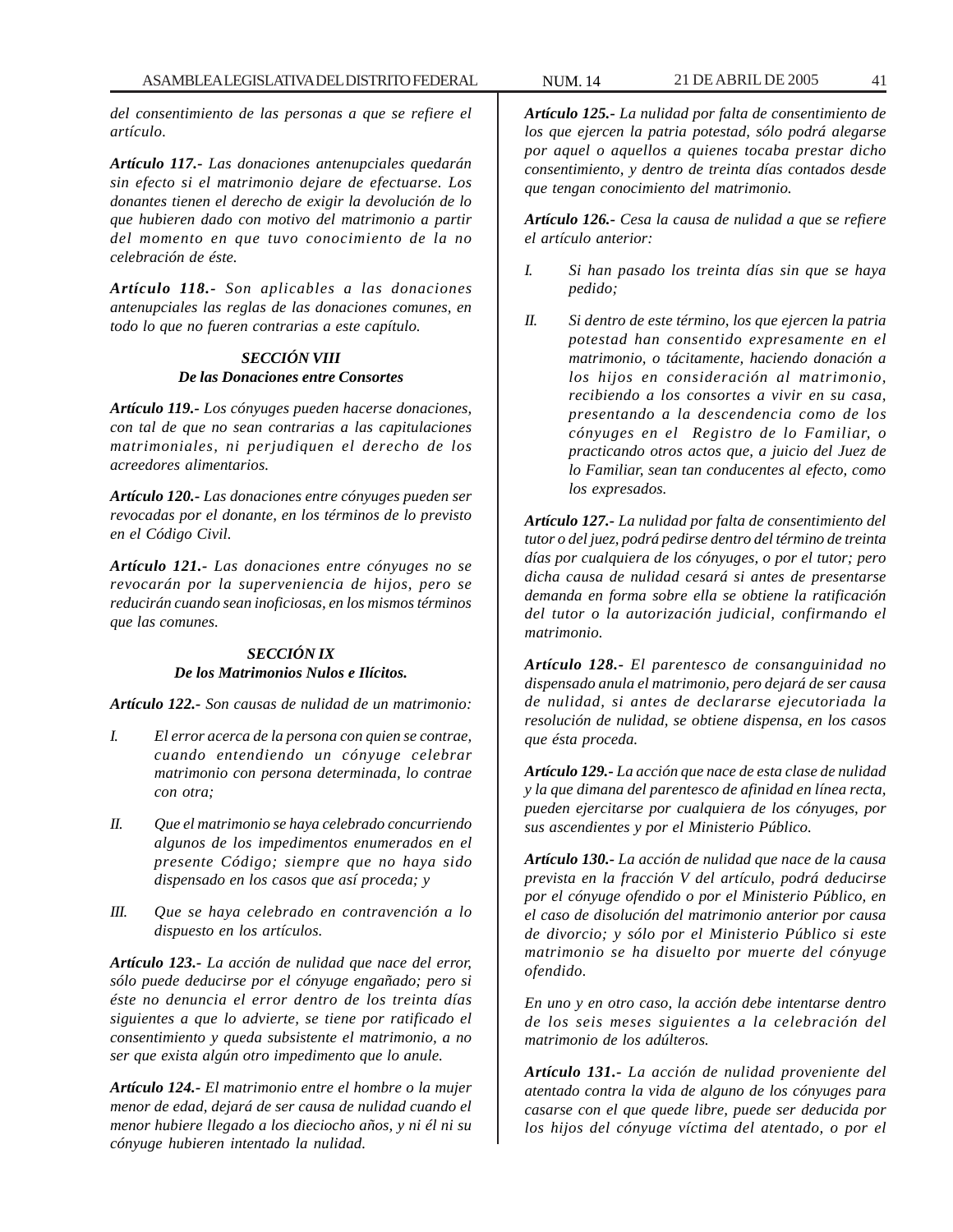*Ministerio Público, dentro del término de seis meses, contados desde que tuvieron conocimiento del nuevo matrimonio.*

*Artículo 132.- La violencia física y moral serán causa de nulidad del matrimonio, en cualquiera de las circunstancias siguientes:*

- *I. Que importen peligro de perder la vida, la honra, la libertad, la salud o una parte considerable de los bienes;*
- *II. Que haya sido causada al cónyuge, a la persona o personas que la tenían bajo su patria potestad o tutela al celebrarse el matrimonio, a sus demás ascendientes, a sus descendientes, hermanos o colaterales hasta el cuarto grado; y*
- *III.- Que haya subsistido al tiempo de celebrarse el matrimonio.*

*La acción que nace de estas causas de nulidad sólo puede deducirse por el cónyuge agraviado, dentro de sesenta días contados desde la fecha en que cesó la violencia.*

*Artículo 133.- La acción de nulidad que se funde en alguna de las causas expresadas en el artículo, sólo puede ejercitarse por los cónyuges dentro de los sesenta días siguientes, contados desde que se celebró el matrimonio.*

*Artículo 134.- Tienen derecho a pedir la nulidad el otro cónyuge, el tutor del interdicto, el curador, el Consejo Local de Tutelas o el Ministerio Público.*

*Artículo 135.- El vínculo de un matrimonio anterior, existente al tiempo de contraerse el segundo, anula éste aunque se contraiga de buena fe, creyéndose fundadamente que el consorte anterior había muerto. La acción que nace de esta causa de nulidad puede deducirse por el cónyuge del primer matrimonio, por sus hijos o herederos, y por los cónyuges que contrajeron el segundo. No deduciéndola ninguna de las personas mencionadas, la deducirá el Ministerio Público.*

*Artículo 136.- La nulidad que se funde en la falta de formalidades esenciales para la validez del matrimonio, puede alegarse por los cónyuges y por cualquiera que tenga interés en probar que no hay matrimonio. También podrá declararse esa nulidad a instancia del Ministerio Público.*

*Artículo 137.- No se admitirá demanda de nulidad por falta de solemnidades en el acta de matrimonio celebrado ante el Oficial del Registro de lo Familiar, cuando a la existencia del acta se una la posesión de estado matrimonial.*

*Artículo 138.- El derecho para demandar la nulidad del matrimonio corresponde a quienes la ley lo concede* *expresamente, y no es transmisible por herencia ni de cualquiera otra manera. Sin embargo, los herederos podrán continuar la demanda de nulidad entablada por aquel a quien heredan.*

*Artículo 139.- Ejecutoriada la sentencia que declare la nulidad, el tribunal, de oficio, enviará copia certificada de ella al Oficial del Registro de lo Familiar ante quien pasó el matrimonio, para que al margen del acta ponga nota circunstanciada en que conste: la parte resolutiva de la sentencia, su fecha, el tribunal que la pronunció y el número con que se marcó la copia, la cual será depositada en el archivo.*

*Artículo 140.- El matrimonio tiene a su favor la presunción de ser válido; sólo se considerará nulo cuando así lo declare una sentencia que cause ejecutoria.*

*Artículo 141.- Los cónyuges no pueden celebrar transacción ni compromiso en árbitros, acerca de la nulidad del matrimonio.*

*Artículo 142.- El matrimonio contraído de buena fe, aunque sea declarado nulo, produce todos sus efectos civiles en favor de los cónyuges mientras dure; y en todo tiempo, en favor de sus hijos.*

*Artículo 143.- Si ha habido buena fe de parte de uno sólo de los cónyuges, el matrimonio produce efectos civiles únicamente respecto de él y de los hijos.*

*Si ha habido mala fe de parte de ambos consortes, el matrimonio produce efectos civiles solamente respecto de los hijos.*

*Artículo 144.- La buena fe se presume; para destruir esta presunción se requiere prueba plena.*

*Artículo 145.- Desde la presentación de la demanda de nulidad, se dictarán medidas provisionales.*

*Artículo 146.- En la sentencia que declare la nulidad, el Juez de lo Familiar resolverá respecto a la guarda y custodia de los hijos, el suministro de sus alimentos y la forma de garantizarlos.*

*Para tal efecto, el padre y la madre propondrán la forma y términos de los mismos; de no haber acuerdo, el Juez resolverá atendiendo a las circunstancias del caso.*

*En ambos supuestos, deberá oírse previamente a los menores y al Ministerio Público.*

*Artículo 147.- El Juez de lo Familiar, en todo tiempo, podrá modificar la determinación a que se refiere el artículo anterior, atendiendo a las circunstancias del caso y velando siempre por el interés superior de los hijos.*

*Artículo 148.- Declarada la nulidad del matrimonio, se procederá a la división de los bienes comunes, de*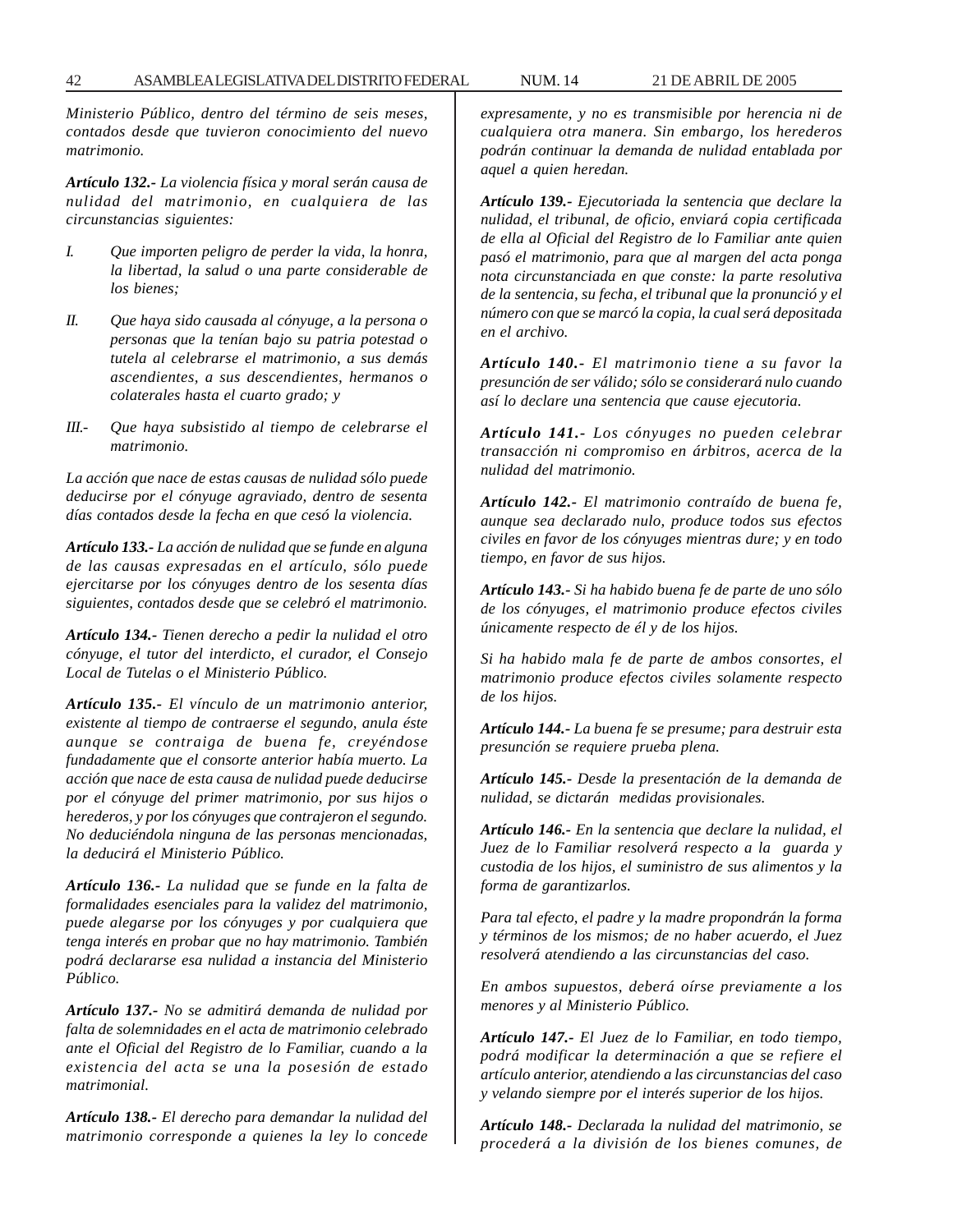*conformidad con lo establecido en el artículo 198 de este ordenamiento.*

*Artículo 149.- Declarada la nulidad del matrimonio, se observarán respecto de las donaciones antenupciales las reglas siguientes:*

- *I. Las hechas por un tercero a los cónyuges, podrán ser revocadas;*
- *II. Las que hizo el cónyuge inocente al culpable quedarán sin efecto y las cosas que fueren objeto de ellas se devolverán al donante con todos sus productos;*
- *III. Las hechas al inocente por el cónyuge que obró de mala fe quedarán subsistentes;*
- *IV. Si los dos cónyuges procedieron de mala fe, las donaciones que se hayan hecho, quedarán a favor de sus acreedores alimentarios. Si no los tienen, no podrán hacer los donantes reclamación alguna con motivo de la liberalidad.*

*Artículo 150.- Si al declararse la nulidad del matrimonio la mujer estuviera embarazada, se tomarán las medidas cautelares a que se refiere el presente Código.*

#### *CAPÍTULO V DEL DIVORCIO*

*Artículo 151.- El divorcio disuelve el vínculo del matrimonio y deja a los cónyuges en aptitud de contraer otro.*

*El divorcio puede ser voluntario o necesario. Es voluntario cuando se solicita de común acuerdo por los cónyuges, y se substanciará administrativa o judicialmente, según las circunstancias del matrimonio. Es necesario cuando cualquiera de los cónyuges lo reclama ante la autoridad judicial, fundado en una o más de las causales a que se refiere el siguiente artículo.*

*Artículo 152.- Son causales de divorcio:*

- *I. El adulterio debidamente probado de uno de los cónyuges;*
- *II. El hecho de que durante el matrimonio nazca un hijo concebido, antes de la celebración de éste, con persona distinta a su cónyuge, siempre y cuando no se hubiere tenido conocimiento de esta circunstancia;*
- *III. La propuesta de un cónyuge para prostituír al otro, no sólo cuando él mismo lo haya hecho directamente, sino también cuando se pruebe que ha recibido cualquier remuneración con el objeto expreso de permitir que otra persona tenga relaciones carnales con ella o con él;*
- *IV. La incitación o la violencia hecha por un cónyuge al otro para cometer algún delito;*
- *V. La conducta de alguno de los cónyuges con el fin de corromper a los hijos, así como la tolerancia en su corrupción;*
- *VI. Padecer cualquier enfermedad incurable que sea además, contagiosa o hereditaria, y la impotencia sexual irreversible, siempre y cuando no tenga su origen en la edad avanzada;*
- *VII. Padecer trastorno mental incurable, previa declaración de interdicción que se haga respecto del cónyuge enfermo;*
- *VIII. La separación injustificada de la casa conyugal por más de seis meses;*
- *IX. La separación de los cónyuges por más de un año, independientemente del motivo que haya originado la separación, la cual podrá ser invocada por cualesquiera de ellos;*
- *X. La declaración de ausencia legalmente hecha, o la de presunción de muerte, en los casos de excepción en que no se necesita para que se haga ésta que proceda la declaración de ausencia;*
- *XI. La sevicia, las amenazas o las injurias graves de un cónyuge para el otro, o para los hijos. Se considera injuria grave la negativa constante y reiterada de uno de los cónyuges a cumplir con el débito conyugal.*
- *XII. La negativa injustificada de los cónyuges a cumplir con las obligaciones señaladas en el artículo 54 de este Código, sin que sea necesario agotar previamente los procedimientos tendientes a su cumplimiento, así como el incumplimiento, sin justa causa, por alguno de los cónyuges, de la sentencia ejecutoriada en el caso del artículo 56;*
- *XIII. La acusación calumniosa hecha por un cónyuge contra el otro, por delito que merezca pena mayor de dos años de prisión;*
- *XIV. Haber cometido uno de los cónyuges un delito doloso por el cual haya sido condenado, por sentencia ejecutoriada;*
- *XV. El alcoholismo o el hábito de juego, cuando amenacen causar la ruina de la familia o constituyan un continuo motivo de desavenencia;*
- *XVI. Cometer un cónyuge contra la persona o bienes del otro, o de los hijos, un delito doloso, por el cual haya sido condenado por sentencia ejecutoriada;*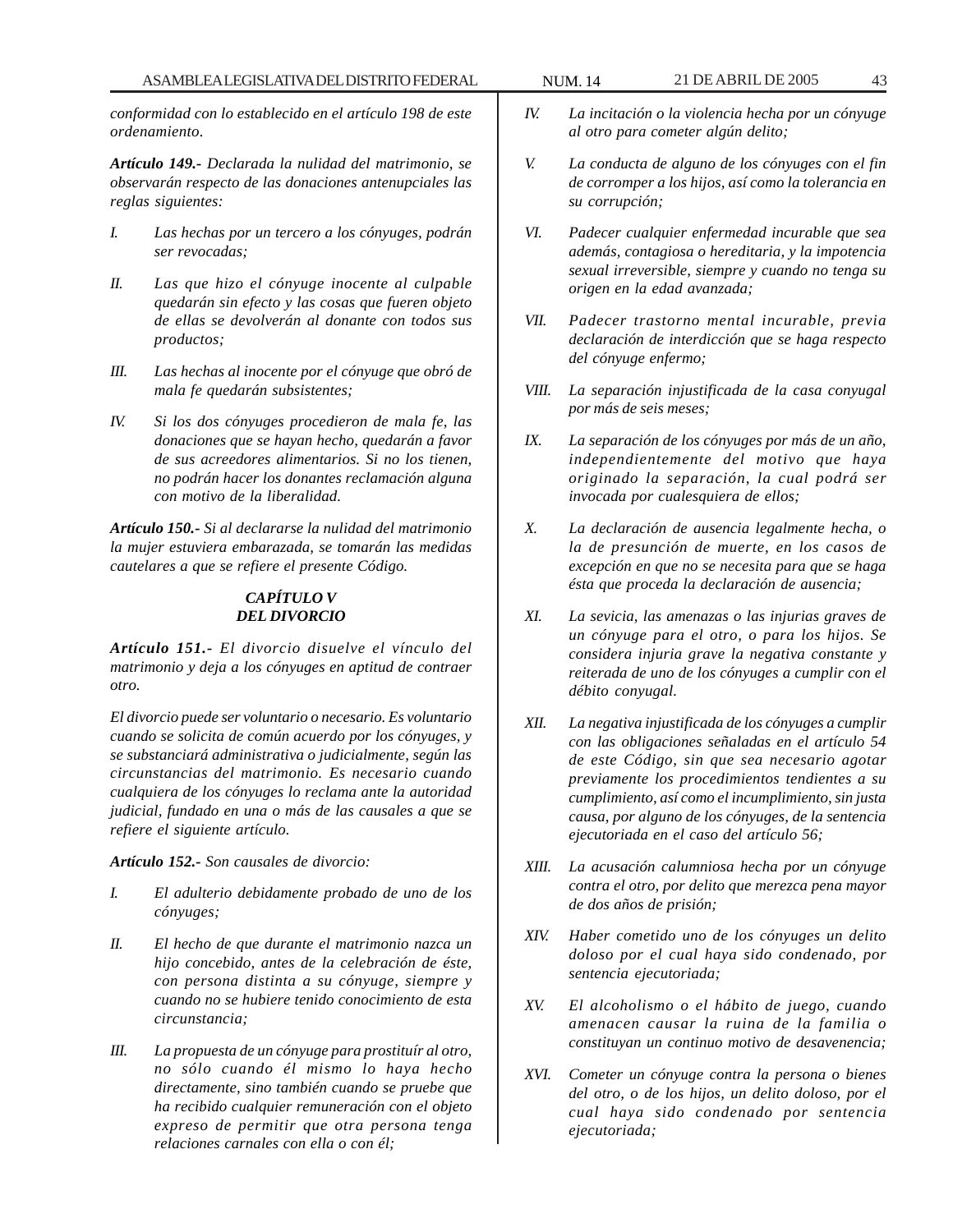#### 44 ASAMBLEA LEGISLATIVA DEL DISTRITO FEDERAL NUM. 14 21 DE ABRIL DE 2005

- *XVII. La conducta de violencia familiar cometida o permitida por uno de los cónyuges contra el otro, o hacia los hijos de ambos, o de alguno de ellos. Se entiende por violencia familiar la descrita en este Código;*
- *XVIII. El incumplimiento injustificado de las determinaciones de las autoridades administrativas o judiciales que se hayan ordenado, tendientes a corregir los actos de violencia familiar;*
- *XIX. El uso no terapéutico de las substancias ilícitas a que hace referencia la Ley General de Salud y las lícitas no destinadas a ese uso, que produzcan efectos psicotrópicos, cuando amenacen causar la ruina de la familia o constituyan un continuo motivo de desavenencia;*
- *XX. El empleo de métodos de fecundación asistida, realizada sin el consentimiento de su cónyuge; y*
- *XXI. Impedir uno de los cónyuges al otro, desempeñar una actividad en los términos de lo dispuesto por este Código.*
- *XXII.- La incompatibilidad de caracteres, es decir que la convivencia habitual de los cónyuges se torne cada día más difícil.*

*La anterior enumeración de las causales de divorcio, es de carácter limitativo; por tanto, cada causal es de naturaleza autónoma.*

*Artículo 153.- En todos los casos previstos en el artículo, los jueces de lo familiar están obligados a suplir la deficiencia de las partes en sus planteamientos de derecho, sin cambiar los hechos, acciones y excepciones o defensas.*

*Las limitaciones formales de la prueba que rigen en la materia civil, no deben aplicarse en las causales previstas en el presente Código.*

*Artículo 154.- Procede el divorcio administrativo cuando habiendo transcurrido un año o más de la celebración del matrimonio, ambos cónyuges convengan en divorciarse, sean mayores de edad, hayan liquidado la sociedad conyugal de bienes, si están casados bajo ese régimen patrimonial, la cónyuge no esté embarazada, no tengan hijos en común, o teniéndolos, sean mayores de edad, y éstos no requieran alimentos o alguno de los cónyuges. El Oficial del Registro de lo Familiar, previa identificación de los cónyuges, levantará un acta en que hará constar la solicitud de divorcio y citará a éstos para que la ratifiquen a los quince días. Si los cónyuges lo hacen, el Juez los declarará divorciados y hará la anotación correspondiente en la del matrimonio anterior.*

*Si se comprueba que los cónyuges no cumplen con los supuestos exigidos, el divorcio así obtenido no producirá* *efectos, independientemente de las sanciones previstas en las leyes.*

*Artículo 155.- Procede el divorcio voluntario por vía judicial cuando los cónyuges que no se encuentren en el caso previsto en el artículo anterior, y por mutuo consentimiento lo soliciten al Juez de lo Familiar, en los términos que ordena el Código de Procedimientos Civiles, siempre que haya transcurrido un año o más de celebrado el matrimonio y acompañen un convenio que deberá contener las siguientes cláusulas:*

- *I. Designación de la persona que tendrá la guarda y custodia de los hijos menores o incapaces, durante el procedimiento y después de ejecutoriado el divorcio;*
- *II. El modo de atender las necesidades de los hijos a quien deba darse alimentos, tanto durante el procedimiento, como después de ejecutoriado el divorcio, especificando la forma de pago de la obligación alimentaría, así como la garantía para asegurar su debido cumplimiento;*
- *III. Designación del cónyuge al que corresponderá el uso de la morada conyugal, en su caso, y de los enseres familiares, durante el procedimiento de divorcio;*
- *IV. La casa que servirá de habitación a cada cónyuge y a los hijos durante el procedimiento y después de ejecutoriado el divorcio, obligándose ambos a comunicar los cambios de domicilio aún después de decretado el divorcio, si hay menores o incapaces u obligaciones alimenticias;*
- *V. La cantidad o porcentaje de pensión alimenticia en favor del cónyuge acreedor;*
- *VI. La manera de administrar los bienes de la sociedad conyugal durante el procedimiento y hasta que se liquide, así como la forma de liquidarla, exhibiendo para ese efecto, en su caso, las capitulaciones matrimoniales, el inventario, avalúo y el proyecto de partición; y*
- *VII. Las modalidades bajo las cuales, el progenitor que no tenga la guarda y custodia, ejercerá el derecho de visitas, respetando los horarios de comidas, descanso y estudio de los hijos.*

*Artículo 156.- Mientras se decrete el divorcio voluntario, el Juez de lo Familiar autorizará la separación provisional de los cónyuges y dictará las medidas necesarias respecto a la pensión alimenticia provisional de los hijos y del cónyuge, en términos del convenio a que se refiere el artículo de este Código.*

*Artículo 157.- Los cónyuges que hayan solicitado el divorcio por mutuo consentimiento, podrán reunirse de*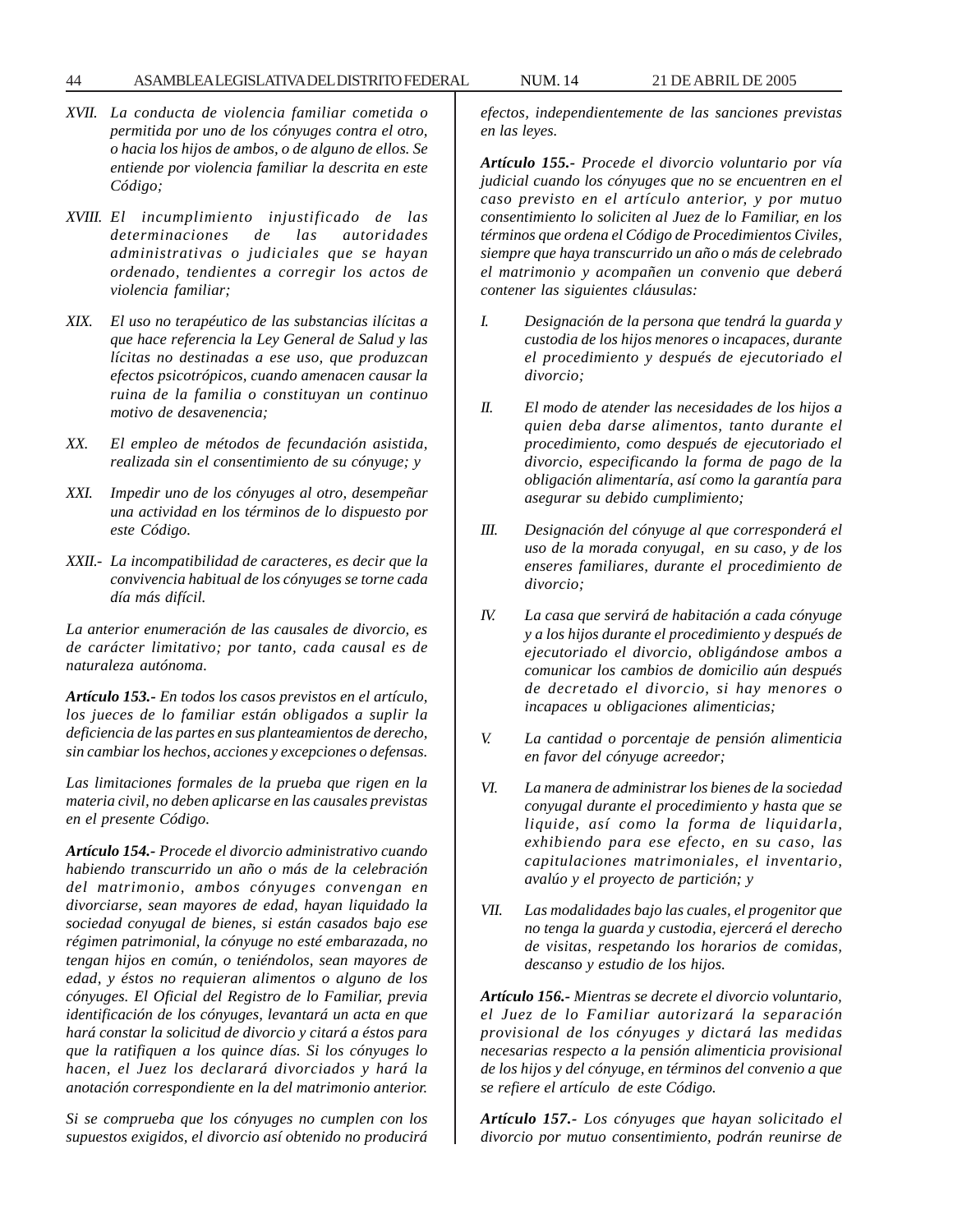*común acuerdo en cualquier tiempo, con tal de que el divorcio no hubiere sido decretado. No podrán volver a solicitar el divorcio por mutuo consentimiento sino pasado un año desde su reconciliación.*

*Artículo 158.- El cónyuge que no quiera pedir el divorcio fundado en las causas enumeradas en este Código, podrá, sin embargo, solicitar que se suspenda su obligación de cohabitar con el otro cónyuge, y el juez, con conocimiento de causa, podrá decretar esa suspensión; quedando subsistentes las demás obligaciones creadas por el matrimonio.*

*Artículo 159.- El divorcio necesario sólo puede ser demandado por el cónyuge que no haya dado causa a él, y dentro de los seis meses siguientes al día en que tenga conocimiento de los hechos en que se funde la demanda, con las salvedades que se desprenden de este Código.*

*Artículo 160.- La reconciliación de los cónyuges pone término al juicio de divorcio en cualquier estado en que se encuentre, si aún no hubiere sentencia ejecutoriada. Para tal efecto, los interesados deberán comunicar su reconciliación al Juez de lo Familiar.*

*Artículo 161.- El cónyuge que no haya dado causa al divorcio puede, antes de que se pronuncie la sentencia que ponga fin al litigio, otorgar a su consorte el perdón respectivo; mas en este caso, no puede pedir de nuevo el divorcio por los mismos hechos a los que se refirió el perdón y que motivaron el juicio anterior, pero sí por otros nuevos, aunque sean de la misma especie, o por hechos distintos que legalmente constituyan causa suficiente para el divorcio.*

*Artículo 162.- Desde que se presenta la demanda de divorcio, y sólo mientras dure el juicio, se dictarán las medidas provisionales pertinentes conforme a las disposiciones siguientes:*

*I. La separación de los cónyuges. El Juez de lo Familiar determinará con audiencia de parte, y teniendo en cuenta el interés familiar y lo que más convenga a los hijos, cuál de los cónyuges continuará en el uso de la vivienda familiar y asimismo, previo inventario, los bienes y enseres que continúen en ésta y los que se ha de llevar el otro cónyuge, incluyendo los necesarios para el ejercicio de la profesión, arte u oficio a que esté dedicado, debiendo informar éste el lugar de su residencia.*

> *La separación conyugal decretada por el juez interrumpe los términos a que se refiere este Código;*

*II. Señalar y asegurar las cantidades que a título de alimentos deben dar el deudor alimentario al* *cónyuge acreedor y a los hijos que corresponda, determinando inmediatamente el porcentaje que se deberá descontar por concepto de Pensión Alimenticia al deudor alimenticio, calidad que será determinada por el Juez de lo Familiar*

- *III. Las que se estimen convenientes para que los cónyuges no se puedan causar perjuicios en sus respectivos bienes ni en los de la sociedad conyugal en su caso. Asimismo, ordenar, cuando existan bienes que puedan pertenecer a ambos cónyuges, la anotación preventiva de la demanda en el Registro Público de la Propiedad del Distrito Federal y de aquellos lugares en que se conozca que tienen bienes;*
- *IV. Dictar, en su caso, las medidas precautorias que la ley establece respecto a la mujer que quede embarazada;*
- *V. Poner a los hijos al cuidado de la persona que de común acuerdo hubieren designado los cónyuges, pudiendo ser uno de éstos. En defecto de ese acuerdo, el cónyuge que pida el divorcio propondrá la persona en cuyo poder deben quedar provisionalmente los hijos. El Juez de lo Familiar, previo el procedimiento que fije el Código respectivo y tomando en cuenta la opinión del menor, resolverá lo conducente.*

*Salvo peligro grave para el normal desarrollo de los hijos, los menores de doce años deberán quedar al cuidado de la madre;*

- *VI. El Juez de lo Familiar resolverá teniendo presente el interés superior de los hijos, quienes serán escuchados, las modalidades del derecho de visita o convivencia con sus padres;*
- *VII. Podrá ordenar la suspensión de movimientos en cuentas bancarias siempre y cuando las mismas se encuentren a nombre de ambos cónyuges, asimismo se podrán suspender todos y cada uno de las operaciones bancarias que el Juez de lo Familiar estime necesario para salvaguardar la institución de los alimentos hacia los acreedores alimentarios en caso de que el deudor alimentario no tenga un trabajo fijo*
- *VIII. En los casos en que el Juez de lo Familiar lo considere pertinente, de conformidad con los hechos expuestos y las causales invocadas en la demanda, tomará las siguientes medidas, con el fin de salvaguardar la integridad y seguridad de los interesados, que tratándose de violencia familiar deberá siempre decretar:*

*a) Ordenar la salida del cónyuge demandado de la vivienda donde habita el grupo familiar.*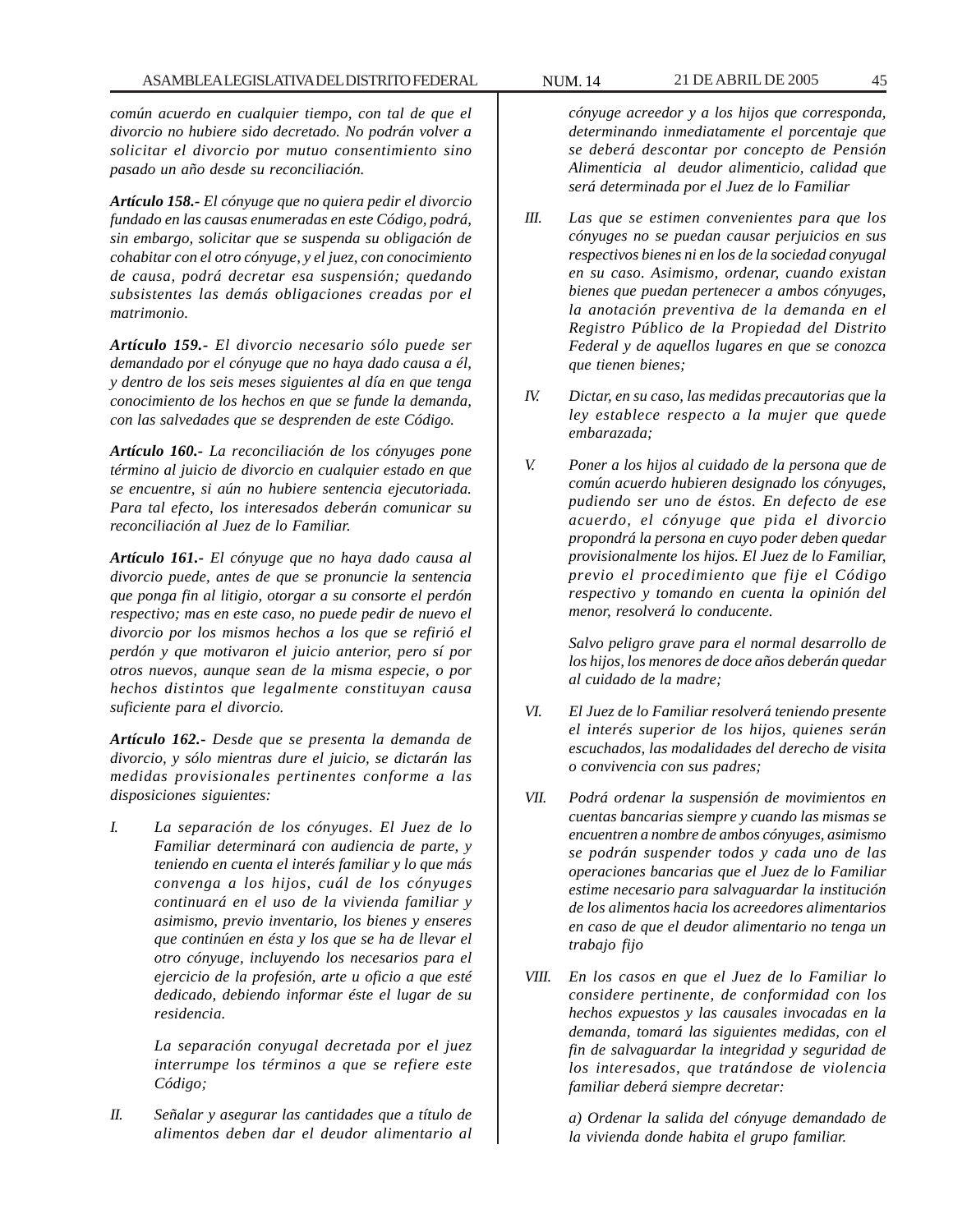#### 46 ASAMBLEA LEGISLATIVA DEL DISTRITO FEDERAL NUM. 14 21 DE ABRIL DE 2005

*b) Prohibición al cónyuge demandado de ir a lugar determinado, tal como el domicilio o el lugar donde trabajan o estudian los agraviados.*

*c) Prohibir que el cónyuge demandado se acerque a los agraviados a la distancia que el propio Juez considere pertinente.*

- *IX. Revocar o suspender los mandatos que entre los cónyuges se hubieran otorgado, con las excepciones que marca este Código;*
- *X. Requerirá a ambos cónyuges para que le exhiban, bajo protesta de decir verdad, un inventario de sus bienes y derechos, así como, de los que se encuentren bajo el régimen de sociedad conyugal, en su caso, especificando además el titulo bajo el cual se adquirieron o poseen, el valor que estime que tienen, las capitulaciones matrimoniales y un proyecto de partición. Durante el procedimiento, recabará la información complementaria y comprobación de datos que en su caso precise; y*
- *XI. Las demás que considere necesarias.*

*Artículo 163.- La sentencia de divorcio fijará en definitiva la situación de los hijos, para lo cual el Juez de lo Familiar deberá resolver todo lo relativo a los derechos y obligaciones inherentes a la patria potestad, su pérdida, suspensión o limitación, según el caso, y en especial a la custodia y al cuidado de los hijos. De oficio o a petición de parte interesada durante el procedimiento, se allegará de los elementos necesarios para ello, debiendo escuchar al Ministerio Público, a ambos padres y a los menores, para evitar conductas de violencia familiar o cualquier otra circunstancia que amerite la necesidad de la medida considerando el interés superior de estos últimos. En todo caso protegerá y hará respetar el derecho de convivencia con los padres, salvo que exista peligro para el menor.*

*La protección para los hijos incluirá las medidas de seguridad, seguimiento y terapias necesarias para evitar y corregir los actos de violencia familiar, las cuales podrán ser suspendidas o modificadas en los términos previstos por el artículo 94 del Código de Procedimientos Civiles para el Distrito Federal.*

*Para el caso de los mayores incapaces, sujetos a la tutela de alguno de los excónyuges, en la sentencia de divorcio deberán establecerse las medidas a que se refiere este artículo para su protección.*

*Artículo 164.- El Juez de lo Familiar, antes de proveer definitivamente sobre la patria potestad o tutela de los hijos menores o incapaces, podrá acordar a petición de los menores, de sus abuelos, hermanos, tíos, primos o del Ministerio Público, cualquier medida que se considere necesaria para el desarrollo de los hijos menores o incapaces.*

*Artículo 165.- El padre y la madre, aunque pierdan la patria potestad quedan sujetos a todas las obligaciones que tienen para con sus hijos.*

*Artículo 166.- El cónyuge que diere causa al divorcio perderá todo lo que se le hubiere dado o prometido por su consorte o por otra persona en consideración a éste; el cónyuge inocente conservará lo recibido y podrá reclamar lo pactado en su provecho.*

*Artículo 167.- En la sentencia que decrete el divorcio y tomando en consideración, en su caso, los datos recabados en términos del artículo de este Código, el Juez de lo Familiar fijará lo relativo a la división de los bienes, y se tomarán las precauciones necesarias para asegurar las obligaciones que queden pendientes entre los cónyuges o con relación a los hijos. Los excónyuges tendrán obligación de contribuir, en proporción a sus bienes e ingresos, a las necesidades de los hijos, a la subsistencia y a la educación de éstos hasta que lleguen a la mayoría de edad.*

*Artículo 168.- En los casos de divorcio necesario, el Juez de lo Familiar sentenciará al cónyuge culpable al pago de alimentos a favor del cónyuge inocente, tomando en cuenta las circunstancias del caso, entre ellas, las siguientes:*

- *I. La edad y el estado de salud de los cónyuges;*
- *II. Su calificación profesional y posibilidad de acceso a un empleo;*
- *III. Duración del matrimonio y dedicación pasada y futura a la familia;*
- *IV. Colaboración con su trabajo en las actividades del cónyuge;*
- *V. Medios económicos de uno y otro cónyuge, así como de sus necesidades; y*
- *VI. Las demás obligaciones que tenga el cónyuge deudor.*

*En todos los casos, el cónyuge inocente que carezca de bienes o que durante el matrimonio se haya dedicado preponderantemente a las labores del hogar o al cuidado de los hijos, o que esté imposibilitado para trabajar, tendrá derecho a alimentos.*

*En la resolución se fijarán las bases para actualizar la pensión y las garantías para su efectividad. El derecho a los alimentos, en caso de divorcio necesario, se extingue cuando el acreedor contraiga nuevas nupcias o se una en concubinato.*

*El cónyuge inocente tiene derecho, además del pago de alimentos, a que el culpable lo indemnice por los daños y*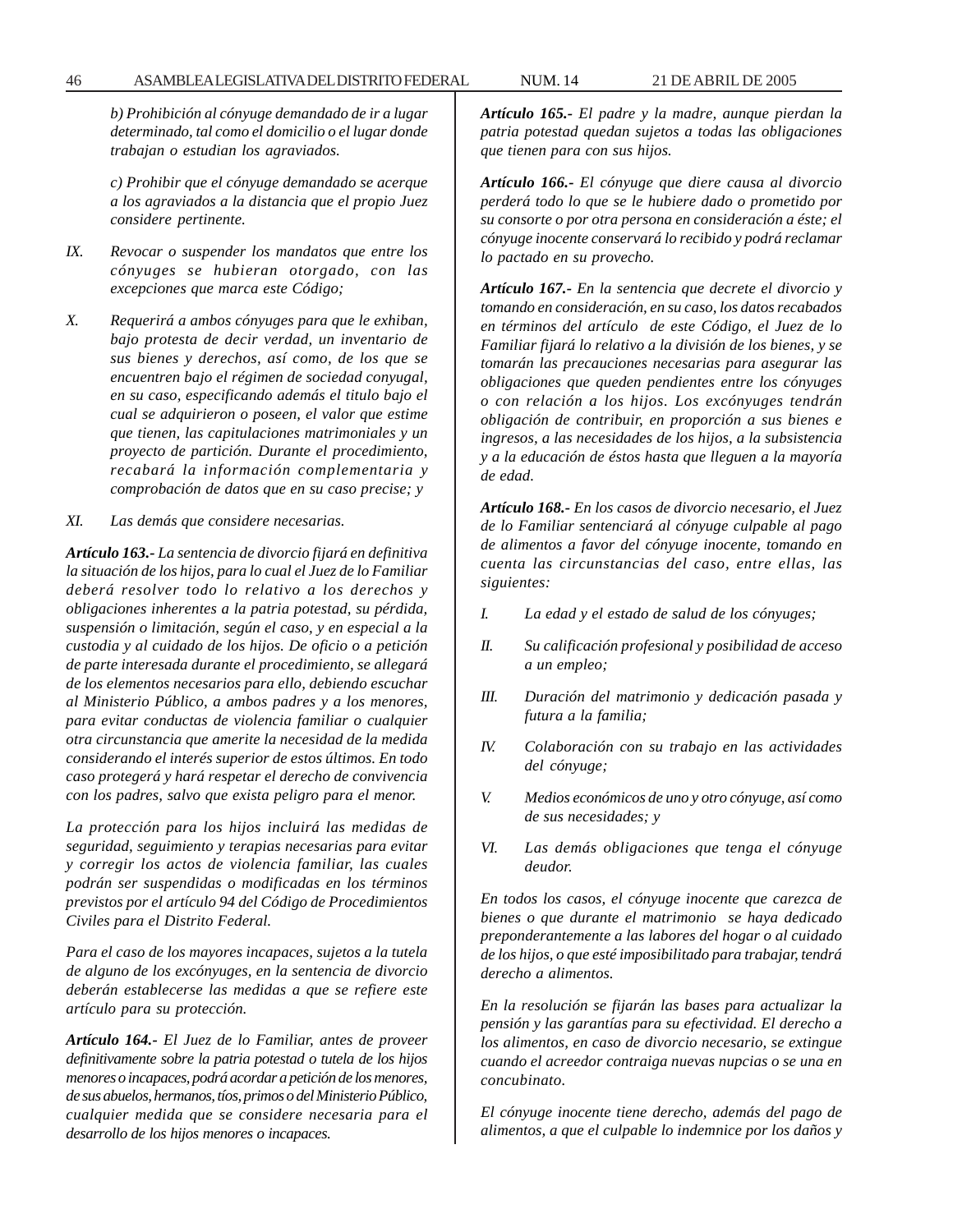*perjuicios que el divorcio le haya causado. Los daños y perjuicios, así como la indemnización a que se refiere el presente artículo, se rigen por lo dispuesto en este Código para los hechos ilícitos.*

*En el caso de las causales enumeradas en este Código, el excónyuge enfermo tendrá derecho a alimentos si carece de bienes y está imposibilitado para trabajar; pero no procede la indemnización por daños y perjuicios.*

*En el caso del divorcio voluntario por vía judicial, la mujer tendrá derecho a recibir alimentos por el mismo lapso de duración del matrimonio, derecho que disfrutará si no tiene ingresos suficientes y mientras no contraiga nuevas nupcias o se una en concubinato.*

*Artículo 169.- En virtud del divorcio, los cónyuges recobrarán su entera capacidad para contraer matrimonio.*

*Artículo 170.- En la demanda de divorcio los cónyuges podrán demandar del otro, una indemnización de hasta el 50% del valor de los bienes que hubiere adquirido, durante el matrimonio, siempre que:*

- *I. Hubieran estado casados bajo el régimen de separación de bienes;*
- *II. El demandante se haya dedicado en el lapso en que duró el matrimonio, preponderantemente al desempeño del trabajo del hogar y, en su caso, al cuidado de los hijos; y*
- *III. Durante el matrimonio el demandante no haya adquirido bienes propios o habiéndolos adquirido, sean notoriamente menores a los de la contraparte.*

*El Juez de lo Familiar en la sentencia de divorcio, habrá de resolver atendiendo las circunstancias especiales de cada caso.*

*Artículo 171.- La muerte de uno de los cónyuges pone fin al juicio de divorcio, y los herederos tienen los mismos derechos y obligaciones que tendrían si no hubiere existido dicho juicio.*

*Artículo 172.- Ejecutoriada una sentencia de divorcio, el Juez de lo Familiar, bajo su más estricta responsabilidad, remitirá copia de ella al Oficial del Registro de lo Familiar ante quien se celebró el matrimonio, para que levante el acta de divorcio, haga la anotación correspondiente en la del matrimonio disuelto, y además, para que publique un extracto de la resolución durante quince días, en las tablas destinadas al efecto.*

# *CAPÍTULO VI DEL CONCUBINATO*

*Artículo 173.- La concubina y el concubinario tienen derechos y obligaciones recíprocos, siempre que sin*

*impedimentos legales para contraer matrimonio, han vivido en común en forma constante y permanente por un período mínimo de dos años que precedan inmediatamente a la generación de derechos y obligaciones a los que alude este capítulo.*

*No es necesario el transcurso del período mencionado cuando, reunidos los demás requisitos, tengan un hijo en común.*

*Si con una misma persona se establecen varias uniones del tipo antes descrito, en ninguna se reputará concubinato. Quien haya actuado de buena fe podrá demandar del otro, una indemnización por daños y perjuicios.*

*Artículo 174.- Regirán al concubinato todos los derechos y obligaciones inherentes a la familia, en lo que le fueren aplicables.*

*Artículo 175.- El concubinato genera entre los concubinos derechos alimentarios y sucesorios, independientemente de los demás derechos y obligaciones reconocidos en este código o en otras leyes.*

*Artículo 176.- Al cesar la convivencia, la concubina o el concubinario que carezca de ingresos o bienes suficientes para su sostenimiento, tiene derecho a una pensión alimenticia por un tiempo igual al que haya durado el concubinato. No podrá reclamar alimentos quien haya demostrado ingratitud, o viva en concubinato o contraiga matrimonio.*

*El derecho que otorga este artículo podrá ejercitarse solo durante el año siguiente a la cesación del concubinato.*

# *CAPÍTULO VII DE LOS ALIMENTOS*

*Artículo 177.- La obligación de dar alimentos es recíproca. El que los da tiene a su vez tiene derecho de pedirlos.*

*Artículo 178.- Los cónyuges están obligados a proporcionarse alimentos. En los casos de separación, divorcio, nulidad de matrimonio y otros que la ley señale, la obligación alimentaría subsistirá entre los cónyuges por el mismo tiempo que duró la convivencia.*

*Los concubinos están obligados en términos del párrafo anterior.*

*Artículo 179.- Los padres están obligados a dar alimentos a sus hijos hasta que estos cumplan la mayoría de edad. No obstante, la obligación se prolongará hasta la edad de 25 años cuando se cumplan los siguientes requisitos:*

*I.- Que el hijo continúe unido al núcleo familiar.*

*II.- Que continúe estudiando en forma regular.*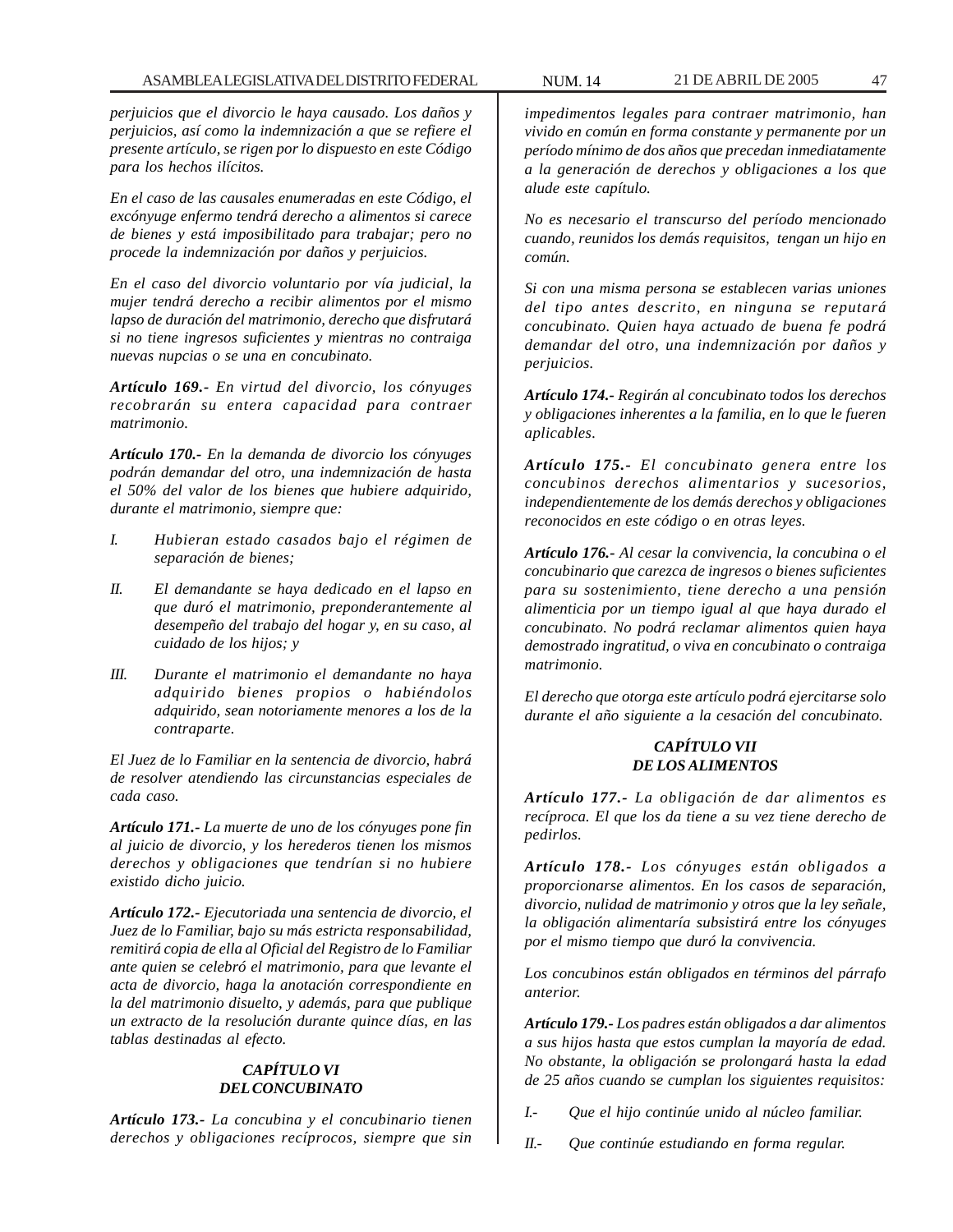*A falta o por imposibilidad de los padres, la obligación recae en los demás ascendientes por ambas líneas que estuvieren más próximos en grado.*

*Artículo 180.- La obligación alimentaría subsiste a pesar de existir divorcio, nulidad de matrimonio y aún ante la pérdida de la patria potestad.*

*Artículo 181.- Los hijos están obligados a dar alimentos a los padres. A falta o por imposibilidad de los hijos, lo están los descendientes más próximos en grado.*

*Artículo 182.- A falta o por imposibilidad de los ascendientes o descendientes, la obligación recae en los hermanos de padre y madre o en los que fueren solamente de madre o padre.*

*Faltando los parientes a que se refieren las disposiciones anteriores, tienen obligación de ministrar alimentos los parientes colaterales dentro del cuarto grado.*

*Artículo 183.- Los hermanos y parientes colaterales a que se refiere el artículo anterior, tienen la obligación de proporcionar alimentos a los menores o discapacitados, este último supuesto incluye a los parientes adultos mayores, hasta el cuarto grado.*

*Artículo 184.- El adoptante y el adoptado tienen la obligación de darse alimentos, en los casos en que la tienen el padre y los hijos.*

*Artículo 185.- Los alimentos comprenden:*

- *I. La comida, el vestido, la habitación, la atención médica, la hospitalaria y en su caso, los gastos de embarazo y parto;*
- *II. Respecto de los menores, además, los gastos para su educación y para proporcionarles oficio, arte o profesión adecuados a sus circunstancias personales;*
- *III. Con relación a las personas con algún tipo de discapacidad o declarados en estado de interdicción, lo necesario para lograr, en lo posible, su habilitación o rehabilitación y su desarrollo; y*
- *IV. Por lo que hace a los adultos mayores que carezcan de capacidad económica, además de todo lo necesario para su atención geriátrica, se procurará que los alimentos se les proporcionen, integrándolos a la familia.*

*Artículo 186.- El obligado a proporcionar alimentos cumple su obligación, asignando una pensión al acreedor alimentista o integrándolo a la familia. En caso de conflicto para la integración, corresponde al Juez de lo Familiar fijar la manera de ministrar los alimentos, según las circunstancias.*

*Artículo 187.- El deudor alimentista no podrá pedir que se incorpore a su familia el que debe recibir alimentos, cuando se trate de un cónyuge divorciado que reciba alimentos del otro o cuando haya inconveniente legal para hacer esa incorporación.*

*Artículo 188.- Los alimentos han de ser proporcionados a las posibilidades del que debe darlos y a las necesidades de quien deba recibirlos. Determinados por convenio o sentencia, los alimentos tendrán un incremento automático mínimo equivalente al aumento porcentual anual correspondiente al Índice Nacional de Precios al Consumidor publicado por el Banco de México, salvo que el deudor alimentario demuestre que sus ingresos no aumentaron en igual proporción. En este caso, el incremento en los alimentos se ajustará al que realmente hubiese obtenido el deudor. Estas prevenciones deberán expresarse siempre en la sentencia o convenio correspondiente.*

*Artículo 189.- Los menores, las personas con discapacidad, los sujetos a estado de interdicción y el cónyuge que se dedique al hogar, gozan de la presunción de necesitar alimentos.*

*Artículo 190.- Cuando no sean comprobables el salario o los ingresos del deudor alimentario, el Juez de lo Familiar resolverá con base en la capacidad económica y nivel de vida que el deudor y sus acreedores alimentarios hayan llevado en los dos últimos años.*

*Artículo 191.- Los acreedores alimentarios tendrán derecho preferente sobre los ingresos y bienes de quien tenga dicha obligación, respecto de otra calidad de acreedores.*

*Artículo 192.- Si fueren varios los que deben dar los alimentos y todos tuvieren posibilidad para hacerlo, el juez repartirá el importe entre ellos, en proporción a sus haberes.*

*Artículo 193.- Si sólo algunos tuvieren posibilidad, entre ellos se repartirá el importe de los alimentos; y si uno sólo la tuviere, él cumplirá únicamente la obligación.*

*Artículo 194.- La obligación de dar alimentos no comprende la de proveer de capital a los hijos para ejercer el oficio, arte o profesión a que se hubieren dedicado.*

*Artículo 195.- Tienen acción para pedir el aseguramiento de los alimentos, en el siguiente orden de prelación:*

- *I. El acreedor alimentario;*
- *II. El que ejerza la patria potestad o el que tenga la guarda y custodia del menor;*
- *III. El tutor;*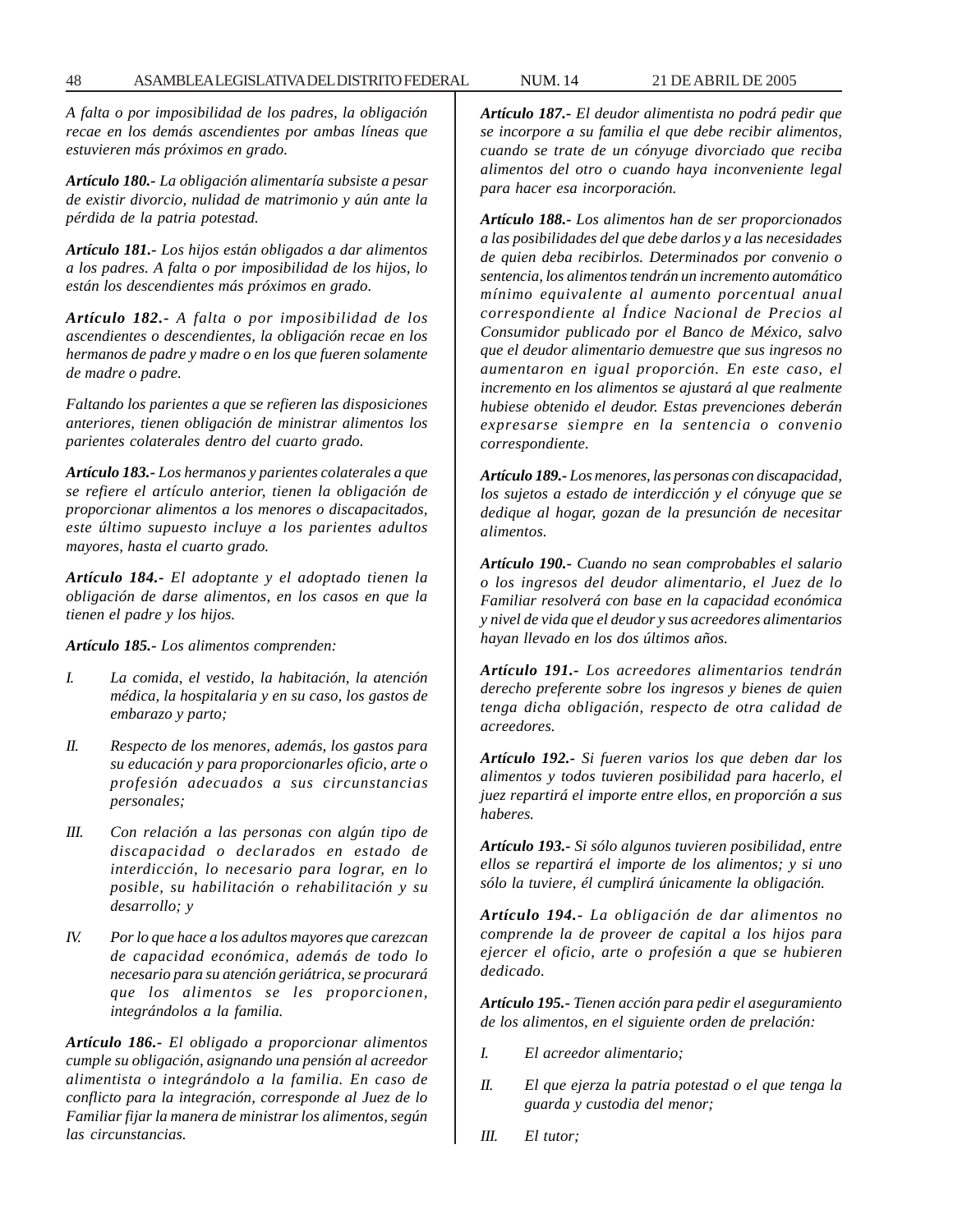- *IV. Los hermanos, y demás parientes colaterales dentro del cuarto grado; a falta de ascendientes o descendientes; y cuando también tuvieran la obligación de proporcionarlos.*
- *V. La persona que tenga bajo su cuidado al acreedor alimentario; y*
- *VI. El Ministerio Público.*

*Artículo 196.- Toda persona que tenga conocimiento sobre la necesidad de otro de recibir alimentos y pueda aportar los datos de quienes estén obligados a proporcionarlos, podrá acudir ante el Ministerio Público o Juez de lo Familiar indistintamente, a denunciar dicha situación.*

*Artículo 197.- Si las personas a que se refieren las fracciones II, III, IV y V del artículo anterior no pueden representar al acreedor alimentario en el juicio en que se pida el aseguramiento de alimentos, se nombrará por el Juez de lo Familiar un tutor interino.*

*Artículo 198.- El aseguramiento podrá consistir en hipoteca, prenda, fianza, depósito de cantidad bastante a cubrir los alimentos o cualesquiera otra forma de garantía suficiente a juicio del juez.*

*Artículo 199.- El tutor interino dará garantía por el importe anual de los alimentos. Si administrare algún fondo destinado a ese objeto, por él dará la garantía legal.*

*Artículo 200.- En los casos en que los que ejerzan la patria potestad gocen de la mitad del usufructo de los bienes del hijo, el importe de los alimentos se deducirá de dicha mitad, y si ésta no alcanza a cubrirlos, el exceso será de cuenta de los que ejerzan la patria potestad.*

*Artículo 201.- Se suspende o cesa, según el caso, la obligación de dar alimentos, por cualquiera de las siguientes causas:*

- *I. Cuando el que la tiene carece de medios para cumplirla;*
- *II. Cuando el alimentista deja de necesitar los alimentos;*
- *III. En caso de violencia familiar o injurias graves inferidas, por el alimentista mayor de edad, contra el que debe prestarlos;*
- *IV. Cuando la necesidad de los alimentos dependa de la conducta viciosa o de la falta de aplicación al estudio del alimentista mayor de edad;*
- *V. Si el alimentista, sin consentimiento del que debe dar los alimentos, abandona la casa de éste por causas injustificables; y*

*VI. Las demás que señale este Código u otras leyes.*

*Artículo 202.- El derecho de recibir alimentos no es renunciable, ni puede ser objeto de transacción.*

*Artículo 203.- Cuando el deudor alimentario no estuviere presente, o estándolo rehusare entregar los alimentos a que está obligado, será responsable de las deudas que los acreedores contraigan para cubrir sus exigencias.*

*El Juez de lo Familiar resolverá respecto al monto de la deuda, en atención a lo dispuesto en el artículo.*

*Artículo 204.- En casos de separación o de abandono de los cónyuges, el que no haya dado lugar a ese hecho podrá solicitar al Juez de lo Familiar que obligue al otro a seguir contribuyendo con los gastos del hogar durante la separación, en la proporción en que lo venía haciendo hasta antes de ésta; así como también, satisfaga los adeudos contraídos en los términos del presente Código. Si dicha proporción no se pudiera determinar, el Juez de lo Familiar fijará la suma mensual correspondiente y dictará las medidas necesarias para asegurar su entrega y el pago de lo que ha dejado de cubrir desde la separación.*

# *TÍTULO TERCERO DE LA FILIACIÓN*

#### *CAPÍTULO I DISPOSICIONES GENERALES*

*Artículo 205.- Se presumen hijos de los cónyuges, salvo prueba en contrario:*

- *I.- Los hijos nacidos dentro de matrimonio; y*
- *II.- Los hijos nacidos dentro de los trescientos días siguientes a la disolución del matrimonio, ya provenga ésta de nulidad del mismo, de muerte del marido o de divorcio, siempre y cuando no haya contraído nuevo matrimonio la excónyuge. Este término se contará, en los casos de divorcio o nulidad, desde que de hecho quedaron separados los cónyuges por orden judicial.*

*Artículo 206.- Contra la presunción a que se refiere el artículo anterior, se admitirán como pruebas las de haber sido físicamente imposible el cónyuge varón haber tenido relaciones sexuales con su cónyuge, durante los primeros ciento veinte días de los trescientos que han precedido al nacimiento, así como aquellas que al avance de los conocimientos científicos pudiere ofrecer.*

*Artículo 207.- El cónyuge varón no puede impugnar la paternidad de los hijos alegando adulterio de la madre aunque ésta declare que no son hijos de su cónyuge, a no ser que el nacimiento se le haya ocultado, o que demuestre que no tuvo relaciones sexuales dentro de los primeros*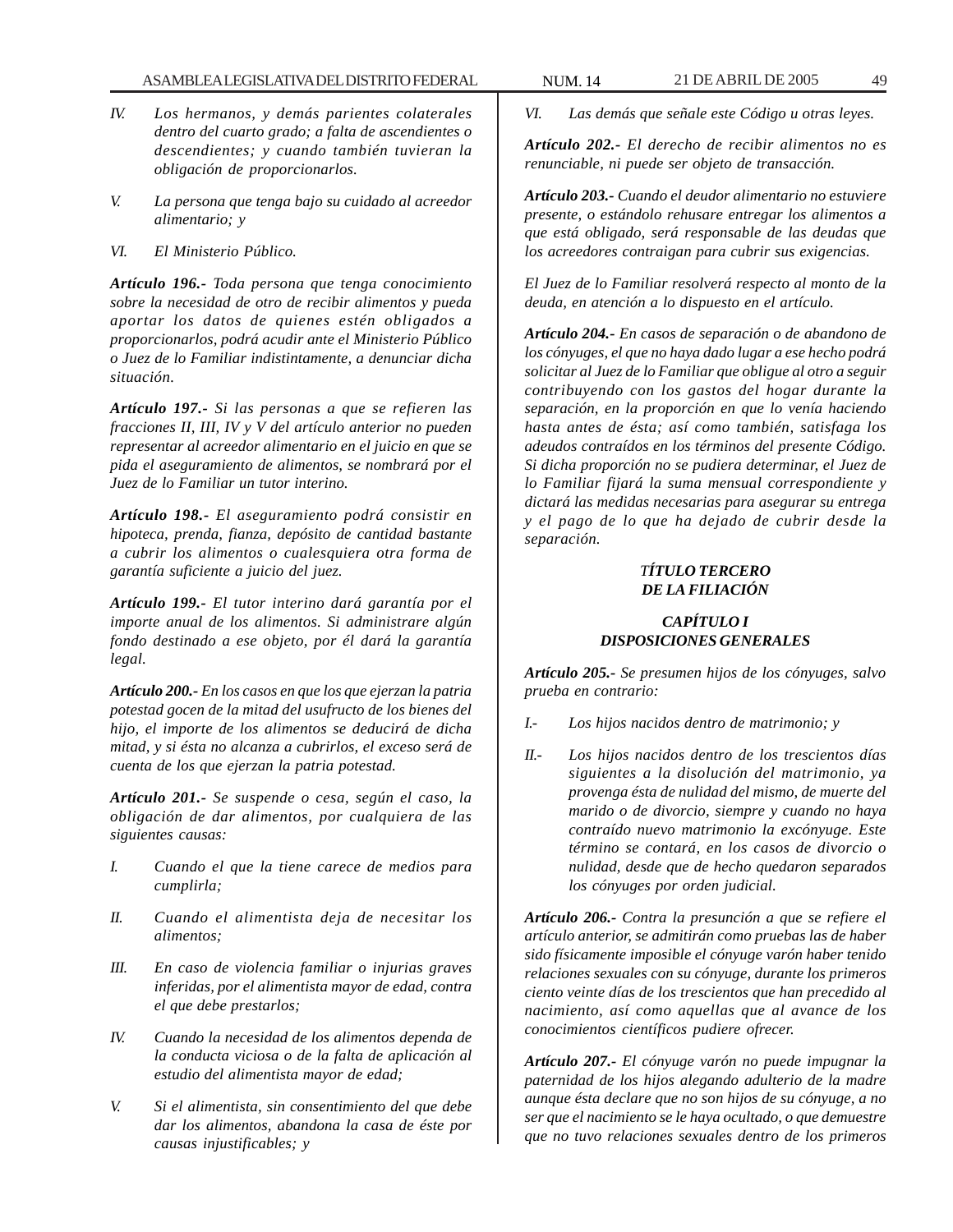*ciento veinte días de los trescientos anteriores al nacimiento.*

*Tampoco podrá impugnar la paternidad de los hijos que durante el matrimonio conciba su cónyuge mediante técnicas de fecundación asistida, si hubo consentimiento expreso en tales métodos.*

*Artículo 208.- Las cuestiones relativas a la paternidad del hijo nacido después de trescientos días de la disolución del matrimonio, podrán promoverse, de conformidad con lo previsto en este Código, en cualquier tiempo por la persona a quien perjudique la filiación; pero esta acción no prosperará, si el cónyuge consintió expresamente en el uso de los métodos de fecundación asistida a su cónyuge.*

*Artículo 209.- En todos los casos en que el cónyuge varón impugne la paternidad, debe deducir la acción dentro de sesenta días contados desde que tuvo conocimiento del nacimiento.*

*Artículo 210.- Si el cónyuge varón está bajo tutela por cualquier causa de las señaladas en la fracción II del artículo 319 de este Código, este derecho podrá ser ejercido por su tutor. Si éste no lo ejercitare, podrá hacerlo el cónyuge varón después de haber salido de la tutela, en el plazo señalado en el artículo anterior, mismo que se contará desde el día en que legalmente se declare haber cesado el impedimento.*

*Artículo 211.- Cuando el cónyuge varón, habiendo tenido o no tutor, hubiere muerto incapaz, los herederos podrán impugnar la paternidad, en los casos en podría hacerlo el padre.*

*Artículo 212.- Los herederos del cónyuge varón, excepto en los casos previstos en el artículo anterior, no pueden impugnar la paternidad de un hijo nacido dentro del matrimonio, cuando el cónyuge no haya interpuesto esta demanda. En los demás casos, si el cónyuge ha fallecido sin hacer la reclamación dentro del término hábil, los herederos tendrán para interponer la demanda, sesenta días (sic) contados desde aquél en que el hijo haya sido puesto en posesión de los bienes del padre, o desde que los herederos se vean perturbados por el hijo en la posesión de la herencia.*

*Artículo 213.- El desconocimiento de un hijo, de parte del marido o de sus herederos se hará por demanda en forma ante el juez competente. Todo desconocimiento practicado de otra manera es nulo.*

*Artículo 214.- En el juicio de impugnación de la paternidad o la maternidad, serán oídos, según el caso, el padre, la madre y el hijo a quien, si fuere menor, se le proveerá de un tutor interino, y en todo caso el juez de lo Familiar atenderá el interés superior del menor.*

*Artículo 215.- Para los efectos legales, sólo se tendrá por nacido al que, desprendido enteramente del seno materno, vive veinticuatro horas o es presentado vivo ante el juez del Registro de lo Familiar. Faltando algunas de estas circunstancias, no se podrá interponer demanda sobre la paternidad o maternidad.*

*Artículo 216.- La filiación es la relación que existe entre el padre o la madre y su hijo, formando el núcleo social primario de la familia; por lo tanto, no puede ser materia de convenio entre partes, ni de transacción, o sujetarse a compromiso en árbitros.*

*Artículo 217.- La ley no establece distinción alguna entre los derechos derivados de la filiación cualquiera que sea su origen.*

*Artículo 218.- Puede haber transacción o compromiso en árbitros sobre los derechos pecuniarios que de la filiación legalmente adquirida pudiera deducirse, salvo aquellos casos en que este Código señale lo contrario.*

### *CAPÍTULO II DE LAS PRUEBAS DE FILIACIÓN DE LOS HIJOS*

*Artículo 219.- La filiación de los hijos se prueba con el acta de nacimiento.*

*Artículo 220.- A falta de acta o si ésta fuere defectuosa, incompleta o falsa, se probará con la posesión constante de estado de hijo. En defecto de esta posesión, son admisibles para demostrar la filiación todos los medios de prueba que la ley autoriza, incluyendo aquellas que el avance de los conocimientos científicos ofrecen; pero la testimonial no es admisible si no hubiere un principio de prueba por escrito o indicios o presunciones, resultantes de hechos ciertos que se consideren bastante graves para determinar su admisión. Si faltare registro o estuviere inutilizado y existe el duplicado, de éste deberá tomarse la prueba.*

*Artículo 221.- Si un individuo ha sido reconocido constantemente como hijo por la familia del padre, de la madre y en la sociedad, quedará probada la posesión de estado de hijo, si además concurriere alguna de las circunstancias siguientes:*

- *I.- Que el hijo haya usado constantemente los apellidos de los que pretenden ser su padre y su madre, con la anuencia de éstos;*
- *II.- Que el padre o la madre lo hayan tratado como hijo, proveyendo a su subsistencia, educación y establecimiento; y*
- *III.- Que el presunto padre o madre tenga la edad exigida por el artículo 238 de este Código*

*Artículo 222.- La declaración de nulidad de matrimonio, haya habido buena o mala fe en los cónyuges al celebrarlo, no afectará la filiación de los hijos.*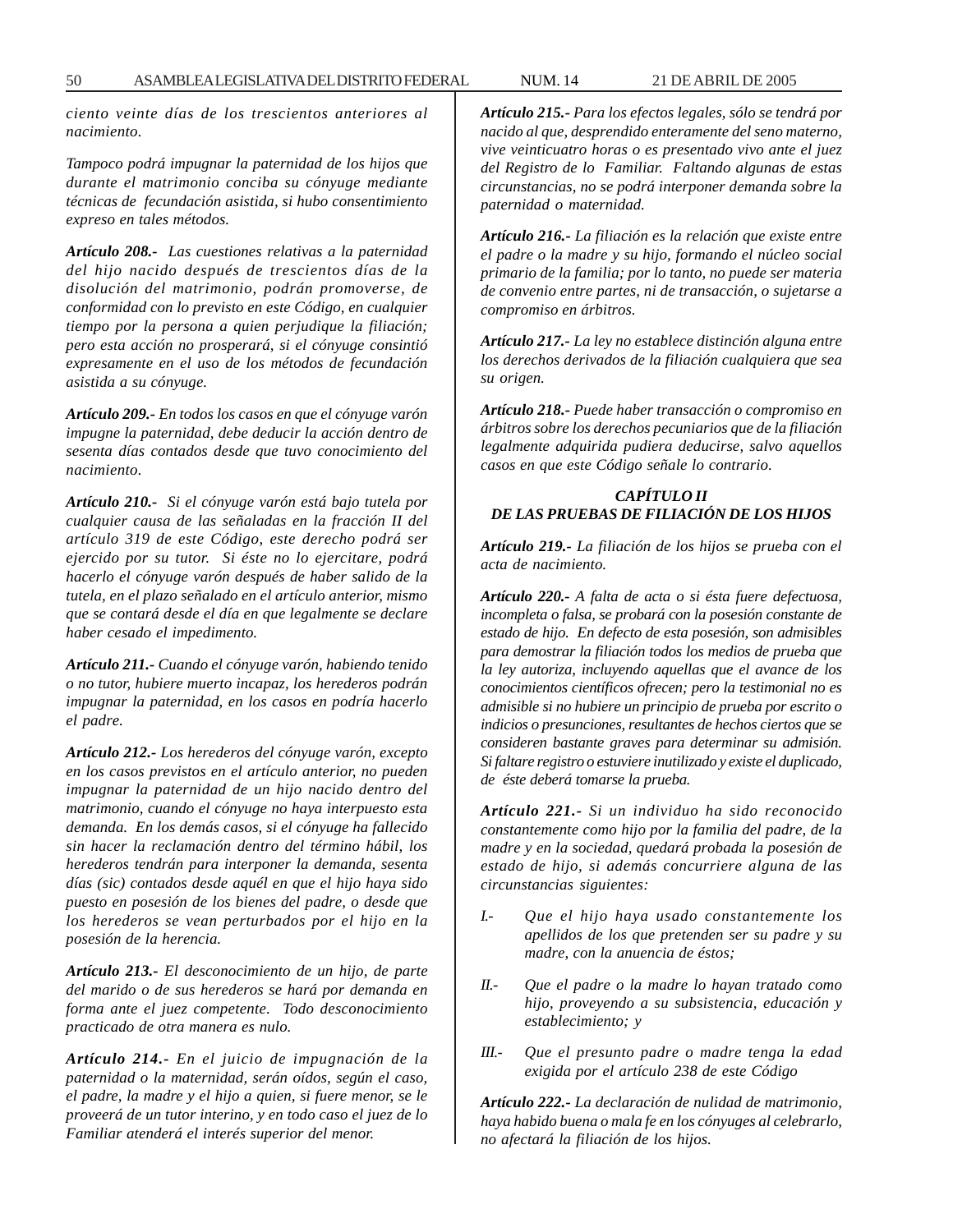*Artículo 223.- No basta el dicho de la madre para excluir de la paternidad al padre. Mientras que éste viva, únicamente él podrá reclamar contra la filiación del hijo.*

*Artículo 224.- Las acciones civiles que se intenten contra el hijo por los bienes que ha adquirido durante su estado de hijo, auque después resulte no serio, se sujetarán a las reglas comunes para la prescripción.*

*Artículo 225.- La acción que compete al hijo para reclamar su filiación es imprescriptible para él y sus descendientes.*

*Artículo 226.- Los demás herederos del hijo podrán intentar la acción de que trata el artículo anterior:*

- *I.- Si el hijo ha muerto antes de cumplir veintidós años;*
- *II.- Si el hijo presentó, antes de cumplir los veintidós años, incapacidad de ejercicio y murió después en el mismo estado.*

*Artículo 227.- Los herederos podrán continuar la acción intentada en tiempo por el hijo, y también pueden contestar toda demanda que tenga por objeto disputarle su filiación.*

*Artículo 228.- Las acciones de que hablan los tres artículos que preceden, prescriben a los cuatro años, contados desde el fallecimiento del hijo.*

*Artículo 229.- La condición de hijo no puede perderse sino por sentencia ejecutoriada.*

*Artículo 230.- Si el que está en posesión de los derechos de padre o de hijo fuere despojado de ellos o perturbado en su ejercicio sin que preceda sentencia por la cual deberá perderlos, podrá usar de las acciones que establecen las leyes para que se le ampare o restituya en la posesión.*

*Artículo 231.- Aunque el reconocimiento sea posterior, los hijos adquieren todos sus derechos desde la fecha de nacimiento que consta en la primera acta.*

*Artículo 232.- Pueden gozar también de ese derecho a que se refiere el artículo anterior, los hijos que ya hayan fallecido al celebrarse el matrimonio de sus padres, si dejaron descendientes.*

*Artículo 233.- Pueden gozar también de ese derecho los hijos no nacidos, se el padre declara que reconoce al hijo de la mujer que está embarazada.*

#### *CAPÍTULO III DEL RECONOCIMIENTO DE LOS HIJOS*

*Artículo 234.- La filiación también se establece por el reconocimiento de padre, madre o ambos o por una sentencia ejecutoriada que así lo declare.*

*Artículo 235.- Pueden reconocer a sus hijos los que tengan la edad exigida para contraer matrimonio, más la edad del hijo que va a ser reconocido.*

*Artículo 236.- El menor de edad no puede reconocer a un hijo sin el consentimiento del que o de los que ejerzan sobre él la patria potestad, o de la persona bajo cuya tutela se encuentre, o, a falta de ésta, sin la autorización judicial.*

*Artículo 237.- El reconocimiento hecho por un menor es anulable si prueba que sufrió un error o engaño al hacerlo, pudiendo intentar la acción hasta cuatro años después de la mayoría de edad.*

*Artículo 238.- El reconocimiento hecho por uno de los padres produce efectos respecto de él y no respecto del otro progenitor.*

*Artículo 239.- El reconocimiento no es revocable por el que lo hizo, y si se ha hecho en testamento, cuando este se revoque, no se tiene por revocado el reconocimiento.*

*Artículo 240.- El Ministerio Público tendrá acción contradictoria del reconocimiento de un menor de edad, cuando se hubiere efectuado en perjuicio del menor.*

*La misma acción tendrá el progenitor que reclame para sí tal carácter con exclusión de quien hubiere hecho el reconocimiento indebidamente o para el solo efecto de la exclusión.*

*El tercero afectado por obligaciones derivadas del reconocimiento ilegalmente efectuado podrá contradecirlo en vía de excepción.*

*En ningún caso procede impugnar el reconocimiento por causa de herencia para privar de ella al menor reconocido.*

*Artículo 241.- El reconocimiento de un hijo deberá hacerse por alguno de los modos siguientes:*

- *I.- En la partida de nacimiento, ante el juez del Registro de lo Familiar;*
- *II.- Por acta especial ante el mismo juez;*
- *III.- Por escritura pública;*
- *IV.- Por testamento;*
- *V.- Por confesión judicial directa y expresa.*

*El reconocimiento practicado de manera diferente a las enumeradas no producirá ningún efecto; pero podrá ser utilizado como indicio en un juicio de investigación de paternidad o maternidad.*

*Artículo 242.- Cuando el padre o la madre reconozca separadamente a un hijo en un supuesto diferente al*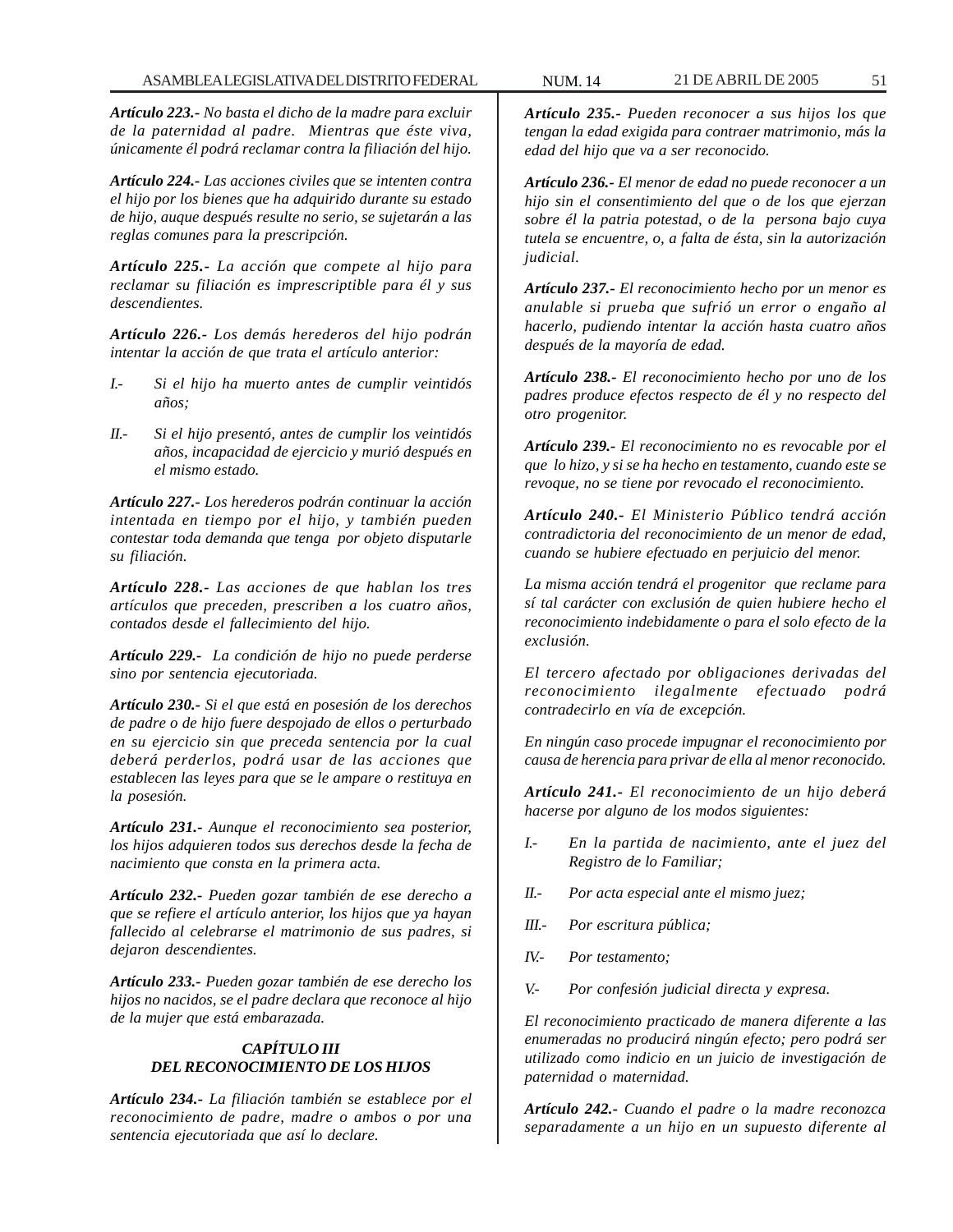*señalado en el artículo 207 de este Código, únicamente se asentará el nombre del compareciente. No obstante quedarán a salvo los derechos sobre la investigación de la paternidad o maternidad.*

*Artículo 243.- El Oficial del Registro de lo Familiar, el Juez de primera instancia en su caso, y el notario que consientan en la violación del artículo que precede, serán castigados con la pena de destitución de empleo e inhabilitación para desempeñar otro por un término que no baje de dos ni exceda de cinco años.*

*Artículo 244.- El cónyuge podrá reconocer al hijo habido antes de su matrimonio sin el consentimiento del otro cónyuge; pero no tendrá derecho a llevarlo a vivir a la habitación conyugal si no es con la anuencia expresa de éste.*

*Artículo 245.- El hijo de una mujer casada no podrá ser reconocido como hijo por otro hombre distinto del marido, sino cuando éste lo haya desconocido, y por sentencia ejecutoriada se haya declarado que no es hijo suyo.*

*Artículo 246.- El hijo mayor de edad no puede ser reconocido sin su consentimiento, ni el menor ni el que esté en estado de interdicción, sin el de su tutor, si lo tiene, o del tutor que el Juez de lo Familiar le nombrará especialmente para el caso.*

*Artículo 247.- Si el hijo reconocido es menor, puede reclamar contra el reconocimiento cuando llegue a la mayor edad.*

*Artículo 248.- El término para deducir esta acción será de dos años, que comenzará a correr desde que el hijo sea mayor de edad, si antes de serlo tuvo noticia del reconocimiento; y si no la tenía, desde la fecha en que la adquirió.*

*Artículo 249.- La persona que cuida o ha cuidado de la lactancia de un niño, a quien le ha dado su nombre o permitido que lo lleve; que públicamente lo ha presentado como hijo suyo y ha proveído a su educación y subsistencia, podrá contradecir el reconocimiento que alguien haya hecho o pretenda hacer de ese niño. En este caso, no se lo podrá separar de su lado, a menos que consienta en entregarlo o que fuere obligada a hacer la entrega por sentencia ejecutoriada. El término para contradecir el reconocimiento será el de sesenta días, contados desde que tuvo conocimiento de él.*

*Artículo 250.- Cuando la madre contradiga el reconocimiento hecho sin su consentimiento, quedará aquél sin efecto, y la cuestión relativa a la paternidad se resolverá en el juicio contradictorio correspondiente.*

*Artículo 251.- Cuando el padre y la madre que no vivan juntos reconozcan a un hijo en un mismo acto, convendrán*

*cuál de los dos ejercerá su guarda y custodia; y si no lo hicieren, el Juez de lo Familiar, oyendo al padre, madre, al menor y al Ministerio Público, resolverá lo más conveniente atendiendo siempre el interés superior del menor.*

*Artículo 252.- Si el reconocimiento se efectúa sucesivamente por el padre o la madre que no viven juntos, ejercerá la guarda y custodia el que primero hubiere reconocido, salvo que ambos convinieran otra cosa entre ellos, y siempre que el Juez de lo Familiar no creyere necesario modificar el convenio por causa grave, con audiencia de los progenitores, del menor y del Ministerio Público.*

*Artículo 253.- La paternidad y la maternidad pueden probarse por cualquiera de los medios ordinarios. Si se propusiera cualquier prueba biológica o proveniente del avance de los conocimientos científicos y el presunto progenitor se negara a proporcionar la muestra necesaria, se presumirá, salvo prueba en contrario, que es la madre o el padre.*

*Artículo 254.- Se presumen hijos del concubinario y de la concubina:*

- *I.- Los nacidos dentro del concubinato; y*
- *II.- Los nacidos dentro de los trescientos días siguientes en que cesó la vida común entre el concubinario y la concubina.*

*Artículo 255.- Está permitido al hijo y a sus descendientes investigar la maternidad, la cual puede probarse por cualesquiera de los medios ordinarios; pero la indagación no será permitida cuando tenga por objeto atribuir el hijo a una mujer casada.*

*Artículo 256.- No obstante lo dispuesto en la parte final del artículo anterior, el hijo podrá investigar la maternidad si ésta se deduce de una sentencia civil o criminal.*

*Artículo 257.- El hecho de dar alimentos no constituye por sí solo prueba, ni aun presunción, de paternidad o maternidad. Tampoco puede alegarse como razón para investigar éstas.*

*Artículo 258.- Las acciones de investigación de paternidad o maternidad sólo pueden intentarse en vida de los padres.*

*Si los padres hubieren fallecido durante la minoría de edad de los hijos, tienen éstos derecho a intentar la acción antes de que se cumplan cuatro años de su mayoría de edad.*

*Artículo 259.- El hijo reconocido por el padre, por la madre o por ambos tiene derecho:*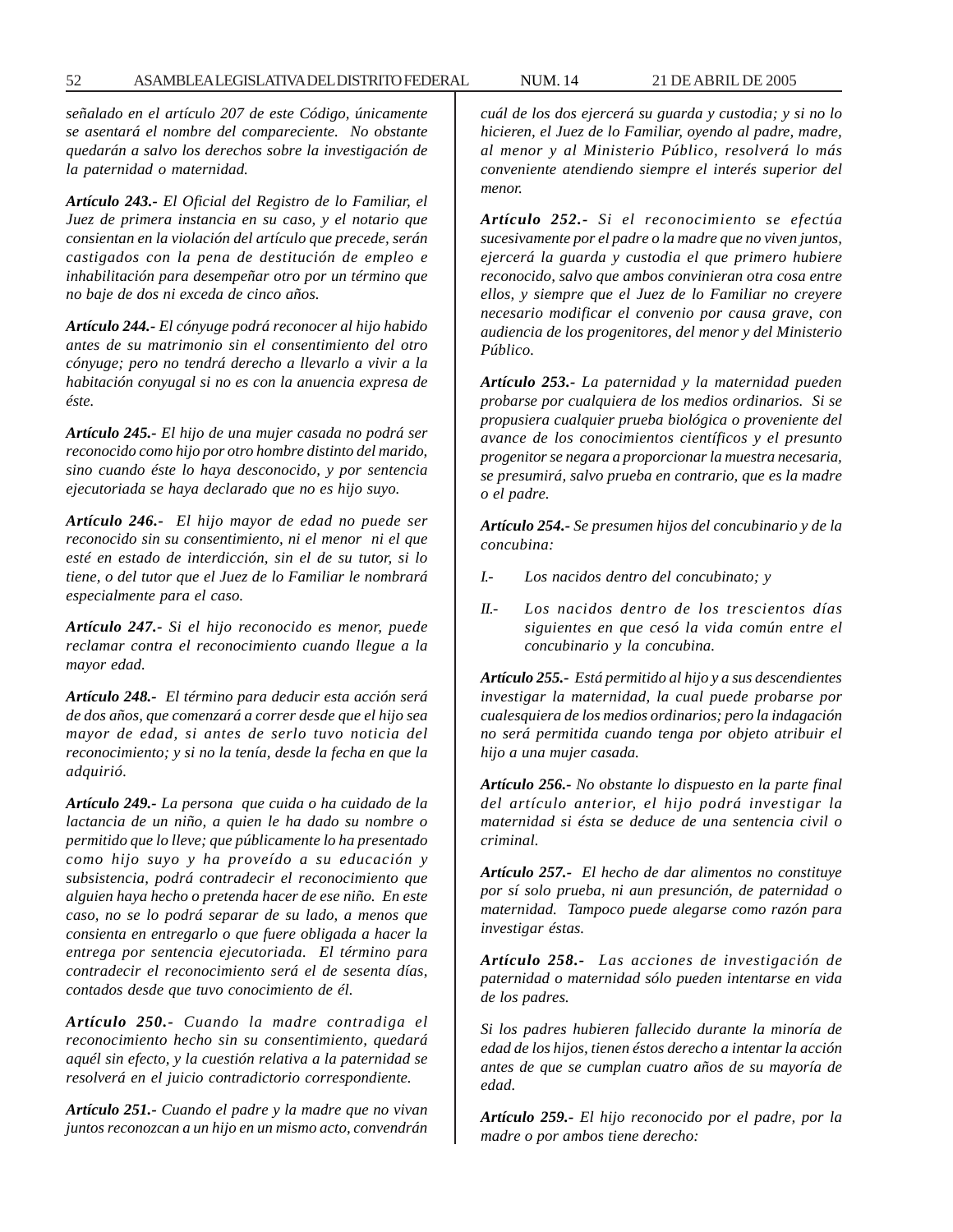- *I.- A llevar el apellido paterno de sus progenitores o ambos apellidos del que lo reconozca;*
- *II.- A ser alimentado por las personas que lo reconozcan;*
- *III.- A percibir la porción hereditaria y los alimentos que fije la ley.*
- *IV.- Los demás que se deriven de la filiación.*

# *CAPÍTULO IV DE LA ADOPCIÓN*

## *SECCIÓN I Disposiciones generales*

*Artículo 260.- El mayor de veinticinco años, aún cuando esté libre de matrimonio, en pleno ejercicio de sus derechos, puede adoptar uno o más menores o a un incapacitado, aun cuando éste sea mayor de edad, siempre que el adoptante tenga cuando menos diecisiete años más que el adoptado y que acredite además:*

- *I. Que tiene medios bastantes para proveer a la subsistencia, la educación y el cuidado de la persona que trate de adoptarse, como de hijo propio, según las circunstancias de la persona que trata de adoptar;*
- *II. Que la adopción es benéfica para la persona que trata de adoptarse, atendiendo el interés superior de la misma, y*

*Cuando circunstancias especiales lo aconsejen, el juez puede autorizar la adopción de dos o más incapacitados o de menores e incapacitados simultáneamente.*

*Artículo 261.- Los cónyuges o concubinos podrán adoptar, cuando los dos estén conformes en considerar al adoptado como hijo y aunque sólo uno de ellos cumpla el requisito de la edad a que se refiere el artículo anterior, pero siempre y cuando la diferencia de edad entre cualquiera de los adoptantes y el adoptado sea de diecisiete años de edad cuando menos. Se deberán acreditar, además, los requisitos previstos en las fracciones del artículo anterior.*

*Artículo 262.- Nadie puede ser adoptado por más de una persona, salvo en el caso previsto en el artículo anterior.*

*Artículo 263.- En igualdad de condiciones, se preferirá al que haya acogido al menor que se pretende adoptar.*

*Artículo 264.- El tutor no puede adoptar al pupilo, sino hasta después de que hayan sido definitivamente aprobadas las cuentas de tutela.*

*Artículo 265.- El que adopta tendrá respecto de la persona y bienes del adoptado, los mismos derechos y* *obligaciones que tienen los padres respecto de la persona y bienes de los hijos.*

*El adoptante dará nombre y sus apellidos al adoptado, salvo que, por circunstancias específicas, no se estime conveniente.*

*Artículo 266.- El adoptado tendrá para con la persona o personas que lo adopten los mismos derechos y obligaciones que tiene un hijo.*

*Artículo 267.- Para que la adopción pueda tener lugar, deberán consentir en ella, en sus respectivos casos:*

- *I. El que ejerce la patria potestad sobre el menor que se trata de adoptar;*
- *II. El tutor del que se va a adoptar;*
- *III. El Ministerio Público del lugar del domicilio del adoptado, cuando éste no tenga padres conocidos ni tutor; y*
- *IV. El menor si tiene más de doce años.*

*En todos los asuntos de adopción serán escuchados los menores atendiendo a su edad y grado de madurez.*

*La persona que haya acogido al menor dentro de los seis meses anteriores a la solicitud de su adopción y lo trate como a un hijo, podrá oponerse a la adopción, debiendo exponer los motivos en que se funde su oposición.*

*Artículo 268.- En el supuesto de la fracción I del artículo anterior, si los que ejercen la patria potestad están a su vez sujetos a ésta, deberán consentir en la adopción sus progenitores si están presentes; en caso contrario, el Juez de lo Familiar suplirá el consentimiento.*

*Artículo 269.- Si el tutor o el Ministerio Público no consienten en la adopción, deberán expresar la causa en que se funden, la que el juez calificará tomando en cuenta los intereses del menor o incapacitado.*

*Artículo 270.- Tan luego como cause ejecutoria la resolución judicial que se dicte autorizando una adopción, quedará ésta consumada.*

*Artículo 271.- El Juez de lo Familiar que apruebe la adopción remitirá copia de las diligencias respectivas al Oficial del Registro de lo Familiar del lugar para que levante el acta.*

# *SECCIÓN II De los efectos de la adopción*

*Artículo 272.- El adoptado se equipara al hijo consanguíneo para todos los efectos legales, incluyendo los impedimentos de matrimonio. El adoptado tiene en la familia del o los adoptantes los mismos derechos, deberes y obligaciones del hijo consanguíneo.*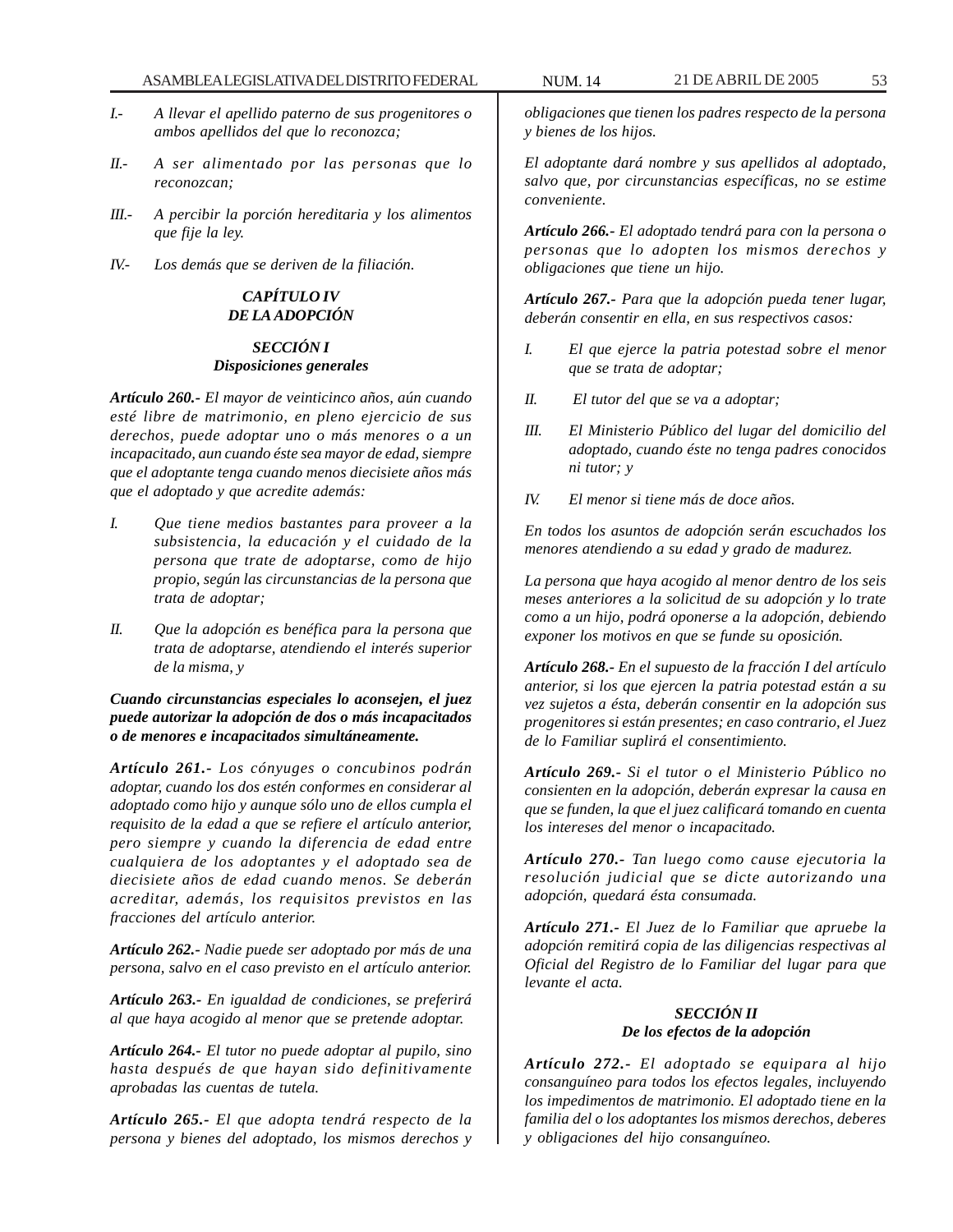*La adopción extingue la filiación preexistente entre el adoptado y sus progenitores y el parentesco con las familias de éstos, salvo para los impedimentos de matrimonio. En el supuesto de que el adoptante esté casado con alguno de los progenitores del adoptado no se extinguirán los derechos, obligaciones y demás consecuencias jurídicas que resultan de la filiación consanguínea.*

*Artículo 273.- La adopción es irrevocable.*

*Artículo 274.- Para que la adopción pueda tener efectos, además de las personas a que se refiere el artículo de este Código, deberá otorgar su consentimiento el padre o madre del menor que se pretende adoptar, salvo que exista al respecto declaración judicial de abandono.*

*Artículo 275.- El Registro de lo Familiar se abstendrá de proporcionar información sobre los antecedentes de la familia de origen del adoptado, excepto en los casos siguientes y contando con autorización judicial:*

- *I. Para efectos de impedimento para contraer matrimonio, y*
- *II. Cuando el adoptado desee conocer sus antecedentes familiares, siempre y cuando sea mayor de edad, si fuere menor de edad se requerirá el consentimiento de los adoptantes.*

*Artículo 276.- Para el caso de las personas que tengan vínculo de parentesco consanguíneo con el menor o incapaz que se adopte; los derechos y obligaciones que nazcan de la misma, se limitarán al adoptante y adoptado.*

#### *SECCIÓN III De la Adopción Internacional y la adopción por extranjeros*

*Artículo 277.- La adopción internacional es la promovida por ciudadanos de otro país, con residencia habitual fuera del territorio nacional; teniendo como objeto incorporar, en una familia, a un menor que no pueda encontrar una familia en su propio país de origen. Esta adopción se regirá por los tratados internacionales suscritos y ratificados por el estado mexicano y, en lo conducente, por las disposiciones de este Código.*

*Artículo 278.- La adopción por extranjeros es la promovida por ciudadanos de otro país, con residencia permanente en el territorio nacional. Esta adopción se regirá por lo dispuesto en el presente Código.*

*Artículo 279.- En igualdad de circunstancias se dará preferencia en la adopción a mexicanos sobre extranjeros.*

# *TÍTULO CUARTO DE LA PATRIA POTESTAD*

*CAPÍTULO I DE LOS EFECTOS DE LA PATRIA POTESTAD RESPECTO DE LA PERSONA DE LOS HIJOS*

*Artículo 280.- Los hijos menores de edad no emancipados están bajo la patria potestad mientras exista alguno de los ascendientes que deban ejercerla conforme a la Ley.*

*Artículo 281.- La patria potestad se ejerce sobre la persona y los bienes de los hijos. Su ejercicio queda sujeto, en cuanto a la guardia y educación de los menores, a las modalidades que le impriman las resoluciones que se dicten, de acuerdo con la Ley para el Tratamiento de Menores Infractores para el Distrito Federal.*

*Artículo 282.- La patria potestad sobre los hijos se ejerce por los padres.*

*Cuando por cualquier circunstancia deje de ejercerla alguno de ellos, corresponderá su ejercicio al otro.*

*A falta de ambos padres o por cualquier otra circunstancia prevista en este ordenamiento, ejercerán la patria potestad sobre los menores, los ascendientes en segundo grado en el orden que determine el juez de lo familiar, tomando en cuenta las circunstancias del caso.*

*Artículo 283.- En caso de separación de quienes ejercen la patria potestad, ambos deberán continuar con el cumplimiento de sus deberes y podrán convenir los términos de su ejercicio, particularmente en lo relativo a la guarda y custodia de los menores. En caso de desacuerdo, el juez de lo familiar resolverá lo conducente oyendo al Ministerio Público.*

*En este supuesto, con base en el interés del menor, éste quedará bajo los cuidados y atenciones de uno de ellos. El otro estará obligado a colaborar en su alimentación y conservará los derechos de vigilancia y de convivencia con el menor, conforme a las modalidades previstas en el convenio o resolución judicial.*

*Artículo 284.- Los que ejercen la patria potestad, aun cuando no tengan la custodia, tienen el derecho de convivencia con sus descendientes, salvo que exista peligro para éstos.*

*No podrán impedirse, sin justa causa, las relaciones personales entre el menor y sus parientes. En caso de oposición, a petición de cualquiera de ellos, el juez de lo familiar resolverá lo conducente en atención al interés superior del menor. Sólo por mandato judicial podrá limitarse, suspenderse o perderse el derecho de convivencia a que se refiere el párrafo anterior, así como en los casos de suspensión o pérdida de la patria potestad, conforme a las modalidades que para su ejercicio se establezca en el convenio o resolución judicial.*

*Artículo 285.- Las obligaciones, facultades y restricciones establecidas para los tutores, se aplicarán al pariente que por cualquier circunstancia tenga la custodia de un menor. Quien conserva la patria potestad tendrá la*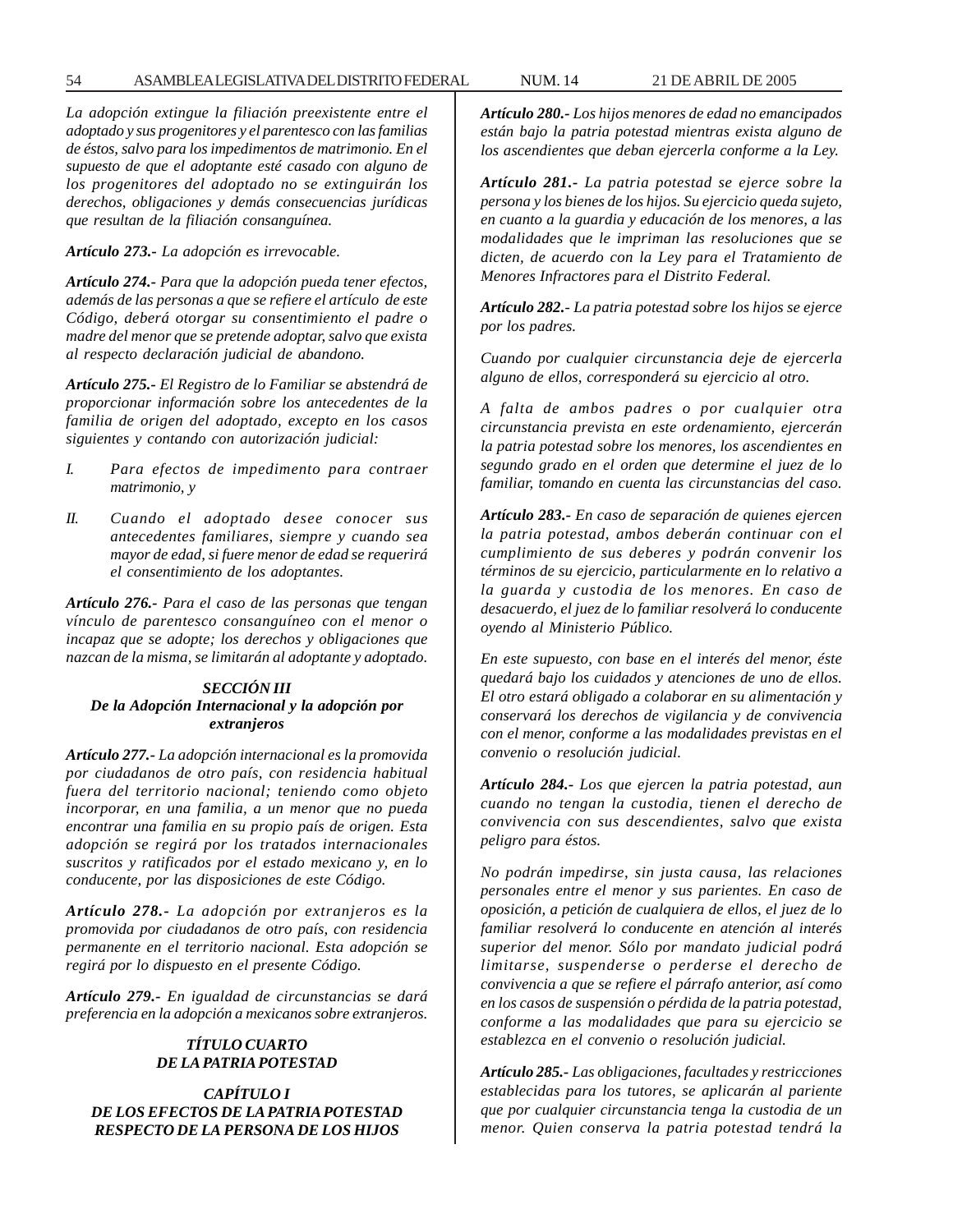*obligación de contribuir con el pariente que custodia al menor en todos sus deberes, conservando sus derechos de convivencia y vigilancia.*

*La custodia podrá terminar por decisión del pariente que la realiza, por quien o quienes ejercen la patria potestad o por resolución judicial.*

*Artículo 286.- La patria potestad sobre el hijo adoptivo, la ejercerán únicamente las personas que lo adopten.*

*Artículo 287.- Solamente por falta o impedimento de todos los llamados preferentemente, entrarán al ejercicio de la patria potestad los que sigan en el orden establecido en los artículos anteriores. Si sólo faltare alguna de las dos personas a quienes corresponde ejercer la patria potestad, la que quede continuará en el ejercicio de ese derecho.*

*Artículo 288.- Mientras estuviere el hijo sujeto a la patria potestad, no podrá dejar la casa de los que la ejercen, sin permiso de ellos o decreto de la autoridad competente.*

*Artículo 289.- A las personas que tienen al menor bajo su patria potestad o custodia incumbe la obligación de educarlo convenientemente.*

*Cuando llegue a conocimiento de los Consejos Locales de Tutela o de cualquier autoridad administrativa que dichas personas no cumplen con la obligación referida, lo avisarán al Ministerio Público para que promueva lo que corresponda.*

*Artículo 290.- Para los efectos del artículo anterior, quienes ejerzan la patria potestad o tengan menores bajo su custodia, tienen la facultad de corregirlos y la obligación de observar una conducta que sirva a éstos de buen ejemplo.*

*La facultad de corregir no implica la posibilidad de infligir al menor actos de fuerza que atenten contra su integridad física o moral.*

*Artículo 291.- El que está sujeto a la patria potestad no puede comparecer en juicio, ni contraer obligación alguna, sin expreso consentimiento del que o de los que ejerzan aquel derecho. En caso de disenso, resolverá el juez.*

# *CAPÍTULO II DE LOS EFECTOS DE LA PATRIA POTESTAD RESPECTO DE LOS BIENES DEL HIJO*

*Artículo 292.- Los que ejercen la patria potestad son legítimos representantes de los que están bajo de ella, y tienen la administración legal de los bienes que les pertenecen, conforme a las prescripciones de este Código.*

*Artículo 293.- Cuando la patria potestad se ejerza a la vez por el padre y por la madre, o por el abuelo y la*

*abuela, o por los adoptantes, el administrador de los bienes será nombrado por mutuo acuerdo; pero el designado consultará en todos los negocios a quien ejerza con él la patria potestad del menor y requerirá su consentimiento expreso para los actos más importantes de la administración.*

*Artículo 294.- La persona que ejerza la patria potestad representará también a los hijos en juicio; pero no podrá celebrar ningún arreglo para terminarlo, si no es con el consentimiento expreso de su consorte, y con la autorización judicial cuando la ley lo requiera expresamente.*

*Artículo 295.- Los bienes del hijo, mientras esté en la patria potestad, se dividen en dos clases:*

*I. Bienes que adquiera por su trabajo;*

*II. Bienes que adquiera por cualquiera otro título.*

*Artículo 296.- Los bienes de la primera clase pertenecen en propiedad, administración y usufructo al hijo.*

*Artículo 297.- En los bienes de la segunda clase, la propiedad y la mitad del usufructo pertenecen al hijo; la administración y la otra mitad del usufructo corresponde a las personas que ejerzan la patria potestad. Sin embargo, si los hijos adquieren bienes por herencia, legado o donación y el testador o donante ha dispuesto que el usufructo pertenezca al hijo o que se destine a un fin determinado, se estará a lo dispuesto.*

*Artículo 298.- Los padres pueden renunciar su derecho a la mitad del usufructo, haciendo constar su renuncia por escrito o de cualquier otro modo que no deje lugar a duda.*

*Artículo 299.- La renuncia del usufructo hecha en favor del hijo, se considera como donación.*

*Artículo 300.- Los réditos y rentas que se hayan vencido antes de que los padres, abuelos o adoptantes entren en posesión de los bienes cuya propiedad corresponda al hijo, pertenecen a éste, y en ningún caso serán frutos de que deba gozar la persona que ejerza la patria potestad.*

*Artículo 301.- El usufructo de los bienes concedido a las personas que ejerzan la patria potestad, lleva consigo las obligaciones que expresa este Código y además, las impuestas a los usufructuarios, con excepción de la obligación de dar fianza, fuera de los casos siguientes:*

- *I. Cuando los que ejerzan la patria potestad han sido declarados en quiebra o estén concursados;*
- *II. Cuando contraigan ulteriores nupcias;*
- *III. Cuando su administración sea notoriamente ruinosa para los hijos.*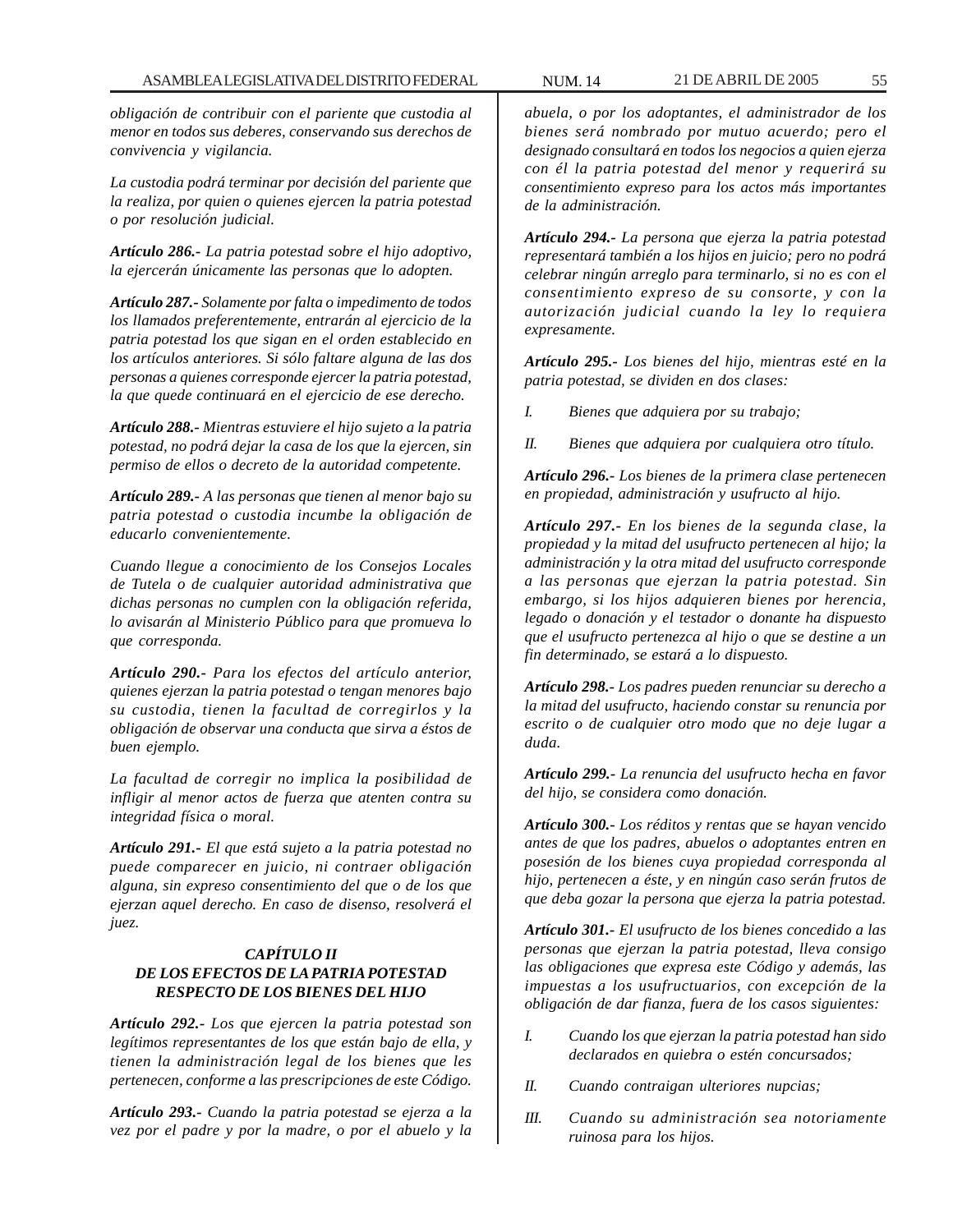#### 56 ASAMBLEA LEGISLATIVA DEL DISTRITO FEDERAL NUM. 14 21 DE ABRIL DE 2005

*Artículo 302.- Cuando por la Ley o por la voluntad del padre, el hijo tenga la administración de los bienes, se le considerará respecto de la administración como emancipado, con la restricción que establece la ley para enajenar, gravar o hipotecar bienes raíces.*

*Artículo 303.- Los que ejercen la patria potestad no pueden enajenar ni gravar de ningún modo los bienes inmuebles y los muebles preciosos que correspondan al hijo, sino por causa de absoluta necesidad o de evidente beneficio, y previa la autorización del juez competente.*

*Tampoco podrán celebrar contratos de arrendamiento por más de cinco años, ni recibir la renta anticipada por más de dos años; vender valores comerciales, industriales, títulos de rentas, acciones, frutos y ganados, por menor valor del que se cotice en la plaza el día de la venta; hacer donación de los bienes de los hijos o remisión voluntaria de los derechos de éstos; ni dar fianza en representación de los hijos.*

*Artículo 304.- Siempre que el juez conceda licencia a los que ejercen la patria potestad, para enajenar un bien inmueble o un mueble precioso perteneciente al menor, tomará las medidas necesarias para hacer que el producto de la venta se dedique al objeto a que se destinó, y para que el resto se invierta en la adquisición de un inmueble o se imponga con segura hipoteca en favor del menor.*

*Al efecto, el precio de la venta se depositará en una institución de crédito, y la persona que ejerce la patria potestad no podrá disponer de él, sin orden judicial.*

*Artículo 305.- El derecho de usufructo concedido a las personas que ejercen la patria potestad, se extingue:*

- *I. Por la emancipación derivada del matrimonio o la mayor edad de los hijos;*
- *II. Por la pérdida de la patria potestad;*
- *III. Por renuncia expresa.*

*Artículo 306.- Las personas que ejercen la patria potestad tienen obligación de dar cuenta de la administración de los bienes de los hijos.*

*Artículo 307.- En todos los casos en que las personas que ejercen la patria potestad tienen un interés opuesto al de los hijos, serán éstos representados, en juicio y fuera de él, por un tutor nombrado por el juez para cada caso.*

*Artículo 308.- Los jueces tienen facultad de tomar las medidas necesarias para impedir que, por la mala administración de quienes ejercen la patria potestad, los bienes del hijo se derrochen o se disminuyan considerablemente en su perjuicio.*

*Estas medidas se tomarán a instancias de las personas interesadas, del menor cuando hubiere cumplido catorce años, o del Ministerio Público en todo caso.*

*Artículo 309.- Las personas que ejerzan la patria potestad deben entregar a sus hijos, luego que éstos se emancipen o lleguen a la mayor edad, todos los bienes y frutos que les pertenecen.*

# *CAPÍTULO III*

# *DE LA PÉRDIDA; SUSPENSIÓN Y LIMITACIÓN DE LA PATRIA POTESTAD*

*Artículo 310.- La patria potestad se acaba:*

- *I. Con la muerte del que la ejerce, si no hay otra persona en quien recaiga;*
- *II. Con la emancipación, derivada del matrimonio;*
- *III. Por adquirir el hijo la mayoría de edad, al haber cumplido 18 años;*
- *IV. Con la adopción del hijo, en cuyo caso, la patria potestad la ejercerá el adoptante o los adoptantes.*

*Artículo 311.- La patria potestad se pierde por resolución judicial:*

- *I. Cuando el que la ejerza sea condenado expresamente a la pérdida de ese derecho;*
- *II. En los casos de divorcio, teniendo en cuenta lo que dispone el artículo;*
- *III. En el caso de violencia familiar en contra del menor, siempre que ésta constituya una causa suficiente para su pérdida;*
- *IV. El incumplimiento reiterado de la obligación alimentaría inherente a la patria potestad;*
- *V. Por el abandono que el padre o la madre hicieren de los hijos por más de seis meses;*
- *VI. Cuando el que la ejerza hubiera cometido contra la persona o bienes de los hijos, un delito doloso, por el cual haya sido condenado por sentencia ejecutoriada; y*
- *VII. Cuando el que la ejerza, sea condenado dos o más veces por delito grave.*

*Artículo 312.- Cuando los que ejerzan la patria potestad establezcan una nueva familia, no perderán por ese hecho los derechos y obligaciones inherentes a la patria potestad; así como tampoco el cónyuge, concubinario o concubina con quien se una, ejercerá la patria potestad de los hijos de la unión anterior.*

*Artículo 313.- La patria potestad se suspende:*

- *I. Por incapacidad declarada judicialmente;*
- *II. Por la ausencia declarada en forma;*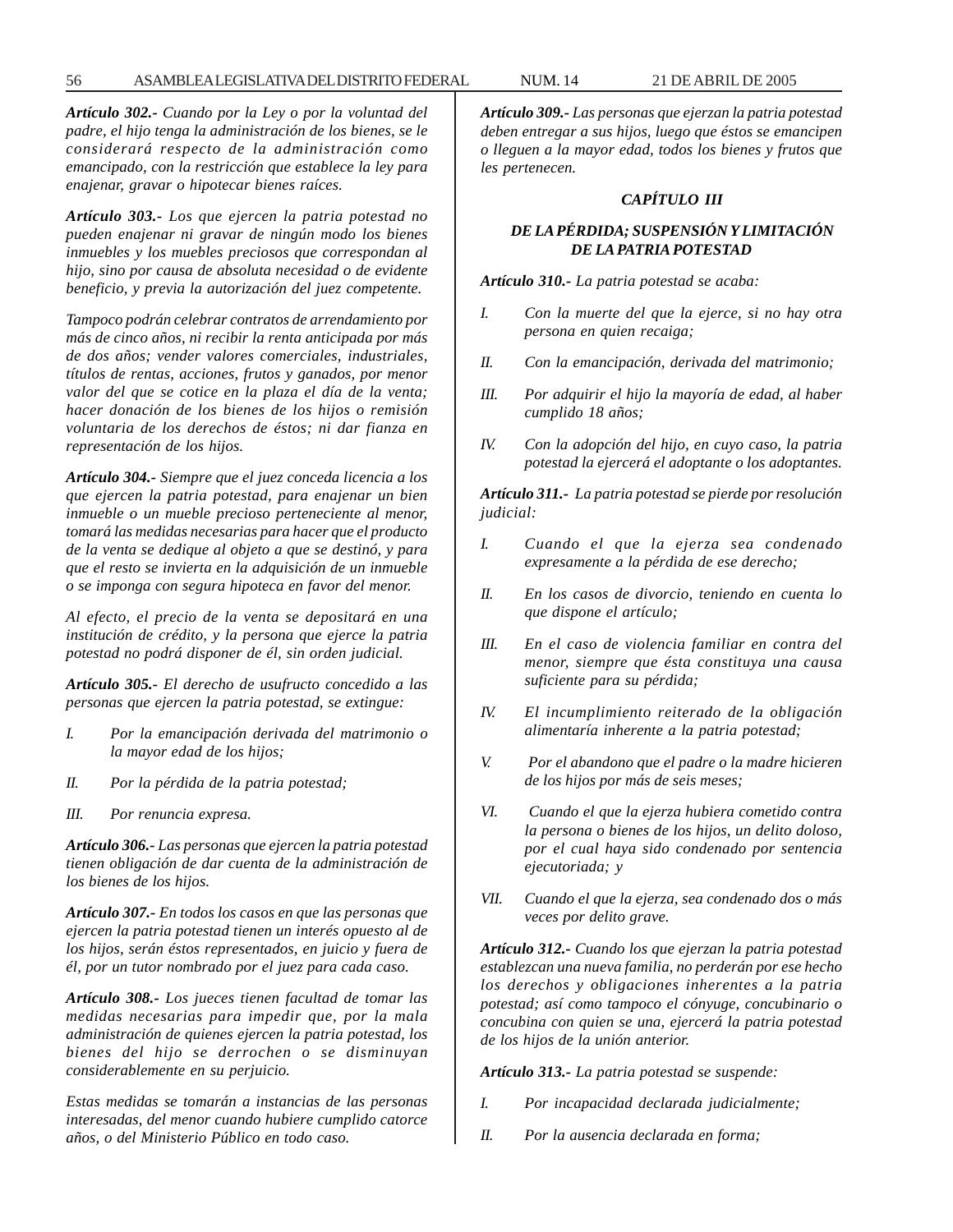#### ASAMBLEA LEGISLATIVA DEL DISTRITO FEDERAL NUM. 14 21 DE ABRIL DE 2005 57

- *III. Cuando el consumo del alcohol, el habito de juego, el uso no terapéutico de las substancias ilícitas a que hace referencia la Ley General de Salud y de las lícitas no destinadas a ese uso, que produzcan efectos psicotrópicos, amenacen causar algún perjuicio cualquiera que este sea al menor; y*
- *IV. Por sentencia condenatoria que imponga como pena esta suspensión.*

*Artículo 314.- La patria potestad no es renunciable; pero aquellos a quienes corresponda ejercerla pueden excusarse:*

- *I. Cuando tengan sesenta años cumplidos;*
- *II. Cuando por su mal estado habitual de salud, no puedan atender debidamente a su desempeño, a juicio del juez de lo familiar.*

# *TÍTULO QUINTO DE LA TUTELA*

# *CAPÍTULO I DISPOSICIONES GENERALES*

*Artículo 315.- El objeto de la tutela es la guarda de la persona y bienes de los que no estando sujetos a patria potestad tienen incapacidad natural y legal, o solamente la segunda, para gobernarse por sí mismos. La tutela puede también tener por objeto la representación interina del incapaz en los casos especiales que señale la ley.*

*En la tutela se cuidará preferentemente de la persona de los incapacitados. Su ejercicio queda sujeto en cuanto a la guarda y educación de los menores a las modalidades de que habla el presente Código.*

*Artículo 316.- Tienen incapacidad natural y legal:*

- *I. Los menores de edad;*
- *II. Los mayores de edad que por causa de enfermedad reversible o irreversible, o que por su estado particular de discapacidad, ya sea de carácter físico, sensorial, intelectual, emocional, mental o varias de ellas a la vez, no puedan gobernarse, obligarse o manifestar su voluntad, por sí mismos o por algún medio que la supla.*

*Artículo 317.- Los menores de edad emancipados por razón del matrimonio, tienen incapacidad legal para los actos que se mencionan en este Código.*

*Artículo 318.- La tutela es un cargo de interés público del que nadie puede eximirse, sino por causa legítima.*

*Artículo 319.- El que se rehusare sin causa legal a desempeñar el cargo de tutor, es responsable de los daños y perjuicios que de su negativa resulten al incapacitado.*

*Artículo 320.- La tutela se desempeñará por el tutor con intervención del curador, del Juez de lo Familiar, del Consejo Local de Tutelas y del Ministerio Público, en los términos establecidos en este Código.*

*Artículo 321.- Ningún incapaz puede tener a un mismo tiempo más de un tutor y de un curador definitivos.*

*Artículo 322.- El tutor y el curador pueden desempeñar, respectivamente, la tutela o la curatela hasta de tres incapaces. Si éstos son hermanos, o son coherederos o legatarios de la misma persona, puede nombrarse un solo tutor y un curador a todos ellos, aunque sean más de tres.*

*Artículo 323.- Cuando los intereses de alguno o algunos de los incapaces, sujetos a la misma tutela, fueren opuestos, el tutor lo pondrá en conocimiento del juez, quien nombrará un tutor especial que defienda los intereses de los incapaces, mientras se decide el punto de oposición.*

*Artículo 324.- Los cargos de tutor y de curador de un incapaz no pueden ser desempeñados al mismo tiempo por una sola persona. Tampoco pueden desempeñarse por personas que tengan entre sí parentesco en cualquier grado de la línea recta, o dentro del cuarto grado de la colateral.*

*Artículo 325.- No pueden ser nombrados tutores o curadores las personas que se desempeñen en el Juzgado de lo Familiar y las que integren los Consejos Locales de Tutelas; ni los que estén ligados con parentesco de consanguinidad con las mencionadas personas, en la línea recta, sin limitación de grados, y en la colateral dentro del cuarto grado inclusive.*

*Artículo 326.- Cuando fallezca una persona que ejerza la patria potestad sobre un incapacitado a quien deba designarse tutor, su ejecutor testamentario, y en caso de intestado, los parientes y personas con quienes haya vivido, están obligados a dar parte del fallecimiento al Juez de lo Familiar dentro de los ocho días siguientes, a fin de que se provea a la tutela.*

*En caso de no dar cumplimiento a lo establecido en este artículo, serán responsables de los daños y perjuicios que se le ocasionen al incapaz.*

*Los Oficiales del Registro de lo Familiar, las autoridades administrativas y las judiciales tienen obligación de dar aviso a los Jueces de lo Familiar, de los casos en que sea necesario nombrar tutor y que lleguen a su conocimiento en el ejercicio de sus funciones.*

*Artículo 327.- Ninguna tutela puede conferirse sin que previamente se declare en los términos que disponga el Código de Procedimientos Civiles, el estado de incapacidad de la persona que va a quedar sujeta a ella.*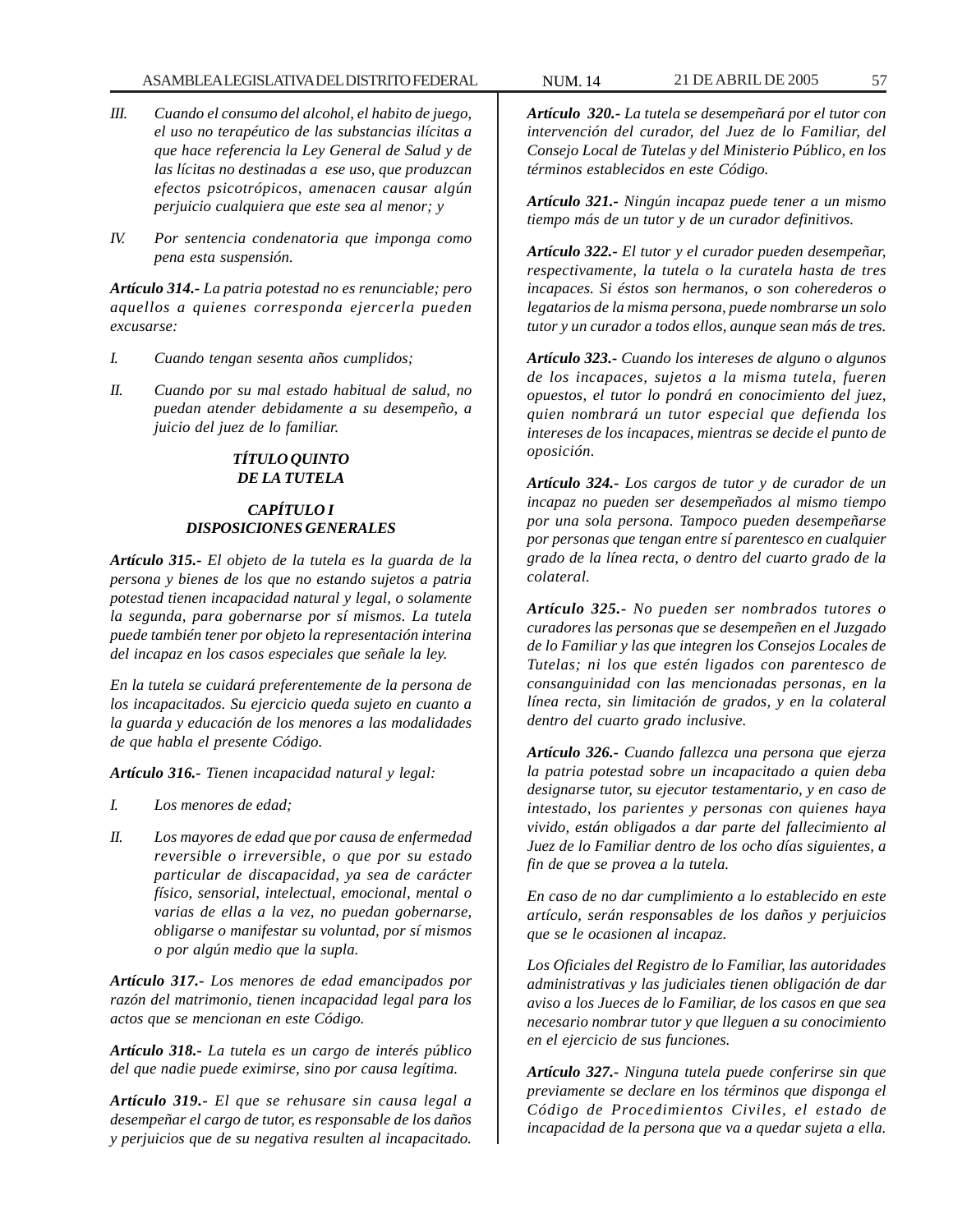*Artículo 328.- Los tutores y curadores no pueden ser removidos de su cargo sin que previamente hayan sido oídos y vencidos en juicio.*

*Artículo 329.- El menor de edad que se encuentre en cualquiera de los casos a que se refiere este Código, estará sujeto a la tutela de los menores, mientras no llegue a la mayoría de edad.*

*Si al cumplirse ésta continuare el impedimento, el incapaz continuará bajo la misma tutela o podrá sujetarse a una nueva, en ambos casos, previo juicio de interdicción, en el cual serán oídos el tutor y el curador en funciones.*

*Artículo 330.- Los hijos menores de un incapacitado quedarán bajo la patria potestad del ascendiente que corresponda conforme a la ley, y no habiéndolo, se les proveerá de tutor.*

*Artículo 331.- El cargo de tutor respecto de las personas comprendidas en los casos a que se refiere este Código durará el tiempo que subsista la interdicción cuando sea ejercitado por los descendientes o por los ascendientes. El cónyuge tendrá obligaciones de desempeñar ese cargo mientras conserve su carácter de cónyuge. Los extraños que desempeñen la tutela de que se trata tienen derecho de que se les releve de ella a los diez años de ejercerla.*

*Artículo 332.- La interdicción de que habla el artículo anterior no cesará sino por la muerte del incapacitado o por sentencia definitiva, que se pronunciará en juicio seguido conforme a las mismas reglas establecidas para el de interdicción.*

*Artículo 333.- El Juez de lo Familiar cuidará provisionalmente de la persona y bienes del incapaz, debiendo dictar las medidas necesarias para ello, hasta el discernimiento de la tutela. Para cumplir esta función, se auxiliará de las instituciones médicas, educativas y de asistencia social.*

*Artículo 334.- El juez que no cumpla las prescripciones relativas a la tutela, además de las penas en que incurra conforme a las leyes, será responsable de los daños y perjuicios que sufran los incapaces.*

# *CAPÍTULO II DE LOS TIPOS DE TUTELA*

#### *SECCIÓN I De la Tutela Testamentaria*

*Artículo 335.- La tutela es testamentaria, legítima o dativa.*

*Artículo 336.- El ascendiente que sobreviva, de los dos que en cada grado deben ejercer la patria potestad conforme a lo dispuesto en este Código, tiene derecho, aunque fuere menor, de nombrar tutor en su testamento a aquellos sobre quienes la ejerzan, con inclusión del hijo póstumo.*

*Artículo 337.- El nombramiento de tutor testamentario hecho en los términos del artículo anterior, excluye del ejercicio de la patria potestad a los ascendientes de ulteriores grados.*

*Artículo 338.- Si los ascendientes excluidos estuvieren incapacitados o ausentes, la tutela cesará cuando cese el impedimento o se presenten los ascendientes, a no ser que el testador haya dispuesto expresamente que continúe la tutela.*

*Artículo 339.- El que en su testamento, aunque sea un menor no emancipado, deje bienes, ya sea por legado o por herencia, a un incapaz que no esté bajo su patria potestad, ni bajo la de otro, puede nombrarle tutor solamente para la administración de los bienes que le deje.*

*Artículo 340.- Si fueren varios los menores podrá nombrárseles un tutor común, o conferirse a persona diferente la tutela de cada uno de ellos, observándose, en su caso, lo dispuesto en este Código.*

*Artículo 341.- El padre o la madre que ejerza la tutela de un hijo sujeto a interdicción, puede nombrarle tutor testamentario si el otro ha fallecido o no puede legalmente ejercer la tutela.*

*Artículo 342.- En ningún otro caso hay lugar a la tutela testamentaria del incapacitado.*

*Artículo 343.- Siempre que se nombren varios tutores, desempeñará la tutela el primer nombrado, a quien substituirán los demás, por el orden de su nombramiento, en los casos de muerte, incapacidad, excusa o remoción.*

*Artículo 344.- Lo dispuesto en el artículo anterior no regirá cuando el testador haya establecido el orden en que los tutores deben sucederse en el desempeño de la tutela.*

*Artículo 345.- Deben observarse todas las reglas, limitaciones y condiciones puestas por el testador para la administración de la tutela, que no sean contrarias a las leyes, a no ser que el juez, oyendo al tutor y al curador, las estime dañosas a los menores, en cuyo caso podrá dispensarlas o modificarlas.*

*Artículo 346.- Si por un nombramiento condicional de tutor, o por algún otro motivo, faltare temporalmente el tutor testamentario, el juez proveerá de tutor interino al menor, conforme a las reglas generales sobre nombramiento de tutores.*

*Artículo 347.- El adoptante que ejerza la patria potestad tiene derecho de nombrar tutor testamentario a su hijo adoptivo; aplicándose a esta tutela lo dispuesto en los artículos anteriores.*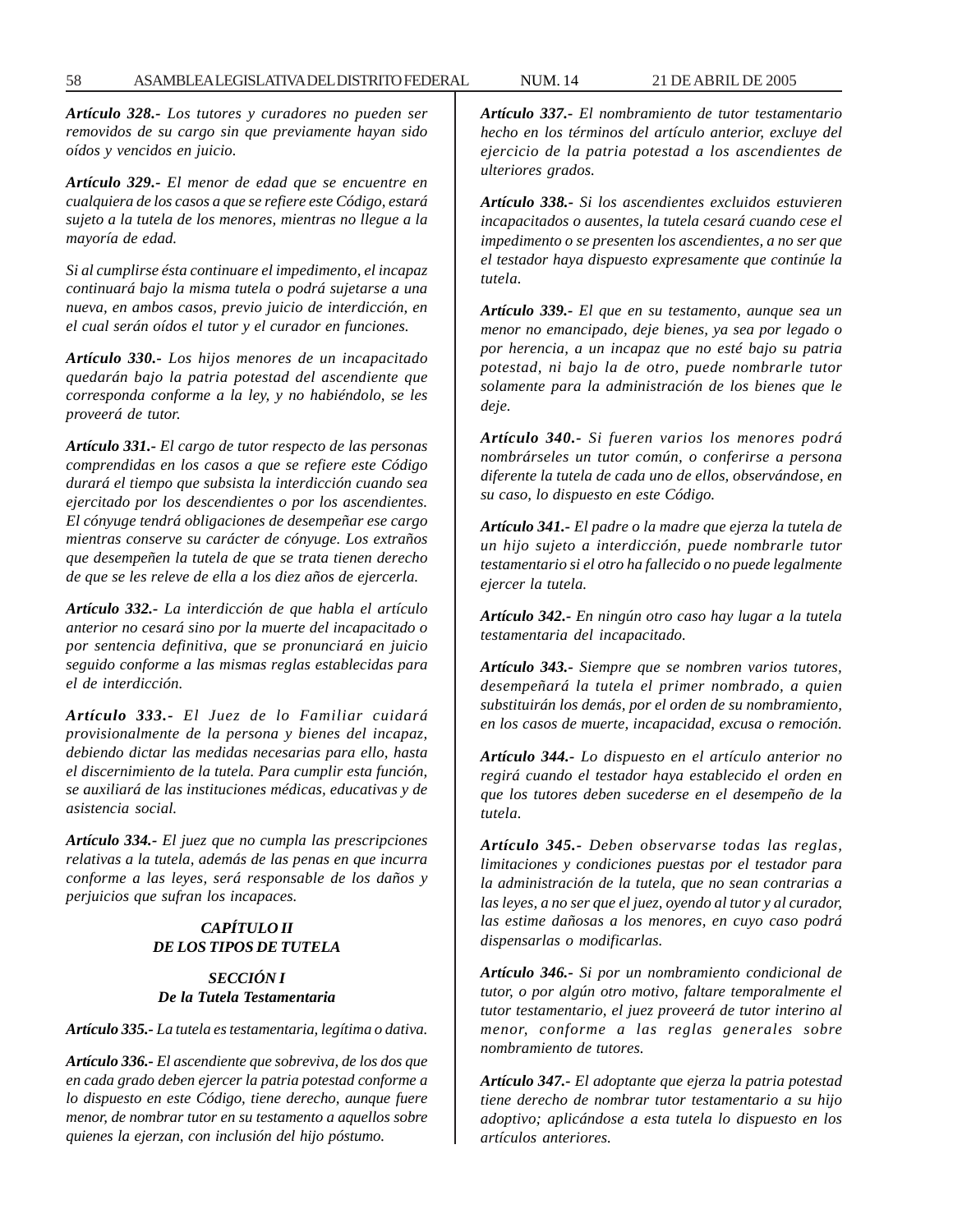# *SECCIÓN II*

# *De la tutela legítima de los menores*

*Artículo 348.- Ha lugar a tutela legítima:*

- *I. Cuando no hay quien ejerza la patria potestad, ni tutor testamentario;*
- *II. Cuando deba nombrarse tutor por causa de divorcio.*

*Artículo 349.- La tutela legítima corresponde:*

- *I. A los hermanos, prefiriéndose a los que lo sean por ambas líneas;*
- *II. Por falta o incapacidad de los hermanos, a los demás colaterales dentro del cuarto grado inclusive.*

*El juez, en resolución motivada, podrá alterar el orden anterior atendiendo al interés superior del menor sujeto a tutela.*

*Artículo 350.- Si hubiere varios parientes del mismo grado, el juez elegirá entre ellos al que le parezca más apto para el cargo; pero si el menor hubiere cumplido dieciséis años, él hará la elección.*

*Artículo 351.- La falta temporal del tutor legítimo, se suplirá en los términos establecidos en los dos artículos anteriores.*

# *SECCIÓN III De la tutela legítima de los mayores de edad incapacitados*

*Artículo 352.- La tutela del cónyuge declarado en estado de interdicción, corresponde legítima y forzosamente al otro cónyuge.*

*Artículo 353.- Los hijos mayores de edad son tutores legítimos de su padre o madre soltero.*

*Artículo 354.- Cuando haya dos o más hijos, será preferido el que viva en compañía del padre o de la madre; y siendo varios los que estén en el mismo caso, el juez elegirá al que le parezca más apto.*

*Artículo 355.- Los padres son de derecho tutores de sus hijos solteros, cuando éstos no tengan hijos que puedan desempeñar la tutela, debiéndose poner de acuerdo respecto a quién de los dos ejercerá el cargo.*

*Artículo 356.- A falta de tutor testamentario y de persona que con arreglo a los artículos anteriores deba desempeñar la tutela, serán llamados a ella sucesivamente: los abuelos, los hermanos del incapacitado y los demás colaterales a que se refiere este Código.*

*Artículo 357.- El tutor del incapacitado que tenga hijos menores bajo su patria potestad, será también tutor de ellos, si no hay otro ascendiente a quien la ley llame al ejercicio de aquel derecho.*

#### *SECCIÓN IV*

# *De la tutela de los menores abandonados y de los acogidos por alguna persona, o depositados en establecimientos de asistencia*

*Artículo 358.- La ley coloca a los expósitos y abandonados bajo la tutela de la persona que los haya acogido, quien tendrá las obligaciones, facultades y restricciones previstas para los demás tutores.*

*Se considera expósito al menor que es colocado en una situación de desamparo por quienes conforme a la ley estén obligados a su custodia, protección y cuidado y no pueda determinarse su origen. Cuando la situación de desamparo se refiera a un menor cuyo origen se conoce, se considerará abandonado.*

*El acogimiento tiene por objeto la protección inmediata del menor; si éste tiene bienes, el juez decidirá sobre la administración de los mismos.*

*En todos los casos, quien haya acogido a un menor, deberá dar aviso al Ministerio Público dentro de las cuarenta y ocho horas siguientes.*

*Artículo 359.- Los responsables de las casas de asistencia, ya sean públicas o privadas, donde se reciban expósitos o abandonados, desempeñarán la tutela de éstos con arreglo a las leyes y a lo que prevengan los estatutos de la institución. En este caso no es necesario el discernimiento del cargo.*

*Artículo 360.- Los responsables de las casas de asistencia, ya sean públicas o privadas, donde se reciban menores que hayan sido objeto de violencia familiar que se refiere este ordenamiento, tendrán la custodia de éstos en los términos que prevengan las leyes y los estatutos de la institución. En todo caso darán aviso al Ministerio Público y a quien corresponda el ejercicio de la patria potestad y no se encuentre señalado como responsable del evento de violencia familiar.*

# *SECCIÓN V De la tutela dativa*

*Artículo 361.- La tutela dativa tiene lugar:*

- *I. Cuando no hay tutor testamentario ni persona a quien conforme a la ley corresponda la tutela legítima;*
- *II. Cuando el tutor testamentario esté impedido temporalmente de ejercer su cargo, y no hay ningún pariente de los designados en el artículo 483.*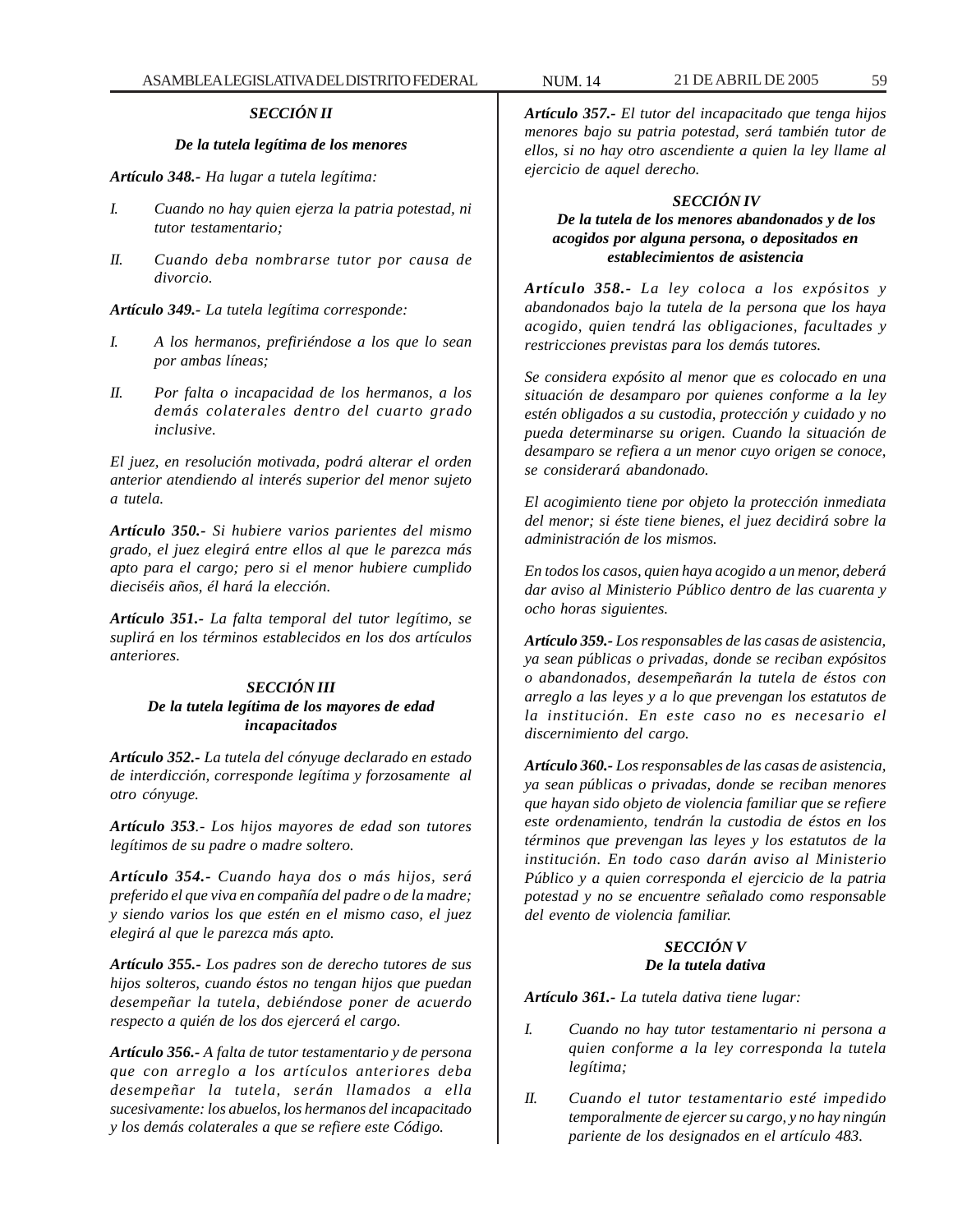#### 60 ASAMBLEA LEGISLATIVA DEL DISTRITO FEDERAL NUM. 14 21 DE ABRIL DE 2005

*Artículo 362.- El tutor dativo será designado por el menor si ha cumplido dieciséis años. El Juez de lo Familiar confirmará la designación si no tiene justa causa para reprobarla. Para reprobar las ulteriores designaciones que haga el menor, el Juez oirá el parecer del Consejo Local de Tutelas. Si no se aprueba el nombramiento hecho por el menor, el Juez nombrará tutor conforme a lo dispuesto en el artículo siguiente.*

*Artículo 363.- Si el menor no ha cumplido dieciséis años, el nombramiento de tutor lo hará el Juez de lo Familiar de entre las personas que figuren en la lista formada cada año por el Consejo Local de Tutelas oyendo al Ministerio Público, quien debe cuidar de que quede comprobada la honorabilidad de la persona elegida para tutor.*

*Artículo 364.- Si el juez no hace oportunamente el nombramiento de tutor, es responsable de los daños y perjuicios que se sigan al menor por esa falta.*

*Artículo 365.- Siempre será dativa la tutela para asuntos judiciales del menor de edad emancipado.*

*Artículo 366.- A los menores que no estén sujetos a la patria potestad, ni a tutela testamentaria o legítima, aunque no tengan bienes, se les nombrará tutor dativo. La tutela en este caso tendrá por objeto el cuidado de la persona del menor, a efecto de que reciba la educación y asistencia que requiera. El tutor será nombrado a petición del Consejo Local de Tutelas, del Ministerio Público, del mismo menor, en su caso, y aún de oficio por el Juez de lo Familiar.*

*Artículo 367.- En el caso del artículo anterior, tienen obligación de desempeñar la tutela mientras duran en los cargos que a continuación se enumeran:*

- *I.- El Gobierno del Distrito Federal, a través del titular del Sistema para el Desarrollo Integral de la Familia del Distrito Federal, mediante los delegados que éste designe al efecto;*
- *II.- Los titulares de los órganos político administrativos de las demarcaciones territoriales del Distrito Federal;*
- *III.- Los profesores oficiales de instrucción primaria, secundaria o profesional, del lugar donde vive el menor;*
- *V.- Los integrantes de la Junta de Asistencia Privada del Distrito Federal que disfruten sueldo del Erario; y*
- *VI.- Los titulares de establecimientos públicos de asistencia social.*

*Los Jueces de lo Familiar nombrarán de entre las personas mencionadas las que en cada caso deban desempeñar la* *tutela, procurando que este cargo se reparta equitativamente, sin perjuicio de que también puedan ser nombrados tutores las personas que figuren en las listas que deben formar los Consejos Locales de Tutela, conforme a lo dispuesto en el presente Código, cuando estén conformes en desempeñar gratuitamente la tutela de que se trata.*

*Tratándose de expósitos o abandonados que no hayan sido acogidos por un particular o por instituciones de asistencia social, la tutela siempre corresponderá al Gobierno del Distrito Federal, de conformidad con lo señalado en la fracción I de este artículo.*

*En este caso, no es necesario el discernimiento del cargo.*

*Artículo 368.- Si el menor que se encuentre en el caso previsto por el artículo 366, adquiere bienes, se le nombrará tutor dativo de acuerdo con lo que disponen las reglas generales para hacer esos nombramientos.*

# *CAPÍTULO III DE LAS PERSONAS INHÁBILES PARA EL DESEMPEÑO DE LA TUTELA Y DE LAS QUE DEBEN SER SEPARADAS DE ELLA*

*Artículo 369.- No pueden ser tutores, aunque estén anuentes en recibir el cargo:*

- *I. Los menores de edad;*
- *II. Los mayores de edad que se encuentren bajo tutela;*
- *III. Los que hayan sido removidos de otra tutela por haberse conducido mal, ya respecto de la persona, ya respecto de la administración de los bienes del incapacitado;*
- *IV. Los que por sentencia que cause ejecutoria hayan sido condenados a la privación de este cargo o a la inhabilitación para obtenerlo;*
- *V. El que haya sido condenado en sentencia ejecutoriada por delito doloso;*
- *VI. Los que no tengan un modo honesto de vivir;*
- *VII. Los que al deferirse la tutela, tengan pleito pendiente con el incapacitado;*
- *VIII. Los deudores del incapacitado en cantidad considerable, a juicio del juez, a no ser que el que nombre tutor testamentario lo haya hecho con conocimiento de la deuda, declarándolo así expresamente al hacer el nombramiento;*
- *IX. Los jueces, magistrados y demás funcionarios o empleados de la administración de justicia o del Consejo Local de Tutelas;*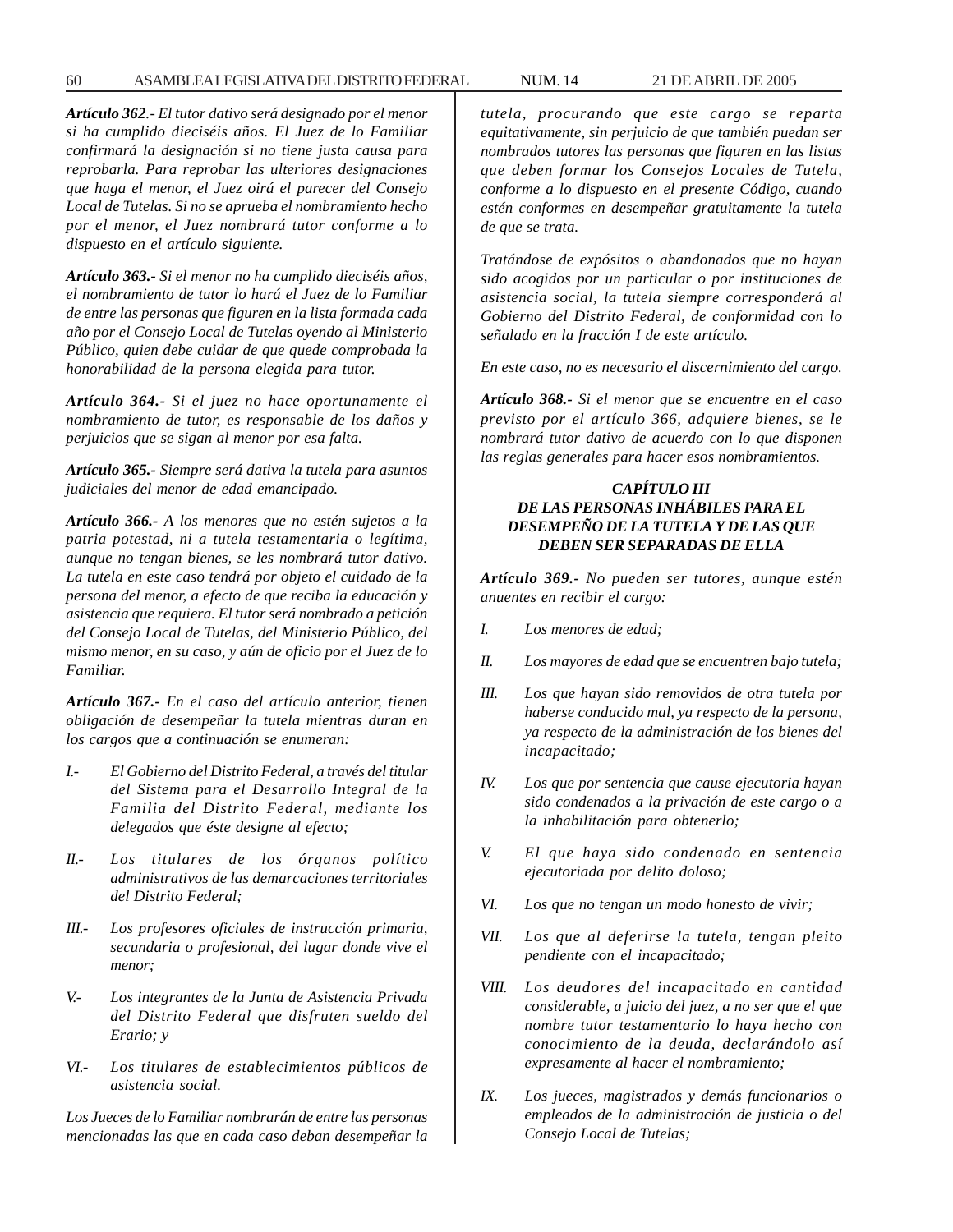- *X. El que no esté domiciliado en el lugar en que deba ejercer la tutela;*
- *XI. Los servidores públicos que por razón de sus funciones tengan responsabilidad pecuniaria actual o la hayan tenido y no la hubieren cubierto;*
- *XII. El que padezca enfermedad que le impida el ejercicio adecuado de la tutela; y*
- *XIII. Los demás a quienes lo prohíba la ley.*

*Artículo 370.- Serán separados de la tutela:*

- *I. Los que sin haber caucionado su manejo conforme a la ley, ejerzan la administración de la tutela;*
- *II. Los que se conduzcan mal en el desempeño de la tutela, ya sea respecto de la persona, ya respecto de la administración de los bienes del incapacitado;*
- *III.- Los tutores que no exhiban los certificados médicos ni rindan sus informes y cuentas dentro de los términos fijados por este Código;*
- *IV. Los comprendidos en el artículo anterior, desde que sobrevenga o se averigüe su incapacidad;*
- *V. El tutor que incurra en alguna de las faltas o irregularidades en el desempeño de su función;*
- *VI.- El tutor que permanezca ausente por más de tres meses, del lugar en que debe desempeñar la tutela; y*
- *VII.- El tutor que ejerza violencia familiar o cometa delito doloso, en contra de la persona sujeta a tutela.*

*Artículo 371.- No pueden ser tutores ni curadores de las personas que hayan sido causa o fomentado directa o indirectamente tales enfermedades o padecimientos.*

*Artículo 372.- El Ministerio Público y los parientes del pupilo, tienen derecho de promover la separación de los tutores que se encuentren en alguno de los casos previstos en el artículo.*

*Artículo 373.- El tutor que fuere procesado por cualquier delito, quedará suspendido en el ejercicio de su encargo desde que se provea el auto motivado de prisión, hasta que se pronuncie sentencia irrevocable.*

*Artículo 374.- En el caso de que trata el artículo anterior, se proveerá a la tutela conforme a la ley.*

*Artículo 375.- Absuelto el tutor, volverá al ejercicio de su encargo. Si es condenado a una pena que no lleve consigo la inhabilitación para desempeñar la tutela, volverá a*

*ésta al extinguir su condena, siempre que la pena impuesta no exceda de un año de prisión.*

# *CAPÍTULO IV DE LAS EXCUSAS PARA EL DESEMPEÑO DE LA TUTELA*

*Artículo 376.- Pueden excusarse de ser tutores:*

- *I. Los servidores públicos;*
- *II. Los militares en servicio activo;*
- *III. Los que tengan bajo su patria potestad tres o más descendientes;*
- *IV. Los que por su situación socioeconómica, no puedan atender a la tutela sin menoscabo de su subsistencia;*
- *V. Los que por el mal estado habitual de su salud, no puedan atender debidamente a la tutela;*
- *VI. Los que tengan sesenta años cumplidos;*
- *VII. Los que tengan a su cargo otra tutela o curaduría;*
- *VIII. Los que por su inexperiencia en los negocios o por causa grave, a juicio del Juez, no estén en aptitud de desempeñar convenientemente la tutela.*

*Artículo 377.- Si el que teniendo excusa legítima para ser tutor acepta el cargo, renuncia por el mismo hecho a la excusa que le concede la Ley.*

*Artículo 378.- El tutor debe proponer sus impedimentos o excusas dentro del término fijado por este Código en el Título que regirán los juicios familiares, y cuando transcurra el término sin ejercitar el derecho, se entiende renunciada la excusa.*

*Artículo 379.- Si el tutor tuviere dos o más excusas las propondrá simultáneamente, dentro del plazo respectivo; y si propone una sola, se entenderán renunciadas las demás.*

*Artículo 380.- Mientras que se califica el impedimento o la excusa, el Juez nombrará un tutor interino.*

*Artículo 381.- El tutor testamentario que se excuse de ejercer la tutela, perderá todo derecho a lo que le hubiere dejado el testador por este concepto.*

*Artículo 382.- El tutor que sin excusa o desechada la que hubiere propuesto no desempeñe la tutela, pierde el derecho que tenga para heredar al incapacitado que muera intestado, y es responsable de los daños y perjuicios que por su renuncia hayan sobrevenido al mismo incapacitado. En igual pena incurre la persona a quien corresponda la tutela legítima, si habiendo sido*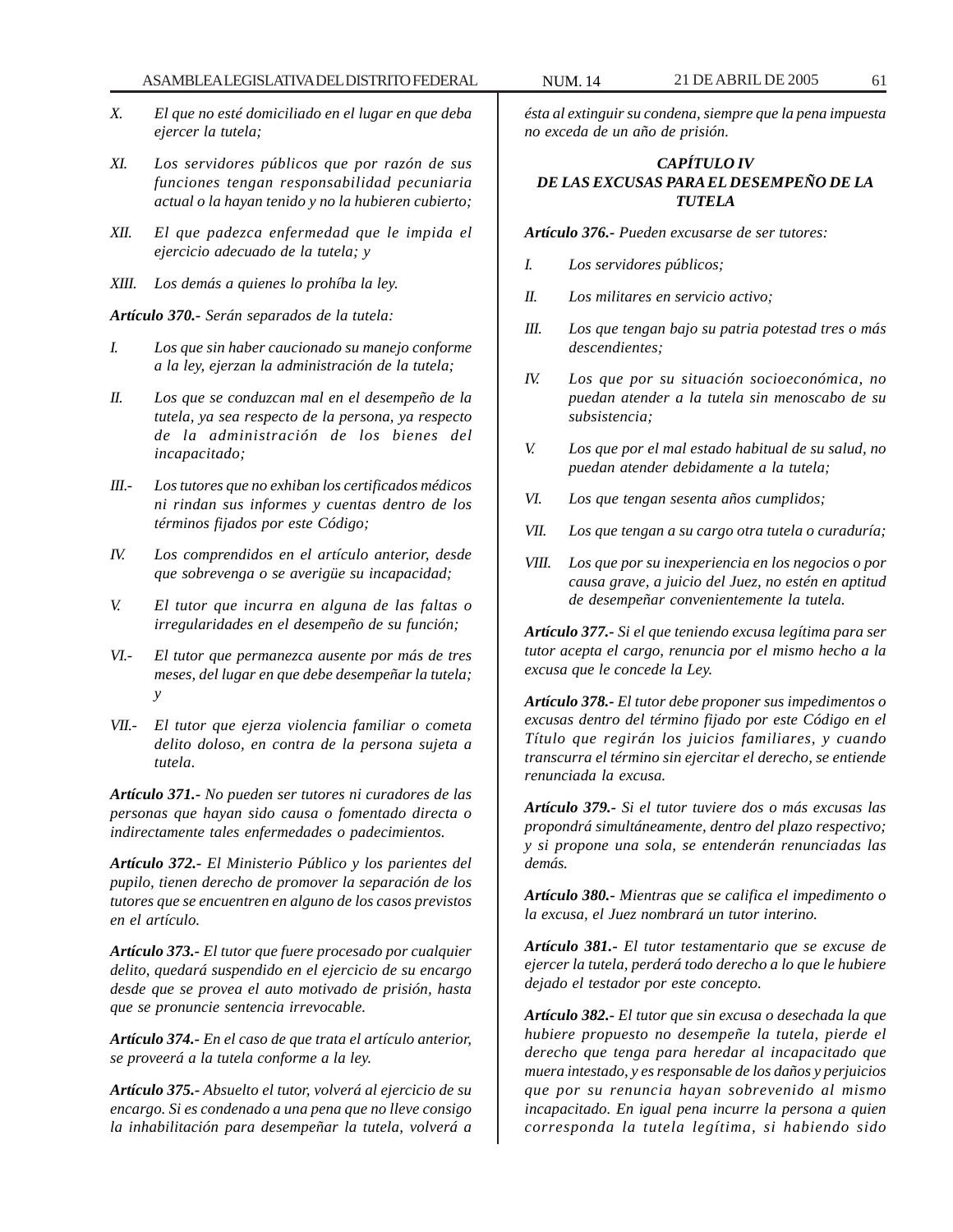*legalmente citada, no se presenta al juez manifestando su parentesco con el incapaz.*

*Artículo 383.- Muerto el tutor que esté desempeñando la tutela, sus herederos o ejecutores testamentarios están obligados a dar aviso al juez, quien proveerá inmediatamente al incapacitado del tutor que corresponda, según la ley.*

*La misma obligación tendrá el tutor de aquel, que estando en funciones de tutor, haya sido declarado en estado de interdicción.*

*En caso de omisión a lo dispuesto en este artículo, los obligados serán responsables por los daños y perjuicios que se causen a la persona sujeta a tutela.*

## *CAPÍTULO V*

# *DE LA GARANTÍA QUE DEBEN PRESTAR LOS TUTORES PARA ASEGURAR SU MANEJO*

*Artículo 384.- El tutor, antes de que se le discierna el cargo, prestará caución para asegurar su manejo. Esta caución consistirá:*

- *I. En hipoteca o prenda;*
- *II. En fianza;*
- *III.- En cualquier otro medio suficiente autorizado por la ley.*

*La garantía prendaria que preste el tutor se constituirá depositando las cosas dadas en prenda en una institución de crédito autorizada para recibir depósitos; a falta de ella se depositarán en poder de persona de notoria solvencia y honorabilidad.*

*Artículo 385.- Están exceptuados de la obligación de dar garantía:*

- *I. Los tutores testamentarios, cuando expresamente los haya relevado de esta obligación el testador;*
- *II. El tutor que no administre bienes;*
- *III. El padre, la madre y los abuelos, en los casos en que conforme a la ley son llamados a desempeñar la tutela de sus descendientes;*
- *IV. Los que acojan a un expósito, lo alimenten y eduquen convenientemente por más de diez años, a no ser que hayan recibido pensión para cuidar de él.*

*Artículo 386.- Los comprendidos en la fracción I del artículo anterior, sólo estarán obligados a dar garantía cuando con posterioridad a su nombramiento haya sobrevenido causa ignorada por el testador que, a juicio del juez y previa audiencia del curador, haga necesaria aquélla.*

*Artículo 387.- La garantía que presten los tutores no impedirá que el Juez de lo Familiar, a moción del Ministerio Público, del Consejo Local de Tutelas, de los parientes próximos del incapacitado o de éste si ha cumplido dieciséis años, dicte las providencias que se estimen útiles para la conservación de los bienes del pupilo.*

*Artículo 388.- Cuando la tutela del incapacitado recaiga en el cónyuge, en los ascendientes o en los hijos, no se dará garantía; salvo el caso de que el juez, con audiencia de curador y del Consejo de Tutelas, lo crea conveniente.*

*Artículo 389.- Siempre que el tutor sea también coheredero del incapaz, y éste no tenga más bienes que los hereditarios, no se podrá exigir al tutor otra garantía que la de su misma porción hereditaria a no ser que esta porción no iguale a la mitad de la porción del incapaz, pues en tal caso se integrará la garantía con bienes propios del tutor o con fianza.*

*Artículo 390.- Siendo varios los incapacitados cuyo haber consista en bienes procedentes de una herencia indivisa, si son varios los tutores, sólo se exigirá a cada uno de ellos garantía por la parte que corresponda a su representado.*

*Artículo 391.- El tutor no podrá dar fianza para caucionar su manejo sino cuando no tenga bienes en que constituir hipoteca o prenda.*

*En este caso, tendrá la obligación de actualizar la vigencia de la fianza mientras desempeñe la tutela.*

*Artículo 392.- Cuando los bienes que tenga no alcancen a cubrir la cantidad que ha de asegurar conforme al artículo siguiente, la garantía podrá consistir: parte en hipoteca o prenda, parte en fianza, o solamente en fianza, a juicio del juez, y previa audiencia del curador y del Consejo Local de Tutelas.*

*Artículo 393.- La hipoteca o prenda y, en su caso la fianza, se darán:*

- *I. Por el importe de las rentas de los bienes raíces en los dos últimos años, y por los réditos de los capitales impuestos durante ese mismo tiempo;*
- *II. Por el valor de los bienes muebles;*
- *III. Por el de los productos de las fincas rústicas en dos años, calculados por peritos, o por el término medio en un quinquenio, a elección del juez;*
- *IV. En las negociaciones mercantiles e industriales, por el veinte por ciento del importe de las mercancías y demás efectos muebles, calculado por los libros si están llevados en debida forma o a juicio de peritos.*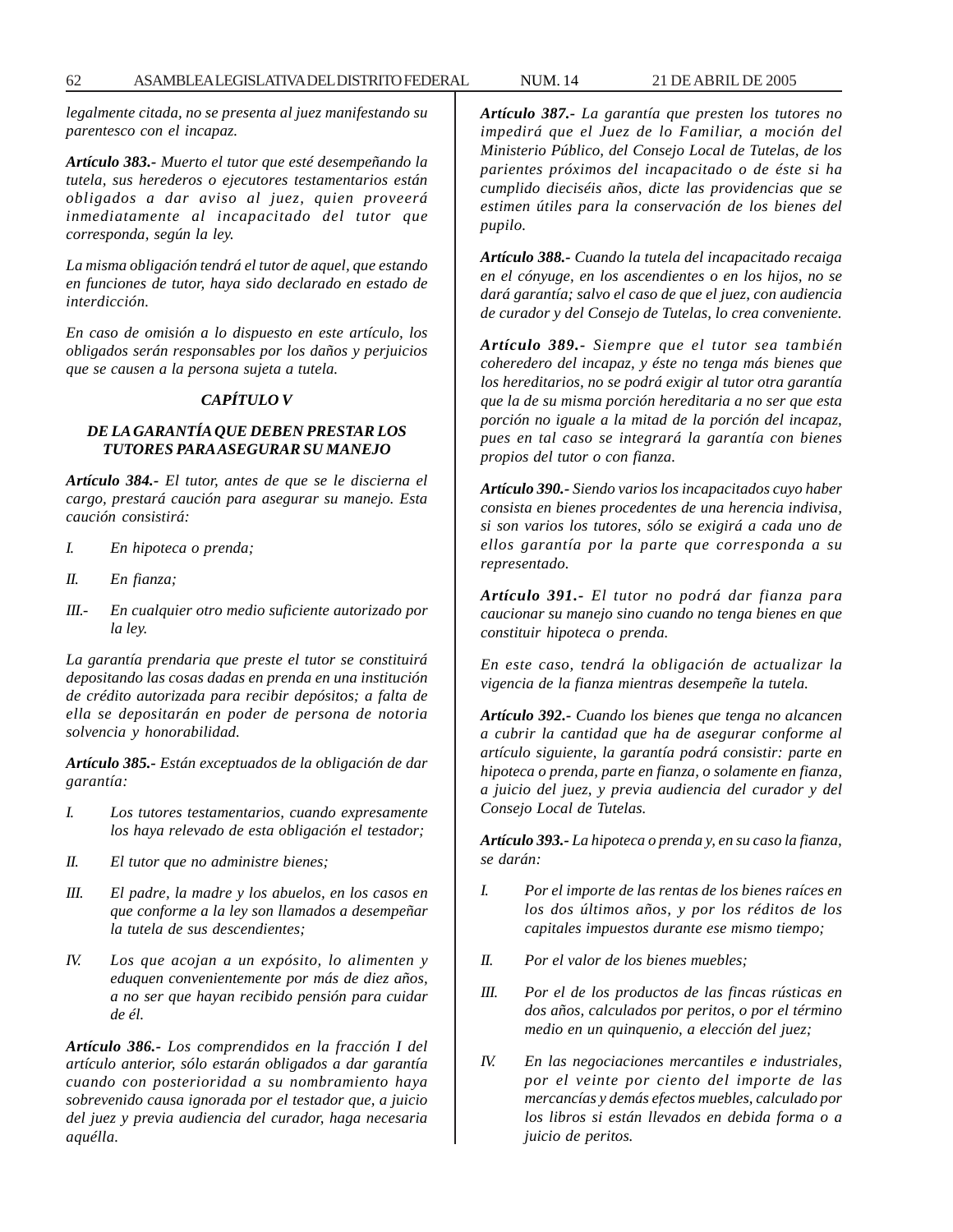*Artículo 394.- Si los bienes del incapacitado, enumerados en el artículo que precede, aumentan o disminuyen durante la tutela, podrán aumentarse o disminuirse proporcionalmente la hipoteca, prenda o la fianza, a pedimento del tutor, del curador, del Ministerio Público o del Consejo Local de Tutelas.*

*Artículo 395.- El Juez responde subsidiariamente con el tutor, de los daños y perjuicios que sufra el incapacitado por no haber exigido que se caucione el manejo de la tutela.*

*Artículo 396.- Si el tutor, dentro de tres meses después de aceptado su nombramiento, no pudiere dar la garantía correspondiente, se procederá al nombramiento de nuevo tutor.*

*Artículo 397.- Durante los tres meses señalados en el artículo precedente, desempeñará la administración de los bienes un tutor interino, quien los recibirá por inventario solemne, y no podrá ejecutar otros actos que los indispensables para la conservación de los bienes y percepción de los productos. Para cualquier otro acto de administración requerirá la autorización judicial, la que se concederá, si procede, oyendo al curador.*

*Artículo 398.- Al presentar el tutor su cuenta anual, el curador o el Consejo Local de Tutelas deben promover información de supervivencia e idoneidad de los fiadores dados por aquél. Esta información también podrán promoverla en cualquier tiempo que lo estimen conveniente. El Ministerio Público tiene igual facultad, y hasta de oficio el juez puede exigir esta información.*

*Artículo 399.- Es también obligación del curador y del Consejo Local de Tutelas, vigilar el estado de las fincas hipotecadas por el tutor de los bienes entregados en prenda, dando aviso al juez de los deterioros y menoscabo que en ellos hubiere, para que si es notable la disminución del precio, se exija al tutor que asegure con otros bienes los intereses que administra.*

# *CAPÍTULO VI DEL DESEMPEÑO DE LA TUTELA*

*Artículo 400.- Cuando el tutor tenga que administrar bienes, no podrá entrar a la administración sin que antes se nombre curador.*

*Artículo 401.- El tutor que entre a la administración de los bienes sin que se haya nombrado curador, será responsable de los daños y perjuicios que cause al incapacitado y, además, separado de la tutela; mas ningún extraño puede rehusarse a tratar con él judicial o extrajudicialmente alegando la falta de curador.*

*Artículo 402.- El tutor está obligado:*

*I. A alimentar y educar al incapacitado;*

- 
- *II. A destinar, de preferencia los recursos del incapacitado a la curación de sus enfermedades y a su rehabilitación derivadas de éstas o del consumo no terapéutico de substancias ilícitas a que hace referencia la Ley General de Salud y las lícitas no destinadas a ese fin, que produzcan efectos psicotrópicos;*
- *III. A formar inventario solemne y circunstanciado de cuanto constituya el patrimonio del incapacitado, dentro del término que el juez designe, con intervención del curador y del mismo incapacitado si goza de discernimiento y ha cumplido dieciséis años de edad;*

*El término para formar el inventario no podrá ser mayor de seis meses;*

*IV. A administrar el caudal de los incapacitados. El pupilo será consultado para los actos importantes de la administración cuando es capaz de discernimiento y mayor de dieciséis años;*

> *La administración de los bienes que el pupilo ha adquirido con su trabajo le corresponde a él y no al tutor;*

- *V. A representar al incapacitado en juicio y fuera de él en todos los actos civiles, con excepción del matrimonio, del reconocimiento de hijos, del testamento y de otros estrictamente personales;*
- *VI. A solicitar oportunamente la autorización judicial para todo lo que legalmente no pueda hacer sin ella.*

*Artículo 403.- Los gastos de alimentación, educación y asistencia de la persona sujeta a tutela deben regularse de manera que nada necesario le falte, según sus requerimientos y su posibilidad económica.*

*Artículo 404.- Cuando el tutor entre en el ejercicio de su cargo, el juez fijará, con audiencia de aquél, la cantidad que haya de invertirse en los alimentos, educación y asistencia de la persona sujeta a tutela, sin perjuicio de alterarla, según el aumento o disminución del patrimonio y otras circunstancias. Por las mismas razones podrá el juez alterar la cantidad que el que nombró tutor hubiere señalado para dicho objeto.*

*Artículo 405.- El tutor proveerá la educación integral, pública o privada, incluyendo la especializada conforme a las leyes de la materia, de la persona sujeta a tutela, de acuerdo con sus requerimientos y posibilidad económica, con el propósito de que éste pueda ejercer la carrera, oficio o la actividad que elija; lo anterior incluye su habilitación o rehabilitación si cuenta con alguna discapacidad, para que éste pueda actuar en su entorno familiar o social.*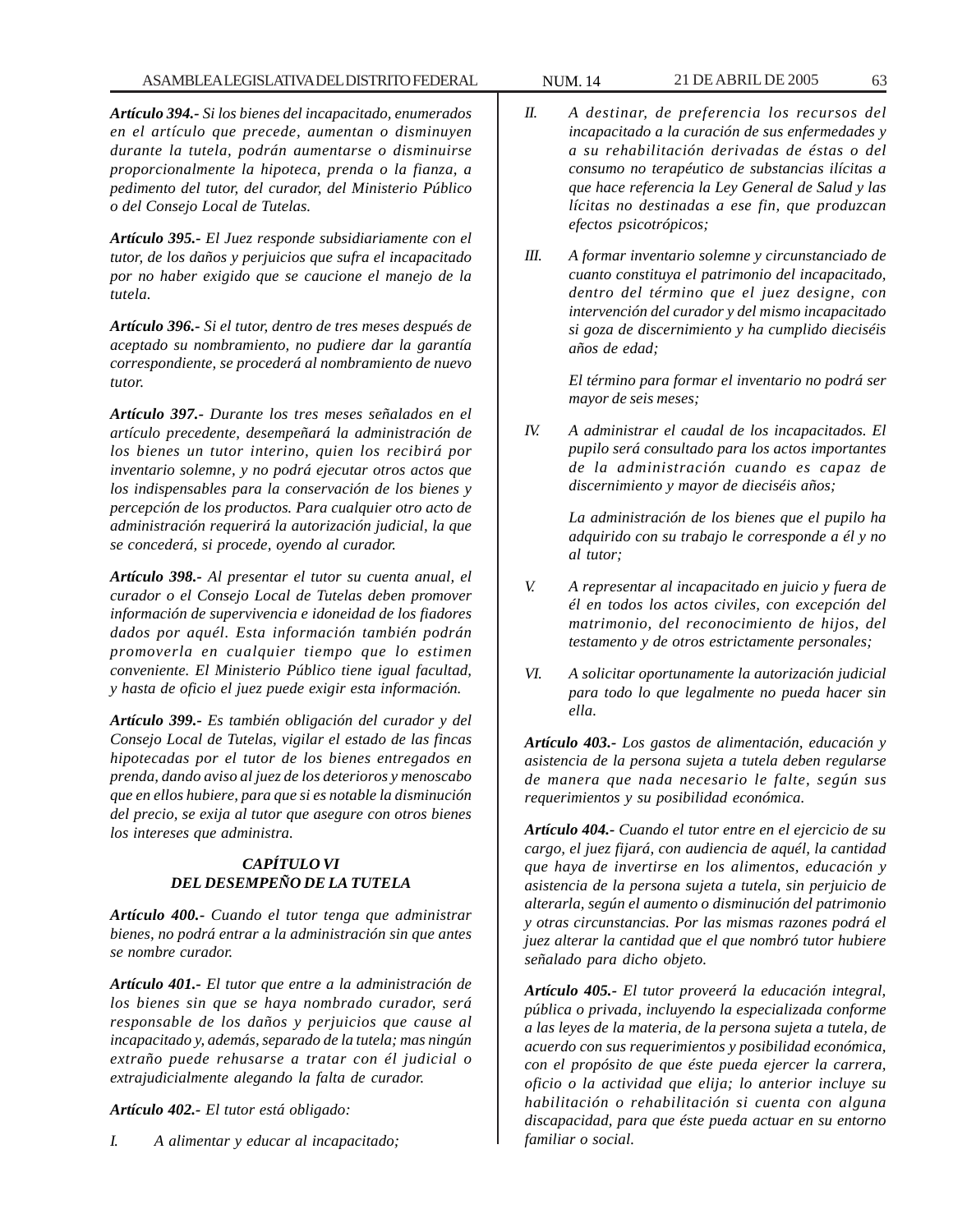*Si el tutor infringe esta disposición, el curador, el Consejo Local de Tutelas, el Ministerio Público o el menor, siendo el caso, deben ponerlo en conocimiento del juez para que dicte las medidas necesarias para su cumplimiento.*

*Artículo 406.- Si el que tenía la patria potestad sobre el menor lo había inscrito en alguna institución para su educación, o dedicado a algún oficio o actividad, el tutor no la podrá variar, ni prohibir su continuación, sin la aprobación del juez, quien previamente deberá oír al menor, al curador y al Consejo Local de Tutelas.*

*Artículo 407.- Si las rentas de la persona sujeta a tutela no alcanzan a cubrir los gastos de su alimentación, educación y asistencia, el juez decidirá si ha de ponérsele a aprender un oficio o adoptarse otro medio para evitar la enajenación de los bienes y, si fuere posible, sujetará a las rentas de éstos, los gastos de alimentación.*

*Artículo 408.- Si los menores o los mayores de edad, con algunas de las incapacidades a que se refiere este Código, fuesen indigentes o careciesen de suficientes medios para los gastos que demandan su alimentación y educación, el tutor exigirá judicialmente la prestación de esos gastos a los parientes que tienen obligación legal de alimentar a los incapacitados. Las expensas que esto origine, serán cubiertas por el deudor alimentario. Cuando el mismo tutor sea obligado a dar alimentos, por razón de su parentesco con su tutelado, el curador ejercitará la acción a que este artículo se refiere.*

*Artículo 409.- Si los menores o mayores de edad con incapacidades como las que señala este Código no tienen personas que estén obligadas a alimentarlos, o si teniéndolas no pudieren hacerlo, el tutor con autorización del juez de lo familiar, quien oirá el parecer del curador y el consejo local de las tutelas, pondrá al tutelado en una institución de asistencia social pública o privada en donde pueda educarse y habilitarse. En su caso, si esto no fuera posible, el tutor procurará que los particulares suministren trabajo al incapacitado, compatible con su edad y circunstancias personales, con la obligación de alimentarlo y educarlo. No por eso el tutor queda eximido de su cargo, pues continuará vigilando a su tutelado, a fin de que no sufra daño por lo excesivo del trabajo, lo insuficiente de la alimentación o lo defectuoso de la educación que se le imparta.*

*Artículo 410.- Los incapacitados indigentes que no puedan ser alimentados y educados por los medios previstos en los dos artículos anteriores, lo serán a costa de las rentas públicas del Distrito Federal; pero si se llega a tener conocimiento de que existen parientes del incapacitado que estén legalmente obligados a proporcionarle alimentos, el Ministerio Público deducirá la acción correspondiente para que se reembolse al Gobierno de los gastos que hubiere hecho en cumplimiento de lo dispuesto por este artículo.*

*Artículo 411.- El tutor está obligado a presentar al Juez de lo Familiar, en el mes de enero de cada año, un informe sobre el desarrollo de la persona sujeta a su tutela.*

*Para el caso del tutor de las personas a que se refiere este Código, además, está obligado a presentar al Juez de lo Familiar, en el mes de enero de cada año, un certificado de dos médicos psiquiatras que declaren acerca del estado del individuo sujeto a interdicción, a quien para ese efecto reconocerán en presencia del curador.*

*En todo caso, el Juez de lo Familiar se cerciorará del estado que guarda el incapacitado, tomando todas las medidas que estime convenientes para mejorar su condición.*

*Aún cuando no se rindan las cuentas respectivas, será obligatoria la presentación del informe y de los certificados médicos en los términos señalados por este artículo.*

*Artículo 412.- Para la seguridad, alivio y mejoría de las personas a que se refiere el artículo anterior, el tutor adoptará las medidas que juzgue oportunas, previa la autorización judicial que se otorgará con audiencia del curador. Las medidas que fueren muy urgentes podrán ser ejecutadas por el tutor, quien dará cuenta inmediatamente al juez para obtener la debida aprobación.*

*Artículo 413.- La obligación de hacer inventarios no puede ser dispensada ni aun por los que tienen derecho de nombrar tutor testamentario.*

*Artículo 414.- Mientras que el inventario no estuviere formado, la tutela debe limitarse a los actos de mera protección a la persona y conservación de los bienes del incapacitado.*

*Artículo 415. El tutor está obligado a inscribir en el inventario el crédito que tenga contra el incapacitado; si no lo hace, pierde el derecho de cobrarlo.*

*Artículo 416.- Los bienes que el incapacitado adquiera después de la formación del inventario, se incluirán inmediatamente en él, con las mismas formalidades prescritas en este Código.*

*Artículo 417.- Hecho el inventario no se admite al tutor rendir prueba contra él en perjuicio del incapacitado, ni antes ni después de la mayor edad de este, ya sea que litigue en nombre propio o con la representación del incapacitado.*

*Se exceptúan de lo dispuesto en el párrafo anterior los casos en que el error del inventario sea evidente o cuando se trate de un derecho claramente establecido.*

*Artículo 418.- Si se hubiere omitido listar algunos bienes en el inventario, el menor mismo, antes o después de la*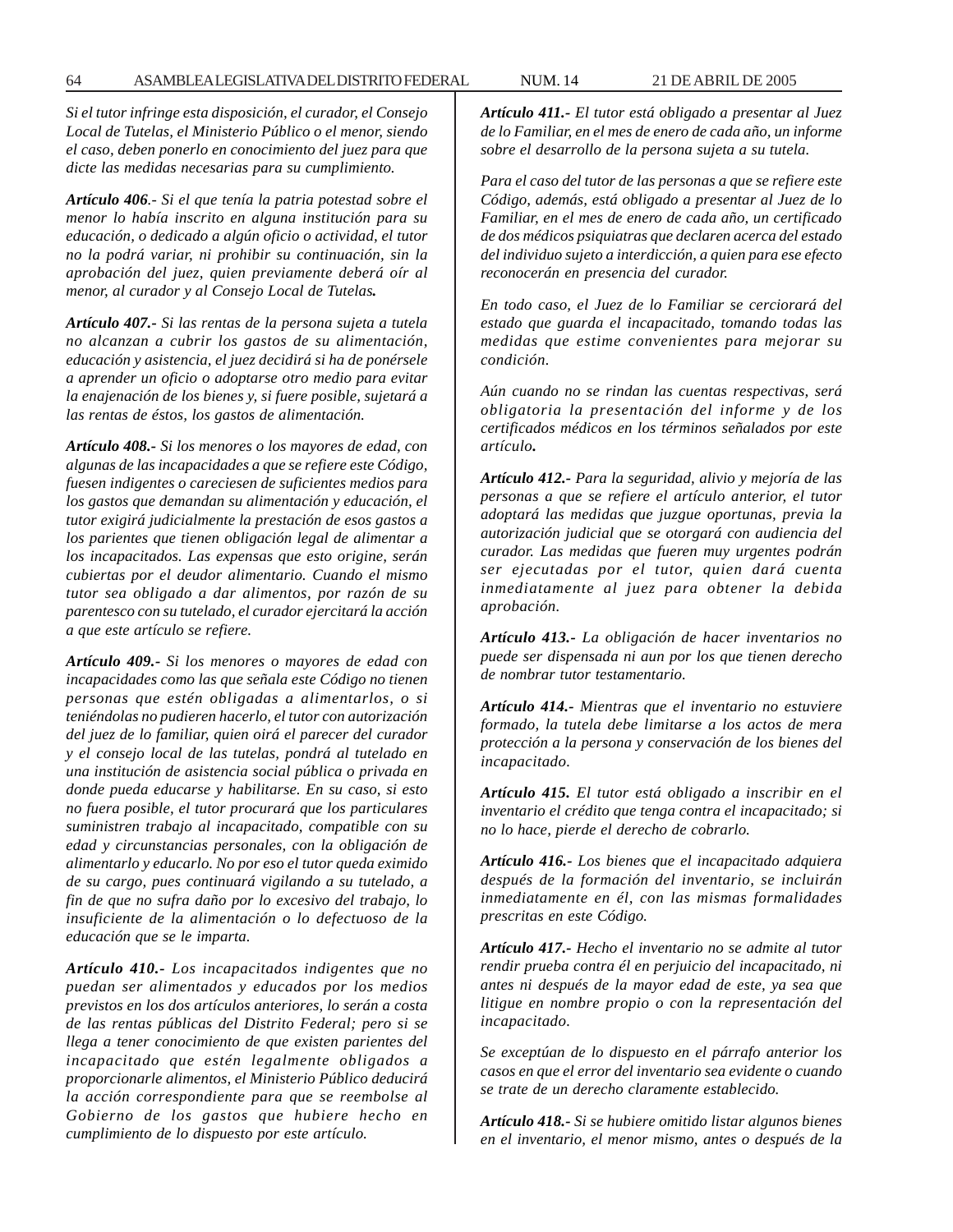*mayor edad, y el curador o cualquier pariente, pueden ocurrir al juez, pidiendo que los bienes omitidos se listen; y el juez, oído el parecer del tutor, determinará en justicia.*

*Artículo 419.- El tutor, dentro del primer mes de ejercer su cargo fijará, con aprobación del juez, la cantidad que haya de invertirse en gastos de administración y el número y sueldos de los dependientes necesarios. Ni el número, ni el sueldo de los empleados, podrá aumentarse después, sino con aprobación judicial.*

*Artículo 420.- Lo dispuesto en el artículo anterior no libera al tutor de justificar, al rendir sus cuentas, que efectivamente han sido gastadas dichas sumas en sus respectivos objetos.*

*Artículo 421.- Si el padre o la madre del menor ejercían algún comercio o industria, el juez, con informe de dos peritos, decidirá si ha de continuar o no la negociación; a no ser que los padres hubieren dispuesto algo sobre este punto, en cuyo caso se respetará su voluntad, en cuanto no ofrezca grave inconveniente a juicio del juez.*

*Artículo 422.- El dinero que resulte sobrante después de cubiertas las cargas y atenciones de la tutela, el que proceda de las redenciones de capitales y el que se adquiera de cualquier otro modo, será invertido por el tutor, dentro del mes siguiente a su obtención, bajo su más estricta responsabilidad.*

*Artículo 423.- Si para hacer la inversión dentro del término señalado en el artículo anterior, hubiere algún inconveniente grave, el tutor lo manifestará al Juez de lo Familiar, quien podrá ampliar el plazo por otro mes.*

*Artículo 424.- El tutor que no haga las inversiones dentro de los plazos señalados en los dos artículos anteriores pagará los réditos legales mientras que los capitales no sean invertidos.*

*Artículo 425.- Mientras que se hacen las inversiones a que se refiere este Código, el tutor depositará las cantidades que perciba, en las instituciones de crédito destinadas al efecto.*

*Artículo 426.- Los bienes inmuebles, los derechos anexos a ellos y los muebles preciosos, no pueden ser enajenados ni gravados por el tutor, sino por causa de absoluta necesidad o evidente utilidad del menor, o del mayor con alguna de las incapacidades a las que se refiere este Código, debidamente justificada y previa a la confirmación del curador y la autorización judicial.*

*Artículo 427.- Cuando la enajenación se haya permitido para cubrir con su producto algún objeto determinado, el juez señalará al tutor un plazo dentro del cual deberá acreditar que el producto de la enajenación se ha invertido en su objeto. Mientras que no se haga la inversión se observará lo dispuesto en este Código.*

*Artículo 428.- La venta de bienes raíces de los menores y mayores incapaces, es nula, si no se hace judicialmente en subasta pública. En la enajenación de alhajas y muebles preciosos, el juez decidirá si conviene o no la almoneda pudiendo dispensarla, acreditada la utilidad que resulte al tutelado.*

*Los tutores no podrán vender valores comerciales, industriales, títulos de renta, acciones, frutos y ganados pertenecientes al incapacitado, por menor valor del que se cotice en la plaza el día de la venta, ni dar fianza a nombre del tutelado.*

*Artículo 429.- Cuando se trate de enajenar, gravar o hipotecar a título oneroso, bienes que pertenezcan al incapacitado como copropietario, se comenzará por mandar justipreciar dichos bienes para fijar con toda precisión su valor y la parte que en ellos represente el incapacitado, a fin de que el juez resuelva si conviene o no que se dividan materialmente dichos bienes para que aquél reciba en plena propiedad su porción; o si, por el contrario, es conveniente la enajenación, gravamen o hipoteca, fijando en este caso las condiciones y seguridades con que deben hacerse, pudiendo, si lo estimare conveniente, dispensar la almoneda, siempre que consientan en ello el tutor y el curador.*

*Artículo 430.- Para todos los gastos extraordinarios que no sean de conservación ni de reparación, necesita el tutor ser autorizado por el juez.*

*Artículo 431.- Se requiere licencia judicial para que el tutor pueda transigir o comprometer en árbitros los negocios del incapacitado.*

*Artículo 432.- El nombramiento de árbitros hecho por el tutor deberá sujetarse a la aprobación del juez.*

*Artículo 433.- Para que el tutor transija, cuando el objeto de la reclamación consista en bienes inmuebles, muebles preciosos o bien en valores mercantiles o industriales cuya cuantía exceda de mil pesos, necesita del consentimiento del curador y de la aprobación judicial otorgada con audiencia de éste.*

*Artículo 434.- Ni con licencia judicial, ni en almoneda o fuera de ella puede el tutor comprar o arrendar los bienes del incapacitado, ni hacer contrato alguno respecto de ellos, para sí, sus ascendientes, su cónyuge, hijos o hermanos por consanguinidad o afinidad. Si lo hiciere, además de la nulidad del contrato, el acto será suficiente para que se le remueva.*

*Artículo 435.- Cesa la prohibición del artículo anterior, respecto de la venta de bienes, en el caso de que el tutor o sus parientes allí mencionados sean coherederos, partícipes o socios del incapacitado.*

*Artículo 436.- El tutor no podrá hacerse pago de sus créditos contra el incapacitado sin la conformidad del curador y la aprobación judicial.*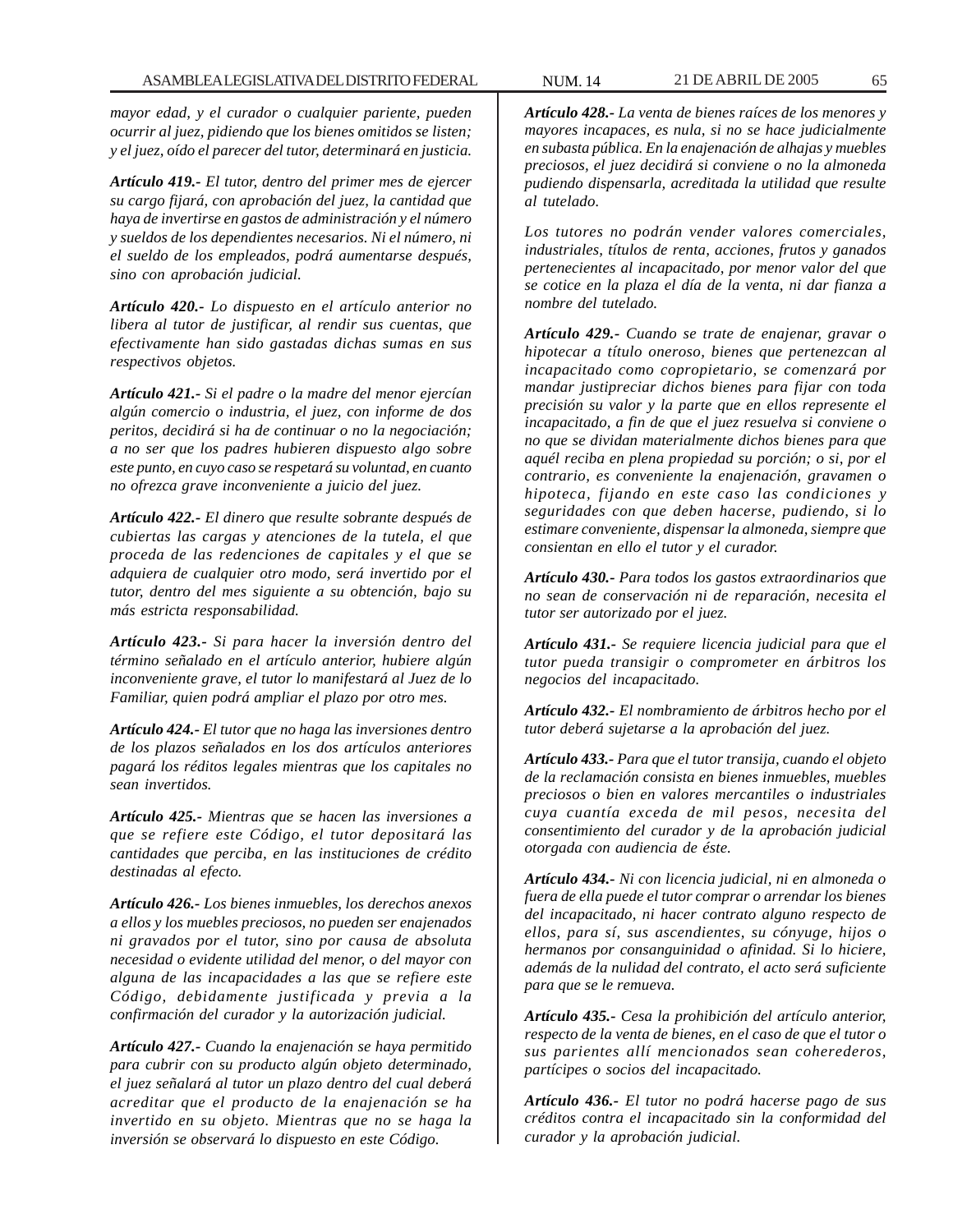*Artículo 437.- El tutor no puede aceptar para sí a título gratuito u oneroso, la cesión de algún derecho o crédito contra el incapacitado. Sólo puede adquirir esos derechos por herencia.*

*Artículo 438.- El tutor no puede dar en arrendamiento los bienes del incapacitado, por más de cinco años, sino en caso de necesidad o utilidad, previos el consentimiento del curador y la autorización judicial, observándose en su caso, lo dispuesto en este Código.*

*Artículo 439.- El arrendamiento hecho de conformidad con el artículo anterior, subsistirá por el tiempo convenido, aun cuando se acabe la tutela; pero será nula toda anticipación de renta o alquileres por más de dos años.*

*Artículo 440.- Sin autorización judicial no puede el tutor recibir dinero prestado en nombre del incapacitado, ya sea que se constituya o no hipoteca en el contrato.*

*Artículo 441.- El tutor no puede hacer donaciones a nombre del incapacitado.*

*Artículo 442.- El tutor tiene, respecto del menor, las mismas facultades que a los ascendientes concede este Código.*

*Artículo 443.- Durante la tutela no corre la prescripción entre el tutor y el incapacitado.*

#### *El tutor tiene obligación de admitir las donaciones simples, legados y herencias que se dejen al incapacitado.*

*Artículo 444.- La expropiación por causa de utilidad pública de bienes de incapacitados, no se sujetará a las reglas antes establecidas, sino a lo que dispongan las leyes de la materia.*

*Artículo 445.- Cuando el tutor de un incapaz sea el cónyuge, continuará ejerciendo los derechos conyugales con las siguientes modificaciones:*

*I. En los casos en que conforme a derecho se requiere el consentimiento del cónyuge, se suplirá éste por el juez con audiencia del curador;*

*II. En los casos en que el cónyuge incapaz pueda querellarse del otro, denunciarlo o demandarlo para asegurar sus derechos violados o amenazados, será representado por un tutor interino que el juez le nombrará. Es obligación del curador promover este nombramiento y si no lo cumple, será responsable de los perjuicios que se causen al incapacitado. También podrá promover este nombramiento del Consejo Local de Tutelas.*

*Artículo 446.- Cuando la tutela del incapaz recaiga en el cónyuge, sólo podrá gravar o enajenar los bienes mencionados en el artículo 303, previa audiencia del* *curador y autorización judicial, que se concederá de acuerdo con lo dispuesto en este Código.*

*Artículo 447.- Cuando la tutela recaiga en cualquiera otra persona, se ejercerá conforme a las reglas establecidas en este Código.*

*Artículo 448.- En caso de maltratamiento, de negligencia en los cuidados debidos al incapacitado o a la administración de sus bienes, podrá el tutor ser removido de la tutela a petición del curador, de los parientes del incapacitado, del Consejo Local de Tutelas o del Ministerio Público.*

*Artículo 449.- El tutor tiene derecho a una retribución sobre los bienes del incapacitado, que podrá fijar el ascendiente o extraño que conforme a derecho lo nombre en su testamento y para los tutores legítimos y dativos la fijará el juez.*

*Artículo 450.- En ningún caso bajará la retribución del cinco ni excederá del diez por ciento de las rentas líquidas de dichos bienes.*

*Artículo 451.- Si los bienes del incapacitado tuvieren un aumento en sus productos, debido exclusivamente a la industria y diligencia del tutor, tendrá derecho a que se le aumente la remuneración hasta un veinte por ciento de los productos líquidos. La calificación del aumento se hará por el juez, con audiencia del curador.*

*Artículo 452.- Para que pueda hacerse en la retribución de los tutores el aumento extraordinario que permite el artículo anterior, será requisito indispensable que por lo menos en dos años consecutivos haya obtenido el tutor la aprobación absoluta de sus cuentas.*

*Artículo 453.- El tutor no tendrá derecho a remuneración alguna, y restituirá lo que por este título hubiese recibido, si contraviniese lo dispuesto en el artículo 47 de este Código.*

# *CAPÍTULO VII DE LAS CUENTAS DE LA TUTELA*

*Artículo 454.- El tutor está obligado a rendir al juez cuenta detallada de su administración, en el mes de enero de cada año, sea cual fuere la fecha en que se le hubiere discernido el cargo. La falta de presentación de la cuenta en los tres meses siguientes al de enero, motivará la remoción del tutor.*

*Artículo 455.- También tiene obligación de rendir cuenta, cuando por causas graves que calificará el juez, la exijan el curador, el Consejo Local de Tutelas, el Ministerio Público, los propios Incapaces señalados en este Código, o los menores que hayan cumplido 16 años de edad.*

*Artículo 456.- La cuenta de administración comprenderá no sólo las cantidades en numerario que hubiere recibido*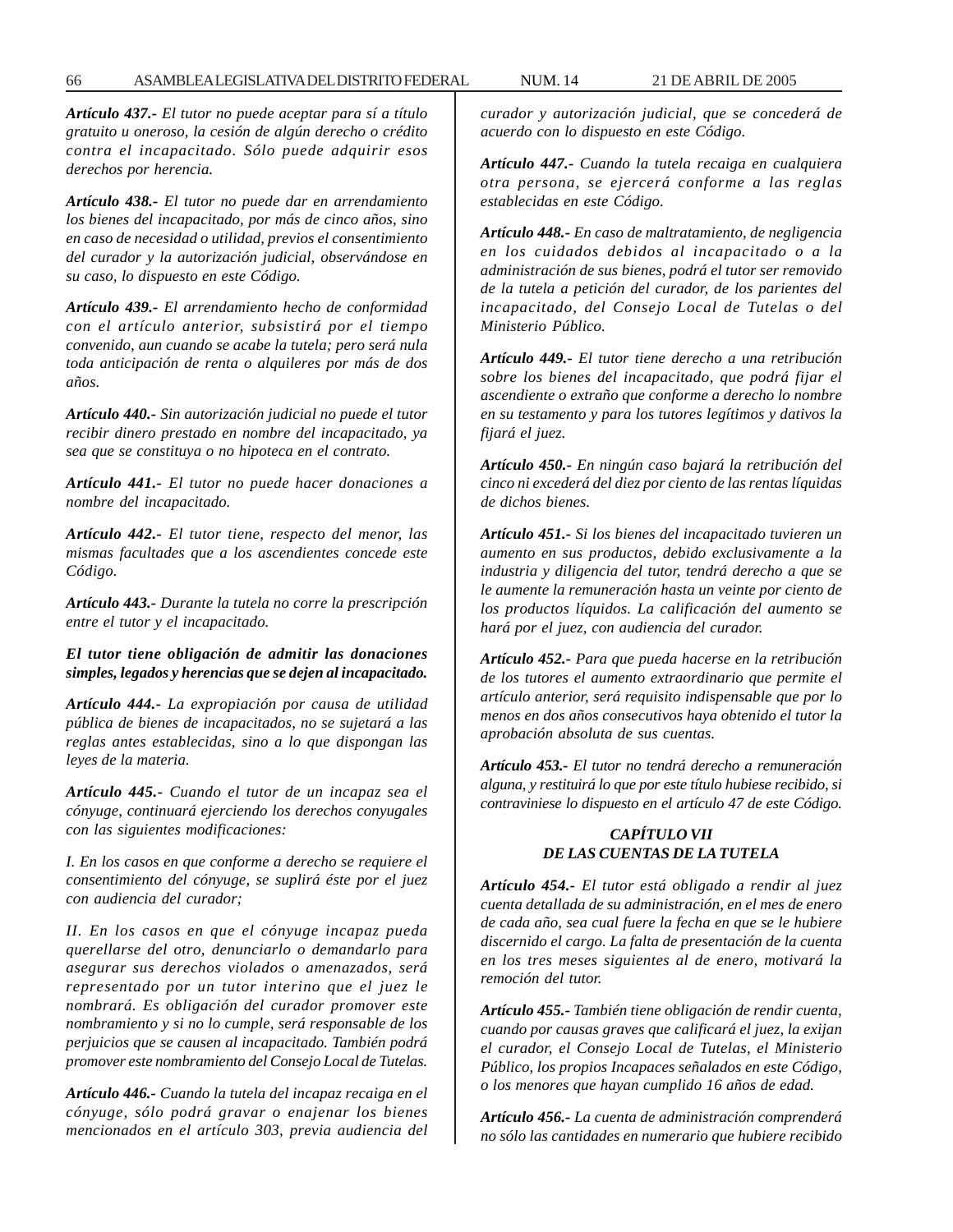*el tutor por producto de los bienes y la aplicación que les haya dado, sino en general todas las operaciones que se hubieren practicado, e irá acompañada de los documentos justificativos y de un balance del estado de los bienes.*

*Artículo 457.- El tutor es responsable del valor de los créditos activos si dentro de sesenta días, contados desde el vencimiento de su plazo, no ha obtenido su pago o garantía que asegure éste, o no ha pedido judicialmente el uno o la otra.*

*Artículo 458.- Si el incapacitado no está en posesión de algunos bienes a que tiene derecho, será responsable el tutor de la pérdida de ellos, si dentro de dos meses contados desde que tuvo noticia del derecho el incapacitado, no entabla a nombre de éste judicialmente, las acciones conducentes para recobrarlos.*

*Artículo 459.- Lo dispuesto en el artículo anterior se entiende sin perjuicio de la responsabilidad que, después de intentadas las acciones, puede resultar al tutor por culpa o negligencia en el desempeño de su encargo.*

*Artículo 460.- Las cuentas deben rendirse en el lugar en que se desempeña la tutela.*

*Artículo 461.- Deben abonarse al tutor todos los gastos hechos debida y legalmente aunque los haya anticipado de su propio caudal, y aunque de ello no haya resultado utilidad a los menores y a los mayores de edad incapaces, si esto ha sido sin culpa del primero.*

*Artículo 462.- Ninguna anticipación ni crédito contra el incapacitado se abonará al tutor, si excede de la mitad de la renta anual de los bienes de aquél, a menos que al efecto haya sido autorizado por el juez con audiencia del curador.*

*Artículo 463.- El tutor será igualmente indemnizado, según el prudente arbitrio del juez, del daño que haya sufrido por causa de la tutela y en desempeño necesario de ella, cuando no haya intervenido de su parte culpa o negligencia.*

*Artículo 464.- La obligación de dar cuenta no puede ser dispensada en contrato o en última voluntad, ni aún por el mismo tutelado; y si esa dispensa se pusiere como condición, en cualquier acto, se tendrá como no puesta.*

*Artículo 465.- El tutor que sea remplazado por otro, estará obligado, y lo mismo sus herederos, a rendir cuenta general de la tutela al que le reemplaza. El nuevo tutor responderá al incapacitado por los daños y perjuicios si no pidiere y tomare las cuentas de su antecesor.*

*Artículo 466.- El tutor, o en su falta quien lo represente, rendirá las cuentas generales de la tutela en el término de tres meses, contados desde el día en que fenezca la tutela. El juez podrá prorrogar este plazo hasta por tres*

*meses más, si circunstancias extraordinarias así lo exigieren.*

*Artículo 467.- La obligación de dar cuenta pasa a los herederos del tutor; y si alguno de ellos sigue administrando los bienes de la tutela, su responsabilidad será la misma que la de aquél.*

*Artículo 468.- La garantía dada por el tutor no se cancelará, sino cuando las cuentas hayan sido aprobadas.*

*Artículo 469.- Hasta pasado un mes de la aprobación de cuentas, es nulo todo convenio entre el tutor y el pupilo, cuando desaparezca la causa que motivó su nombramiento, relativo a la administración de la tutela o a las cuentas mismas.*

# *CAPÍTULO VIII DE LA EXTINCIÓN DE LA TUTELA*

*Artículo 470.- La tutela se extingue:*

- *I. Por la muerte del pupilo o porque desaparezca su incapacidad;*
- *II. Cuando el incapacitado, sujeto a tutela entre a la patria potestad por reconocimiento o por adopción.*

# *CAPÍTULO IX DE LA ENTREGA DE LOS BIENES*

*Artículo 471.- El tutor, concluida la tutela, está obligado a entregar todos los bienes del incapacitado y todos los documentos que le pertenezcan, conforme al balance que se hubiere presentado en la última cuenta aprobada.*

*Artículo 472.- La entrega de bienes a que se refiere el artículo anterior se deberá hacer, en sus respectivos casos:*

- *I. Tratándose de los menores, cuando alcancen la mayor edad;*
- *II. Al menor emancipado, respecto de los bienes que conforme a la ley pueda administrar;*
- *III. A los que entren al ejercicio de la patria potestad;*
- *IV. A los herederos de la persona que estuvo sujeta a tutela; y*
- *V. Al tutor que lo sustituya en el cargo.*

*Artículo 473.- La obligación de entregar los bienes no se suspende por estar pendiente la rendición de cuentas. La entrega debe ser hecha durante el mes siguiente a la terminación de la tutela; cuando los bienes sean muy cuantiosos o estuvieren ubicados en diversos lugares, el juez puede fijar un término prudente para su conclusión, pero, en todo caso, deberá comenzar en el plazo antes señalado.*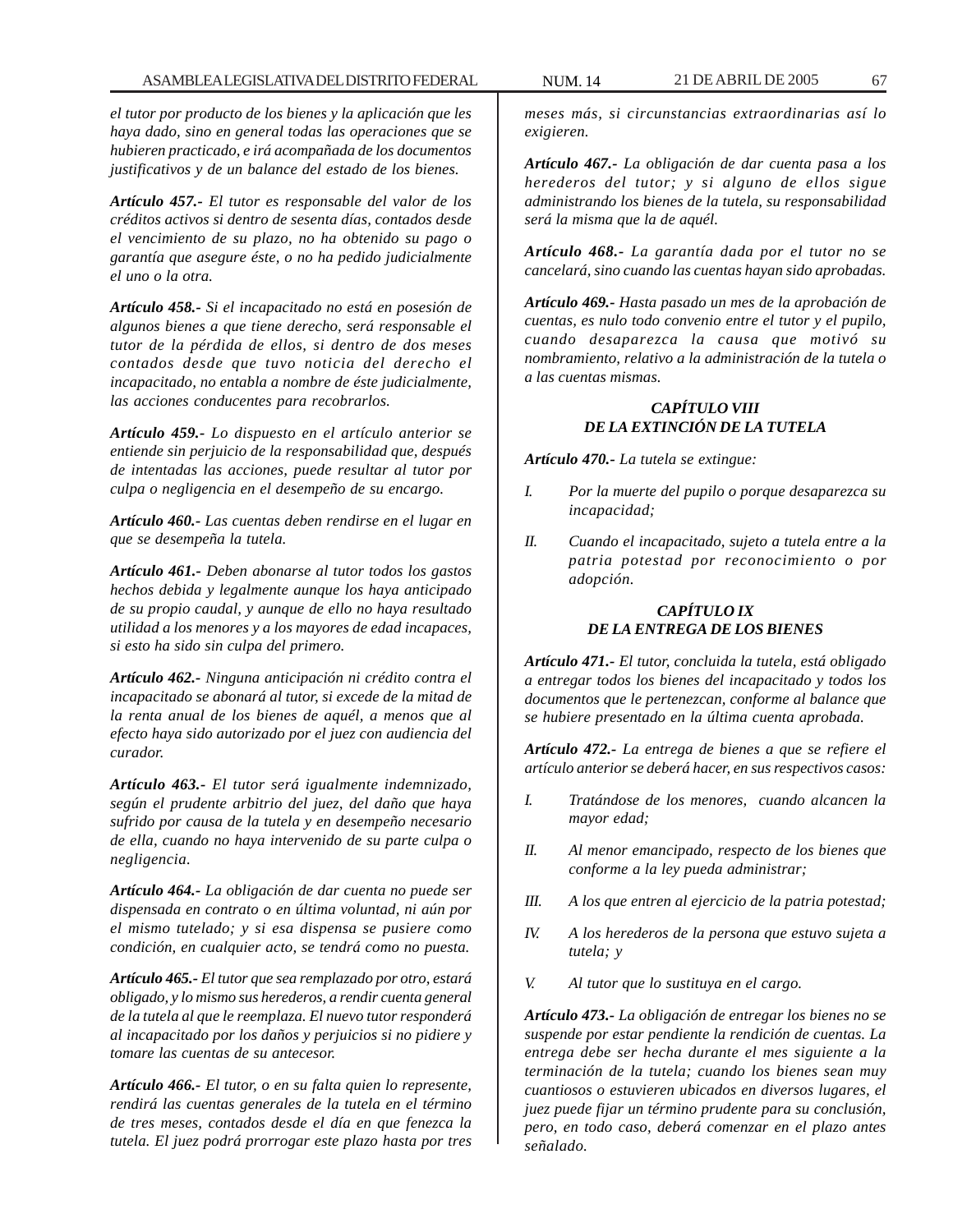*Artículo 474.- El tutor que entre al cargo sucediendo a otro, está obligado a exigir la entrega de bienes y cuentas al que le ha precedido. Si no la exige, es responsable de todos los daños y perjuicios que por su omisión se siguieren al incapacitado.*

*Artículo 475.- La entrega de los bienes y la cuenta de la tutela se efectuarán a expensas del incapacitado. Si para realizarse no hubiere fondos disponibles, el juez podrá autorizar al tutor a fin de que se proporcione los necesarios para la primera, y éste adelantará los relativos a la segunda, los cuales serán reembolsados con los primeros fondos de que se pueda disponer.*

*Artículo 476.- Cuando el tutor actúe con dolo o culpa en la entrega de los bienes, correrán por su cuenta todos los gastos, así como el pago de la reparación de los daños y perjuicios que esto ocasione.*

*Artículo 477.- El saldo que resulte en pro o en contra del tutor, producirá interés legal. En el primer caso correrá desde que previa entrega de los bienes se haga el requerimiento legal para el pago; y en el segundo, desde la rendición de cuentas, si hubiesen sido dadas dentro del término designado por la ley; y si no, desde que expire el mismo término.*

*Artículo 478.- Cuando en la cuenta resulte alcance contra el tutor, aunque por un arreglo con el menor o sus representantes se otorguen plazos al responsable o a sus herederos para satisfacerlo, quedarán vivas las hipotecas u otras garantías dadas para la administración, hasta que se verifique el pago, a menos que se haya pactado expresamente lo contrario en el arreglo.*

*Artículo 479.- Si la caución fuere de fianza, el convenio que conceda nuevos plazos al tutor, se hará saber al fiador; si éste consiente, permanecerá obligado hasta la solución; si no consiente, no habrá espera, y se podrá exigir el pago inmediato o la subrogación del fiador por otro igualmente idóneo que acepte el convenio.*

*Artículo 480.- Si no se hiciere saber el convenio al fiador, éste no permanecerá obligado.*

*Artículo 481.- Todas las acciones por hechos relativos a la administración de la tutela, que el incapacitado pueda ejercitar contra su tutor, o contra los fiadores y garantes de éste, quedan extinguidas por el lapso de cuatro años, contados desde el día en que se cumpla la mayor edad, o desde el momento en que se hayan recibido los bienes y la cuenta de tutela, o desde que haya cesado la incapacidad en los demás casos previstos por la ley.*

*Artículo 482.- Si la tutela hubiera fenecido durante la minoridad, el menor podrá ejercitar las acciones correspondientes contra el primer tutor y los que le hubieren sucedido en el cargo, computándose entonces* *los términos desde el día en que llegue a la mayor edad. Tratándose de los demás incapacitados, los términos se computarán desde que cese la incapacidad.*

#### *CAPÍTULO X DEL CURADOR*

*Artículo 483.- Todos los individuos sujetos a tutela, ya sea testamentaria, legítima o dativa, además del tutor tendrán un curador, excepto en los casos de tutela a que se refieren los artículos respectivos de este Código.*

*Artículo 484.- En todo caso en que se nombre al menor un tutor interino, se le nombrará curador con el mismo carácter si no lo tuviere definitivo, o si teniéndolo se halla impedido.*

*Artículo 485.- También se nombrará un curador interino en el caso de oposición de intereses a que se refiere este Código.*

*Artículo 486.- Igualmente se nombrará curador interino en los casos de impedimento, separación o excusa del nombrado, mientras se decide el punto; luego que se decida se nombrará nuevo curador conforme a derecho.*

*Artículo 487.- Lo dispuesto sobre impedimento o excusas de los tutores regirá igualmente respecto de los curadores.*

*Artículo 488.- Los que tienen derecho a nombrar tutor, lo tienen también de nombrar curador.*

*Artículo 489.- Designarán por sí mismos al curador, con aprobación judicial:*

- *I. Los comprendidos en el artículo, observándose lo que allí se dispone respecto de esos nombramientos;*
- *II. Los menores de edad emancipados por razón del matrimonio, en el caso previsto en este Código.*

*Artículo 490.- El curador de todos los demás individuos sujetos a tutela será nombrado por el juez.*

*Artículo 491.- El curador está obligado:*

- *I. A defender los derechos del incapacitado en juicio o fuera de él, exclusivamente en el caso de que estén en oposición con los del tutor;*
- *II. A vigilar la conducta del tutor y a poner en conocimiento del juez todo aquello que considere que puede ser dañoso al incapacitado;*
- *III. A dar aviso al juez para que se haga el nombramiento de tutor, cuando éste faltare o abandonare la tutela;*
- *IV. A cumplir las demás obligaciones que la ley le señale.*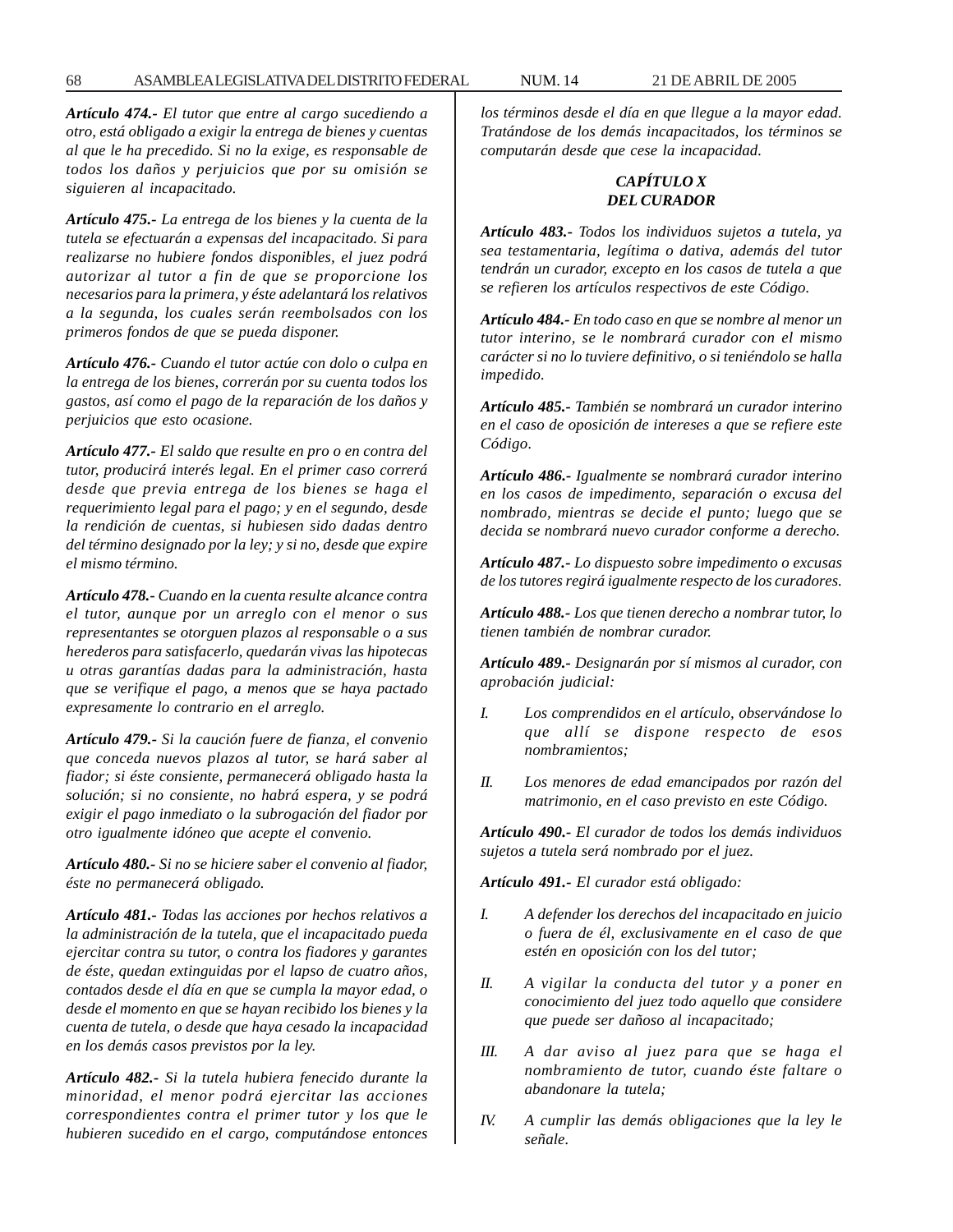*Artículo 492.- El curador que no llene los deberes prescritos en el artículo precedente, será responsable de los daños y perjuicios que resultaren al incapacitado.*

*Artículo 493.- Las funciones del curador cesarán cuando el incapacitado salga de la tutela; pero si sólo variaren las personas de los tutores, el curador continuará en la curaduría.*

*Artículo 494.- El curador tiene derecho de ser relevado de la curaduría, pasados diez años desde que se encargó de ella.*

*Artículo 495.- En los casos en que conforme a este Código tenga que intervenir el curador, cobrará el honorario que señala el arancel a los procuradores, sin que por ningún otro motivo pueda pretender mayor retribución. Si hiciere algunos gastos en el desempeño de su cargo, se le pagarán.*

# *CAPÍTULO XI DEL CONSEJO LOCAL DE TUTELAS Y DE LOS JUECES DE LO FAMILIAR*

*Artículo 496.- En cada demarcación territorial del Distrito Federal habrá un Consejo Local de Tutelas compuesto de un Presidente y de dos vocales, que durarán un año en el ejercicio de su cargo, serán nombrados por el Jefe de Gobierno del Distrito Federal o por quien él autorice al efecto o por los Jefes Delegacionales, según el caso, en el mes de enero de cada año, procurando que los nombramientos recaigan en personas que tengan un modo honesto de vivir y que se hayan destacado por su interés en la protección de los menores.*

*Los miembros del Consejo no cesarán en sus funciones aun cuando haya transcurrido el término para el que fueron nombrados, hasta que tomen posesión las personas que hayan sido designadas para el siguiente período.*

*Artículo 497.- El Consejo Local de Tutelas es un órgano de vigilancia y de información, que además de las funciones que expresamente le asignen varios de los artículos que preceden, tiene las obligaciones siguientes:*

- *I. Formar y remitir a los Jueces de lo Familiar una lista de las personas de la localidad que, por su aptitud legal y moral, puedan desempeñar la tutela, para que de entre ellas se nombren a los tutores y curadores, en los casos que estos nombramientos correspondan al Juez;*
- *II. Velar porque los tutores cumplan sus deberes, especialmente en lo que se refiere a la educación y asistencia; dando aviso al Juez de lo Familiar de las faltas u omisiones que notare;*
- *III. Avisar al Juez de lo Familiar cuando tenga conocimiento de que los bienes de un incapacitado están en peligro, a fin de que dicte las medidas correspondientes;*
- *IV. Investigar y poner en conocimiento del Juez de lo Familiar qué incapacitados carecen de tutor, con el objeto de que se hagan los respectivos nombramientos;*
- *V. Cuidar que los tutores cumplan con las obligaciones que les impone este Código;*
- *VI. Vigilar el registro de tutelas, a fin de que sea llevado en debida forma.*

*Artículo 498.- Los Jueces de lo Familiar son las autoridades encargadas exclusivamente de intervenir en los asuntos relativos a la tutela. Ejercerán una sobrevigilancia sobre el conjunto de los actos del tutor, para impedir, por medio de disposiciones apropiadas, la trasgresión de sus deberes.*

*Artículo 499.- Mientras que se nombra tutor, el Juez de lo Familiar debe dictar las medidas necesarias para que el incapacitado no sufra perjuicios en su persona o en sus intereses.*

# *CAPÍTULO XII*

## *DEL ESTADO DE INTERDICCIÓN*

*Artículo 500.- Son nulos todos los actos de administración ejecutados y los contratos celebrados por los incapacitados, sin la autorización del tutor, salvo lo dispuesto en la fracción IV del artículo 402 de este Código.*

*Artículo 501.- Son también nulos los actos de administración y los contratos celebrados por los menores emancipados, si son contrarios a las restricciones establecidas por el artículo 507 de este Código.*

*Artículo 502.- La nulidad a que se refieren los artículos anteriores, sólo puede ser alegada, sea como acción, sea como excepción, por el mismo incapacitado o por sus legítimos representantes; pero no por las personas con quienes contrató, ni por los fiadores que se hayan dado al constituirse la obligación, ni por los mancomunados en ellas.*

*Artículo 503.- La acción para pedir la nulidad, prescribe en los términos en que prescriben las acciones personales o reales, según la naturaleza del acto cuya nulidad se pretende.*

*Artículo 504.- Los menores de edad no pueden alegar la nulidad de que hablan los artículos 500 y 501, en las obligaciones que hubieren contraído sobre materias propias de la profesión o arte en que sean peritos.*

*Artículo 505.- Tampoco pueden alegarla los menores, si han presentado certificados falsos del Registro de lo Familiar, para hacerse pasar como mayores o han manifestado dolosamente que lo eran.*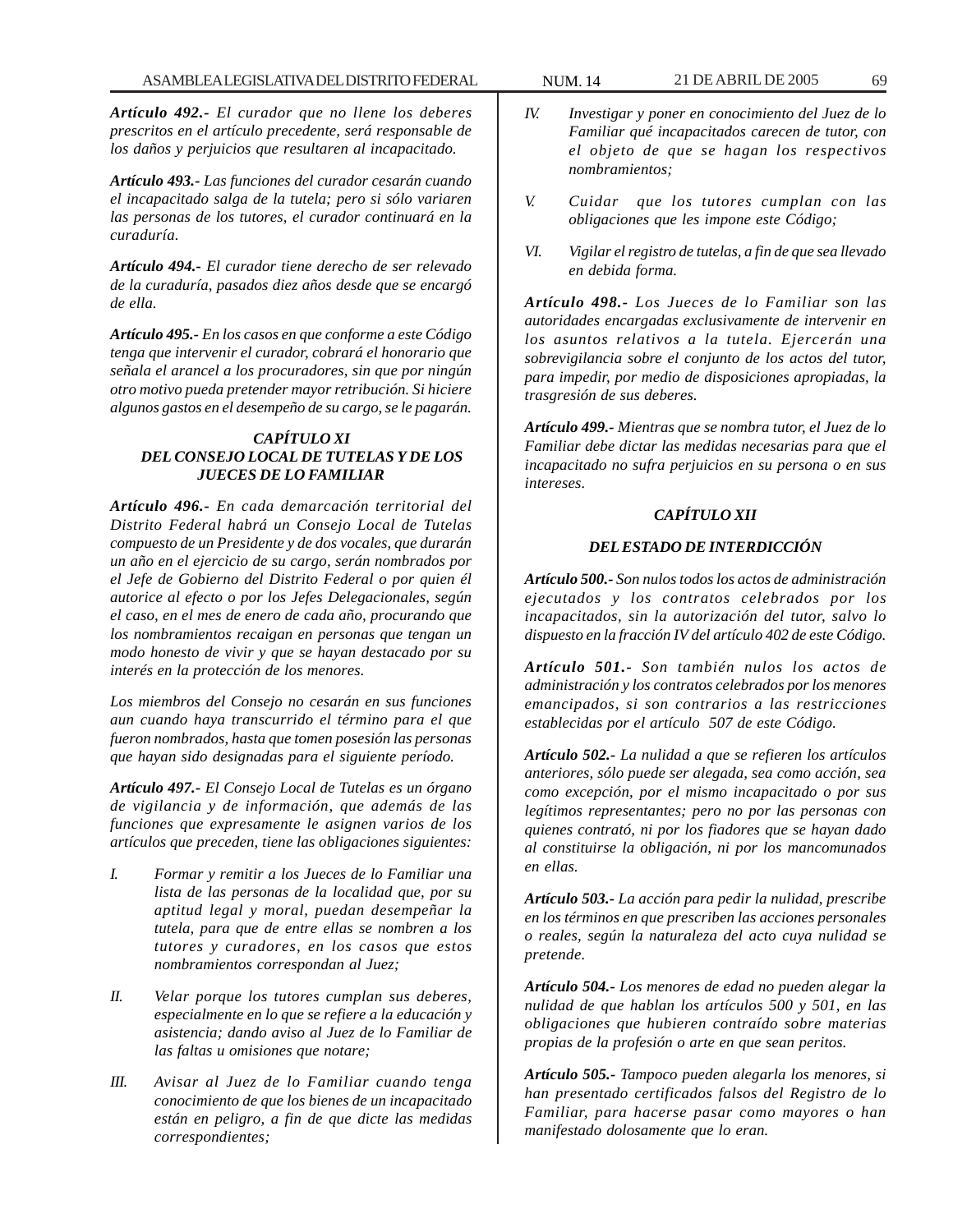#### *TÍTULO SEXTO DE LA EMANCIPACIÓN Y DE LA MAYORÍA DE EDAD*

# *CAPÍTULO I DE LA EMANCIPACIÓN*

*Artículo 506.- El matrimonio del menor de dieciocho años produce de derecho la emancipación. Aunque el matrimonio se disuelva, el cónyuge emancipado, que sea menor, no recaerá en la patria potestad.*

*Artículo 507.- El emancipado tiene la libre administración de sus bienes, pero siempre necesita durante su menor edad:*

*I. De la autorización judicial para la enajenación, gravamen o hipoteca de bienes raíces.*

*II. De un tutor para negocios judiciales.*

# *CAPÍTULO II DE LA MAYORÍA DE EDAD*

*Artículo 508.- La mayor edad comienza a los dieciocho años cumplidos.*

*Artículo 509.- El mayor de edad dispone libremente de su persona y de sus bienes.*

#### *TÍTULO SÉPTIMO DE LOS AUSENTES E IGNORADOS*

#### *CAPÍTULO I DE LAS MEDIDAS PROVISIONALES EN CASO DE AUSENCIA*

*Artículo 510.- El que se hubiere ausentado del lugar de su residencia ordinaria y tuviere apoderado constituido antes o después de su partida, se tendrá como presente para todos los efectos civiles, y sus negocios se podrán tratar con el apoderado hasta donde alcance el poder.*

*Artículo 511.- Cuando una persona haya desaparecido y se ignore el lugar donde se halle y quién la represente, el juez, a petición de parte o de oficio, nombrará un depositario de sus bienes, la citará por edictos, publicados en los principales periódicos de su último domicilio, señalándole para que se presente en un término que no bajará de tres meses ni pasará de seis, y dictará las providencias necesarias para asegurar los bienes.*

*Artículo 512.- Al publicarse los edictos remitirá copia a los cónsules mexicanos de aquellos lugares del extranjero en que se puede presumir que se encuentre el ausente o que se tengan noticias de él.*

*Artículo 513.- Si el ausente tiene hijos menores, que estén bajo su patria potestad, y no hay ascendientes que deban ejercerla conforme a la ley, ni tutor testamentario ni* *legítimo, el Ministerio Público pedirá que se nombre tutor, en los témrinos prevenidos en los artículos 362 y 363 de este Código.*

*Artículo 514.- Las obligaciones y facultades del depositario serán las que la ley asigna a los depositarios judiciales.*

*Artículo 515.- Se nombrará depositario:*

- *I.- Al cónyuge del ausente;*
- *II.- A uno de los hijos mayores de edad que resida en el lugar. Si hubiere varios, el juez elegirá al más apto;*
- *III.- Al ascendiente más próximo en grado al ausente;*
- *IV.- A falta de los anteriores o cuando sea inconveniente que éstos, por su notoria mala conducta o por su ineptitud, sean nombrados depositarios, el juez nombrará al heredero presuntivo, y si hubiera varios se observará lo que dispone el artículo 521 de este Código.*

*Artículo 516.- Si cumplido el término del llamamiento, el citado no compareciere por sí, ni por apoderado legítimo, ni por medio de tutor o de pariente que pueda representarlo, se procederá al nombramiento de representante.*

*Artículo 517.- Lo mismo se hará cuando en iguales circunstancias caduque el poder conferido por el ausente, o sea insuficiente para el caso.*

*Artículo 518.- Tienen acción para pedir el nombramiento que depositario o de representante, el Ministerio Público, o cualquiera a quien interese tratar o litigar con el ausente o defender los intereses de éste.*

*Artículo 519.- En el nombramiento de representante se seguirá el orden establecido en el artículo 515.*

*Artículo 520.- Si el cónyuge ausente fuere casado en segundas o ulteriores nupcias, y hubiere hijos del matrimonio o matrimonios anteriores, el juez dispondrá que el cónyuge presente y los hijos del matrimonio o matrimonios anteriores, o sus legítimos representantes en su caso, nombren de común acuerdo el depositario representante; mas si no estuvieren conformes, el juez lo nombrará libremente, de entre las personas designadas por el artículo anterior.*

*Artículo 521.- A falta de cónyuge, de descendientes y de ascendientes, será representante el heredero presuntivo. Si hubiere varios con igual derecho, ellos mismos elegirán el que debe representarlo. Si no se ponen de acuerdo en la elección, la hará el juez, prefiriendo al que tenga más interés en la conservación de los bienes del ausente.*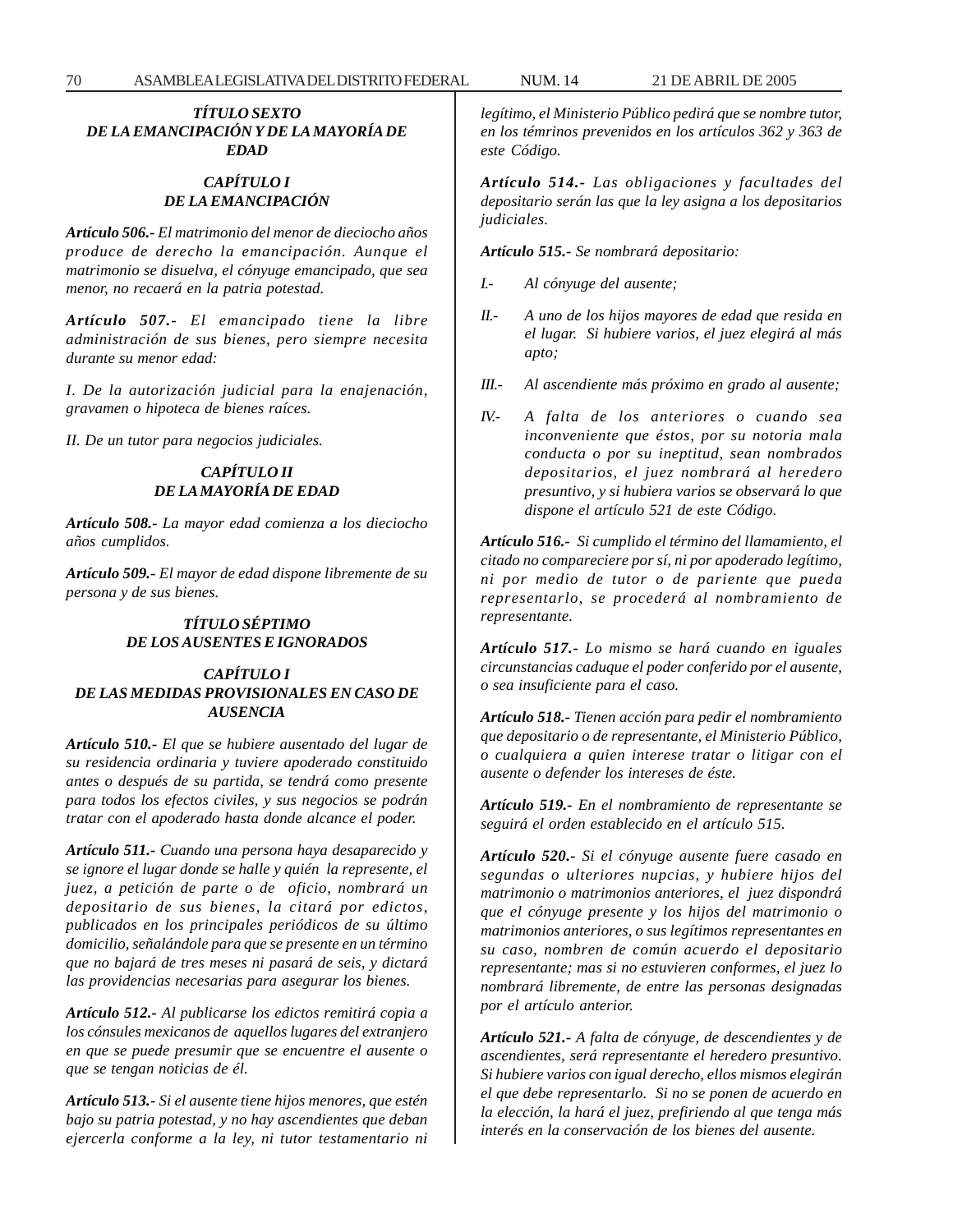*Artículo 522.- El represenante del ausente es el legítimo administrador de los bienes de éste y tiene, respecto de ellos, las mismas obligaciones, facultades y restricciones que los tutores.*

*No entrará a la administración de los bines sin que previamente forme inventario y avalúo de ellos, y si dentro del término de un mes no presta la caución correspondiente, se nombrará otro representante.*

*Artículo 523.- El representante del ausente disfrutará la mínima retribución que a los tutores señalan los artículos 449, 450 y 451 de este Código.*

*Artículo 524.- No pueden ser representantes de un ausente los que no pueden ser tutores.*

*Artículo 525.- Pueden excusarse los que puedan hacerlo de la tutela.*

*Artículo 526.- Será removido del cargo de representante, el que deba serlo del de tutor.*

*Artículo 527.- El cargo de representante acaba:*

- *I.- Con el regreso del ausente;*
- *II.- Con la representación del apoderado legítimo;*
- *III.- Con la muerte del ausente;*
- *IV.- Con la posesión provisional.*

*Artículo 528.- Cada año, en el día que corresponda a aquel en que hubiere sido nombrado el representante, se publicarán nuevos edictos llamando al ausente. En ellos constarán el nombre y domicilio de representante y el tiempo que falta para que se cumpla el plazo que señalan los artículos 531 y 532 en su caso.*

*Artículo 529.- Los edictos se publicarán por dos meses, con intervalo de quince días, en los principales periódicos del último domicilio del ausente, y se remitirán a los cónsules como previene el artículo 512.*

*Artículo 530.- El representante está obligado a promover la publicación de los edictos. La falta de cumplimiento de esa obligación hace responsable al representante, de los daños y perjuicios que se sigan al ausente, y es causa legítima de remoción.*

# *CAPÍTULO II DE LA DECLARACION DE AUSENCIA*

*Artículo 531.- Pasados dos años desde el día en que haya sido nombrado el representante, habrá acción para pedir la declaración de ausencia.*

*Artículo 532.- En caso de que el ausente haya dejado o nombrado apoderado general para la administración de*

*sus bienes, no podrá pedirse la declaración de ausencia sino pasados tres años, que se contarán desde la desaparción del ausente, si en este periodo no se tuvieren ningunas noticias suyas, o desde la fecha en que se hayan tenido las últimas.*

*Artículo 533.- Lo dispuesto en el artículo anterior se observará aun cuando el poder se haya conferido por más de tres años.*

*Artículo 534.- Pasados dos años, que se contarán del modo establecido en el artículo 532, el Ministerio Público y las personas que designa el artículo siguiente, pueden pedir que el apoderado garantice, en los mismos términos en que debe hacerlo el representante. Si no lo hiciere, se nombrará representante de acuerdo con lo dispuesto en los artículos 519,520 y 521.*

*Artículo 535.- Pueden pedir la declaración de ausencia:*

- *I. Los presuntos herederos legítimos del ausente;*
- *II. Los herederos instituidos en testamento abierto;*
- *III. Los que tengan algún derecho u obligación que dependa de la vida, muerte o presencia del ausente, y*
- *IV. El Ministerio Público.*

*Artículo 536.- Si el juez encuentra fundada la demanda, dispondrá que se publique durante tres meses, con intervalos de quince días, en el Periódico Oficial que corresponda, y en los principales del último domicilio del ausente, y la remitirá a los cónsules, conforme al artículo 512.*

*Artículo 537.- Pasados cuatro meses desde la fecha de la última publicación, si no hubiere noticias del ausente ni oposición de algún interesado, el juez declarará en forma la ausencia.*

*Artículo 538.- Si hubiere algunas noticias u oposición, el juez no declarará la ausencia sin repetir las publicaciones que establece el artículo 536, y hacer la averiguación por los medios que el oponente proponga, y por los que el mismo juez crea oportunos.*

*Artículo 539.- La declaración de ausencia se publicará tres veces en los periódicos mencionados con intervalos de quince días, remitiéndose a los cónsules como está prevenido respecto de los edictos. Ambas publicaciones se repetirán cada dos años, hasta que se declare la presunción de muerte.*

*Artículo 540.- El fallo que se pronuncie en el juicio de declaración de ausencia, tendrá los recursos que el Código de Procedimientos asigne para los negocios de mayor interés.*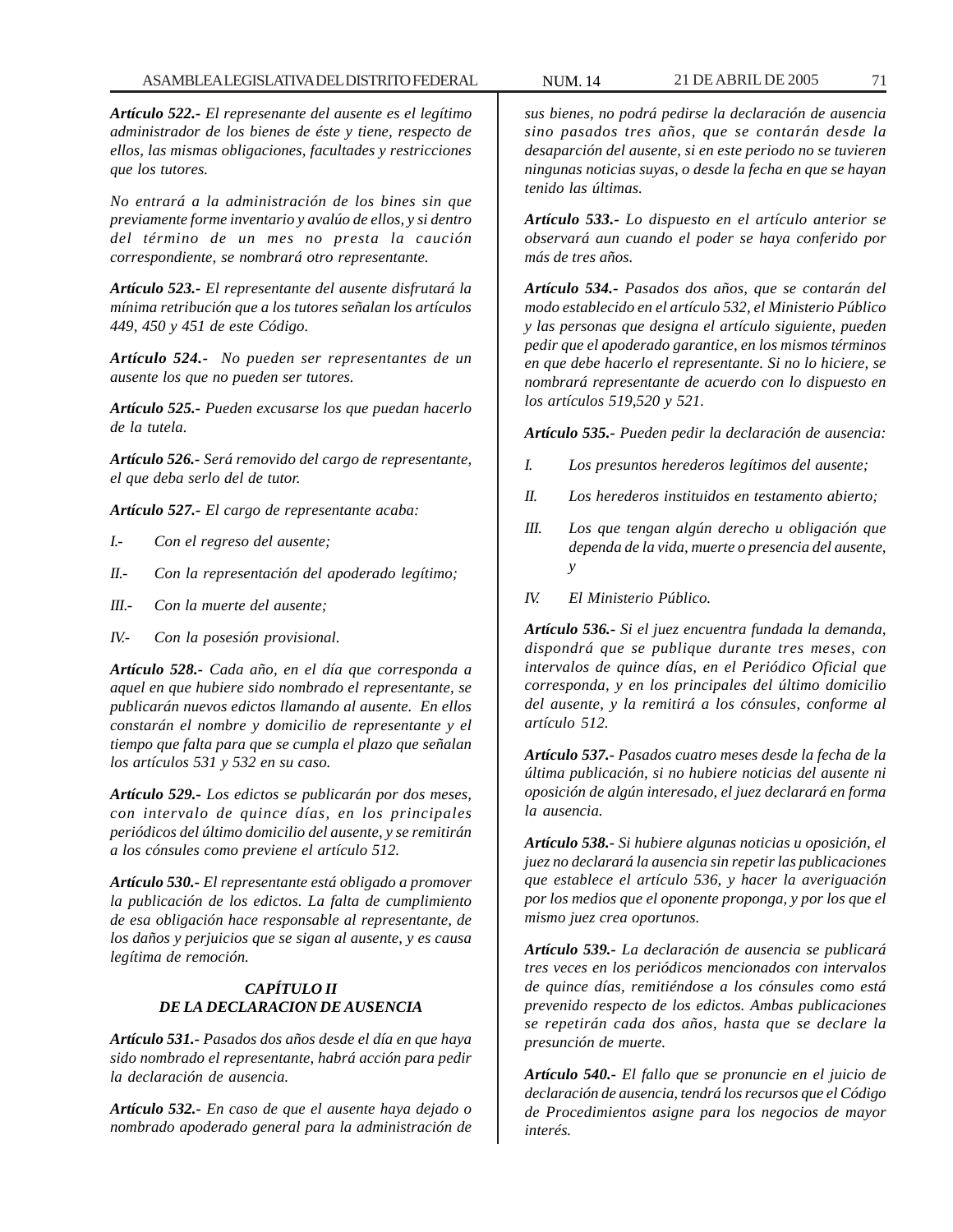### *CAPÍTULO III DE LOS EFECTOS DE LA DECLARACIÓN DE AUSENCIA*

*Artículo 541.- Declarada la ausencia, si hubiere testamento público u ológrafo, la persona en cuyo poder se encuentre lo presentará al juez, dentro de quince días, contados desde la última publicación de que habla el artículo 539.*

*Artículo 542.- El juez, de oficio o a instancia de cualquiera que se crea interesado en el testamento ológrafo, abrirá éste en presencia del representante del ausente, con citación de los que promovieron la declaración de ausencia y con las demás solemnidades prescritas para la apertura de esta clase de testamento.*

*Artículo 543.- Los herederos testamentarios, y en su defecto, los que fueren legítimos al tiempo de la desaparición de un ausente, o al tiempo en que se hayan recibido las últimas noticias, si tienen capacidad legal para administrar, serán puestos en la posesión provisional de los bienes, dando fianza que asegure las resultas de la administración. Si estuvieren bajo la patria potestad o tutela, se procederá conforme a derecho.*

*Artículo 544.- Si son varios los herederos y los bienes admiten cómoda división, cada uno administrará la parte que le corresponda.*

*Artículo 545.- Si los bienes no admiten cómoda división, los herederos elegirán de entre ellos mismos un administrador general, y si no se pusieren de acuerdo, el juez le nombrará, escogiéndole de entre los mismos herederos.*

*Artículo 546.- Si una parte de los bienes fuere cómodamente divisible y otra no, respecto de ésta, se nombrará el administrador general.*

*Artículo 547.- Los herederos que no administren podrán nombrar un interventor, que tendrá las facultades y obligaciones señaladas a los curadores. Su honorario será el que le fijen los que le nombren y se pagará por éstos.*

*Artículo 548. El que entre en la posesión provisional, tendrá, respecto de los bienes, las mismas obligaciones, facultades y restricciones que los tutores.*

*Artículo 549.- En caso del artículo 544, cada heredero dará la garantía que corresponda a la parte de bienes que administre.*

*Artículo 550.- En el caso del artículo 545, el administrador general será quien dé la garantía legal.*

*Artículo 551.- Los legatarios, los donatarios y todos los que tengan sobre los bienes del ausente derechos que* *dependan de la muerte o presencia de éste, podrán ejercitarlos, dando la garantía que corresponda, según el artículo 393.*

*Artículo 552.- Los que tengan con relación al ausente obligaciones que deban cesar a la muerte de éste, podrán también suspender su cumplimiento bajo la misma garantía.*

*Artículo 553.- Si no pudiere darse la garantía prevenida en los cinco artículos anteriores, el juez, según las circunstancias de las personas y de los bienes, y concediendo el plazo fijado en el artículo 496, podrá disminuir el importe de aquélla, pero de modo que no baje de la tercera parte de los valores señalados en el artículo 393.*

*Artículo 554.- Mientras no se dé la expresada garantía, no cesará la administración del representante.*

*Artículo 555.- No están obligados a dar garantía:*

- *I. El cónyuge, los descendientes y los ascendientes que como herederos entren en la posesión de los bienes del ausente, por la parte que en ellos les corresponda;*
- *II. El ascendiente que en ejercicio de la patria potestad administre bienes que como herederos del ausente correspondan a sus descendientes.*

*Si hubiere legatarios, el cónyuge, los descendientes y ascendientes darán la garantía legal por la parte de bienes que corresponda a los legatarios, si no hubiere división, ni administrador general.*

*Artículo 556.- Los que entren en la posesión provisional tienen derecho de pedir cuentas al representante del ausente y éste entregará los bienes y dará las cuentas en los términos prevenidos en los capítulos VII y X del título V de este Código. El plazo señalado en el artículo 466, se contará desde el día en que el heredero haya sido declarado con derecho a la referida posesión.*

*Artículo 557.- Si hecha la declaración de ausencia no se presentaren herederos del ausente, el Ministerio Público pedirá, o la continuación del representante, o la elección de otro que en nombre de la Hacienda Pública, entre en la posesión provisional, conforme a los artículos que anteceden.*

*Artículo 558.- Muerto el que haya obtenido la posesión provisional, le sucederán sus herederos en la parte que le haya correspondido, bajo las mismas condiciones y con iguales garantías.*

*Artículo 559.- Si el ausente se presenta o se prueba su existencia antes de que sea declarada la presunción de muerte, recobrará sus bienes. Los que han tenido la*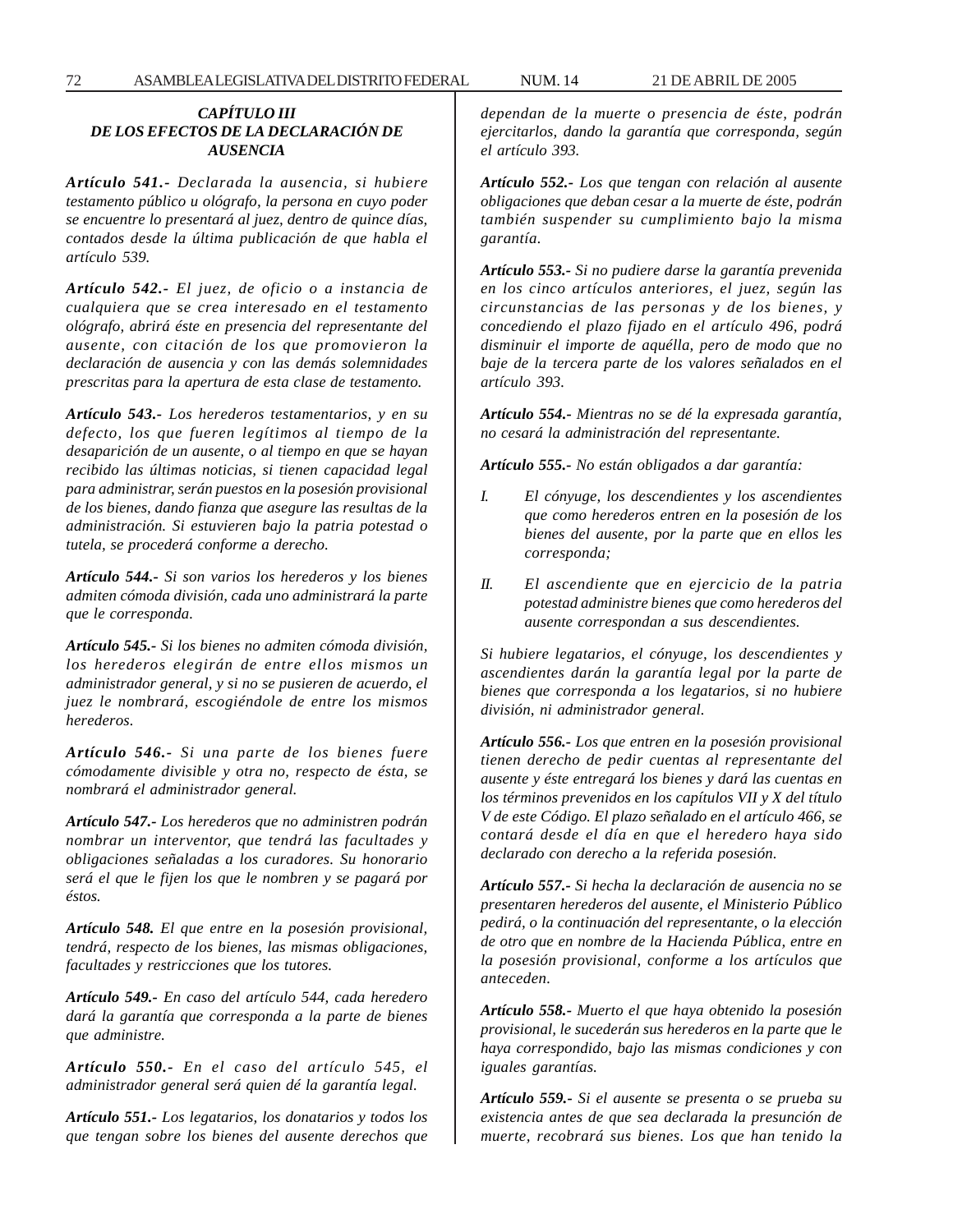*posesión provisional, hacen suyos todos los frutos industriales que hayan hecho producir a esos bienes y la mitad de los frutos naturales y civiles.*

# *CAPÍTULO IV DE LA ADMINISTRACIÓN DE LOS BIENES DEL AUSENTE CASADO*

*Artículo 560.- La declaración de ausencia interrumpe la sociedad conyugal, a menos que en las capitulaciones matrimoniales se haya estipulado que continúe.*

*Artículo 561.- Declarada la ausencia, se procederá, con citación de los herederos presuntivos, al inventario de los bienes y a la separación de las que deben corresponder al cónyuge ausente.*

*Artículo 562.- El cónyuge presente recibirá desde luego los bienes que le correspondan hasta el día en que la declaración de ausencia haya causado ejecutoria. De esos bienes podrá disponer libremente.*

*Artículo 563.- Los bienes del ausente se entregarán a sus herederos, en los términos prevenidos en el capítulo anterior.*

*Artículo 564.- En el caso previsto en el artículo 559, si el cónyuge presente entrare como heredero en la posesión provisional, se observará lo que ese artículo dispone.*

*Artículo 565.- Si el cónyuge presente no fuere heredero, ni tuviere bienes propios, tendrá derecho a alimentos.*

*Artículo 566.- Si el cónyuge ausente regresa o se probare su existencia, quedará restaurada la sociedad conyugal.*

### *CAPÍTULO V DE LA PRESUNCIÓN DE MUERTE DEL AUSENTE*

*Artículo 567.- Cuando hayan transcurrido 6 años desde la declaración de ausencia, el juez, a instancia de parte interesada, declarará la presunción de muerte.*

*Respecto de los individuos que hayan desaparecido al tomar parte en una guerra, o por encontrarse a bordo de un buque que naufrague, o al verificarse una inundación u otro siniestro semejante, bastará que hayan transcurrido dos años, contados desde su desaparición, para que pueda hacerse la declaración de presunción de muerte, sin que en estos casos sea necesario que previamente se declare su ausencia; pero sí se tomarán medidas provisionales autorizadas por el capítulo I de este Título.*

*Cuando la desaparición sea consecuencia de incendio, explosión, terremoto o catástrofe aérea o ferroviaria, y exista fundada presunción de que el desaparecido se encontraba en el lugar del siniestro o catástrofe, bastará el transcurso de seis meses, contados a partir del trágico acontecimiento, para que el juez de lo familiar declare la*

*presunción de muerte. En estos casos, el juez acordará la publicación de la solicitud de declaración de presunción de muerte, sin costo alguno y hasta por tres veces durante el procedimiento, que en ningún caso excederá de treinta días.*

*Artículo 568.- Declarada la presunción de muerte, se abrirá el testamento del ausente, si no estuviere ya publicado conforme al artículo 542; los poseedores provisionales darán cuenta de su administración en los términos prevenidos en el artículo 556, y los herederos y demás interesados entrarán en la posesión definitiva de los bienes, sin garantía alguna. La que según la ley se hubiere dado quedará cancelada.*

*Artículo 569.- Si se llega a probar la muerte del ausente, la herencia se defiere a los que debieran heredar al tiempo de ella pero el poseedor o poseedores de los bienes hereditarios, al restituirlos, se reservarán los frutos correspondientes a la época de la posesión provisional, de acuerdo con lo dispuesto en el artículo 559, y todos ellos, desde que obtuvieron la posesión definitiva.*

*Artículo 570.- Si el ausente se presentare o se probare su existencia después de otorgada la posesión definitiva, recobrará sus bienes en el estado en que se hallen, el precio de los enajenados, o los que se hubieren adquirido con el mismo precio, pero no podrá reclamar frutos ni rentas.*

*Artículo 571.- Cuando hecha la declaración de ausencia o la presunción de muerte de una persona, se hubieren aplicado sus bienes a los que por testamento o sin él se tuvieren por heredados, y después se presentaren otros pretendiendo que ellos deben ser preferidos en la herencia, y así se declara por sentencia que cause ejecutoria, la entrega de los bienes se hará a éstos en los mismos términos en que, según los artículos 559 y 570, debiera hacerse al ausente si se presentara.*

*Artículo 572.- Los poseedores definitivos darán cuenta al ausente y a sus herederos. El plazo legal correrá desde el día en que el primero se presente por sí o por apoderado legítimo, o desde aquel en que por sentencia que cause ejecutoria se haya deferido la herencia.*

*Artículo 573.- La posesión definitiva termina:*

- *I. Con el regreso del ausente;*
- *II. Con la noticia cierta de su existencia;*
- *III. Con la certidumbre de su muerte;*
- *IV. Con la sentencia que cause ejecutoria, en el caso del artículo 571.*

*Artículo 574.- En el caso segundo del artículo anterior, los poseedores definitivos serán considerados como*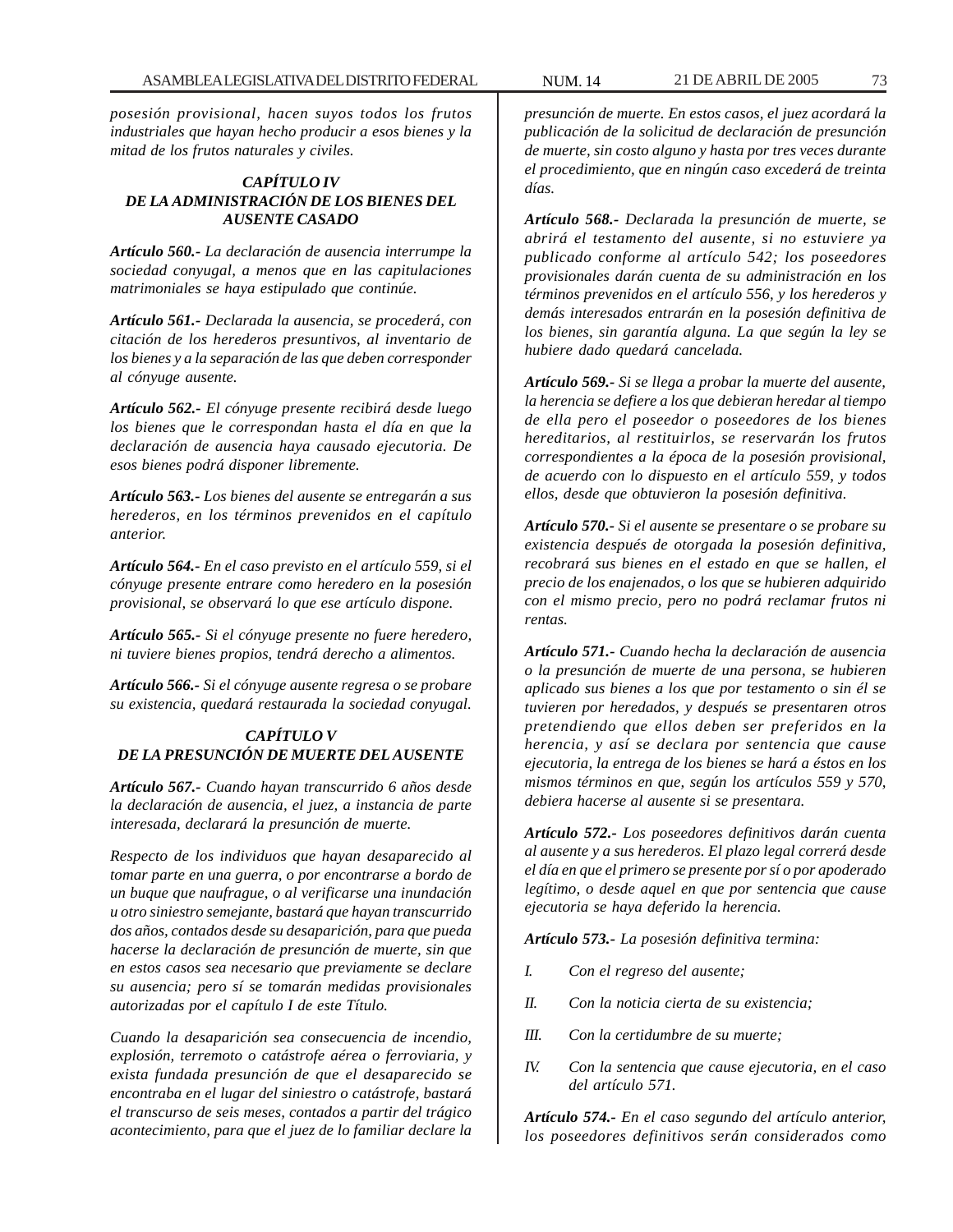*provisionales desde el día en que se tenga noticia cierta de la existencia del ausente.*

*Artículo 575.- La sentencia que declare la presunción de muerte de un ausente casado, pone término a la sociedad conyugal.*

*Artículo 576.- En el caso previsto por el artículo 565, el cónyuge sólo tendrá derecho a los alimentos.*

### *CAPÍTULO VI DE LOS EFECTOS DE LA AUSENCIA RESPECTO DE LOS DERECHOS EVENTUALES DEL AUSENTE*

*Artículo 577.- Cualquiera que reclame un derecho referente a una persona cuya existencia no esté reconocida, deberá probar que esta persona vivía en el tiempo en que era necesaria su existencia para adquirir aquel derecho.*

*Artículo 578.- Si se defiere una herencia a la que sea llamado un individuo declarado ausente o respecto del cual se haya hecho la declaración de presunción de muerte, entrarán sólo en ella los que debían ser coherederos de aquél o suceder por su falta; pero deberán hacer inventario en forma de los bienes que reciban.*

*Artículo 579.- En este caso, los coherederos o sucesores se considerarán como poseedores provisionales o definitivos de los bienes que por la herencia debían corresponder al ausente, según la época en que la herencia se defiera.*

*Artículo 580.- Lo dispuesto en los dos artículos anteriores, debe entenderse sin perjuicio de las acciones de petición de herencia y de otros derechos que podrán ejercitar el ausente, sus representantes, acreedores o legatarios, y que no se extinguirá sino por el transcurso del tiempo fijado para la prescripción.*

*Artículo 581.- Los que hayan entrado en la herencia harán suyos los frutos percibidos de buena fe, mientras el ausente no comparezca, sus acciones no sean ejercitadas por sus representantes, o por los que por contrato o cualquiera otra causa tengan con él relaciones jurídicas.*

# *CAPÍTULO VII DISPOSICIONES GENERALES*

*Artículo 582.- El representante y los poseedores provisionales y definitivos, en sus respectivos casos, tienen la legítima procuración del ausente en juicio y fuera de él.*

*Artículo 583.- Por causa de ausencia no se suspenden los términos que fija la ley para la prescripción.*

*Artículo 584.- El Ministerio Público velará por los intereses del ausente, será oído en todos los juicios que* *tengan relación con él, y en las declaraciones de ausencia y presunción de muerte.*

# *TÍTULO OCTAVO DEL PATRIMONIO DE LA FAMILIA*

## *CAPÍTULO ÚNICO*

*Artículo 585.- El patrimonio familiar es una institución de interés público, que tiene como objeto afectar uno o más bienes para proteger económicamente a la familia y sostener el hogar. El patrimonio familiar puede incluir la casa habitación y el mobiliario de uso doméstico y cotidiano; una parcela cultivable o los giros industriales y comerciales cuya explotación se haga entre los miembros de la familia; así como los utensilios propios de su actividad, siempre y cuando no exceda su valor, de la cantidad máxima fijada por este ordenamiento.*

*Artículo 586.- Pueden constituir el patrimonio familiar la madre, el padre o ambos, la concubina, el concubinario o ambos, la madre soltera o el padre soltero, las abuelas, los abuelos, las hijas y los hijos o cualquier persona que quiera constituirlo, para proteger jurídica y económicamente a su familia.*

*Artículo 587.- La constitución del patrimonio de familia hace pasar la propiedad de los bienes al que quedan afectos, a los miembros de la familia beneficiaria; el número de miembros de la familia determinará la copropiedad del patrimonio, señalándose los nombres y apellidos de los mismos al solicitarse la constitución del patrimonio familiar.*

*Artículo 588.- Los beneficiarios de los bienes afectos al patrimonio de la familia serán representados en sus relaciones con terceros, en todo lo que al patrimonio se refiere, por el que nombre la mayoría.*

*Artículo 589.- Los bienes afectos al patrimonio de la familia son inalienables, imprescriptibles y no estarán sujetos a embargo ni gravamen alguno.*

*Artículo 590.- Sólo puede constituirse el patrimonio de la familia con bienes sitos en el lugar en que esté domiciliado el que lo constituya.*

*Artículo 591.- Cada familia sólo puede constituir un patrimonio. Los que se constituyan subsistiendo el primero, no producirán efecto legal alguno.*

*Artículo 592.- El valor máximo de los bienes afectados al patrimonio familiar, señalados en el artículo 585, será por la cantidad resultante de multiplicar el factor 10,950 por el importe de tres salarios mínimos generales diarios, vigentes en el Distrito Federal, en la época en que se constituya el patrimonio, autorizando como incremento anual, el porcentaje de inflación que en forma oficial,*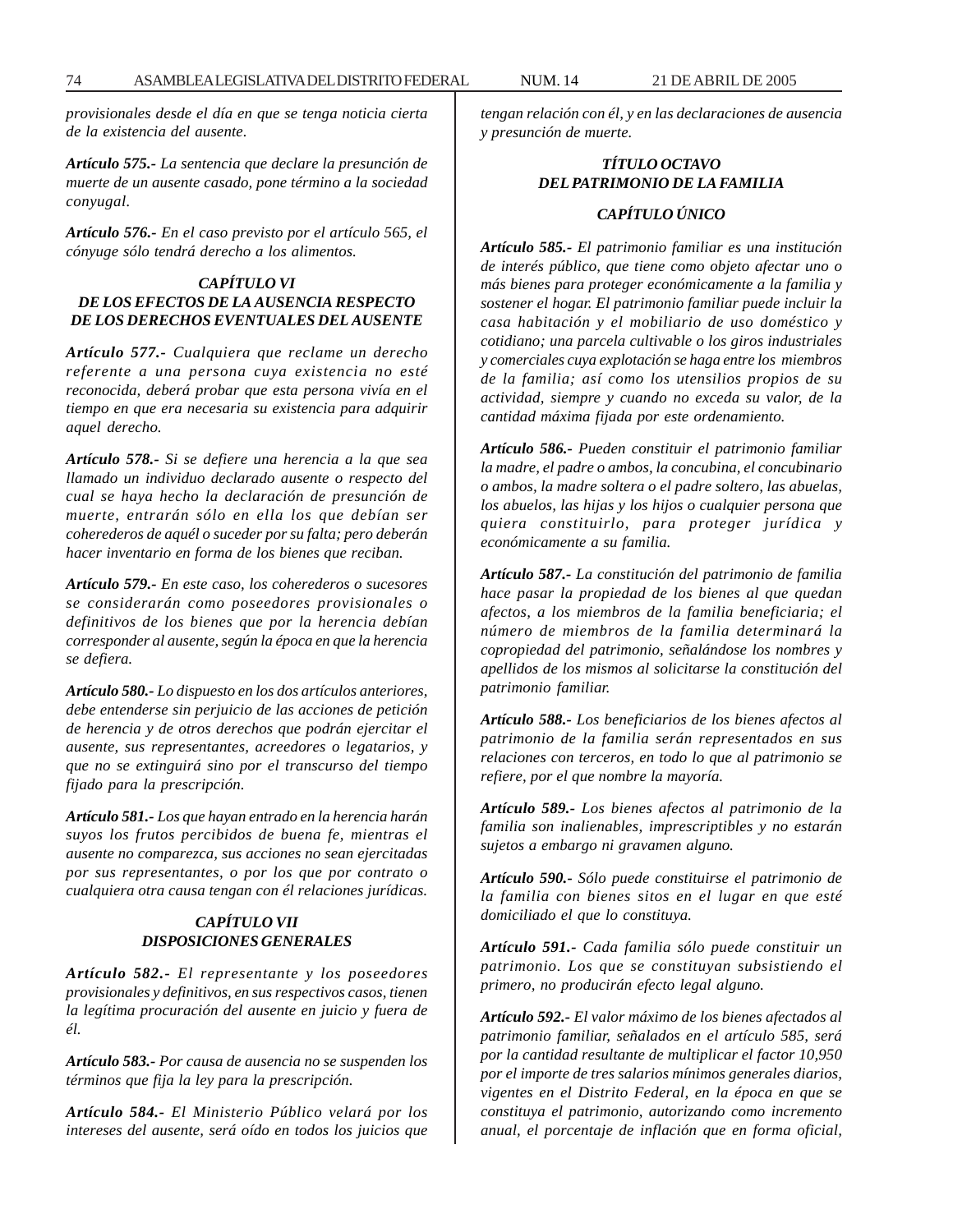*determine el Banco de México. Este incremento no será acumulable.*

*Artículo 593.- Los miembros de la familia que quieran constituir el patrimonio lo harán a través de un representante común, por escrito al Juez de lo Familiar, designando con toda precisión los bienes muebles e inmuebles, para la inscripción de éstos últimos en el Registro Público.*

*La solicitud, contendrá:*

- *I. Los nombres de los miembros de la familia;*
- *II. El domicilio de la familia;*
- *III. El nombre del propietario de los bienes destinados para constituir el patrimonio familiar, así como la comprobación de su propiedad y certificado de libertad de gravámenes, en su caso, excepto de servidumbres; y*
- *IV. El valor de los bienes constitutivos del patrimonio familiar no excederán el fijado en el artículo 592 de este ordenamiento.*

*Artículo 594.- El Juez de lo Familiar aprobará, en su caso, la constitución del patrimonio familiar y mandará que se hagan las inscripciones correspondientes en el Registro Público.*

*Artículo 595.- Cuando el valor de los bienes afectos al patrimonio de la familia sea inferior al máximo fijado en el artículo 592, podrá ampliarse el patrimonio hasta llegar a ese valor. La ampliación se sujetará al mismo procedimiento que para la constitución fije el Código de la materia.*

*Artículo 596.- Las personas que tienen derecho a disfrutar el patrimonio de familia son las señaladas en el artículo 587 y los hijos supervenientes. Estos, así como el tutor de acreedores alimentarios incapaces, familiares del deudor o el Ministerio Público, pueden exigir judicialmente que se constituya el patrimonio de familia hasta por los valores fijados en el artículo 592, sin necesidad de invocar causa alguna. En la constitución de este patrimonio se observará en lo conducente lo dispuesto en los artículos 593 y 594.*

*Artículo 597.- Con el objeto de favorecer la formación del patrimonio de la familia, se venderán a las personas que tengan capacidad legal para constituirlo y que quieran hacerlo, las propiedades raíces que a continuación se expresan:*

- *I. Los terrenos pertenecientes al Gobierno del Distrito Federal que no estén destinados a un servicio público ni sean de uso común;*
- *II. Los terrenos que el Gobierno adquiera por expropiación, de acuerdo con el artículo 27 de la*

*Constitución Política de los Estados Unidos Mexicanos; y*

*III. Los terrenos que el Gobierno adquiera para dedicarlos a la formación del patrimonio de las familias que cuenten con pocos recursos.*

*Artículo 598.- El precio de los terrenos a que se refiere la fracción II del artículo anterior se pagará de la manera prevenida en el artículo 27 de la Constitución Política de los Estados Unidos Mexicanos.*

*En los casos previstos en las fracciones I y III del artículo que precede, la autoridad vendedora fijará la forma y el plazo en que debe pagarse el precio de los bienes vendidos, teniendo en cuenta la capacidad económica del comprador.*

*Artículo 599.- La familia que desee constituir el patrimonio familiar con la clase de bienes que menciona el artículo 597, comprobará:*

- *I. Que son mexicanos;*
- *II. La aptitud de sus integrantes de desempeñar algún oficio, profesión, industria o comercio;*
- *III. Que poseen los instrumentos y demás objetos indispensables para ejercer la ocupación a que se dediquen;*
- *IV. El promedio de sus ingresos, a fin de que se pueda calcular, con probabilidades de acierto, la posibilidad de pagar el precio del terreno que se le vende;*
- *V. Que carece de bienes. Si el que tenga intereses legítimos demuestra que quien constituyó el patrimonio era propietario de bienes raíces al constituirlo, se declarará nula la constitución del patrimonio.*

*Artículo 600.- La constitución del patrimonio de que trate el artículo 600, se sujetará a la tramitación administrativa que fijen los reglamentos respectivos. Aprobada la constitución del patrimonio, se cumplirá lo que dispone la parte final del artículo 594.*

*Artículo 601.- La constitución del patrimonio de la familia no puede hacerse en fraude de los derechos de los acreedores.*

*Artículo 602.- Constituido el patrimonio familiar, ésta tiene obligación de habitar la casa, explotar el comercio y la industria y de cultivar la parcela. El Juez de lo Familiar puede, por justa causa autorizar para que se dé en arrendamiento o aparcería, hasta por un año.*

*Artículo 603.- El patrimonio familiar se extingue:*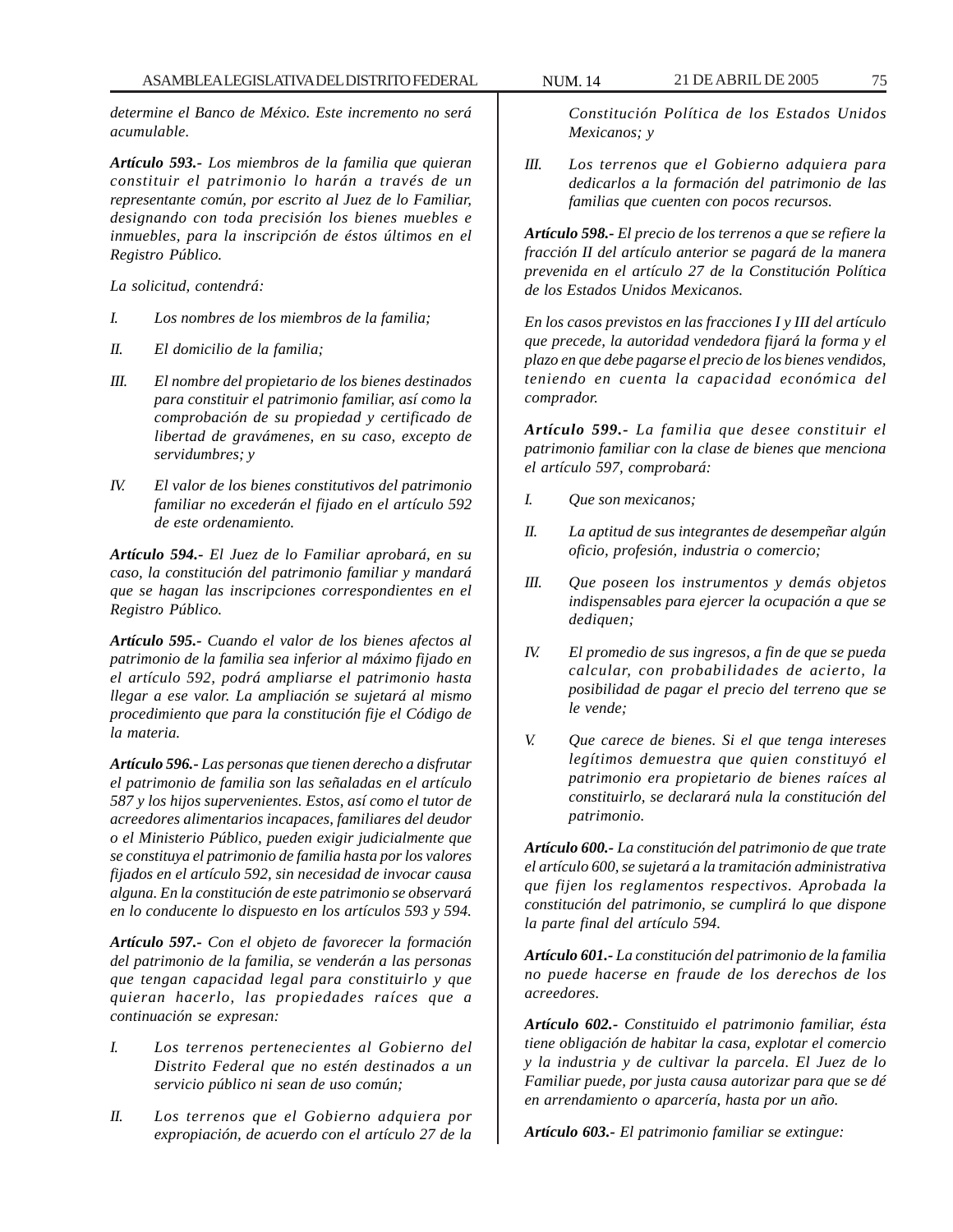- *I. Cuando todos los beneficiarios cesen de tener derecho de percibir alimentos;*
- *II. Cuando, sin causa justificada, la familia deje de habitar por un año la casa que debe servir de morada, deje de explotar el comercio o la industria o de cultivar la parcela por su cuenta, siempre y cuando no haya autorizado su arrendamiento o aparcería;*
- *III. Cuando se demuestre que hay gran necesidad o notoria utilidad para la familia, de que el patrimonio quede extinguido;*
- *IV. Cuando por causa de utilidad pública se expropien los bienes que lo forman;*
- *V. Cuando, tratándose del patrimonio formado con los bienes vendidos por las autoridades mencionadas en el artículo 597, se declare judicialmente nula o rescindida la venta de esos bienes.*

*Artículo 604.- La declaración de que queda extinguido el patrimonio la hará el Juez de lo Familiar, mediante el procedimiento fijado en el Código de Procedimientos Civiles para el Distrito Federal y la comunicará al Registro Público para que se hagan las cancelaciones correspondientes.*

*Cuando el patrimonio se extinga por la causa prevista en la fracción IV del artículo que precede, hecha la expropiación, el patrimonio queda extinguido sin necesidad de declaración judicial, debiendo hacerse en el Registro la cancelación que proceda. Hecha la indemnización, los miembros de la familia se repartirán en partes iguales la misma.*

*Artículo 605.- El precio del patrimonio expropiado y la indemnización proveniente del pago del seguro a consecuencia del siniestro sufrido por los bienes afectos al patrimonio familiar, se depositarán en una institución de crédito, a fin de dedicarlos a la constitución de un nuevo patrimonio de la familia. Durante un año son inembargables el precio depositado y el importe del seguro. Transcurrido ese lapso sin que se hubiere promovido la constitución de uno nuevo, la cantidad depositada se repartirá por partes iguales a los integrantes de la familia.*

*El Juez de lo Familiar podrá autorizar a disponer de él antes de que transcurra el año, atendiendo las circunstancias especiales del caso.*

*Artículo 606.- Puede disminuirse el patrimonio de la familia:*

*I. Cuando se demuestre que su disminución es de gran necesidad o de notoria utilidad para la familia;*

*II. Cuando el patrimonio familiar, por causas posteriores a su constitución, ha rebasado en más de un ciento por ciento el valor máximo que puede tener conforme al artículo 592.*

*Artículo 607. El Ministerio Público será oído en la extinción y en la reducción del patrimonio de la familia.*

*Artículo 608.- Extinguido el patrimonio familiar, los bienes se liquidarán y su importe se repartirá en partes iguales.*

*Artículo 609.- Si alguno de los miembros de la familia muere, sus herederos, si los hubiere, tendrán derecho a una porción hereditaria al efectuarse la liquidación, si no hubiere herederos, se repartirán entre los demás miembros de la familia.*

### *TÍTULO NOVENO DE LA PREVENCION DE LA VIOLENCIA FAMILIAR*

# *CAPÍTULO ÚNICO*

*Artículo 610.- Toda persona a quien, por su cargo, corresponda proporcionar informes sobre la capacidad económica de los deudores alimentarios, está obligada a suministrar los datos exactos que le solicite el Juez de lo Familiar; de no hacerlo, será sancionada en los términos establecidos en el Código de Procedimientos Civiles y responderá solidariamente con los obligados directos, de los daños y perjuicios que cause al acreedor alimentista por sus omisiones o informes falsos.*

*Las personas que se resistan a acatar las órdenes judiciales de descuento, o auxilien al obligado a ocultar o disimular sus bienes, o a eludir el cumplimiento de las obligaciones alimentarias, son responsables en los términos del párrafo anterior, sin perjuicio de lo dispuesto por otros ordenamientos legales.*

*Artículo 611.- Los integrantes de la familia tienen derecho a desarrollarse en un ambiente de respeto a su integridad física y psíquica, y obligación de evitar conductas que generen violencia familiar.*

*A tal efecto, contarán con la asistencia y protección de las instituciones públicas, de acuerdo a las leyes para combatir y prevenir conductas de violencia familiar.*

*Artículo 612.- Por violencia familiar se considera el uso de la fuerza física o moral, así como la omisión grave que se ejerce contra un miembro de la familia por otro integrante de la misma, que atente contra su integridad física, psíquica o ambas, independientemente del lugar en que se lleve a cabo y que pueda producir o no lesiones.*

*La educación o formación del menor no será en ningún caso considerada justificación para alguna forma de maltrato.*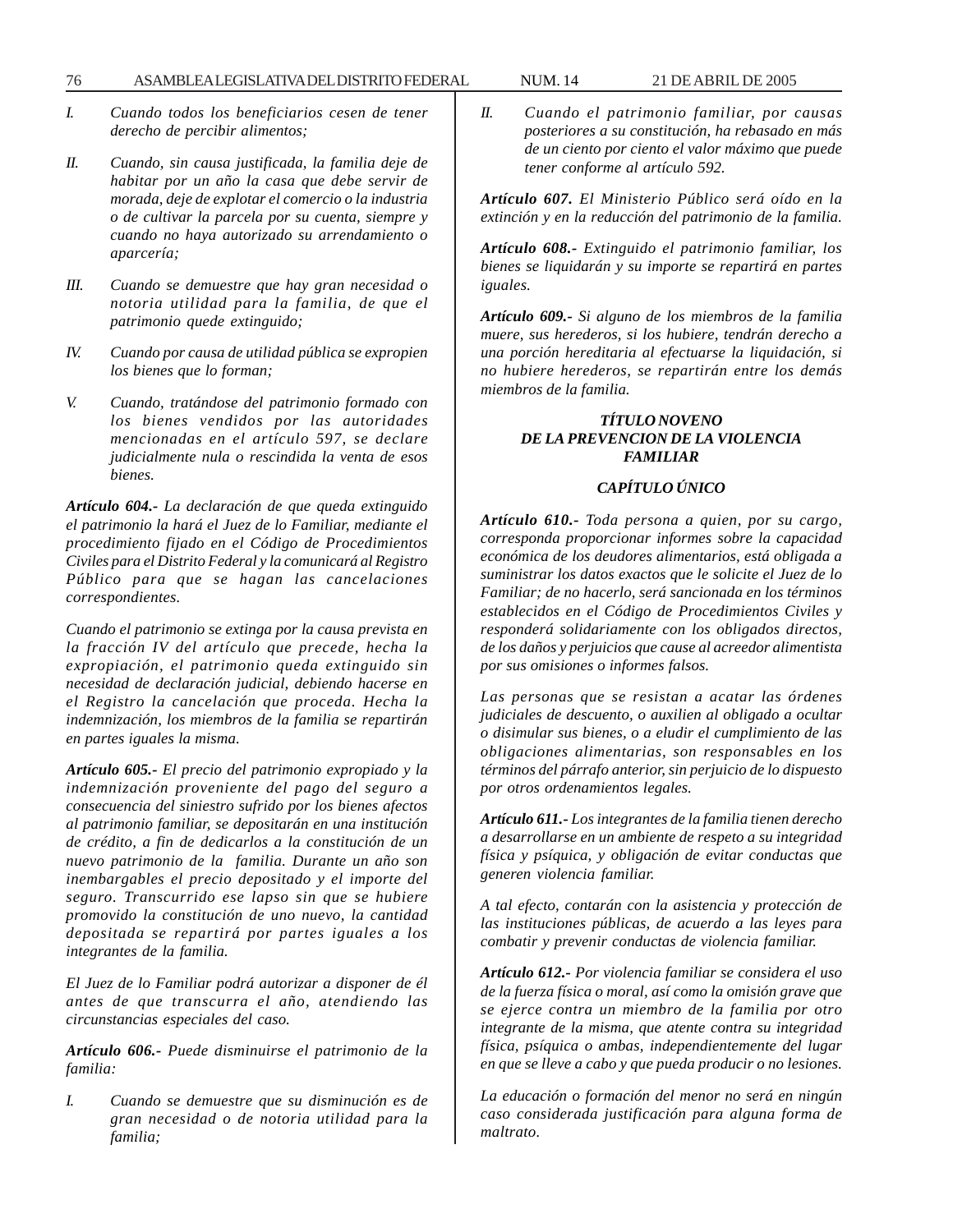*Artículo 613.- También se considera violencia familiar la conducta descrita en el artículo anterior llevada a cabo contra la persona con que se encuentra unida fuera de matrimonio, de los parientes de ésta, o de cualquier otra persona que esté sujeta a su custodia, guarda, protección, educación, instrucción o cuidado, siempre y cuando el agresor y el ofendido convivan o hayan convivido en la misma casa.*

*Artículo 614.- Los integrantes de la familia que incurran en violencia familiar, deberán reparar los daños y perjuicios que se ocasionen con dicha conducta, con autonomía de otro tipo de sanciones que éste y otros ordenamientos legales establezcan.*

*En todas las controversias derivadas de violencia familiar, el Juez dictará las medidas a que se refiere este Código.*

## *TÍTULO DÉCIMO DEL REGISTRO DE LO FAMILIAR*

# *CAPÍTULO I DISPOSICIONES GENERALES*

*Artículo 615.- En el Distrito Federal, estará a cargo de los Oficiales del Registro de lo Familiar autorizar los actos del estado civil y extender las actas relativas a nacimiento, reconocimiento de hijos, adopción, estado familiar, divorcio administrativo y muerte de los mexicanos y extranjeros residentes en los perímetros de las demarcaciones territoriales del Distrito Federal, así como inscribir las ejecutorias que declaren la ausencia, la presunción de muerte, el divorcio judicial, la tutela o que se ha perdido o limitado la capacidad legal para administrar bienes.*

*Artículo 616. Los Oficiales del Registro de lo Familiar asentarán en formas especiales que se denominarán ''Formas del Registro de lo Familiar'', las actas a que se refiere el artículo anterior.*

*Las inscripciones se harán mecanográficamente y por triplicado.*

*Artículo 617.- Las actas del Registro de lo Familiar, sólo se pueden asentar en las formas de que habla el artículo anterior.*

*La infracción de esta regla producirá la nulidad del acta y se castigará con la destitución del Oficial del Registro de lo Familiar.*

*Artículo 618.- Si se perdiere o destruyere alguna de las Formas del Registro de lo Familiar, se sacará inmediatamente copia de alguno de los ejemplares que obren en los archivos que esta Ley señala.*

*La Procuraduría General de Justicia del Distrito Federal, cuidará de que se cumpla esta disposición y a este efecto,* *el Oficial del Registro de lo Familiar o el encargado del Archivo Judicial, le darán aviso de la pérdida.*

*Artículo 619.- El Estado familiar sólo se comprueba con las constancias relativas del Registro Familiar; en ningún otro documento ni medio de prueba es admisible para comprobarlo, salvo los casos expresamente exceptuados por la ley.*

*Artículo 620.- Cuando no hayan existido registros, se hayan perdido, estuvieren ilegibles o faltaren las formas en que se pueda suponer que se encontraba el acta, se podrá recibir prueba del acto por instrumento o testigos.*

*Artículo 621.- Las Formas del Registro de lo Familiar serán expedidas por el Jefe de Gobierno del Distrito Federal o por quien él designe. Se renovarán cada año y los Oficiales del Registro de lo Familiar remitirán en el transcurso del primer mes del año, un ejemplar de las Formas del Registro de lo Familiar del año inmediato anterior al Archivo de la Oficina Central del Registro de lo Familiar, otro al Archivo del Tribunal Superior de Justicia del Distrito Federal y el otro, con los documentos que le correspondan, quedará en el archivo de la oficina en que se haya actuado.*

*Artículo 622.- El Oficial del Registro de lo Familiar que no cumpla con las prevenciones del artículo anterior, será destituido de su cargo.*

*Artículo 623.- No podrá asentarse en las actas, ni por vía de nota o advertencia, sino lo que deba ser declarado para el acto preciso a que ellas se refieren y lo que esté expresamente prevenido en la ley.*

*Artículo 624.- Cuando los interesados no puedan concurrir personalmente, podrán hacerse representar por un mandatario especial para el acto, cuyo nombramiento conste por lo menos en instrumento privado otorgado ante dos testigos. En los casos de matrimonio o de reconocimiento de hijos, se necesita poder otorgado en escritura pública o mandato extendido en escrito privado firmado por el otorgante y dos testigos y ratificadas las firmas ante Notario Público, Juez de lo Familiar o de Paz.*

*Artículo 625.- Los testigos que intervengan en las actas del Registro de lo Familiar serán mayores de edad, prefiriéndose los que designen los interesados, aun cuando sean sus parientes.*

*Artículo 626.- La falsificación de las actas y la inserción en ellas de circunstancias o declaraciones prohibidas por la ley, causarán la destitución del Oficial del Registro de lo Familiar, sin perjuicio de las penas que la ley señale para el delito de falsedad, y de la indemnización de daños y perjuicios.*

*Artículo 627.- Los vicios o defectos que haya en las actas, sujetan al Oficial del Registro de lo Familiar a las*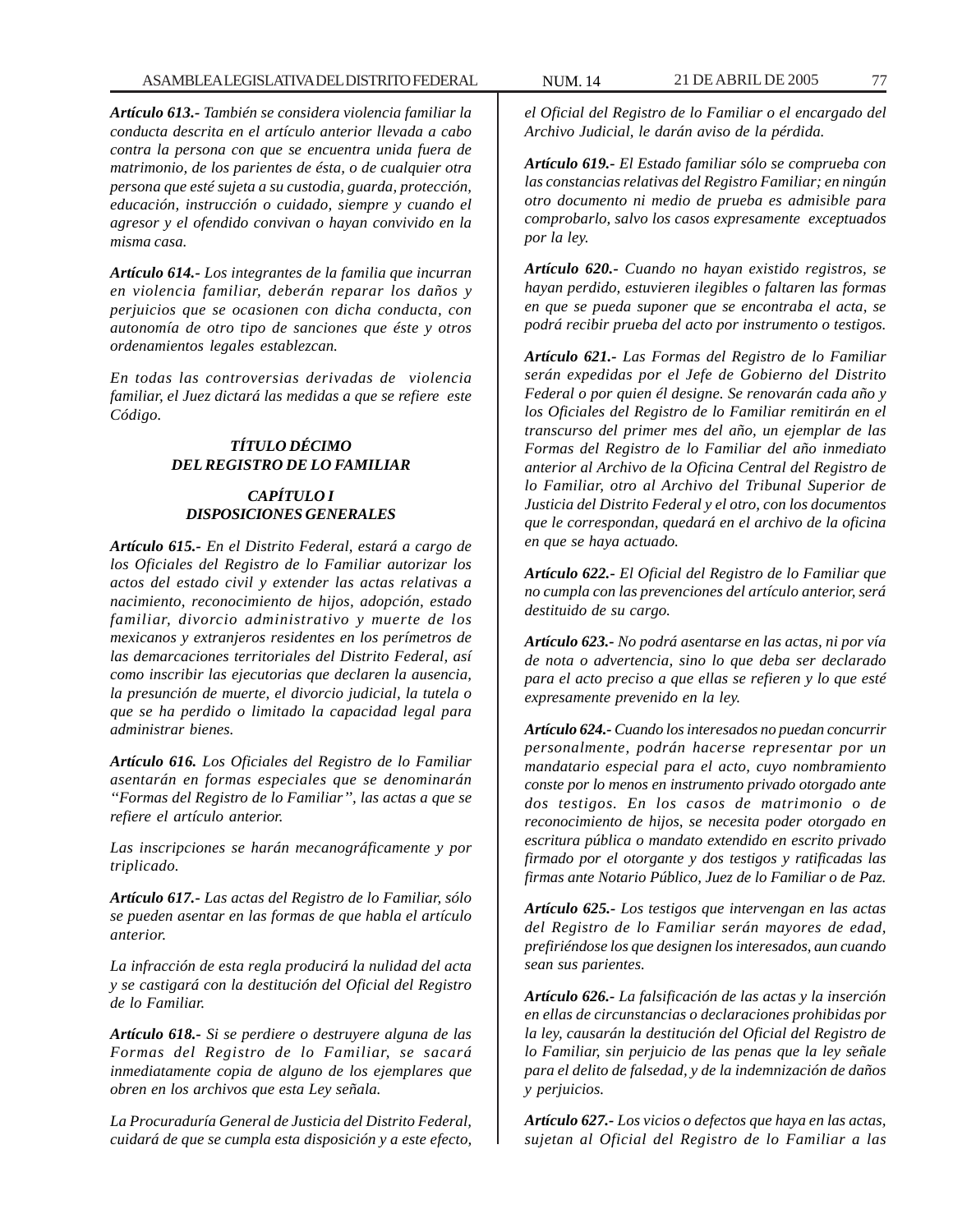*correcciones que señale el Reglamento respectivo; pero cuando no sean substanciales no producirán la nulidad del acto, a menos que judicialmente se pruebe la falsedad de éste.*

*Artículo 628.- Toda persona puede pedir testimonio de las actas del Registro de lo Familiar, así como de los apuntes y documentos con ellas relacionados, y los Jueces Registradores estarán obligados a darlo.*

*Artículo 629.- Los actos y actas del estado familiar del propio Juez, de su cónyuge, ascendientes y descendientes de cualquiera de ellos, no podrán autorizarse por el mismo Juez, pero se asentarán en las formas correspondientes y se autorizarán por el Juez de la adscripción más próxima.*

*Artículo 630.- Las actas del Registro de lo Familiar extendidas conforme a las disposiciones que preceden, hacen prueba plena en todo lo que el Oficial del Registro de lo Familiar, en el desempeño de sus funciones, da testimonio de haber pasado en su presencia, sin perjuicio de que el acta pueda ser redargüida de falsa.*

*Las declaraciones de los comparecientes, hechas en cumplimiento de lo mandado por la Ley, hacen fe hasta que se pruebe lo contrario. Lo que sea extraño al acta no tiene valor alguno.*

*Artículo 631.- Para establecer el estado familiar adquirido por los habitantes del Distrito Federal fuera de la República, serán bastantes las constancias que los interesados presenten de los actos relativos, sujetándose a lo previsto en este Código, y siempre que se registren en la Oficina del Distrito Federal que corresponda.*

*Artículo 632.- Los Oficiales del Registro de lo Familiar se suplirán en sus faltas temporales por el más próximo de la demarcación territorial del Distrito Federal en que actúen. A falta de éste, por el más próximo de la demarcación territorial colindante.*

*Artículo 633.- El Ministerio Público, cuidará que las actuaciones e inscripciones que se hagan en las Formas del Registro de lo Familiar, sean conforme a la Ley, pudiendo inspeccionarlas en cualquier época, así como consignar a los Jueces registradores que hubieren cometido delito en el ejercicio de su cargo, o dar aviso a las autoridades administrativas de las faltas en que hubieren incurrido los empleados.*

#### *CAPÍTULO II*

#### *DE LAS ACTAS DE NACIMIENTO*

*Artículo 634.- Las declaraciones de nacimiento se harán presentando al niño ante el Oficial del Registro de lo Familiar en su oficina o en el lugar donde aquél hubiere nacido.*

*Artículo 635.- Tienen obligación de declarar el nacimiento, el padre y la madre o cualquiera de ellos, a falta de éstos, los ascendientes sin distinción alguna dentro de los seis meses siguientes a la fecha en que ocurrió aquél.*

*Los médicos cirujanos o partera que hubieren asistido el parto, tienen obligación de dar aviso del nacimiento al Oficial del Registro de lo Familiar, dentro de las veinticuatro horas siguientes. La misma obligación tiene cualquier persona en cuya casa haya tenido lugar el alumbramiento.*

*Si el nacimiento tuviere lugar en un sanatorio particular o del Estado, la obligación a que se refiere el párrafo anterior, estará a cargo del Director o de la persona encargada de la administración.*

*Recibido el aviso, el Oficial del Registro de lo Familiar tomará las medidas legales que sean necesarias a fin de que se levante el acta de nacimiento conforme a las disposiciones relativas.*

*Artículo 636.- En las poblaciones en que no haya Oficial del Registro de lo Familiar, el niño será presentado a la persona que ejerza la autoridad Delegacional, y ésta dará la constancia respectiva que los interesados llevarán al Oficial del Registro que corresponda, para que asiente el acta.*

*Artículo 637.- El acta de nacimiento se levantará con asistencia de dos testigos.*

*Contendrá el día, la hora y el lugar del nacimiento, el sexo del presentado, el nombre y apellidos que le correspondan; asimismo, la razón de si se ha presentado vivo o muerto y la impresión digital del presentado. Si se desconoce el nombre de los padres, el Oficial del Registro de lo Familiar le pondrá el nombre y apellidos, haciendo constar esta circunstancia en el acta.*

*Si el nacimiento ocurriere en un establecimiento de reclusión del Distrito Federal, el Oficial del Registro de lo Familiar deberá asentar como domicilio del nacido, el que señalen sus padres.*

*En caso del artículo 639, el Oficial del Registro de lo Familiar pondrá el apellido paterno de los progenitores o los dos apellidos del que lo reconozca.*

*Artículo 638- En todas las actas de nacimiento se deberá asentar los nombres, domicilio y nacionalidad de los padres, los nombres y domicilios de los abuelos y los de las personas que hubieren hecho la presentación.*

*Artículo 639.- El padre y la madre están obligados a reconocer a sus hijos.*

*Cuando no estén casados, el reconocimiento se hará concurriendo los dos personalmente o a través de sus representantes, ante el Registro de lo Familiar.*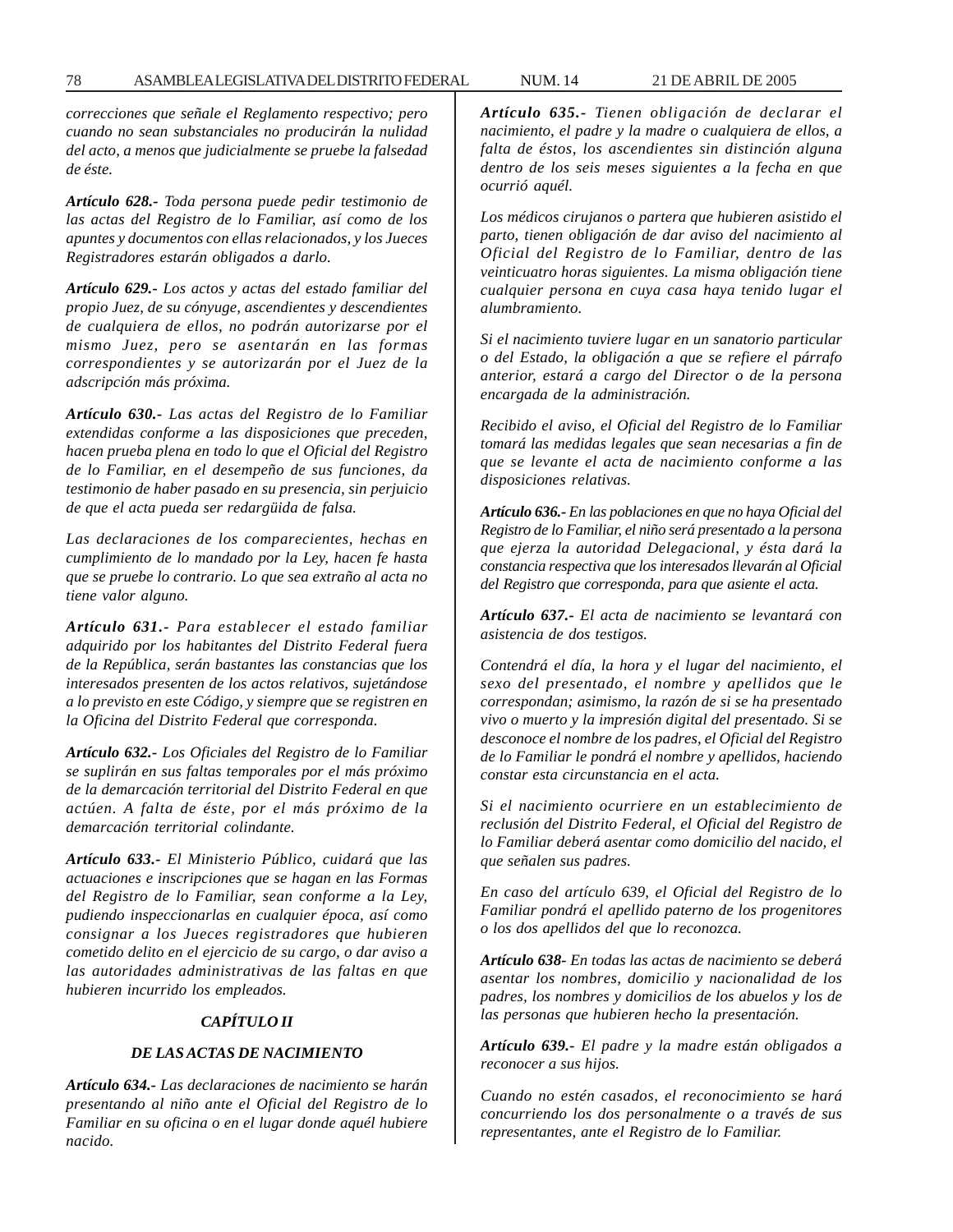*La investigación tanto de la maternidad como de la paternidad, podrá hacerse ante los tribunales de acuerdo a las disposiciones relativas a este Código.*

*Además de los nombres de los padres, se hará constar en el acta de nacimiento su nacionalidad y domicilio.*

*Artículo 640. Si el padre o la madre no pudieren concurrir, ni tuvieren apoderado, pero solicitaren ambos o alguno de ellos, la presencia del Juez del Registro, éste pasará al lugar en que se halle el interesado, y allí recibirá de él la petición de que se mencione su nombre; todo lo cual se asentará en el acta.*

*Artículo 641.- Se presume, salvo prueba en contrario, que un hijo nacido en matrimonio es hijo de los cónyuges.*

*Artículo 642.- Toda persona que encontrare un recién nacido o en cuya casa o propiedad fuere expuesto alguno, deberá presentarlo al Ministerio Público con los vestidos, valores o cualesquiera otros objetos encontrados con él, y declarará el día y lugar donde lo hubiere hallado así como las demás circunstancias que en su caso hayan concurrido. Una vez lo anterior, el Ministerio Público dará aviso de tal situación al Oficial del Registro de lo Familiar, para los efectos correspondientes.*

*Artículo 643.- La misma obligación tienen los jefes, directores o administradores de los establecimientos de reclusión, y de cualquier casa de comunidad, especialmente los de los hospitales, casas de maternidad e inclusas, respecto de los niños nacidos o expuestos en ellas y en caso de incumplimiento, la autoridad del órgano político administrativo de la Demarcación Territorial del Distrito Federal que corresponda, impondrá al infractor una multa de diez a cincuenta días del importe del salario mínimo general diario vigente en el Distrito Federal.*

*Artículo 644.- En las actas que se levanten en estos casos, se expresarán con especificación todas las circunstancias que designa el artículo 642, la edad aparente del niño, su sexo, el nombre y apellido que se le pongan, y el nombre de la persona o casa de expósitos que se encarguen de él.*

*Artículo 645.- Si con el expósito se hubieren encontrado papeles, alhajas u otros objetos que puedan conducir al reconocimiento de aquél, el Oficial del Registro de lo Familiar, ordenará su depósito ante el Ministerio Público respectivo; mencionándolos en el acta y dando formal recibo de ellos al que recoja al niño.*

*Artículo 646. Se prohíbe absolutamente al Oficial del Registro de lo Familiar y a los testigos que conforme al artículo 637 deben asistir al acto, hacer inquisición sobre la paternidad. En el acta sólo se expresará lo que deben declarar las personas que presenten al niño, aunque aparezcan sospechosas de falsedad; sin perjuicio de que ésta sea castigada conforme a las prescripciones del Código Penal.*

*Artículo 647.- Si al dar aviso de un nacimiento se comunicare también la muerte del recién nacido, se extenderán dos actas, una de nacimiento y otra de defunción, en las Formas del Registro de lo Familiar que correspondan.*

*Artículo 648.- Cuando se trate de parto múltiple, se levantará un acta por cada uno de los nacidos, en la que además de los requisitos que señala el artículo 637 de este Código, se harán constar las particularidades que los distingan y el orden en ocurrió su nacimiento, según las noticias que proporcionen el médico, el cirujano, la matrona o las personas que hayan asistido el parto y, además, se imprimirán las huellas digitales de los presentados. El Oficial del Registro de lo Familiar relacionará las actas.*

### *CAPÍTULO III DE LAS ACTAS DE RECONOCIMIENTO*

*Artículo 649.- El reconocimiento de un hijo, podrá hacerse después de que se haya registrado su nacimiento, formándose el acta respectiva.*

*Artículo 650.- El reconocimiento del hijo mayor de edad requiere el consentimiento expreso de éste en el acta respectiva.*

*Artículo 651.- Si el reconocimiento se hace por alguno de los otros medios establecidos en este Código, se presentará, dentro del término de quince días, al encargado del Registro el original o copia certificada del documento que lo compruebe. En el acta se insertará la parte relativa de dicho documento, observándose las demás prescripciones contenidas en este capítulo y en el capítulo III, del Título Tercero de este Código.*

*Artículo 652.- La omisión del registro, en el caso del artículo que precede, no quita los efectos legales al reconocimiento hecho conforme a las disposiciones de este Código.*

*Artículo 653.- En el acta de reconocimiento hecho con posterioridad al acta de nacimiento, se hará mención de ésta, poniendo en ella la anotación correspondiente.*

*Artículo 654.- Si el reconocimiento se hiciere en oficina distinta de aquella en que se levantó el acta de nacimiento, el Oficial del Registro de lo Familiar que autorice el acta de reconocimiento, remitirá copia de ésta al encargado de la oficina que haya registrado el nacimiento, para que haga la anotación en el acta respectiva.*

# *CAPÍTULO IV DE LAS ACTAS DE ADOPCIÓN*

*Artículo 655.- Dictada la resolución judicial definitiva que autorice la adopción, el Juez, dentro del término de ocho días, remitirá copia certificada de las diligencias al*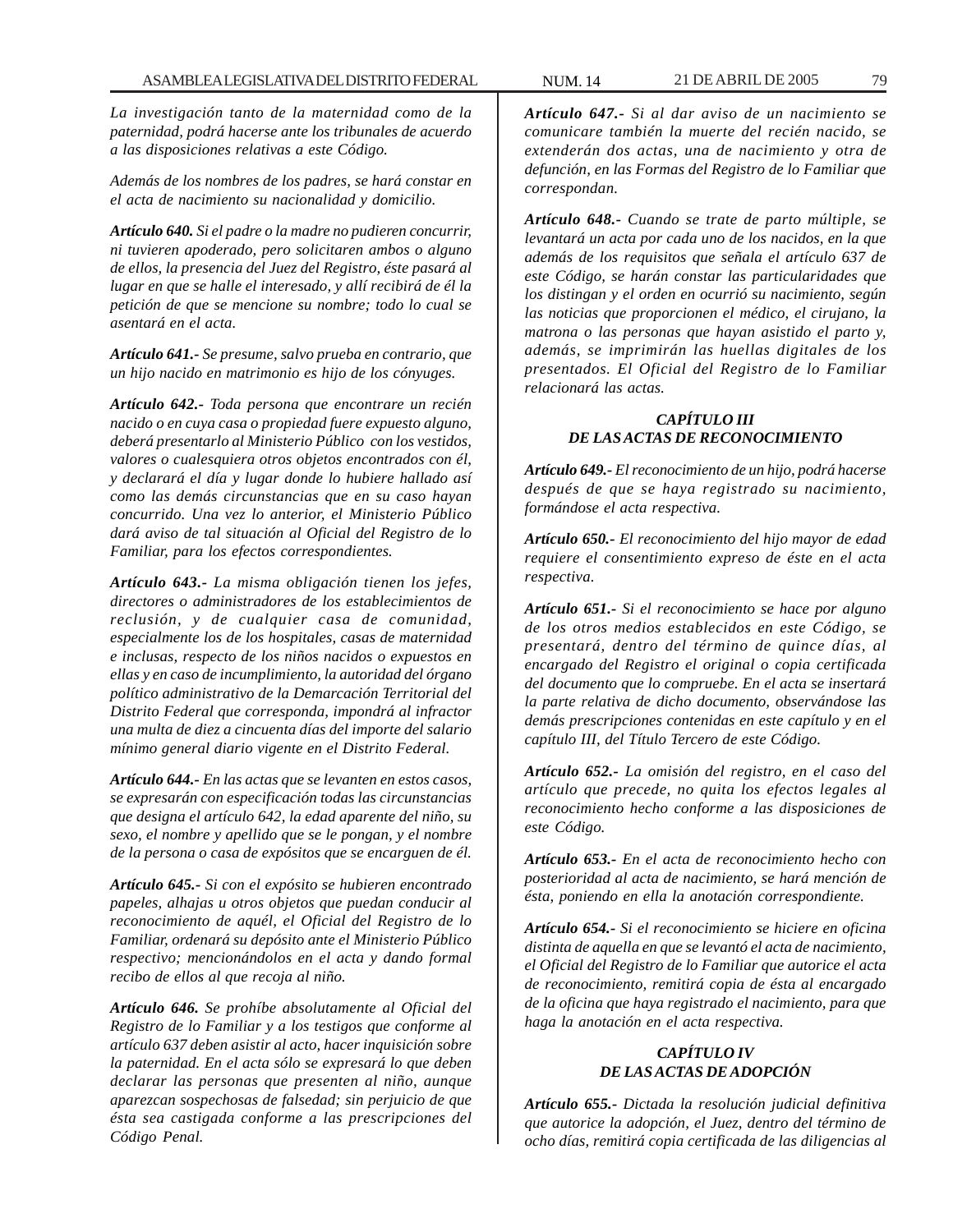*Oficial del Registro de lo Familiar que corresponda, a fin de que, con la comparecencia del adoptante, se levante el acta correspondiente.*

*Artículo 656.- La falta de registro de la adopción no quita a ésta sus efectos legales; pero sujeta al responsable a la pena señalada en el artículo 652.*

*Artículo 657.- En los casos de adopción, se levantará un acta como si fuera de nacimiento, en los mismos términos que la que se expide para los hijos consanguíneos, sin perjuicio de lo dispuesto en el artículo siguiente.*

*Artículo 658.- En caso de adopción, a partir del levantamiento del acta, se harán las anotaciones en el acta de nacimiento originaria, la cual quedará reservada. No se publicará ni se expedirá constancia alguna que revele el origen del adoptado ni su condición de tal, salvo providencia dictada en juicio.*

# *CAPÍTULO V DE LAS ACTAS DE TUTELA*

*Artículo 659.- Pronunciado el auto de discernimiento de la tutela y publicado en los términos que previene este Código, el Juez de lo Familiar remitirá copia certificada del auto mencionado al Oficial del Registro de lo Familiar para que levante el acta respectiva. El Curador cuidará del cumplimiento de este artículo.*

*Artículo 660.- La omisión del registro de tutela no impide al tutor entrar en ejercicio de su cargo, ni puede alegarse por ninguna persona como causa para dejar de tratar con él.*

*Artículo 661.- El acta de tutela contendrá:*

- *I. El nombre, apellido y edad del incapacitado;*
- *II. La clase de incapacidad por la que se haya diferido la tutela;*
- *III. El nombre y demás generales de las personas que han tenido al incapacitado bajo su patria potestad antes del discernimiento de la tutela;*
- *IV. El nombre, apellido, edad, profesión y domicilio del tutor y del curador;*
- *V. La garantía dada por el tutor, expresando el nombre, apellido y demás generales del fiador, si la garantía consiste en fianza; o la ubicación y demás señas de los bienes, si la garantía consiste en hipoteca o prenda;*
- *VI. El nombre del juez que pronunció el auto de discernimiento y la fecha de éste;*

*Artículo 662. Extendida el acta de tutela, se anotará la de nacimiento del incapacitado, observándose para el* *caso de que no exista en la misma oficina del Registro, lo prevenido por el artículo 654 de este Código.*

# *CAPÍTULO VI DE LAS ACTAS DE EMANCIPACIÓN*

*Artículo 663.- En los casos de emancipación por efecto del matrimonio, no se extenderá acta por separado; será suficiente para acreditarla, el acta del matrimonio.*

# *CAPÍTULO VII DE LAS ACTAS DEL ESTADO FAMILIAR DE LAS PERSONAS*

#### *Sección I De las actas de matrimonio*

*Artículo 664.- Las personas que pretendan contraer matrimonio presentarán un escrito al Oficial del Registro de lo Familiar del domicilio de cualquiera de ellas, que exprese:*

- *I. Los nombres, apellidos, edad, ocupación y domicilio, tanto de los pretendientes como de sus padres, si éstos fueren conocidos. Cuando alguno de los pretendientes o los dos hayan sido casados, se expresará también el nombre de la persona con quien celebró el anterior matrimonio, la causa de su disolución y la fecha de ésta;*
- *II. Que no tienen impedimento legal para casarse, y*
- *III. Que es su voluntad unirse en matrimonio.*

*Este escrito deberá ser firmado por los solicitantes, y si alguno no pudiere o no supiere escribir, lo hará otra persona conocida, mayor de edad y vecina del lugar.*

*Artículo 665.- Al escrito a que se refiere el artículo anterior, se acompañará:*

- *I. El acta de nacimiento de los pretendientes y en su defecto un dictamen médico que compruebe su edad, cuando por su aspecto sea notorio que son menores de dieciséis años;*
- *II. La constancia de que prestan su consentimiento para que el matrimonio se celebre, las personas que lo requieran conforme a lo dispuesto por este Código;*
- *III. La declaración de dos testigos mayores de edad que conozcan a los pretendientes y les conste que no tienen impedimento legal para casarse. Si no hubiere dos testigos que conozcan a ambos pretendientes, deberán presentarse dos testigos por cada uno de ellos;*
- *IV. Un certificado suscrito por médico titulado que asegure, bajo protesta de decir verdad, que los*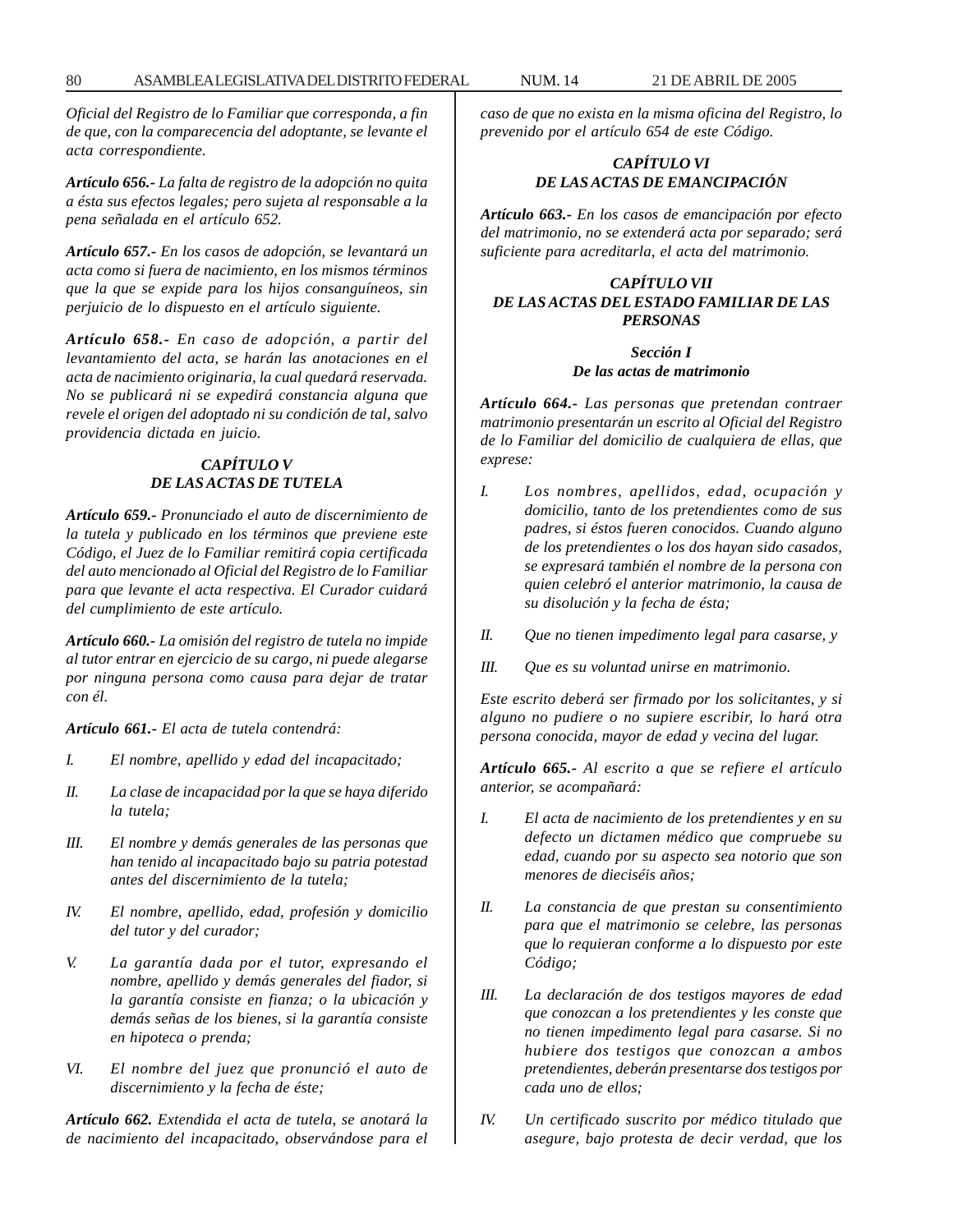*pretendientes no padecen una enfermedad crónica e incurable, que sea, además, contagiosa o hereditaria.*

*Para los indigentes tienen obligación de expedir gratuitamente este certificado los médicos encargados de los servicios de sanidad de carácter oficial;*

*V. El convenio que los pretendientes deberán celebrar con relación a sus bienes presentes y a los que adquieran durante el matrimonio. En el convenio se expresará con toda claridad si el matrimonio se contrae bajo el régimen de sociedad conyugal o bajo el de separación de bienes. Si los pretendientes son menores de edad, deberán aprobar el convenio las personas cuyo consentimiento previo es necesario para la celebración del matrimonio. No puede dejarse de presentar este convenio ni aun con el pretexto de que los pretendientes carecen de bienes, pues en tal caso, versará sobre los que adquieran durante el matrimonio. Al formarse el convenio el Oficial del Registro de lo Familiar deberá tener especial cuidado en explicar a los interesados todo lo que necesiten saber a efecto de que el convenio quede debidamente formulado.*

> *Si de acuerdo con lo dispuesto en el artículo 73 fuere necesario que las capitulaciones matrimoniales consten en escritura pública, se acompañará un testimonio de esa escritura.*

*VI. Copia del acta de defunción del cónyuge fallecido si alguno de los contrayentes es viudo, o de la parte resolutiva de la sentencia de divorcio o de nulidad de matrimonio, en caso de que alguno de los pretendientes hubiere sido casado anteriormente;*

*VII. Copia de la dispensa de impedimentos, si los hubo.*

*Artículo 666.- En el caso de que los pretendientes, por falta de conocimientos, no puedan redactar el convenio a que se refiere el artículo anterior, tendrá obligación de redactarlo el Oficial del Registro de lo Familiar, con los datos que los mismos pretendientes le suministren.*

*Artículo 667.- El Oficial del Registro de lo Familiar a quien se presente una solicitud de matrimonio que llene los requisitos enumerados en los artículos anteriores, hará que los pretendientes y los ascendientes o tutores que deben prestar su consentimiento, reconozcan ante él y por separado sus firmas. Las declaraciones de los testigos serán ratificadas bajo protesta de decir verdad, ante el mismo Oficial del Registro de lo Familiar. Este, cuando lo considere necesario, se cerciorará de la autenticidad de la firma que calce el certificado médico presentado.*

*Artículo 668.- El matrimonio se celebrará dentro de los ocho días siguientes, en el lugar, día y hora que señale el Oficial del Registro de lo Familiar.*

*Artículo 669.- En el lugar, día y hora designados para la celebración del matrimonio deberán estar presentes, ante el Oficial del Registro de lo Familiar, los pretendientes o su apoderado especial constituido en términos de este Código y dos testigos por cada uno de ellos, que acrediten su identidad.*

*Acto continuo, el Oficial del Registro de lo Familiar leerá en voz alta la solicitud de matrimonio, los documentos que con ella se hayan presentado y las diligencias practicadas, e interrogará a los testigos acerca de que si los pretendientes son las mismas personas a que se refiere la solicitud. En caso afirmativo, preguntará a cada uno de los pretendientes si es su voluntad unirse en matrimonio, y si están conformes, los declarará unidos en nombre de la ley y de la sociedad.*

*Artículo 670.- Se levantará luego el acta de matrimonio en la cual se hará constar:*

- *I. Los nombres, apellidos, edad, ocupación, domicilio y lugar de nacimiento de los contrayentes;*
- *II. Si son mayores o menores de edad;*
- *III. Los nombres, apellidos, ocupación y domicilio de los padres;*
- *IV. El consentimiento de éstos, de los abuelos o tutores o de las autoridades que deban suplirlo;*
- *V. Que no hubo impedimento para el matrimonio o que éste se dispensó;*
- *VI. La declaración de los pretendientes de ser su voluntad unirse en matrimonio, y la de haber quedado unidos, que hará el Juez en nombre de la Ley y de la sociedad;*
- *VII. La manifestación de los cónyuges de que contraen matrimonio bajo el régimen de sociedad conyugal o de separación de bienes;*
- *VIII. Los nombres, apellidos, edad, estado civil, ocupación y domicilio de los testigos, su declaración sobre si son o no parientes de los contrayentes, y si lo son, en qué grado y en qué línea.*
- *IX. Que se cumplieron las formalidades exigidas por el artículo anterior.*

*El acta será firmada por el Oficial del Registro de lo Familiar, los contrayentes, los testigos, y las demás personas que hubieren intervenido si supieren y pudieren hacerlo.*

*En el acta se imprimirán las huellas digitales de los contrayentes.*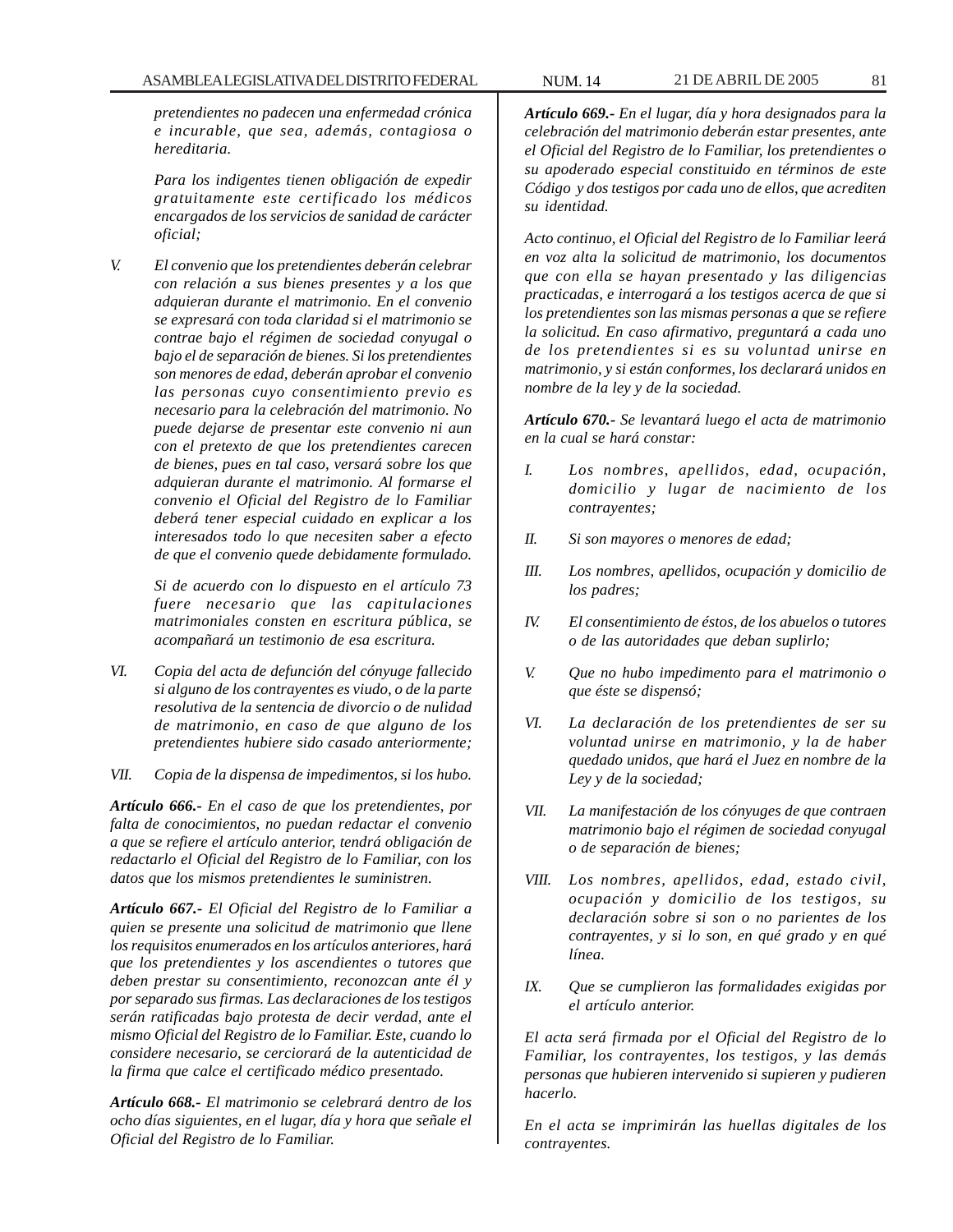*Artículo 671.- La celebración conjunta de matrimonios no exime al Juez del cumplimiento estricto de las solemnidades a que se refieren los artículos anteriores.*

*Artículo 672.- Los pretendientes que declaren maliciosamente un hecho falso, los testigos que dolosamente afirmen la exactitud de las declaraciones de aquellos o su identidad, y los médicos que se produzcan falsamente al expedir el certificado a que se refiere la fracción IV del artículo 665, serán consignados al Ministerio Público para que ejercite la acción penal correspondiente. Lo mismo se hará con las personas que falsamente se hicieren pasar por padres o tutores de los pretendientes.*

*Artículo 673.- El Oficial del Registro de lo Familiar que tenga conocimiento de que los pretendientes tienen impedimento para contraer matrimonio, levantará una acta, ante dos testigos, en la que hará constar los datos que le hagan suponer que existe el impedimento. Cuando haya denuncia, se expresará en el acta el nombre, edad, ocupación, estado y domicilio del denunciante, insertándose al pie de la letra la denuncia. El acta firmada por los que en ella intervinieren, será remitida al juez de primera instancia que corresponda, para que haga la calificación del impedimento.*

*Artículo 674.- Las denuncias de impedimento pueden hacerse por cualquiera persona. Las que sean falsas sujetan al denunciante a las penas establecidas para el falso testimonio en materia civil. Siempre que se declare no haber impedimento el denunciante será condenado al pago de las costas, daños y perjuicios.*

*Artículo 675.- Antes de remitir el acta al juez de primera instancia, el Oficial del Registro de lo Familiar hará saber a los pretendientes el impedimento denunciado, aunque sea relativo solamente a uno de ellos, absteniéndose de todo procedimiento ulterior hasta que la sentencia que decida el impedimento cause ejecutoria.*

*Artículo 676.- Las denuncias anónimas o hechas por cualquier otro medio, si no se presentare personalmente el denunciante, sólo serán admitidas cuando estén comprobadas. En este caso, el Oficial del Registro de lo Familiar dará cuenta a la autoridad judicial de primera instancia que corresponda, y suspenderá todo procedimiento hasta que ésta resuelva.*

*Artículo 677.- Denunciado un impedimento, el matrimonio no podrá celebrarse aunque el denunciante se desista, mientras no recaiga sentencia judicial que declare su inexistencia o se obtenga dispensa de él.*

*Artículo 678.- El Oficial del Registro de lo Familiar que autorice un matrimonio teniendo conocimiento de que hay impedimento legal, o de que éste se ha denunciado, será castigado como lo disponga el Código Penal.*

*Artículo 679.- Los Oficiales del Registro de lo Familiar sólo podrán negarse a autorizar un matrimonio, cuando por los términos de la solicitud, por el conocimiento de los interesados o por denuncia en forma, tuvieren noticia de que alguno de los pretendientes, o los dos carecen de aptitud legal para celebrar el matrimonio.*

*Artículo 680.- El Oficial del Registro de lo Familiar, que sin motivo justificado, retarde la celebración de un matrimonio, será sancionado la primera vez con multa de \$1,000.00 y en caso de reincidencia con destitución del cargo.*

*Artículo 681.- El Oficial del Registro de lo Familiar que reciba una solicitud de matrimonio, está plenamente autorizado para exigir de los pretendientes, bajo protesta de decir verdad, todas las declaraciones que estime convenientes a fin de asegurarse de su identidad y de su aptitud para contraer matrimonio.*

*También podrá exigir declaración bajo protesta a los testigos que los interesados presenten; a las personas que figuren como padres o tutores de los pretendientes, y a los médicos que suscriban el certificado exigido por este Código.*

#### *SECCIÓN II De las actas de divorcio*

*Artículo 682.- La sentencia ejecutoria que decrete un divorcio se remitirá en copia al Oficial del Registro de lo Familiar para que levante el acta correspondiente.*

*Artículo 683.- El acta de divorcio administrativo se levantará en los términos prescritos por este ordenamiento, previa solicitud por escrito que presenten los cónyuges y en ella se expresará el nombre y apellidos, edad, ocupación y domicilio de los solicitantes, la fecha y lugar de la Oficina en que celebraron su matrimonio y el número de partida del acta correspondiente.*

*Artículo 684.- Extendida el acta se mandará anotar la de matrimonio de los divorciados y la copia de la declaración administrativa de divorcio se archivará con el mismo número del acta.*

### *SECCIÓN III De las actas de defunción*

*Artículo 685.- Ninguna inhumación o cremación se hará sin autorización escrita dada por el Oficial del Registro de lo Familiar, quien se asegurará suficientemente del fallecimiento, con certificado expedido por médico legalmente autorizado. No se procederá a la inhumación o cremación sino hasta después de que transcurran veinticuatro horas del fallecimiento, excepto en los casos en que se ordene otra cosa por la autoridad que corresponda.*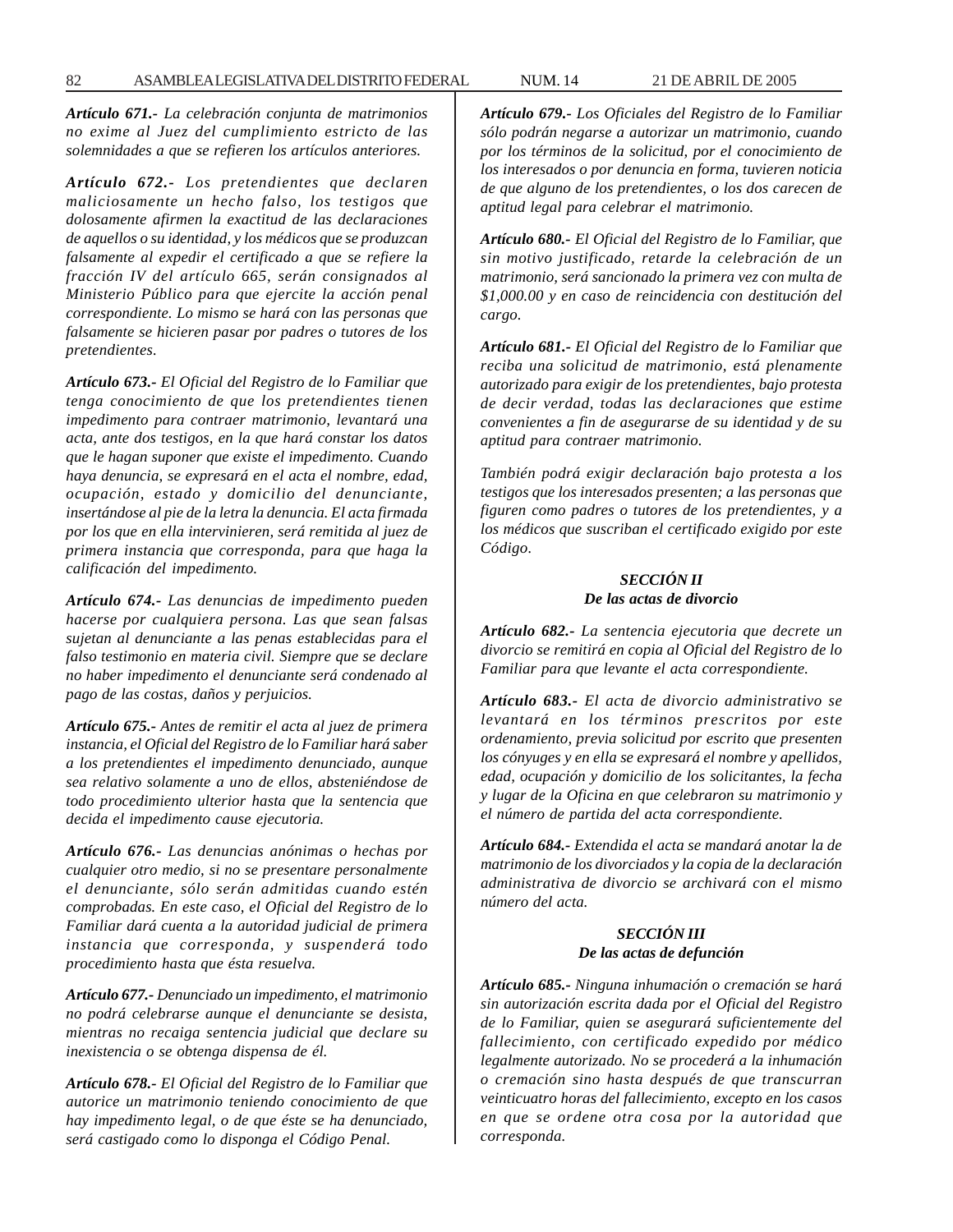*Artículo 686.- En el acta de fallecimiento se asentarán los datos que el Oficial del Registro de lo Familiar requiera o la declaración que se le haga, y será firmada por dos testigos, prefiriéndose para el caso, los parientes si los hay, o los vecinos.*

*Artículo 687.- El acta de fallecimiento contendrá:*

- *I. El nombre, apellido, edad, ocupación y domicilio que tuvo el difunto;*
- *II. El estado civil de éste, y si era casado o viudo, el nombre y apellido de su cónyuge;*
- *III. Los nombres, apellidos, edad, ocupación y domicilio de los testigos, y si fueren parientes, el grado en que lo sean;*
- *IV. Los nombres de los padres del difunto si se supieren;*
- *V. La clase de enfermedad que determinó la muerte y especificadamente el lugar en que se sepulte el cadáver;*
- *VI. La hora de la muerte, si se supiere, y todos los informes que se hagan en caso de muerte violenta.*

*Artículo 688.- Los que habiten la casa en que ocurra el fallecimiento; los directores o administradores de los establecimientos de reclusión, hospitales, colegios o cualquier otra casa de comunidad, los huéspedes de los hoteles, mesones o las casas de vecindad tienen obligación de dar aviso al Oficial del Registro de lo Familiar, dentro de las veinticuatro horas siguientes del fallecimiento y en caso de incumplimiento se sancionarán con una multa de quinientos a cinco mil pesos.*

*Artículo 689.- Cuando el Oficial del Registro de lo Familiar, sospeche que la muerte fue violenta, dará parte al Ministerio Público, comunicándole todos los informes que tenga, para que proceda a la averiguación conforme a derecho. Cuando el Ministerio Público averigüe un fallecimiento, dará parte al Oficial del Registro de lo Familiar para que asiente el acta respectiva. Si se ignora el nombre del difunto, se asentarán las señas de éste, las de los vestidos y objetos que con él se hubieren encontrado y, en general, todo lo que pueda conducir a identificar a la persona; y siempre que se adquieran mayores datos, se comunicarán al Oficial del Registro de lo Familiar para que los anote en el acta.*

*Artículo 690.- En los casos de inundación, naufragio, incendio o cualquiera otro siniestro en que no sea fácil reconocer el cadáver, se formará el acta con los datos que ministren los que lo recogieron, expresando, en cuanto fuere posible las señas del mismo y de los vestidos u objetos que con él se hayan encontrado.*

*Artículo 691. Si no aparece el cadáver pero hay certeza de que alguna persona ha sucumbido en el lugar del desastre, el acta contendrá el nombre de las personas que hayan conocido a la que no aparece y las demás noticias que sobre el suceso puedan adquirirse.*

*Artículo 692.- Cuando alguno falleciere en lugar que no sea el de su domicilio se remitirá al Oficial del Registro de lo Familiar de su domicilio, copia certificada del acta para que se asiente en el libro respectivo.*

*Artículo 693.- En todos los casos de muerte violenta en los establecimientos de reclusión, no se hará en los registros mención de estas circunstancias y las actas solamente contendrán los demás requisitos que prescribe el artículo 687.*

### *CAPÍTULO VIII DE LAS INSCRIPCIONES DE LAS EJECUTORIAS QUE DECLARAN O MODIFICAN EL ESTADO FAMILIAR*

*Artículo 694.- Las autoridades judiciales que declaren la ausencia, la presunción de muerte, la tutela, el divorcio o que se ha perdido o limitado la capacidad para administrar bienes, dentro del término de ocho días remitirán al Oficial del Registro de lo Familiar correspondiente, copia certificada de la ejecutoria respectiva.*

*Artículo 695.- El Oficial del Registro de lo Familiar hará la anotación correspondiente en las actas de nacimiento y de matrimonio, en su caso, e insertará los datos esenciales de la resolución judicial que se le haya comunicado.*

*Artículo 696.- Cuando se recobre la capacidad legal para administrar, se revoque la adopción simple o se presente la persona declarada ausente o cuya muerte se presumía, se dará aviso al Oficial del Registro de lo Familiar por el mismo interesado y por la autoridad que corresponda, para que cancele la inscripción a que se refiere el artículo anterior.*

# *CAPÍTULO IX DE LA RECTIFICACIÓN, MODIFICACIÓN Y ACLARACIÓN DE LAS ACTAS DEL REGISTRO DE LO FAMILIAR*

*Artículo 697.- La rectificación o modificación de un acta del estado civil no puede hacerse sino ante el Juez de lo Familiar y en virtud de sentencia de éste, salvo el reconocimiento de un hijo, el cual se sujetará a las prescripciones de este Código.*

*Artículo 698.- Ha lugar a pedir la rectificación:*

- *I. Por falsedad, cuando se alegue que el suceso registrado no pasó;*
- *II. Por enmienda, cuando se solicite variar algún nombre u otra circunstancia, sea esencial o accidental.*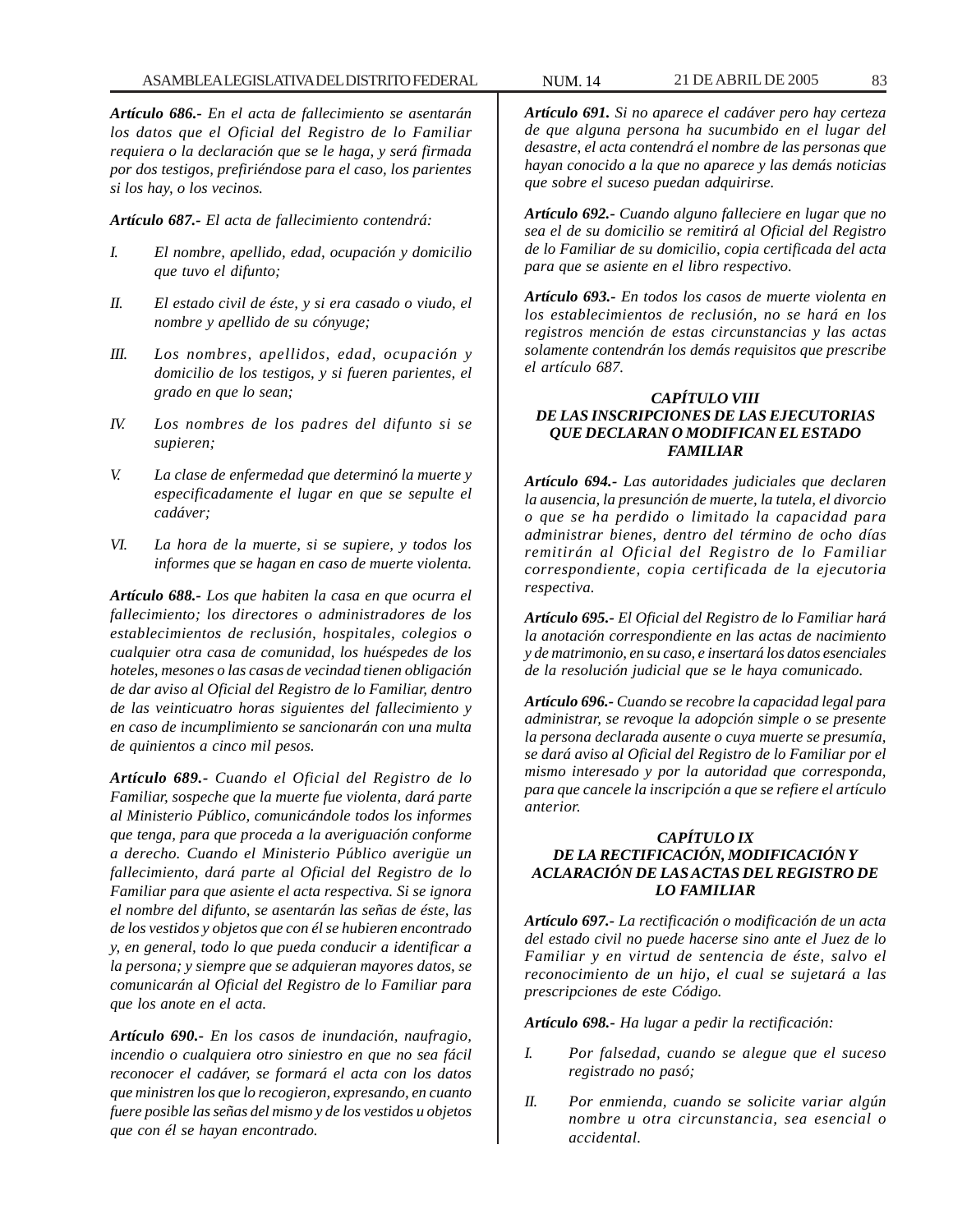*Artículo 699.- Pueden pedir la rectificación de un acta del estado familiar:*

- *I. Las personas de cuyo estado se trata;*
- *II. Las que se mencionan en el acta como relacionadas con el estado familiar de alguna persona;*
- *III. Los herederos de las personas comprendidas en las dos fracciones anteriores;*
- *IV. Los que, según los artículos 225,226 y 227 de este Código, pueden continuar o intentar la acción de que en ellos se trata.*

*Artículo 700.- El juicio de rectificación de acta se seguirá en la forma que establezca en este Código.*

*Artículo 701.- La sentencia que cause ejecutoria se comunicará al Oficial del Registro de lo Familiar y éste hará una referencia de ella al margen del acta impugnada, sea que el fallo conceda o niegue la rectificación.*

*Artículo 702.- La aclaración de las actas del estado familiar, procede cuando en el Registro de lo Familiar existan errores mecanográficos, ortográficos o de otra índole que no afecten los datos esenciales de aquéllas, y deberán tramitarse ante la Oficina del Registro de lo Familiar.*

#### *TÍTULO DÉCIMO PRIMERO DE LAS CONTROVERSIAS DE ORDEN FAMILIAR*

#### *CAPÍITULO I DISPOSICIONES GENERALES*

*Artículo 703.- Todos los problemas inherentes a la familia se consideran de orden público, por constituir aquélla la base de la integración de la sociedad.*

*Artículo 704.- El Juez de lo familiar estará facultado para intervenir de oficio en los asuntos que afecten a la familia, especialmente tratándose de menores, de alimentos y de cuestiones relacionadas con violencia familiar, decretando las medidas precautorias que tiendan a preservar la familia y proteger a sus miembros.*

*En todos los asuntos del orden familiar los Jueces y Tribunales están obligados a suplir la deficiencia de las partes en sus planteamientos de derecho.*

*En los mismos asuntos, con la salvedad de las prohibiciones legales relativas a alimentos, el juez deberá exhortar a los interesados a lograr un avenimiento, resolviendo sus diferencias mediante convenio, con el que pueda evitarse la controversia o darse por terminado el procedimiento.*

*Artículo 705.- No se requieren formalidades especiales para acudir ante el Juez de lo Familiar cuando se solicite* *la declaración, preservación, restitución o constitución de un derecho o se alegue la violación del mismo o el desconocimiento de una obligación, tratándose de alimentos, de calificación de impedimentos de matrimonio o de las diferencias que surjan entre marido y mujer sobre administración de bienes comunes, educación de hijos, oposición de padres y tutores y en general de todas las cuestiones familiares similares que reclamen la intervención judicial.*

*Esta disposición no es aplicable a los casos de divorcio o de pérdida de la patria potestad.*

*Tratándose de violencia familiar prevista en el Artículo 611 de este Código, el juez exhortará a los involucrados en audiencia privada, a fin de que convengan los actos para hacerla cesar y, en caso de que no lo hicieran en la misma audiencia el juez del conocimiento determinará las medidas procedentes para la protección de los menores y de la parte agredida. Al efecto, verificará el contenido de los informes que al respecto hayan sido elaborados por las instituciones públicas o privadas que hubieren intervenido y escuchará al Ministerio Público.*

*Artículo 706.- Podrá acudirse al Juez de lo Familiar por escrito o por comparecencia personal en los casos urgentes a que se refiere el artículo anterior, exponiendo de manera breve y concisa los hechos de que se trate. Las copias respectivas de la comparecencia y demás documentos, serán tomados como pruebas, debiendo relacionarse en forma pormenorizada con todos y cada uno de los hechos narrados por el compareciente, así como los medios de prueba que presente, haciéndole saber el Juez al interesado que puede contar con el patrocinio de un defensor de oficio para conocer de su procedimiento y como consecuencia, éste ordenará dar parte a la institución de Defensoría de Oficio para que, en su caso, asesore o patrocine a éste. Una vez hecho lo anterior se correrá traslado, a la parte demandada, la que deberá comparecer, en la misma forma dentro del término de nueve días. En tales comparecencias las partes deberán ofrecer las pruebas respectivas. Al ordenarse ese traslado, el juez deberá señalar el día y hora para la celebración de la audiencia respectiva. Tratándose de alimentos, ya sean provisionales o los que se deban por contrato, por testamento, o por disposición de la ley, el juez fijará a petición del acreedor, sin audiencia del deudor y mediante la información que estime necesaria, una pensión alimenticia provisional, mientras se resuelve el juicio.*

*Será optativo para las partes acudir asesoradas, y en este supuesto, los asesores necesariamente deberán ser Licenciados en Derecho, con cédula profesional. En caso de que una de las partes se encuentre asesorada y la otra no, se solicitarán de inmediato los servicios de un Defensor de Oficio, el que deberá acudir, desde luego, a enterarse del asunto, disfrutando de un término que no*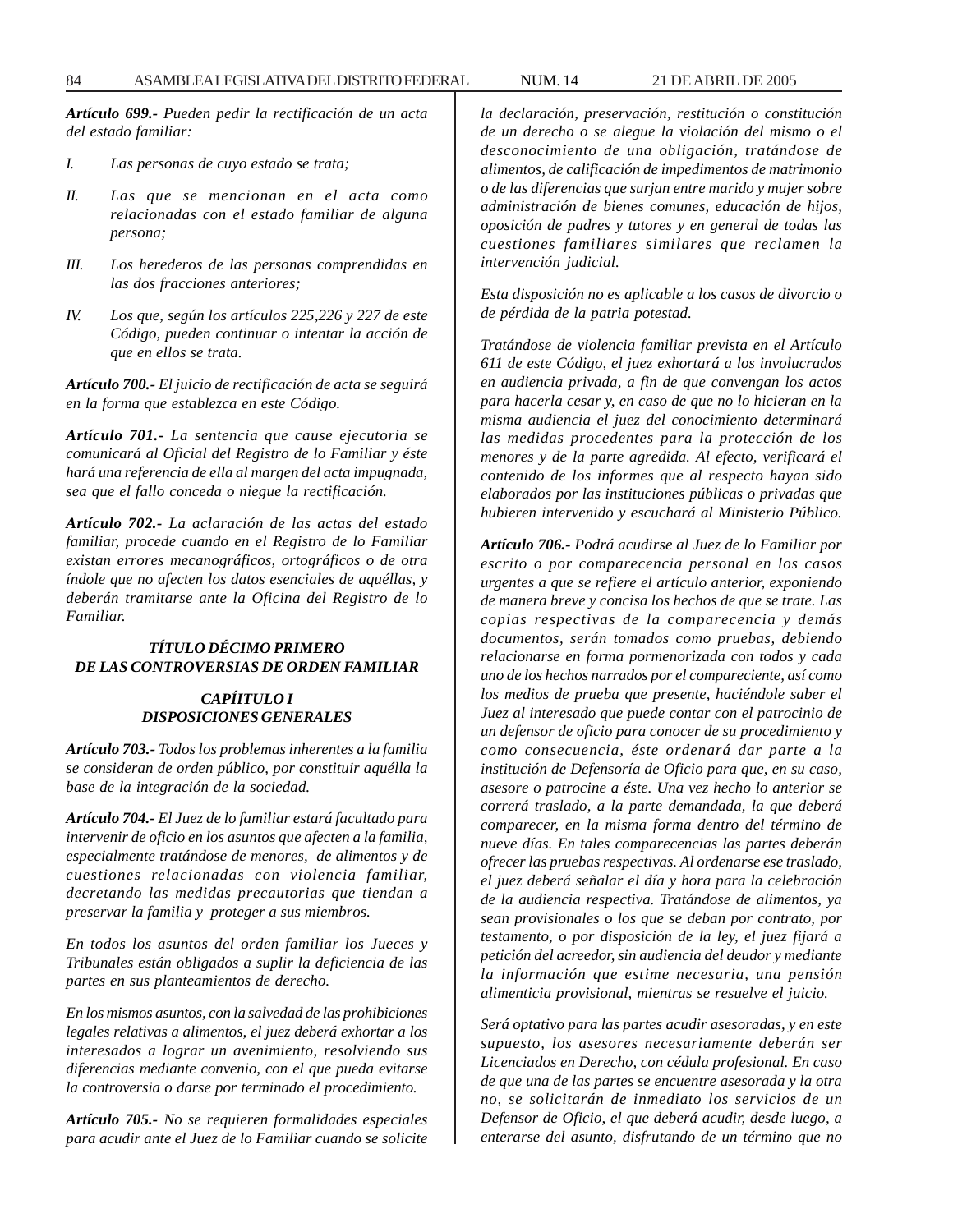*podrá exceder de tres días para hacerlo, por cuya razón se diferirá la audiencia en un término igual.*

*Artículo 707.- En la audiencia las partes aportarán las pruebas que así procedan y que hayan ofrecido, sin más limitación que no sean contrarias a la moral o estén prohibidas por la ley.*

*Artículo 708.- La audiencia se practicará con o sin asistencia de las partes. Para resolver el problema que se le plantee, el juez se cerciorará de la veracidad de los hechos y los evaluará personalmente o con auxilio de especialistas o de instituciones especializadas en la materia. Estos presentarán el informe correspondiente en la audiencia y podrán ser interrogados tanto por el juez como por las partes. La valoración se hará conforme a lo dispuesto por el artículo 402 del Código de Procedimientos Civiles supletorio a este Código, y en el fallo se expresarán los medios de prueba en que haya fundado el juez para dictarlo.*

*Artículo 709.- El juez y las partes podrán interrogar a los testigos con relación a los hechos controvertidos, pudiéndoles hacer todas las preguntas que juzguen procedentes con la sola limitación a que se refiere el artículo 707 de este Código.*

*Artículo 710.- La audiencia se llevará a cabo dentro de los treinta días contados a partir del auto que ordene el traslado, en la inteligencia de que, la demanda inicial deberá ser proveída dentro del término de tres días.*

*Artículo 711.- Si por cualquier circunstancia la audiencia no puede celebrarse, ésta se verificará dentro de los ocho días siguientes. Las partes deberán presentar a sus testigos y peritos. De manifestar bajo protesta de decir verdad no estar en aptitud de hacerlo, se impondrá al actuario del juzgado la obligación de citar a los primeros y de hacer saber su cargo a los segundos, citándolos asimismo, para la audiencia respectiva, en la que deberán rendir dictamen. Dicha citación se hará con apercibimiento de arresto hasta por treinta y seis horas, de no comparecer el testigo o el perito sin causa justificada y al prominente de la prueba, de imponerle una multa hasta por el equivalente de treinta días de salario mínimo vigente en el Distrito Federal, en caso de que el señalamiento de domicilio resulte inexacto o de comprobarse que se solicito la prueba con el propósito de retardar el procedimiento, sin perjuicio de que se denuncie la falsedad resultante. Las partes en caso de que se ofrezca la prueba confesional, deberán ser citadas con apercibimiento de ser declaradas confesadas de las posiciones que se les articulen y sean calificadas de legales, a menos que acrediten justa causa para no asistir.*

*Artículo 712.- La sentencia se pronunciará de manera breve y concisa, en el mismo momento de la audiencia de ser así posible o dentro de los ocho días siguientes.*

*Artículo 713.- La apelación deberá interponerse en la forma y términos previstos por el artículo 877 de este Código.*

*Cuando la tramitación del juicio se haya regido por las disposiciones generales del Código, igualmente se regirá por estas disposiciones por lo que toca a los recursos; pero en todo caso, si la parte recurrente careciere de abogado, la propia Sala solicitará la intervención de un Defensor de Oficio, quien gozará de un plazo de tres días más para enterarse del asunto a afecto de que haga valer los agravios o cualquier derecho a nombre de la parte que asesore.*

*Artículo 714.- Salvo los casos previstos en el artículo 700 del Código de Procedimientos Civiles supletorio a este Código, en donde el recurso de apelación se admitirá en ambos efectos, en los demás casos, dicho recurso procederá en el efecto devolutivo.*

*Las resoluciones sobre alimentos que fueren apelados, se ejecutarán sin fianza.*

*Artículo 715.- Los autos que no fueren apelables y los decretos pueden ser revocados por el juez que los dicta.*

*Son procedentes en materia de recursos, igualmente los demás previstos en este Código y su tramitación se sujetará a las disposiciones generales del mismo y además de los casos ya determinados expresamente en este Código, para lo no previsto al respecto, se sujetará a lo dispuesto por el Código de Procedimientos Civiles para el Distrito Federal, que será en todo caso supletorio a este Código.*

*Artículo 716.- La recusación no podrá impedir que el juez adopte las medidas provisionales sobre el depósito de personas, alimentos y menores.*

*Artículo 717.- Ninguna excepción dilatoria podrá impedir que se adopten las referidas medidas. Tanto en este caso como en el del artículo anterior, hasta después de tomadas dichas medidas se dará el trámite correspondiente a la cuestión planteada.*

*Artículo 718.- Los incidentes se decidirán con un escrito de cada parte y sin suspensión del procedimiento. Si se promueve prueba, deberá ofrecerse en los escritos respectivos, fijando los puntos sobre que verse, y se citará dentro de ocho días, para audiencia indiferible, en que se reciba, se oigan brevemente las alegaciones, y se dicte la resolución dentro de los tres días siguientes.*

*Artículo 719.- En todo lo no previsto y en cuanto no se opongan a lo ordenado por el presente capítulo, se aplicarán las reglas generales de este Código y supletoriamente el Código de Procedimientos civiles para el Distrito Federal.*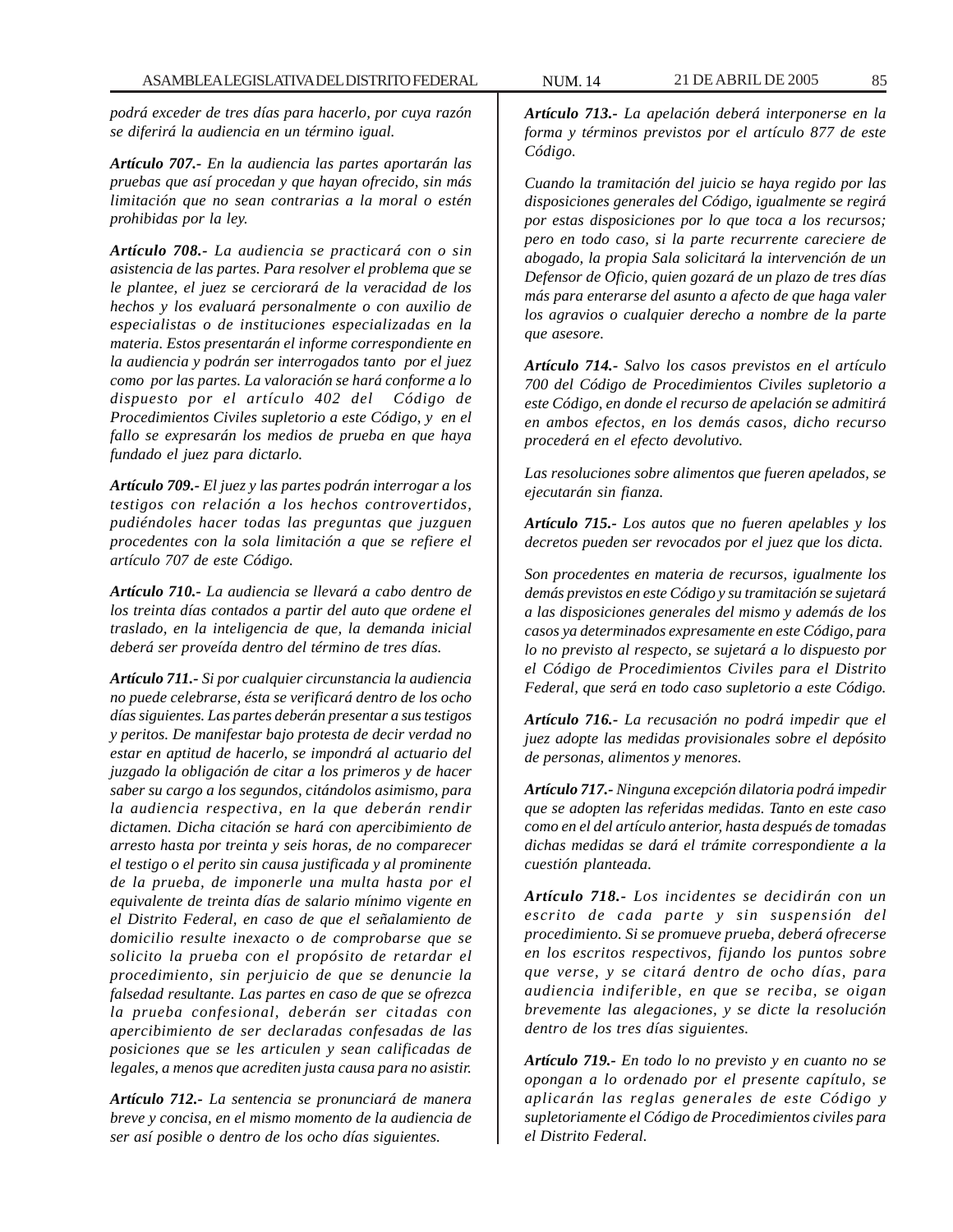# *CAPÍTULO II DEL PROCEDIMIENTO QUE REGIRÁ EN LOS JUICIOS FAMILIARES*

# *SECCIÓN I De la Presentación de Documentos*

*Artículo 720.- A toda demanda o contestación deberá acompañarse necesariamente:*

- *I.- El poder que acredite la personalidad del que comparece en nombre de otro, o bien el documento o documentos que acrediten el carácter con el que el litigante se presente en juicio, en el caso de tener representación legal de alguna persona o corporación o cuando el derecho que reclame provenga de habérsele transmitido por otra persona;*
- *II.- Los documentos en que el actor funde su acción y aquellos en que el demandado funde sus excepciones. Si no los tuvieren a su disposición, acreditarán haber solicitado su expedición con la copia simple sellada por el archivo o lugar en que se encuentren los originales, para que, a su costa, se les expida certificación de ellos, en la forma que prevenga la ley. Se entiende que las partes tienen a su disposición los documentos, siempre que legalmente puedan pedir copia autorizada de los originales y exista obligación de expedírselos. Si las partes no pudiesen presentar los documentos en que funden sus acciones o excepciones, declararán, bajo protesta de decir verdad, la causa por la que no pueden presentarlos, y el juez no podrá valorar dicha protesta, sino que deberá solicitar los documentos por su conducto ordenando al responsable de la expedición que el documento solicitado por el interesado se expida a costa de éste, apercibiéndolo con la imposición de alguna de las medidas de apremio que autoriza la ley.*

*Salvo disposición legal en contrario o que se trate de pruebas supervenientes, de no cumplirse por las partes con algunos de los requisitos anteriores, no se les recibirán las pruebas documentales que no obren en su poder al presentar la demanda o contestación, como tampoco si en esos escritos se dejan de identificar las documentales, para el efecto de que oportunamente se exijan por el tribunal y sean recibidas.*

*III.- Copias simples o fotostáticas, siempre que sean legibles a simple vista, tanto del escrito de demanda como de los demás documentos referidos, para correr traslado a la contraria.*

*Artículo 721.- En el caso de que se demuestre haber solicitado la expedición del documento al protocolo o* *archivo público, y dicha dependencia no lo expida, el juez deberá ordenar su emisión al encargado del archivo con apercibimiento de imposición de sanción pecuniaria. que se aplicará en beneficio de la parte perjudicada.*

*Artículo 722.- A ninguna de las partes se le admitirá documento alguno después de concluido el desahogo de pruebas. El juez repelerá de oficio los que se presenten, mandando devolverlos a la parte, sin ulterior recurso, sin agregarlos al expediente en ningún caso.*

*Artículo 723.- De todo documento que se presente después del término de ofrecimiento de prueba se dará traslado a la otra parte, para que dentro del tercer día manifieste lo que a su derecho convenga.*

*Artículo 724.- Las copias de los escritos y documentos se entregarán a la parte, o partes contrarias al notificarles la providencia que haya recaído en el escrito respectivo, o al hacerles la citación o emplazamiento que proceda.*

*Artículo 725.- La omisión de las copias no será motivo para dejar de admitir los escritos y documentos que se presenten en tiempo oportuno. En este caso, el juez señalará, sin ulterior recurso, un término que no excederá de tres días para exhibir las copias, y si no se presentasen en dicho plazo, las hará el secretario a costa de la parte que las omitió.*

# *SECCIÓN II De las notificaciones*

*Artículo 726.- Los notificadores deberán practicar las notificaciones apegándose a las disposiciones contenidas en el artículo de este ordenamiento, dentro de los tres días siguientes al en que reciban el expediente o las actuaciones correspondientes, salvo que el juez o la ley dispusieran otra cosa, siempre y cuando no se tratare de la primera notificación del juicio, en cuyo caso deberá realizar la notificación de emplazamiento a mas tardar dos días después de tener la cédula de notificación en sus manos, lo anterior sin necesidad de esperar que la parte interesada se presente en el juzgado a turnarle el expediente, siempre y cuando la demanda se encuentre admitida por el juzgador, con el apercibimiento de una multa hasta por el equivalente a treinta días de Salario Mínimo General Vigente en el Distrito Federal, además los infractores de esta disposición serán destituidos de su cargo cuando reincidan por más de dos ocasiones, sin responsabilidad para el Tribunal Superior de Justicia del Distrito Federal, previa audiencia de defensa ante el Consejo de la Judicatura.*

*Para los anteriores efectos, se llevará un registro diario de los expedientes o actuaciones que se les entreguen debiendo recibirlos bajo su firma y devolverlos dentro del plazo señalado.*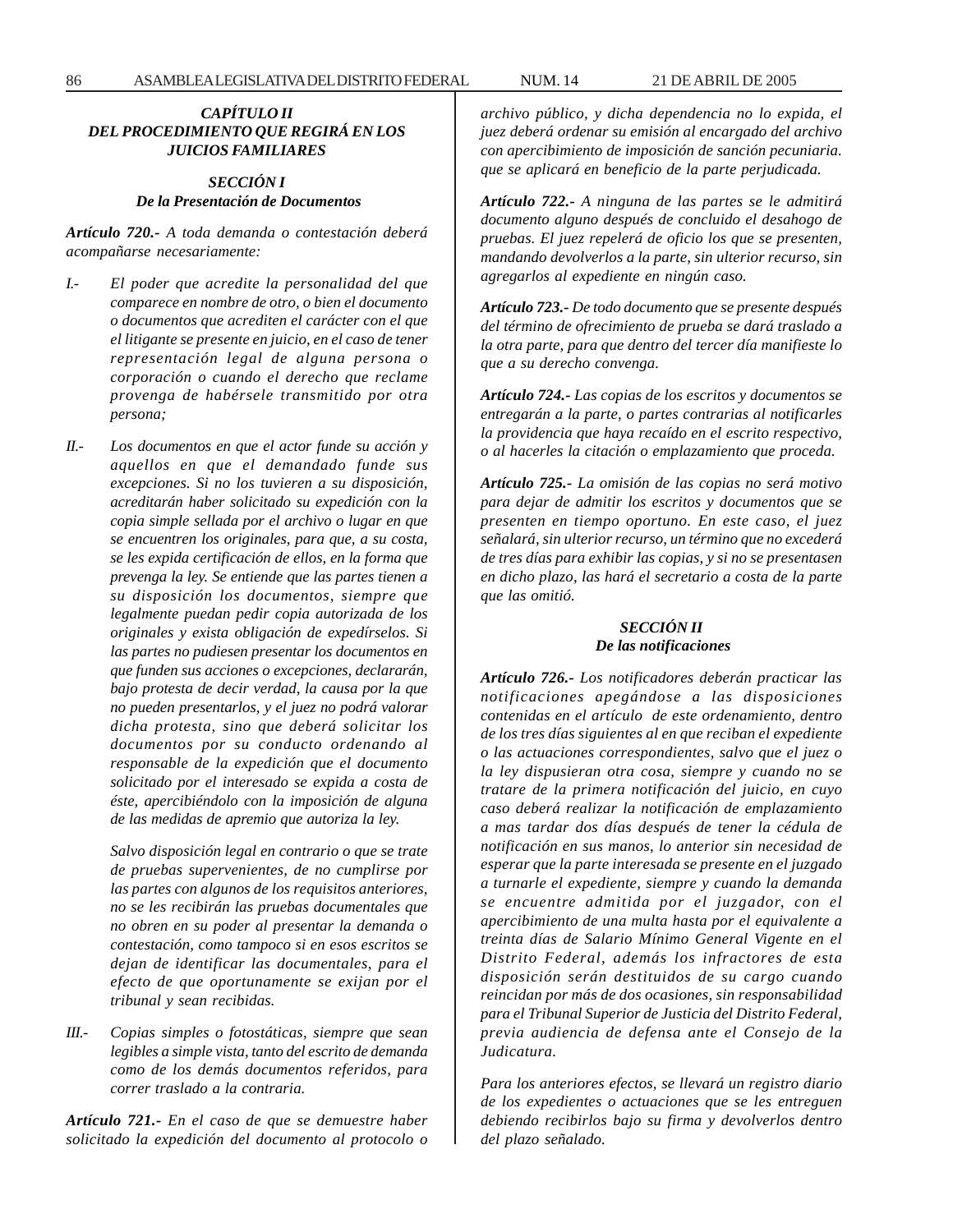*Artículo 727.- Las notificaciones en juicio se deberán hacer:*

- *I.- Personalmente o por cédula;*
- *II.- Por Boletín Judicial.*
- *III.- Por edictos que se hagan ostensibles en los sitios públicos de costumbre o que se manden publicar en los periódicos que al efecto se autoricen en los plazos que se precisen;*

*La forma en que se lleven a cabo las notificaciones anteriores, será de acuerdo con lo que se dispone en los artículos siguientes.*

*Artículo 728.- Todos los litigantes, en el primer escrito o en la primera diligencia judicial, deberán designar casa ubicada en el lugar del juicio para que se les hagan las notificaciones y se practiquen las diligencias que sean necesarias.*

*Igualmente deben designar la casa en que ha de hacerse la primera notificación a la persona o personas contra quienes promuevan, en los juicios del orden familiar la diligencia de emplazamiento deberá apegarse estrictamente a lo señalado por este Código, y en el caso de la Primera Notificación de juicio el Notificador deberá cerciorarse de que es el domicilio correcto de el o los demandados, por los medios de convicción suficientes que lo hagan llegar a tal deducción, tales como indagaciones con vecinos del lugar para saber si es el domicilio correcto del demandado, o cualquier otro que se apegue a derecho,*

*Cuando un litigante no cumpla con lo prevenido en la primera parte de este artículo, las notificaciones, aun las que, conforme a las reglas generales, deban hacerse personalmente, se le harán por el Boletín Judicial; si faltare la segunda parte, no se hará notificación alguna a la persona contra quien promueva hasta que se subsane la omisión.*

*Las partes podrán autorizar para oír notificaciones en su nombre, a una o varias personas con capacidad legal, quienes quedarán facultadas para interponer los recursos que procedan, ofrecer e intervenir en el desahogo de pruebas, intervenir en la diligenciación de exhortos, alegar en las audiencias, pedir se dicte sentencia para evitar la consumación del término de caducidad por inactividad procesal y realizar cualquier acto que resulte ser necesario para la defensa de los derechos del autorizante, pero no podrán sustituir o delegar dichas facultades en un tercero. Las personas autorizadas conforme a la primera parte de este párrafo, deberán acreditar encontrarse legalmente autorizadas para ejercer la profesión de abogado o licenciado en Derecho, debiendo proporcionar los datos correspondientes en el escrito en que se otorgue dicha autorización y exhibir su*

*cédula profesional o carta de pasante en la primera diligencia en que intervengan, en el entendido que el autorizado que no cumpla con lo anterior, perderá la facultad a que se refiere este artículo en perjuicio de la parte que lo hubiere designado, y únicamente tendrá las que se indican en el último párrafo de este artículo.*

*Los autorizados podrán renunciar a dicha calidad, mediante escrito presentado al tribunal, haciendo saber las causas de la renuncia.*

*Los tribunales llevarán un libro de registro de cédulas profesionales y cartas de pasante, en donde podrán registrarse los profesionistas autorizados.*

*Las partes podrán designar personas solamente autorizadas para oír notificaciones e imponerse de los autos, a cualquiera con capacidad legal, quien no gozará de las demás facultades a que se refieren los párrafos anteriores.*

*El juez al acordar lo relativo a la autorización a que se refiere este artículo deberá expresar con toda claridad el alcance con el que se reconoce la autorización otorgada.*

*Artículo 729.- Mientras un litigante no hiciere nueva designación del inmueble en donde se tengan que practicar las diligencias y las notificaciones personales, seguirán haciéndosele en el que para ello hubiere designado. El notificador tiene la obligación de realizarlas en el domicilio señalado, y en el supuesto de no hacerlo así se le impondrá multa por el equivalente de cinco días del importe del salario mínimo general vigente en el Distrito Federal.*

*En caso de no existir dicho domicilio o de negativa a recibirlos en el señalado, el notificador deberá hacer constar en autos, una u otra circunstancia, para que surtan efectos las notificaciones que se hayan publicado en el Boletín Judicial, así como las subsecuentes, y, además de que las diligencias en que debiere tener intervención se practicarán en el local del juzgado sin su presencia.*

*Artículo730.- Será notificado personalmente en el domicilio señalado por los litigantes:*

- *I.- El emplazamiento del demandado, y siempre que se trate de la primera notificación en el procedimiento.*
- *II. El auto que ordena la absolución de posiciones o reconocimiento de documentos;*
- *III. La primera resolución que se dicte cuando se dejare de actuar por más de seis meses por cualquier motivo;*
- *IV. Cuando se estime que se trata de un caso urgente y así se ordene;*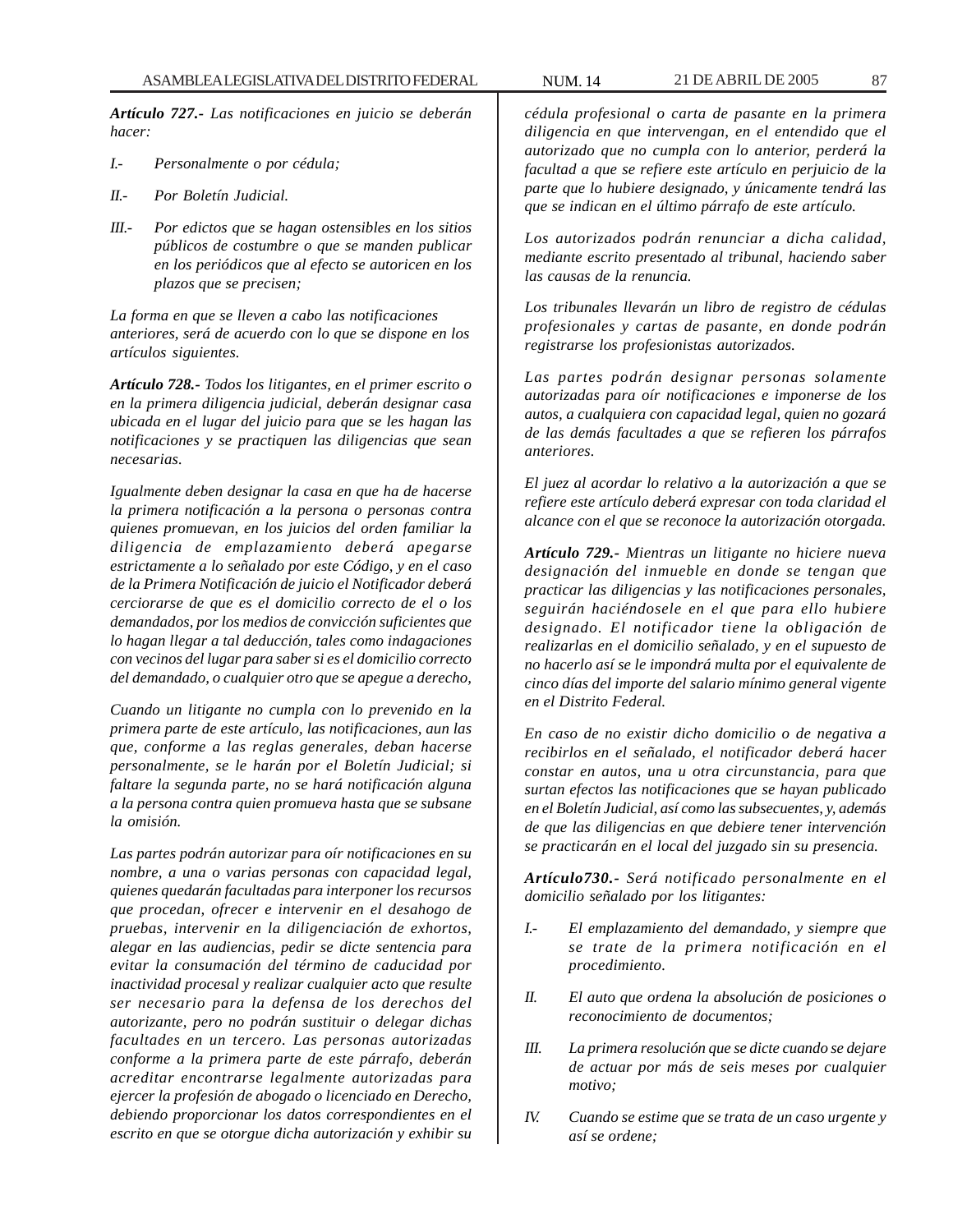*V. El requerimiento de un acto a la parte que deba cumplirlo;*

*VII. En los demás casos que la ley disponga.*

*Artículo 731.- Cuando variare el personal de un tribunal, no se proveerá decreto haciendo saber el cambio, salvo que éste ocurriere cuando el negocio esté pendiente únicamente de la sentencia, sino que al margen del primer proveído que se dictare, después de ocurrido, se pondrán completos los nombres y apellidos de los nuevos funcionarios.*

*Artículo 732.- Todas las notificaciones que por disposición de la ley o del tribunal deban hacerse personalmente se entenderán con el interesado, su representante, mandatario, procurador o autorizado en autos, entregando cédula en la que hará constar la fecha y la hora en que se entregue; la clase de procedimiento, el nombre y apellidos de las partes, el juez o tribunal que manda practicar la diligencia; transcripción de la determinación que se manda notificar y el nombre y apellidos de la persona a quien se entrega, levantándose acta de la diligencia, a la que se agregará copia de la cédula entregada en la que se procurará recabar la firma de aquél con quien se hubiera entendido la actuación.*

*Tratándose de la primera notificación en cualquier procedimiento familiar, además de cumplir con los requisitos anteriores, el notificador se identificará ante la persona con la que entienda la diligencia; requiriendo a ésta para que a su vez se identifique, asentando su resultado, así como los medios por los que se cerciore de ser el domicilio del buscado, pudiendo pedir la exhibición de documentos que lo acrediten, precisándolos en caso de su presentación, así como aquellos signos exteriores del inmueble que puedan servir de comprobación de haber acudido al domicilio señalado como del buscado, y las demás manifestaciones que haga el que reciba la notificación en cuanto a su relación laboral, de parentesco, negocios, de habitación o cualquier otra existente con el interesado, sin embargo para evitar posibles actuaciones simuladas, el notificador además deberá de indagar con vecinos o personas cercanas al lugar si ese es el domicilio del buscado*

*Artículo 733.- Si se tratare del emplazamiento y no se encontrare al demandado, se le hará la notificación por cédula.*

*La cédula, en los casos de este artículo y del anterior, se entregará a los parientes, empleados o domésticos del interesado o a cualquier otra persona que viva en el domicilio señalado, después de que el notificador se haya cerciorado de que ahí lo tiene la persona que debe ser notificada; se expondrán en todo caso los medios por los cuales el notificador se haya cerciorado de que ahí tiene su domicilio la persona buscada.*

*Además de la cédula, se entregará a la persona con quien se entienda la diligencia, copia simple de la demanda debidamente cotejada y sellada, más, en su caso, copias simples de los demás documentos que el actor haya exhibido con su libelo inicial.*

*Artículo 734.- Si después que el notificador se hubiere cerciorado de que la persona por notificar vive en la casa y se negare aquel con quien se entiende la notificación a recibir ésta, el notificador la hará en el lugar en que habitualmente trabaje la persona por notificar, sin necesidad de que el juez dicte una determinación especial para ello, siempre y cuando obren en autos datos del domicilio o lugar en que habitualmente trabaje o le sean proporcionados por la contraparte al notificador y éste lo haga constar así en autos y cumpla en lo conducente con lo que se previene en los artículos anteriores.*

*Artículo 735.- Cuando no se conociere el lugar en que la persona que debe notificarse tenga el principal asiento de sus negocios y en la habitación no se pudiere, conforme al artículo anterior, hacer la notificación, se podrá hacer ésta en el lugar en donde se encuentre.*

*En este caso, las notificaciones se firmarán por el notificador y por la persona a quien se hiciere. Si ésta no supiere o no pudiere firmar, lo hará a su ruego un testigo. Si no quisiere firmar o presentar testigo que lo haga por ella, firmarán dos testigos requeridos al efecto por el notificador. Estos testigos no podrán negarse a hacerlo, bajo pena de multa equivalente de dos a seis días de salario mínimo general vigente en el Distrito Federal.*

*En caso de ocultamiento del demandado, a petición del actor y previa comprobación de este hecho, el emplazamiento podrá practicarse por edictos en los términos previstos por este código.*

*Artículo 736.- Cuando se trate de citar a peritos y testigos, la citación se hará por conducto de la parte que haya ofrecido dichas pruebas, y será en su perjuicio la falta de comparecencia de tales citados a quienes no se les volverá a buscar, salvo que este código o el juez dispongan otra cosa. La entrega de la citación por las partes, a peritos y testigos, tendrá como efectos para éstos, la comprobación ante las personas que a los citados les interese, de su llamamiento en la fecha y hora que se precise, pero su inasistencia no dará lugar a la imposición de medida de apremio alguna a dichos terceros, sino que se desechará tal probanza.*

*Artículo 737.- Los testigos, peritos o terceros que no constituyan parte, podrán ser citados por correo certificado o telégrafo, en ambos casos a costa del promovente, dejando constancia en autos.*

*Cuando se haga por telegrama se enviará por duplicado a la oficina que deba de trasmitirlo, la cual devolverá,*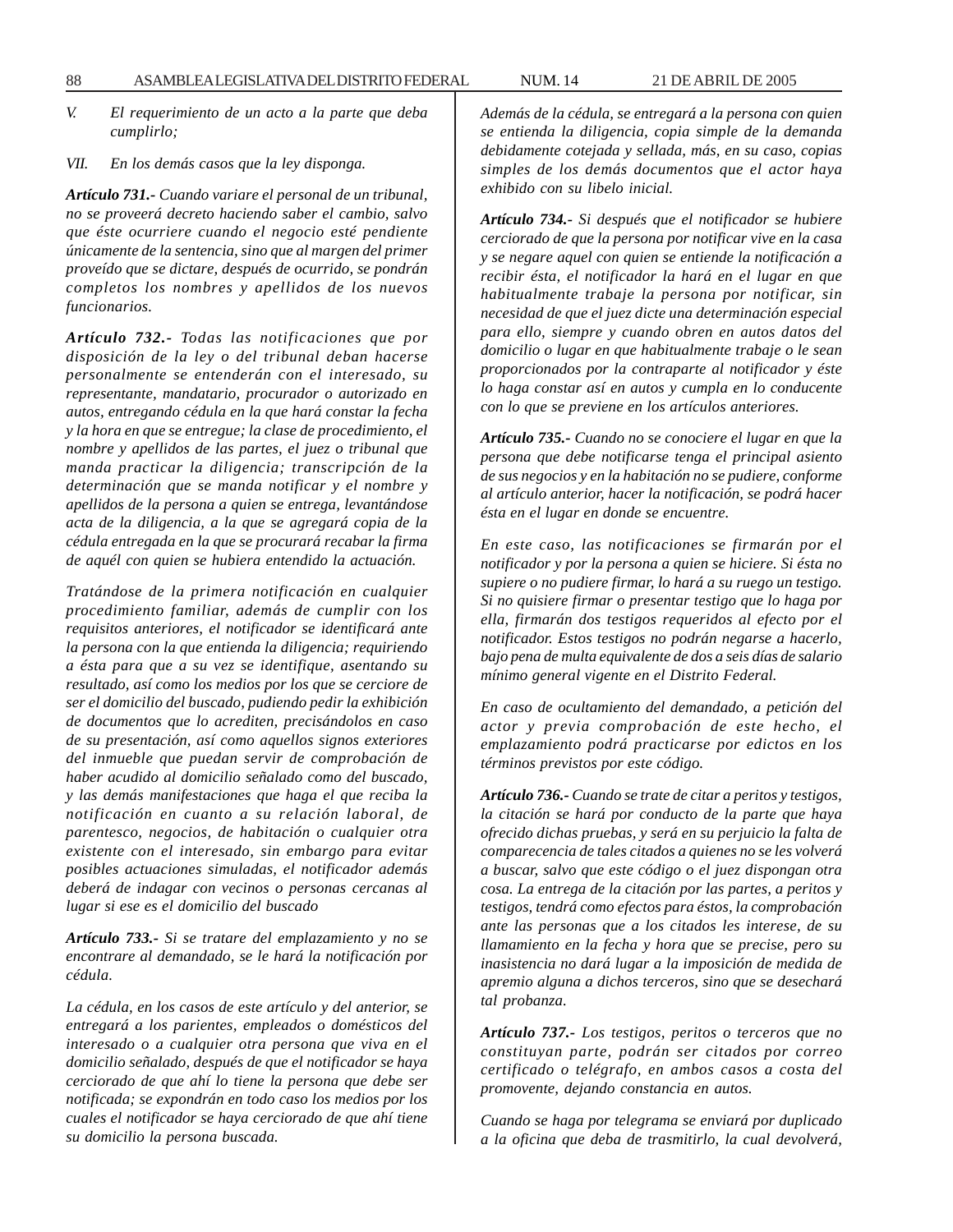*con el correspondiente recibo, uno de los ejemplares que se agregará al expediente, y cuando se realice por correo, se dejará copia del documento en que conste la citación, así como el acuse de recibo que recabe el correo. En todo caso el secretario de acuerdos dará fe de que el documento en donde conste la situación se contenga en el sobre correspondiente.*

*Artículo 738.- Procede la notificación por edictos:*

- *I. Cuando se trate de personas inciertas;*
- *II. Cuando se trate de personas cuyo domicilio se ignora, previo informe de una institución que cuente con registro oficial de personas; en este caso el juicio deberá seguirse con los trámites y solemnidades a que se refiere este Código*

*En los casos de las dos fracciones que preceden, los edictos se publicarán por tres veces, de tres en tres días, en el Boletín Judicial y en el periódico local que indique el juez, haciéndose saber que debe presentarse el citado dentro un término que no será inferior a quince días ni excederá de cincuenta días y*

*El edicto se publicará por una sola vez en el Diario Oficial de la Federación; en el Boletín Judicial, en la Gaceta Oficial del Distrito Federal, y en un periódico de los de mayor circulación.*

*Artículo 739.- La primera notificación al promovente de cualquier procedimiento familiar se hará por Boletín Judicial, salvo en los casos en que el Juzgador haya prevenido a el promovente de la demanda a que este la aclarara o rectificara. en cuyo caso el tribunal tendrá la obligación de notificar personalmente, entregando copia simple de la resolución,*

*Artículo 740.- Debe firmar las notificaciones la persona que las hace y aquélla a quien se hacen. Si ésta no supiere o no quisiere firmar, lo hará constar el secretario o notificador. A toda persona se le dará de inmediato copia simple de la resolución que se le notifique, o de la promoción o diligencia a la que le hubiere recaído, bastando la petición verbal de su entrega, sin necesidad de que le recaiga decreto judicial y salvo que sea notificación personal, dejando constancia o razón de su entrega y recibo en autos.*

*Artículo 741.- Si las partes, sus autorizados o sus procuradores no ocurren al tribunal o juzgado a notificarse personalmente el mismo día en que se dicten las resoluciones, el tribunal las mandará publicar en el Boletín Judicial. La notificación por Boletín Judicial se dará por hecha y surtirá sus efectos al día siguiente al de su publicación.*

*Artículo 742.- Se fijará en lugar visible de las oficinas del tribunal o juzgados, una lista de los negocios que se* *hayan acordado cada día, y se remitirá otra lista expresando solamente los nombres y apellidos de los interesados, para que al día siguiente sea publicada en el Boletín Judicial, diario que sólo contendrá dichas listas de acuerdos y avisos judiciales y que se publicará antes de las nueve de la mañana, y a las diez de la mañana deberán estar todos los expedientes de ese día a disposición de los litigantes.*

*Sólo por errores u omisiones sustanciales que hagan no identificables los juicios, podrá pedirse la nulidad de las notificaciones hechas por el Boletín Judicial. Además, se fijará diariamente en la puerta de la Sala del Tribunal y Juzgados un ejemplar del Boletín Judicial, coleccionándose dicho diario para resolver cualquier cuestión que se suscite sobre la falta de alguna publicación. En el Archivo Judicial se formarán dos colecciones, una de las cuales estará siempre a disposición del público.*

*Artículo 743.- En las Salas del Tribunal y en los Juzgados, los empleados que determine el reglamento harán constar en los autos respectivos el número y fecha del Boletín Judicial en que se haya hecho la publicación a que se refiere el artículo anterior, bajo la pena de multa equivalente a un día de sueldo por la primera falta, que se duplicará por la segunda y de suspensión de empleo hasta por tres meses por la tercera; sin perjuicio de indemnizar debidamente a la persona que resulte perjudicada por la omisión.*

*Artículo 744.- Dentro de un procedimiento judicial, todos los edictos, convocatorias y avisos que por mandato legal o judicial se tengan que hacer del conocimiento de alguna persona o del público en general, así como aquellas comunicaciones similares de notarios públicos, corredores públicos o particulares que por cualquier causa deban hacerlos, por así obligarles la ley o los cargos que ostenten, serán redactados de modo preciso y conciso, sintetizando las providencias que se ordenen publicar, evitando transcripciones literales, y señalándose únicamente los puntos substanciales. Las publicaciones de esos edictos, convocatorias y avisos sólo podrán realizarse en aquellos medios de difusión que tengan una sección especial destinada para ''Edictos, Avisos y Convocatorias Judiciales'' o sección destacada similar que represente el menor costo de todas las inserciones y anuncios que se lleven a cabo por esos medios de comunicación.*

# *SECCIÓN III De los términos judiciales*

*Artículo 745.- Los términos empezarán a correr desde el día siguiente a aquél en que se hubiere hecho el emplazamiento o notificación. Tratándose de notificación realizada por Boletín Judicial, el término empezará a*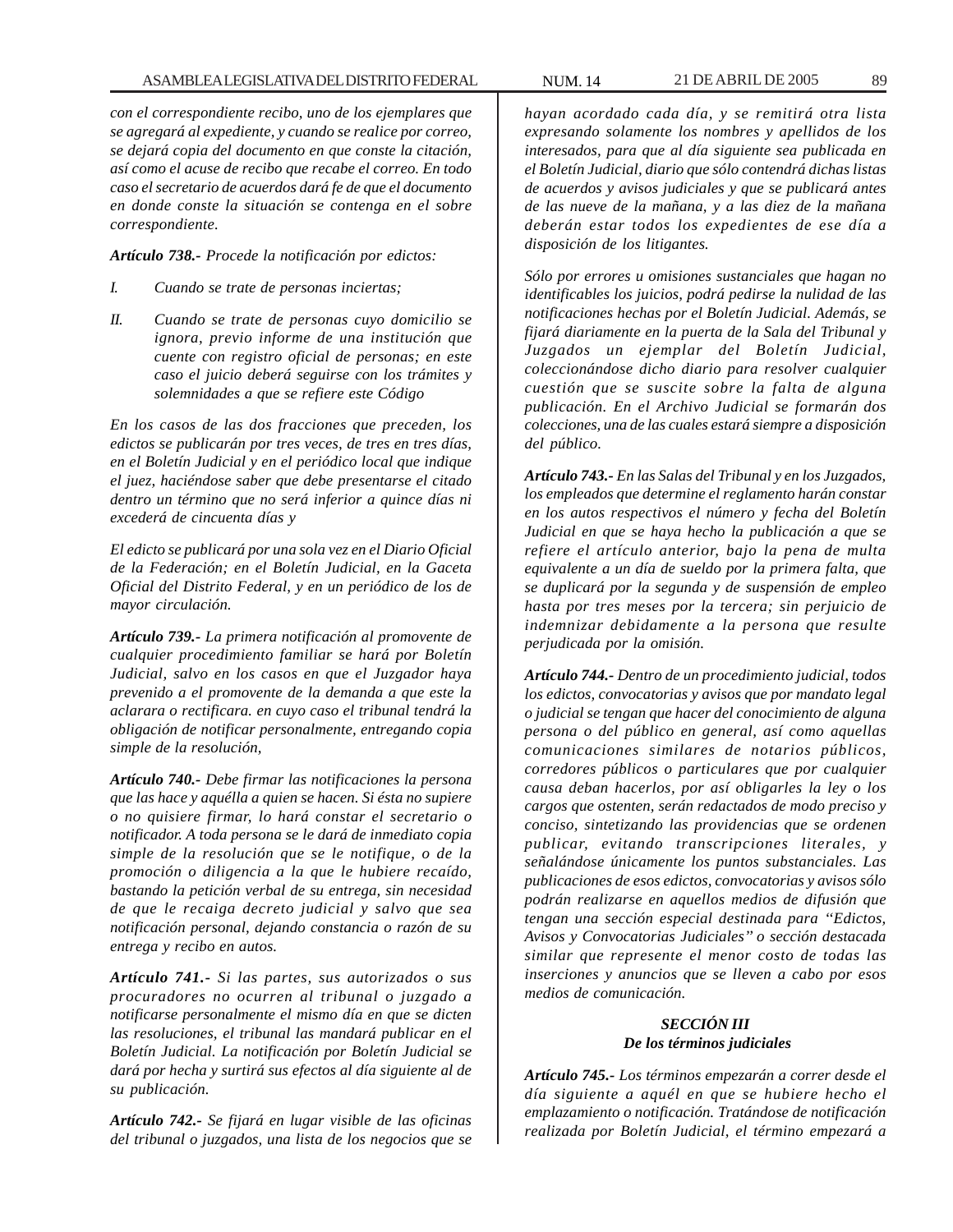*correr el día siguiente de aquél en que haya surtido efectos dicha notificación.*

*Artículo 746.- La ley sólo reconoce como términos comunes en los juicios familiares, los siguientes:*

- *I.- Cuando fueren varias las personas que puedan conformar por obligaciones solidarias o casos similares, un litisconsorcio pasivo, tratándose del caso de emplazamiento de todos los interesados;*
- *II.- Para todas las partes que intervengan en el juicio, el relativo a ofrecimiento de pruebas, y aquellos en que el tribunal determine la vista para desahogo por las partes al mismo tiempo, y*
- *III.- Los demás que expresamente señale este código como términos comunes.*

*Los términos comunes se empezarán a contar desde el día siguiente a aquel en que todas las personas que conformen el posible litisconsorcio pasivo o todas las partes, en los demás casos, hayan quedado notificadas.*

*Los demás términos se considerarán individuales y empezarán a correr para cada interesado en particular, cuando la notificación haya surtido sus efectos.*

*Artículo 747.- En ningún término se contarán los días en que no puedan tener lugar actuaciones judiciales.*

*Artículo 748.- En los autos se harán constar el día en que comienzan a correr los términos y aquel en que deben concluir.*

*Artículo 749.- Una vez concluidos los términos fijados a las partes, sin necesidad de que se acuse rebeldía, seguirá el juicio su curso y se tendrá por perdido el derecho que, dentro de ellos, debió ejercitarse.*

*Artículo 750.- Siempre que la práctica de un acto judicial requiera citación de las personas que estén fuera del lugar del juicio, para que concurran ante el Tribunal, se debe fijar un término en el que se aumente al señalado por la ley, un día más por cada doscientos kilómetros de distancia o fracción que exceda de la mitad, salvo que la ley disponga otra cosa expresamente o que el juez estime que deba ampliarse. Si el demandado residiere en el extranjero, el juez ampliará el término del emplazamiento a todo el que considere necesario, atendidas las distancias y la mayor o menor facilidad de las comunicaciones.*

*Artículo 751.- Los términos que por disposición expresa de la ley o por la naturaleza del caso no son individuales, se tienen por comunes para las partes.*

*Artículo 752.- Para fijar la duración de los términos, los meses se regularán por el número de días que les correspondan, y los días se entenderán de veinticuatro*

*horas naturales, sin perjuicio de que las actuaciones judiciales se sujeten a este Código.*

*Artículo 753.- Cuando este Código no señale términos para la práctica de algún acto judicial, o para el ejercicio de algún derecho, se tendrán por señalados los siguientes:*

- *I. Once días para interponer el recurso de apelación contra sentencia definitiva;*
- *II. Ocho días para apelar de sentencia interlocutoria o auto;*
- *III. Cuatro días para la celebración de juntas, reconocimientos de firmas, exhibición de documentos, dictamen de peritos; a no ser que por circunstancias especiales creyere justo el juez ampliar el término, lo cual podrá hacer por dos días más;*
- *IV. Cuatro días para todos los demás casos, salvo disposición legal en contrario.*

*Artículo 754.- Operará de pleno derecho la caducidad de la primera instancia cualquiera que sea el estado del juicio desde el emplazamiento hasta antes de que concluya la audiencia de pruebas, alegatos, y sentencia, si transcurridos ciento veinte días contados a partir de la notificación de la última determinación judicial no hubiere promoción de cualquiera de las partes.*

*Los efectos y formas de su declaración se sujetarán a las siguientes normas:*

- *I. La caducidad de la instancia es de orden público, irrenunciable, y no puede ser materia de convenios entre las partes. El juez la declarará de oficio o a petición de cualquiera de las partes, cuando concurran las circunstancias a que se refiere el presente artículo.*
- *II. La caducidad extingue el proceso, pero no la acción; en consecuencia se puede iniciar un nuevo juicio, sin perjuicio de lo dispuesto en este Código.*
- *III. La caducidad de la primera instancia convierte en ineficaces las actuaciones del juicio y las cosas deben volver al estado que tenían antes de la presentación de la demanda y se levantarán los embargos preventivos y cautelares. Se exceptúan de la ineficacia referida las resoluciones firmes sobre competencia, litispendencia, conexidad, personalidad y capacidad de los litigantes, que regirán en el juicio ulterior si se promoviere. Las pruebas rendidas en el proceso extinguido por caducidad, podrán ser invocadas en el nuevo, si se promoviere, siempre que se ofrezcan y precisen en la forma legal;*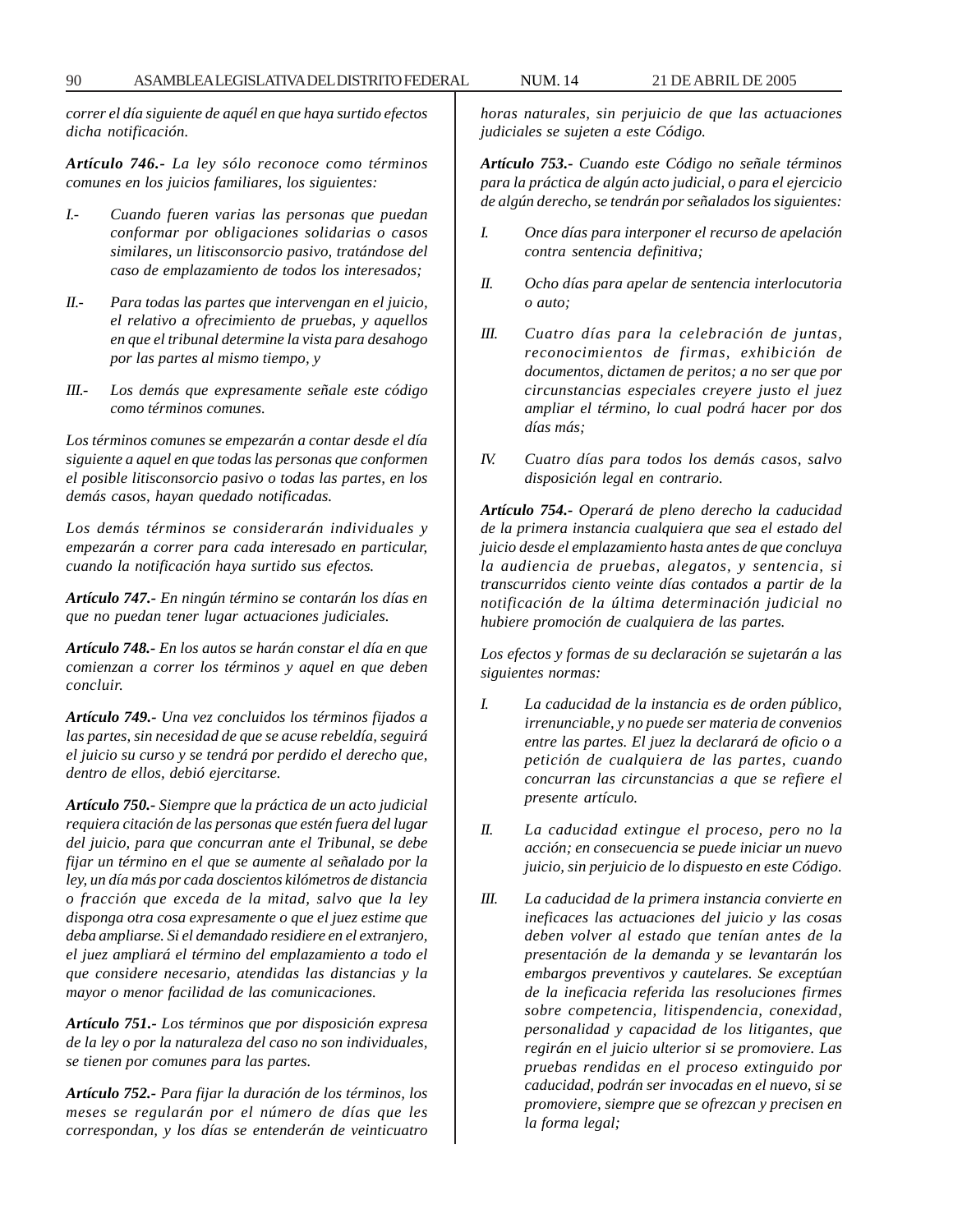### ASAMBLEA LEGISLATIVA DEL DISTRITO FEDERAL NUM. 14 21 DE ABRIL DE 2005 91

- *IV. La caducidad de la segunda instancia se da si en el lapso de sesenta días contados a partir de la notificación de la última determinación judicial ninguna de las partes hubiere promovido impulsando el procedimiento y su efecto será dejar firme lo actuado ante el juez;*
- *V. La caducidad de los incidentes se causa por el transcurso de treinta días contados a partir de la notificación de la última determinación judicial, sin promoción alguna de las partes; la declaración respectiva sólo afectará a las actuaciones del incidente sin abarcar las de la instancia principal aunque haya quedado en suspenso ésta por la aprobación de aquél;*
- *VI.- Para los efectos de este Código, se equipara a la desestimación de la demanda la declaración de caducidad del proceso*
- *VII.- No tiene lugar la declaración de caducidad en los juicios de alimentos.*
- *IX. El término de la caducidad sólo se interrumpirá por promociones de las partes o por actos de las mismas realizados ante autoridad judicial diversa, siempre que tengan relación inmediata y directa con la instancia.*
- *X. La suspensión del procedimiento produce la interrupción del término de la caducidad. La suspensión del proceso tiene lugar: a) Cuando por fuerza mayor el juez o las partes no puedan actuar; b) En los casos en que es necesario esperar la resolución de una cuestión previa o conexa por el mismo juez o por otras autoridades; c) Cuando se pruebe ante el Juez en incidente que se consumó la caducidad por maquinaciones dolosas de una de las partes en perjuicio de la otra; y d) En los demás casos previstos por la Ley.*
- *XI. Contra la declaración de caducidad se da sólo el recurso de revocación en los juicios que no admiten apelación. Se substanciará con un escrito de cada parte en que se propongan pruebas y la audiencia de recepción de éstas, de alegatos y sentencia. En los juicios que admiten la alzada cabe la apelación en ambos efectos. Si la declaratoria se hace en segunda instancia se admitirá la reposición. Tanto en la apelación de la declaración como en la reposición de la substanciación se reducirá a un escrito de cada parte en que se ofrezcan pruebas y una audiencia en que se reciban, se alegue y se pronuncie resolución. Contra la negativa a la declaración de caducidad en los juicios que igualmente admitan la alzada cabe la apelación en el efecto devolutivo con igual substanciación.*
- 
- *XII. Las costas serán a cargo del actor; pero serán compensables con las que corran a cargo del demandado en los casos previstos por la ley y además en aquellos en que opusiere reconvención, compensación, nulidad y, en general, las excepciones que tienden a variar la situación jurídica que privaba entre las partes antes de la presentación de la demanda.*

# *SECCIÓN IV*

#### *De la demanda, contestación y fijación de la cuestión*

*Artículo 755.- Toda contienda familiar principiará por demanda, en la cual se expresarán:*

- *I. El nombre y apellidos del actor y el domicilio que señale para oír notificaciones;*
- *II. El nombre del demandado y su domicilio;*
- *III. La acción o acciones que se reclamen.*
- *IV. Los hechos en que el actor funde su petición, en los cuales precisará los documentos públicos o privados que tengan relación con cada hecho, así como si los tiene o no a su disposición.*

*Asimismo debe numerar y narrar los hechos, exponiéndolos sucintamente con claridad y precisión;*

- *V. Los fundamentos de derecho y la clase de acción, procurando citar los preceptos legales o principios jurídicos aplicables;*
- *VI. La firma del actor, o de su representante legítimo. Si éstos no supieren o no pudieren firmar, pondrán su huella digital, firmando otra persona en su nombre y a su ruego, indicando estas circunstancias;*

*Artículo 756.- Presentada la demanda con los documentos y copias prevenidos, se correrá traslado de ella a la persona o personas contra quiénes se proponga, y se les emplazará para que la contesten dentro de diez días.*

*Artículo 757.- Si la demanda fuere obscura o irregular, o no cumpliera con algunos de los requisitos de este Código, el juez dentro del término de tres días señalará con toda precisión en qué consisten los defectos de la misma, en el proveído que al efecto se dicte. El actor deberá cumplir con la prevención que haga el juez en un plazo máximo de cinco días contados a partir del día siguiente a aquél en que haya surtido efectos la notificación personal de dicha prevención, y de no hacerlo transcurrido el término, el juez la desechará y devolverá al interesado todos los documentos originales y copias simples que se hayan exhibido, con excepción de la demanda con la que se haya formado el expediente respectivo. La anterior*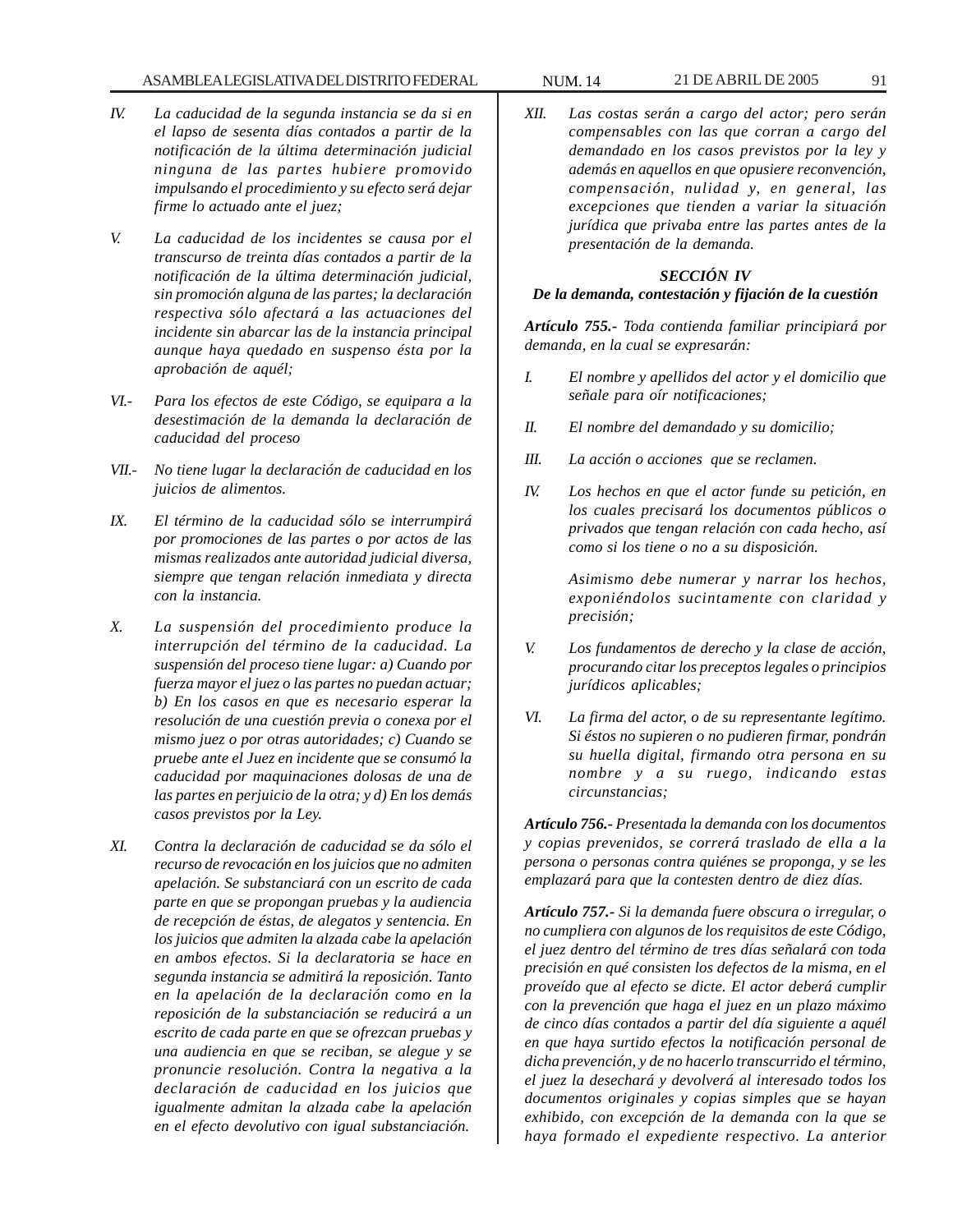*determinación o cualquier otra por la que no se dé curso a la demanda, se podrá impugnar mediante el recurso de queja, para que se dicte por el Superior la resolución que corresponda.*

*Artículo 758.- Los efectos de la presentación de la demanda son: interrumpir la prescripción, si no lo está por otros medios, señalar el principio de la instancia, y determinar el valor de las prestaciones exigidas, cuando no pueda referirse a otro tiempo.*

*Artículo 759.- Los efectos del emplazamiento son:*

- *I. Prevenir el juicio en favor del juez que lo hace;*
- *II. Sujetar al emplazado a seguir el juicio ante el juez que lo emplazó, siendo competente al tiempo de la citación, aunque después deje de serlo con relación al demandado, porque éste cambie de domicilio, o por otro motivo legal;*
- *III. Obligar al demandado a contestar ante el juez que lo emplazó, salvo siempre el derecho de provocar la incompetencia;*

*Artículo 760.- El demandado formulará la contestación a la demanda en los siguientes términos:*

- *I.- Indicará su nombre y apellidos, el domicilio que señale para oír notificaciones y, en su caso, las personas autorizadas para oír notificaciones y recibir documentos y valores;*
- *II.- Se referirá a cada uno de los hechos en que el actor funde su petición, en los cuales precisará los documentos públicos o privados que tengan relación con cada hecho, así como si los tiene o no a su disposición.*
- *III.- Se asentará la firma del puño y letra del demandado, o de su representante legítimo. Si éstos no supieren o no pudieren firmar, lo hará un tercero en su nombre y a su ruego, indicando estas circunstancias, poniendo los primeros la huella digital;*
- *IV.- Todas las excepciones que se tengan, cualquiera que sea su naturaleza, se harán valer simultáneamente en la contestación y nunca después, a no ser que fueran supervenientes.*

*De las excepciones procesales se le dará vista al actor para que las conteste y rinda las pruebas que considere oportunas en los términos de este ordenamiento;*

*V.- Dentro del término para contestar la demanda, se podrá proponer la reconvención en los casos en que proceda, la que tiene que ajustarse a lo prevenido por este Código.*

*VI.- Se deberán acompañar las copias simples de la contestación de la demanda y de todos los documentos anexos a ella para cada una de las demás partes.*

*Artículo 761.- En los supuestos que las excepciones procesales puedan ser subsanables, el juez en su resolución ordenará con claridad y precisión en qué forma deberán de subsanarse por el interesado, al que le otorgará un plazo prudente que no será inferior a tres días, ni Superior a treinta días.*

*Artículo 762.- Si en el escrito de contestación el demandado no se refiere a cada uno de los hechos aludidos por el actor, confesándolos o negándolos y expresando los que ignore por no ser propios, se tendrán por fíctamente confesados por dicho demandado, y esta confesión ficta se podrá tomar en consideración en cualquier estado del juicio y aún en la sentencia definitiva.*

*Se tendrán por confesados los hechos sobre los que se guardó silencio o que se evadió la contestación.*

*Artículo 763.- Todas las promociones de las partes deben ser firmadas por éstas o por sus representantes legales.*

*Cuando el promovente no sepa o no pueda firmar, estampará su huella digital, firmando otra persona en su nombre y a su ruego, indicando estas circunstancias;*

*Asimismo, las promociones deberán tener la debida identificación del litigio al que se dirigen, sin cuyo requisito, no se les dará el trámite correspondiente, hasta en tanto no se proporcionen dichos datos de identificación.*

*Artículo 764.- Transcurrido el plazo fijado en el emplazamiento sin haber sido contestada la demanda se hará declaración de rebeldía, sin que medie petición de parte y se procederá de acuerdo con lo prescrito en este Código.*

*Para hacer la declaración en rebeldía, el juez examinará escrupulosamente y bajo su más estricta responsabilidad si las citaciones y notificaciones precedentes están hechas al demandado en la forma legal.*

*Si el juez encontrara que el emplazamiento no se hizo conforme a la ley, mandará reponerlo y lo hará del conocimiento del Consejo de la Judicatura para que imponga una corrección disciplinaria al notificador cuando resulte responsable.*

*La demanda se tendrá por contestada en sentido negativo en todos los asuntos familiares.*

*Artículo 765.- El demandado que oponga reconvención o compensación, lo hará precisamente al contestar la*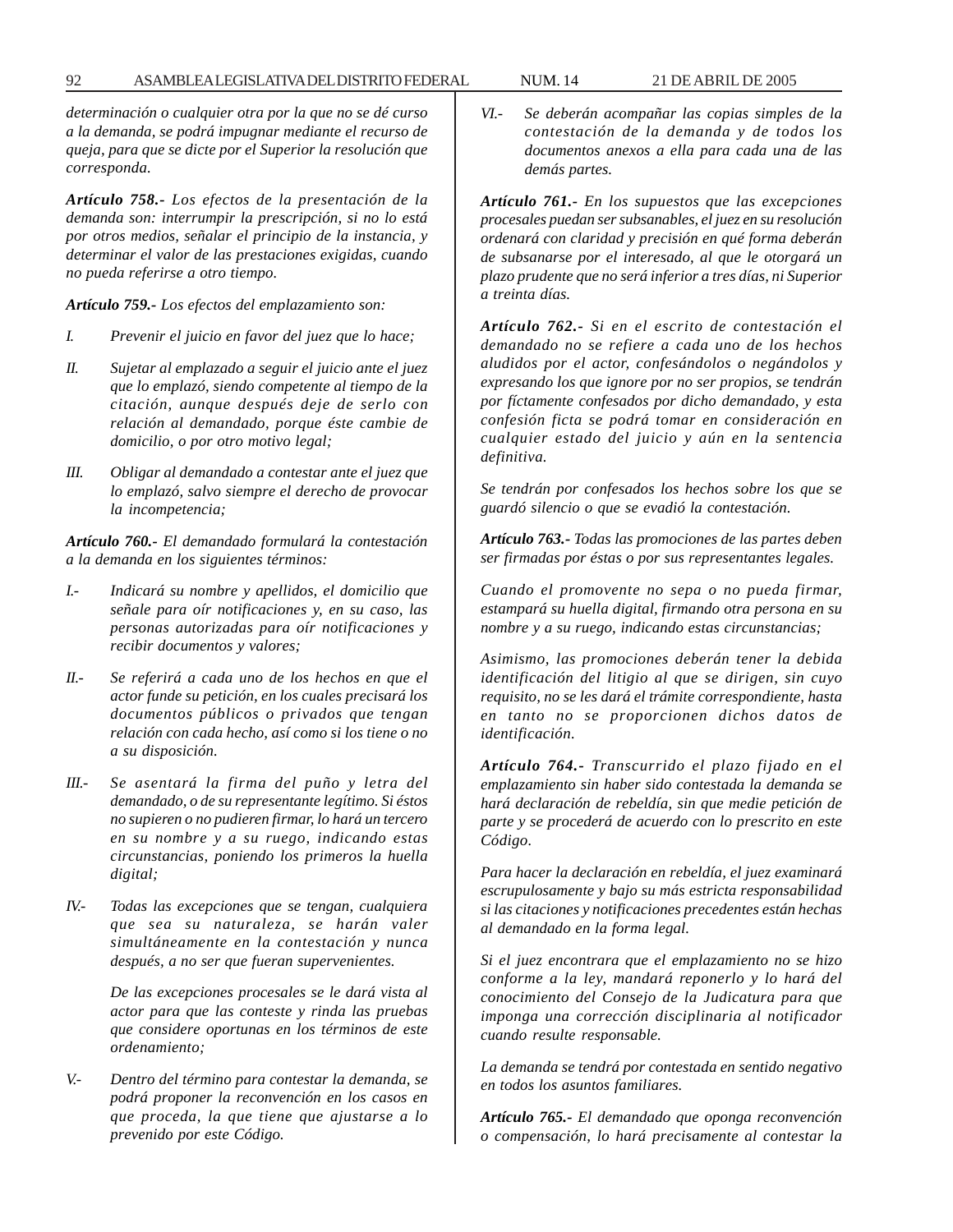*demanda y nunca después; y se dará traslado del escrito al actor, para que conteste en el término de cinco días.*

*Artículo 766.- Una vez contestada la demanda, y en su caso, la reconvención el Juez señalará de inmediato fecha y hora para la celebración de una audiencia previa y de conciliación dentro de los seis días siguientes, dando vista a la parte que corresponda con las excepciones que se hubieren opuesto en su contra, por el término de tres días. En los juicios de divorcio necesario la audiencia previa y de conciliación se fijará dentro de los cinco días siguientes a la contestación de la demanda y, en su caso, de la reconvención.*

*El Juicio de Divorcio Necesario se tramitará en la vía de Controversia del Orden Familiar.*

*Si una de las partes no concurre sin causa justificada, el juez la sancionará con una multa hasta por diez días de Salario Mínimo General Vigente en el Distrito Federal, si dejaren de concurrir ambas partes sin justificación, el juzgador las sancionará de igual manera. En ambos casos el juez procederá a examinar las cuestiones relativas a la depuración del juicio.*

*Si asistieran las dos partes, el juez examinará las cuestiones relativas a la legitimación procesal y luego se procederá a procurar la conciliación que estará a cargo del conciliador adscrito al juzgado. El conciliador preparará y propondrá a las partes, alternativas de solución al litigio. Si los interesados llegan a un convenio, el juez lo aprobará de plano si procede legalmente y dicho pacto tendrá fuerza de cosa juzgada.*

*En caso de desacuerdo entre los litigantes, la audiencia proseguirá y el juez, que dispondrá de amplias facultades de dirección procesal, examinará, en su caso, las excepciones de conexidad, litispendencia y cosa juzgada, con el fin de depurar el procedimiento.*

*Artículo 767.- En el supuesto de que se objete la personalidad, si fuere subsanable, el juez resolverá de inmediato lo conducente; en caso contrario declarará terminado el procedimiento.*

*Artículo 768.- Al tratarse las cuestiones de conexidad, de litispendencia o de cosa juzgada, el juez resolverá con vista de las pruebas rendidas.*

*Artículo 769.- La resolución que dicte el juez en la audiencia previa y de conciliación, será apelable en el efecto devolutivo.*

*Artículo 770.- Los jueces podrán ordenar, aun fuera de la audiencia previa y de conciliación, que se subsane toda omisión que notaren en la substanciación, para el solo efecto de regularizar el procedimiento, con la limitante que no podrán revocar sus propias determinaciones.*

*Artículo 771.- Las excepciones supervenientes se harán valer hasta antes de la sentencia y dentro del tercer día de que tenga conocimiento la parte. Se substanciarán incidentalmente; su resolución se reserva para la definitiva.*

*Artículo 772.- Cuando el demandado se allane a la demanda en todas sus partes o manifestando el actor su conformidad con la contestación de ella, se citará para sentencia, previa ratificación del escrito correspondiente.*

*Artículo 773.- Queda abolida la práctica de oponer excepciones o defensas contradictorias, aun cuando sea con el carácter de subsidiarias, debiendo los jueces desechar éstas de plano.*

*Artículo 774.- Si las cuestiones controvertidas fueren puramente de derecho y no de hecho, se citará a la audiencia de alegatos, que podrán ser escritos.*

*Artículo 775.- El Juez mandará recibir el pleito a prueba en el caso de que los litigantes lo hayan solicitado, o de que él la estime necesaria. Del auto que manda abrir a prueba un juicio no hay más recurso que el de responsabilidad; aquél en que se niegue, será apelable en el efecto devolutivo.*

### *SECCIÓN V*

#### *Del ofrecimiento y admisión de pruebas*

*Artículo 776.- El mismo día en que se haya celebrado la audiencia previa, de conciliación y de excepciones procesales, si en la misma no se terminó el juicio por convenio o a más tardar al día siguiente de dicha audiencia, el Juez abrirá el juicio al periodo de ofrecimiento de pruebas, que es de cinco días comunes, que empezarán a contarse desde el día siguiente a aquél en que surta efectos la notificación a todas las partes del auto que manda abrir el juicio a prueba.*

*Artículo 777.- Las pruebas deben ofrecerse expresando con toda claridad cual es el hecho o hechos que se tratan de demostrar con las mismas así como las razones por los que el oferente estima que demostrarán sus afirmaciones, declarando en su caso en los términos anteriores el nombre y domicilio de testigos y peritos y pidiendo la citación de la contraparte para absolver posiciones; el tribunal no podrá juzgar la forma ni los términos en que sea manifestado por el promovente que pretende probar sus hechos, y deberá admitir las pruebas presentadas por este, siempre y cuando no sean contrarias a la moral ni al derecho.*

*Artículo 778.- La prueba de confesión se ofrece presentando el pliego que contenga las posiciones. Si éste se presentare cerrado, deberá guardarse así en el secreto del juzgado, asentándose la razón respectiva en*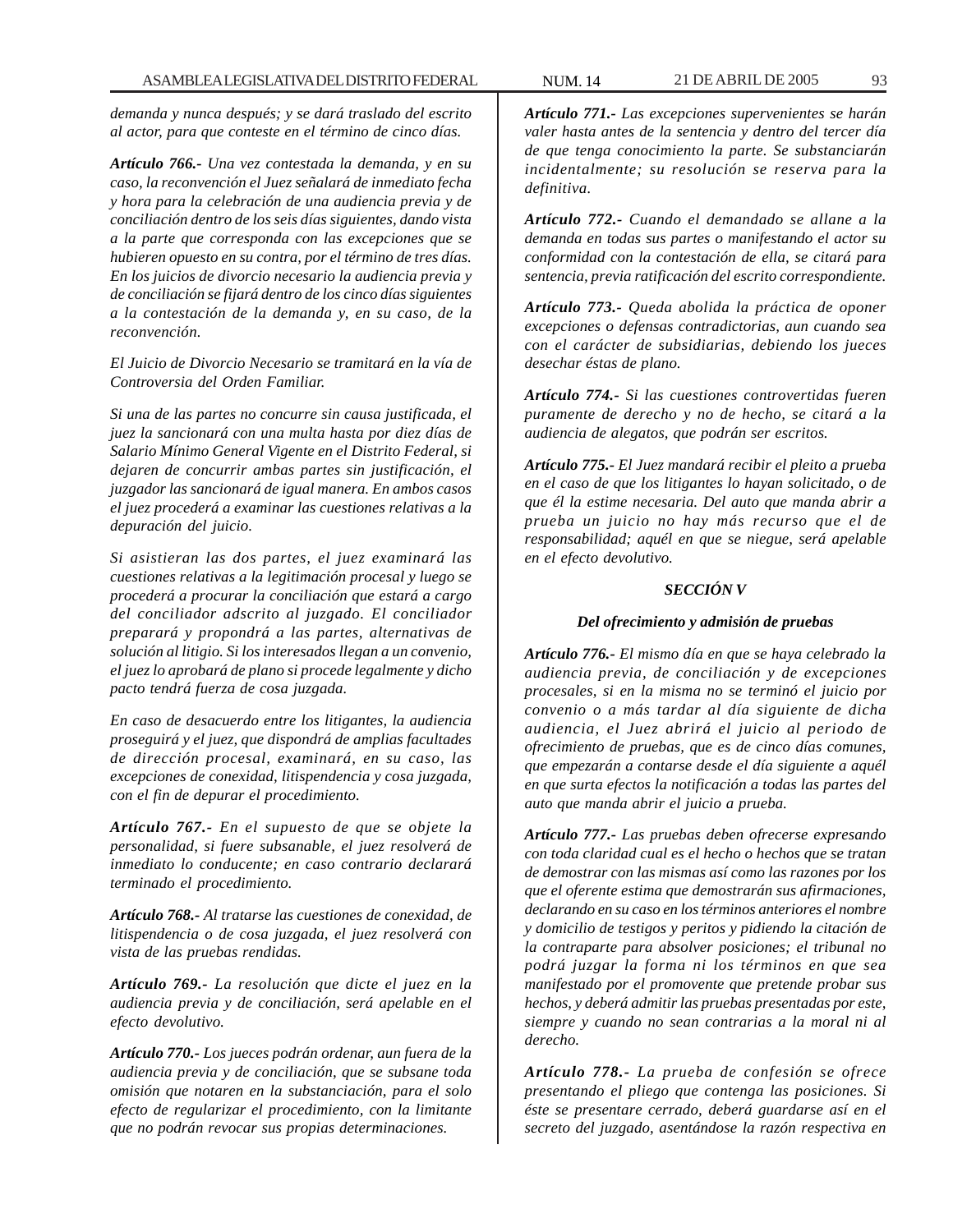*la misma cubierta. La prueba será admisible aunque no se exhiba el pliego, pidiendo tan sólo la citación; pero si no concurriere el absolvente a la diligencia de prueba, no podrá ser declarado confeso más que de aquellas posiciones que con anticipación se hubieren formulado.*

*Artículo 779.- La prueba pericial procede cuando sean necesarios conocimientos especiales en alguna ciencia, arte o industria o la mande la ley, y se ofrecerá expresando los puntos sobre los que versará, sin lo cual no será admitido, y si se quiere, las cuestiones que deban resolver los peritos.*

*Artículo 780.- Los documentos deberán ser presentados al ofrecerse la prueba documental.*

*Artículo 781.- Las partes están obligadas, al ofrecer la prueba de documentos que no tiene en su poder, a expresar el archivo en que se encuentren, o si se encuentran en poder de terceros y si son propios o ajenos.*

*Artículo 782.- Los documentos que ya se exhibieron antes de este período y las constancias de autos se tomarán como prueba, aunque no se ofrezcan.*

*Artículo 783.- Al solicitarse la inspección judicial se determinarán los puntos sobre que deba de versar.*

*Artículo 784.- Al día siguiente en que termine el período del ofrecimiento de pruebas, el juez dictará resolución en la que determinará las pruebas que se admitan sobre cada hecho, pudiendo limitar el número de testigos prudencialmente. En ningún caso el juez admitirá pruebas o diligencias ofrecidas extemporáneamente, que sean contrarias al derecho o la moral, sobre hechos que no hayan sido controvertidos por las partes, o hechos imposibles o notoriamente inverosímiles contra el auto que admita pruebas que se encuentren en algunas de las prohibiciones anteriores, procede la apelación en el efecto devolutivo, y en el mismo efecto se admitirá la apelación contra el auto que deseche cualquier prueba, siempre y cuando fuere apelable la sentencia en lo principal. En los demás casos no hay más recurso que el de responsabilidad.*

#### *CAPÍTULO III*

## *DE LAS PRUEBAS EN PARTICULAR, DE SU RECEPCIÓN Y PRÁCTICA*

*Artículo 785.- El Juez, al admitir las pruebas ofrecidas procederá a la recepción y desahogo de ellas en forma oral. La recepción de las pruebas se hará en una audiencia a la que se citará a las partes en el auto de admisión, señalándose al efecto el día y la hora teniendo en consideración el tiempo para su preparación. Deberá citarse para esa audiencia dentro de los quince días siguientes a la admisión.*

*La audiencia se celebrará con las pruebas que estén preparadas, dejándose a salvo el derecho de que se designe nuevo día y hora para recibir las pendientes, y para el efecto se señalará la fecha para su continuación la que tendrá verificativo dentro de los cinco días siguientes. En este caso no hay que seguir el orden establecido para la recepción de las pruebas.*

*Artículo 786.- Cuando las pruebas hubieren de desahogarse fuera del Distrito Federal o del país, se recibirán a petición de parte dentro de un término de treinta y cincuenta días naturales, respectivamente siempre que se llenen los siguientes requisitos:*

- *I.- Que se solicite durante el ofrecimiento de pruebas;*
- *II.- Que se indiquen los nombres, apellidos y domicilios de los testigos que hayan de ser examinados, cuando la prueba sea testimonial, y*
- *III.- Que se designen, en caso de ser prueba instrumental, los archivos públicos o particulares donde se hallen los documentos que han de cotejarse, o presentarse originales.*

#### *SECCIÓN I De la Confesión*

*Artículo 787.- Desde los escritos de demanda y contestación a la demanda y hasta cinco días antes de la audiencia de pruebas, se podrá ofrecer la de confesión, quedando las partes obligadas a declarar, bajo protesta de decir verdad, cuando así lo exija el contrario.*

*Es permitido articular posiciones al procurador que tenga poder especial para absolverlas, o general con cláusula para hacerlo.*

*Artículo 788.- El que haya de absolver posiciones será citado personalmente, a más tardar el día anterior al señalado para la diligencia, bajo apercibimiento de que si dejare de comparecer sin justa causa, será tenido por confeso.*

*Artículo 789.- Las personas que sean parte en juicio, sólo están obligadas a absolver posiciones personalmente, cuando así lo exija el que las articula, y desde el ofrecimiento de la prueba se señale la necesidad de que la absolución deba realizarse de modo estrictamente personal, y existan hechos concretos en la demanda o contestación que justifiquen dicha exigencia, la que será calificada por el tribunal para así ordenar su recepción.*

*Sin perjuicio de lo señalado en el párrafo anterior, el mandatario o representante que comparezca a absolver posiciones por alguna de las partes, forzosamente será conocedor de todos los hechos controvertidos propios de su mandante o representado, y no podrá manifestar*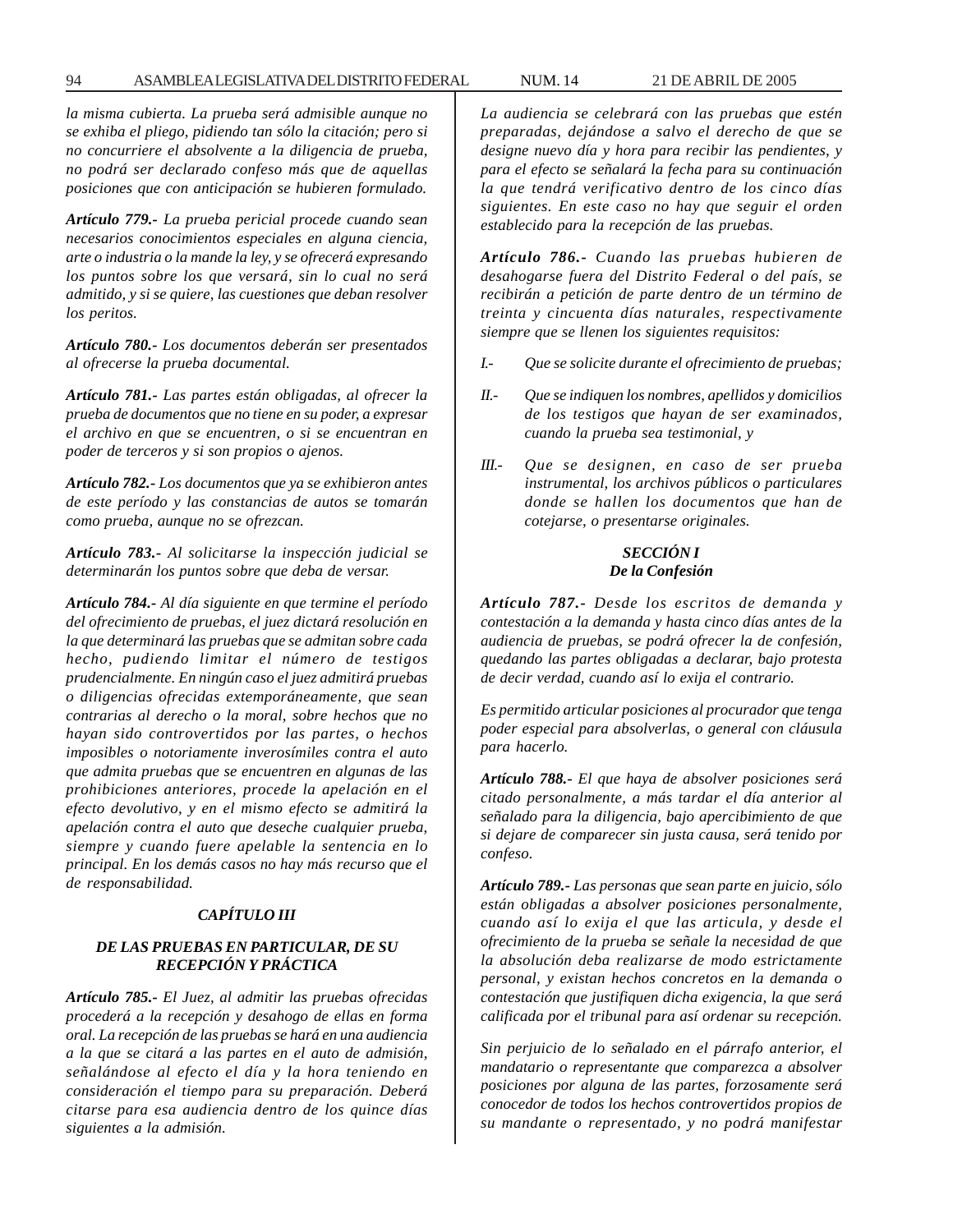*desconocer los hechos propios de aquél por quien absuelve, ni podrá manifestar que ignora la respuesta o contestar con evasivas, ni mucho menos negarse a contestar o abstenerse de responder de modo categórico en forma afirmativa o negativa, pues de hacerlo así se le declarará confeso de las posiciones que calificadas de legales se le formulen. El que comparezca a absolver posiciones después de contestar afirmativa o negativamente, podrá agregar lo que a su interés convenga.*

*Artículo 790.- Las posiciones deberán articularse en términos precisos; no han de contener cada una más que un solo hecho y éste ha de ser propio de la parte absolvente; no han de ser insidiosas. Se tendrán por insidiosas las preguntas que se dirijan a ofuscar la inteligencia del que ha de responder, con objeto de inducirlo a error y obtener una confesión contraria a la verdad. Un hecho complejo, compuesto de dos o más hechos, podrá comprenderse en una posición cuando por la íntima relación que exista entre ellos, no pueda afirmarse o negarse uno sin afirmar o negar el otro.*

*Podrán articularse posiciones relativas o hechos negativos que envuelvan una abstención o que impliquen un hecho o consecuencia de carácter positivo, siempre que se formulen en términos que no den lugar a respuestas confusas.*

*Artículo 791.- Las posiciones deberán concretarse a hechos que sean objeto del debate, debiendo repelerse de oficio las que no reúnan este requisito. El juez deberá ser escrupuloso en el cumplimiento de este precepto.*

*Artículo 792.- Si el citado a absolver posiciones comparece, el juez abrirá el pliego si lo hubiere, e impuesto de ellas, las calificará y aprobará sólo las que se ajusten a lo dispuesto por los artículos precedentes. En seguida el absolvente firmará el pliego de posiciones, antes de procederse al interrogatorio. Contra la calificación de posiciones no procede recurso alguno.*

*Artículo 793.- Si fueren varios los que hayan de absolver posiciones y al tenor de un mismo interrogatorio, las diligencias se practicarán separadamente y en un mismo acto, evitando que los que absuelvan primero se comuniquen con los que han de absolver después.*

*Artículo 794.- En ningún caso se permitirá que la parte que ha de absolver posiciones esté asistida por su abogado, procurador, ni otra persona, ni se le dará traslado ni copia de las posiciones, ni término para que se aconseje; pero si el absolvente fuere extranjero, podrá ser asistido por un intérprete, en cuyo caso el juez lo nombrará.*

*Artículo 795.- Las contestaciones deberán ser categóricas, en sentido afirmativo o negativo, pudiendo el que las dé,* *agregar las explicaciones que estime convenientes, o las que el juez le pida.*

*En el caso de que el declarante se negare a contestar o contestare con evasivas, o dijere ignorar los hechos propios, el juez lo apercibirá en el acto, de tenerlo por confeso sobre los hechos de los cuales sus respuestas no fueren categóricas o terminantes.*

*Artículo 796.- La parte que promovió la prueba puede formular, oral o directamente, posiciones al absolvente.*

*Artículo 797.- Absueltas las posiciones, el absolvente tiene derecho a su vez de formularlas en el acto al articulante, si hubiere asistido. El tribunal puede, libremente, interrogar a las partes sobre los hechos y circunstancias que sean conducentes a la averiguación de la verdad.*

*Artículo 798.- De las declaraciones de las partes se levantarán actas, en las que se hará constar la contestación implicando la pregunta, iniciándose con la protesta de decir verdad y las generales.*

*Esta acta deberá ser firmada al pie de la última hoja y al margen de las demás en que se contengan las declaraciones producidas por los absolventes, después de leerlas por sí mismos, si quieren hacerlo, o de que les sean leídas por la Secretaría. Si no supieren firmar se hará constar esa circunstancia.*

*Artículo 799.- Cuando el absolvente al enterarse de su declaración manifieste no estar conforme con los términos asentados, el juez decidirá en el acto lo que proceda acerca de las rectificaciones que deban hacerse. Una vez firmadas las declaraciones, no pueden variarse ni en la substancia ni en la redacción. La nulidad proveniente de error o violencia se substanciará incidentalmente y la resolución se reservará para la definitiva.*

*Artículo 800.- En caso de enfermedad legalmente comprobada, del que deba declarar, el tribunal se trasladará al domicilio de aquél, donde se efectuará la diligencia a presencia de la otra parte, si asistiere.*

*Artículo 801.- El que deba absolver posiciones será declarado confeso: 1° Cuando sin justa causa no comparezca; 2° Cuando se niegue a declarar; 3° Cuando al hacerlo insista en no responder afirmativa o negativamente.*

*En el primer caso, el juez abrirá el pliego y calificará las posiciones antes de hacer la declaración.*

*Artículo 802.- No podrá ser declarado confeso el llamado a absolver posiciones, si no hubiere sido apercibido legalmente. La declaración de confeso se hará a petición de parte, en el mismo acto de la diligencia o dentro de los tres días posteriores.*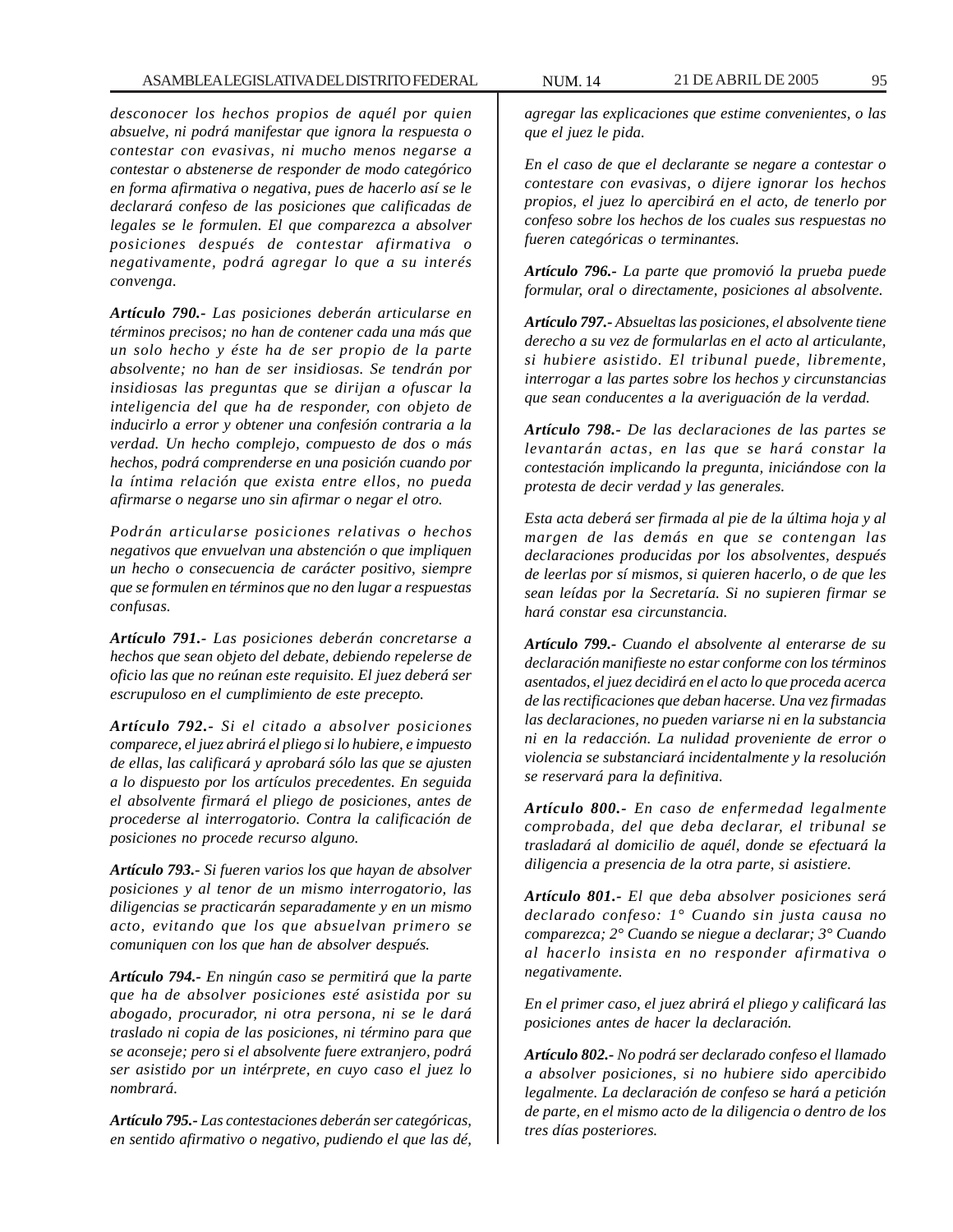*Artículo 803.- El auto en que se declare confeso al litigante o en el que se deniegue esta declaración admite el recurso de apelación, cuya tramitación quedará reservada para que se realice en su caso, conjuntamente con la tramitación de la apelación que se formule en contra de la sentencia definitiva que se dicte.*

*Artículo 804.- Se tendrá por confeso el articulante respecto a los hechos propios que afirmare en las posiciones.*

# *SECCIÓN II De la Prueba Instrumental*

*Artículo 805.- Son documentos públicos:*

- *I. Las escrituras públicas, pólizas y actas otorgadas ante notario o corredor público y los testimonios y copias certificadas de dichos documentos;*
- *II. Los documentos auténticos expedidos por funcionarios que desempeñen cargo público, en lo que se refiere al ejercicio de sus funciones;*
- *III. Los documentos auténticos, libros de actas, estatutos, registros y catastros que se hallen en los archivos públicos, o los dependientes del Gobierno Federal, de los Estados, de los Ayuntamientos o del Distrito Federal;*
- *IV. Las certificaciones de las actas del estado familiar expedidas por los oficiales del Registro de lo Familiar, respecto a constancias existentes en los libros correspondientes;*
- *V. Las certificaciones de constancias existentes en los archivos públicos expedidas por funcionarios a quienes competa;*
- *VI. Las certificaciones de constancias existentes en los archivos parroquiales y que se refieran a actos pasados, antes del establecimiento del Registro de lo Familiar, siempre que fueren cotejadas por notario público o quien haga sus veces con arreglo a derecho;*
- *VII. Las ordenanzas, estatutos, reglamentos y actas de sociedades o asociaciones, universidades, siempre que estuvieren aprobados por el Gobierno Federal o de los Estados, y las copias certificadas que de ellos se expidieren;*
- *VIII. Las actuaciones judiciales de toda especie;*
- *IX. Los demás a los que se les reconozca ese carácter por la ley;*

*Artículo 806.- Los documentos públicos expedidos por autoridades federales o funcionarios de los Estados,*

*harán fe en el Distrito Federal sin necesidad de legalización.*

*Artículo 807.- Para que hagan fe en el Distrito Federal los documentos públicos procedentes del extranjero, deberán llenar los requisitos que fija el Código Federal de Procedimientos Civiles.*

*Artículo 808.- De la traducción de los documentos que se presenten en idioma extranjero, se mandará dar vista a la parte contraria para que, dentro del tercer día, manifieste si está conforme. Si lo estuviere o no dijere nada, se pasará por la traducción; en caso contrario, el tribunal nombrará traductor.*

*Artículo 809.- Siempre que uno de los litigantes pidiere copia o testimonio de parte de un documento, o pieza, que obre en los archivos públicos, el contrario tendrá derecho de que a su costa se adicione con lo que crea conducente del mismo documento.*

*Artículo 810.- Los documentos existentes en la Entidad Federativa distinta de la en que se siga el juicio, se compulsarán a virtud de exhorto que dirija el juez de los autos al del lugar en que aquellos se encuentren.*

*Artículo 811.- Los instrumentos públicos que hayan venido al pleito sin citación contraria, se tendrán por legítimos y eficaces, salvo que se impugnare expresamente su autenticidad o exactitud por la parte a quien perjudiquen. En este caso, se decretará el cotejo con los protocolos y archivos, que se practicará por el Secretario, constituyéndose, al efecto, en el archivo o local donde se halle la matriz a presencia de las partes, si concurrieren, a cuyo fin se señalará previamente el día y la hora, salvo que el juez lo decretare en presencia de los litigantes o se hiciere en el acto de la audiencia de pruebas.*

*También podrá hacerlo el juez por sí mismo cuando lo estime conveniente.*

*Artículo 812.- Son documentos privados los vales, pagarés, libros de cuentas, cartas y demás escritos firmados o formados por las partes o de su orden y que no estén autorizados por escribanos o funcionario competente.*

*Artículo 813.- Los documentos privados y la correspondencia procedentes de uno de los interesados, presentados en juicio por vía de prueba y no objetados por la parte contraria, se tendrán por admitidos y surtirán sus efectos como si hubieren sido reconocidos expresamente. Puede exigirse el reconocimiento expreso si el que los presenta así lo pidiere; con este objeto se manifestarán los originales a quien deba reconocerlos y se le dejará ver todo el documento, no solo la firma.*

*Artículo 814.- Los documentos privados se presentarán originales, y cuando formen parte de un libro, expediente*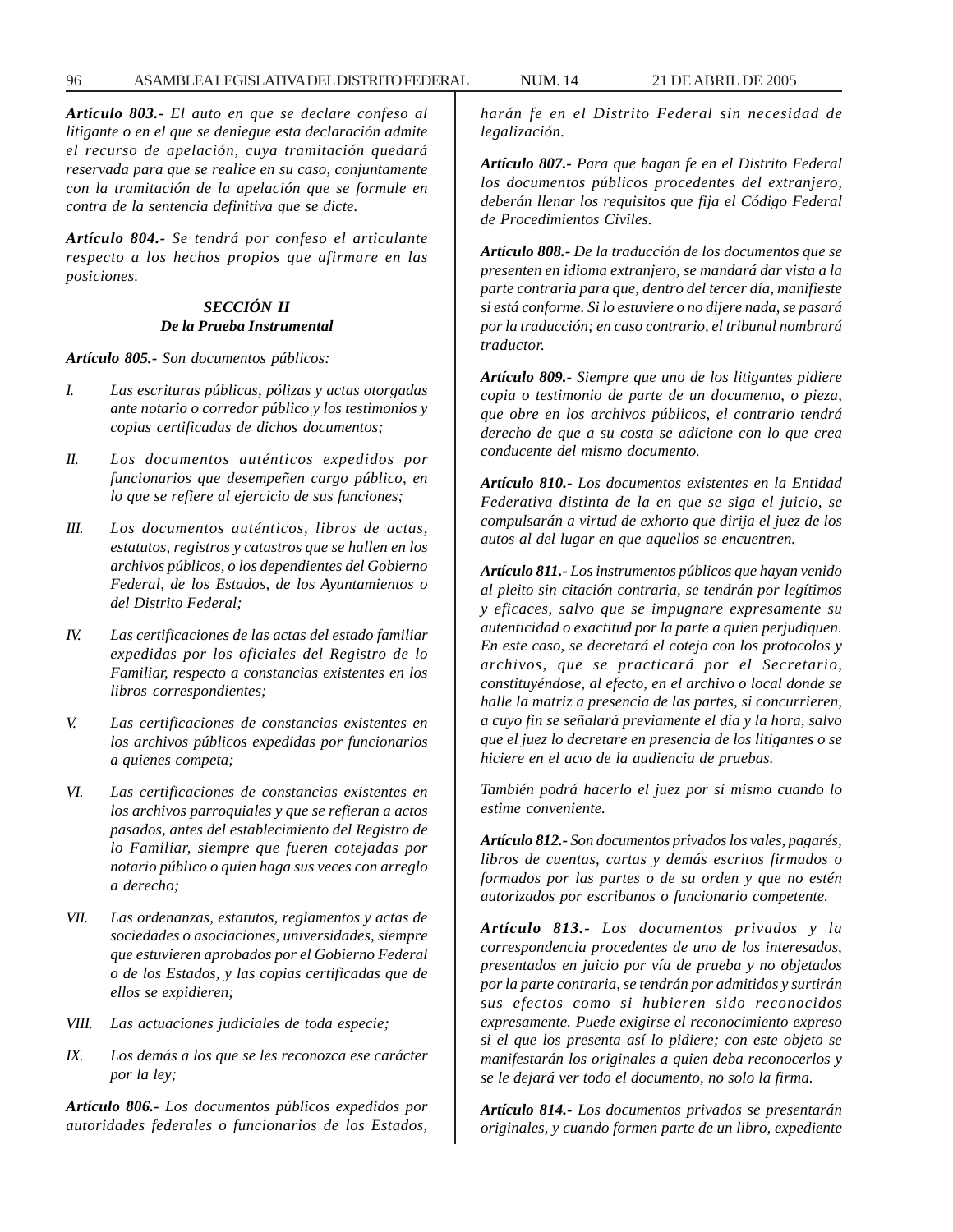*o legajo, se exhibirán para que se compulse la parte que señalen los interesados.*

*Artículo 815.- Si el documento se encuentra en libros o papeles de casa de comercio o de algún establecimiento industrial, el que pida el documento o la constancia, deberá fijar con precisión cuál sea, y la copia testimoniada se tomará en el escritorio del establecimiento, sin que los directores de él estén obligados a llevar al tribunal los libros de cuentas, ni a más que a presentar las partidas o documentos designados.*

*Artículo 816.- La obligación de exhibir documentos y cosas en procesos que se sigan en el extranjero, no comprenderá la de exhibir documentos o copias de documentos identificados por características genéricas.*

*En ningún caso podrá un tribunal nacional ordenar ni llevar a cabo la inspección de archivos que no sean de acceso público, salvo en los casos permitidos por las leyes nacionales.*

*Artículo 817.- En el reconocimiento de documentos se observará lo dispuesto en este Código.*

*Artículo 818.- Sólo pueden reconocer un documento privado el que lo firma, el que lo manda extender o el legítimo representante de ellos con poder o cláusula especial.*

*Artículo 819.- Las partes sólo podrán objetar los documentos, en cuanto a su alcance y valor probatorio, dentro de los cuatro días siguientes a la apertura del plazo de prueba, tratándose de los presentados hasta entonces. Los exhibidos con posterioridad podrán ser objetados en igual plazo, contado desde el día siguiente a aquel en que surta efectos la notificación del auto que ordene su recepción.*

*Artículo 820.- Podrá pedirse el cotejo de firmas y letras, siempre que se niegue o que se ponga en duda la autenticidad de un documento privado o de un documento público que carezca de matriz. Para este objeto se procederá con sujeción a lo que se previene en la sección III de este Capítulo.*

*Artículo 821.- La persona que pida el cotejo designará el documento o documentos indubitables con que deba hacerse, o pedirá al tribunal que cite al interesado para que en su presencia ponga la firma o letras que servirán para el cotejo.*

*Artículo 822.- Se considerarán indubitables para el cotejo:*

- *I. Los documentos que las partes reconozcan como tales, de común acuerdo;*
- *II. Los documentos privados cuya letra o firma haya sido reconocida en juicio por aquel a quien se atribuye la dudosa;*
- *III. Los documentos cuya letra o firma ha sido judicialmente declarada propia de aquel a quien se atribuye la dudosa;*
- *IV. El escrito impugnado en la parte en que reconozca la letra como suya aquel a quien perjudique;*
- *V. Las firmas puestas en actuaciones judiciales, en presencia del secretario del tribunal, por la parte cuya firma o letra se trata de comprobar.*

*Artículo 823.- El juez podrá hacer por sí mismo la comprobación después de oír a los peritos revisores y apreciará el resultado de esta prueba conforme a las reglas de la sana crítica, sin tener que sujetarse al dictamen de aquéllos, y aún puede ordenar que se repita el cotejo por otros peritos.*

#### *SECCIÓN III De la Prueba Pericial*

*Artículo 824.- La prueba pericial sólo será admisible cuando se requieran conocimientos especiales de la ciencia, arte, técnica, oficio o industria de que se trate, más no en lo relativo a conocimientos generales que la ley presupone como necesarios en los jueces, por lo que se desecharán de oficio aquellas periciales que se ofrezcan por las partes para ese tipo de conocimientos, o que se encuentren acreditadas en autos con otras pruebas, o tan sólo se refieran a simples operaciones aritméticas o similares.*

*Los peritos deben tener título en la ciencia, arte, técnica, oficio o industria a que pertenezca la cuestión sobre la que ha de oírse su parecer, si la ciencia, arte, técnica o industria requieren título para su ejercicio.*

*Si no lo requirieran o requiriéndolo, no hubiere peritos en el lugar, podrán ser nombradas cualesquiera personas entendidas a satisfacción del juez, aun cuando no tengan título.*

*El título de habilitación de corredor público acredita para todos los efectos la calidad de perito valuador.*

*Artículo 825.- Las partes propondrán la prueba pericial dentro del término de ofrecimiento de pruebas, en los siguientes términos:*

- *I. Señalarán con toda precisión la ciencia, arte, técnica, oficio o industria sobre la cual deba practicarse la prueba; los puntos sobre los que versará y las cuestiones que se deben resolver en la pericial, así como la cédula profesional, calidad técnica, artística o industrial del perito que se proponga, nombre, apellidos y domicilio de éste, con la correspondiente relación de tal prueba con los hechos controvertidos;*
- *II. Si falta cualquiera de los requisitos anteriores, el juez desechará de plano la prueba en cuestión;*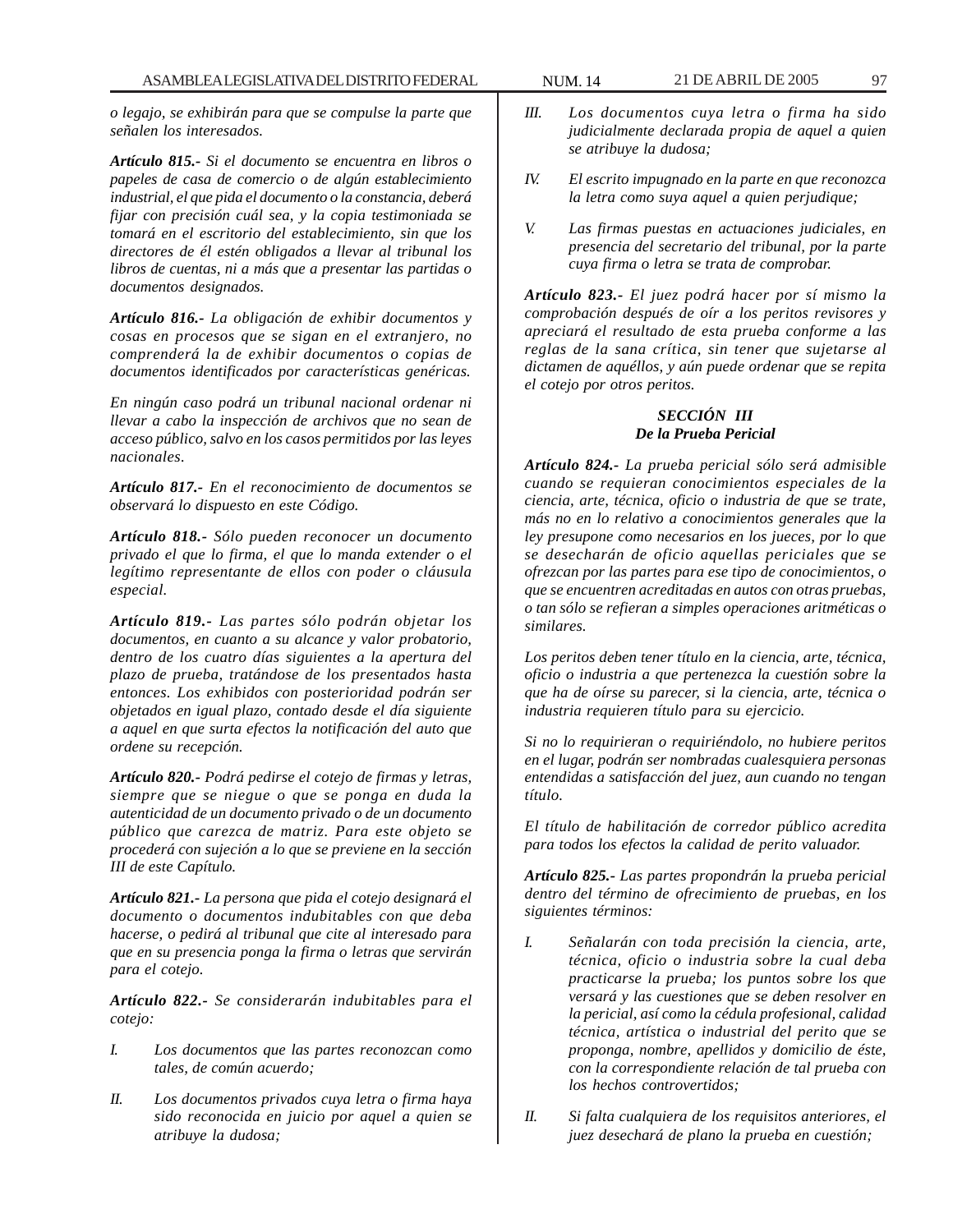98 ASAMBLEA LEGISLATIVA DEL DISTRITO FEDERAL NUM. 14 21 DE ABRIL DE 2005

- *III. En caso de estar debidamente ofrecida, el juez la admitirá, quedando obligados los oferentes a que sus peritos, dentro del plazo de tres días, presenten escrito en el que acepten el cargo conferido y protesten su fiel y legal desempeño, debiendo anexar copia de su cédula profesional o documentos que acrediten su calidad de perito en el arte, técnica o industria para el que se les designa, manifestando, bajo protesta de decir verdad, que conocen los puntos cuestionados y pormenores relativos a la pericial, así como que tienen la capacidad suficiente para emitir dictamen sobre el particular, quedando obligados a rendir su dictamen dentro de los seis días siguientes a la fecha en que hayan presentado los escritos de aceptación y protesta del cargo de peritos;*
- *IV.- Cuando los peritos de las partes rindan sus dictámenes, y éstos resulten substancialmente contradictorios, se designará al perito tercero en discordia que será nombrado de la lista de auxiliares de la Administración de Justicia, el cual en ningún caso se dará a conocer su nombre, sino hasta que rinda su dictamen, mismo que será pagado por ambas partes en forma proporcional, y el acuerdo que ordene su pago tendrá el carácter de titulo ejecutivo.*
- *V. La falta de presentación del escrito del perito del oferente de la prueba, donde acepte y proteste el cargo, dará lugar a que el juez designe perito en rebeldía del oferente. Si la contraria no designare perito, o el perito por ésta designado, no presentara el escrito de aceptación y protesta del cargo, dará como consecuencia que le nombre un perito en rebeldía.*

*En el supuesto de que el perito designado por alguna de las partes, que haya aceptado y protestado el cargo conferido, no presente su dictamen pericial en el término concedido, será revocado y el juez nombrará a otro perito para que rinda el dictamen.*

- *VII. Las partes quedan obligadas a pagar los honorarios de los peritos que hayan nombrado, así como a presentarlos cuantas veces sea necesario al juzgado. También quedarán obligadas a presentar el dictamen pericial dentro del plazo señalado, debiendo presentar los peritos el original de su cédula profesional, o de los documentos anexados a sus escritos de aceptación y protesta del cargo;*
- *VIII. Las partes en cualquier momento podrán convenir en la designación de un solo perito para que rinda su dictamen al cual se sujetarán, y*

*IX. También las partes en cualquier momento podrán manifestar su conformidad con el dictamen del perito de la contraria y hacer observaciones al mismo, que serán consideradas en la valoración que realice el juez en su sentencia.*

*Artículo 826.- El juez, antes de admitir la prueba pericial, dará vista a la contraria por el término de tres días, para que manifieste sobre la pertinencia de tal prueba y para que proponga la ampliación de otros puntos y cuestiones además de los formulados por el oferente, para que los peritos dictaminen.*

*Artículo 827.- Cuando los dictámenes rendidos resulten substancialmente contradictorios de tal modo que el juez considere que no es posible encontrar conclusiones que le aporten elementos de convicción, podrá designar un perito tercero en discordia. A este perito deberá notificársele que tiene que rendir su dictamen en un término de seis días, y en ningún caso se dará a conocer su nombre, sino hasta que este haya rendido su dictamen, mismo que tendrá que ser pagado en partes iguales tanto por el actor como por el demandado, dicho perito se nombrará de acuerdo a la lista de peritos auxiliares en la Administración de Justicia.*

*El perito tercero en discordia deberá rendir su peritaje precisamente en la audiencia de pruebas, y su incumplimiento dará lugar a que el tribunal le imponga como sanción pecuniaria, en favor de las partes, el importe de una cantidad igual a la que cotizó por sus servicios, en los términos fijados en la Ley Orgánica del Tribunal Superior de Justicia del Distrito Federal, al aceptar y protestar el cargo. En el mismo acto, el tribunal dictará proveído de ejecución en contra de dicho perito tercero en discordia, además de hacerlo saber al tribunal pleno, y a la asociación, colegio de profesionistas o institución que le hubiere propuesto por así haberlo solicitado el juez, para los efectos correspondientes.*

*En el supuesto del párrafo anterior, el juez designará otro perito tercero en discordia y, de ser necesario, suspenderá la audiencia para el desahogo de la prueba en cuestión.*

*Artículo 828.- Las partes tendrán derecho a interrogar al o a los peritos que hayan rendido su dictamen, y a que el juez ordene su comparecencia en la audiencia de pruebas en la que se lleve a cabo la junta de peritos, donde la parte que la haya solicitado o de todos los colitigantes que la hayan pedido, podrán formular sus interrogatorios.*

*Artículo 829.- El perito que nombre el juez puede ser recusado dentro de los cinco días siguientes a la fecha en que presente su dictamen. Son causas de recusación las siguientes:*

*I. Ser el perito pariente por consanguinidad o afinidad, dentro del cuarto grado, de alguna de*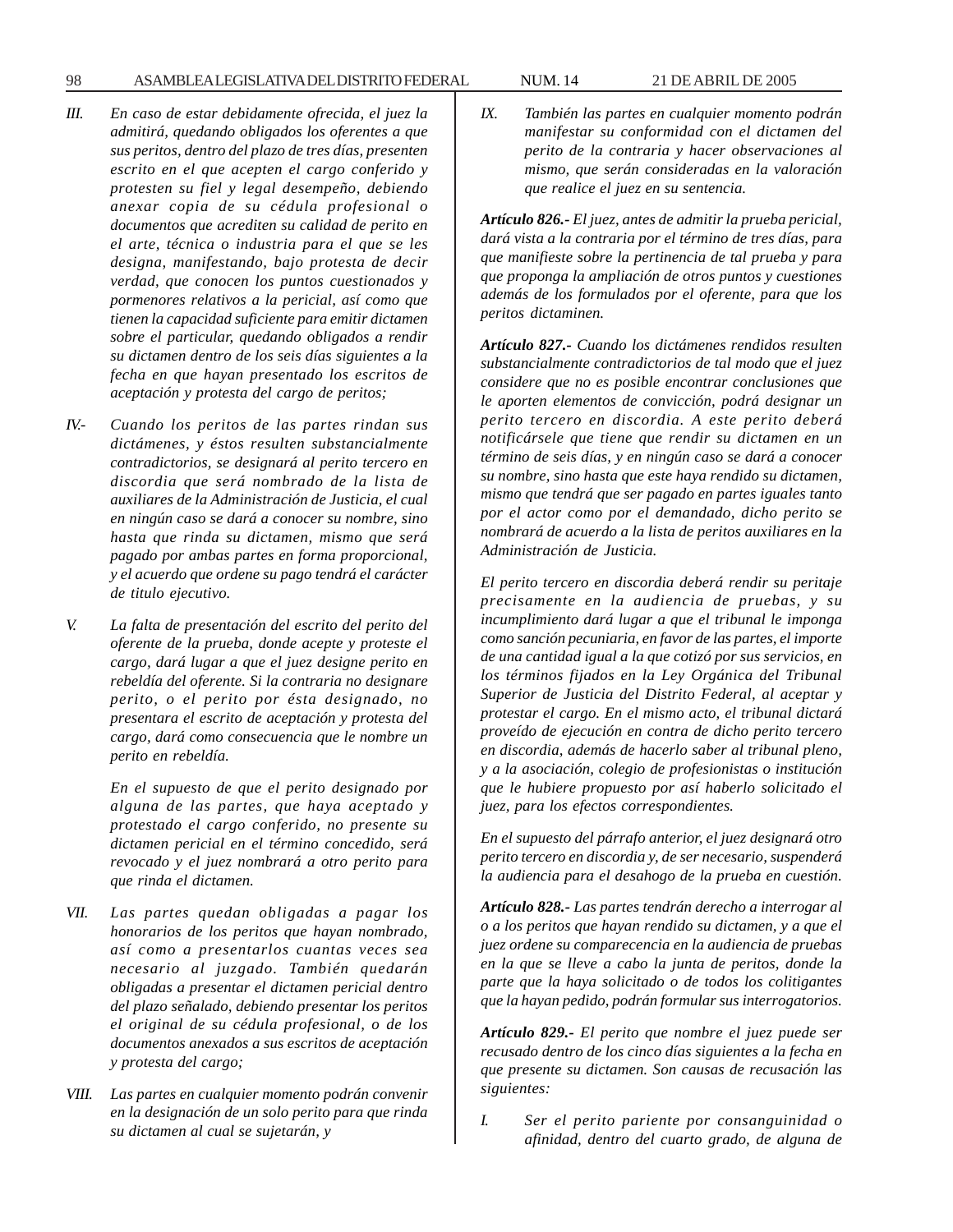#### ASAMBLEA LEGISLATIVA DEL DISTRITO FEDERAL NUM. 14 21 DE ABRIL DE 2005 99

*las partes, sus apoderados, abogados, autorizados o del juez o sus secretarios, o tener parentesco civil con alguna de dichas personas;*

- *II. Haber emitido sobre el mismo asunto dictamen, a menos de que se haya mandado reponer la prueba pericial;*
- *III. Haber prestado servicios como perito a alguna de las partes o litigantes, salvo el caso de haber sido tercero en discordia, o ser dependiente, socio, arrendatario o tener negocios de cualquier clase, con alguna de las personas que se indican en la fracción I;*
- *IV. Tener interés directo o indirecto en el pleito o en otro juicio semejante, o participación en sociedad, establecimiento o empresa con alguna de las personas que se indican en la fracción primera, y*
- *V. Tener amistad íntima o enemistad manifiesta con alguna de las partes, sus representantes, abogados o con cualquier otra persona de relación familiar cercana a aquéllos.*

*Propuesta en forma la recusación, el juez mandará se haga saber al perito recusado, para que el perito en el acto de la notificación si ésta se entiende con él, manifieste al notificador si es o no procedente la causa en que aquélla se funde.*

*Si la reconoce como cierta, el juez lo tendrá por recusado sin más trámites y en el mismo auto nombrará otro perito. Si el recusado no fuere hallado al momento de notificarlo, deberá comparecer en el término de tres días, para manifestar bajo protesta de decir verdad, si es o no procedente la causa en que se funde la recusación.*

*Si admite ser procedente en la comparecencia o no se presenta en el término señalado, el tribunal sin necesidad de rebeldía, de oficio, lo tendrá por recusado y en el mismo auto designará otro perito.*

*Cuando el perito niegue la causa de recusación, el juez mandará que comparezcan las partes a su presencia en el día y hora que señale, con las pruebas pertinentes. Las partes y el perito únicamente podrán presentar pruebas en la audiencia que para tal propósito cite el juez, salvo que tales probanzas sean documentales, mismas que podrán presentarse hasta antes de la audiencia que señale el juez.*

*No compareciendo la parte recusante a la audiencia, se le tendrá por desistida de la recusación. En caso de inasistencia del perito se le tendrá por recusado y se designará otro. Lo anterior, salvo que las pruebas ofrecidas por la parte recusante o el recusado sean documentales, mismas que podrán presentarse hasta antes de la audiencia que señale el juez.*

*Si comparecen todas las partes litigantes, el juez las invitará a que se pongan de acuerdo sobre la procedencia de la recusación, y en su caso sobre el nombramiento del perito que haya de reemplazar al recusado.*

*Si no se ponen de acuerdo, el juez admitirá las pruebas que sean procedentes desahogándose en el mismo acto, uniéndose a los autos los documentos e inmediatamente resolverá lo que estime procedente.*

*En el caso de declarar procedente la recusación, el juez en la misma resolución, hará el nombramiento de otro perito, si las partes no lo designan de común acuerdo.*

*Del resultado de esta audiencia, se levantará acta, que firmarán los que intervengan.*

*Cuando se declare fundada alguna causa de recusación a la que se haya opuesto el perito, el tribunal en la misma resolución condenará al recusado a pagar dentro del término de tres días, una sanción pecuniaria equivalente al diez por ciento del importe de los honorarios que se hubieren autorizado, y su importe se entregará a la parte recusante.*

*Asimismo, se consignarán los hechos al Ministerio Público para efectos de investigación de falsedad en declaraciones judiciales o cualquier otro delito, además de remitir copia de la resolución al Consejo de la Judicatura, para que se apliquen las sanciones que correspondan.*

*No habrá recurso alguno contra las resoluciones que se dicten en el trámite o la decisión de la recusación.*

*Artículo 830.- En caso de ser desechada la recusación, se impondrá al recusante una sanción pecuniaria hasta por el equivalente a ciento veinte días de salario mínimo general vigente en el Distrito Federal, que se aplicará en favor de su contraparte, siempre que se hubiere promovido de mala fe.*

*Artículo 831.- Los jueces podrán designar peritos de entre aquéllos autorizados como auxiliares de la administración de justicia o de entre aquéllos propuestos, a solicitud del juez, por colegios, asociaciones o barras de profesionales, artísticas, técnicas o científicas o de las instituciones de educación superior públicas o privadas o las cámaras de industria, comercio, confederaciones de cámaras, o la que corresponda al objeto del peritaje.*

*Cuando el juez solicite que el perito se designe por alguna de las instituciones señaladas en último término, prevendrá a las mismas que la nominación del perito que proponga se realice en un término no mayor de cinco días, contados a partir de la recepción de la notificación o mandamiento que expida el juez.*

*En todos los casos en que se trate únicamente de peritajes sobre el valor de cualquier clase de bienes y derechos, los*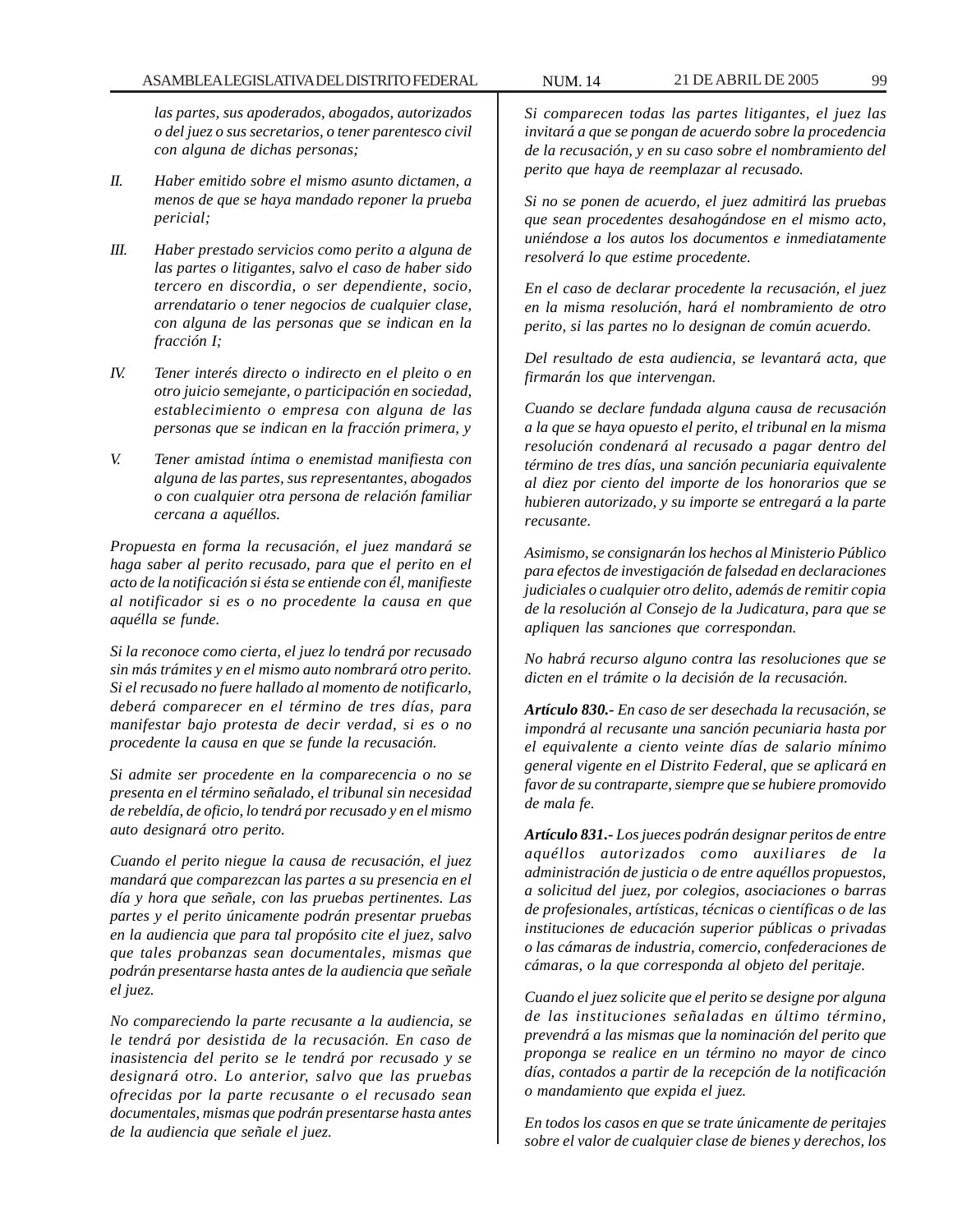#### 100 ASAMBLEA LEGISLATIVA DEL DISTRITO FEDERAL NUM. 14 21 DE ABRIL DE 2005

*mismos se realizarán por avalúos que practiquen dos corredores públicos o instituciones de crédito, nombrados por cada una de las partes, y en caso de diferencias en los montos que arrojen los avalúos, no mayor del treinta por ciento en relación con el monto mayor, se mediarán estas diferencias. De ser mayor tal diferencia, se nombrará un perito tercero en discordia, conforme al artículo 827 de este código, en lo conducente.*

*En el supuesto de que alguna de las partes no exhiba el avalúo a que se refiere el párrafo anterior, el valor de los bienes y derechos será el del avalúo que se presente por la parte que lo exhiba, perdiendo su derecho la contraria para impugnarlo.*

*Cuando el juez lo estime necesario, podrá designar a algún corredor público, institución de crédito, al Nacional Monte de Piedad o a dependencias o entidades públicas que practican avalúos.*

*En todos los casos en que el tribunal designe a los peritos, los honorarios de éstos se cubrirán por mitad por ambas partes, y aquélla que no pague lo que le corresponde será apremiada por resolución que contenga ejecución y embargo en sus bienes. En el supuesto de que alguna de las partes no cumpla con su carga procesal de pago de honorarios al perito designado por el juez, dicha parte incumplida perderá todo derecho para impugnar el peritaje que se emita por dicho tercero.*

*En los casos de que el Tribunal designe a los peritos únicos o terceros en discordia, los honorarios de éstos se cubrirán por mitad por ambas partes, observando lo establecido en el párrafo siguiente, y aquella que no pague lo que le corresponde será apremiada por resolución que contenga ejecución y embargo de sus bienes.*

*Cuando la parte que promueve lo haga a través de la Defensoría de Oficio y ésta no cuente con el perito solicitado, el juez previa la comprobación de dicha circunstancia, nombrará un perito oficial de alguna institución pública que cuente con el mismo; cuando dichas instituciones no cuenten con el perito requerido, el juez nombrará perito en términos del primer párrafo del presente artículo, proveyendo al perito lo necesario para rendir su dictamen, así como en el caso de que se nombre perito tercero.*

# *SECCIÓN IV Del Reconocimiento o Inspección Judicial*

*Artículo 832.- El reconocimiento se practicará el día, hora y lugar que se señalen.*

*Las partes, sus representantes o abogados pueden concurrir a la inspección y hacer las observaciones que estimen oportunas.*

*También podrán concurrir a ella los testigos de identidad o peritos que fueren necesarios.*

*Artículo 833.- Del reconocimiento se levantará acta, que firmarán los que a él concurran, asentándose los puntos que lo provocaron, las observaciones, declaraciones de peritos y todo lo necesario para esclarecer la verdad. En el caso en que el juez dicte la sentencia en el momento mismo de la inspección, no se necesitan esas formalidades, bastando con que se haga referencia a las observaciones que hayan provocado su convicción.*

*Cuando fuere necesario se levantarán planos o se sacarán vistas fotográficas del lugar u objetos inspeccionados.*

# *SECCIÓN V Prueba Testimonial*

*Artículo 834.- Todos los que tengan conocimiento de los hechos que las partes deben de probar, están obligados a declarar como testigos.*

*Artículo 835.- Las partes tendrán obligación de presentar sus propios testigos en términos de lo dispuesto por el artículo 736 de este Código, sin embargo, cuando realmente estuvieran imposibilitadas para hacerlo, lo manifestarán así bajo protesta de decir verdad y pedirán que se les cite, expresando las causas de su imposibilidad que el juez calificará bajo su prudente arbitrio.*

*El juez ordenará la citación con apercibimiento de arresto hasta por 36 horas o multa equivalente hasta treinta días de salario mínimo general diario vigente en el Distrito Federal que aplicará al testigo que no comparezca sin causa justificada o que se niegue a declarar.*

*La prueba se declarará desierta si no es presentado el testigo por el oferente o si ejecutados los medios de apremio antes mencionados, no se logra dicha presentación.*

*En caso de que el señalamiento de domicilio de algún testigo resulte inexacto o de comprobarse que se solicitó su citación con el propósito de retardar el procedimiento, se impondrá al promovente una sanción pecuniaria a favor del colitigante, equivalente hasta de sesenta días del salario mínimo general vigente en el Distrito Federal en el momento de imponerse la misma, sin perjuicio de que se denuncie la falsedad en que hubiere incurrido, debiendo declararse desierta la prueba testimonial.*

*Artículo 836.- A los testigos de más de setenta años y a los enfermos podrá el juez, según las circunstancias, recibirles la declaración en sus casas en presencia de la otra parte, si asistiere.*

*Artículo 837.- Para el examen de los testigos no se presentarán interrogatorios escritos. Las preguntas serán formuladas verbal y directamente por las partes, tendrán relación directa con los puntos controvertidos y no serán contrarias al derecho o a la moral. Deberán estar*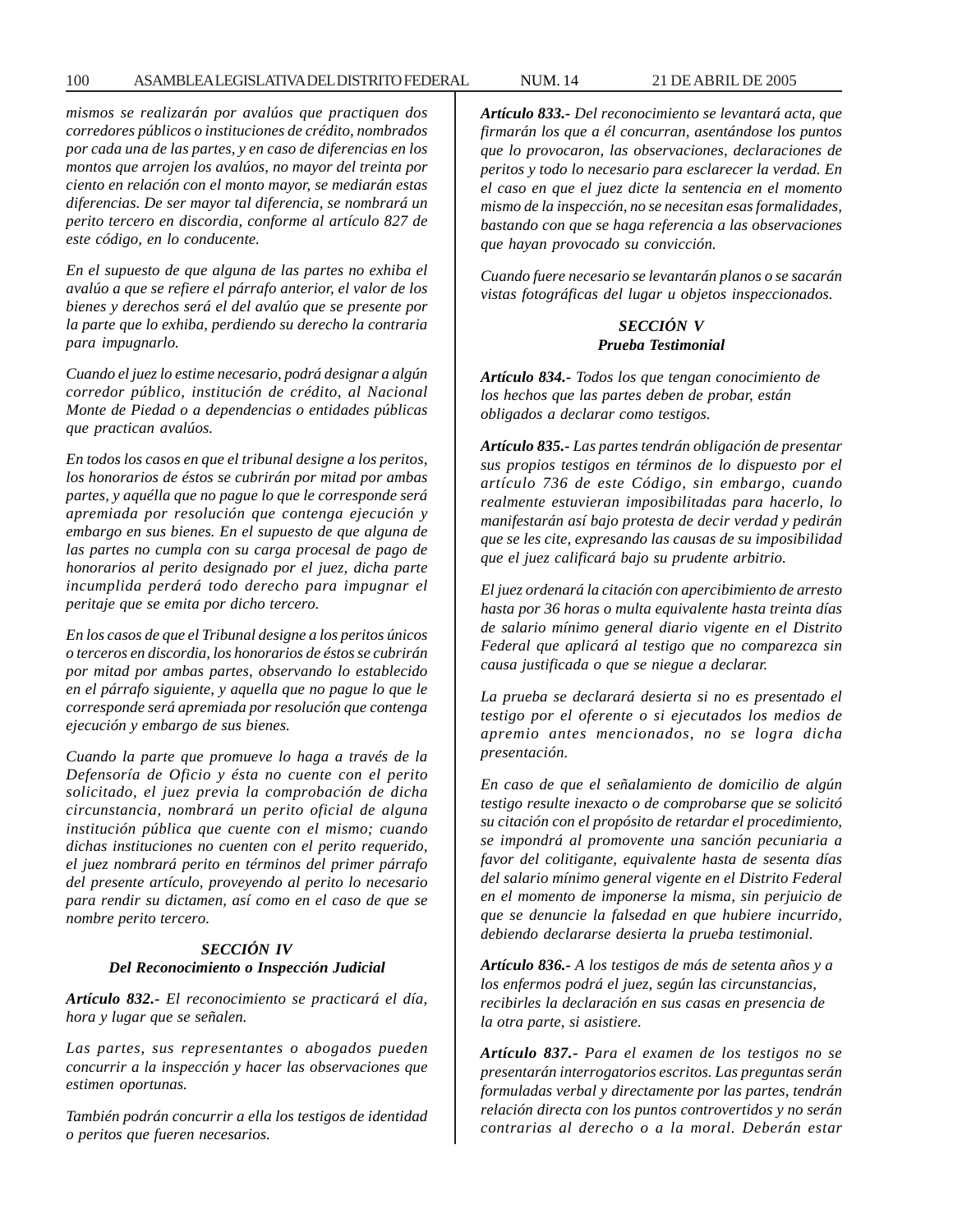*concebidas en términos claros y precisos, procurando que en una sola no se comprenda más de un hecho. El juez debe cuidar de que se cumplan estas condiciones impidiendo preguntas que las contraríen. Contra la desestimación de preguntas sólo cabe la apelación en el efecto devolutivo.*

*Artículo 838.- La protesta y examen de los testigos se hará en presencia de las partes que concurrieren. Interrogará el promovente de la prueba y a continuación los demás litigantes.*

*Artículo 839.- No obstante lo dispuesto en los artículos anteriores, cuando el testigo resida fuera del Distrito Federal deberá el prominente, al ofrecer la prueba, presentar sus interrogatorios con las copias respectivas para las otras partes, que dentro de tres días podrán presentar sus interrogatorios de repreguntas. Para el examen de estos testigos, se librará exhorto en que se incluirán, en pliego cerrado, las preguntas y repreguntas.*

*Artículo 840.- Cuando se solicitare el desahogo de prueba testimonial o de declaración de parte para surtir efectos en un proceso extranjero, los declarantes podrán ser interrogados verbal y directamente en los términos de este Código.*

*Para ello será necesario que se acredite ante el tribunal del desahogo, que los hechos materia del interrogatorio están relacionados con el proceso pendiente y que medie solicitud de parte o de la autoridad exhortante.*

*Artículo 841.- Después de tomarle al testigo la protesta de conducirse con verdad y de advertirle de las penas en que incurren los testigos falsos, se hará constar el nombre, edad, estado, domicilio y ocupación; si es pariente por consanguinidad o afinidad y en qué grado, de alguno de los litigantes; si es dependiente o empleado del que lo presente, o tiene con él sociedad o alguna otra relación de intereses; si tiene interés directo o indirecto en el pleito, si es amigo íntimo o enemigo de alguno de los litigantes. A continuación se procederá al examen.*

*Artículo 842.- Los testigos serán examinados separada y sucesivamente, sin que unos puedan presenciar las declaraciones de los otros. A este efecto, el juez fijará un sólo día para que se presenten los testigos que deben declarar, y designará el lugar en que deben permanecer hasta la conclusión de la diligencia. Si no fuere posible terminar el examen de los testigos en un sólo día, la diligencia se suspenderá para continuarla al día siguiente.*

*Artículo 843.- Cuando el testigo deje de contestar a algún punto o haya incurrido en contradicción, o se haya expresado con ambigüedad, pueden las partes llamar la atención del juez para que éste, si lo estima conveniente, exija al testigo las aclaraciones oportunas.*

*Artículo 844.- El tribunal tendrá la más amplia facultad para hacer a los testigos y a las partes las preguntas que estime conducentes a la investigación de la verdad respecto a los puntos controvertidos.*

*Artículo 845.- Si el testigo no sabe el idioma, rendirá su declaración por medio de intérprete, que será nombrado por el juez. Si el testigo lo pidiere, además de asentarse su declaración en castellano, podrá escribirse en su propio idioma por él o por el intérprete.*

*Artículo 846.- Las respuestas del testigo se harán constar en autos en forma que al mismo tiempo se comprenda el sentido o términos de la pregunta formulada. Salvo en casos excepcionales, a juicio del juez, en que permitirá que se escriba textualmente la pregunta y a continuación la respuesta.*

*Artículo 847.- Los testigos están obligados a dar la razón de su dicho y el juez deberá exigirla en todo caso.*

*Artículo 848.- La declaración una vez firmada no puede variarse ni en la substancia ni en la redacción.*

*Artículo 849.- En el acto del examen de un testigo o dentro de los tres días siguientes, pueden las partes atacar el dicho de aquél por cualquier circunstancia que en su concepto afecte su credibilidad, cuando esa circunstancia no haya sido ya expresada en sus declaraciones. La petición de tachas se substanciará incidentalmente y su resolución se reservará para definitiva, debiendo suspenderse mientras tanto el pronunciamiento de ésta.*

*Artículo 850.- No es admisible la prueba testimonial para tachar a los testigos que hayan declarado en el incidente de tachas.*

# *SECCIÓN VI*

### *Fotografías, copias fotostáticas y demás elementos*

*Artículo 851.- Para acreditar hechos o circunstancias que tengan relación con el negocio que se ventile, pueden las partes presentar fotografías o copias fotostáticas.*

*Quedan comprendidas dentro del término fotografías, las cintas cinematográficas y cualesquiera otras producciones fotográficas.*

*Artículo 852.- Como medio de prueba deben admitirse también los registros dactiloscópicos, fonográficos y demás elementos que produzcan convicción en el ánimo del juez.*

*La parte que presente esos medios de prueba deberá ministrar al tribunal los aparatos o elementos necesarios para que pueda apreciarse el valor de los registros y reproducirse los sonidos y figuras.*

*Artículo 853.- Los escritos y notas taquigráficas pueden presentarse por vía de prueba, siempre que se acompañe*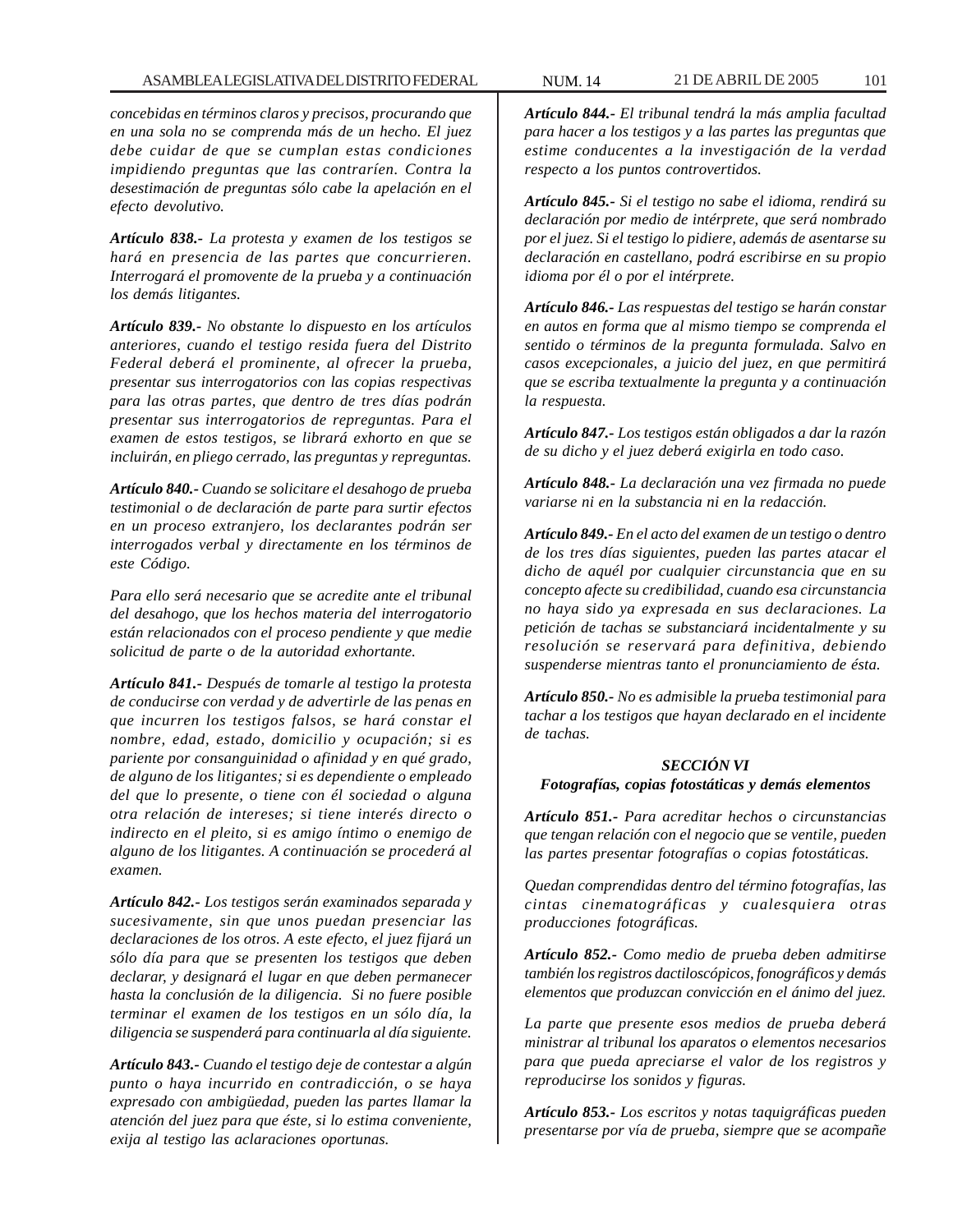102 ASAMBLEA LEGISLATIVA DEL DISTRITO FEDERAL NUM. 14 21 DE ABRIL DE 2005

*la traducción de ellos, haciéndose especificación exacta del sistema taquigráfico empleado.*

# *SECCIÓN VII De las presunciones*

*Artículo 854.- Presunción es la consecuencia que la ley o el juez deducen de un hecho conocido para averiguar la verdad de otro desconocido: la primera se llama legal y la segunda humana.*

*Artículo 855.- Hay presunción legal cuando la ley la establece expresamente y cuando la consecuencia nace inmediata y directamente de la ley; hay presunción humana, cuando de un hecho debidamente probado se deduce otro que es consecuencia ordinaria de aquél.*

*Artículo 856.- El que tiene a su favor una presunción legal, sólo está obligado a probar el hecho en que se funda la presunción.*

*Artículo 857.- No se admite prueba contra la presunción legal, cuando la Ley lo prohíbe expresamente y cuando el efecto de la presunción es anular un acto o negar una acción, salvo el caso en que la ley haya reservado el derecho de probar.*

*Artículo 858.- En los supuestos de presunciones legales que admiten prueba en contrario opera la inversión de la carga de la prueba.*

# *CAPÍTULO IV DE LA AUDIENCIA*

*Artículo 859.- Antes de la celebración de la audiencia, las pruebas deberán prepararse con toda oportunidad para que en ella puedan recibirse.*

*Artículo 860.- La impugnación de falsedad de un documento puede hacerse desde la contestación de la demanda hasta seis días antes de la celebración de audiencia de pruebas y alegatos. La parte que redarguye de falso un documento debe indicar específicamente los motivos y las pruebas; cuando se impugne la autenticidad del documento privado o público sin matriz deben señalarse los documentos indubitables para el cotejo y promover la prueba pericial correspondiente. Sin estos requisitos se tiene por no redargüido o impugnado el instrumento.*

*De la impugnación se correrá traslado al colitigante y en la audiencia del juicio se presentarán las pruebas y contrapruebas relativas a la impugnación.*

*Lo dispuesto en este artículo sólo da competencia al juez para conocer y decidir en lo principal la fuerza probatoria del documento impugnado, sin que pueda hacerse declaración alguna general que afecte al instrumento, y sin perjuicio del procedimiento penal a que hubiere lugar.*

*Si en el momento de la celebración de la audiencia se tramitare proceso penal sobre la falsedad del documento en cuestión, el tribunal, sin suspender el procedimiento y según las circunstancias, determinará al dictar sentencia si se reservan los derechos del impugnador para el caso en que penalmente se demuestre la falsedad, o bien puede subordinar la eficacia ejecutiva de la sentencia a la prestación de una caución.*

*Artículo 861.- Constituido el tribunal en audiencia pública el día y horas señalados al efecto, serán llamados por el secretario, los litigantes, peritos, testigos y demás personas que por disposición de la Ley deban de intervenir en el juicio y se determinará quiénes deben de permanecer en el salón, y quiénes en lugar separado, para ser introducidos en su oportunidad.*

*La audiencia se celebrará concurran o no las partes y estén o no presentes los testigos y peritos y los abogados.*

*Artículo 862.- Las pruebas ya preparadas se recibirán, dejando pendientes para la continuación de la audiencia las que no lo hubieren sido.*

*Artículo 863.- La prueba de confesión se recibirá asentando las contestaciones en que vaya implícita la pregunta sin necesidad de asentar esta. El juez debe particularmente atender a que no se formulen posiciones extrañas a los puntos cuestionados. Las partes pueden hacerse recíprocamente preguntas y formularse posiciones y el juez tiene la facultad de asentar, o el resultado de este careo o bien las contestaciones conteniendo las preguntas.*

*Artículo 864.- Enseguida se relatarán los documentos presentados, poniéndose de manifiesto planos, croquis o esquemas. Las partes con sencillez, pueden explicar al juez los documentos en que funden su derecho, mostrándolos y leyéndolos en la parte conducente; el juez puede hacer todas las preguntas necesarias sobre el contenido de los instrumentos. No se requiere hacer constar en el acta las exposiciones de las partes sobre los documentos ni las preguntas del tribunal.*

*Durante la audiencia no se pueden redargüir de falsos ni desconocer documentos que no lo fueron en su oportunidad. Cuando se hubiere hecho la impugnación de falsedad de un documento de acuerdo con lo que dispone el artículo 860 de este Código, se recibirán las pruebas y contrapruebas relativas a la objeción, asentándose sólo el resultado de ellas.*

*Artículo 865.- Los peritos dictaminarán por escrito u oralmente en presencia de las partes y del tercero en discordias lo hubiere. Tanto las partes como el tercero y el juez pueden formular observaciones y hacer preguntas pertinentes durante la audiencia, en la cual se rendirá la prueba, y el tercero dirá su parecer.*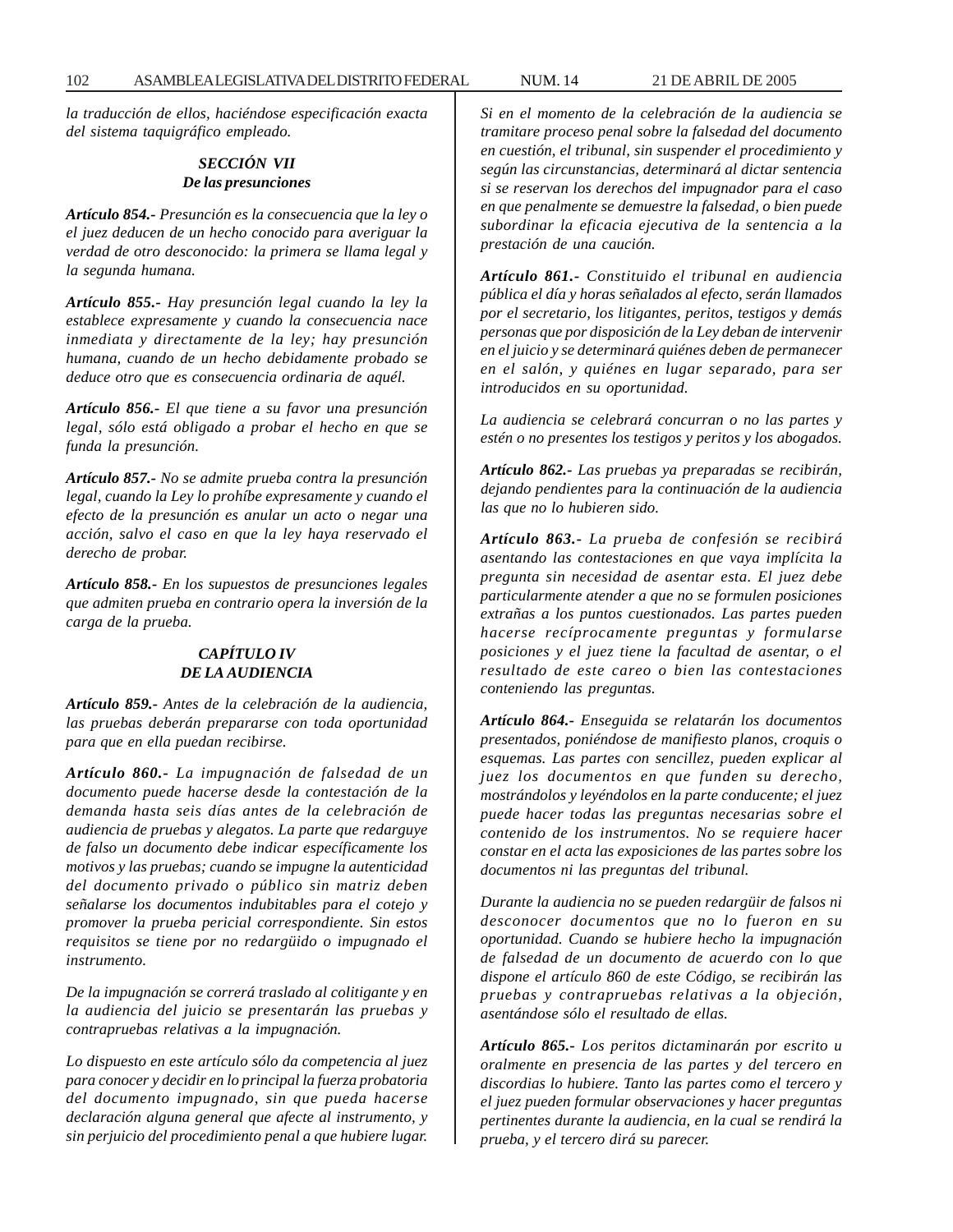*Los peritos citados oportunamente serán sancionados con multas hasta el equivalente de quince días de salario mínimo general vigente en el Distrito Federal en caso de que no concurran, salvo causa grave que calificará el juez.*

*Artículo 866.- Los testigos indicados en el auto de admisión de pruebas serán examinados en la audiencia, en presencia de las partes. El juez puede de oficio interrogar ampliamente a los testigos sobre los hechos objeto de esta prueba, para el mejor esclarecimiento de la verdad. Las partes también pueden interrogar a los testigos, limitándose a los hechos o puntos controvertidos; y el juez estrictamente debe impedir preguntas ociosas o impertinentes.*

*No deben asentarse en el acta literalmente preguntas ni respuestas, y sólo en caso en que excepcionalmente el juez estime prudente hacerlas constar, se asentarán las contestaciones implicando la pregunta.*

*Artículo 867.- Concluida la recepción de las pruebas, el tribunal dispondrá que las partes aleguen por sí o por sus abogados o apoderados, primero el actor y luego el demandado; el Ministerio Público alegará también en los casos en que intervenga, procurando la mayor brevedad y concisión. No se podrá hacer uso de la palabra por más de un cuarto de hora en primera instancia y de media hora en segunda.*

*Artículo 868.- Queda prohibida la práctica de dictar los alegatos a la hora de la diligencia. Los alegatos serán verbales y pueden las partes presentar sus conclusiones por escrito.*

*Artículo 869.- Los tribunales deben dirigir los debates previniendo a las partes se concentren exclusivamente a los puntos controvertidos, evitando digresiones. Pueden interrumpir a los litigantes para pedirles explicaciones, e interrogarlos sobre los puntos que estimen convenientes, ya sobre las constancias de autos o ya sobre otros particulares relativos al negocio.*

*Cuando se invoquen jurisprudencia, doctrinas o leyes de los Estados, pueden exigir que se presenten en el acto mismo.*

*Artículo 870.- De esta audiencia, el secretario, bajo la vigilancia del juez, levantará acta desde que principie hasta que concluya la diligencia, haciendo constar el día, lugar y hora, la autoridad judicial ante quien se celebra, los nombres de las partes y abogados, peritos, testigos intérpretes, el nombre de las partes que no concurrieron, las decisiones judiciales sobre legitimación procesal, competencia, cosa juzgada e incidentes, declaraciones de las partes en la forma expresada en el artículo 863 de este Código, extracto de las conclusiones de los peritos y de las declaraciones de los testigos*

*conforme al artículo 866 del mismo ordenamiento, el resultado de la inspección ocular si la hubo y los documentos ofrecidos como pruebas si no constaren ya en el auto de admisión; las conclusiones de las partes en el debate oral, a no ser que por escrito las hubieren presentado los litigantes, y los puntos resolutivos del fallo.*

*Los peritos y testigos pueden retirarse de la audiencia después de desempeñar su cometido, firmando al margen del acta en la parte correspondiente a ellos.*

*Artículo 871.- Los tribunales, bajo su más estricta responsabilidad, al celebrar la audiencia de prueba y alegatos deben observar las siguientes reglas:*

- *I. Continuación del procedimiento, de tal modo que no pueda suspenderse ni interrumpirse la audiencia hasta que no haya terminado; en consecuencia, desecharán de plano las recusaciones y los incidentes que pudieran interrumpirla;*
- *II. Los jueces que resuelvan deben ser los mismos que asistieron a la recepción de las pruebas y alegatos de las partes. Si por causa insuperable dejare el juez de continuar la audiencia y fuere distinto el que lo substituyere en el conocimiento del negocio, puede ordenar la ampliación de cualquier diligencia probatoria en términos de lo dispuesto por este Código;*
- *III. Mantener la mayor igualdad entre las partes de modo que no se haga concesión a una de ellas sin que haga lo mismo con la otra:*
- *IV. Evitar digresiones, reprimiendo con energía las promociones de las partes que tiendan a suspender o retardar el procedimiento y, si fuere procedente, aplicarán lo ordenado por el artículo 61 del Código de Procedimientos Civiles para el Distrito Federal, y*
- *V. Siempre será pública la audiencia, excepto en los casos a que se refiere el artículo 59 del anteriormente citado ordenamiento.*

*Artículo 872.- Si por causas graves hubiere necesidad de prolongar la audiencia durante horas inhábiles, no se requiere providencia de habilitación.*

*Cuando haya necesidad de diferirla se continuará en las primeras horas hábiles siguientes.*

*Artículo 873.- En los tribunales colegiados, cuando falte la mayoría o estuviere integrada por magistrados diferentes a los que presidieron la audiencia anterior, tendrá efecto la repetición de las pruebas y alegatos a que se refiere la fracción II del artículo 871.*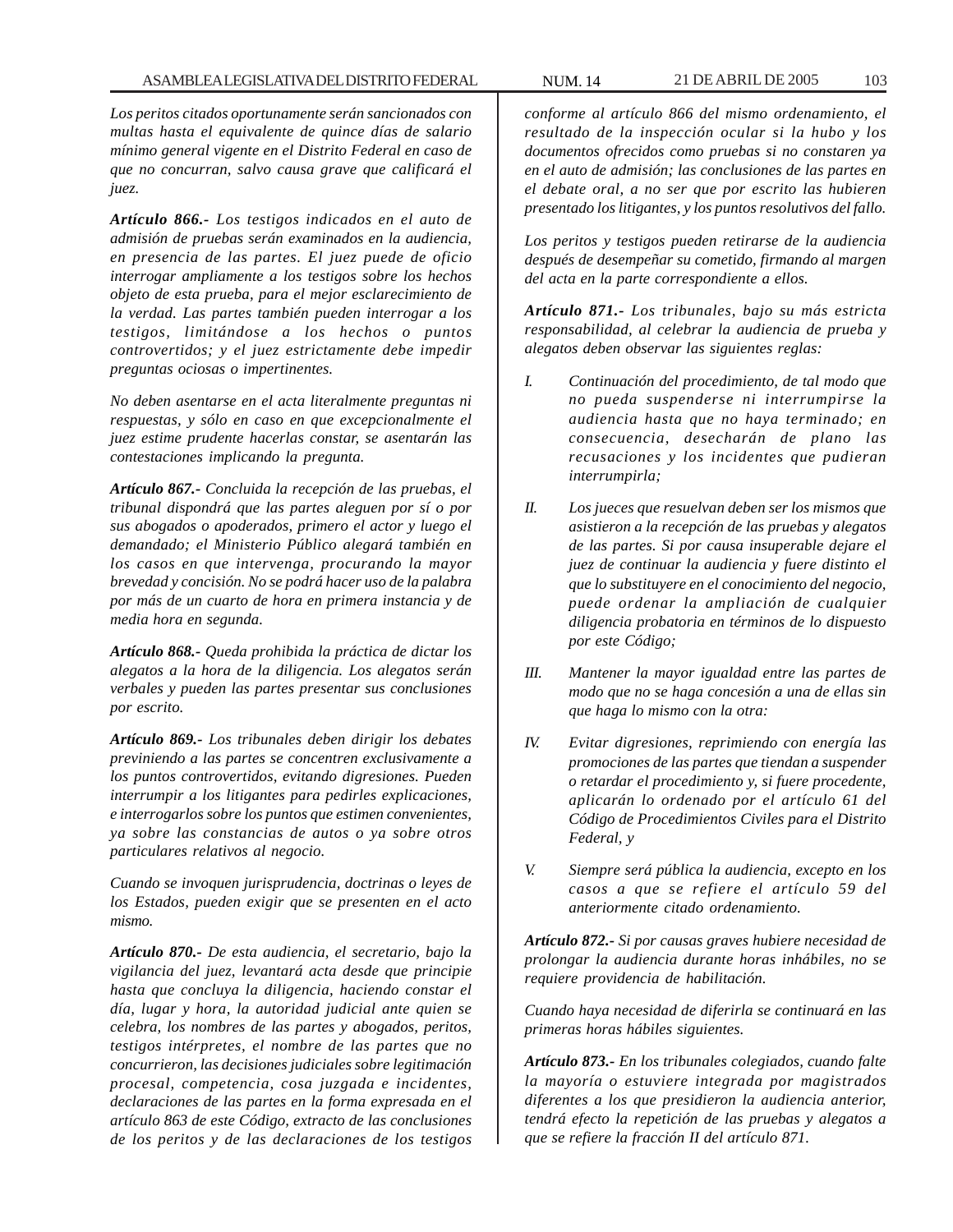# *CAPÍTULO V DE LOS RECURSOS*

#### *SECCIÓN I De las revocaciones y apelaciones*

*Artículo 874.- Las sentencias no pueden ser revocadas por el juez que las dicta.*

*Artículo 875.- Los autos que no fueren apelables y los decretos pueden ser revocados por el juez que los dicta, o por el que lo substituya en el conocimiento del negocio, sea por la interposición del recurso de revocación o por la regularización del procedimiento que se decrete de oficio o a petición de parte, previa vista a la contraria por tres días, para subsanar toda omisión que exista en el procedimiento o para el solo efecto de apegarse al procedimiento.*

*Artículo 876.- En los juicios en que la sentencia definitiva sea apelable, la revocación es procedente únicamente contra determinaciones de trámite.*

*En aquellos casos en que la sentencia no sea apelable, la revocación será procedente contra todo tipo de resoluciones con excepción de la definitiva. En todo caso, debe interponerse por escrito dentro de los tres días siguientes a la notificación, pudiéndose resolver de plano por el juez, o dar vista a la contraria por un término igual y la resolución deberá pronunciarse dentro del tercer día. Esta resolución no admite más recurso que el de responsabilidad.*

*Artículo 877.- La apelación debe interponerse por escrito ante el juez que pronunció la resolución impugnada en la forma y términos que se señala en los artículos siguientes, salvo cuando se trate de apelaciones extraordinarias.*

*Los autos e interlocutorias serán apelables cuando lo fuere la sentencia definitiva.*

*Artículo 878.- El litigante al interponer la apelación ante el juez, expresará los agravios que considere le cause la resolución recurrida.*

*Las apelaciones que se interpongan contra auto o interlocutoria deberán hacerse valer en el término de ocho días, y las que se interpongan contra sentencia definitiva dentro del plazo de once días, contados a partir del día siguiente a aquél en que surtan efectos las notificaciones de tales resoluciones.*

*Artículo 879.- Se admitirán en un solo efecto las apelaciones en los casos en que no se halle prevenido que se admitan libremente, o en ambos efectos.*

*Artículo 880.- De los autos y de las sentencias interlocutorias de los que se derive una ejecución que* *pueda causar un daño irreparable o de difícil reparación y la apelación proceda en el efecto devolutivo, se admitirán en ambos efectos si el apelante lo solicita al interponer el recurso, y señala los motivos por los que considera el daño irreparable o de difícil reparación.*

*Con vista a lo pedido el juez deberá resolver y si la admite en ambos efectos señalar el monto de la garantía que exhibirá el apelante dentro del término de seis días para que surta efectos la suspensión.*

*La garantía debe atender a la importancia del asunto y no podrá ser inferior al equivalente a sesenta días de salario mínimo general vigente en el Distrito Federal. Si no se exhibe la garantía en el plazo señalado, la apelación sólo se admitirá en efecto devolutivo.*

*En caso de que el juez señale una garantía que se estime por el apelante excesiva, o que se niegue la admisión del recurso, en ambos efectos, se puede ocurrir en queja que se presentará ante el mismo juez dentro del término de tres días, acompañando a su recurso de queja el equivalente a sesenta días del salario indicado, con lo que suspenderá la ejecución. De no exhibirse esta garantía, aunque la queja se deba admitir, no se suspenderá la ejecución. El juez en cualquier caso remitirá al Superior la queja planteada junto con su informe justificado para que se resuelva dentro de igual término.*

*Declarada fundada la queja que interponga el apelante, el Superior ordenará que la apelación se admita en ambos efectos y señalará la garantía que exhibirá el recurrente ante el inferior dentro del término de seis días.*

*Si se declara infundada la queja se hará efectiva la garantía exhibida. Las resoluciones dictadas en las quejas previstas en este artículo no admiten más recurso que el de responsabilidad.*

*También la parte apelada podrá ocurrir en queja, sin necesidad de exhibir garantía alguna, cuando la apelación se admita en ambos efectos y considere insuficiente la fijada por el juez al apelante.*

*Las quejas que se interpongan, se deben remitir por el juez junto con su informe justificado al Superior en el término de tres días, y éste resolverá en el plazo máximo de cinco días.*

*Si el tribunal confirmarse la resolución apelada, condenará al recurrente al pago de dichas indemnizaciones, fijando el importe de los daños y perjuicios que se hayan causado, además de lo que importen las costas.*

*Artículo 881.- No se suspenderá la ejecución de la sentencia, auto o providencia apelados, cuando haya sido admitida la apelación en el efecto devolutivo.*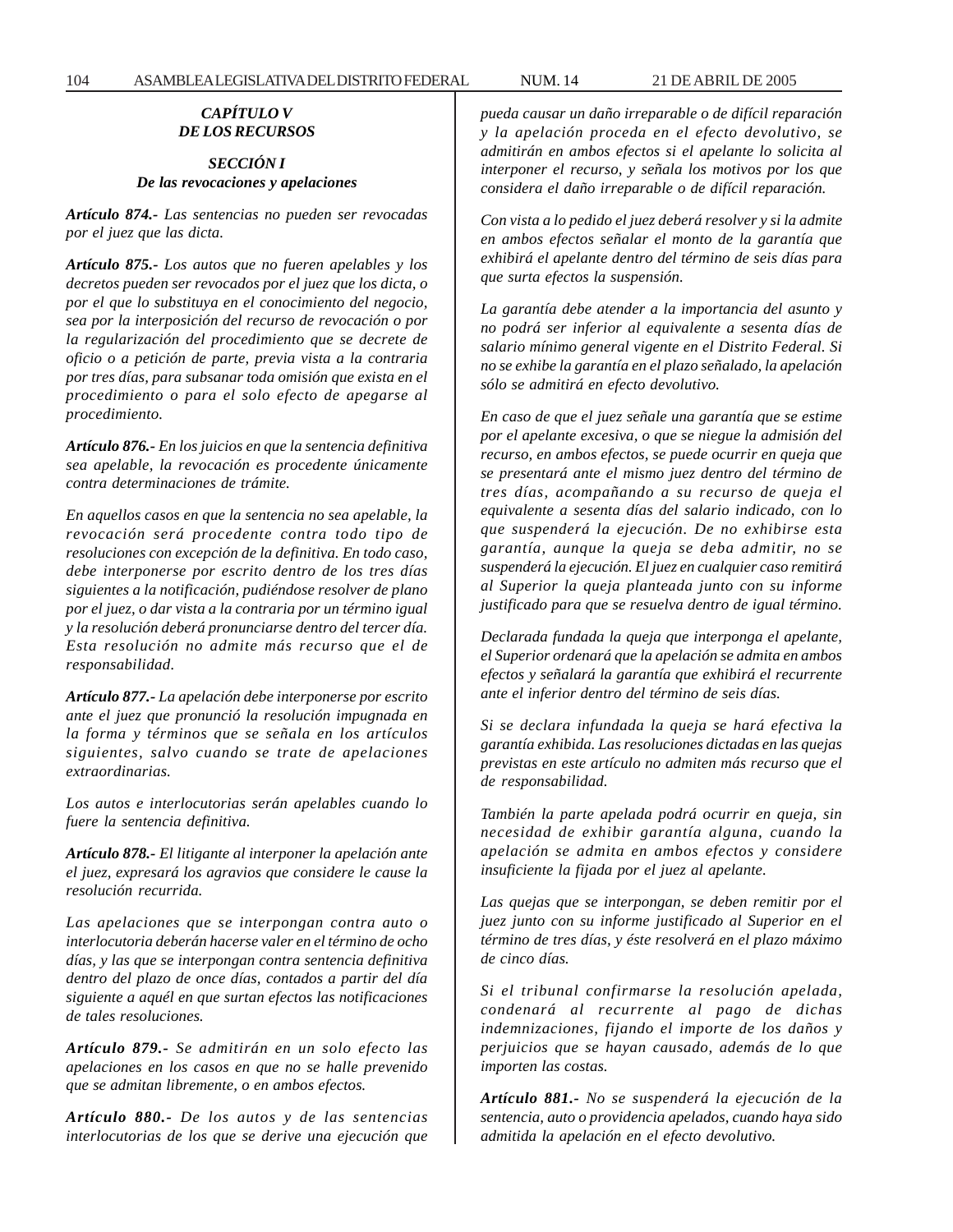*Artículo 882.- En los escritos de expresión de agravios y contestación, tratándose de apelación de sentencia definitiva, las partes sólo podrán ofrecer pruebas, cuando hubieren ocurrido hechos supervenientes, especificando los puntos sobre los que deben versar las pruebas, que no serán extrañas ni a la cuestión debatida ni a los hechos sobrevenidos y el Superior será el que admita o deseche las pruebas ofrecidas.*

*Artículo 883.- Dentro del tercer día, el tribunal resolverá la admisión de las pruebas.*

*Artículo 884.- Admitida la apelación en ambos efectos una vez contestados los agravios el juez remitirá los autos originales desde luego a la sala correspondiente del tribunal superior, dentro del tercer día citando a las partes para que comparezcan ante dicho tribunal.*

*Artículo 885.- Será causa de responsabilidad la falta de envío oportuno a la sala de los autos o testimonio para la substanciación del recurso.*

*Artículo 886.- Cuando pida el apelante que se reciba el pleito a prueba, puede el apelado, en la contestación de los agravios, oponerse a esa retensión.*

*Artículo 887.- En el auto de calificación de pruebas la Sala ordenará se reciban en forma oral y señalará la audiencia dentro de los veinte días siguientes.*

*Artículo 888.- Contestados los agravios o perdido el derecho de hacerlo, si no se hubiere promovido prueba o las ofrecidas no se hubieren admitido, el Superior dictará su sentencia dentro de los términos que señala el artículo 704.*

*Artículo 889.- Cuando se admitan pruebas, el Superior desde el auto de admisión, fijará la audiencia dentro de los veinte días siguientes, procediéndose a su preparación para su desahogo en la fecha señalada. Concluida la audiencia, alegarán verbalmente las partes y se les citará para sentencia.*

*Artículo 890.- La apelación interpuesta en los juicios sumarios y especiales contra sentencia definitiva o cualquier otra determinación, sólo procederá en el efecto devolutivo.*

*Artículo 891.- Las apelaciones de interlocutorias o autos se substanciarán con sólo un escrito de cada parte y la citación para resolución que se dictará en el término de ocho días.*

*En estas apelaciones los términos a que se refiere el artículo 704 del Código de Procedimientos Civiles para el Distrito Federal se reducirán a tres días.*

# *CAPÍTULO VI PROCEDIMIENTO EN EL DIVORCIO POR MUTUO CONSENTIMIENTO*

*Artículo 892.- Cuando ambos consortes convengan en divorciarse, en los términos del último párrafo del artículo 153 de este Código, deberán ocurrir al Tribunal competente presentando el convenio que se exige en el artículo 154 del presente Código , así como una copia certificada del acta de matrimonio y de las de nacimiento de los hijos menores.*

*Artículo 893.- Hecha la solicitud, citará el tribunal a los cónyuges y al representante del Ministerio Público a una junta en la que se identificarán plenamente ante el juez, que se efectuará después de los ocho y antes de los quince días siguientes, y si asistieren los interesados los exhortará para procurar su reconciliación. Si no logra avenirlos, aprobará provisionalmente, oyendo al representante del Ministerio Público, los puntos del convenio relativos a la situación de los hijos menores o incapacitados, a la separación de los cónyuges y a los alimentos de aquéllos y de los que un cónyuge deba dar al otro mientras dure el procedimiento, dictando las medidas necesarias de aseguramiento.*

*Artículo 894.- Si insistieren los cónyuges en su propósito de divorciarse, citará el tribunal a una segunda junta que se efectuará después de los ocho y antes de los quince días de solicitada; y en ella volverá a exhortar a aquéllos con el propio fin que en el anterior. Si tampoco se logrará la reconciliación y en el convenio quedaren bien garantizados los derechos de los hijos menores o incapacitados, el tribunal, oyendo el parecer del representante del Ministerio Público sobre este punto, dictará sentencia en que quedará disuelto el vínculo matrimonial, y decidirá sobre el convenio presentado.*

*Artículo 895.- El cónyuge menor de edad necesita de un tutor especial para poder solicitar el divorcio por mutuo consentimiento.*

*Artículo 896.- Los cónyuges no pueden hacerse representar por procurador en las juntas a que se refieren los artículo 893 y 894, sino que deben comparecer personalmente y, en su caso, acompañados del tutor especial.*

*Artículo 897.- En cualquier caso en que los cónyuges dejaren pasar más de tres meses sin continuar el procedimiento, el tribunal declarará sin efecto la solicitud y mandará archivar el expediente.*

*Artículo 898.- En caso de que el Ministerio Público se oponga a la aprobación del convenio, por considerar que viola los derechos de los hijos o que no quedan bien garantizados, propondrá las modificaciones que estime*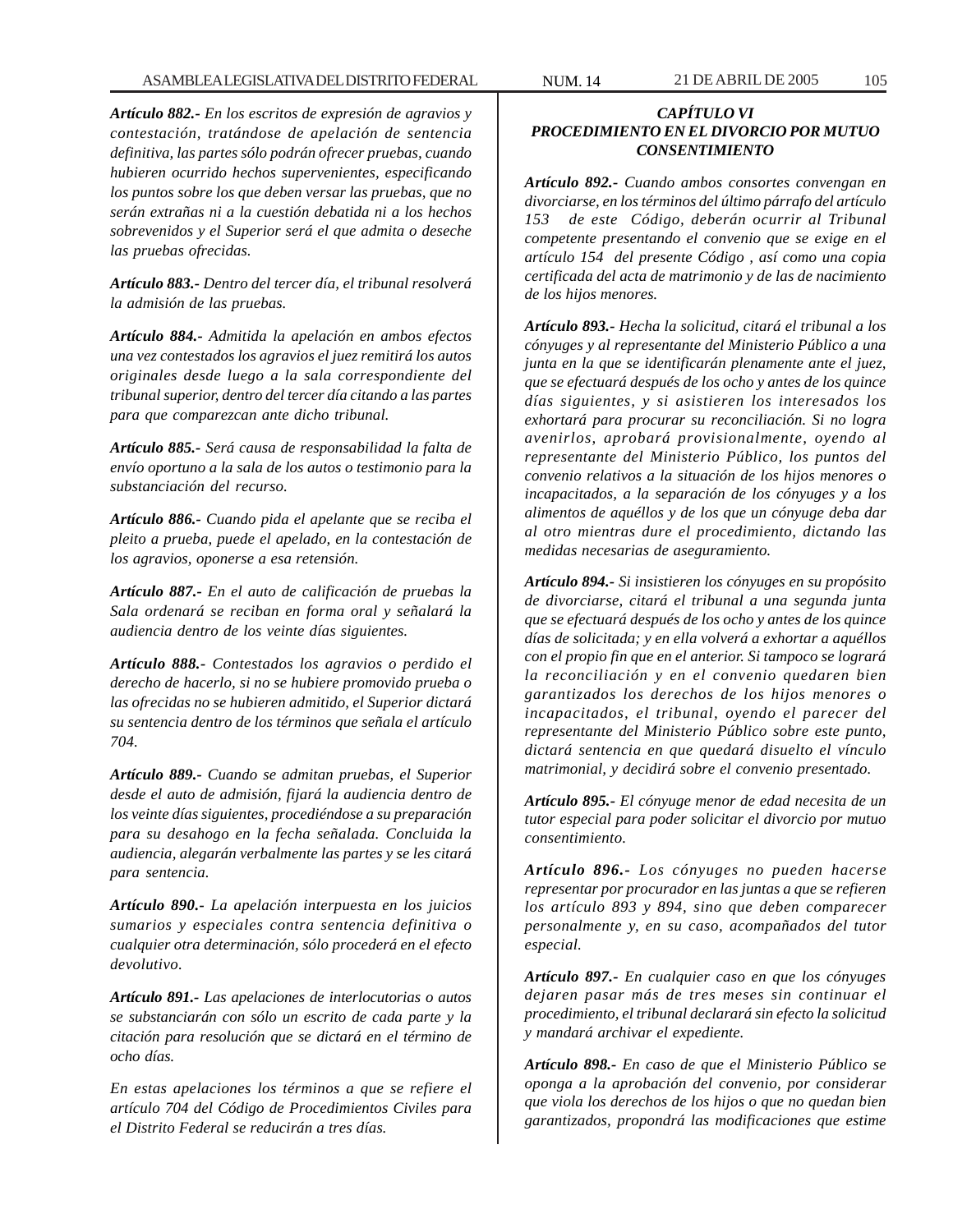*procedentes y el tribunal lo hará saber a los cónyuges para que, dentro de los tres días, manifiesten si aceptan las modificaciones.*

*En caso de que no las acepten, el tribunal resolverá en la sentencia lo que proceda con arreglo a la ley, cuidando de que, en todo caso, queden debidamente garantizados los derechos de los hijos.*

*Cuando el convenio no fuere de aprobarse, no podrá decretarse la disolución del matrimonio.*

*Artículo 899.- La sentencia que decrete el divorcio por mutuo consentimiento, es apelable en el efecto devolutivo. La que lo niegue es apelable en ambos efectos.*

*Artículo 900.- Ejecutoriada la sentencia de divorcio, el tribunal mandará remitir copia de ella al Juez del Registro de lo Familiar de su jurisdicción, al del lugar en que el matrimonio se efectuó y al de nacimiento de los divorciados para los efectos de los artículos 682, 683 y 684 de este Código Familiar.*

# *CAPÍTULO VII DEL PROCEDIMIENTO EN LA ADOPCIÓN*

*Artículo 901.- El que pretenda adoptar deberá acreditar los requisitos señalados por el artículo 260 de este Código Familiar, debiéndose observar lo siguiente:*

- *I.- En la promoción inicial se deberá manifestar el tipo de adopción que se promueve, el nombre, edad y si lo hubiere domicilio del menor o persona con incapacidad que se pretende adoptar; el nombre, edad y domicilio de quienes en su caso ejerzan sobre él la patria potestad o tutela, o de la persona o institución de asistencia social pública o privada que lo haya acogido y acompañar certificado médico de buena salud. Los estudios socioeconómicos y psicológicos necesarios para efectuar el trámite de adopción deberán realizarse por el Sistema Nacional para el Desarrollo Integral de la Familia, directamente o por quien esté autorizado.*
- *II.- Cuando el menor hubiere sido acogido por una institución de asistencia social pública o privada, el presunto adoptante o la institución según sea el caso, recabarán constancia del tiempo de la exposición o abandono para los efectos del artículo 311, fracción IV, de este Código.*
- *III.- Si hubieren transcurrido menos de seis meses de la exposición o abandono, se declarará el depósito de quien se pretende adoptar con el presunto adoptante, entretanto se consuma dicho plazo.*
- *IV.- Si no se conociera el nombre de los padres o no hubiese sido acogido por institución de asistencia*

*social , pública o privada, se decretará la custodia con el presunto adoptante, por el término de seis meses para los mismos efectos, siempre y cuando ello fuere aconsejable a criterio del Juez.*

*En los supuestos en que el menor haya sido entregado a dichas instituciones por quienes ejerzan en él la patria potestad, para promover su adopción en cualquiera de sus formas, no se requerirá que transcurra el plazo de seis meses a que se refiere el presente artículo, y*

*V.- Tratándose de extranjeros se deberá acreditar su legal estancia o residencia en el país.*

*Los extranjeros con residencia en otro país deberán presentar certificado de idoneidad expedido por las autoridades competentes de su país de origen que acredite que el solicitante es considerado apto para adoptar; constancia de que el menor que se pretende adoptar ha sido autorizado para entrar y residir permanentemente en dicho Estado; autorización de la Secretaría de Gobernación para internarse y permanecer en el país con la finalidad de realizar una adopción.*

*La documentación que presenten los solicitantes extranjeros en idioma distinto al español, deberá acompañarse de la traducción oficial.*

*La documentación correspondiente deberá estar apostillada o legalizada por el Cónsul mexicano.*

*Artículo 902.- Rendidas las justificaciones que se exigen en el artículo anterior y obtenido el consentimiento de las personas que deban darlo, conforme a este Código, el Juez de lo Familiar resolverá dentro del tercer día lo que proceda sobre la adopción.*

#### *ARTÍCULOS TRANSITORIOS*

*PRIMERO.- Este Código entrará en vigor al día siguiente de su publicación en la Gaceta Oficial del Distrito Federal.*

*SEGUNDO.- Remítase al Jefe de Gobierno del Distrito Federal para su debida promulgación y publicación en la Gaceta Oficial del Distrito Federal y para su Mayor Difusión en el Diario Oficial de la Federación.*

*TERCERO.- Se derogan todas las disposiciones contenidas en el Libro Primero del Código Civil para el Distrito Federal vigente, a excepción del Título segundo, concerniente a las personas morales.*

*CUARTO.- Se derogan los títulos Decimoprimero, Decimosexto, capítulo IV del Título Decimoquinto, todos del Código de Procedimientos Civiles para el Distrito Federal.*

*QUINTO.- Todas las disposiciones contenidas en otros ordenamientos que contemplen actos sobre el estado*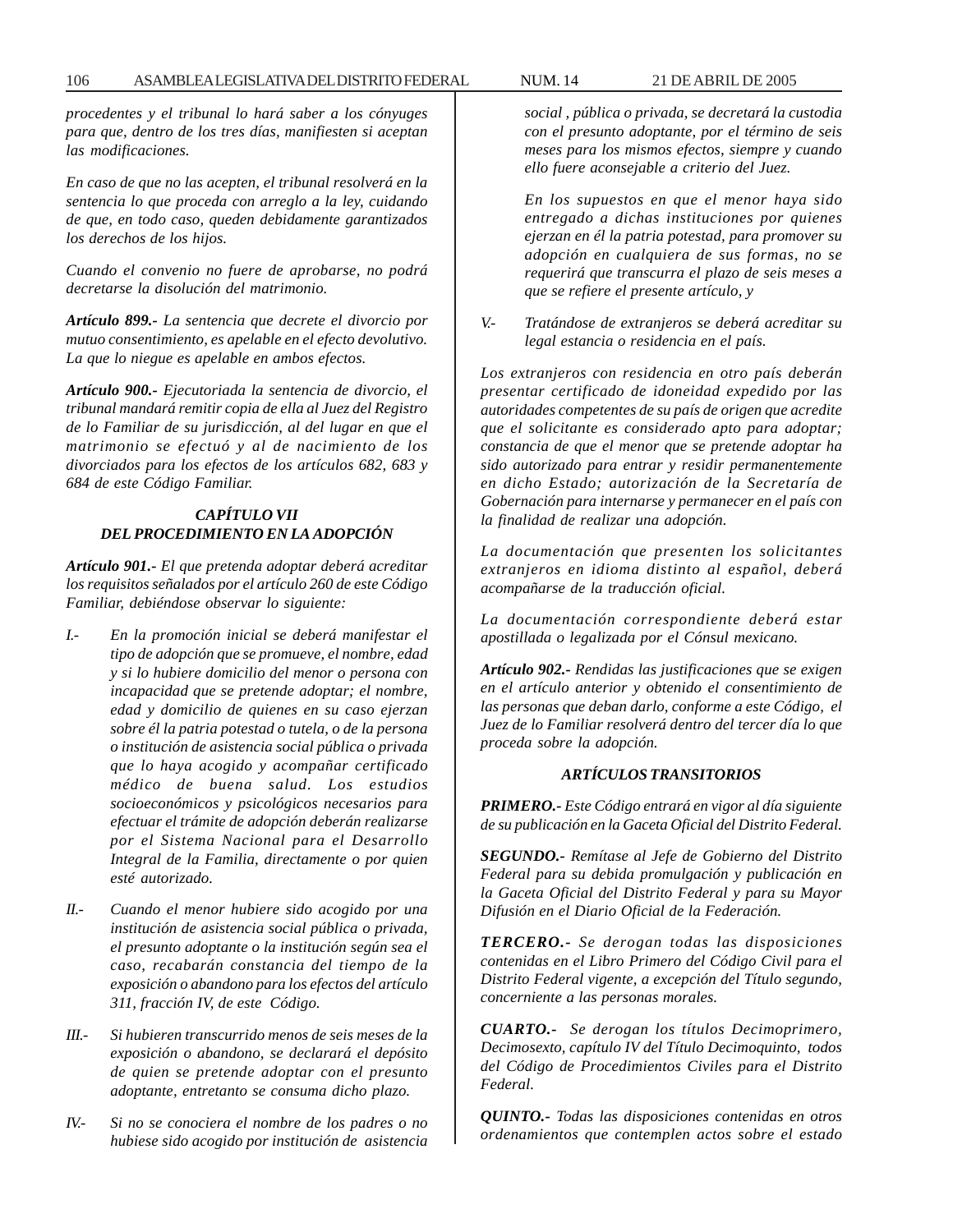*familiar o relaciones familiares que no estén regulados por este Código deberán ser derogadas.*

*SEXTO.- Para lo no previsto por este Código, se sujetará a lo dispuesto por el Código de Procedimientos Civiles para el Distrito Federal, que será en todo caso supletorio a este ordenamiento.*

#### *ATENTAMENTE DIP. ARACELI VÁZQUEZ CAMACHO*

Es cuanto, Presidente.

**EL C. PRESIDENTE.-** Gracias, diputada Araceli. Se instruye para que se inserte de manera íntegra en el Diario de los Debates, y asimismo con fundamento en lo dispuesto por los artículos 36 fracciones V y VII, 89 de la Ley Orgánica de la Asamblea Legislativa del Distrito Federal, 28 y 86 del Reglamento para su Gobierno Interior, se turna para su análisis y dictamen a la Comisión de Administración y Procuración de Justicia.

Para presentar una iniciativa de reformas a la Ley de la Comisión de Derechos Humanos del Distrito Federal, se concede el uso de la tribuna a la diputada Mónica Leticia Serrano Peña, del Partido Acción Nacional.

**LA C. DIPUTADA MÓNICA LETICIA SERRANO PEÑA.-** Con su venia, diputado Presidente.

# *INICIATIVA DE DECRETO POR LA QUE SE REFORMAN Y ADICIONAN DIVERSAS DISPOSICIONES DE LA LEY DE LA COMISIÓN DE DERECHOS HUMANOS DEL DISTRITO FEDERAL.*

*Dip. Andrés Lozano Lozano, Presidente de la Mesa Directiva, Presente.*

*La suscrita, diputada a esta Honorable Asamblea Legislativa del Distrito Federal, con fundamento en lo dispuesto por los artículos 122, apartado C, BASE PRIMERA fracción V, inciso h) de la Constitución Política de los Estados Unidos Mexicanos; 42 fracción XII del Estatuto de Gobierno del Distrito Federal; 10 fracción I, 17 fracción IV y 88 fracción I de la Ley Orgánica de la Asamblea Legislativa del Distrito Federal; y 85 fracción I del Reglamento para el Gobierno Interior de la Asamblea Legislativa del Distrito Federal, someto a consideración de este órgano legislativo local, la INICIATIVA DE DECRETO POR LA QUE SE REFORMAN Y ADICIONAN DIVERSAS DISPOSICIONES DE LA LEY DE LA COMISIÓN DE DERECHOS HUMANOS DEL DISTRITO FEDERAL, al tenor de la siguiente:*

# *EXPOSICIÓN DE MOTIVOS*

*Actualmente la Ley de Transparencia y Acceso a la Información Pública del Distrito Federal, prevé en los*

*artículos 1, 10, 11 y 17, que cualquier persona tiene derecho a obtener información pública. Esto es a solicitar a los distintos órganos de gobierno y demás entes públicos, así considerados, que reciban o ejerzan gasto público, que proporcionen información relativa al ejercicio de su función.*

*Asimismo, los artículos 11, 17 y 26 de la ley en cita, disponen que no podrá ser entregada la información que sea de acceso restringido, es decir, aquella que esté sujeta a reserva o que tenga el carácter de confidencial, en términos de las hipótesis previstas en los artículos 23 y 24 de la misma.*

*En el caso específico de la información confidencial, el artículo 24 de la Ley de Transparencia y Acceso a la Información Pública del Distrito Federal, enuncia una serie de hipótesis en las que considera diversa información con tal carácter. No obstante, el artículo 4 fracción IX del mismo ordenamiento, señala que la información confidencial es aquélla entregada con tal carácter a los entes públicos, relativa a las personas, protegida por el derecho fundamental a la privacidad.*

*De la misma forma, la Ley Federal de Transparencia y Acceso a la Información Pública Gubernamental, dispone en sus artículos 18 y 19, que es información confidencial aquella que es entregada con tal carácter a los sujetos obligados a la transparencia y el acceso a la información, así como los datos personales.*

*Por su parte, la Ley de la Comisión de Derechos Humanos del Distrito Federal, dispone en sus artículos 5, 51 y 60, que deberá darse el trato de confidencial a la información y documentación relativa a los asuntos de su competencia; debiendo garantizar la confidencialidad de las investigaciones, de las quejas y denuncias, así como los datos y pruebas que obren en su poder, la que podrá ser entregada, sin decir a quien, de manera excepcional y justificada, incluyendo los testimonios y evidencias que le sean solicitados; y en el caso de que autoridades y servidores públicos que proporcionen a la Comisión de Derecho Humanos información que a su juicio tenga el carácter de confidencial, deberán expresar las razones para darles tal carácter y será la dicha Comisión quien en definitiva determine si tal información tiene tal carácter.*

*Por otra parte, el artículo 13 fracción XIV de la Ley de Transparencia y Acceso a la Información Pública del Distrito Federal, dispone que las resoluciones o sentencias definitivas que se dicten en los procesos jurisdiccionales o procedimientos en forma de juicio, tienen el carácter de información pública, de aquella que se conoce como información pública de oficio, que no requiere de solicitud de parte para que se dé a conocer, sino que deberá publicarse y mantenerse actualizada por los entes*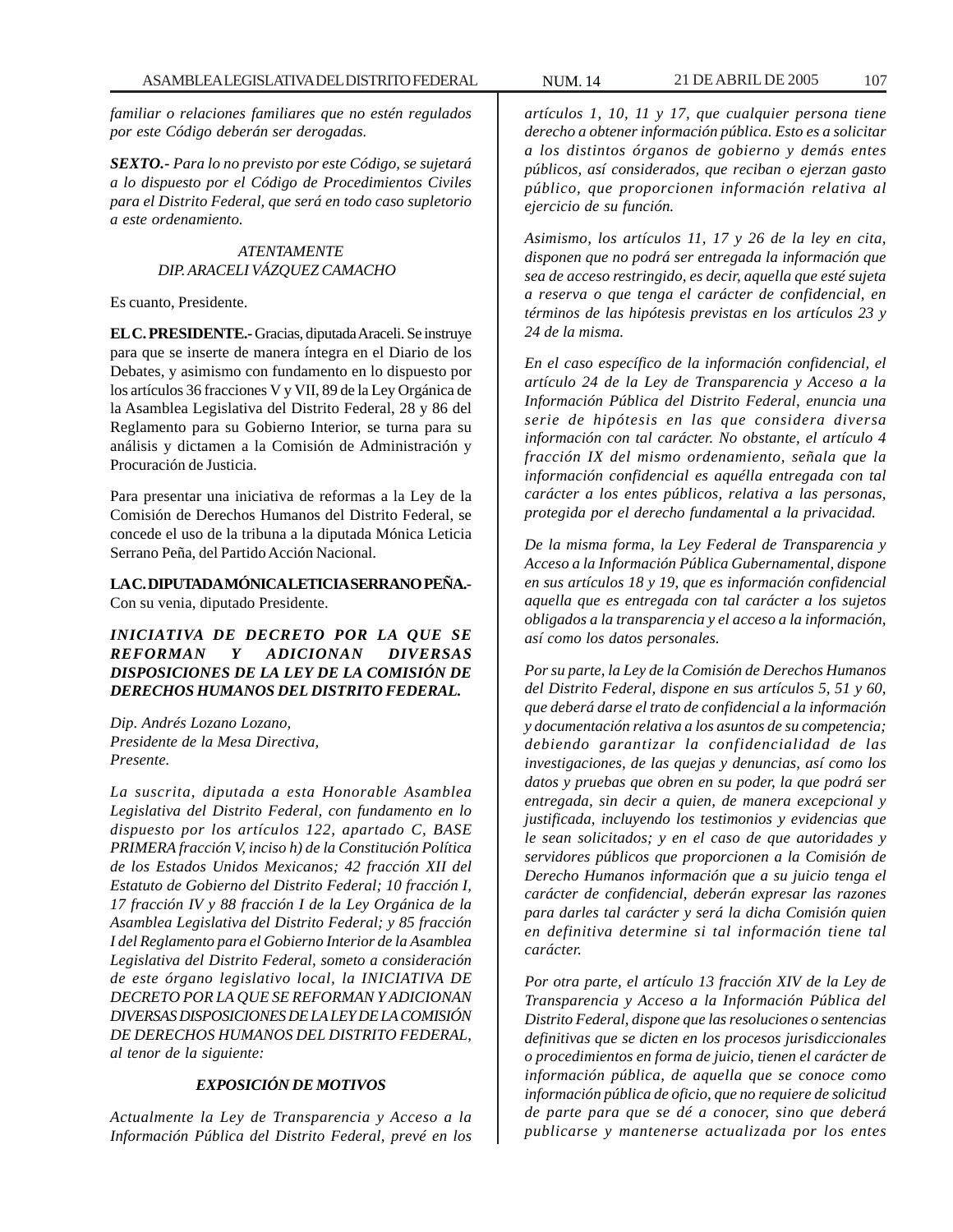*públicos obligados a la transparencia y el acceso a la información, -dentro de los cuales se encuentra la Comisión de Derechos Humanos- y ser publicitada en los respectivos sitios de Internet.*

*No obstante lo anterior, cualquier tipo de información que actualmente se solicite a la Comisión de Derechos Humanos, relativa a los expedientes que sustancia con motivos de las quejas o denuncias de violaciones a los derechos humanos, sin importar que se traten de asuntos concluidos, el referido órgano autónomo, amparado en los artículos 5, 51 y 60 de la ley que rige su actuación, se opone a proporcionar información cuando se le requiere, aún y cuando se trate de los propios denunciantes o quejosos.*

*En este tenor, a efecto de evitar un conflicto de leyes entre la Ley de Transparencia y Acceso a la Información Pública del Distrito Federal y la Ley de la Comisión de Derechos Humanos del Distrito Federal, en materia de confidencialidad de la información relativa a los expedientes de quejas y denuncias de violación a derechos humanos, es necesario reformar los artículos 5, 51 y 60 del último de los ordenamientos legales mencionados y homogeneizarlos con lo dispuesto en los artículos 13 fracción XIV y 24 de la referida Ley de Transparencia en cita.*

*En este tenor, es importante señalar que si bien debe darse el trato de confidencial a la información y documentación relativa a los asuntos de la competencia de la Comisión de Derechos Humanos del Distrito Federal, la misma deberá tener tal carácter sólo mientras se efectúan las investigaciones relativas a las quejas o denuncias de que conozca.*

*Asimismo, deberá precisarse que las resoluciones recomendaciones serán públicas, en términos de la Ley de Acceso a la Información Pública, debiendo requerir a los denunciantes y quejosos en el primer acuerdo o resolución que emitan en su consentimiento escrito para publicar sus datos personales, en el entendido de que la omisión a desahogar dicho requerimiento, constituirá su negativa.*

*Por cuanto hace a la garantía que debe ofrecer la comisión de garantizar la confidencialidad de las investigaciones, de las quejas y denuncias, así como de los datos y pruebas que obren en su poder, la que podría ser entregada de manera excepcional y justificada, incluyendo los testimonios y evidencias que le sean solicitados, la misma no debe negarse a los denunciantes y quejosos que la requieran, si esta le es necesaria para la mejor defensa de sus intereses ante diferentes instancias u órganos de gobierno.*

*Por cuanto hace a la calificación final que ha de emitir la Comisión de Derechos Humanos del Distrito Federal,*

*respecto de la confidencialidad de la información que las autoridades o servidores públicos le entreguen, dicha calificación ha de ser hecha sujetándose a lo dispuesto por la Ley de Transparencia y Acceso a la Información Pública del Distrito Federal.*

*En el orden de ideas expuesto, se somete a consideración de esta Asamblea Legislativa la siguiente:*

## *INICIATIVA DE DECRETO POR LA QUE SE REFORMAN Y ADICIONAN LOS ARTÍCULOS 5, 51 y 60 DE LA LEY DE LA COMISIÓN DE DERECHOS HUMANOS DEL DISTRITO FEDERAL.*

*Artículo Único.- Se reforman los artículos 5 de la Ley de la Comisión de Derechos Humanos del Distrito Federal, además de que se adicionan párrafos a los artículos 51 y 60 de la misma ley, para quedar como sigue:*

#### *''Artículo 5.- …*

*El personal de la Comisión de Derechos Humanos del Distrito Federal deberá dar trato confidencial a la información o documentación relativa a los asuntos de su competencia, mientras se efectuán las investigaciones relativas a las quejas o denuncias de que conozca.*

*No obstante lo anterior, las resoluciones, concusiones o recomendaciones serán públicas, en términos de la Ley de Transparencia y Acceso a la Información Pública, debiendo requerir a los denunciantes y quejosos su consentimiento por escrito, en el primer acuerdo o resolución que emitan, únicamente para publicar sus datos personales, en el entendido de que la omisión a desahogar dicho requerimiento constituirá su negativa.''*

*No se considerará como negativa, cuando el quejoso haya cambiado de domicilio sin hacerlo del conocimiento de la Comisión de Derechos Humanos del Distrito Federal, y se desconozca su paradero.*

*''Artículo 51.- La Comisión de Derechos Humanos del Distrito Federal, garantizará la confidencialidad de las investigaciones en las quejas o denuncias, a como de la información, datos y pruebas que obren en su poder, mientras dicha investigación se efectúa, por lo cual y sólo de manera excepcional y justificada, decidirá si proporciona o no a autoridades o personas distintas a los denunciantes o quejosos dichos testimonios o evidencias que le sean solicitados.*

*Los denunciantes o quejosos, para la mejor defensa de sus intereses, tienen derecho a que la Comisión les proporcione la información que obre en el expediente de la queja o denuncia en el momento en que lo deseen.''*

#### *''Artículo 60.- …*

*No obstante lo anterior, la confidencialidad de la información que reciba la Comisión deberá sujetarse a lo*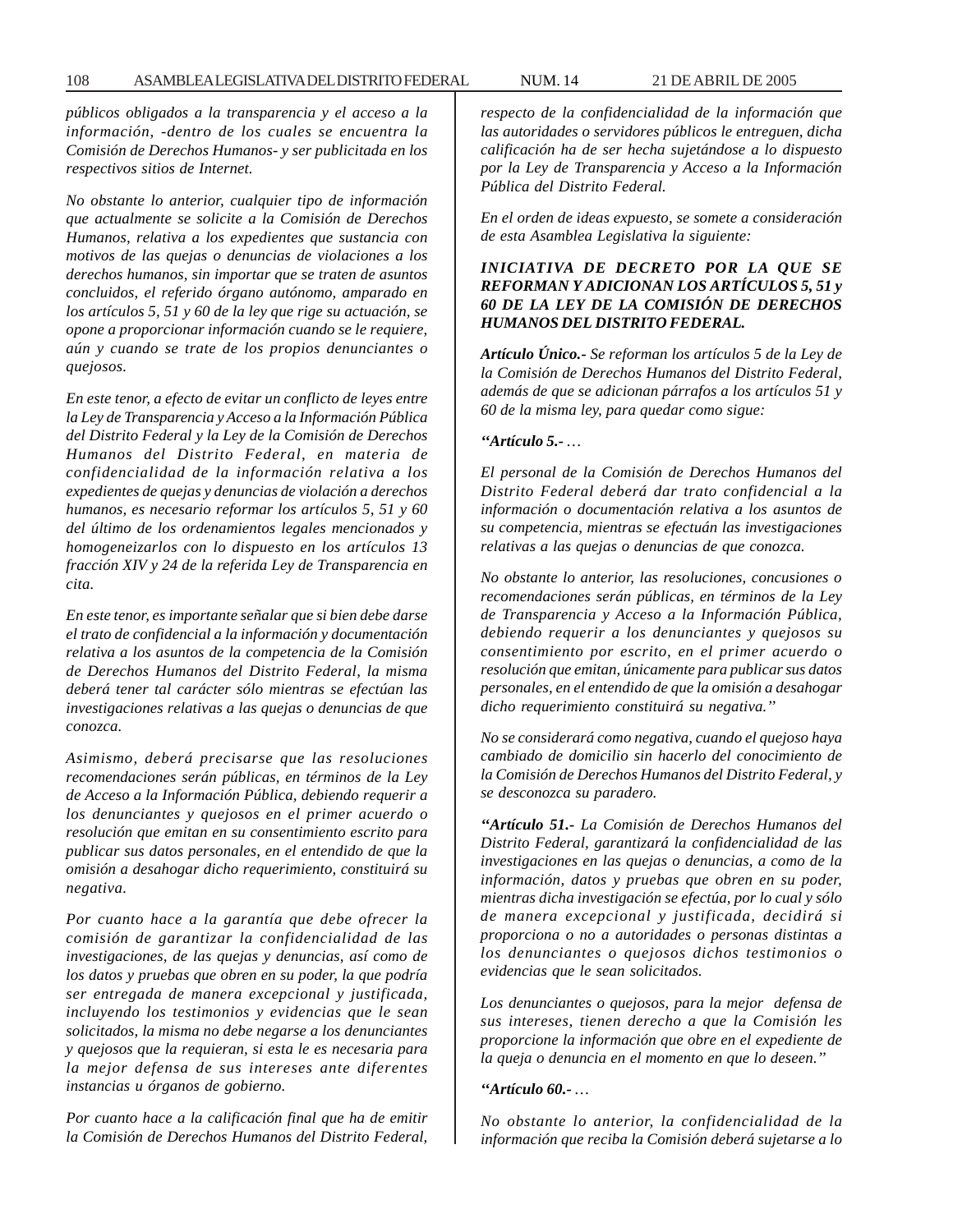*dispuesto por la Ley de Transparencia y Acceso a la Información Pública del Distrito Federal.''*

## *TRANSITORIOS*

*PRIMERO.- El presente decreto entrará en vigor al siguiente día de su publicación en la Gaceta Oficial del Distrito Federal.*

*SEGUNDO.- Se derogan todas aquellas disposiciones que se opongan al presente decreto.*

*TERCERO.- Publíquese en la Gaceta Oficial del Distrito Federal y para su mayor difusión en el Diario Oficial de la Federación.''*

*Firman por el Partido Acción Nacional los Diputados: Serrano Peña Mónica Leticia; Cuevas Barrón Gabriela, Espina Von Roehrich José, Figueroa Torres Sofía, Flores Gutiérrez Carlos Alberto, Aguilar Marmolejo María Teresita de Jesús, Arévalo López Juan, Gómez Del Campo Gurza, Mariana, González Martínez María Gabriela, Lara Rivera Jorge Alberto, Lujano Nicolás Christian Martín y Rivera Cabello José María.*

Es cuanto, diputado Presidente.

**EL C. PRESIDENTE.-** Gracias, diputada. Con fundamento en lo establecido por el artículo 36 fracciones V y VII y 89 de la Ley Orgánica de esta Asamblea Legislativa del Distrito Federal, así como 28 y 86 del Reglamento para su Gobierno Interior, túrnese para su análisis y dictamen a la Comisión de Derechos Humanos de este órgano legislativo.

Para presentar una iniciativa con proyecto de decreto por el que se adicionan dos párrafos al artículo 65 bis de la Ley de la Comisión de Derechos Humanos del Distrito Federal, se concede el uso de la tribuna al diputado Julio César Moreno Rivera, del Partido de la Revolución Democrática.

**EL C. DIPUTADO JULIO CÉSAR MORENO RIVERA.-** Con su venia, diputado Presidente.

Compañeras y compañeros diputados:

*INICIATIVA CON PROYECTO DE DECRETO POR EL QUE SE ADICIONAN TRES PÁRRAFOS AL ARTÍCULO 65 BIS DE LA LEY DE LA COMISIÓN DE DERECHOS HUMANOS DEL DISTRITO FEDERAL.*

*Dip. Andrés Lozano Lozano Presidente de la Mesa Directiva de la Asamblea Legislativa del Distrito Federal, III Legislatura. Presente Honorable Asamblea:*

*El suscrito Diputado Julio César Moreno Rivera, integrante del Grupo Parlamentario del Partido de la*

*Revolución Democrática en la Asamblea Legislativa del Distrito Federal, III Legislatura, con fundamento en lo dispuesto por los artículos 122, Apartado C, Base Primera, fracción V, inciso h) de la Constitución Política de los Estados Unidos Mexicanos; 36, 42 fracción XII y 46 fracción 1 del Estatuto de Gobierno del Distrito Federal; 10 fracción 17 fracción IV y 88 fracción I de la Ley Orgánica de la Asamblea Legislativa del Distrito Federal, y 85 fracción I del Reglamento para el Gobierno Interior de la Asamblea Legislativa del Distrito Federal, someto a consideración de esta soberanía la presente INICIATIVA CON PROYECTO DE DECRETO POR EL QUE SE ADICIONAN TRES PÁRRAFOS AL ARTÍCULO 65 BIS DE LA LEY DE LA COMISIÓN DE DERECHOS HUMANOS DEL DISTRITO FEDERAL, conforme a la siguiente:*

#### *Exposición de Motivos*

*Por mandato constitucional, la Comisión de Derechos Humanos del Distrito Federal fue establecida como un organismo de protección de los derechos humanos que ampara el orden jurídico mexicano, conoce de quejas en contra de actos u omisiones de naturaleza administrativa provenientes de las autoridades o los servidores públicos del Distrito Federal que violen esos derechos, y formula recomendaciones públicas no vinculatorias. Lo anterior, de conformidad con lo dispuesto por el artículo 102, Apartado B, párrafos primero y segundo, de la Constitución Política de los Estados Unidos Mexicanos.*

*Ahora bien, de los artículos 46, 48 y 49 de la Ley de la Comisión de Derechos Humanos del Distrito Federal, se desprende lo siguiente: que una vez que ese organismo público concluye sus investigaciones, emite, en su caso, Recomendaciones, en las cuales se describen, previo análisis, los hechos, los argumentos y pruebas, así como los elementos de convicción y las diligencias practicadas que permitan determinar que las autoridades o servidores públicos violaron los derechos humanos de los afectados al haber incurrido en actos y omisiones ilegales, irrazonables, injustos, inadecuados o erróneos, o hubiesen dejado sin respuesta las solicitudes presentadas por los interesados durante un período que exceda notoriamente los plazos fijados por las leyes; que las Recomendaciones establecen las medidas que procedan para la efectiva restitución de los afectados en sus derechos fundamentales y, si procede, para la reparación de los daños y perjuicios que se hubiesen ocasionado; que una vez que las autoridades o los servidores públicos reciben las Recomendaciones deben informar si las aceptan y, en caso de haberlas aceptado, deben acreditar dentro de los diez días siguientes que las han cumplido; que ese plazo puede ser ampliado cuando la naturaleza de cada Recomendación concreta así lo permita; y que las autoridades o los servidores públicos que hayan aceptado las Recomendaciones tienen la responsabilidad de su total cumplimiento.*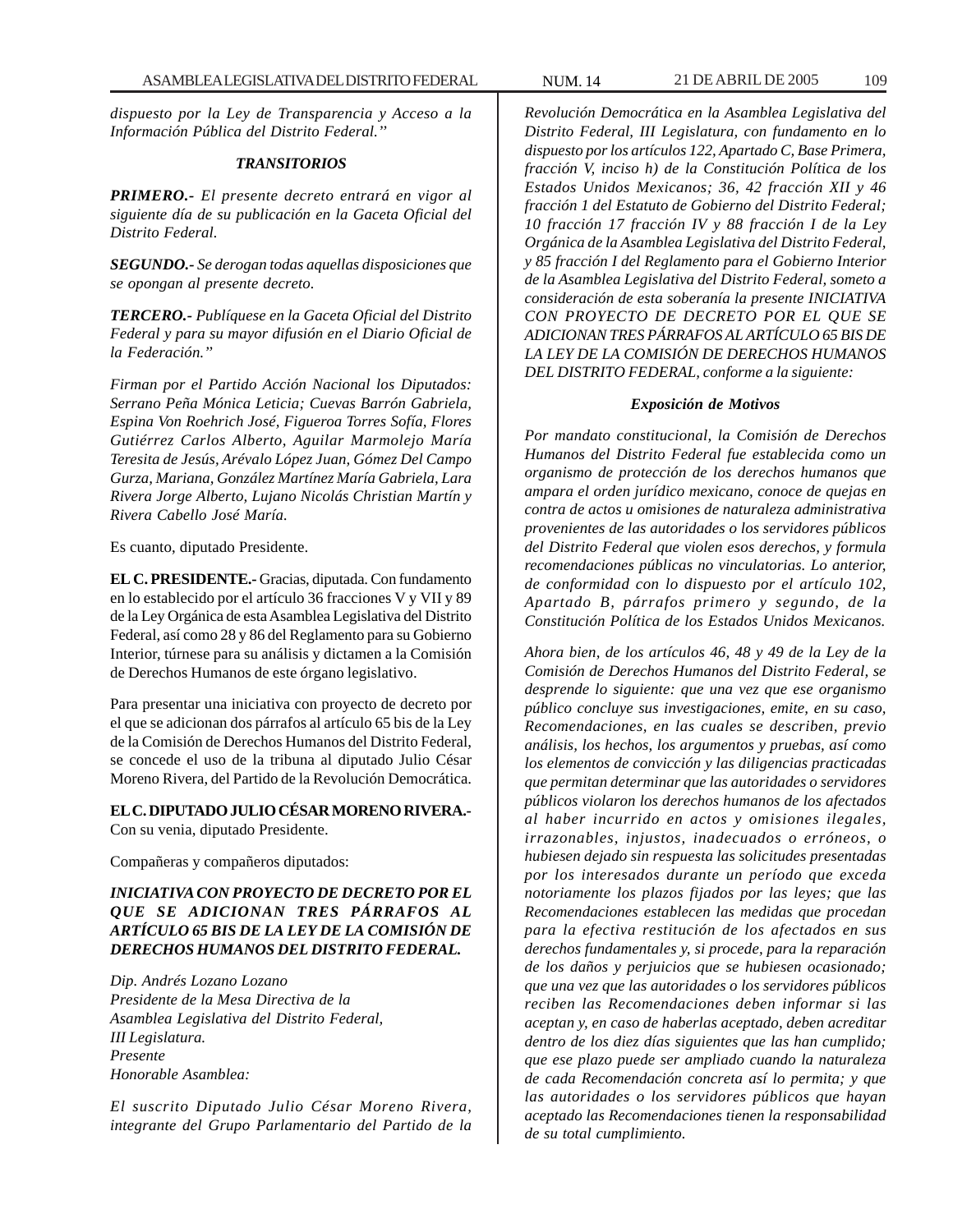*De lo antes mencionado se colige que las Recomendaciones que emite la Comisión de Derechos Humanos del Distrito Federal son fundamentales para avanzar en la protección y defensa de los derechos humanos en la Ciudad de México, pues con certeza señalan las diversas conductas que violan tales derechos y establecen las medidas necesarias para la efectiva restitución de los afectados en sus derechos y, en su caso, para la reparación de los daños y perjuicios. En suma, las Recomendaciones inciden en la creación y fortalecimiento de una cultura de los derechos humanos.*

*No pasa desapercibido para el suscrito que las Recomendaciones de la Comisión de Derechos Humanos del Distrito Federal carecen de carácter imperativo, sin embargo considero que sólo en la medida en que las autoridades y los servidores públicos acepten y cumplan a cabalidad todas las Recomendaciones estarán contribuyendo en forma plena a hacer efectivo el respeto a los derechos humanos, así como a combatir la impunidad.*

*Lamentablemente, la realidad es que no todas las autoridades y los servidores públicos a quienes la Comisión de Derechos Humanos del Distrito Federal dirige alguna Recomendación la aceptan; asimismo, en ocasiones, a pesar haber aceptado la Recomendación, no siempre la cumplen oportuna y totalmente. En el rubro ''2.5 Seguimiento de recomendaciones'' del Informe Anual 2004 de dicha Comisión, se indica que, desde su creación en 1993, ese organismo público ha emitido un total de 120 Recomendaciones, de las cuales 40 continúan sujetas a seguimiento (es decir, no han sido cumplidas a plenitud), y que de ese total de Recomendaciones, 15 han sido aceptadas parcialmente y 6 no aceptadas en su totalidad.*

*Cada vez que no se acepta o se cumple totalmente una Recomendación, se niegan los derechos humanos.*

*Es por eso que la Ley de la Comisión de Derechos Humanos del Distrito Federal establece en su artículo 65 bis que esta soberanía, a través de su Comisión de Derechos Humanos, citará a comparecer a cualquier funcionario de la administración pública local para que informe las razones de su actuación cuando: la autoridad responsable no acepte total o parcialmente una Recomendación o si es omisa después de haber transcurrido el término legal para informar si la acepta o no, y la autoridad responsable no cumpla total o parcialmente con la Recomendación previamente aceptada en el plazo que señala dicha Ley.*

*Ni el artículo 65 bis de la Ley en comento ni ningún otro precepto legal o reglamentario contemplan la intervención de la Comisión de Derechos Humanos del Distrito Federal en la sesión que tenga por objeto desahogar la comparecencia a que alude el párrafo inmediato anterior.*

*En tal sentido, cabe señalar que el maestro Emilio Álvarez lcaza Longoria, Presidente de la Comisión de Derechos Humanos del Distrito Federal, ha destacado la importancia de que cuando comparezca algún funcionario en cumplimiento de lo dispuesto por el multicitado artículo 65 bis, la o el quejoso y una representación de la Comisión de Derechos Humanos del Distrito Federal estén presentes en la respectiva sesión de la Comisión de Derechos Humanos de este órgano legislativo, y que, además, a dicha representación se le permita intervenir, pues se podría contar con mayor apoyo para argüir lo necesario a fin de persuadir a la autoridad para que acepte totalmente las recomendaciones o que las cumpla a cabalidad.*

*En relación con esto último, el Presidente de la Comisión de Derechos Humanos del Distrito Federal, mediante Oficio No. 041/PCDHDF/05 de fecha 15 de febrero del año en curso, se dirigió al suscrito, en mi carácter de Presidente de la Comisión de Derechos Humanos de esta soberanía, al tenor que a continuación se cita:*

> *''Por acuerdo del Consejo de esta institución, en su sesión ordinaria 1/2005, me permito distraer su atención para solicitar por su conducto a la Comisión de Derechos Humanos que usted preside lo siguiente:*

> *Quisiéramos ver la posibilidad de que esta Comisión, las y los peticionarios que presentan la queja que da origen a Recomendación, estén presentes en las sesiones que realicen conforme a lo establecido en el Artículo 65-Bis de la Ley de la Comisión de Derechos Humanos del Distrito Federal […]. Esto siguiendo el esquema de instituciones internacionales de derechos humanos como son, la Corte y la Comisión Interamericana de Derechos Humanos.*

> *Todo lo anterior, con el fin de ofrecer a los integrantes de esa Comisión de Derechos Humanos, mayores elementos para la toma de decisiones que contribuyan a fortalecer el trabajo de segunda instancia del organismo legislativo y así promover el respeto y la cultura de los derechos humanos.''*

*El suscrito comparte la opinión de la Comisión de Derechos Humanos del Distrito Federal sobre la pertinencia de que los quejosos y una representación de ese organismo público estén presentes en las sesiones de desahogo de comparecencias derivadas de la no aceptación o incumplimiento de Recomendaciones y que*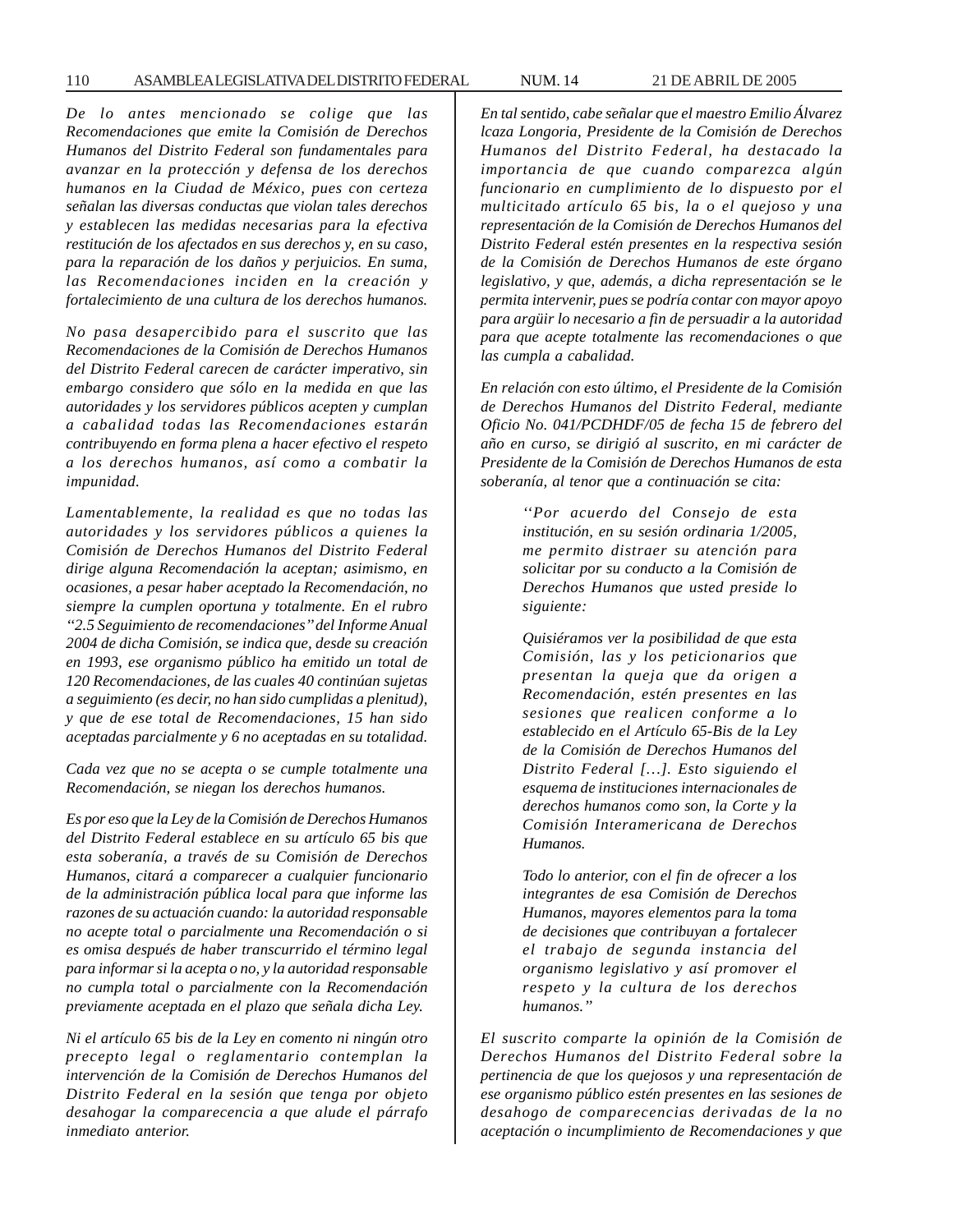*se permita a una representación de la propia Comisión de Derechos Humanos del Distrito Federal intervenir.*

*Por lo anteriormente expuesto y fundado, presento ante el Pleno de esta Asamblea Legislativa del Distrito Federal la siguiente:*

# *INICIATIVA CON PROYECTO DE DECRETO POR EL QUE SE ADICIONAN TRES PÁRRAFOS AL ARTÍCULO 65 BIS DE LA LEY DE LA COMISIÓN DE DERECHOS HUMANOS DEL DISTRITO FEDERAL*

*ARTÍCULO ÚNICO.- Se adicionan tres párrafos al artículo 65 bis de la Ley de la Comisión de Derechos Humanos del Distrito Federal, para quedar como sigue:*

*Artículo 65 bis.- …*

*…*

*…*

*La Comisión de Derechos Humanos del Distrito Federal, por conducto de su Presidente o del personal de la misma que él designe, estará presente en la sesión de la Asamblea Legislativa del Distrito Federal en la que se desahogue la comparecencia del funcionario, y podrá intervenir en ella para argumentar sobre la no aceptación o incumplimiento de la Recomendación. Su intervención será conforme a las reglas que, para el desarrollo de la sesión, formule la Comisión de Derechos Humanos de la Asamblea Legislativa del Distrito Federal.*

*De igual manera, la Comisión de Derechos Humanos del Distrito Federal deberá enterar de la comparecencia del funcionario a las o los peticionarios que hayan presentado la queja que dé origen a la Recomendación, a efecto de que ellos o sus representantes, puedan estar presentes en la sesión correspondiente.*

*Al finalizar la sesión, la Comisión de Derechos Humanos de la Asamblea Legislativa del Distrito Federal, de considerarlo pertinente, en su caso, formulará exhorto público al compareciente a efecto de que se acepte o se cumpla totalmente la Recomendación, según corresponda.*

## *TRANSITORIOS*

*PRIMERO.- Publíquese el presente Decreto en la Gaceta Oficial del Distrito Federal.*

*SEGUNDO.- El presente Decreto entrará en vigor al día siguiente de su publicación en la Gaceta Oficial del Distrito Federal.*

*Dado en el Recinto de la Asamblea Legislativa del Distrito Federal a los diecinueve días del mes de abril del año dos mil cinco.*

# *DIP. JULIO CÉSAR MORENO RIVERA*

Es cuanto, señor Presidente.

**EL C. PRESIDENTE, DIPUTADO JUVENTINO RODRÍGUEZ RAMOS.-** Gracias, diputado. Con fundamento en lo dispuesto por los artículos 36 fracciones V y VII, 89 de la Ley Orgánica de la Asamblea Legislativa del Distrito Federal, 28 y 86 del Reglamento para su Gobierno Interior, se turna para su análisis y dictamen a la Comisión de Derechos Humanos.

Para presentar una iniciativa sobre Ley de Protección a los Animales para el Distrito Federal se concede el uso de la Tribuna a la diputada Aleida Alavez Ruiz, del Partido de la Revolución Democrática.

**LA C. DIPUTADA ALEIDA ALAVEZ RUÍZ.-** Con su permiso, diputado Presidente.

# *INICIATIVA DE DECRETO POR EL QUE SE REFORMAN, ADICIONAN Y DEROGAN DIVERSAS DISPOSICIONES DE LA LEY DE PROTECCIÓN A LOS ANIMALES DEL DISTRITO FEDERAL.*

*Los suscritos, con fundamento en los artículos 122, Apartado C, BASE PRIMERA, fracción V, inciso h) de la Constitución Política de los Estados Unidos Mexicanos; 42 fracción XVI y 46 fracción I del Estatuto de Gobierno del Distrito Federal; 10 fracción I, 17 fracción IV de la Ley Orgánica de la Asamblea Legislativa del Distrito Federal; y 85 fracción I del Reglamento para el Gobierno Interior de la Asamblea Legislativa del Distrito Federal, nos permitimos poner a consideración del Pleno de esta Asamblea Legislativa la presente iniciativa que reforma y adiciona diversas disposiciones de La Ley de Protección a los Animales del Distrito Federal:*

## *EXPOSICIÓN DE MOTIVOS*

*Una de las preocupaciones fundamentales en la reforma que se presenta es establecer una serie de criterios y principios normativos que permitan erradicar el maltrato y explotación de los animales, a través de un instrumento que sea explícito y contundente en cuanto a las obligaciones que tenemos tanto las autoridades y las personas en el cuidado de la fauna doméstica.*

*Con esta reforma pretendemos dotar de instrumentos que fortalezcan la educación y concientización de los ciudadanos y las autoridades que permitan arribar a una cultura de respeto y protección a los animales.*

*Debemos precisar que el bien jurídico tutelado en esta Ley, es exclusivamente los animales domésticos, en virtud de que los animales silvestres tienen una regulación especial en la Ley General de Fauna Silvestre y su aplicación corresponde a la Federación.*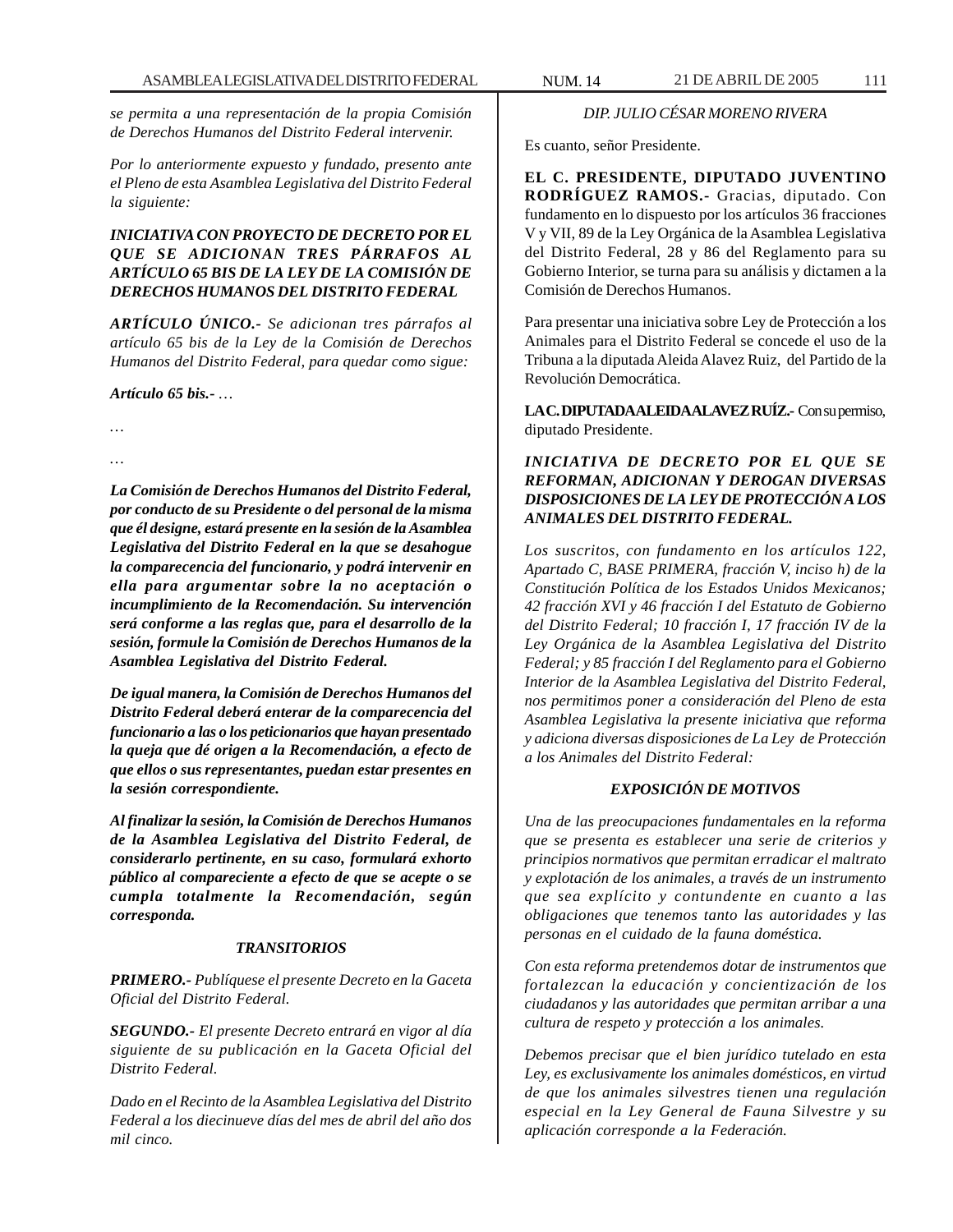*Uno de los elementos sustantivos de la reforma a esta Ley es que se toman criterios fundamentalmente ambientales, y en ese sentido de modifican normas zoológicas por normas ambientales en materia de protección a los animales, en congruencia con el marco jurídico de la Ley Ambiental del Distrito Federal.*

*Esta Iniciativa de Reformas se basa en el trato digno y respetuoso a los animales y no abarca factores relacionados con la preservación del hábitat, que es una competencia Federal contenida en la Ley General del Equilibrio Ecológico y la Protección al Ambiente.*

*Es fundamental redefinir los conceptos básicos de esta Ley en virtud de que teniendo claridad sobre las diferentes formas de definir a los animales, también habrá claridad en la definición de competencias de las autoridades locales y federales.*

*Un ejemplo de ello es que en esta Ley se debe contemplar el concepto de bienestar de animales para abasto; es necesario diferenciarlos de un animal en producción, de un animal silvestre o de un animal para investigación, pues la cobertura de protección que se dá a cada uno de ellos es diferente y las autoridades que intervienen en los procesos regulatorios también son diferentes.*

*Es propósito de esta Ley promover la modernización de los centros de control animal, combatiendo de manera más efectiva los problemas de sobrepoblación canina y felina.*

*Del mismo modo es necesario tomar en consideración que deben agilizarse los procesos de denuncias ciudadanas por maltrato y explotación de los animales.*

*Por supuesto que esta Iniciativa limita el objeto de protección jurídica obviamente el ser humano no debe proteger a animales patógenos o causantes de enfermedad (parásitos), principio que queda contenido en el cuerpo de esta propuesta.*

*Cabe señalar que esta Ley propone la creación de instrumentos económicos para asegurar las actividades de protección a los animales, que también pueden ser realizadas por organizaciones o instituciones cuyo objetivo principal no es la protección a los animales. Por ejemplo, campañas de esterilización de perros o atención médico-veterinaria desarrolladas por universidades.*

*Por otro lado esta Iniciativa propone la creación y administración del padrón estatal de mascotas de especies silvestres y aves de presa, así como el padrón de Asociaciones Protectoras de Animales, que implica cumplir con una serie de requisitos mínimos para poder operar satisfactoriamente e favor de la sociedad.*

*También se impone que los centros de control canino de las delegaciones deben contar con las condiciones* *necesarias y los recursos económicos para mejorar el manejo y sacrificio de los animales.*

*Desde luego que los animales siempre deben ser canalizados a los centros de control, donde después de verificar su estado de salud, se adoptarán las medidas que normativamente corresponda, en su caso, serán sacrificados o canalizados a la organización o institución pertinente.*

*En suma todas las acciones prescritas por esta Iniciativa pretenden crear una cultura de protección y respeto por lo animales, basados fundamentalmente en procesos educativos y prácticos en coadyuvancia con las organizaciones protectoras de animales y las instituciones encargadas del medio ambiente y de la salud pública.*

*En mérito de lo antes expuesto, nos permitimos someter a consideración de este H. Pleno de la Asamblea Legislativa del Distrito Federal la presente reforma al tenor siguiente:*

*ARTÍCULO ÚNICO.- SE REFORMAN: los Artículos 1, párrafo primero y fracciones II, IV y VI; 2, párrafo primero, fracciones I, II, III, IV, V, XI Y XIII; 3, párrafo primero; 4, párrafo primero, fracciones I a la XL; 5, fracciones I a la IX; 6; 8, fracciones I y IV; 9, fracciones V, VI y VII; 10, fracciones III, IV y V; 11, párrafo primero; 12 fracciones I, II, III, IV, VI y VIII; 14, párrafo primero; 15, párrafo primero, 16; 17, párrafo primero, fracciones II, III, IV y V; 18, párrafos primero y segundo; 19, párrafos primero y segundo, fracciones I, III y IV, y párrafos tercero y último, 20; 22; 24, párrafo primero, fracciones II, IV, VI, VII, VIII y IX; 25, primero párrafo, fracciones I, II, III, V, VII, IX, X, XIII, XIV y último párrafo; 26; 27; 28, párrafos primero, segundo y tercero, fracción V y cuarto párrafo; 29, párrafos segundo y tercero; 30, párrafo primero; 31; 32; 34; 35; 36; 37; 38; 39, párrafo primero; 40; 41; 42, párrafo primero; 43; 44; 46, párrafos primero, tercero y último; 47, párrafo primero, fracciones I, IV y último párrafo; 50; 51; 52, fracciones II y V; 53; 54; 55; 56, párrafo primero y tercero; 57, párrafo segundo; 58, párrafo primero; 59, párrafo primero, fracciones I y II; 62, párrafo primero; 64; 65, fracciones II y III; 70 y 71; SE ADICIONAN: los Artículos 1, último párrafo; 2 bis; 4, fracciones XLI, XLII, XLIII, XLIV y XLV; 10, fracción I bis, VI, VII y VIII; 10 bis; 12, fracciones I bis y VI; 17 fracción VI; 25, fracción V bis; 28, fracciones VI y VII; 30, párrafo segundo; 56, párrafo último; se DEROGAN: Artículo 1, fracción I; 2, fracción XIII; 3, párrafo segundo y último; 5, fracciones X y XI; 7; 10, fracción II; 11, fracciones I, II, III, IV; 12, fracciones VII y XI; 13; 14, párrafo segundo; 21; 23; 28, último párrafo; 33; 39, último párrafo; 42, último párrafo; 45; 47, fracciones III y V; 48; 49; 52, párrafo primero, fracción VI; 60; 62; párrafo segundo; 68; para quedar como sigue:*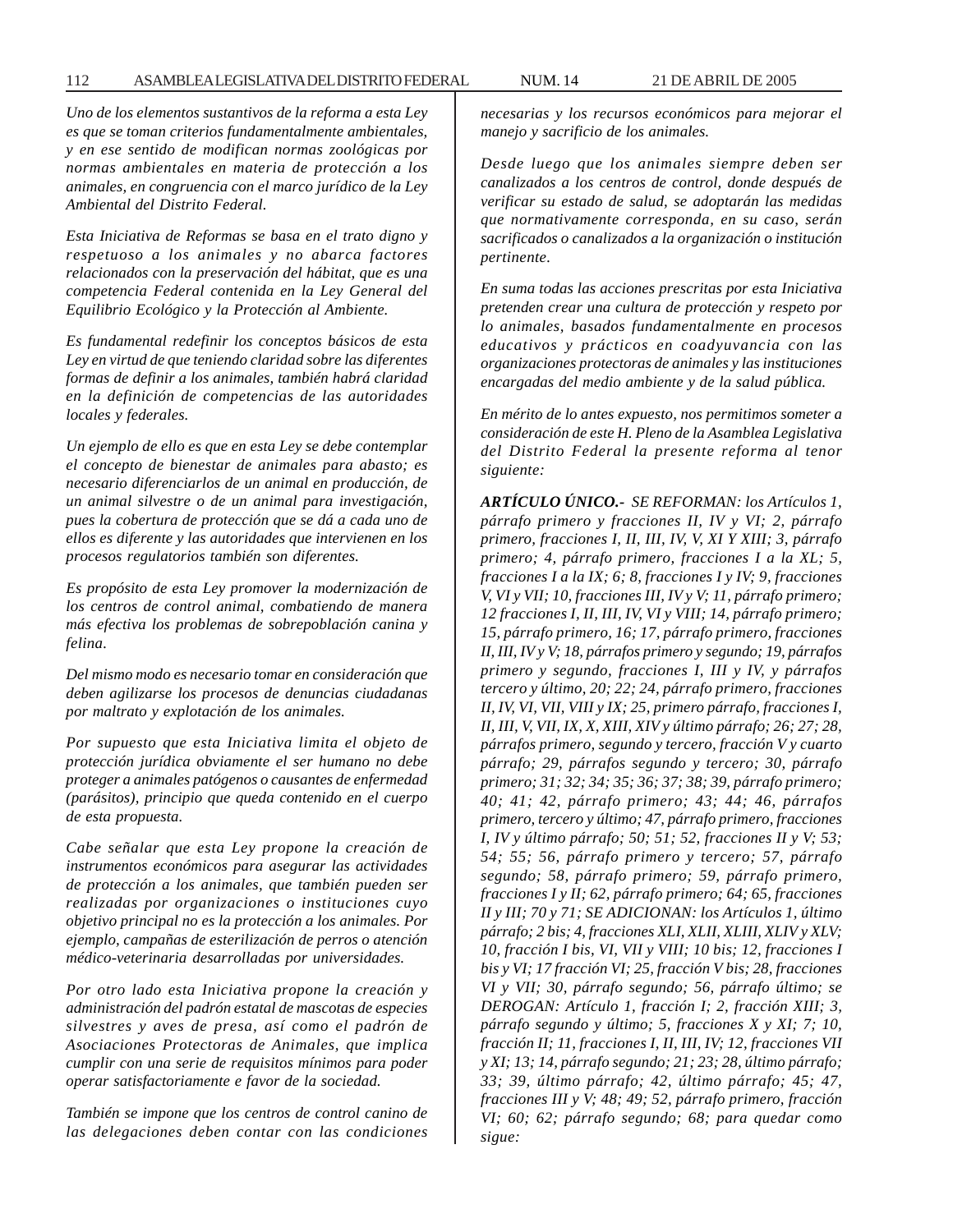*Artículo 1º. La presente Ley es de observancia general en el Distrito Federal; sus disposiciones son de orden público e interés social, tiene por objeto proteger y garantizar el bienestar de los animales domésticos, estableciendo las bases para definir:*

- *I.- Se deroga*
- *II. Las atribuciones que corresponden a las autoridades del Distrito Federal en las materias derivadas de la presente Ley:*

*III. …*

*IV. La expedición de normas ambientales en materia de protección a los animales para el Distrito Federal;*

*V. …*

*VI. La regulación de las disposiciones correspondientes a la denuncia, inspección, vigilancia, medidas de seguridad, sanciones y recurso de inconformidad.*

*En todo lo no previsto en esta ley se aplicarán de manera supletoria las disposiciones aplicables de la Ley General del Equilibrio Ecológico, la Ley de Sanidad Animal, la Ley General de Vida Silvestre, la Ley Ambiental del Distrito Federal, la Ley Orgánica de la Procuraduría Ambiental y del Ordenamiento Territorial del Distrito Federal y la Ley de Salud del Distrito Federal.*

*Artículo 2º. Son objeto de tutela y protección de esta Ley los animales domésticos, dentro de los que se incluyen:*

- *I. Abandonados;*
- *II. Ferales;*
- *III. Deportivos;*
- *IV. Guía;*
- *V. Para la investigación científica;*
- *VI. …*
- *VII. …*
- *VIII. …*
- *IX: …*
- *X. …*
- *XI. Para utilización y aprovechamiento a través del arte; y*
- *XII. Para adiestramiento, seguridad y guardia.*

*XIII. Se deroga*

*Artículo 2° Bis. Los animales que se utilicen en corridas de toros, novillos y becerros, así como en las peleas de gallos, charreadas y jaripeos, quedan exceptuados de las disposiciones de la presente ley y deberán sujetarse a lo dispuesto en las leyes, reglamentos y demás ordenamientos jurídicos aplicables.*

*Artículo 3º. Para la protección, el trato digno y respetuoso y para evitar la posesión, exhibición y comercialización ilegal de fauna silvestre, el Distrito Federal celebrará convenios de coordinación con las autoridades federales, con el objeto de asumir las facultades respectivas, de acuerdo a la ley de la materia.*

### *Se deroga*

### *Se deroga*

*Artículo 4º. Para los efectos de esta Ley, además de los conceptos definidos en la Ley Ambiental del Distrito Federal, la Ley General del Equilibrio Ecológico y la Protección al Ambiente, la Ley General de Vida Silvestre, la Ley Federal de Sanidad Animal, las normas ambientales en materia de protección a los animales para el Distrito Federal y las normas oficiales mexicanas, se entenderá por:*

- *I. Animal(es): Individuo(s) vertebrado(s) perteneciente(s) a una especie doméstica;*
- *II. Animal abandonado: Los animales que previamente hayan sido mantenidos en cautiverio, que deambulen libremente por la vía pública sin placa de identidad u otra forma de identificación a través de la cual se pueda localizar al propietario, así como aquellos que queden sin el cuidado o protección de sus propietarios o poseedores dentro de los bienes del dominio privado;*
- *III. Animal adiestrado para seguridad, protección, guardia o rescate: Los animales que son entrenados por personas debidamente autorizadas por autoridad competente y registradas por la Secretaría de Seguridad Pública, para que realicen funciones de vigilancia, protección o guardia en establecimientos comerciales o prestación de servicios en casa-habitación o instituciones públicas y privadas, así como para ayudar en las acciones dedicadas a la detección de estupefacientes, armas y explosivos, o aquellos entrenados para auxiliar en las acciones de rescate de personas y demás acciones análogas;*
- *IV. Animal deportivo: Los animales utilizados en la práctica de algún deporte;*
- *V. Animal doméstico: Individuo vertebrado perteneciente a una especie del Reino animal que*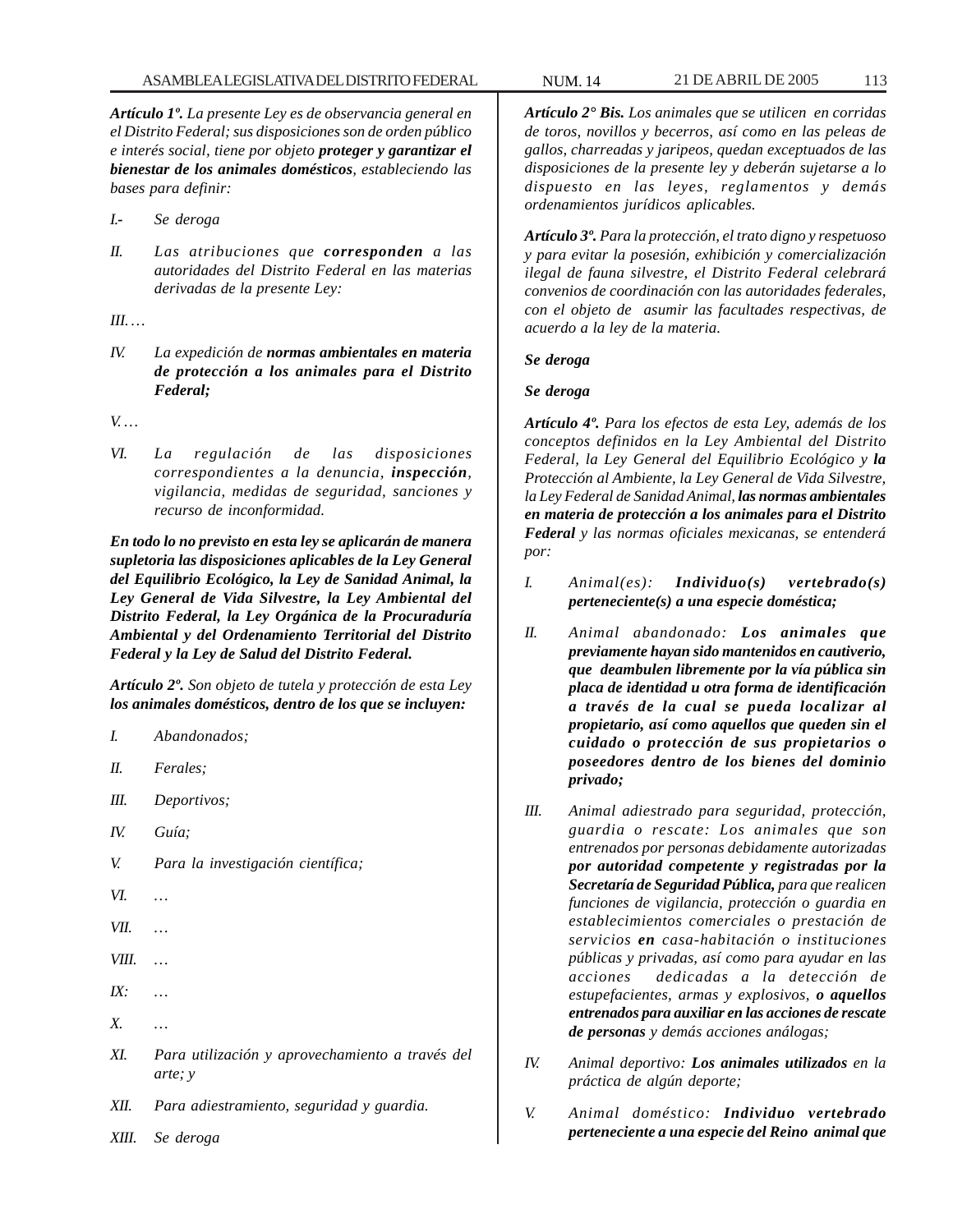*ha sido seleccionada y criada para el beneficio del ser humano y que habitualmente dependen de él para su subsistencia y que lo aceptan como parte de su entorno, aún cuando no tenga propietario o se encuentre en libertad;*

- *VI. Animal feral: Aquellos pertenecientes a especies domésticas que al quedar fuera del control del hombre se establecen en el entorno de vida silvestre, así como sus descendientes nacidos en libertad;*
- *VII. Animal guía: Los animales que son utilizados o adiestrados para ayudar al desarrollo de las personas con cualquier tipo de discapacidad;*
- *VIII. Animal para abasto: Animales cuyo destino final es el sacrificio para el consumo de su carne o derivados;*
- *IX. Animal para espectáculos: Los animales, que son utilizados para o en un espectáculo público o privado bajo el adiestramiento del ser humano;*
- *X. Animal para la educación: Animal que es utilizado para la docencia;*
- *XI. Animal para la investigación científica: Animal que es utilizado para la generación de nuevos conocimientos;*
- *XII. Animal para monta, carga y tiro: Los animales que son utilizados por el ser humano para transportar personas o productos o para realizar trabajos de tracción;*
- *XIII. Animal productivo: Animal utilizado para la producción de alimentos u otros productos de origen animal;*
- *XIV. Animal silvestre. Individuo vertebrado perteneciente a una especie no doméstica que subsiste sujeta a procesos de evolución natural y que se desarrolla libremente en su hábitat, incluyendo aquellos que se encuentren en cautiverio;*
- *XV. Animaloterapia: El uso de animales vivos con la única finalidad de que las personas convivan o entren en contacto con ellos, para favorecer la salud humana;*
- *XVI. Asociaciones protectoras de animales: Las instituciones de asistencia privada, organizaciones no gubernamentales y asociaciones civiles legalmente constituidas, con capacitación y conocimientos sobre el tema, que cumplen puntualmente con las obligaciones fiscales correspondientes y que dedican sus actividades a la protección a los animales;*
- *XVII. Autoridad competente: La autoridad federal o del Distrito Federal a las que las leyes, reglamentos y demás ordenamientos jurídicos aplicables les otorguen facultades expresas que deben cumplimentar;*
- *XVIII. Aves de presa: Aves depredadoras con picos y garras anatómicamente adaptadas para la cacería y que pueden ser adiestradas;*
- *XIX. Aves urbanas: Conjunto de especies de aves que habitan en libertad en el área urbana;*
- *XX. Bienestar animal: Estado de satisfacción de las condiciones biológicas, ambientales y psicológicas que requiere un animal para desarrollarse, vivir sano y expresar su conducta natural;*
- *XXI. Campañas: Acción pública realizada de manera periódica por alguna autoridad para el control, prevención o erradicación de alguna epizootia, zoonosis o epidemia; para controlar el aumento de población de animales; o para difundir la concientización entre la población para el trato digno y respetuoso a los animales;*
- *XXII. Centros de control animal: Los centros públicos destinados para la captura y sacrificio humanitario de animales abandonados y que ofrecen los servicios de esterilización, orientación y clínica a las mascotas de la ciudadanía que así lo requieran; centros antirrábicos y demás que realicen acciones análogas;*
- *XXIII. Condiciones adecuadas: Las condiciones de trato digno y respetuoso que esta Ley establece, así como las referencias que al respecto determinan las normas oficiales mexicanas y las normas ambientales en materia de protección a los animales para el Distrito Federal;*
- *XXIV. Crueldad: Acto de brutalidad premeditada o por negligencia que causa sufrimiento en el animal;*
- *XXV. Delegación: Los órganos político-administrativos en cada una de las demarcaciones territoriales del Distrito Federal;*
- *XXVI. Epizootia: La enfermedad que se presenta en una población animal durante un intervalo dado, con una frecuencia mayor a la esperada;*
- *XXVII. Instrumentos económicos: Los estímulos fiscales, financieros y administrativos que expidan las autoridades del Distrito Federal en las materias de la presente Ley;*
- *XXVIII. Ley: La Ley de Protección a los Animales del Distrito Federal;*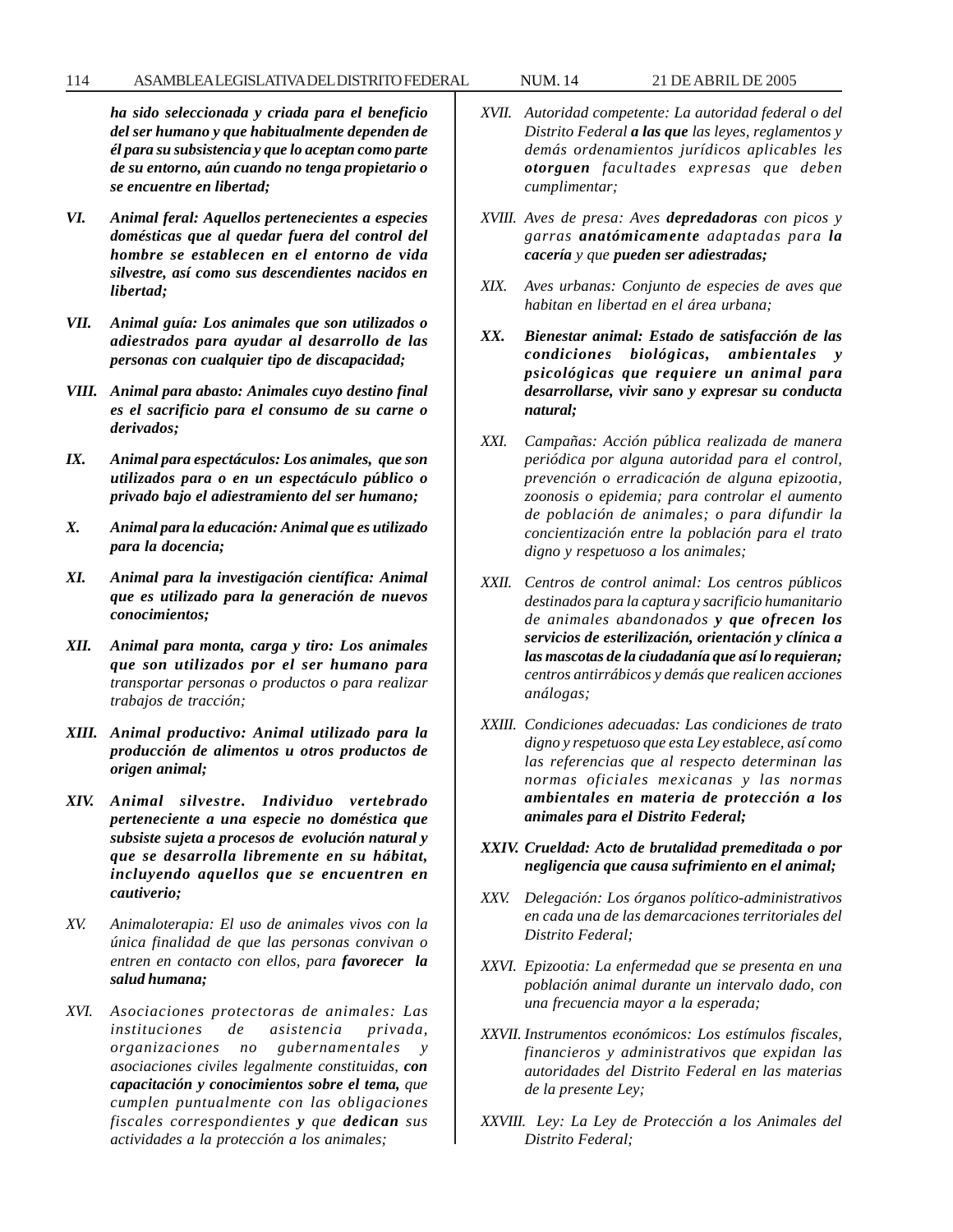- *XXIX. Limitación razonable del tiempo e intensidad de trabajo: El tiempo e intensidad de trabajo que de acuerdo a su especie pueden realizar los animales de monta, cargo y tiro, los animales deportivos, los animales para espectáculos, los animales utilizados en la animaloterapia, los animales guía y los animales adiestrados, sin que se comprometa su estado de bienestar;*
- *XXX. Mascotas: Animales utilizados como compañía y recreación para el ser humano;*
- *XXXI. Maltrato: Todo hecho, acto u omisión consciente o inconsciente que pueda ocasionar dolor o sufrimiento innecesario, poner en peligro injustificadamente la vida del animal, o afectar gravemente su salud, así como la sobreexplotación de su trabajo;*
- *XXXII. Normas ambientales en materia de protección a los animales para el Distrito Federal: Los criterios técnicos de carácter obligatorio emitidos por la autoridad competente en función de las atribuciones que esta ley y otros ordenamientos le confieren;*
- *XXXIII. Personal capacitado: Personas que cuentan con conocimientos y entrenamiento suficiente para el trabajo con animales en forma pública o privada, y cuyas actividades están respaldadas por la autorización expedida por la autoridad competente para regular la actividad o especialidad correspondiente;*
- *XXXIV. Plaga: Población excesiva de alguna especie animal que tiene un efecto dañino sobre el medio ambiente, otras poblaciones animales, el ser humano o sus pertenencias;*
- *XXXV. Procuraduría: La Procuraduría Ambiental y del Ordenamiento Territorial del Distrito Federal;*
- *XXXVI. Reglamento: El Reglamento de la Ley de Protección a los Animales del Distrito Federal;*
- *XXXVII. Sacrificio humanitario: El sacrificio necesario con métodos humanitarios que se practica en cualquier animal de manera rápida, sin dolor ni sufrimiento innecesario, utilizando métodos físicos o químicos, efectuado por personal capacitado atendiendo a las normas oficiales mexicanas y las normas ambientales en materia de protección a los animales para el Distrito Federal expedidas para tal efecto;*
- *XXXVIII. Secretaría: La Secretaría del Medio Ambiente del Distrito Federal;*
- *XXXIX. Secretaría de Salud: La Secretaría de Salud del Distrito Federal;*
- *XL. Seguridad Pública: La Secretaría de Seguridad Pública del Distrito Federal;*
- *XLI. Sufrimiento: Ausencia de un estado de bienestar de un animal;*
- *XLII. Trato digno y respetuoso: Las medidas que esta Ley, su reglamento, las normas ambientales en materia de protección a los animales para el Distrito Federal y las normas oficiales mexicanas establecen para procurar un estado de bienestar en los animales;*
- *XLIII. Vehículo: Todo medio de transporte propulsado por motor o tracción animal, utilizado para transportar personas o carga;*
- *XLIV. Vivisección: Realizar un procedimiento quirúrgico a un animal vivo en condiciones asépticas y bajo los efectos de un anestésico apropiado, considerando en todo momento el bienestar del animal, con el objeto de ampliar los conocimientos acerca de los procesos patológicos y fisiológicos de los animales y los humanos; y*
- *XLV. Zoonosis: Enfermedad transmisible de los animales hacia los seres humanos.*

*Artículo 5°. La protección de los animales en el Distrito Federal responderá a los siguientes principios*

- *I. Los animales deben ser tratados con respeto y dignidad durante toda su vida, y la sociedad debe implementar las medidas necesarias para mantener su bienestar;*
- *II. El uso de animales domésticos para la producción o el trabajo debe tomar en cuenta las características de cada especie, de forma tal que el animal sea mantenido en un estado razonable de bienestar de acuerdo a los conocimientos existentes sobre la materia. En estos animales se debe considerar una limitación razonable de tiempo e intensidad del trabajo, deben recibir alimentación adecuada, atención veterinaria y un reposo reparador;*
- *III. Todo animal debe recibir atención, cuidados y protección del ser humano, quien tendrá la obligación de aplicar sus conocimientos para procurar su bienestar;*
- *IV. El uso de animales para exhibición, espectáculos, crianza, venta y comercialización se realizará tomando en cuenta las características propias de cada especie, garantizando el bienestar de los animales*
- *V. La duración de la vida de una mascota debe ser conforme a su longevidad natural, a menos que*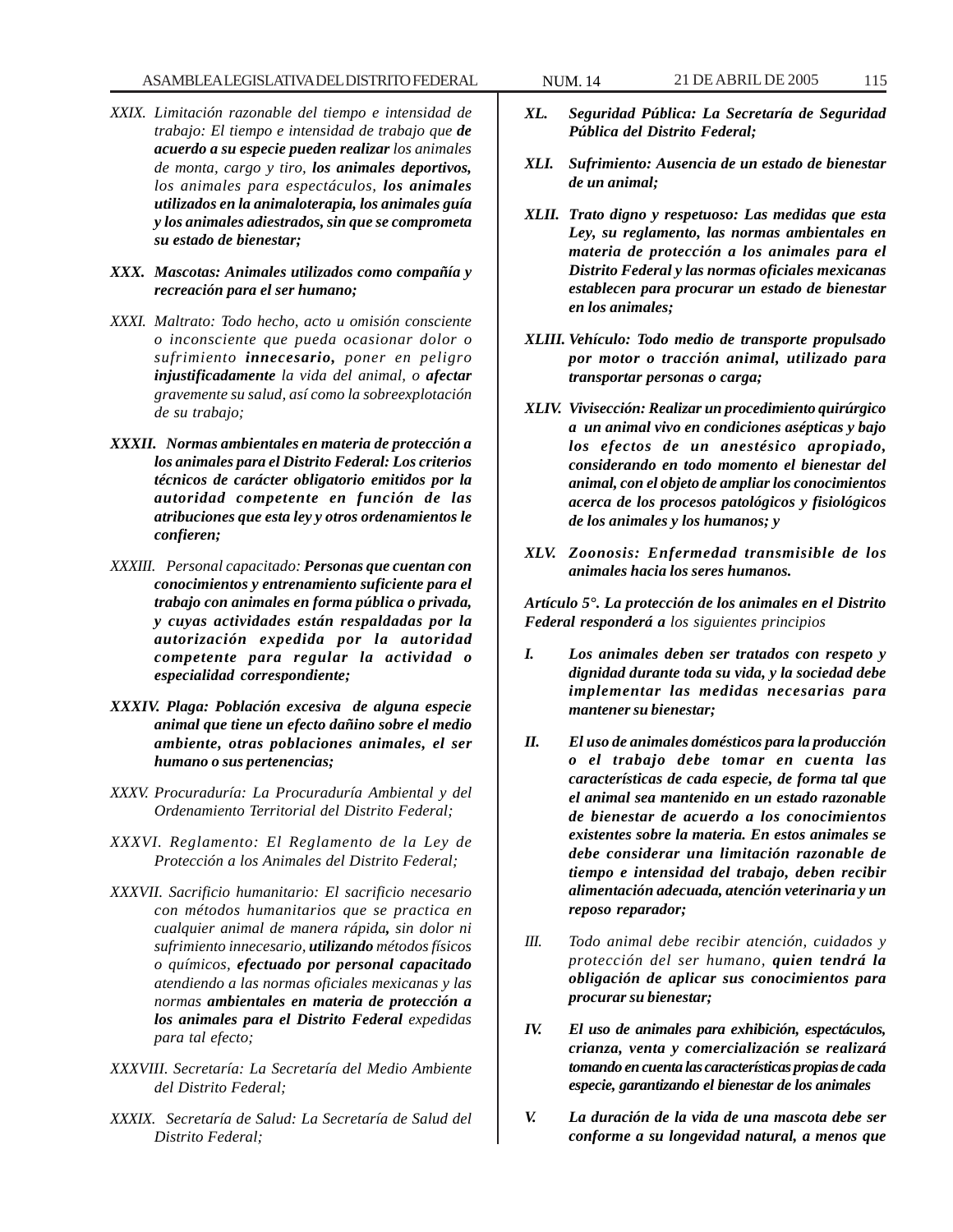*sufra una enfermedad o alteración que comprometa seriamente su bienestar;*

- *VI. Todo acto que implique la muerte injustificada de un animal es un crimen contra la vida;*
- *VII. Todo acto que implique la muerte injustificada de un gran número de animales es un crimen contra las especies;*
- *VIII. Un animal muerto debe ser tratado con respeto.*
- *IX. Ninguna persona, por ningún motivo, podrá ser obligada o coaccionada a provocar daño, lesión, a mutilar o provocar la muerte de ningún animal y podrá referirse a esta Ley en su defensa.*
- *X. Se derogan*

### *XI. Se derogan*

*Artículo 6º. Toda persona tiene derecho a que las autoridades competentes pongan a su disposición la información que solicite en materia de trato digno y respetuoso a los animales, cuyo procedimiento se sujetará a lo previsto en la Ley Ambiental del Distrito Federal y la Ley de Transparencia y Acceso a la Información Pública del Distrito Federal, relativo al derecho a la información. Asimismo, toda persona física o moral que maneje animales tiene la obligación de proporcionar la información que le sea requerida por la autoridad.*

### *Artículo 7º Se deroga*

### *Artículo 8ª Primer párrafo sin modificaciones*

*I. Expedir las normas ambientales en materia de protección a los animales para el Distrito Federal en las materias que esta Ley establece;*

*II. …*

*III. …*

*IV. Crear los instrumentos económicos adecuados para incentivar las actividades de protección a los animales llevadas a cabo por organizaciones o instituciones legalmente constituidas y registradas, y para el desarrollo de programas de educación, investigación y difusión en las materias de la presente Ley; y*

*V. …*

## *Artículo 9º …*

*I. …*

*II. …*

*III. …*

*IV. …*

- *V. Crear y administrar el registro de establecimientos comerciales, criadores y prestadores de servicio vinculados con el manejo, producción y venta de animales en el Distrito Federal así como el padrón de mascotas de especies silvestres y aves de presa;*
- *VI. Proponer a la o el Jefe de Gobierno del Distrito Federal, en coordinación con la Secretaría de Salud, el reglamento y las normas ambientales en materia de protección a los animales de la presente Ley;*

## *Artículo 10. …*

*I. …*

- *I Bis. Verificar cuando exista denuncia sobre situaciones que pongan en peligro la salud de la población y realizar actividades de su competencia tendientes a la prevención y control de enfermedades para lo cual podrán acceder al interior de todo tipo de local o casa habitación para el cumplimiento de actividades encomendadas a su responsabilidad;*
- *II. Se deroga*
- *III. Proceder a capturar animales abandonados y ferales en la vía pública, en los términos de la presente Ley, y canalizarlos a los centros de control animal, contando con el personal capacitado para estas funciones;*
- *IV. Adecuar el reglamento y funcionamiento de los centros de control animal en consideración a lo establecido en esta Ley, en materia de Bienestar Animal;*
- *V. Canalizar siempre que sea posible los animales que no sean reclamados en los centros de control animal a instituciones de docencia o investigación debidamente acreditadas o a asociaciones protectoras de animales legalmente constituidas, de acuerdo al reglamento de la Ley;*
- *VI. Establecer campañas de vacunación antirrábicas, campañas sanitarias para el control y erradicación de enfermedades zoonóticas, de desparasitación, y de esterilización, en coordinación con las delegaciones;*
- *VII. Crear y administrar el registro de laboratorios, instituciones científicas y académicas, vinculados con la investigación, educación, crianza, producción y manejo de animales en el Distrito Federal; y*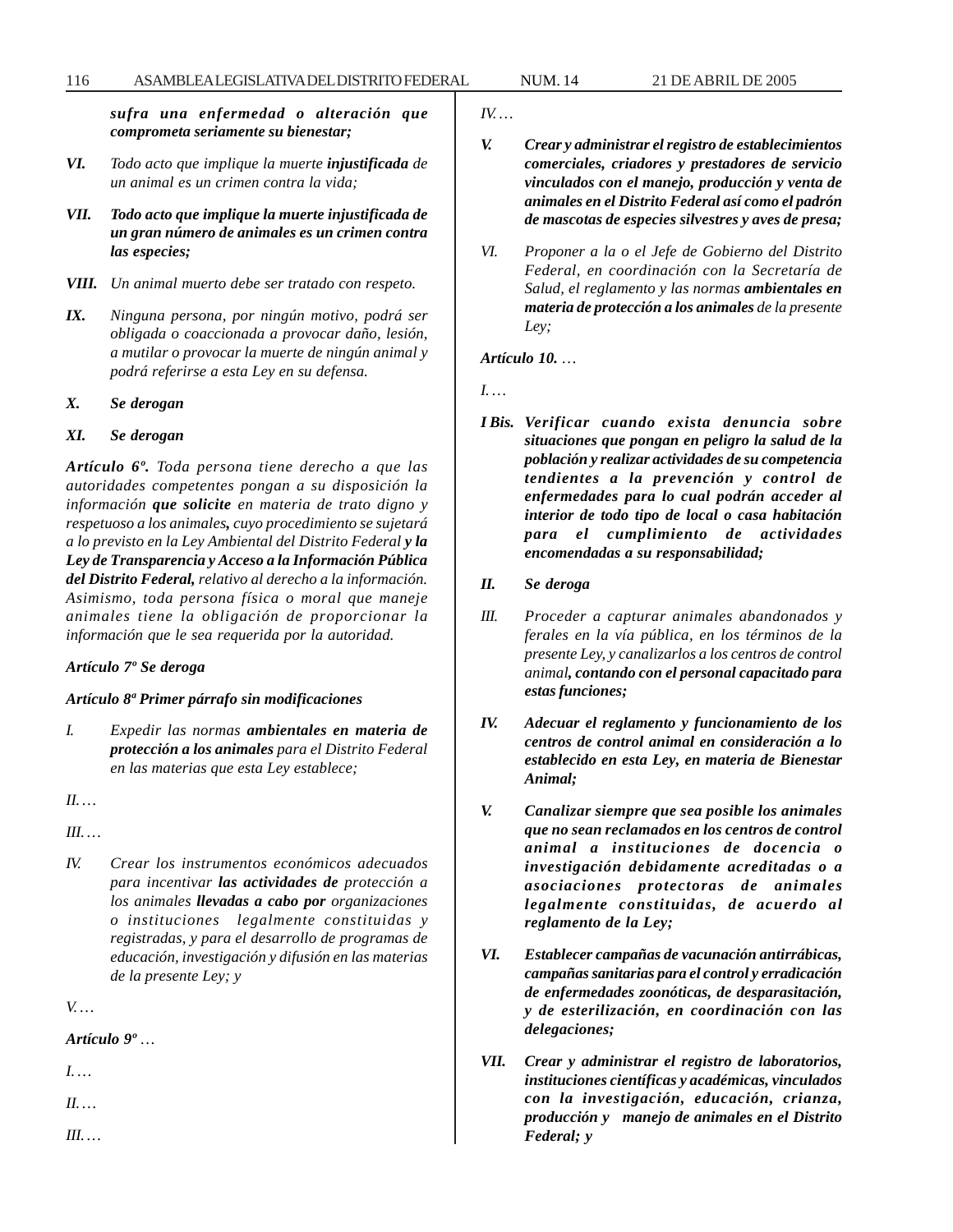*VIII. Las demás que esta Ley y demás ordenamientos jurídicos aplicables le confieran.*

*Artículo 10 Bis. Corresponde a la Secretaría de Seguridad Pública del Distrito Federal, en el ámbito de su competencia, el ejercicio de las siguientes facultades:*

- *I. Apoyar a la Secretaría del Medio Ambiente en la promoción, información y difusión de la presente ley que genere una cultura cívica de protección, responsabilidad, respeto y trato digno a los animales;*
- *II. Crear una brigada de vigilancia animal;*
- *III. Coadyuvar en el cumplimiento de las disposiciones de esta Ley;*
- *IV. Ordenar medidas de seguridad relacionadas con las fracciones I y IV del artículo 59 de esta Ley; y*
- *V. Las demás que esta Ley y demás ordenamientos jurídicos aplicables le confieran.*

*Artículo 11. Es facultad de la Procuraduría, vigilar el cumplimiento de las disposiciones contenidas en la Ley en los términos de su Ley Orgánica y reglamento respectivos*

- *I. Se deroga*
- *III. Se deroga*
- *III. Se deroga*
- *IV. Se deroga*

#### *Artículo 12. (Primer párrafo sin modificaciones)*

- *I. Difundir e impulsar por cualquier medio las disposiciones tendientes al trato digno y respetuoso a los animales y señalizar en espacios idóneos de la vía pública las sanciones derivadas por el incumplimiento de la presente Ley;*
- *I. Bis. Recabar y actualizar el registro de establecimientos comerciales, criadores y prestadores de servicio vinculados con el manejo, producción y venta de animales en el Distrito Federal así como el padrón de mascotas de especies silvestres y aves de presa en el ámbito territorial de su competencia;*
- *II. Establecer y regular los centros de control de animales de su competencia para cumplir con lo establecido en esta Ley y su reglamento y normatividad en materia de Bienestar Animal;*
- *III. Proceder a capturar animales abandonados o ferales en la vía pública, en los términos de la*

*presente Ley y canalizarlos a los centros de control animal, los cuales podrán, si los animales no son reclamados, canalizarlos a instituciones de docencia o investigación debidamente acreditadas, refugios o criaderos legalmente establecidos o a las instalaciones para el resguardo de animales de las asociaciones protectoras de animales legalmente constituidas y registradas en el padrón correspondiente;*

- *IV. Verificar cuando exista denuncia sobre ruidos, hacinamiento, falta de seguridad e higiene u olores fétidos que se producen por el mantenimiento, la crianza o reproducción de animales en detrimento del bienestar animal;*
- *V. …*
- *VI. Proceder al sacrificio humanitario de los animales en los términos de la presente Ley y proceder a la disposición adecuada de los cadáveres y residuos biológicos peligrosos conforme a la normatividad vigente; y poner los centros de incineración a disposición de toda autoridad y persona que así lo requiera;*
- *VI. Supervisar y controlar en materia de la presente Ley los criaderos, establecimientos, refugios, asilos, instalaciones, transporte y espectáculos públicos instituciones académicas, de investigación y particulares que manejen animales;*
- *VII. (Integrada en fracción I de este artículo)*
- *VIII. Conocer cualquier hecho, acto u omisión derivado del incumplimiento de la presente Ley, su reglamento y demás disposiciones jurídicas aplicables, emitir y aplicar las sanciones correspondientes, salvo aquellas que estén expresamente atribuidas a otras autoridades;*

*IX. …*

*X. …*

*Artículo 13. Se deroga*

*Artículo 14. …*

*Artículo 14. (segundo párrafo) Se suprime.*

*Artículo 15. Las delegaciones podrán celebrar convenios de concertación con las asociaciones protectoras de animales legalmente constituidas para apoyar en la captura de los animales abandonados y ferales en la vía pública y los entregados por sus dueños (as) y remitirlos a los centros públicos de control animal o en su caso, a los refugios legalmente autorizados de las asociaciones protectoras de animales en los términos establecidos en*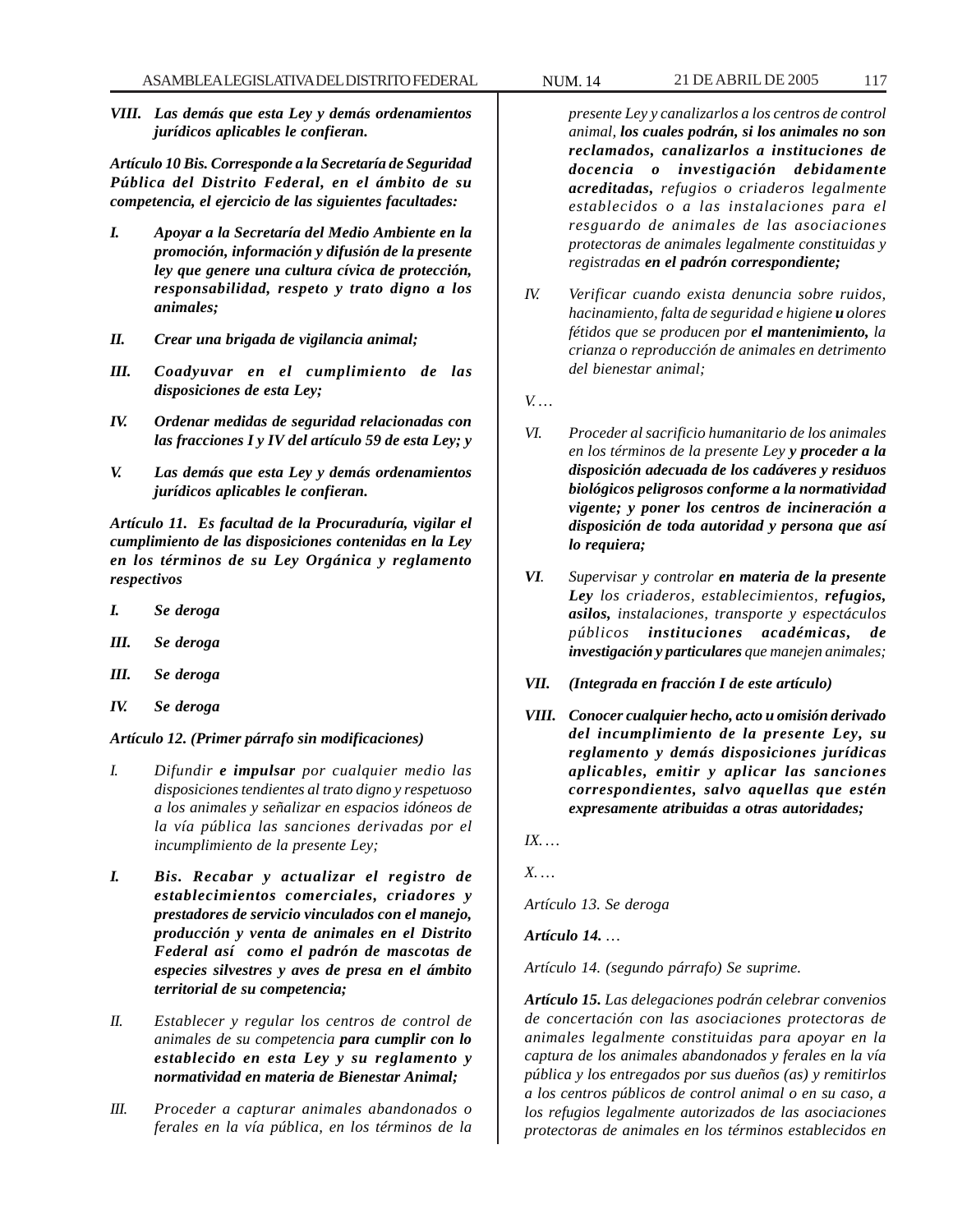*el artículo 32 de la presente Ley; y en el sacrificio humanitario de animales, siempre y cuando cuenten con el personal capacitado debidamente comprobado y autorizado para dicho fin.*

*…*

*Artículo 16. Las delegaciones y la Secretaría de Salud, según corresponda, al efectuar visitas de verificación podrán autorizar en su caso la presencia como observadores de hasta dos representantes de las asociaciones protectoras de animales legalmente constituidas y registradas que así lo soliciten, así como cuando estas autoridades realicen visitas de verificación e inspección durante actos de sacrificio humanitario de animales en las instalaciones públicas destinadas para dicho fin, así como cuando éstas se realicen a establecimientos que manejen animales.*

*Artículo 17. Se destinarán recursos a través del Fondo Ambiental Público, dependiente de la Secretaría para la protección a los animales del Distrito Federal; dichos recursos se destinarán a:*

*I. …*

- *II. Mejorar el estado de bienestar de los animales mantenidos en dependencias e instalaciones del Gobierno del Distrito Federal;*
- *III. La promoción de campañas de esterilización y control de heces en la vía pública;*
- *IV. El desarrollo de programas de educación y difusión para el fomento de la cultura de protección a los animales;*
- *V. El desarrollo de las acciones establecidas en los convenios, cuando así expresamente se señale, que la Secretaría convenga con los sectores social, privado, académico y de investigación en las materias de la presente Ley; y.*
- *VI. Las demás que esta Ley, su reglamento y otros ordenamientos jurídicos establezcan. Se adiciona y modifica.*

*Artículo 18. Los recursos para la protección a los animales destinados a través del Fondo Ambiental se regirán por un consejo técnico establecido conforme a lo dispuesto en el reglamento.*

*Los recursos se integrarán con:*

*I. …*

*II. …*

*III. …*

*IV. …*

*Artículo 19. La Secretaría, emitirá en el ámbito de su competencia las normas ambientales en materia de protección a los animales para el Distrito Federal, como criterios generales de carácter obligatorio, las cuales tendrán por objeto establecer los requisitos, especificaciones, condiciones, parámetros y límites permisibles en el desarrollo de una actividad humana para:*

*I. El trato digno y respetuoso a los animales en los centros de control animal, rastros, en los establecimientos comerciales, y en los procesos de manejo y entrenamiento;*

*II. …*

- *III. El bienestar animal en criaderos, asilos y refugios, instituciones académicas y de investigación; y*
- *IV. Las limitaciones razonables del tiempo e intensidad de las jornadas de los animales que realizan cualquier tipo de trabajo.*

*Asimismo, podrá emitir normas ambientales en materia de protección a los animales más estrictas a las normas oficiales mexicanas en materia de sacrificio humanitario de animales y trato humanitario en su movilización.*

*Para la elaboración de las normas ambientales en materia de protección a los animales para el Distrito Federal será tomada en cuenta la opinión de asociaciones protectoras de animales, organizaciones sociales, universidades, academias, centros de investigación y, en general, a la sociedad.*

*El procedimiento para la elaboración de las normas ambientales en materia de protección a los animales para el Distrito Federal se definirá en el reglamento de la presente Ley.*

*Artículo 20. Las autoridades competentes del Distrito Federal y las Delegaciones, en el ámbito de sus facultades, promoverán mediante programas y campañas de difusión la cultura de protección a los animales, consistente en valores y conductas de respeto por parte del ser humano hacia los animales, con base en las disposiciones establecidas en la presente Ley en materia de trato digno y respetuoso.*

### *Artículo 21. Se deroga*

*Artículo 22. La Secretaría, la Secretaría de Salud, la Procuraduría y las Delegaciones promoverán ante las instancias correspondientes y participarán en la capacitación y actualización de personal dedicado al manejo de animales, así como de quienes participan en actividades de inspección y vigilancia, a través de cursos,*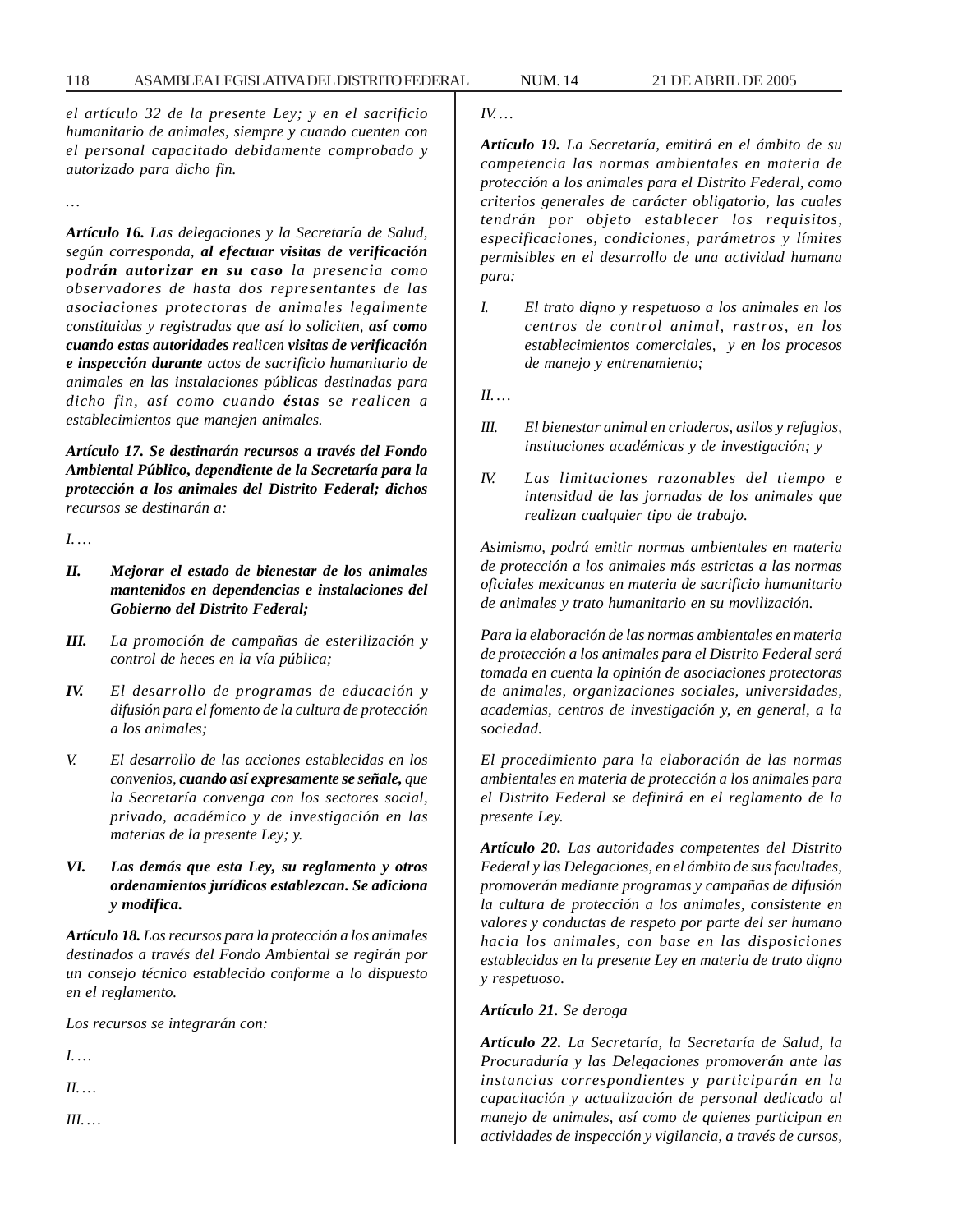*talleres, reuniones, publicaciones y demás proyectos y acciones que contribuyan a los objetivos del presente capítulo.*

## *Artículo 23. Se deroga*

*Artículo 24. Se consideran actos de crueldad y maltrato que deben ser sancionados conforme lo establecido en la presente Ley y demás ordenamientos jurídicos aplicables, los siguientes actos realizados en perjuicio de los animales, provenientes de sus propietarios, poseedores, encargados o de terceros que entren en relación con ellos:*

### *I. …*

*II. El sacrificio de animales empleando métodos diversos a los establecidos en las normas oficiales mexicanas y, en su caso, las normas ambientales en materia de protección a los animales para el Distrito Federal;*

## *III. …*

*IV. Todo hecho, acto u omisión que pueda ocasionar dolor o sufrimiento innecesarios, poner en peligro en forma injustificada la vida del animal, o afectar injustificadamente el bienestar animal;*

### *V. …*

- *VI. No brindarles atención médico veterinaria cuando lo requieran o lo determinen las condiciones para el bienestar animal;*
- *VII. Provocar a los animales para que se ataquen entre ellos o a las personas y hacer de las peleas así provocadas un espectáculo público o privado;*
- *VIII. Toda privación injustificada de aire, luz, alimento, agua, espacio, abrigo contra la intemperie, cuidados médicos y alojamiento adecuado, acorde a su especie, que cause o pueda causar daño a un animal;*
- *IX. Abandonar a los animales en la vía pública o comprometer su bienestar al desatenderlos por períodos prolongados en bienes de propiedad de particulares; y*

## *X. …*

## *Artículo 25. Queda prohibido:*

- *I. La utilización de animales en protestas, marchas, plantones, concursos de televisión o en cualquier otro acto análogo en perjuicio de su bienestar;*
- *II. El uso de animales vivos, como blanco de ataque en el entrenamiento de animales adiestrados para espectáculos, deportes seguridad, protección o*

*guardia, o como medio para verificar su agresividad, salvo en el caso de aquellas especies que formen parte de la dieta de los animales silvestres incluyendo aquellos manejados con fines de rehabilitación para su integración en su hábitat, así como en el manejo de las aves de presa, siempre y cuando medie autoridad competente o profesionales en la materia;*

*III. El obsequio, distribución o venta de animales vivos para fines de propaganda política, promoción comercial, obras benéficas o kermesses escolares y como premios en sorteos, juegos, concursos, rifas y loterías cuando se comprometa su bienestar; La Secretaría autorizará en casos de excepción debidamente justificados el obsequio, distribución o venta de animales para estos fines;*

*IV. …*

- *V. La venta de animales en la vía pública sin la autorización de las autoridades competentes;*
- *V Bis. La venta de animales en vehículos;*

*VI. …*

- *VII. Celebrar espectáculos con animales en la vía pública, cuando éste sea en prejuicio de su bienestar;*
- *VIII. …*
- *IX. Hacer ingerir bebidas alcohólicas o suministrar drogas sin fines terapéuticos, productivos, de docencia, o de investigación a un animal;*
- *X. La venta o adiestramiento de animales en áreas comunes o en áreas en las que se atente contra la integridad física de las personas, o en aquellos establecimientos que no cuenten con las instalaciones adecuadas para hacerlo;*

*XI. …*

*XII. …*

- *XIII. El uso de animales en la celebración de ritos y en la medicina tradicional que puedan afectar el bienestar animal; y*
- *XIV. Ofrecer cualquier clase de alimento u objetos cuya ingestión pueda causar daño físico, enfermedad o muerte a los animales en los centros zoológicos o espectáculos públicos.*

*Quedan exceptuadas de las disposiciones establecidas en la fracción I del presente artículo los animales utilizados por las autoridades de Seguridad Pública.*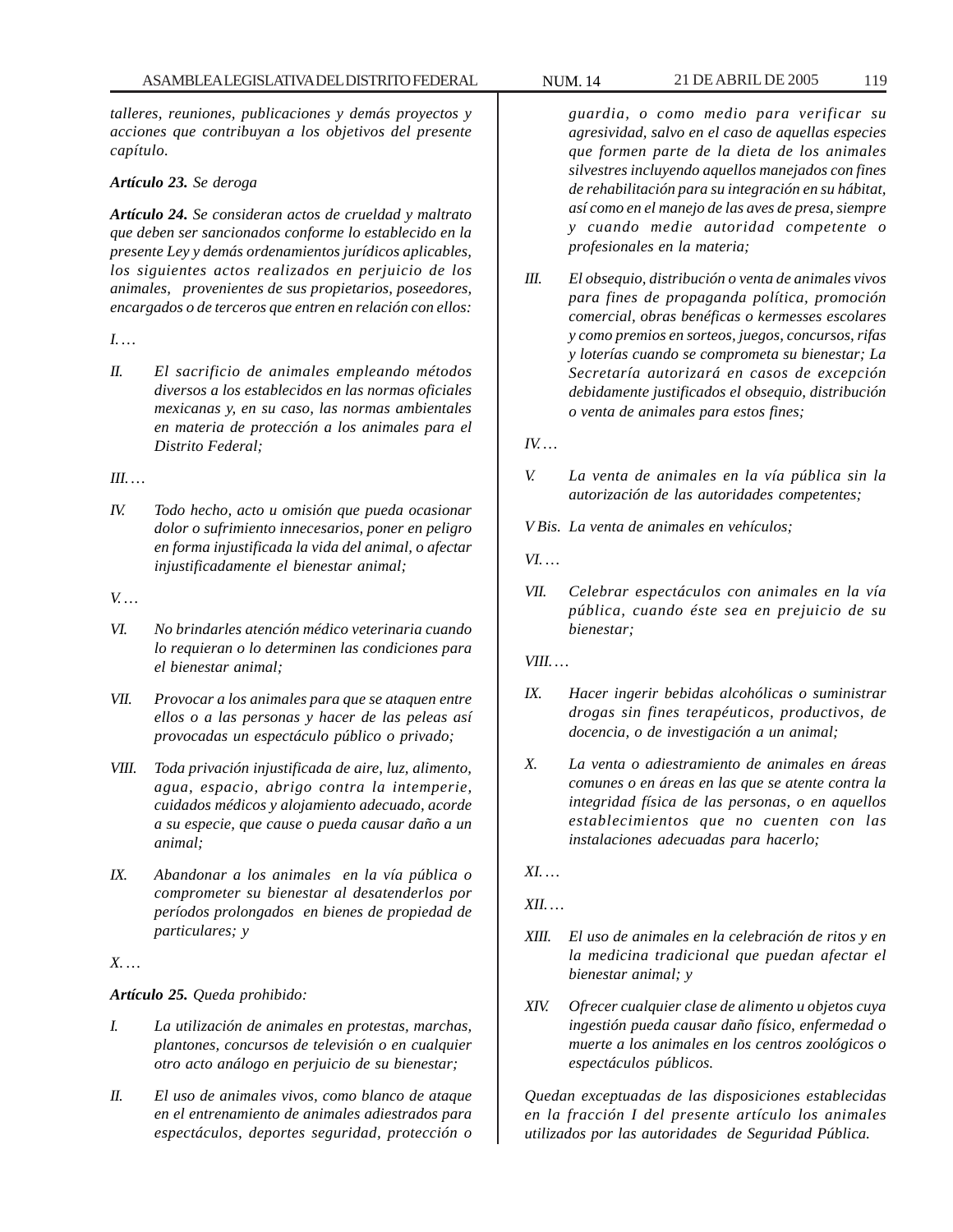*Artículo 26. Cualquier persona que tenga conocimiento de un acto, hecho u omisión en perjuicio de los animales objeto de tutela de la presente Ley, tiene la obligación de informarlo a la autoridad competente.*

*Artículo 27. Previa venta de cualquier animal, éste deberá contar con un certificado veterinario de salud en el que se haga constar que se encuentra al corriente en sus calendarios de vacunación y desparasitación y que se encuentra libre de enfermedad aparente.*

*Artículo 28. Los establecimientos autorizados que se dediquen a la venta de animales están obligados a expedir un certificado de venta a la persona que lo adquiera, el cual deberá contener por lo menos:*

*I. …*

*II. …*

*III. …*

*IV. Domicilio del propietario;*

*V. Procedencia;*

*VI. Calendario de vacunación y*

*VII. Las demás que establezca el reglamento.*

*Dichos establecimientos están obligados a presentar trimestralmente los certificados expedidos a la Secretaría.(se eliminan líneas finales del párrafo)*

*Asimismo, están obligados a otorgar a la o el comprador un manual de cuidado, albergue y dieta del animal adquirido, que incluya, además, los riesgos ambientales de su liberación al medio natural o urbano y las sanciones por el incumplimiento de las disposiciones de la presente Ley. Dicho manual deberá estar certificado por una o un médico veterinario zootecnista.*

*Los particulares voluntariamente podrán inscribir a sus animales silvestres en el padrón de mascotas de especies silvestres y aves de presa.*

*Se deroga*

# *Artículo 29. …*

*La o el propietario de un animal perteneciente a una especie en la que sea posible hacerlo está obligado a colocarle una placa u otro medio de identificación permanente en la que constarán al menos los datos de identificación del propietario. Asimismo, los propietarios serán responsables de recoger las heces de sus animales cuando transiten con ellos en la vía pública.*

*Toda persona que no pueda hacerse cargo de sus animales podrá venderlos o buscarles alojamiento y cuidado, y bajo* *ninguna circunstancia podrá abandonarlos en la vía pública o en zonas rurales.*

*Artículo 30. Todo propietario (a), poseedor (a) o encargado (a) de un perro está obligado a colocarle una correa al transitar con él en la vía pública. Otras mascotas deberán transitar sujetadas o transportadas apropiadamente de acuerdo a su especie.*

*Los propietarios de cualquier animal tienen la responsabilidad de los daños que le ocasione a terceros y de los perjuicios que ocasione, si lo abandona o permite que transite libremente en la vía pública .*

*Artículo 31. La captura de animales en la vía pública sólo puede realizarse cuando deambulen sin dueño aparente y deberá ser libre de maltrato. Si el animal cuenta con placa u otra forma de identificación deberá avisarse a su propietario de inmediato.*

*La captura no se llevará a cabo si una persona comprueba ser propietaria del animal excepto cuando sea indispensable para mantener el orden o para prevenir zoonosis o epizootias, en coordinación con las dependencias encargadas de la sanidad animal previa identificación.*

*Asimismo, se sancionará a aquella persona que agreda al personal encargado de la captura de animales abandonados o ferales y que causen algún daño a vehículos o al equipo utilizado para tal fin.*

*Artículo 32. La o el dueño podrán reclamar a su animal que haya sido remitido a cualquier centro de control animal dentro de los tres días hábiles siguientes a su captura, debiendo comprobar su propiedad o posesión con cualquier documento que acredite la propiedad, o llevar testigos(as) que bajo protesta de decir verdad ante la autoridad, testifiquen la auténtica propiedad o posesión del animal de la o el reclamante.*

*En caso de que el animal no sea reclamado a tiempo por su dueño(a), las autoridades del centro de control animal lo sacrificarán humanitariamente si se considera necesario o lo destinarán a centros de enseñanza o investigación que cuenten con comités de bioética, asociaciones protectoras de animales constituidas legalmente e inscritas en el padrón correspondiente o cualquier otra institución que les brinden los cuidados necesarios.*

*Es responsabilidad de los centros de control animal o cualquier institución que los reciba el tratarlos en forma digna y respetuosa, manteniéndolos en condiciones de bienestar.*

### *Artículo 33. Se deroga*

*Artículo 34. Los animales guía, o aquellos que por prescripción médica deban acompañar a alguna persona tienen libre acceso a todos los lugares y servicios públicos.*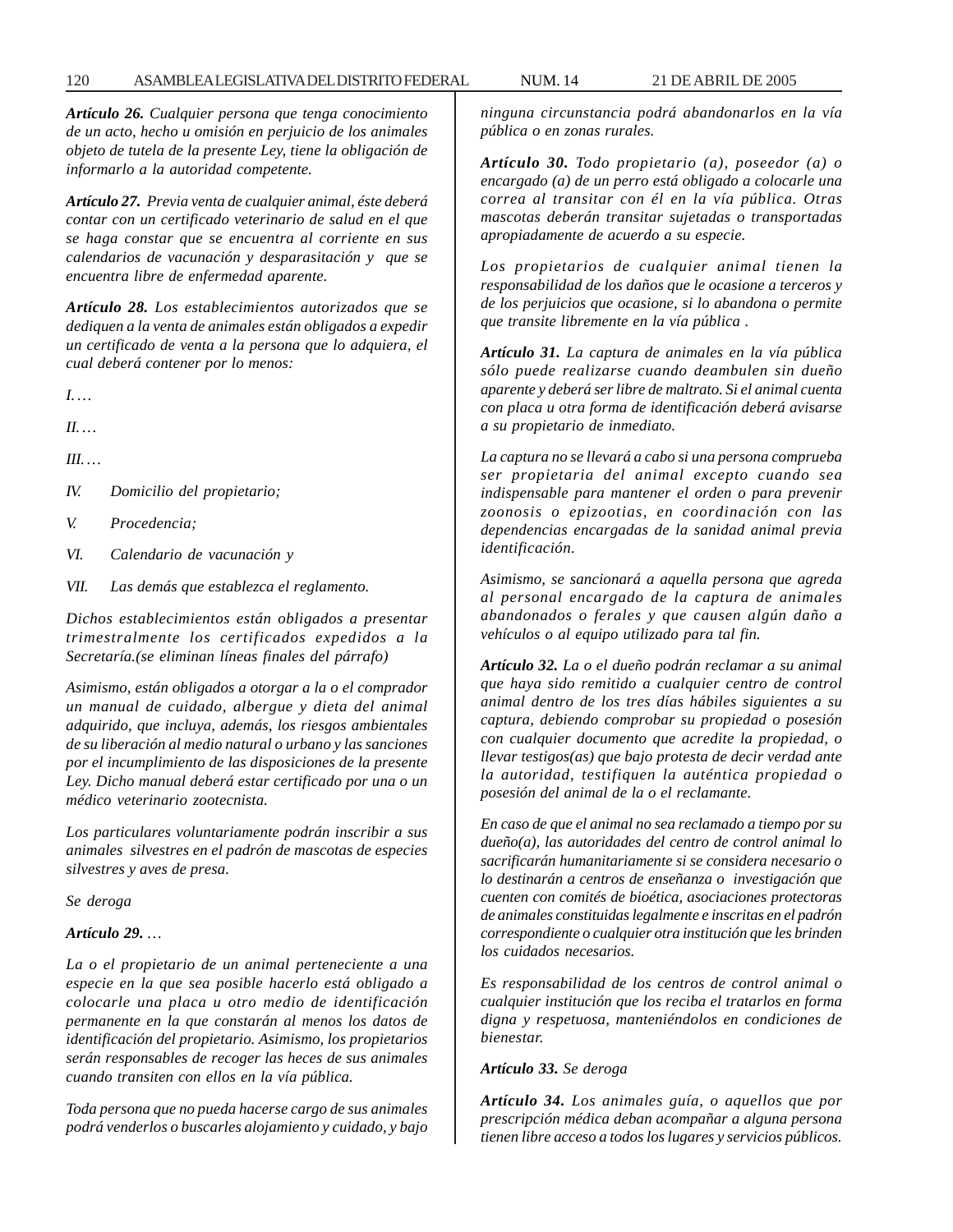*Artículo 35. Toda persona física o moral que se dedique a la cría, venta o adiestramiento de animales, está obligada a contar con la autorización correspondiente y a valerse de los procedimientos más adecuados y disponer de todos los medios necesarios, a fin de que los animales reciban un trato digno y respetuoso y mantengan un estado de bienestar de acuerdo con los adelantos científicos en uso. Además, deberá cumplir con las normas oficiales mexicanas correspondientes. La propiedad o posesión de cualquier animal obliga al poseedor (a) a inmunizarlo contra enfermedades de riesgo zoonótico o epizoótico propias de la especie. Asimismo, deberá tomar las medidas necesarias con el fin de no causar molestias a sus vecinos por ruido y malos olores.*

*Toda persona física o moral que se dedique al adiestramiento de perros de seguridad y a la prestación de servicios de seguridad que manejen animales, deberá contar con un certificado expedido por la Secretaría de Seguridad Pública del Distrito Federal en los términos establecidos en el reglamento de la presente Ley.*

*Artículo 36. La exhibición de animales será realizada atendiendo a las necesidades básicas de bienestar de los animales, de acuerdo a las características propias de cada especie y cumpliendo las disposiciones de las autoridades correspondientes, a las normas oficiales mexicanas o, en su caso, a las normas ambientales en materia de protección a los animales para el Distrito Federal.*

*Artículo 37. La o el propietario, poseedor o encargado de animales para la monta, carga y tiro y animales para espectáculo; debe contar con la autorización correspondiente y alimentar y cuidar apropiadamente a sus animales, sin someterlos a jornadas excesivas de trabajo conforme a lo establecido en la norma ambiental en materia de protección a los animales correspondiente, debiendo mantener las instalaciones de guarda en buen estado higiénico sanitario y en condiciones adecuadas de espacio para el animal de que se trate, así como cumplir con lo establecido en el reglamento de la presente Ley y las normas oficiales mexicanas que correspondan.*

*La prestación del servicio de monta recreativa requiere autorización de la Delegación, salvo en las áreas de valor ambiental o áreas naturales protegidas, en cuyo caso corresponde a la Secretaría su autorización. Este servicio se sujetará a las disposiciones correspondientes que establecen esta Ley, su reglamento y demás disposiciones jurídicas aplicables.*

*Artículo 38. Las autoridades delegacionales deberán implantar acciones tendientes a la regulación del crecimiento de poblaciones de aves urbanas empleando sistemas adecuados conforme a los principios de trato digno y respetuoso contenidos en la presente Ley.*

*Artículo 39. Para el otorgamiento de autorizaciones para el funcionamiento de establecimientos comerciales, asilos*

*o refugios para la protección animal, instituciones de investigación, educación y laboratorios o autorizaciones para la realización de ferias, exposiciones o espectáculos públicos o para el empleo de animales en el trabajo, además de los requisitos establecidos en las leyes correspondientes, se deberá contar con un programa de bienestar animal, de conformidad con lo establecido en el reglamento de la presente Ley.*

*Artículo 40. En toda exhibición o espectáculo público o privado, filmación de películas, programas televisivos, anuncios publicitarios y durante la elaboración de cualquier material visual o auditivo, en el que participen animales vivos, debe garantizarse su trato digno y respetuoso durante todo el tiempo que dure su utilización, así como en su traslado y en los tiempos de espera, permitiendo la presencia de las autoridades competentes y de un(a) representante de alguna asociación protectora de animales legalmente constituida y registrada previa solicitud y autorización, como observador(a) de las actividades que se realicen, así como la presencia del personal capacitado para su cuidado y atención.*

*Artículo 41. Las instalaciones para animales deportivos, centros para la práctica de la equitación y pensiones para mascotas, deberán ser las adecuadas conforme a las características propias de cada especie y serán objeto de regulación específica en el reglamento de la presente Ley.*

*Artículo 42. Los refugios, asociaciones protectoras de animales, clínicas veterinarias, centros de control animal, instituciones de educación e investigación, laboratorios, escuelas de adiestramiento y demás instalaciones creadas para alojar temporal o permanentemente a los animales, deben contar con personal capacitado e instalaciones adecuadas, lo que será objeto de regulación específica en el reglamento de la presente Ley.*

*Artículo 43. Los establecimientos, instalaciones y prestadores de servicios que manejen animales deberán estar autorizados para tal fin y deberán cumplir con esta Ley, su reglamento y las normas oficiales mexicanas aplicables, las normas ambientales en materia de protección a los animales para el Distrito Federal y las demás disposiciones jurídicas aplicables.*

*Artículo 44. Para garantizar el trato digno en la movilización de animales se deberá cumplir con lo establecido en las normas oficiales mexicanas y, en su caso, las normas ambientales en materia de protección a los animales para el Distrito Federal.*

*Artículo 45. Se deroga.*

*Artículo 46. El uso de animales de laboratorio u otros destinados para la investigación científica se sujetará a lo establecido en las normas oficiales mexicanas en la materia.*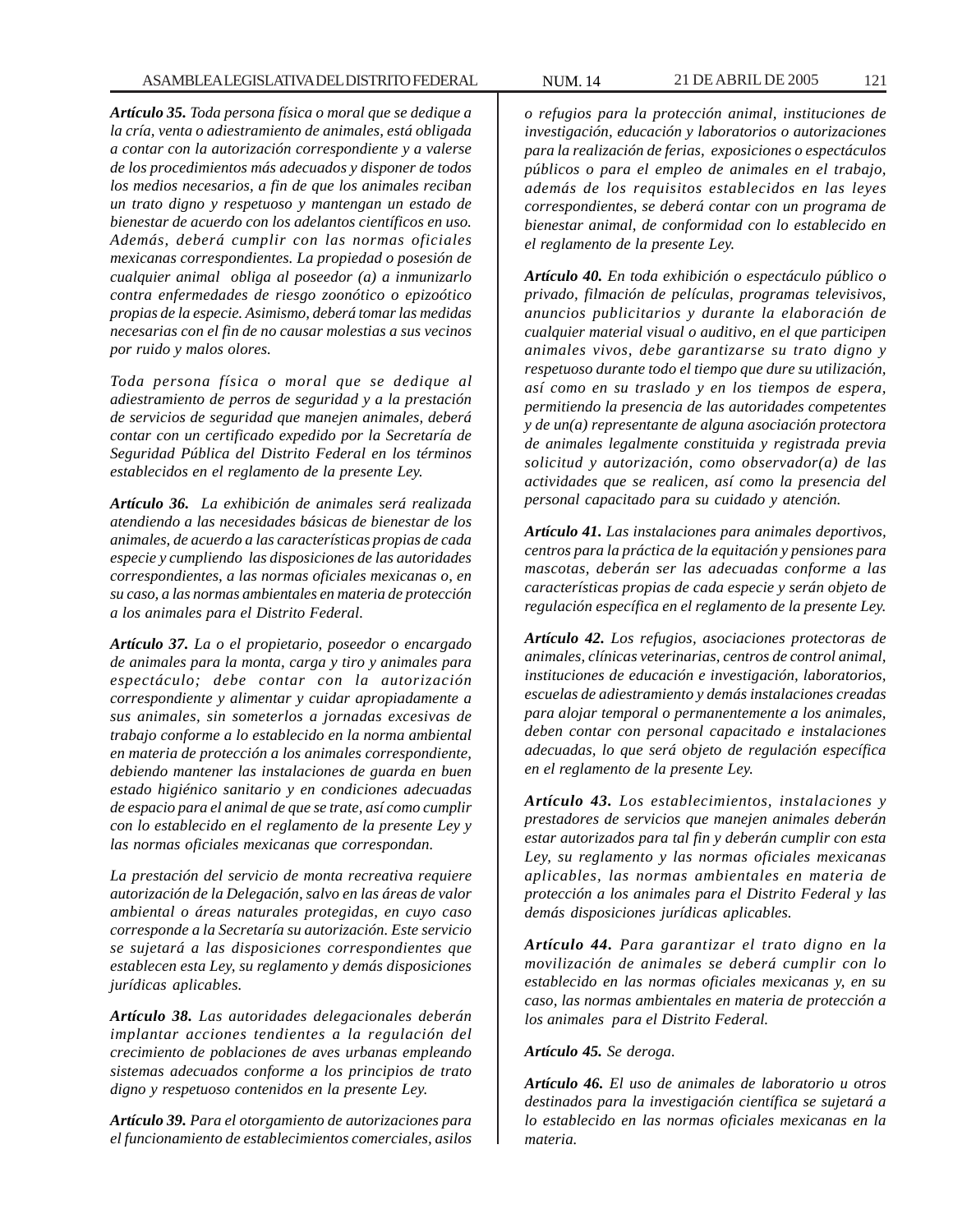*El uso de animales para la docencia en instituciones de enseñanza media superior o enseñanza superior deberá ser aprobado y supervisado por comités internos de bioética o comités análogos.*

*Los experimentos de vivisección solamente podrán realizarse si son previamente aprobados por el comité de bioética o comité análogo de la institución.*

*Artículo 47. Los experimentos que se lleven a cabo con animales, se realizarán apegados a las normas oficiales mexicanas sobre la materia cuando estén plenamente justificados ante los comités institucionales de bioética, los cuales entre otras cosas tomarán en cuenta que:*

- *I. Los experimentos sean realizados bajo la supervisión de una institución de educación superior o de investigación con reconocimiento oficial y que la persona que dirige el experimento cuente con los conocimientos y la acreditación necesaria;*
- *II. …*
- *III. Se deroga*
- *IV. Los experimentos no puedan ser sustituidos por estudios in vitro, simulaciones computacionales o cualquier otro procedimiento análogo;*
- *V. Se deroga*

*La Secretaría de Salud podrá supervisar las condiciones y desarrollo de las intervenciones quirúrgicas experimentales en animales. Cualquier acto violatorio que recaiga en el ámbito federal lo hará de su conocimiento de manera inmediata a la autoridad correspondiente.*

*Artículo 48. Se deroga*

*Artículo 49. Se deroga*

*Artículo 50. El sacrificio de animales deberá ser humanitario conforme a lo establecido en las normas oficiales mexicanas y, en su caso, las normas ambientales en materia de protección a los animales para el Distrito Federal.*

*Artículo 51. El sacrificio humanitario de un animal no destinado al consumo humano sólo podrá realizarse en razón del sufrimiento que le cause un accidente, enfermedad, incapacidad física o trastornos seniles que comprometan su bienestar animal, con excepción de los animales sacrificados con fines diagnósticos, de docencia o de investigación, así como de aquellos animales que se constituyan en amenaza para la salud, la economía, o los que por exceso de su especie signifiquen un peligro grave para la sociedad.*

*Artículo 52. …*

- *I. …*
- *II. Puncionar los ojos de los animales;*
- *III. …*
- *IV. Arrojar a los animales vivos o agonizantes al agua hirviendo; y*
- *V. El sadismo o cualquier acción análoga que implique sufrimiento o tortura al animal.*
- *VI. Se deroga*

*Artículo 53. El personal que intervenga en el sacrificio de animales, deberá estar plenamente autorizado y capacitado en la aplicación de las diversas técnicas, manejo de sustancias y conocimiento de sus efectos, vías de administración y dosis requeridas, así como en métodos alternativos para el sacrificio, en estricto cumplimiento de las normas oficiales mexicanas y las normas ambientales en materia de protección a los animales para el Distrito Federal.*

*Artículo 54. Nadie puede sacrificar a un animal por envenenamiento, asfixia, estrangulamiento, golpes, ácidos corrosivos, estricnina, warfarina, cianuro, arsénico u otras sustancias o procedimientos que causen dolor innecesario o prolonguen la agonía, ni sacrificarlos con tubos, palos, varas, con puntas de acero, látigos, con excepción de los programas de salud pública que utilizan sustancias para controlar plagas y evitar la transmisión de enfermedades. En todo caso se estará a lo dispuesto en las normas oficiales mexicanas que se refieren al sacrificio humanitario de animales.*

*Artículo 55. Queda prohibido sacrificar a un animal en la vía pública, salvo por motivos de peligro inminente y para evitar el sufrimiento innecesario en el animal cuando no sea posible su traslado inmediato a un lugar más adecuado. Siempre que sea posible dicho sacrificio se hará bajo la responsabilidad de un profesional en la materia debidamente identificado.*

*Artículo 56. Toda persona podrá denunciar ante las delegaciones, la Secretaría de Salud o la Procuraduría, en términos de las facultades de éstas, todo hecho, acto u omisión que contravenga a las disposiciones de la presente Ley y demás ordenamientos jurídicos aplicables.*

*Sin perjuicio de lo anterior, las o los interesados podrán presentar su denuncia directamente ante la Procuraduría General de Justicia del Distrito Federal si se considera que los hechos u omisiones de que se trate pueden ser constitutivos de algún delito, en cuyo caso deberá sujetarse a lo dispuesto por el Código de Procedimientos Penales para el Distrito Federal; o bien ante el Juez Cívico correspondiente quien calificará la sanción.*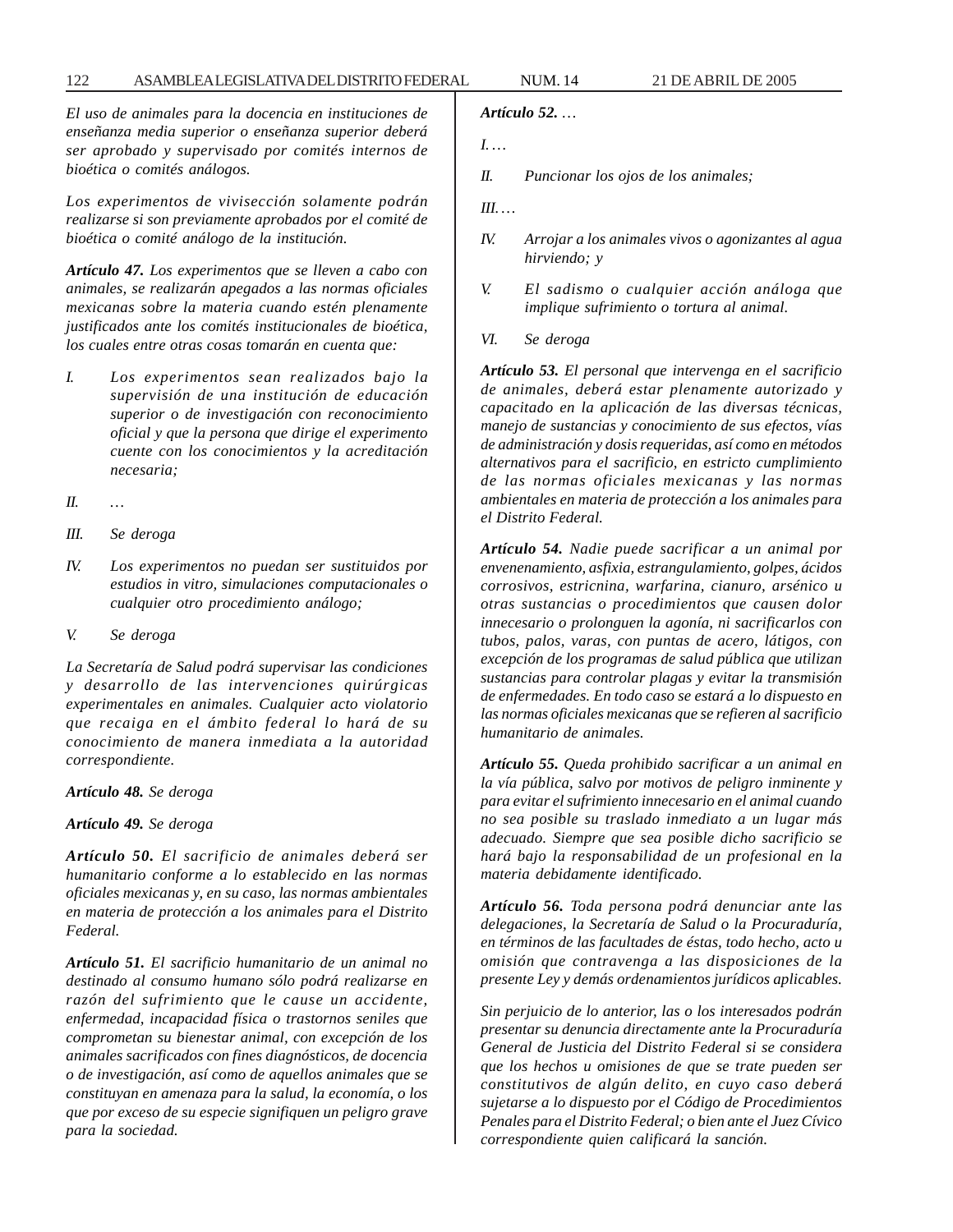*La Procuraduría General de Justicia del Distrito Federal, turnará aquellas denuncias cuyos hechos y omisiones no sean constitutivos de un delito a la Delegación correspondiente a efecto de que las canalice a los juzgados cívicos dependencias u órganos políticos desconcentrados competentes y éstos procedan a dictar las sanciones respectivas.*

## *Artículo 57. …*

*Una vez ratificada la denuncia o en situaciones de emergencia, la delegación procederá a realizar la visita de verificación correspondiente en términos de las disposiciones legales correspondientes, a efecto de determinar la existencia o no de la infracción motivo de la denuncia.*

*Artículo 58. Corresponde a la Secretaría, la Secretaría de Salud, la Secretaría de Seguridad Pública, la Procuraduría y las Delegaciones, en el ámbito de sus respectivas competencias, ejercer las funciones de vigilancia y supervisión para lograr el cumplimiento de la presente Ley.*

*Artículo 59. De existir riesgo inminente para los animales debido a actos de crueldad o maltrato hacia ellos, las autoridades competentes, en forma fundada y motivada, podrán ordenar inmediatamente alguna o algunas de las siguientes medidas de seguridad:*

- *I. Aseguramiento precautorio de los animales, además de los bienes, vehículos, utensilios e instrumentos directamente relacionados con la conducta a que da lugar a la imposición de la medida de seguridad;*
- *II. Clausura temporal de los establecimientos, instalaciones, servicios o lugares donde se celebren espectáculos públicos con animales donde no se cumpla con las leyes, reglamentos, las normas oficiales mexicana y con las normas ambientales en materia de protección a los animales para el Distrito Federal, así como con los preceptos legales aplicables;*
- *III. Clausura definitiva cuando exista reincidencia en los casos que hayan motivado una clausura temporal o cuando se trate de hechos, actos u omisiones cuyo fin primordial sea el de realizar actos prohibidos por esta Ley; y*

*IV. …*

*Artículo 60. Se deroga.*

*Artículo 61. …*

*Artículo 62. Se considera como infractora toda persona o autoridad que por hecho, acto u omisión directa,*

*intencional o colaborando de cualquier forma, o bien, induzca directa o indirectamente a alguien a infringirla, violen las disposiciones de la presente Ley, su reglamento y demás ordenamientos jurídicos aplicables.*

*…*

## *Artículo 63. …*

*Artículo 64. Para aquellos casos en los que por primera vez se moleste a algún animal o se le produzca un traumatismo que no deje huella o secuela, o bien para aquellos (as) que incumplan con la fracción X del artículo 25 y con el primer párrafo del artículo 15 de esta Ley, procederá la amonestación.*

*Artículo 65. …*

*I. …*

- *II. Multa de 150 a mil días de salario mínimo vigente en el Distrito Federal las violaciones a lo dispuesto por los artículos 5º; 24, fracciones III, V, VII, VIII y IX; 25, fracciones I a VII, IX, X, XI, y XIV; 28; párrafos primero, segundo y tercero; 29, tercer párrafo; 30; 32 tercer párrafo; 34; 35; 39; 40; 44 y 46 de la presente Ley; y*
- *III. Arresto inconmutable de 36 horas y multa por mil a dos mil 500 días de salario mínimo vigente en el Distrito Federal por violaciones a lo dispuesto por los artículos 24, fracciones I, II y IV; 25, fracciones VIII y XIII; 47; y 51 al 55 de la presente Ley.*

*Artículo 66. …*

*Artículo 67. …*

*Artículo 68. Se deroga*

*Artículo 69. …*

*Artículo 70. De lo recaudado por concepto de multas derivadas de violaciones a esta Ley, el Gobierno del Distrito Federal destinará el 50 por ciento a las delegaciones para atender las acciones relacionadas con las atribuciones que esta Ley le confiere.*

*Artículo 71. Las resoluciones dictadas en los procedimientos administrativos con motivo de la aplicación de esta Ley, sus reglamentos y demás disposiciones jurídicas aplicables, podrán ser impugnadas mediante el recurso de inconformidad conforme a las reglas establecidas en la Ley de Procedimiento Administrativo del Distrito Federal.*

*Ciudad de México, a los diecinueve días del mes de abril del año dos mil cinco.*

*DIP. ALEIDA ALAVEZ RUÍZ*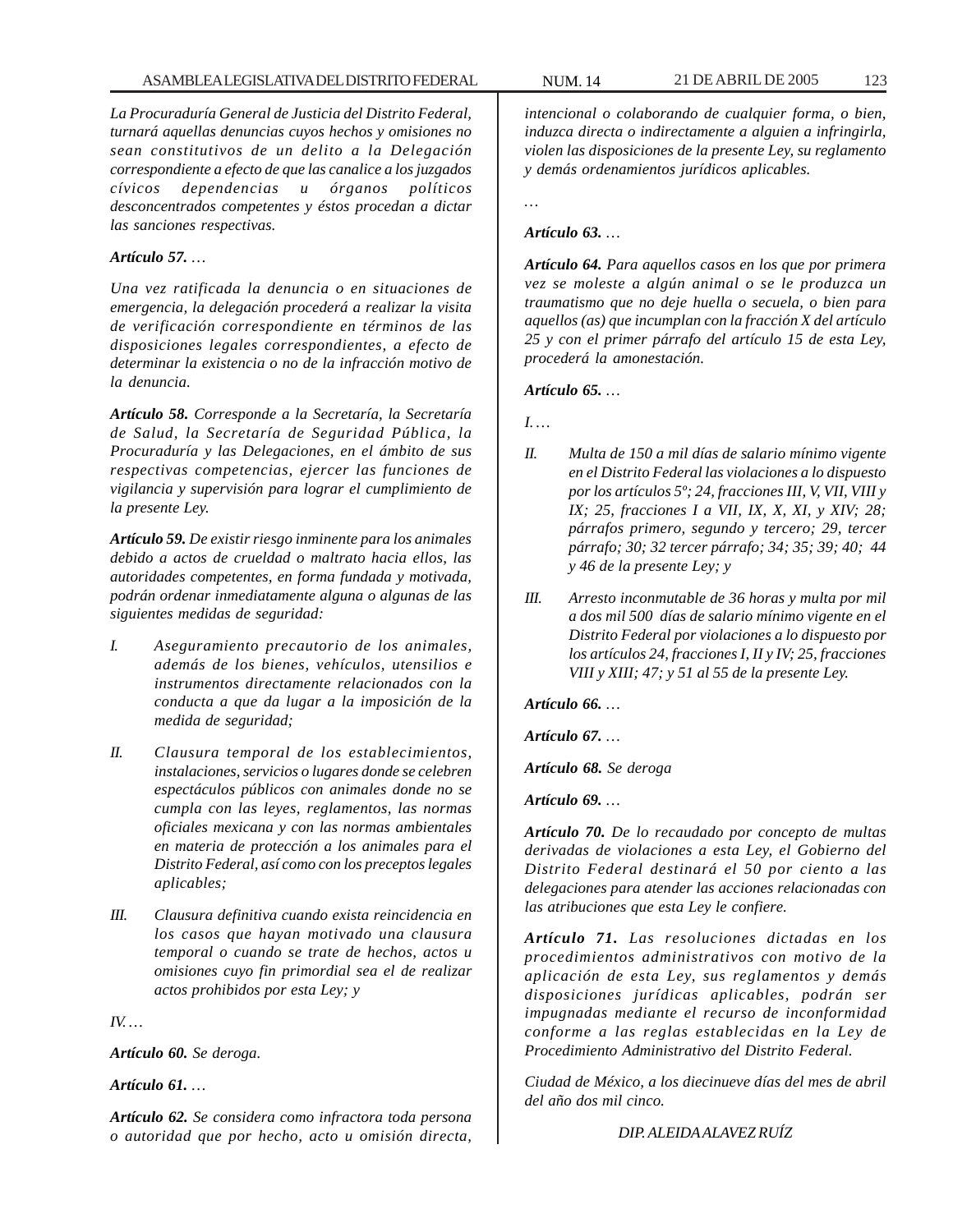Es cuanto, diputado Presidente.

**EL C. PRESIDENTE.-** Gracias diputada. Con fundamento en lo dispuesto por los Artículos 36 fracciones V y VII, 89 de la Ley Orgánica de la Asamblea Legislativa del Distrito Federal, 28 y 86 del Reglamento para su Gobierno Interior, se turna para su análisis y dictamen a la Comisión de Preservación del Medio Ambiente y Protección Ecológica.

Para presentar una iniciativa de reformas a la Ley de Desarrollo Social para el Distrito Federal, se concede el uso de la Tribuna a la diputada Sara Figueroa Canedo, del Partido Verde Ecologista de México.

### **LA C. DIPUTADA SARA GUADALUPE FIGUEROA CANEDO.-** Con el permiso de la Presidencia.

Señoras y señores diputados:

### *GRUPO PARLAMENTARIO DEL PVEM*

## *INICIATIVA DE DECRETO MEDIANTE EL CUAL SE REFORMAN DIVERSAS DISPOSICIONES DE LA LEY DE DESARROLLO SOCIAL PARA EL DISTRITO FEDERAL*

*ASAMBLEA LEGISLATIVA DEL DISTRITO FEDERAL III LEGISLATURA PRESENTE.*

*FRANCISCO AGUNDIS ARIAS. JOSÉ ANTONIO ARÉVALO GONZÁLEZ, ARTURO ESCOBAR Y VEGA, SARA GUADALUPE FIGUEROA CANEDO Y GERARDO DÍAZ ORDAZ CASTAÑON, diputados que integran del Grupo Parlamentario del Partido Verde Ecologista de México, en la III Legislatura de la Asamblea Legislativa del Distrito Federal, con fundamento en lo dispuesto por los artículos 122, Apartado C, Base Primera, Fracción V, inciso j) de la Constitución Política de los Estados Unidos Mexicanos; Artículos 42 fracción XIV, 46 fracción I del Estatuto de Gobierno del Distrito Federal; Artículos 10, fracción I; 17, fracción IV, y 88, fracción I de la Ley Orgánica de la Asamblea Legislativa del Distrito Federal; artículos 85, fracción 1, 86 y 132 del Reglamento para el Gobierno Interior de la Asamblea Legislativa del Distrito Federal. Sometemos a la consideración del Pleno la presente Iniciativa de decreto mediante el cual se reforman diversas disposiciones de la Ley de Desarrollo Social para el Distrito Federal, de conformidad con la siguiente:*

## *EXPOSICIÓN DE MOTIVOS*

*El desarrollo social es un eje fundamental en la promoción del crecimiento, la mejora del bienestar y el combate a la pobreza de una región.*

*En este sentido, el objetivo de las autoridades locales y federales en materia de desarrollo social, debe estar encaminado a coadyuvar esfuerzos hacia el aceleramiento*

*del progreso social en la ciudad, de manera que se permita promover el crecimiento y fomentar un entorno en donde la pobreza y la desigualdad de oportunidades se vean reducidas a su mínima expresión.*

*Sin embargo, aún con los esfuerzos y avances realizados por el gobierno local, se observa que la pobreza, la marginación y la exclusión social no han disminuido como deseamos y que a concentración del ingreso y la desigualdad en la distribución de los ingresos se acentúan, en vez de disminuir.*

*No cabe duda de que la ciudad de México es el mejor ejemplo de la desigualdad, pues es la mayor entidad generadora de riqueza y la mayor entidad concentradora de pobreza. A pesar de que el Distrito Federal concentra el 22 por ciento del Producto Interno Bruto, también es el lugar de mayor concentración de pobreza del país.*

*Actualmente el 69 por ciento de la población del Distrito Federal vive en zonas de media y alta marginación, es decir casi 6 millones de ciudadanos sufren algún grado de pobreza.*

*La Secretaría de Desarrollo Social local ha señalado que en la ciudad hay 410 mil hogares en situación de pobreza extrema, es decir familias que viven por debajo de la línea de los 40 pesos diarios. Las delegaciones más afectadas son Milpa Alta, Cuajimalpa, lztapalapa, Tláhuac, Magdalena Contreras y Xochimilco.*

*Por otro lado, la política de desarrollo social implementada por nuestro actual gobierno, es un política social focalizada en ciertos sectores, siendo así una política que no contempla de manera integral las características y necesidades de una sociedad que cada día muestra un menor grado de desarrollo.*

*Es claro que en nuestra ciudad se ha configurado un modelo urbano en donde coexisten islas de modernidad con enormes zonas de concentración de la pobreza, profundizándose las brechas socio-económicas que separan a las distintas delegaciones del Distrito Federal y a los municipios conurbados.*

*Es por ello, que el Distrito Federal debe disponer de buenos instrumentos de diagnóstico e información, que permitan diseñar estrategias de aplicación a los territorios y a la vez, dar seguimiento a los avances que se van logrando. Podemos y debemos avanzar en el monitoreo y evaluación de las estrategias de combate a la pobreza urbana, mejoramiento de la vivienda, salud, educación, etc.*

*Las acciones por parte del gobierno local para lograr un desarrollo social en el Distrito Federal, se definen por la cantidad de recursos aplicados y su asignación objetiva, así como por la discusión democrática y participativa de*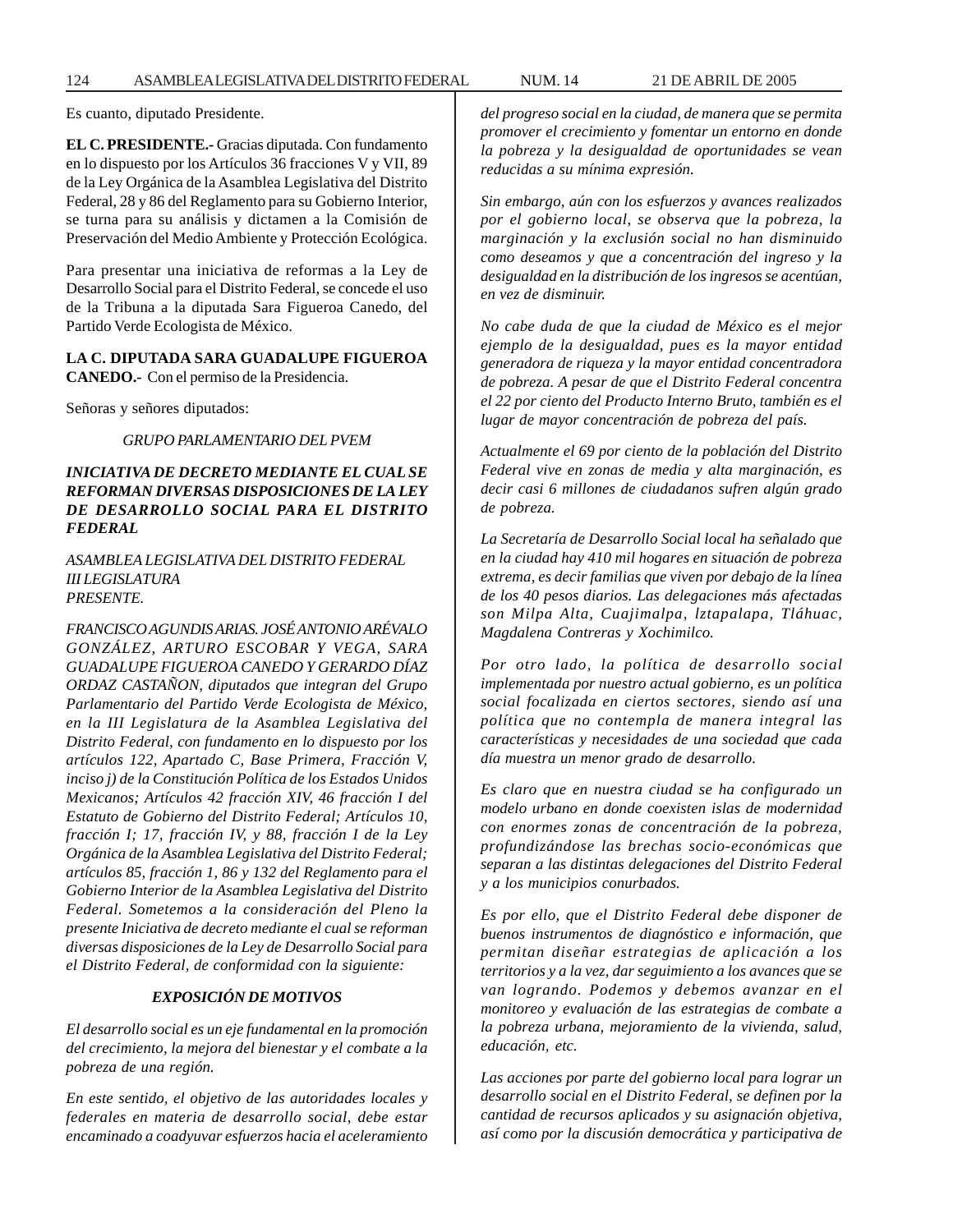*los mismos, atendiendo a las necesidades expresas por la voluntad popular, siempre en una manera sostenible.*

*Es necesario la responsabilidad ineludible del Estado, en sus distintos niveles, en la implementación de políticas públicas sociales comprometidas con la universalización de los derechos sociales y económicos que merece la ciudadanía.*

*Es necesario que todo beneficiario de los programas sociales del Distrito Federal tengan la posibilidad de recibir un trato respetuoso, oportuno y cálido, así como a inscribirse a un padrón de beneficiarios.*

*Es por todo esto, que a través de esta iniciativa el grupo parlamentario del Partido Verde Ecologista de México propone una serie de reformas y adiciones a la Ley de Desarrollo Social para el Distrito Federal que permitirán conformar una política social mucho más clara y eficiente para nuestra ciudad.*

*En principio esta iniciativa estable modificaciones mediante las que se reconoce claramente cuáles son los derechos sociales de los capitalinos, entre los que se encuentran el derecho a la educación, a la alimentación, a la vivienda, al disfrute a un medio ambiente sano, al trabajo, a la seguridad social y todos aquellos relativos a la no discriminación, tal y como lo reconoce nuestra Carta Magna.*

*Por otro lado, mediante esta iniciativa queda plasmado en el cuerpo de la ley, la expresa prohibición de cualquier práctica discriminatoria en la prestación de los bienes y servicios de desarrollo social.*

*Asimismo, se prohíbe contundentemente utilizar los programas sociales como mecanismos de control y difusión electoral, por lo que para la aplicación de cualquier programa o política de desarrollo social que lleve a cabo el gobierno del Distrito Federal, no podrá ser requisito único e indispensable la sola presentación de la credencial de elector del Distrito Federal.*

*Lo anterior debido a que se han presentado diversos casos, como lo es la entrega de las ayudas a los adultos mayores, en donde el único requisito para obtenerla es contar con la credencial de elector, sujetando así, de manera indirecta, un hecho electoral a la obtención de un beneficio social. Cualquier ciudadano que sea capaz de comprobar fehacientemente ser ciudadano residente en el Distrito Federal tiene derecho a acceder a cualquier programa de desarrollo social, sin tener la necesidad de contar con un documento, que si bien cuenta con los elementos necesarios para ser una identificación oficial, no es el único que puede ser utilizado.*

*Otro problema que se ha presentado en materia de desarrollo social es el nulo control y falta de información* *respecto a los beneficiarios de varios programas. Esta Asamblea ha presentado en diversas ocasiones solicitudes para revisar, evaluar y conocer el padrón de beneficiarios de diversos programas sociales, sin embargo hasta el momento no ha sido posible tener conocimiento de la magnitud de los padrones ni de sus características.*

*Es por ello que se está proponiendo en esta iniciativa, por un lado una clara definición de lo que se entiende por padrón y los elementos que deberá contener, y por otro lado la obligación de un adecuado empadronamiento que deberá tener la Secretaría de Desarrollo Social del Distrito Federal, así corno también la realización de una auditoría anual de los padrones de beneficiarios, esto para lograr tener un adecuado control y evaluación de los programas sociales, así como asegurar una adecuada suficiencia presupuestaria y lograr una cobertura total de la ciudadanía capitalina, ya que también se han tenido diversas denuncias de ciudadanos que aseguran que los habitantes de estados aledaños, especialmente del Estado de México, son los que efectivamente reciben los beneficios de los recursos capitalinos.*

*Por otro lado, en el Capítulo Sexto denominado de la ''Planeación Programación y Presupuestación'', no se hace referencia específica a lo que se refiere a este último término, es por ello que esta iniciativa propone establecer claramente que los programas, fondos y recursos destinados al desarrollo social son de interés público, por lo cual serán objeto de seguimiento y evaluación, así como estarán sujetos al Presupuesto aprobado anualmente por esta Asamblea Legislativa.*

*De igual forma, hemos visto en recientes fechas que el presupuesto al desarrollo social ha dejado de ser prioritario y se ve disminuido por atender asuntos que no necesariamente lo son, por lo que por una parte proponemos que el presupuesto destinado al desarrollo social no pueda ser inferior en términos reales al del año fiscal anterior, y que sean prioritarios en todo momento los programas sociales destinados a educación, salud, vivienda, combate a la pobreza y otros.*

*De esta manera se asegura que el ataque frontal a la marginación, a la analfabetización y la pobreza no sufran más rezagos y que no se preste al libre decisión de funcionarios que claramente tengan otro interés.*

*Por todo lo antes expuesto, someto a consideración de esta Asamblea Legislativa del Distrito Federal, la siguiente:*

# *INICIATIVA QUE REFORMA DIVERSAS DISPOSICIONES DE LA LEY DE DESARROLLO SOCIAL PARA EL DISTRITO FEDERAL.*

*ÚNICO.- Se adiciona un párrafo segundo al artículo 1°, se adicionan los artículos 2 Bis, se adiciona una fracción*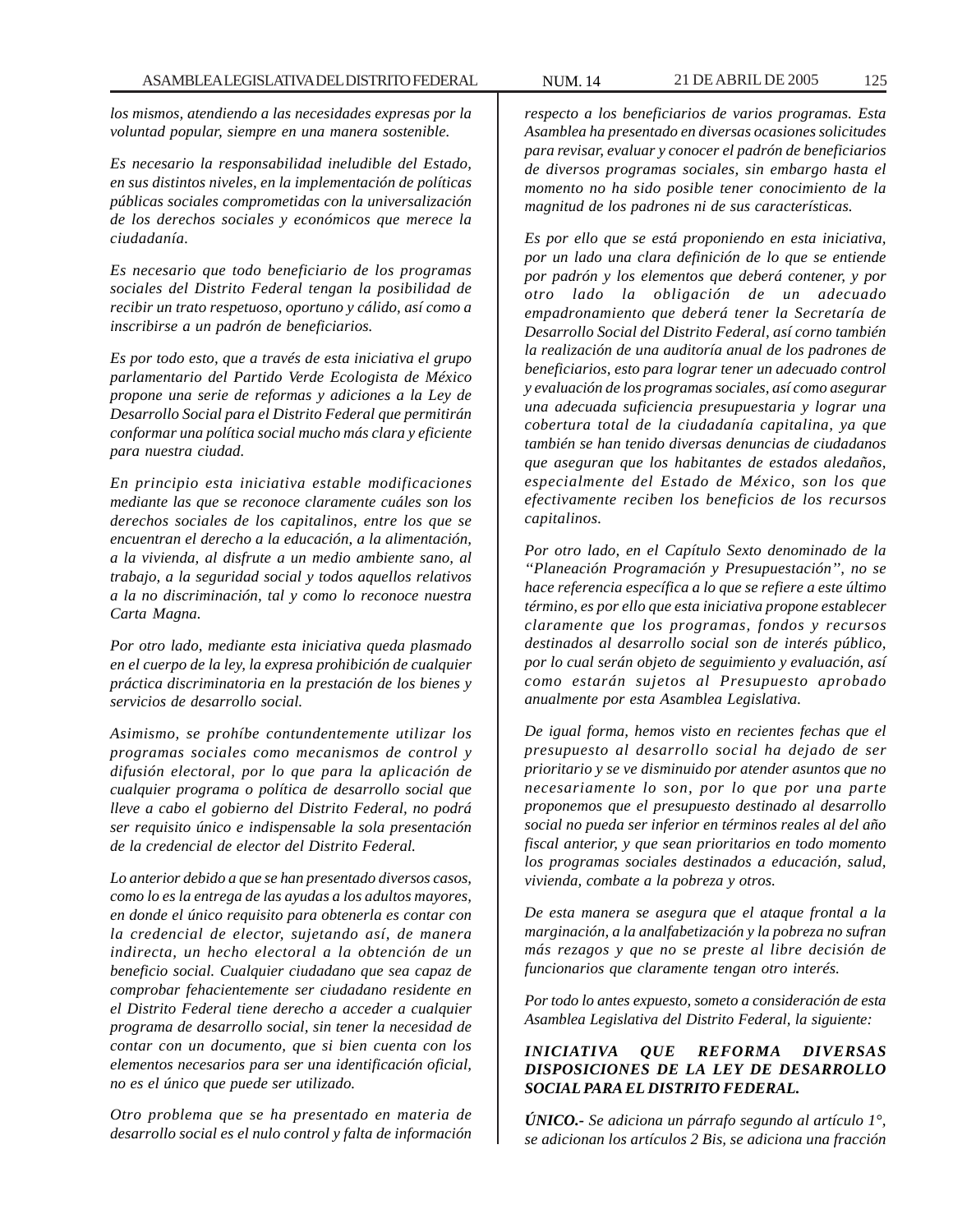*XIII al artículo 3, se adiciona un artículo 5 Bis, se adiciona una fracción XII y una XIII al artículo 7, se adicionan cuatro párrafos al artículo 23, se adiciona un artículo 23 Bis y un artículo 23 Ter, todos de la Ley de Desarrollo Social para el Distrito Federal para quedar como sigue:*

*Artículo 1.- Las disposiciones de la presente Ley son de orden público e interés social y tiene por objeto promover, proteger y garantizar el cumplimiento de los derechos sociales de los habitantes del Distrito Federal, estableciendo mecanismos para que el Gobierno del Distrito Federal cumpla de manera eficiente su responsabilidad en el desarrollo social.*

*Son derechos para el desarrollo social la educación, la salud, la alimentación, la vivienda, el disfrute de un medio ambiente sano, el trabajo y la seguridad social y los relativos a la no discriminación en los términos de la Constitución Política de los Estados Unidos Mexicanos.*

*Artículo 2 Bis.- Queda prohibida cualquier práctica discriminatoria en la prestación de los bienes y servicios contenidos en los programas para el desarrollo social.*

*Queda prohibido utilizar los programas sociales como mecanismos de control y difusión electoral de cualquier tipo, por lo que en ningún caso deberá ser requisito único e indispensable contar con credencial de elector del Distrito Federal para acceder a cualquier programa de desarrollo social.*

*Artículo 3.- Para los efectos de la presente Ley se entenderá por:*

*I. …*

*II. …*

*. .*

*.*

*XIII. Padrón: Relación oficial de beneficiarios que incluye a las personas atendidas por los programas de Desarrollo Social aplicados por el gobierno del Distrito Federal y cuyo perfil socioeconómlco y caracteristicas especificas se establecen de conformidad a los programas correspondientes.*

*Artículo 5 Bis.- Los beneficiarios de los programas de desarrollo social tienen los siguientes derechos y obligaciones:*

- *I. Recibir un trato equitativo, oportuno y con calidad;*
- *II. Acceder a la información necesaria de dichos programas, sus reglas de operaci6n, recursos y cobertura;*
- *III. Presentar denuncias y quejas ante las instancias correspondientes por el incumplimiento de esta Ley;*
- *IV. Recibir los servicios y prestaciones de los programas conforme a sus reglas de operación, salvo que les sean suspendidos por resolución administrativa o judicial debidamente fundada y motivada;*
- *V. Proporcionar con veracidad toda la información requerida por las autoridades correspondientes para su inclusión en el padrón y en los términos establecidos por la normatividad de los programas;*
- *VI. Reserva y privacidad de información personal específica;*
- *VII. Participar de manera corresponsable en los programas de desarrollo social;*
- *VIII. Los familiares, tutores o cuidadores que sean los intermediarios para la adquisición de las prestaciones de los programas sociales debido a las características y padecimientos físicos de los beneficiarios de los programas, deberán brindar la atención y cuidados correspondientes, para cuyo caso el gobierno del Distrito Federal deberá llevar a cabo la implementación de medidas que permitan el adecuado seguimiento y control para evitar el abuso de personas que por su condición así lo permitan;*
- *IX. Cumplir la normatividad de los programas de desarrollo social.*

*Artículo 7.- Corresponde a la Secretaría:*

*I. …*

*II. …*

*.*

*.*

*XII. Realizar el empadronamiento de todos los beneficiarios de la política social, clasificándolos por programa. Dicho padrón deberá ser parte de la información pública del gobierno del Distrito Federal y deberá ser actualizado trimestralmente y estar a disposición de cualquier persona que lo solicite.*

*XIII. Llevar a cabo una auditoria anual del padrón de beneficiarios a fin de comprobar su debida existencia, residencia en el Distrito Federal y que se encuentran bajo las condiciones requeridas para ser sujetos de los programas de Desarrollo Social del Distrito Federal, de*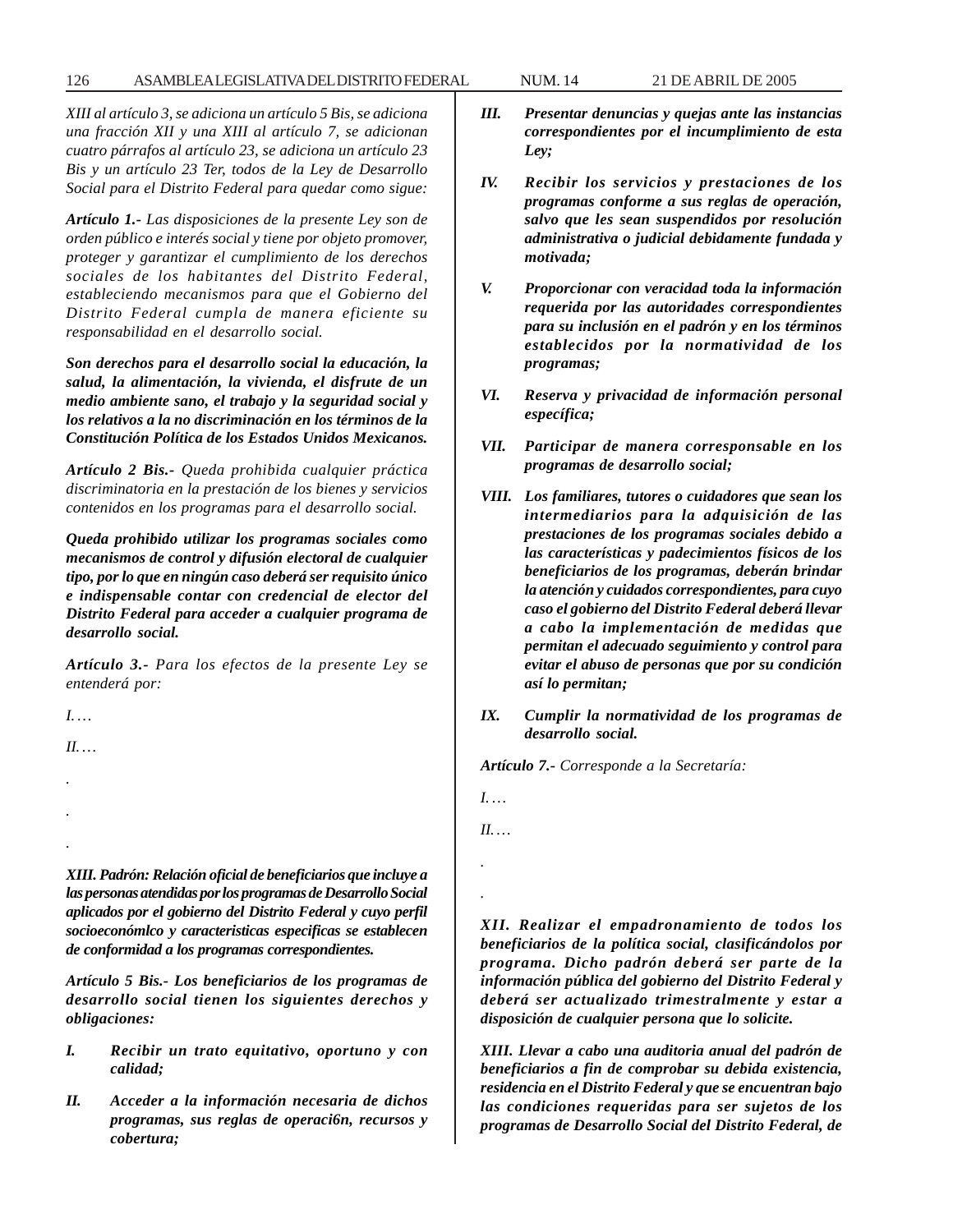*manera que se pueda asegurar la suficiencia y adecuada cobertura presupuestaria.*

*Artículo 23.- La planeación se concretará a través del Programa de Desarrollo Social y los Programas Delegacionales de Desarrollo Social que en su conjunto constituyen el instrumento rector de la planeación en esta materia.*

*En el Presupuesto Anual de Egresos del Distrito Federal se establecerán las partidas presupuestales específicas para los programas de desarrollo social y no podrán destinarse a fines distintos.*

*El Programa de Desarrollo Social y los Programas Delegacionales de Desarrollo Social estarán sujetos a la presupuestación correspondiente que año con año se realice y se apruebe por la Asamblea Legislativa del Distrito Federal en el Presupuesto de Egresos del ejercicio fiscal correspondiente.*

*Los programas, fondos y recursos destinados al desarrollo social son prioritarios y de interés público, por lo cual serán objeto de seguimiento y evaluación de acuerdo con esta Ley; y no podrán sufrir disminuciones en sus montos presupuestales, excepto en los casos y términos que establezca la Asamblea Legislativa del Distrito Federal al aprobar el Presupuesto de Egresos para el año correspondiente.*

*El presupuesto destinado al gasto social no podrá ser inferior, en términos reales, al del año fiscal anterior.*

*Artículo 23 Bis.- El Gobierno del Distrito Federal deberá elaborar y publicar en la Gaceta Oficial del Distrito Federal las reglas de operación de los programas de desarrollo social incluidos en el Presupuesto de Egresos del Distrito Federal, así como la metodología, normatividad, calendarización y las asignaciones correspondientes.*

*Artículo 23 Ter.- Son prioritarios y de interés público:*

- *I. Los programas de educación obligatoria;*
- *II. Las programas de salud, prevención y control de enfermedades transmisibles;*
- *III. Los programas dirigidos a las personas en condiciones de pobreza, marginación o en situación de vulnerabilidad;*
- *IV. Los programas y acciones públicas para asegurar la alimentación y nutrición materno-Infantil;*
- *V. Los programas de abasto social de productos básicos;*
- *VI. Los programas de vivienda;*
- *VIl. Los programas destinados a asegurar el disfrute de un medio ambiente sano;*
- *VIII. Los programas y fondos públicos destinados a la generación y conservación del empleo, a las actividades productivas sociales, y*
- *IX. Los programas y obras de infraestructura para agua potable, drenaje, electrificación, caminos y otras vías de comunicación, saneamiento ambiental y equipamiento urbano.*

### *TRANSITORIO*

*ÚNICO.- La presente Ley, entrará en vigor el día siguiente de su publicación en la Gaceta Oficial del Distrito Federal.*

*Dado en el Recinto de la Asamblea Legislativa del Distrito Federal, a los 21 días del mes de Abril del año dos mil cinco.*

*Firman los diputados del Partido Verde Ecologista de México: Francisco Agundis Arias, Arturo Escobar y Vega, Sara Guadalupe Figueroa Canedo, Gerardo Díaz Ordaz Castañón.*

Por su atención, gracias.

**EL C. PRESIDENTE.-** Gracias, diputada. Con fundamento en lo dispuesto por los artículos 36 fracciones V y VII, 89 de la Ley Orgánica de la Asamblea Legislativa del Distrito Federal, 28 y 86 del Reglamento para su Gobierno Interior, se turna para su análisis y dictamen a la Comisión de Desarrollo Social.

Esta presidencia hace del conocimiento de la Asamblea, que los puntos enlistados en los numerales 15, 17, 43, 55, 56, 57, 62 y 74 del orden del día han sido retirados.

Para presentar una iniciativa de decreto por el que se reforman diversas disposiciones de la Ley de Fomento a las Actividades de las Organizaciones Civiles y la Ley de Las y Los Jóvenes, ambas del Distrito Federal, se concede el uso de la tribuna a la diputada Mariana Gómez del Campo, del Partido Acción Nacional.

**LA C. DIPUTADA MARIANA GÓMEZ DEL CAMPO GURZA.-** Con su venia, diputado Presidente.

*Grupo Parlamentario del Partido Acción Nacional*

*INICIATIVA DE DECRETO POR EL QUE SE REFORMAN DIVERSAS DISPOSICIONES DE LA LEY DE FOMENTO A LAS ACTIVIDADES DE DESARROLLO SOCIAL DE LAS ORGANIZACIONES CIVILES Y LA LEY DE LAS Y LOS JÓVENES, AMBAS APLICABLES PARA EL DISTRITO FEDERAL.*

*DIP. ANDRÉS LOZANO LOZANO PRESIDENTE DE LA MESA DIRECTIVA ASAMBLEA LEGISLATIVA DEL DISTRITO FEDERAL III LEGISLATURA Honorable Asamblea:*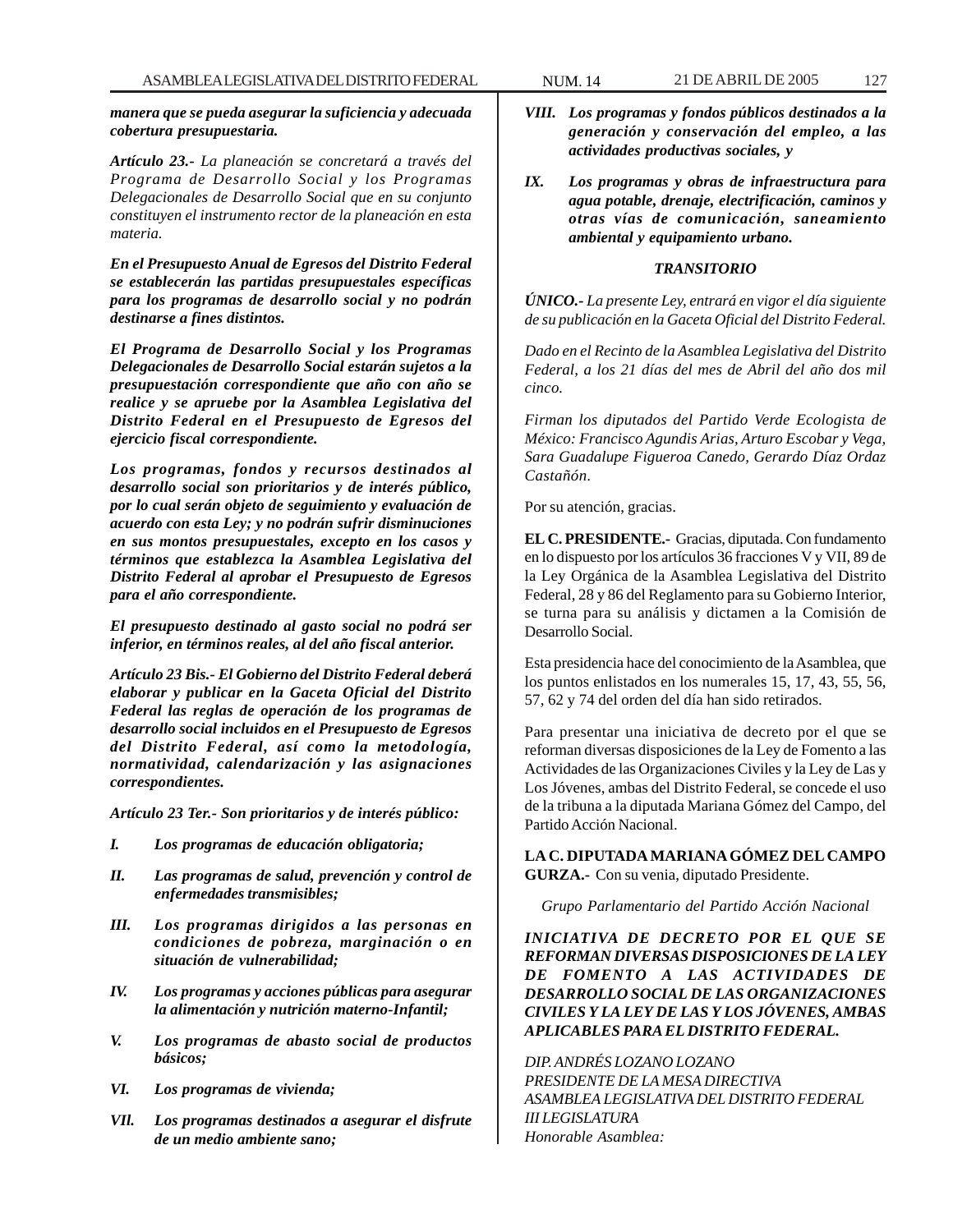*La suscrita, Mariana Gómez del Campo Gurza, integrante del Grupo Parlamentario del Partido Acción Nacional, con fundamento en lo dispuesto por los artículos 122 BASE PRIMERA, fracción V, inciso g) y 1) de la Constitución Política de los Estados Unidos Mexicanos; artículo 42 fracción Xl y XII del Estatuto de Gobierno del Distrito Federal; fracción I del artículo 10, IV del artículo 17, 1 del artículo 88 y párrafo segundo del artículo 89 de la Ley Orgánica de la Asamblea Legislativa del Distrito Federal; artículo 85 fracción I y 86 párrafo primero del Reglamento para el Gobierno Interior de la Asamblea Legislativa del Distrito Federal, someto a consideración de esta soberanía la siguiente, INICIATIVA DE DECRETO POR EL QUE SE REFORMAN DIVERSAS DISPOSICIONES DE LA LEY DE FOMENTO A LAS ACTIVIDADES DE DESARROLLO SOCIAL DE LAS ORGANIZACIONES CIVILES Y LA LEY DE LAS Y LOS JÓVENES, AMBAS APLICABLES PARA EL DISTRITO FEDERAL, al tenor de la siguiente:*

### *EXPOSICIÓN DE MOTIVOS*

*''Un nuevo ideal ha nacido o renacido en las últimas décadas: la Sociedad Civil. Anteriormente, si alguien se interesaba en la noción de sociedad civil se habría pensado que se trataba de un historiador de las ideas, interesado quizás en Locke o en Hegel. Pero la frase en sí, no tenía resonancia ni capacidad evocadora. Más bien la frase aparecía empolvada. Ahora, de pronto, ha sido rescatada y desempolvada y se ha transformado en un brillante emblema''.*

#### *Ernest Gellner*

*La crisis del Estado de Bienestar y el comienzo de la decadencia de sus elementos más característicos, fue suficiente para abrirle el paso a una corriente liberal democrática que rescató el viejo concepto de la sociedad civil y con ello los ideales del Contrato Social al estilo de autores como Hegel, Tocqueville, Tonnies y Durkheim.*

*Ésta sociedad organizada pronto protagonizó los procesos de reformas estructurales de aquellos países que se encontraban en crisis, como respuesta a la ineficacia del modelo del Estado todo poderoso. Procesos imposibles de lograr sin la conformación de redes ciudadanas que le abrieron paso al desarrollo a través de la interacción social.*

*Ésta última tuvo en sus manos la posibilidad de potencializar la acción colectiva de sus miembros, a través de valores comunes, es decir, a través de la formación de Capital Social, bajo un régimen democrático, caracterizado por la apertura política y la participación ciudadana, un gobierno que debe gobernar no sólo para los ciudadanos sino con ellos.*

*Sólo a través de la organización de los ciudadanos posible suplir las deficiencias del gobierno y proporcionar apoyo* *a favor del Bien Común, por medio de la formación de lazos de solidaridad entre los individuos. Por ello, es importante y trascendente apoyar la labor de las organizaciones sociales, así como reconocer su trabajo en la formación de Capital Social.*

*Precisamente bajo esta última premisa es que se desarrolla la argumentación de la presente iniciativa de Ley. Todo Estado democrático debe de buscar la legitimidad y permanencia a través de la participación directa de sus ciudadanos, por medio de la creación y propagación de Capital Social entre todos los sectores, sobre todo entre los más necesitados, tales como; mujeres, adultos mayores, jóvenes, entre otros.*

*Es por ello que la presente exposición de motivos desarrolla la necesidad de incluir al sector juvenil en dicha dinámica de participación, como un elemento decisivo en el proceso de consolidación democrática que vive nuestro país y como una ofrenda a 1a lucha de los jóvenes del Distrito Federal, que desde décadas atrás se movilizaban para alcanzar los derechos que hoy en día gozamos como ciudadanos, movimientos encabezados por la Sociedad Civil, desde 1968.*

*En un Estado democrático los derechos de los jóvenes como tales, constituyen uno de los ejes fundamentales de la acción política. Para lograr su aplicación y observancia, nosotros como representantes de la sociedad debemos adoptar medidas y mecanismos que garanticen su libre ejercicio. Sobre todo en lo que respecta al derecho a la libre organización, entendida como un derecho natural del hombre y como pilar de toda comunidad en la construcción de su Sociedad Civil.*

*Lo anterior se pretende lograr, por medio de una reforma a la Ley de Fomento a las Actividades de Desarrollo Social de las Organizaciones Civiles para el Distrito Federal, la cual pretende instituir la labor de las organizaciones juveniles en la defensa de los derechos de los jóvenes, como parte de las actividades de Desarrollo Social que se realizan en beneficio de la población en la Capital. Adquiriendo con ello, los mismos derechos y obligaciones de los que gozan las organizaciones civiles en el Distrito Federal, a través de la Secretaría de Desarrollo Social.*

*Para efectos de este decreto se entiende por labor en materia de derechos de los jóvenes los enunciados por el actual marco jurídico: derecho a una vida digna, derecho al trabajo, derecho a la educación, derecho a la salud, derechos sexuales y reproductivos, derecho a la cultura, derecho a la recreación, derecho al deporte, derecho a fortalecer las identidades juveniles, derecho a la integración y reinserción social, derecho a la plena participación social y política, derecho a la organización juvenil, derecho a la información y derecho a un medio ambiente sano.*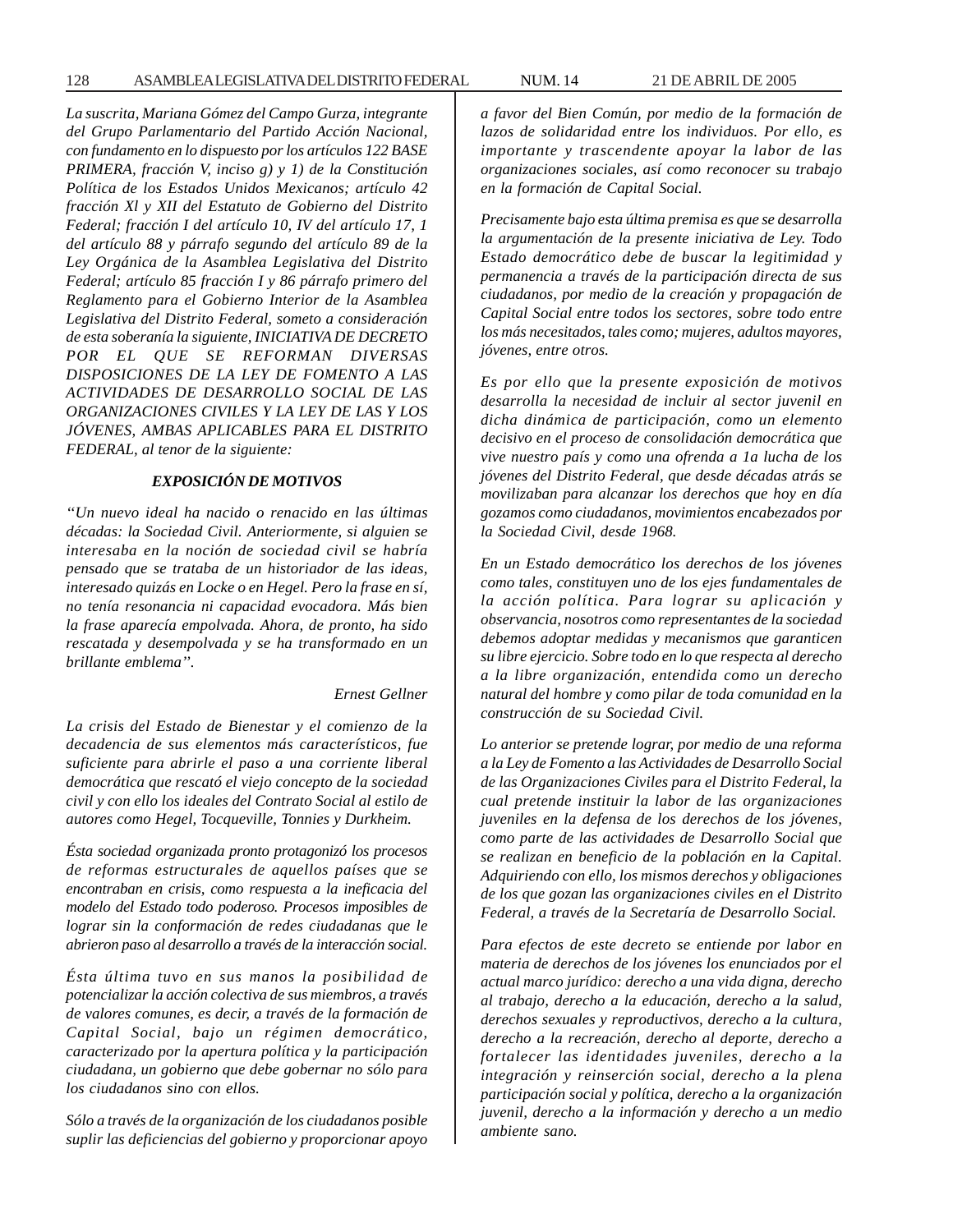*Por otro lado, se realizará una pequeña modificación en la numeración de las fracciones del artículo 2 de la misma Ley, debido a que las últimas dos fracciones llevan el mismo número romano.*

*Las reformas a la Ley de las y los Jóvenes del Distrito Federal, buscan establecer las obligaciones del Instituto de la Juventud en cuanto al tema de organizaciones juveniles, tales como, el fomento de espacios públicos de participación, apoyo en difusión mediática, acceso a las tecnologías de información, asistencia técnica y jurídica, entre otros. De la misma forma se pretende que el Instituto promueva la inscripción de las organizaciones juveniles en el Registro de Organizaciones Civiles del Distrito Federal.*

*Esta propuesta busca garantizarles a las Organizaciones Juveniles que cumplan con los requisitos establecidos en la Ley de Fomento a las Actividades de Desarrollo Social de las Organizaciones Civiles, los derechos y las obligaciones que trae consigo el pertenecer al Registro de Organizaciones Civiles de la capital, tales como, las prerrogativas fiscales y demás beneficios económicos y administrativos que otorga la Administración Pública del Distrito Federal.*

*Lo anterior con el objetivo de impulsar la creación de un mayor número de organizaciones juveniles y de potencializar la labor de las ya existentes. Ya que, según un estudio publicado por el Instituto Federal Electoral, la juventud mexicana se encuentra inmersa en la apatía, la indiferencia, la desconfianza en las estructuras de gobierno y el rechazo a lo político. El 61% de los jóvenes cree que no existe un Sistema Político Democrático y el 11% afirmó no conocer el significado de democracia. Al indagar sobre las razones de su postura, respondieron que en nuestro sistema político existe corrupción y manipulación, no hay respeto al voto, no hay congruencia entre lo que se dice y lo que se hace, y no toma en cuenta su opinión.*

*Sin embargo, a pesar de este preocupante panorama es posible revertir las cifras mediante el desarrollo de modelos de participación juvenil, los cuales pueden ser materializados bajo la figura del asociacionismo juvenil. Lo anterior, bajo el precepto de la organización social como una nueva forma de participación de la sociedad civil en la construcción de la democracia, a través del asociacionismo, constituyendo una forma de participación colectiva, frente a formas más individualistas.*

*Es por ello que el apoyo al crecimiento y consolidación de las Organizaciones Juveniles se perfila en las democracias modernas, como uno de los instrumentos necesarios para lograr el aumento de la confianza y solidaridad entre los jóvenes, debido a que los une bajo*

*una misma causa: Mejorar la situación de los jóvenes en el Distrito Federal.*

*Este espacio de participación no sólo intenta profesionalizar a la juventud en la labor social, sino que nos ofrece un espacio para debatir y crear ideas, crea capital social entre los distintos sectores juveniles y sensibiliza su postura frente a la realidad del otro, promoviendo la importante participación de la Sociedad Civil organizada en los nuevos fenómenos políticos de nuestro país.*

*Es por ello que el Grupo Parlamentario de Acción Nacional, está convencido que son los jóvenes el futuro soporte de nuestra ciudad y de su formación depende la calidad de ciudadanos que conformarán este país. Es por ello, que buscamos que los jóvenes capitalinos desarrollen un proyecto que satisfaga alguna necesidad de su comunidad. Queremos forjar nuevos líderes, líderes ciudadanos que sean un factor de cambio para nuestra ciudad.*

*Bajo este tenor, el PAN reconoce que el apoyo a la creación y fortalecimiento a las Organizaciones Juveniles representa una oportunidad de desarrollo político. Sabemos que no podemos aspirar a la permanencia de nuestro régimen democrático si no impulsamos la participación activa de la Sociedad Civil en el mismo, si no creamos espacios para su desarrollo y crecimiento.*

*Por lo anteriormente expuesto y fundado, me permito presentar ante esta H. Asamblea Legislativa del Distrito Federal, III Legislatura, la siguiente iniciativa:*

*INICIATIVA DE DECRETO POR EL QUE SE REFORMAN DIVERSAS DISPOSICIONES DE LA LEY DE FOMENTO A LAS ACTIVIDADES DE DESARROLLO SOCIAL D E LAS ORGANIZACIONES CIVILES Y LA LEY DE LAS Y LOS JÓVENES, AMBAS APLICABLES PARA EL DISTRITO FEDERAL, al tenor de la siguiente:*

*ARTÍCULO PRIMERO: Se adiciona la fracción XVII del artículo 2, de la Ley de Fomento a las Actividades de Desarrollo Social de las Organizaciones Civiles para el Distrito Federal, y se recorre la numeración para quedar como sigue:*

*Artículo 2.-*

*I a XVI...*

- *XVII. Promover, impulsar y fomentar la defensa y potencialización de los derechos de los jóvenes en el Distrito Federal; y*
- *XVIII.Las demás actividades que, basadas en los principios que animan esta ley, contribuyan al Desarrollo Social de la población.*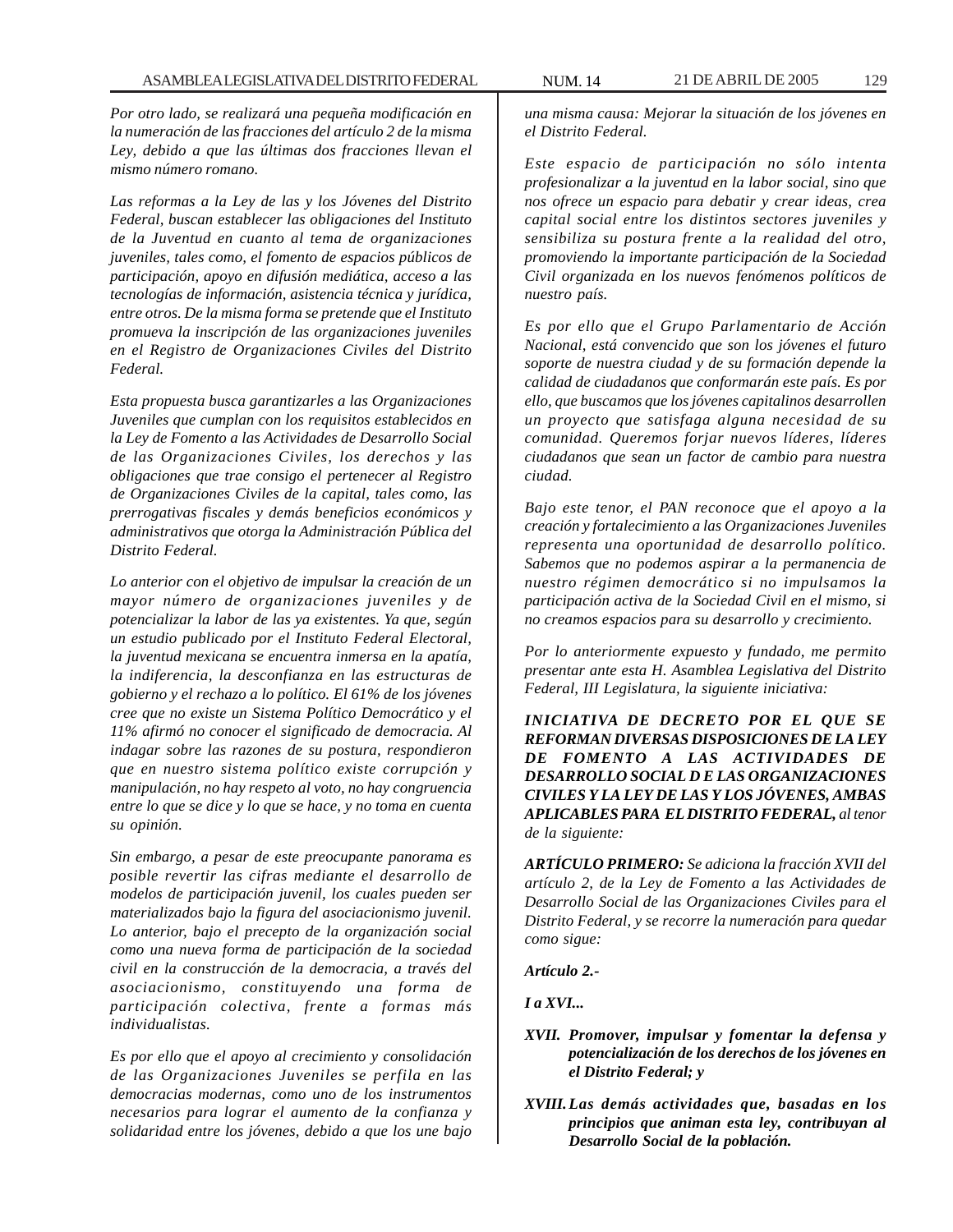*ARTÍCULO SEGUNDO.- Se adicionan los artículos 39 BIS, 39 TER, 40 BIS, 40 TER y 40 CUATER de la Ley de las y los Jóvenes del Distrito Federal, para quedar como sigue:*

*Artículo 39 Bis.- Se entiende por Organización Juvenil a la asociación de jóvenes, legalmente constituida y estructurada en torno a una causa en común, integrada por personas entre los 15 y 29 años de edad.*

*Artículo 39 Ter.- Las Organizaciones Juveniles podrán tener fines educativos, científicos, tecnológicos, de empleo y proyectos productivos, equidad y género, culturales y de recreación, así como de defensa y fomento a los derechos humanos, prevención y tratamiento de adicciones, combate a la pobreza, aprovechamiento de los recursos naturales, protección del medio ambiente, protección civil, grupos vulnerables, educación cívica y participación ciudadana, desarrollo cultural y promoción del arte y la cultura.*

*Artículo 40 Bis.- El Gobierno debe a través del Plan fomentar espacios para la participación de las Organizaciones Juveniles, conforme a lo estipulado por este ordenamiento y la Ley de Fomento a las Actividades de Desarrollo Social de las Organizaciones Civiles para el Distrito Federal.*

*Asimismo, el Gobierno, por conducto del Instituto, proporcionará la asesoría y gestión de oportunidades para la obtención a recursos destinados al acceso a los medios de comunicación y a las tecnologías de información, ante instituciones públicas y privadas, nacionales e internacionales.*

*Artículo 40 Ter.- El Instituto proporcionará la prestación de servicios en asesoría jurídica y asistencia técnica, para facilitar la obtención de la personalidad jurídica de las Organizaciones Juveniles.*

*Artículo 40 Cuater.- El Instituto promoverá la inscripción de las Organizaciones Juveniles al Registro de Organizaciones Civiles del Distrito Federal, con una actualización periódica de tres meses, con el objeto de garantizar a las Organizaciones Juveniles los derechos y las obligaciones que ello implica.*

#### *TRANSITORIOS*

*PRIMERO.- Túrnese el presente decreto al Jefe de Gobierno para los efectos de su promulgación y publicación.*

*SEGUNDO.- El presente decreto entrará en vigor a los treinta días siguientes de su publicación.*

*TERCERO.- Publíquese en la Gaceta Oficial del Distrito Federal.*

*Dado en el Recinto de la H. Asamblea Legislativa del Distrito Federal, III Legislatura, a los 21 días del mes de abril de 2005.*

*Firman por el Partido Acción Nacional: Dip. José Espina Von Roehrich, Dip. Mariana Gómez del Campo Gurza, Dip. Mónica Leticia Serrano Peña, Dip. Ma. Teresita de Jesús Aguilar Marmolejo, Dip. Juan Antonio Arévalo López, Dip. Obdulio Ávila Mayo, Dip. Sofía Figueroa Torres, Dip. Carlos Alberto Flores Gutiérrez, Dip. Gabriela González Martínez, Dip. José de Jesús López Sandoval, Dip. Christian Martín Lujano Nicolás, Dip. José Benjamín Muciño Pérez, Dip. José María Rivera Cabello.*

Es cuanto, diputado Presidente.

**EL C. PRESIDENTE.-** Gracias, diputada. Con fundamento en lo establecido por los artículos 36 fracciones V y VII, 89 de la Ley Orgánica de esta Asamblea Legislativa del Distrito Federal, 28 y 86 del Reglamento para su Gobierno Interior, se turna para su análisis y dictamen a las Comisiones Unidas de Desarrollo Social y de Juventud.

Para presentar una iniciativa de reformas a la Ley Orgánica de la Administración Pública del Distrito Federal, se concede el uso de la Tribuna al diputado Efraín Morales Sánchez, del Partido de la Revolución Democrática.

**EL C. DIPUTADO EFRAÍN MORALES SÁNCHEZ.-** Con el permiso de la presidencia.

## *INICIATIVA DE REFORMAS Y ADICIONES A LA LEY ORGÁNICA DE LA ADMINISTRACIÓN PÚBLICA DEL DISTRITO FEDERAL*

### *HONORABLE ASAMBLEA LEGISLATIVA:*

*El suscrito diputado Efraín Morales Sánchez, integrante del Grupo Parlamentario del Partido de la Revolución Democrática, con fundamento en lo dispuesto por los artículos 46 del Estatuto de Gobierno del Distrito Federal; 17 fracción IV de la Ley Orgánica de la Asamblea Legislativa del Distrito Federal y 85 fracción I del Reglamento para el Gobierno Interior de la Asamblea Legislativa del Distrito Federal, someto a la consideración de este órgano legislativo la iniciativa de reformas y adiciones a la Ley Orgánica de la Administración Pública del Distrito Federal, al tenor de la siguiente:*

#### *EXPOSICIÓN DE MOTIVOS*

*La relación de los órganos de gobierno con la población en general se encuentra regulada a través de diferentes ordenamientos legales, los cuales permiten que el vínculo entre los gobiernos y los gobernados sea de manera civilizada y reciproca, sin embargo para que este ciclo se renueve constantemente, es necesario que los órganos de gobierno cumplan a cabalidad con los mandatos que les han sido conferidos y los particulares hagan valer sus derechos ciudadanos.*

*En este orden de ideas, es necesario no soslayar que la obligación de los representantes populares, electos de*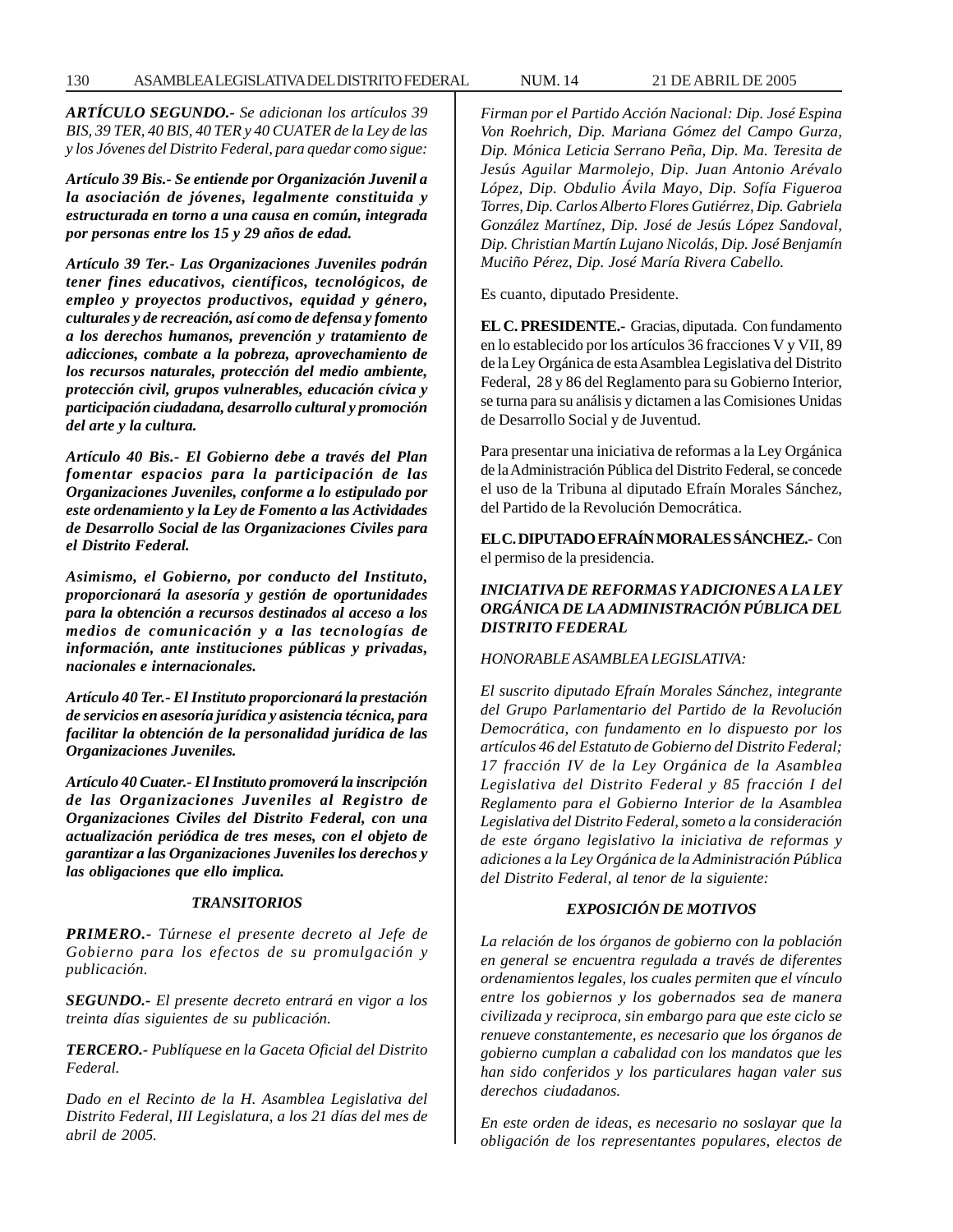*manera democrática, se encuentra directamente supeditada a las necesidades reales y cotidianas de los ciudadanos que decidieron otorgar la confianza, a todos quienes hoy ocupamos una curul en esta H. Asamblea Legislativa, para representarlos ante las instancias necesarias y atender y resolver sus problemas, siempre dentro de lo posible.*

*Por lo que la iniciativa que se presenta en ésta ocasión, pretende establecer mecanismos que permitan a los legisladores locales atender de manera cabal las necesidades de los gobernados.*

*La Asamblea Legislativa del Distrito Federal, como su propia denominación lo establece, es el órgano de gobierno encargado de legislar o crear ordenamientos jurídicos que permitan atender las demandas de los habitantes de la Ciudad de México, sin embargo es necesario precisar que las facultades de dicho cuerpo colegiado, no se limitan exclusivamente a la creación de normas jurídicas, es decir, los legisladores que la componemos tenemos la oportunidad de dirigirnos a las diferentes instancias de la administración pública local para exigir la atención de las demandas ciudadanas, pues hay que reiterar que nuestra calidad de representantes populares se constriñe a velar por el bienestar social, de tal suerte que no siempre es a través de la creación de normas como se atienden las necesidades de los particulares, sino de la exigencia del cumplimiento de las mismas.*

*Lo anterior se relaciona directamente con situaciones que en la práctica son comunes, me refiero a los puntos de acuerdo aprobados por éste órgano legislativo, por medio de los cuales se ha solicitado la atención de diferentes problemas de nuestros representados, por parte de las diferentes instituciones de la administración pública local, los cuales en no pocos casos se quedan sin atender, o lo que es peor son pseudo atendidos, y enterados por medio de comunicados del Secretario de Gobierno a esta Soberanía.*

*Es una realidad que muchos de los casos en que la Asamblea Legislativa ha solicitado la intervención o información de la Administración Pública a través de diferentes puntos de acuerdo, las respuestas o acciones han sido insuficientes o peor aun inician alguna acción y nunca la concluyen, desatendiendo así la demanda real del representante popular y por consiguiente de la sociedad.*

*Es imperativo establecer en la Ley Orgánica de la Administración Publica del Distrito Federal el precepto que genere la obligación de los encargados de la administración publica en el Distrito Federal de atender a cabalidad las solicitudes e inquietudes populares que se hacen de su conocimiento a través de los puntos de*

*acuerdo aprobados por ésta Asamblea Legislativa, ya que no es valido que al momento de requerir información de dichas instancias, las respuestas obtenidas no sean congruentes con la solicitud planteada, o que las exigencias de atención de diversos casos no se resuelvan.*

*Entonces, queda claro que es necesario adecuar el marco jurídico que rige a la administración pública para crear un verdadero sistema vinculatorio que permita atender de manera integral las demandas sociales, por lo que se propone que cuando éste órgano legislativo solicite información o atención de alguna instancia de la administración publica por medio de puntos de acuerdo, estos tendrán el carácter de obligatorios y deberán de ser congruentes y resueltos en los plazos establecidos.*

*Ahora bien, considerando que el artículo 17 fracción VII de la Ley Orgánica de la Asamblea Legislativa del Distrito Federal dispone que, es derecho de los diputados ''gestionar ante las autoridades la atención de las demandas de sus representados'', es necesario establecer a través de ésta iniciativa que las proposiciones con punto de acuerdo aprobadas por el pleno de éste órgano legislativo, deberán ser atendidas directamente por titular de la entidad de la administración pública a la que se dirige, y las repuestas de las solicitudes deberán ser dirigidas directamente al diputado o los diputados promoventes del punto de acuerdo.*

*Por lo anteriormente expuesto y fundado, someto a la consideración de éste órgano legislativo la siguiente iniciativa de reformas y adiciones a la Ley Orgánica de la Administración Pública del Distrito Federal, al tenor siguiente:*

*PRIMERO.- Se reforman el artículo 50 y la fracción LXXXIII del artículo 39 y se adicionan el artículo 15 bis y la fracción LXXXIV al artículo 39 todos de la Ley Orgánica de la Administración Publica del Distrito Federal para quedar como sigue:*

## *LEY ORGÁNICA DE LA ADMINISTRACIÓN PÚBLICA DEL DISTRITO FEDERAL*

*Artículo 5o.- El Jefe de Gobierno es el titular de la Administración Pública del Distrito Federal. A él corresponden originalmente todas las facultades establecidas en los ordenamientos jurídicos relativos al Distrito Federal, y podrá delegarlas a los servidores públicos subalternos mediante acuerdos que se publicarán en la Gaceta Oficial del Distrito Federal para su entrada en vigor y, en su caso, en el Diario Oficial de la Federación para su mayor difusión, excepto aquéllas que por disposición jurídica no sean delegables.*

*El Jefe de Gobierno contará con unidades de asesoría, de apoyo técnico, jurídico, de coordinación y de planeación del desarrollo que determine, de acuerdo con el*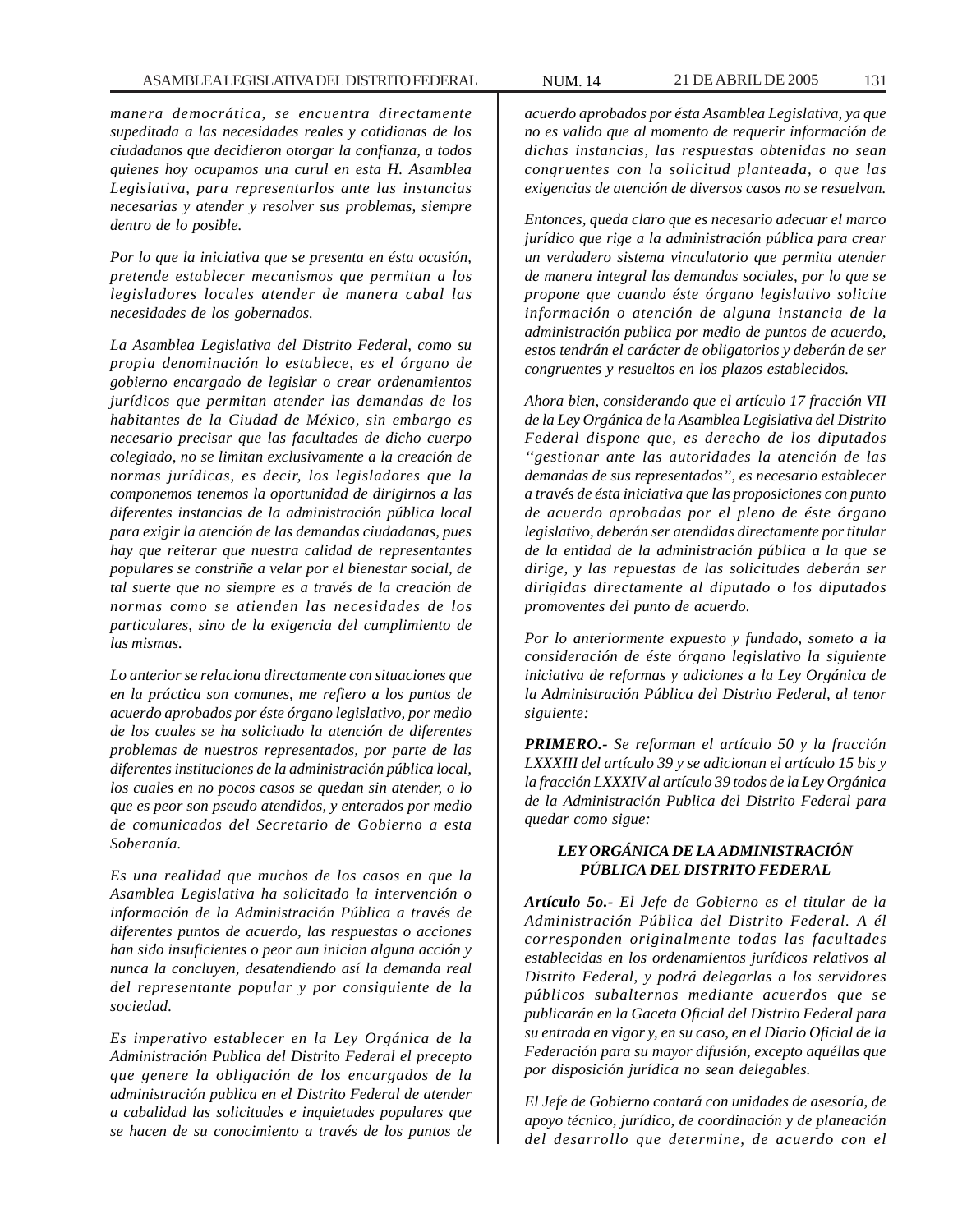*presupuesto asignado a la Administración Pública del Distrito Federal. Asimismo, se encuentra facultado para crear, mediante reglamento, decreto o acuerdo, los órganos desconcentrados, institutos, consejos, comisiones, comités y demás órganos de apoyo al desarrollo de las actividades de la Administración Pública del Distrito Federal.*

*Asimismo, el Jefe de Gobierno deberá destituir a los servidores públicos en los que haya delegado alguna atribución, a petición de la Asamblea Legislativa, por el incumplimiento de los ordenamientos y acuerdos emanados de la misma, independientemente de las acciones legales emprendidas por otras vías o de las sanciones a que se haga acreedor por la violación a otras leyes.*

*ARTÍCULO 15 BIS.- Los encargados de las entidades administrativas y los órganos político-administrativos tienen la obligación de atender estrictamente los acuerdos emanados de la Asamblea Legislativa relativos a la administración pública, en un término no mayor a los diez días hábiles, a partir de que se hagan de su conocimiento los mismos.*

*Asimismo, las respuestas a los acuerdos y solicitudes realizadas por el órgano legislativo deberán ser remitidas por los titulares de las dependencias de manera directa a los diputados promoventes de dichos acuerdos.*

*Artículo 39.- Corresponde a los titulares de los Órganos Político- Administrativos de cada demarcación territorial.*

### *1 a LXXXII*

- *LXXXIII.- Atender de manera expedita, congruente y eficiente las solicitudes realizadas por la Asamblea Legislativa a través de los acuerdos respectivos, en los tiempos señalados.*
- *LXXXIV.- Las demás que le atribuyan expresamente las leyes y reglamentos.*

### *ARTÍCULOS TRANSITORIOS*

*ARTÍCULO PRIMERO.- Las presentes reformas entraran en vigor al día siguiente de su publicación en la Gaceta Oficial del Distrito Federal.*

*ARTÍCULO SEGUNDO.- Túrnese al Jefe de Gobierno del Distrito Federal para su debida promulgación y publicación en la Gaceta Oficial del Distrito Federal y para su mayor difusión, en el Diario Oficial de la Federación.*

*ARTÍCULO TERCERO.- El Jefe de Gobierno deberá realizar las adecuaciones necesarias a los Reglamentos respectivos, para la correcta aplicación de la Ley.*

## *ATENTAMENTE*

## *DIP. EFRAÍN MORALES SÁNCHEZ*

*México Distrito Federal a 21 de Abril de 2005.*

Por su atención muchas gracias.

**EL C. PRESIDENTE.-** Gracias, diputado. Con fundamento en lo dispuesto por los artículos 36 fracciones V y VII, 89 de la Ley Orgánica de la Asamblea Legislativa del Distrito Federal, 28 y 86 del Reglamento para su Gobierno Interior, se turna para su análisis y dictamen a la Comisión de Administración Pública Local.

Para presentar una iniciativa con proyecto de decreto por el que se reforman diversas disposiciones del Código de Procedimientos Civiles y se crea la Ley de Justicia Alternativa para el Distrito Federal, se concede el uso de la tribuna al diputado José Espina Von Roehrich, del Partido Acción Nacional.

**EL C. DIPUTADO JOSÉ ESPINA VON ROEHRICH.-** Gracias. Con su permiso, señor Presidente.

*INICIATIVA CON PROYECTO DE DECRETO POR EL QUE SE REFORMAN Y DEROGAN DIVERSAS DISPOSICIONES DEL CÓDIGO DE PROCEDIMIENTOS CIVILES PARA EL DISTRITO FEDERAL Y SE CREA LA LEY DE JUSTICIA ALTERNATIVA PARA EL DISTRITO FEDERAL*

*C. Presidente de la Mesa Directiva de la Asamblea Legislativa del Distrito Federal III Legislatura.*

*Los suscritos, Diputados integrantes del Grupo Parlamentario del Partido Acción Nacional, con fundamento en lo dispuesto por los artículos 122, apartado C, Base Primera, fracción V, inciso h) de la Constitución Política de los Estados Unidos Mexicanos; 42 fracción XII del Estatuto de Gobierno del Distrito Federal; 10 fracción I, 17 fracción IV y 89 párrafo primero y segundo de la Ley Orgánica de la Asamblea Legislativa del Distrito Federal y 85 fracción I del Reglamento para su Gobierno Interior, sometemos a consideración de esta Honorable Asamblea Legislativa del Distrito Federal la presente INICIATIVA CON PROYECTO DE DECRETO POR EL QUE SE REFORMAN Y DEROGAN DIVERSAS DISPOSICIONES DEL CÓDIGO DE PROCEDIMIENTOS CIVILES PARA EL DISTRITO FEDERAL Y SE CREA LA LEY DE JUSTICIA ALTERNATIVA PARA EL DISTRITO FEDERAL, conforme a la siguiente:*

### *EXPOSICIÓN DE MOTIVOS*

*La actual convivencia social se ha convertido compleja y difícil debido a diversos factores como el desmedido crecimiento de la población, la desigualdad económica, así como la falta de eficacia de las instituciones de nuestra Ciudad, entre otros, factores que han incrementado y creado conflictos en la sociedad mexicana.*

*Estos nuevos conflictos han provocado que los órganos jurisdiccionales encargados de la administración de*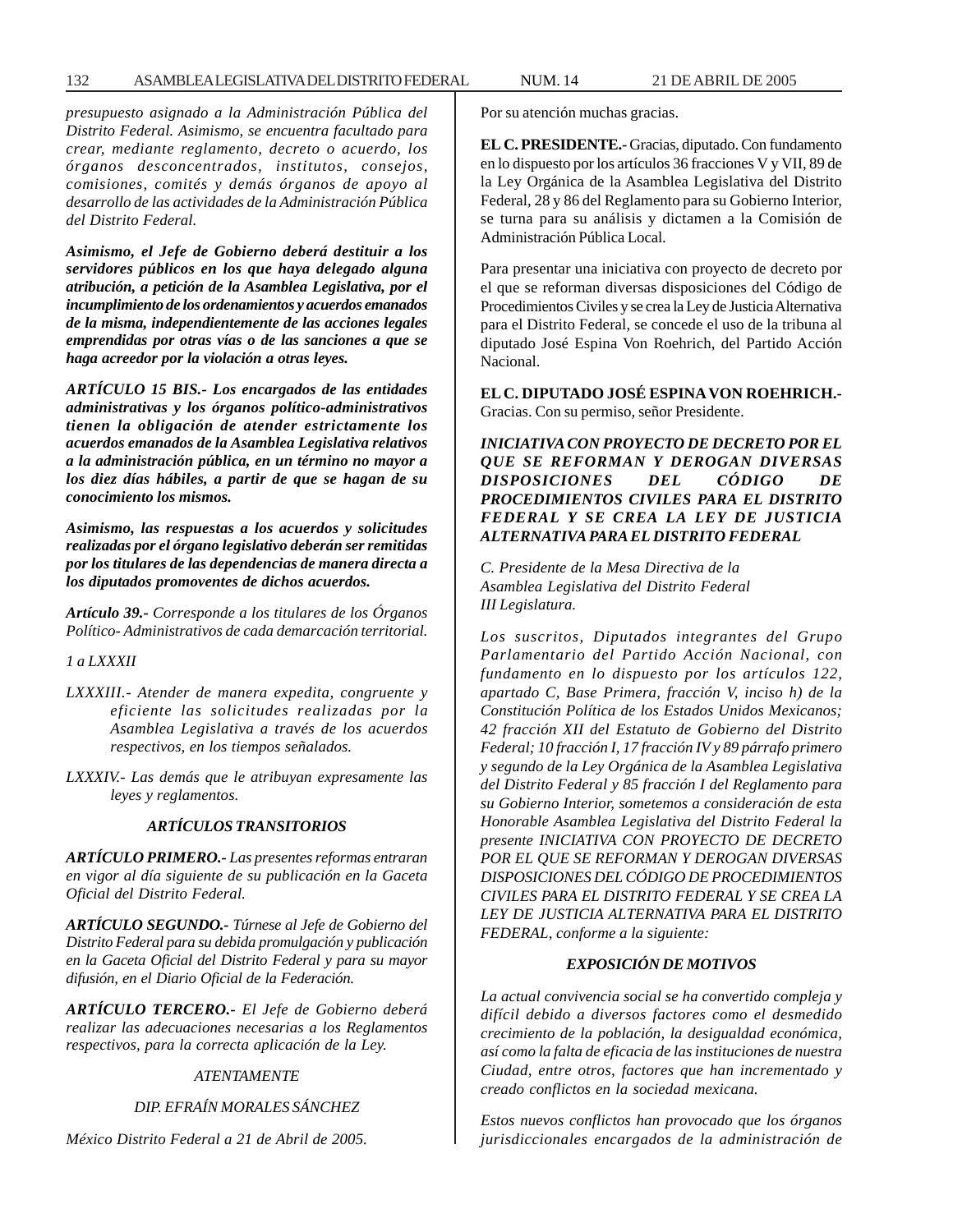*justicia en la Ciudad se vuelvan insuficientes. La sobrecarga de trabajo de dichos órganos, el abuso de los recursos que la ley otorga para los procesos judiciales, la dilación de los juicios, el alto costo que implica el litigio, en ocasiones el desconocimiento del Derecho y de los procedimientos jurisdiccionales por parte de los que intervienen en el proceso, así como la insatisfacción social frente a la resolución judicial, la falta de una actitud institucional democrática que permita la participación de la ciudadanía en la resolución de sus conflictos, entre otros, son detonantes para que Acción Nacional proponga esta iniciativa la cual fija las bases de un nuevo sistema de administración de justicia, un sistema que beneficie a la ciudadanía en general, no sólo a unos pocos.*

*No obstante que constitucionalmente la impartición de justicia debe ser gratuita, en la práctica representa un alto costo porque el justiciable necesita de la asesoría o patrocinio de un abogado, de la designación de peritos y, en general, de gastos que importa la tramitación de un juicio. Esta circunstancia real se traduce en una denegación del derecho de acceso a la justicia de amplios sectores sociales que carecen de la capacidad económica de soportar la tramitación de prolongados procedimientos judiciales que normalmente les impide iniciarlos, o ya iniciados, les lleva a abandonarlos.*

*Por otro lado, las estadísticas revelan un elevado índice de asuntos que generan una inútil actividad de toda la maquinaria jurisdiccional (con los costos que ello representa para el Gobierno, recursos humanos, materiales, etc.) porque concluyen anticipadamente por desistimiento, ya de la acción, ya de la demanda; porque en ellos se decreta su caducidad por el desinterés de las partes o por el abandono de esta ante la imposibilidad de soportar su costo, porque se da un avenimiento de los interesados o convenios de transacción, pero que finalmente hacen inútil el trabajo desarrollado por los tribunales correspondientes, con el consiguiente gravamen económico para el limitado presupuesto del Poder Judicial.*

*En otro aspecto, las formalidades propias de los juicios, la posibilidad que tienen las partes de entorpecerlos con trámites dilatorios y el desmedido volumen de causas litigiosas que deben resolver los juzgados y el Tribunal, hace que la justicia se administre fuera de los plazos establecidos por la ley, pese a loables esfuerzos que desarrollan los jueces y magistrados.*

*La inclusión de los métodos alternos de solución de controversias como vías de acceso a la justicia, a través de la institucionalización y desarrollo de métodos autocompositivos capaces de alternar y coexistir con la vía jurisdiccional, está constituyendo un pilar importante en la construcción de un sistema de justicia más humano, satisfactorio, económico, ágil, expedito y rápido.*

*Entre los medios de solución alterna de conflictos está la Mediación, figura tan antigua que, a pesar de haber sido utilizada a lo largo de la historia en todos los ámbitos (religioso social, cultural, económico, internacional, etc.,) y en todos los niveles: individuos, grupos y naciones es relativamente desconocida como método de resolución de conflictos en la actualidad, al menos en México, ya que es hasta hace unos 7 u 8 años que siguiendo el modelo de Argentina y Ecuador diversos Estados de nuestra República Mexicana comienzan a legislar respecto al tema.*

*Tal es el caso de la Ley de Justicia Alternativa del Estado de Quintana Roo publicada en el Periódico Oficial del Estado el día 6 de agosto de 1997, la Ley de Justicia Alternativa del Estado de Guanajuato publicada en el Periódico Oficial del Estado el día 27 de mayo de 2003 o la Ley de Justicia Alternativa del Estado de Colima aprobada e1 día 22 de septiembre del mismo año que la anterior, estas entidades federativas ya contemplan a esta figura como método de resolución pacífica de conflictos.*

*Por lo que se refiere al procedimiento de conciliación es conveniente mencionar que fue introducido en nuestra legislación mediante las reformas efectuadas al Código de Procedimientos Civiles para el Distrito Federal, en el año 1986, las cuales fueron publicadas en el Diario Oficial de la Federación el día 10 de enero del mismo año.*

*La mediación y la conciliación son la vía pacífica de solución de conflictos que, en términos humanos, de tiempo, recursos y costos, han mostrado ser más eficientes que cualquier otro, porque además de privilegiar la libre decisión de las partes, la cooperación y el compromiso mutuo, facilitan la pacífica continuidad de las relaciones reduciendo así la posibilidad de futuros litigios, independientemente de que, en la medida que se difundan, al ponderarse la responsabilidad de los involucrados en el arreglo de su conflicto ante la sociedad, ésta se proyecta como un medio capaz de generar una cultura pacificadora que recupera la posibilidad de una armónica convivencia entre los individuos.*

*El Partido Acción Nacional, propone en esta iniciativa reunir las disposiciones relativas a los medios de justicia alternativa que ya existen en nuestra legislación en un solo ordenamiento jurídico, es por ello, que se modifica el Código de Procedimientos Civiles vigente en nuestra Ciudad en cuanto a la conciliación.*

*Esta Honorable Asamblea Legislativa en un esfuerzo conjunto con el Tribunal Superior de Justicia del Distrito Federal han dado el primer paso para la inclusión de estos medios alternos de solución de conflictos en el marco jurídico que nos rige, al aprobar la reforma del artículo*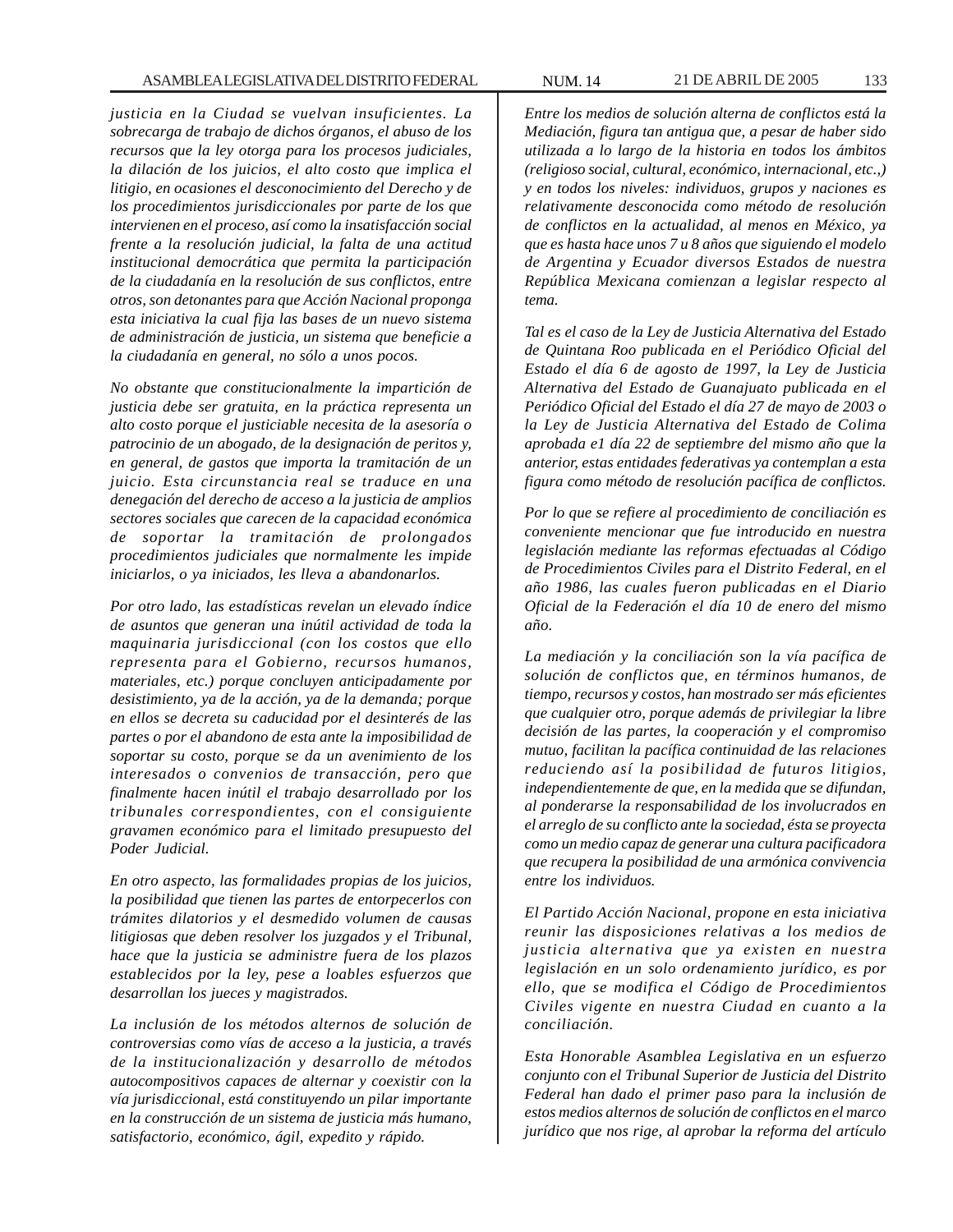*200 de la Ley Orgánica del Tribunal Superior de Justicia del Distrito Federal el cual permite al Consejo de la Judicatura del Distrito Federal expedir acuerdos generales para el adecuado ejercicio de sus funciones y para el desarrollo de programas de soluciones alternativas de controversias.*

*Por su parte, el pleno del Consejo de la Judicatura del Distrito Federal crea el Centro de Justicia Alternativa del Tribunal Superior de Justicia del Distrito Federal, mediante el acuerdo 16-26/2003, de fecha 7 de mayo de 2003, por el cual autorizó la aprobación y ejecución de las etapas de un proyecto de Justicia Alternativa en sus fases de instrumentación y operación; y a través del acuerdo 19-47/2003 de fecha 27 de agosto del mismo año, por el cual resuelve la creación del Centro de Justicia Alternativa del Tribunal Superior de Justicia del Distrito Federal, dentro del Programa de Soluciones Alternativas de Controversias, así como sus Reglas de Operación.*

*El Centro de Justicia Alternativa, es un órgano administrativo del Consejo de la Judicatura, con autonomía técnica y de gestión, que administra y desarrolla los métodos alternativos para la solución de las controversias que se susciten entre particulares.*

*Acción Nacional reconoce la labor del Centro de Justicia Alternativa del Distrito Federal, la cual ha sido favorable para los Ciudadanos que habitan esta urbe, basta con mencionar que durante el período del 1° de septiembre de 2003 al 30 de noviembre de 2004, ha atendido alrededor 484 asuntos de divorcio, 245 a alimentos, 96 de guarda y custodia, 17 relativos a la disolución o modificación del régimen patrimonial, y 35 de derechos sucesorios.*

*En el resto del país existen más Centros del Mediación como el de Querétaro, Baja California Sur, Chihuahua, Sonora, Estado de México, Colima, Quintana Roo, Oaxaca, Aguascalientes, Tabasco y Puebla.*

*Los diputados del Partido Acción Nacional, estamos convencidos y conscientes del gran reclamo de justicia y seguridad jurídica de los citadinos y es por ello la importancia y creación de un sistema de justicia alterno a la vía jurisdiccional que solucione los conflictos.*

*Por lo anteriormente expuesto y fundado, sometemos ante el Pleno de esta Honorable Asamblea Legislativa del Distrito Federal, la siguiente:*

*INICIATIVA CON PROYECTO DE DECRETO POR EL QUE SE REFORMAN Y DEROGAN DIVERSAS DISPOSICIONES DEL CÓDIGO DE PROCEDIMIENTOS CIVILES PARA EL DISTRITO FEDERAL Y SE CREA LA LEY DE JUSTICIA ALTERNATIVA PARA EL DISTRITO FEDERAL*

*ARTÍCULO PRIMERO: Se reforman y derogan diversas disposiciones del Código de Procedimientos Civiles para el Distrito Federal, para quedar como sigue:*

*Artículo 261.- Las excepciones que no se hayan resuelto en la audiencia previa, se discutirán al propio tiempo y se decidirán en la misma sentencia*

*Artículo 272.- El demandado que oponga recompensación, lo hará precisamente al contestar la demanda y nunca después; y se dará traslado del escrito al actor, para que conteste en el término de seis días.*

*Artículo 272 A.- Una vez contestada la demanda, el Juez señalará de inmediato fecha y hora para la celebración de una audiencia previa dentro de los diez días siguientes, dando vista a la parte que corresponda con las excepciones que se hubieren opuesto en su contra, por el término de tres días. En los juicios de divorcio necesario en que se invoquen como causales únicamente las fracciones Xl, XVII o XVIII del artículo 267 del Código Civil, la audiencia previa se fijará dentro de los cinco días siguientes a la contestación de la demanda y, en su caso, de la reconvención.*

*Si una de las partes no concurre sin causa justificada, el juez la sancionará con una multa hasta por los montos establecidos en la fracción II del artículo 62 de este Código. Si dejaren de concurrir ambas partes sin justificación, el juzgador las sancionará de igual manera. En ambos casos el juez procederá a examinar las cuestiones relativas a la depuración del juicio.*

*En caso de desacuerdo entre los litigantes, la audiencia proseguirá y el juez, que dispondrá de amplias facultades de dirección procesal, examinará, en su caso, las excepciones de conexidad, litispendencia y cosa juzgada, con el fin de depurar el procedimiento.*

*En los juicios de orden civil y familiar una vez contestada la demanda, el juez tendrá la obligación de convocar a las partes a una audiencia con el fin de informarles sobre la posibilidad de someter el conflicto a la conciliación.*

*La inasistencia de las partes a esta audiencia se entenderá como una negativa a someter su conflicto a los medios alternativos.*

*En caso de que asistan y acepten proseguir la solución del conflicto por los medios alternos, e1 juez suspenderá el procedimiento hasta que e1 Centro le informe la resolución definitiva.*

*Artículo 272-F.- La resolución que dicte el juez en la audiencia previa, será apelable en el efecto devolutivo.*

*Artículo 290.- El mismo día en que se haya celebrado la audiencia previa de excepciones procesales, si en la misma no se terminó el juicio a más tardar al día siguiente*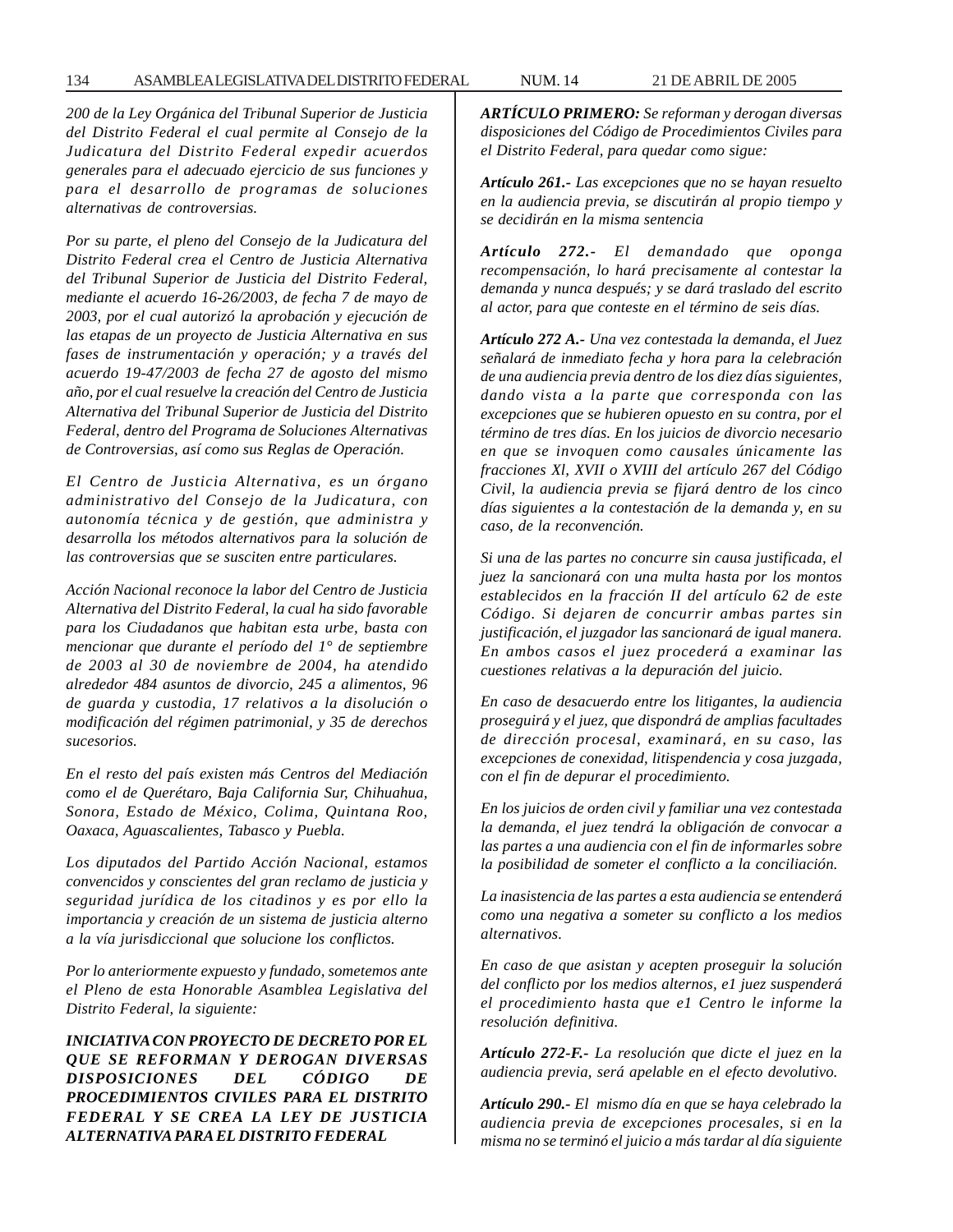*de dicha audiencia, el Juez abrirá el juicio al período de ofrecimiento de pruebas, que es de diez días comunes, que empezarán a contarse desde el día siguiente a aquél en que surta efectos la notificación a todas las partes del auto que manda abrir el juicio a prueba. En los juicios de divorcio necesario en que se invoquen como causales únicamente las fracciones Xl, XVII o XVIII del artículo 267 del Código Civil, el período de ofrecimiento de pruebas será de cinco días comunes a partir del día siguiente de aquél en que surta efectos la notificación a todas las partes del auto que manda abrir el juicio a prueba.*

*ARTÍCULO SEGUNDO: Se crea la Ley de Justicia Alternativa para el Distrito Federal.*

## *LEY DE JUSTICIA ALTERNATIVA PARA EL DISTRITO FEDERAL*

# *CAPÍTULO 1 Disposiciones Generales*

*Artículo 1.- Esta Ley es de orden e interés público, y de observancia general en todo el Distrito Federal, siendo su objeto principal establecer las bases y condiciones para el desarrollo de un sistema de métodos alternos de solución de conflictos entre particulares.*

*Artículo 2.- Para los efectos de esta Ley se entenderá por:*

- *I. Acuerdo.- Resultado final al cual se esperan que lleguen los mediados mediante el procedimiento de mediación o conciliación y que representa un desenlace satisfactorio de ambos.*
- *II. Centro.- El Centro de Justicia Alternativa del Tribunal Superior de Justicia del Distrito Federal.*
- *III. Código Penal.- El Nuevo Código Penal para el Distrito Federal.*
- *IV. Conciliación.- Es el procedimiento voluntario por el cual dos o más personas involucradas en un conflicto de naturaleza civil o familiar, buscan una solución amigable y aceptable, a través de la asistencia de un tercero neutral e imparcial, llamado conciliador.*
- *V. Consejo.- El Consejo de la Judicatura del Distrito Federal.*
- *VI. Ley.- La presente Ley.*
- *VII. Mediación.- Es el procedimiento voluntario por el cual dos o más personas involucradas en un conflicto de naturaleza penal, buscan una solución amigable y aceptable, a través de la asistencia de un tercero neutral e imparcial, llamado Mediador.*
- *VIII. Mediador, Conciliador o Especialista.- El Licenciado en derecho encargado de intervenir*

*en la solución de conflictos entre particulares, quien ajustándose a los principios rectores de la mediación y conciliación establecidos por el Centro, les auxiliará en la elaboración de un acuerdo que ponga fin al conflicto.*

- *IX. Método alterno de solución de conflicto.- Es el medio alterno a las vías previstas en la jurisdicción ordinaria y al fuero de los Jueces y Magistrados del orden común del Distrito Federal, al cual pueden recurrir voluntariamente las partes involucradas en un conflicto para buscar una solución al mismo.*
- *X. Partes.- Las personas físicas o morales que después de haber establecido una relación de cariada naturaleza entran en conflicto y se someten al procedimiento de mediación o conciliación buscando una solución.*
- *XI. Tribunal.- El Tribunal Superior de Justicia del Distrito Federal.*

*Artículo 3.- El medio no jurisdiccional para la resolución de controversias jurídicas que se establece en la presente Ley, es alternativo a la vía jurisdiccional ordinaria y al fuero de los jueces y magistrados del orden común.*

*Por lo tanto, los particulares pueden recurrir a dicho método para dirimir sus conflictos en los términos de este ordenamiento, pero no pueden optar simultáneamente por la vía judicial.*

*No obstante, la vía judicial estará siempre expedita en los términos y condiciones que establecen la Constitución General de la República y las Leyes ordinarias, para alcanzar la solución que por la vía alterna no se consiguió.*

*Asimismo, los particulares que en su momento hayan buscado la solución de sus conflictos en la vía jurisdiccional, pueden intentar alcanzar la solución por la vía alterna de la mediación o conciliación; interrumpiendo o desistiéndose de aquellos procedimientos iniciados para buscar la solución por el método alternativo.*

## *CAPÍTULO II*

### *Del Centro de Justicia Alternativa*

*Artículo 4.- El Centro de Justicia Alternativa es un organismo público desconcentrado del Tribunal Superior de Justicia del Distrito Federal, cuya función es tramitar a través del método alterno de solución de controversias los conflictos entre particulares.*

*Artículo 5.- El Centro de Justicia Alternativa tiene las siguientes atribuciones:*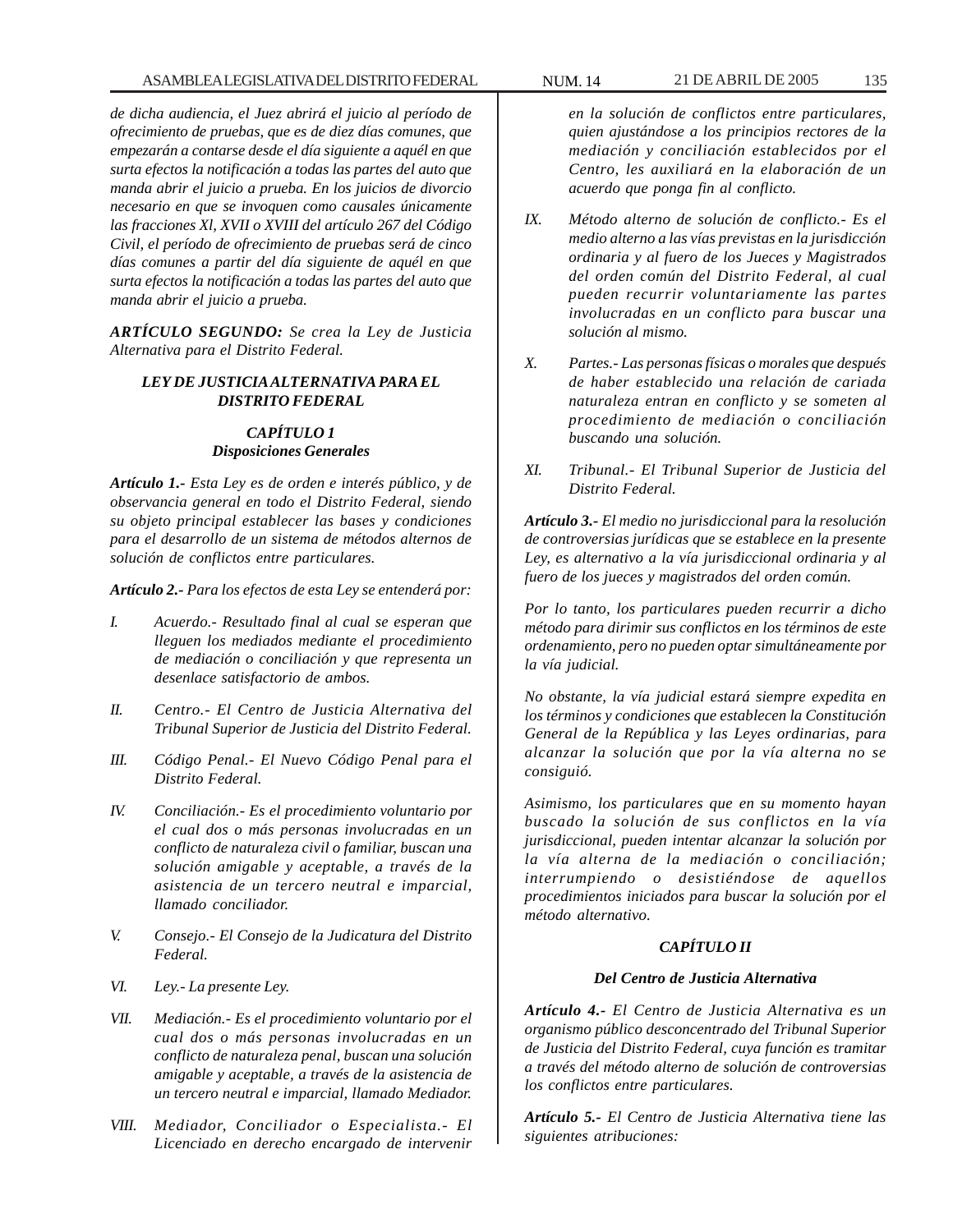- *I. El desarrollo y la administración de un sistema de métodos alternos de solución de conflictos en los términos de la presente Ley, recurriendo a la práctica interdisciplinaria.*
- *II. La formación, capacitación, evaluación, certificación y registro de los especialistas encargados de conducir los procesos alternativos de justicia.*
- *III. La prestación de servicios de información, orientación y asesoría gratuitos que las personas soliciten.*
- *IV. La difusión y divulgación permanente del método alterno de solución de conflictos, para conocimiento y sensibilización del personal judicial, abogados, academia y de la ciudadanía en general del Distrito Federal.*
- *V. El intercambio permanente con instituciones públicas y privadas nacionales y extranjeras que contribuyan a fortalecer sus funciones y ampliar sus metas.*
- *VI. Determinar y controlar, mediante un sistema de calidad, los diversos procesos del Centro en todos sus niveles, dentro de los patrones de eficiencia, que los mantenga bajos en la intervención de recursos, tiempos y esfuerzo.*
- *VII. Llevar un registro y monitoreo de los mediadores encargados de conducir los procesos alternativos de justicia.*

*Para el debido cumplimiento de sus funciones el Centro deberá incorporar las áreas especializadas que vayan requiriendo.*

*La organización y funcionamiento del Centro, deberá regularse por lo que disponga la presente Ley, sus Lineamientos Operativos y por lo que, en sus políticas y directrices globales acuerde el Consejo mediante acuerdos emitidos por éste.*

*Artículo 6.- En el caso de que las partes decidan iniciar uno de los procedimientos previstos en esta Ley, el Centro debe realizar el procedimiento aleatorio de selección del especialista que atenderá la solicitud respectiva y notificar al solicitante por escrito la designación dentro de los quince días siguientes a la fecha de la solicitud correspondiente.*

*Artículo 7.- El Centro deberá formar, capacitar, entrenar y actualizar a los especialistas, encargados de la solución de conflictos por conducto de la mediación.*

*Artículo 8.- El Centro deberá expedir el certificado correspondiente, que acredite a las personas capacitadas*

*para conducir los procesos alternos, también deberá elaborar el Registro de Especialistas, para atender las solicitudes del público.*

*Artículo 9.- Los especialistas certificados y registrados por el Centro son los únicos facultados por esta Ley para conducir el proceso alterno de mediación.*

*Artículo 10.- Los especialistas deberán de ser seguir los principios de autonomía de la voluntad de las partes, imparcialidad, confidencialidad y confianza*

### *CAPÍTULO III Del Procedimiento*

*Artículo 11.- Todo servicio, trámite o gestión prestado por el Centro debe ser gratuito, aún cuando se trate de la aplicación del método alterno de solución de conflictos administrados por el Centro; salvo cuando la conducción de uno de los métodos sea realizada por los profesionales independientes inscritos en sus registros de especialistas, dichos servicios causarán honorarios.*

*Los servicios de peritaje que resulten necesarios en la mediación o conciliación, serán cubiertos de común acuerdo por las partes en cuanto a su costo.*

*Artículo 12.- La comparecencia ante el Centro, debe ser siempre de forma personal tratándose de personas físicas; y por conducto de apoderados, mandatarios o procuradores, tratándose de personas morales.*

*Los menores de edad y las personas en estado de interdicción, comparecerán por medio de sus representantes legales, siguiendo las normas establecidas en los ordenamientos vigentes en el Distrito Federal.*

*Artículo 13.- El método alterno de solución de conflicto se iniciará a solicitud de la cualquiera o ambas las partes en conflicto, previo recibimiento de información y documentación explicativa de los servicios que proporciona el Centro.*

*El Centro determinará si el conflicto es viable para ser resuelto por el método alterno de solución de conflicto correspondiente. En el caso de ser rechazado el Centro proporcionará la orientación que resulte procedente.*

*Si después de haber recibido la información las partes deciden iniciar el método alterno de solución de conflicto deberán llenar y firmar una solicitud del servicio de mediación, con lo que se abrirá el expediente respectivo*

*Artículo 14.- Las solicitudes se deben presentar de manera escrita, personal, o por representante legal, en caso de personas morales.*

*La solicitud debe ser entregada en el Centro, y deberá contener el nombre, apellidos, domicilio, teléfono y firma*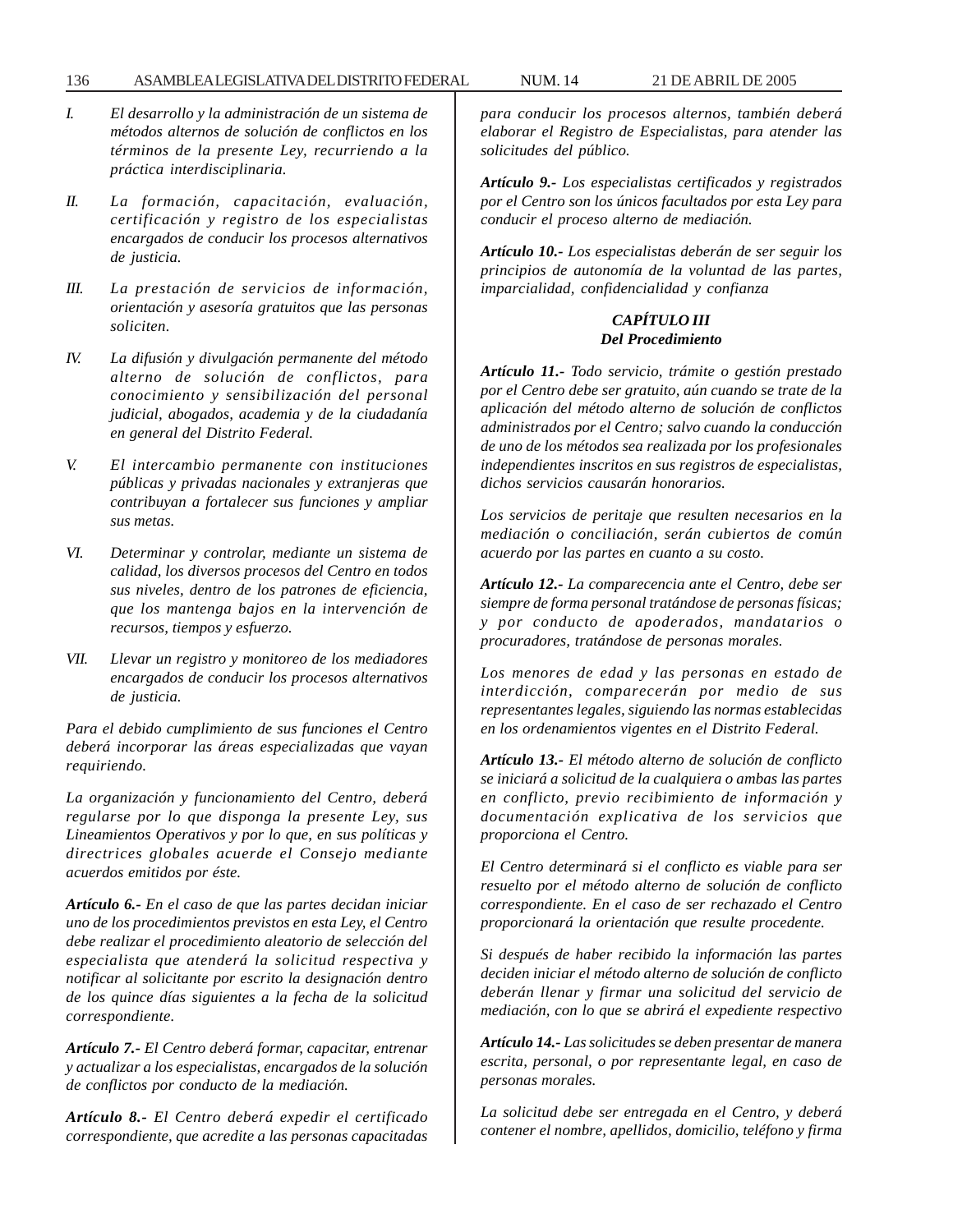*del o de los peticionarios, así como una explicación breve del asunto en controversia.*

*El solicitante deberá acompañar la solicitud con fotocopia de los siguientes documentos, así como sus originales para su cotejo:*

- *I. Acta de nacimiento.*
- *II. Comprobante de domicilio.*
- *III. Identificación oficial.*
- *IV. Tratándose de persona moral, escritura pública debidamente inscrita en el Registro Público de Comercio correspondiente, en la que conste su constitución, así como la designación como apoderado de la persona moral.*

*El Centro está obligado a devolver al o los peticionarios copia de la solicitud debidamente sellada.*

*Cuando la solicitud la hace una sola de las partes, el Centro invitará a la otra parte involucrada a participar de los métodos alternos de solución de conflictos, de aceptar, se requerirá que la parte invitada confirme estar de acuerdo con la fecha y hora para la primera sesión, mediante la firma del ''acuerdo de medicación''.*

*La parte invitada deberá informar al Centro en un término no mayor a cinco días hábiles después de recibir la invitación si se somete a la solución del conflicto mediante un método alterno de solución de conflicto.*

*Si la parte invitada no manifestó su decisión de participar en la mediación o conciliación, el Centro enviará hasta por segunda ocasión la invitación correspondiente, de no haber respuesta se tendrá por cerrada la alternativa para solucionar el conflicto por esta vía.*

*El Centro deberá informar la decisión de la parte invitada a la parte que solicita la prestación del servicio en un término de diez días hábiles contados a partir del día de su solicitud.*

*Artículo 15.- En la apertura del expediente, las partes firmarán un ''Acuerdo de Mediación'' con el Centro, mediante el cual se designará especialista y se establecerá de común acuerdo con las partes, el día y hora para la primera sesión.*

*El personal del Centro está obligado a vaciar la información contenida en la solicitud al formulario electrónico, que será la base de datos del Centro.*

*Artículo 16.- El especialista asignado recibirá el expediente y tendrá la obligación de emitir en el término de cinco días hábiles contados a partir de la recepción el ''Escrito de Autonomía'', o excusarse para conocer del*

*conflicto. En este último caso, debe asignarse inmediatamente al siguiente especialista en turno y asentar el cambio en la solicitud.*

*Si llegada la fecha de la sesión inicial hubiere especialista pero no se tuviera debidamente constituida la solicitud del servicio, se tendrá igualmente la primera sesión y previamente al inicio de la misma se dará la debida integración a la solicitud.*

*Artículo 17.- Durante la primera reunión, el especialista deberá recordar a las partes el objeto y alcance de la mediación o conciliación, según sea el caso, las Reglas del Procedimiento, el requisito de voluntariedad, su trascendencia y celebrará un convenio de confidencialidad. En especial se les informará del derecho que les asiste de dar por terminada la mediación o conciliación en el momento que ellos deseen.*

*Además, durante la primera reunión, el especialista y las partes deberán exponer los motivos que los llevaron a hacer uso del servicio, acordar los temas que serán abordados por las partes, dar a conocer el programa de actuaciones, así como manifestar la conformidad o inconformidad del programa de actuaciones propuesto, hasta llegar a determinar conjuntamente una agenda para el desarrollo de las sesiones.*

*Se deberá establecer en la primera sesión la fecha y hora para la siguiente sesión.*

*Artículo 18.- En las siguientes sesiones, para la exploración de los temas de la agenda habrán de presentarse las cuestiones en disputa, la generación de opciones, la selección de soluciones, la negociación de acuerdo y cierre de los métodos alternos de solución de conflictos.*

*En cualquier momento las partes con causa justificada podrán manifestar su desacuerdo con el especialista.*

*Artículo 19.- El tiempo de duración de los métodos alternos de solución de conflictos debe ser el que resulte necesario en atención al número y a la complejidad de los puntos en conflicto. En cualquier caso, no excederá de tres meses contados a partir de la fecha de la primera reunión.*

*El término plasmado en el párrafo anterior se puede prorrogar por un período igual, el cual no podrá exceder de otros tres meses. Dicha prórroga se justificará cuando surjan causas supervinientes o de fuerza mayor, que originen nuevos temas de controversia para la agenda de sesiones.*

*Artículo 20.- La duración de cada sesión será de dos horas, pudiéndose prorrogar por más tiempo hasta su conclusión a petición del especialista y las partes.*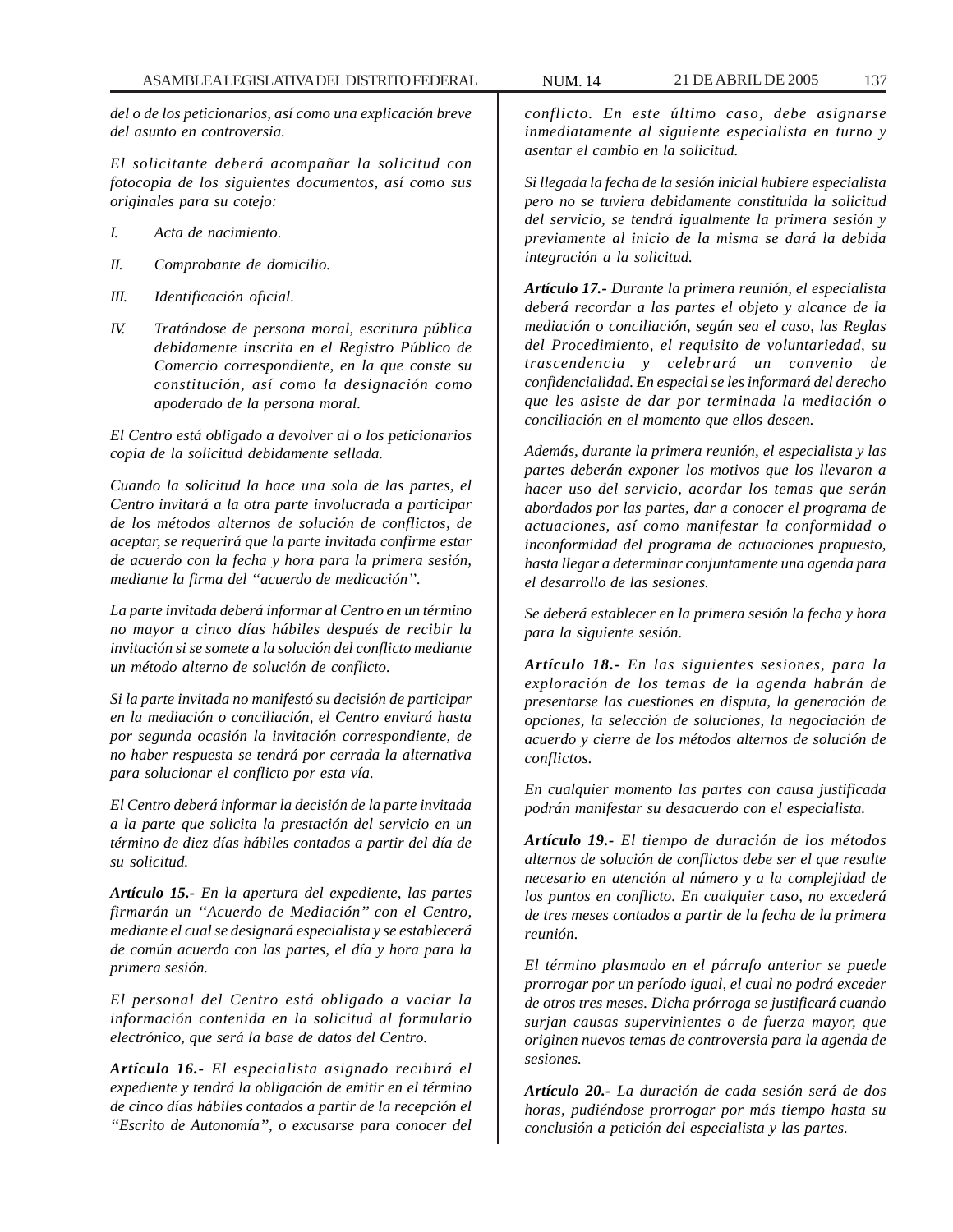*Excepcionalmente, pueden programarse la realización de las sesiones de mediación o conciliación en horarios y días no laborables, así como en sitios distintos a las instalaciones del Centro, en estos casos deberá mediar una causa de fuerza mayor que impida a alguna de las partes asistir a la sesión. El especialista no podrán evadir sus responsabilidades ante el Centro, debiendo en todo caso, notificar previamente al mismo lugar, fecha y hora en la que se reunirá con las partes, señalando las causas; posteriormente deberá entregar un informe correspondiente.*

*Artículo 21.- El Centro deberá de registrar toda comparecencia ante éste, así como agregar al expediente todo documento e informe que aporten las partes o el especialista para la pacífica solución del conflicto.*

*Artículo 22.- En el caso de que cualquiera o ambas partes no asistan a la reunión correspondiente el día y hora señalados, a petición de ellas, pueden indicárseles una segunda reunión.*

*Si no asisten a la segunda reunión reprogramada, el Centro debe tener su petición por no hecha, dando por terminado el método alterno de solución de conflictos. En este caso, si las partes desean seguir utilizando este procedimiento deberán presentar una nueva petición para dar inicio a un nuevo trámite.*

*Artículo 23.- Los acuerdos, convenios y resoluciones, tomados en los procedimientos de mediación y conciliación, respecto de las controversias de los particulares, tiene fuerza de cosa juzgada y, de requerir de ejecución forzosa, la misma debe promoverse ante los jueces de homologación y ejecución competentes, en la vía y forma que manden las leyes respectivas.*

*Los convenios celebrados en materia penal, producirán efectos de perdón del ofendido, pero en lo que respecta a la reparación del daño, tendrá efectos de cosa juzgada.*

*Los especialistas tendrán un plazo máximo de dos meses contados a partir de su designación.*

*Artículo 24.- Los acuerdos, convenios y resoluciones mencionadas en el artículo anterior deberán constar de manera escrita y contendrán los siguientes datos:*

- *I. Fecha en que se tomó dicha solución;*
- *II. Nombre y firma del especialista que asistió a las partes durante el proceso;*
- *III. Los nombres y firmas de las partes que intervinieron;*
- *IV. La descripción de la solución del conflicto.*

*Artículo 25.- Cuando el especialista advierta la probable afectación de derechos de terceros, suspenderá el* *procedimiento y lo comunicará al Director del Centro. Sí éste estima que existe afectación, exhortará a las partes a que inviten a participar al tercero en el procedimiento.*

*Artículo 26.- Los acuerdos tomados por las partes deberán publicarse en el Boletín Judicial, dentro del plazo de tres días siguientes de la solución del conflicto.*

*Artículo 27.- Si la medicación o conciliación se inició con un proceso jurisdiccional, el Centro deberá remitir el convenio o resolución al juez ante quien conoció del asunto inicialmente.*

*Artículo 28.- El contenido de todas las actividades preparatorias y conversaciones, deben estimarse absolutamente confidenciales. La actuación de los especialistas del Centro debe considerarse limitada por el secreto profesional.*

*Artículo 29.- El especialista no podrá actuar como testigo en la vía jurisdiccional de los asuntos no resueltos en las vías alternas de los cuales tuvieron conocimiento.*

*Artículo 30.- El procedimiento de mediación o conciliación concluirá:*

- *I. Con acuerdo por escrito, cuando exista consenso entre las partes con respecto a su conflicto.*
- *II. Si acuerdo en el caso de que las partes no puedan llegar a la solución del conflicto.*
- *III. Por decisión de ambas partes, o de alguna de ellas.*
- *IV. Por inasistencia de las partes a más de dos sesiones sin dar aviso al Centro, y*
- *V. Por incumplir con las Reglas de Actuación en los procedimientos de medicación o conciliación.*

*Artículo 31.- Las actuaciones del Centro no admiten recurso alguno. El juicio de amparo sólo procederá en contra de las resoluciones del juez que les otorga ejecución coactiva.*

### *CAPÍTULO IV*

### *De la Organización y funcionamiento del Centro de Justicia Alternativa*

*Artículo 32.- El Centro deberá ser administrado por una Junta Directiva integrada por un Director General y cuatro vocales, nombrados por el Consejo a propuesta de su Presidente, procurando una integración multidisciplinaria de autoridades en las materias de Derecho, Psicología, Sociología, Medios alternos de solución de conflictos u otras afines.*

*Artículo 33.- Las atribuciones de la Junta Directiva son las siguientes:*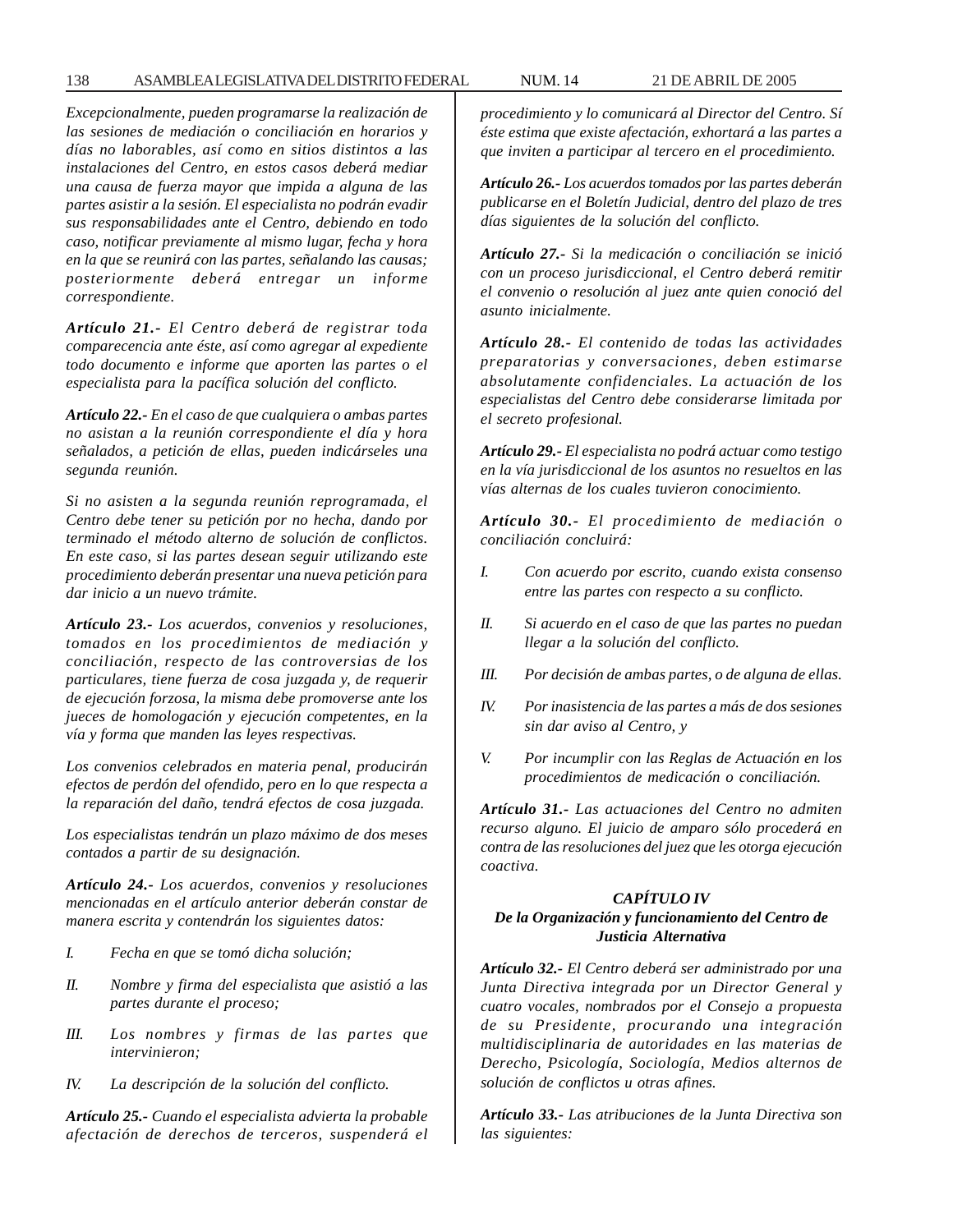- *I. Seleccionar a las personas que desempeñaran la función de mediadores y conciliadores en los procedimientos alternos de solución de conflictos, que administre y vigile el Centro;*
- *II. Establecer mediante disposiciones de aplicación general, los procedimientos para la designación de los mediadores y conciliadores, para los casos que se les presenten;*
- *III. Aplicar y promover los procedimientos de capacitación, selección, certificación y actualización, para los mediadores y conciliadores inscritos en los registros correspondientes.*
- *IV. Realizar la inscripción en el registro correspondiente, de los especialistas que acrediten cubrir los requisitos necesarios para la realización de las funciones de mediador.*
- *V. Elaborar y mantener actualizados los registros de especialistas.*
- *VI. Administrar y supervisar los servicios que presten los especialistas, inscritos en sus registros,*
- *VII. Establecer el régimen aplicable a la remuneración de los especialistas independientes, por los servicios que presten en la aplicación del procedimiento alterno de solución de conflictos administrado por el Centro;*
- *VIII. Realizar y apoyar el análisis, estudio e investigación relacionados con sus funciones, así como elaborar las estadísticas relativas sobre la mediación y conciliación;*
- *IX. Difundir los fines, funciones, objetivos, procedimientos y logros, así como las disposiciones que expida conforme a esta Ley;*
- *X. Aplicar las reglas de carácter general necesarias para el ejercicio de las atribuciones señaladas en este artículo;*
- *XI. Aplicar los sistemas y tecnologías de la información, buscando en todo momento la eficacia y simplificación administrativa que permitan mantener permanentemente un servicio eficiente; y*
- *XII. Las demás que le confiera esta Ley.*

*Artículo 34.- El Director General y los vocales del Centro deberán durar en su encargo cuatro años.*

*Artículo 35.- Para ser miembro de la Junta Directiva se deberá reunir los siguientes requisitos:*

*I. Ser mexicano por nacimiento, no haber adquirido otra nacionalidad y estar en pleno goce y ejercicio de sus derechos civiles y políticos;*

- *II. Tener cuando menos treinta años de edad cumplidos al día de designación;*
- *III. Tener título y cédula profesionales de Licenciado en Derecho, expedidas por la autoridad competente;*
- *IV. Tener experiencia y entrenamiento relacionado con la función del Centro de cuando menos tres años;*
- *V. Tener práctica profesional mínima de cinco años, contados a partir de la obtención del título profesional;*
- *VI. Haber residido en el Distrito Federal, o en su área metropolitana durante el último año anterior al día de la designación:*
- *VII. Gozar de buena reputación:*
- *VIII. No haber sido condenado por el delito que amerite pena corporal de más de un año de prisión; pero si se tratare de robo, fraude, falsificación, abuso de confianza u otro que lastime seriamente la buena fama en el concepto público, lo inhabilitará para el cargo, cualquiera que haya sido la pena; y no tener litigio pendiente en contra del Centro.*

*Artículo 36.- La vacante de algún miembro de la Junta Directiva deberá ser cubierta mediante nueva designación conforme a lo dispuesto en el artículo 32 de esta Ley.*

*Artículo 37.- Los miembros de la Junta Directiva podrán ser removidos, solamente, cuando ocurra alguna de las circunstancias siguientes.*

- *I. Por incumplimiento de sus funciones o negligencia en el desempeño de las mismas;*
- *II. La incapacidad mental o física que impida el correcto ejercicio de sus funciones durante más de seis meses;*
- *III. El desempeño de algún empleo, cargo o comisión, distinto de los previstos en el artículo 39 de esta Ley;*
- *IV. Dejar de ser ciudadano mexicano o de reunir alguno de los requisitos señalados en la fracción l del artículo 35 de esta Ley;*
- *V. No cumplir los acuerdos de la Junta Directiva o actuar deliberadamente de manera grave en exceso, o defecto de sus atribuciones;*
- *VI. Utilizar, en beneficio propio o de terceros, la información confidencial de que disponga en razón de su cargo, o divulgarla sin la autorización de la Junta Directiva;*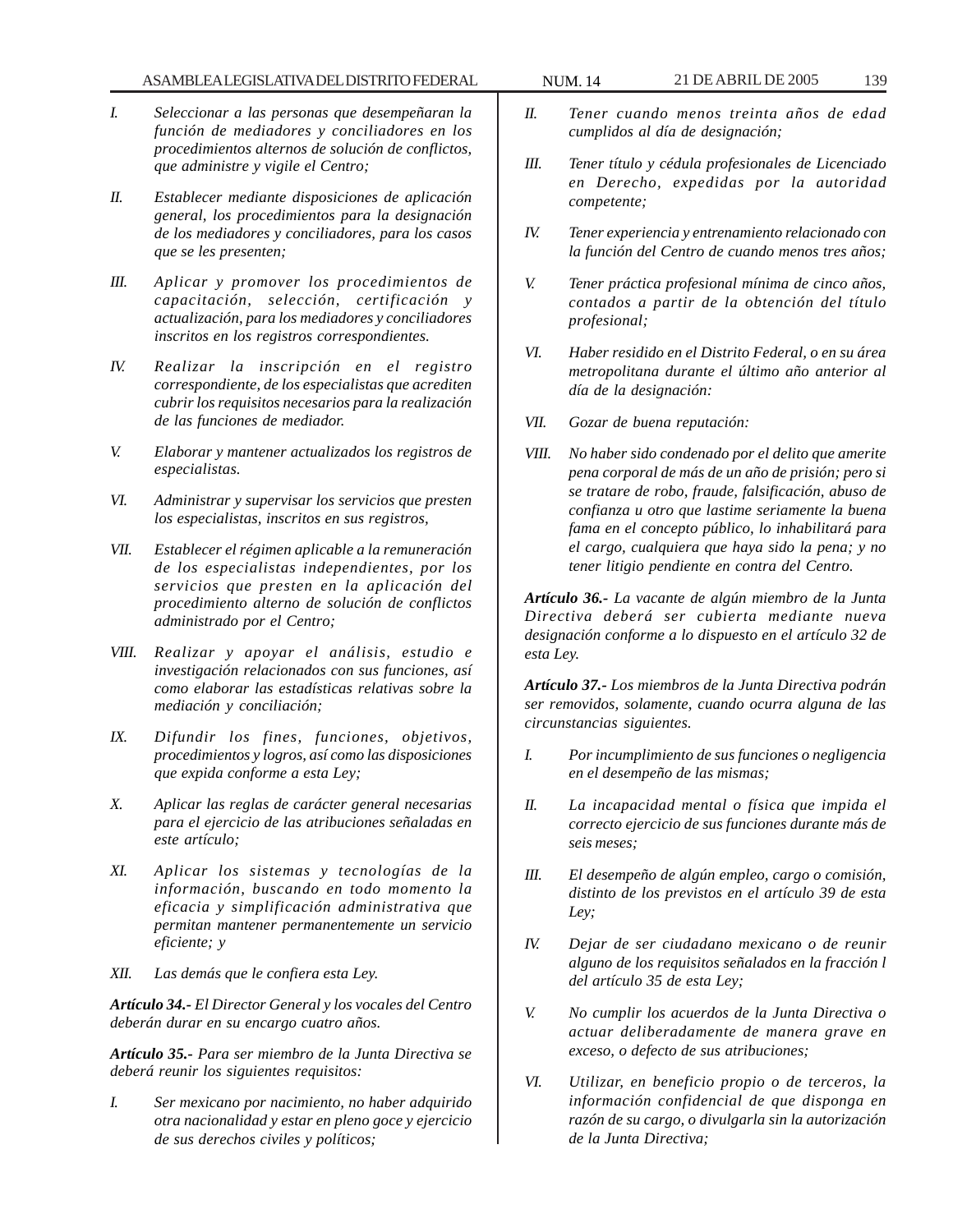- *VII. Someter a la consideración de la Junta Directiva, información falsa teniendo conocimiento de ello; y*
- *VIII. Ausentarse de sus labores por más de cinco días sin autorización de la Presidencia del Consejo, o sin mediar causa de fuerza mayor o motivo justificado.*

*Artículo 38.- El Consejo deberá dictaminar sobre la existencia de las causas de remoción, señaladas en el artículo inmediato anterior, pudiendo hacerlo a solicitud de su Presidente o de cuando menos dos de los miembros de la Junta Directiva del Centro, o de su Director General.*

*Artículo 39.- Los miembros de la Junta Directiva no podrán durante el tiempo de su encargo, aceptar o ejercer ningún otro empleo, cargo o comisión, salvo los no remunerados en instituciones de asistencia social, públicas o privadas o puestos de carácter docentes.*

*Artículo 40.- La Junta Directiva tendrá las siguientes atribuciones:*

- *I. Emitir los lineamientos Operativos del Centro, mismos que harán del conocimiento del Consejo para su aprobación; así como mantenerlo actualizado;*
- *II. Proponer al Consejo la estructura administrativa básica del Centro, para su aprobación;*
- *III. Proponer al Consejo el nombramiento del candidato para Secretario Técnico de la Junta Directiva, de entre los servidores públicos del Centro de mayor jerarquía, conforme a su Reglamento Interior. El Secretario Técnico no formará parte de la Junta Directiva y estará dotado de fe pública para autorizar y certificar las actuaciones que procedan de conformidad con esta Ley y su reglamentación;*
- *IV. Emitir los manuales de organización y de procedimientos, y en general la normativa interna del Centro;*
- *V. Tomar las decisiones técnicas y administrativas competentes al Centro en los términos de su Reglamento Interior;*
- *VI. Supervisar y aprobar los perfiles profesiográficos que deberán mostrar los especialistas;*
- *VII. Señalar las directrices para los mecanismos de evaluación de los especialistas;*
- *VIII. Emitir la convocatoria correspondiente para la selección de especialistas, misma que deberá ser publicada por dos veces en el Boletín Judicial con un intervalo de tres días entre cada publicación,*

*así como en dos diarios de los de mayor circulación local;*

- *IX. Emitir los programas anuales del Centro, correspondiente a sus áreas;*
- *X. Dar seguimiento a todas las actividades del Centro, cuidando la calidad de los servicios, a efecto de hacer efectivos sus objetivos;*
- *XI. Ratificar a los especialistas;*
- *XII. Tomar conocimiento de las causas de impedimento de los especialistas, para su calificación y recusación, en su caso;*
- *XIII. Resolver los demás asuntos que el Director General del Centro, o cualquier miembro de la propia Junta Directiva, considere deban ser aprobados por la misma;*
- *XIV. Emitir el Código de Ética de los Mediadores y conciliadores; y;*
- *XV. Las demás que conforme a las disposiciones legales pertinentes se le encarguen.*

*Artículo 41.- Las decisiones de la Junta Directiva deben tomarse por mayoría de votos de sus miembros y quedar asentadas en el acta respectiva. En caso de empate en la votación, el Director General tendrá voto de calidad.*

*Artículo 42.- La Junta Directiva deberá reunirse cuando menos una vez por mes en sesiones ordinarias y cuantas veces sea necesario en sesiones extraordinarias para la atención de asuntos urgentes. En cualquier caso para que la Junta Directiva pueda sesionar deberá estar presente el Director General y cuando menos tres de los cuatro vocales de la misma.*

*Artículo 43.- El Director General tendrá las siguientes facultades:*

- *I. Administrar el Centro;*
- *II. Representar al Centro; y celebrar toda clase de actos jurídicos que permitan el fortalecimiento del mismo;*
- *III. Convocar a la Junta Directiva tanto a sesiones ordinarias como extraordinarias y presidir las mismas;*
- *IV. Cumplir y hacer cumplir las resoluciones que tome la Junta Directiva y publicarlas cuando proceda;*
- *V. Velar por el buen funcionamiento del Centro, cuidando del cumplimiento cabal de la*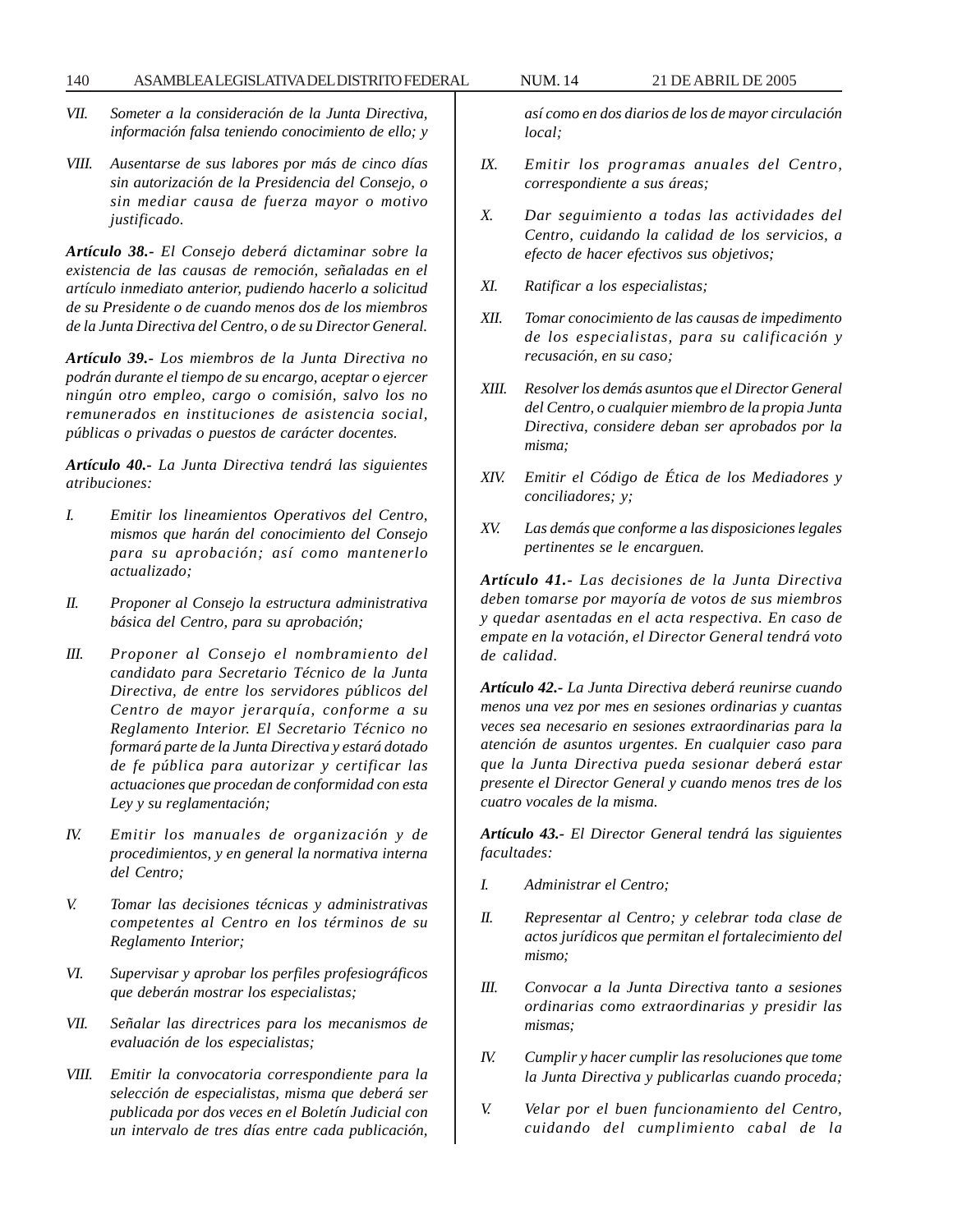*normatividad que lo regula y el logro de sus objetivos;*

- *VI. Rendir al Presidente del Tribunal y del Consejo un informe general anual sobre el funcionamiento, actividades y resultados obtenidos por el Centro;*
- *VII. Controlar el Registro de Especialistas y mantenerlo actualizado;*
- *VIII. Proponer a la Junta Directiva criterios para decidir sobre los mecanismos de difusión necesarios, a efecto de que la sociedad conozca las funciones, bondades y alcances del Centro;*
- *IX. Supervisar cada dos años los procesos de evaluación y certificación de los especialistas y dar cuenta al Consejo con los resultados y listas definitivas;*
- *X. Hacer anualmente del conocimiento del Consejo para su aprobación, el plan general de trabajo y sus metas, así como los requerimientos humanos, materiales y financieros para el siguiente año;*
- *XI. Recoger las experiencias del Centro para la realización de estudios y análisis de carácter prospectivo que permitan apoyar la retroalimentación del servicio que el Centro imparte; y*
- *XII. Las demás que le confieran esta Ley y otros ordenamientos.*

*Artículo 44.- En caso de ausencia definitiva del Director General, la Junta Directiva deberá reunirse en sesión extraordinaria, y presentes los cuatro vocales que la integran, designar por mayoría de votos al que de manera interina, suplirá al Director General hasta que el Consejo designe a quien deba ocupar la vacante.*

# *CAPÍTULO V De los Especialistas*

*Artículo 45.- Para solicitar el examen de oposición de mediador y conciliador deberá cumplir los siguientes requisitos:*

- *I. Ser mexicano por nacimiento, tener veinticinco años cumplidos y no más de sesenta al momento de ser designado;*
- *II. Estar en pleno ejercicio de sus derechos y gozar de facultades físicas y mentales que no impidan el uso de sus capacidades intelectuales para el ejercicio de su función;*
- *III. Gozar de buen reputación personal y honorabilidad profesional;*
- *IV. Ser Licenciado en Derecho con cédula profesional;*
- *V. No estar sujeto a ningún proceso, ni haber sido condenado por sentencia ejecutoriada, por delito intencional;*
- *VI. Acreditar cuando menos doce meses de práctica ininterrumpida en materia de litigio;*
- *VII. Presentar la solicitud por escrito al Consejo.*

*Artículo 46.- Una vez presentada la solicitud y acreditados todos los requisitos señalados en el artículo anterior, el Director General, dentro de los 15 días naturales siguientes, comunicará al interesado el día, hora y lugar en que se realizará el examen de oposición.*

*Artículo 47.- El jurado se compondrá por tres miembros, y se integrará de la siguiente manera:*

- *I. Un Presidente, nombrado por el Jefe de Gobierno, que será un jurista prestigiado;*
- *II. Un Secretario, designado por el Consejo, que será uno de los consejeros, y se encargará de levantar en acta circunstanciada, la que se conservará en el Libro de Registro de Exámenes de Oposición;*
- *III. Un vocal, que será magistrado, designado por el Consejo de entre una lista de 20 magistrados.*

*Artículo 48.- Los miembros que integren el jurado no podrán:*

- *I. Ser cónyuges o parientes del sustentante;*
- *II. Tener o haber tenido alguna relación laboral, de negocios o amistosa con el sustentante, o con sus familiares.*

*Artículo 49.- El examen consistirá en una prueba teórica será pública y consistirá en preguntas sobre cuestiones de Derecho.*

*El jurado desarrollará la prueba mediante turno de réplicas, el Presidente tendrá el último turno de réplica. Cada sinodal podrá hacer en su turno las interpelaciones suficientes para forjarse un criterio cierto de la preparación del sustentante y la calidad de su resolución.*

*El jurado calificará a puerta cerrada, a cada uno de los sustentantes de manera individual. El Secretario del jurado levantará el acta correspondiente que deber ser firmada por los integrantes del jurado.*

*La calificación de cada uno de los miembros del jurado será en la escala numérica del 0 al 100 y promediarán los resultados. La suma de los promedios se dividirá entre cuatro para obtener la calificación final, cuyo mínimo para aprobar será de 70 puntos.*

*El resultado del examen será inapelable. El Presidente comunicará el resultado y pedirá al Secretario lea el resultado del examen.*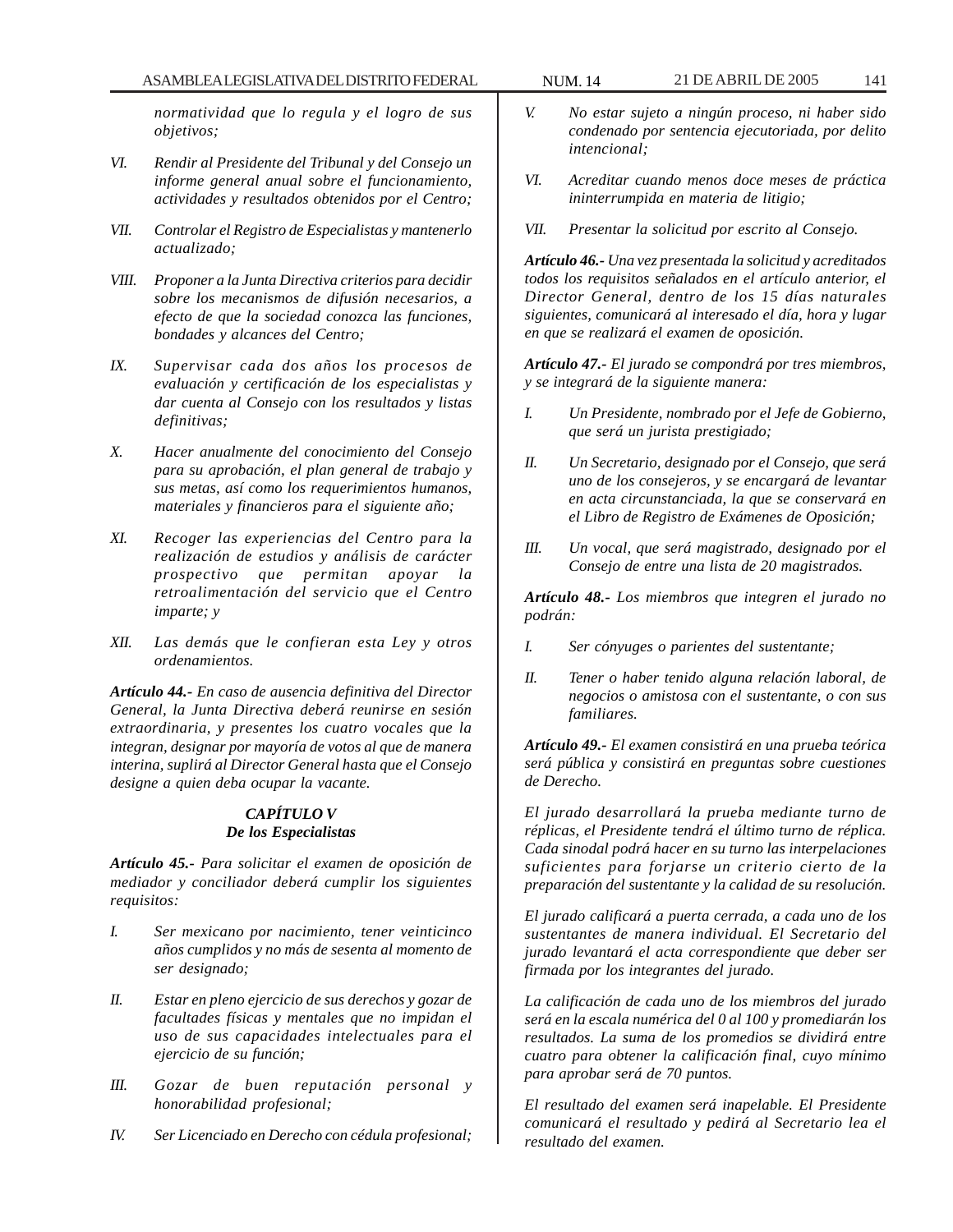*Será triunfador en la oposición para ser mediador o conciliador, el sustentante que haya obtenido la calificación aprobatoria más alta.*

*Artículo 50.- No podrá actuar como mediador o conciliador en el procedimiento alterno de solución de conflictos que administre y supervise el Centro, las personas que se encuentren en alguno de los siguientes supuestos:*

- *I. Ser cónyuge, concubina o concubinario o, pariente dentro del cuarto grado por consanguinidad o, segundo por afinidad, de alguna de las partes sujetas al procedimiento alterno de solución de conflictos;*
- *II. Estar en la misma situación a que se refiere la fracción anterior respecto de los miembros de los órganos de administración, cuando las partes o alguna de ellas sea una persona moral y, en su caso, de los socios ilimitadamente responsables;*
- *III. Ser abogado, apoderado persona autorizada, de alguna de las partes, en algún juicio pendiente;*
- *IV. Mantener o haber mantenido durante los seis meses inmediatos anteriores a su designación, relación laboral con alguna de las partes, o prestarle o haberle prestado durante el mismo período, servicios profesionales independientes siempre que éstos impliquen subordinación;*
- *V. Ser socio, arrendador o inquilino de alguna de las partes en el proceso al cual se le asigne;*
- *VI. Tener Interés directo o indirecto en el resultado del conflicto;*
- *VII. En los negocios que interesen de la misma manera a su cónyuge o a sus parientes consanguíneos en línea recta sin limitación de grados; a los colaterales dentro del cuarto grado, y a los afines dentro del segundo grado;*
- *VIII. Si ha hecho promesas o amenazas a alguna de las partes;*
- *IX. Cuando el especialista, su cónyuge o alguno de sus hijos reciba alguna dádiva o servicios de alguna de las partes;*
- *X. Si es tutor o curador de alguno de los interesados.*

*Artículo 51.- Los especialistas que se encuentren en alguno de los supuestos previstos en el artículo anterior, deberá de excusarse; de lo contrario quedarán sujetos a las sanciones administrativas que resulten de esta Ley y de aquellas que determine el Consejo.*

*Artículo 52.- La Junta Directiva, o bien algunas de las partes, desde el momento en que tengan conocimiento del* *hecho, pueden recusar al especialista en cuestión y solicitar al Centro la sustitución del mismo, independientemente de la responsabilidad penal o civil en que puedan incurrir el especialista.*

*Artículo 53.- El especialista sólo puede excusarse de su designación cuando exista impedimento legal o medie causa suficiente a juicio del Centro el que deberá resolver de inmediato a fin de evitar daños al procedimiento alterno de solución de conflictos.*

*Artículo 54.- Los especialistas tendrán las siguientes obligaciones:*

- *I. Ejercer con probidad y diligencia las funciones que la presente Ley les encomiendan;*
- *II. Ejercer el cargo con independencia, autonomía y equidad;*
- *III. Efectuar las actuaciones procedimentales que les impone esta Ley o sus normas reglamentarias, en forma clara y ordenada;*
- *IV. Rendir ante la Junta Directiva cuentas de su gestión;*
- *V. Brindar al Centro toda clase de facilidades para la vigilancia y supervisión del ejercicio de sus funciones;*
- *VI. Cumplir con las disposiciones del Código de Ética de los especialistas en solución alternativa de conflictos que establezca al Centro; y*
- *VII. Cumplir con las disposiciones de carácter general que emita el Centro;*
- *VIII. Guardar la debida confidencialidad respecto de la información que por su desempeño lleguen a conocer, así como el sentido de las actuaciones procedimentales que en términos de la presente Ley se encuentren obligados a efectuar.*

*Artículo 55.- El Centro deberá solicitar al Consejo que inicie el procedimiento de elaboración de los Lineamientos Operativos del Centro de Justicia Alternativa del Distrito Federal, para imponer las sanciones administrativas que correspondan, a los Mediadores, cuando no cumplan con alguno de las obligaciones contenidas en el artículo anterior.*

*Contra la resolución que dicte la Junta Directiva, ordenando la cancelación de un registro de mediador o conciliador, no procede recurso alguno.*

*Artículo 56.- Los especialistas certificados por el Centro deben ser evaluados cada dos años por la Junta Directiva, considerando también en dicha evaluación las estadísticas de los resultados obtenidos en el desempeño de su función, para efectos de su ratificación.*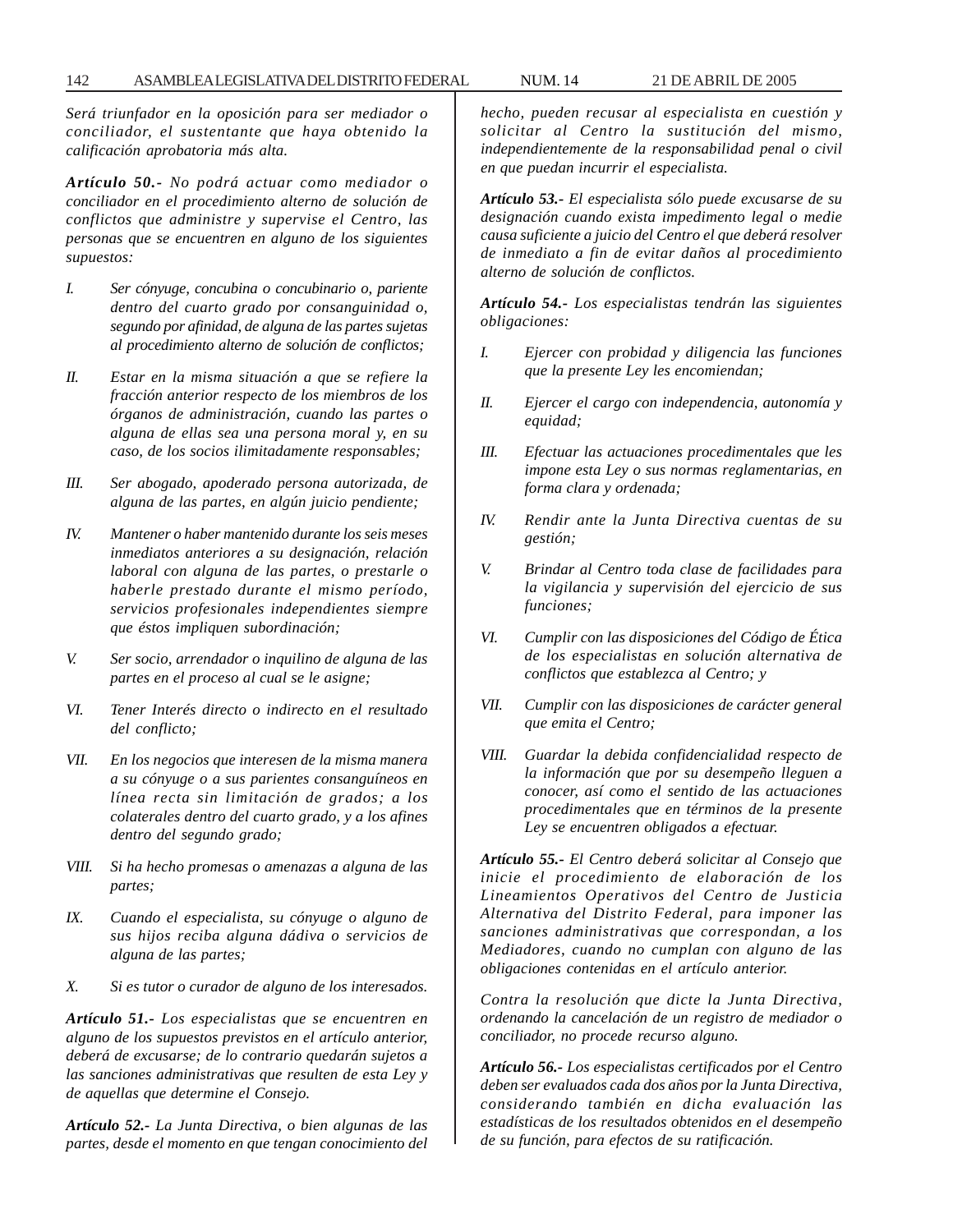## *CAPÍTULO VI De la mediación*

*Artículo 57.- La mediación considerada para efectos de esta Ley se entenderá únicamente en materia penal.*

*Artículo 58.- Podrán someterse al método alterno de mediación los siguientes delitos: lesiones contenidas en los artículos 130, fracciones I y II, 135, procreación asistida e inseminación artificial del artículo 153, peligro de contagio del artículo 159 primer párrafo, privación de la libertad personal del artículo 160 párrafo tercero, contra el estado civil de las personas del artículo 203, amenazas del artículo 209, allanamiento de morada previsto en los artículos 210 y 211, violación de la intimidad personal previsto en el artículo 212, revelación de secretos previsto en el artículo 213, difamación contenido en el artículo 214, calumnia del artículo 216, robo previsto en el artículo 220 fracción II, 222, abuso de confianza contenido en el artículo 227, fracciones I y II, fraude previsto en los artículos 230 y 231, administración fraudulenta del artículo 234, despojo contenido en el artículo 237, daño a la propiedad previsto en el artículo 239 y encubrimiento por receptación contenido en el artículo 243 párrafo primero del Nuevo Código Penal para el Distrito Federal.*

*Artículo 59.- En el caso de la mediación, el Ministerio Público podrá participar como parte del mismo procedimiento.*

*Artículo 60.- No se someterá a mediación los conflictos cuando se encuentre en los siguientes supuestos el sujeto activo:*

- *I. Hubiera incurrido en reincidencia o habituales.*
- *II. El delito que cometió no se encuentre dentro del catálogo señalado en el artículo 58 de la presente Ley.*

# *CAPÍTULO VII De la conciliación*

*Artículo 61.- La conciliación considerada para efectos de esta Ley se entenderá únicamente en materia civil y familiar.*

*Artículo 62.- En los juicios de orden civil y familiar una vez contestada la demanda, el juez tendrá la obligación de convocar a las partes a una audiencia con el fin de informarles sobre la posibilidad de someter el conflicto a la conciliación.*

*La inasistencia de las partes a esta audiencia se entenderá como una negativa a someter su conflicto a los medios alternativos.*

*En caso de que asistan y acepten proseguir la solución del conflicto por los medios alternos, el juez suspenderá* *el procedimiento hasta que el Centro le informe la resolución definitiva.*

*Artículo 63.- No se someterá a conciliación los conflictos cuando se encuentre en los siguientes supuestos:*

- *I. Contravengan disposiciones de orden público o a la moral;*
- *II. Se trate de derechos irrenunciables; y*
- *III. Se afecten derechos de terceros.*

# *CAPÍTULO VIII De las responsabilidades y sanciones*

*Artículo 64.- El especialista es responsable por los delitos o faltas que cometa en el ejercicio de su función en los términos que previenen las leyes penales del fuero común y federales.*

*De la responsabilidad civil, en que incurra el especialista en el ejercicio de su función conocerán los tribunales competentes.*

*De la responsabilidad administrativa en que incurre el especialista por violación a los preceptos de esta Ley, conocerá el Consejo*

*Artículo 65.- El especialista incurrirá en responsabilidad administrativa por violaciones a esta Ley o a otras leyes relacionadas con su función, siempre que tales violaciones sean imputables al él. El especialista no tendrá responsabilidad cuando el resultado de sus actuaciones sea por error de las manifestaciones, declaraciones o instrucciones de las partes, o éstas hayan expresado su consentimiento para dicho resultado, sin perjuicio de la función del especialista.*

*Artículo 66.- La Junta Directiva sancionará al especialista por las violaciones en que incurra a los preceptos de esta Ley, aplicando las siguientes sanciones:*

- *I. Amonestación por escrito;*
- *II. Multas;*
- *III. Suspensión temporal;*
- *IV. Cesación de funciones.*

*Las sanciones se notificarán personalmente al mediador o conciliador y se hará del conocimiento del Consejo.*

*Para la aplicación de las sanciones, la Junta Directiva, al motivar su resolución, deberá tomar en cuenta las circunstancias y la gravedad del caso, los perjuicios y daños que directamente se hayan ocasionado, el grado de diligencia del mediador o conciliador para la solución del problema, su antigüedad en el cargo, y antecedentes profesionales.*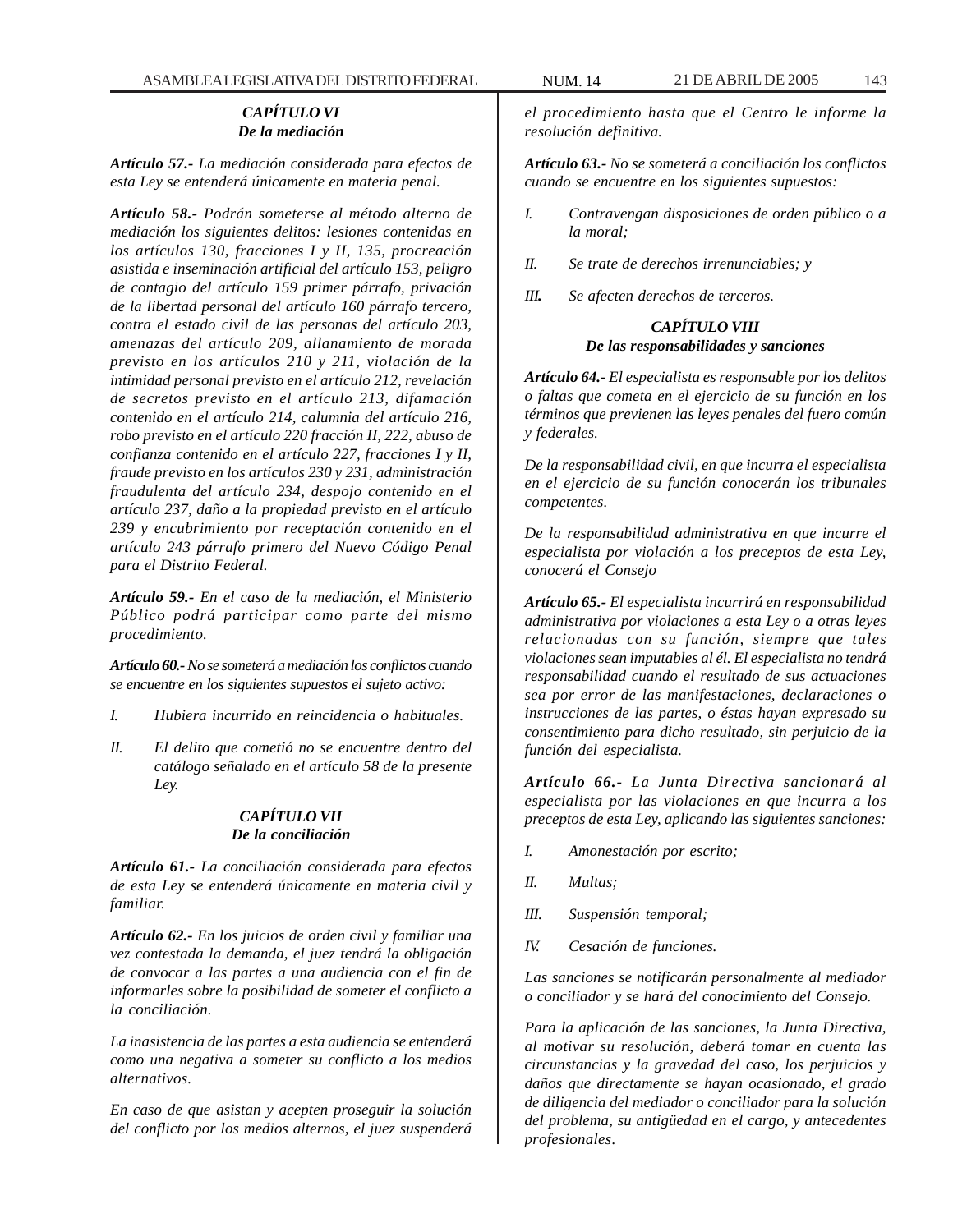*Artículo 67.- Se impondrá al especialista sanción por escrito:*

- *I. Por retraso injustificado imputable al especialista, en la realización de una actuación;*
- *II. Por separarse de sus funciones sin haber dado previo aviso u obtenido licencia, o por no reiniciar funciones oportunamente, en términos de la licencia;*
- *III. Por negarse a dar el servicio, sin que medie explicación o justificación fundada por parte del especialista o alguna de las partes;*
- *IV. Por no ejercer sus funciones en días y horas hábiles.*

*Artículo 68.- Se sancionará al especialista con multa de 300 a 500 veces de salario mínimo general vigente en el momento del incumplimiento:*

- *I. Por reincidir en la comisión de algunas de las faltas a que se refiere el artículo anterior;*
- *II. Por realizar cualquier actividad que sea incompatible con el desempeño de sus funciones de especialista, de acuerdo a lo previsto por esta Ley.*

*Artículo 69.- Se sancionará al especialista con suspensión del ejercicio de mediador:*

- *I. Por reincidir, en alguno de los supuestos señalados en el artículo que antecede;*
- *II. Por revelar injustificada y dolosamente datos sobre los cuales deba guardar el secreto profesional;*
- *III. Por no desempeñar personalmente sus funciones de la manera que la presente Ley dispone.*

*Artículo 70.- Se sancionará con la cesación del ejercicio de mediador o conciliador y la cancelación de su registro, en los siguientes casos:*

- *I. Por incurrir reiteradamente en alguno de los supuestos señalados en e1 artículo anterior;*
- *II. Cuando en el ejercicio de sus funciones incurra reiteradas deficiencias administrativas;*
- *III. Por falta grave de probidad o notorias deficiencias comprobadas en el ejercicio de sus funciones;*
- *IV. Por permitir la suplantación de su persona y firma.*

*La resolución por la que se cese al especialista deberá estar firmada por la Junta Directiva y el Consejo.*

*TRANSITORIOS*

*PRIMERO.- La presente Ley entrará en vigor al día siguiente de su publicación en la Gaceta Oficial del Distrito Federal. Publíquese en el Diario Oficial de la Federación para su mayor difusión.*

*SEGUNDO.- Se derogan todas aquellas disposiciones que se opongan a la presente Ley.*

*TERCERO.- El Pleno del Consejo de la Judicatura del Tribunal Superior de Justicia del Distrito Federal, deberá expedir en plazo no mayor de 60 días naturales contados a partir de la fecha de publicación de esta Ley en la Gaceta Oficial del Distrito Federal, los Lineamientos Operativos del Centro de Justicia Alternativa del Distrito Federal. Dado en el Recinto Legislativo, a los veintiún días del mes de abril de dos mil cinco.*

**EL C. PRESIDENTE.-** Diputado Espina. Me permite tantito, diputado. Le pido que concluya. Ha terminado su tiempo.

Gracias, diputado.

**EL C. DIPUTADO JOSÉ ESPINA VON ROEHRICH.-** Sí, señor Presidente.

Termino señalando que esta iniciativa de ley tiene 8 capítulos y un total de 70 artículos y fue firmada por la totalidad de los diputados de Acción Nacional.

*Firman por el Partido Acción Nacional: Dip. José Espina Von Roehrich, Dip. Ma. Teresita de Jesús Aguilar Marmolejo, Dip. Juan Antonio Arévalo López, Dip. Obdulio Ávila Mayo, Dip. Gabriela Cuevas Barrón, Dip. Sofía Figueroa Torres, Dip. Carlos Alberto Flores Gutiérrez, Dip. Mariana Gómez del Campo Gurza, Dip. Ma. Gabriela González Martínez, Dip. Jorge Alberto Lara Rivera, Dip. Jesús López Sandoval, Dip. Christian Martín Lujano Nicolás, Dip. José Benjamín Muciño Pérez, Dip. José María Rivera Cabello, Dip. Mónica Leticia Serrano.*

Agradezco su atención e interés.

**EL C. PRESIDENTE.-** Con mucho gusto, diputado.

Con fundamento en lo dispuesto por los artículos 36 fracciones V y VII, 89 de la Ley Orgánica de la Asamblea Legislativa del Distrito Federal, 28 y 86 del Reglamento para su Gobierno Interior, se turna para su análisis dictamen a la Comisión de Administración y Procuración de Justicia.

Para presentar una iniciativa con proyecto de decreto de reformas y adiciones a diversas disposiciones a la Ley Orgánica de la Administración Pública del Distrito Federal, Ley de Salud para el Distrito Federal y de la Ley Orgánica de la Secretaría de Seguridad Pública del Distrito Federal, se concede el uso de la Tribuna a la diputada Sofía Figueroa Torres, del Partido Acción Nacional.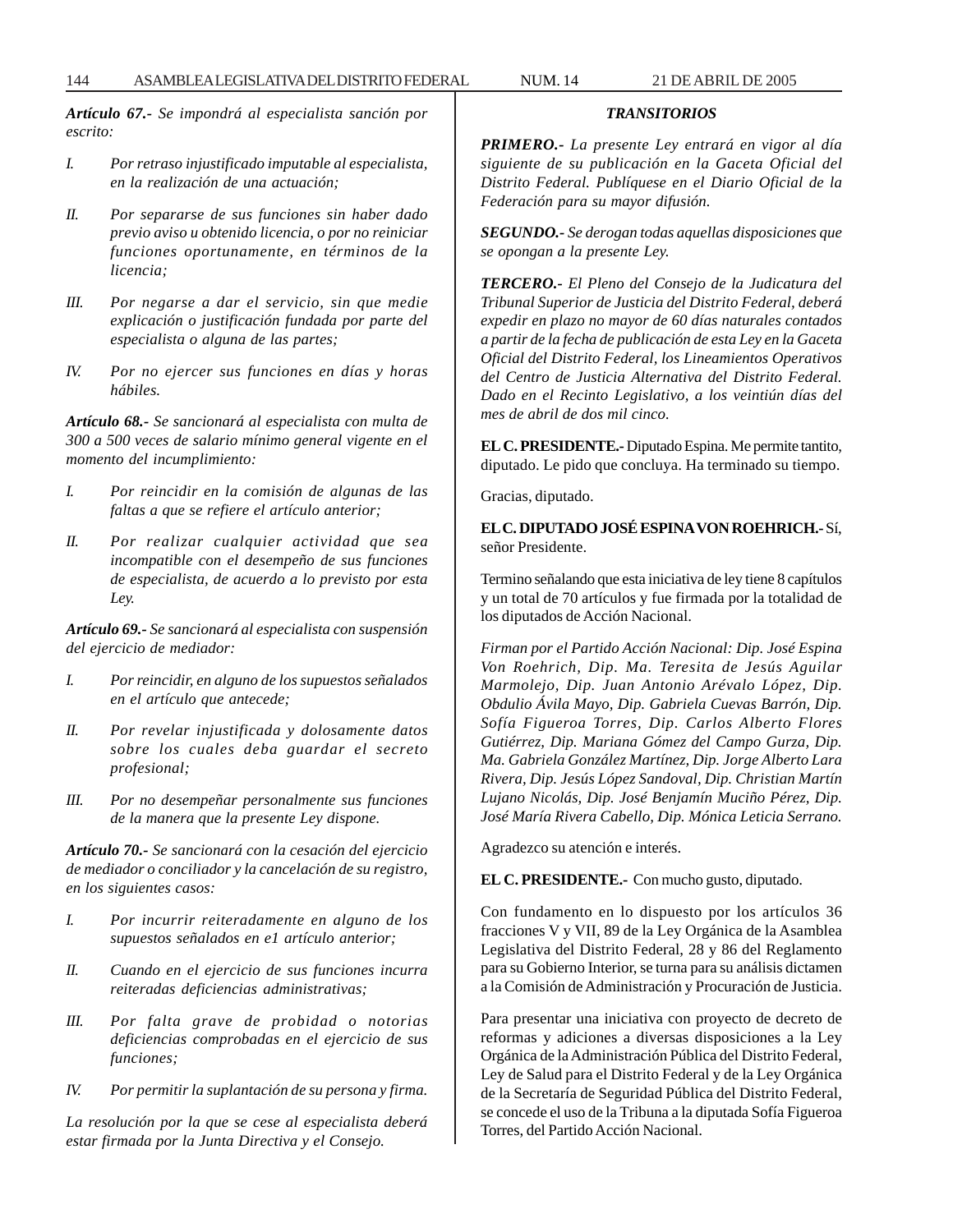**LA C. DIPUTADA SOFÍA FIGUEROA TORRES.-** Con su permiso, diputado Presidente.

*INICIATIVA CON PROYECTO DE DECRETO DE REFORMAS Y ADICIONES A DIVERSAS DISPOSICIONES DE LA LEY ORGÁNICA DE LA ADMINISTRACIÓN PÚBLICA DEL DISTRITO FEDERAL, DE LA LEY DE SALUD PARA EL DISTRITO FEDERAL Y DE LA LEY ORGÁNICA DE LA SECRETARÍA DE SEGURIDAD PÚBLICA DEL DISTRITO FEDERAL.*

#### *DIP. ANDRÉS LOZANO LOZANO*

*Presidente de la Mesa Directiva del Pleno de la Asamblea Legislativa del Distrito Federal, III Legislatura. Presente*

*Los diputados signantes, integrantes del Grupo Parlamentario del Partido Acción Nacional en esta H Asamblea Legislativa del Distrito Federal, III Legislatura, con fundamento en los artículos 122, Base Primera, Fracción V, inciso i) de la Constitución Política de los Estados Unidos Mexicanos: 36, 42, fracción XIII, 46 fracción I del Estatuto de Gobierno del Distrito Federal, 10, fracción I, 11, 17, fracción IV, 88 fracción I Y 89 de la Ley Orgánica de la Asamblea Legislativa del Distrito Federal y 85 fracción I y 86 del Reglamento para el Gobierno Interior de la Asamblea Legislativa del Distrito Federal y, demás artículos relativos, presentamos ante esta H. Soberanía la siguiente INICIATIVA CON PROYECTO DE DECRETO DE REFORMAS Y ADICIONES A DIVERSAS DISPOSICIONES DE LA LEY ORGÁNICA DE LA ADMINISTRACIÓN PÚBLICA DEL DISTRITO FEDERAL, DE LA LEY DE SALUD PARA EL DISTRITO FEDERAL Y DE LA LEY ORGÁNICA DE LA SECRETARÍA DE SEGURIDAD PÚBLICA DEL DISTRITO FEDERAL.*

*Con base en la siguiente:*

# *EXPOSICIÓN DE MOTIVOS*

*El artículo 4 de la Constitucional Política de los Estados Unidos Mexicanos consagra como garantía individual el derecho a la protección de la salud, cuyas finalidades fundamentales, entre otras son el bienestar físico del individuo, la prolongación de la vida, así como la protección y acrecentamiento de valores que contribuyen a la creación, conservación y disfrute de condiciones de salud que coadyuven al desarrollo social.*

*El 3 de febrero de 1983, se publicó en el Diario Oficial de la Federación la adición al Artículo 4º Constitucional en cuyo párrafo tercero se dispuso que ''Toda persona tiene derecho a la protección a la salud'', estableciendo por tanto que la ley definirá las bases y modalidades para el acceso a los servicios de salud y establecerá la concurrencia de la Federación y las entidades federativas en materia de salubridad general, conforme a lo que*

*dispone la fracción XVI del artículo 73 de la propia Constitución.*

*Que la citada adición constitucional representa, además de elevar a la máxima jerarquía el derecho social mencionado, la base conforme a la cual se llevarán a cabo los programas de gobierno en materia de salud, así como el fundamento de la legislación sanitaria mexicana.*

*El 26 de diciembre de 1983, el Congreso de la Unión aprobó la Ley General de Salud, reglamentaria del párrafo tercero del Artículo 4o. Constitucional, la cual fue publicada en el Diario Oficial de la Federación el 7 de febrero de 1984 y entró en vigor el 1º de julio del mismo año.*

*De conformidad con el artículo 2 de esta Ley, el derecho a la protección de la salud tiene entre otras finalidades, la extensión de actitudes solidarias y responsables de la población en la preservación, conservación, mejoramiento y restauración de la salud y el disfrute de los servicios de salud y de asistencia social que satisfagan eficaz y oportunamente las necesidades de la población.*

*Asimismo en su Título Segundo, Capítulo I artículos 5 y 6 fracciones I y VII respectivamente definen las responsabilidades de las instituciones que integran el Sistema Nacional de Salud en las prestaciones de servicios de salud, estableciendo que dicho Sistema está constituido por las dependencias y entidades de la administración pública, tanto federal como local y las personas físicas o morales de los sectores social y privado, que presten servicios de salud, así como por los mecanismos de coordinación de acciones, y tiene por objeto dar cumplimiento al derecho a la protección de la salud.*

*Asimismo esta Ley establece la responsabilidad de planear, organizar, operar, supervisar y evaluar la prestación de los servicios de salud para la prevención y control de accidentes, así como la coordinación del Sistema de Salud como entidad federal, para la elaboración y conducción de las políticas de la materia. Ahora bien, de conformidad con el artículo 48 de la Ley corresponde a la Secretaría de Salud y a los gobiernos de las entidades federativas, en el ámbito de sus respectivas competencias y en coordinación con las autoridades educativas, vigilar el ejercicio de los profesionales técnicos y auxiliares de la salud en la prestación de los servicios.*

*Por su parte el Título Octavo, Capítulo IV de la Ley General de Salud crea el Consejo Nacional para la Prevención de Accidentes, con el objeto de proponer las acciones en materia de prevención y control de accidentes.*

*Hoy en día nos encontramos inmersos en la tercera revolución sanitaria, que no es otra que la búsqueda de calidad, calidad en su doble vertiente, de efectividad de*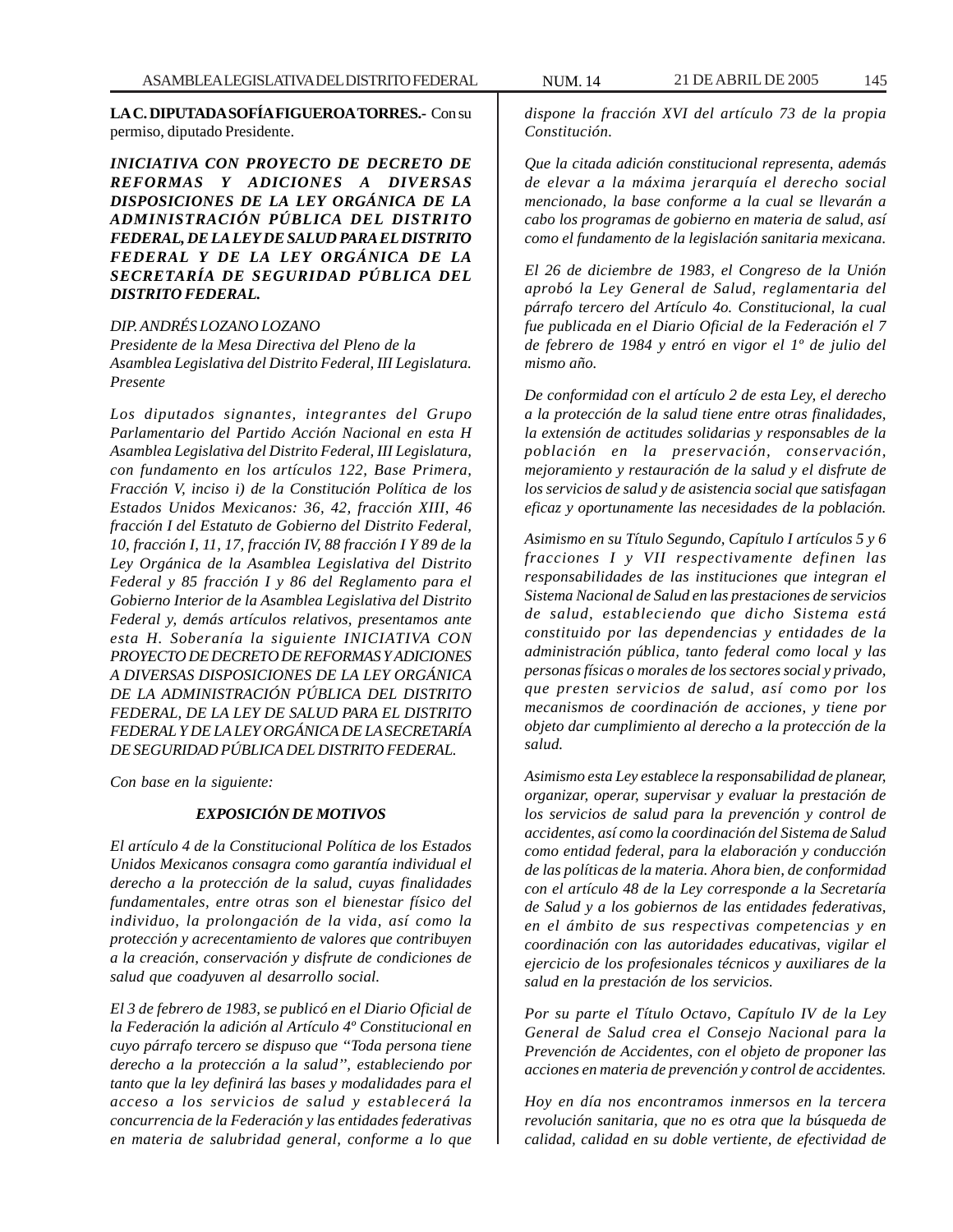*las prácticas asistenciales y de satisfacción del ciudadano. Los servicios de emergencia son en la actualidad un elemento básico de los Sistemas de Salud. Sus prestaciones son imprescindibles para la atención adecuada de la salud pública y son los considerados por la población y por los profesionales.*

*La asistencia de emergencia ha evolucionado muy rápidamente en el transcurso de las últimas décadas. Hasta los años cincuenta el médico general podía atenderlas, llevando en su maletín todo lo que en aquel momento era necesario, Sin embargo las necesidades actuales obligan a dar un cambio radical en el ámbito de la urgencia y de las emergencias, para ajustarse a las necesidades de los pacientes y mejorar sus resultados. Para ello es esencial lograr una integración funcional con el resto de los sectores del sistema de salud.*

*En una situación de emergencia, el auxilio a la población debe constituirse en una función prioritaria de la protección civil, en donde las instancias de coordinación actúen en forma conjunta y ordenada con la finalidad de iniciar las actividades de auxilio en caso de emergencia. La primera autoridad que tome conocimiento de ésta, deberá proceder a la inmediata prestación de ayuda e informar tan pronto como sea posible a las instancias especializadas de atención de urgencias y prehospitalarias.*

*La atención prehospitalaria debe constituirse en un sistema integrado de servicios médicos de urgencias y no entenderse como un simple servicio de traslado de pacientes en ambulancias, atendidos en algunos casos por personas con preparación mínima, ya que existen algunas complicaciones que se pueden presentar cuando se realiza, debido a una gama muy alta de factores que deben ser tomados en cuenta y que obligan a que existan sistemas de regulación que permitan definir el tipo de ambulancias requerido y las características del traslado.*

*Por tanto es sumamente importante establecer en el Distrito Federal los requisitos y características mínimas que se deben observar en la atención prehospitalaria de las urgencias médicas, de observancia obligatoria para todos los prestadores de servicios médicos, de los sectores público, social y privado, que brinden traslado y atención prehospitalaria de urgencias médicas.*

*Hoy en día en el Distrito Federal, no existe un sistema de comunicación para uso exclusivo de los servicios de urgencia que incluya a todos los servicios de ambulancia. Algunos servicios como la Cruz Roja Mexicana y el ERUM cuentan con el apoyo de servicios médicos de la Secretaría de Salud para canalizar a los pacientes, pero excluyen a muchos otros.*

*Algunas causas del problema incluyen la ausencia de un registro de ambulancias: la falta de una frecuencia* *general en las salas de urgencias de los hospitales, aún y cuando reciben pacientes canalizados por el Centro, así como la existencia de múltiples números de emergencia. Por tanto la atención prehospitalaria representa un gran reto en materia de salud pública pues no se ha identificado la capacidad del sistema para brindar servicios médicos de urgencias de calidad ni el nivel de atención que se brinda.*

*Lo anterior aunado a la necesidad, de que la información de los pacientes sea registrada y evaluada adecuadamente, llevando un registro detallado de los datos del servicio que incluyan información relacionada con la recepción y respuesta a la llamada, el sitio del incidente y las condiciones generales, cualquier tipo de asistencia por parte de quienes responden primero y datos específicos del tratamiento recibido por el o los pacientes.*

*Hoy en día la falta de coordinación de la autoridad hace que impere el desorden y la anarquía en la prestación de tan importante servicio, tanto de la atención prestada por instituciones públicas como por voluntarios, lo que en muchas ocasiones hace la diferencia entre la vida y la muerte.*

*Sin embargo, aún y cuando pareciera que no existe disposición alguna que regule la atención prehospitalaria es importante señalar que en el año 2004 se reforma el PROYECTO de Modificación de la Norma Oficial Mexicana NOM-020-SSA2-1994, Prestación de Servicios de Atención Médica en Unidades Móviles tipo Ambulancia, para quedar como PROY-NOM-237-SSA1- 2004, Regulación de los Servicios de Salud Atención Prehospitalaria de las Urgencias Médicas previendo que al igual que los Estados que conforman la República Mexicana, el Distrito Federal deberá contar con una Dirección General de los Servicios de Salud Pública y un Centro Regulador de Urgencias Médicas.*

*Es importante destacar que la norma PROY-NOM-237- SSA1-2004, establece en materia de atención de las urgencias prehospitalarias, entre otras cosas lo siguiente:*

- *La solicitud de atención prehospitalaria deberá hacerse al Centro Regulador de Urgencias Médicas, mediante el uso de número telefónico único y gratuito, organismo que enlazará con los establecimientos fijos o móviles, por medio de un sistema de radiocomunicación compatible con las frecuencias correspondientes.*
- *Toda llamada de auxilio recibida en el Centro Regulador de Urgencias Médicas, deberá ser atendida, tipificada, clasificada, registrada y se llevará a cabo el seguimiento correspondiente.*
- *El manejo de la atención prehospitalaria será coordinada por el personal de turno del Centro*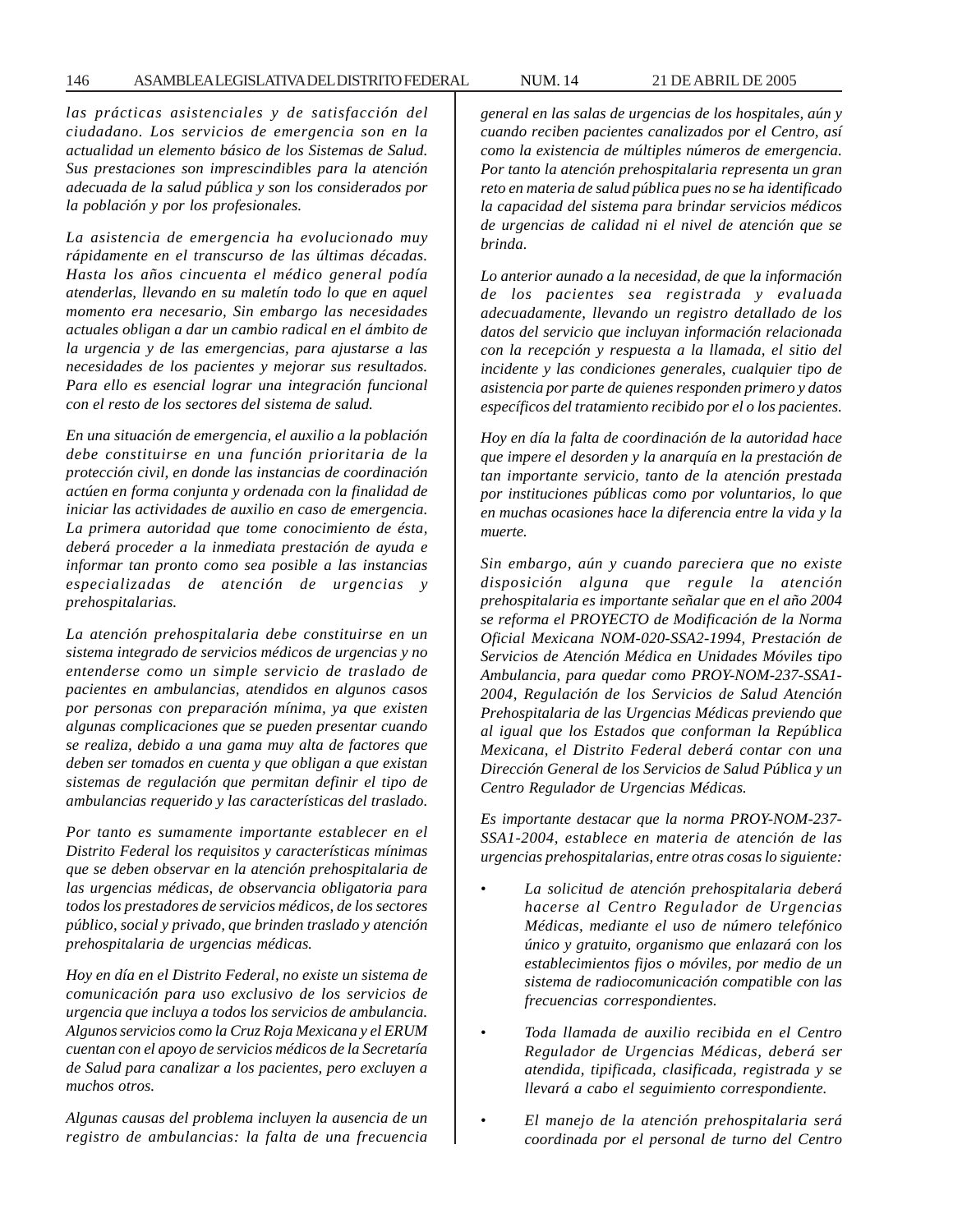*Regulador de Urgencias Médicas, que en todos los casos, deberá ser médico apoyado por técnicos en urgencias médicas, ambos acreditados por la Secretaría de Educación Pública.*

- *El Centro Regulador de Urgencias Médicas enviará al sitio de la urgencia la ambulancia disponible más cercana, para brindar la atención adecuada a la gravedad de la urgencia o en su caso decidir el traslado a la unidad hospitalaria correspondiente.*
- *El Técnico en urgencias médicas reportará al Centro Regulador de Urgencias Médicas, los hallazgos clínicos en su caso, el diagnóstico presuncional, el estado psicofísico que guarda el paciente así como las necesidades inmediatas previas a su arribo al establecimiento médico; todos los eventos deberán quedar asentados en el formato de registro de atención prehospitalaria.*
- *En caso necesario, el Centro Regulador de Urgencias Médicas brindará asesoría y apoyo médico, por radiocomunicación a las ambulancias que requieran de asistencia en la aplicación de protocolos para manejo de pacientes graves.*
- *Los traslados dependerán de la regionalización del Centro Regulador de Urgencias Médicas, conforme a la causa del evento crítico del paciente, disposición y resolutividad de la unidad hospitalaria, rutas, localidades, isócronas de traslado y disposición de ambulancias.*
- *El Centro Regulador de Urgencias Médicas deberá dar aviso con oportunidad a la unidad hospitalaria acerca del traslado del paciente para que a través de su valoración, se decida el ingreso e iniciar el tratamiento oportuno o en su caso, se determine el traslado interhospitalario a una unidad que cuente con la capacidad resolutiva suticiente para resolver la urgencia médica.*
- *El Técnico en urgencias médicas que atendió y estuvo a cargo del traslado del paciente, deberá entregar el formato de atención prehospitalaria, en el que se hayan registrado los eventos ocurridos, desde que la ambulancia acudió al llamado hasta el momento en que el paciente es entregado en el servicio de urgencias del hospital. Proceso que deberá quedar debidamente documentado.*
- *La ambulancia que lleve a cabo el traslado, es responsable del paciente, toda vez que es considerada un establecimiento de atención médica.*

*En el Distrito Federal la aplicación de la norma PROY-NOM-237-SSA1-2004 compete a la Secretaria de Salud y* *al Gobierno del Distrito Federal en su conjunto, en los términos de la Ley General de Salud y los acuerdos de coordinación suscritos por dicha dependencia. Asimismo el artículo 16 Bis 5 de la Ley de Salud para el Distrito Federal establece que la prestación y verificación de los servicios de atención médica, se sujetarán a lo previsto en la Ley General y las Normas Oficiales Mexicanas (NOM) correspondientes, por tanto el Gobierno del Distrito Federal se encuentra obligado a dar cumplimiento a dicha norma.*

*El artículo 29 de la Ley Orgánica de la Administración Pública del Distrito Federal, establece que a la Secretaría de Salud le corresponde el despacho de las materias relativas a la formulación, ejecución, operación y evaluación de las políticas de salud del Distrito Federal, contando entre otras atribuciones con las de: vigilar, en la esfera de su competencia, el cumplimiento de la Ley General de Salud, la Ley de Salud para el Distrito Federal y demás disposiciones aplicables; coordinar la participación de todas las instituciones de los sectores público, social y privado en la ejecución de las políticas de salud del Distrito Federal; planear, organizar, dirigir, operar, controlar y evaluar el Sistema de Salud del Distrito Federal; planear, dirigir, controlar, operar y evaluar los servicios de atención médica y salud pública.*

*Por otro lado, encontramos que la Ley de Seguridad Pública del Distrito Federal no establece en ninguna parte, que corresponderá a la Secretaría de Seguridad Pública prestar la atención médica prehospitalaria, sino específicamente establece en la fracción V del artículo 2 que la seguridad pública tiene como objeto auxiliar a la población en caso de siniestros y desastres y en la fracción VIII del artículo 17 establece que los elementos de los Cuerpos de Seguridad Pública del Distrito Federal, deberán prestar el auxilio que les sea posible a quienes estén amenazados de un peligro personal y en su caso, solicitar los servicios médicos de urgencia cuando dichas personas se encuentren heridas o gravemente enfermas, así como dar aviso a sus familiares o conocidos de tal circunstancia.*

*Sin embargo, sabemos que el Escuadrón de Rescate y Urgencias Médicas se encuentra bajo el control de la Secretaria de Seguridad Pública del Distrito Federal, que a través de la Dirección General de Agrupamientos perteneciente a la Subsecretaría de Seguridad Pública tiene a su cargo controlar los servicios de seguridad enfocados entre otras funciones al rescate y auxilio a la ciudadanía ante situaciones de emergencia, integrado por una Dirección, una Subdirección, una unidad administrativa, una base de radio y siete unidades departamentales, teniendo como principales funciones, las siguientes:*

*La Dirección del Escuadrón de Rescate y Urgencias Médica deberá coordinar y evaluar los programas,*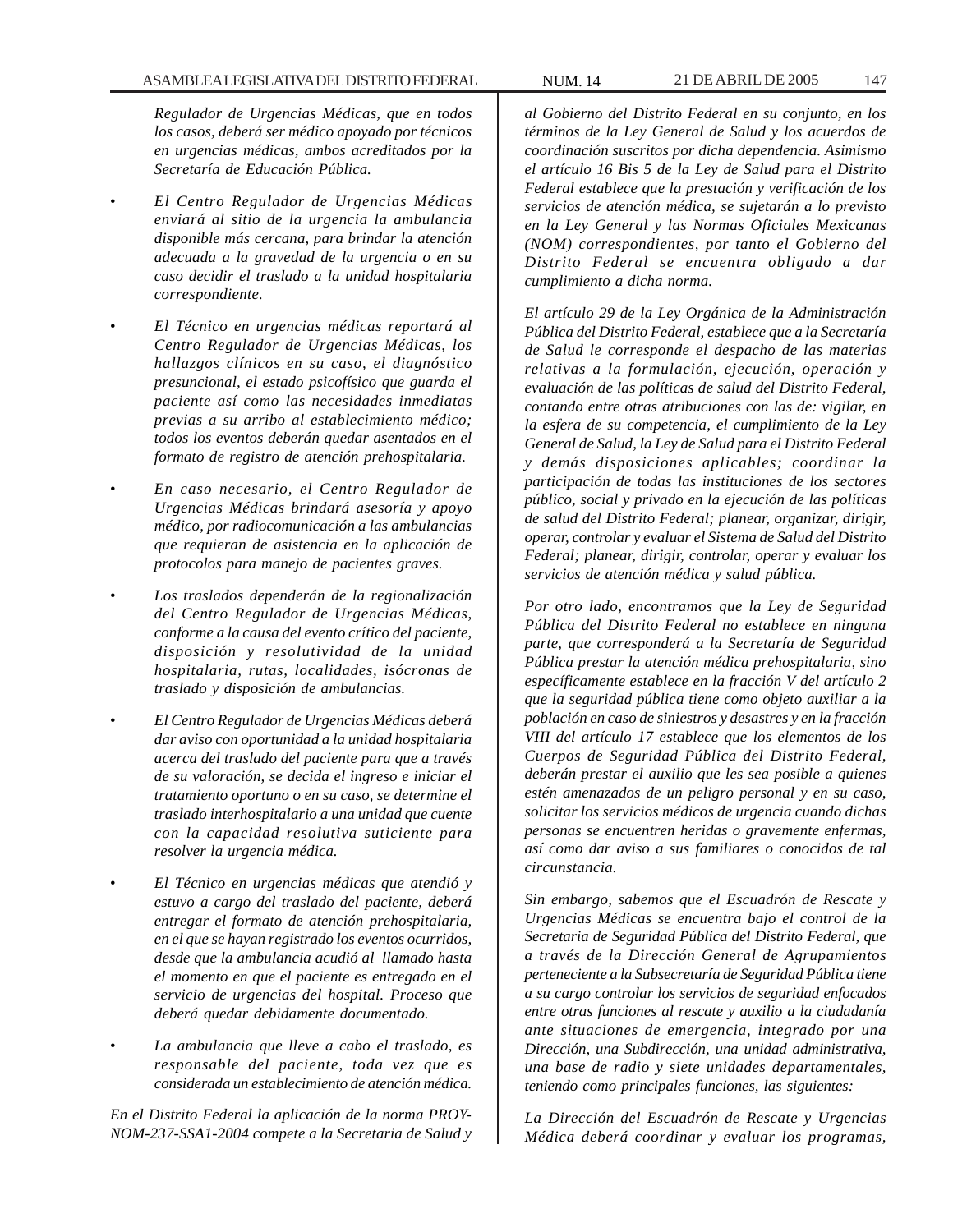*estudios y proyectos para proporcionar el servicio de rescate y la atención médica prehospitalaria, a la ciudadanía que lo requiera ante la presencia de siniestros y situaciones de emergencia que le afecten y proponer, convenir y firmar, con las asociaciones civiles, institucionales y con los particulares, el otorgamiento solidario y participativo de los servicios de rescate de auxilio médico prehospitalario para la ciudadanía que lo requiera en situaciones de emergencia.*

*Por su parte la Subdirección del Escuadrón de Rescate y Urgencias Médicas, establecerá las normas, políticas y procedimientos necesarios para operar y controlar el funcionamiento del Escuadrón de Rescate y Urgencias Médicas y establecer mecanismos de coordinación e información necesarios con dependencias oficiales o instituciones particulares que desarrollen funciones homologas, con el fin de intercambiar experiencias, apoyo operativo y recursos logísticos.*

*Las Unidades Departamentales deberán proporcionar atención prehospitalaria, traslado de lesionados a hospitales y rescate cuando se requiera; en caso de incendios, sismos, inundaciones, explosiones, accidentes viales, espeleológicos, acuáticos y de montaña, así como efectuar el auxilio a personas en condición de abandono o situación de calle y desarrollar programas de capacitación y actualización para el personal operativo del Escuadrón de Rescate y Urgencias Médicas.*

*Ahora bien, actualmente y de conformidad con la Norma PROY-NOM-237-SSA1-2004, en el Distrito Federal opera el Centro Regulador de Urgencias Médicas a cargo del Dr. Gabriel Piñera Flores, como una instancia técnicomédico-administrativa perteneciente a la Secretaría de Salud del Distrito Federal, que se encarga de contactar a los hospitales para canalizar a los heridos, una vez recibido el reporte por parte de las ambulancias tanto de Cruz Roja, ERUM, y otras no identificadas que atienden la situación en vía pública, esto a través del número 57 68 58 98.*

*No obstante la importante labor que realiza este Centro, hoy en día no está atendiendo otras de sus principales funciones previstas en la norma PROY-NOM-237-SSA1- 2004, que refiere que deberá establecer la secuencia de las actividades especificas para la atención prehospitalaria, en el sitio del evento critico, traslado y recepción en el establecimiento médico designado, con la finalidad de brindar atención médica oportuna y especializada las 24 horas del día, los 365 del año.*

*En este mismo tenor, la Ley de Protección Civil para el Distrito Federal, faculta a la Secretaría de Salud a registrar a las organizaciones civiles dedicadas a la atención prehospitalaria, al establecer en su artículo 81 Bis, que dicho Registro deberá tramitarse ante dicha Secretaría.*

*Actualmente y de conformidad con el organigrama publicado en el mes de octubre de 2004, en materia de atención Prehospitalaria, la Secretaría de Salud, cuenta con una Dirección de Atención Hospitalaria, una Coordinación de Atención Prehospitalaria y de Desastres y la Subdirección de Atención Prehospitalaria.*

*La Coordinación de Atención Prehospitalaria y de Desastres tiene como objetivo asegurar la aplicacion de la normatividad y elaborar propuestas de mecanismos para la ejecución de acciones de atención prehospitalaria en casos de desastres y contingencias.*

*Dentro de sus principales funciones se encuentran:*

- *Analizar y evaluar las condiciones jurídicas, administrativas, académicas y operativas de la atención prehospitalaria de urgencias y medicina de desastres.*
- *Formular propuestas para el mejoramiento de las condiciones jurídicas, administrativas, académicas y operacionales de la atención prehospitalaria y medicina de desastres.*
- *Divulgar la normatividad jurídica, administrativa, académica y operacional de la atención prehospitalaria y medicina de desastres.*
- *Proponer y aplicar los instrumentos normativos para la regulación de la atención prehospitalaria.*
- *Garantizar el funcionamiento del Sistema Integral de Urgencias Médicas.*
- *Ejecutar acciones de coordinación y concertación interinstitucional para el desarrollo y evaluación del Sistema Integral de Urgencias Médicas.*

*Por su parte la Subdirección de Atención Prehospitalaria tiene como objetivo, conducir la operación de los sistemas de atención prehospitalaria de la Secretaría de Salud del Distrito Federal y proponer mecanismos de coordinación con otras instituciones para la atención de urgencias.*

*Por lo anterior y de conformidad con la normatividad vigente tanto a nivel local como federal, resulta por demás funcional que el ERUM continúe operando bajo el mando de la Secretaría de Seguridad Pública, ya que actualmente la Dirección General de Servicios Médicos y Urgencias perteneciente a la Secretaría de Salud cuenta con la estructura suficiente para regular los servicios de atención prehospitalaria públicos y los prestados por particulares.*

*Un rasgo más que define la participación y preocupación de la Secretaría de Salud por regular los servicios de atención prehospitalaria, es el hecho de que en noviembre*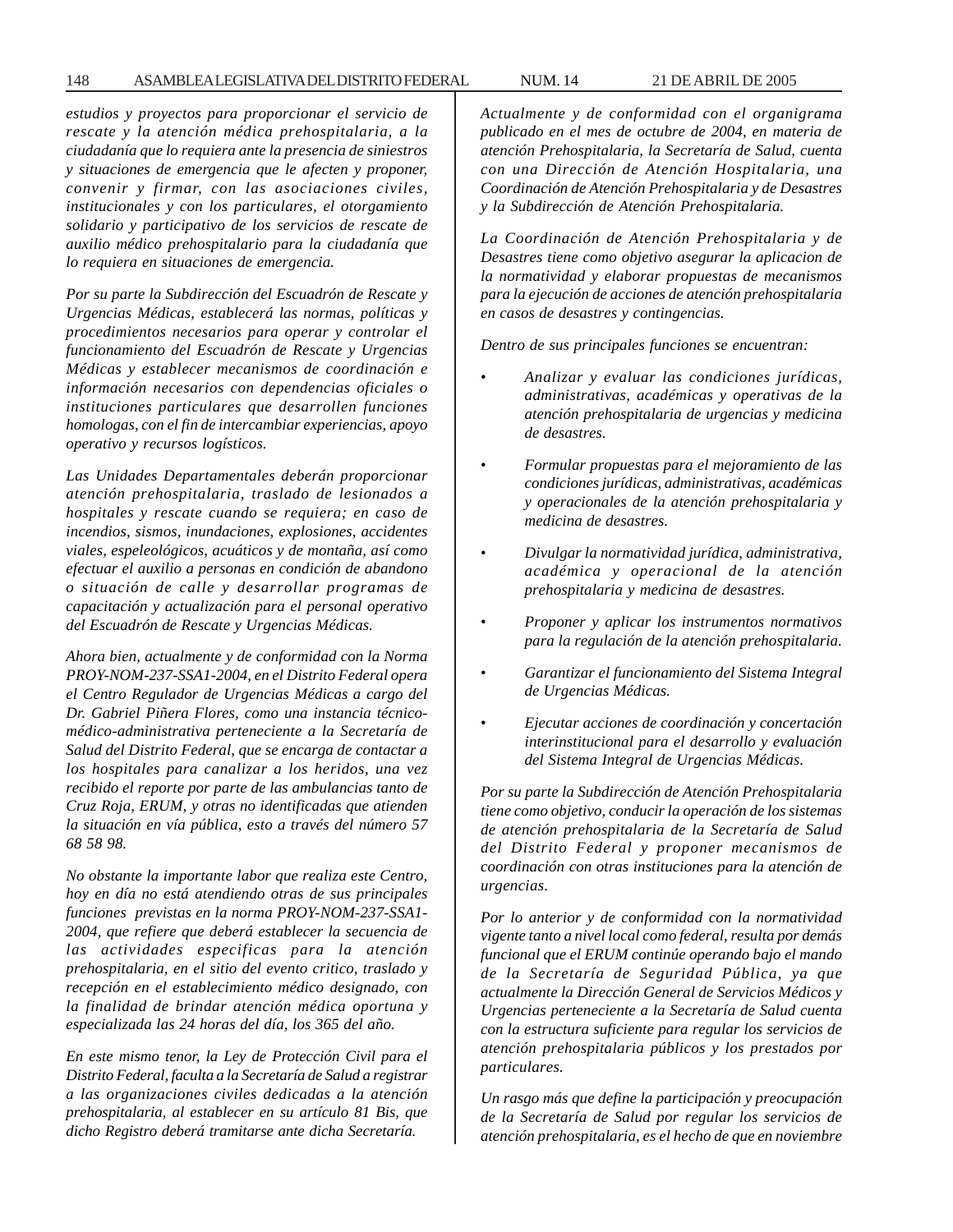*pasado la Secretaría de Salud del Distrito Federal a través de la Dirección General de Servicios Médicos y Urgencias y la Subdirección de Urgencias Prehospitalarias realizó un censo voluntario convocando a todo el personal médico, de enfermería, oficiales de sanidad, técnicos en urgencias médicas, personal en protección civil, socorristas, primeros respondientes y proveedores de soporte básico de vida, vinculados a la atención prehospitalaria de urgencias médicas en el Distrito Federal, con la finalidad de integrar un Registro Voluntario de Profesionales en Atención Prehospitalaria.*

*Es por ello que se hace necesario realizar las reformas y adiciones que permitan de manera clara, otorgar facultades e imponer obligaciones en materia de atención prehospitalaria a la Secretaría de Salud, lo que seguramente reducirá sin duda alguna los costos económicos, materiales y humanos pero sobre todo costos de vidas humanas, al brindar un servicio suficiente, de calidad y eficaz.*

*En México se registra el mayor índice de lesiones y muertes por accidentes en la población de menores de edad y a edad productiva, aseguró el doctor Eduardo Vázquez-Vela Sánchez, Director del Centro Nacional para la Prevención de Accidentes al periódico Reforma, quien agregó que aunque no son las primeras causas de mortalidad general, es significativo, ya que del total de accidentes registrados como causa de muerte, la mitad de estos son de tránsito.*

*Cabe señalar que en el reporte Salud México 2003 se informa que las diez primeras causas de mortalidad general el año pasado, fueron diabetes mellitus, enfermedades isquémicas del corazón, enfermedad cerebrovascular, cirrosis y enfermedades crónicas del hígado, enfermedad obstructiva crónica, infecciones respiratorias agudas bajas, asfixia y trauma al nacimiento, enfermedades hipertensivas del corazón, agresiones (homicidios), nefritis y nefrosis.*

*Paradójicamente, agregó Vázquez -Vela entre las diez causas de mortalidad en edad preescolar, registradas en 2003, las lesiones a peatón por accidente de vehículo ocupó el quinto lugar, mientras que en el sexto sitio los accidentes de vehículo de motor en tránsito se ubicaron en el segundo lugar con 514 defunciones, seguido, en el tercero lesiones a peatón en accidente de vehículo de motor. Mientras que en la edad productiva, entre los 15 a 64 años, los accidentes de vehículo de motor en tránsito ocuparon el quinto lugar con siete mil 744.*

*El doctor Eduardo Vázquez-Vela indicó que a pesar de que la mortalidad por accidentes ha disminuido en los últimos cinco años, ello es atribuible a la capacidad del sistema de salud que cuenta con una cobertura más amplia, y no precisamente por la adopción entre la*

*población de medidas preventivas; por ello es altamente necesario un sistema de atención de urgencias que incluya la participación de todas las entidades federativas, en los tres niveles de gobierno, para la atención prehospitalaria y urgencias médicas.*

*El encargado del Centro Nacional para la Prevención de Accidentes, habló de la necesidad de capacitar al personal de urgencias y trabajadores de la salud a fin de crear técnicos en urgencias médicas, ya que es de vital importancia la atención en los primeros minutos después de ocurrido un accidente.*

*El funcionamiento adecuado y comprometido de la atención prehospitalaria debe estar basado sin ninguna duda en el principio de confianza, en el sentido de que deben distribuirse las funciones por parte del responsable del mismo en base a la aptitud y calificación de cada miembro. Por tanto el profesional encargado de la atención prehospitalaria adquiere una obligación de medios, no de resultados. No está obligado a curar al enfermo, sino a proporcionarle todos los cuidados que requiera según el estado de la ciencia, hasta que sea posible su atención en un centro hospitalario. En este sentido la actuación del personal debe realizarse como un profesional de acuerdo a la titulación y formación adquiridas.*

*La iniciativa que el día de hoy se presenta, no se reduce simplemente a limitar las facultades de una Secretaría para imponerle algunas más a otra, sino propone adecuar el marco jurídico normativo en materia de atención prehospitalaria con la finalidad de garantizar un derecho constitucional, el derecho a la protección de la salud.*

*La iniciativa propone establecer los criterios a observar en la atención médica prehospitalaria en el Distrito Federal, la cual se lleva acabo en el lugar del accidente y se continúa durante el traslado del paciente hasta su entrega en la unidad de salud; y la orientación, que se proporciona a los usuarios que se encuentran involucrados en situaciones de urgencia.*

*Consideramos que, sin duda permitirá el establecimiento de criterios de actuación estandarizados mediante manuales de procedimientos y guías terapéuticas, ordenando, controlando y capacitando a los prestadores de servicios de atención prehospitalaria para el manejo de ambulancias verificadas, certificadas y con personal capacitado para la atención inicial y derivación a las unidades medicas hospitalarias de acuerdo a sus recursos y capacidad resolutiva ante una emergencia.*

*Por lo anteriormente expuesto y fundado, nos permitimos someter a la consideración de esta Honorable Asamblea Legislativa del Distrito Federal, III Legislatura, la Iniciativa con proyecto de:*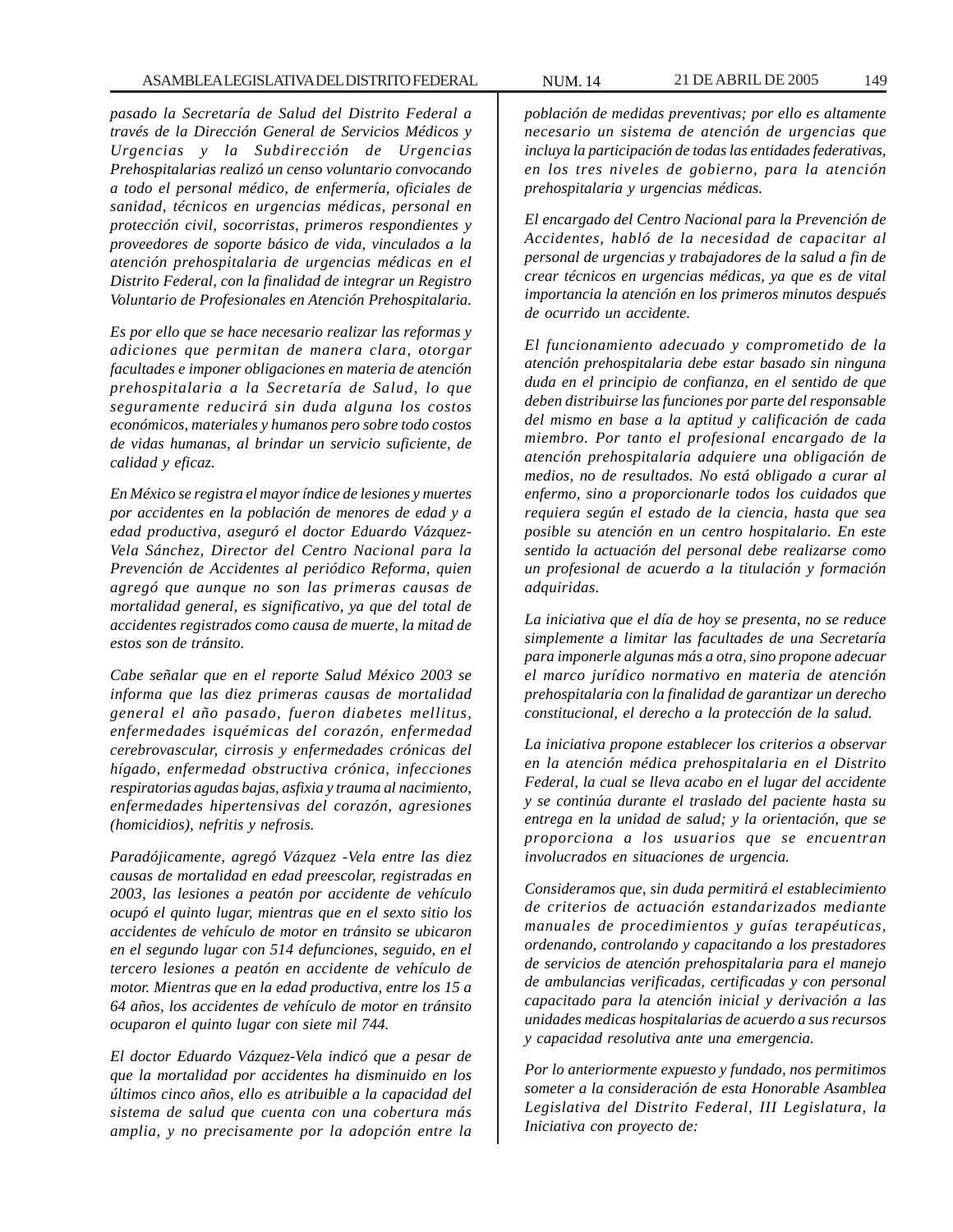*DECRETO DE REFORMAS Y ADICIONES A DIVERSAS DISPOSICIONES DE LA LEY ORGÁNICA DE LA ADMINISTRACIÓN PÚBLICA DEL DISTRITO FEDERAL, DE LA LEY DE SALUD PARA EL DISTRITO FEDERAL Y DE LA LEY ORGÁNICA DE LA SECRETARÍA DE SEGURIDAD PÚBLICA DEL DISTRITO FEDERAL.*

*ARTÍCULO PRIMERO. Se reforma la fracción IX y se adicionan las fracciones XX, XXI, XXII, XXIII y XXIV al artículo 29 de la Ley Orgánica de la Administración Pública del Distrito Federal, para quedar como sigue:*

*Artículo 29.- (...)*

*I a la VIII (...)*

*IX.- Planear, dirigir, controlar, operar y evaluar los servicios de atención médica, atención médica prehospitalaria, salud pública:*

*X a la XIX (....)*

- *XX.- Coordinar y evaluar programas, estudios y proyectos para proporcionar el servicio de rescate y la atención prehospitalaria, a la ciudadanía que lo requiera ante la presencia de siniestros y situaciones de emergencia que le afecten y proponer, convenir y firmar, con las asociaciones civiles, institucionales y con los particulares, el otorgamiento solidario y participativo de los servicios de rescate de auxilio médico prehospitalario.*
- *XXI.- Establecer los requisitos y características mínimas que se deben observar en la atención prehospitalaria por parte de los prestadores de servicios médicos, de los sectores público, social y privado, que brinden traslado y atención prehospitalaria de urgencias médicas a través de la Coordinación de Atención Prehospitalaria y de Desastres.*
- *XXII.- Regular, coordinar, supervisar, evaluar y señalar los mecanismos de coordinación entre las diversas autoridades en materia de atención prehospitataria prestado por los sectores público, social y privado en caso de accidentes, siniestros o desastres, conforme a los ordenamientos legales de la materia.*
- *XXIII.- Coordinar supervisar y evaluar el Centro Regulador de Urgencias Médicas como una instancia técnico-médico-administrativa, quien deberá establecer la secuencia de las actividades específicas para la atención prehospitalaria, en el sitio del evento critico, traslado y recepción en el establecimiento médico designado.*

*XIV.- Las demás que le atribuyan expresamente las leyes y reglamentos.*

*ARTÍCULO SEGUNDO.- Se deroga la fracción VII del artículo 18; se reforma a fracción IV del artículo 27, se reforma el artículo 35; se deroga el inciso f de la fracción II del artículo 39 de la Ley Orgánica de la Secretaría de Seguridad Pública del Distrito Federal, para quedar como sigue:*

*Artículo 18.- Corresponde a los titulares de las unidades administrativas policiales a que se refiere el artículo anterior:*

*I a la VI (…)*

*VII. derogada*

*Artículo 27.- El mantenimiento del orden y la tranquilidad públicos a que se refiere la fracción I del artículo 26 de esta ley comprende:*

*I a la III (…)*

*IV. - Prestar auxilio a la población en caso de siniestros, emergencias, desastres, se encuentren en peligro o hayan sido víctimas de algún delito o estén amenazados, y en su caso, solicitar los servicios médicos de urgencias y de atención prehospitalaria cuando dichas personas se encuentren heridas o gravemente enfermas, así como dar aviso a sus familiares o conocidos;*

*V.- (…)*

*Artículo 35.- El Jefe de Gobierno, a propuesta del Secretario, establecerá en el reglamento, los agrupamientos y servicios especializados en tránsito y vialidad, manejo de armamento y equipo determinado para el sometimiento de infractores, investigación de elementos generales criminógenos, detección de explosivos y su desactivación y en general para actuar en situaciones de riesgo, peligro o comisión de ilícitos, así como para realizar acciones de patrullaje con vehículos o animales.*

*Artículo 39.- Las categorías de los grupos jerárquicos se conformarán para la realización primordial de las siguientes funciones:*

*I. (...)*

*II. (...)*

*III. Agrupamientos:*

*f) derogada*

*ARTÍCULO TERCERO.- Se adicionan las fracciones X y XI al artículo 2; se adicionan las fracciones XXII, XXIII,*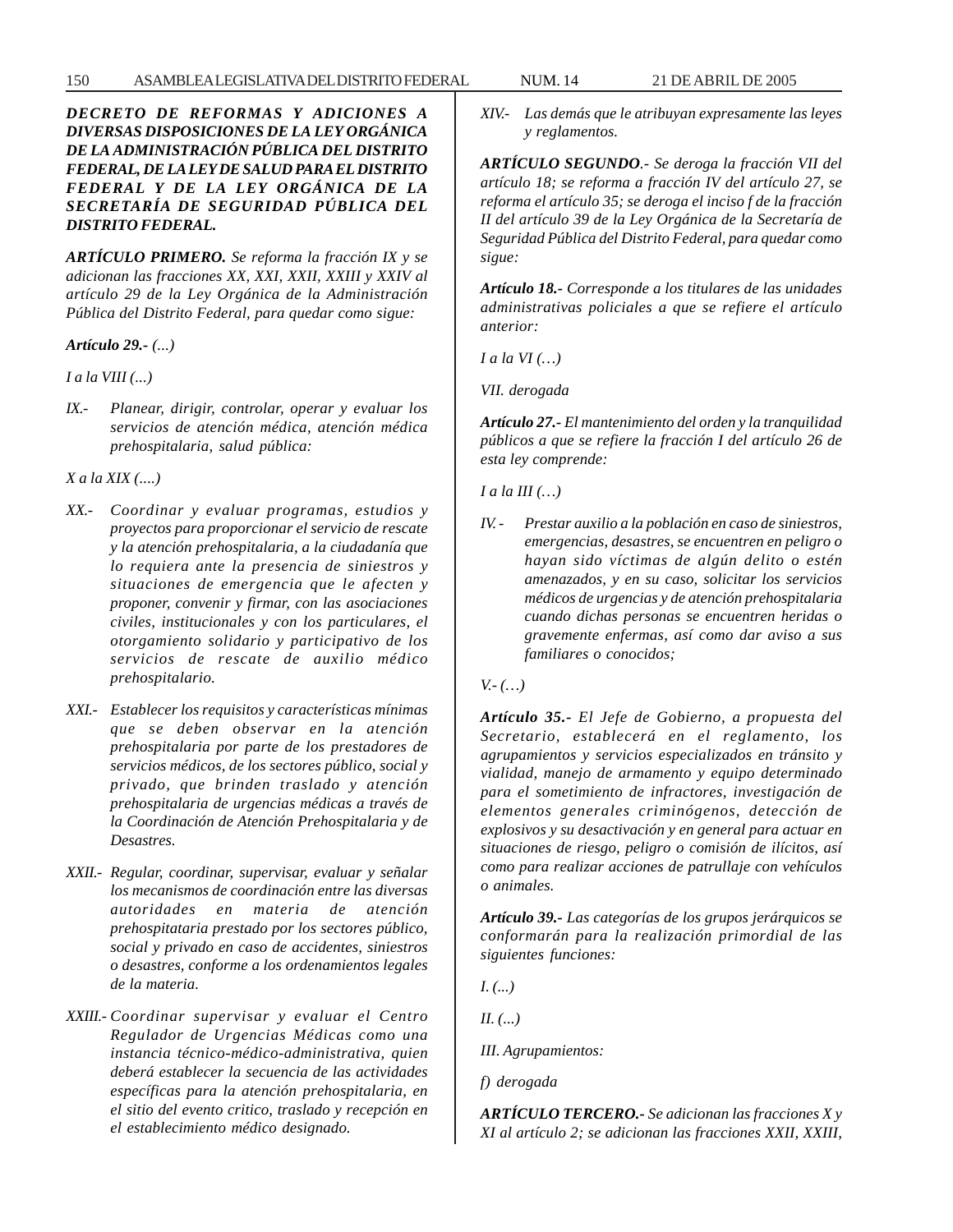*XXIV, XXV, XXVI del artículo 8 de la Ley de Salud para el Distrito Federal, para quedar como sigue:*

*Artículo 2o.- Para los efectos de esta Ley se entiende por:*

*I a la IX ( ...)*

- *X. Atención médica prehospitalaria, el servicio médico integral, operacional y de coordinación para los problemas médicos urgentes y que comprende todos los servicios de salvamento, atención médica y transporte que se presta a enfermos o accidentados fuera del hospital y que constituye una prolongación del tratamiento de urgencias hospitalarias*
- *XI. Centro Regulador de Urgencias Médicas, la instancia técnico-médico-administrativa, responsabilidad de la Secretaría de Salud del Distrito Federal, que establece la secuencia de las actividades específicas para la atención prehospitalaria, en el sitio del evento critico, traslado y recepción en el establecimiento médico designado, con la finalidad de brindar atención médica oportuna y especializada las 24 horas del día, los 365 días del año.*

*Artículo 8o.- La Secretaría del Distrito Federal tendrá a su cargo:*

*I a la XXI (…)*

- *XXII. Coordinar y evaluar programas, estudios y proyectos para proporcionar el servicio de rescate y la atención médica prehospitalaria, a la ciudadanía que lo requiera ante la presencia de siniestros y situaciones de emergencia que le afecten y proponer, convenir y firmar, con las asociaciones civiles, institucionales y con los particulares, el otorgamiento solidario y participativo de los servicios de rescate de auxilio médico prehospitalario.*
- *XXIII. Establecer los requisitos y características mínimas que se deben observar en la atención prehospitalaria por parte de los prestadores de servicios médicos, de los sectores público, social y privado, que brinden traslado y atención prehospitalaria de urgencias médicas a través de la Coordinación de Atención Prehospitalaria y de Desastres.*
- *XXIV. Regular, coordinar, supervisar, evaluar y señalar los mecanismos de coordinación entre las diversas autoridades en materia de atención prehospitalaria prestado por los sectores público, social y privado en caso de accidentes, siniestros o desastres, conforme a los ordenamientos legales de la materia.*

- *XXV. Coordinar supervisar y evaluar al Centro Regulador de Urgencias Médicas como una instancia técnica medico administrativa, quien deberá establecer la secuencia de las actividades específicas para la atención prehospitalaria en el sitio del evento critico, traslado y recepción en el establecimiento médico designado*
- *XXVI Las demás que le señalen otras leyes y disposiciones aplicables.*

## *TRANSITORIOS*

*Primero.- Publíquese en la Gaceta Oficial del Distrito Federal y para su mayor difusión en el Diario Oficial de la Federación.*

*Segundo.- El presente Decreto entrará en vigor al día siguiente de su publicación en la Gaceta Oficial del Distrito Federal.*

*Tercero.- Se derogan todas las disposiciones que se opongan a este decreto.*

*Cuarto.- Los recursos humanos, materiales y financieros con que cuenta el Escuadrón de Rescate y Urgencias Médicas dependiente hasta el día de hoy de la Secretaría de Seguridad Pública del Distrito Federal pasarán a formar parte de la Secretaría de Salud del Distrito Federal dentro de los 120 días siguientes a la entrada en vigor del presente decreto y se transferirán respetando los derechos laborales de los trabajadores.*

*Quinto.- En relación al transitorio anterior, aquellos elementos que pertenezcan a los Cuerpos de Seguridad Publica así considerados como tales por el artículo tercero de la Ley de Seguridad Pública del Distrito Federal y deseen permanecer en la Secretaría de Seguridad Pública deberán manifestarlo dentro de los 120 días siguientes a la entrada en vigor del presente decreto a la autoridad que así disponga la propia Secretaría, la cual deberá de realizar los tramites necesarios para su reasignación.*

*Sexto.- Hasta que se haga efectivo el traspaso previsto en la disposición transitoria cuarta de este Decreto, ni personal adscrito al Escuadrón de Rescate y Urgencias Médicas continuará dependiendo de la Secretaría de Seguridad Publica del Distrito Federal.*

*México, Distrito Federal a los veintiún días del mes de abril del dos mil cinco.*

*Firman por el Partido Acción Nacional: Dip. José Espina Von Roehrich, Dip. Irma Islas León, Dip. Sofía Figueroa Torres, Dip. María Teresita de Jesús Aguilar Marmolejo, Dip. Juan Antonio Arévalo López, Dip. Obdulio Ávila Mayo, Dip. Carlos Alberto Flores Gutiérrez, Dip. Mariana Gómez del Campo Gurza, Dip. Gabriela González*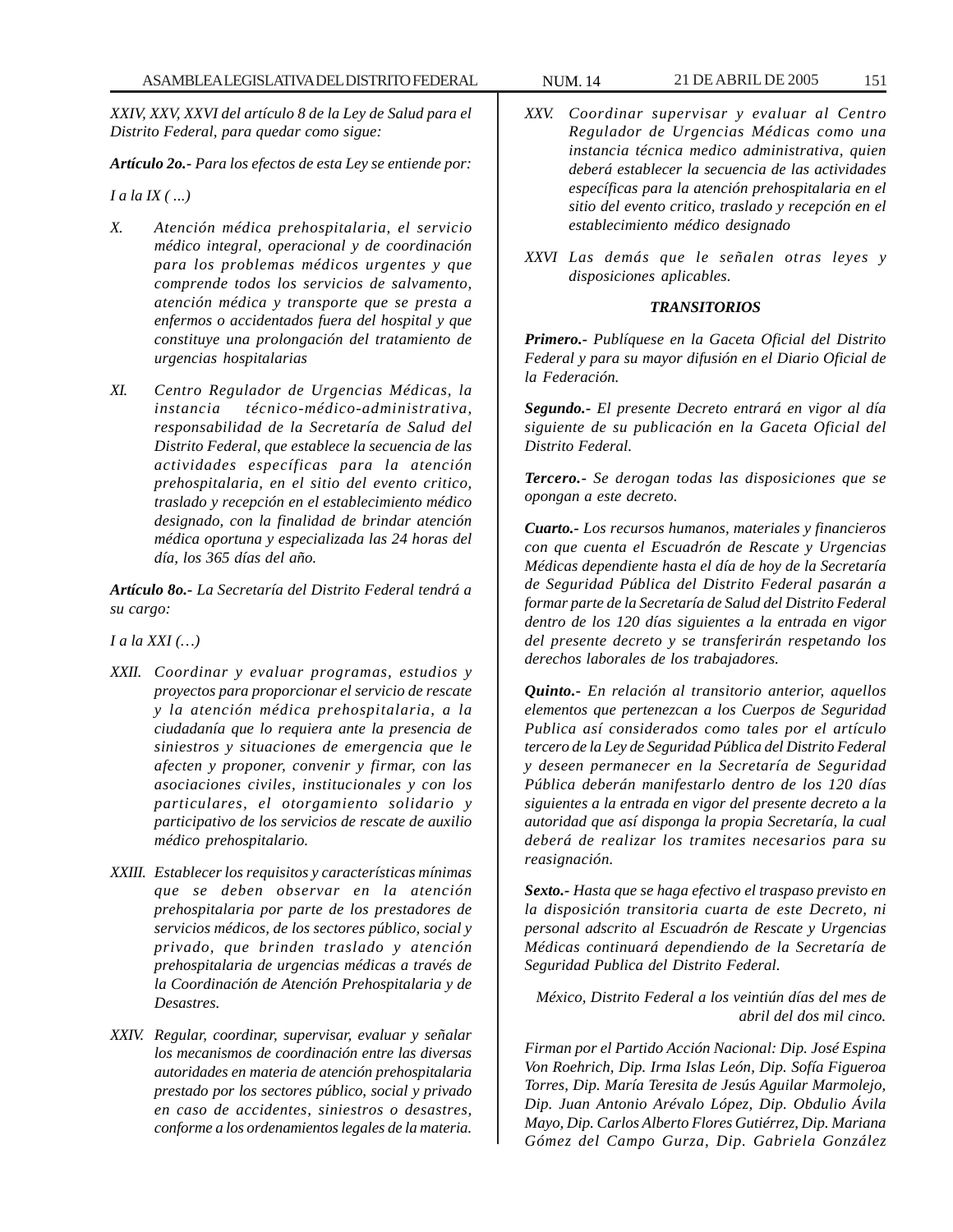*Martínez, Dip. Jorge Alberto Lara Rivera, Dip. José de Jesús López Sandoval, Dip. Christian Martín Lujano Nicolás, Dip. José Benjamín Muciño Pérez, Dip. José María Rivera Cabello, Dip. Mónica Leticia Serrano Peña.*

Es cuanto.

**EL C. PRESIDENTE.-** Gracias, diputada.

Con fundamento en lo dispuesto por los artículos 36 fracciones V y VII, 89 de la Ley Orgánica de esta Asamblea Legislativa del Distrito Federal, 28 y 86 del Reglamento para su Gobierno Interior, se turna para su análisis y dictamen a las Comisiones Unidas de Salud y Asistencia Social y de Seguridad Pública.

Para presentar una iniciativa de reformas y adiciones a la Ley del Instituto de las Mujeres del Distrito Federal y a la Ley Orgánica de la Administración Pública del Distrito Federal, se concede el uso de la Tribuna a la diputada Teresita de Jesús Aguilar Marmolejo, del Partido Acción Nacional.

# **LA C. DIPUTADA MARÍA TERESITA DE JESÚS AGUILAR MARMOLEJO.-** Con su venia, señor Presidente.

# *INICIATIVA DE REFORMAS Y ADICIONES A LA LEY ORGÁNICA DE LA ADMINISTRACIÓN PÚBLICA DEL DISTRITO FEDERAL Y LA LEY DEL INSTITUTO DE LAS MUJERES DEL DISTRITO FEDERAL.*

*DIP. ANDRÉS LOZANO LOZANO Presidente de la Mesa Directiva de la Asamblea Legislativa del Distrito Federal, III Legislatura. Presente.*

*Los signantes Diputados de la III Legislatura de la Asamblea Legislativa del Distrito Federal, integrantes del Grupo Parlamentario del Partido Acción Nacional, con fundamento en lo dispuesto por los artículos 122, Base Primera, fracción V, inciso g, de la Constitución Política de los Estados Unidos Mexicanos, 36, 42 fracción XI y 46 fracción I del Estatuto de Gobierno del Distrito Federal, 10 fracción I, 17 fracción IV, 88 fracción I, 89 párrafo segundo de la Ley Orgánica de la Asamblea Legislativa del Distrito Federal, 85 fracción I, y 93 párrafo primero del Reglamento para el Gobierno Interior de la Asamblea Legislativa del Distrito Federal, sometemos a la consideración de esta soberanía la siguiente Iniciativa de Reformas y Adiciones a la Ley Orgánica de la Administración Pública del Distrito Federal y la Ley del Instituto de las Mujeres del Distrito Federal conforme a la siguiente:*

# *EXPOSICIÓN DE MOTIVOS*

*Las modificaciones a la Ley Orgánica de la Administración Pública del Distrito Federal, obedece a* *la confusión de un organismo descentralizado, y un organismo desconcentrado, lo que ha generado que el primero operativamente carezca de personalidad jurídica; y patrimonio propio, es decir esta carente de autonomía técnica y de gestión, por lo que es conveniente precisar los conceptos.*

*La principal característica de la desconcentración administrativa es la autonomía técnica, entendida como la facultad para decidir en asuntos de alta calificación funcional u operacional respecto de los cuales la administración centralizada o carece del personal idóneo o su tramitación interna retardaría el proceso decisorio. No obstante esto, por la naturaleza del órgano desconcentrado, la relación jerárquica se atenúa, en lo orgánico y en lo financiero, ejemplo: El Instituto Politécnico Nacional, prototipo de esta organización administrativa: su dependencia orgánica y financiera de la Secretaría de Educación Pública, no le impide el ejercicio de las libertades de cátedra, investigación y extensionismo de la cultura. Sin embargo para lograr una diferenciación entre centralización, desconcentración, descentralización, se requiere considerar el criterio de autonomía en el que se haría descansar en el mando respecto al poder ejecutivo; en la centralización no hay independencia, en la desconcentración sólo se presenta la técnica y en la descentralización operan las dos: orgánica y administrativa, ésta entendida como técnica y financiera. En consecuencia las facultades decisorias se ven circunscritas a los marcos señalados, respecto a la Administración Pública la desconcentración se da en la estructura centralizada y la descentralización fuera de ella. \*(Cfr. AYLUARDO Saúl, Mario. Lecciones Sobre Derechos Administrativo. 1ª. ed., Universidad Autónoma Metropolitana, México 1991. pp.87, 88.)*

*En la Organización de la Administración Pública del Distrito Federal, la Constitución Política de los Estados Unidos Mexicanos, en el artículo 122, Base Tercera, define la naturaleza jurídica del Distrito Federal, así como de su organización en la fracción primera que señala que, definida por el artículo 44 de este ordenamiento la naturaleza jurídica del Distrito Federal, su gobierno está a cargo de los Poderes Federales y de los órganos Ejecutivo, Legislativo y Judicial de carácter local, en los términos de este artículo; y en la Base Tercera fracción primera señala que la Organización de la Administración Pública local en el Distrito Federal determinará los lineamientos generales para la distribución de atribuciones entre los órganos centrales, desconcentrados y descentralizados.*

*El Estatuto de Gobierno del Distrito Federal, señala en el artículo ochenta y siete que la Administración Pública del Distrito Federal, estará organizada de manera centralizada, desconcentrada y paraestatal, está última*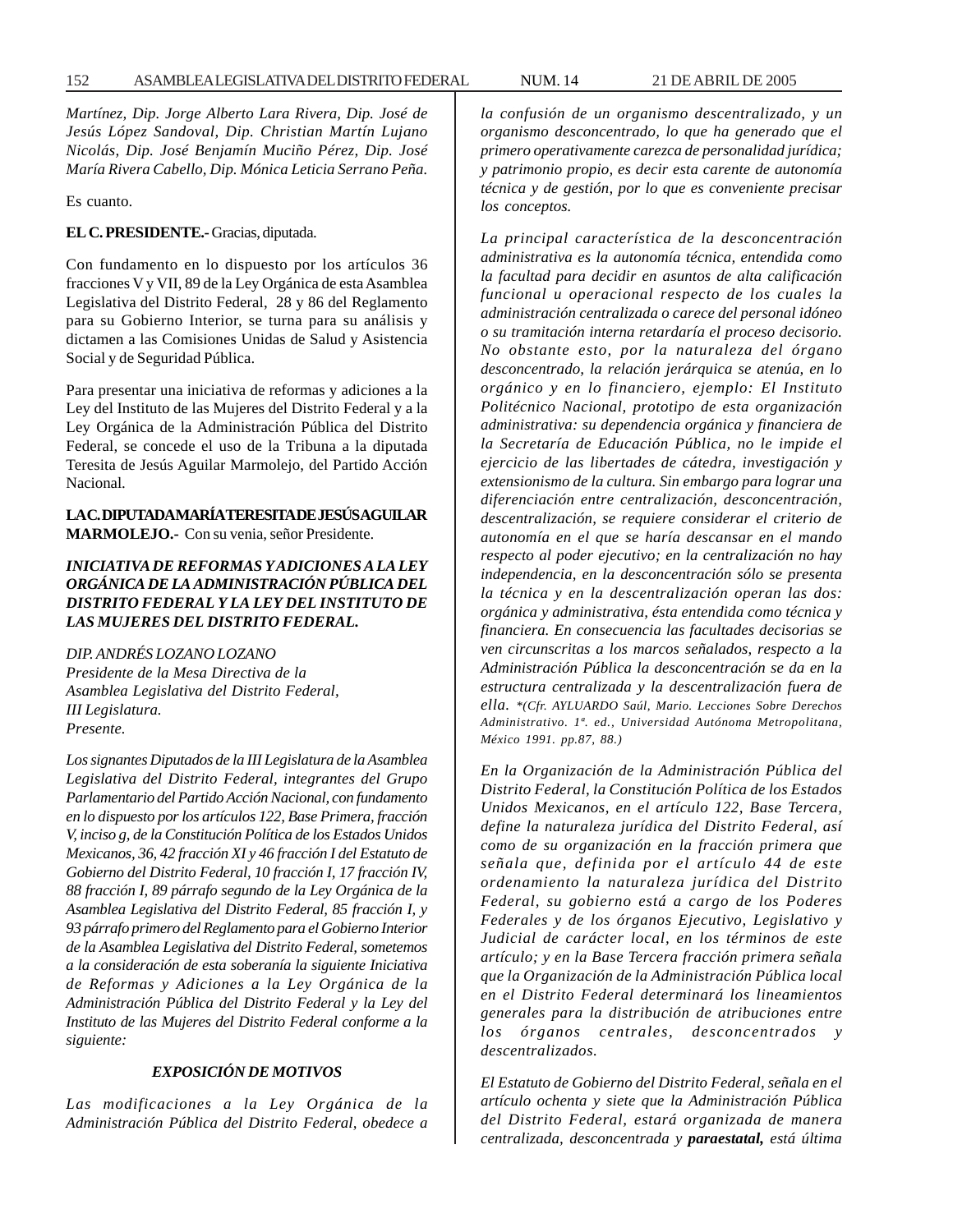*definida en el artículo noventa y siete del mismo ordenamiento, en el que se indican los organismos que la integran, entre ellos los descentralizados; y estos determinados por el artículo noventa y ocho como entidades con personalidad jurídica y patrimonio propio.*

*En la Ley Orgánica de la Administración Pública del Distrito Federal se hace referencia a la definición de un organismo descentralizado, en el artículo cuarenta, que señala que son entidades con personalidad jurídica y patrimonio propio, sin embargo en el artículo cincuenta hace mención que el órgano de gobierno será presidido por el titular de la coordinadora de sector o por la persona que éste designe. Lo que contradice a los atributos de la personalidad jurídica, al intervenir en un órgano descentralizado que se encuentra fuera de la centralización, además de contar con autonomía técnica y de gestión, por lo que es incorrecto que sea sectorizado, al estar confundiendo el término de organismo descentralizado por desconcentrado. Así también el artículo cincuenta y tres menciona que, el Director General será designado por el Jefe de Gobierno o a indicación de éste a través del coordinador de sector por el órgano de gobierno, debiendo recaer tal nombramiento en la persona que reúna los requisitos que establece el artículo 103 del Estatuto de Gobierno.*

*En este último artículo contraviene las disposiciones de los organismos con personalidad jurídica propia y patrimonio propio, al intervenir en la vida interna de un organismo que no forma parte de la Administración Pública Centralizada, ni tampoco se trata de un organismo desconcentrado.*

*La Ley del Instituto de las Mujeres del Distrito Federal, es un ejemplo de esta confusión al ser un organismo público descentralizado de la Administración Pública del Distrito Federal, con personalidad jurídica, patrimonio propio, autonomía técnica y de gestión para el cumplimiento de sus objetivos y atribuciones con domicilio en la Ciudad de México, pero sin tener en la práctica esa autonomía técnica, y carente de personalidad jurídica por la contradicción que prevalece en la Ley Orgánica de la Administración Pública, al sectorizarlo, e intervenir en sus órganos internos del mismo; por lo que se puede generar lagunas o lo que la doctrina jurídica ha llamado antinomias, que puede representarse de la siguiente forma:*

- *Cuando en el sistema jurídico, existe un determinado comportamiento que esté calificado de dos modos incompatibles en dos diversas normas pertenecientes al sistema.*
- *Cuando en el sistema jurídico, existe un determinado supuesto de hecho que estén previstas dos consecuencias jurídicas incompatibles por dos normas diversas pertenecientes al sistema.*

• *Cuando en el sistema jurídico se presenta un caso concreto que es susceptible de dos diversas y opuestas soluciones con base en normas presentes en el sistema*

*Para resolver una antinomia hay que eliminar una de las dos normas en conflicto (o quiza ambas) Tradicionalmente los métodos de solución suelen ser: el criterio de especialidad, (lex specialis derogar legi generali); por lo tanto se puede llegar a la conclusión que la norma especial deroga a la norma general a ella subordinada sin provocar su invalidez, sin embargo para no entrar en conflicto se hacen las adecuaciones a la Ley Orgánica de la Administración Pública del Distrito Federal.*

*La reforma y adiciones a la Ley del Instituto de las Mujeres del Distrito Federal, tiene su antecedente en la modificación efectuada al artículo 4 de la Constitución Política de los Estados Unidos Mexicanos en el año de 1974, en la que se elevó a rango de garantía constitucional la igualdad jurídica del hombre y la mujer, en el que se fincaron las bases para la formulación de normas e implementación de políticas públicas orientadas a la consecución de esta garantía.*

*Diversos programas surgieron entonces, en el ámbito federal y local, con el propósito de atender la muy variada problemática de la mujer mexicana. En el proceso de institucionalización de las políticas públicas con enfoque de género, el Programa Nacional de la Mujer 1995-2000, constituye un importante antecedente, contenido en el Plan Nacional de Desarrollo, así como la creación de la Comisión Nacional de la Mujer. A partir de esto, se buscó el impulso de una cultura más incluyente de hombres y mujeres, y establecer un enfoque de género en las políticas públicas. Durante los trabajos de la LVI y LVII Legislatura del Congreso de la Unión, en sus dos cámaras se logro la reforma de ordenamientos que contenían visiones inequitativas.*

*En noviembre del año dos mil, la LVIII Legislatura como acción afirmativa, expidió la ley que creó el Instituto Nacional de las Mujeres como un organismo descentralizado que permitió la articulación de las acciones gubernamentales y de otros sectores, así como desarrollar sus funciones en un rango de igualdad con el resto de la Administración Pública Federal.*

*En cuanto al Distrito Federal el gobierno desarrolló un papel destacado en la creación de instancias públicas de atención a las mujeres, creado en mayo de mil novecientos noventa y siete el Consejo Consultivo de la Mujer, en mayo de mil novecientos noventa y ocho el Programa para la Participación Equitativa de la Mujer en el Distrito Federal, y en agosto de mil novecientos noventa y nueve, el Instituto de la Mujer del Distrito Federal, como*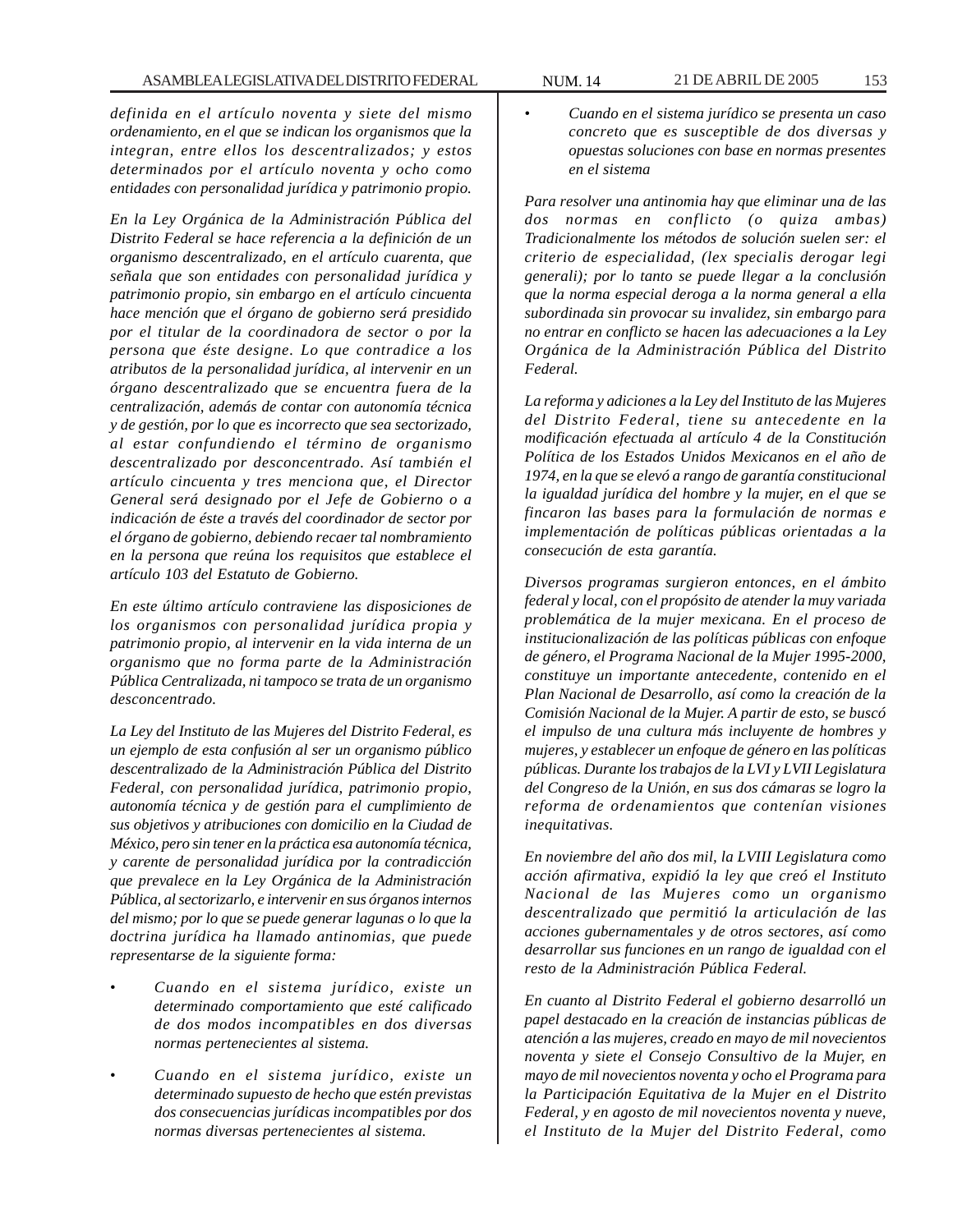*organismo desconcentrado de la Secretaría de Gobierno del Distrito Federal.*

*El veinte de diciembre de dos mil uno, el pleno de la Asamblea Legislativa del Distrito Federal, II Legislatura, aprobó la Ley del Instituto de las Mujeres del Distrito Federal, como un organismo público descentralizado de la Administración Pública del Distrito Federal, con personalidad jurídica, patrimonio propio, autonomía técnica y de gestión para el cumplimiento de sus objetivos y atribuciones; cuya votación fue de cincuenta y dos votos a favor, cero en contra y cero abstenciones. Esta ley, producto de un momento caracterizado por el avance en la institucionalización de las políticas a favor de las mujeres, fue un paso trascendental en la transformación del marco jurídico favorable a la equidad entre los hombres y las mujeres.*

*Sin embargo, a cuatro años de funcionamiento del Instituto, existen algunas deficiencias de operatividad en la Junta de Gobierno y en el Consejo Consultivo, así como, algunas incongruencias que se pretenden subsanar a través de esta reforma, mediante las siguientes consideraciones y propuestas:*

*Cambiar la denominación de Directora General, por Presidenta, e incrementar sus facultades, para que presida la Junta de Gobierno, como sucede en el Instituto Nacional de las Mujeres, en virtud de ser un organismo descentralizado; ya que en la práctica la Junta de Gobierno, es presidida por el o la titular de la Secretaría de Desarrollo Social, que se contrapone con el mismo ordenamiento de la Ley del Instituto en el artículo trece, que señala que la Junta debe ser presidida por la o el titular de la Secretaría de Gobierno, lo que genera, una incongruencia de la legislación vigente con el derecho positivo. Otra facultad que se propone, es que dirija el Consejo Consultivo, con el objetivo de vincular éste con el Instituto, ya que el Consejo es el órgano asesor, evaluador y promotor de las acciones que se emprendan en beneficio de las mujeres en el marco de la ley.*

*Así también, para el funcionamiento de la Junta de Gobierno es conveniente la creación de una Secretaría Técnica, que auxilie y de seguimiento a los acuerdos tomados en este órgano del Instituto.*

*También con el objeto de profesionalizar al Instituto, se ve favorable que la Presidenta cuente con estudios de nivel licenciatura.*

*En el Programa General de Igualdad de Oportunidades, y no Discriminación hacia las mujeres, así como en diversos artículos, se incorpora el término de no violencia teniendo en cuenta que, el 25 de noviembre fue reconocido por Naciones Unidas como la fecha oficial del Día Internacional de la No Violencia hacia las Mujeres, ante* *la petición que hicieron los representantes de República Dominicana, en la Asamblea General de este órgano mundial. Los derechos humanos, señalan que toda persona tiene que nacer y vivir en un ambiente que le permita el ejercicio real de todos sus derechos, por lo que las expresiones de violencia, atentan contra esta posibilidad.*

*En esta Iniciativa de reforma, se sugiere adicionar algunos principios que regirán la vida interna del Instituto, para que existan referentes que identifiquen los valores, para el debido desempeño En el propio reglamento del Instituto, vigente desde el cinco de diciembre de dos mil dos, en el artículo cuarto, se señalan algunos principios, que no se contemplan en la ley vigente, lo que nos permite observar que nunca un reglamento podrá ir más allá que la propia Ley. Además de que en el artículo treinta y tres de la ley en comento, se mencionan algunos otros que es necesario incorporar y conceptuar.*

*En el caso de los principios de excelencia, objetividad, imparcialidad, profesionalismo, e independencia, estos son fundamentales para regir a un organismo público como lo es el Instituto de las Mujeres, en el que la actividad realizada por hombres y/o mujeres, se sume la confianza y la calidad ética. La ética entendida como un comportamiento humano que se caracteriza en ser unilateral, inherente a la conciencia del sujeto y sólo imperativo para él, que resulta vital para la sana convivencia dentro de una colectividad, siendo particularmente importante en la función pública por la trascendencia social que adquiere, pues en este ejercicio debe imperar un estándar ético que equilibre el poder que el gobierno deposita en su persona.*

*Se propone que la Asamblea Legislativa del Distrito Federal, esté representada en la Junta de Gobierno, por la Mesa Directiva de la Comisión de Equidad y Género, para conocer de primera instancia, las iniciativas y/o reformas de leyes, el seguimiento de los acuerdos y tratados internacionales, ratificados por el Estado Mexicano, así como conocer la ejecución de los programas y las políticas públicas que se formulen por este instituto: con esto se garantiza la pluralidad, por estar conformada con la representación de las diferentes corrientes de pensamiento*

*Por lo anteriormente expuesto es que sometemos a consideración de esta Asamblea Legislativa del Distrito Federal. III Legislatura, la siguiente:*

*Iniciativa de Reformas y Adiciones de la Ley Orgánica de la Administración Pública del Distrito Federal y la Ley del Instituto de las Mujeres del Distrito Federal:*

*Artículo Primero. Se reforman los artículos 50 y 51 de la Ley Orgánica de la Administración Pública del Distrito Federal para quedar como sigue:*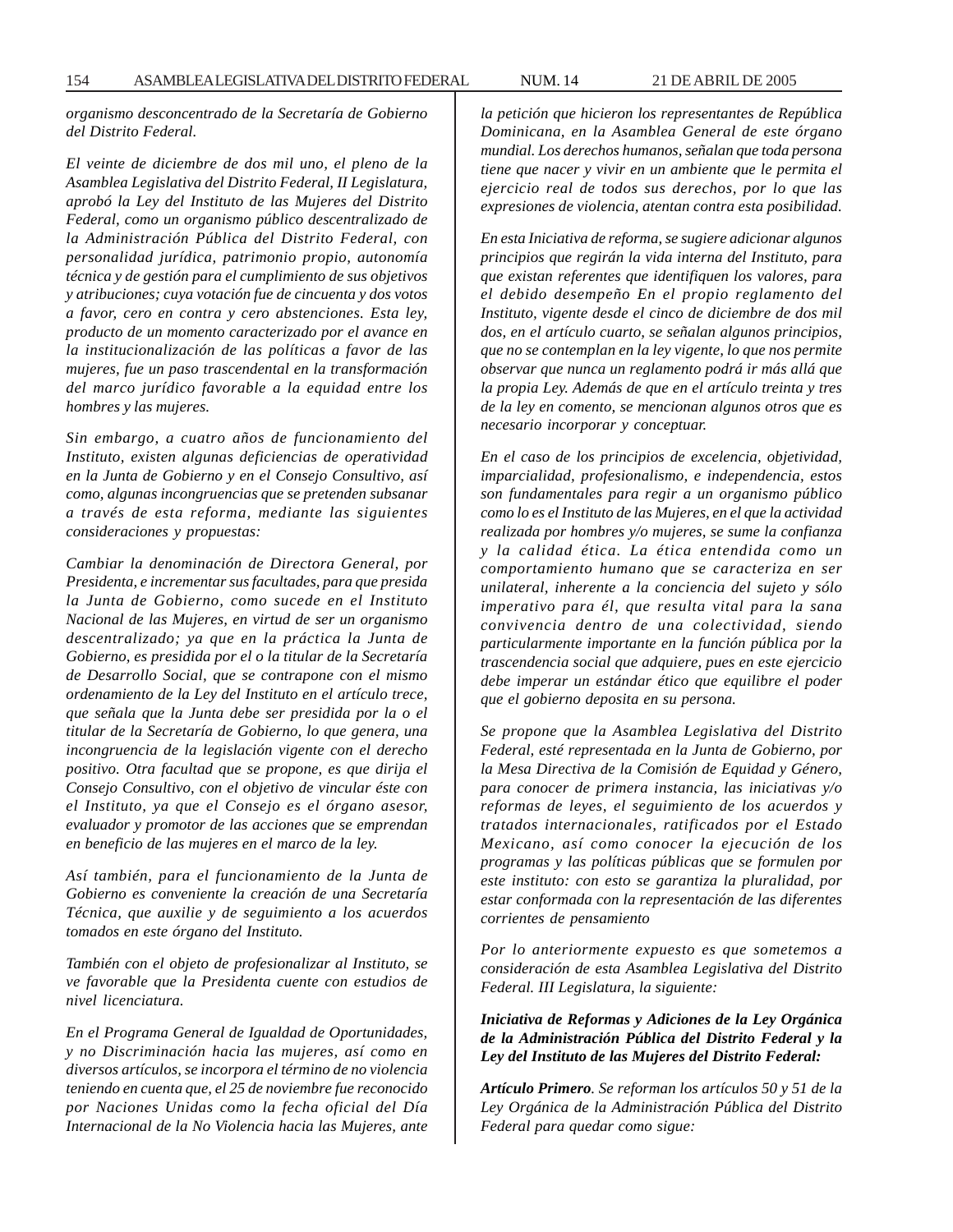*Artículo 50.- El órgano de gobierno estará integrado por no menos de cinco ni más de quince miembros propietarios y de sus respectivos suplentes. Podrá estar presidido por el titular del mismo conforme a las disposiciones señaladas en su estructura orgánica.*

*El cargo de miembro del órgano de gobierno será estrictamente personal y no podrá desempeñarse por medio de representantes.*

*Artículo 51.- En ningún caso podrán ser miembros del órgano de gobierno:*

- *I. Los cónyuges y las personas que tengan parentesco por consanguinidad o afinidad hasta el cuarto grado o civil con cualquiera de los miembros del órgano de gobierno o con el Director General;*
- *II. Las personas que tengan litigios pendientes con el organismo de que se trate;*
- *III. Las personas sentenciadas por delitos patrimoniales, las inhabilitadas para ejercer el comercio o para desempeñar un empleo, cargo o comisión en el servicio público, y*
- *IV. Los Diputados a la Asamblea Legislativa, los diputados y senadores al H. Congreso de la Unión en los términos del artículo 62 Constitucional.*

*Artículo Segundo. Se adicionan los artículos 48 bis, de la Ley Orgánica de la Administración Pública del Distrito Federal para quedar como sigue:*

*Artículo 48 bis. Los organismos descentralizados que por ley se determine su naturaleza jurídica bajo este concepto, tendrán autonomía orgánica y administrativa, esta última entendida en el aspecto técnico y financiero.*

*En consecuencia las facultades decisorias se ven circunscritas al marco legal que crea al mismo organismo.*

*Artículo Tercero.- Se reforman los artículos 4, 5, 8 fracciones VI, XXII, XXIII, XXV, XXVI; 9, 11, 13, 15 fracciones I, II, VIII, XII, XIII; 16. 17, 18 fracción I, 19, 20, 21 22 y 23 de la Ley del Instituto de las Mujeres del Distrito Federal, para quedar como sigue:*

*Artículo 4.- El objeto general del Instituto es promover, fomentar e instrumentar las condiciones que posibiliten la no discriminación, una cultura de la no violencia, la igualdad de oportunidades, el ejercicio pleno de todos los derechos de las mujeres y su participación equitativa en los ámbitos, social, económico, político, cultural y familiar, así como, diseñar, coordinar, aplicar y evaluar el Programa General de Igualdad de Oportunidades y no Discriminación hacia las mujeres y los que de éste se deriven.*

*Artículo 5.- El Programa contendrá el conjunto de acciones orientadas a erradicar la discriminación y la*

*violencia hacia las mujeres y promoverá la igualdad de oportunidades y la participación equitativa entre hombres y mujeres, en la vida cultural, política, económica, familiar y social en el Distrito Federal.*

*A) De la equidad y la igualdad de género, bajo las siguientes premisas:*

- *I. Promover los valores universales de la convivencia social que permitan el desarrollo integral de las personas, respetando su dignidad y la diversidad cultural social, económica, religiosa, política y de género;*
- *II. Evitar la división del trabajo en razón de género;*
- *III. Observar en sus políticas la perspectiva de género;*
- *IV. Alentar la participación y responsabilidad compartida en los ámbitos familiar y social; y*
- *V. Difundir las normas que promuevan la equidad e igualdad de género, para erradicar la discriminación;*
- *B) De la cultura de la no violencia bajo las siguientes premisas:*
- *I. Procurar la paz y armonía de las personas en su desarrollo integral;*
- *II. Reconocer y respetar el pleno ejercicio de los derechos humanos;*
- *III. Propiciar la generación de un entorno educativo y un medio ambiente social libre de estereotipos, tratos inhumanos y degradantes y;*
- *IV. Desarrollar programas que impulsen una cultura de paz, a través de la promoción y difusión de los beneficios de la convivencia familiar y social pacífica.*

*Artículo 8.- El Instituto tendrá las siguientes atribuciones:*

#### *I. a la V.*

*VI. Proponer a las autoridades locales del Distrito Federal, acciones dirigidas a mejorar la condición social de las mujeres, así como aquellas diseñadas para la erradicación de todas las formas de discriminación y violencia contra las mujeres, en todos los ámbitos de su desarrollo;*

#### *VII a la XII.*

*XXIII. Conocer sobre las medidas instrumentadas por los órganos de gobierno locales, que contribuyan a eliminar la discriminación y violencia contra las mujeres en el Distrito Federal.*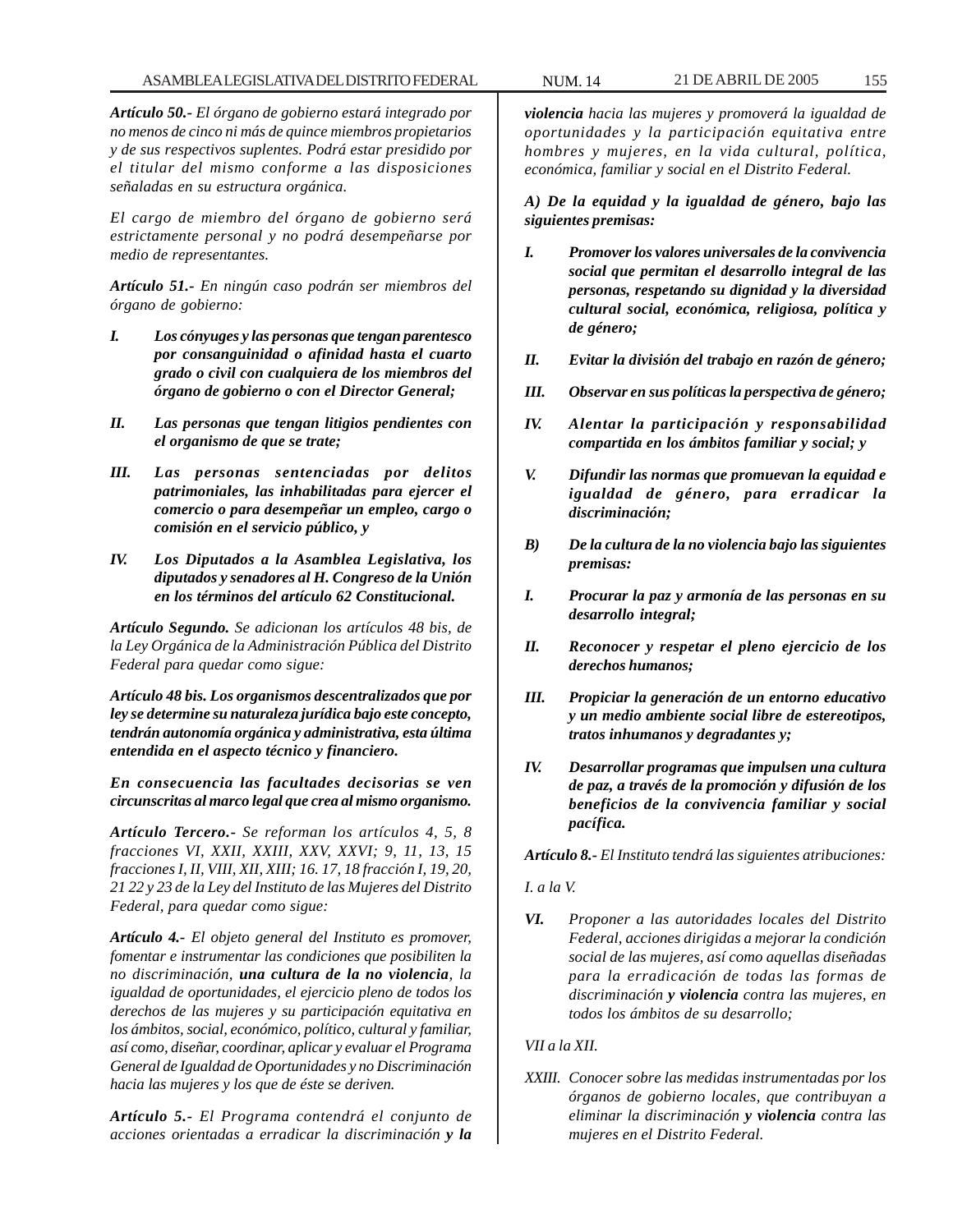*XXIV. …*

- *XXV. Impulsar, a través del sistema educativo y los medios de comunicación, una cultura de equidad y de la no violencia que favorezca la eliminación de imágenes nocivas o estereotipadas sobre las mujeres y promover el respeto a la dignidad de las personas:*
- *XXVI. Establecer vinculación permanente con las autoridades de procuración, administración e impartición de justicia, con el objeto de contribuir con la eliminación de la violencia y cualquier forma de discriminación contra las mujeres;*
- *XXVII. Instrumentar mecanismos para el logro de un desarrollo económico sostenible entre la población femenina del Distrito Federal;*
- *XXVIII. Revisar y analizar la observancia y cumplimiento de los instrumentos legales con que se cuenta, tanto en nuestra legislación, como en las otras entidades federativas, convenios y tratados internacionales;*
- *XXIX. Las demás que le otorgue la presente ley y otras disposiciones vigentes.*

*Artículo 9.- El Instituto se integrará por:*

*I. …*

# *II. La Presidenta;*

*III. a la V.*

*Así como las unidades administrativas que establezca el Reglamento Interno.*

*Artículo 11.- La Junta de Gobierno contará con una Secretaría Técnica, bajo la dirección de la Presidenta del Instituto, para apoyar los trabajos de la misma, además de las que expresamente señale el reglamento.*

*Artículo 13.- La Junta de Gobierno será presidida por la Presidenta del Instituto.*

*Artículo 15.- La Junta de Gobierno tendrá las siguientes atribuciones:*

- *I. Integrar por consenso, y de no alcanzar el mismo, por acuerdo de las dos terceras partes, la propuesta de la Presidenta del Instituto que ratificará el Jefe de Gobierno.*
- *II. Presentar la propuesta de ratificación de la Presidenta para un segundo periodo;*

*III a la VII.*

*VIII. Analizar y, en su caso aprobar, los informes periódicos y estados financieros que presente la* *Presidenta con la intervención que corresponda a los órganos de control;*

*IX a la XI.*

- *XII. Proponer la remoción de la Presidenta, cuando así proceda;*
- *XIII. Aprobar las Condiciones Generales de Trabajo convenidas en los términos de ley entre la Presidenta y las y los trabajadores del Instituto;*

*Artículo 16.- Para ser Presidenta del Instituto se requiere:*

*I. a la VII.*

*Artículo 17.- La Presidenta del Instituto será ratificada por el jefe de Gobierno del Distrito Federal, considerando la propuesta por la Junta de Gobierno de acuerdo a los requisitos exigidos en el artículo anterior.*

*Artículo 18.- Además de las conferidas por la Ley Orgánica de la Administración Pública, la Presidenta tendrá las siguientes facultades:*

*I. Presidir la Junta de Gobierno y el Consejo Consultivo; así como administrar, coordinar y dirigir las actividades del Instituto;*

*II a la IX*

- *X. Presentar ante la Junta de Gobierno los informes anuales de actividades del Instituto de conformidad al Reglamento Interno;*
- *Xl. a Ia XlV …*

*Artículo 19.- La Presidenta durará en su cargo tres años. Podrá ser ratificada para un segundo periodo, mismo que no excederá del correspondiente al ejercicio constitucional del Jefe de Gobierno.*

*Artículo 20.- El Consejo Consultivo, es el órgano asesor, evaluador y promotor de las acciones que se emprendan en beneficio de las mujeres en el marco de esta ley. Será presidido por la Presidenta del Instituto.*

*El Consejo se integrará por un mínimo de diecisiete y un máximo de veintiún consejeros. El cargo de Consejero es honorífico y sin emolumento alguno.*

*El Consejo se renovará cada tres años, permitiéndose la reelección por una sola ocasión de manera consecutiva.*

*Artículo 21.- El Consejo Consultivo estará integrado de manera plural por personas de reconocida trayectoria en la defensa de los derechos de las mujeres y acciones a favor de la equidad de género que cuenten con conocimiento, experiencia y sensibilidad con la realidad y necesidades de las mujeres.*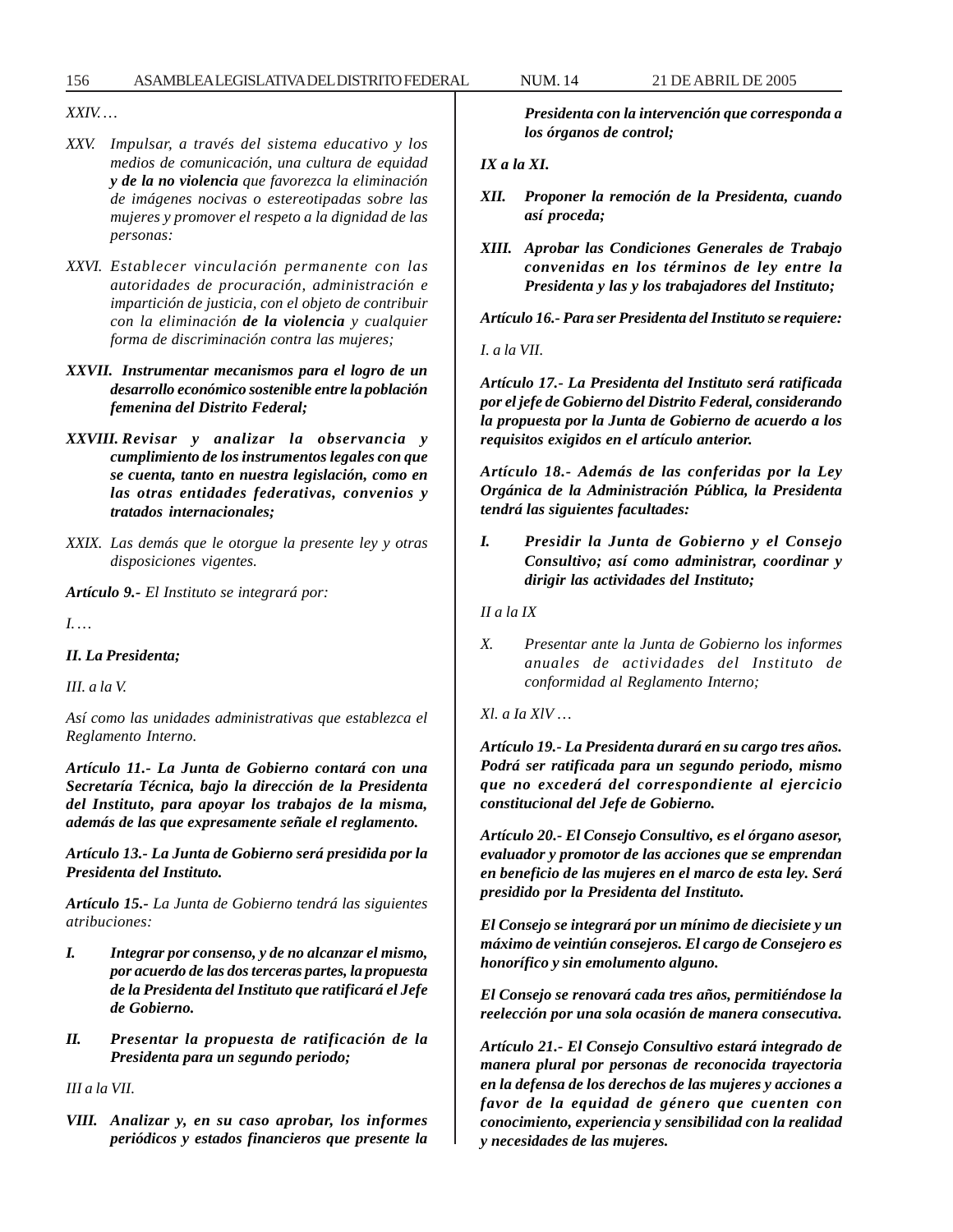*Participarán en éste, con voz, pero sin voto, la Mesa Directiva de la Comisión de Equidad y Género de la Asamblea Legislativa del Distrito Federal.*

*Artículo 22.- Los integrantes del Consejo Consultivo serán electos mediante la convocatoria pública que él mismo expida.*

*Las bases de la convocatoria deberán garantizar que se cuente con personas que cubran la Agenda de las Mujeres.*

*Artículo 23.- Para el mejor cumplimiento de sus fines el Consejo Consultivo podrá integrar los grupos de trabajo necesarios.*

*En los grupos de trabajo participarán trabajadoras, empresarias, campesinas, obreras, sindicalistas, ejecutivas, profesionistas, académicas, comunicólogas, indígenas y. en general, cualquier persona que promueva los derechos humanos y la equidad de género.*

*Artículo Cuarto: Se adicionan el inciso a) y b) del artículo 5, la fracción XV, XVI, XVII, XVIII del artículo 6, fracciones XV, XVI, XVII, XVIII; del artículo 7; fracción VI incisos a). b) y c) del artículo 10; la fracción II del artículo 16, recorriéndose la numeración de las fracciones, de la Ley del Instituto de las Mujeres del Distrito Federal, para quedar de la siguiente forma:*

*Artículo 5.- El Programa contendrá el conjunto de acciones orientadas a erradicar la discriminación y la violencia hacia las mujeres y promoverá la igualdad de oportunidades y la participación equitativa entre hombres y mujeres, en la vida cultural, política, económica, familiar y social en el Distrito Federal,*

*A) De la equidad y la igualdad de género, bajo las siguientes premisas:*

> *I. Promover los valores universales de la convivencia social que permitan el desarrollo integral de las personas, respetando su dignidad y la diversidad cultural social, económica, religiosa, política y de género;*

> *II. Evitar la división del trabajo en razón de género;*

> *II. Observar en sus políticas la perspectiva de género;*

> *IV. Alentar la participación y responsabilidad compartida en los ámbitos familiar y social; y*

> *V. Difundir las normas que promuevan la equidad e igualdad entre los géneros, para erradicar la discriminación;*

*B) De la cultura de la no violencia bajo las siguientes premisas:*

*I. Procurar la paz y armonía de las personas en su desarrollo integral;*

*II. Reconocer y respetar el pleno ejercicio de los derechos humanos;*

*III. Propiciar la generación de un entorno educativo y un medio ambiente social libre de estereotipos, tratos inhumanos y degradantes y;*

*IV. Desarrollar programas que impulsen una cultura de paz, a través de la promoción y difusión de los beneficios de la convivencia familiar y social pacifica.*

*Artículo 6.- Para los efectos de esta Ley se entenderá por:*

*I. a la XIV. …*

- *XV. Cultura de la no violencia: todas aquéllas acciones que propicien la convivencia armónica, pacífica en todos los ámbitos de la vida social, económica, política cultural y familiar.*
- *XVI. Presidenta: la Presidenta del Instituto de las Mujeres del Distrito Federal*
- *XVII. Organismo descentralizado. Entidad con personalidad jurídica y patrimonio propio, creada por decreto del Jefe de Gobierno del Distrito Federal o por ley de la Asamblea Legislativa del Distrito Federal.*
- *XVIII.Autonomía. La independencia respecto a los demás órganos de gobierno del Distrito Federal, es decir, orgánico y administrativo, ésta entendida como técnica y financiera. Por lo tanto las facultades decisorias se ven circunscritas al presente marco legal.*

*Artículo 7.- Para la aplicación de esta Ley, serán observados los siguientes principios:*

*I. a la V.*

- *VI. Excelencia. El mejoramiento del servicio, a través de los órganos establecidos en este ordenamiento.*
- *VII. Objetividad. Trabajar por las razones que el Derecho le suministra y no por las que se deriven de su modo personal de pensar o sentir.*
- *VIII. Imparcialidad. Impone una actuación apegada a criterios objetivos, ajenos a los afectos o desafectos de género.*
- *IX. Profesionalismo. El ejercicio serio y responsable de su función.*
- *V. Independencia. Preservar el recto ejercicio de su función, denunciando cualquier acto que tienda a*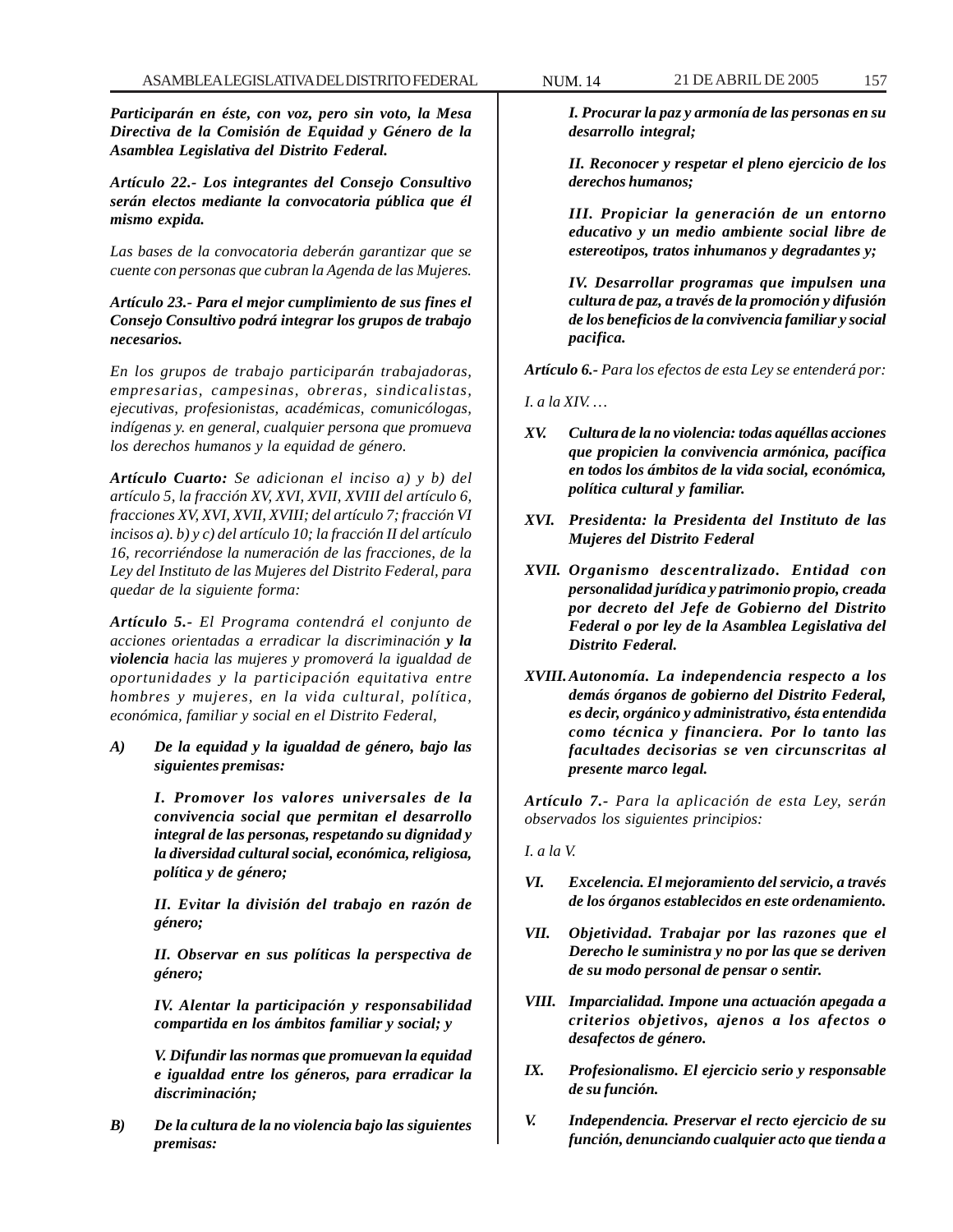#### 158 ASAMBLEA LEGISLATIVA DEL DISTRITO FEDERAL NUM. 14 21 DE ABRIL DE 2005

*vulnerar su autonomía, rechazando cualquier tipo de presión o recomendación, proveniente de cualquier miembro de los otros órganos de gobierno, o bien de particulares o grupos de presión, que tiendan a influir en las decisiones del instituto.*

*Artículo 10.- La Junta de Gobierno estará integrada por:*

*I. Los y las titulares de:*

*a) al f) …*

*Las y los integrantes de la Junta de Gobierno, podrán ser suplidos por los representantes que al efecto designen, los cuales deben ser de nivel administrativo inmediato inferior al que ocupen las y los titulares.*

*II a la V.*

*VI. Las y los invitados permanentes, quienes tendrán derecho a voz pero sin voto, que se mencionan a continuación:*

> *a) La Mesa Directiva de la Comisión de Equidad y Género de la Asamblea Legislativa del Distrito Federal.*

*Artículo 16.- Para ser Presidenta del Instituto se requiere:*

*Ser ciudadana mexicana en pleno goce y ejercicio de sus derechos civiles y políticos;*

- *II. Haber recibido título de nivel licenciatura expedido y registrado por la Dirección General de Profesiones de la Secretaría de Educación Pública;*
- *III. No haber sido inhabilitada por la Contraloría del Gobierno del Distrito Federal;*
- *IV. No haber sido sentenciada por delito intencional que merezca pena corporal;*
- *V. Haber destacado por su labor a nivel nacional o local a favor de la equidad de género;*
- *VI. Haber desempeñado cargos de nivel decisorio;*
- *VII. Se distinga por su respeto, tolerancia y apertura a la pluralidad de pensamientos y posturas sobre el tema de las mujeres;*
- *VIII. No encontrarse en ninguno de los impedimentos establecidos por los diversos ordenamientos jurídicos.*

#### *TRANSITORIOS*

*PRIMERO.- La entrada en vigor de las reformas y adiciones a las disposiciones de la Ley Orgánica de la* *Administración Pública del Distrito Federal, será a los ciento veinte días siguientes al día de su publicación.*

*SEGUNDO.- La entrada en vigor de las reformas y adiciones a las disposiciones de la Ley del Instituto de las Mujeres del Distrito Federal, entrarán en vigor a los noventa días siguientes al día de su publicación.*

*TERCERO.- Se deroga el Acuerdo que sectoriza el Organismo Público Descentralizado de la Administración Pública del Distrito Federal denominado Instituto de las Mujeres del Distrito Federal a la Secretaría de Desarrollo Social, publicado el 2 de julio de 2002 en la Gaceta Oficial del Distrito Federal.*

*CUARTO.- Publíquese en la Gaceta Oficial del Distrito Federal y en el Diario Oficial de la Federación para su mayor difusión.*

*México, Distrito Federal, a los veintiún días del mes de Abril de dos mil cinco.*

*Firman por el Partido Acción Nacional: Dip. José Espina Von Roehrich, Dip. Sofía Figueroa Torres, Dip. María Teresita de Jesús Aguilar Marmolejo, Dip. Juan Antonio Arévalo López, Dip. Obdulio Ávila Mayo, Dip. Carlos Alberto Flores Gutiérrez, Dip. Mariana Gómez del Campo Gurza, Dip. Gabriela González Martínez, Dip. Jorge Alberto Lara Rivera, Dip. José de Jesús López Sandoval, Dip. Christian Martín Lujano Nicolás, Dip. José Benjamín Muciño Pérez, Dip. José María Rivera Cabello, Dip. Mónica Leticia Serrano Peña*.

Es cuanto, diputado Presidente.

**EL C. PRESIDENTE.-** Gracias, diputado. Con fundamento en lo dispuesto por los artículos 36 fracciones V y VII, 89 de la Ley Orgánica de la Asamblea Legislativa del Distrito Federal, así como 28 y 86 del Reglamento para su Gobierno Interior, se turna para su análisis y dictamen a la Comisión de Administración y Procuración de Justicia.

Para presentar una iniciativa de decreto que reforma el artículo 2332 del Código Civil para el Distrito Federal, Titulo Cuarto, Capítulo I, se concede el uso de la Tribuna al diputado Jorge García Rodríguez, del Partido Revolucionario Institucional.

**EL C. DIPUTADO JORGE GARCÍA RODRÍGUEZ.-** Con su venia, diputado Presidente.

Compañeras y compañeros diputados:

*INICIATIVA DE DECRETO QUE REFORMA EL ARTÍCULO 2332, DEL CÓDIGO CIVIL, PARA EL DISTRITO FEDERAL, TÍTULO CUATRO CAPÍTULO I.*

*DIP. ANDRÉS LOZANO LOZANO PRESIDENTE DE LA MESA DIRECTIVA*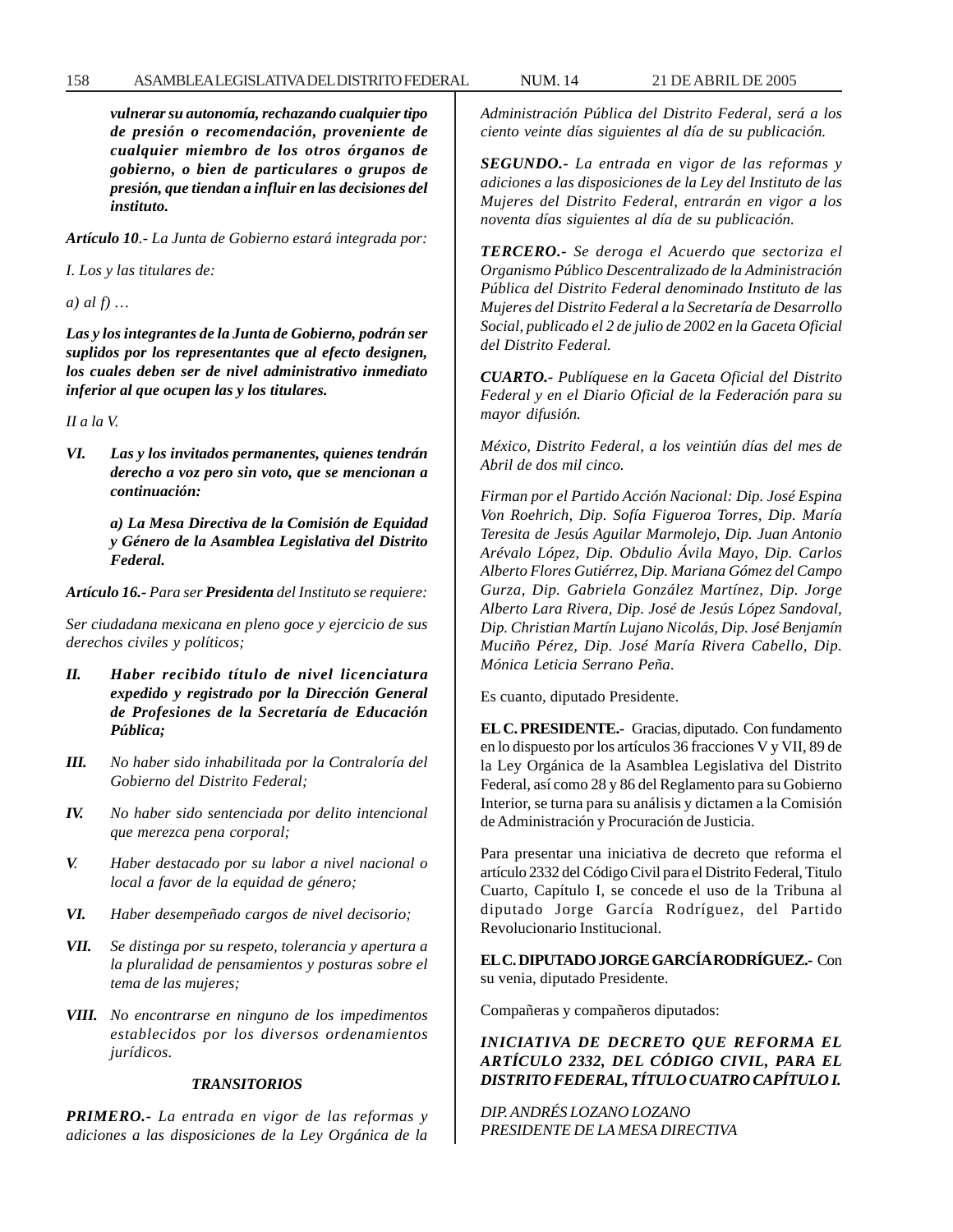# *DE LA ASAMBLEA LEGISLATIVA DEL DISTRITO FEDERAL III LEGISLATURA*

*El que suscribe, Diputado Jorge García Rodríguez, con fundamento en lo que disponen los Artículos 122, de la Constitución Política de los Estados Unidos Mexicanos, Base Primera, Fracción V, Incisos b) y j); 42, fracciones Xl, XIV y XV, del Estatuto de Gobierno del Distrito Federal; 10, Fracción 1, II y III; 17, Fracción III, IV y VI; 18, Fracciones IV, VII, de la Ley Orgánica de la Asamblea Legislativa del Distrito Federal 29, 82, Fracción 1, 83, 84, 90 y 132, del Reglamento para el Gobierno Interior de la Asamblea Legislativa del Distrito Federal, presenta a la consideración de esta Honorable Asamblea la INICIATIVA DE DECRETO QUE REFORMA EL ARTÍCULO 2332, DEL CÓDIGO CIVIL, PARA EL DISTRITO FEDERAL, TITULO CUATRO CAPÍTULO 1, para quedar como sigue:*

*ARTÍCULO 2332.- Es un contrato, por el que una persona trasfiere a otra gratuitamente, una parte o la totalidad de sus bienes presentes; con las condiciones y limitaciones que la ley establece.*

*Sustentando la presente Iniciativa, en la siguiente:*

## *EXPOSICIÓN DE MOTIVOS*

*La donación es un contrato, traslativo de dominio, a título gratuito, es decir, por mera o propia liberalidad; de carácter unilateral, ya que sólo está y queda obligado el donante y únicamente pueden donarse los bienes presentes, ya que por propia prescripción legal, no pueden donarse los bienes futuros.*

*Respecto a la donación, se presenta un problema jurídico de gran importancia y trascendencia en nuestro Derecho y, en general, en el Latino Europeo, que siguiendo las tradiciones del Romano, no permite que pueda transmitirse, un patrimonio por Contrato en la donación universal.*

*Otra de las características, de este Contrato traslativo de dominio, es la de ser cierto y determinado, operando para el sólo efecto del Contrato.*

*Además, cuando los bienes donados fueran indeterminados, el Contrato no se perfecciona, sino hasta el momento en que se hacen ciertos.*

*En el caso de donaciones de bienes indeterminados, se toma en cuenta y cuando no se hubiera designado, la calidad de la cosa donada; el donante cumple entregando una cosa de mediana calidad, para compensar y cumplir este tipo de Contrato Traslativo de Dominio.*

*Es cierto, que no todas las liberalidades pueden considerarse como donaciones, sólo lo son las que estén y se hagan de acuerdo con lo que establece la Ley.*

*El Artículo 2332, del Código Civil, al definir y establecer la donación, señala que ésta, sólo debe recaer sobre bienes presentes; nunca pueden incluirse bienes futuros.*

*Al respecto, cabe comentar que los Artículos 2332 y 2333, son casos de excepción a la regla general, establecida en el Artículo 1826 del Código Civil, estableciendo: las cosas futuras pueden ser objeto de un contrato; sin embargo, no pueden serlo de herencia de una persona viva, aún cuando ésta, preste su consentimiento.*

*En iguales condiciones, se establece el contenido de los Artículos 2343, 2309, 2748, 2821 y 2923, que se refieren respectivamente a las promesas de contrato, a la compraventa de cosa esperada y a la compra de esperanza; así como a la Constitución de Fianzas e Hipotecas para garantizar cosas futuras.*

*Al definir la donación al Artículo 2332, considera que ésta puede recaer en una parte en la totalidad de los bienes presentes del donante.*

*El Artículo 2347, aclara y limita, el amplio concepto que contiene el Artículo 2332, al establecer que la donación que recae en la totalidad de los bienes del donante es nula, si éste, no reserva lo necesario para vivir; puntualizando, que si se hiciera la reserva, la donación será valida.*

*Sin embargo, existe no obstante, entre el Artículo 2347 y el 2355, que establece que si la donación fuere de todos los bienes el donatario, será responsable de todas las deudas del donante, anteriormente contraídas.*

*Es necesario, relacionar estos dos Artículos, con el Artículo 2349, que considera también válida la donación de todos los bienes, cuando el donante se reserva parte de ellos para testar.*

*En consecuencia y de acuerdo con esta interpretación, había que concluir que la donación de tipo universal, que considera el Artículo 2355, no es la que señala éste en su primera parte, sino que la que se considera legalmente valida, en el Artículo 2347.*

*Con el propósito de evitar ambigüedades e interpretaciones inexactas, se considera necesario adicionar el Artículo 2332, para que se que fije, en la definición de donación que ésta debe ser bajo las condiciones y las limitaciones que la Ley establece.*

*Se localiza una primera limitación, para que no se opere la transmisión del patrimonio presente; esta primera limitación, no se discute ni se refiere al activo, pues el donante, no puede transmitir todos sus bienes, como una medida precautoria, para no dejarlo sin patrimonio.*

*Además el Contrato, es por esencia gratuito y aún cuando existe la donación onerosa, en la que el donante impone*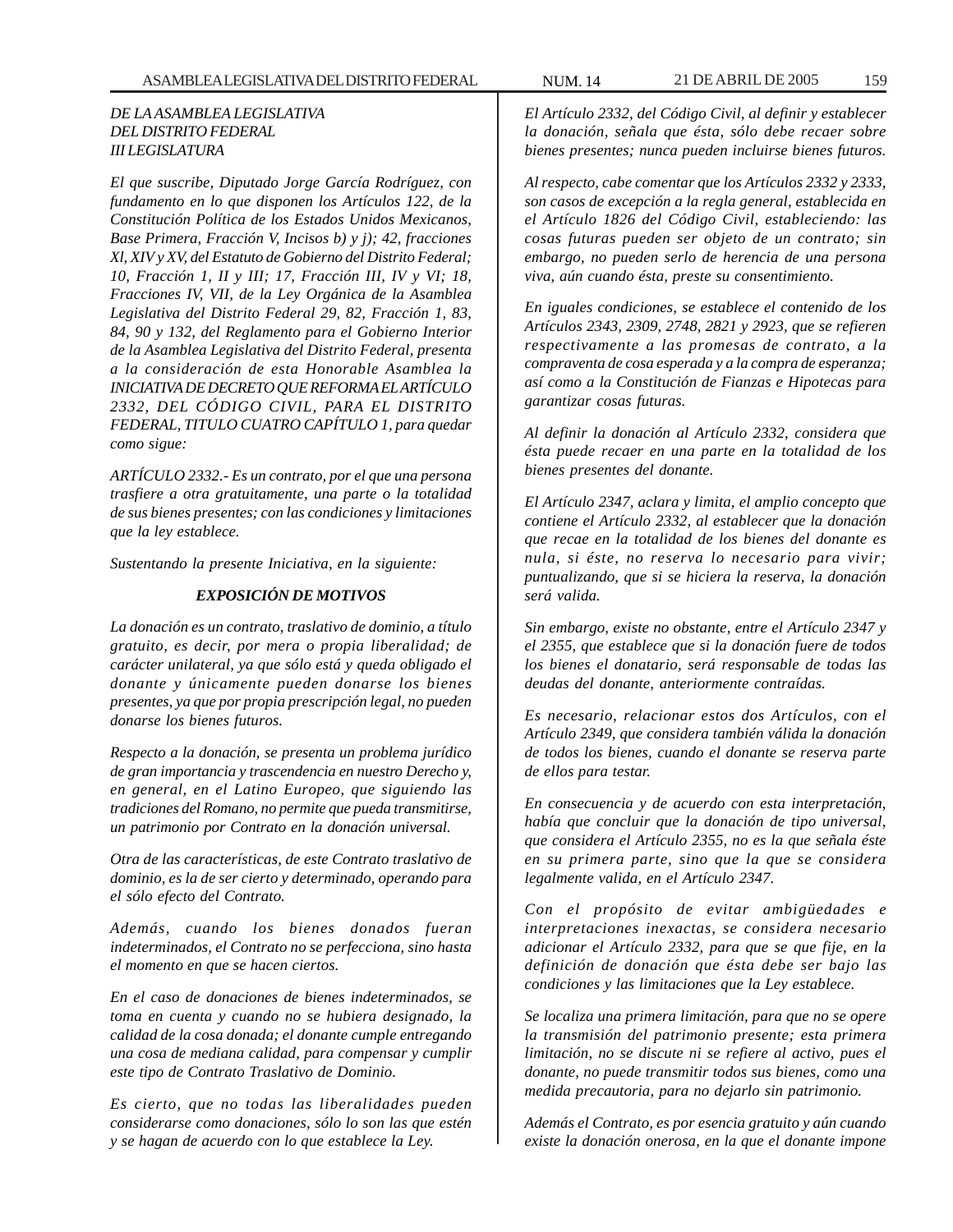160 ASAMBLEA LEGISLATIVA DEL DISTRITO FEDERAL NUM. 14 21 DE ABRIL DE 2005

*determinados gravámenes o deudas al donatario, se refuta que hay donación, en la diferencia existente entre el valor del bien donado y el monto de las cargas.*

*El propósito esencial de la Adición que se propone, es establecer con toda claridad y precisión, en el Artículo 2332, del Código Civil, que si bien es cierto, la voluntad del donante es el factor supremo y esencial en la donación; también lo es que la liberalidad y el desprendimiento que lo caracteriza, debe tener límites y acotarse, con el propósito de que no quede en la indigencia o sin recursos, para satisfacer sus necesidades esenciales o sus obligaciones familiares.*

*En consecuencia, resulta procedente Adicionar el Artículo 2332, a efecto de otorgar seguridad jurídica y conservar parte del patrimonio del donante, estableciendo limitaciones y condiciones al citado Artículo; mismas que ya se encuentran enunciadas en otros Artículos correlativos.*

*Por los razonamientos jurídicos y consideraciones expuestas; me permito presentar a la consideración de esta Honorable Asamblea, la siguiente Iniciativa de:*

# *DECRETO DE INICIATIVA DE DECRETO QUE REFORMA EL ARTÍCULO 2332, DEL CÓDIGO CIVIL, PARA EL DISTRITO FEDERAL, TÍTULO CUATRO CAPITULO 1, para quedar como sigue:*

*ARTÍCULO 2332.- Es un contrato, por el que una persona trasfiere a otra gratuitamente, una parte o la totalidad de sus bienes presentes; con las condiciones y limitaciones que la ley establece.*

# *ARTÍCULOS TRANSITORIOS*

*PRIMERO. El presente Decreto entrará en vigor a los 90 días siguientes de su publicación, en la Gaceta Oficial del Distrito Federal.*

*SEGUNDO. Publíquese en la Gaceta Oficial del Distrito Federal y en el Diario Oficial de la Federación, para su mayor difusión.*

*Salón de Sesiones de la Asamblea Legislativa a los veintiún días del mes de abril del año dos mil cinco.*

*Por lo anteriormente expuesto le solicito, tenga usted a bien acordar se le dé trámite a la presente Iniciativa de Decreto, en términos de lo que dispone el Artículo 132 del Reglamento para el Gobierno Interior de la Asamblea Legislativa del Distrito Federal y se turne para su Estudio, Análisis y Dictamen, a la Comisión de Administración y Procuración de Justicia.*

*Suscriben la presente Iniciativa de Decreto, los siguientes Diputados: Dip. Jorge García Rodríguez, Dip. Jaime Aguilar Álvarez y Mazarrasa, Dip. María Claudia Esqueda*

*Llanes, Dip. Manuel Jiménez Guzmán, Dip. Héctor Mauricio López Velázquez, Dip. José Medel Ibarra.*

**EL C. PRESIDENTE.-** Gracias, diputado. Con fundamento en lo dispuesto por los artículos 36 fracciones V y VII y 89 de la Ley Orgánica de la Asamblea Legislativa del Distrito Federal, así como 28 y 86 del Reglamento para su Gobierno Interior, túrnese para su análisis y dictamen a la Comisión de Administración y Procuración de Justicia.

Para presentar una iniciativa con proyecto de decreto que reforma diversas disposiciones de la Ley de Aguas del Distrito Federal, se concede el uso de la Tribuna al diputado Alberto Trejo Villafuerte, del Partido de la Revolución Democrática.

**EL C. DIPUTADO ALBERTO TREJO VILLAFUERTE.-** Gracias, diputado Presidente. Con su venia.

*INICIATIVA POR LA QUE SE REFORMAN, ADICIONAN Y DEROGAN DIVERSAS DISPOSICIONES DE LA LEY DE AGUAS DEL DISTRITO FEDERAL.*

#### *HONORABLE ASAMBLEA LEGISLATIVA:*

*El suscrito, Diputado integrante del Grupo Parlamentario del Partido de la Revolución Democrática, con fundamento en lo dispuesto por los artículos 122, apartado C, base primera, fracción V, inciso g) de la Constitución Política de los Estados Unidos Mexicanos; 42 fracción XI y 46 fracción I, del Estatuto de Gobierno del Distrito Federal y 10 fracción I, 17 fracción IV, 88 fracción I, de la Ley Orgánica de la Asamblea Legislativa del Distrito Federal, someto a consideración de esta Honorable Asamblea Legislativa del Distrito Federal, III Legislatura, la INICIATIVA POR LA QUE SE REFORMAN, ADICIONAN Y DEROGAN DIVERSAS DISPOSICIONES DE LA LEY DE AGUAS DEL DISTRITO FEDERAL, al tenor de la siguiente*

#### *EXPOSICIÓN DE MOTIVOS*

*Que para atender a la población en forma más eficiente en materia de recursos hídricos y en la prestación de los servicios públicos de carácter general como lo es el suministro de agua potable, drenaje y el tratamiento de aguas, entre otros, el Estatuto de Gobierno del Distrito Federal, prevé en su Artículo 115 fracción X, que son los órganos centrales de la administración pública del Distrito Federal, de acuerdo a la asignación que determine la ley, quienes tienen las atribuciones de planeación, organización, normatividad, control, evaluación y operación de estos servicios.*

*Que son los órganos desconcentrados, quienes ejerzan dichas atribuciones, así como las de carácter técnico u operativo, a efecto de lograr una administración eficiente,*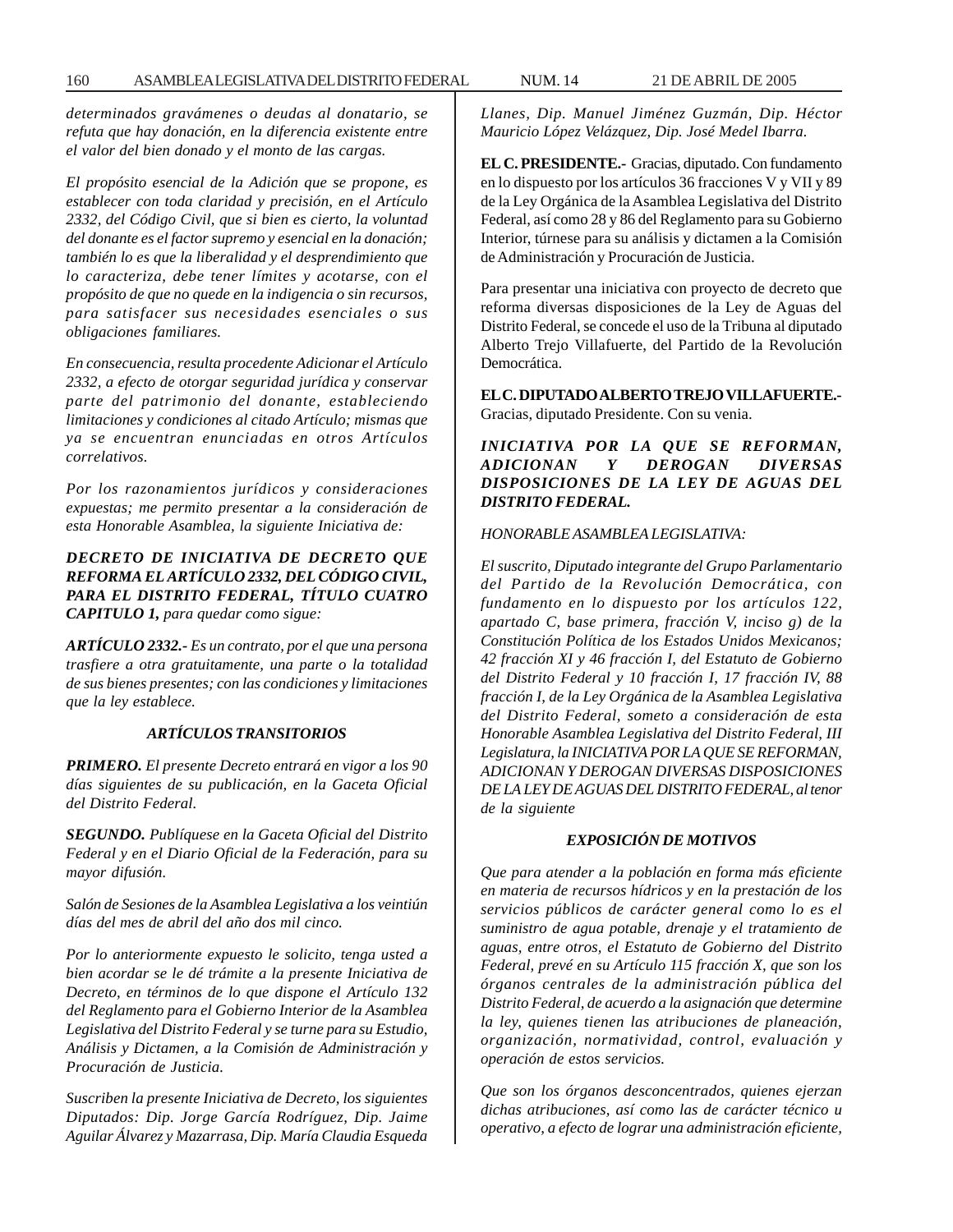*ágil y oportuna, basada en principios de simplificación, transparencia y racionalidad, de conformidad con el artículo 116 del propio Estatuto de Gobierno.*

*Que se han establecido como materias prioritarias para el desarrollo y bienestar social en la Ciudad, entre otras, la Preservación del medio ambiente y equilibrio ecológico y la de Agua potable, drenaje y tratamiento de aguas residuales, de conformidad con lo dispuesto por el artículo 118 del precepto mencionado; por lo que considerando el agua, que es un recurso no renovable pero si recuperable, como el elemento natural que permite que la sociedad se desarrolle, es importante que en esta materia de vital importancia, la actividad del gobierno sea directa y centralizada.*

*Asimismo, el citado artículo refiere que las leyes de la Asamblea Legislativa establecerán los sistemas de dirección, coordinación y en su caso, de desconcentración o descentralización, que permitan aproximar la actuación de la administración pública a los habitantes de la Ciudad.*

*Por otra parte la Ley Orgánica de la Administración Pública del Distrito Federal, en su artículo 2°, establece que para atender de manera eficiente el despacho de los asuntos de su competencia, la Administración Centralizada del Distrito Federal contará con órganos administrativos desconcentrados, considerando los términos establecidos en el Estatuto de Gobierno, los que estarán jerárquicamente subordinados al propio Jefe de Gobierno o bien, a la dependencia que éste determine.*

*Asimismo, el artículo 36 de dicha Ley, establece que para un eficiente, ágil y oportuno estudio, planeación y despacho de los asuntos competencia de la Administración Pública Centralizada del Distrito Federal, se podrán crear órganos desconcentrados en los términos del artículo 2° de esta Ley, mismos que estarán jerárquicamente subordinados al Jefe de Gobierno o a la dependencia que éste determine y que tendrán las facultades específicas que establezcan los instrumentos jurídicos de su creación.*

*Que el manejo o la administración de un recurso natural como lo es el agua, requiere de una especialidad científica y de la atención directa de la administración central, lo que se logra a través de un órgano desconcentrado que actué bajo la coordinación de la Secretaría del Medio Ambiente del Gobierno del Distrito Federal, en la conservación del agua y que ésta sirva de detonador del desarrollo económico y bienestar social de los habitantes de la Ciudad de México, contribuyendo en la determinación de las políticas y toma de decisiones para lograr el uso racional del recurso, implementando los mecanismos para que los ciudadanos participen en el cuidado y uso del vital líquido.*

*Que la necesidad de construir, mejorar y rehabilitar las redes de distribución de agua potable y del drenaje, es paralela a la necesidad de lograr un óptimo aprovechamiento del agua, formando una cultura en su uso racional y que promover el uso de agua tratada para determinadas actividades en lugar del agua potable requiere de crear la infraestructura necesaria y difundir en la población los beneficios de esta nueva modalidad para preservar el agua potable.*

*En cuanto a la participación en los programas de prevención de zonas de alto riesgo en el caso de inundaciones o sequías, requieren de un accionar homogéneo e inmediato, lo cual se logra eficientemente con la participación de las diferentes unidades administrativas que conforman la Administración Pública Centralizada del Distrito Federal.*

*Asimismo, la determinación e implementación de acciones en las zonas de riego agrícola en la Ciudad y la vigilancia del uso de agua tratada para estas actividades productivas, debe contar con la especialización que tiene un órgano desconcentrado, mismo que puede interactuar con otras instancias de gobierno, aún a nivel federal.*

*En materia de salud, el abastecimiento y cuidado de la calidad del agua y la ampliación de la cobertura del servicio que se presta, debe ser motivo de una coordinación central, a través del órgano desconcentrado que se constituya específicamente para la materia hidráulica, cuidando en todo momento que se cumpla con las normas ambientales que permitan la debida calidad del agua.*

*El agua como recurso natural, no se encuentra aislado de la conservación del aire, el suelo, los bosques o de la energía, es por ello que el órgano desconcentrado que se constituya debe estar integrado en su actuar al de la Secretaría del Medio Ambiente del Gobierno del Distrito Federal, cuidando en todos sus actos, la conservación del recurso vital, a través de los mecanismos existentes y desarrollando nuevos, fijando políticas públicas adecuadas a la realidad. La importancia económica es innegable pero pasa a un segundo término, ya que el valor principal, que es la vida, está en riesgo.*

*Actualmente, la ejecución de los recursos con que cuenta el Sistema de Aguas de la Ciudad de México como organismo descentralizado, se integra anualmente por aquéllos que le son asignados en el presupuesto de egresos del Distrito Federal, a través de las partidas 4309 ''Aportaciones del Distrito Federal para gasto corriente'', 4310 ''Transferencias del Distrito Federal para inversión física'' y que ampara recursos federales provenientes del programa (PRODER), así como de la partida 4311 ''Aportaciones del Distrito Federal para inversión física'' (crédito), conforme lo establece el artículo 487 del Código*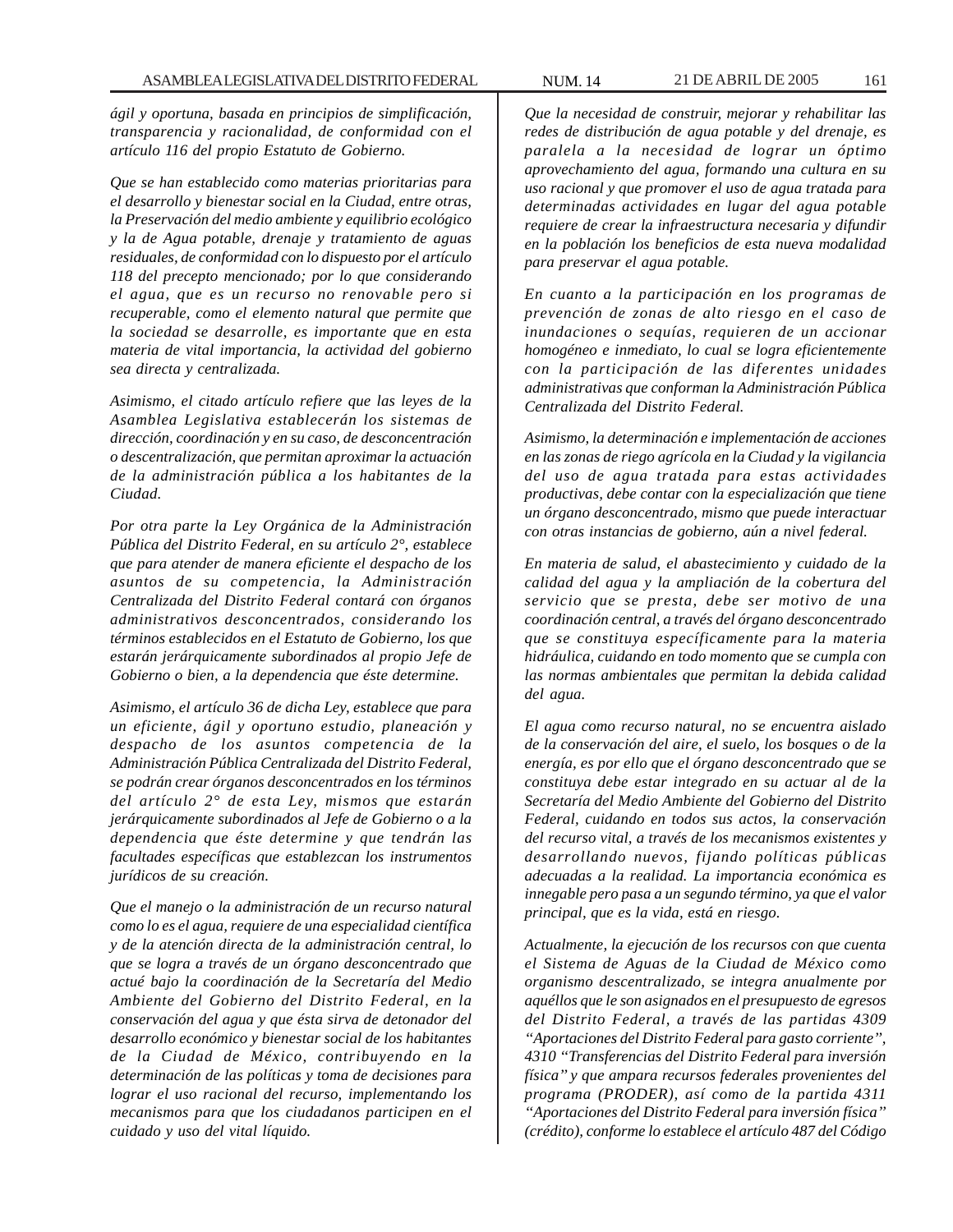*Financiero del Distrito Federal, presupuesto que ha sido aplicado a los programas y obras hidráulicas previamente aprobados de conformidad con la normatividad aplicable, con la puntual aplicación de los recursos y atención a la problemática de la Ciudad en la materia, y es de suma importancia que esta operatividad se siga ejerciendo bajo el esquema del Sistema de Aguas de la Ciudad de México, pero ahora como órgano desconcentrado, lo que permitirá la realización de acciones en forma coordinada con las distintas dependencias de la Administración Pública Centralizada, que atienden la materia ambiental, de recursos naturales y fiscal, así como con los órganos político administrativos de cada demarcación territorial, teniendo en todo momento el área central el control de esta actividad tan importante para la vida de los habitantes de la Ciudad, además de que los bienes hidráulicos seguirían constituyendo el patrimonio de la Ciudad y se aseguraría a la población el suministro del vital liquido y la prestación de los servicios hidráulicos indispensables para la salud de la misma, dando respuesta inmediata a las demandas de la población, actuando con eficiencia, agilidad y oportunidad en el mantenimiento de las instalaciones y la distribución del líquido.*

*Las instalaciones estratégicas destinadas a los servicios hidráulicos deben quedar comprendidas en el esquema normativo que regula el manejo del patrimonio del Distrito Federal a nivel general, evitando con ello transferencias innecesarias y asegurando de una manera más eficiente el desarrollo de las actividades del organismo con el consecuente ahorro presupuestal derivado del aseguramiento de los mismos.*

*La normatividad en materia de ejercicio presupuestal es acorde a esta operatividad y por ello los órganos administrativos desconcentrados de cada demarcación territorial contribuyen a las funciones encomendadas al Sistema de Aguas de la Ciudad de México, al llevar a cabo la aplicación de sus recursos en el mantenimiento y operación de estos bienes del Gobierno de la Ciudad.*

*Que el Sistema de Aguas de la Ciudad de México al estar autorizado por la Secretaría de Finanzas para llevar a cabo los servicios de Tesorería, entre los que están las funciones de comprobación del cumplimiento de obligaciones fiscales, determinación de créditos, aplicación de sanciones, actualización de los padrones, otorgamiento de beneficios y facilidades, respecto de los derechos por Suministro de Agua, Servicios de Construcción y Operación Hidráulica y Derechos de Descarga a la Red de Drenaje, en términos del Código Financiero del Distrito Federal, continuará actuando como autoridad fiscal auxiliar, con la posibilidad de que tal y como lo dispone la Ley de Aguas se constituya posteriormente como autoridad fiscal.*

*Que la Administración Pública del Distrito Federal requiere de un órgano especializado en materia de* *servicios hidráulicos, con autonomía técnica y operativa, que dé respuesta inmediata y se coordine en sus acciones en materia fiscal y ambiental con la Secretarías de Finanzas y del Medio Ambiente; con capacidad para operar y mantener las instalaciones hidráulicas y que elabore y ejecute los programas hidráulicos que demanda la Ciudad; contando así, con un órgano que en forma prioritaria atienda la prestación del servicio público de agua potable, drenaje y alcantarillado, así como el tratamiento y reuso de aguas residuales; que vigile el cumplimiento a las disposiciones normativas en materia ambiental establecidas en la Ley de Aguas del Distrito Federal y coadyuve en la ejecución de las políticas ambientales que en materia de recursos hídricos establece la Secretaría del Medio Ambiente.*

*Lo anterior, permitirá garantizar la aplicación de las políticas hídricas, relativas al desarrollo sustentable y manejo integral del vital liquido, así como el mantenimiento, rehabilitación, construcción, operación y ampliación de obras de abastecimiento, contribuyendo a otorgar los servicios hidráulicos con oportunidad, en beneficio del óptimo desarrollo urbano y ambiental de la Ciudad, fortaleciendo las finanzas públicas y atendiendo la problemática del agua, considerando lo siguiente:*

*a) El derecho fundamental de la población al acceso al agua, con la calidad y cantidad adecuadas para su bienestar.*

*b) Que el recurso hídrico debe ser manejado maximizando su uso, sin comprometer la sustentabilidad de los ecosistemas, en beneficio del bienestar social y garantizando a las futuras generaciones este vital líquido.*

*c) Que los servicios hidráulicos deben ser accesibles a toda la población, sin discriminación, cumpliendo con las disposiciones legales sobre el uso del suelo.*

*d) Que el agua constituye un recurso vital y no un bien económico.*

*e) Que los usuarios deben contribuir con equidad de acuerdo a las disposiciones fiscales a los gastos generados por el suministro del recurso hídrico y servicios hidráulicos indispensables para la salud de la población.*

*f) Que para dar prontitud a las acciones de gobierno y acceso directo a la población que demanda los servicios, es fundamental el actuar administrativamente en forma coordinada con las Dependencias y organismos involucrados.*

*Dada la experiencia técnica y operativa con que cuenta el Sistema de Aguas de la Ciudad de México, todas las atribuciones antes señaladas pueden ser realizadas por él mismo, ya con el carácter de órgano desconcentrado de la administración pública del Distrito Federal, lo que*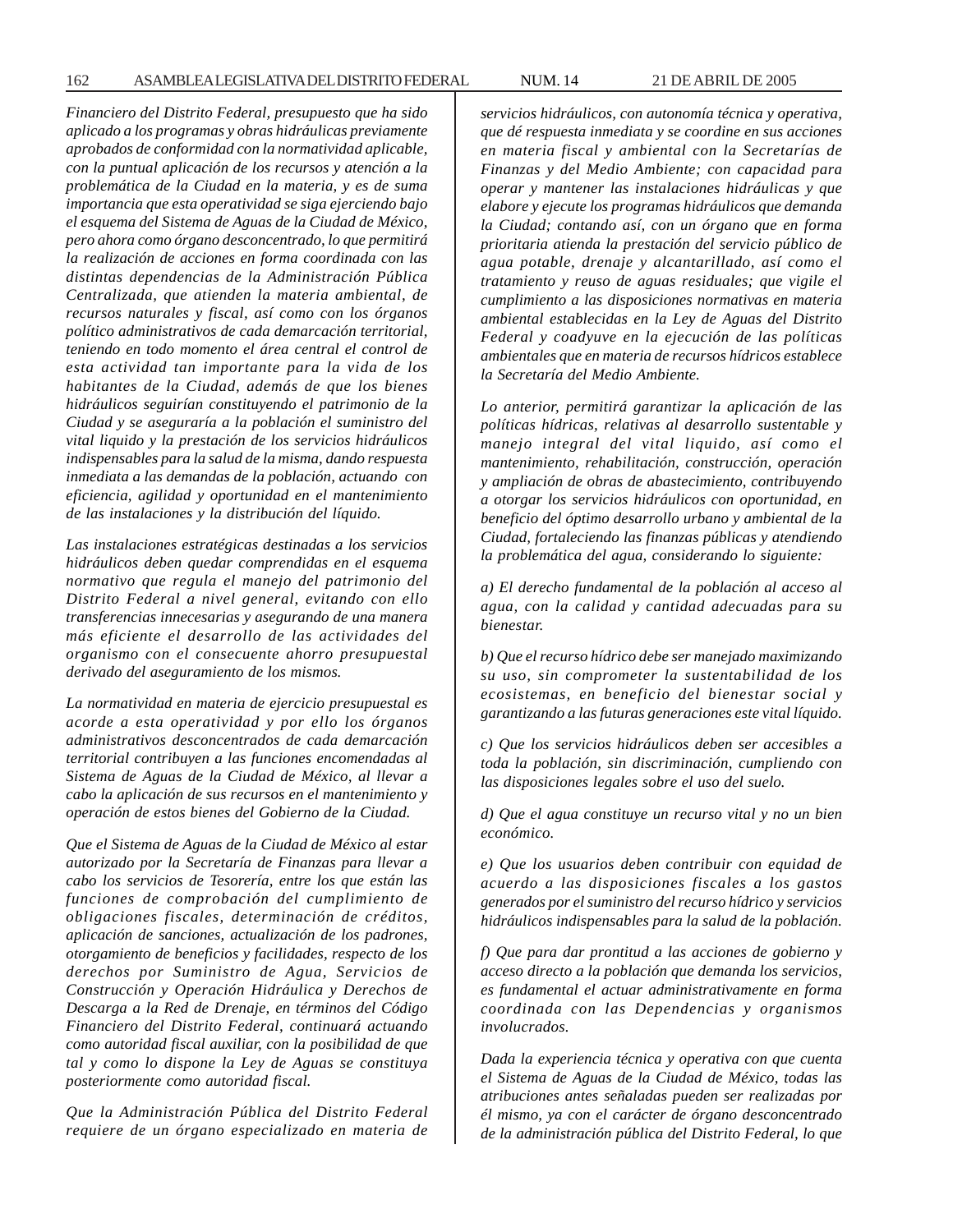*permitirá dar continuidad a la ejecución de los programas hidráulicos que demanda la población de la Ciudad de México, así como a la prestación de los servicios públicos de agua potable, drenaje y alcantarillado, así como el tratamiento y reuso de aguas residuales.*

*Que es importante que las relaciones laborales del personal sindicalizado actualmente comisionado al Sistema de Aguas de la Ciudad de México, se rijan por la normatividad que reglamenta el apartado B del artículo 123 de la Constitución Política de los Estados Unidos Mexicanos, que regula las relaciones entre el Gobierno del Distrito Federal y sus trabajadores, personal que demanda el respeto de sus derechos laborales, su estabilidad laboral y la continuidad de los logros alcanzados.*

*De esta manera los trabajadores sindicalizados del Sistema de Aguas de la Ciudad de México, continuarán con sus relaciones laborales bajo los logros alcanzados, evitando probables conflictos sindicales que implicarían la segregación de 10,000 afiliados al Sindicato Único de Trabajadores del Gobierno del Distrito Federal, respetándose sus derechos laborales y cumpliéndose con las disposiciones en materia de seguridad social, sin crear una carga presupuestal laboral no considerada para el organismo.*

*Que se requiere un órgano desconcentrado que dé continuidad a las políticas fiscales que marca el Gobierno del Distrito Federal a través de la Secretaría de Finanzas, evitando duplicidad de labores administrativas que derivan de la recaudación, concentración de fondos y ejercicio presupuestal, que coordine su actuar en las funciones de fiscalización con el consecuente ahorro en materia de recursos humanos que ello implica y que contribuya a la solidez fiscal de la hacienda pública de la Ciudad, dando atención prioritaria a la recaudación y al cumplimiento por parte de los contribuyentes a las disposiciones fiscales en cuanto a derechos por Suministro de Agua, Servicios de Construcción y Operación Hidráulica y de Descarga a la Red de Drenaje se refieren.*

*Por lo expuesto y fundado, dados los argumentos señalados, con fundamento en el artículo 17 fracción IV de la Ley Orgánica de este Órgano Legislativo, someto a la consideración de esta H. Asamblea Legislativa del Distrito Federal, la siguiente INICIATIVA POR LA QUE SE REFORMAN, ADICIONAN Y DEROGAN DIVERSAS DISPOSICIONES DE LA LEY DE AGUAS DEL DISTRITO FEDERAL.*

*''ARTÍCULO ÚNICO.- SE REFORMAN: los artículos 70, párrafos primero y segundo; 8°; 9° en su párrafo primero, fracción I, y último párrafo; 10° en su primero y último párrafos; 110 en su primer párrafo y sus fracciones II, IV,*

*V, VII y XII; 12°, 13° en sus fracciones I, II, III, IV, y, VI, VII, IX y XI; 16, en sus fracciones II y VIII; 23, párrafo primero; 24, párrafo primero; 25; 26; 34, párrafo primero; 62, párrafo segundo; 87, párrafos primero, segundo y tercero; 94, párrafo primero; 103, párrafo primero; 104, párrafo primero; 110, párrafo primero; 111, párrafo primero y 116, párrafo primero. SE ADICIONAN: los artículos 15, en sus fracciones IX y X, reubicándose la actual fracción IX como fracción XI; primero, segundo, tercero, cuarto, quinto y sexto transitorios. SE DEROGAN: los artículos 4° en su fracción XXVI; las fracciones I, II, III, IV, V, VI, VII y el último párrafo del artículo 7°, del artículo 11° las fracciones III, X y XI; 120; 14 y 16, en su fracción XIII, para quedar como sigue:''*

#### *DISPOSICIONES DE LA LEY DE AGUAS DEL DISTRITO FEDERAL*

*ARTÍCULO 4°.-*

*I a XXV.-*

*XXVI.-Se deroga.*

*XXVII a XL.-*

*ARTÍCULO 7°.- El Sistema de Aguas de la Ciudad de México es un Órgano Desconcentrado de la Administración Pública del Distrito Federal, adscrito a la Secretaría del Medio Ambiente, cuyo objeto principal es la operación de la infraestructura hidráulica y la prestación del servicio público de agua potable, drenaje y alcantarillado, así como el tratamiento y reuso de aguas residuales, que fungirá como auxiliar de la Secretaría de Finanzas en materia de servicios hidráulicos conforme a lo dispuesto en el Código Financiero del Distrito Federal.*

*El ejercicio de las facultades que esta Ley confiere al Sistema de Aguas de la Ciudad de México, es sin menoscabo de que puedan ser ejercidas directamente por la Secretaría.*

- *I.- Se deroga.*
- *II.- Se deroga*
- *III.- Se deroga.*
- *IV.- Se deroga.*
- *V.- Se deroga.*
- *VI.- Se deroga.*
- *VII.- Se deroga.*

*Se deroga.*

*ARTÍCULO 8°.- El Sistema de Aguas contará con un Consejo Directivo, así como con la estructura*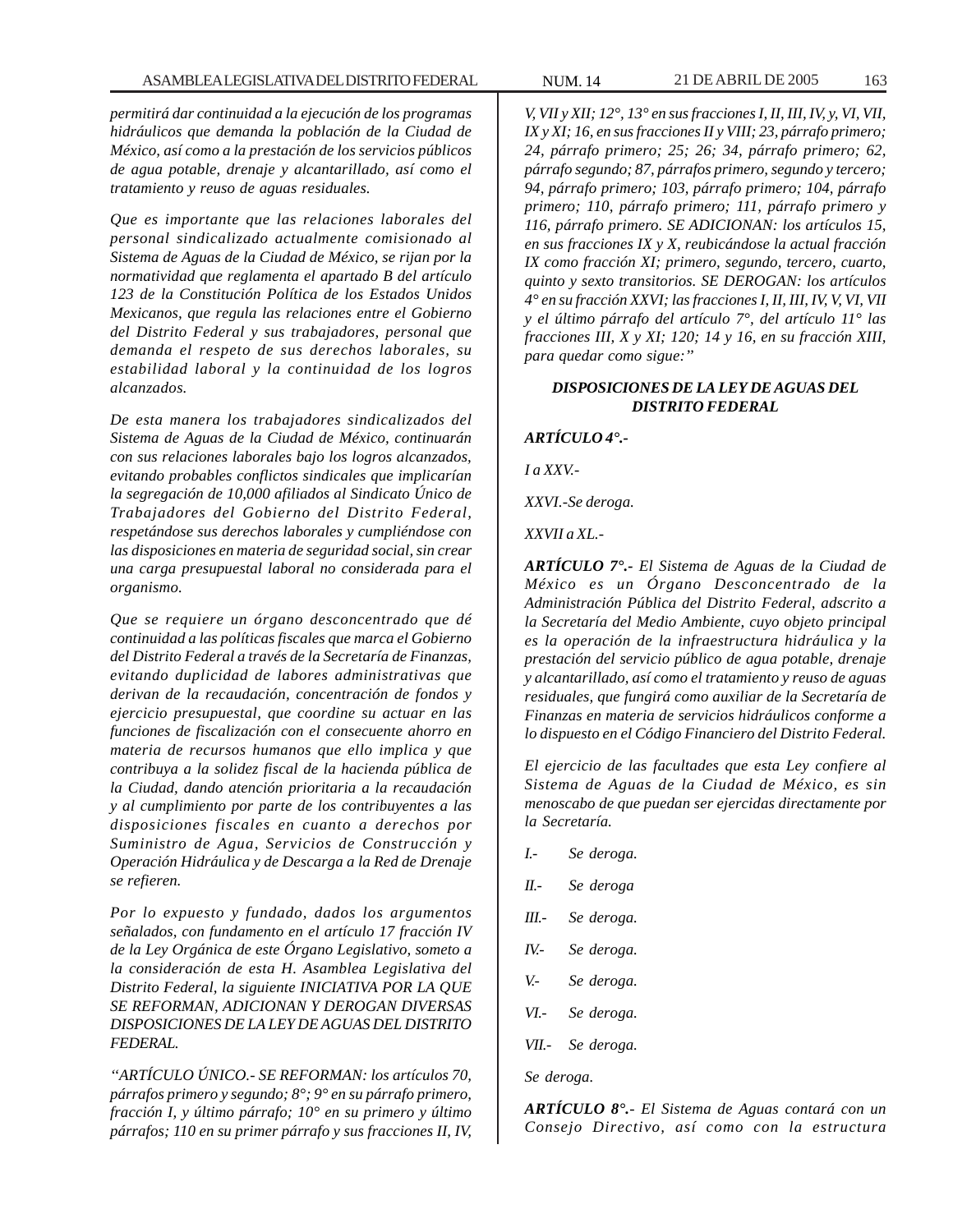*administrativa que requiera la atención adecuada de sus funciones y que le sea autorizada en los términos del Reglamento Interior de la Administración Pública de Distrito Federal.*

*ARTÍCULO 9o.- El Consejo Directivo del Sistema de Aguas estará integrado por once miembros propietarios y sus respectivos suplentes, conforme a lo siguiente:*

*I.- El titular de la Secretaría del Medio Ambiente, quien lo presidirá; de Obras y Servicios; de Salud; de Desarrollo Urbano y Vivienda; de Gobierno; de Finanzas; de la Tesorería; de la Procuraduría Ambiental y de Ordenamiento Territorial; y del Sistema de Aguas de la Ciudad de México.*

*Las y los integrantes del Consejo Directivo referidos en la fracción I del presente artículo tendrán derecho a voz y voto en las sesiones. El Consejo Directivo podrá invitar a las y los representantes de las delegaciones, organismos autónomos, dependencias y entidades de la Administración Pública del Distrito Federal y de la Administración Pública Federal, de la Asamblea Legislativa del Distrito Federal y representantes de los usuarios que considere.*

*ARTÍCULO 10.- El Consejo Directivo celebrará sesiones ordinarias cada tres meses y las extraordinarias que sean necesarias cuando las convoque su Presidente o la mayoría de sus miembros.*

*Habrá quórum cuando concurran más de la mitad de las y los integrantes Consejo Directivo siempre que esté presente su Presidente o suplente y que mayoría de los asistentes sean representantes de la Administración Pública del Distrito Federal. Las decisiones se tomarán por mayoría de votos de los miembros y en el caso de empate, su Presidente tendrá voto de calidad.*

*ARTÍCULO 11.- Son atribuciones del Consejo Directivo, las siguientes:*

*I.*

- *II. Aprobar los reportes de ingresos y del ejercicio presupuestal del Sistema de Aguas que le presente la o el Director General, quien deberá remitirla al Jefe de Gobierno a través de la Secretaría del Medio Ambiente, en los términos establecidos en las leyes aplicables;*
- *IV. Aprobar, de acuerdo con las disposiciones aplicables, las políticas, bases y programas generales que regulen los convenios, contratos o pedidos que deba celebrar el órgano con terceros, en materia de obra pública, adquisiciones, arrendamiento, administración de bienes y prestación de servicios;*
- *V. Aprobar la organización general del Sistema de Aguas y los manuales de procedimientos y de servicios al público;*
- *VI.*
- *VII. Nombrar y remover, a propuesta del Director General, a los servidores públicos del órgano que ocupen cargos en las dos jerarquías administrativas inferiores a las de aquel;*

*VIII.*

*IX.*

*Fracción X.- Se deroga.*

*Fracción Xl.- Se deroga.*

*Fracción XII.- Proponer al Jefe de Gobierno del Distrito Federal a través de la Secretaría del Medio Ambiente, la celebración de convenios de coordinación con la federación, estados y municipios, y de concertación con los sectores social y privado, sobre el objeto de la presente ley; y.*

*Fracción XIII.-*

*ARTÍCULO 12.- El Sistema de Aguas tendrá un Director General, así como la estructura administrativa que se apruebe.*

# *ARTÍCULO 13.-*

- *I.- Administrar los recursos financieros asignados al órgano en el presupuesto de egresos:*
- *II.- Intervenir en materia de ingresos derivados de las actividades del órgano y del ejercicio del gasto en los términos que establezca la normatividad aplicable.*
- *III.- Ejecutar los programas y ejercer los presupuestos aprobados por el Consejo Directivo así como los acuerdos del mismo, de conformidad con las normas jurídicas administrativas aplicables;*
- *IV.- Formular los programas de organización, reorganización o modernización del órgano;*
- *V.- Elaborar el programa anual de actividades para someterlo a la aprobación del Consejo Directivo:*
- *VI.- Presentar al Consejo Directivo para su aprobación los manuales de organización y de procedimientos, así como las propuestas de reforma a dichos manuales;*
- *VII.- Presentar al Consejo Directivo el informe sobre el desempeño de las actividades del órgano en forma trimestral;*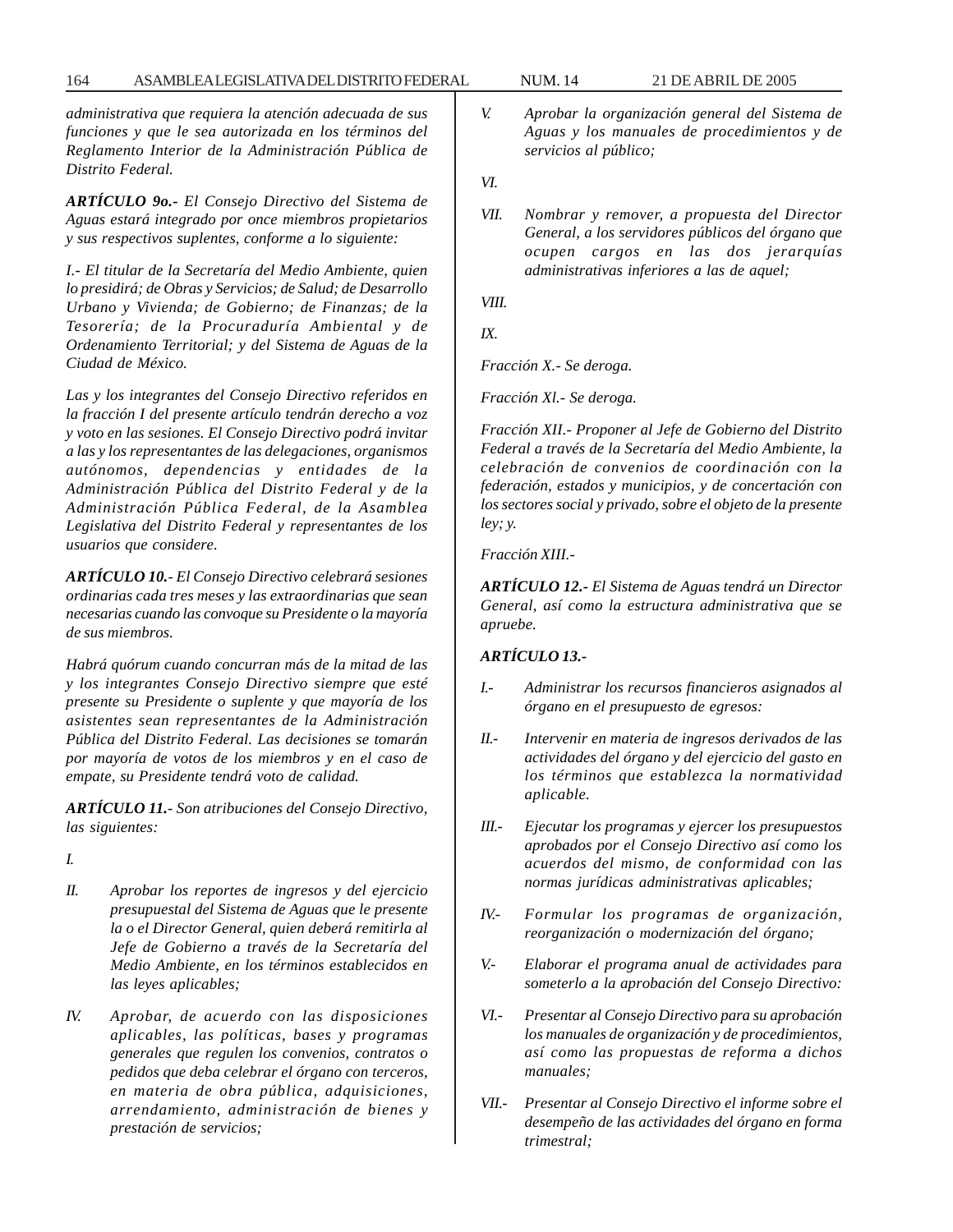- *IX.- Enterar a la Secretaría de Finanzas los remanentes del ejercicio presupuestal anual así como los ingresos que obtenga con motivo de la prestación de los servicios a cargo del órgano, en los términos de la legislación aplicable;*
- *X.-*
- *XI.- Las demás que le atribuyan otras leyes y reglamentos.*

# *ARTÍCULO 15.-*

# *I a VIII.-*

- *IX.- Conducir la política relacionada con la construcción de obras hidráulicas.*
- *X.- Otorgar concesiones para la realización de obras y la prestación de los servicios hidráulicos y vigilar su cumplimiento.*
- *XI.- La atención de los demás asuntos que le conceda esta Ley y otros ordenamientos en concordancia con ella y que no estén expresamente atribuidos a la federación o a otras dependencias o entidades de la Administración Pública del Distrito Federal.*

# *ARTÍCULO 16.-*

*I.*

*II. Planear, organizar, controlar y prestar los servicios hidráulicos, y los procesos de tratamiento y reuso de aguas residuales coordinándose en su caso con las delegaciones.*

# *III a VII.*

*VIII. Fungir como auxiliar de la autoridad fiscal en los términos establecidos en el Código Financiero del Distrito Federal para recaudar, comprobar, determinar, administrar, cobrar y enterar ingresos en materia de servicios hidráulicos;*

# *IX a XII.-*

*I a XXI.-*

*XIII.- Se deroga.*

# *XIV a XXIX.-*

*ARTÍCULO 23.- La Secretaría formulará, evaluará y vigilará el Programa de Gestión Integral de los Recursos Hídricos, mismo que contendrá los lineamientos, acciones y metas en materia de manejo integral de dichos recursos y la prestación de los servicios hidráulicos, con base en los principios establecidos en el artículo 6° de la presente Ley, además de los siguientes criterios:*

*ARTÍCULO 24.- La Secretaría, en la formulación del diagnóstico, análisis, estrategias, políticas, acciones y proyectos de gestión integral de los recursos hídricos, observará proyecciones de corto, mediano y largo plazos y promoverá la participación de los distintos grupos sociales en su elaboración.*

*ARTÍCULO 25.- La Secretaría, al elaborar el programa, deberá considerar las disposiciones contendidas en esta Ley, su Reglamento, las Normas Oficiales Mexicanas, las Normas Ambientales para el Distrito Federal, la Legislación Federal aplicable y demás ordenamientos jurídicos.*

*ARTÍCULO 26.- La Secretaría formulará, evaluará y vigilará el Programa para el Uso Eficiente y Ahorro del Agua, mismo que contempla los proyectos y acciones que deben adoptarse, basado en el Programa de Gestión Integral de los Recursos Hídricos y en un diagnóstico de la oferta hídrica de las fuentes de abastecimiento y la demanda de agua, y deberá contener las metas anuales de reducción de pérdidas, las campañas educativas y de difusión a la comunidad, la utilización de aguas superficiales, pluviales y subterráneas, los incentivos, las medidas que deberán adoptar los usuarios del agua y los prestadores de servicios, así como otros aspectos que en él se señalen.*

*ARTÍCULO 34.- La Secretaría en la formulación, evaluación y vigilancia del Programa de Gestión Integral de los Recursos Hídricos, con la finalidad de conservar y aprovechar sustentablemente estos recursos, así como para prevenir y controlar la contaminación, deberá considerar los criterios contenidos en la Ley Ambiental, así como los siguientes:*

# *I a IV*

*ARTÍCULO 62.- El Sistema de Aguas dictaminará la factibilidad de otorgamiento del servicio a nuevos fraccionamientos, conjuntos habitacionales, comerciales, industriales, mixtos o de otro uso, así como en los casos de ampliación o modificación del uso o destino de inmuebles, considerando la disponibilidad del agua y de la infraestructura para su prestación.*

*En el caso de otorgamiento de la factibilidad de servicios, el Sistema de Aguas determinará el cálculo hidráulico en la red disponible complementándolo con aforos, monitoreo para su aprobación o negativa.*

*ARTÍCULO 87.- La Secretaría propondrá anualmente al Jefe de Gobierno del Distrito Federal los ingresos relacionados con el cobro de los servicios hidráulicos.*

*Para determinar el monto de los ingresos, la Secretaría con apoyo del Sistema de Aguas elaborará los estudios necesarios y con base en éstos, formulará el proyecto*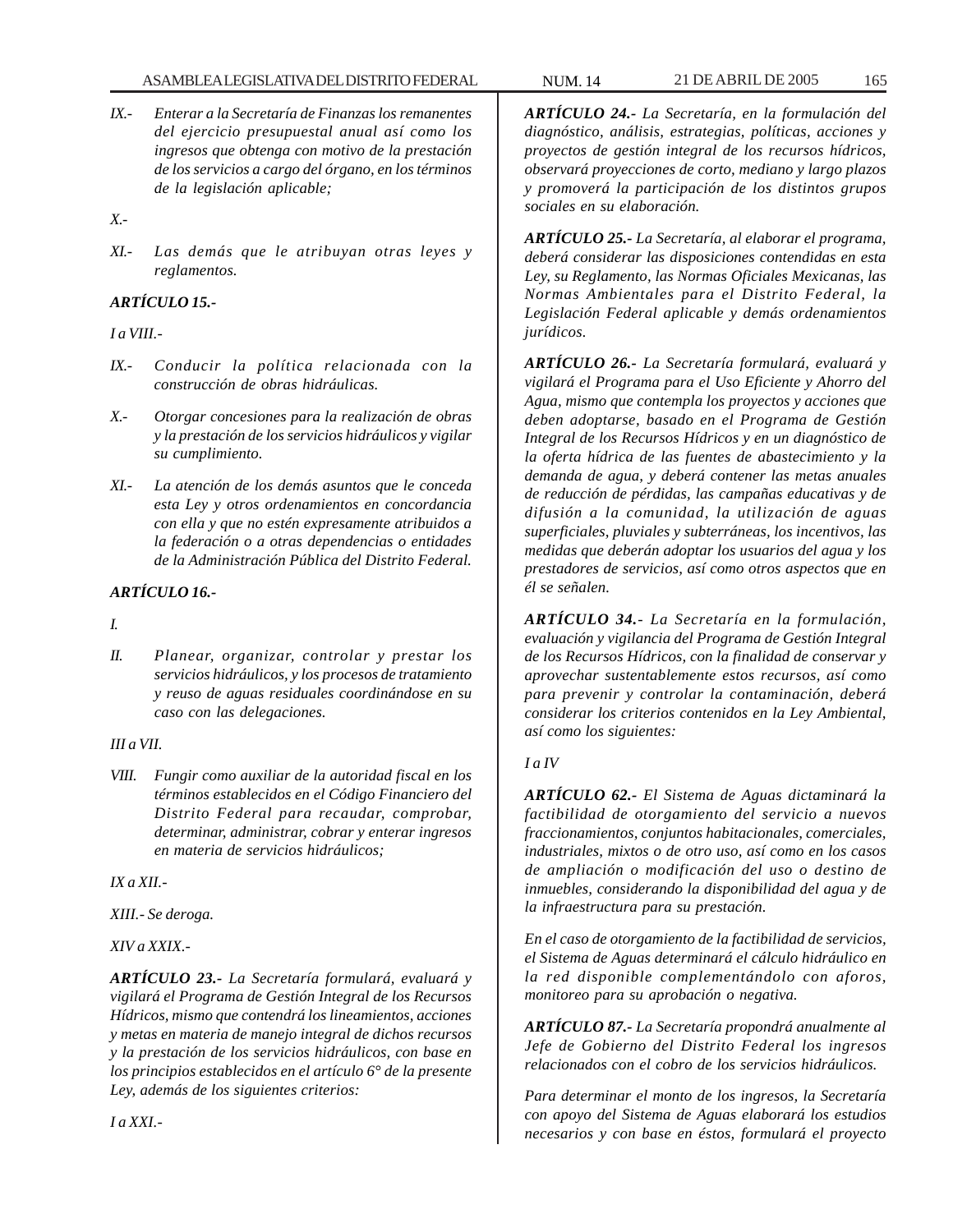*correspondiente, al cual incorporará las observaciones y sugerencias que realicen los usuarios.*

*El proyecto de ingresos deberá contemplar:*

*I a V*

*ARTÍCULO 94.- El Jefe del Gobierno del Distrito Federal, a través de la Secretaría, normará la explotación, uso, aprovechamiento, distribución y control de las aguas asignadas o de jurisdicción del Distrito Federal, en los términos de la presente Ley y su Reglamento.*

*ARTÍCULO 103.- El Jefe de Gobierno del Distrito Federal a través de la Secretaría, podrá solicitar y promover ante la autoridad federal competente el resguardo de zonas de protección para su preservación, conservación y mantenimiento.*

*ARTÍCULO 104.- La Secretaría, conforme a esta Ley y en coordinación con los Gobiernos Federales, Estatales y Municipales conurbados al Distrito Federal tiene las siguientes facultades:*

*I a III*

*ARTÍCULO 110.- El Sistema de Aguas en los términos de este capítulo, sancionará conforme a lo previsto por esta Ley, su Reglamento y las disposiciones legales aplicables por lo siguiente:*

*I a XXVI*

*ARTÍCULO 111.- Las faltas a que se refiere el artículo anterior serán sancionadas administrativamente por el Gobierno del Distrito Federal a través del Sistema de Aguas, con multas equivalentes a días de salario mínimo general vigente en el Distrito Federal y en el momento en que se cometa la infracción, conforme a lo siguiente:*

# *I a III*

*ARTÍCULO 116.- Se entenderá por medidas de seguridad la adopción y ejecución de acciones y disposiciones que con apego a esta Ley dicte el Sistema de Aguas, encaminadas a evitar daños que puedan causarse a las instalaciones, construcciones y obras de los sistemas hidráulicos.*

#### *TRANSITORIOS*

*PRIMERO.- El presente decreto entrará en vigor a partir del día siguiente a su publicación en la Gaceta Oficial del Distrito Federal.*

*SEGUNDO.- Para la extinción del Organismo Público Descentralizado Sistema de Aguas de la Ciudad de México, el Jefe de Gobierno del Distrito Federal, a través de la Secretaría de Finanzas, señalará las bases para el desarrollo del proceso y designará un liquidador.*

*TERCERO.- El Gobierno del Distrito Federal se subroga en todos sus efectos legales respecto de los contratos, convenios, acuerdos, concesiones y demás instrumentos legales a cargo del organismo público descentralizado Sistema de Aguas de la Ciudad de México.*

*CUARTO.- Se derogan todas las disposiciones legales, administrativas y reglamentarias que se opongan a lo establecido en el presente Decreto.*

*QUINTO.- En tanto se expiden las disposiciones administrativas que se la presente Ley, seguirán en vigor las que han regido hasta ahora*

*SEXTO.- Las disposiciones referidas en el Código Financiero del Distrito Federal al Sistema de Aguas de la Ciudad de México, se entenderá referidas al hoy Sistema de Aguas de la Ciudad de México, órgano público desconcentrado de la Administración Pública del Distrito Federal, en tanto no se actualicen las mismas''.*

*Recinto Legislativo, a los veintidós días del mes de abril del año dos mil cinco.*

## *DIP. ALBERTO TREJO VILLAFUERTE*

Es cuanto, diputado Presidente.

**EL C. PRESIDENTE.-** Gracias, diputado Trejo. Insértese de manera íntegra, como lo ha solicitado, y asimismo, con fundamento en lo establecido por el artículo 36 fracciones V y VII, así como 89 de la Ley Orgánica de esta Asamblea Legislativa del Distrito Federal, así como 28 y 86 del Reglamento para su Gobierno Interior, túrnese para su análisis y dictamen a la Comisión de Administración Pública Local.

En el siguiente punto del orden del día se encuentra enlistado un Acuerdo de la Comisión de Gobierno mediante el cual se modifica la integración de diversas Comisiones.

Proceda la Secretaría a darle lectura.

**EL C. SECRETARIO.-** Por instrucciones de la presidencia, se va a proceder a dar lectura al acuerdo de referencia.

# *ASAMBLEA LEGISLATIVA DEL DISTRITO FEDERAL COMISIÓN DE GOBIERNO*

*ACUERDO DE LA COMISIÓN DE GOBIERNO MEDIANTE EL QUE SE MODIFICA LA INTEGRACIÓN DE LAS COMISIONES DE FOMENTO ECONÓMICO, JUVENTUD, SEGURIDAD PÚBLICA, ADMINISTRACIÓN PÚBLICA LOCAL, VIGILANCIA DE LA CONTADURÍA MAYOR DE HACIENDA, DEPORTE Y DE TRANSPORTE Y VIALIDAD.*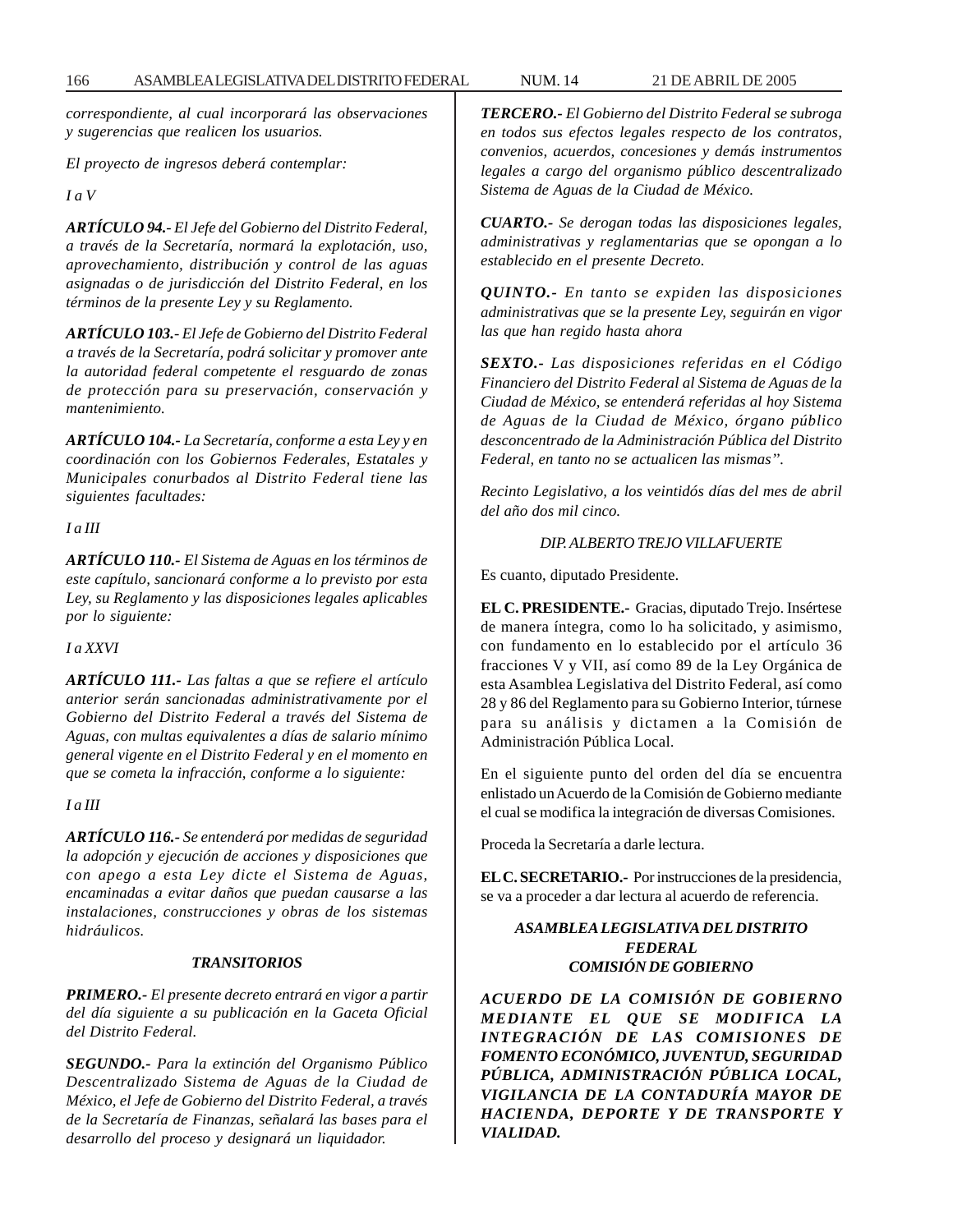#### *CONSIDERANDO*

*I. Que de conformidad con lo dispuesto por el artículo 59 de la Ley Orgánica de la Asamblea Legislativa del Distrito Federal, la Asamblea contará con el número y tipo de comisiones que requiera para el cumplimiento de sus atribuciones.*

*II. Que los artículos 63 de la Ley Orgánica y 28 del Reglamento para el Gobierno Interior, ambos ordenamientos de la Asamblea Legislativa del Distrito Federal, señalan que las comisiones ordinarias se integran por los miembros electos por el Pleno de la Asamblea a propuesta de la Comisión de Gobierno.*

*III. Que de acuerdo con lo dispuesto por el artículo 41 de la Ley Orgánica de la Asamblea Legislativa del Distrito Federal, la Comisión de Gobierno es el órgano interno de gobierno permanente de la Asamblea encargado de dirigir y optimizar el ejercicio de las funciones legislativas, políticas y administrativas de la misma.*

*IV. Que el artículo 44, fracción II de la Ley Orgánica de la Asamblea Legislativa del Distrito Federal, faculta a la Comisión de Gobierno para proponer al Pleno a los integrantes de las comisiones y comités.*

*V. Que el artículo 18 de la Ley Orgánica establece la obligación de los diputados de formar parte de hasta cuatro comisiones y/o comités de la Asamblea.*

*VI. Que en la sesión de la Comisión de Gobierno de fecha 13 de abril de 2005, el Grupo Parlamentario del Partido Verde Ecologista de México, a través de su Coordinador, diputado Francisco Agundis Arias, propuso la modificación en la integración de las comisiones de Fomento Económico, Juventud, Seguridad Pública, Administración Pública Local, Vigilancia de la Contaduría Mayor de Hacienda, Deporte y de Transporte y Vialidad.*

*Por lo anterior expuesto y fundado, los integrantes de la Comisión de Gobierno tienen a bien suscribir el siguiente*

#### *ACUERDO*

*PRIMERO: Se modifica la integración de las Comisiones de Fomento Económico, Juventud, Seguridad Pública, Administración Pública Local, Vigilancia de la Contaduría Mayor de Hacienda, Deporte y de Transporte y Vialidad, para quedar como sigue:*

# *COMISIÓN DE FOMENTO ECONÓMICO*

*Presidente Dip. Arturo Escobar y Vega Partido Verde Ecologista de México*

*Vicepresidente Dip. José Benjamín Muciño Pérez Partido Acción Nacional*

#### *Secretario*

*Dip. María Araceli Vázquez Camacho Partido de la Revolución Democrática*

# *Integrante*

*Dip. Julio Escamilla Salinas Partido de la Revolución Democrática*

# *Integrante*

*Dip. Emilio Fernández Allende Partido de la Revolución Democrática*

## *COMISIÓN DE JUVENTUD*

#### *Presidente*

*Dip. Mariana Gómez del Campo Gurza Partido Acción Nacional*

#### *Vicepresidente*

*Dip. Aleida Alavez Ruiz Partido de la Revolución Democrática*

*Secretario Dip. Gerardo Díaz Ordaz Castañón Partido Verde Ecologista de México*

# *Integrante*

*Dip. Christian Martín Lujano Nicolás Partido Acción Nacional*

# *Integrante*

*Dip. Roberto Carlos Reyes Gámiz Partido de la Revolución Democrática*

#### *Integrante*

*Dip. Alberto Trejo Villafuerte Partido de la Revolución Democrática*

## *Integrante*

*Dip. Víctor Gabriel Varela López Partido de la Revolución Democrática*

# *COMISIÓN DE SEGURIDAD PÚBLICA*

*Presidente Dip. Irma Islas León Partido Acción Nacional*

*Vicepresidente Dip. Lourdes Alonso Flores Partido de la Revolución Democrática*

*Secretario Dip. Guadalupe Ocampo Olvera Partido de la Revolución Democrática*

### *Integrante Dip. María Alejandra Barrales Magdaleno Partido de la Revolución Democrática*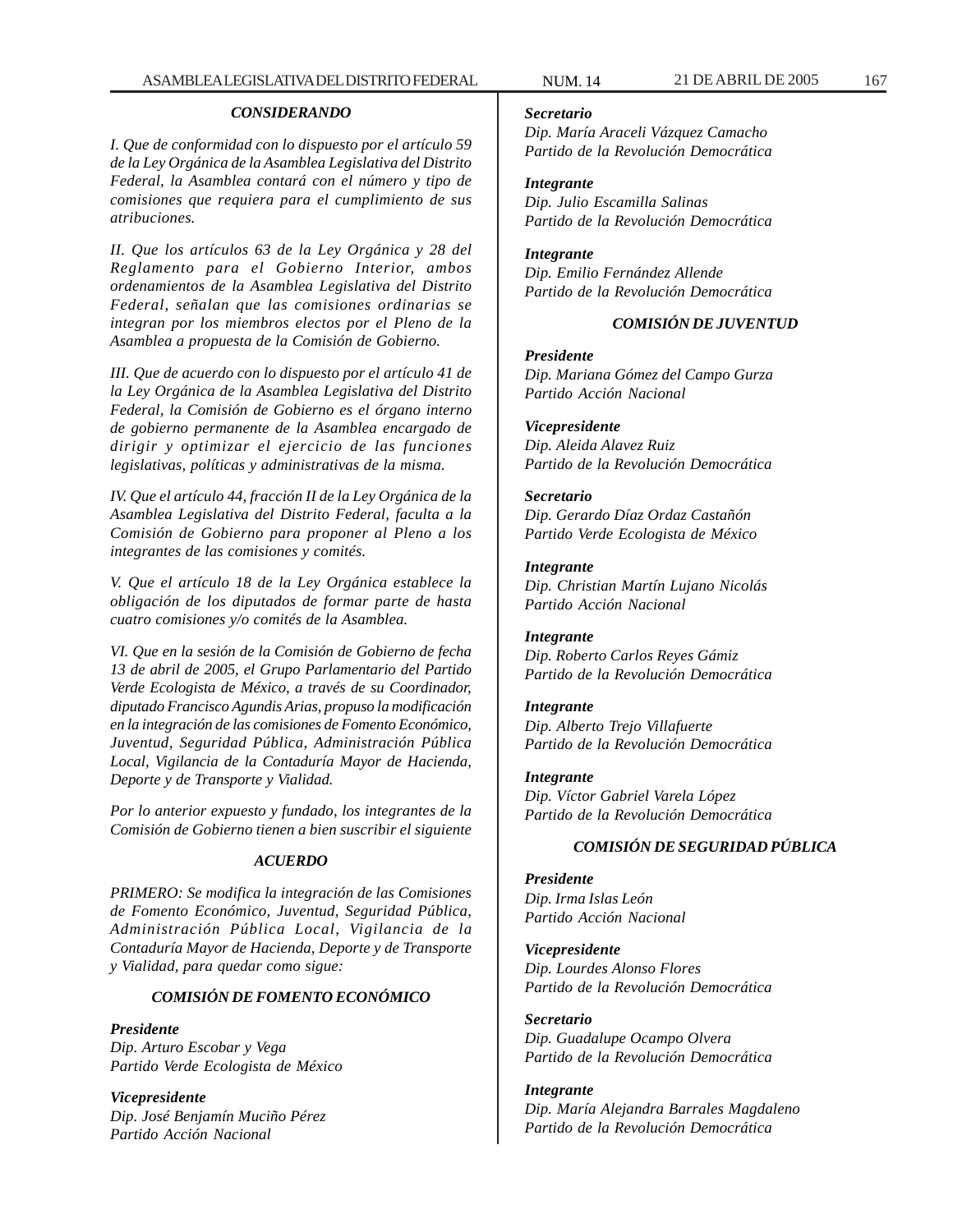#### 168 ASAMBLEA LEGISLATIVA DEL DISTRITO FEDERAL NUM. 14 21 DE ABRIL DE 2005

*Integrante Dip. Gerardo Díaz Ordaz Castañón Partido Verde Ecologista de México*

*Integrante Dip. María Claudia Esqueda Llanes Partido Revolucionario Institucional*

*Integrante Dip. Andrés Lozano Lozano Partido de la Revolución Democrática*

*Dip. José Benjamín Muciño Pérez Partido Acción Nacional*

*Dip. Silvia Oliva Fragoso Partido de la Revolución Democrática*

# *COMISIÓN DE ADMINISTRACIÓN PÚBLICA LOCAL*

*Presidente Dip. Alberto Trejo Villafuerte Partido de la Revolución Democrática*

*Vicepresidente Dip. Obdulio Ávila Mayo Partido Acción Nacional*

*Secretario Dip. Francisco Chiguil Figueroa Partido de la Revolución Democrática*

*Integrante Dip. Arturo Escobar y Vega Partido Verde Ecologista de México*

*Integrante Dip. Carlos Alberto Flores Gutiérrez Partido Acción Nacional*

*Integrante Dip. Andrés Lozano Lozano Partido de la Revolución Democrática*

*Integrante Dip. Miguel Ángel Solares Chávez Partido de la Revolución Democrática*

*Integrante Dip. Víctor Gabriel Varela López Partido de la Revolución Democrática*

*Integrante Dip. Gerardo Villanueva Albarrán Partido de la Revolución Democrática*

## *COMISIÓN DE VIGILANCIA DE LA CONTADURÍA MAYOR DE HACIENDA*

*Presidente Dip. Pablo Trejo Pérez Partido de la Revolución Democrática* *Vicepresidente Dip. Jaime Aguilar Álvarez y Mazarrasa Partido Revolucionario Institucional*

*Secretario Dip. José María Rivera Cabello Partido Acción Nacional*

*Integrante Dip. Obdulio Ávila Mayo Partido Acción Nacional*

*Integrante Dip. María Guadalupe Chavira de la Rosa Partido de la Revolución Democrática*

*Integrante Dip. Francisco Chiguil Figueroa Partido de la Revolución Democrática*

*Integrante Dip. Alfredo Hernández Raigosa Partido de la Revolución Democrática*

*Integrante Dip. Silvia Oliva Fragoso Partido de la Revolución Democrática*

*Integrante Dip. José Antonio Arévalo González Partido Verde Ecologista de México*

# *COMISIÓN DE DEPORTE*

*Presidente Dip. Víctor Gabriel Varela López Partido de la Revolución Democrática*

*Vicepresidente Dip. Mariana Gómez del Campo Gurza Partido Acción Nacional*

*Secretario Dip. María Alejandra Barrales Magdaleno Partido de la Revolución Democrática*

*Integrante Dip. Efraín Morales Sánchez Partido de la Revolución Democrática*

*Integrante Dip. Gerardo Díaz Ordaz Castañón Partido Verde Ecologista de México*

## *COMISIÓN DE TRANSPORTE Y VIALIDAD*

*Presidente Dip. José Benjamín Muciño Pérez Partido Acción Nacional*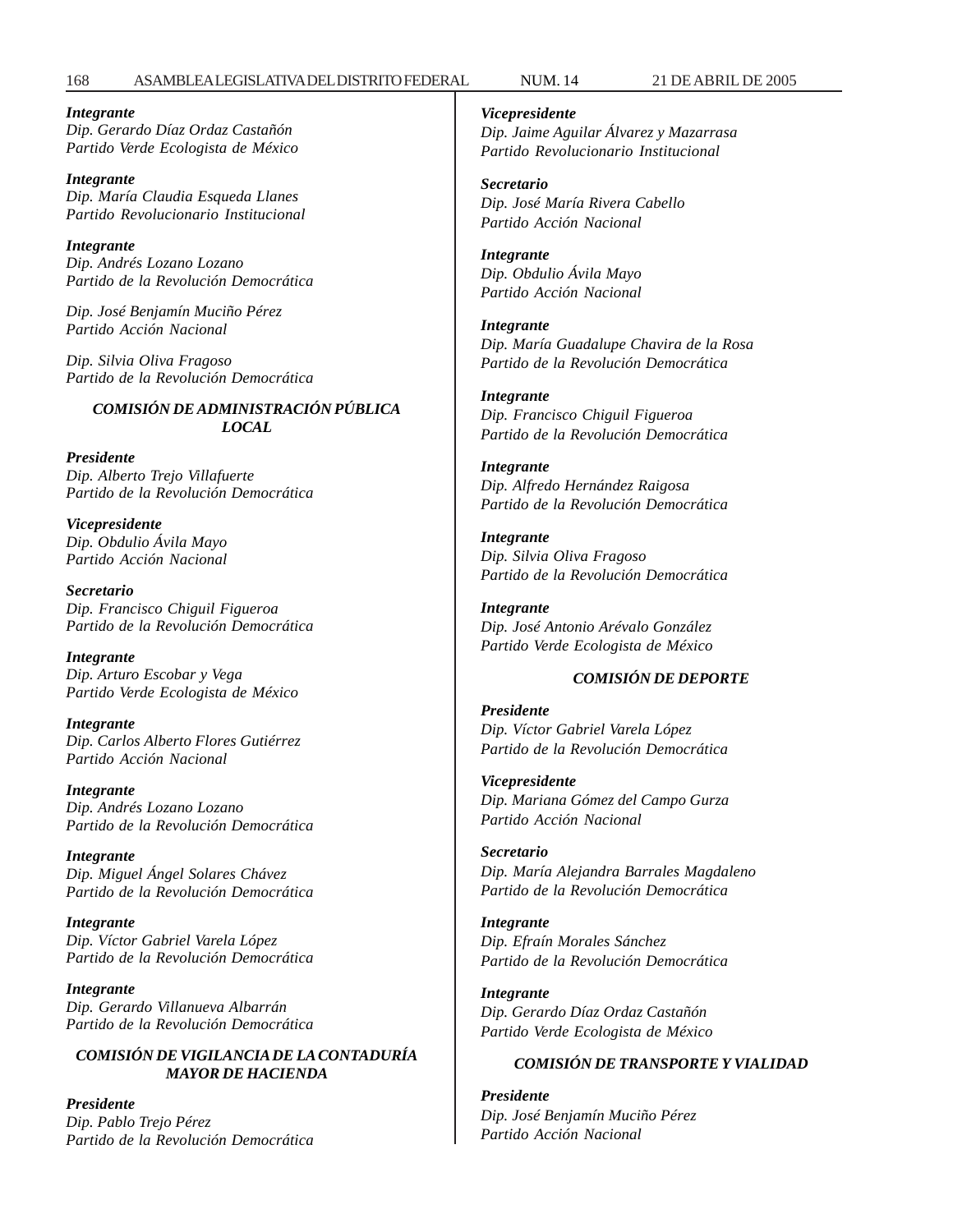#### ASAMBLEA LEGISLATIVA DEL DISTRITO FEDERAL NUM. 14 21 DE ABRIL DE 2005 169

*Vicepresidente Dip. Rafael Hernández Nava Partido de la Revolución Democrática*

*Secretario Dip. Lourdes Alonso flores Partido de la Revolución Democrática*

*Integrante Dip. Gerardo Díaz Ordaz Castañón Partido Verde Ecologista de México*

*Integrante Dip. Alfredo carrasco Baza Partido de la Revolución Democrática*

*Integrante Dip. Martha teresa Delgado Peralta Independiente*

*Integrante Dip. Jorge García Rodríguez Partido Revolucionario Institucional*

*Integrante Dip. Mariana Gómez del Campo Gurza Partido Acción Nacional*

*Integrante Dip. Roberto Carlos Reyes Gámiz Partido de la Revolución Democrática*

*SEGUNDO: Sométase el presente acuerdo a la aprobación el Pleno de la Asamblea Legislativa del Distrito Federal.*

*Dado en el Salón de Sesiones de la Comisión de Gobierno a los trece días del mes de abril de dos mil cinco.*

*Firman por la Comisión de Gobierno: Dip. Roberto Carlos Reyes Gámiz, Presidente; Dip. Francisco Chiguil Figueroa, Secretario; Dip. Lorena Villavicencio Ayala, Coordinadora del Grupo Parlamentario del PRD; Dip. José Espina Von Roehrich, Coordinador del Grupo Parlamentario del PAN; Dip. Francisco Agundis Arias, Coordinador del Grupo Parlamentario del PVEM; Dip. Alfredo Hernández Raigosa, Integrante.*

*Cumplida su instrucción, diputado Presidente.*

**EL C. PRESIDENTE.-** Gracias, diputado. Proceda la secretaría a consultar al Pleno en votación económica si es de aprobarse el Acuerdo al que se ha dado lectura.

**EL C. SECRETARIO.-** Por instrucciones de la presidencia y en votación económica, se pregunta a la Asamblea si es de aprobarse el acuerdo de referencia.

Los que estén por la afirmativa, sírvanse manifestarlo poniéndose de pie.

Los que estén por la negativa, sírvanse manifestarlo poniéndose de pie.

Se aprueba, diputado Presidente.

**EL C. PRESIDENTE.-** Hágase del conocimiento de los diputados designados.

En el siguiente punto del orden del día se encuentra enlistado un Acuerdo de la Comisión de Gobierno mediante el cual se propone la celebración de una sesión solemne con motivo de la entrega de la Medalla al Mérito Ciudadano. Proceda la Secretaría a darle lectura.

**EL C. SECRETARIO.-** Por instrucciones de la presidencia, se va proceder a dar lectura al acuerdo de referencia.

#### *ASAMBLEA LEGISLATIVA DEL DISTRITO FEDERAL COMISIÓN DE GOBIERNO*

*ACUERDO DE LA COMISIÓN DE GOBIERNO MEDIANTE EL QUE SE PROPONE LLEVAR A CABO UNA SESIÓN SOLEMNE EL DÍA 29 DE ABRIL DE 2005 A EFECTO DE HACER ENTREGA DE LA MEDALLA AL MÉRITO CIUDADANO 2005.*

## *CONSIDERANDO*

*Primero.- Que de conformidad a lo dispuesto por el artículo 41 de la Ley Orgánica de la Asamblea Legislativa del Distrito Federal, la Comisión de Gobierno es el órgano de gobierno permanente de la Asamblea encargado de optimizar el ejercicio de las funciones de la misma.*

*Segundo.- Que de acuerdo a lo establecido por el artículo 44 fracción I de la Ley Orgánica de la Asamblea Legislativa del Distrito Federal corresponde a la Comisión de Gobierno suscribir Acuerdos relativos a los asuntos que se desahoguen en el pleno.*

*Tercero.- Que el artículo 103 del Reglamento para el Gobierno Interior de la Asamblea Legislativa del Distrito Federal señala que las sesiones podrán ser ordinarias, extraordinarias, secretas, permanentes o solemnes.*

*Cuarto.- Que el artículo 111 del Reglamento para el Gobierno Interior de la Asamblea Legislativa establece la atribución de la Asamblea Legislativa del Distrito Federal para llevar a cabo sesiones solemnes a propuesta de la Comisión de Gobierno.*

*Quinto.- Que el pasado 14 de abril del 2005 el Pleno de este órgano legislativo aprobó el dictamen de la Comisión Especial de la Medalla al Mérito Ciudadano por el que se otorga la Medalla al Mérito Ciudadano a Rosario Ibarra de Piedra.*

*Sexto.- Que el Transitorio Segundo del dictamen de mérito se refiere que la entrega de la Medalla al Mérito*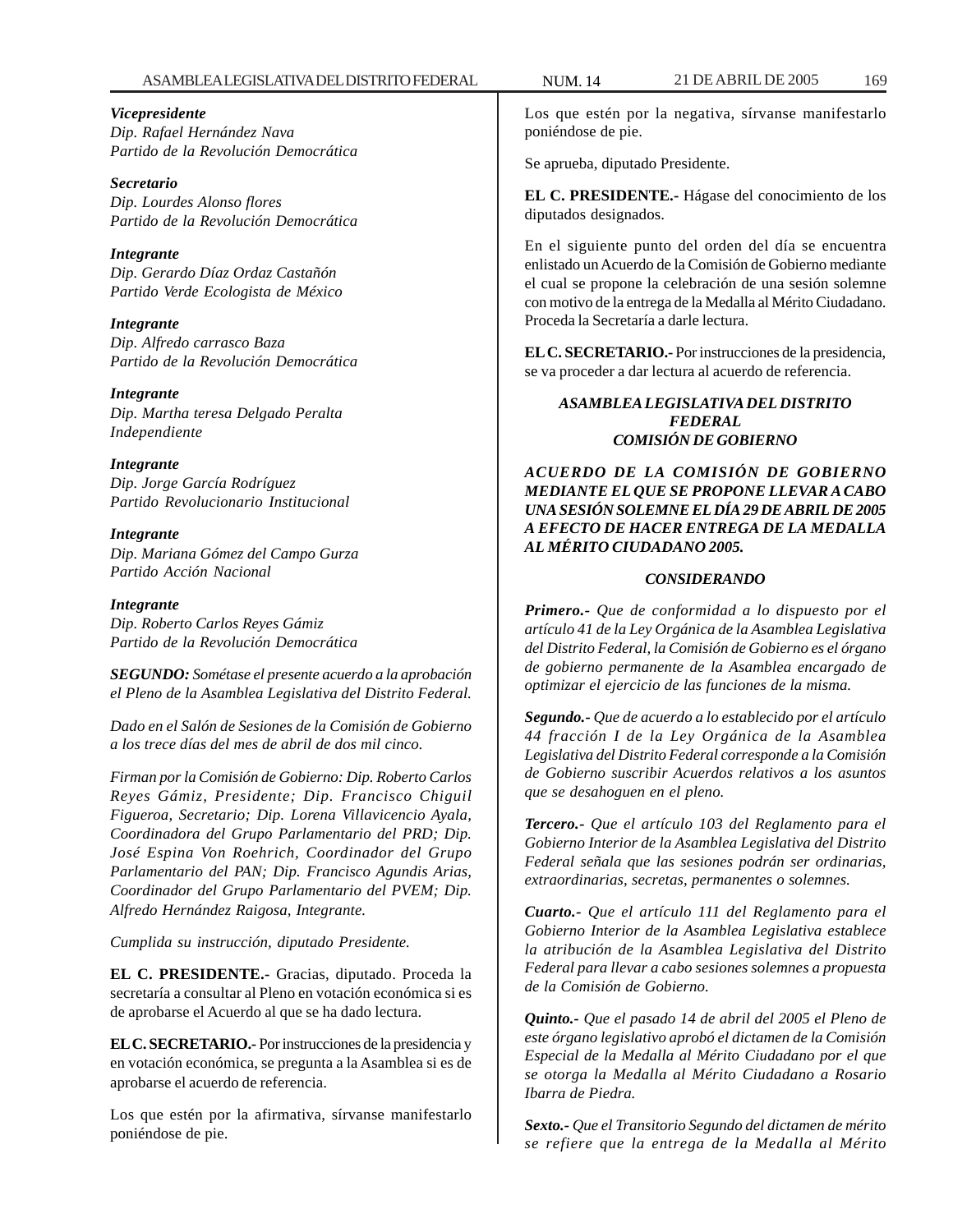*Ciudadano a Rosario Ibarra de Piedra se hará en Sesión Solemne de la Asamblea Legislativa del Distrito Federal, III Legislatura.*

*Por lo anteriormente expuesto y fundado, los integrantes de la Comisión de Gobierno tienen a bien a suscribir el siguiente:*

#### *ACUERDO*

*PRIMERO.- Se aprueba el presente Acuerdo para la celebración de una Sesión Solemne el próximo día viernes 29 de abril de 2005 a las 11:00 horas en el Recinto Legislativo de Donceles y Allende a efecto de hacer entrega de la Medalla al Mérito Ciudadano 2005 a Rosario Ibarra de Piedra dejando sin efecto el Acuerdo de la Comisión de Gobierno de fecha 20 de abril del 2005 referente al mismo tema.*

*SEGUNDO.- Túrnese al Presidente de la Mesa Directiva de la Asamblea Legislativa del Distrito Federal para su aprobación por el pleno de conformidad con el artículo 111 de la Ley Orgánica de la Asamblea Legislativa del Distrito Federal.*

*TERCERO.- Túrnese el Acuerdo aprobado por el pleno de la Asamblea Legislativa del Distrito Federal a la Comisión de Normatividad Legislativa y Estudios y Prácticas Parlamentarias con la finalidad de que proponga las reglas conforme a las que se desahogará la Sesión Solemne.*

*Dado en la Sala de Juntas de la Comisión de Gobierno a los 21 días del mes de abril del año 2005.*

*Firman por la Comisión de Gobierno de la Asamblea Legislativa del Distrito Federal, III Legislatura, diputado Roberto Carlos Reyes Gámiz, Presidente, diputado Francisco Chiguil Figueroa, Secretario, diputada Silvia Lorena Villavicencio Ayala, Coordinadora del grupo parlamentario del PRD, diputada Alejandra Barrales Magdaleno, integrante, diputado Alfredo Hernández Raigosa, integrante.*

Cumplida su instrucción, diputado Presidente.

**EL C. PRESIDENTE.-** Gracias, diputado. Proceda la Secretaría a consultar al pleno en votación económica si es de aprobarse el Acuerdo al que acaba de dar lectura.

**EL C. SECRETARIO.-** Por instrucciones de la presidencia y en votación económica, se pregunta a la Asamblea si es de aprobarse el Acuerdo de referencia.

Los que estén por la afirmativa, sírvanse manifestarlo poniéndose de pie

Los que estén por la negativa, sírvanse manifestarlo poniéndose de pie.

Se aprueba, diputado Presidente.

**EL C. PRESIDENTE.-** En consecuencia, se aprueba la celebración de una Sesión Solemne el próximo día viernes 29 de abril.

Hágase del conocimiento de la Comisión de Normatividad Legislativa, Estudios y Prácticas Parlamentarias para los efectos legislativos conducentes.

El siguiente punto del orden del día es la discusión y en su caso aprobación del dictamen que presenta la Comisión de Preservación del Medio Ambiente y Protección Ecológica a la proposición con punto de Acuerdo para citar a comparecer al Jefe Delegacional en Xochimilco, Contador Público Faustino Soto Ramos ante la Comisión de Preservación del Medio Ambiente y Protección Ecológica para que rinda un informe sobre el cumplimiento de la Recomendación 02/ 2004 emitida por la Procuraduría Ambiental y del Ordenamiento Territorial del Distrito Federal y sobre la propuesta con punto de Acuerdo para que la Asamblea Legislativa del Distrito Federal exhorte al Delegado en Xochimilco para que proceda a la inmediata limpieza de los canales de la demarcación.

En virtud de que el dictamen fue distribuido entre las diputadas y diputados en términos de lo dispuesto por el artículo 118 del Reglamento para el Gobierno Interior de la Asamblea Legislativa del Distrito Federal, proceda la Secretaría a consultar a la Asamblea en votación económica si se dispensa la lectura del mismo y se somete a discusión de inmediato.

**EL C. SECRETARIO.-** Por instrucciones de la presidencia y en votación económica se consulta a la Asamblea si es de dispensarse la lectura del dictamen de referencia y se somete a discusión de inmediato.

Los que estén por la afirmativa, sírvanse manifestarlo poniéndose de pie.

Los que estén por la negativa, sírvanse manifestarlo poniéndose de pie.

Dispensada la lectura, diputado Presidente.

*COMISIÓN DE PRESERVACIÓN DEL MEDIO AMBIENTE Y PROTECCIÓN ECOLÓGICA*

*DICTAMEN CONJUNTO QUE PRESENTA LA COMISIÓN DE PRESERVACIÓN DEL MEDIO AMBIENTE Y PROTECCIÓN ECOLÓGICA RESPECTO A LA PROPOSICIÓN CON PUNTO DE ACUERDO PARA CITAR A COMPARECER AL JEFE DELEGACIONAL EN XOCHIMILCO, C. P. FAUSTINO SOTO RAMOS, ANTE LA COMISIÓN DE PRESERVACIÓN DEL MEDIO AMBIENTE Y PROTECCIÓN ECOLÓGICA DE ESTA ASAMBLEA, PARA QUE RINDA UN INFORME*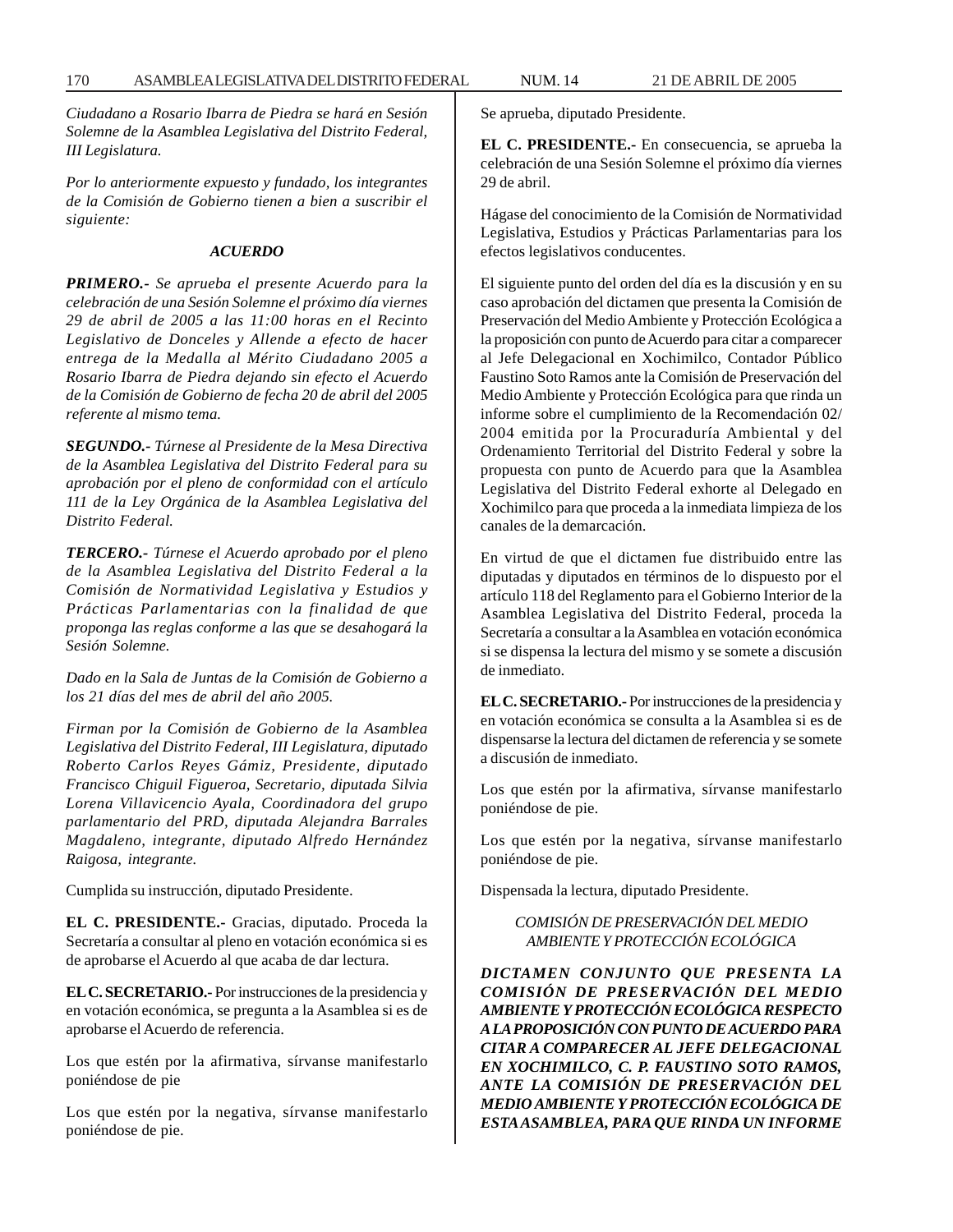*SOBRE EL CUMPLIMIENTO DE LA RECOMENDACIÓN NÚMERO 02/2004 EMITIDA POR LA PROCURADURÍA AMBIENTAL DEL ORDENAMIENTO TERRITORIAL DEL DISTRITO FEDERAL, Y SOBRE LA PROPUESTA CON PUNTO DE ACUERDO PARA QUE LA ASAMBLEA LEGISLATIVA DEL DISTRITO FEDERAL EXHORTE AL DELEGADO EN XOCHIMILCO PARA QUE PROCEDA A LA INMEDIATA LIMPIEZA DE LOS CANALES DE LA DEMARCACIÓN.*

#### *Honorable Asamblea:*

*A la Comisión de Preservación del Medio Ambiente y Protección Ecológica fueron turnadas: el pasado 21 y 23 de septiembre de 2004, respectivamente, las proposiciones con punto de acuerdo para que la Asamblea Legislativa del Distrito Federal exhorte al Delegado en Xochimilco para que proceda a la inmediata limpieza de los canales de la demarcación, presentada por el Diputado Arturo Escobar y Vega, del Grupo Parlamentario del Partido Verde Ecologista de México, y la proposición con punto de acuerdo para citar a comparecer al Jefe Delegacional en Xochimilco, C. P. Faustino Soto Ramos, ante la Comisión de Preservación del Medio Ambiente y Protección Ecológica de esta Asamblea, para que rinda un informe sobre el cumplimiento de la recomendación número 02/2004, emitida por la Procuraduría Ambiental y del Ordenamiento Territorial del Distrito Federal, presentada por el Diputado Martín Lujano Nicolás, del Grupo Parlamentario del Partido Acción Nacional.*

*En consecuencia, esta Comisión con fundamento en lo dispuesto en los artículos 122 Apartado C, Base Primera, fracción V, incisos j), de la Constitución Política de los Estados Unidos Mexicanos, 42, fracciones XIV y 46 fracción I del Estatuto de Gobierno del Distrito Federal, 10 fracciones I y 84 de la Ley Orgánica de la Asamblea Legislativa del Distrito Federal; así como en los artículos 28 y 84 del Reglamento para el Gobierno Interior de la Asamblea Legislativa del Distrito Federal, se avocó al estudio, análisis y dictamen de las propuestas con punto de acuerdo antes citadas, bajo los siguientes:*

#### *ANTECEDENTES*

*1.- En sesión ordinaria del Pleno de la H. Asamblea Legislativa del Distrito Federal, III Legislatura, celebrada el día 21 de septiembre de 2004, se presentó la proposición con punto de acuerdo para que la Asamblea Legislativa del Distrito Federal exhorte al Delegado en Xochimilco para que proceda a la inmediata limpieza de los canales de la demarcación, presentada por la Diputado Arturo Escobar y Vega, del Grupo Parlamentario del Partido Verde Ecologista de México*

*2.- Por instrucciones de la Presidencia de la Mesa Directiva de la H. Asamblea Legislativa del Distrito*

*Federal, III Legislatura, el 21 de septiembre de 2004, fue turnada, a través del oficio No. MDPPSA/CSP/025/2004, la propuesta con punto de acuerdo de referencia, a la Comisión de Preservación del Medio Ambiente y Protección Ecológica, con el fin de que se procediera a la elaboración del dictamen correspondiente.*

*3.- En sesión ordinaria del Pleno de la H. Asamblea Legislativa del Distrito Federal, III Legislatura, celebrada el día 23 de septiembre de 2004, se presentó la proposición con punto de acuerdo para citar a comparecer al Jefe Delegacional en Xochimilco, C. P. Faustino Soto Ramos, ante la Comisión de Preservación del Medio Ambiente y Protección Ecológica de esta Asamblea, para que rinda un informe sobre el cumplimiento de la recomendación número 02/2004, emitida por la Procuraduría Ambiental y del Ordenamiento Territorial del Distrito Federal, presentada por el Diputado Martín Lujano Nicolás, del Grupo Parlamentario del Partido Acción Nacional.*

*4.- Por instrucciones de la Presidencia de la Mesa Directiva de la H Asamblea Legislativa del Distrito Federal, III Legislatura, el 23 de septiembre de 2004, fue turnada, a través del oficio No. MDPPSA/CSP/073/2004, la propuesta con punto de acuerdo de referencia, a la Comisión de Preservación del Medio Ambiente y Protección Ecológica, con el fin de que se procediera a la elaboración del dictamen correspondiente.*

*5.- Para cumplir con lo dispuesto en el artículo 28 del Reglamento para el Gobierno Interior de la Asamblea Legislativa del Distrito Federal, la Comisión de Preservación del Medio Ambiente y Protección Ecológica se reunió en sesión ordinaria el día 18 de febrero del año dos mil cinco, para dictaminar las proposiciones de referencia a fin de ser sometida a la consideración del pleno de esta H. Asamblea Legislativa, conforme a los siguientes:*

#### *CONSIDERANDOS*

*PRIMERO.- Que esta Comisión es competente para conocer las proposiciones con punto de acuerdo para que la Asamblea Legislativa del Distrito Federal exhorte al Delegado en Xochimilco para que proceda a la inmediata limpieza de los canales de la demarcación, presentada por la Diputado Arturo Escobar y Vega, del Grupo Parlamentario del Partido Verde Ecologista de México, y la proposición con punto de acuerdo para citar a comparecer al Jefe Delegacional en Xochimilco, C.P. Faustino Soto Ramos, ante la Comisión de Preservación del Medio Ambiente y Protección Ecológica de esta Asamblea, para que rinda un informe sobre el cumplimiento de la recomendación número 02/2004, emitida por la Procuraduría Ambiental y del Ordenamiento Territorial del Distrito Federal, presentada por el Diputado Martín Lujano Nicolás, del Grupo Parlamentario del Partido Acción Nacional.*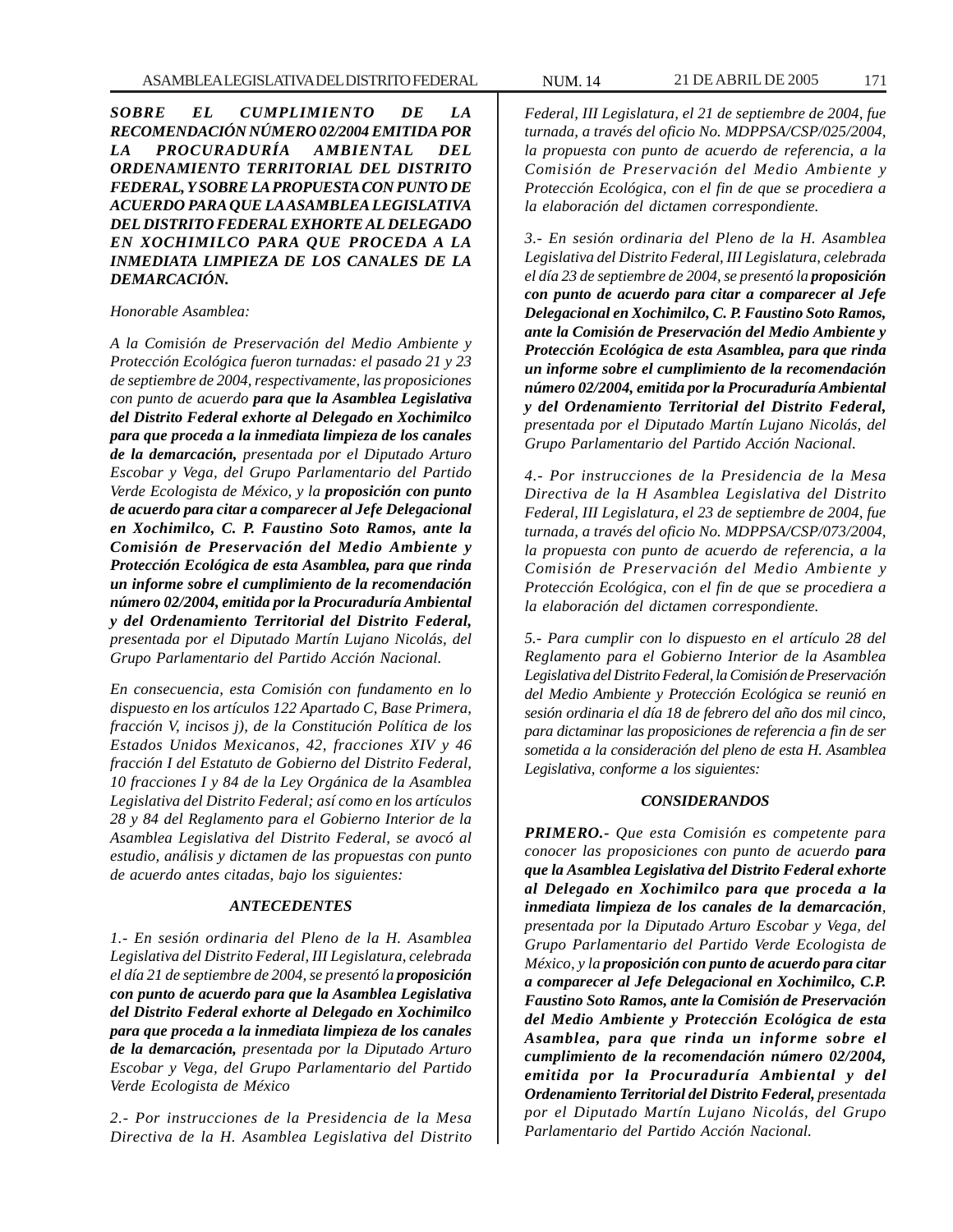*SEGUNDO.- Que Xochimilco tiene una superficie de 125.17 kilómetros cuadrados, lo que supone el 8.4 de la extensión total del Distrito Federal. Una de sus principales características es que apenas el 20 por ciento de su territorio corresponde a suelo urbano. El área de reserva ecológica y rural ocupa el restante 80 por ciento.*

*TERCERO.- Que Xochimilco, junto con su Centro Histórico fue inscrito en la lista de Patrimonio Mundial en el año 1987. El reconocimiento de los valores universales excepcionales de estos dos lugares se basó en los criterios culturales de la Convención del Patrimonio Mundial. En la evaluación elaborada en ese mismo año por el órgano consultivo del Comité de Patrimonio Mundial, se obtuvo como último criterio el que identifica a Xochimilco, además de como un ejemplo destacado de la utilización de las tierras en la zona lacustre del Valle de México, zona representativa del hábitat y del uso de la tierra que se ha vuelto vulnerable por efectos de cambios irreversibles.*

*CUARTO.- Que en el momento mismo de incorporarlo a la lista de Patrimonio la Organización para la Educación, la Ciencia y la Cultura de las Naciones Unidas –UNESCOrecomendó contar con un plan de protección y adoptar medidas urgentes que garanticen la conservación de esta área natural y cultural.*

*QUINTO.- Que la UNESCO, ha expresado su preocupación por la construcción de casas sobre las mismas chinampas, así como por el desorden que prevalece en el Centro Histórico, poniendo en riesgo su cualidad como Patrimonio Cultural de la Humanidad.*

*SEXTO.- Que el Comité de Patrimonio Mundial de la UNESCO, menciona que el día 15 de diciembre del año 2004 se le solicitará a las dependencias correspondientes un último informe del avance del Proyecto de Rehabilitación Integral del Patrimonio de Xochimilco.*

*SÉPTIMO.- Que Xochimilco es uno de los ejemplos más representativos de la cultura mundial, muestra la mejor acción antrópica de los antiguos habitantes de México sobre el ambiente natural en condiciones de equilibrio y respeto al medio ambiente convirtiéndose en un ejemplo único de la aplicación de los haberes ancestrales en el manejo del medio hidráulico y de producción agrícola que ha pervivido por milenios.*

*OCTAVO.- Que actualmente Xochimilco constituye una atracción turística para nacionales y extranjeros, sin embargo es preocupante el estado de olvido en el que se encuentra. Prevalece la insalubridad en sus canales, además de que resulta insuficiente la implementación de la unidad de la Policía Preventiva creada en el 2002 por la Secretaría de Seguridad Pública del Distrito Federal, denominada Policía Ribereña, ya que continúan los robos*

*en las trajineras, y es evidente la pérdida de la riqueza ecológica por falta de atención de las autoridades.*

*NOVENO.- Que a pesar del programa de rescate de Xochimilco, la urbanización prosigue y en el 2002 se registraron 240 asentamientos irregulares en zonas de reserva ecológica.*

*DÉCIMO.- Que como se puede observar la problemática de toda la Delegación Xochimilco es amplia variada y urgente de atender, misma que no se limita a la declaratoria de la UNESCO, si no que existen otros asuntos importantes que demandan con la misma urgencia atención.*

*DÉCIMO PRIMERO.- Que esta situación se ha visto reflejada en los diversos puntos de acuerdo que sobre la materia han sido turnados a esta Comisión, con lo que los integrantes de la misma han optado por una búsqueda común e integral a fin de apoyar la resolución de dicha problemática.*

*DÉCIMO SEGUNDO.- Que esta dictaminadora propone como un medio plural y alternativo la instalación de mesas de trabajo con los distintos actores involucrados en el rescate integral de Xochimilco.*

*Por lo anteriormente expuesto y fundado, la Comisión de Preservación del Medio Ambiente y Protección Ecológica, con las facultades que les confiere los artículos 28, 29 y 84 del Reglamento para el Gobierno Interior de la Asamblea Legislativa del Distrito Federal, someten a la consideración del pleno el siguiente:*

#### *DICTAMEN*

*ÚNICO.- Son de aprobarse los puntos de acuerdo de referencia en los siguientes términos:*

*PRIMERO.- La Comisión de Preservación del Medio Ambiente y Protección Ecológica de esta Asamblea Legislativa del Distrito Federal, realizará reuniones de trabajo con los distintos actores involucrados en la resolución de la problemática de Xochimilco a fin de conocer y apoyar la resolución de estos. Las fechas se darán a conocer a la Comisión de Gobierno o la Mesa Directiva, según corresponda, a fin de contar con el apoyo correspondiente para citar a funcionarios. Dando prioridad a los siguientes temas en una primera reunión:*

*1. Primera parte de la reunión de Trabajo con Diputados integrantes de la Comisión de Preservación del Medio Ambiente y Protección Ecológica con el Jefe Delegacional en Xochimilco, Faustino Soto Ramos, a celebrarse en el mes de mayo de 2005, a fin de que informe sobre todo lo relativo al Proyecto denominado ''Muyuguarda''.*

*2. Segunda parte de la reunión de Trabajo con Diputados integrantes de la Comisión de Preservación del Medio*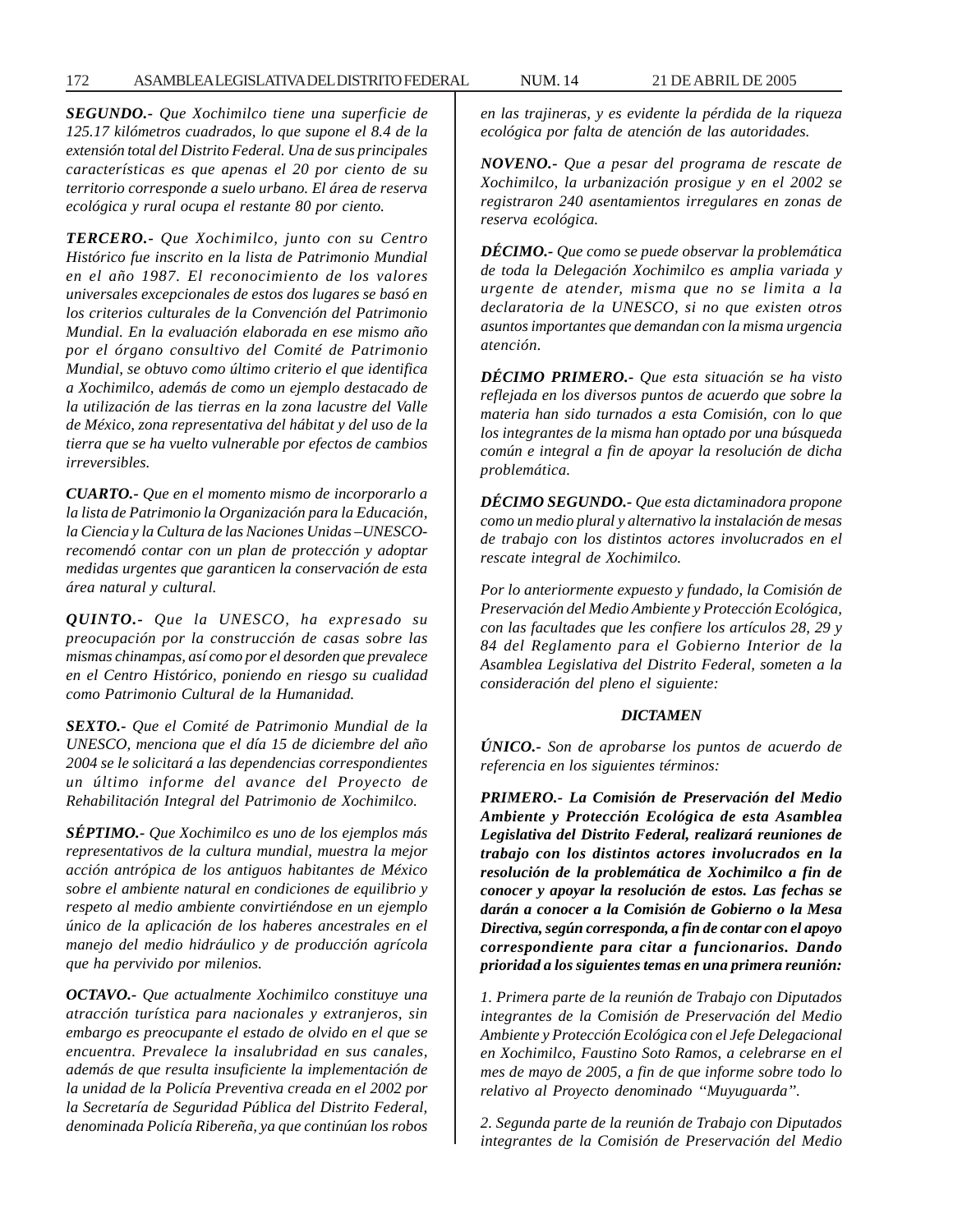*Ambiente y Protección Ecológica con el Jefe Delegacional en Xochimilco, Faustino Soto Ramos, así como con el Comisionado de la UNESCO en Xochimilco, a celebrarse en marzo de 2005, a fin de que informen sobre los avances respecto al Programa de Rescate Integral de Xochimilco relativo a la ''Declaratoria de Patrimonio de la Humanidad''.*

*3. Tercera parte de la reunión de Trabajo con Diputados integrantes de la Comisión de Preservación del Medio Ambiente y Protección Ecológica con el Jefe Delegacional en Xochimilco, Faustino Soto Ramos, a celebrarse en el mes de mayo de 2005, a fin de que informen sobre todo lo relativo a la Limpieza de Canales, dentro de la Zona Chinampera de Xochimilco.*

*Firman por la Comisión de Preservación del Medio Ambiente y Protección Ecológica: Dip. Sara Guadalupe Figueroa Canedo, Presidenta; Dip. Aleida Alavez Ruiz, Vicepresidenta; Dip. Juan Manuel González Maltos, Secretario; Integrantes: Dip. Higinio Chávez García, Dip. Efraín Morales Sánchez.*

*Dado en la Asamblea Legislativa del Distrito Federal a los dieciocho días del mes de abril del año dos mil cinco.*

**EL C. PRESIDENTE.-** Gracias, diputado. Para fundamentar el dictamen, se concede el uso de la palabra a la diputada Aleida Alavez Ruiz.

**LA C. DIPUTADA ALEIDA ALAVEZ RUÍZ.-** Gracias, Presidente.

Xochimilco tiene una superficie de 125.7 kilómetros cuadrados, lo que supone el 8.4 de la extensión total del Distrito Federal. Una de sus principales características es que apenas el 20% de su territorio corresponde a suelo urbano, el área de reserva ecológica y rural ocupa el restante 80%.

Xochimilco, junto con su Centro Histórico, fue inscrito en la lista de patrimonio mundial en el año 1987, el reconocimiento de los valores universales excepcionales de estos dos lugares se basó en los criterios culturales de la convención del patrimonio mundial.

En la evaluación elaborada ese mismo año por el órgano consultivo del Comité de Patrimonio Mundial se obtuvo como último criterio el que identifica a Xochimilco, además de cómo un ejemplo destacado de la utilización de las tierras en la zona lacustre del Valle de México, zona representativa del hábitat y del uso de la tierra que se ha vuelto vulnerable por efectos de cambios irreversibles.

Esta zona de esta importante delegación en el momento mismo de ser incorporado a la lista de patrimonio mundial, la Organización para la Educación, la Ciencia y la Cultura de las Naciones Unidas (UNESCO) recomendó contar con un plan de protección y adoptar medidas urgentes que garanticen la conservación de esta área natural y cultural.

Esta demarcación, como todo el territorio del Distrito Federal, enfrenta una problemática terrible de contaminación. En este sentido la UNESCO ha expresado su preocupación por la construcción de casas sobre las mismas chinampas, así como el desorden que prevalece en el Centro Histórico, poniendo en riesgo su cualidad como patrimonio cultural de la humanidad.

El Comité de Patrimonio Mundial de la UNESCO menciona que el día 15 de diciembre del año 2004 solicitaría a las dependencias correspondientes un último informe del avance del proyecto de rehabilitación integral del patrimonio de Xochimilco. A pesar de lo anterior, Xochimilco sigue siendo uno de los ejemplos más representativos de la cultura mundial, muestra la mejor acción antrópica de los antiguos habitantes de México sobre el ambiente natural en condiciones de equilibrio y respeto al medio ambiente, convirtiéndose en un ejemplo único de la aplicación de los haberes ancestrales, del manejo del medio hidráulico y de la producción agrícola que ha pervivido por milenios.

Actualmente esta delegación constituye una atracción turística para nacionales y extranjeros. Sin embargo, es preocupante el estado de olvido en el que se encuentra; prevalece la insalubridad en sus canales, además de que resulta insuficiente la implementación de la unidad de la Policía Preventiva creada en el 2002 por la Secretaría de Seguridad Pública del Distrito Federal, denominada Policía Ribereña, ya que continúan los robos en las trajineras y es evidente la pérdida de la riqueza ecológica por falta de atención de las autoridades.

A pesar del programa de rescate de Xochimilco, la organización prosigue y en el 2002 se registraron 240 asentamientos irregulares en zonas de reserva ecológica.

Lo anteriormente expuesto intenta hacer un breve análisis de la múltiple y urgente problemática que enfrenta esta delegación, misma que no se limita a la solicitud de un plan de protección para la conservación de la declaratoria de la UNESCO, sino que existen otros asuntos importantes que demandan con la misma urgencia atención.

De la misma manera varios integrantes de esta Soberanía, en un intento por apoyar la resolución de la problemática especificada, han presentado una serie de puntos de acuerdo que reflejan la búsqueda común e integral de acciones que lleven a esta demarcación finalmente al encuentro de soluciones.

En este sentido esta dictaminadora propone como un medio plural y alternativo la realización de reuniones de trabajo con los distintos actores involucrados en el rescate integral de Xochimilco.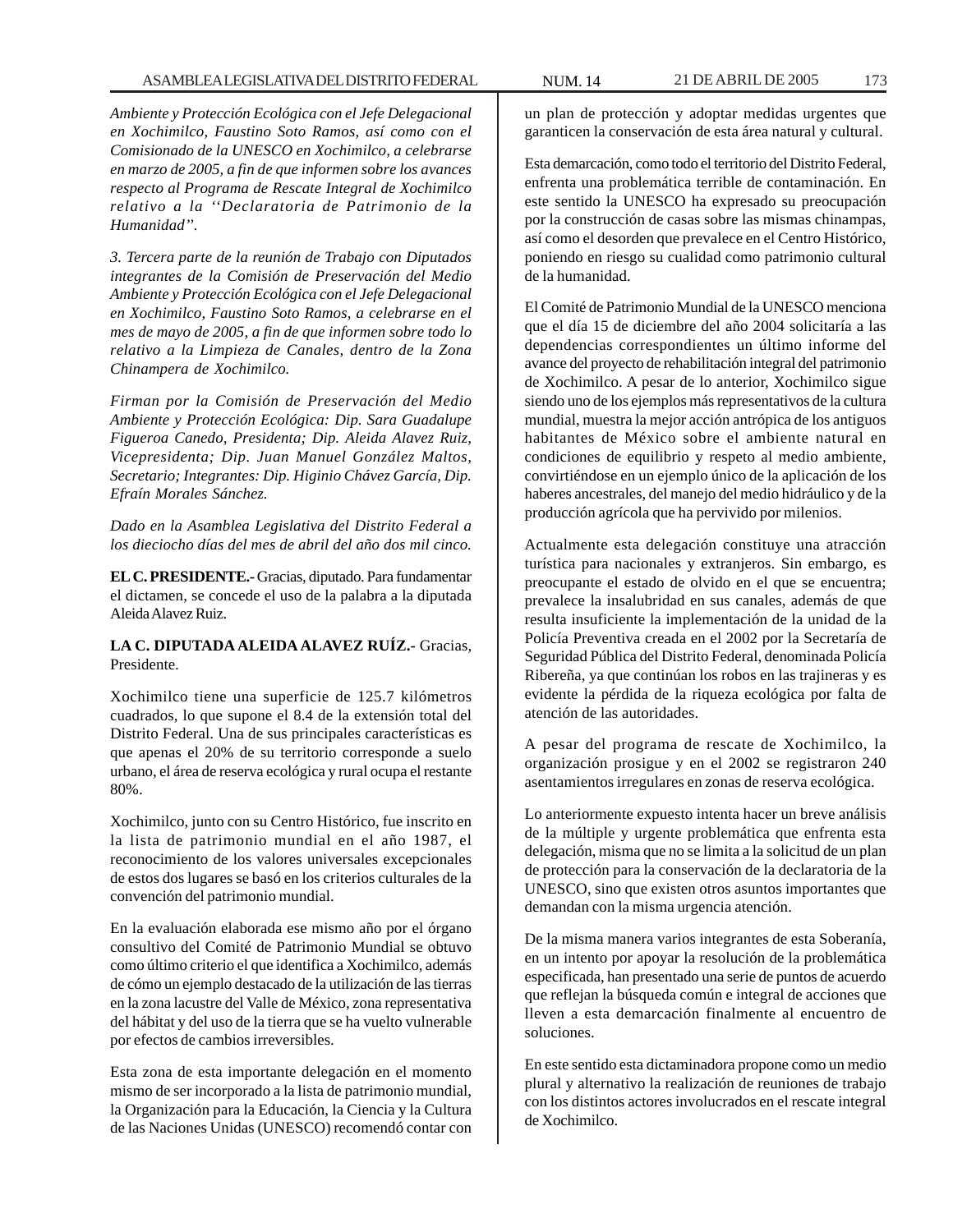#### 174 ASAMBLEA LEGISLATIVA DEL DISTRITO FEDERAL NUM. 14 21 DE ABRIL DE 2005

Es menester aclarar que el dictamen que se somete a consideración del pleno, establece que estas reuniones de trabajo serán durante el mes de mayo del presente año, por lo que sometemos también a su consideración que dicho plazo sea cambiado... bueno, al mes de mayo, porque originalmente estaba en marzo.

Por lo anterior ponemos a su consideración el siguiente dictamen conjunto con el fin de realizar a la brevedad una reunión con el jefe delegacional en los siguientes términos:

Primero**.-** La Comisión de Preservación del Medio Ambiente y Protección Ecológica de esta Asamblea Legislativa realizará reuniones de trabajo con los distintos actores involucrados en la resolución de la problemática de Xochimilco, a fin de conocer y apoyar la resolución de estos. Las fechas se darán a conocer a la Comisión de Gobierno o a la Mesa Directiva, según corresponda, a fin de contar con el apoyo correspondiente para citar al funcionario, dando prioridad a los siguientes temas en una primera reunión.

1. Primera parte de la reunión de trabajo con diputados integrantes de la Comisión de Preservación de Medio Ambiente y Protección Ecológica con el Jefe Delegacional en Xochimilco, Faustino Soto Ramos, a celebrarse en el mes de mayo, a fin de que informe sobre todo lo relativo al proyecto denominado ''Muyuguarda''.

2. Segunda parte de la reunión de trabajo con diputados integrantes de la Comisión de Preservación de Medio Ambiente y Protección Ecológica con el Jefe Delegacional en Xochimilco, Faustino Soto Ramos, así como con el Comisionado de la UNESCO en Xochimilco, a celebrarse en mayo de 2005, a fin de que informe sobre los avances respecto al programa de rescate integral de Xochimilco, relativo a la Declaratoria Patrimonial de la Humanidad.

3. Tercera parte de la reunión de trabajo con diputados integrantes de la Comisión de Medio Ambiente y Protección Ecológica con el Jefe Delegacional en Xochimilco, Faustino Soto Ramos, a celebrarse en el mes de mayo, a fin de que informe sobre todo lo relativo a la limpieza de los canales dentro de la zona chinampera.

Esta es la resolución que da cabida a dos puntos de acuerdo y que proponemos dictaminar de esta forma.

Es cuanto, diputado Presidente. Fue aprobado por unanimidad de los diputados integrantes de la Comisión de Preservación de Medio Ambiente.

**EL C. PRESIDENTE.-** Gracias diputada. Está a discusión el dictamen. Se abre el registro de oradores. ¿Oradores en contra?

¿Alguna o algún diputado desea razonar su voto?

Proceda la Secretaría a recoger la votación nominal del dictamen en lo general y en lo particular en un solo acto.

**EL C. SECRETARIO.-** Se va a proceder a recoger la votación nominal del dictamen en lo general y en lo particular en un solo acto.

De conformidad con lo establecido en el Artículo 131 del Reglamento para el Gobierno Interior de la Asamblea, se solicita a la Coordinación de Servicios Parlamentarios hacer el anuncio correspondiente a efecto de que los diputados presentes puedan emitir su voto.

Se solicita a los diputados que al emitir su voto lo hagan en voz alta, diciendo su nombre y apellido, añadiendo la expresión ''en pro'', ''en contra'' o ''abstención''. El de la voz recogerá la votación. Comenzamos de derecha a izquierda.

#### **(Votación Nominal)**

María Teresita Aguilar, en contra.

Jesús López, en contra.

Rafael Hernández Nava, a favor.

Aleida Alavez Ruiz, en pro.

Adrián Pedrozo Castillo, en pro.

Silvia Oliva Fragoso, en pro.

Maricela Contreras Julián, a favor.

Guadalupe Chavira, en pro.

Araceli Vázquez Camacho, en pro.

Higinio Chávez, a favor.

Sara Figueroa, en pro.

Lujano Nicolás, en contra.

José María Rivera, en contra.

José Espina, en contra.

Juan Antonio Arévalo López, en contra.

Reyes Gámiz, a favor.

Lorena Villavicencio, a favor.

Francisco Chiguil, en pro.

Miguel Angel Solares Chávez, a favor.

Elio Bejarano, en pro.

Rodrigo Chávez Contreras, a favor.

Alberto Trejo Villafuerte, en pro.

Lourdes Alonso, en pro.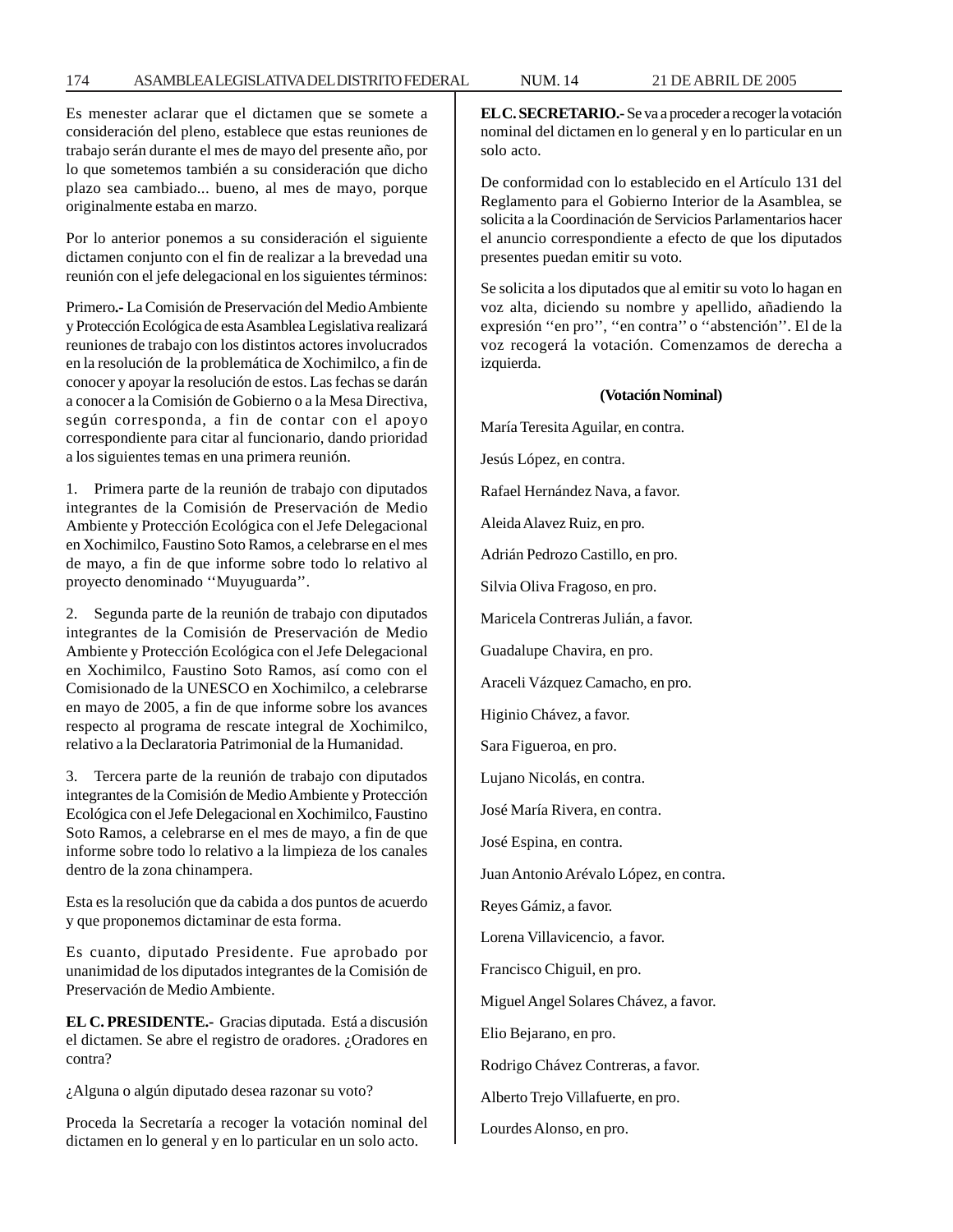María Elena Torres, a favor.

Francisco Agundis, en contra.

Arturo Escobar, a favor.

Carlos Alberto Flores, a favor.

Jorge García Rodríguez, en pro.

Mauricio López, en pro.

José Medel Ibarra, a favor.

Aguilar Álvarez, en pro.

Gerardo Villanueva, a favor.

Efraín Morales, a favor.

Rigoberto Nieto, a favor.

Julio César Moreno, a favor.

Julio Escamilla, a favor.

Pablo Trejo, en pro.

Rodolfo Covarrubias, a favor.

**EL C. SECRETARIO.-** ¿Faltó alguna o algún diputado de emitir su voto?

Mónica Serrano, en contra.

Carlos Alberto Flores Gutiérrez, voy a rectificar mi voto: en contra.

Gabriela González, en contra.

Obdulio Ávila, en contra.

Sofía Figueroa, en contra.

Alfredo Hernández Raigosa, a favor.

**EL C. SECRETARIO.-** Se va a proceder a recoger la votación de la Mesa Directiva.

José Jiménez, en pro.

Andrés Lozano Lozano, en pro.

**EL C. SECRETARIO.-** Diputado Presidente, el resultado de la votación es el siguiente: 33 votos a favor, 13 votos en contra, 0 abstenciones.

Cumplida su instrucción.

**EL C. PRESIDENTE.-** En consecuencia, se aprueba el dictamen que presenta la Comisión de Preservación del Medio Ambiente y Protección Ecológica a la proposición con punto de acuerdo para citar a comparecer al Jefe

Delegacional en Xochimilco, contador público Faustino Soto Ramos, ante la Comisión de Preservación del Medio Ambiente y Protección Ecológica, para que rinda un informe sobre el cumplimiento de la recomendación 02/2004 emitida por la Procuraduría Ambiental y del Ordenamiento Territorial del Distrito Federal y sobre la propuesta con punto de acuerdo para que la Asamblea Legislativa del Distrito Federal exhorte al Delegado en Xochimilco, para que proceda a la inmediata limpieza de los canales de la demarcación.

Hágase del conocimiento de las autoridades correspondientes y comuníquese a la Comisión de Preservación del Medio Ambiente y Protección Ecológica, a efecto de que fije la fecha y formato de la reunión de trabajo con el Jefe Delegacional en Xochimilco.

El siguiente punto del orden del día, es la discusión y en su caso aprobación del dictamen que presenta la Comisión de Preservación del Medio Ambiente y Protección Ecológica a las propuestas con puntos de acuerdo para exhortar al Jefe de Gobierno del Distrito Federal, Licenciado Andrés Manuel López Obrador, a que expida el Reglamento de la Ley de Protección a los Animales del Distrito Federal y la propuesta para exhortar a la Secretaría del Medio Ambiente del Distrito Federal, proponga al Jefe de Gobierno del Distrito Federal el proyecto de Reglamento de la Ley de Protección a los Animales del Distrito Federal.

En virtud de que el dictamen fue distribuido entre las diputadas y diputados en términos de lo dispuesto por el artículo 118 del Reglamento para el Gobierno Interior de la Asamblea Legislativa del Distrito Federal, proceda la Secretaría a consultar a la Asamblea en votación económica, si se dispensa la lectura del mismo y se somete a discusión de inmediato.

**EL C. SECRETARIO.-** Por instrucciones de la presidencia y en votación económica, se consulta a la Asamblea si es de dispensarse la lectura del dictamen de referencia y se somete a discusión de inmediato.

Los que estén por la afirmativa, sírvanse manifestarlo poniéndose de pie.

Los que estén por la negativa, sírvanse manifestarlo poniéndose de pie.

Dispensada la lectura, diputado Presidente.

**EL C. PRESIDENTE.-** Para fundamentar el dictamen, se concede el uso de la palabra a la diputada Sara Figueroa, a nombre de la Comisión de Preservación del Medio Ambiente y Protección Ecológica.

**LA C. DIPUTADA SARA GUADALUPE FIGUEROA CANEDO.-** Con la venia de la presidencia.

Compañeras y compañeros diputados: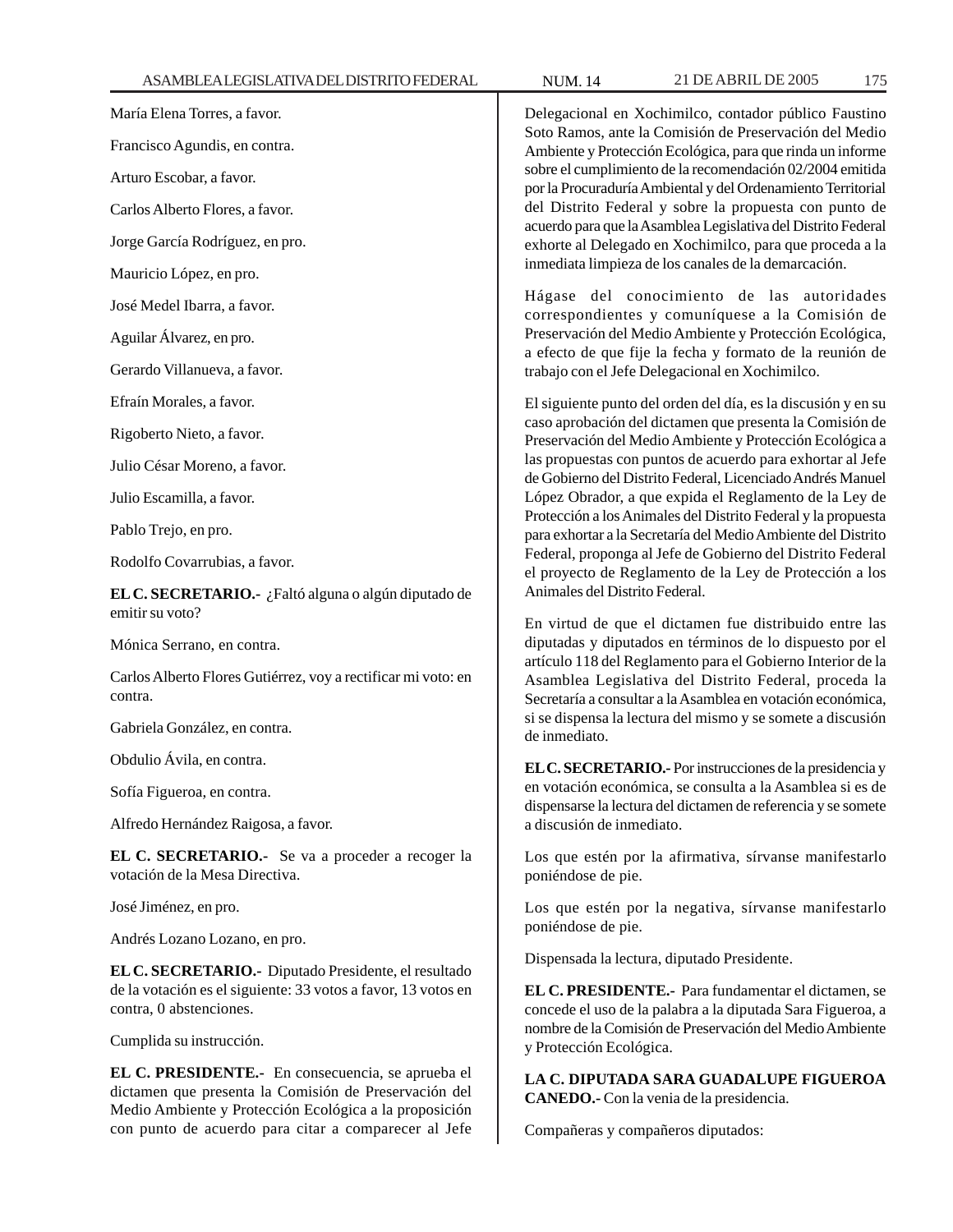# *COMISIÓN DE PRESERVACIÓN DEL MEDIO AMBIENTE Y PROTECCIÓN ECOLÓGICA*

*DICTAMEN CONJUNTO QUE PRESENTA LA COMISIÓN DE PRESERVACIÓN DEL MEDIO AMBIENTE Y PROTECCIÓN ECOLÓGICA RESPECTO A LAS PROPUESTAS CON PUNTO DE ACUERDO, PARA EXHORTAR AL JEFE DE GOBIERNO DEL DISTRITO FEDERAL, LIC. ANDRÉS MANUEL LÓPEZ OBRADOR A QUE EXPIDA EL REGLAMENTO DE LA LEY DE PROTECCIÓN A LOS ANIMALES DEL DISTRITO FEDERAL, QUE PRESENTO EL DIP. OBDULIO ÁVILA MAYO, DEL GRUPO PARLAMENTARIO DEL PARTIDO ACCIÓN NACIONAL; Y LA PROPUESTA PARA EXHORTAR A LA SECRETARÍA DEL MEDIO AMBIENTE DEL DISTRITO FEDERAL PROPONGA AL JEFE DE GOBIERNO DEL DISTRITO FEDERAL, EL PROYECTO DE REGLAMENTO DE LA LEY DE PROTECCIÓN A LOS ANIMALES DEL DISTRITO FEDERAL; QUE PRESENTÓ EL DIP. ARTURO ESCOBAR Y VEGA, DEL GRUPO PARLAMENTARIO DEL PARTIDO VERDE ECOLOGISTA DE MÉXICO.*

*Honorable Asamblea:*

*A la Comisión de Preservación del Medio Ambiente y Protección Ecológica fueron turnadas el pasado 21 de octubre y 9 de noviembre de 2004 respectivamente, las Propuestas con Punto de Acuerdo, para exhortar al Jefe de Gobierno del Distrito Federal, Lic. Andrés Manuel López obrador a que expida el Reglamento de la Ley de Protección a los Animales del Distrito Federal, que presento el Dip. Obdulio Ávila Mayo, del Grupo Parlamentario del Partido Acción Nacional; y la Propuesta para exhortar a la Secretaría del Medio Ambiente del Distrito Federal proponga al Jefe de Gobierno del Distrito Federal, el proyecto de Reglamento de la Ley de Protección a los Animales del Distrito Federal; que presentó el Dip. Arturo Escobar y Vega, del Grupo Parlamentario del Partido Verde Ecologista de México.*

*En consecuencia, esta Comisión con fundamento en lo dispuesto en los artículos 122 Apartado C, Base Primera, fracción V, incisos j), de la Constitución Política de los Estados Unidos Mexicanos, 42, fracciones XIV y 46 fracción I del Estatuto de Gobierno del Distrito Federal, 10 fracciones I, y 84 de la Ley Orgánica de la Asamblea Legislativa del Distrito Federal; así como en los artículos 28 y 84 del Reglamento para el Gobierno Interior de la Asamblea Legislativa del Distrito Federal, se avocó al estudio, análisis y dictamen de las propuestas con punto de acuerdo antes citadas, bajo los siguientes:*

#### *ANTECEDENTES*

*1.- En sesión ordinaria del Pleno de la H. Asamblea Legislativa del Distrito Federal, III Legislatura, celebrada* *el día 21 de octubre de 2004, se presentó la propuesta con punto de acuerdo, para exhortar al Jefe de Gobierno del Distrito Federal, Lic. Andrés Manuel López Obrador a que expida el Reglamento de la Ley de Protección a los Animales del Distrito Federal, que presentó el Dip. Obdulio Ávila Mayo, del Grupo Parlamentario del Partido Acción Nacional.*

*2. Por instrucciones de la Presidencia de la Mesa Directiva de la H. Asamblea Legislativa del Distrito Federal, I Legislatura, el 21 de octubre de 2004, fue turnada, a través del oficio No. MDPPSA/CSP/485/2004, la propuesta con punto de acuerdo de referencia, a la Comisión de Preservación del Medio Ambiente y Protección Ecológica, con el fin de que se procediera a la elaboración del dictamen correspondiente.*

*3.- En sesión ordinaria del Pleno de la H. Asamblea Legislativa del Distrito Federal, III Legislatura, celebrada el día 9 de noviembre de 2004, se presentó la propuesta con punto de acuerdo, para exhortar a la Secretaría del Medio Ambiente del Distrito Federal proponga al Jefe de Gobierno del Distrito Federal, el proyecto de Reglamento de la Ley de Protección a los Animales del Distrito Federal; que presentó el Dip. Arturo Escobar y Vega, del Grupo Parlamentario del Partido Verde Ecologista de México.*

*3.- Por instrucciones de la Presidencia de la Mesa Directiva de la H. Asamblea Legislativa del Distrito Federal, III Legislatura, el 9 de noviembre de 2004, fue turnada, a través del oficio No. MDPPSACSP/682/2004, la propuesta con punto de acuerdo de referencia, a la Comisión de Preservación del Medio Ambiente y Protección Ecológica, con el fin de que se procediera a la elaboración del dictamen correspondiente.*

*4.- Para cumplir con lo dispuesto en el artículo 28 del Reglamento para el Gobierno Interior de la Asamblea Legislativa del Distrito Federal, la Comisión de Preservación del Medio Ambiente y Protección Ecológica se reunió en sesión ordinaria el día 23 de diciembre del año dos mil cuatro, para dictaminar las propuestas de referencia a fin de ser sometidas a la consideración del pleno de esta H. Asamblea Legislativa, conforme a los siguientes:*

#### *CONSIDERANDOS*

*PRIMERO.- Que esta Comisión es competente para conocer las Propuestas con de Acuerdo, para exhortar al Jefe de Gobierno del Distrito Federal, Lic. Manuel López Obrador a que expida el Reglamento de la Ley de Protección a los Animales del Distrito Federal, que presentó el Dip. Obdulio Ávila Mayo, del Grupo Parlamentario del Partido Acción Nacional; y la Propuesta para exhortar a la Secretaría del Medio*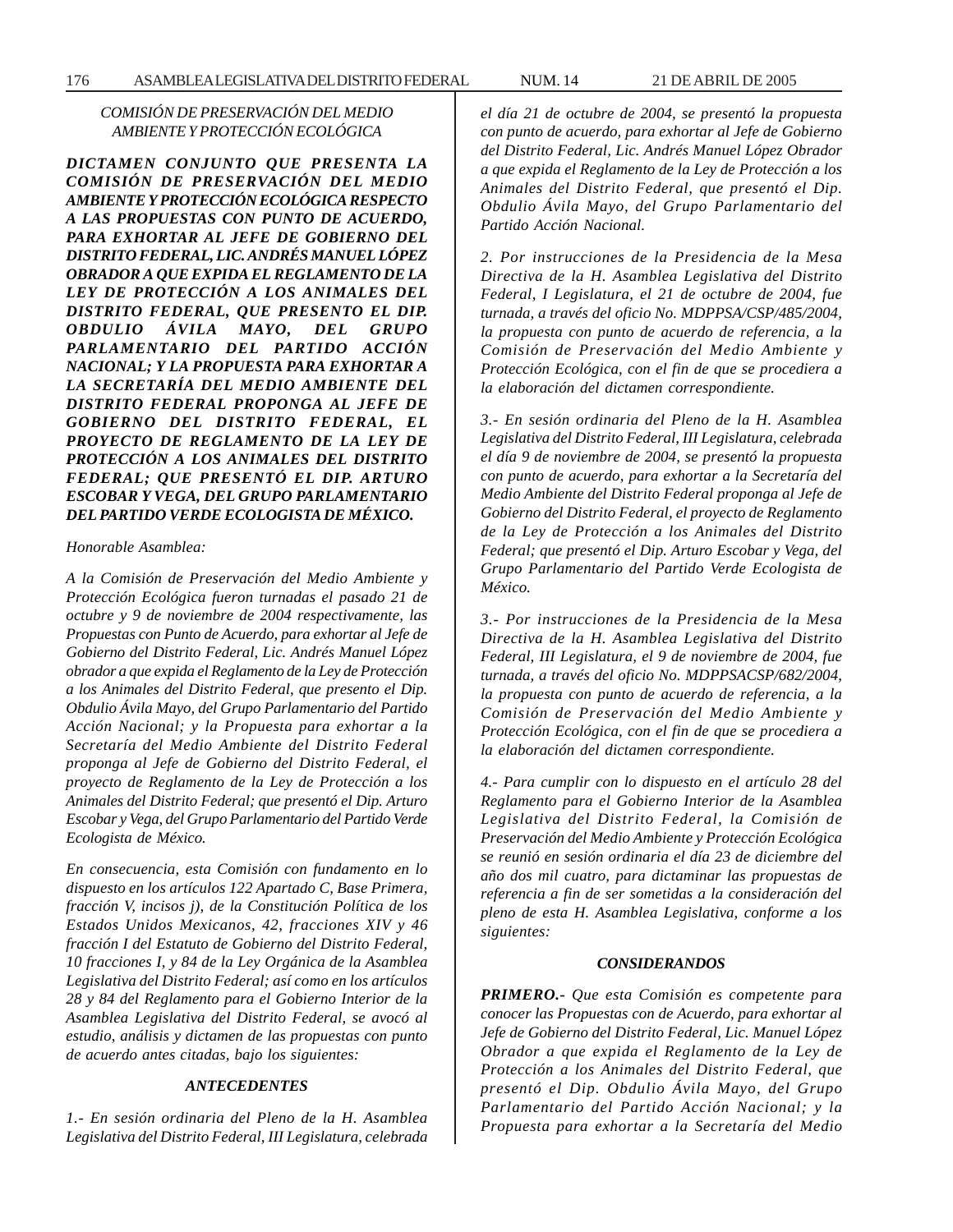*Ambiente del Distrito Federal proponga al Jefe de Gobierno del Distrito Federal, el proyecto de Reglamento de la Ley de Protección a los Animales del Distrito Federal; que presentó el Dip. Arturo Escobar y Vega, del Grupo Parlamentario del Partido Verde Ecologista de México.*

*SEGUNDO.- Que el 15 de octubre de 1978, fue proclamada la Declaración Universal de los Derechos de los Animales, misma que fue aprobada por la Organización de las Naciones Unidas para la Educación, la Ciencia y la Cultura (UNESCO) y posteriormente por la Organización de las Naciones Unidas (ONU).*

*TERCERO.- Que tal declaración establece en su preámbulo las siguientes consideraciones:*

- *Que todo Animal posee derechos.*
- *Que el desconocimiento y desprecio de dichos derechos han conducido y siguen conduciendo al hombre a cometer crímenes contra la naturaleza y contra los Animales.*
- *Que el reconocimiento por parte de la especie humana de los derechos de la existencia de las otras especies de Animales constituye el fundamento de la coexistencia de las especies en el mundo.*
- *Que el hombre comete genocidio y existe la amenaza de que siga cometiéndolo.*
- *Que el respeto de los Animales por el hombre está ligado al respeto de los hombres entre ellos mismos.*
- *Que la educación debe enseñar, desde la infancia, a observar, comprender, respetar y amar a los Animales.*

*CUARTO.- Que en base a lo anterior se proclama la siguiente declaración universal de los Derechos de los Animales:*

*''Artículo 1: Todos los Animales nacen iguales ante la vida y tienen los mismos derechos a la existencia*

# *Artículo 2:*

- *a) Todo Animal tiene derecho al respeto.*
- *b) El hombre, en tanto que especie animal no puede atribuirse el derecho a exterminar a los otros animales o de explotarlos violando ese derecho. Tiene la obligación de poner sus conocimientos al servició de los Animales.*
- *c) Todos los Animales tienen derecho a la atención, a los cuidados y a la protección del hombre.*

#### *Artículo 3:*

- *a) Ningún Animal será sometido a malos tratos ni a actos crueles.*
- *b) Si es necesaria la muerte de un Animal ésta debe de ser instantánea, indolora y no generadora de angustia.*

#### *Artículo 4:*

- *a) Todo Animal perteneciente a una especie salvaje tiene derecho a vivir libre en su propio ambiente natural terrestre, aéreo o acuático, y a reproducirse.*
- *b) Toda privación de libertad incluso aquella que tenga fines educativos, es contraria a ese derecho.*

#### *Artículo 5:*

- *a) Todo Animal perteneciente a una especie que viva tradicionalmente en el entorno del hombre, tiene derecho a vivir y a crecer al ritmo y en condiciones de vida y de libertad que sean propias de su especie.*
- *b) Toda modificación de dicho ritmo o dichas condiciones que fuera impuesta por el hombre con fines mercantiles es contraria a ese derecho.*

*Artículo 6: Todo Animal que el hombre ha escogido como compañero tiene derecho a que la duración de su vida sea conforme a su longevidad natural.*

*Artículo 7.- Todo Animal de trabajó tiene derecho a una limitación razonable del tiempo e intensidad de trabajo, a una alimentación reparadora y al reposo.*

#### *Artículo 8:*

- *a) La experimentación animal que implique un sufrimiento físico o psicológico es incompatible con los derechos del animal tanto si se trata de experimentos médicos, científicos, comerciales, como toda otra forma de experimentación.*
- *b) Las técnicas alternativas deben ser utilizadas y desarrolladas.*

*Artículo 9: Cuando un Animal es criado para la alimentación, debe ser nutrido, instalado y transportado, así como sacrificado, sin que ello resulte para él motivo de ansiedad o dolor.*

#### *Artículo 10:*

- *a) Ningún Animal debe de ser explotado para esparcimiento del hombre.*
- *b) Las exhibiciones de animales y los espectáculos que se sirven de Animales son incompatibles con la dignidad del Animal.*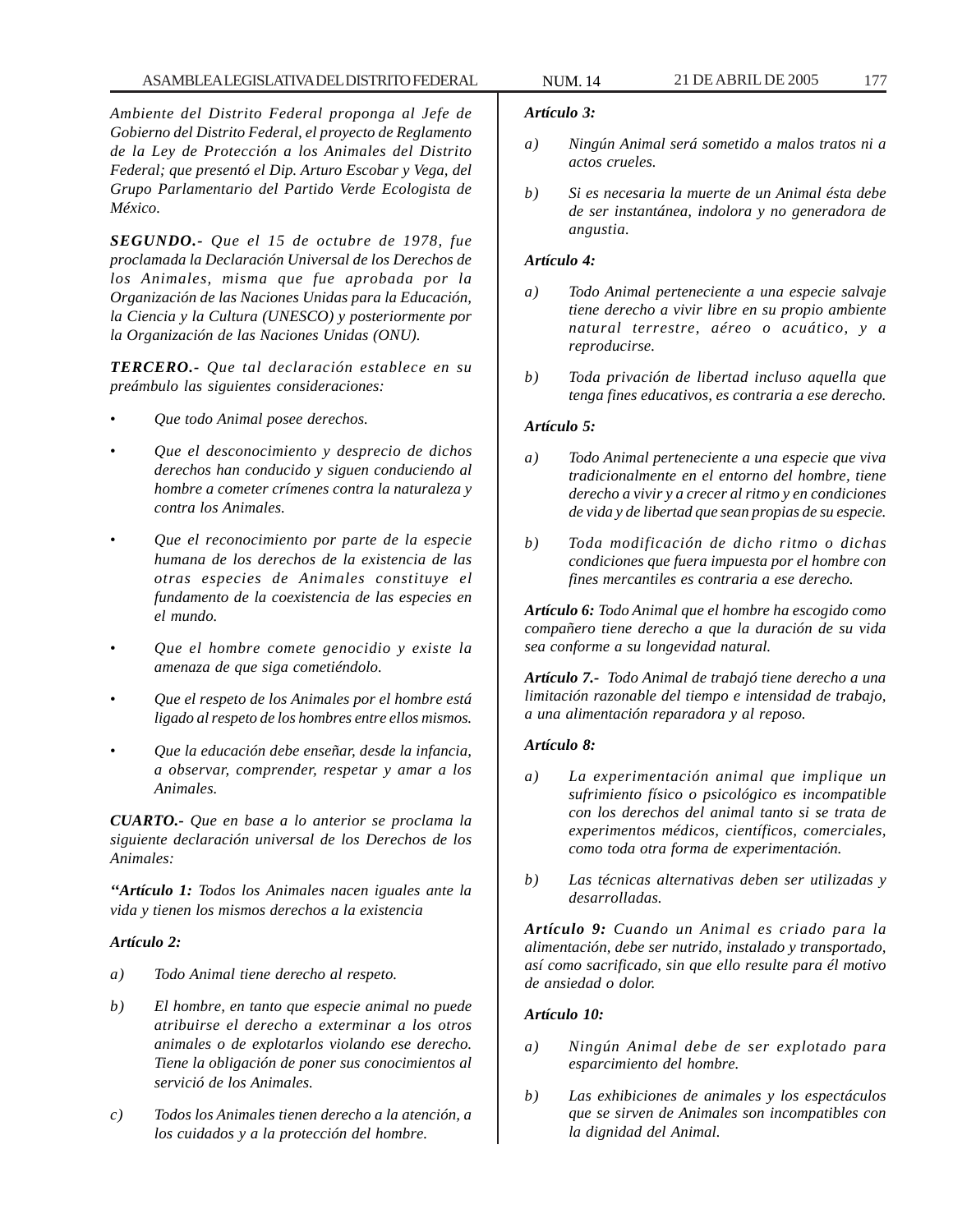178 ASAMBLEA LEGISLATIVA DEL DISTRITO FEDERAL NUM. 14 21 DE ABRIL DE 2005

*Artículo 11: Todo acto que implique la muerte de un Animal sin necesidad es un biocidio es decir, un crimen contra la vida.*

#### *Artículo 12:*

- *a) Todo acto que implique la muerte de un gran número de animales es un genocidio, es decir un crimen contra la especie.*
- *b) La contaminación y la destrucción del ambiente natural conducen al genocidio.*

# *Artículo 13.*

- *a) Un Animal muerto debe ser tratado con respeto.*
- *b) Las escenas de violencia en las cuales los animales son víctimas deben ser prohibidas en el cine y en la televisión salvo si tiene como fin el dar muestra de los atentados contra los derechos del animal*

# *Artículo 14:*

- *a) Los organismos de protección y salvaguarda de los Animales deben ser representados a nivel gubernamental*
- *b) Los derechos del animal deben ser defendidos por la ley como lo son los derechos del hombre.''*

*QUINTO.- Que en este sentido y acorde a esta declaración de principios fue creada la Ley de Protección a los Animales del Distrito Federal publicada en la Gaceta Oficial del Distrito Federal el 26 de febrero de 2002, la cual abrogaba la Ley de Protección a los Animales del Distrito Federal, publicada en el Diario Oficial de la Federación el 7 de enero de 1981.*

*SEXTO.- Que el artículo 67, fracción II, del Estatuto de Gobierno del Distrito Federal, faculta al Jefe de Gobierno del Distrito Federal a promulgar, publicar y ejecutar las leyes y decretos que expida la Asamblea Legislativa, proveyendo a la esfera administrativa a su exacta observancia, mediante la expedición de reglamentos, decretos y acuerdos. Es decir, el Jefe de Gobierno tiene como obligación ejercer su facultad reglamentaria, en el interés de puntualizar aquellos aspectos que la Ley dispone.*

*SÉPTIMO.- Que efectivamente como lo mencionan las propuestas que se dictaminan el Artículo Cuarto Transitorio, dispone que el Jefe de Gobierno del Distrito Federal expedirá las normas y reglamentos correspondientes dentro de los 120 días hábiles siguientes a la entrada en vigor de la citada Ley.*

*OCTAVO.- Que a la fecha no existe ningún reglamento de la citada Ley, con lo cual la autoridad encargada de su aplicación, incide negativamente en la efectiva protección* *a los animales del Distrito Federal, toda vez que para su exacta aplicación requieren de reglas mínimas de operación las cuales deben establecerse en el o los reglamentos respectivos.*

*NOVENO.- Que más aún, en el cuerpo de la Ley se establecen una serie de disposiciones que deberán establecerse en el Reglamento, como un Consejo Técnico para regir el Fondo de Protección a los Animales, la creación de un padrón de Asociaciones Protectoras de Animales, entre otras.*

*DÉCIMO.- Que a la fecha no se han establecido alguna otra normatividad u ordenamientos que permitan la exacta aplicación de la Ley, por lo que es urgente que se establezcan los lineamientos que permitan la verdadera preocupación y protección a los animales del Distrito Federal.*

*Por lo anteriormente expuesto y fundado, la Comisión de Preservación del Medio Ambiente y Protección Ecológica, con las facultades que les confiere los artículos 28, 29 y 84 del Reglamento para el Gobierno Interior de la Asamblea Legislativa del Distrito Federal, someten a la consideración del pleno el siguiente:*

# *DICTAMEN*

*ÚNICO.- Son de aprobarse los puntos de acuerdo de referencia en los siguientes términos:*

*ÚNICO.- Se exhorta al Jefe de Gobierno del Distrito Federal Licenciado Andrés Manuel López Obrador, emita el Reglamento de la Ley de Protección a los Animales del Distrito Federal conforme lo establece el artículo cuarto transitorio de dicha Ley*

*Firman por la Comisión de Preservación del Medio Ambiente y Protección Ecológica: Dip. Sara Guadalupe Figueroa Canedo, Presidenta; Dip. Aleida Alavez Ruiz, Vicepresidenta; Dip. Juan Manuel González Maltos, Secretario; Integrantes: Dip. Higinio Chávez García, Dip. Efraín Morales Sánchez.*

*Dado en la Asamblea Legislativa del Distrito Federal a los veintitrés días del mes de diciembre del año dos mil cuatro.*

**EL C. PRESIDENTE.-** Gracias, diputada. Está a discusión el dictamen. Se abre el registro de oradores. ¿Oradores en contra?

¿Alguna o algún diputado desea razonar su voto?

Proceda la Secretaría a recoger la votación nominal del dictamen en lo general y en lo particular en un solo acto.

**EL C. SECRETARIO.-** Se va a proceder a recoger la votación nominal del dictamen en lo general y en lo particular en un solo acto.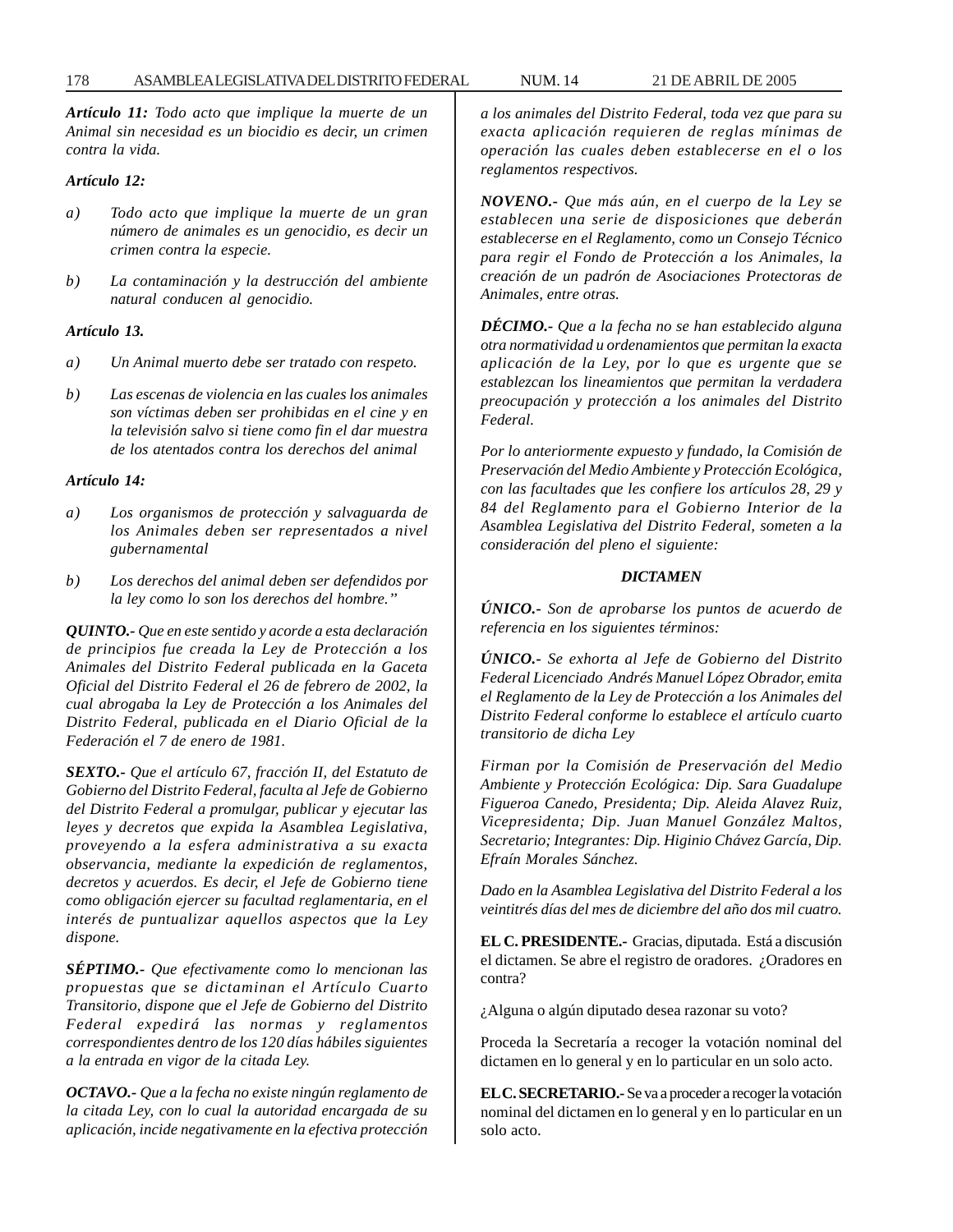## ASAMBLEA LEGISLATIVA DEL DISTRITO FEDERAL NUM. 14 21 DE ABRIL DE 2005 179

De conformidad con lo establecido por el artículo 131 del Reglamento para el Gobierno Interior de la Asamblea, se solicita a la Coordinación de Servicios Parlamentarios hacer el anuncio correspondiente a efecto de que los diputados presentes puedan emitir su voto.

Se solicita a los diputados que al emitir su voto lo hagan en voz alta diciendo su nombre y apellido, añadiendo la expresión "en pro", "en contra" o "abstención". El de la voz recogerá la votación. Comenzamos de derecha a izquierda.

#### **(Votación Nominal)**

María Teresita Aguilar, a favor.

Juan Antonio Arévalo López, en pro.

Mónica Serrano, en pro.

Obdulio Ávila, en pro.

Rafael Hernández Nava, por no ser consecuentes los compañeros del PAN y del Verde, en contra.

Pablo Trejo, en contra.

Adrián Pedrozo Castillo, en contra.

Maricela Contreras Julián, en contra.

Silvia Oliva Fragoso, en contra.

Guadalupe Chavira, en contra.

Araceli Vázquez Camacho, en contra.

Sara Figueroa, a favor.

Lujano Nicolás, a favor.

Gabriela González, a favor.

Sofía Figueroa, a favor.

José María Rivera, a favor.

Carlos Alberto Flores, a favor.

José Espina, a favor.

Reyes Gámiz, en contra.

Lorena Villavicencio, en contra.

Alfredo Hernández Raigosa, en contra.

Francisco Chiguil, en contra.

Miguel Ángel Solares Chávez, en contra.

Elio Bejarano, en contra.

Rodrigo Chávez Contreras, en contra.

Lourdes Alonso, en contra. María Elena Torres, en contra. Aleida Alavez, en contra. Jesús López, a favor. Arturo Escobar, a favor. Jorge García Rodríguez, abstención. Mauricio López, abstención. Aguilar Álvarez, abstención. José Medel Ibarra, abstención. Alberto Trejo Villafuerte, en contra. Francisco Agundis, a favor. Gerardo Díaz Ordaz, a favor. Gerardo Villanueva, en contra. Efraín Morales, en contra. Rigoberto Nieto, en contra. Rodolfo Covarrubias, en contra. Higinio Chávez, en contra. **EL C. SECRETARIO.-** ¿Faltó alguna o algún diputado de emitir su voto? ¿Faltó alguna o algún diputado de emitir su voto? Se va a proceder a recoger la votación de la Mesa Directiva. José Jiménez, en contra. Juventino Rodríguez, en contra. Andrés Lozano Lozano, en contra. **EL C. SECRETARIO.-** Diputado Presidente, el resultado de la votación es el siguiente: 15 votos a favor, 26 votos en contra, 4 abstenciones. Cumplida su instrucción. **EL C. PRESIDENTE.-** En consecuencia, se desecha el dictamen que presenta la Comisión de Preservación del Medio Ambiente y Protección Ecológica a las propuestas con punto de acuerdo para exhortar al Jefe de Gobierno del Distrito Federal, Licenciado Andrés Manuel López Obrador a que expida el Reglamento de la Ley de Protección a los

Animales del Distrito Federal y la propuesta para exhortar a la Secretaria del Medio Ambiente del Distrito Federal proponga al Jefe de Gobierno del Distrito Federal el proyecto de Reglamento de la Ley de Protección a los Animales del Distrito Federal.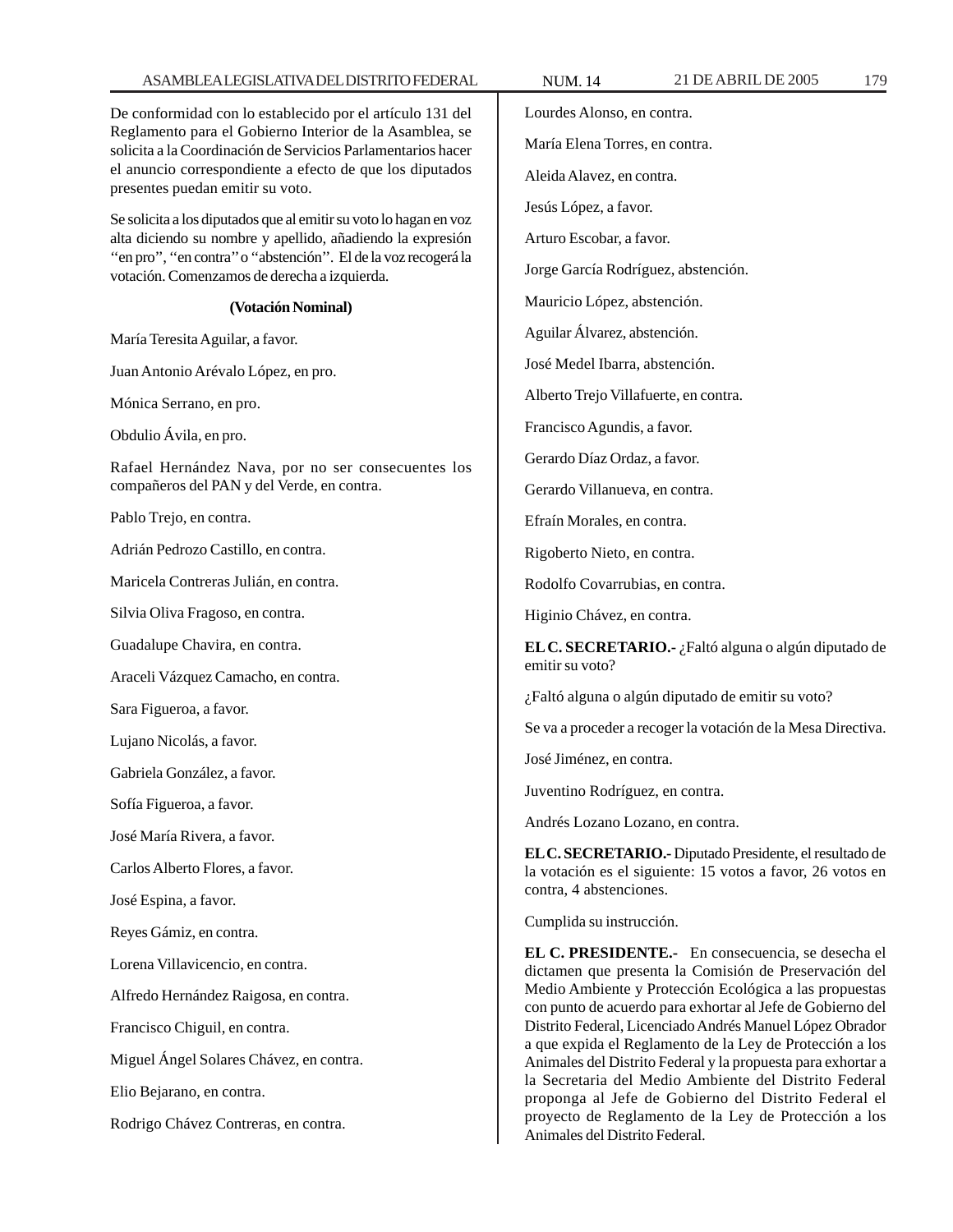180 ASAMBLEA LEGISLATIVA DEL DISTRITO FEDERAL NUM. 14 21 DE ABRIL DE 2005

En tal virtud, remítase el dictamen en comento a la comisión dictaminadora para los efectos del artículo 91 del Reglamento para el Gobierno Interior de la Asamblea Legislativa del Distrito Federal.

**EL C. DIPUTADO FRANCISCO DE PAULA AGUNDIS ARIAS (Desde su curul).-** Diputado Presidente.

**EL C. PRESIDENTE.-** ¿Con qué objeto, diputado Agundis?

**EL C. DIPUTADO FRANCISCO DE PAULA AGUNDIS ARIAS (Desde su curul).-** Para hacer una aclaración, señor Presidente. Entiendo que votaron en contra este dictamen porque iba dirigido al Jefe de Gobierno de nombre Andrés Manuel López Obrador, y obviamente no sería adecuado exhortar a alguien que ya no es Jefe de Gobierno. ¿Así lo entiendo? Así es como leyó usted la declaratoria del dictamen.

**EL C. PRESIDENTE.-** Diputado, el resultado de la votación ha sido mencionado.

El siguiente punto del orden del día es la discusión y en su caso aprobación del dictamen que presenta la Comisión de Preservación del Medio Ambiente y Protección Ecológica a las proposiciones con punto de acuerdo por el que se solicita a la Secretaría de Medio Ambiente y la Unidad de Bosques Urbanos y Educación Ambiental remitan un informe detallado del cierre de Chapultepec Primera y Segunda Sección y la propuesta con punto de acuerdo para que la Secretaría del Medio Ambiente del Distrito Federal sobre la tala de árboles en la Tercera Sección del Bosque de Chapultepec.

En virtud de que el dictamen fue distribuido entre las diputadas y diputados en términos de lo dispuesto por el artículo 118 del Reglamento para el Gobierno Interior de la Asamblea Legislativa del Distrito Federal, proceda la Secretaría a consultar a la Asamblea en votación económica si se dispensa la lectura del mismo y se somete a discusión de inmediato.

**EL C. SECRETARIO.-** Por instrucciones de la presidencia y en votación económica, se consulta a la Asamblea si es de dispensarse la lectura del dictamen de referencia y se somete a discusión de inmediato.

Los que estén por la afirmativa, sírvanse manifestarlo poniéndose de pie.

Los que estén por la negativa, sírvanse manifestarlo poniéndose de pie.

Dispensada la lectura, diputado Presidente.

**EL C. PRESIDENTE.-** Para fundamentar el dictamen se concede el uso de la palabra al diputado Christian Martín Lujano Nicolás a nombre de la Comisión de Preservación del Medio Ambiente y Protección Ecológica.

**EL C. DIPUTADO CHRISTIAN MARTÍN LUJANO NICOLÁS.-** Con su permiso, diputado Presidente.

# *COMISIÓN DE PRESERVACIÓN DEL MEDIO AMBIENTE Y PROTECCIÓN ECOLÓGICA*

*DICTAMEN CONJUNTO QUE PRESENTA LA COMISIÓN DE PRESERVACIÓN DEL MEDIO AMBIENTE Y PROTECCIÓN ECOLÓGICA RELATIVO A LAS PROPOSICIONES CON PUNTO DE ACUERDO POR EL QUE SE SOLICITA A LA SECRETARÍA DEL MEDIO AMBIENTE Y A LA UNIDAD DE BOSQUES URBANOS Y EDUCACIÓN AMBIENTAL, REMITAN UN INFORME DETALLADO DEL CIERRE DEL BOSQUE DE CHAPULTEPEC, PRIMERA Y SEGUNDA SECCIÓN, PRESENTADA POR EL DIPUTADO CHRISTIAN MARTÍN LUJANO NICOLÁS, INTEGRANTE DEL GRUPO PARLAMENTARIO DEL PARTIDO ACCIÓN NACIONAL Y PROPUESTA CON PUNTO DE ACUERDO PARA QUE LA SECRETARÍA DEL MEDIO AMBIENTE DEL DISTRITO FEDERAL INFORME SOBRE LA TALA DE ÁRBOLES EN LA TERCERA SECCIÓN DEL BOSQUE DE CHAPULTEPEC; QUE REMITIÓ EL DIPUTADO ARTURO ESCOBAR Y VEGA, DEL GRUPO PARLAMENTARIO VERDE ECOLOGISTA DE MÉXICO.*

*Honorable Asamblea:*

*A la Comisión de Preservación del Medio Ambiente y Protección Ecológica fueron turnadas: el pasado 9 de noviembre y 16 de diciembre de 2004, respectivamente, las proposiciones con punto de acuerdo por el que se solicita a la Secretaría del Medio Ambiente y a la Unidad de Bosques Urbanos y Educación Ambiental, remitan un informe detallado del cierre del Bosque de Chapultepec primera y segunda sección, presentada por el Diputado Christian Martín Lujano Nicolás, integrante del Grupo Parlamentario del Partido Acción Nacional y Propuesta con punto de acuerdo para que la Secretaría del Medio Ambiente del Distrito Federal informe sobre la tala de árboles en la Tercera Sección del Bosque de Chapultepec; que remitió el Diputado Arturo Escobar y Vega, del Grupo Parlamentario Verde Ecologista de México.*

*En consecuencia, esta Comisión con fundamento en lo dispuesto en los artículos 122 Apartado C, Base Primera, fracción V, incisos j), de la Constitución Política de los Estados Unidos Mexicanos, 42, fracciones XIV y 46 fracción I del Estatuto de Gobierno del Distrito Federal, 10 fracciones I, y 84 de la Ley Orgánica de la Asamblea Legislativa del Distrito Federal; así como en los artículos 28 y 84 del Reglamento para el Gobierno Interior de la Asamblea Legislativa del Distrito Federal, se avocó al estudio, análisis y dictamen de las propuestas con punto de acuerdo antes citadas, bajo los siguientes:*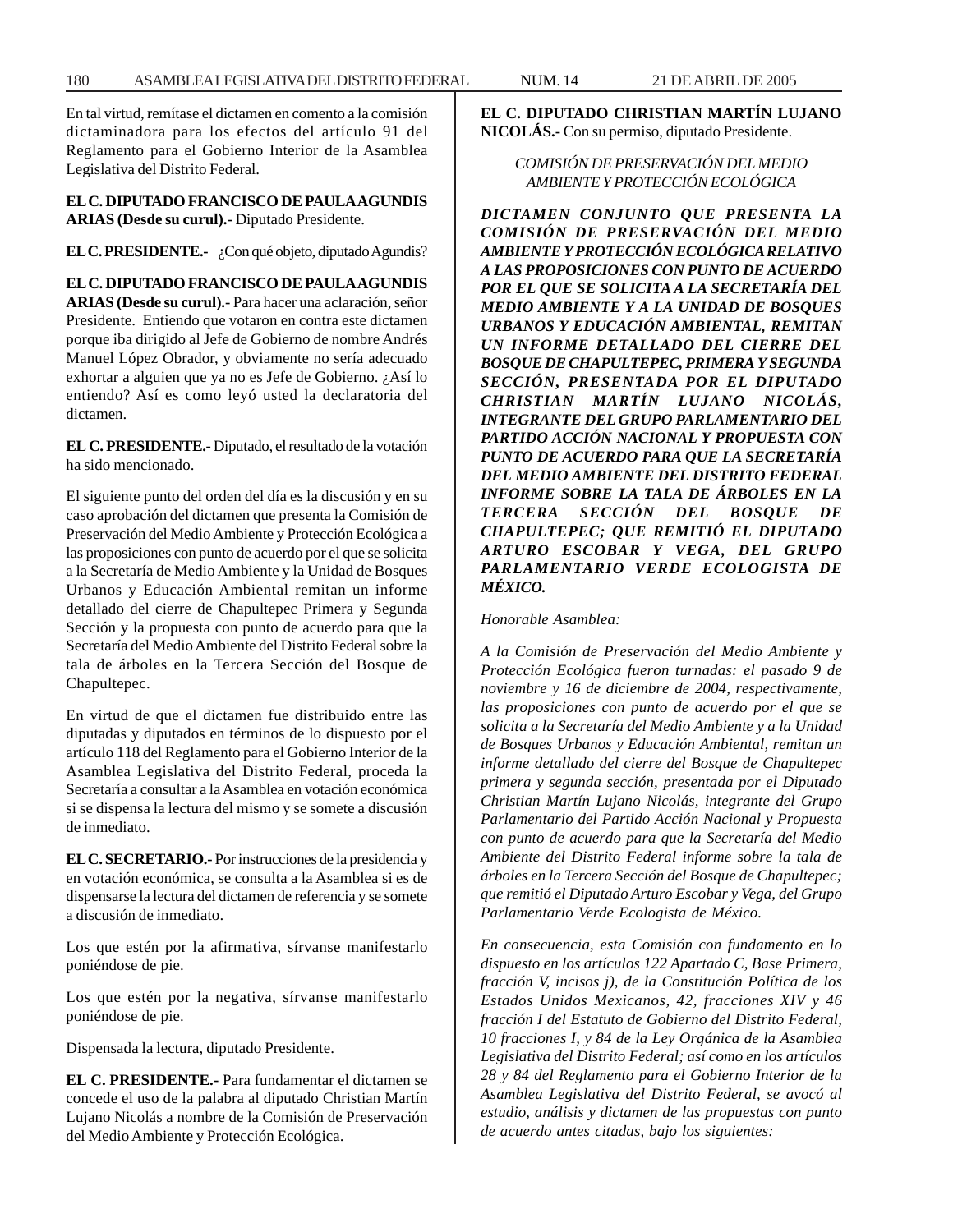### *ANTECEDENTES*

*1 .- En sesión ordinaria del Pleno de la H. Asamblea Legislativa del Distrito Federal, III Legislatura, celebrada el día 9 de noviembre de 2004, se presentó la proposición con punto de acuerdo por el que se solicita a la Secretaría del Medio Ambiente y a la Unidad de Bosques Urbanos y Educación Ambiental, remitan un informe detallado del cierre del Bosque de Chapultepec, primera y segunda sección, presentada por el Diputado Christian Martín Lujano Nicolás, integrante del Grupo Parlamentario del Partido Acción Nacional.*

*2.- Por instrucciones de la Presidencia de la Mesa Directiva de la H. Asamblea Legislativa del Distrito Federal, I Legislatura, el 9 de noviembre de 2004, fue turnada, a través del oficio No. MDPPSA/CSP/675/2004, a propuesta con punto de acuerdo de referencia, a la Comisión de Preservación del Medio Ambiente y Protección Ecológica, con el fin de que se procediera a la elaboración del dictamen correspondiente.*

*3.- En sesión ordinaria del Pleno de la H. Asamblea Legislativa del Distrito Federal, III Legislatura, celebrada el día 16 de diciembre de 2004, se presentó la proposición con punto de acuerdo punto de acuerdo para que la Secretaría del Medio Ambiente del Distrito Federal informe sobre la tala de árboles en la Tercera Sección del Bosque de Chapultepec; que remitió el Diputado Arturo Escobar y Vega, del Grupo Parlamentario Verde Ecologista de México*

*4.- Por instrucciones de la Presidencia de la Mesa Directiva de la H. Asamblea Legislativa del Distrito Federal, III Legislatura, el 16 de diciembre de 2004, fue turnada, a través del oficio No. MDPPSA/CSP/1252/2004, la propuesta con punto de acuerdo de referencia, a la Comisión de Preservación del Medio Ambiente y Protección Ecológica, con el fin de que se procediera a la elaboración del dictamen correspondiente.*

*5.- Para cumplir con lo dispuesto en el artículo 28 del Reglamento para el Gobierno Interior de la Asamblea Legislativa del Distrito Federal, la Comisión de Preservación del Medio Ambiente y Protección Ecológica se reunió en sesión ordinaria el día 18 de febrero del año dos mil cinco, para dictaminar las proposiciones de referencia a fin de ser sometida a la consideración del pleno de esta H. Asamblea Legislativa, conforme a los siguientes:*

#### *CONSIDERANDOS*

*PRIMERO. - Que esta Comisión es competente para conocer las proposiciones con punto de acuerdo por el que se solicita a la Secretaría del Medio Ambiente y a la Unidad de Bosques Urbanos y Educación Ambiental, remitan un informe detallado del cierre del Bosque de*

*Chapultepec, primera y segunda sección, presentada por el Diputado Christian Martín Lujano Nicolás, integrante del Grupo Parlamentario del Partido Acción Nacional y Propuesta con punto de acuerdo para que la Secretaría del Medio Ambiente del Distrito Federal informe sobre la tala de árboles en la Tercera Sección del Bosque de Chapultepec; que remitió el Diputado Arturo Escobar y Vega, del Grupo Parlamentario Verde Ecologista de México.*

*SEGUNDO.- Que el Bosque de Chapultepec es un parque muy importante dentro de la Ciudad de México, mismo que a través de muchos años ha servido como un centro recreativo y turístico.*

*TERCERO.- Que es una de las pocas zonas verdes con que cuenta la Ciudad de México, cuyas dimensiones son de 647.5 hectáreas y está formado por tres secciones.*

*CUARTO.- Que dentro del Bosque de Chapultepec se encuentran una serie de elementos que realzan su importancia social, ambiental y cultural como son el zoológico de la Ciudad de México, los museos de Arte Moderno, Rufino Tamayo y el museo nacional de Antropología, así como la residencia oficial de los Pinos.*

*QUINTO.- Que la importancia del bosque de Chapultepec radica en la propia historia que de él emana por su antigüedad y sus antecedentes prehispánicos, muestra la importancia ecológica debido a que uno de los pocos pulmones de oxígeno de esta ciudad, pues no sólo es una extensión estéril, sino que es visitado anualmente por millones de mexicanos, así como turistas extranjeros quienes encuentran en él lugares propicios para el esparcimiento, los recorridos, la cultura y el deporte.*

*SEXTO.- Que el martes 19 de octubre del año próximo pasado la Secretaría del Medio Ambiente del Distrito Federal dio a conocer que el Bosque de Chapultepec cerraría en su primera y segunda sección debido a la ejecución de obras de mejoramiento integral consistente en la ejecución de 7 proyectos prioritarios establecidos en el Plan Maestro del Bosque de Chapultepec.*

*SÉPTIMO.- Que de la misma manera en dentro de la tercera sección de Chapultepec, aparentemente se esta llevando a cabo una tala de árboles misma desconoce si pertenece al proyecto de la otras dos secciones.*

*OCTAVO.- Que en la tala que se realiza a la tercera sección se han visto camiones pertenecientes a la empresa CRISOBA, con lo que es importante conocer si la madera que se extrae esta siendo recogida por dicha empresa o cual es a relación que se guarda.*

*NOVENO.- Que dada la importancia que guarda el Bosque de Chapultepec para la ciudadanía y de los legisladores de esta Asamblea, esta dictaminadora cree*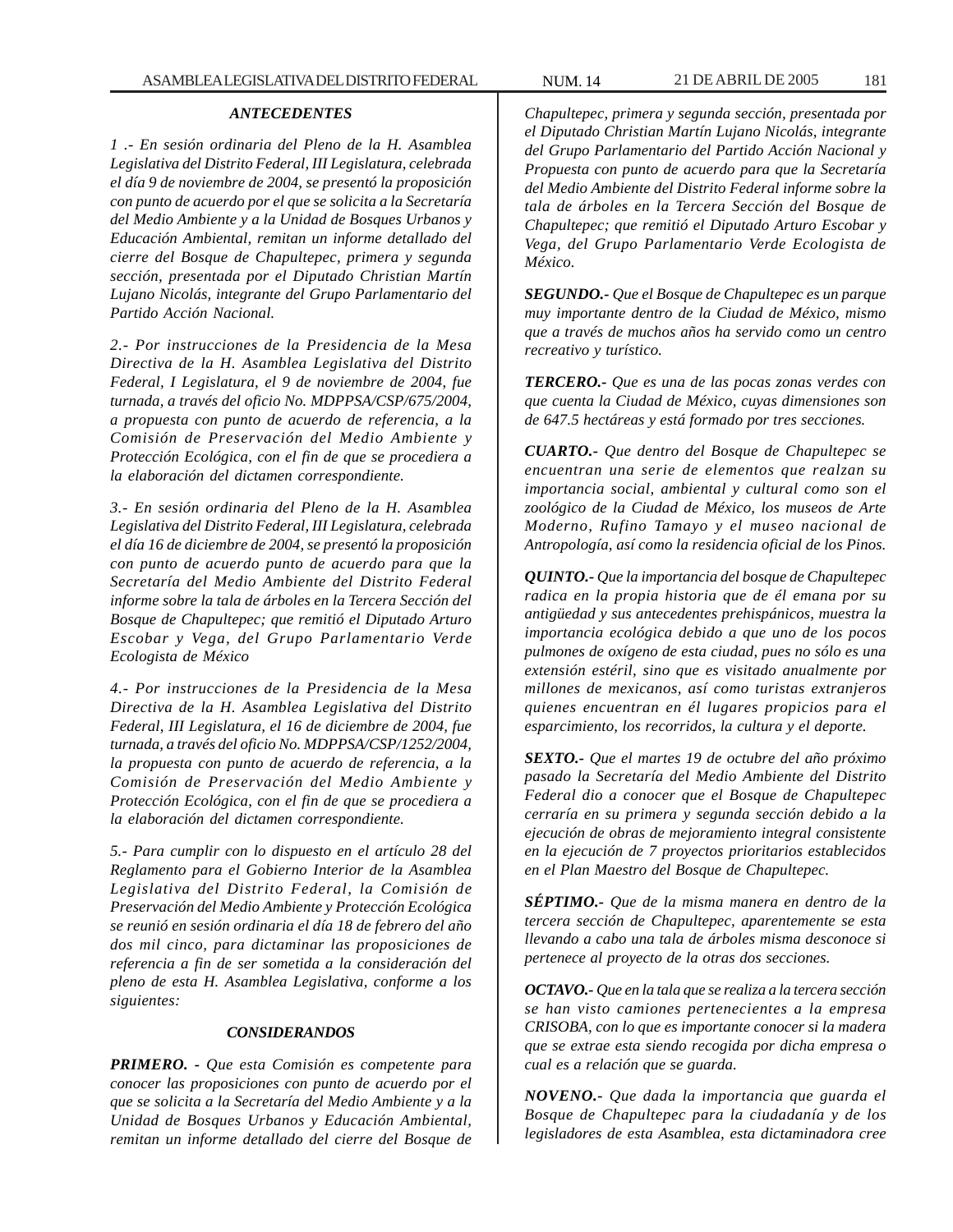182 ASAMBLEA LEGISLATIVA DEL DISTRITO FEDERAL NUM. 14 21 DE ABRIL DE 2005

*conveniente, además de solicitar información realizar un recorrido por estas zonas con las autoridades a fin de que se explique a detalle las obras que se realizan.*

*Por lo anteriormente expuesto y fundado, la Comisión de Preservación del Medio Ambiente y Protección Ecológica, con las facultades que les confiere los artículos 28, 29 y 84 del Reglamento para el Gobierno Interior de la Asamblea Legislativa del Distrito Federal, someten a la consideración del pleno el siguiente:*

# *DICTAMEN*

*ÚNICO.- Son de aprobarse los puntos de acuerdo de referencia en los siguientes términos: del Distrito Federal nos presente un informe detallado que contenga:*

*PRIMERO.- Se solicita respetuosamente a la Secretaría del Medio Ambiente del Distrito Federal nos presente un informe detallado que contenga:*

- *Las acciones concretas que contemplan cada uno de los 7 proyectos prioritarios a que se contrae el Plan Maestro del Bosque de Chapultepec.*
- *¿Qué presupuesto está destinado para cada uno de estos proyectos prioritarios y qué plazos deberán de completarse para cada uno de estos proyectos?*
- *¿Con qué mecanismos de control y evaluación cuentan para medir el cumplimiento de los objetivos y de los trabajos realizados a cada uno de los proyectos prioritarios?*
- *¿Qué acciones en materia de vialidad se van a ejecutar y cuál es el costo de los trabajos de vialidad que se han de ejecutar en las obras de este mejoramiento?*
- *¿Cuántos estacionamientos van a remodelarse, quitarse o construirse y cuál es el costo por cada uno de ellos, así como la capacidad que tendrán los que se construyan en un término próximo?*
- *¿Cuáles son los costos y cuáles son las obras prioritarias a que se refiere el Plan Maestro, el plazo de realización y las empresas responsables de ejecutarlas?*
- *¿En qué consiste la estructura peatonal a que se refiere el Plan Maestro, cuál es su costo y qué empresa es la responsable de ejecutar la obra correspondiente?*
- *¿En qué consiste el mejoramiento integral de los servicios a que refiere el Plan Maestro?*
- *¿Cuáles son las obras que comprenden el costo de las mismas y la empresa también responsable de ejecutarlas?*
- *Así también ¿en qué consiste específicamente el mejoramiento de la infraestructura a que se refiere el Plan Maestro, su costo, descripción de los materiales y la empresa también responsable de vender estos últimos?*
- *¿Cuál es el mobiliario urbano que se va remodelar, cambiar o adquirir el costo del mismo y qué empresa va a suministrarlos, así como cuál será el destino de aquel mobiliario que sea retirado?*
- *¿Cuál es el verdadero presupuesto de la ejecución de los trabajos de mejoramiento de la Primera y Segunda Sección del Bosque de Chapultepec, bajos los anteriores supuestos?*
- *¿Cuál es la razón por la que se están talando árboles en la tercera sección del Bosque de chapultepec?*
- *¿Cuál es la empresa responsable del derribo y transporte de los árboles de la tercera sección de Chapultepec?*
- *¿Cuáles son los criterios técnicos y ambientales que soportan la tala en la tercera sección del Bosque de Chapultepec?*
- *¿A cuánto asciende el monto de recursos que la Secretaría erogará por estas obras?*
- *¿Existe un proyecto de reforestación por las obras arriba citadas?*
- *¿Cuáles son los motivos por los que camiones de la empresa CRISOBA sacan madera resultante de los árboles talados?*

*SEGUNDO.- Que los integrantes de la Comisión de Preservación del Medio Ambiente y Protección Ecológica una vez que se cuente con la información respectiva realicen un recorrido por estas áreas con la Secretaría de Medio Ambiente del Distrito Federal.*

*Por la Comisión de Preservación del Medio Ambiente y Protección Ecológica: Dip. Sara Guadalupe Figueroa Canedo, Presidenta; Dip. Aleida Alavez Ruiz, Vicepresidenta; Juan Manuel González Maltos, Secretario; Integrantes: Dip. Higinio Chávez García, Dip. Efraín Morales Sánchez.*

*Dado en la Asamblea Legislativa del Distrito Federal a los dieciocho días del mes de febrero del año dos mil cinco.*

Es cuanto, diputado Presidente.

**EL C. PRESIDENTE.-** Gracias, diputado. Está a discusión el dictamen. Se abre el registro de oradores ¿Oradores en contra?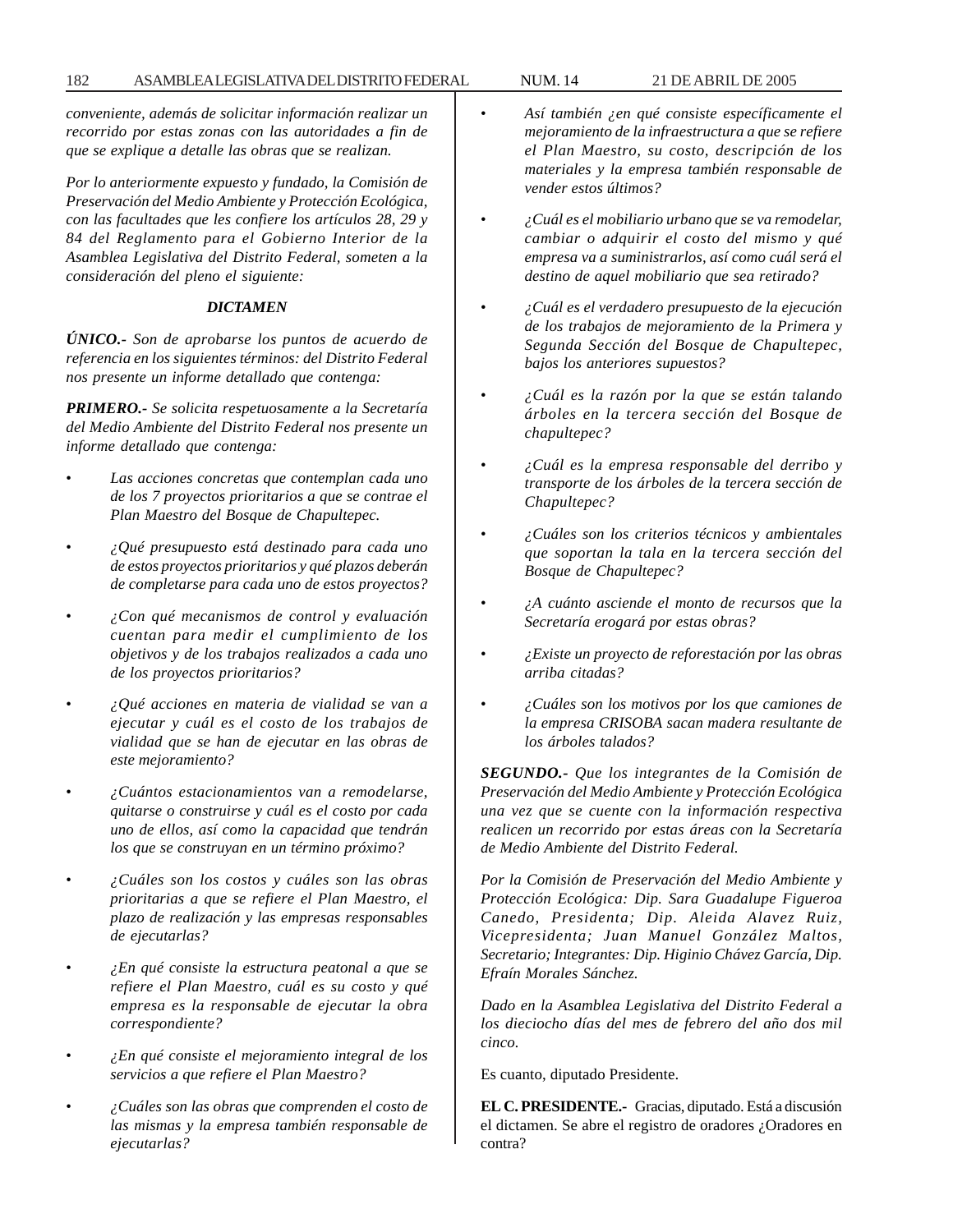¿Alguna o algún diputado desea razonar su voto? La diputada Alavez.

En consecuencia, tiene el uso de la Tribuna la diputada Aleida Alavez, hasta por diez minutos para razonar su voto.

**LA C. DIPUTADA ALEIDA ALAVEZ RUÍZ.-** Con su permiso, diputado Presidente.

Me gustaría aquí aclarar, sobre todo a mi fracción que hemos podido coordinar estos trabajos con los integrantes que somos de la Comisión de Medio Ambiente, hicimos una revisión muy puntual de todos los asuntos pendientes en cartera de la Comisión y encontramos que algunos tenían un sustento muy real de una preocupación legítima del medio ambiente en la ciudad.

Otros sabíamos perfectamente que eran con un fin burdo y político que siempre han tratado de implementar la oposición para amagar el proyecto de gobierno de esta ciudad.

A partir de esto hicimos una propuesta que votamos al principio, fue el primer dictamen y en ése estipulamos que se hiciera una reunión con el Jefe Delegacional de Xochimilco para que así se revisara todo lo concerniente a este gran problema en la ciudad.

Absurdamente el Partido Acción Nacional votó en contra de esta propuesta cuando fueron ellos quienes la impulsaron; ni siquiera saben lo que están haciendo.

En el caso de este punto de Chapultepec tenemos agendado para el 24 de abril.

**EL C. DIPUTADO CHRISTIAN MARTÍN LUJANO NICOLÁS (Desde su curul).-** Señor Presidente.

**EL C. PRESIDENTE.-** Permítame, diputada Alavez.

¿Con qué objeto, diputado?

**LA C. DIPUTADA ALEIDA ALAVEZ RUÍZ.-** No, yo no acepto diálogo con la oposición.

**EL C. PRESIDENTE.-** No la acepta.

**LA C. DIPUTADA ALEIDA ALAVEZ RUÍZ.-** En caso de Chapultepec, miren, el problema es también no asumir la responsabilidad en Comisiones. El diputado no va a las Comisiones, no vota los dictámenes, no sabe ni cómo se atienden los puntos que él trae a Tribuna de manera absurda e irresponsable. Por eso no podemos aceptar ningún diálogo con esa parte de esta Asamblea Legislativa.

Ahora, en este punto de Chapultepec, y se los estoy explicando a mis compañeros, en este punto de Chapultepec agendamos para el 27 de abril un recorrido, que espero que en éste sí vayan los que estén interesados en la problemática de Chapultepec, porque en el que se agendó para Tlalpan, fue sola la Presidenta de la Comisión de Medio Ambiente,

cuando el punto fue presentado por el diputado Jorge Lara, pero obviamente no iba a ir, ¿por qué?, porque estaba pagando una fianza a las 11:00 de la mañana, en lugar de estar acudiendo a un recorrido que él había solicitado en la Diputación Permanente.

Entonces tenemos ese problema de que aquí en lugar de atender verdaderamente los problemas de esta ciudad, como se debería hacer en el caso de cada uno de los representantes populares, entonces estamos haciendo simplemente una alusión política burda, barata, sin argumentos, para contrarrestar un proyecto en la ciudad que sí tiene muchos resultados en materia ambiental.

Por eso en este caso queremos invitar a todos los diputados que quieran acudir a este recorrido en Chapultepec para que vean la problemática que hay, para que también le hagamos saber a los diputados de toda la Asamblea que sí se cuenta con un informe detallado en esta Asamblea, lo recibió la Diputación Permanente cuando la Presidenta era la diputada Irma Islas y ahí ellos cuentan con esa información que no han turnado a la Comisión de Medio Ambiente.

Entonces por eso el razonamiento, por eso el venir aquí a explicarles el que este rechazo a ese punto de acuerdo se debe a que tenemos formas de darle cabida y darle puntual información a todos los ciudadanos preocupados por la problemática ambiental en Chapultepec.

Entonces mi invitación para que hagamos en ese sentido la votación.

**EL C. PRESIDENTE.-** Gracias, diputada.

**LA C. DIPUTADA SARA GUADALUPE FIGUEROA CANEDO (Desde su curul).-** Diputado Presidente.

**EL C. PRESIDENTE.-** ¿Si, con qué objeto, diputada Figueroa?

**LA C. DIPUTADA SARA GUADALUPE FIGUEROA CANEDO (Desde su curul).-** Por alusiones.

**EL C. PRESIDENTE.-** Tiene el uso de la palabra hasta por cinco minutos, por alusiones.

**LA C. DIPUTADA SARA GUADALUPE FIGUEROA CANEDO.-** Con su permiso, diputado Presidente.

Miren, compañeros, yo lo que quiero expresarles aquí es que la votación de un dictamen aprobado en Comisiones no es a capricho, es derivado de un trabajo de análisis y reflexión sobre la necesidad y la viabilidad de lo solicitado en las iniciativas, en las proposiciones con punto de acuerdo y en general en todos los asuntos que son turnados a la Comisión.

Los dictámenes votados en Comisión representan el consentimiento de la mayoría y son el reflejo de una decisión,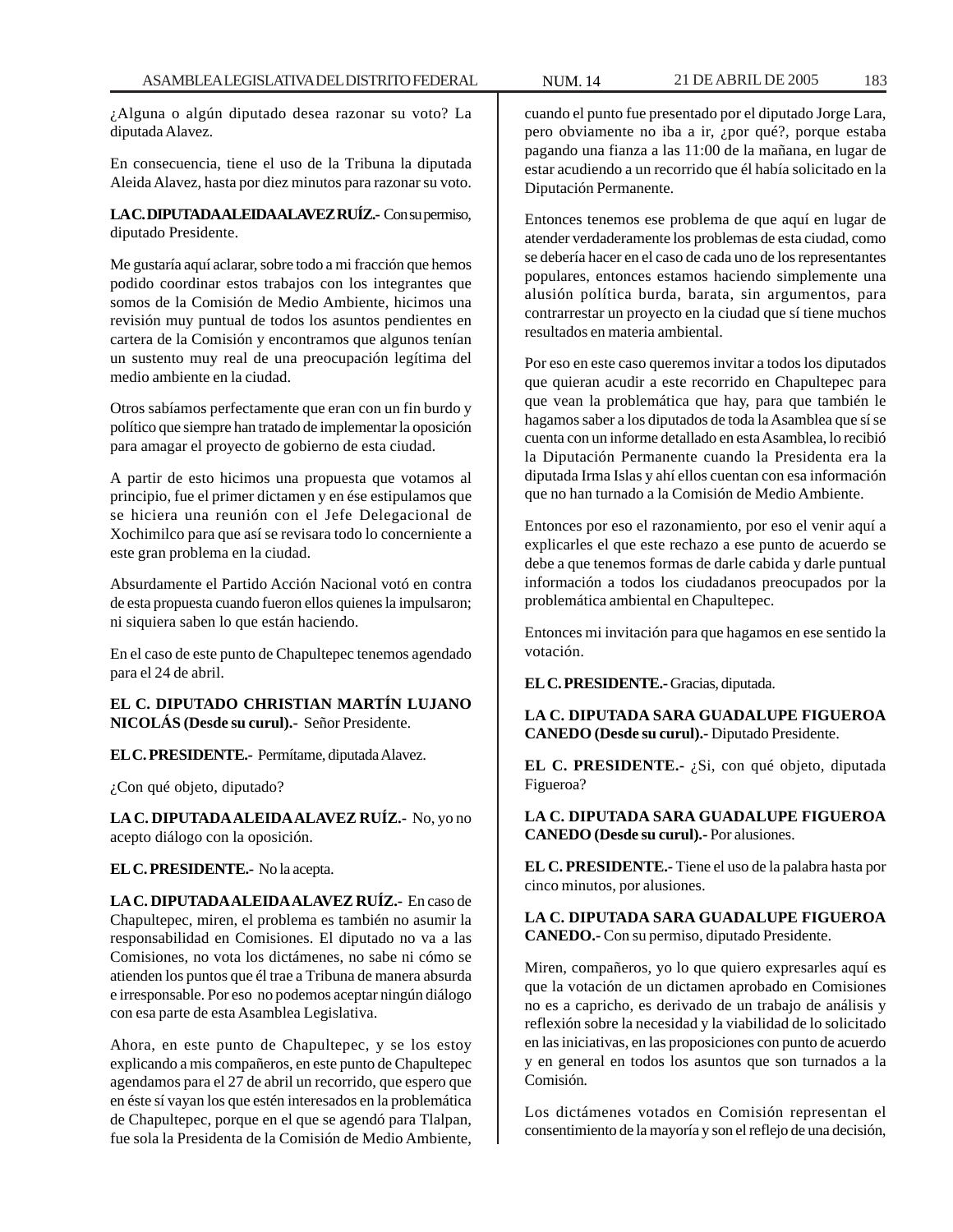la cual bien puede ser favorable o desfavorable, pero siempre apoyada en un ejercicio de análisis y reflexión.

Por esto, cuesta trabajo creer que en el momento en que se dictamina y se vota en el pleno se cambie de repente el sentido del voto, sin más ni más.

Creer que las iniciativas presentadas por un partido mayoritario son las únicas que merecen reglamentarse, es creer que la democracia existe sólo para algunos.

Yo quisiera exhortarlos respetuosamente a que seamos responsables y que de verdad votemos los dictámenes por un beneficio para el medio ambiente de esta ciudad.

Gracias.

**EL C. PRESIDENTE.-** Gracias, diputada. Proceda la Secretaría a recoger la votación nominal del dictamen en lo general y en lo particular en un solo acto.

**EL C. SECRETARIO.-** Se va a proceder recoger la votación nominal del dictamen en lo general y en lo particular en un solo acto.

De conformidad con lo establecido por el artículo 131 del Reglamento para el Gobierno Interior de la Asamblea, se solicita a la Coordinación de Servicios Parlamentarios hacer el anuncio correspondiente a efecto de que los diputados presentes puedan emitir su voto.

Se solicita a los diputados que al emitir su voto lo hagan en voz alta diciendo su nombre y apellido, añadiendo la expresión ''en pro'', ''en contra'' o ''abstención''. El de la voz recogerá la votación. Comenzamos de derecha a izquierda.

### **(Votación Nominal)**

Juan Antonio Arévalo López, en pro.

Obdulio Ávila, en pro.

Rafael Hernández Nava, en contra.

Aleida Alavez, en contra.

Adrián Pedrozo Castillo, en contra.

Silvia Oliva Fragoso, en contra.

González Maltos, en contra.

Sara Figueroa, a favor.

Lujano Nicolás, a favor del Bosque de Chapultepec.

María Teresita Aguilar, a favor.

Mónica Serrano, en pro.

Gabriela González, en pro.

Sofía Figueroa, en pro.

José María Rivera, a favor.

Carlos Alberto Flores, a favor.

José Espina, en pro.

Reyes Gámiz, en contra.

Lorena Villavicencio, en contra.

Alfredo Hernández Raigosa, en contra.

Francisco Chiguil, en contra.

Miguel Angel Solares, en contra.

Elio Bejarano, en contra.

Rodrigo Chávez Contreras, en contra.

Maricela Contreras Julián, en contra.

Alberto Trejo Villafuerte, en contra.

Lourdes Alonso, en contra.

María Elena Torres, en contra.

Arturo Escobar, a favor.

Francisco Agundis, a favor.

Aguilar Álvarez, en pro.

José Medel Ibarra, a favor.

Gerardo Villanueva, en contra.

Efraín Morales, en contra.

Rigoberto Nieto, en contra.

Pablo Trejo, en contra.

Rodolfo Covarrubias, en contra.

Julio Escamilla, en contra.

Higinio Chávez, en contra.

**EL C. SECRETARIO.-** ¿Faltó alguna o algún diputado de emitir su voto?

Jorge García Rodríguez, a favor.

**EL C. SECRETARIO.-** ¿Faltó alguna o algún diputado de emitir su voto?

Se va a proceder a recoger la votación de la Mesa Directiva.

José Jiménez, en contra.

Juventino Rodríguez, en contra.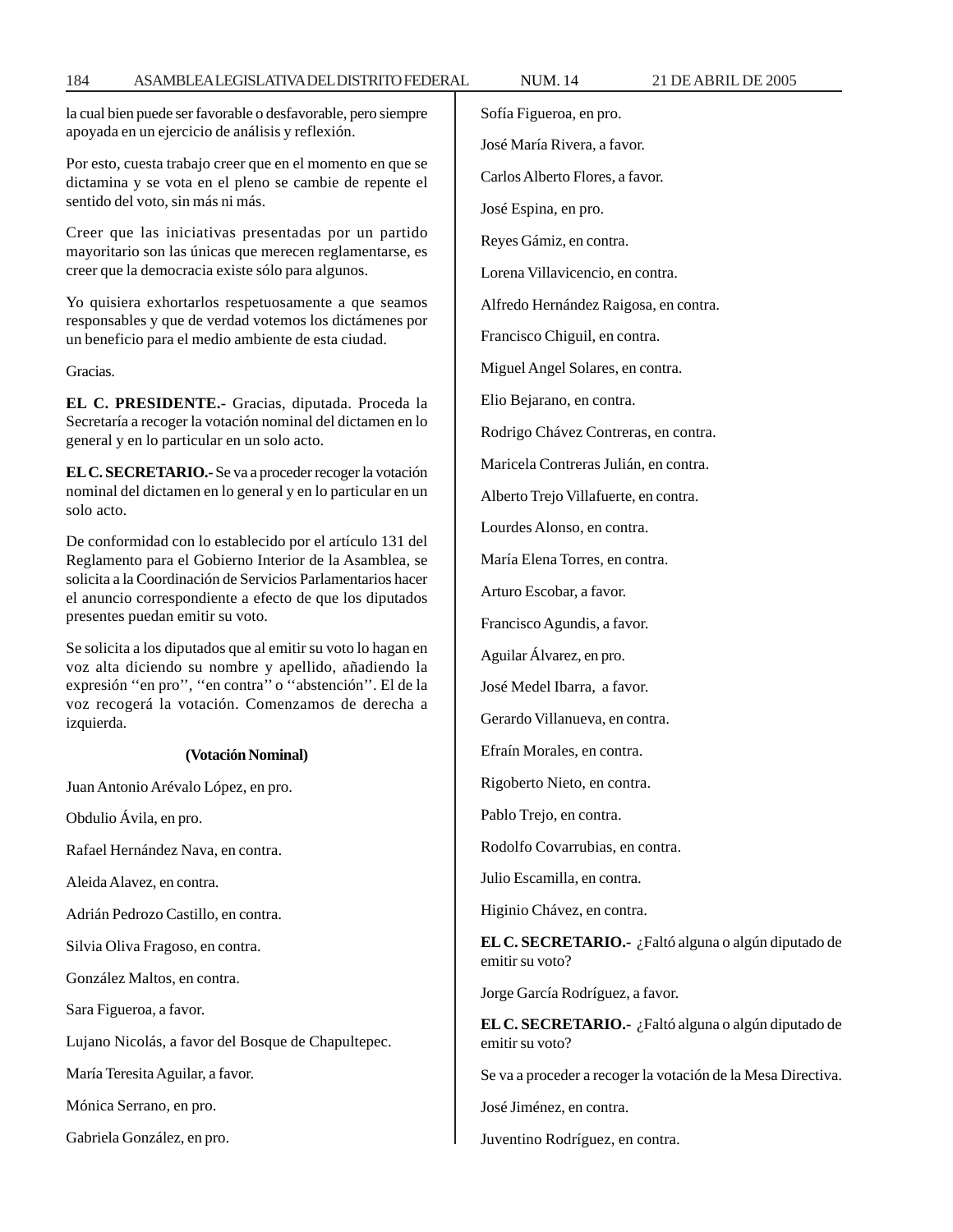Andrés Lozano Lozano, en contra.

**EL C. SECRETARIO.-** Diputado Presidente, el resultado de la votación es el siguiente: 16 votos a favor, 26 votos en contra, 0 abstenciones.

Cumplida su instrucción.

**EL C. PRESIDENTE.-** En consecuencia se desecha el dictamen que presenta la Comisión de Preservación del Medio Ambiente y Protección Ecológica.

En tal virtud remítase el dictamen en comento a la Comisión dictaminadora para los efectos del Artículo 91 del Reglamento para el Gobierno Interior de la Asamblea Legislativa del Distrito Federal.

Con fundamento en lo dispuesto por el Artículo 104 segundo párrafo del Reglamento para el Gobierno Interior de la Asamblea Legislativa, proceda la Secretaría a consultar a la Asamblea en votación económica si se prorroga la sesión hasta concluir los asuntos en cartera.

**EL C. SECRETARIO.-** Por instrucciones de la presidencia y en votación económica se consulta a la Asamblea si es de prorrogarse la sesión hasta la conclusión de los asuntos en cartera.

Los que estén por la afirmativa, sírvanse manifestarlo poniéndose de pie.

Los que estén por la negativa, sírvanse manifestarlo poniéndose de pie.

Se autoriza, diputado Presidente.

**EL C. PRESIDENTE.-** Gracias diputado Secretario. El siguiente punto de la orden del día es la discusión y en su caso aprobación del dictamen que presenta la Comisión de Preservación del Medio Ambiente y Protección Ecológica a las proposiciones con punto de acuerdo para exhortar al Procurador Federal del Medio Ambiente su intervención para solucionar la problemática de tala y aserraderos clandestinos que existen en el Distrito Federal.

En virtud de que el dictamen fue distribuido entre las diputadas y diputados en términos de lo dispuesto por el Artículo 118 del Reglamento para el Gobierno Interior de la Asamblea Legislativa del Distrito Federal, proceda la Secretaría a consultar a la Asamblea en votación económica si se dispensa la lectura del mismo y se somete a su discusión de inmediato.

**EL C. SECRETARIO.-** Por instrucciones de la presidencia y en votación económica se consulta a la Asamblea si es de dispensarse la lectura del dictamen de referencia y se somete a discusión de inmediato.

Los que estén por la afirmativa, sírvanse manifestarlo poniéndose de pie.

Los que estén por la negativa, sírvanse manifestarlo poniéndose de pie.

Dispensada la lectura, diputado Presidente.

**EL C. PRESIDENTE.-** Para fundamentar el dictamen, se concede el uso de la palabra a la diputada Aleida Alavez Ruiz, a nombre de la Comisión de Preservación del Medio Ambiente y Protección Ecológica.

**LA C. DIPUTADA ALEIDA ALAVEZ RUIZ.-** Con la venia de la presidencia.

Compañeras y compañeros diputados:

*COMISIÓN DE PRESERVACIÓN DEL MEDIO AMBIENTE Y PROTECCIÓN ECOLÓGICA*

*DICTAMEN QUE PRESENTA LA COMISIÓN DE PRESERVACIÓN DEL MEDIO AMBIENTE Y PROTECCIÓN ECOLÓGICA RELATIVO A LAS PROPOSICIONES CON PUNTO DE ACUERDO PARA EXHORTAR AL PROCURADOR FEDERAL DE PROTECCIÓN AL MEDIO AMBIENTE, SU INTERVENCIÓN PARA SOLUCIONAR LA PROBLEMÁTICA DE TALA Y ASERRADEROS CLANDESTINOS QUE EXISTEN EN EL DISTRITO FEDERAL; PRESENTADA POR EL DIPUTADO JUAN MÁNUEL GONZÁLEZ MALTOS, INTEGRANTE DEL GRUPO PARLAMENTARIO DEL PARTIDO DE LA REVOLUCIÓN DEMOCRÁTICA.*

*Honorable Asamblea:*

*A la Comisión de Preservación del Medio Ambiente y Protección Ecológica fue turnada el pasado 23 de noviembre de 2004, la proposición con punto de acuerdo para exhortar al Procurador Federal de Protección al Medio Ambiente, su intervención para solucionar la problemática de tala y aserraderos clandestinos que existen en el Distrito Federal; presentada por el Diputado Juan Manuel González Maltos.*

*En consecuencia, esta Comisión con fundamento en lo dispuesto en los artículos 122 Apartado C, Base Primera, fracción V, incisos j), de la Constitución Política de los Estados Unidos Mexicanos, 42, fracciones XIV y 46 fracción I del Estatuto de Gobierno del Distrito Federal, 10 fracciones I, y 84 de la Ley Orgánica de la Asamblea Legislativa del Distrito Federal, así como en los artículos 28 y 84 del Reglamento para el Gobierno Interior de la Asamblea Legislativa del Distrito Federal, se avocó al estudio, análisis y dictamen de la propuesta con punto de acuerdo antes citada, bajo los siguientes:*

### *ANTECEDENTES*

*1.- En sesión ordinaria del Pleno de la H. Asamblea Legislativa del Distrito Federal, III Legislatura, celebrada*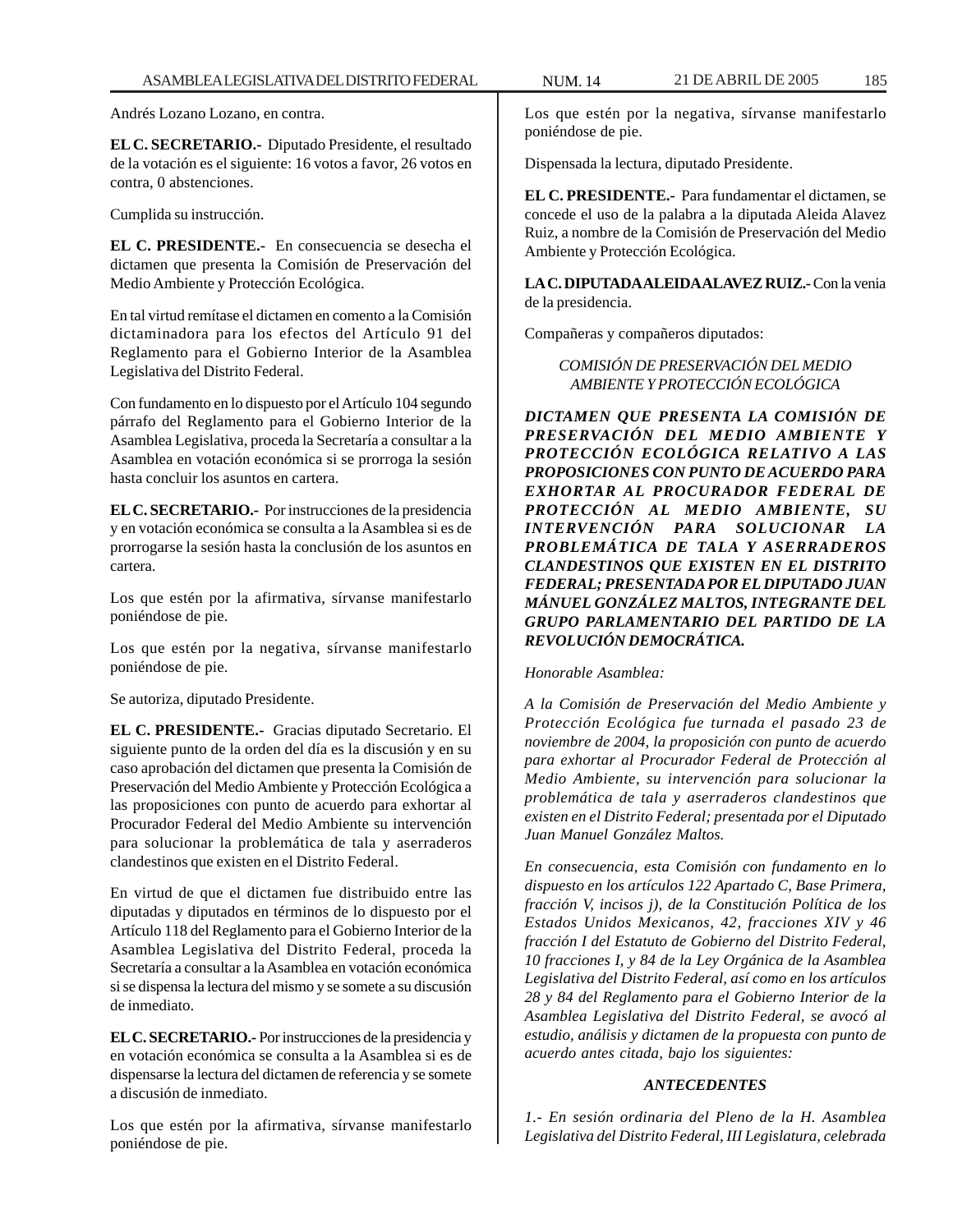*el día 23 de noviembre de 2004, se presentó la proposición con punto de acuerdo para exhortar al Procurador Federal de Protección al Medio Ambiente, su intervención para solucionar la problemática de tala y aserraderos clandestinos que existen en el Distrito Federal; presentada por el Diputado Juan Manuel González Maltos, integrante del Grupo Parlamentario del Partido de la Revolución Democrática.*

*2.- Por instrucciones de la Presidencia de la Mesa Directiva de la H. Asamblea Legislativa del Distrito Federal, III Legislatura, el 23 de noviembre de 2004, fue turnada, a través del oficio No. MDPPSA/CSP/871/2004, la propuesta con punto de acuerdo de referencia, a la Comisión de Preservación del Medio Ambiente y Protección Ecológica, con el fin de que se procediera a la elaboración del dictamen correspondiente.*

*3.- Para cumplir con lo dispuesto en el artículo 28 del Reglamento para el Gobierno Interior de la Asamblea Legislativa del Distrito Federal, la Comisión de Preservación del Medio Ambiente y Protección Ecológica se reunió en sesión ordinaria el día 18 de febrero del año dos mil cinco, para dictaminar las proposiciones de referencia a fin de ser sometida a la consideración del pleno de esta H. Asamblea Legislativa, conforme a los siguientes:*

#### *CONSIDERANDOS*

*PRIMERO.- Que esta Comisión es competente para conocer las proposiciones con punto de acuerdo para exhortar al Procurador Federal de Protección al Medio Ambiente, su intervención para solucionar la problemática de tala y aserraderos clandestinos que existen en el Distrito Federal; presentada por el Diputado Juan Manuel González Maltos, integrante del Grupo Parlamentario del Partido de la Revolución Democrática, así como Propuesta con punto de acuerdo para solicitar al titular de la Procuraduría Federal de Protección al Ambiente, se limite a realizar las responsabilidades que le señala la normatividad vigente; que presento el Diputado Adrián Pedrozo Castillo, del Grupo Parlamentario del Partido de la Revolución Democrática.*

*SEGUNDO.- Que la superficie total del Distrito Federal es de 1 mil 499 kilómetros cuadrados. Más de la mitad de su territorio está considerado como suelo de conservación, es decir, 88 mil 652 hectáreas, que representan aproximadamente 59 por ciento de la superficie de la entidad; y está conformado principalmente por zonas montañosas cubiertas de bosques y áreas utilizadas en actividades agropecuarias, generadoras de variados servicios ambientales.*

*TERCERO.- Que los recursos naturales han mantenido la vida de todos los que habitamos la ciudad y la zona* *metropolitana y han contribuido a elevar nuestra calidad de vida.*

*CUARTO.- Que el Distrito Federal se puede dividir en dos áreas básicas, considerando los usos de suelo y actividades que la población ha desarrollado durante las últimas décadas: área de desarrollo urbano y área de conservación ecológica, hoy denominada suelo de conservación.*

*QUINTO.- Que el suelo de conservación posee características que además de favorecer la existencia de especies de flora y fauna de valor comercial, ofrece bienes y servicios ambientales en beneficio de toda la población del Distrito Federal, a través del papel multifuncional de los recursos naturales que albergan.*

*SEXTO.- Que entre los bienes y servicios que proporcionan, se encuentran: la infiltración de agua para la recarga del acuífero, del cual proviene aproximadamente el 70 por ciento del agua que consume la Ciudad de México, por lo que la zona boscosa de la Capital del País constituye una barrera fundamental e importante en contra de las partículas suspendidas que en su mayoría son producto de la contaminación, además evita la erosión del suelo que provoca tolvaneras. Por ello es importante resaltar que los árboles contribuyen a la captura del bióxido de carbono, un gas que contribuye al calentamiento del planeta, pero sobre todo es perjudicial para la salud humana.*

*SÉPTIMO.- Que hoy en día los habitantes de la ciudad más grande del mundo nos enfrentamos a un serio problema: el crecimiento de la mancha urbana y la devastación de los recursos naturales por actividades ilícitas, como la tala clandestina, que provoca que la vocación del uso del suelo cambie de forestal a agrícola por la falta de interés que demuestran las diversas autoridades.*

*OCTAVO.- Que aproximadamente en el Distrito Federal se pierden al año 240 hectáreas de bosques por tala clandestina, incendios forestales, ocupación irregular y cambios de uso de suelo afectando la biodiversidad y la recarga del acuífero.*

*NOVENO.- Que la entonces Secretaría de Medio Ambiente, Recursos Naturales y Pesca, recibió en 1995 las atribuciones en materia forestal y fue en su órgano federal descentralizado, la Procuraduría Federal de Protección al Ambiente donde se concentraron las funciones de inspección y vigilancia forestal.*

*DÉCIMO.- Que por convenio de descentralización de actividades y administración, en el año de 1998 se otorgó al Gobierno del Distrito Federal la administración, cuidado y vigilancia de las áreas naturales protegidas*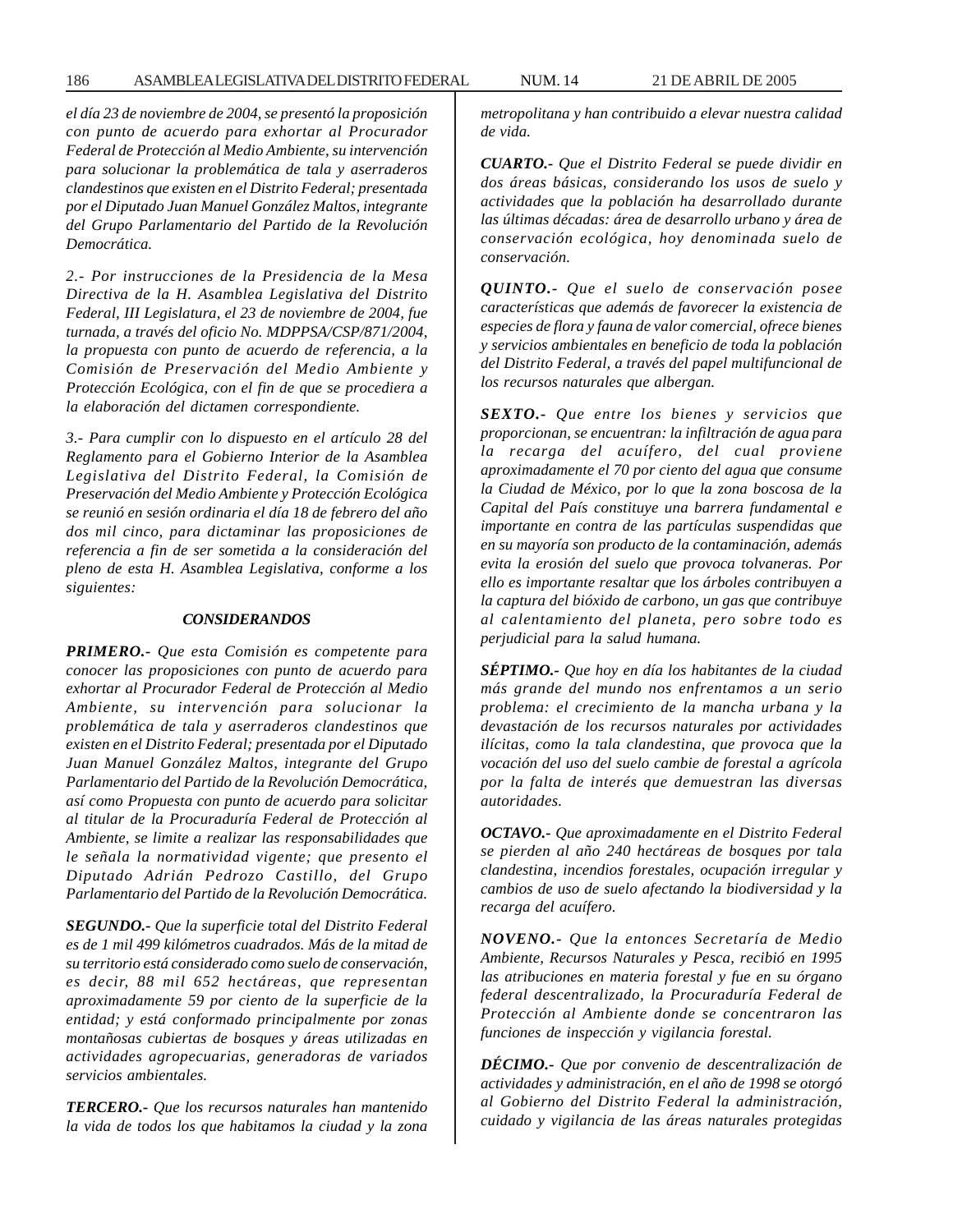*ubicadas en su territorio, con lo que el Gobierno del Distrito Federal también es responsable del cuidado de estas áreas, así como de vigilar que no se tale ninguna zona forestal.*

*DÉCIMO PRIMERO.- Que para la mejor resolución de este asunto es urgente la atención conjunta de autoridades federales y locales, con lo cual se tendrá una verdadera y completa vigilancia de las zonas forestales que aún conserva el Distrito Federal.*

*Por lo anteriormente expuesto y fundado, la Comisión de Preservación del Medio Ambiente y Protección Ecológica, con las facultades que les confiere los artículos 28, 29 y 84 del Reglamento para el Gobierno Interior de la Asamblea Legislativa del Distrito Federal, someten a la consideración del pleno el siguiente:*

### *DICTAMEN*

*ÚNICO.- Son de aprobarse los puntos de acuerdo de referencia en los siguientes términos:*

*PRIMERO.- Esta Asamblea Legislativa del Distrito Federal exhorta respetuosamente al titular de la Procuraduría Federal de Protección al Medio Ambiente, así como a las autoridades locales que corresponda a fin de vigilar y salvaguardar las zonas forestales y en general todos los recursos naturales del Distrito Federal, desde sus distintos ámbitos de competencia.*

*SEGUNDO.- Esta Asamblea Legislativa del Distrito Federal exhorta respetuosamente al Procurador Federal de Protección al Medio Ambiente con el objeto de que intervenga para solucionar la problemática de tala y aserraderos clandestinos que existen en el Distrito Federal.*

*Por la Comisión de Preservación del Medio Ambiente y Protección Ecológica: Dip. Sara Guadalupe Figueroa Canedo, Presidenta; Dip. Aleida Alavez Ruíz, Vicepresidenta; Dip. Juan Manuel González Maltos, Secretario; Integrantes: Dip. Higinio Chávez García, Dip. Efraín Morales Sánchez.*

*Dado en la Asamblea Legislativa del Distrito Federal a los dieciocho días del mes de febrero del año dos mil cinco.*

Es cuanto, diputado Presidente.

**EL C. PRESIDENTE.-** Gracias, diputada. Está a discusión el dictamen. Se abre el registro de oradores. ¿Oradores en contra?

¿Alguna o algún diputado desea razonar su voto?

La diputada Sara Figueroa y el diputado Christian Martín Lujano Nicolás.

En consecuencia, tiene el uso de la palabra, hasta por diez minutos, la diputada Sara Figueroa, para razonar su voto.

# **LA C. DIPUTADA SARA GUADALUPE FIGUEROA CANEDO.-** Gracias, diputado.

Seré muy breve.

Solamente quiero externar que la postura de mi grupo parlamentario será a favor del dictamen, debido a que más allá de caprichos y venganzas, estamos interesados y preocupados por la alarmante situación en la que se encuentra el medio ambiente en esta ciudad ante la total y absoluta apatía de las autoridades.

Por lo tanto, el hecho de que un compañero del PRD haya presentado este punto de acuerdo no significa que lo descalifiquemos automáticamente, sino que debido a que es una propuesta buena vamos a apoyarla.

Gracias.

**EL C. PRESIDENTE.-** Gracias, diputada. Tiene el uso de la palabra el diputado Christian Martín Lujano Nicolás para razonar su voto, hasta por diez minutos.

**EL C. DIPUTADO CHRISTIAN MARTÍN LUJANO NICOLÁS.-** Efectivamente, es una responsabilidad de la Federación el cuidado y la salvaguarda de los bosques. Sin embargo, el dictamen no es contundente en llamar a las autoridades también del Gobierno del Distrito Federal, pero sí obviamente a la PROFEPA, que es también responsable, según la Ley Federal de Equilibrio Ecológico.

Aquí el fondo es muy claro; aquí la mayoría alude a una entidad federal como PROFEPA, que es una Procuraduría que vigila y supervisa en todo el país, pero en los hechos, en las Comisiones, la Procuraduría Ambiental de Ordenamiento Territorial del Distrito Federal cae en segundo término para la mayoría perredista.

Creo que es una cuestión de reflexión porque finalmente el hecho del primer dictamen que se aludió, va en el sentido de poderle dar una mayor responsabilidad y una mayor credibilidad a la Procuraduría Ambiental de Ordenamiento Territorial, que si la mayoría se acuerda, el punto de acuerdo que el grupo parlamentario de Acción Nacional inscribió para su dictaminación fue precisamente en el sentido de que la Procuraduría Ambiental sea respetada por las recomendaciones que hace de manera periódica en todas las delegaciones del Distrito Federal.

Ese es el fondo de lo que nosotros pretendíamos con esa dictaminación. Sin embargo, ahora se invoca a la PROFEPA como único ente responsable de poder sacar adelante los asuntos forestales de la ciudad, cuando según la Ley Ambiental debe de haber una coordinación entre las dos entidades, y aquí someramente se habla de organismos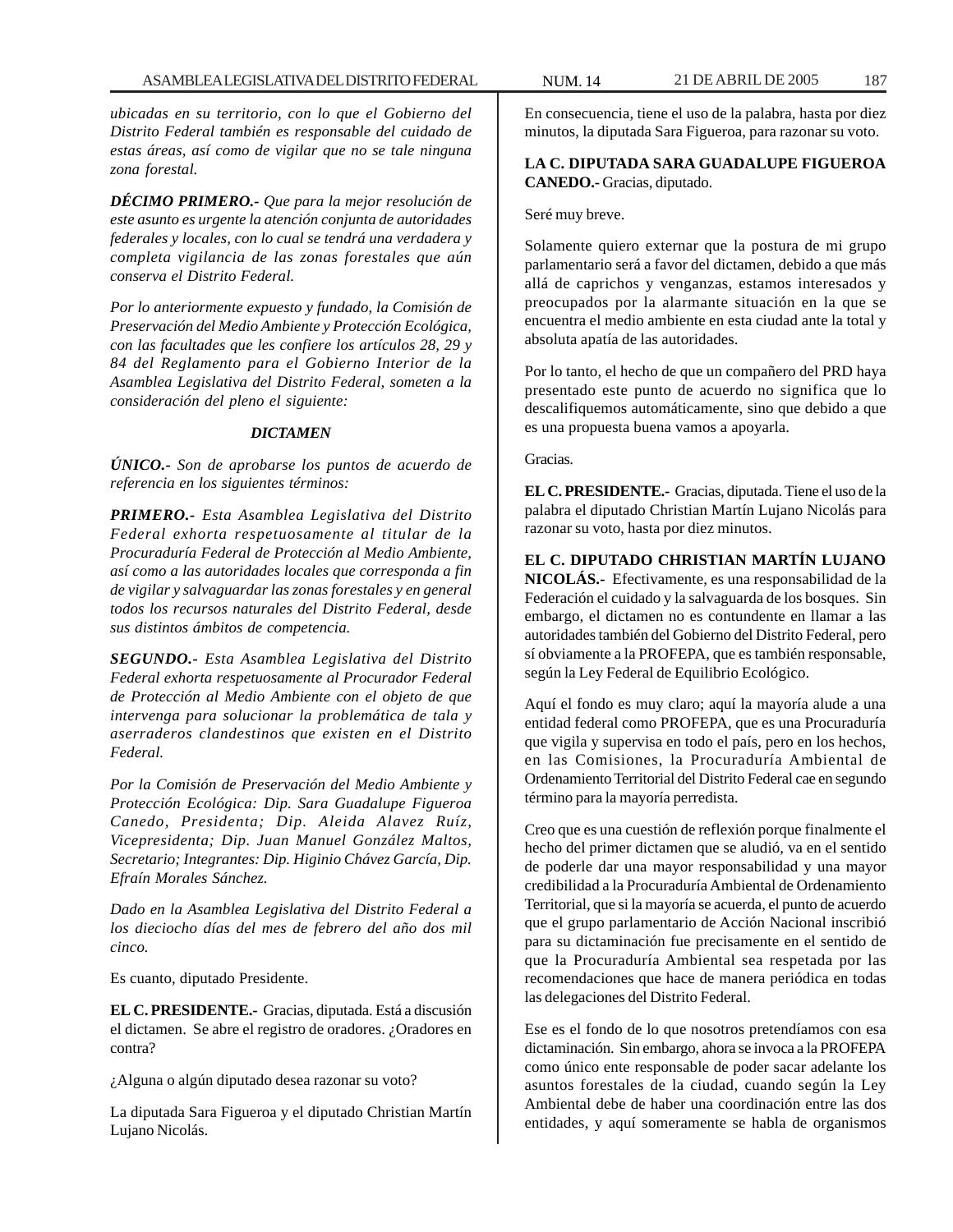locales, y en el segundo resolutivo se habla que se exhorta respetuosamente al Procurador Federal de Protección al Ambiente, cuando también se debe de invocar la participación de Claudia Sheinbaum en este asunto.

Por lo tanto, nosotros vamos a votar en contra, porque evidentemente hay una distinción entre los Órganos Federales y los Órganos Locales, quieren recaerle el peso sobre los asuntos locales a la Federación y no se quiere asumir ningún compromiso de este Gobierno de la Ciudad con los asuntos forestales.

Es cuanto, diputado Presidente.

**EL C. PRESIDENTE.-** Gracias, diputado. Proceda la Secretaría a recoger la votación nominal del dictamen en lo general y en lo particular en un solo acto.

**EL C. SECRETARIO.-** Se va a proceder a recoger la votación nominal del dictamen en lo general y en lo particular en un solo acto.

De conformidad con lo establecido por el artículo 131 del Reglamento para el Gobierno Interior de la Asamblea, se solicita a la Coordinación de Servicios Parlamentarios hacer el anuncio correspondiente a efecto de que los diputados presentes puedan emitir su voto.

Se solicita a los diputados que al emitir su voto lo hagan en voz alta, diciendo su nombre y apellido, añadiendo la expresión ''en pro'', ''en contra'' o ''abstención''. El de la voz recogerá la votación. Comenzamos de derecha a izquierda.

#### **(Votación Nominal)**

Juan Antonio Arévalo López, en contra.

Rafael Hernández Nava, a favor.

Maricela Contreras Julián, a favor.

Aleida Alavez, a favor.

Adrián Pedrozo Castillo, en pro.

Silvia Oliva Fragoso, en pro.

González Maltos, a favor.

Araceli Vázquez Camacho, a favor.

Sara Figueroa, a favor.

Lujano Nicolás, en contra.

Gabriela González, en contra.

Carlos Alberto Flores, en contra.

Sofía Figueroa, en contra.

José Espina, en contra.

Lorena Villavicencio, a favor. Alfredo Hernández Raigosa, a favor. Francisco Chiguil, en pro. Reyes Gámiz, a favor. Miguel Angel Solares Chávez, a favor. Elio Bejarano, en pro. Rodrigo Chávez Contreras, a favor. Alberto Trejo Villafuerte, en pro. Lourdes Alonso, en pro. María Elena Torres, a favor. Higinio Chávez, a favor. María Teresita Aguilar, en contra. Arturo Escobar, a favor. Francisco Agundis, a favor. Jorge García Rodríguez, a favor. Aguilar Álvarez, en pro. José Medel Ibarra, a favor. Mónica Serrano, en contra. Efraín Morales, a favor. Rigoberto Nieto, a favor. Pablo Trejo, en pro. Rodolfo Covarrubias, a favor. Julio Escamilla, a favor. **EL C. SECRETARIO.-** ¿Faltó alguna o algún diputado de emitir su voto? Gerardo Villanueva, a favor. **EL C. SECRETARIO.-** ¿Faltó alguna o algún diputado de emitir su voto? Se va a proceder a recoger la votación de la Mesa Directiva. José Jiménez, en pro. Juventino Rodríguez, en pro.

Andrés Lozano Lozano, en pro.

**EL C. SECRETARIO.-** Diputado Presidente, el resultado de la votación es el siguiente 33 votos a favor, 8 votos en contra, 0 abstenciones.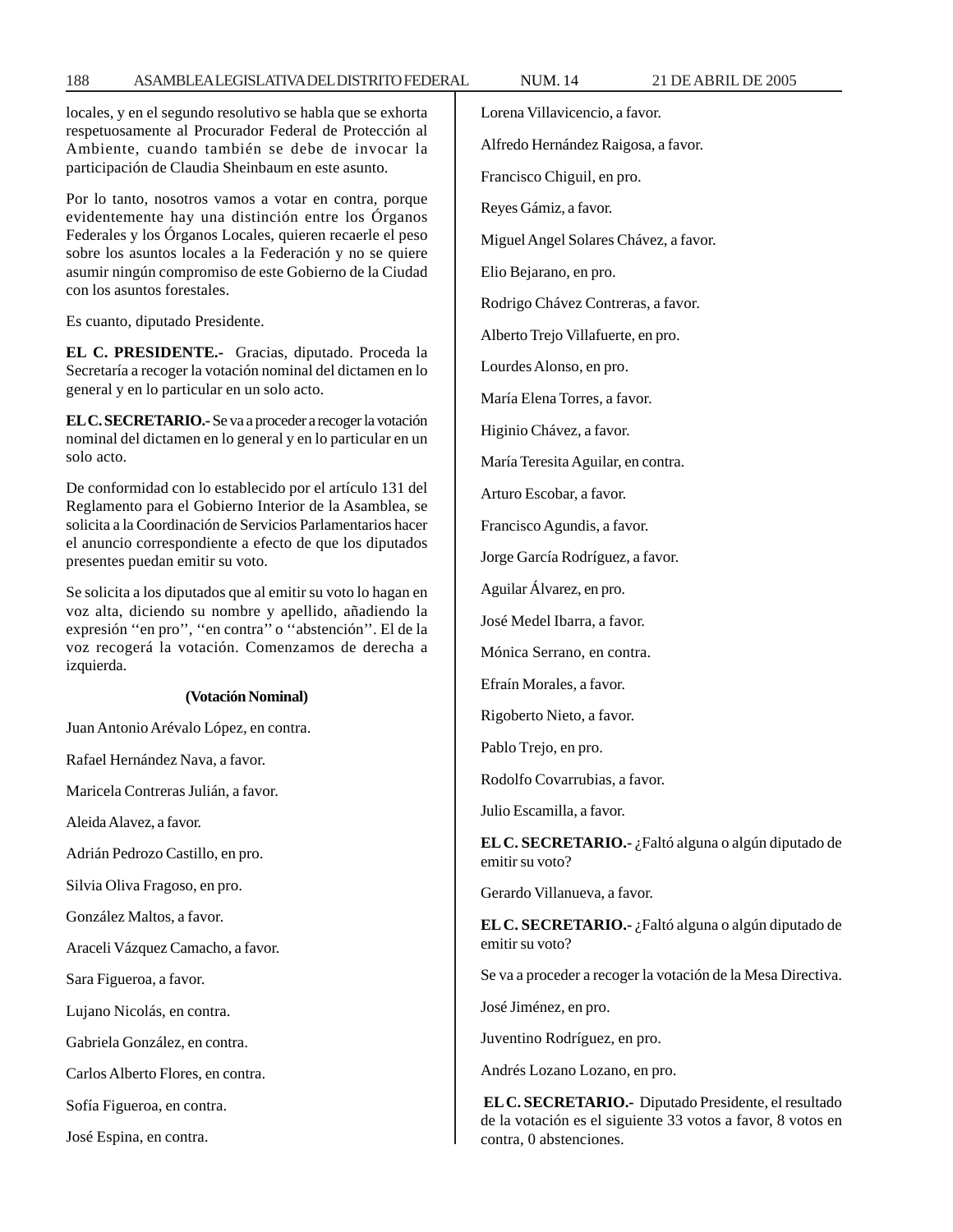Cumplida su instrucción.

**EL C. PRESIDENTE.-** En consecuencia se aprueba el dictamen que presenta la Comisión de Preservación del Medio Ambiente y Protección Ecológica a las proposiciones con punto de acuerdo para exhortar al Procurador Federal de Protección al Medio Ambiente su intervención para solucionar la problemática de tala y aserraderos clandestinos que existen en el Distrito Federal.

Hágase del conocimiento de las autoridades correspondientes.

El siguiente punto del orden del día es la discusión y en su caso aprobación del dictamen que presenta la Comisión de Desarrollo Social al punto de acuerdo para exhortar al Jefe de Gobierno del Distrito Federal a celebrar un convenio de coordinación para el desarrollo social y humano con el Ejecutivo Federal.

En virtud de que el dictamen no fue distribuido entre las diputadas y diputados en términos de los dispuesto por el artículo 118 del Reglamento para el Gobierno Interior de la Asamblea Legislativa del Distrito Federal, proceda la Secretaría a consultar a la Asamblea en votación económica si se dispensa la distribución y la lectura del mismo y se somete a discusión de inmediato.

**EL C. SECRETARIO.-** Por instrucciones de la presidencia y en votación económica se consulta a la Asamblea si es de dispensarse la distribución y la lectura del dictamen de referencia y se somete a discusión de inmediato.

Los que estén por la afirmativa, sírvanse manifestarlo poniéndose de pie.

Los que estén por la negativa, sírvanse manifestarlo poniéndose de pie.

Dispensada la distribución y la lectura, diputado Presidente.

**EL C. PRESIDENTE.-** Gracias. Para fundamentar el dictamen, se concede el uso de la palabra al diputado Juventino Rodríguez, a nombre de la Comisión de Desarrollo Social.

**EL C. DIPUTADO JUVENTINO RODRÍGUEZ RAMOS.-** Con el permiso de la Presidencia.

Compañeras y compañeros diputados:

*COMISIÓN DE DESARROLLO SOCIAL*

*DICTAMEN QUE PRESENTA LA COMISIÓN DE DESARROLLO SOCIAL, SOBRE EL ''PUNTO DE ACUERDO PARA EXHORTAR AL JEFE DE GOBIERNO DEL DISTRITO FEDERAL A CELEBRAR UN CONVENIO DE COORDINACIÓN PARA EL DESARROLLO SOCIAL Y HUMANO CON EL EJECUTIVO FEDERAL.''*

### *H. Asamblea Legislativa del Distrito Federal*

*A la Comisión de Desarrollo Social, fue turnada para su análisis y dictamen, la propuesta con punto de acuerdo enviada por: el Diputado Obdulio Ávila Mayo, integrante del Grupo Parlamentario del Partido Acción Nacional, para ''Exhortar al Jefe de Gobierno del Distrito Federal a Celebrar un Convenio de Coordinación para el Desarrollo Social y Humano con el Ejecutivo Federal''. Al respecto, y con fundamento en los artículos 59, 60 fracción II, 61, 62 fracción XV, 63, 64 y 73, de la Ley Orgánica de la Asamblea Legislativa del Distrito Federal; 28, 29, 32 y 33 del Reglamento para el Gobierno Interior de la Asamblea Legislativa del Distrito Federal; y, 4, 5, 8, 9 fracción I, 33, 50, 51, 52, 53, 54, 55 y 56 del Reglamento Interior de las Comisiones, esta Comisión se abocó al estudio y análisis de la propuesta presentada, con el fin de someterlo a consideración del Pleno de esta H. Asamblea Legislativa, conforme a los siguientes:*

### *ANTECEDENTES*

*1.- En Sesión Ordinaria del Pleno de esta H. Asamblea Legislativa del Distrito Federal, III Legislatura, celebrada el día 21 de septiembre de 2004, fue presentada por el diputado Obdulio Ávila Mayo del Grupo Parlamentario del Partido Acción Nacional, el ''Punto de Acuerdo para Exhortar al Jefe de Gobierno del Distrito Federal a Celebrar un Convenio de Coordinación para el Desarrollo Social y Humano con el Ejecutivo Federal'', y suscrita por diputados integrantes del mismo Grupo Parlamentario.*

*2.- Fue turnada a esta Comisión de Desarrollo Social, por el Presidente de la Mesa Directiva de esta H. Asamblea Legislativa del Distrito Federal, III Legislatura, mediante oficio MDPPSA/CSP/040/2004 con fecha 21 de septiembre del año 2004, a fin de realizar su análisis y dictamen correspondiente al ''Punto de Acuerdo para Exhortar al Jefe de Gobierno del Distrito Federal a Celebrar un Convenio de Coordinación para el Desarrollo Social y Humano con el Ejecutivo Federal''.*

*3.- Con fecha 15 de abril del año 2004, fue suscrito el Convenio de Coordinación para el Desarrollo Social y Humano, celebrado por una parte la Federación, representada por la Secretaría de Desarrollo Social, y por la otra, el Gobierno del Distrito Federal, por conducto del Jefe de Gobierno.*

*4.- Esta Comisión Dictaminadora de Desarrollo Social , previa convocatoria realizada en términos de Ley, se reunió para la discusión, estudio y análisis de la propuesta en mención a las 9:00 horas del día 22 de marzo de 2005, en esta Ciudad de México Distrito Federal; emitiendo el presente dictamen, de acuerdo en los siguientes:*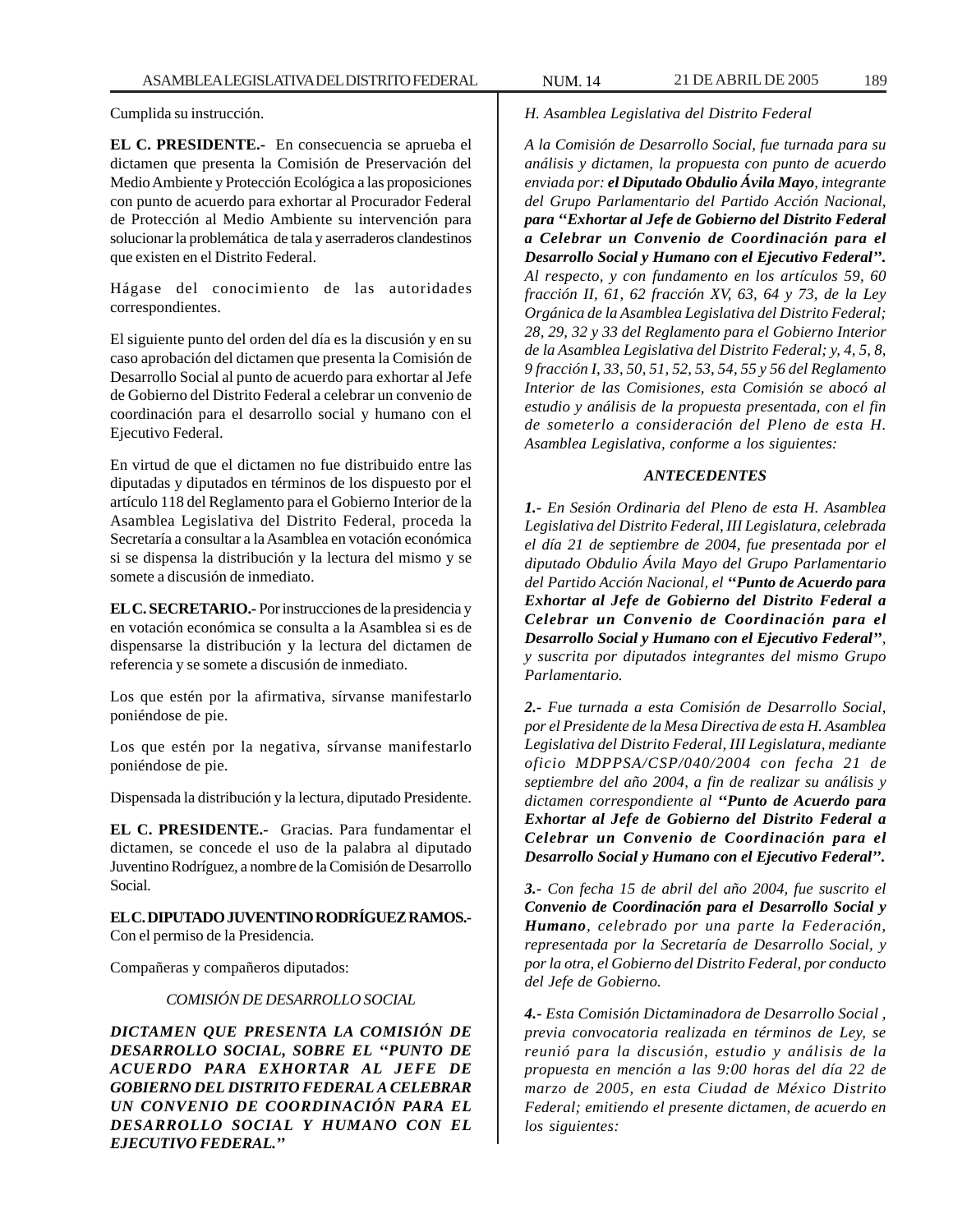*PRIMERO.- Que esta Comisión, de conformidad con los artículos 42, fracción XIII, del Estatuto del Gobierno del Distrito Federal; 10, fracción I, 62 fracción XV y 64 de la Ley Orgánica de la Asamblea Legislativa del Distrito Federal; 28 y 29 del Reglamento para el Gobierno Interior de la Asamblea Legislativa del Distrito Federal, se considera competente para analizar y dictaminar el ''Punto de Acuerdo para Exhortar al Jefe de Gobierno del Distrito Federal a Celebrar un Convenio de Coordinación para el Desarrollo Social y Humano con el Ejecutivo Federal''.*

*SEGUNDO.- Que esta dictaminadora considera procedente el análisis y Dictamen del presente Punto de Acuerdo, por constituir una asignatura referida a las atribuciones conferidas a la Asamblea Legislativa del Distrito Federal en el artículo 122, inciso C), Base Primera, Fracción V, inciso i), donde se señala que es facultad de este órgano legislativo: ''Normar (...) la salud y asistencia social; y la previsión social''. De igual forma, está facultada en el Estatuto de Gobierno del Distrito Federal en el artículo 42, Fracción XIII, por medio de la cual se dispone que la Asamblea Legislativa tiene la facultad de: ''Normar (...) la asistencia social; y la previsión social''.*

*TERCERO.- Que esta dictaminadora da cuenta que en la Propuesta con Punto de Acuerdo para Exhortar al Jefe de Gobierno del Distrito Federal a celebrar un Convenio de Coordinación para el Desarrollo Social y Humano con el Ejecutivo Federal que presenta el Diputado Obdulio Ávila Mayo, del Grupo Parlamentario del Partido Acción Nacional; en su considerando primero enuncia al Estado Mexicano en una República representativa, democrática, federal, compuesta de estados libres y soberanos en todo lo concerniente a su régimen interior, unidos en una federación.*

*Más Adelante detalla que ''la planeación nacional del desarrollo, es la ordenación racional y sistemática de acciones que, con base en el ejercicio de las atribuciones del Ejecutivo Federal en materia de regulación y promoción de la actividad económica, social, política y cultural, tiene como propósito la transformación de la realidad del país, de conformidad con las normas, principios y objetivos que la propia Constitución y la Ley establecen''. Continúa, ''por ello mediante la planeación se fijarán objetivos, metas, estrategias y prioridades; se asignan recursos, responsabilidades y tiempos de ejecución, se coordinaran acciones y evaluaran resultados''. Resalta además que ''de acuerdo a lo previsto en la Ley Federal de Planeación, en el Plan Nacional de Desarrollo 2001-2006 y en las demás disposiciones aplicables, las dependencias de la administración Pública Federal elaborarán y ejecutarán los programas*

*institucionales; en lo referente a los programas regionales y especiales las dependencias y entidades realizarán dichos programas atendiendo a lo establecido en la legislación aplicable''.*

*De igual forma hace hincapié en que la política de desarrollo social adoptada por el Gobierno Federal, tiene como principios rectores la subsidiariedad y la corresponsabilidad. Asimismo tiene como objetivo primordial lograr la coordinación entre los tres órdenes de Gobierno y la sociedad civil organizada. Por lo que el objetivo primordial de la coordinación es evitar la duplicidad de programas a efecto de elevar la calidad de vida de la población en situación de pobreza e impulsar el crecimiento y desarrollo sostenido.*

*Menciona que el Convenio de Coordinación para el Desarrollo Social y Humano otorga continuidad a los programas de combate a la pobreza y desarrollo en el marco del federalismo, de respeto a la soberanía de los estados y de trabajo republicano que han desarrollado los anteriores Convenios de Desarrollo Social 2001 y 2002, y representa la vinculación de la planeación nacional con la estatal de desarrollo en la consecución de las metas y objetivos que prevé el Plan Nacional de Desarrollo 2001-2006.*

*CUARTO.- Que con fecha 15 de abril de 2004, se suscribió el Convenio de Coordinación para el Desarrollo Social y Humano, celebrado entre la Federación, representada por la Secretaria de Desarrollo Social, y el Gobierno del Distrito Federal, representado por el Jefe de Gobierno. Dicho Convenio entró en vigor el pasado 15 de abril del año 2004, con una vigencia al 30 de noviembre del año 2006.*

*QUINTO.- Que el cuerpo del Convenio de Coordinación para el Desarrollo Social y Humano, suscrito por la Lic. Josefina Vázquez Mota y el Lic. Andrés Manuel López Obrador, esta compuesto por la parte de antecedentes, en la que se detalla mediante 10 puntos la parte jurídica y la medula de la planeación del desarrollo social; las declaraciones, en la que se acredita las personalidades y atribuciones; y las cláusulas, en las que se enuncia los mecanismos de coordinación, promoción, estrategias, ejecución, evaluación y retroalimentación de las políticas sociales instrumentadas entre la Secretaria de Desarrollo Social y el Gobierno del Distrito Federal.*

*SEXTO.- Que en el Convenio de Coordinación para el Desarrollo Social y Humano, suscrito por la Lic. Josefina Vázquez Mota y el Lic. Andrés Manuel López Obrador, en su cláusula décimo tercera, describe la vigencia del mismo, al señalar que: ''Este Convenio surte sus efectos desde el día quince de abril del año dos mil cuatro hasta el treinta de noviembre del año dos mil seis y deberá publicarse, de acuerdo con lo establecido en el Artículo*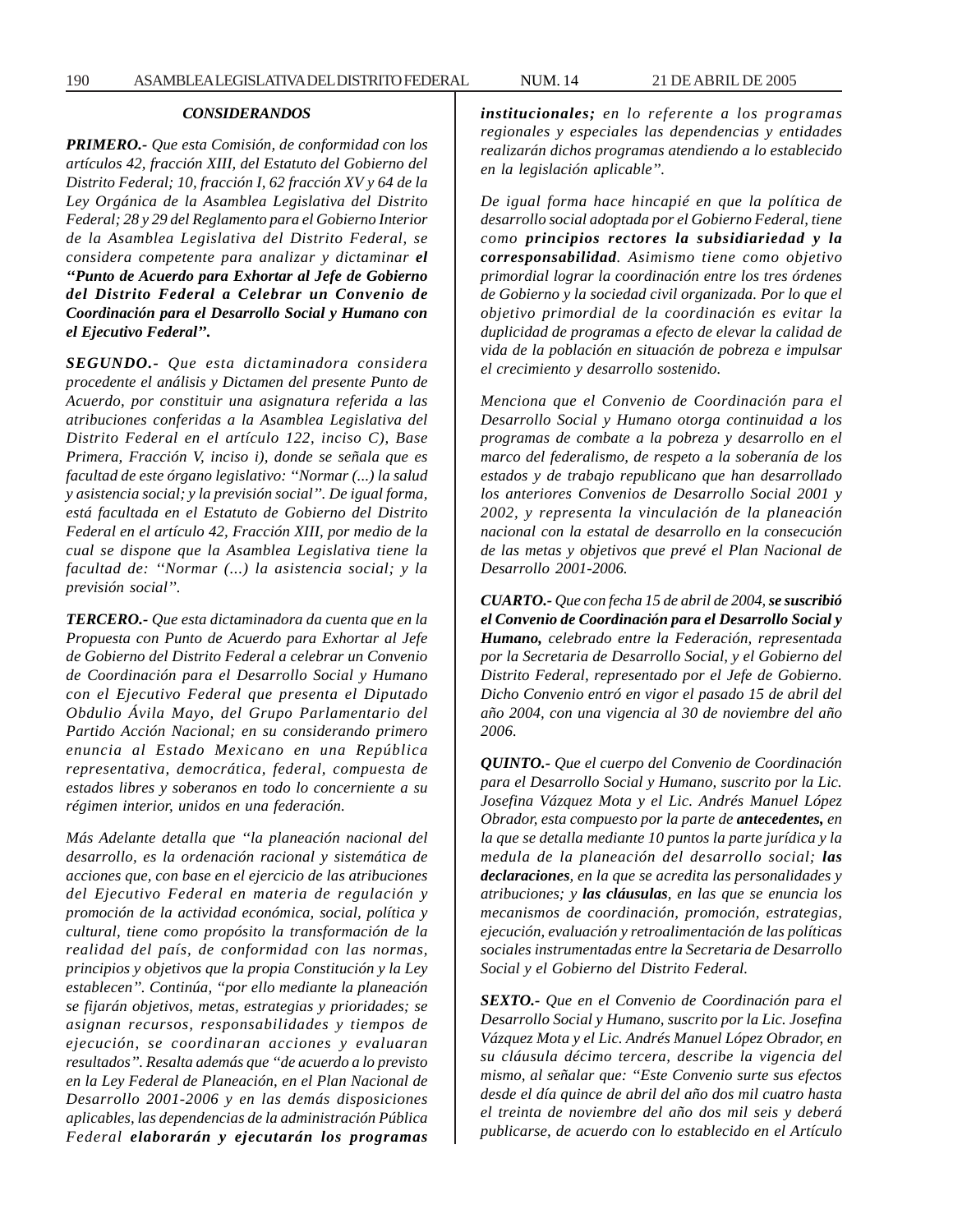*36 de la LEY DE PLANEACIÓN, en el Diario Oficial de la Federación y en la Gaceta Oficial del Distrito Federal con el propósito de que el pueblo conozca las acciones coordinadas de la Federación con la Entidad''.*

*SÉPTIMO.- Que en la actualidad la equidad refleja la forma en que los Estados persiguen el desarrollo humano, el modo en que las políticas y las estrategias se orientan para distribuir equilibradamente los beneficios del crecimiento económico. En la búsqueda de nuevos instrumentos institucionales la búsqueda de la equidad ya no es solo tarea del Estado, sino de una pluralidad de actores, es una tarea colectiva. La participación de la sociedad civil en los márgenes de democracia y libertad, son los factores claves para lograr la transición del crecimiento económico al desarrollo humano, lo cual ha permitido que la equidad no sea prerrogativa de unos pocos, sino el fruto de una amplia actividad social. Cuanto mayor sea la igualdad con que se distribuye el Producto Interno Bruto (PIB) y las oportunidades económicas, es más probable que el crecimiento económico se traduzca en desarrollo humano.*

*El concepto de seguridad humana forma parte de la política social en el Distrito Federal, la seguridad humana entraña la protección contra amenazas crónicas como el hambre, la enfermedad y la represión y contra alteraciones súbitas y perjudiciales de las pautas de la vida cotidiana, del hogar, del empleo y de la comunidad. Las categorías de la inseguridad humana son: económicas, alimentarias, en materia de salud, personal, ambiental, de la comunidad, cultural y política. En este sentido, se consideran amenazas de la seguridad humana: hambrunas, conflictos étnicos, desintegración social, contaminación y tráfico de drogas. Aspectos que prioritariamente fueron tomados en cuenta para la celebración del Convenio de Coordinación para el Desarrollo Social y Humano.*

*OCTAVO.- Que desde el inicio del actual Gobierno de la Ciudad, se plantearon cuatro ejes de Gobierno fundamentales: Gobierno y Seguridad Pública, Desarrollo Sustentable, Progreso con Justicia y Administración y Finanzas; estos ejes de trabajo conjuntamente con lo que hasta el día de hoy se conoce como el Programa Integrado Territorial para el Desarrollo Social, ha logrado la armonía, el contenido integral y la coherencia de las políticas públicas orientadas a combate y disminuir los índices de marginación y pobreza.*

*NOVENO.- Que el Convenio de Coordinación para el Desarrollo Social y Humano vigente, tiene por objeto coordinar a la SEDESOL y al Gobierno del Distrito Federal para encaminar las acciones y recursos del Ramo administrativo 20 ''Desarrollo Social'' en la ejecución de programas y proyectos, con el fin de trabajar de manera*

*corresponsable en la tarea de superación de la pobreza y la marginación, que permita mejorar las condiciones sociales y económicas de la población, mediante la instrumentación de políticas públicas que promuevan el desarrollo humano.*

*De igual forma se plantea la orientación de esfuerzos en materia de planeación, diseño e implementación y evaluación de programas y políticas sociales, que se realicen de manera conjunta; el desarrollo de un Padrón Único de Beneficiarios de los programas del Ramo 20 ''Desarrollo Social''; y el intercambio de Información y desarrollo de instrumentos para la medición del desarrollo humano y social.*

*En mérito de lo antes expuesto y con fundamento en los artículos 122, inciso c), Base Primera, fracción V, inciso i), de la Constitución Política de los Estados Unidos Mexicanos; 42 fracción XIII, del Estatuto de Gobierno del Distrito Federal; 84 y 85 de la Ley Orgánica de la Asamblea Legislativa del Distrito Federal; 28, 29, 32, 83 y 84 del Reglamento para el Gobierno Interior de la Asamblea Legislativa del Distrito Federal, la Comisión de Desarrollo Social, emite el siguiente:*

## *DICTAMEN*

*ÚNICO.- Con referencia a el ''Punto de Acuerdo para Exhortar al Jefe de Gobierno del Distrito Federal a Celebrar un Convenio de Coordinación para el Desarrollo Social y Humano con el Ejecutivo Federal'', presentado por el diputado Obdulio Ávila Mayo, del Grupo Parlamentario del Partido Acción Nacional y en atención a los razonamientos fundados y motivados, previo el análisis y discusión, esta Comisión determinó que es de no aprobarse el Punto de Acuerdo.*

*Firman los Integrantes de las Comisión de Desarrollo Social: Dip. Juventino Rodríguez Ramos, Presidente; Dip. Guadalupe Ocampo Olvera, Vicepresidenta; Dip. José Benjamín Muciño Pérez, Secretario; Integrantes: Dip. Sara Guadalupe Figueroa Canedo, Dip. Sofía Figueroa Torres, Dip. Maricela Contreras Julián, Dip. María Guadalupe Chavira de la Rosa, Dip. Norma Gutiérrez de la Torre*.

Es cuanto, diputado.

**EL C. PRESIDENTE.-** Gracias, diputado. Está a discusión el dictamen. Se abre el registro de oradores. ¿Oradores en contra?

¿Alguna o algún diputado desea razonar su voto?

Proceda la Secretaría a recoger la votación nominal del dictamen en lo general y en lo particular en un solo acto.

**EL C. SECRETARIO.-** Se va proceder a recoger la votación nominal del dictamen en lo general y en lo particular en un solo acto.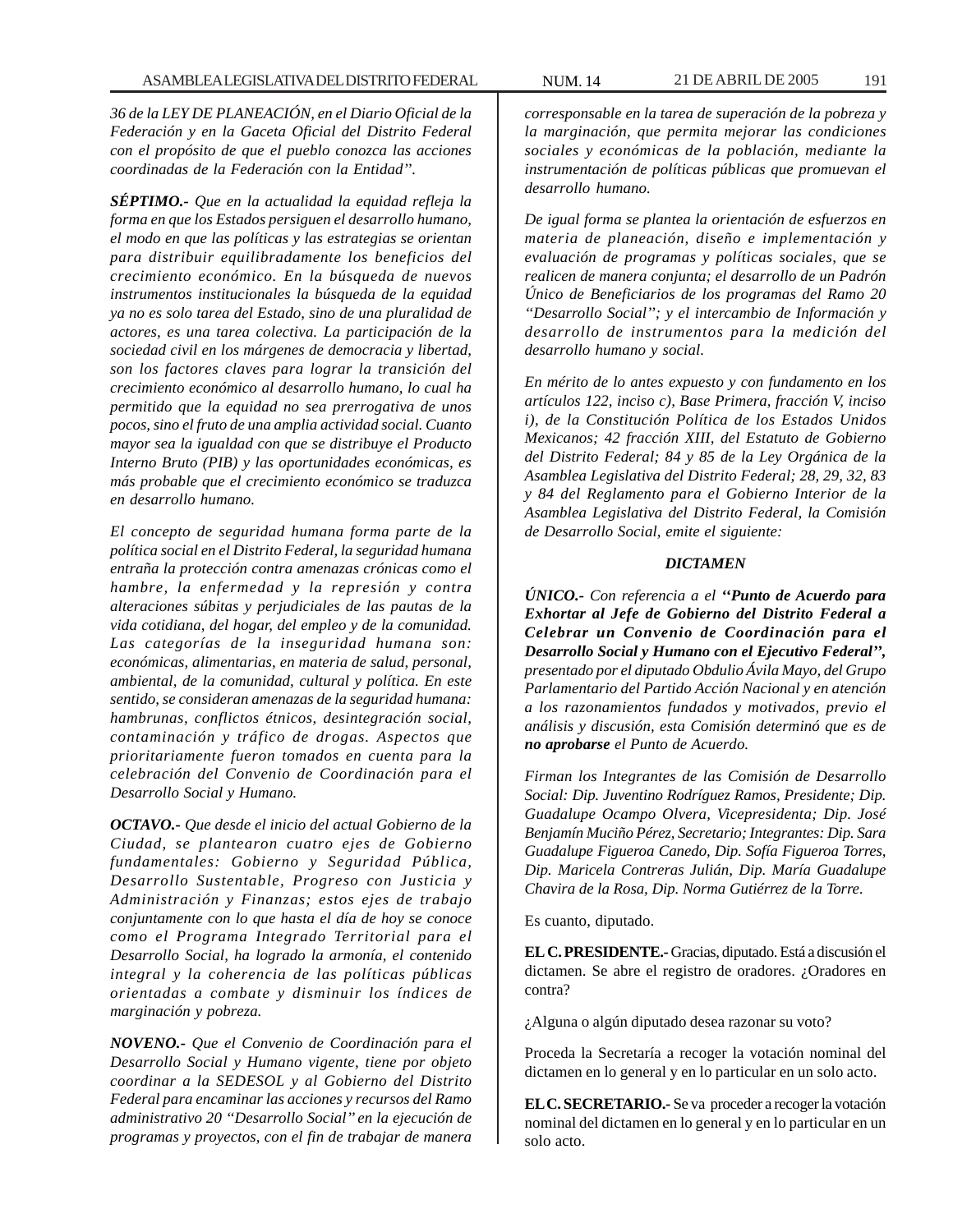#### De conformidad con lo establecido por el artículo 131 del Reglamento para el Gobierno Interior de la Asamblea, se solicita a la Coordinación de Servicios Parlamentarios hacer el anuncio correspondiente a efecto de que los diputados presentes puedan emitir su voto. Se solicita a los diputados que al emitir su voto lo hagan en voz alta diciendo su nombre y apellido, añadiendo la expresión ''en pro'', ''en contra'' o ''abstención''. El de la voz recogerá la votación. Comenzamos de derecha a izquierda. **(Votación Nominal)** María Teresita Aguilar, a favor. Rafael Hernández Nava, a favor. José Espina, en pro. Maricela Contreras Julián, a favor. Rodrigo Chávez Contreras, a favor. Aleida Alavez, en pro. Adrián Pedrozo Castillo, en pro. Silvia Oliva Fragoso, a favor. González Maltos, a favor. Araceli Vázquez Camacho, en pro. Higinio Chávez, a favor. Juan Antonio Arévalo López, en pro. Mónica Serrano, en pro. Gabriela González, en pro. Carlos Alberto Flores, a favor. José María Rivera, a favor. Sofía Figueroa, en pro. Lorena Villavicencio, a favor. Alfredo Hernández Raigosa, a favor. Miguel Angel Solares Chávez, a favor. Elio Bejarano, a favor. Arturo Escobar, a favor. Jorge García Rodríguez, en pro. Aguilar Álvarez, en pro. José Medel Ibarra, a favor. Francisco Agundis, a favor. Alberto Trejo Villafuerte, en pro. Francisco Chiguil, en pro. Gerardo Villanueva, a favor. Efraín Morales, a favor. Rigoberto Nieto, a favor. Pablo Trejo, en pro. Rodolfo Covarrubias, a favor. Julio Escamilla, a favor. **EL C. SECRETARIO.-** ¿Faltó alguna o algún diputado de emitir su voto? María Elena Torres, a favor. Lourdes Alonso, en pro. Lujano Nicolás, en pro. **EL C. SECRETARIO.-** ¿Faltó alguna o algún diputado de emitir su voto? Se va a proceder a recoger la votación de la Mesa Directiva. José Jiménez, en pro. Juventino Rodríguez Ramos, en pro. Andrés Lozano Lozano, en pro. **EL C. SECRETARIO.-** Diputado Presidente, el resultado de la votación es el siguiente: 40 votos a favor, 0 votos en contra, 0 abstenciones. Cumplida su instrucción. **EL C. PRESIDENTE.-** En consecuencia, se desecha el punto de Acuerdo para exhortar al Jefe de Gobierno del Distrito Federal a celebrar un convenio de coordinación para el desarrollo social y humano con el Ejecutivo Federal. Hágase del conocimiento del diputado promovente. El siguiente punto del orden del día es la discusión y en su caso aprobación del dictamen que presenta la Comisión de Desarrollo Social a la iniciativa de decreto por el que se adicionan diversas disposiciones de la Ley de Desarrollo Social para el Distrito Federal. En virtud de que el dictamen no fue distribuido entre las diputadas y diputados en términos de lo dispuesto por el artículo 118 del Reglamento para el Gobierno Interior de la Asamblea Legislativa del Distrito Federal, proceda la Secretaría a consultar a la Asamblea en votación económica

192 ASAMBLEA LEGISLATIVA DEL DISTRITO FEDERAL NUM. 14 21 DE ABRIL DE 2005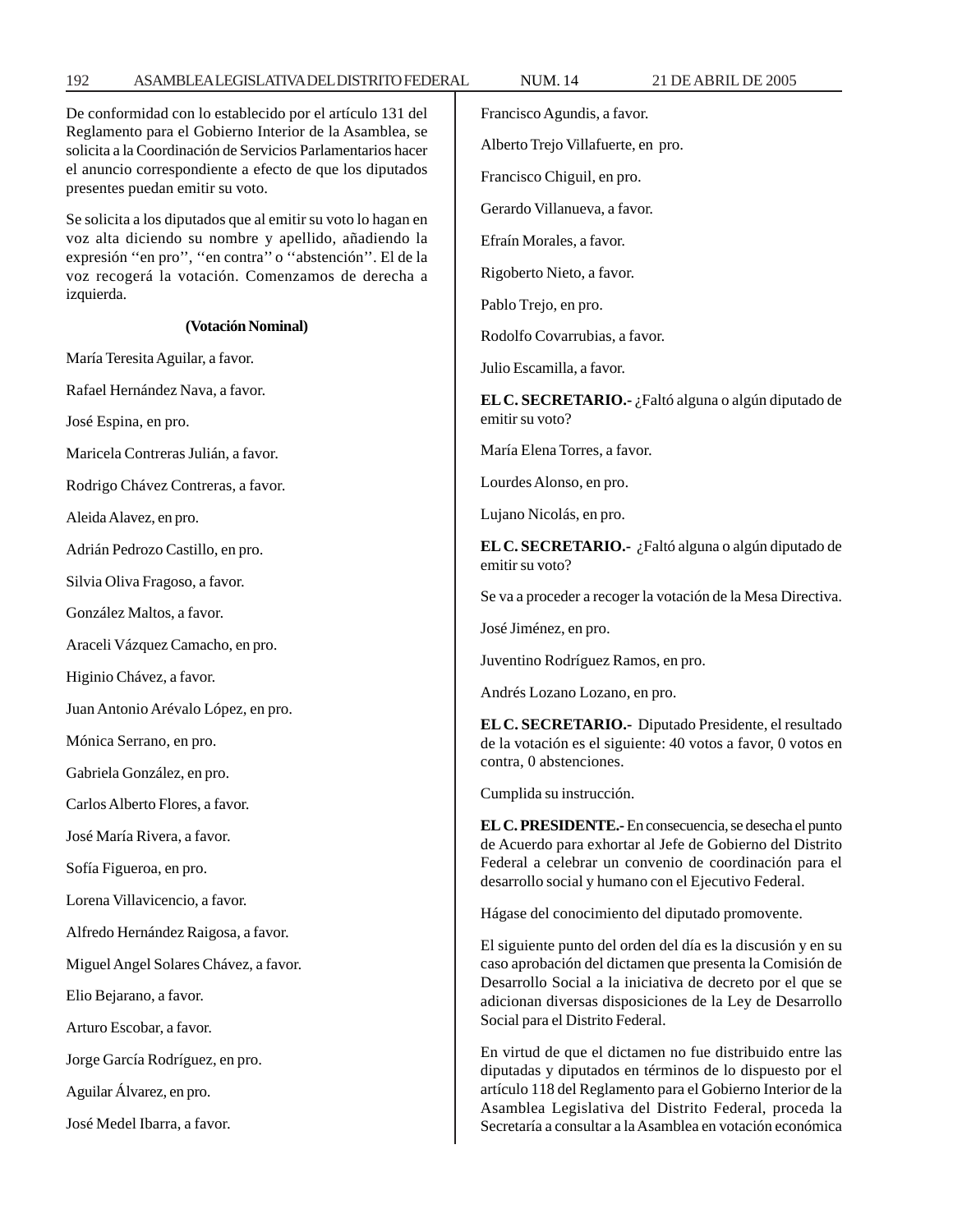si se dispensa la distribución y la lectura del mismo y se somete a discusión de inmediato,

**EL C. SECRETARIO.-** Por instrucciones de la presidencia y en votación económica, se consulta a la Asamblea si es de dispensarse la distribución y la lectura del dictamen de referencia y se somete a discusión de inmediato.

Los que estén por la afirmativa, sírvanse manifestarlo poniéndose de pie.

Los que estén por la negativa, sírvanse manifestarlo poniéndose de pie.

Dispensada la distribución y la lectura, diputado Presidente.

**EL C. PRESIDENTE.-** Gracias, diputado. Para fundamentar el dictamen se concede el uso de la palabra al diputado Juventino Rodríguez a nombre de la Comisión de Desarrollo Social.

**EL C. DIPUTADO JUVENTINO RODRÍGUEZ RAMOS.-** Con el permiso de la presidencia.

Compañeras y compañeros diputados:

*COMISIÓN DE DESARROLLO SOCIAL*

*DICTAMEN QUE PRESENTA LA COMISIÓN DE DESARROLLO SOCIAL, SOBRE LA INICIATIVA DE DECRETO POR EL QUE SE ADICIONAN DIVERSAS DISPOSICIONES DE LA LEY DE DESARROLLO SOCIAL PARA EL DISTRITO FEDERAL.*

*A la Comisión de Desarrollo Social, fue turnada para su análisis y dictamen, la ''Iniciativa de Decreto por el que se Adicionan Diversas Disposiciones de la Ley de Desarrollo Social para el Distrito Federal'' presentada por el Diputado Francisco Agundis Arias, del Grupo Parlamentario del Partido Verde Ecologista de México. Al respecto y con fundamento en los artículos 59, 60 fracción II, 61, 62 fracción XV, 63, 64, y 73 de la Ley Orgánica de la Asamblea Legislativa del Distrito Federal; 28, 29, 32, 33 y 84 del Reglamento para el Gobierno Interior de la Asamblea Legislativa del Distrito Federal; y 4, 5, 8 y 9 fracción I, 33, 50, 51, 52, 53, 54, 55 y 56 del Reglamento Interior de las Comisiones de la Asamblea Legislativa del Distrito Federal, esta Comisión, se aboco al estudio y análisis de la iniciativa presentada, con el fin de someterlo a consideración del Pleno de esta H. Asamblea Legislativa del Distrito Federal, conforme a los siguientes:*

# *ANTECEDENTES*

*PRIMERO.- Con fecha 14 de diciembre del año 2004, durante la Sesión Ordinaria del Pleno de la Asamblea Legislativa del Distrito Federal, III Legislatura, fue presentada por el Diputado Francisco Agundis Arias, del* *Grupo Parlamentario del Partido Verde Ecologista de México, la ''Iniciativa de Decreto por el que se Adicionan Diversas Disposiciones a la Ley de Desarrollo Social para el Distrito Federal'', por lo que el día 21 de diciembre de 2004 mediante oficio No. MDPPSA/CSP/1276/2004, el Presidente de la Mesa Directiva de este órgano legislativo, turnó a esta Comisión la referida iniciativa para su análisis y dictamen.*

*SEGUNDO.- Con fecha 21 de febrero de 2005, mediante oficio No. CDS/013/05, se solicitó a la Mesa Directiva de esta H. Asamblea Legislativa del Distrito Federal la ampliación del plazo para analizar y dictaminar la iniciativa de Ley en comento.*

*TERCERO.- Esta Dictaminadora, previa convocatoria realizada en términos de Ley, se reunió para la discusión, estudio y análisis de la propuesta en mención a las 9:00 horas del día 22 de marzo de 2005, en esta Ciudad de México Distrito Federal; emitiendo el presente dictamen, bajo los siguientes:*

# *CONSIDERANDOS*

*PRIMERO.- Que esta Comisión, de conformidad con los artículos 122, apartado C, Base Primera, fracción V, inciso h), de la Constitución Política de los Estados Unidos Mexicanos; 42, fracción XII, del Estatuto de Gobierno del Distrito Federal; 10 fracción I, 62, 64, 83 y 84 de la Ley Orgánica de la Asamblea Legislativa del Distrito Federal; 28, 29, 83 y 84 del Reglamento para el Gobierno Interior de la Asamblea Legislativa del Distrito Federal; y 4, 5, 8, 9 fracción I, 33, 50, 51, 52, 53, 54, 55 y 56 del Reglamento Interior de las Comisiones se considera competente para analizar y dictaminar la ''Iniciativa de Decreto por el que se Adicionan Diversas Disposiciones a la Ley de Desarrollo Social para el Distrito Federal''; considerando que la participación ciudadana, constituye un elemento fundamental para lograr verdaderos procesos de interlocución entre el Gobierno y la Sociedad Civil a fin de dar solución a las inquietudes y necesidades de la población. Por lo que, es obligación de esta Soberanía promover, el fomento de las actividades de desarrollo social.*

*SEGUNDO.- Que esta dictaminadora da cuenta que en la Iniciativa de Decreto que propone el Dip. Francisco Agundis Arias, en su apartado de Exposición de Motivos, resalta que '' Todo Estado democrático debe tener como una de sus finalidades el desarrollo social, por lo que indefectiblemente debe implementar políticas públicas que tengan por objeto promover, proteger y garantizar el cumplimiento de los derechos sociales de todos sus habitantes, en especial de las clases menos favorecidas'', más adelante señala, ''Las cifras más recientes indican que la pérdida de empleos va a la alza y aunque los indicadores oficiales insisten en que el poder adquisitivo*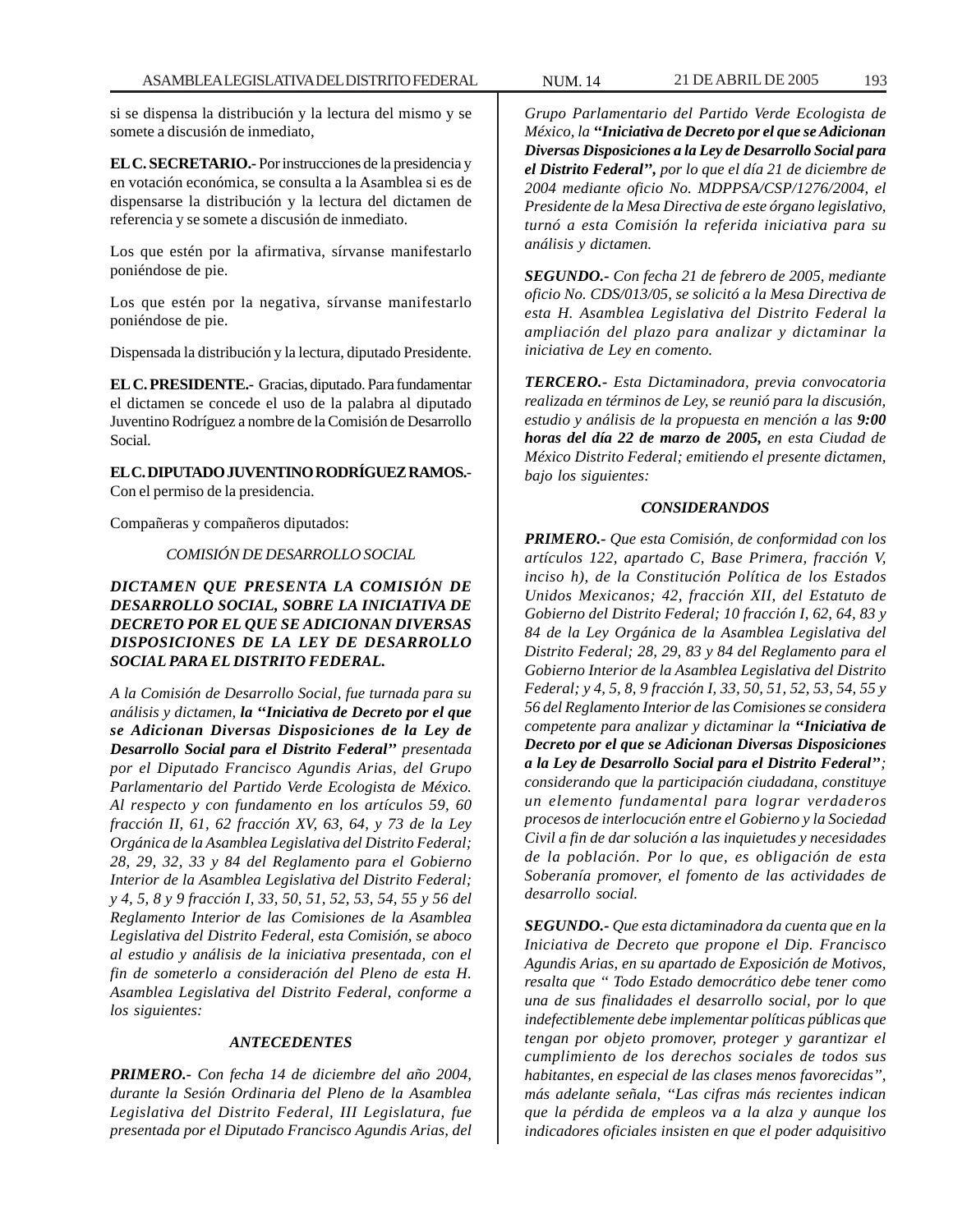*se recupera, las familias cada vez cuentan con menos recursos para hacerse de los satisfactores más elementales'', de igual forma hace suya la declaración de que las organizaciones civiles ''cobran distintas tipos de cuotas a las personas interesadas en pertenecer a ellas las cuales ven frustradas sus intenciones de verse favorecidos por algún programa de carácter social desarrollado por las autoridades del gobierno capitalino, ya que estas organizaciones a las que se afilian no cuentan con relaciones formales con el gobierno que les permitan cumplir sus falsas promesas''.*

*Por lo que esta iniciativa propone la adición de un artículo 31 A, a la Ley de Desarrollo Social para el Distrito Federal, en su Capítulo Séptimo denominado ''De la Participación Social'', en el cual la Secretaría de Desarrollo Social deberá integrar el Registro de Organizaciones Civiles y Sociales del Distrito Federal, en el que deberán inscribirse las personas morales que tienen como objeto principal trabajar exclusivamente en beneficio de sus miembros, desarrollando actividades de desarrollo social, el cual será de carácter público. Así mismo, la integración de un artículo 31 B, en el cual la Secretaría, por medio de su representante legal, su inscripción al Registro mediante la presentación de su acta constitutiva, de sus estatutos y demás documentos que la Secretaría disponga la cual a su vez expedirá una constancia de inscripción la cual deberá ser revalidada de manera anual previa verificación de los requisitos antes señalados.*

*La adición de un artículo 31 C, en el que la Secretaría negará la inscripción cuando no se cumpla con los requisitos establecidos, la documentación exhibida presente alguna irregularidad, exista constancia de haber cometido infracciones graves o reiteradas a las leyes u otras disposiciones jurídicas o no cumpla con su objeto. Y un artículo 31 D el cual establece una sanción equivalente de hasta mil días de salario mínimo a las organizaciones que incurran en una falta de inscripción o de aviso.*

*TERCERO.- Que esta dictaminadora señala que en la Constitución Política de los Estados Unidos Mexicanos, están previstas las actividades de fomento al desarrollo cuando ''habla de participación social en materia económica y en materia política, sobre todo cuando se trata de planeación''... referencia que se encuentra plasmada ''en los artículos 25 y 26 de la misma Ley Fundamental''.*

*CUARTO.- Que el artículo 22 del Estatuto de Gobierno del Distrito Federal en su párrafo primero, dice que: ''la participación ciudadana se desarrollará tanto en forma individual como colectiva (...)'', así mismo todo individuo perteneciente o no a alguna organización civil o social tiene derecho ejercer la participación ciudadana, tal y* *como lo establece la propia Ley de Participación Ciudadana del Distrito Federal, en su artículo 5 fracción III, al igual el artículo 5 de la Ley de Transparencia y Acceso a la Información Pública del Distrito Federal el cual enuncia que: ''Es obligación de todo Ente Público facilitar la participación de todas las personas en la vida política, económica, y cultural del Distrito Federal''.*

*QUINTO.- Que las actividades de desarrollo social que realizan las organizaciones civiles tienen su marco y fundamento jurídico en la Ley de Fomento a las Actividades de Desarrollo Social de las Organizaciones Civiles para el Distrito Federal, publicada en la Gaceta Oficial del Distrito Federal el 23 de mayo del 2000, la cual en su artículo 7 establece que: ''La Secretaría de Desarrollo Social, deberá integrar con la participación de las Organizaciones el Registro de Organizaciones Civiles del Distrito Federal cuando así lo soliciten''. De igual forma en su fracción 1 del artículo 7 enuncia la organización y administración de un sistema de registro e información de las organizaciones civiles; así mismo la fracción II del mismo artículo contempla la expedición de una constancia de inscripción al registro la cual no tiene ningún tipo de condicionamiento, salvo el previo cumplimiento del catalogo de requisitos que establece el artículo 8 y el párrafo segundo del artículo 9, ya que la naturaleza de la Ley no es regulatoria o restrictiva de sus actividades, sino de fomento de las actividades de las organizaciones de la sociedad civil, con estricto respeto a sus estructuras jurídica y administrativa.*

*SEXTO.- Que son motivos de cancelación de la constancia de inscripción al registro: el incumplimiento de las obligaciones a que refieren las siguientes fracciones del artículo 11, III.- Destinar la totalidad de sus recursos al cumplimiento de su objeto, IV.- Carecer de ligas de dependencia o subordinación con partidos políticos (...) y V.- Proporcionar a la autoridad que otorgue los recursos y fondos públicos información sobre el uso y destino de los apoyos otorgados (...).*

*SÉPTIMO.- Que es importante señalar, que el propósito de la Ley de Fomento a las Actividades de Desarrollo Social de las Organizaciones Civiles para el Distrito Federal, no solo es reglamentar o formalizar la participación si no garantizar su diversidad y autonomía y establecer mecanismos institucionales de comunicación y de colaboración entre la pluralidad y diversidad de organizaciones que actúan en la Ciudad, sino que el desafío consiste, en que las relaciones entre las autoridades locales y la ciudadanía se basen en la convicción de que la participación es un requisito indispensable para el ejercicio responsable de los derechos y obligaciones ciudadanas y de un Gobierno honesto, eficaz, justo y democrático. Por tanto, el Gobierno del Distrito Federal por convicción democrática, se*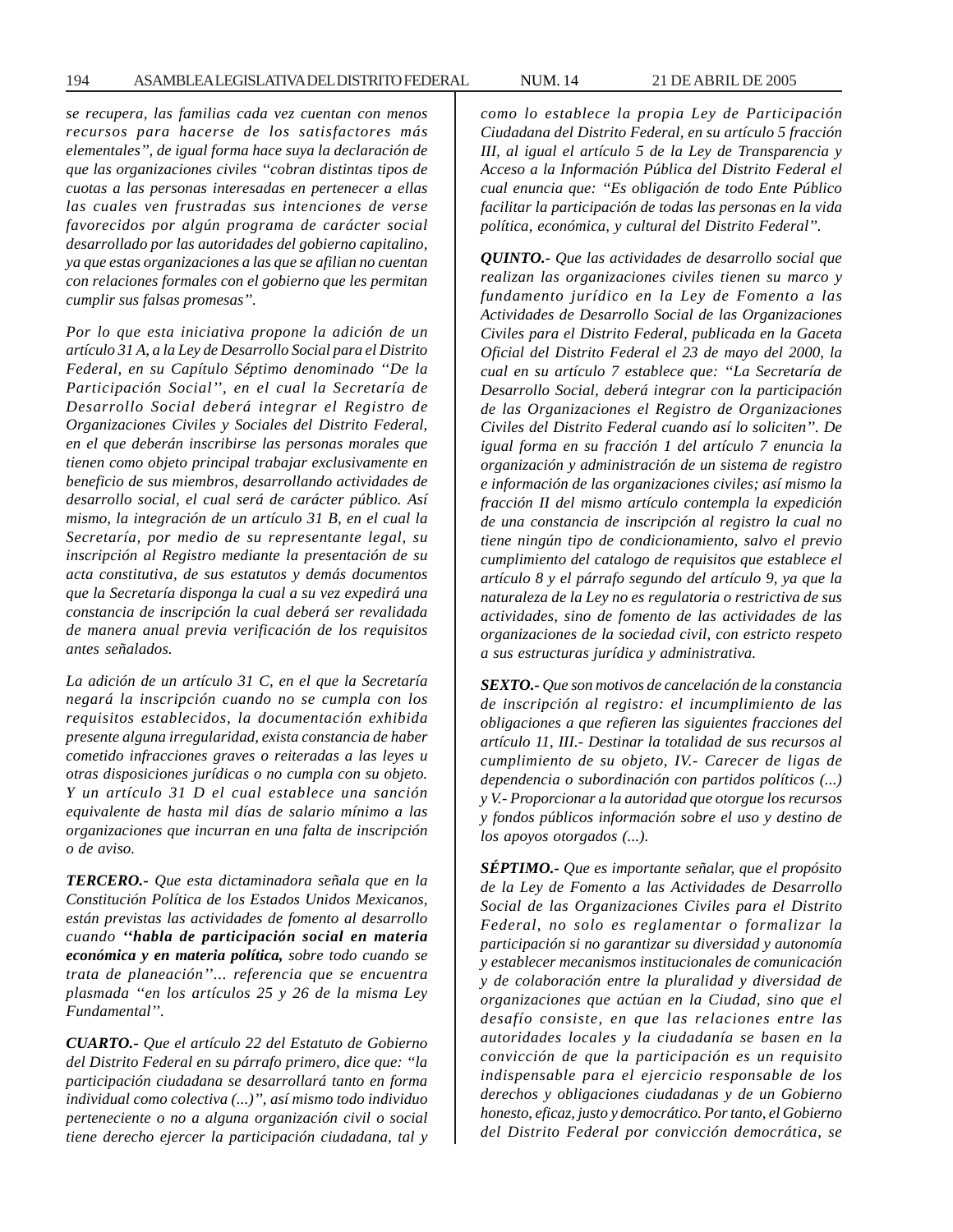*manifiesta respetuoso de la libertad de expresión y del derecho a la información. Por lo que se compromete a garantizar el ejercicio irrestricto de ellos.*

*OCTAVO.- Que la Ley de Transparencia y Acceso a la Información Pública del Distrito Federal, en su Artículo 1... garantiza el efectivo acceso a la información pública en posesión de los órganos locales que ejerzan el gasto público. Además el Artículo 3... reconsidera que es un bien del dominio público accesible a cualquier persona.*

*NOVENO.- Que se reforna lo dicho por el Movimiento Ciudadano por la Democracia, en la publicación ''Las organizaciones civiles y los movimientos sociales'', de Rafael Reygadas, como elemento de análisis de historia en las conformaciones de las Organizaciones Civiles, las cuales forman parte de las luchas del conjunto de la sociedad por su autonomía, por forjar una nación soberana, sustentable, democrática, pluriétnica, y respetuosa de la diversidad. El documento de referencia hace hincapié a que: ''A partir de dinámicas históricas internas a los movimientos sociales y de claves de significación que elucidan y analizan complejas constelaciones de relaciones entre diversos actores, podemos caracterizar cuatro períodos básicos del papel de las organizaciones civiles: imaginar la democracia y la autonomía (1956-68); movimientos sociales y organizaciones civiles (1969-1981); crisis e iniciativas políticas (1982'1988); movimientos ciudadanos e indígenas (1989-2001).'', de igual forma señala: ''La búsqueda de una identidad y posicionamiento propio de las organizaciones civiles ha sido, sin duda, permeada por una trayectoria de relación fusionada. Actualmente, las organizaciones civiles tienen una identidad en si mismas, diferenciada en el contexto de otros actores sociales y político de nuestras sociedades, no obstante, nuestra historia y misión nos ha mostrado que la construcción colectiva y dirección de nuestro aporte están y seguirán estando presentes al lado de los movimientos sociales''.*

*DÉCIMO.- Que el actual Gobierno de la Ciudad dejó cimentado en el Programa General de Desarrollo del Distrito Federal 2000-2006, en su apartado ''Democracia Participativa y Comunicación Social'', el compromiso de ''...otorgar poder real a la población y crear las condiciones para que pueda proponer, fiscalizar y controlar las acciones gubernamentales. Sólo así se podrán sentar las bases firmes para crear esa nueva cultura democrática que contribuya a cambiar las relaciones entre el gobierno y la sociedad..'', de igual forma señala que: ''..La democracia no es solo el gobierno para el pueblo, hecho en su nombre y beneficio, sino también el gobierno por el pueblo y se alcanza cuando los ciudadanos construyen libre y voluntariamente una organización social que combina la unidad de la Ley con*

*la diversidad de los intereses y el respeto a los derechos fundamentales...''*

*DÉCIMO PRIMERO.- Que como parte del compromiso asentado en el Programa General de Desarrollo para el Distrito Federal, 2000-2006, el Gobierno de la Ciudad ha otorgado incentivos fiscales locales a las organizaciones que se dedican al combate a la pobreza, a las instituciones de asistencia privada, desarrollo cultural, al desarrollo familiar. Tal y como se describe en el Código Financiero del Distrito Federal, 2004, en sus artículos 300, 301, 302, 303 y 304, que entre otras cosas señalan que: '' Las organizaciones que apoyen a sectores de la población en condiciones de rezago social y de extrema pobreza, legalmente constituidas, tendrán derecho a una reducción equivalente al 100%, respecto de las contribuciones a que se refieren los artículos 134, 148, 156, 167, 178, 203 y 206, así como los derechos establecidos en el Capítulo IX, de la Sección Quinta del Título Tercero del Libro Primero de este Código, con excepción de los Derechos del Archivo General de Notarías'', así como: ''... la reducción por concepto de Derechos por el Suministro de Agua, operará sólo en el caso de que se acredite que la organización de que se trate se encuentre seriamente afectada en su economía, supervivencia y realización de sus objetivos''.*

*DÉCIMO SEGUNDO.- Que los métodos para la participación ciudadana en asuntos vinculados al desarrollo social son fundamentales, pues marcan la centralidad de lo humano. La dimensión humana del desarrollo es otro cambio paradigmático que abre una nueva perspectiva para definir el acercamiento convencional de desarrollo. En la dimensión de la participación ciudadana, los seres humanos se convierten en el principal objeto y sujeto de su acción; ellos ya no serán una abstracción económica sino una viviente realidad operativa, ya no serán víctimas indefensas sino guías de los procesos de desarrollo cuyo control no ha estado en sus manos.*

*DÉCIMO TERCERO.- Que uno de los objetivos principales del Gobierno de la Ciudad tal y como lo establece en el Programa General de Desarrollo del Distrito Federal 2000-2006, publicado el cuatro de diciembre del año 2001 en la Gaceta Oficial del Distrito Federal, es impulsar la participación de la sociedad, fortaleciendo la construcción y consolidación de las identidades colectivas incrementando su capacidad para formular propuestas, tomar decisiones y vigilar la gestión de lo público, por lo que en el marco jurídico del Distrito Federal, se tiene regulada la participación de las organizaciones civiles en las actividades del Desarrollo Social. Tal es así que presupuestalmente el Gobierno de la Ciudad de cada peso que eroga, 96 por ciento considerado como gasto programable se destina a actividades vinculadas con la atención ciudadana.*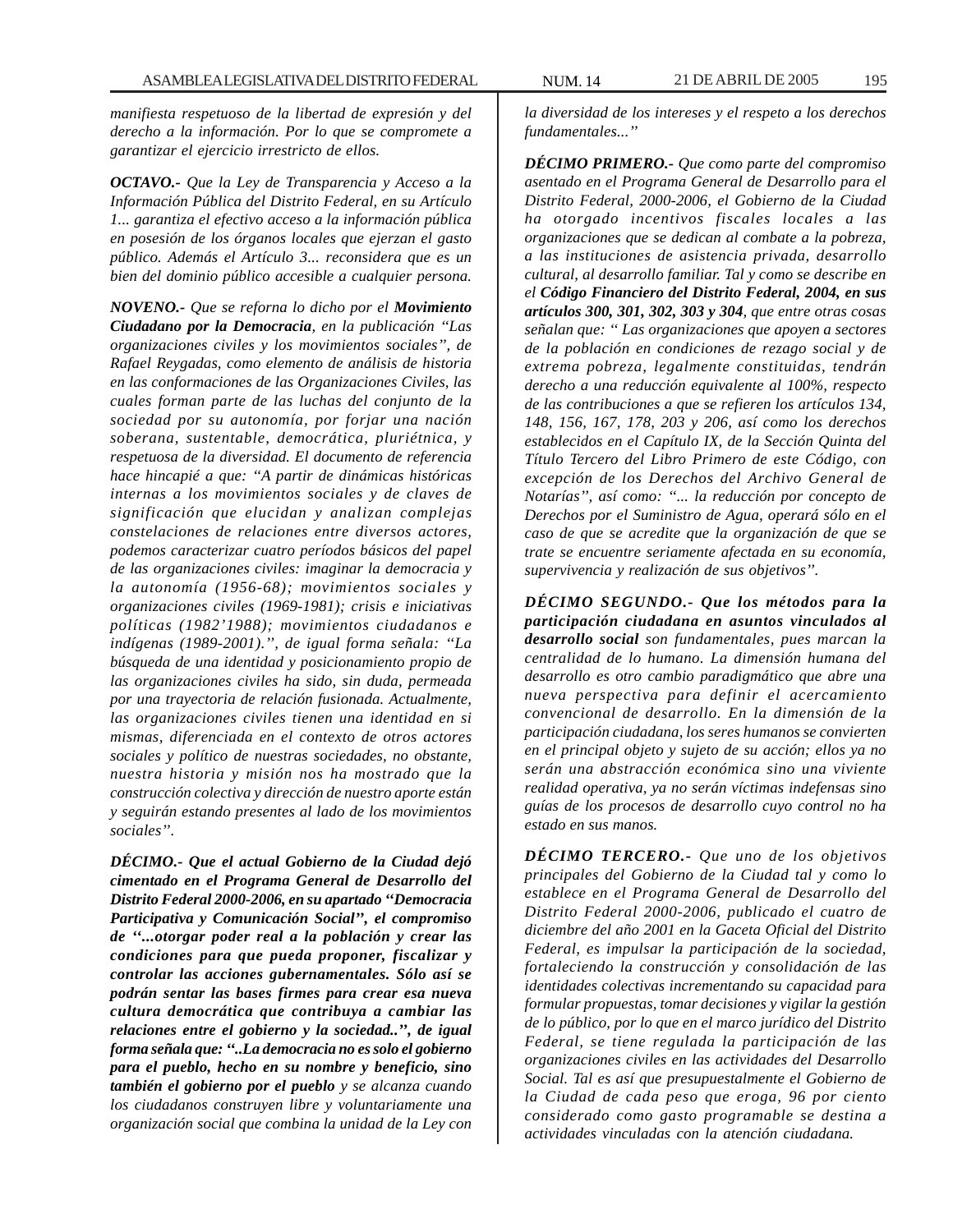*DÉCIMO CUARTO.- Que partiendo de que es voluntad de las organizaciones inscribirse en el Registro de Organizaciones Civiles, y dependiendo de la actividad que desarrollan, la Secretaría de Desarrollo Social a partir del 2001 ha integrado registros de organizaciones comprometidas con el desarrollo social. Inscribiendo a un total de 120 en el área de Equidad y Genero, en el programa de Coinversión Social; en el Instituto de Asistencia e Integración Social 200 organizaciones entre Instituciones de Asistencia Privada (IAP's) y Asociaciones Civiles; y un aproximado de 100 en el Instituto de la Juventud; así mismo, cuenta con un registro de la Junta de Asistencia Privada, la cual cuenta con aproximadamente 400 organizaciones, dependiendo de las actividades que realicen, destacando que las organizaciones de carácter social representan el mayor conglomerado dentro del sector no lucrativo. El mayor número de estas instituciones en esta modalidad atienden a personas con discapacidad, le siguen las que se dedican a niños y en tercer sitio ubican a las que atienden a mujeres, y alrededor de 150 dan atención a jóvenes y ancianos. En menor número las que atienden a refugiados y marginados.*

*DÉCIMO QUINTO.- Que el fomento de las actividades de las organizaciones de la sociedad civil, es fundamental para dar seguimiento a las acciones emprendidas por el Gobierno de la Ciudad, así como para establecer los mecanismos en los que las organizaciones de la sociedad civil aprovechen los apoyos y estímulos recibidos.*

*DÉCIMO SEXTO.- Que la iniciativa sometida a nuestro estudio, confirma el gran interés del Diputado Francisco Agundis Arias, por el fomento de las actividades que realizan las organizaciones de la sociedad civil. Sin embargo, los que suscribimos observamos que en el contenido de dicha iniciativa, se prevén disposiciones que podrían estar por demás reguladas en otras disposiciones jurídicas.*

*En mérito de lo antes expuesto, y con fundamento en los artículos 122, Inciso C), Base Primera, fracción V, inciso h), de la Constitución Política de los Estados Unidos Mexicanos; 42 fracción XII, del Estatuto de Gobierno del Distrito Federal; 62, 64 y 84 de la Ley Orgánica de la Asamblea Legislativa del Distrito Federal; 28, 29, 83 y 84 del Reglamento para el Gobierno Interior de la Asamblea Distrito Federal, la Comisión de Desarrollo Social*

#### *RESUELVE*

*ÚNICO.- Esta Comisión de Desarrollo Social con base en las consideraciones vertidas ha decidido no aprobar la Iniciativa de Decreto por el que se Adicionan Diversas* *Disposiciones de la Ley de Desarrollo Social para el Distrito Federal, presentada por el Diputado Francisco Agundis Arias del Grupo Parlamentario del Partido Verde Ecologista de México.*

*Dado en la Asamblea Legislativa del Distrito Federal, a los 12 días del mes de abril de 2005.*

*Firman por la Comisión de Desarrollo Social: Dip. Juventino Rodríguez Ramos, Presidente; Dip. Guadalupe Ocampo Olvera, Vicepresidenta; Dip. José Benjamín Muciño Pérez, Secretario; Integrantes: Dip. Sara Guadalupe Figueroa Canedo, Dip. Sofía Figueroa Torres, Dip. Maricela Contreras Julián, Dip. María Guadalupe Chavira de la Rosa, Dip. Norma Gutiérrez de la Torre*.

Es cuando, diputado.

**EL C. PRESIDENTE.-** Gracias diputado. Está a discusión el dictamen. Se abre el registro de oradores. ¿Oradores en contra?

¿Alguna o algún diputado desea razonar su voto?

Proceda la Secretaría a recoger la votación nominal del dictamen en lo general y en lo particular en un solo acto.

**EL C. SECRETARIO.-** Se va a proceder a recoger la votación nominal del dictamen en lo general y en lo particular en un solo acto.

De conformidad a lo establecido por el Artículo 131 del Reglamento para el Gobierno Interior de la Asamblea, se solicita a la Coordinación de Servicios Parlamentarios hacer el anuncio correspondiente, a efecto de que los diputados presentes puedan emitir su voto.

Se solicita a los diputados que al emitir su voto lo hagan en voz alta diciendo su nombre y apellido, añadiendo la expresión ''en pro'', ''en contra'' o ''abstención''. El de la voz recogerá la votación. Comenzamos de derecha a izquierda.

#### **(Votación Nominal)**

María Teresita Aguilar, a favor. Rafael Hernández Nava, a favor. Maricela Contreras Julián, a favor. Rodrigo Chávez Contreras, a favor. Adrián Pedrozo Castillo, en pro. Silvia Oliva Fragoso, en pro. González Maltos, a favor.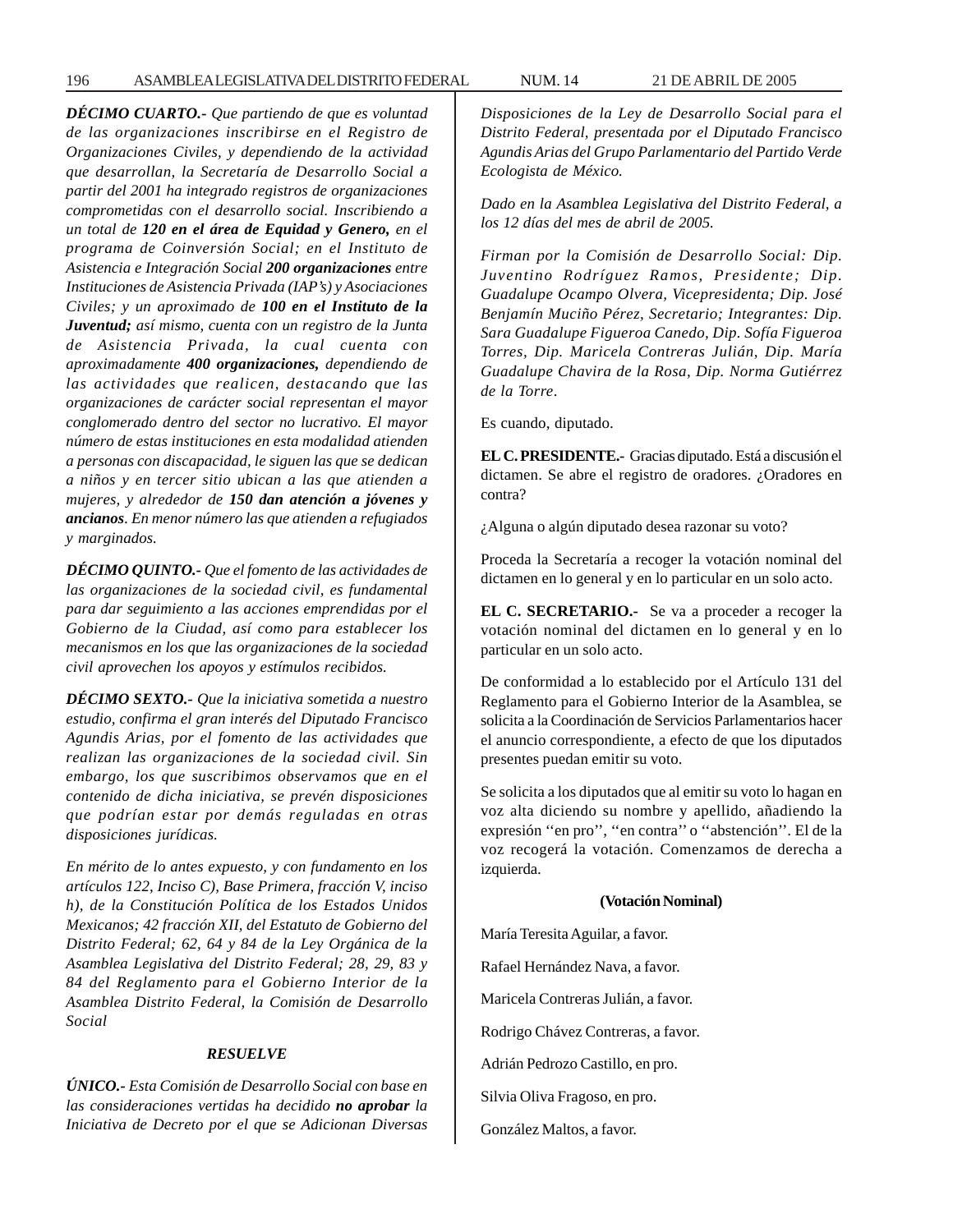Juventino Rodríguez Ramos, en pro.

Andrés Lozano Lozano, en pro.

**EL C. SECRETARIO.-** Diputado Presidente, el resultado de la votación es el siguiente: 37 votos a favor, 1 voto en contra, 0 abstenciones.

Cumplida su instrucción.

**EL C. PRESIDENTE.-** En consecuencia se aprueba el dictamen que presenta la Comisión de Desarrollo Social en sus términos.

En tal virtud se desecha la iniciativa materia del dictamen.

Hágase del conocimiento del diputado promovente.

El siguiente punto de la orden del día es la discusión y en su caso aprobación del dictamen que presenta la Comisión de Protección Civil a la propuesta con punto de acuerdo para que la Comisión Especial que atiende la problemática de los hundimientos diferenciales e instruya lo procedente para que conjuntamente las autoridades del área metropolitana del Valle de México y del Gobierno del Distrito Federal, coadyuven de abastecimiento de agua potable y contrarrestar los asentamientos diferenciales. Asimismo en materia de protección civil, se elabore un Atlas de Riesgo del Distrito Federal.

En virtud de que el dictamen no fue distribuido entre las diputadas y diputados, en términos de lo dispuesto por el artículo 118 del Reglamento para el Gobierno Interior de la Asamblea Legislativa del Distrito Federal, proceda la Secretaría a consultar a la Asamblea en votación económica si se dispensa la distribución y la lectura del mismo y se somete a su discusión de inmediato.

**EL C. SECRETARIO.-** Por instrucciones de la presidencia y en votación económica, se consulta a la Asamblea si es de dispensarse la distribución y la lectura del dictamen de referencia y se somete a discusión de inmediato.

Los que estén por la afirmativa, sírvanse manifestarlo poniéndose de pie.

Los que estén por la negativa, sírvanse manifestarlo poniéndose de pie.

Dispensada la distribución y la lectura, diputado Presidente.

**EL C. PRESIDENTE.-** Para fundamentar el dictamen, se concede el uso de la palabra al diputado Rodolfo Covarrubias, a nombre de la Comisión de Protección Civil.

**EL C. DIPUTADO RODOLFO FRANCISCO COVARRUBIAS GUTIÉRREZ.-** Con su permiso, diputado Presidente.

*COMISIÓN DE PROTECCIÓN CIVIL*

*DICTAMEN DE LA COMISIÓN DE PROTECCIÓN CIVIL SOBRE LA PROPUESTA CON PUNTO DE*

Higinio Chávez, a favor. Lujano Nicolás, a favor.

Araceli Vázquez Camacho, en pro.

Gabriela González, en pro.

Carlos Alberto Flores, a favor.

José María Rivera, a favor.

José Espina, en pro.

Sofía Figueroa, en pro.

Lorena Villavicencio, a favor.

Alfredo Hernández Raigosa, a favor.

Francisco Chiguil, en pro.

Miguel Angel Solares Chávez, a favor.

Elio Bejarano, a favor.

Alberto Trejo Villafuerte, en pro.

Lourdes Alonso, en pro.

María Elena Torres, a favor.

Juan Antonio Arévalo López, en pro.

Arturo Escobar, en contra.

Jorge García Rodríguez, en pro.

Aguilar Álvarez, en pro.

José Medel Ibarra, a favor.

Gerardo Villanueva, a favor.

Efraín Morales, a favor.

Rigoberto Nieto, a favor.

Pablo Trejo, en pro.

Julio Escamilla, a favor.

Rodolfo Covarrubias, a favor.

**EL C. SECRETARIO.-** ¿Faltó alguna o algún diputado de emitir su voto?

Aleida Alavez, en pro.

**EL C. SECRETARIO.-** ¿Faltó alguna o algún diputado de emitir su voto?

Se va a proceder a recoger la votación de la Mesa Directiva.

José Jiménez, en pro.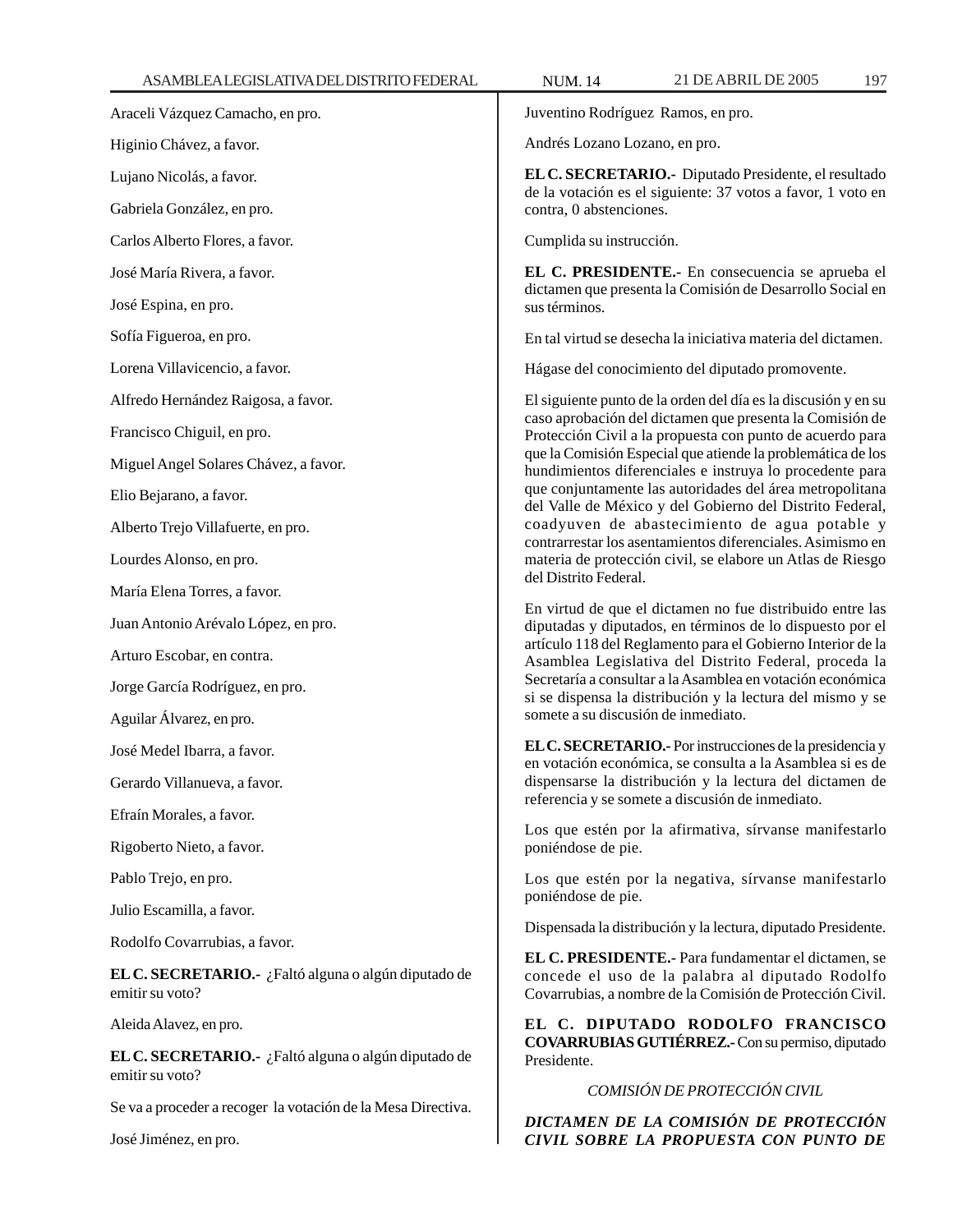*ACUERDO PARA QUE LA COMISIÓN ESPECIAL QUE ATIENDE LA PROBLEMÁTICA DE LOS HUNDIMIENTOS DIFERENCIALES EN EL DISTRITO FEDERAL, PROMUEVA UNA REUNIÓN CON EL JEFE DE GOBIERNO DEL DISTRITO FEDERAL, E INSTRUYA LO PROCEDENTE PARA QUE CONJUNTAMENTE CON LAS AUTORIDADES DEL ÁREA METROPOLITANA DEL VALLE DE MÉXICO Y DEL GOBIERNO FEDERAL, COADYUVEN EN SOLUCIÓN DEL PROBLEMA DE ABASTECIMIENTO DE AGUA POTABLE CONTRARRESTAR LOS ASENTAMIENTOS DIFERENCIALES ASIMISMO EN MATERIA DE PROTECCIÓN CIVIL SE ELABORE EL ATLAS DE RIESGOS DEL DISTRITO FEDERAL''.*

# *HONORABLE ASAMBLEA LEGISLATIVA DEL DISTRITO FEDERAL:*

*A la Comisión de Protección Civil de la Asamblea Legislativa del Distrito Federal, III Legislatura, fue turnada para su análisis y dictamen, con opinión de la Comisión Especial que atenderá la Problemática de los Hundimientos Diferenciales en el Distrito Federal, la ''propuesta con punto de acuerdo para que la Comisión Especial que Atiende la Problemática de los Hundimientos Diferenciales en el Distrito Federal, promueva una reunión con el Jefe de Gobierno del Distrito Federal e instruya lo procedente para que conjuntamente con las autoridades del área metropolitana del Valle de México y del Gobierno Federal, coadyuven en la solución del problema de abastecimiento de agua potable y contrarrestar los asentamientos diferenciales asimismo en materia de protección civil se elabore el atlas de riesgos del Distrito Federal''; que presentó la Diputada Silvia Oliva Fragoso, del Grupo Parlamentario del Partido de la Revolución Democrática.*

*Con fundamento en los artículos 63 y 64 de la Ley Orgánica, artículos 28, 32, 41 y 84 del Reglamento para el Gobierno Interior, y artículos 8, 9 y 50 al 57 del Reglamento Interior de las Comisiones, todos de la Asamblea Legislativa del Distrito Federal, esta comisión se abocó al estudio de dicha propuesta, con la opinión de la comisión referida, por que somete al Pleno de la Asamblea Legislativa este dictamen, conforme a los siguientes:*

#### *ANTECEDENTES*

*1. En sesión ordinaria de la Diputación Permanente de la Asamblea Legislativa del Distrito Federal, III Legislatura, celebrada el día 12 de enero de 2005, la diputada Silvia Oliva Fragoso, del Grupo Parlamentario del Partido de la Revolución Democrática, presentó la ''propuesta con punto de acuerdo para que la Comisión Especial que Atiende la Problemática de los Hundimientos Diferenciales en el Distrito Federal, promueva una* *reunión con el Jefe de Gobierno del Distrito Federal e instruya lo procedente para que conjuntamente con las autoridades del área metropolitana del Valle de México y del Gobierno Federal, coadyuven en la solución del problema de abastecimiento de agua potable y contrarrestar los asentamientos diferenciales asimismo en materia de protección civil se elabore el atlas de riesgos del Distrito Federal''.*

*2. Con fecha 12 de enero de 2005, mediante oficio MDPP/ PRSA/CSP/0032/2005, la diputada Aleida Alavez Ruiz, Presidenta de la Diputación Permanente de la Asamblea Legislativa del Distrito Federal, turnó a la Comisión de Protección Civil con opinión de la Comisión Especial que Atiende la Problemática de los Hundimientos Diferenciales en el Distrito Federal, la citada propuesta con punto de acuerdo para su análisis, discusión y elaboración del dictamen correspondiente.*

*3. Considerando, que el problema de los hundimientos diferenciales en la Ciudad de México está relacionado con la gestión y uso eficiente del agua, la Asamblea Legislativa del Distrito Federal, III Legislatura, creó de acuerdo a las normas internas, la Comisión Especial que atenderá la problemática de los Hundimientos Diferenciales en el Distrito Federal, el día 2 de marzo de 2004, y la Comisión Especial para la Gestión Integral del Agua, el día 22 de marzo de 2004.*

*4. Mediante oficio ALDF/CPC/05/01 la Presidencia de la Comisión de Protección Civil, solicitó las opiniones y comentarios sobre la propuesta referida a la Comisión Especial que atenderá la problemática de los Hundimientos Diferenciales en el Distrito Federal.*

*5. Los diputados integrantes de la Comisión de Protección Civil se, reunieron el día 13 de abril de 2005, con el objetivo de examinar, discutir y en su caso aprobar el presente Dictamen:*

#### *CONSIDERANDOS*

*PRIMERO. Que la Comisión de Protección Civil de la Asamblea Legislativa del Distrito Federal, III Legislatura, está facultada para conocer y dictaminar la ''propuesta con punto de acuerdo para que la Comisión Especial que Atiende la Problemática de los Hundimientos Diferenciales en el Distrito Federal, promueva una reunión con el Jefe de Gobierno del Distrito Federal e instruya lo procedente para que conjuntamente con las autoridades del área metropolitana del Valle de México y del Gobierno Federal, coadyuven en la solución del problema de abastecimiento de agua potable y contrarrestar los asentamientos diferenciales asimismo en materia de protección civil se elabore el atlas de riesgos del Distrito Federal''; que presento la diputada Silvia Oliva Fragoso, del Grupo Parlamentario del Partido de*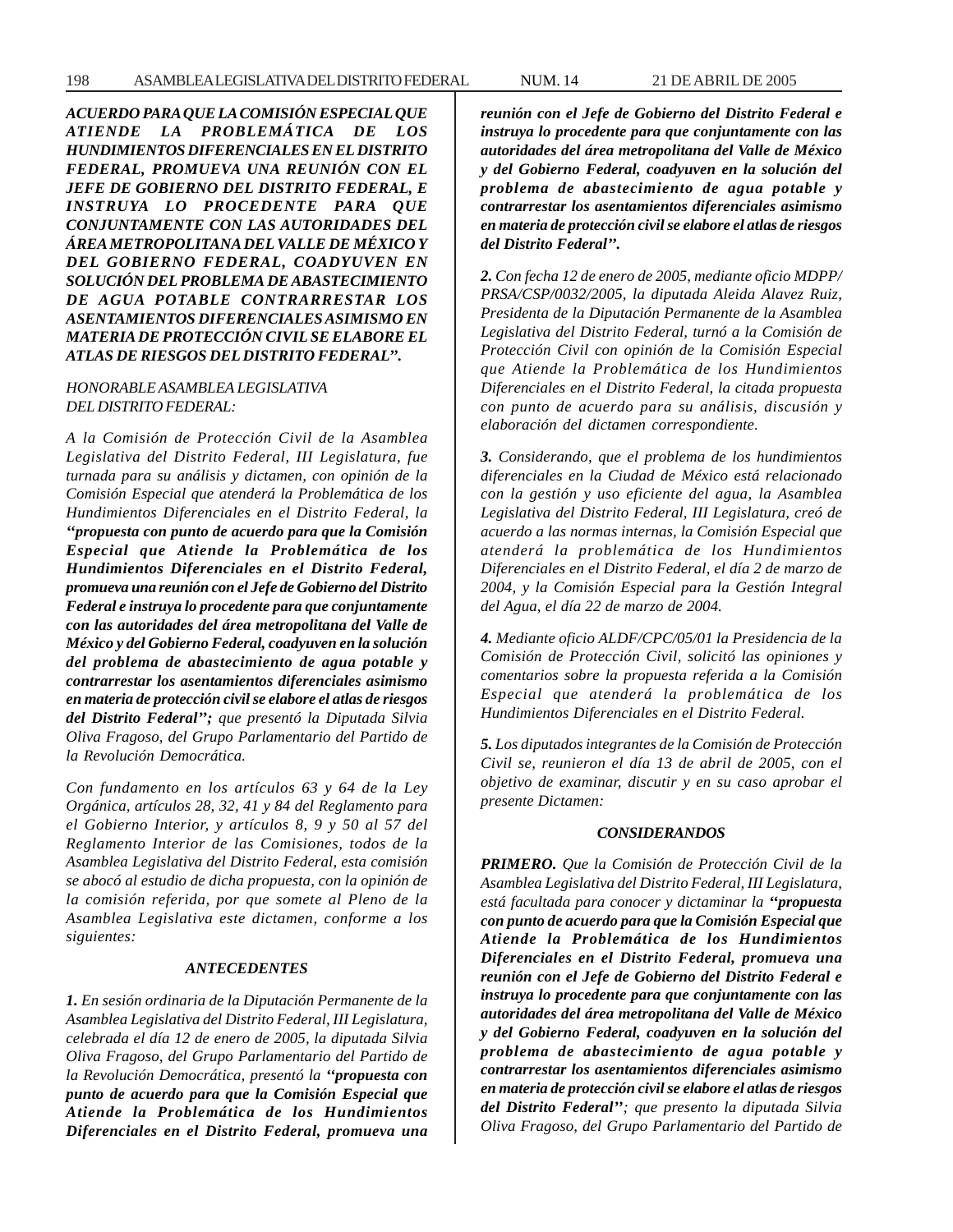*la Revolución Democrática, en virtud de los artículos 59, 60 fracción II, 62 fracciones VII y XXVII, 64 de la Ley Orgánica, 28, 29 y 32 del Reglamento para el Gobierno Interior, 5 y 8 del Reglamento Interior de las Comisiones, todos de la Asamblea Legislativa del Distrito Federal.*

*SEGUNDO. Que la Comisión Especial para la atención de la Problemática de los Hundimientos Diferenciales en el Distrito Federal está facultada para emitir opinión y coadyuvar a la dictaminación de la propuesta con punto de acuerdo referida, en tanto, los asunto de ésta, le competen de acuerdo al ámbito de sus atribuciones.*

*TERCERO. Que la sobreexplotación del acuífero para abastecer de agua a zonas sobrepobladas provoca agrietamientos del suelo, situación que se presenta problemáticamente en diversos puntos de la Ciudad de México, principalmente en las delegaciones periféricas del sur y del oriente.*

*CUARTO.- Que la integración de una declaratoria de trabajos prioritarios en torno a los hundimientos diferenciales y abastecimientos de agua, en la que participen de manera coordinada las autoridades competentes de la Zona Metropolitana del Valle México (ZMVM), coadyuvaría en la solución de la problemática.*

*QUINTO. Que los hundimientos diferenciales provocan afectaciones al sistema de drenaje superficial, ocasionando fugas de agua de grandes dimensiones, daños a viviendas, así como a las zonas de cultivo en terrenos agropecuarios y a la seguridad de habitantes que viven, transitan o realizan actividades en lugares predios afectados.*

*SEXTO. Que la Comisión Especial para la Gestión Integral del Agua (CEGIA) está facultada para participar en la reunión con las autoridades encargadas de la operación y manejo de los recursos hídricos y coadyuvar en la solución de los problemas de hundimientos diferenciales y abastecimiento de agua.*

*SÉPTIMO. Que el Atlas de Riesgos es un sistema de información geográfica, que permite identificar el tipo de riesgo a que están expuestos los servicios vitales, sistemas estratégicos, las personas, sus bienes y entorno con los criterios y bases técnicas que determine la Dirección General de Protección Civil del Distrito Federal, de acuerdo con el Artículo 3 fracción I, de la Ley de Protección Civil del Distrito Federal.*

*OCTAVO. Que las Comisiones de la Asamblea Legislativa del Distrito Federal están facultadas para solicitar de la Administración Pública del Distrito Federal la información que requieran para el desarrollo de sus trabajos, así como para solicitar la presencia ante ellas, de servidores públicos del Gobierno del Distrito Federal,*

*de acuerdo con el Artículo 34 del Reglamento para el Gobierno Interior de la Asamblea Legislativa del Distrito Federal.*

*NOVENO. Que el Sistema de Aguas tiene la facultad de proyectar ejecutar y supervisar las obras hidráulicas necesarias así como controlar las inundaciones, los hundimientos y movimientos del suelo cuando su origen sea hidráulico; de acuerdo con el Artículo 16 fracciones I, II y XVIII de la Ley de Aguas del Distrito Federal.*

*DÉCIMO. Que las fugas ocasionadas por los hundimientos diferenciales en el Distrito Federal, han provocado en últimas fechas una crisis en el desabasto de agua y de inundaciones, que entre otras causas agravan la problemática de la gestión integral del agua.*

*DÉCIMO PRIMERO. Que la Secretaría de Desarrollo Urbano y las autoridades delegacionales llevan a cabo los procedimientos para la elaboración, aprobación, modificación e inscripción del Programa General, Programas Delegacionales y los programas parciales de Desarrollo Urbano en el Distrito Federal, de acuerdo a los artículos 23 a 27 de la Ley de Desarrollo Urbano del Distrito Federal.*

*DÉCIMO SEGUNDO. Que el Instituto de Vivienda del Distrito Federal es un organismo descentralizado que realiza acciones de mejoramiento urbano, edificación de vivienda de interés social y popular, así como sustitución de viviendas de alto riesgo, a partir del Programa de Expropiación de Inmuebles de Alto Riesgo Estructural.*

*DÉCIMO TERCERO. Que por todo lo antes expuesto y fundado, la Comisión de Protección Civil, en su carácter de dictaminadora resuelve:*

*PRIMERO.- Se solicita a la Comisión Especial que Atiende la Problemática de los Hundimientos Diferenciales en el Distrito Federal, en coordinación con la Comisión Especial para la Gestión Integral del Agua, promueva las reuniones de trabajo necesarias con el Director General del Sistema de Aguas de la Ciudad de México, a fin de coadyuvar en la solución de la problemática de abastecimiento de agua potable así como del mantenimiento de infraestructura de la red de agua potable para contrarrestar hundimientos diferenciales en la Ciudad de México; así como generar una declaratoria de trabajos prioritarios en materia de agua para el Distrito Federal, que contemple los siguientes aspectos:*

- *1. Programa de uso eficiente del agua.*
- *2. Programa de reparación de fugas de agua.*
- *3. Construcción de pozos de absorción y plantas potabilizadoras.*
- *4. Construcción de plantas de agua tratada para industria, riego de parques y jardines y*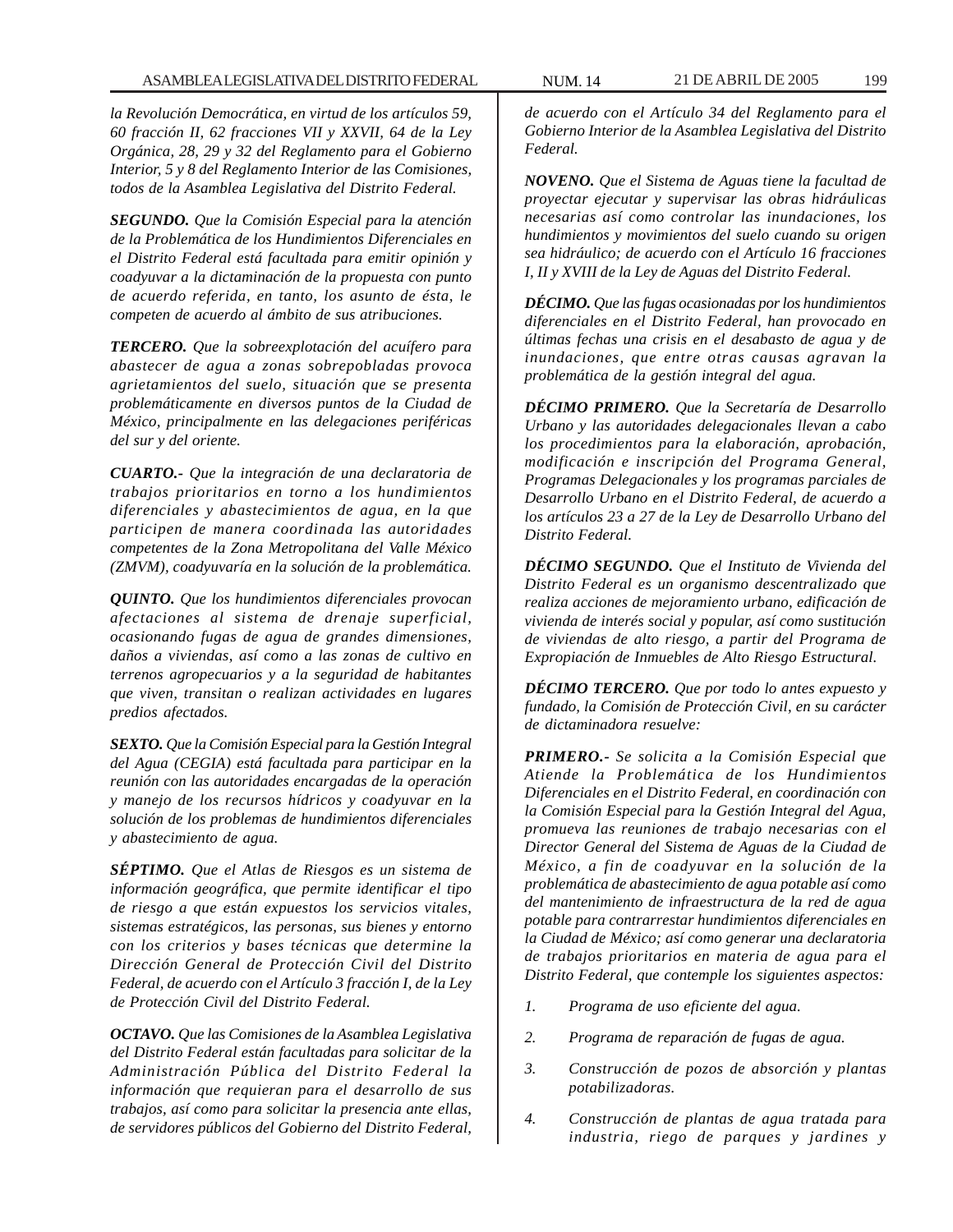200 ASAMBLEA LEGISLATIVA DEL DISTRITO FEDERAL NUM. 14 21 DE ABRIL DE 2005

*mantenimiento urgente de la Planta de Tratamiento ''Cerro de la Estrella''.*

- *5. Construcción de Redes de Agua Tratada.*
- *6. Respeto a las zonas de conservación y zonas libres en las construcciones, para filtración de agua pluvial.*
- *7. Verificación de los sistemas de reuso de agua y filtración de agua pluvial en las construcciones ya autorizadas.*
- *8. Sustitución de tuberías de agua potable de asbesto cemento por tubería de propileno, en las zonas blandas y suelos de transición en el Distrito Federal.*
- *9. Mantenimiento de la infraestructura de la red de agua potable.*

*SEGUNDO.- Se exhorta al Sistema de Aguas de la Ciudad de México realice las acciones de coordinación metropolitana, a fin de acordar las líneas de acción necesarias que conlleven a la solución integral de la problemática del agua de la Zona Metropolitana del Valle de México.*

*TERCERO.- Se solicita a la Dirección General de Protección Civil del Distrito Federal que emita los criterios y bases técnicas para la incorporación de la problemática de los Hundimientos Diferenciales en el Atlas de Riesgos de la Ciudad de México, y una vez incluidos sea turnado a la Secretaría de Desarrollo Urbano, y Vivienda y a los Jefes Delegacionales, con el fin de que sean revisados los Programas General, Delegacionales y Parciales de Desarrollo Urbano, y al Instituto de Vivienda del Distrito Federal a efecto de que sea considerado en el Programa de Expropiación de Inmuebles de Alto Riesgo Estructural.*

*CUARTO.- Se exhorta a las autoridades del Gobierno del Distrito Federal, que una vez revisado el Atlas de Riesgo de la Ciudad de México y los programas Delegacionales y Parciales de Desarrollo Urbano, se restrinjan las construcciones de obras nuevas y ampliaciones en las zonas de fracturas, y se promueva la creación de áreas verdes.*

*QUINTO.- Se exhorta a la Secretaría de Gobierno del Distrito Federal, y al Instituto de Vivienda del Distrito Federal para que realicen las expropiaciones necesarias sobre viviendas dañadas por fisuras, otorguen facilidades de crédito de vivienda en lugares donde no exista tal problemática y se sustituyan los predios expropiados por áreas verdes susceptibles de filtrar agua pluvial al acuífero.*

*Firman por la Comisión: Dip. Rodolfo Covarrubias Gutiérrez, Presidente; Dip. Sofía Figueroa Torres,*

*Vicepresidenta; Dip. Martha Teresa Delgado Peralta, Integrante; Dip. Adrián Pedrozo Castillo, Integrante.*

Es cuanto, diputado Presidente.

**EL C. PRESIDENTE.-** Gracias, diputado. Está a discusión el dictamen. Se abre el registro de oradores. ¿Oradores en contra?

¿Alguna o algún diputado desea razonar su voto?

Proceda la Secretaría a recoger la votación nominal del dictamen en lo general y en lo particular en un solo acto.

**EL C. SECRETARIO.-** Se va a proceder a recoger la votación nominal del dictamen en lo general y en lo particular en un solo acto.

De conformidad con lo establecido por el artículo 131 del Reglamento para el Gobierno Interior de la Asamblea, se solicita a la Coordinación de Servicios Parlamentarios hacer el anuncio correspondiente a efecto de que los diputados presentes puedan emitir su voto.

Se solicita a los diputados que al emitir su voto lo hagan en voz alta diciendo su nombre y apellido, añadiendo la expresión ''en pro'', ''en contra'' o ''abstención''. El de la voz recogerá la votación. Comenzamos de derecha a izquierda.

### **(Votación Nominal)**

María Teresita Aguilar, a favor. Juan Antonio Arévalo López, en pro. José Espina, en pro. Mónica Serrano, en pro. Rafael Hernández Nava, a favor. Maricela Contreras Julián, a favor. Aleida Alavez, en pro. Adrián Pedrozo Castillo, en pro. González Maltos, a favor. Araceli Vázquez Camacho, en pro. Higinio Chávez, a favor. Lujano Nicolás, a favor. Gabriela González, en pro. Carlos Alberto Flores, a favor. Sofía Figueroa, en pro. Lorena Villavicencio, a favor.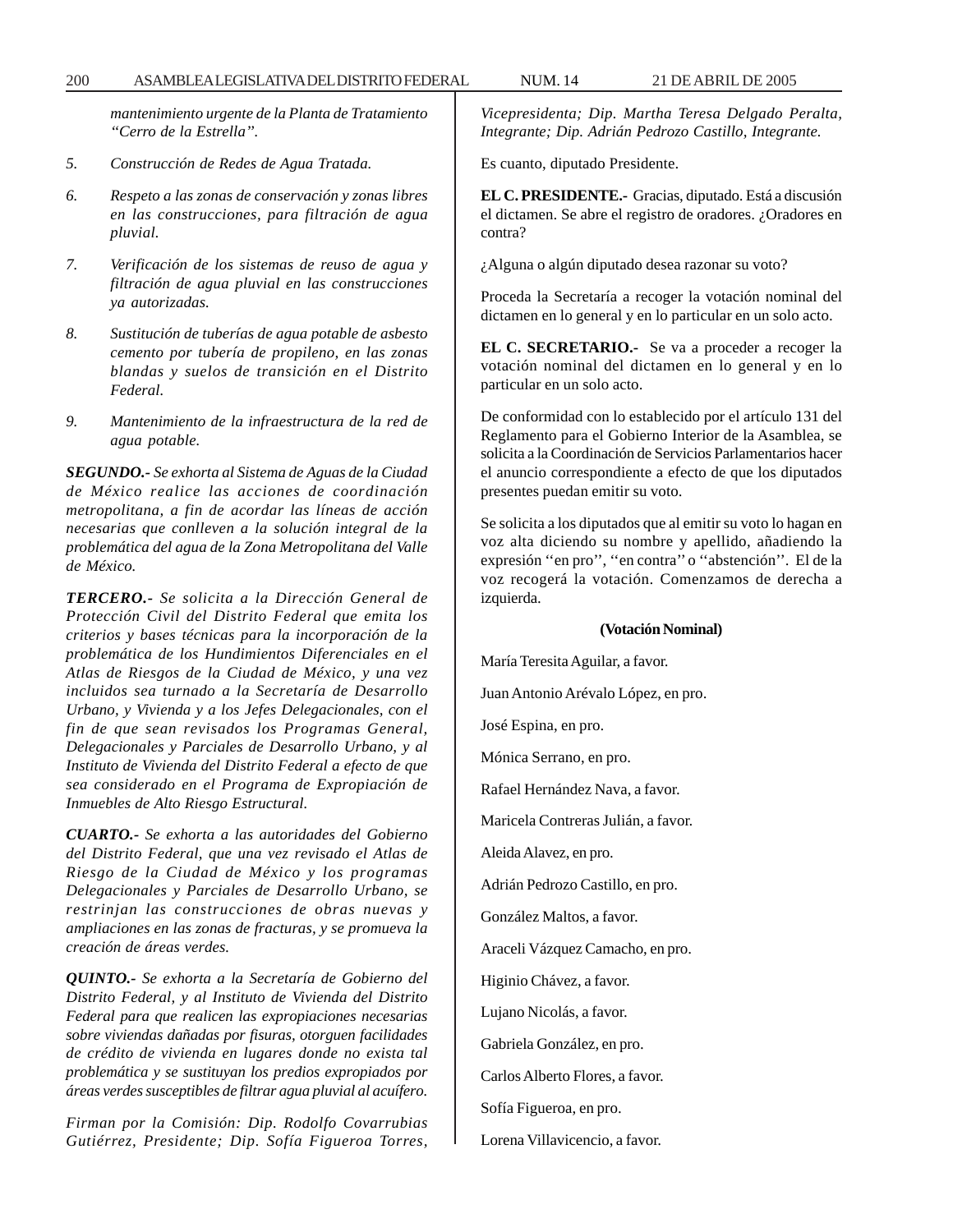Alfredo Hernández Raigosa, a favor.

Francisco Chiguil, en pro.

Miguel Angel Solares Chávez, a favor.

Elio Bejarano, en pro.

Rodrigo Chávez Contreras, a favor.

Alberto Trejo Villafuerte, en pro.

Lourdes Alonso, en pro.

Silvia Oliva Fragoso, en pro.

Jorge García Rodríguez, a favor.

Aguilar Álvarez, en pro.

José Medel Ibarra, a favor.

Gerardo Villanueva, a favor.

Efraín Morales, a favor.

Rigoberto Nieto, a favor.

Pablo Trejo, en pro.

Rodolfo Covarrubias, a favor.

María Elena Torres, a favor.

Héctor Guijosa, a favor.

Julio Escamilla, a favor.

Arturo Escobar, a favor.

**EL C. SECRETARIO.-** ¿Faltó alguna o algún diputado de emitir su voto?

¿Faltó alguna o algún diputado de emitir su voto?

Se va a proceder a recoger la votación de la Mesa Directiva.

José Jiménez, en pro.

Juventino Rodríguez Ramos, en pro.

Andrés Lozano Lozano, en pro.

**EL C. SECRETARIO.-** Diputado Presidente, el resultado de la votación es el siguiente 39 votos a favor, 0 votos en contra, 0 abstenciones.

Cumplida su instrucción.

**EL C. PRESIDENTE.-** En consecuencia se aprueba el dictamen que presenta la Comisión de Protección Civil a la propuesta con punto de acuerdo para que la Comisión Especial que atiende la problemática de los hundimientos diferenciales instruya lo procedente para que conjuntamente

con las autoridades del área metropolitana del Valle de México y del Gobierno del Distrito Federal, coadyuven de abastecimiento de agua potable y contrarrestar los asentamientos diferenciales, asimismo en materia de protección civil se elabore un atlas de riesgo del Distrito Federal.

Hágase del conocimiento de las autoridades correspondientes.

El siguiente punto del orden del día es la discusión y en su caso aprobación del dictamen que presentan las Comisiones Unidas de Protección Civil y de Atención a Grupos Vulnerables al punto de acuerdo para hacer una solicitud al Jefe de Gobierno del Distrito Federal, para que instruya al titular de la Secretaría de Gobierno a través de la Dirección General de Protección Civil y la Secretaría de Desarrollo Social, informe el estado que guarda el programa de mitigación de riesgos por los frentes fríos que se han presentado en esta temporada, así como los albergues que están bajo este programa.

En virtud de que el dictamen no fue distribuido entre las diputadas y diputados, en términos de lo dispuesto por el artículo 118 del Reglamento para el Gobierno Interior de la Asamblea Legislativa del Distrito Federal, proceda la Secretaría a consultar a la Asamblea en votación económica si se dispensa la distribución y la lectura del mismo y se somete a discusión de inmediato.

**EL C. SECRETARIO.-** Por instrucciones de la presidencia y en votación económica, se consulta a la Asamblea si es de dispensarse la distribución y la lectura del dictamen de referencia y se somete a discusión de inmediato.

Los que estén por la afirmativa, sírvanse manifestarlo poniéndose de pie.

Los que estén por la negativa, sírvanse manifestarlo poniéndose de pie.

Dispensada la distribución y la lectura, diputado Presidente.

# *COMISIONES UNIDAS DE PROTECCIÓN CIVIL Y DE ATENCIÓN A GRUPOS VULNERABLES*

*DICTAMEN DE LA PROPUESTA CON PUNTO DE ACUERDO PARA HACER UNA SOLICITUD AL JEFE DE GOBIERNO DEL DISTRITO FEDERAL, PARA QUE INSTRUYA AL TITULAR DE LA SECRETARÍA DE GOBIERNO, A TRAVÉS DE LA DIRECCIÓN GENERAL DE PROTECCIÓN CIVIL Y A LA SECRETARÍA DE DESARROLLO SOCIAL, INFORME DEL ESTADO QUE GUARDA EL PROGRAMA DE MITIGACIÓN DE RIESGOS POR LOS FRENTES FRÍOS QUE SE HAN PRESENTADO EN ESTA TEMPORADA, ASÍ COMO LOS ALBERGUES QUE ESTÁN BAJO ESTE PROGRAMA.*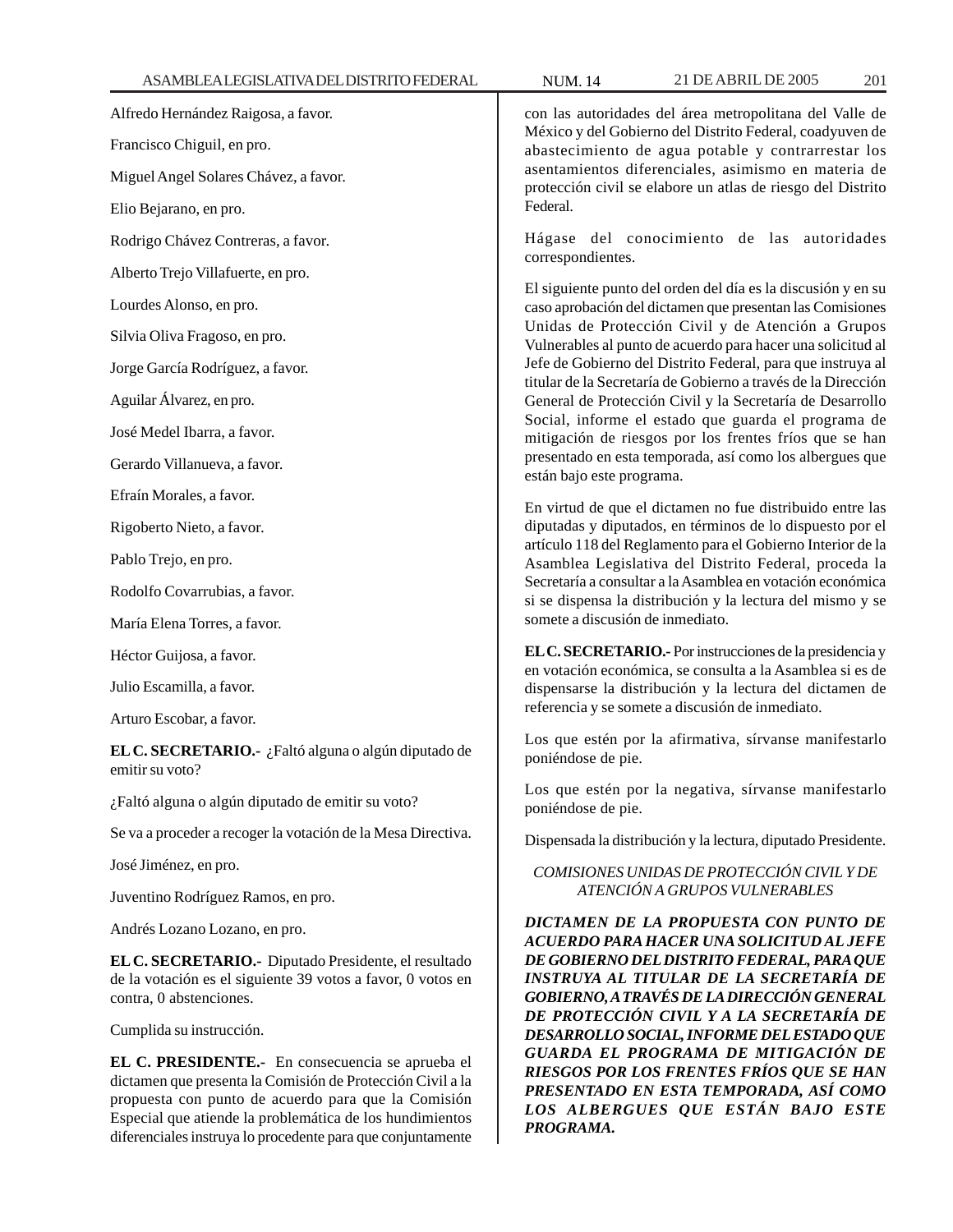*A las Comisiones Unidas de Protección Civil y de Atención a Grupos Vulnerables fue turnada para su análisis y dictamen la ''Propuesta con punto de acuerdo para hacer una solicitud al Jefe de Gobierno del Distrito Federal, para que instruya al titular de la Secretaría de Gobierno, a través de la Dirección General de Protección Civil y a la Secretaría de Desarrollo Social, informe del estado que guarda el Programa de Mitigación de Riesgos por los frentes fríos que se han presentado en esta temporada, así como los albergues que están bajo este programa''; que presentó el Diputado Adrián Pedrozo Castillo, del Grupo Parlamentario del Partido de la Revolución Democrática. Al respecto y con fundamento en los Artículos 62, 64 y 89 de la Ley Orgánica de la Asamblea Legislativa del Distrito Federal; 28, 29, 32, 86 y 87 del Reglamento para el Gobierno Interior de la Asamblea Legislativa del Distrito Federal; 8 y 9 fracción I del Reglamento Interior de las Comisiones de la Asamblea Legislativa del Distrito Federal; estas Comisiones Unidas, previo estudio correspondiente, emiten el presente dictamen, conforme a los siguientes:*

#### *ANTECEDENTES*

*1.- En Sesión Ordinaria de la Diputación Permanente de la H. Asamblea Legislativa del Distrito Federal, III Legislatura, celebrada el día 26 de enero del 2005; fue presentada por el Diputado Adrián Pedrozo Castillo del Grupo Parlamentario del Partido de la Revolución Democrática, la ''propuesta con punto de acuerdo para hacer una solicitud al Jefe de Gobierno del Distrito Federal, para que instruya al titular de la Secretaría de Gobierno, a través de la Dirección General de Protección Civil y a la Secretaría de Desarrollo Social, informe del estado que guarda el Programa de Mitigación de Riesgos por los frentes fríos que se han presentado en esta temporada, así como los albergues que están bajo este programa'',*

*2.- Que el mismo 26 de enero de 2005 fue turnada a las Comisiones Unidas de Protección Civil y de Atención a Grupos Vulnerables, por la Mesa Directiva de esta H. Asamblea Legislativa del Distrito Federal, III Legislatura, mediante oficios MDDP/PRSA/CSP/0187/2005 y MDDP/ PRSA/CSP/0188/2005, a fin de realizar su análisis y dictamen correspondiente de la ''propuesta con punto de acuerdo para hacer una solicitud al Jefe de Gobierno del Distrito Federal, para que instruya al titular de la Secretaría de Gobierno, a través de la Dirección General de Protección Civil y a la Secretaría de Desarrollo Social, del estado que guarda el Programa de Mitigación de Riesgos por los frentes fríos que se han presentado en esta temporada, así como los albergues que están bajo este programa'',*

*3.- Que el día 13 de abril de 2005, se reunieron los integrantes de las Comisiones Unidas de Protección Civil* *y de Atención a Grupos Vulnerables a efecto de estudiar, analizar y emitir el dictamen correspondiente, de acuerdo y fundamentado en los siguientes:*

#### *CONSIDERANDOS*

*PRIMERO.- Que estas Comisiones Unidas de Protección Civil y de Atención a Grupos Vulnerables, con fundamento en los artículos 42 fracción XIII, del Estatuto de Gobierno del Distrito Federal; Artículo 62 fracción VII y 64 de la Ley Orgánica la Asamblea Legislativa del Distrito Federal; 28, 29, 83 y 84 del Reglamento para el Gobierno Interior de la Asamblea Legislativa del Distrito Federal; 8 y 9 fracción I, 50, 51, 52, 53, 54, 55, 56 y 57 del Reglamento Interior de las Comisiones de la Asamblea Legislativa del Distrito Federal, se consideran competentes para analizar y dictaminar la ''propuesta con punto de acuerdo para hacer una solicitud al Jefe de Gobierno del Distrito Federal, para que instruya al titular de la Secretaría de Gobierno, a través de la Dirección General de Protección Civil y a la Secretaría de Desarrollo Social, informe del estado que guarda el Programa de Mitigación de Riesgos por los frentes fríos que se han presentado en est temporada, así como los albergues que están bajo este programa'';*

*SEGUNDO.- Que estas dictaminadoras consideran procedente el análisis y Dictamen de la presente propuesta con Punto de Acuerdo, por constituir una asignatura referida a las atribuciones conferidas a la Asamblea Legislativa del Distrito Federal en el artículo 122, inciso c), Base Primera, Fracción V inciso i), de la Constitución Política de los Estados Unidos Mexicanos donde se señala que es facultad de este órgano legislativo: ''normar la protección civil (...) la salud y la asistencia social; y la previsión social. De igual forma, está facultada en el Estatuto de Gobierno del Distrito Federal en el Artículo 42 Fracción XIII, por medio de la cual se dispone que la Asamblea Legislativa tiene facultades de: ''normar la protección civil (...) la salud, la asistencia social; y la previsión social'';*

*TERCERO.- Que el artículo 28, fracción VIII y X de la Ley Orgánica de la Administración Pública del Distrito Federal estipula que la Secretaría de Desarrollo Social del Distrito Federal tiene la atribución de establecer, fomentar, coordinar y ejecutar políticas y programas en materia de asistencia social en el Distrito Federal además de establecer y vigilar el cumplimiento de normas y modelos de atención para grupos de alta vulnerabilidad en el Distrito Federal;*

*CUARTO.- Que con base en la Ley de Asistencia e Integración Social para el Distrito Federal, en su artículo 10 en su fracción VII, la Secretaría de Desarrollo Social del Distrito Federal tiene la responsabilidad de llevar a cabo el seguimiento y evaluación de los programas y*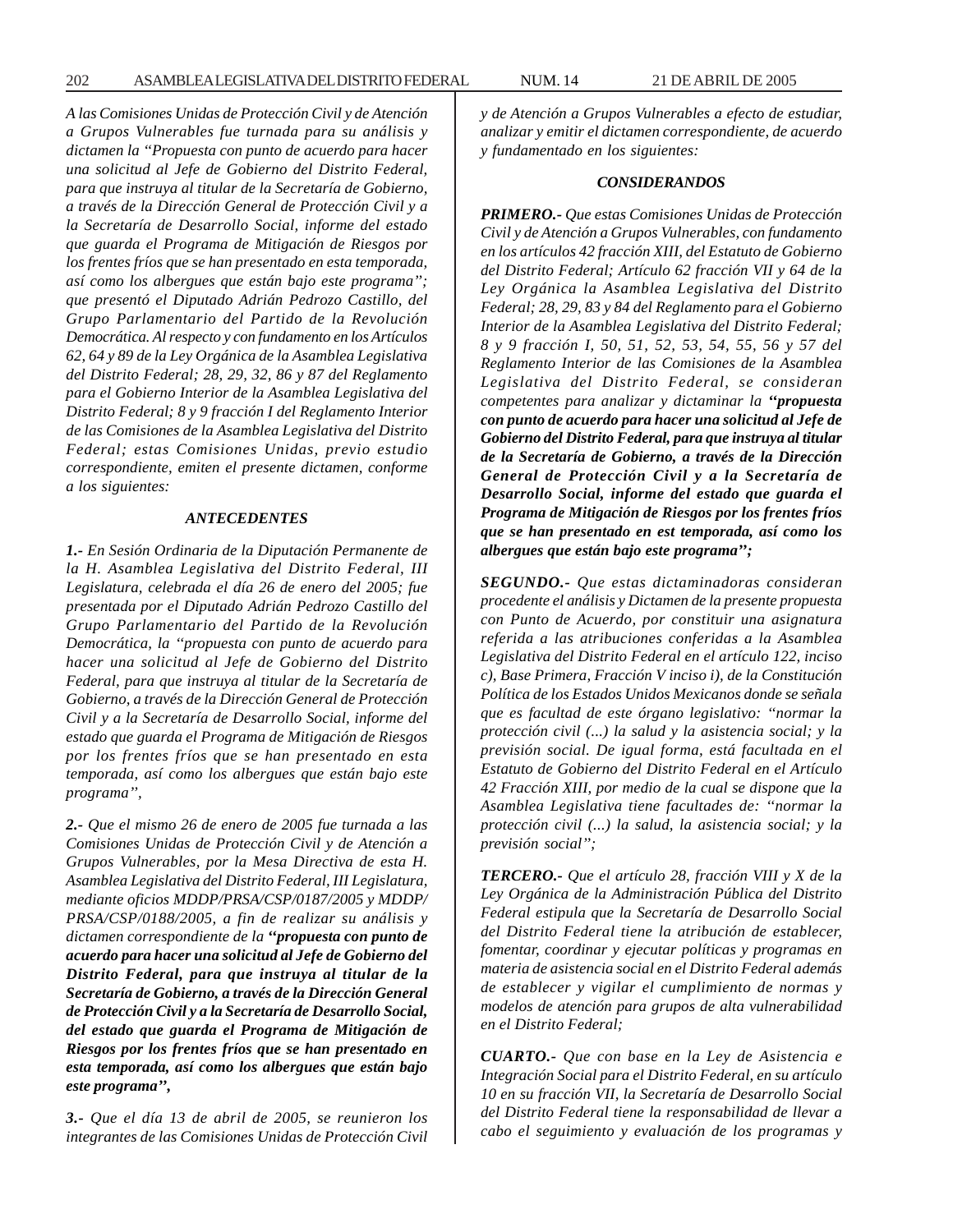*servicios de asistencia e integración social, así como medir su impacto;*

*QUINTO.- Que el artículo 23, fracción XVII de la Ley Orgánica de la Administración Pública del Distrito Federal determina que la Secretaría de Gobierno del Distrito Federal debe elaborar, coordinar y vigilar la ejecución de los programas de protección civil del Distrito Federal;*

*SEXTO.- Que el artículo 1, fracción III de la Ley de Protección Civil del Distrito Federal menciona que ésta tiene por objeto establecer los mecanismos para implementar las acciones de mitigación, auxilio y restablecimiento, para la salvaguarda de las personas, sus bienes, el entorno y el funcionamiento de los servicios vitales y sistemas estratégicos, en los casos de emergencia, siniestro o desastre;*

*SÉPTIMO.- Que el artículo 43 del Reglamento Interior de la Administración Pública del Distrito Federal y el artículo 4 del Reglamento de la Ley de Protección Civil para el Distrito Federal, establecen que la Dirección General de Protección Civil del Gobierno del Distrito Federal tiene como atribuciones: Coordinar los programas de protección civil en el Distrito Federal; realizar y difundir programas de orientación y capacitación a los habitantes del Distrito Federal, antes, durante y después de una emergencia; coordinar los dispositivos de apoyo para atender situaciones de emergencia o desastre; establecer los procedimientos operativos de apoyo para atender las situaciones de alto riesgo, emergencia, siniestro o desastre;*

*OCTAVO.- Que el 18 de enero de 2001 se publicó el decreto de creación del Instituto de Asistencia e Integración Social (IASIS), el cual fue emitido por el Jefe de Gobierno, Andrés Manuel López Obrador. Se trata de un órgano administrativo desconcentrado, con autonomía técnica y de gestión, dependiente de la Secretaría de Desarrollo Social del Distrito Federal. Este tiene como responsabilidad promover y propiciar la protección, asistencia e integración social de las personas, familias y grupos sociales que carecen de los mínimos indispensables para su subsistencia y desarrollo. Asimismo ofrecer los apoyos y las condiciones para valerse por sí mismos, con el objeto de buscar su dignificación y reintegración ante la sociedad;*

*NOVENO.- Que cuando dos masas de aire que tienen diferentes propiedades se juntan, se forma una zona entre las dos masas llamada frente meteorológico. El tiempo en un frente es, por lo general inestable y tempestuoso. Hay cuatro tipos de frentes meteorológicos: fríos, cálidos, cerrados y estacionarios. Un frente frío, de acuerdo con el Glosario de la Dirección General de Protección Civil, es un fenómeno hidrometeorológico que se produce*

*cuando un aire frío avanza hacia latitudes menores y su borde delantero se introduce entre el suelo y el aire caliente. Esto origina el levantamiento del aire más eventualmente, tormentas eléctricas, precipitaciones, lluvias torrenciales con descensos de temperatura, etc.*

*Los frentes fríos pueden presentarse desde la segunda quincena de septiembre hasta los primeros días de abril;*

*DÉCIMO.- Que la temporada invernal se caracteriza por ser un período de tiempo en que se presentan varios fenómenos meteorológicos como las masas polares, vientos, descensos de la temperatura, nortes, gotas frías, nevadas, aguanieve, tormentas invernales, y no sólo frentes fríos. El invierno astronómico, que comprende del 20 de diciembre al 21 de marzo, no necesariamente coincide exactamente en los tiempos del invierno meteorológico, es decir, la época en que se presentan los fenómenos meteorológicos citados;*

*DÉCIMOPRIMERO.- Que el Servicio Meteorológico Nacional (SMN) pronosticó que en la presente temporada invernal de septiembre de 2004 a marzo de 2005 se presentarían de 44 a 46 frentes fríos en el país, de los que ya se produjeron 42 hasta la primera quincena de marzo de 2005, sin que se haya presentado ningún hecho lamentable por esta causa en la Ciudad de México.*

*El SMN pronostica que los 4 frentes fríos que restan serán de menor intensidad y se presentarán a finales de marzo o a principios del mes de abril;*

*DÉCIMOSEGUNDO.- Que el 15 de enero de 2005, la Coordinadora General del Sistema Nacional de Protección Civil (SINAPROC), Carmen Segura Rangel, informó que por lo menos 62 personas han muerto en el país durante la presente temporada invernal y alertó que continuarán los frentes fríos que afectan a gran parte del territorio nacional. Mencionó que 34 fallecimientos han ocurrido en Chihuahua, 10 en Sonora, 6 en Veracruz, 4 en Nuevo León, 3 en Zacatecas, 2 en Durango, 1 en Baja California, 1 en Coahuila y 1 en San Luis Potosí; de estos decesos, 27 fueron por intoxicación con monóxido de carbono, 22 por hipotermia y 13 por quemaduras. El 69.4 por ciento de las muertes se registraron en el hogar, el 27.4 por ciento en la vía pública y el 3.2 en unidades de salud;*

*DÉCIMOTERCERO.- Que el Servicio Médico Forense (SEMEFO) en la temporada invierno 2004-2005, no reportó ningún caso de fallecimiento por hipotermia en el Distrito Federal;*

*DÉCIMOCUARTO.- Que la Comisión Interdependencial de Protección Civil del Gobierno del Distrito Federal se crea el 12 de diciembre del 2000, con fin de establecer los planes, programas, proyectos y acciones correspondientes en materia de prevención y atención coordinada de*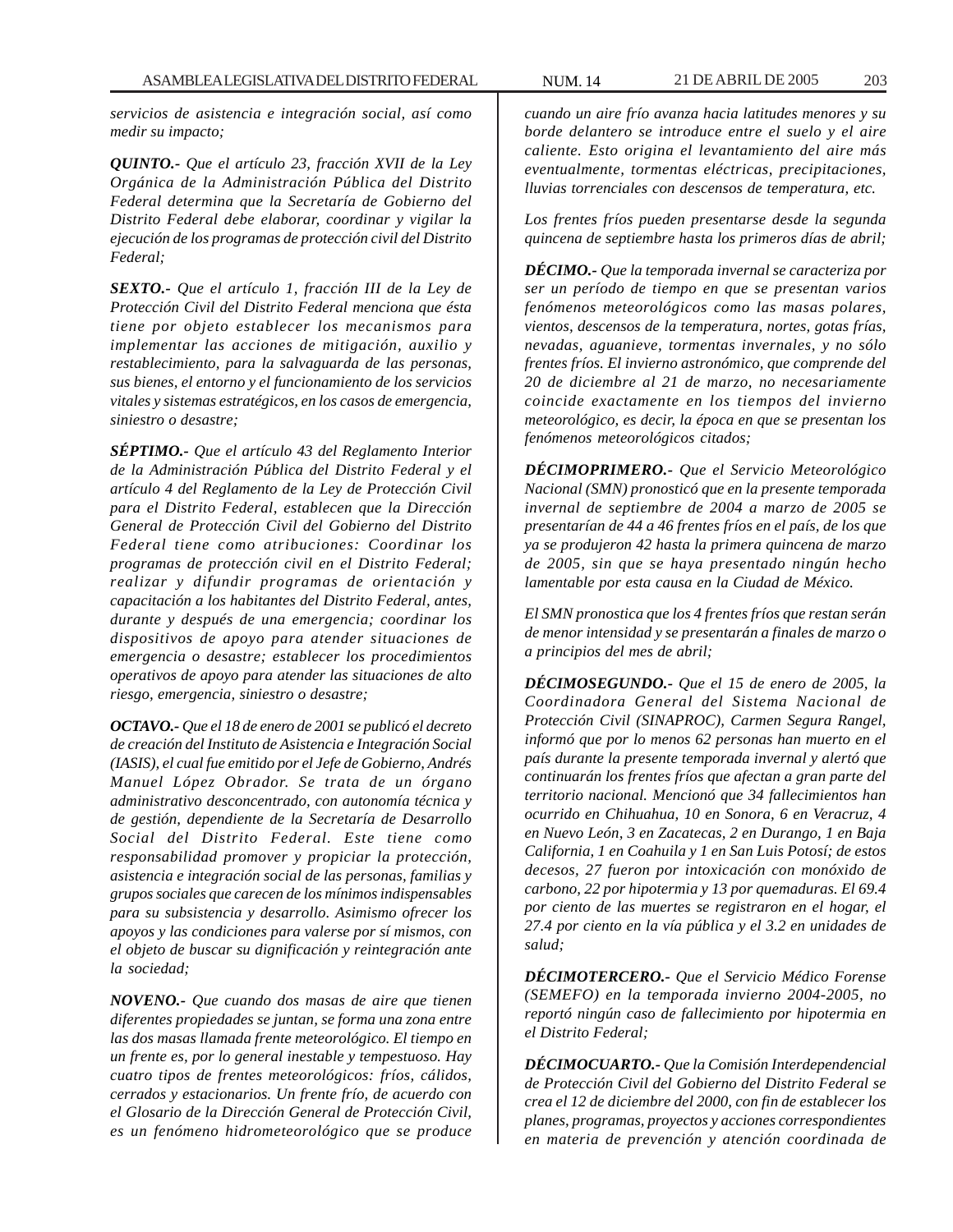*contingencias. Cuenta con un Comité Técnico conformado por representantes de la Secretaría de Gobierno, Secretaría de Desarrollo Social, Secretaría de Seguridad Pública y la Dirección General de Protección Civil, entre otros;*

*DÉCIMOQUINTO.- Que el Programa Emergente para la Prevención de Riesgos por Fenómenos Hidrometeorológicos es coordinado por la Comisión Interdependencial de Protección Civil y está enfocado a la atención de familias que viven en zonas de alto riesgo, como son los cauces de ríos y barrancas, así como laderas y taludes inestables.*

*Los objetivos del Programa son los de informar a esos grupos de población del peligro en que se encuentran sus vidas y sus bienes; ofrecer a estas familias asentadas en sitios de alto riesgo, la oportunidad de reubicarse en un lugar seguro y además proporcionarles la posibilidad de adquirir una vivienda propia.*

*Este programa no está orientado propiamente a atender los frentes fríos. Sin embargo, existe el Programa de Campaña de Invierno, el cual es un programa interinstitucional que también corresponde a la línea estratégica de Protección a la Comunidad de la Secretaría de Desarrollo Social. Campaña de Invierno tiene como finalidad dar los servicios necesarios para brindar protección y cobijo a las personas en condiciones de vulnerabilidad o riesgo;*

*DÉCIMOSEXTO.- Que en el marco de las acciones de la Comisión Interdependencial de Protección Civil y dentro del Programa General de Protección Civil para el Distrito Federal, estableció el Comité de Campaña de Invierno, encabezado por la Secretaría de Desarrollo Social, con el objetivo de atender de manera eficaz y oportuna a la población que por condición de vulnerabilidad, pueda resultar afectada en su integridad física y/o en sus bienes y entorno, por las bajas temperaturas de la temporada invernal;*

*DÉCIMOSÉPTIMO.- Que el Informe de actividades de la Secretaría de Desarrollo Social ante la III Legislatura de la Asamblea Legislativa del Distrito Federal, presentado en octubre de 2004, explica que del 17 de noviembre al 29 de febrero, el Programa de Campaña de Invierno atendió a 6,069 beneficiarios.*

*Fueron distribuidas 129,835 cenas calientes en 8 albergues de pernocta y 8 comedores sociales, es decir, atención a 1,200 personas en promedio diariamente. Se localizaron 2,361 personas en situación de calle, de las cuales 1,020 fueron trasladadas hacia albergues y 1,351 rechazaron el ofrecimiento de atención.*

*Por las bajas temperaturas de la temporada invernal, se proporcionaron 1,439 cobertores a familias que se ubican* *en los campamentos del Programa de Vivienda en Predios de Alto Riesgo, personas que asisten a los CAIS y población en situación de calle.*

*Dentro del mismo Informe se menciona que en el Plan Emergente por Fenómenos Meteorológicos, dentro del programa de atención a población afectada por un siniestro o desastre, se ha proporcionado apoyo a 764 personas, los incidentes ocurridos se relacionan con nevadas en el Ajusto, lluvias extemporáneas, granizadas, bajas temperaturas. Se entregaron cobertores, láminas de cartón, colchonetas, catres y despensas, lo cual totalizó 6,099 acciones;*

*DÉCIMOCTAVO.- Que la Secretaría de Desarrollo Social anunció que el Programa de Campaña de Invierno 2004- 2005 se puso en operación del 15 de noviembre al 28 de febrero de 2005, el cual constó de una etapa de prevención y una de atención, contando con recursos financieros por 13 millones de pesos. Nueve millones de pesos se destinaron a la aplicación de 398 mil 241 vacunas contra la influenza, a niños de entre 6 y 23 meses de edad y adultos mayores de 60 años, y cuatro millones se destinaron para la compra de insumos como comida (hasta mil 200 cenas calientes por día en 16 albergues), cobertores y medicinas, entre otros. Se distribuyeron trípticos de orientación a la gente sobre cómo tomar medidas preventivas para evitar enfermedades; se buscaron a personas en situación de calle y se solicitó a población que las reportara a los números de Locatel y al Instituto de Asistencia e Integración. Social a fin de que fueran atendidos; en las 16 Delegaciones se realizaron recorridos en lugares donde se reúnen los indigentes y en las zonas altas de la Ciudad de México ante el riesgo de eventuales nevadas; a las personas que habitan en zonas de alto riesgo se les invitó a trasladarse a refugios temporales donde los gobiernos delegaciones brindaron albergues, comedores sociales y centros de acopio para recibir el apoyo de la ciudadanía. En la Campaña participaron: la Secretaría de Desarrollo Social, la Secretaría de Salud, Secretaría de Gobierno, Secretaría de Medio Ambiente, Secretaría de Seguridad Pública, Secretaria de Obras y Servicios, Secretaria de Transporte y Vialidad, la Dirección General de Comunicación Social, la Dirección de Justicia Cívica, CAPEA, todas ellas instituciones del Gobierno del Distrito Federal, además de los medios de comunicación, instituciones privadas y civiles, que bajo la coordinación de la Secretaría de Desarrollo Social del Gobierno del Distrito Federal, actuaron en tres vertientes de atención: social, de contingencia y vivienda en alto riesgo estructural.*

*La vertiente social estuvo encaminada a dar atención oportuna a las personas que viven o deambulan en la calle. A esta población se le proporcionaron cenas calientes, albergue para pernocta, atención médica, servicios dentales, canalizaciones a hospitales y retorno*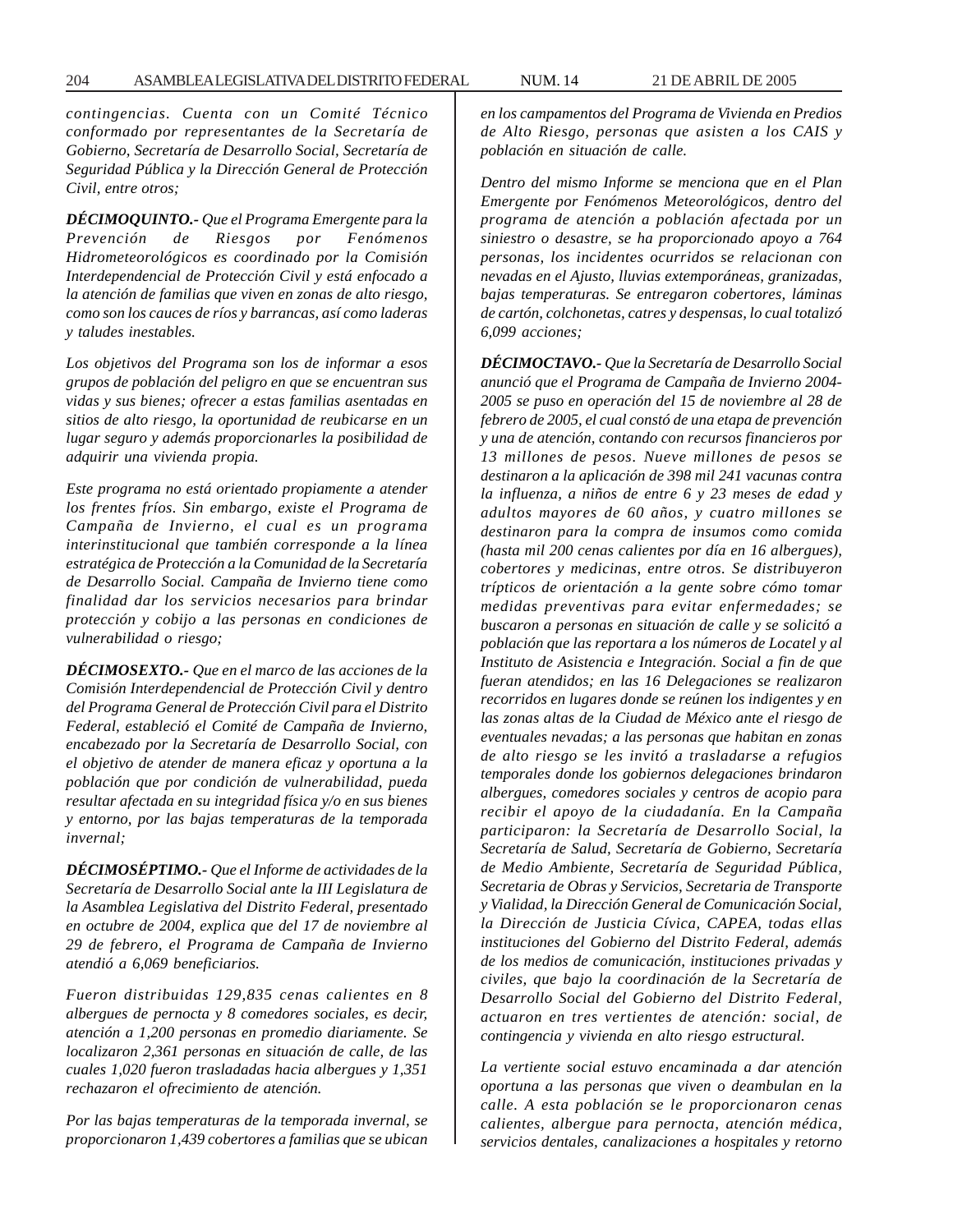*a su lugar de origen con el apoyo de la Cámara Nacional del Autotransporte de Pasajeros y Turismo (CANAPAT).*

*Durante esta campaña acudieron 6 mil 223 personas diferentes a los albergues y comedores sociales; por su parte, el DIF-DF les proporcionó mil 22 atenciones médicas o dentales y LOCATEL recibió mil 320 llamadas para solicitar información y realizó 183 canalizaciones. Con el registro de la población en comedores y sitios de pernocta se elaboró un censo de atención, con nombre, escolaridad, lugar de origen y tiempo de permanencia en calle, lo que permitirá reforzar las acciones de asistencia social de personas vulnerables en el Distrito Federal.*

*En los recorridos en calle se detectaron a 3 mil 831 personas, de las cuales 2 mil 762 (72.1 por ciento) aceptaron los servicios de cena y albergue. Esta actividad permitió actualizar el directorio de puntos de encuentro en las delegaciones Álvaro Obregón, Azcapotzalco, Benito Juárez, Cuauhtémoc, Gustavo A Madero, lztacalco, lztapalapa, Miguel Hidalgo y Venustiano Carranza, que suman en total 236.*

*En tanto, en el marco de la Campaña de Invierno se realizó el programa Piloto Buenavista en coordinación con la Junta de Asistencia Privada, al que se integraron instituciones como Casa Alianza, Fundación Reintegra, Fundación Casa de las Mercedes I.A.P. y Hogares Providencia para dar atención a los niños, niñas y jóvenes en situación de calle.*

*El Escuadrón de Rescate y Urgencias Médicas (ERUM) atendió a 40 indigentes en calle, realizó 32 traslados a hospitales y canalizó a 13 personas al instituto de Asistencia e Integración Social (IASIS).*

*Por su parte, personal del Sistema de Transporte Colectivo-Metro realizó 44 recorridos por las estaciones donde se reúnen personas en situación de calle, en donde localizó a 245 personas.*

*En cuanto a la vertiente de contingencia, en coordinación con las Unidades de Protección Civil de las delegaciones Álvaro Obregón, Cuajimalpa, Magdalena Contreras, Milpa Alta y Tlalpan, la Secretaría de Desarrollo Social capitalina dió atención a 690 familias durante los recorridos que se realizaron por las zonas altas de estas demarcaciones. Ahí se distribuyeron mil 645 colchonetas, 740 láminas de cartón, 311 despensas y 14 catres.*

*Asimismo, durante los recorridos en puntos de encuentro y zonas de riesgo, se entregaron 9 mil 85 cobertores.*

*En el transcurso de la Campaña de Invierno 2004-2005 cruzaron el territorio nacional frentes fríos y tormentas invernales, sin que ninguno de estos fenómenos ocasionara situaciones de emergencia para la población de la Ciudad de México;*

*DÉCIMONOVENO.- Que los frentes fríos seguirán presentándose en la próxima temporada invernal, tanto en el Distrito Federal como en el resto del país, lo cual pone en riesgo la integridad física de las personas que no disponen de una protección adecuada;*

*VIGÉSIMO.- Que la Asamblea Legislativa del Distrito Federal tiene la facultad de solicitar a la Administración Pública del Distrito Federal la información que precise para el desarrollo de sus trabajos, de conformidad con el artículo 34 del Reglamento para el Gobierno lnterior de la Asamblea Legislativa.*

*Por lo anteriormente expuesto y en cumplimiento a lo previsto en el artículo 32 del Reglamento para el Gobierno Interior de la Asamblea Legislativa del Distrito Federal; 50, 51, 52, 53, 54, 55, 56 y 57 del Reglamento Interior de las Comisiones de la Asamblea Legislativa del Distrito Federal, las Comisiones Unidas de Protección Civil y de Atención a Grupos Vulnerables,*

### *RESUELVEN*

*En virtud de que, la Secretaría de Desarrollo Social del Distrito Federal ya entregó a esta Soberanía el Informe de acciones realizadas en la Campaña de Invierno 2004- 2005,*

*ÚNICO.- Se exhorta a la Secretaría de Desarrollo Social del Distrito Federal a que mantenga acciones que garanticen la protección y asistencia social a la población vulnerable en temporada de invierno.*

*Firman por la Comisión de Atención a Grupos Vulnerables: Dip. José Antonio Arévalo González, Presidente; Dip. José Guadalupe Jiménez Magaña, Vicepresidente; Integrantes: Dip. Efraín Morales Sánchez, Dip. Rafael Hernández Nava, Dip. Silvia Oliva Fragoso.*

*Firman por la Comisión de Protección Civil: Dip. Rodolfo Covarrubias Gutiérrez, Presidente; Dip. Sofía Figueroa Torres, Vicepresidenta; Dip. Martha Teresa Delgado Peralta, Secretaria.*

**EL C. PRESIDENTE.-** Para fundamentar el dictamen, se concede el uso de la palabra a la diputada Teresita Aguilar, a nombre de las Comisiones Unidas de Protección Civil y de Atención a Grupos Vulnerables.

**LA C. DIPUTADA MARÍA TERESITA DE JESÚS AGUILAR MARMOLEJO.-** Con su venia, señor Presidente.

El dictamen que hoy se presenta a su consideración manifiesta el interés de la Asamblea Legislativa del Distrito Federal y en particular de la Comisión de Atención a Grupos Vulnerables por vigilar que las políticas públicas implementadas en materia de protección civil y asistencia social tengan un especial énfasis en la prevención.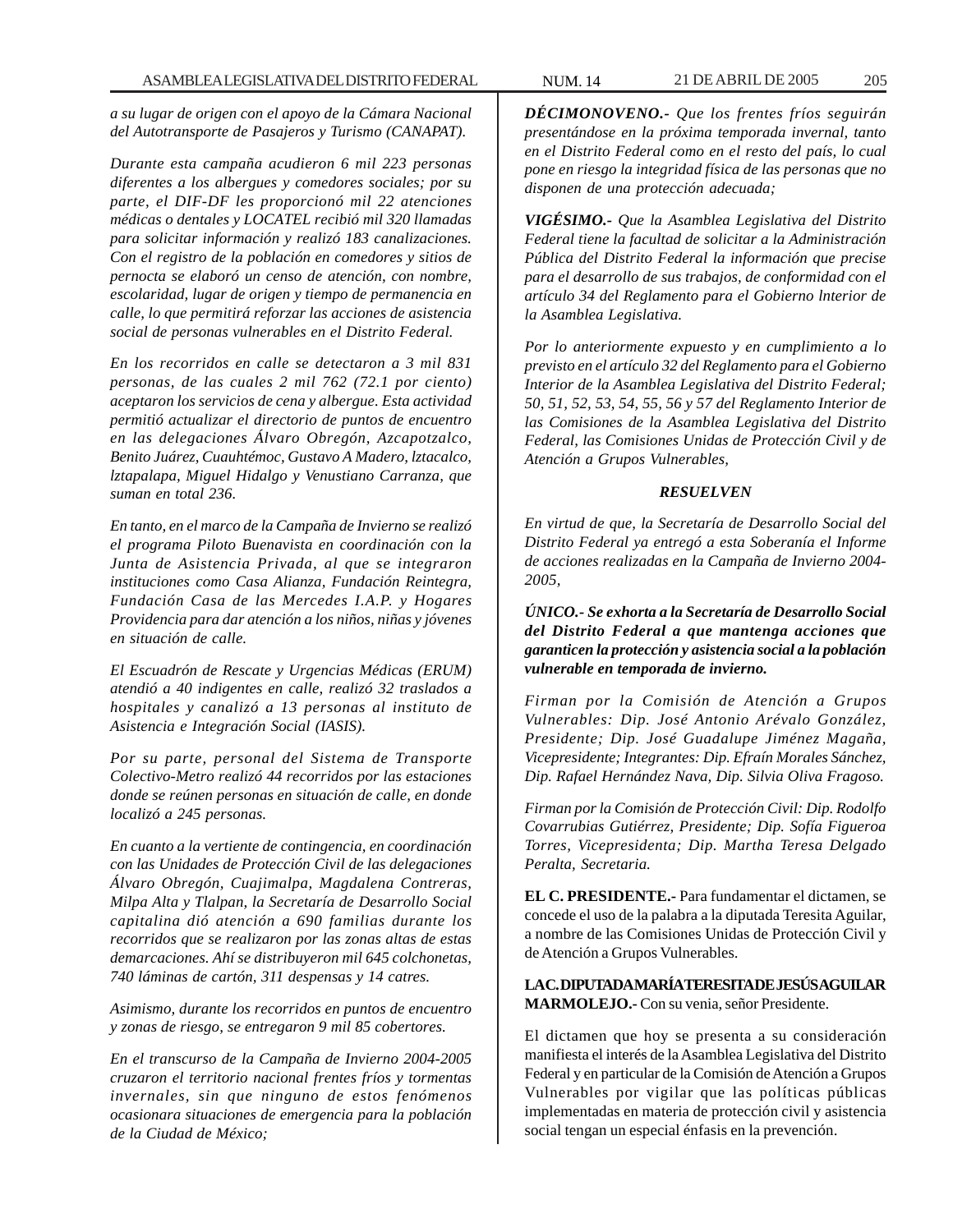Las temporadas invernales son periodos de tiempo en las que se presentan varios fenómenos meteorológicos como los frentes fríos que aparecen desde el mes de septiembre hasta abril y pueden provocar severos daños e incluso la muerte en la población vulnerable del país.

El Sistema Nacional de Protección Civil (SINAPROC) reportó que en la temporada de inviernos 2004-2005 hubo cerca de un centenar de fallecimientos en el país por esta causa, y aunque el Servicio Médico Forense (SEMEFO) declaró que en el Distrito Federal no hubo ningún caso de muerte por las bajas temperaturas, es indudable que se deben mantener acciones de colaboración entre las autoridades y la ciudadanía para lograr que el saldo de perecimientos en nuestra ciudad se mantengan en blanco.

Este año los logros en la materia en gran parte se debieron a las acciones del Programa Interinstitucional Campaña de Invierno 2004-2005, de la Secretaría de Desarrollo Social del Distrito Federal, que otorgó los servicios necesarios para brindar protección y cobijo a las personas en condiciones de vulnerabilidad o riesgo.

Aunque a últimas fechas hemos sufrido de un clima caluroso, sabemos que los frentes fríos seguirán presentándose en la temporada invernal tanto en el Distrito Federal como en el resto del país y posiblemente con bajas temperaturas más intensas, lo cual sigue poniendo en riesgo la integridad física de las personas que no disponen de una protección adecuada.

Por eso, el presente dictamen exhorta a la Secretaría de Desarrollo Social del Distrito Federal a que mantenga acciones que garanticen la protección y asistencia social a la población vulnerable en temporada de invierno.

Los miembros de la Comisión de Atención a Grupos Vulnerables compartimos la preocupación de mantener acciones preventivas al respecto. Por tal razón, invitamos a los y a las diputadas a que aprueben y voten a favor este dictamen.

Por su atención, muchas gracias.

Es cuanto, Presidente.

**EL C. PRESIDENTE.-** Gracias, diputada. Está a discusión el dictamen. Se abre el registro de oradores. ¿Oradores en contra?

¿Alguna o algún diputado desea razonar su voto?

Proceda la Secretaría a recoger la votación nominal del dictamen en lo general y en lo particular en un solo acto.

**EL C. SECRETARIO.-** Se va proceder a recoger la votación nominal del dictamen en lo general y en lo particular en un solo acto.

De conformidad con lo establecido por el artículo 131 del Reglamento para el Gobierno Interior de la Asamblea, se solicita a la Coordinación de Servicios Parlamentarios hacer el anuncio correspondiente a efecto de que los diputados presentes puedan emitir su voto.

Se solicita a los diputados que al emitir su voto lo hagan en voz alta diciendo su nombre y apellido, añadiendo la expresión ''en pro'', ''en contra'' o ''abstención''. El de la voz recogerá la votación. Comenzamos de derecha a izquierda.

### **(Votación Nominal)**

María Teresita Aguilar, a favor.

Juan Antonio Arévalo López, en pro.

Mónica Serrano, en pro.

Rafael Hernández Nava, a favor.

Maricela Contreras Julián, a favor.

Aleida Alavez, en pro.

Adrián Pedrozo Castillo, en pro.

Silvia Oliva Fragoso, en pro.

González Maltos, a favor.

Araceli Vázquez Camacho, en pro.

Higinio Chávez, a favor.

Sara Figueroa, en pro.

Lujano Nicolás, a favor.

Gabriela González, a favor.

Carlos Alberto Flores, a favor.

Sofía Figueroa, en pro.

Alfredo Hernández Raigosa, a favor.

Francisco Chiguil, en pro.

Miguel Angel Solares Chávez, a favor.

Elio Bejarano, en pro.

Alberto Trejo Villafuerte, en pro.

Lourdes Alonso, en pro.

María Elena Torres, a favor.

Rodrigo Chávez Contreras, a favor.

Arturo Escobar, a favor.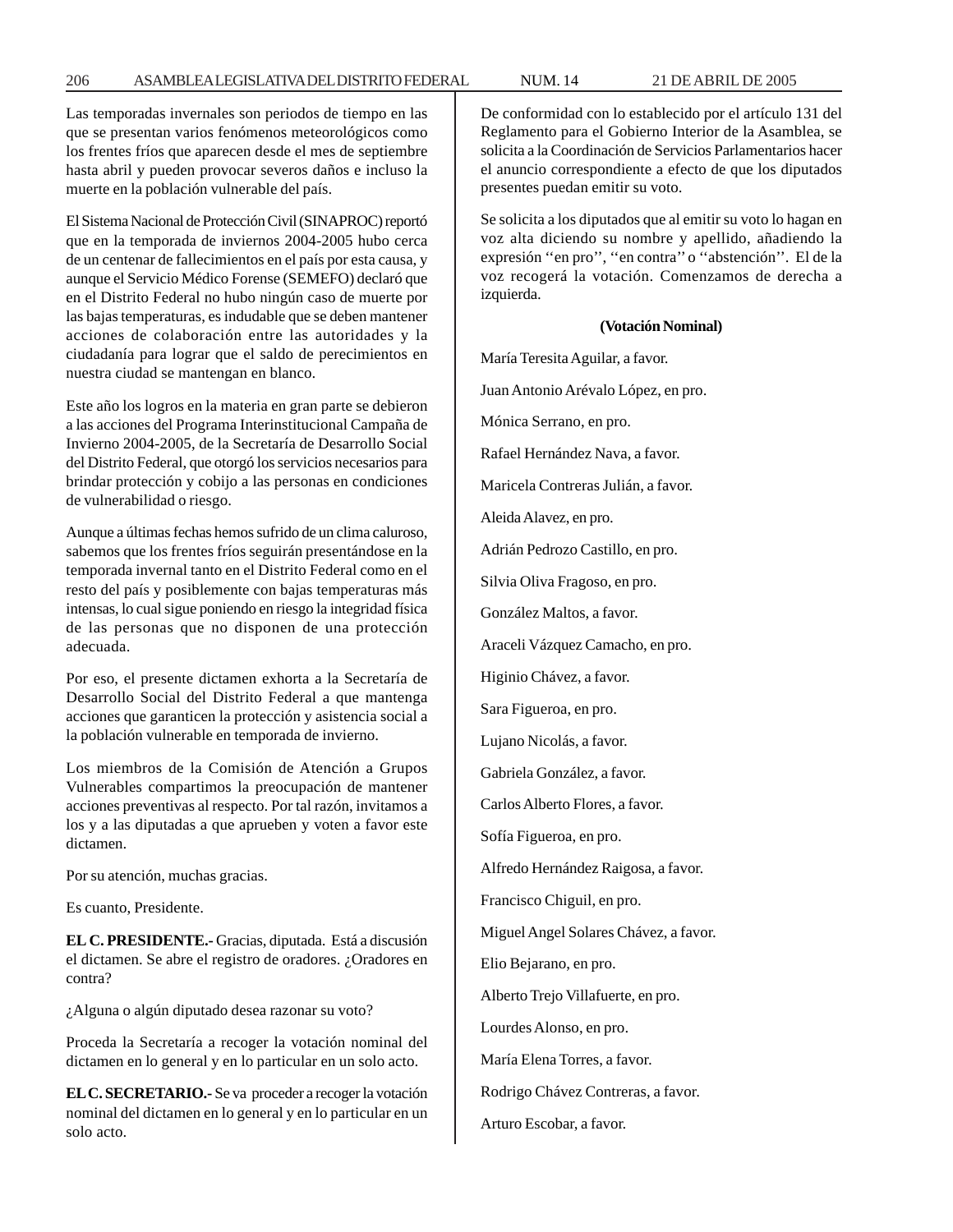Jorge García Rodríguez, en pro.

Aguilar Álvarez, en pro.

José Medel Ibarra, a favor.

José Espina, en pro.

Gerardo Villanueva, a favor.

Efraín Morales, a favor.

Pablo Trejo, en pro.

Rodolfo Covarrubias, a favor.

**EL C. SECRETARIO.-** ¿Faltó alguna o algún diputado de emitir su voto?

Lorena Villavicencio, a favor.

**EL C. SECRETARIO.-** ¿Faltó alguna o algún diputado de emitir su voto?

Se va a proceder a recoger la votación de la Mesa Directiva.

José Jiménez, en pro.

Juventino Rodríguez Ramos, en pro.

Andrés Lozano Lozano, en pro.

**EL C. SECRETARIO.-** Diputado Presidente, el resultado de la votación es el siguiente: 37 votos a favor, 0 votos en contra, 0 abstenciones.

Cumplida su instrucción.

**EL C. PRESIDENTE.-** En consecuencia, se aprueba el dictamen que presentan las Comisiones Unidas de Protección Civil y de Atención a Grupos Vulnerables al punto de Acuerdo para hacer una solicitud al Jefe de Gobierno del Distrito Federal para que instruya al Titular de la Secretario de Gobierno a través de la Dirección General de Protección Civil de la Secretaría de Desarrollo Social informe el estado que guarda el programa de mitigación de Riesgos por los frentes fríos que se han presentado en esta temporada, así como los albergues que están bajo este programa.

Hágase del conocimiento de las autoridades correspondientes.

El siguiente punto del orden del día es la discusión y en su aprobación del dictamen que presenta la Comisión de Administración y Procuración de Justicia mediante el cual se nombra a la Licenciada Elsa del Carmen Arzola Muñoz como Magistrada del Tribunal Superior de Justicia del Distrito Federal.

En virtud de que el dictamen no fue distribuido entre las diputadas y diputados en términos de lo dispuesto por el

artículo 118 del Reglamento para el Gobierno Interior de la Asamblea Legislativa del Distrito Federal, proceda la Secretaría a consultar a la Asamblea en votación económica si se dispensa la distribución y lectura del mismo y se somete a discusión de inmediato.

**EL C. SECRETARIO.-** Por instrucciones de la presidencia y en votación económica se consulta a la Asamblea si es de dispensarse la distribución y la lectura del dictamen de referencia y se somete a discusión de inmediato.

Los que estén por la afirmativa sírvanse manifestarlo poniéndose de pie.

Los que estén por la negativa sírvanse manifestarlo poniéndose de pie.

Dispensada la distribución y la lectura, diputado Presidente.

# *COMISIÓN DE ADMINISTRACIÓN Y PROCURACIÓN DE JUSTICIA*

# *DICTAMEN CON PROYECTO DE DECRETO RESPECTO AL NOMBRAMIENTO DE LA CIUDADANA LICENCIADA ELSA DEL CARMEN ARZOLA MUÑOZ COMO MAGISTRADA DEL TRIBUNAL SUPERIOR DE JUSTICIA DEL DISTRITO FEDERAL,*

*Honorable Asamblea Legislativa del Distrito Federal III Legislatura Presente*

*A la Comisión de Administración y Procuración de Justicia de la Asamblea Legislativa del Distrito Federal, III Legislatura fue turnado por la Comisión de Gobierno de la Asamblea Legislativa del Distrito Federal, la propuesta de designación de la Licenciada Elsa del Carmen Arzola Muñoz como Magistrada del Tribunal Superior de Justicia del Distrito Federal, hecha por el Licenciado Andrés Manuel López Obrador, Jefe de Gobierno del Distrito Federal, mediante oficio número SG/03554/2005, bajo los siguientes:*

# *ANTECEDENTES*

*1. Con oficio de fecha treinta y uno de Marzo del año en curso, el Ciudadano Jefe de Gobierno del Distrito Federal, Licenciado Andrés Manuel López Obrador, con fundamento en lo dispuesto por los Artículos 42 fracción XXIV, 67 Fracción VIII y 78 del Estatuto de Gobierno del Distrito Federal; 10 fracción VIII, 94 y 95 de la Ley Orgánica de la Asamblea Legislativa del Distrito Federal; 6, 7, 8 y 201 fracción II de la Ley Orgánica del Tribunal Superior de Justicia del Distrito Federal, ha tenido a bien proponer a la Asamblea Legislativa del Distrito Federal, III Legislatura, el nombramiento de la Ciudadana Licenciada Elsa del Carmen Arzola Muñoz como*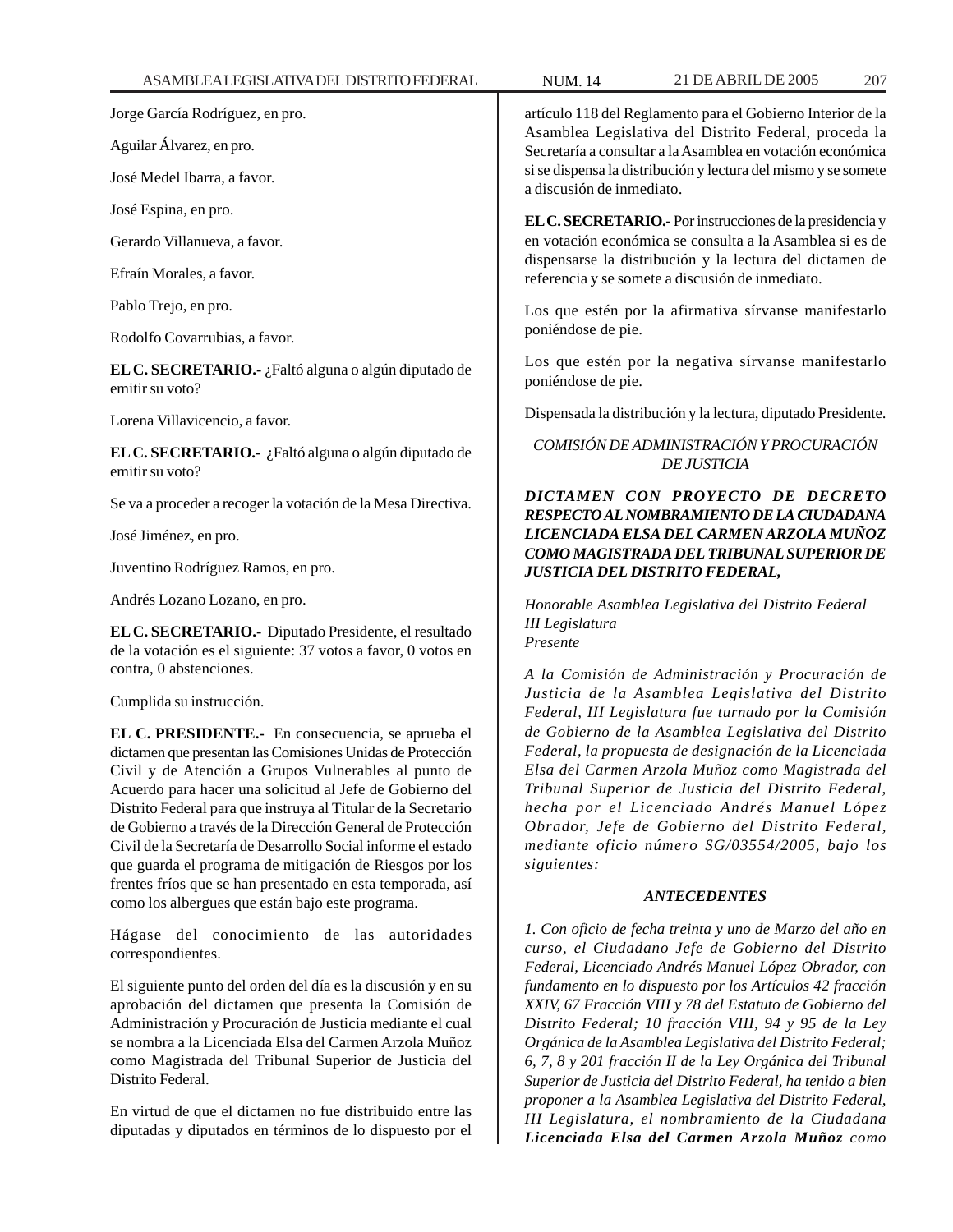208 ASAMBLEA LEGISLATIVA DEL DISTRITO FEDERAL NUM. 14 21 DE ABRIL DE 2005

*Magistrada del Tribunal Superior de Justicia del Distrito Federal.*

*Lo anterior, a fin de dar inicio al procedimiento que para tales efectos se tiene previsto en la legislación aplicable, para lo cual, se acompaña el expediente que contienen la documentación relacionada con el desempeño laboral, por parte de la profesionista cuyo nombramiento se propone, así como la opinión del Consejo de la Judicatura del Distrito Federal sobre el mismo, la cual consta en oficio número 3494/2005, signado por el Presidente de dicho órgano colegiado.*

*2. Con oficio de fecha treinta y uno de Marzo del año en curso, el Ciudadano Jefe de Gobierno del Distrito Federal; Licenciado Andrés Manuel López Obrador, en atención al oficio número 3494/2005 de fecha veintinueve de Marzo del año en curso, suscrito por el Presidente del Tribunal Superior de Justicia y del Consejo de la Judicatura en uso de las atribuciones conferidas, informó a la Comisión de Gobierno sobre la opinión en sentido favorable para que sea designada como Magistrada del Tribunal Superior de Justicia del Distrito Federal, la Licenciada Elsa del Carmen Arzola Muñoz.*

*3. Con oficio de fecha treinta y uno de Marzo del presente año, mediante oficio SG/03554/2005, el Licenciado Alejandro Encinas Rodríguez, Secretario de Gobierno, por instrucciones del Jefe de Gobierno del Distrito Federal y con fundamento en lo preceptuado por el artículo 23 fracción V de la Ley Orgánica de la Administración Pública del Distrito Federal, anexa propuesta de nombramiento como Magistrada del Tribunal Superior de Justicia del Distrito Federal, de la Licenciada Elsa del Carmen Arzola Muñoz, así como su expediente personal y el original del oficio 3494/2005 relativo a la opinión emitida por el Pleno del Consejo de la Judicatura del Distrito Federal.*

*4. Con fecha cinco de Abril del año en curso, la Comisión de Gobierno de la Honorable Asamblea Legislativa del Distrito Federal, III Legislatura, turnó a la Comisión de Administración y Procuración de Justicia, mediante oficio número CG/ST/264/05, la documentación original correspondiente a la propuesta de designación de la Licenciada Elsa del Carmen Arzola Muñoz como Magistrada del Tribunal Superior de Justicia del Distrito Federal, enviada por el Licenciado Andrés Manuel López Obrador, Jefe de Gobierno del Distrito Federal.*

### *CONSIDERANDOS*

*UNO: Que de conformidad con lo establecido por los artículo 122, Base Cuarta, Fracción I de la Constitución Política de los Estados Unidos Mexicanos; 78 y 80 del Estatuto de Gobierno del Distrito Federal; 6, 7, 8, 10 y 16 de la Ley Orgánica del Tribunal Superior de Justicia del* *Distrito Federal; 10 fracción VIII, 60 fracción II, 62 fracción III, 64, 100, 101 y 102 de la Ley Orgánica de la Asamblea Legislativa del Distrito Federal; 28 y 32 del Reglamento para el Gobierno Interior de la Asamblea Legislativa del Distrito Federal, la Comisión de Administración y Procuración de Justicia, es competente para conocer y dictaminar, respecto del nombramiento de los Magistrados del Tribunal Superior de Justicia del Distrito Federal, realizadas por el Ciudadano Jefe de Gobierno del Distrito Federal.*

*DOS: Con fecha treinta y uno de Marzo del año dos mil cinco, el Jefe de Gobierno del Distrito Federal, Licenciando Andrés Manuel López Obrador, con fundamento en lo dispuesto por los artículos 42 fracción XXIV, 67 Fracción VIII y 78 del Estatuto de Gobierno del Distrito Federal; 10 fracción VIII, 94 y 95 de la Ley Orgánica de la Asamblea Legislativa del Distrito Federal; 6, 7, 8 y 201 fracción II de la Ley Orgánica del Tribunal Superior de Justicia del Distrito Federal, somete a la aprobación de este Honorable Órgano Legislativo el nombramiento de la Ciudadana Licenciada Elsa del Carmen Arzola Muñoz como Magistrada Tribunal Superior de Justicia del Distrito Federal.*

*Lo anterior, a fin de dar inicio al procedimiento que para tales efectos se tiene previsto en la legislación aplicable, para lo cual, se acompaña el expediente que contiene la documentación que acredita el cumplimiento de los requisitos de ley para ser Magistrado, por parte de la profesionista cuyo nombramiento se propone, así como la opinión del Consejo de la Judicatura del Distrito Federal sobre el mismo, la cual consta en oficio número 3494/2005, signado por el Presidente de dicho órgano colegiado.*

*TRES: Que en el oficio remitido por el Jefe de Gobierno del Distrito Federal, Licenciado Andrés Manuel López Obrador a esta Asamblea Legislativa del Distrito Federal, para proponer el nombramiento de la Licenciada Elsa del Carmen Arzola Muñoz como Magistrada del Tribunal Superior de Justicia del Distrito Federal señala como parte de su fundamentación los artículos 94 y 95 de la Ley Orgánica de la Asamblea Legislativa del Distrito Federal, los cuales se recorrieron en la última reforma a dicho ordenamiento, siendo ahora los artículos 100 y 101 de la Ley Orgánica de la Asamblea Legislativa del Distrito Federal. Lo anterior sin afectar las facultades otorgadas por la Constitución Política de los Estados Unidos Mexicanos, el Estatuto de Gobierno del Distrito Federal y la Ley Orgánica del Distrito Federal al Jefe de Gobierno del Distrito Federal y a este Órgano Legislativo para el nombramiento y designación de Magistrados del Tribunal Superior de Justicia del Distrito Federal.*

*CUATRO: La Comisión de Gobierno de la Asamblea Legislativa del Distrito Federal, III Legislatura, determinó*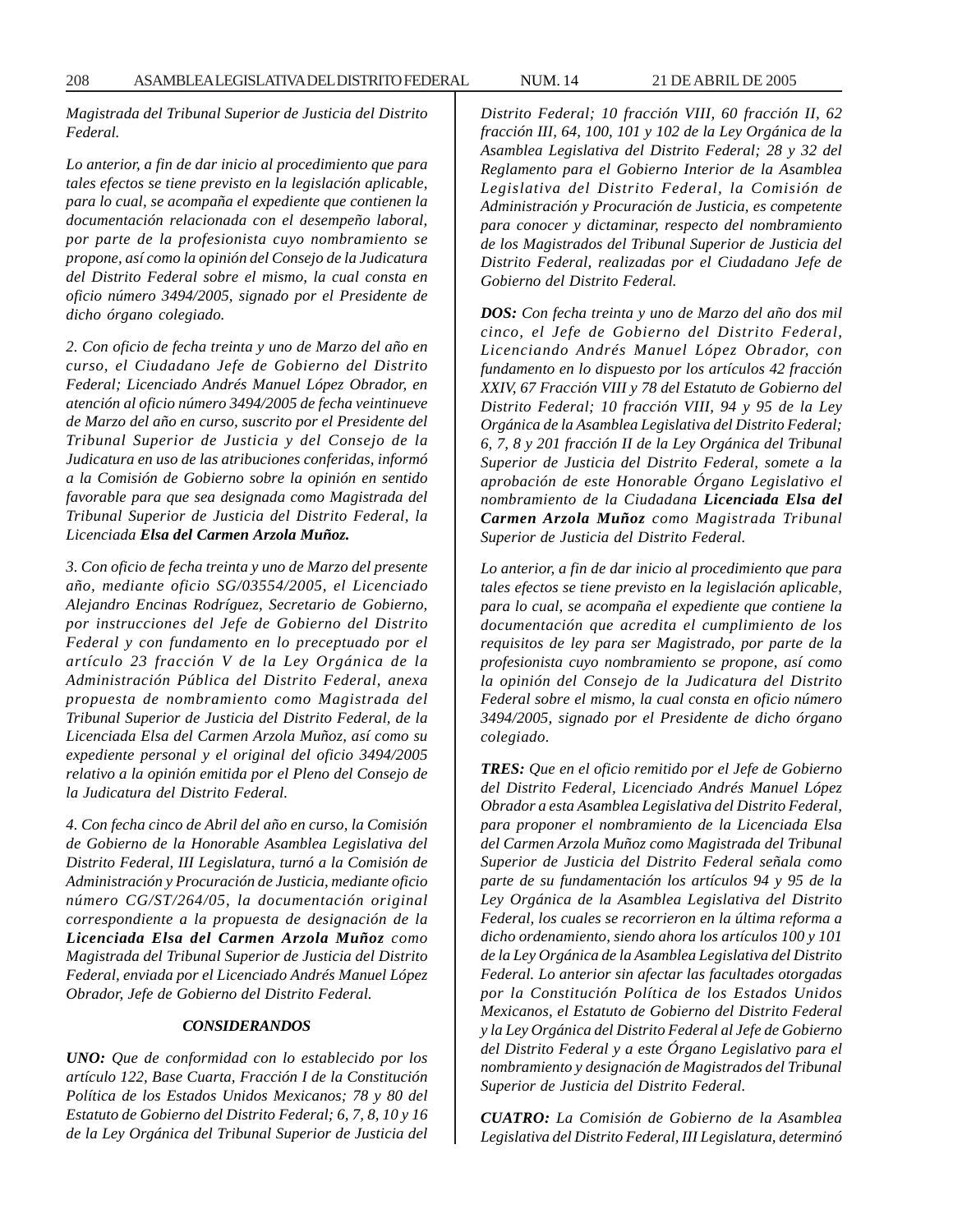*se publicara el día once de Abril del año en curso, en los diarios ''La Jornada'' y ''El Diario D.F.'' la comunicación en la que se da cuenta del inicio del proceso de Ratificación de Magistrados del Tribunal Superior de Justicia del Distrito Federal, de conformidad y para los efectos del artículo 101 inciso ''a'' de la Ley Orgánica de la Asamblea Legislativa del Distrito Federal. Publicándose el doce de Abril en los Diarios ''La Jornada y ''El Diario D.F.'' una fe de erratas para corregir ''proceso de ratificación'' toda vez que se trata del ''proceso de nombramiento'' para Magistrados del Tribunal Superior de Justicia del Distrito Federal.*

*CINCO: El día trece de Abril del presente año, compareció ante el Pleno de la Comisión de Administración y Procuración de Justicia, la Ciudadana Licenciada Elsa del Carmen Arzola Muñoz y presentó un documento de actividades y metas, del cual se destaca lo siguiente:*

*''Señoras diputadas, señores diputados miembros de la Comisión de Administración y Procuración de Justicia de la Asamblea Legislativa del Distrito Federal, III Legislatura:*

*Ante todo, agradezco la honrosa oportunidad que se me da de comparecer ante ustedes.*

*Es este uno de los momentos más importantes de mi vida: aquí y ahora se resumen los 25 años en que he laborado para el Tribunal Superior de Justicia del Distrito Federal. En ese lapso fui Secretaria Proyectista de un juzgado penal, Secretaria Proyectista de una sala penal, y desde 1981 he tenido la honrosa tarea de impartir justicia, primero como juez mixto de paz, luego la mayor parte del tiempo como juez pena de primera instancia. Para ello fui calificada objetiva y subjetivamente por el órgano correspondiente y actualmente me encuentro desempeñando la función de Magistrada por Ministerio de Ley.*

*En todo ello he puesto mi más grande empeño por la labor que tenía encomendada, animada por la convicción de ser útil y poder servir a la sociedad.*

*Así pues comparezco ante ustedes con la aspiración de lograr la calificación necesaria para ocupar uno de los más altos puestos dentro de la administración de justicia local, que es la de ser Magistrada del Tribunal Superior de Justicia en el Distrito Federal.*

*Los motivos que tengo para ello son, antes que nada, el interés de continuar sirviendo a la sociedad, dentro de la administración de justicia, con la dignidad, diligencia y profesionalismo con la que debe actuar todo servidor público.*

*La designación de Magistrada vendría a colmar uno de mis más grandes anhelos que también comparte todo* *servidor público de la administración de justicia, pues eso significa un paso más adentro del desarrollo que como persona y profesionista me he propuesto a lo largo mi vida.*

*Agradezco pues de manera infinita esta oportunidad que me dan.''*

*En la referida comparecencia, los Ciudadanos Diputados integrantes de la Comisión de Administración y Procuración de Justicia, formularon cuestionamientos y opiniones. De igual forma la Licenciada Elsa del Carmen Arzola Muñoz, dio respuesta en los términos que se indican:*

*LA C. DIPUTADA IRMA ISLAS LEÓN.- Gracias. Buenos días, Licenciada, sea usted bienvenida a la Asamblea Legislativa.*

*Yo le quiero hacer dos cuestionamientos únicamente que para mi grupo parlamentario desde hace mucho tiempo son una inquietud. No cabe duda que la experiencia que usted tiene ya como juzgadora y ahora que ha estado como Magistrada por ministerio de ley, son muestra de la capacidad y el conocimiento que usted tiene en la materia.*

*Nosotros creemos que los tiempos actuales que estamos viviendo en la ciudad y en el país en general obligan al fortalecimiento de las instituciones, a la reestructuración y a los cambios de raíz de las instituciones. Para nosotros la democracia no se agota en las urnas, sino la democracia llega hasta las instituciones, hay que democratizarlas, hay que hacerlas acorde a los nuevos tiempos, y desde nuestro particular punto de vista el Tribunal Superior de Justicia del Distrito Federal está al margen de estos cambios, de estas reestructuraciones, de esta democratización, entendida la democracia como una elección meramente, sino como una forma de trabajar de las instituciones para dar respuesta a los ciudadanos.*

*En tal sentido, es que yo le pregunto ¿si usted considera que el Tribunal Superior de Justicia necesita una reforma de fondo, una reforma estructura y usted como integrante de este Tribunal qué pudiera proponer para que se llevar a cabo esta reforma?.*

*En consecuencia, refiriéndonos ya solamente a la materia penal, si usted también considera que el procedimiento de justicia penal vigente es acorde a las nuevas exigencias de los ciudadanos o si también requiere ser reformado de manera integral y en qué sentido usted cree que debiera llevarse a cabo esa reforma.*

## *Gracias.*

*EL C. PRESIDENTE.- Muchas gracias a la diputada Irma Islas.*

*Tiene el uso de la palabra la Licenciada Elsa del Carmen Arzola Muñoz para dar respuesta a los cuestionamientos hechos por la diputada.*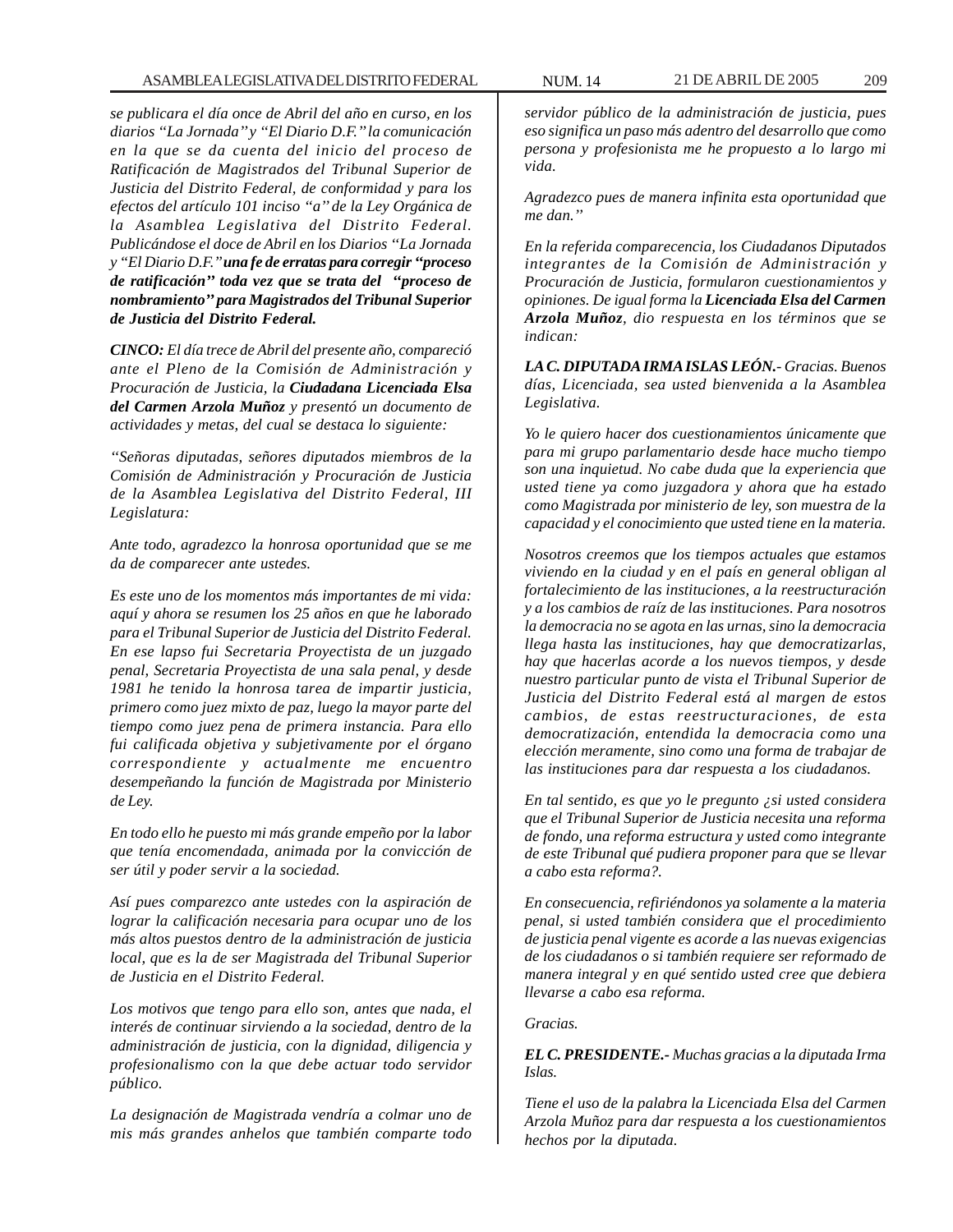# *LA LIC. ELSA DEL CARMEN ARZOLA MUÑOZ.- Gracias, señor Presidente.*

### *Señora Diputada:*

*Con todo el respeto que usted me merece, yo considero que nuestra sociedad cambia constantemente y que en este momento la institución del Tribunal Superior de Justicia es una institución sólida, con muchos proyectos, precisamente por ese cambio social que se da día a día y que por tanto todos estos proyectos que tiene no sólo el señor Presidente del Tribunal, sino todos los integrantes del mismo, nos deben llevar a una constante reforma para estar al día, para que estemos adecuados, para que estemos constantes en ese dinamismo, en cambio social que día a día se presenta.*

*Creo que si estamos hablando de un país donde se practica y se respeta la democracia, debemos estar en constante superación y atentos a las necesidades que se presenten socialmente y atentos a todos los fenómenos sociales que se presenten en los que nuestra participación como integrantes del Tribunal Superior de Justicia sirvan para coadyuvar a la armonía de la sociedad.*

*Por otra parte y en relación a que si el procedimiento penal en este momento es el adecuado, quiero entender así la pregunta que usted me hace, considero que ustedes como señores legisladores, su labor ha sido loable porque ustedes mismos han coadyuvado a que este procedimiento cada día se vaya perfeccionando ¿Y a qué me refiero concretamente*

*Por ejemplo, se estableció apenas el procedimiento para inimputables, algo que era muy necesario dentro del procedimiento penal, y esto ante todo se lo debemos a ustedes, que atentos a esas necesidades sociales, a esos problemas jurídicos que se presentan, tuvieron el acierto de ya normatizar un procedimiento para inimputables.*

*Por otro lado, pues también tenemos las reformas que se hicieron en relación a los menores. Anteriormente pues a los menores obviamente se les exhortaba en el momento que tenían qué declarar, pero ustedes atentos ahora precisamente a todas esas circunstancias que se presentan, a todas esas situaciones sociales de las que tienen conocimiento, pues también ya tomaron las providencias, se hicieron las reformas correspondientes y ahora a los menores por su circunstancia de edad, de estabilidad emocional a veces, bueno pues ya tenemos un procedimiento más concreto, más específico en la forma de cómo tratar a esos menores.*

*EL C. PRESIDENTE.- Muy bien, Licenciada Elsa del Carmen Arzola Muñoz. Le preguntaría a la diputada Irma Islas, si quiere hacer alguna réplica.*

*LA C. DIPUTADA IRMA ISLAS LEÓN.- Sí, diputado Presidente, si me permite un comentario que quizá, si ya* *no se puede desahogar por el formato el día de hoy, a lo mejor no fui muy clara en las preguntas.*

*Yo iba más allá que el legislador no debe, y así se ha hecho en esta Asamblea, trabajar o legislar sólo, sino tiene que escuchar a las personas a las que va dirigida la ley, sobre todo, a quienes son encargados de interpretar la ley y aplicarla, como es en este caso, los juzgadores, y mis preguntas iban dirigidas a lo que usted como integrante del Tribunal cree que se debe de hacer desde el punto de vista legislativo para que nosotros tengamos insumos y poder saber en qué sentidos se reforma, no a lo ya hecho. Coincido con usted en lo que se dice que en el Tribunal hay muchos proyectos porque son sólo eso, proyectos, ojalá y se hicieran realidad.*

*Gracias, diputado Presidente.*

*EL C. PRESIDENTE.- Muchas gracias a la diputada Irma Islas. Pasaríamos a la siguiente pregunta que haría el diputado Secretario de esta Comisión, José de Jesús López Sandoval.*

*EL C. DIPUTADO JOSÉ DE JESÚS LÓPEZ SANDOVAL.- Licenciada Elsa del Carmen Arzola Muñoz, sea usted bienvenida a esta Asamblea Legislativa.*

*Compañeras y compañeros diputados, en esta ocasión me permito traer en mi exposición o que escribiera Piero Calamandrei en el elogio de los jueces escrito por un abogado, donde expresó, ''el juez que no guarda respeto al abogado, como el abogado que no se lo guarda al juez, ignoran que la abogacía y la magistratura, obedecen a la ley de los vasos comunicantes, no se puede rebajar el nivel de una sin que el nivel de la otra descienda exactamente lo mismo''.*

*Por ello resulta importante tener presente el respeto que existe entre los jueces o magistrados y los defensores, ya sean de oficio o particulares, ya que son ellos las personas sujetas al proceso penal, han puesto su confianza, su patrimonio, su libertad, su integridad e incluso en algunos casos hasta su vida.*

*En nuestros días, una de las instituciones de las que gozan de mayor credibilidad, es precisamente el Tribunal Superior de Justicia del Distrito Federal, esto se debe a que el nivel de preparación es constante y eminente, ya que así lo demanda nuestra sociedad.*

*Con gusto encuentro los documentos que muy amablemente nos hizo llegar la actualización que usted ha tenido en materia jurídica, respecto en el área penal. Resultante de lo anterior, es que me permito formularle 3 preguntas:*

*En la actualidad vemos que los menores infractores recurren conductas que encuadran perfectamente la*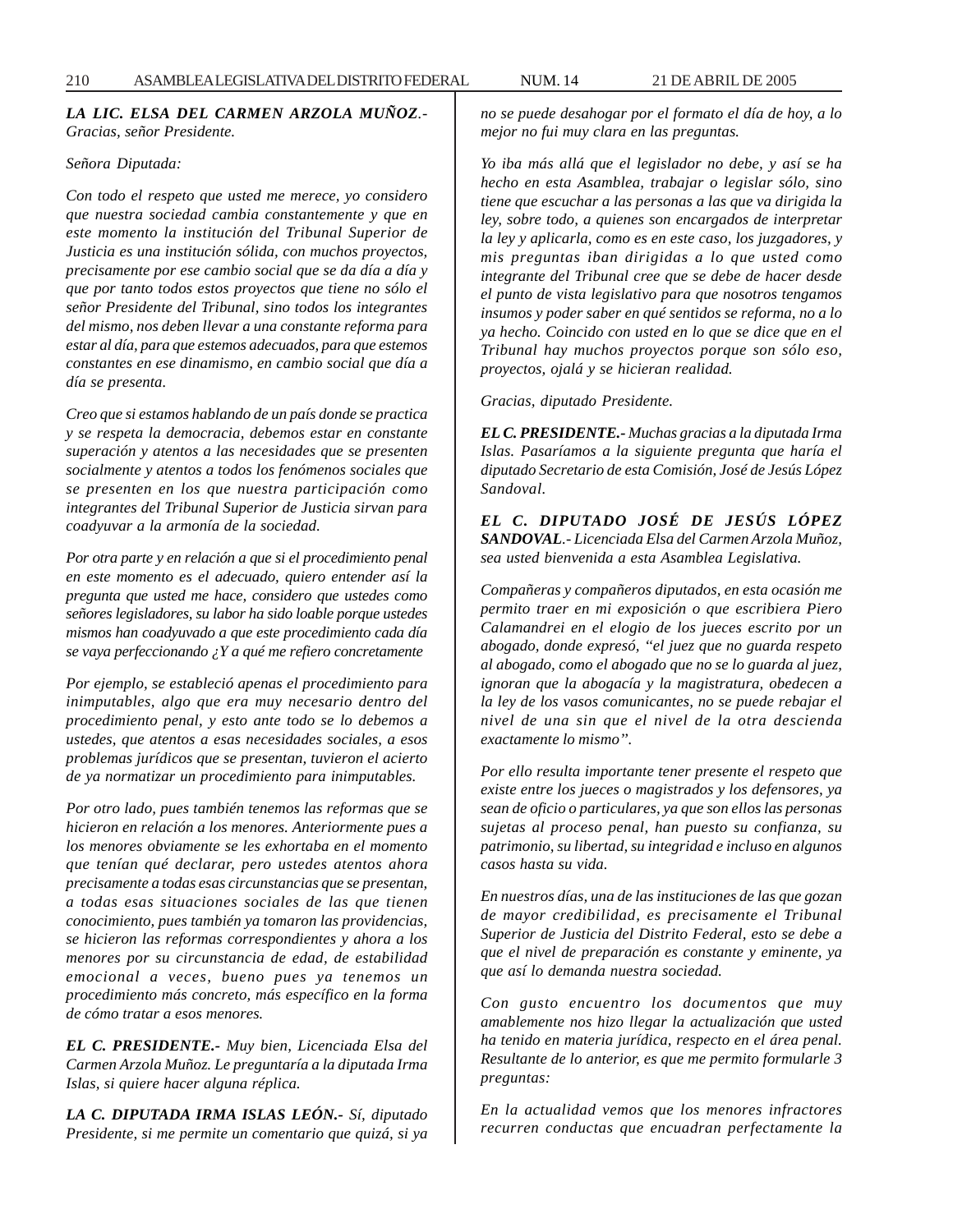*hipótesis normativa contenidas en nuestro ordenamiento jurídico penal del Distrito Federal, a los cuates, como se les puede aplicar la consecuencia jurídica que en la ley en el solo hecho de ser menores de edad, ¿considera usted que en algunos casos de particular agravio a la sociedad la edad penal debe ser reconsiderada y por qué?*

*Segunda. Como legislador, me he dado cuenta que en la actualidad el defensor de oficio puede tener una mejor intervención en la integración de una averiguación previa, ya que tienen conocimientos claros y precisos sobre la materia adjetiva del proceso penal. Es por ello que considero que lo establecido en el artículo 269 fracción III inciso a) del Código de Procedimientos Penales para el Distrito Federal debe modificarse en lo concerniente a que debe desaparecer como defensor ''persona digna de confianza''.*

*Me gustaría saber su opinión al respecto: ¿Cree usted que la averiguación previa estaría mejor integrada sí únicamente en ella intervienen defensores de oficio y licenciados en derecho con cédula profesional?*

*Tercera pregunta: Desde su punto de vista el concepto de garantías judiciales en materia penal, contenida en el artículo 97 de la Constitución Política de los Estados Unidos Mexicanos, confiere que es la designación, estabilidad, remuneración y responsabilidad. Nos gustaría que nos diera una opinión acerca de estos conceptos del artículo 97, referentes a las garantías judiciales.*

*Es cuanto, diputado Presidente.*

*EL C. PRESIDENTE.- Muchas gracias al diputado José de Jesús López Sandoval.*

*Tiene ahora el uso de la palabra la licenciada Elsa del Carmen Arzola Muñoz para dar respuesta a las mismas.*

*LA C. LICENCIADA ELSA DEL CARMEN ARZOLA MUÑOZ.- Con su permiso, señor Presidente.*

*En relación a la primer pregunta que me formula usted, señor diputado, si la edad de los menores, hablar de menores, es correcta como se encuentra tipificada ahorita en la ley, que es la de 18 años para ser sujetos de un derecho penal, en mi concepto personal yo creo que es la correcta, tomando en consideración que para que podamos hablar de que una persona tiene conciencia plena de sus actos tiene que madurar, tiene que llevar un proceso de madurez.*

*Infortunadamente vemos que en muchos hogares ese desarrollo que se espera normal, común, en todos los niños, en todos los adolescentes, no se da precisamente por, a veces por la desintegración familiar, la falta de educación.*

*Entonces yo considero que el legislador acertadamente parte de esta edad en la que queremos creer que el* *adolescente, el joven, ya la persona que puede ser sujeto de derecho penal tiene más conciencia y que tiene pleno conocimiento, comprensión de sus actos porque ha madurado su intelecto de tener plena percepción de lo que está realizando y de lo que le está prohibido hacer.*

*Con relación a la siguiente pregunta, en que si sería conveniente que solo dentro de la averiguación previa tenga intervención un defensor particular o un defensor de oficio, señor diputado, lo que yo he visto a lo largo de estos años como juzgador, y sin que esto quiera decir generalizar, porque le estoy hablando con toda la honestidad, y por lo visto y percibido, creo que si tenemos un artículo constitucional que nos señala, verdad, las diferentes actividades lícitas a las que se puede dedicar el hombre y que de ahí deriva una ley reglamentaria en la que se establece qué requisitos va a reunir una persona para que pueda intervenir en la defensa de una persona, creo que aún cuando haya personas de confianza, de buena fe, y que en un momento dado un indiciado o un justiciable se sienta más seguro en las manos de una persona de confianza, creo que por algo una persona que estudió una carrera de licenciatura en derecho (Inaudible)...y la responsabilidad, sobre todo de lo que es tomar en sus manos la defensa de un justiciable o de un indiciado.*

*Le repito a usted, señor diputado, no puedo generalizar, porque sería ofender a personas dignas que hayan intervenido como personas de confianza y que los indiciados o justiciables se hayan precisados en ese momento a nombrarlos, porque por no tener recursos económicos para nombrar un defensor particular, pero infortunadamente también esto se presta a muchas situaciones, a que personas también que no son licenciados en derecho, a quienes no se les puede imputar la comisión de un delito por el indebido ejercicio de su profesión, a veces nada más lucran con las personas. Entonces, esa es mi opinión en este aspecto.*

*Creo que un defensor de oficio que lo paga el erario del Estado tiene la responsabilidad y el conocimiento de lo que está haciendo, a él sí se le puede decir con toda certeza, sabes qué, tú debiste hacer esto y aquello y no lo hiciste.*

*En relación a las garantías judiciales, señor diputado, si usted me lo permite, y tiene esa atención conmigo, me gustaría no sé, comprender mejor la pregunta que usted me está haciendo.*

*EL C. DIPUTADO JOSÉ DE JESÚS LÓPEZ SANDOVAL.- Sí, Licenciada, la pregunta es, qué opinión o si puede dar un concepto particular acerca de las garantías judiciales establecidas en el artículo 97 donde dice que son la designación, la estabilidad, la remuneración y la responsabilidad de los que operan en el Poder Judicial.*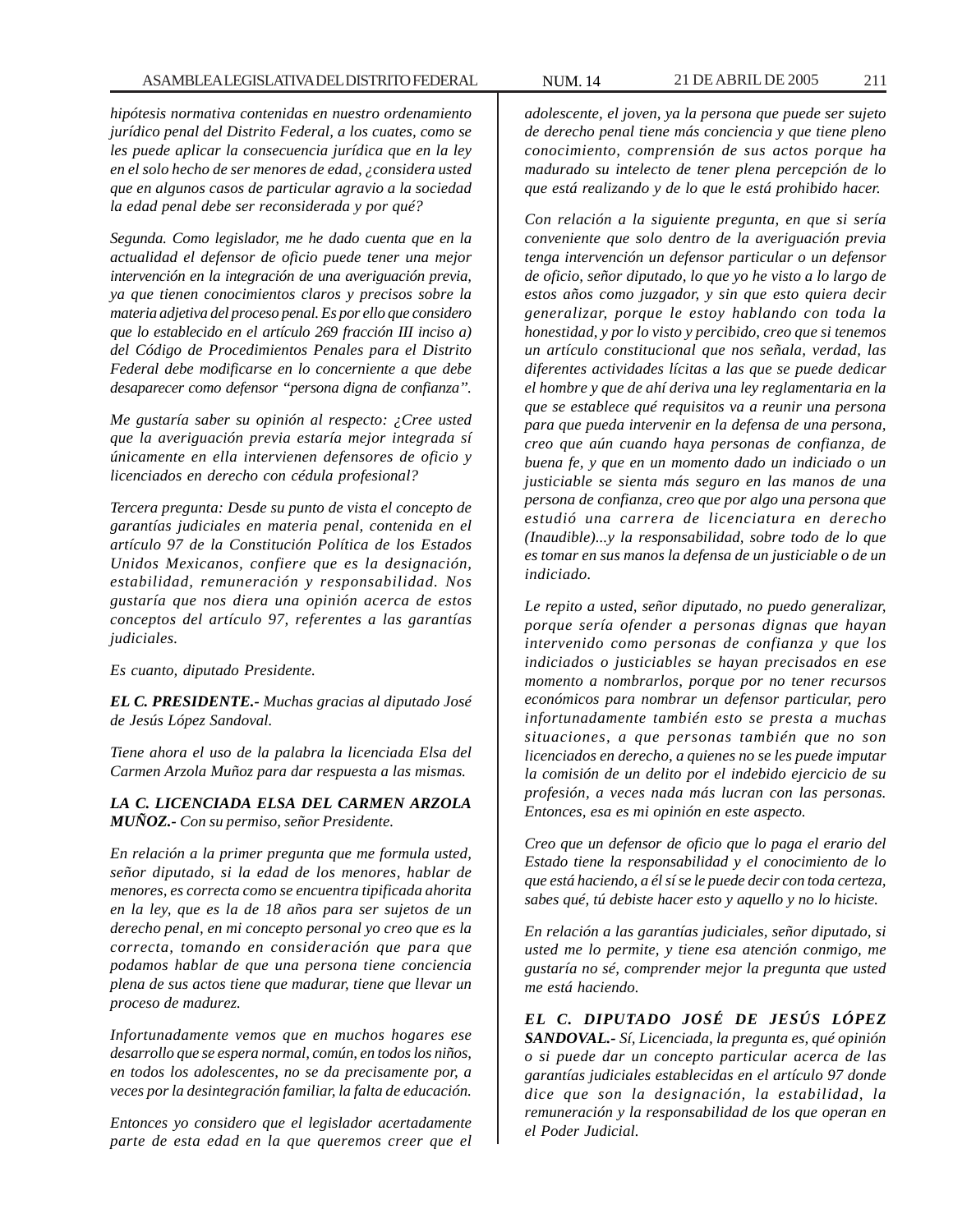### *LA C. LIC. ELSA DEL CARMEN ARZOLA MUÑOZ.- Sí,*

*señor. En cuanto a la pregunta que usted me hace, considero que en la actualidad y por lo que hace a la designación de los servidores públicos, primordialmente de los juzgadores, de los magistrados, reúne esa garantía judicial sobre todo que va a trascender al gobernado, porque en la actualidad para que una persona pueda tener la aspiración de llegar a ser juez, tiene primero que pasar por un instituto de estudios judiciales, una capacitación previa, tiene que presentar un examen de oposición en el que personas calificadas dentro de la propia institución van a calificar si esta persona tiene la preparación, la experiencia y sobre todo, sabe qué, señor diputado, la sensibilidad, el respeto que se debe sentir hacia el gobernado, el juzgar no es cosa fácil, ni es una situación de sentir poder, sabe qué, para mí, yo considero que todas estas etapas que se pasan en este momento, por las que se tienen que atravesar para la designación de un juez, son las correctas, son las aptas, porque ante todo también se ve al individuo si reúne esa capacidad subjetiva de respeto hacia los demás, de respeto hacia la dignidad humana.*

*Entonces, en cuanto a la designación, yo creo que se está actuando de manera correcta, en cuanto a la remoción pues también señor diputado, porque dentro de nuestra Ley Orgánica del Poder Judicial, pues establecen preceptos, normas en las situaciones de prohibición, conductas prohibitivas que tiene el servidor público y en las que no debe de incurrir, porque de incurrir en ellas el Consejo de la Judicatura, que es la órgano encargado de vigilar, disciplinar a la administración de justicia, inmediatamente que tiene conocimiento de ello, de alguna de esas conductas en que puede incurrir algún servidor público, toma cartas en el asunto sin privilegios de ninguna naturaleza.*

*En cuanto a la remuneración me decía, señor diputado, yo creo que tenemos sueldos decorosos que nos permiten vivir dentro de la racionalidad, dentro de la austeridad que debemos tener como personas y ante todo partiendo de la situación de que debemos también estar acordes con nuestra realidad social y económica.*

*Ahora, si hablamos de la designación de magistrados con mayor razón, señor diputado, yo en este momento me siento tan responsable ante ustedes, tan honrada con estar en este lugar, tan sólo estar en este lugar porque no estoy siendo calificada en este momento sólo por gente que conozca derecho, estoy siendo calificada por personas que representan al pueblo, un pueblo para el que yo voy a servir, al que tengo el deseo de servir, entonces creo que en ese tenor las garantías judiciales sí son factibles y se hacen vigentes.*

*Gracias, señor diputado.*

*EL C. PRESIDENTE.- Muchas gracias a la Licenciada Elsa del Carmen Arzola Muñoz por sus respuestas al diputado José de Jesús López Sandoval.*

*Ahora le cedería por parte del grupo parlamentario del PRD al diputado Andrés Lozano para que haga los cuestionamientos correspondientes.*

*EL C. DIPUTADO ANDRÉS LOZANO LOZANO.- Gracias, diputado Hernández Raigosa.*

*Realmente es una pregunta que ya ha sido formulada y coincidiendo con la importancia de la misma, ya comentada por la diputada Irma Islas León, es el sentido que le damos nosotros los legisladores al conocimiento que tienen los que han tenido alguna experiencia en el órgano judicial del Distrito Federal o de la Federación inclusive, porque de una u otra forma yo siempre he dicho que es importante empatar al momento de legislar tres cosas que son fundamentales: primero es lo que recibe uno de la gente, lo que nos está diciendo la gente en la calle y cómo podemos materializar eso en leyes; lo segundo, que tiene que ver con la posibilidad de poderlo llevar a cabo en torno a un marco jurídico competencial inclusive; y Io tercero, por supuesto la experiencia que tiene en este caso el órgano judicial en el sentido de lo que hace falta.*

*En la práctica seguramente usted se habrá enfrentado con algunos casos muy concretos donde después de escuchar a la parte quizá usted le daría la razón, pero sabe que se lo impide formalmente derivado de alguna disposición jurídica, y me parece de eso debemos de ser los diputados muy perceptivos porque finalmente es la oportunidad que tenemos para poder presentar iniciativas que ayuden al buen desarrollo y ejercicio de esta justicia en nuestra ciudad.*

*Por eso la pregunta sería esa, si usted cree que tiene alguna aportación en ese sentido que sería benéfica para la ciudad en esta materia y en cualquier otra, que usted crea que de una u otra forma sería importante que pudiéramos entrarle al análisis como diputados.*

*Además de antemano también comentar que nosotros siempre nos hemos manifestado, y diría yo todos los grupos parlamentarios, abiertos en ese sentido, a escuchar de estas experiencias, pero que sería importante si en este momento de manera general usted tuviera algún comentario en ese sentido y además también para que no se quedara la pregunta formulada por la diputada Irma Islas porque van creo yo en ese mismo sentido y sería muy importante que en ese sentido y en términos generales nos pudiera usted decir qué es lo que opina de esta interrelación en ese sentido como órgano judicial y la Asamblea Legislativa y si en el caso concreto usted considera que deberíamos de abocarnos en esta Asamblea algún tema específico que está teniendo ya en la práctica la necesidad de entrarle a legislar.*

*Por sus respuestas, muchas gracias.*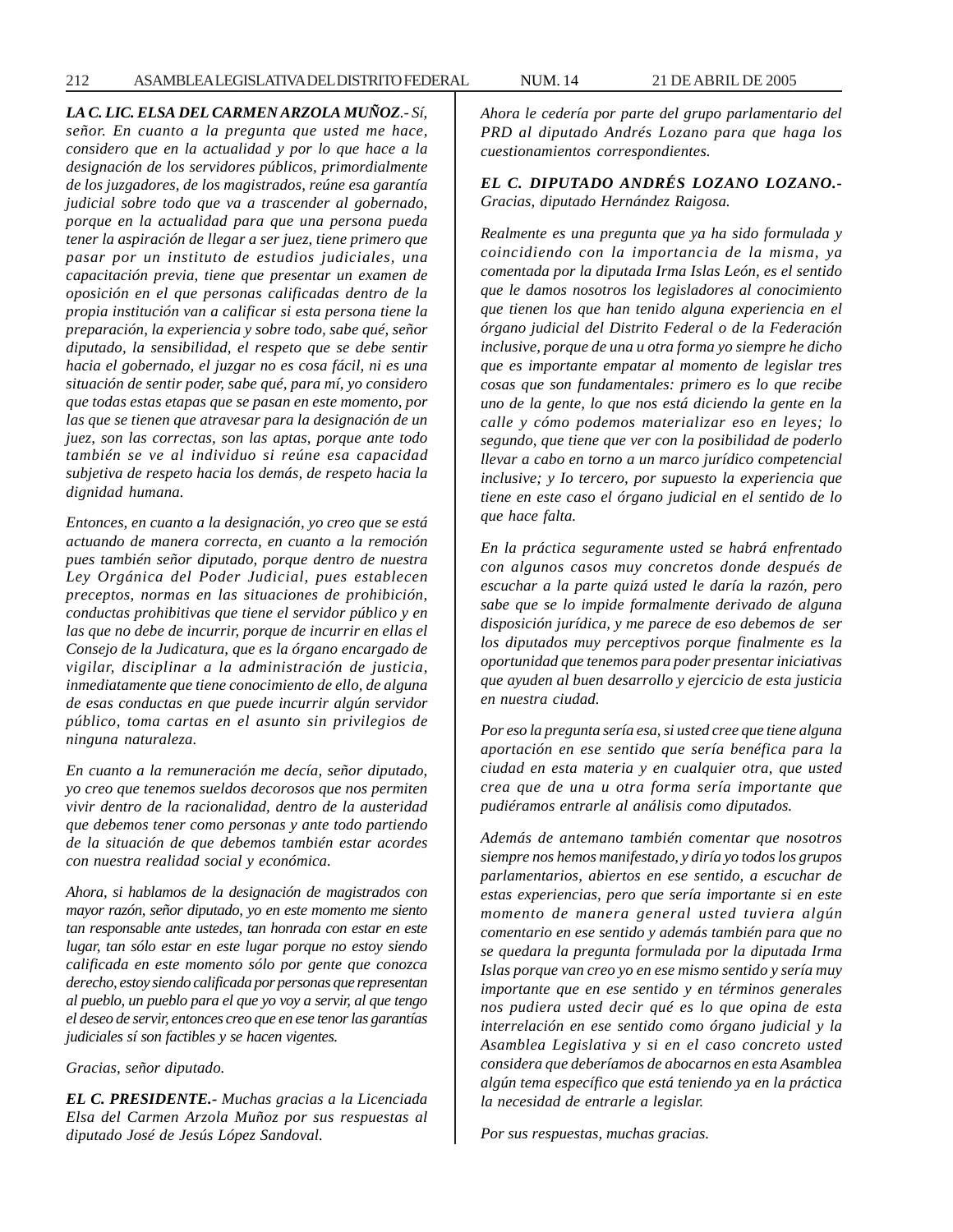*EL C. PRESIDENTE.- Muchas gracias al diputado Andrés Lozano.*

*Tiene el uso de la palabra la licenciada Elsa del Carmen Arzola Muñoz.*

*LA C. LIC. ELSA DEL CARMEN ARZOLA MUÑOZ.- Gracias, señor Presidente.*

*Señor diputado, le ruego me disculpe por no haber respondido correctamente a su pregunta, me permito en este momento expresarle también en ese sentido y expresarle al señor diputado. Yo creo que lo que dice el señor diputado en cuanto a esa interrelación que se debe dar dentro del Tribunal Superior de Justicia y ustedes como Asamblea Legislativa es muy importante.*

*¿Por qué considero esto? Porque nosotros, su servidora como juez, pues sí efectivamente nos percatamos de los problemas que se presentan en su aplicación de algunas normas, nos percatamos de que falta algo por ahí que no se ha normatizado, nos dolemos a veces de ello al tener ante nosotros a un justiciable que por faltar una norma que no ha creado el legislador, no podamos hacer más allá de lo que la ley nos está permitiendo.*

*Entonces, yo creo que el aporte de la institución del Tribunal Superior de Justicia modestamente de lo poco que sabemos, de lo poco que podamos aportar sí va a ser importante para ustedes como legisladores ir subsanando, creando normas que hagan un sistema penal coherente y congruente con nuestra realidad social.*

*En relación a su siguiente pregunta, señor diputado, me permití escribir algo que modestamente quiero poner a su consideración y que he vivido como juez y les repito no puedo mantenerme al margen de verla dolencia, la tristeza, el sufrimiento que impone estar tras una reja y estoy hablando concretamente de los adultos mayores.*

*En relación a estas personas yo no sé si el señor diputado que me hizo la pregunta me permitiera leer parte de esto o se lo digo de manera concreta, como usted me lo permita, señor diputado.*

# *EL C. PRESIDENTE.- Puede leerlo, licenciada.*

*LA C. LIC. ELSA DEL CARMEN ARZOLA MUÑOZ.- A través de estos años de ser juez y de conocer las circunstancias y peculiaridades de los justiciables, he podido percatarme que por las condiciones físicas y mentales de algunos de ellos al estar en los centros de reclusión se lastima su propia dignidad humana, me refiero concretamente a los adultos mayores quienes deben enfrentar un proceso penal en prisión preventiva, cuando por cualquier circunstancias o accidente de la vida han incurrido en conductas delictuosas.*

*Cuando estos adultos mayores se encuentran sujetos a prisión preventiva en el mismo lugar donde se encuentran*

*hombres jóvenes cuyo estado físico y mental es diferente al de ellos surgen problemas derivados de la diferencia antes aludida.*

*Para nadie resulta una novedad que la población de internos en las prisiones del Distrito Federal rebasa con mucho la capacidad para la que fueron diseñadas.*

*Ante la magnitud de la población se hace difícil y a veces hasta imposible un trato diferenciado de los internos, tomando en consideración sus distintas características y peculiaridades.*

*Es obvio que los adultos mayores por su senilidad y generalmente por los muchos problemas salud que los aquejan requieren de un trato distinto pero ante todo digno y apropiado para su edad, pues dentro de un Estado de derecho garantista como lo es el nuestro, debe verse al individuo con toda su dignidad humana, la cual por ningún motivo puede quebrantarse, así lo señala el párrafo tercero del artículo 1° de la Constitución Política de los Estados Unidos Mexicanos.*

*Por otra parte, el artículo 4°, párrafo cuarto de nuestra misma ley fundamental señala el acceso de todo individuo a la protección de la salud.*

*De acuerdo a las disposiciones mencionadas, al individuo no puede restringírsele esas garantías ni aún estando sujeto a prisión preventiva o durante la ejecución de la pena.*

*Lo ordenado por estas normas constitucionales nos debe llevar necesariamente a reexaminar las normas procesales, a fin de diseñar instrumentos que sirvan de fundamento a un modelo de proceso penal más humanizado y, sobre todo, hacerlo vigente.*

*Por eso y partiendo de la base de que en el artículo 75, pena innecesaria del nuevo Código Penal para el Distrito Federal vigente se establece, cito textual: El juez, de oficio o a petición de parte, podrá prescindir de la imposición de la pena privativa o restrictiva de la libertad o sustituirla por una menos grave o por una medida de seguridad cuando la imposición resulta notoriamente innecesaria e irracional, en razón de que la gente presente senilidad avanzada. Termino la cita.*

*Que conforme a la Ley de los Derechos de las Personas Adultas Mayores en el Distrito Federal, en el artículo 5°, apartado B, fracción III se establece, cito textual: De manera enunciativa esta ley reconoce a las personas adultas mayores los siguientes derechos:*

*b) De la certeza jurídica y familia:*

*III.- A recibir un trato digno y apropiado cuando sean víctimas o ellos mismos cometan cualquier tipo de ilícito o infracción. Termino la cita.*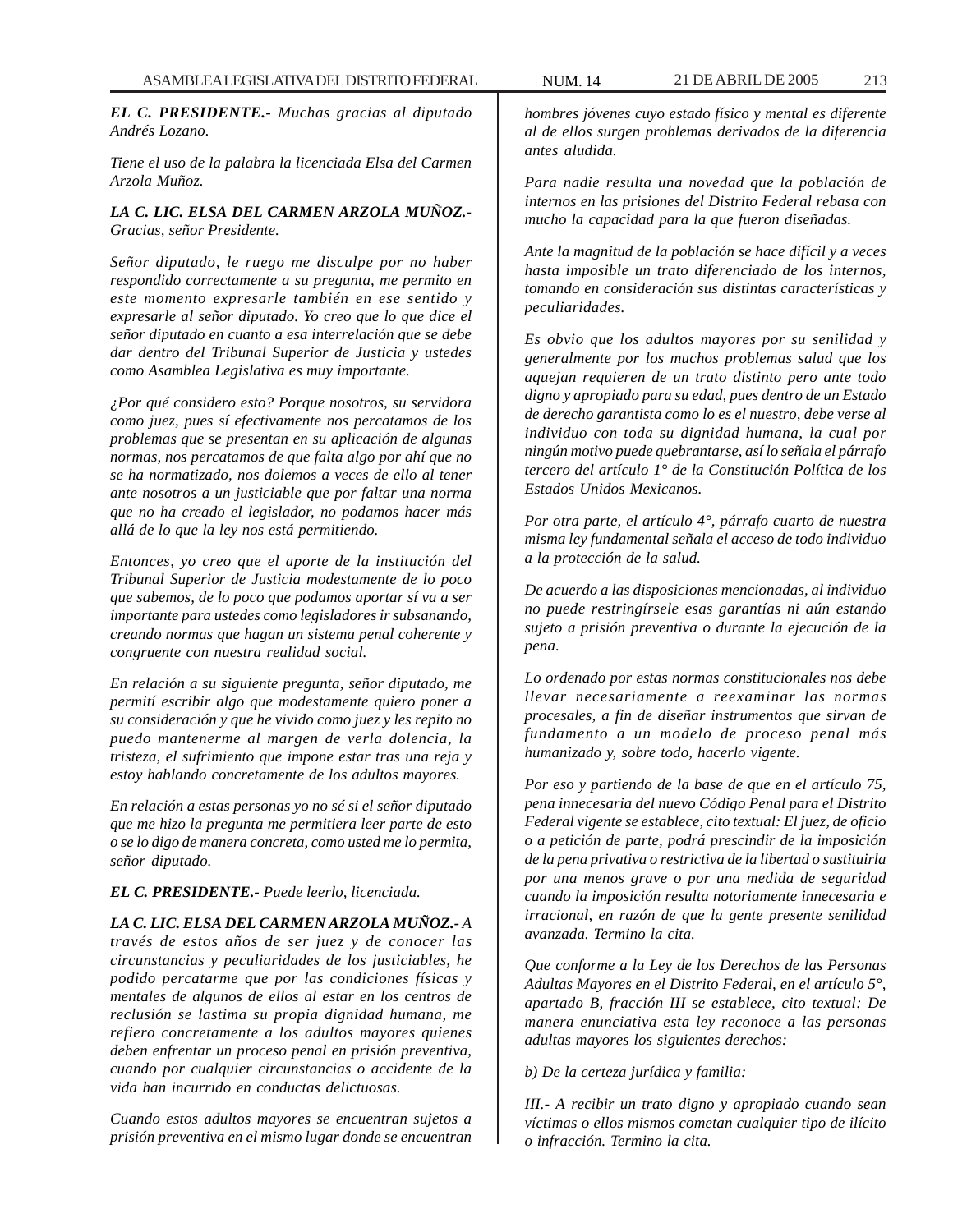*Considero que a fin de dar coherencia a nuestro sistema normativo penal con relación a lo dispuesto en el artículo 75 del Código Penal para el Distrito Federal, si este dispositivo legal establece como facultad para el juzgador prescindir de la pena privativa de libertad por la senilidad avanzada del sentenciado, entonces es evidente que la prisión preventiva no se justificaría de ningún modo al encontrarse el inculpado en esa circunstancia. Por ejemplo, si a un adulto mayor en avanzado estado de senilidad se le somete a un procedimiento penal ordinario, en prisión preventiva, procedimiento en el que el juzgador tiene como plazo hasta un año para juzgar al procesado, de acuerdo a lo dispuesto por el artículo 20 de la Constitución Política de los Estados Unidos Mexicanos, apartado A, fracción VIII y mediante sentencia condenatoria, se decide prescindir de la pena privativa de libertad, en atención al estado de senilidad que presenta, nos encontraríamos ante un absurdo jurídico, pues como probable responsable le fue restringida su libertad personal y como responsable del delito que se le imputa, se prescinde de la pena.*

*Esto es, de hecho no se aplicaría pena privativa de libertad alguna. Es cierto que el artículo 18 constitucional establece la prisión preventiva para quienes se encuentran procesados por delito que merezca pena corporal, dado que la prisión preventiva es una medida cautelar y provisional que se justifica por la necesidad social de preservar el proceso penal y de asegurar la ejecución de la pena. Empero, ¿qué pasa sin prescindimos de ésta y cómo resarcir el daño que se le puede causar a un adulto mayor que ha estado privado de su libertad preventivamente si al final se le absuelve de la acusación?*

*Por tanto propongo, sugiero una reformulación del proceso penal para los adultos mayores desde una nueva dimensión, que debe tener como punto de partida el conocimiento científico del hombre, de su biología, pues es esta ciencia la que servirá de directriz en primer lugar a ustedes señoras diputadas y señores diputados para definir los términos de la reforma al Código de Procedimientos Penales para el Distrito Federal que hoy se sugiere, y al juez en segundo lugar para determinar si es procedente o no el conceder que la prisión preventiva se lleve a cabo en lugar distinto al ordinario. No podemos juzgar con tabla rasa a los adultos mayores, pues el propio Código Penal para el Distrito Federal y la Ley de los Derechos de las Personas Adultas Mayores en el Distrito Federal lo impiden, en aras de protección a la dignidad humana. Por ello es esta misma teología la que debemos aplicar en materia procesal penal para instaurar un proceso realmente humanizado.*

*EL C. PRESIDENTE.- Muchas gracias Licenciada. Quiero preguntarle a la diputada Claudia Esqueda si quiere hacer alguna pregunta. Estamos revisando si podemos cambiarnos de lugar porque ya no hay* *condiciones para poder seguir en este, pues no hay por el momento ninguna respuesta. Entonces vamos a desahogar su comparecencia, si la diputada Claudia Islas quiere hacer preguntas a nombre del grupo Revolucionario Institucional, le cedemos el uso del micrófono.*

*LA C. DIPUTADA MARÍA CLAUDIA ESQUEDA LLANES.- Perdón, sólo para la versión estenográfica es que corrijo mi nombre, es Claudia Esqueda. Gracias diputado.*

*EL C. PRESIDENTE.- Eso es muy común ya en la Asamblea.*

*LA C. DIPUTADA MARÍA CLAUDIA ESQUEDA LLANES.- Sí, nos intercambiaron nombres y apellidos. Gracias.*

*Bienvenida otra vez Licenciada Elsa del Carmen Arzola.*

*Yo tuve ocasión de leer su currículo, los documentos que nos anexaron previos a la comparecencia que se hace esta mañana, creo que está siendo el clima un poco más benévolo con el viento que acaba de soplar y que bajaron el volumen de la música.*

*Yo solamente haría algún señalamiento entorno, más que una pregunta, no quiero perder la oportunidad de hablar, me disculpo por haberme incorporado ya iniciada la sesión y sólo decir que bueno yo di lectura a su experiencia en la materia penal, su paso por los juzgados mixtos de paz, su paso por el juzgado penal recientemente ya en el Tribunal y la propuesta me parece que debe llevar siempre de la mano la experiencia de quien aspira a ocupar un cargo de esta naturaleza en el Poder Judicial y nos queda claro que usted la tiene con una trayectoria de muchos años de conocimiento, de estar inmiscuida en esta clase de tareas y en los últimos en la materia penal para la que especialmente se requiere sensibilidad y amén del conocimiento jurídico profundo de la actualización, etcétera.*

*Yo creo que mis compañeros han hecho preguntas de orden más del proponer las aportaciones, una intercomunicación más constante, más permanente con el Poder Judicial o quienes lo integran, yo sólo querría apuntar a un comentario breve, si mereciera una respuesta de parte suya en torno a ahondar un poco, que ya lo hizo, ya dio respuesta, de cómo considera usted o qué planes tiene para la eventualidad que no vemos remota de que ocupe este cargo de Magistrada, de cómo eficientar la impartición de justicia, que sabemos que hay plazos y términos muy específicos y muy claros en materia penal, muy particularmente, pero que siempre hay rezago, que siempre hay reclamo de la ciudadanía por lo lento que ocurre el procedimiento, por las cargas procesales, eso también lo entendemos. Pero cómo ve usted esta posibilidad de lograr más eficientemente la impartición de justicia en el Tribunal.*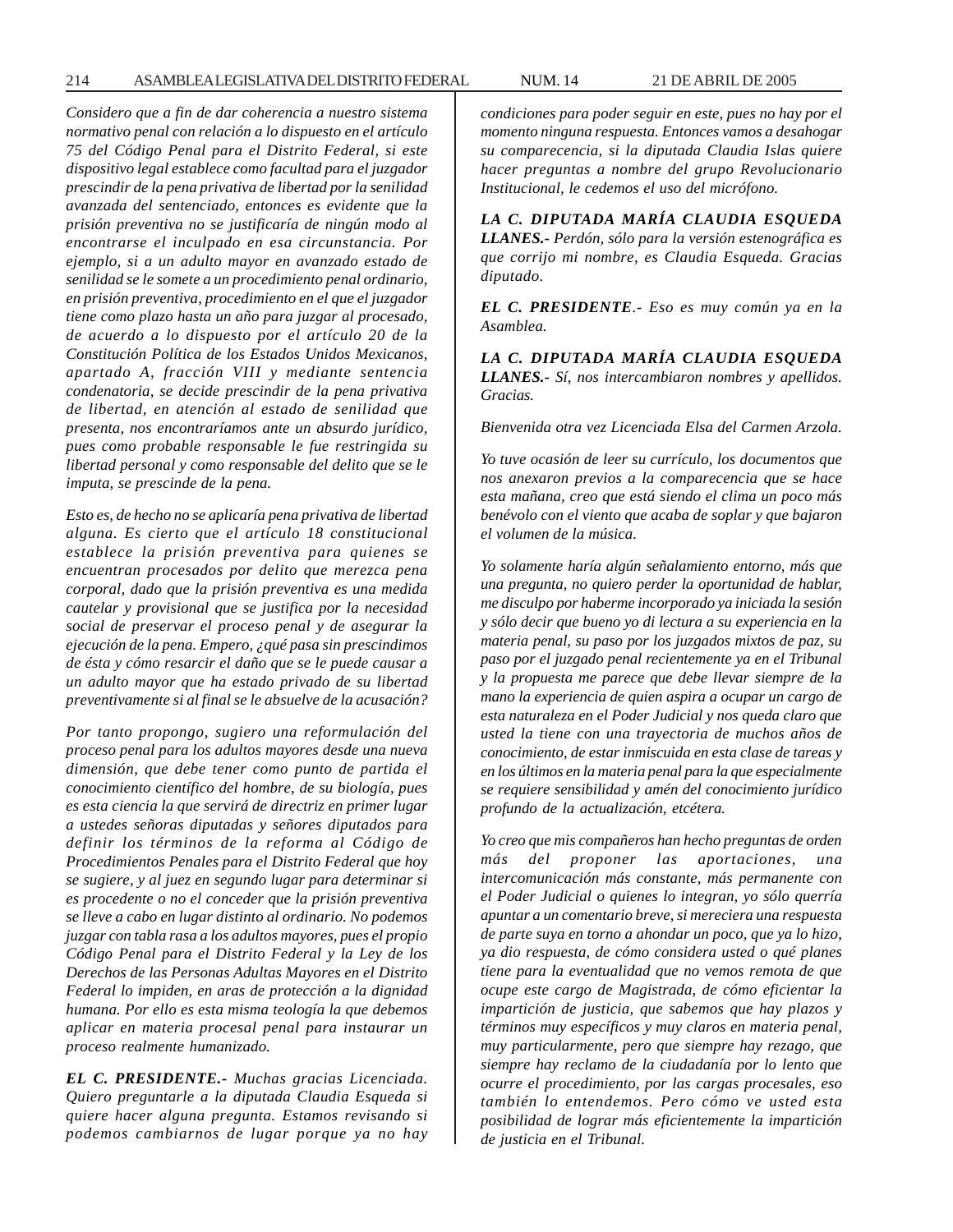*Gracias.*

*EL C. PRESIDENTE.- Muchas gracias a la diputada Claudia Esqueda. Tiene el uso de a palabra la Licenciada Elsa del Carmen Arzola Muñoz, para dar respuesta a la diputada Claudia Esqueda.*

## *LA LIC. ELSA DEL CARMEN ARZOLA MUÑOZ.- Gracias señor Presidente.*

*Vuelvo a repetir, me siento tan honrada de estar ante ustedes, escucharles hablar, de convencerme de la preocupación que tienen porque nuestro sistema de justicia mejore.*

*Y en cuanto a mi persona, si ustedes me hicieran el honor, el favor de calificarme apta para ser Magistrada, ante todo y como lo dije al principio de mi exposición, uno de mis más fervientes deseos es servir a la sociedad a través de la administración de justicia.*

*¿Cómo? Pues siendo más eficiente, más diligente, más profesional, atendiendo al justiciable como al ser humano ante todo que tenemos frente a nosotros, independientemente de la conducta delictuosa por la que se le esté acusando, que en cuanto a ella hay marcos legales dentro de los y que de esos parámetros no podemos salirnos, pero en cuanto a hacer más diligentes, por ejemplo nuestro procedimiento penal, creo que ya se ha estado tratando por ustedes, por esa preocupación que tienen en cuanto a lo del procedimiento oral, sería el ideal de justicia creo que para todos, porque esto afrontaría la incertidumbre, sobre todo que tiene el justiciable de saber qué va a pasar con él.*

*Yo he visto muchas ocasiones y he platicado con algunos justiciables y me han dicho: ''¿cuándo se va a terminar''. Es que su defensor aportó diversas pruebas y tenemos que desahogarlas. ''Sí, pero yo ya quiero qué va a pasar conmigo''.*

*Entonces yo creo que un procedimiento más expedito, más ágil, terminaría con esta incertidumbre de los justiciables y con la incertidumbre de los familiares de ellos, y sería benéfico, claro que las cargas de trabajo, no puedo decir lo contrario porque sería mentir lo que ustedes saben estadísticamente son bastantes, pero creo que en la medida en que uno acepta una responsabilidad con profesionalidad, con la objetividad de saber lo que tenemos que hacer, es entregarnos a esa tarea, señora diputada, todo los integrantes del Poder Judicial, todos los integrantes, todos los servidores públicos, y sobre todo teniendo la honrosa tarea y la gran responsabilidad de juzgar a nuestros semejantes.*

*EL C. PRESIDENTE.- Muchas gracias, Licenciada Elsa del Carmen Arzola Muñoz. ¿Quisiera hacer algún comentario más la diputada Claudia Esqueda?*

#### *Adelante.*

*LA C. DIPUTADA MARÍA CLAUDIA ESQUEDA LLANES.- Gracias, Presidente, muy brevemente.*

*En realidad no era ese el camino de la pregunta, licenciada. A mi me queda claro que las obligaciones de cómo modificar las leyes corresponden a la Asamblea Legislativa y qué hacer o no hacer es un análisis que debemos hacer, sí de la mano con el poder judicial, pero iba más encaminada a cómo implementar algún mecanismo como ministra para la mejor aplicación y mayor eficiencia de la ley, sin embargo, le agradezco su respuesta.*

*EL C. PRESIDENTE.- Muchas gracias a la diputada Claudia Esqueda. Quiero pasar a la parte final de esta comparecencia, hemos escuchado las preguntas y también sus respuestas, he encontrado en ella dos planteamientos concretos, que es una propuesta en materia de adultos mayores y su postura en relación a los procedimientos orales, que creo que son aportaciones importantes, y si es posible, aquí comentábamos algunos diputados, si algunas propuestas de estas en otros momentos se las hemos pedido a los candidatos primero y luego a magistrados ratificados, y bueno sería importante conocer algunas otras cosas más de lo que usted está planteando, y obviamente sobre las preguntas hechas de los diputados hacia su personal.*

*Quiero entonces agradecerle mucho su presencia en esta comparecencia. Nosotros vamos a resolver en breve el sentido, el nombramiento o no de usted como magistrada, y luego entonces le comunicaríamos el resultado pertinente.*

*Esta Comisión trata de ser lo más plural posible en sus deliberaciones y obviamente que esperamos que el resultado en este sentido, coadyuve en mejoramiento del sistema judicial del Distrito Federal.*

*Le pediríamos entonces a la Secretaría Técnica, poder acompañar en el momento que así lo desee a la licenciada, y que en su momento le comunicaremos para los efectos correspondientes.*

*SEIS: De conformidad con lo establecido en el inciso a) del artículo 101 de la Ley Orgánica de la Asamblea Legislativa del Distrito Federal, la Secretaría Técnica de la Comisión recibió oficios de fecha de Abril del presente año, firmados por diversas Universidades, Barras y Asociaciones de Abogados en los que se da cuenta de varios testimonios a favor del nombramiento de la Licenciada Elsa del Carmen Arzola Muñoz.*

*SIETE: Se procedió a verificar el cumplimiento de los requisitos que, para ser Magistrado del Tribunal Superior de Justicia del Distrito Federal, se señalan en el artículo*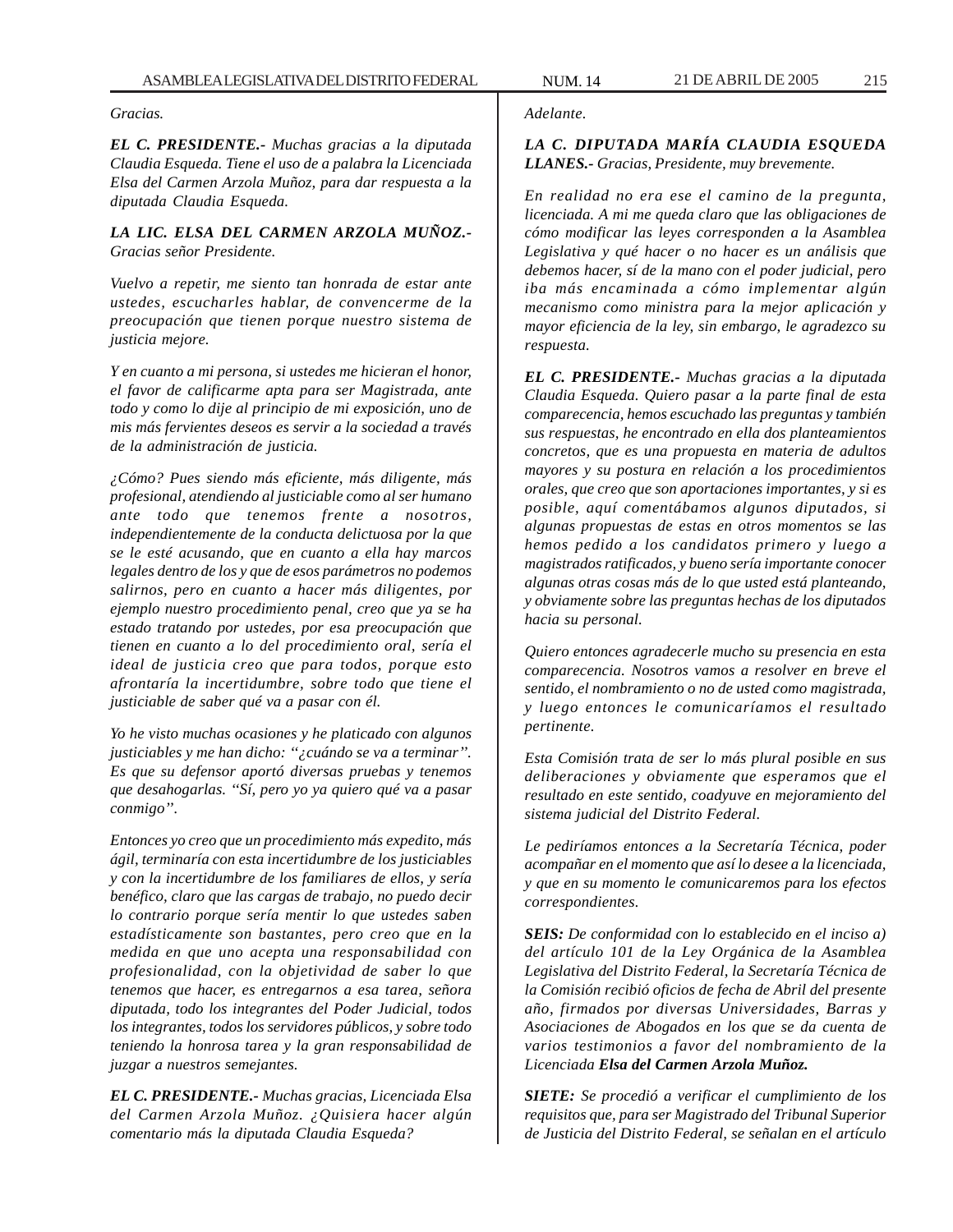*16 de la Ley Orgánica del Tribunal Superior de Justicia del Distrito Federal del Distrito Federal, siendo éstos:*

*ARTÍCULO 16.- Para ser nombrado Magistrado se requiere:*

- *I. Ser mexicano por nacimiento, no haber adquirido otra nacionalidad y estar en pleno goce y ejercicio de sus derechos civiles y políticos;*
- *II. Tener cuando menos treinta y cinco años de edad cumplidos al día de la designación;*
- *III. Poseer al día de la designación con antigüedad mínima de diez años, título profesional de Licenciado en Derecho y cédula profesional expedidos por la autoridad o institución legalmente facultada para ello;*
- *IV. Gozar de buena reputación;*
- *V. No haber sido condenado por delito intencional que amerite pena corporal de más de un año de prisión pero si se trataré de robo, fraude, falsificación, abuso de confianza u otro que lastime seriamente la buena fama en el concepto público, lo inhabilitará para el cargo, cualquiera que haya sido la pena;*
- *VI. Haber residido en el país durante los dos años anteriores al día de la designación, y*
- *VII. No haber ocupado el cargo de Jefe de Gobierno del Distrito Federal, Secretario General, Procurador General de Justicia o Diputado a la Asamblea Legislativa del Distrito Federal, durante el año previo al día de la designación.*

*Los nombramientos de los Magistrados serán hechos preferentemente, de entre aquellas personas que se hayan desempeñado como Jueces o que hayan prestado sus servicios con eficiencia y probidad en la impartición o procuración de justicia, o en su caso, que por su honorabilidad, competencia y antecedentes en otras ramas de la profesión jurídica se consideren aptos para impartirla. En igualdad de circunstancias, se preferirá a los originarios o vecinos del Distrito Federal.*

*A) En Acta de Nacimiento expedida por el Juez del Registro Civil de Huaquechula, Puebla el C. Adán Bautista Caballero, de fecha nueve de Noviembre del año dos mil, se establece que Elsa del Carmen Arzola Muñoz, nació en Huaquechula, Puebla con lo que se cumple con lo establecido por la Fracción I) del artículo 16 de la Ley Orgánica del Tribunal Superior de Justicia del Distrito Federal.*

*B) Por medio del Acta de Nacimiento a que se refiere el apartado anterior se establece que Elsa del Carmen Arzola* *Muñoz nació el diez de Enero del año de mil novecientos cincuenta y cinco, con lo cual se cumple con lo preceptuado en la Fracción II) del artículo 16 de la Ley ya invocada.*

*C) En copia certificada por el Ciudadano Licenciado Ignacio Robledo Renero, Titular de la Notaría Número cuatro del Distrito Judicial Izucar de Matamoros, Estado de Puebla, de fecha veinte de Octubre del año dos mil, del Título de Licenciado en Derecho expedido por Alfredo Toxqui Fernández de Lara, Gobernador Constitucional del Estado Libre y Soberano de Puebla con fecha diecinueve de Noviembre de mil novecientos setenta y nueve. Así como con la copia certificada por el C. Licenciado Luis Alfredo Rodríguez, Titular de la Notaria Número dos del Distrito Judicial de Izucar Matamoros, Estado de Puebla, en los términos referidos, de la Cédula para efectos de patente para ejercer la profesión de Licenciado en Derecho expedida por la Dirección General de Profesiones de la Secretaría de Educación Pública, con fecha once de Enero de mil novecientos ochenta, ambos documentos emitidos a favor de la Ciudadana Licenciada Elsa del Carmen Arzola Muñoz, se da cumplimiento a lo establecido por la Fracción III) del artículo 16 de la Ley Orgánica del Tribunal Superior de Justicia del Distrito Federal.*

*D) Que en el oficio número 3494/2005, el Consejo de la Judicatura emite opinión sobre la Licenciada Elsa del Carmen Arzola Muñoz, en la cual se manifiesta que dicha profesionista cumple todos y cada uno de los requisitos exigidos por el artículo 95 de la Constitución Política de los Estados Unidos Mexicanos y el artículo 16 de la Ley Orgánica del Tribunal Superior de Justicia, lo que se desprende de las constancias de su expediente personal que se tiene en el Tribunal Superior de Justicia del Distrito Federal; así como su capacidad, honorabilidad, perseverancia comprobada por más de veinte años de servicio a la Institución, su constante capacitación y sus méritos académicos, reúnen los principios de excelencia, objetividad, imparcialidad, profesionalismo e independencia que rigen la carrera judicial. Asimismo la Secretaría Técnica de la Comisión recibió oficios de fecha, de Abril del presente año, firmados por diversas Universidades, Barras y Asociaciones de Abogados en los que se da cuenta de varios testimonios a favor del nombramiento de la Licenciada Elsa del Carmen Arzola Muñoz, por lo que se cumple con la fracción IV del artículo 16 de la Ley invocada.*

*E) Por medio de escrito firmado por la Ciudadana Licenciada Elsa del Carmen Arzola Muñoz, con fecha veintitrés de Febrero de dos mil cinco, donde manifiesta, bajo protesta de decir verdad, que no ha sido sujeta a proceso penal ni mucho menos sentenciada condenatoriamente en el Distrito Federal ni en las demás*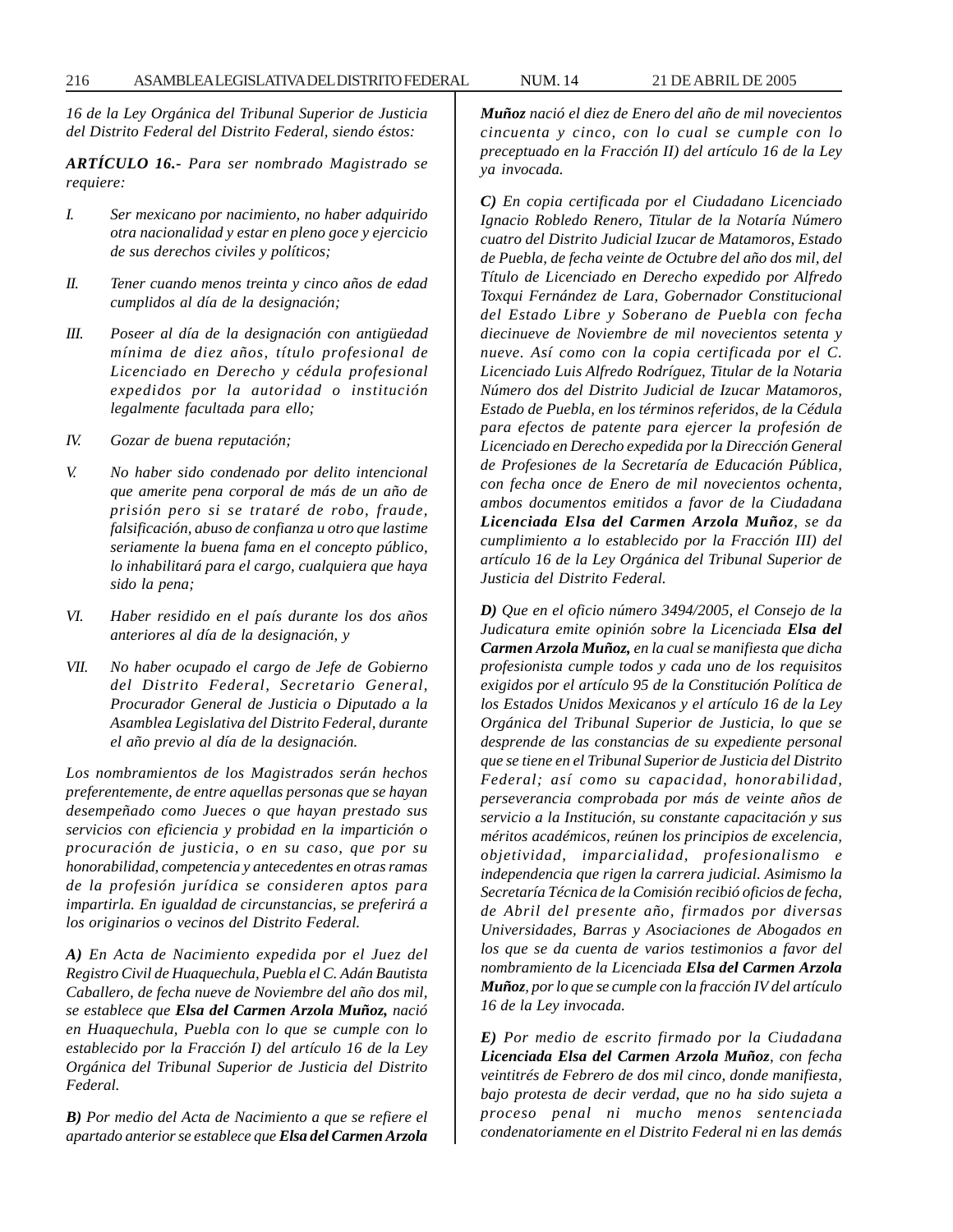*entidades federativas del país, con lo cual se cumple por lo establecido en la Fracción V) del artículo 16 de la Ley Orgánica del Tribunal Superior de Justicia del Distrito Federal.*

*F) Por medio de la Constancia de Domicilio expedida por el Ciudadano Licenciado Eduardo Arnal Palomera Secretario del H. Ayuntamiento Constitucional de Atizapán de Zaragoza, Estado de México, con fecha veintitrés de Febrero de dos mil cinco, se establece que la Ciudadana Licenciada Elsa del Carmen Arzola Muñoz, reside en Atizapán de Zaragoza, Estado de México, con lo cual se cumple por lo establecido en la fracción VI del artículo 16 de la Ley Orgánica del Tribunal Superior de Justicia del Distrito Federal.*

*G) La Licenciada Elsa del Carmen Arzola Muñoz, se ha desempeñado como Secretario ''B'' de la Presidencia del Tribunal Superior de Justicia del Distrito Federal, adscrita al Juzgado 28° Penal en 1980; Secretario ''H'' de la Presidencia del Tribunal Superior de Justicia del Distrito Federal, adscrita a la Séptima Sala Penal en 1980; Juez 13° Mixto de Paz del Tribunal Superior de Justicia del Distrito Federal de 1980 a 1982; Juez 25° Mixto de Paz del Tribunal Superior de Justicia del Distrito Federal de 1983 a 1985; Juez 14° Mixto de Paz del Tribunal Superior de Justicia del Distrito Federal de1985 a 1987; Juez 45° Penal del Tribunal Superior de Justicia del Distrito Federal de 1987 a 2004 y Magistrado por Ministerio de Ley en la Tercera Sala Penal en 2004. Con diversos reconocimientos, diplomas, constancias de actualización y conferencias, donde se acreditan cursos y actualizaciones, por lo que se cumple con lo establecido en el último párrafo del artículo 16 de la Ley Orgánica del Tribunal Superior de Justicia del Distrito Federal.*

*Por lo anteriormente expuesto y fundado en lo establecido por los artículos 42, fracción XXIV, 67 fracción VIII, 78, 79 y 80 del Estatuto de Gobierno del Distrito Federal; 6, 7, 8, 9, 10 y 16 de la Ley Orgánica del Tribunal Superior de Justicia del Distrito Federal; 10, fracción VIII, 100 y 101 inciso C, de la Ley Orgánica de la Asamblea Legislativa; y 28 y 32 del Reglamento para el Gobierno Interior de la Asamblea Legislativa del Distrito Federal, la Comisión de Administración y Procuración de Justicia:*

## *RESUELVE*

*PRIMERO.- Se designa a la Licenciada Elsa del Carmen Arzola Muñoz, para ocupar el cargo de Magistrada del Tribunal Superior de Justicia del Distrito Federal, conforme a la propuesta realizada por el Ciudadano Jefe de Gobierno del Distrito Federal, Licenciado Andrés Manuel López Obrador.*

*SEGUNDO.- Túrnese el presente Dictamen a la Mesa Directiva y a la Comisión de Gobierno de la Asamblea* *Legislativa del Distrito Federal, para los efectos de lo señalado por el párrafo segundo del inciso a del artículo 101 de la Ley Orgánica de la Asamblea Legislativa del Distrito Federal.*

*Recinto de la Asamblea Legislativa del Distrito Federal a los dieciocho días Abril del año dos mil cinco.*

*Firman por la Comisión de Administración y Procuración de Justicia: Dip. Alfredo Hernández Raigosa, Presidente; Dip. José de Jesús López Sandoval, Secretario (en contra); Integrantes: Dip. María Claudia Esqueda Llanes; Dip. Irma Islas León (en contra), Dip. Andrés Lozano Lozano.*

**EL C. PRESIDENTE.-** Para fundamentar el dictamen se concede el uso de la palabra al diputado Alfredo Hernández Raigosa a nombre de la Comisión de Administración y Procuración de Justicia.

**EL C. DIPUTADO ALFREDO HERNÁNDEZ RAIGOSA.-** Muchas gracias, diputado Presidente.

Compañeras diputados y estimados legisladores:

Los integrantes de la Comisión de Administración y Procuración de Justicia a través del de la voz funda y motiva el siguiente dictamen al tenor de las siguientes consideraciones:

Con fecha 31 de marzo del presente año el ciudadano Jefe de Gobierno del Distrito Federal, Licenciado Andrés Manuel López Obrador, propuso ante esta autonomía la designación de la ciudadana Licenciada Elsa del Carmen Arzola Muñoz para ocupar el cargo de Magistrada del Tribunal Superior de Justicia del Distrito Federal, acompañando a su vez la documentación relacionada con el desempeño laboral y que acredite el cumplimiento de los requisitos de ley para ser Magistrada, así como la opinión del Consejo de la Judicatura del Distrito Federal en la que se avala dicha designación.

El 5 de abril del año en curso la Comisión de Gobierno de la Asamblea Legislativa turnó a la Comisión de Administración y Procuración de Justicia la propuesta designación de la licenciada Elsa del Carmen Arzola Muñoz.

Se determinó que se publicará el día 11 de abril del presente año, en dos diarios de circulación nacional la comunicación en la que se dio cuenta del inicio del proceso de nombramiento de Magistrados del Tribunal Superior de Justicia del Distrito Federal.

El día 13 de abril compareció ante la Comisión de Administración y Procuración de Justicia la Licenciada de referencia, expresando su deseo de ocupar el puesto de magistrada del Tribunal Superior de Justicia. En dicha comparecencia, la ciudadana licenciada contestó a los cuestionamientos y preguntas que le formularon los diputados integrantes de esta Comisión.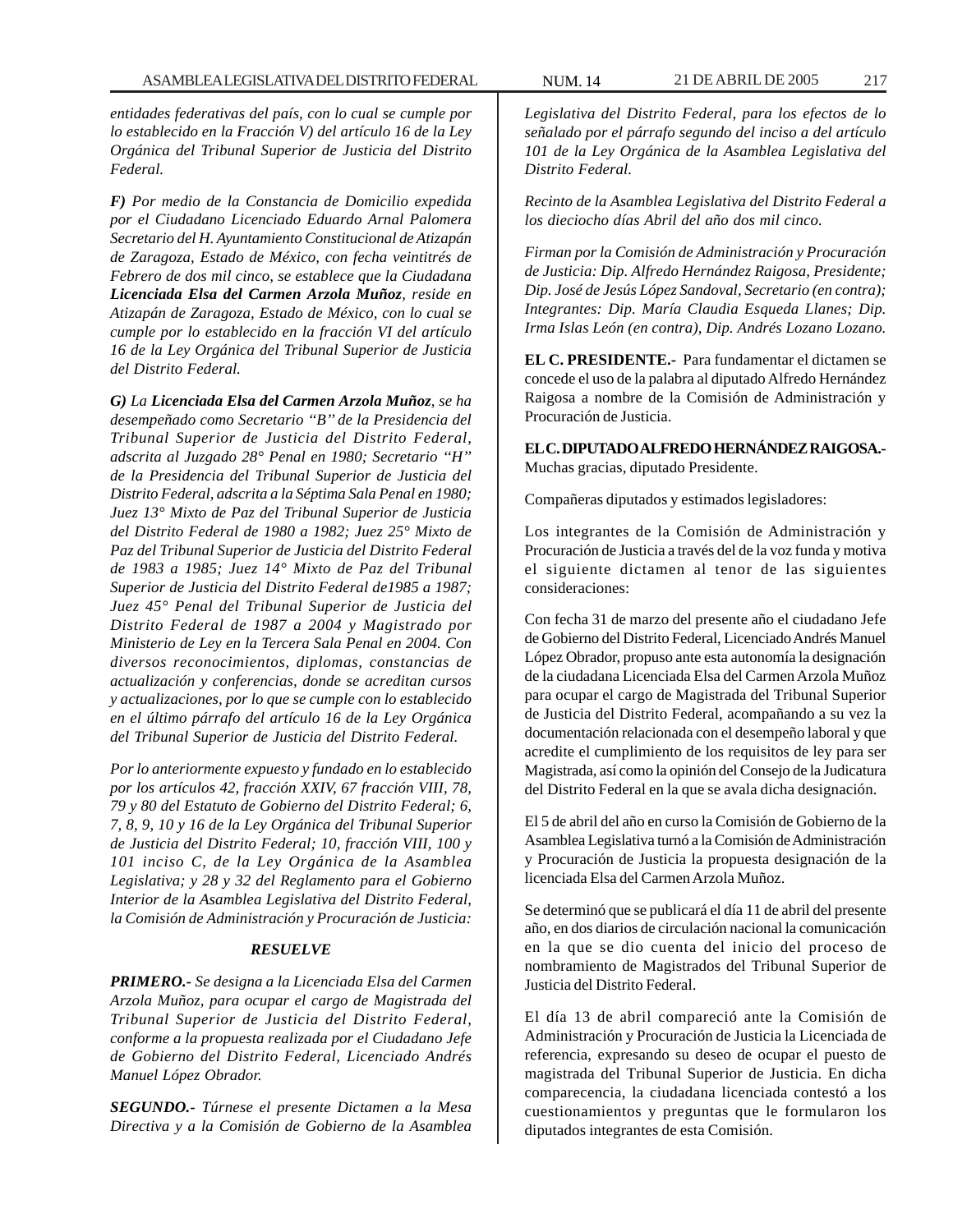Los integrantes de la Comisión de Justicia por mayoría de votos decidimos avalar la propuesta par el nombramiento como magistrada del Tribunal Superior de Justicia del Distrito Federal a la Licenciada del Elsa del Carmen Arzola Muñoz, toda vez que cumple con los requisitos éticos y profesionales para ocupar dicho cargo, prueba de esto es que el Consejo de la Judicatura emitió una opinión sobre la Licenciada en la cual se manifiesta que dicha profesionista cumple todos y cada uno de los requisitos exigidos por el artículo 95 de la Constitución Política de los Estados Unidos Mexicanos y el artículo 16 de la Ley Orgánica del Tribunal Superior de Justicia, lo que se desprende del expediente personal con el que cuenta el Tribunal Superior de Justicia del Distrito Federal.

De dicha opinión también se desprende su capacidad, honorabilidad, perseverancia, la constante capacitación y méritos académicos, reuniendo los principios de excelencia, objetividad, imparcialidad, profesionalismo e independencia que deben de regir en la carrera judicial y que por más de 20 años de servicio en la institución ha demostrado.

Asimismo la Secretaría Técnica de la Comisión recibió diversos oficios firmados por diversas universidades, barras y asociaciones de abogados en los que emite una opinión y se congratulan ante el posible nombramiento de la Licenciada Elsa del Carmen Arzola Muñoz para ocupar el cargo de magistrada.

A todo ello, es interesante observar la labor profesional que ha desempeñado la Licenciada a lo largo de varios años: se ha desempeñado como Secretaria B de la presidencia del Tribunal Superior de Justicia del Distrito Federal, adscrita al Juzgado 28; Secretario H de la presidencia del Tribunal, adscrita a la Séptima Sala Penal; Juez Décimo Tercero Mixto de Paz del Tribunal Superior de Justicia; juez vigésimo quinto mixto de paz del Tribunal Superior de Justicia; Juez Décimo Cuarto Mixto de Paz del Tribunal Superior de Justicia; juez de lo penal también en el Tribunal, y magistrada por Ministerio de Ley en la Tercera Sala Penal en el 2004. Todo ello demuestra su conocida y vasta experiencia en el Tribunal Superior de Justicia.

Al mismo tiempo, es de señalarse que la licenciada Elsa del Carmen cuenta con diversos reconocimientos, diplomas, constancias de actualización y conferencias, donde se acreditan cursos y actualizaciones, por lo que está en constante en especialización.

Es por ello que el día de hoy sometemos a su apreciable consideración el presente dictamen en el que se designa a la Licenciada Elsa del Carmen Arzola Muñoz como Magistrada del Tribunal Superior de Justicia del Distrito Federal y en el cual pedimos su voto a favor del presente dictamen, ya que al votar en ese sentido el Tribunal Superior de Justicia contará con un elemento más de reconocida capacidad y honradez y ello será en beneficio para dicho Tribunal y para la impartición de la justicia en nuestra ciudad.

Por su comprensión y apoyo, muchas gracias.

**EL C. PRESIDENTE.-** Gracias, diputado. Está a discusión el dictamen. Se abre el registro de oradores. Oradores en contra.

¿Alguna o algún diputado desea razonar su voto?

Proceda la Secretaría a recoger la votación nominal del dictamen en lo general y en lo particular en un solo acto.

**EL C. SECRETARIO.-** Se va a proceder recoger la votación nominal del dictamen en lo general y en lo particular en un solo acto.

De conformidad con lo establecido por el artículo 131 del Reglamento para el Gobierno Interior de la Asamblea, se solicita a la Coordinación de Servicios Parlamentarios hacer el anuncio correspondiente a efecto de que los diputados presentes puedan emitir su voto.

Se solicita a los diputados que al emitir su voto lo hagan en voz alta diciendo su nombre y apellido, añadiendo la expresión ''en pro'', ''en contra'' o ''abstención''. El de la voz recogerá la votación. Comenzamos de derecha a izquierda.

#### **(Votación Nominal)**

Rafael Hernández Nava, a favor.

Maricela Contreras Julián, a favor.

Aleida Alavez, en pro.

Adrián Pedrozo Castillo, en pro.

Silvia Oliva Fragoso, en pro.

González Maltos, a favor.

Héctor Guijosa, en pro.

Higinio Chávez, en pro.

Sara Figueroa, abstención.

Lujano Nicolás, en contra.

Gabriela González, en contra.

Juan Antonio Arévalo López, en contra.

Sofía Figueroa, en contra.

José Espina, en contra.

Lorena Villavicencio, a favor.

Alfredo Hernández Raigosa, a favor.

Francisco Chiguil, en pro.

Miguel Angel Solares Chávez, a favor.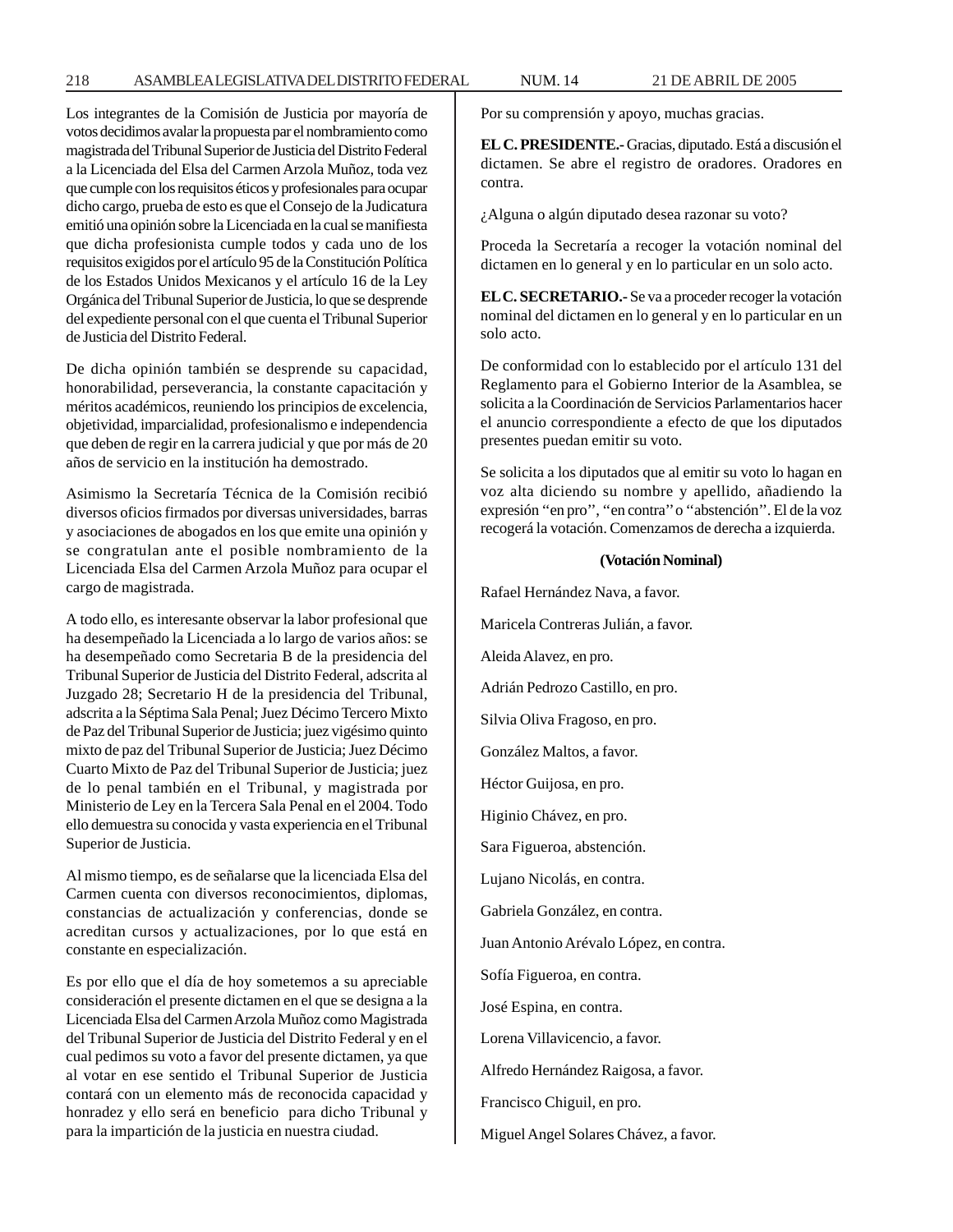| ASAMBLEALEGISLATIVADELDISTRITOFEDERAL                                                                                                                                 | 21 DE ABRIL DE 2005<br><b>NUM.14</b><br>219                                                                                                                                                                                                                                                                                                                                                                                                                                                                                                                                                                                                                                                                                                                                                                                                                                                |
|-----------------------------------------------------------------------------------------------------------------------------------------------------------------------|--------------------------------------------------------------------------------------------------------------------------------------------------------------------------------------------------------------------------------------------------------------------------------------------------------------------------------------------------------------------------------------------------------------------------------------------------------------------------------------------------------------------------------------------------------------------------------------------------------------------------------------------------------------------------------------------------------------------------------------------------------------------------------------------------------------------------------------------------------------------------------------------|
| Elio Bejarano, en pro.                                                                                                                                                | Administración y Procuración de Justicia mediante el cual<br>se nombra al Licenciado Rogelio Antolín Magos Morales<br>como Magistrado del Tribunal Superior de Justicia del<br>Distrito Federal.                                                                                                                                                                                                                                                                                                                                                                                                                                                                                                                                                                                                                                                                                           |
| Rodrigo Chávez Contreras, a favor.                                                                                                                                    |                                                                                                                                                                                                                                                                                                                                                                                                                                                                                                                                                                                                                                                                                                                                                                                                                                                                                            |
| Alberto Trejo Villafuerte, en pro.                                                                                                                                    |                                                                                                                                                                                                                                                                                                                                                                                                                                                                                                                                                                                                                                                                                                                                                                                                                                                                                            |
| Araceli Vázquez Camacho, en pro.                                                                                                                                      | En virtud de que el dictamen no fue distribuido entre las<br>diputadas y diputados en términos de lo establecido en el<br>Artículo 118 del Reglamento para el Gobierno Interior de la<br>Asamblea Legislativa del Distrito Federal, proceda la<br>Secretaría a consultar a la Asamblea en votación económica<br>si se dispensa la distribución y la lectura del mismo y se<br>somete a discusión de inmediato.<br>EL C. SECRETARIO. Por instrucciones de la presidencia y<br>en votación económica se consulta a la Asamblea si es de<br>dispensarse la distribución y la lectura del dictamen de<br>referencia y se somete a discusión de inmediato.                                                                                                                                                                                                                                      |
| Lourdes Alonso, en pro.                                                                                                                                               |                                                                                                                                                                                                                                                                                                                                                                                                                                                                                                                                                                                                                                                                                                                                                                                                                                                                                            |
| María Elena Torres, en pro.                                                                                                                                           |                                                                                                                                                                                                                                                                                                                                                                                                                                                                                                                                                                                                                                                                                                                                                                                                                                                                                            |
| Arturo Escobar, a favor.                                                                                                                                              |                                                                                                                                                                                                                                                                                                                                                                                                                                                                                                                                                                                                                                                                                                                                                                                                                                                                                            |
| Jorge García Rodríguez, en pro.                                                                                                                                       |                                                                                                                                                                                                                                                                                                                                                                                                                                                                                                                                                                                                                                                                                                                                                                                                                                                                                            |
| Aguilar Álvarez, en pro.                                                                                                                                              |                                                                                                                                                                                                                                                                                                                                                                                                                                                                                                                                                                                                                                                                                                                                                                                                                                                                                            |
| José Medel Ibarra, a favor.                                                                                                                                           |                                                                                                                                                                                                                                                                                                                                                                                                                                                                                                                                                                                                                                                                                                                                                                                                                                                                                            |
| Gerardo Villanueva, a favor.                                                                                                                                          | Los que estén por la afirmativa, sírvanse manifestarlo<br>poniéndose de pie.<br>Los que estén por la negativa, sírvanse manifestarlo<br>poniéndose de pie.                                                                                                                                                                                                                                                                                                                                                                                                                                                                                                                                                                                                                                                                                                                                 |
| Efraín Morales, a favor.                                                                                                                                              |                                                                                                                                                                                                                                                                                                                                                                                                                                                                                                                                                                                                                                                                                                                                                                                                                                                                                            |
| Rigoberto Nieto, a favor.                                                                                                                                             |                                                                                                                                                                                                                                                                                                                                                                                                                                                                                                                                                                                                                                                                                                                                                                                                                                                                                            |
| Pablo Trejo, en pro.                                                                                                                                                  | Dispensada la distribución y la lectura, diputado Presidente.                                                                                                                                                                                                                                                                                                                                                                                                                                                                                                                                                                                                                                                                                                                                                                                                                              |
| Rodolfo Covarrubias, a favor.                                                                                                                                         | COMISIÓN DE ADMINISTRACIÓN Y PROCURACIÓN<br><b>DE JUSTICIA</b>                                                                                                                                                                                                                                                                                                                                                                                                                                                                                                                                                                                                                                                                                                                                                                                                                             |
| Julio Escamilla, a favor.                                                                                                                                             |                                                                                                                                                                                                                                                                                                                                                                                                                                                                                                                                                                                                                                                                                                                                                                                                                                                                                            |
| Juventino Rodríguez, en pro.                                                                                                                                          | DICTAMEN CON PROYECTO DE DECRETO<br>RESPECTO AL NOMBRAMIENTO DEL CIUDADANO<br>LICENCIADO ROGELIO ANTOLÍN MAGOS MORALES<br>COMO MAGISTRADO DEL TRIBUNAL SUPERIOR DE<br><b>JUSTICIA DEL DISTRITO FEDERAL.</b><br>Honorable Asamblea Legislativa del Distrito Federal<br><b>III</b> Legislatura<br>Presente<br>A la Comisión de Administración y Procuración de<br>Justicia de la Asamblea Legislativa del Distrito Federal,<br>III Legislatura, fue turnado por la Comisión de Gobierno<br>de la Asamblea Legislativa del Distrito Federal, la<br>propuesta de designación del Licenciado Rogelio Antolín<br>Magos Morales como Magistrado del Tribunal Superior<br>de Justicia del Distrito Federal, hecha por el Licenciado<br>Andrés Manuel López Obrador, Jefe de Gobierno del<br>Distrito Federal, mediante oficio número SG/03555/2005,<br>bajo los siguientes:<br><b>ANTECEDENTES</b> |
| EL C. SECRETARIO.- ¿Faltó alguna o algún diputado de<br>emitir su voto?                                                                                               |                                                                                                                                                                                                                                                                                                                                                                                                                                                                                                                                                                                                                                                                                                                                                                                                                                                                                            |
| ¿Faltó alguna o algún diputado de emitir su voto?                                                                                                                     |                                                                                                                                                                                                                                                                                                                                                                                                                                                                                                                                                                                                                                                                                                                                                                                                                                                                                            |
| Se va a proceder a recoger la votación de la Mesa Directiva.                                                                                                          |                                                                                                                                                                                                                                                                                                                                                                                                                                                                                                                                                                                                                                                                                                                                                                                                                                                                                            |
| José Jiménez, en pro.                                                                                                                                                 |                                                                                                                                                                                                                                                                                                                                                                                                                                                                                                                                                                                                                                                                                                                                                                                                                                                                                            |
| Andrés Lozano Lozano, en pro.                                                                                                                                         |                                                                                                                                                                                                                                                                                                                                                                                                                                                                                                                                                                                                                                                                                                                                                                                                                                                                                            |
| EL C. SECRETARIO. - Diputado Presidente, el resultado de<br>la votación es el siguiente: 32 votos a favor, 5 votos en<br>contra, 1 abstención.                        |                                                                                                                                                                                                                                                                                                                                                                                                                                                                                                                                                                                                                                                                                                                                                                                                                                                                                            |
| Cumplida su instrucción.                                                                                                                                              |                                                                                                                                                                                                                                                                                                                                                                                                                                                                                                                                                                                                                                                                                                                                                                                                                                                                                            |
| EL C. PRESIDENTE.- En consecuencia se aprueba el<br>dictamen que presenta la Comisión de Administración y<br>Procuración de Justicia, mediante el cual se nombra a la |                                                                                                                                                                                                                                                                                                                                                                                                                                                                                                                                                                                                                                                                                                                                                                                                                                                                                            |
| Licenciada Elsa del Carmen Arzola Muñoz, como Magistrada<br>del Tribunal Superior de Justicia del Distrito Federal.                                                   |                                                                                                                                                                                                                                                                                                                                                                                                                                                                                                                                                                                                                                                                                                                                                                                                                                                                                            |
| Cítese a la Licenciada que ha sido nombrada para que rinda                                                                                                            | 1. Con fecha treinta y uno de Marzo del año en curso, el<br>Ciudadano Jefe de Gobierno del Distrito Federal,                                                                                                                                                                                                                                                                                                                                                                                                                                                                                                                                                                                                                                                                                                                                                                               |

Cítese a la Licenciada que ha sido nombrada para que rinda la protesta señalada en el Artículo 104 de la Ley Orgánica de la Asamblea Legislativa del Distrito Federal.

El siguiente punto del orden del día es la discusión y en su caso aprobación del dictamen que presenta la Comisión de

*Licenciado Andrés Manuel López Obrador, con fundamento en lo dispuesto por los Artículos 42 fracción XXIV, 67 Fracción VIII y 78 del Estatuto de Gobierno del Distrito Federal; 10 fracción VIII, 94 y 95 de la Ley Orgánica de la Asamblea Legislativa del Distrito Federal;*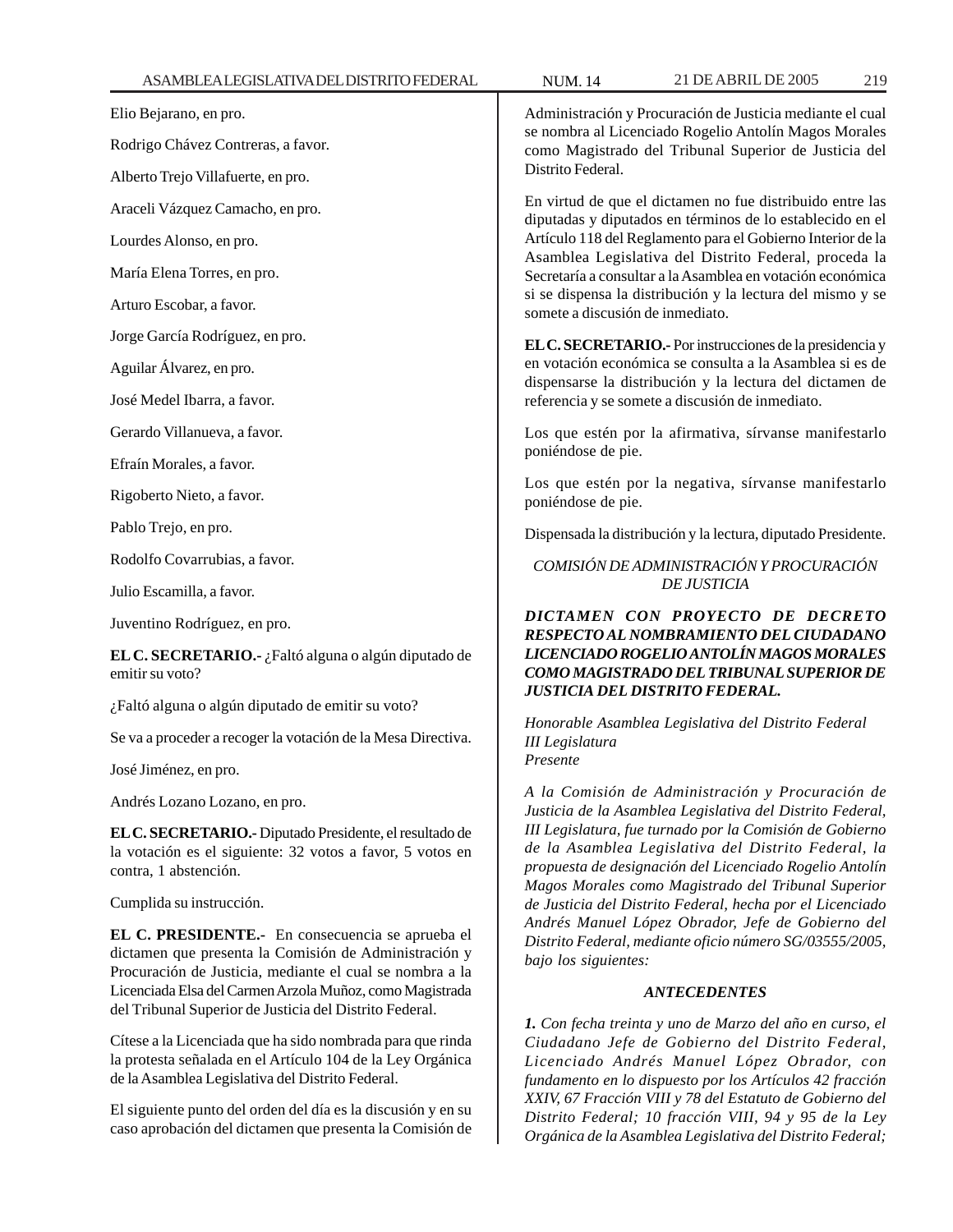*6, 7, 8 y 201 fracción II de la Ley Orgánica del Tribunal Superior de Justicia del Distrito Federal, ha tenido a bien proponer a este honorable Órgano Legislativo el nombramiento del Ciudadano Licenciado Rogelio Antolín Magos Morales como Magistrado del Tribunal Superior de Justicia del Distrito Federal.*

*Lo anterior, a fin de dar inicio al procedimiento que para tales efectos se tiene previsto en la legislación aplicable, para lo cual, se acompaña el expediente que contienen la documentación relacionada con el desempeño laboral y que acredita el cumplimiento de los requisitos de ley para ser Magistrado, por parte del profesionista cuyo nombramiento se propone, así como la opinión del Consejo de la Judicatura del Distrito Federal sobre el mismo, la cual consta en oficio número 3495/2005, signado por el Presidente de dicho Órgano Colegiado.*

*2. El cinco de Abril del año en curso, la Comisión de Gobierno de la Honorable Asamblea Legislativa del Distrito Federal, III Legislatura, turnó a la Comisión de Administración y Procuración de Justicia, mediante oficio número CG/ST/265/05, la propuesta de nombramiento del Licenciado Rogelio Antolín Magos Morales como Magistrado del Tribunal Superior de Justicia del Distrito Federal, así como la documentación que acredita el cumplimiento de los requisitos establecidos por la Ley Orgánica del Tribunal Superior de Justicia del Distrito Federal, enviados por el Jefe de Gobierno del Distrito Federal, Licenciado Andrés Manuel López Obrador.*

### *CONSIDERANDOS*

*UNO: Que de conformidad con lo establecido por los artículo 122, Base Cuarta, Fracción I de la Constitución Política de los Estados Unidos Mexicanos; 78 y 80 del Estatuto de Gobierno del Distrito Federal; 6, 7, 8, 10, 11 y 16 de la Ley Orgánica del Tribunal Superior de Justicia del Distrito Federal; 10 fracción VIII, 60 fracción II, 62 fracción III, 63, 64, 100, 101 y 102 de la Ley Orgánica de la Asamblea Legislativa del Distrito Federal; 28 y 32 del Reglamento para el Gobierno Interior de la Asamblea Legislativa del Distrito Federal, la Comisión de Administración y Procuración de Justicia, es competente para conocer y dictaminar, respecto del nombramiento de los Magistrados del Tribunal Superior de Justicia del Distrito Federal, realizadas por el Ciudadano Jefe de Gobierno del Distrito Federal.*

*DOS: Con fecha treinta y uno de Marzo del año dos mil cinco, el Jefe de Gobierno del Distrito Federal, Licenciando Andrés Manuel López Obrador, con fundamento en lo dispuesto por los artículos 42 fracción XXIV, 67 Fracción VIII y 78 del Estatuto de Gobierno del Distrito Federal; 10 fracción VIII, 94 y 95 de la Ley Orgánica de la Asamblea Legislativa del Distrito Federal; 6, 7, 8 y 201 fracción II de la Ley Orgánica del Tribunal* *Superior de Justicia del Distrito Federal, somete a la aprobación de este Honorable Órgano Legislativo el nombramiento del Ciudadano Licenciado Rogelio Antolín Magos Morales como Magistrado del Tribunal Superior de Justicia del Distrito Federal.*

*Lo anterior, a fin de dar inicio al procedimiento que para tales efectos se tiene previsto en la legislación aplicable, para lo cual, se acompaña el expediente que contiene la documentación que acredita el cumplimiento de los requisitos de ley para ser Magistrado, por parte del profesionista cuyo nombramiento se propone, así como la opinión del Consejo de la Judicatura del Distrito Federal sobre el mismo, la cual consta en oficio número 3495/2005, signado por el Presidente de dicho Órgano Colegiado.*

*TRES: Que en el oficio remitido por el Jefe de Gobierno del Distrito Federal, Licenciado Andrés Manuel López Obrador a esta Asamblea Legislativa del Distrito Federal, para proponer el nombramiento del Licenciado Rogelio Antolín Magos Morales como Magistrado del Tribunal Superior de Justicia del Distrito Federal señala como parte de su fundamentación los artículos 94 y 95 de la Ley Orgánica de la Asamblea Legislativa del Distrito Federal, los cuales se recorrieron en la última reforma a dicho ordenamiento, siendo ahora los artículos 100 y 101 de la Ley Orgánica de la Asamblea Legislativa del Distrito Federal. Lo anterior sin afectar las facultades otorgadas por la Constitución Política de los Estados Unidos Mexicanos, el Estatuto de Gobierno del Distrito Federal y la Ley Orgánica del Distrito Federal al Jefe de Gobierno del Distrito Federal y a este Órgano Legislativo para el nombramiento y designación de Magistrados del Tribunal Superior de Justicia del Distrito Federal.*

*CUATRO: La Comisión de Gobierno de la Asamblea Legislativa del Distrito Federal, III Legislatura, determinó se publicará el día once de Abril del año en curso, en los diarios ''La Jornada'' y ''Diario D. F.'' la comunicación en la que se da cuenta del inicio del proceso de Nombramiento de Magistrados del Tribunal Superior de Justicia del Distrito Federal, de conformidad y para los efectos del artículo 101 inciso ''a'' de la Ley Orgánica de la Asamblea Legislativa del Distrito Federal. Con fecha doce de Abril del año en curso, fue publicada una Fe de Erratas, ya que la publicación del día anterior decía ''proceso de ratificación'', siendo que debía decir ''proceso de nombramiento'', para Magistrado del Tribunal Superior de Justicia del Distrito Federal.*

*CINCO: El día trece de Abril del presente año, compareció ante el Pleno de la Comisión de Administración y Procuración de Justicia, el Ciudadano Licenciado Rogelio Antolin Magos Morales y presentó un documento de actividades y metas, del cual se destaca lo siguiente:*

*EL C. LIC. ROGELIO ANTOLÍN MAGOS MORALES.- Muchas gracias, señor diputado Hernández Raigosa.*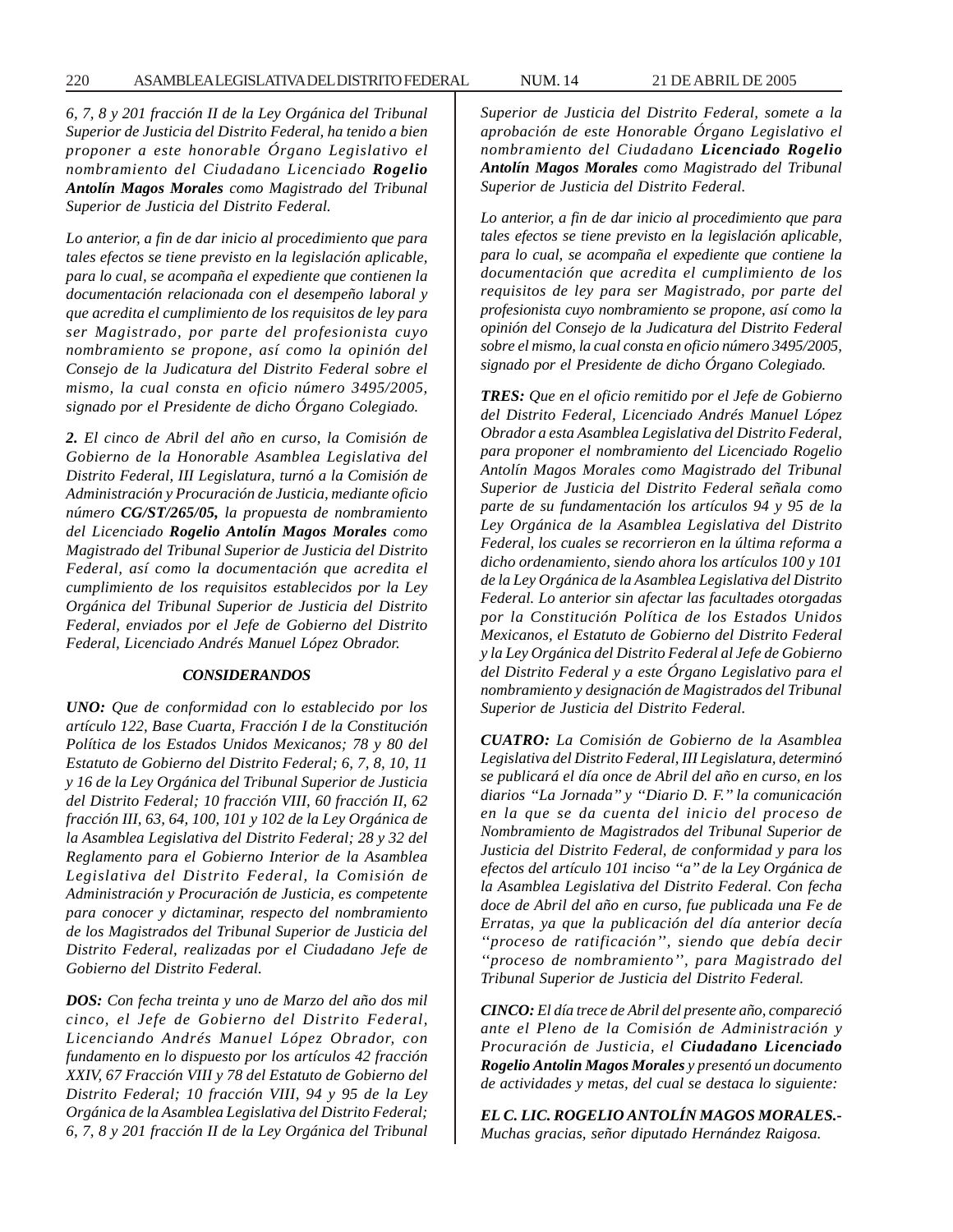*Les agradezco el tiempo que nos brindan para esta disertación. Es un honor para mí dirigirme a esta Honorable Comisión de Procuración y Administración de Justicia de la Asamblea Legislativa del Distrito Federal.*

*Me voy a permitir dar lectura brevemente a los motivos que me impulsan a acceder al cargo de Magistrado del Tribunal Superior de Justicia del Distrito Federal.*

*A fin de expresar a ustedes brevemente las razones por las cuales me interesa acceder a este cargo de Magistrado del Tribunal Superior de Justicia del Distrito Federal, las cuales obedecen básicamente a mi interés por la solución de los conflictos que surgen en el seno de nuestra sociedad, contribuyendo en parte para ello con la labor que tenemos encomendada dentro del campo de la administración de justicia, lo cual me ha tocado vivir en las distintas actividades que me he desempeñado desde la pasantía de la carrera hasta el peldaño que actualmente ocupo, en los cuales me he desenvuelto con apego a la legalidad, a la ética, a la honestidad e imparcialidad que exige nuestra función.*

*En lo personal, me interesa ahora desempeñarme dentro de otra etapa del procedimiento penal, buscando al mismo tiempo otro avance en mi carrera judicial.*

*A continuación, basándome en tales actividades, me permito abordar algunas reflexiones en torno a un personaje que debiera ser centro de atención a lo largo del procedimiento penal por constituir el basamiento y origen de toda la actividad que se genera en las distintas etapas que integran el mismo, tanto en la averiguación previa de los delitos como en el proceso penal, me refiero al ofendido, pieza clara a partir del cual tiene su inicio toda la dinámica penal.*

*Al ofendido hasta hace algunos años se le reconocía cierta importancia, exclusivamente en el momento que acudía ante la autoridad investigadora a presentar querella o denuncia de un hecho delictivo y limitadamente a lo largo de la fase indagatoria.*

*Hoy en día, gracias a las reformas de que han sido objeto tanto nuestra Carta Magna como las legislaciones secundarias, esto es el ordenamiento sustantivo y la ley procesal de la materia, las víctimas de los delitos gozan de mayor protección ya que se les reconocen sus derechos a rango de garantías individuales, lo que en antaño sólo acontecía con los inculpados, lo cual representa un gran avance en nuestro sistema penal.*

*Valga recordar que en el mes de septiembre de 1993, fueron publicados en el Diario Oficial de la Federación algunas reformas a los artículos 16, 19, 20 y 119 de nuestra Constitución General de la República cuya repercusión se proyecto en el ámbito penal, trayendo como consecuencia una serie de reformas a las legislaciones*

*sustantivas y adjetivas de las distintas entidades federativas.*

*En la exposición de motivo, se hace énfasis al propósito de preservar los derechos del ofendido, sin duda alguna la propuesta reformadora fue tomada con beneplácito, ya que el ofendido durante muchos años se había encontrado una posición desventajosa frente a su agresor, con la finalidad de equiparar los derechos del inculpado y del ofendido que participan en la conflictiva penal en el mismo artículo 20 constitucional se incluyeron los derechos de este último, elevados a rango de garantías individuales, las garantías individuales se traducen en derechos públicos objetivos porque crean un vinculo entre el Estado y el gobernado.*

*Visto de esta manera el derecho a las reparación del daño, no merecía el carácter de una verdadera garantía individual ya que el vínculo surgía entre el ofendido e inculpado.*

*Al respecto el doctor Zamora Pierce destacó ''para la reparación del daño tuviera carácter de una garantía, sería necesario que ante el derecho de la víctima de obtener la reparación del daño surgiera la obligación del Estado de repararla.''*

*La labor del legislador fue de primordial importancia en el rescate de esa figura procesal identificado con el resarcimiento del daño causado al ofendido en el delito, y afortunadamente conforme va evolucionando nuestro derecho penal cobra mayor importan tal aspecto, así podemos constatar que la crítica que se hizo en relación a la reparación del daño se desvaneció al ir adquiriendo el perfil de una verdadera garantía individual, desde el momento en que se crea por una parte la ley para la atención y apoyo a las víctimas del delito y paralelamente en el nuevo Código Penal para el Distrito Federal.*

*Con la creación de dicho fondo ya no sólo es el acusado el obligado a la acción de reparar el daño sino que ya surge la obligación a cargo del Estado, en ese rubro, con el cual se crea el vínculo al que se hizo referencia entre el Estado y el gobernado.*

*Vinculado con el derecho del inculpado que es el beneficio de la libertad provisional bajo caución, mismo que contempla la fracción I del artículo 20 constitucional, se haya incito el de la reparación del daño a favor del ofendido, todo es que el Ministerio Público o el Juez, deben de tomar en cuenta el monto de los daños causados al conceder dicho beneficio, también podemos encontrar una evolución legislativa en beneficio del ofendido, ya que cuando se estableció este tipo de garantía, para la concesión de la libertad provisional no había mayor problema en determinados delitos, principalmente los de carácter patrimonial, para que una vez llegado el momento*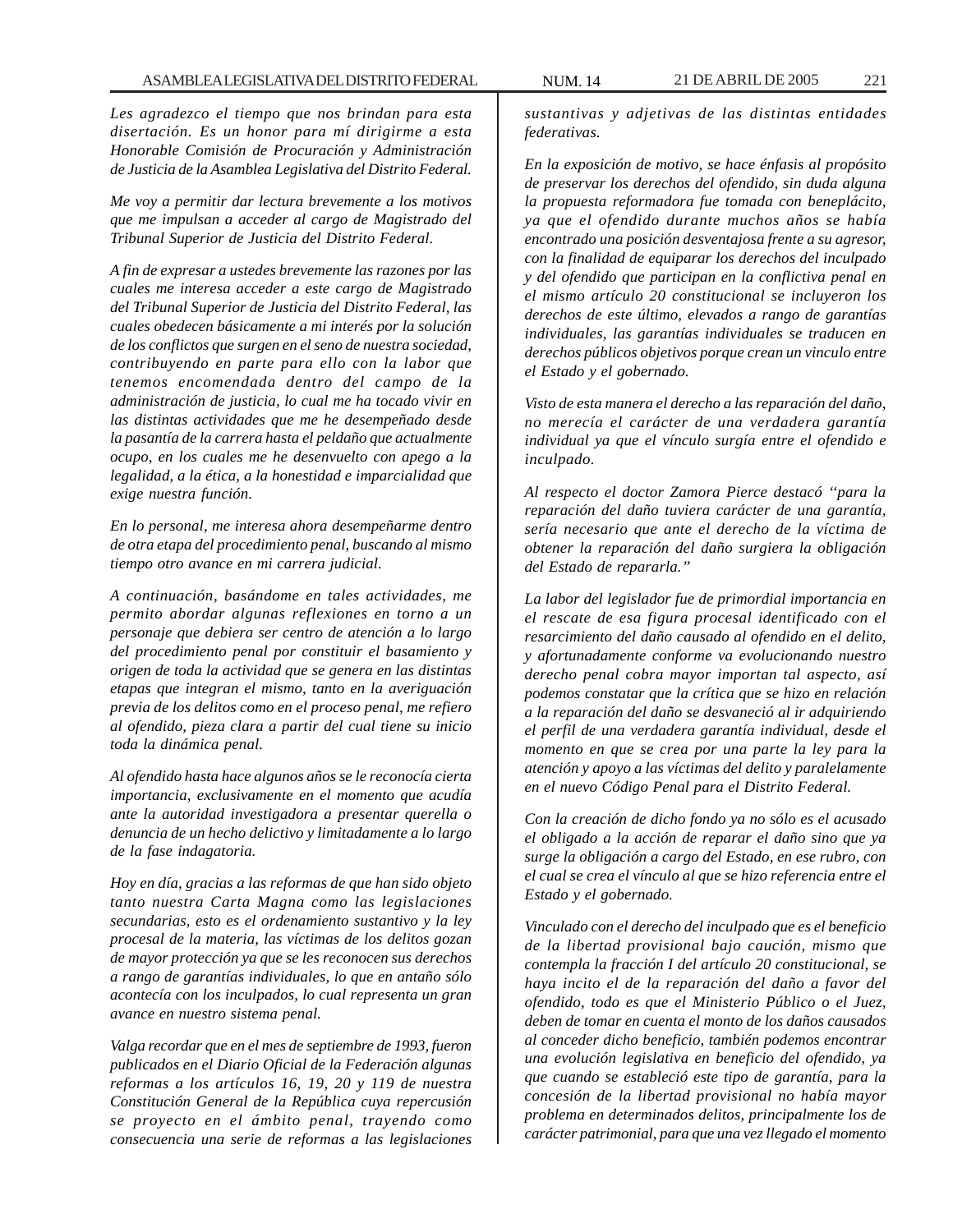*de la sentencia, se pudiese aplicar la garantía exhibida a la reparación del daño para el caso de que así se hubiese resuelto en dicho fallo.*

*Sin embargo, el juzgador se enfrentaba con un problema tratándose de los delitos que afectan la vida y la integridad corporal en virtud de que la ley secundaria reglamentaria de esa figura al exigir la garantía patrimonial de reparación del daño, estableció que la misma no podía ser mayor que la que resultara aplicándose las disposiciones relativas de la Ley Federal del Trabajo.*

*El referido problema radicaba en el hecho de que el juzgador al dictar la sentencia carecía de asidero jurídico respectivo para condenar a la reparación del daño aplicando la ley laboral, ya que el Código Penal a diferencia del procesal no hacía ninguna remisión a la ley en cita, luego entonces la garantía que en algún momento había exhibido el procesado era yana, ya que no podía aplicarse ese fin.*

*Conciente de esta enigmática, el legislador acogió en el nuevo Código Penal, la figura de la supletoriedad de la ley, estableciendo en el artículo 47 que en los delitos que afectan la vida y la integridad corporal, el monto de la reparación del daño no podrá ser menor del que resulte de aplicar las disposiciones relativas a la mencionada legislación federal.*

*No obstante lo anterior, quiero enfatizar que aún vemos algunos aspectos dentro del procedimiento que nos indican que la ley no es aún del todo equitativa entre el inculpado y el ofendido.*

*Enfocaré mis puntos de vista a una de las figuras procésales que surgen en esta etapa de la instrucción como es la del careo, medio perfeccionador de la proa testimonial que aporta al juzgador un conocimiento para valorar las declaraciones que se allegan a un proceso.*

*Tenemos en primer lugar el denominado careo constitucional, que es aquella diligencia que se practica única y exclusivamente a petición del procesado o de su defensor con las personas que depongan en su contra, cuando haya discrepancia o contradicción en los testimonios del primero y éstas últimas.*

*Tiempo atrás para justificar la desigualdad entre el ofendido y el inculpado en la figura del careo simplemente se esgrimía: ''es una garantía del procesado''. Hoy en día no es del todo valedera dicha expresión pues también el ofendido goza de garantías individuales que la ley suprema consagra a su favor.*

*Hago destacar que como una medida de protección a la víctima, en la cual se incluye también a los testigos, en el artículo 229 del Código de Procedimientos Penales de manera excepcional y compensando en parte la situación* *de desventaja del ofendido, se establece la posibilidad de que a petición de las víctimas o del Ministerio Público el careo se lleve a cabo en recinto separados con la ayuda de cualquier medio electrónico audiovisual, cuando se trate de delito grave en el que haya concurrido violencia física, delito que atente contra la libertad y el normal desarrollo psicosexual o en aquellos en los que el menor aparezca como víctima o testigo, de tal manera que el procesado pueda cuestionar a la víctima o a los testigos durante la audiencia sin confrontarlos físicamente.*

*¿Pero qué sucede si las víctimas no desean carearse? La ley en este caso únicamente contempla como garantía individual del ofendido el derecho de no hacerlo cuando se trata de menores afectados en delitos de violación y secuestro, tal como se preconiza en el artículo 20 constitucional Apartado B último párrafo.*

*Muy a menudo sucede que los padres de menores ofendidos en diversos tipos de delitos, el más frecuente el de abuso sexual, se acercan al juez con la indignación y la molestia naturales que les embarga después de la agresión de que han sido objeto sus menores hijos, a quienes aparte del atento sexuales que les ha causado daños de carácter psíquico que les altera vehementemente en su comportamiento y sano desarrollo, provocándoles severos traumas, advertimos que se les victimiza aún más cuando son llamados ante el juez para la práctica del careo con su agresor.*

*Ante tal tesitura se propone ampliar la gama de los delitos inmersos en la garantía constitucional y su respectiva reglamentación en el código adjetivo de la materia, que reserva la decisión de careo en los que se hayan implicados menores de edad como ofendidos, donde se causa alguna afectación de carácter psíquico, tal es el caso como ya mencioné del abuso sexual y de algunos otros como corrupción de menores, lenocinio o bien en forma genérica aquellos en que se emplea violencia física o atenten contra la libertad y el normal desarrollo psicosexual del menor, como se prevé en el artículo 229 para el uso de los medios electrónicos.*

*Muchas gracias.*

*En la referida comparecencia, los Ciudadanos Diputados integrantes de la Comisión de Administración y Procuración de Justicia, formularon cuestionamientos y opiniones. De igual forma el Licenciado Rogelio Antolín Magos Morales, dio respuesta en los términos que se indican:*

*LA C. DIPUTADA MARÍA CLAUDIA ESQUEDA LLANES.- Gracias. Bienvenidos, licenciado Antolín.*

*Para esta Comisión y quienes la integramos es grato siempre poder intercambiar ideas con los profesionales*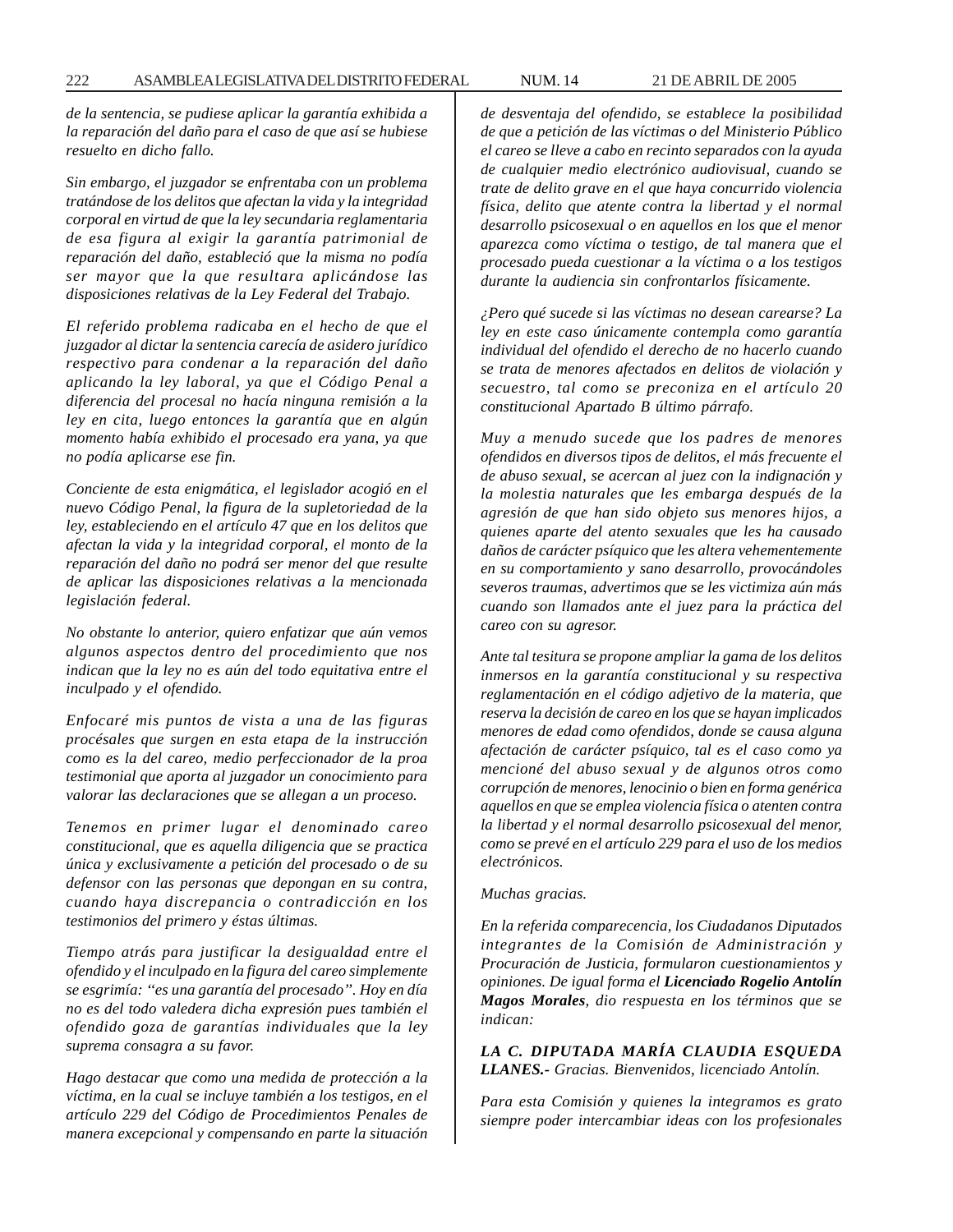*que acuden buscando la ratificación o el nombramiento en el Poder Judicial como magistrados.*

*Cuando vemos una trayectoria sólida como la suya, desde su participación en las agencias de Ministerio Público como proyectista hasta como Magistrado ya en el propio Tribunal, tenemos la certeza de que estamos frente a una gente que sabe de esto, que sabe del proyecto que tiene frente a sí y que tiene muy claras las ideas sobre lo que le corresponderá hacer.*

*Apreciamos sus propuestas también en torno al documento que nos ha presentado esta mañana respecto a las garantías hacia el ofendido, creemos que es una parte importante.*

*En la Comisión se ha venido insistiendo, lo decíamos hace un momento, en la necesidad de una comunicación más directa con quien tiene la tarea de juzgar, de impartir justicia, que debemos estar muy en coordinación para tener la capacidad de realmente lograr el perfeccionamiento de las leyes, que es el quehacer de la Asamblea Legislativa en el Distrito Federal. Serán valiosas sin duda sus aportaciones y sus propuestas.*

*Yo quisiera más bien referirme a esta experiencia que usted ya tiene y hoy he venido haciendo más mis preguntas en este tono. Usted sabrá mejor que nosotros sin lugar a dudas cuáles son todas las fallas en el quehacer de la impartición de a justicia, los conflictos a los que se ha enfrentado en forma cotidiana y cómo pretende en esta nueva encomienda que tiene la posibilidad de asumir resolverlos. A lo mejor de esta vida, más de todos los días de estos problemas, insisto, sí cotidianos ayer, que tuvimos la presencia del Presidente de la Comisión de Derechos Humanos muy particular mención hacíamos los partidos políticos o las fracciones representadas en la Asamblea pero naturalmente desde su quehacer el propio maestro Álvarez Icaza, en especial del tratamiento que se le da a los procesados o a los reclusos en los distintos centros con las características complicadas que hay por la hacinamiento y por algunas otras circunstancias y hablaban mucho, ya sé que no es el caso porque están hablando de los jueces penales, hablaban mucho de esta dificultad, del trayecto, de los tratos o de los malos tratos hacia los reos, no sabemos que ese contacto no es el mismo que tienen en el Tribunal Superior, pero nos preocupa mucho la expeditez finalmente, más allá de los términos en las resoluciones, entre cosas, y me refiero a esto más que a las cuestiones de orden administrativo, naturalmente, cómo enfrentar esta nueva encomienda a la que aspira y a la que se va a enfrentar.*

*Gracias por su presencia y gracias anticipadamente por sus respuestas y en su caso el mejor de los éxitos.*

*EL C. PRESIDENTE.- Muchas gracias a la diputada Claudia Esqueda.*

*Vamos a darle el uso de la palabra al Licenciado Rogelio Antolín para que dé respuesta a las preguntas hechas por la diputada Claudia Esqueda.*

*EL C. LIC. ROGELIO ANTOLÍN MAGOS MORALES.- Muchas gracias. Efectivamente durante la actividad que llevamos en los juzgados nos topamos muchas veces con algunos problemas que implican cierto retraso en el desarrollo de los procesos; muchas veces, y esto ya lo hemos discutido, en algunas otras reuniones, inclusive con autoridades administrativas que se encargan del control, precisamente de los centros de reclusión, nos topamos en primer lugar con el que se fija una fecha para llevar a cabo una audiencia y el primer problema con el que nos encontramos es de que los procesados no son presentados entre la reja de prácticas exactamente a la hora en que se señala, esto implica que las audiencias se van encimando una con otra, porque tenemos ya programa una a las 9:30 ó 10:00 de la mañana, el procesado tarda en subir en media hora, una hora o hasta tres cuatro horas ha tardado en subir.*

*Los abogados postulantes están muy inquietos, muy molestos por esta situación, muchas veces tenemos que diferir las audiencias; al diferir las audiencias ya estamos adelantando, de acuerdo a nuestras agendas de trabajo estamos alargando este plazo en el cual se debe de resolver la situación jurídica de un inculpado, ese es el primero el que me atrevo yo ahorita a mencionar.*

*Dentro de otros de los aspectos que también tenemos es que las personas a las que se les cita muchas veces no acuden, no acuden a las audiencias por un falso concepto que tienen y muchas veces es originado por los abogados postulantes que les dan alguna orientación que no es la adecuada, se les cita para la primera audiencia y les dicen no te presentes a la primera audiencia, te va a llegar un segundo citatorio, esto implica nuevamente que tenemos que diferir las audiencias, más las que ya tenemos programas, como les digo se va alargando todo este procedimiento.*

*Entonces, esto también obedece mucho a la actuación de los abogados defensores que les dan alguna orientación que no es la adecuada y que cuando comparecen ante nosotros, ya sea los justiciables o los familiares de estos, les decimos es que la realidad es esta, ustedes tienen que presentarse, tienen que atender a los citatorios que se les giran, porque nosotros tenemos la obligación de que si ustedes no comparecen, hacer uso de los medios de apremio correspondientes.*

*Las personas que acuden ante nosotros es hasta ese momento en que se enteran exactamente cuál es la situación que impera legalmente y que se dan cuenta de que estaban ante una realidad que no era la legal, exactamente.*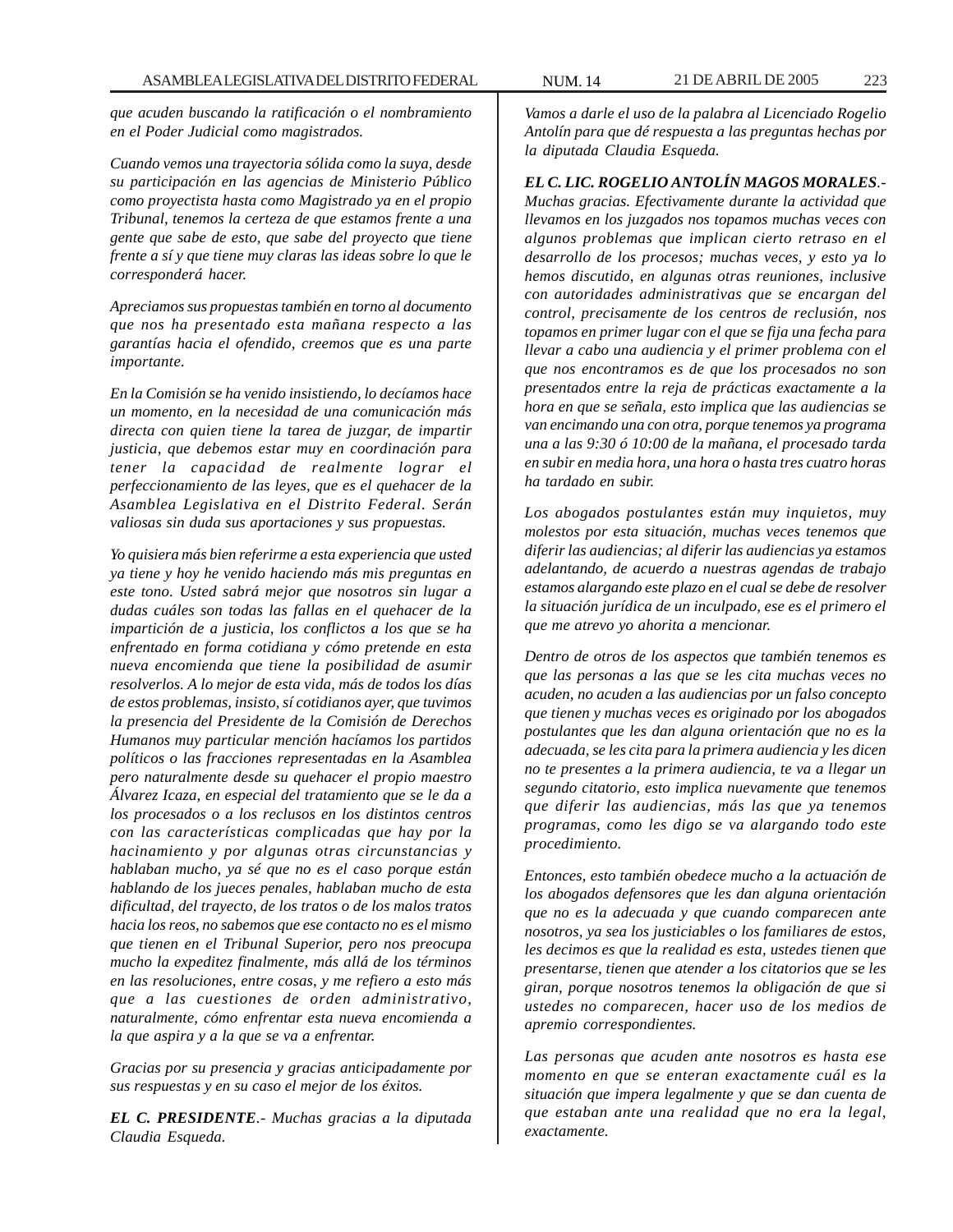*Otro de los problemas también con los que nos topamos y que implica el diferimiento de audiencias es que se citan muchas veces a algunos servidores públicos, en este caso hablamos de agentes policíacos y no acuden a las audiencias, por más que tenemos los oficios sellados de que fue entregado oportunamente y nos topamos muchas veces también con este problema de que se tiene que señalar una nueva audiencia porque no acudieron los agentes de la policía remitentes; muchas veces el inculpado solicita el careo constitucional con los elementos policíacos y tenemos que diferir las audiencias para llevar a cabo estas diligencias que son tan importantes para el inculpado y para el esclarecimiento de los hechos que se someten a consideración del juez.*

*Son ahorita básicamente algunos de los problemas que yo recuerde que nos encontramos durante el periodo de instrucción y que originan el alargamiento de los procesos.*

*EL C. PRESIDENTE.- Muchas gracias, Licenciado.*

*Le pregunto a la diputada Claudia Esqueda si quiere hacer algún comentario.*

*Le vamos a pedir entonces al diputado José de Jesús López Sandoval, en nombre del Partido Acción Nacional y Secretario de esta Comisión, pueda hacerle sus cuestionamientos al señor Licenciado Rogelio.*

*EL C. DIPUTADO JOSÉ DE JESÚS LÓPEZ SANDOVAL.- Muchas gracias, diputado Presidente.*

*Licenciado Rogelio Antolín, sea usted bienvenido a esta Asamblea Legislativa.*

*Compañeras y compañeros diputados:*

*Inicio mi intervención recordando las palabras del Doctor Miguel Acosta Romero, quien señala que el juez sabio y recto también tendrá que resistir toda una serie de amenazas y acechanzas, que a veces agentes presionan a los jueces para infundirles temor a efecto de que no cumplan con su alta tarea de impartir justicia.*

*Hoy en día en nuestra ciudad, la delincuencia ha innovado las formas en las cuales atenta contra los bienes jurídicos tutelados contenidos en la ley penal, tal es el caso del secuestro y el robo de vehículos que se encuentran en pensiones, por citar un solo ejemplo.*

*Como legislador, el compromiso que tenemos en la Asamblea Legislativa ante la ciudadanía es tratar de que las reforma que sean propuestas por nuestros diputados vayan de forma urgente y se modifiquen nuestros códigos; demanda que nuestra sociedad para sí enriquece el sistema normativo que se aplicará al momento de impartir justicia por los señores jueces y magistrados del Poder Judicial del Distrito Federal.*

*También se suma una serie de facultades legales, que en el caso específico es la aprobación de los magistrados del Tribunal Superior de Justicia del Distrito Federal, propuestos por el Ejecutivo local.*

*En cumplimiento a la ley, señor Licenciado Rogelio Antolín, me permito formular las siguientes interrogantes, manifestándole de antemano mi reconocimiento.*

*Primera, el incremento de los asuntos de los cuales tienen conocimiento los juzgados penales ha sido ascendente, ya que en el año 2003 se dictaron 10 mil 263 sentencias condenatorias y en el 2004 se dictaron 12 mil 615 sentencias en el mismo sentido, lo que refleja un incremento en los índices delictivos. Derivado de lo anterior le pregunto, señor licenciado:*

*¿Cuáles son los delitos más frecuentes que se cometen en nuestra ciudad y cómo podemos de que dichas conductas delictivas se reduzcan considerablemente desde el punto de vista normativo?*

*Tercera, nos pudiera comentar brevemente en qué consiste la mediación y que importancia tiene en el ámbito penal. Y me gustaría también saber su opinión acerca de la jurisdicción concurrente, cuál ha sido su evolución y actualmente cómo opera.*

*Dada su brillante experiencia en la materia penal, me gustaría también preguntarle, cuáles son las reformas más urgente que a su juicio deben efectuarse en la etapa de la averiguación previa para hacer más expedita la justicia penal? ¿Considera que el Ministerio Público debe tener mayor autonomía?*

*Y finalmente, ¿cree usted que la figura de persona digna de confianza establecida en el artículo 269, fracción III, del actual Código Procesal del Distrito Federal, para que el procesado tenga una mejor defensa, usted considera que se debe hacer nada más por el defensor de oficio y el Licenciado en derecho con cédula profesional?*

*Por su respuesta, licenciada, muchas gracias.*

*EL C. PRESIDENTE.- Muchas gracias al diputado José de Jesús López Sandoval por sus cuestionamientos y le vamos a ceder el uso del micrófono al Rogelio Antolín Magos Morales para que dé respuesta a los cuestionamientos hechos por el diputado.*

*EL LIC. ROGELIO ANTOLIN MAGOS MORALES.- Muchas gracias, diputado, le agradezco sus palabras.*

*Dentro de la actividad que llevamos a cabo de las distintas etapas tanto en la averiguación previa, en el proceso y ahora en la segunda instancia, advertimos y esto se advierte también por la sociedad, dado los medios de comunicación, que el delito de mayor incidencia es el del robo, es el delito en el que mayormente incurren las*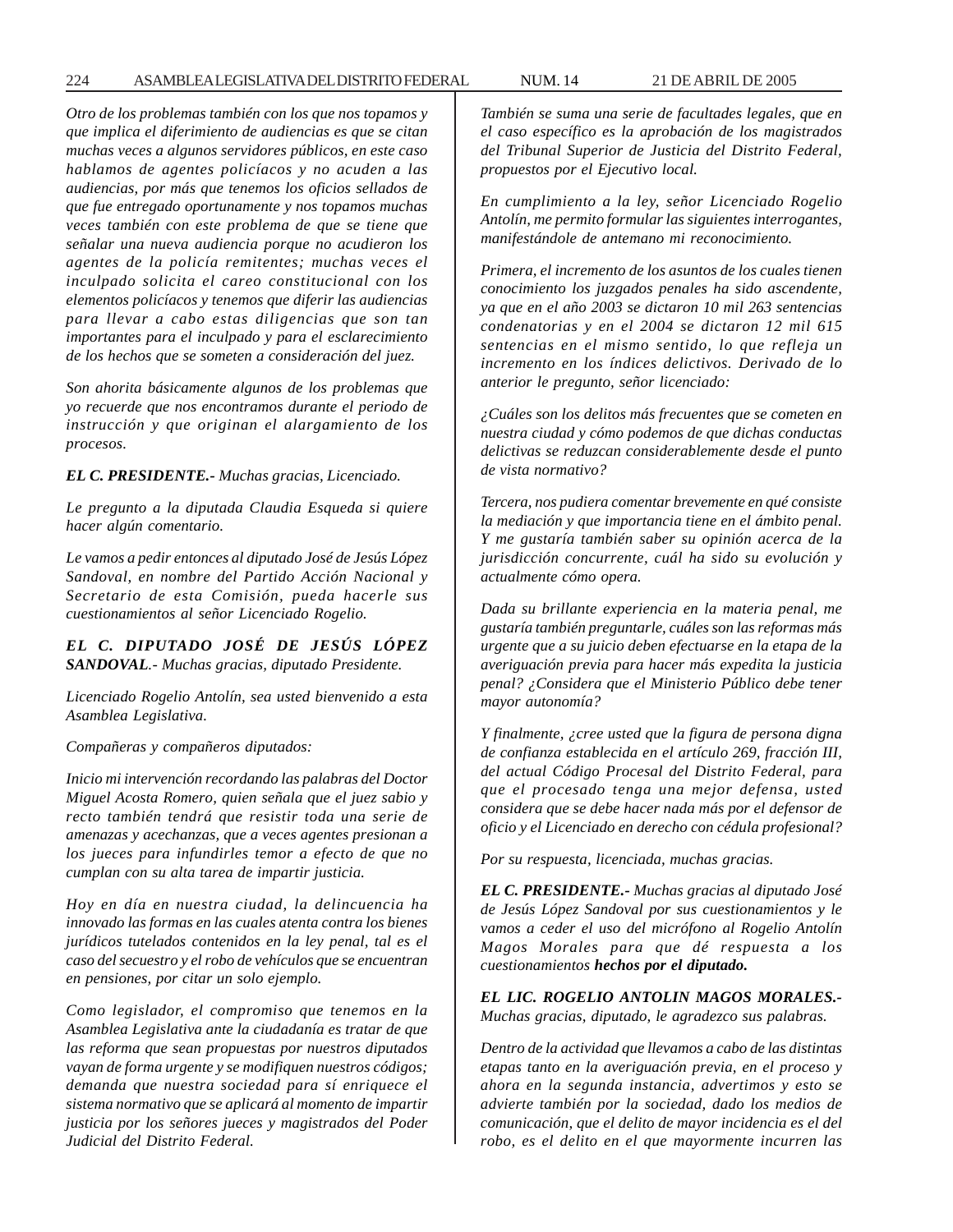*personas que llevan a cabo conductas ilícitas, sobre todo si vemos que la situación va evolucionando, la situación de carácter social va evolucionando y los problemas se van complicando.*

*El delito de robo es el que más preocupa a la sociedad y a las autoridades, sin descartar otros de mayor gravedad, pero hablando por incidencia es el delito de robo.*

*Una de las formas de combatir este delito, más que nada yo siempre he sostenido que lo que se requiere es de una medicina preventiva. Es muy importante la actividad que llevan a cabo las autoridades para reprimir este tipo de conductas, pero es muy importante la medicina preventiva.*

*Esta medicina preventiva radica precisamente en analizar cuáles son los factores que dan lugar a la comisión de delitos y uno de ellos es precisamente la formación del individuo desde su niñez.*

*Actualmente se le ha dado mucha importancia a la infancia, ha habido reformas a favor de los niños. Esto, como lo mencionaba hace un momento, es muy importante, porque en la niñez está precisamente la semilla de nuestra sociedad.*

*La formación de los niños es lo que nos va a determinar posteriormente el comportamiento de un adulto, por lo tanto considero que se debe atender mucho esta situación, la situación de la desintegración familiar, que también es muy importante.*

*A todo esto que el gobierno ha dado mucha importancia y que aparentemente no tuviese mucha relación con lo que es la comisión de delitos, veo que ahí es donde se encuentra el origen de la desviación de algunas conductas de los individuos que viven en la sociedad.*

*La forma también de combatir este tipo de delitos es prever precisamente la forma en que se puede proporcionar mayor atención en las distintas esferas, como son de carácter laborales una de ellas, buscar (inaudible) desempeñarse en algunas áreas laborales, y esto lo advierto también en los reclusorios, porque en los reclusorios el trabajo es muy importante de que se fomente efectivamente el hábito por el trabajo, pero el trabajo debe de ser de carácter obligatorio.*

*Yo considero que el trabajo debe ser obligatorio en los reclusorios, porque la persona cuando sale de estar en un reclusorio, sale sin ninguna perspectiva, sin ningún futuro para poderse allegar los medios de subsistencia, y muchas veces vemos que salen y cometen nuevos delitos. Entonces aquí también podemos ver que se puede tomar algún tipo de medidas para que se fomente el hábito por el trabajo, y no tanto fomentarlo, sino como sea hacer de carácter obligatorio el trabajo en los internos.*

*La mediación es muy importante porque dentro de esta figura de la mediación adquiere suma relevancia la*

*actividad del juez. El juez es la persona que debe de estar presente en el desarrollo de las diligencias que se practican durante el periodo de instrucción, y es ante el juez ante quien se desahogan esas pruebas que ofrecen las partes y debe de tener pleno conocimiento de cómo se va desarrollando el desarrollo del proceso, y es ante él ante quien las partes dirimen sus controversias.*

*Por tanto considero que en este aspecto ahora que hablamos de la implementación del juicio oral, en ese juicio oral es de vital importancia la presencia del juez en el desarrollo de estas diligencias, y no solamente en el desarrollo de las diligencias en las prácticas de las audiencias, sino también en el trato directo que tiene con las partes para que le puedan plantear directamente cuáles son las perspectivas y cuáles son sus propuestas de acuerdo a las posturas que tienen cada uno de ellos con la representación que tienen en el procedimiento.*

*También respecto a la averiguación previa, señor diputado, la averiguación previa es un periodo muy importante, porque precisamente es la base de un proceso sólido. Cuando vemos que la averiguación previa lleva algunas deficiencias o que no se ha desarrollado como lo establece la ley, surgen posteriormente durante el proceso algunos inconvenientes en el sentido de que van mal integradas las averiguaciones, y puede ello en un momento dado, originar que haya alguna situación de impunidad.*

*Por tanto, considero yo que la averiguación previa es muy importante y que la autonomía que debe de tener la averiguación previa es también en este sentido de tal relevancia que se pueda tener la seguridad de que se va a llegar a un buen fin en el desarrollo del proceso.*

*La figura del defensor de oficio se ha encontrado hasta cierto punto con ciertas limitaciones también durante el periodo de la averiguación previa, ya que una persona desde que es puesta a disposición del Ministerio Público se le asigna la presencia de un abogado defensor. En dado caso de que no tenga un abogado defensor particular, se le va a asignar al defensor de oficio.*

*Sin embargo, vemos esta actividad del defensor de oficio durante la averiguación previa hasta cierto punto limitada, vemos dentro de la evolución del procedimiento que hemos tenido el procedimiento de carácter, tenemos el procedimiento de carácter acusatorio, hemos tenido el procedimiento de carácter inquisitivo y el procedimiento mixto, y todavía vemos durante el periodo de la averiguación previa parte de ese procedimiento que presentaban las características del procedimiento inquisitivo en que la actividad del defensor es muy limitada todavía en la averiguación previa, toda vez que muchas veces los abogados se presentan ante el Juez y argumentan que no se les permitió desarrollar totalmente su actividad dentro de la averiguación previa.*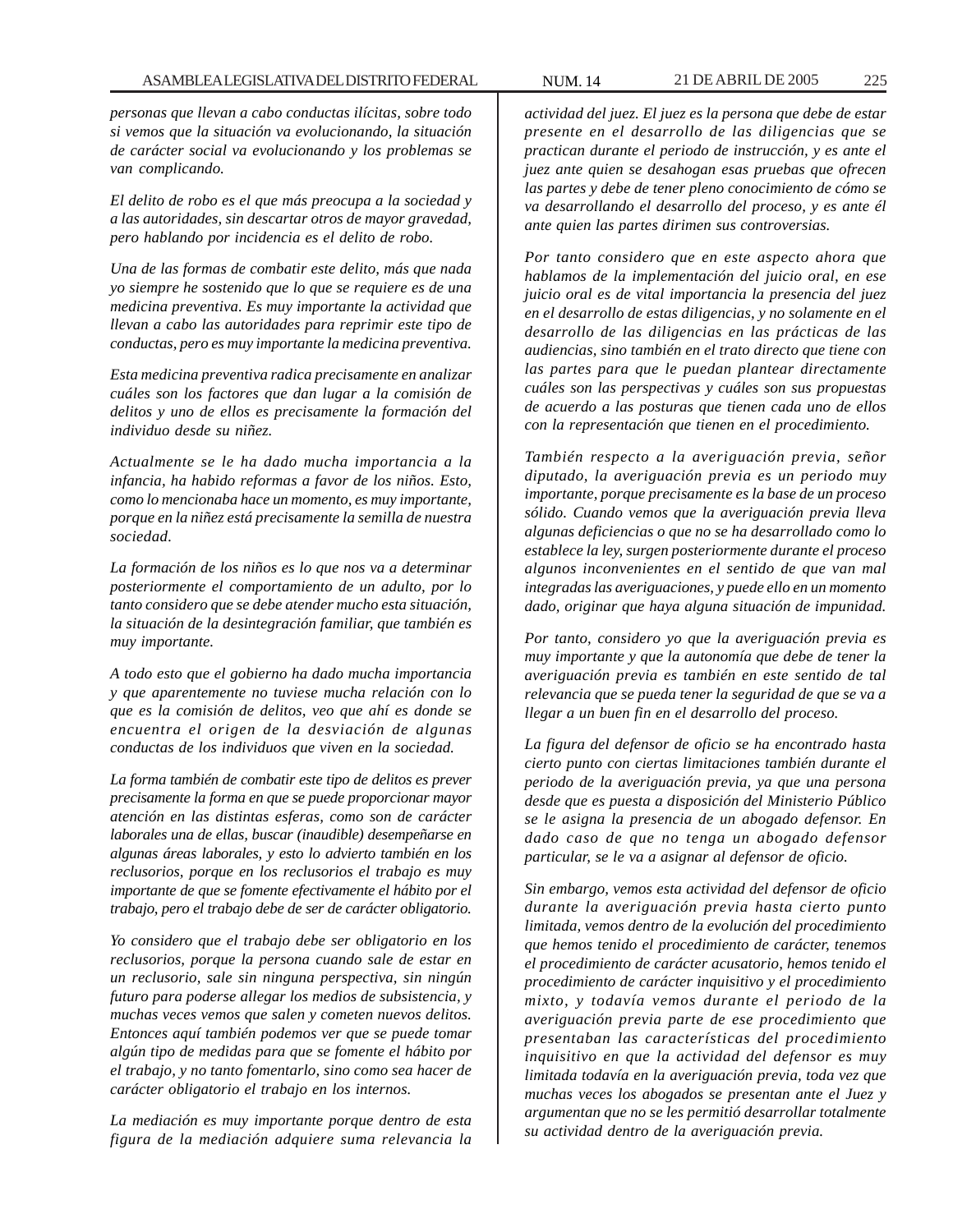*Por tanto, considero que todavía se encuentra hasta cierto punto limitada esa actividad del defensor y que por lo tanto se le debe de dar mayor realce, mayo importancia a función del defensor de oficio en la averiguación previa.*

*Son básicamente las preguntas.*

*Muchas gracias, señor diputado.*

*EL C. PRESIDENTE.- Muchas gracias, Licenciado Rogelio Antolín Magos Morales.*

*No sé si el diputado quisiera hacer algún comentario.*

*Le daríamos entonces la palabra al diputado Gerardo Villanueva, él es representante del grupo parlamentario del Partido de la Revolución Democrática, para hacerle los cuestionamientos correspondientes.*

# *EL C. DIPUTADO GERARDO VILLANUEVA ALBARRÁN.- Sí, gracias diputado Presidente.*

*Licenciado Rogelio Antolín Magos Morales, sea usted bienvenido aquí a la Asamblea Legislativa para desahogar este trámite previo a la posibilidad de ser designado como Magistrado.*

*Antes que nada, quiero felicitarle por esta propuesta que nos hace acerca de ampliar el panorama de delitos en cuanto a la posibilidad de reservar la decisión del careo en un proceso penal.*

*Yo quiero decirle que a través del módulo estamos trabajando un programa de acercamiento con las comunidades, sobre todo a las escolares, en el que invitamos a los padres a conocer a dónde acudir en caso de que se presente un problema de este tipo, a qué instancias con precisión, a qué fiscalía, qué apoyos psicológicos hay, cómo identificarlo. De hecho, el vehículo es el Teatro Guiñol.*

*El problema que tenemos en el país está muy silenciado por la gravedad del tema, sin embargo es difícil lograr comprender que uno de cada diez habitantes de este país ha manifestado haber recibido algún tipo de abuso sexual, con la gravedad que implica este tema, porque este niño que es abusado sexualmente en una edad infantil es un potencial abusador sexual cuando llega a la edad adulta por los trastornos psicológicos, y esto, bueno, perfectamente sustentado con el trabajo que hemos desempeñado sobre todo con la PGJDF y con ONG dedicadas en particular a este tema que en la capital pues tiene su particular relevancia.*

*Sí me gustaría que a través de esta Comisión de manera institucional pudiéramos en su momento avanzar en precisar estos puntos del procedimiento que ayudarían a evitar más traumas, más daño moral y psicológico al menor y a la familia del menor que también cargan con*

*toda una tragedia de culpa y de darle seguimiento al desarrollo psicológico del menor.*

*Por otro lado, hace rato se comentaba por parte de mi compañera diputada Irma Islas, que ella no creía que el Tribunal Superior de Justicia estuviera inmersa en este proceso de transformación que ha llevado el país, no lo comparto aunque no precisó por qué razón, me parece que durante años y sobre todo hace algunas décadas, las facultades de derecho en América Latina eran escuelas que educaban para el sistema y educaba a funcionarios que iban a servir sobre todo a sistemas autoritarios, me parece que esta situación se ha ido modificando en los últimos años, la propia facultad de derecho de la UNAM ha tenido en la última década, por lo menos dos modificaciones en sus planes y programas de estudios y es cierto también que en el país, las instituciones van tomando su propia fisonomía, su propio peso, su propia autonomía y el respeto entre los poderes, aún cuando en el Distrito Federal estemos en una situación excepcional inacabada, existe el artículo 122 que asigna y distribuye competencias, facultades, atribuciones a diferentes órganos de gobierno que le dan una similitud a cierta normalidad que tienen las entidades del resto de la República.*

*Entonces, a lo que yo voy, porque revisando el currículo, bueno, pues nos parece que hay toda una trayectoria desde oficial mecanógrafo hasta pasante en un despacho, usted estuvo en las Procuradurías como en los juzgados, la experiencia como juez, pero además no se ha quedado en la especialización de la parte técnica del propio oficio de impartidor de justicia sino que se ha metido a temas que difícilmente vemos en profesionales que se dedican a la impartición de justicia, yo veo aquí con mucha atención y va muy ligado a lo que platicaba hace rato acerca del perfil del servidor público que se encarga de la impartición de justicia, veo que usted está interesado en la actualización acerca de los problemas sociales y de los sistemas penales comparados, que ha estado al tanto del proceso de globalización de la justicia penal, ha estado muy al tanto de este discurso de género que por fin ha permeado no solamente el discurso de los políticos sino el desarrollo de los procedimientos y de la atención a este tipo de temas dirigidos hacia la mujer.*

*Entonces mi pregunta tiene que ver en esta percepción que usted daría, yo veo que es un currículo francamente impecable, que ha cuidado la parte técnica con la parte profunda del derecho, lo que le hace falta seguramente a muchos juzgadores de nuestro país, es tener este equilibrio entre la formación técnica, pero también la parte profunda que no lo desvincule de las causas sociales de este país, de las necesidades de la gente y de su historia, que me parece que eso es una cosa fundamental.*

*En ese sentido, yo haría la pregunta un poco en tratar de reivindicar lo que ha hecho el Tribunal Superior de*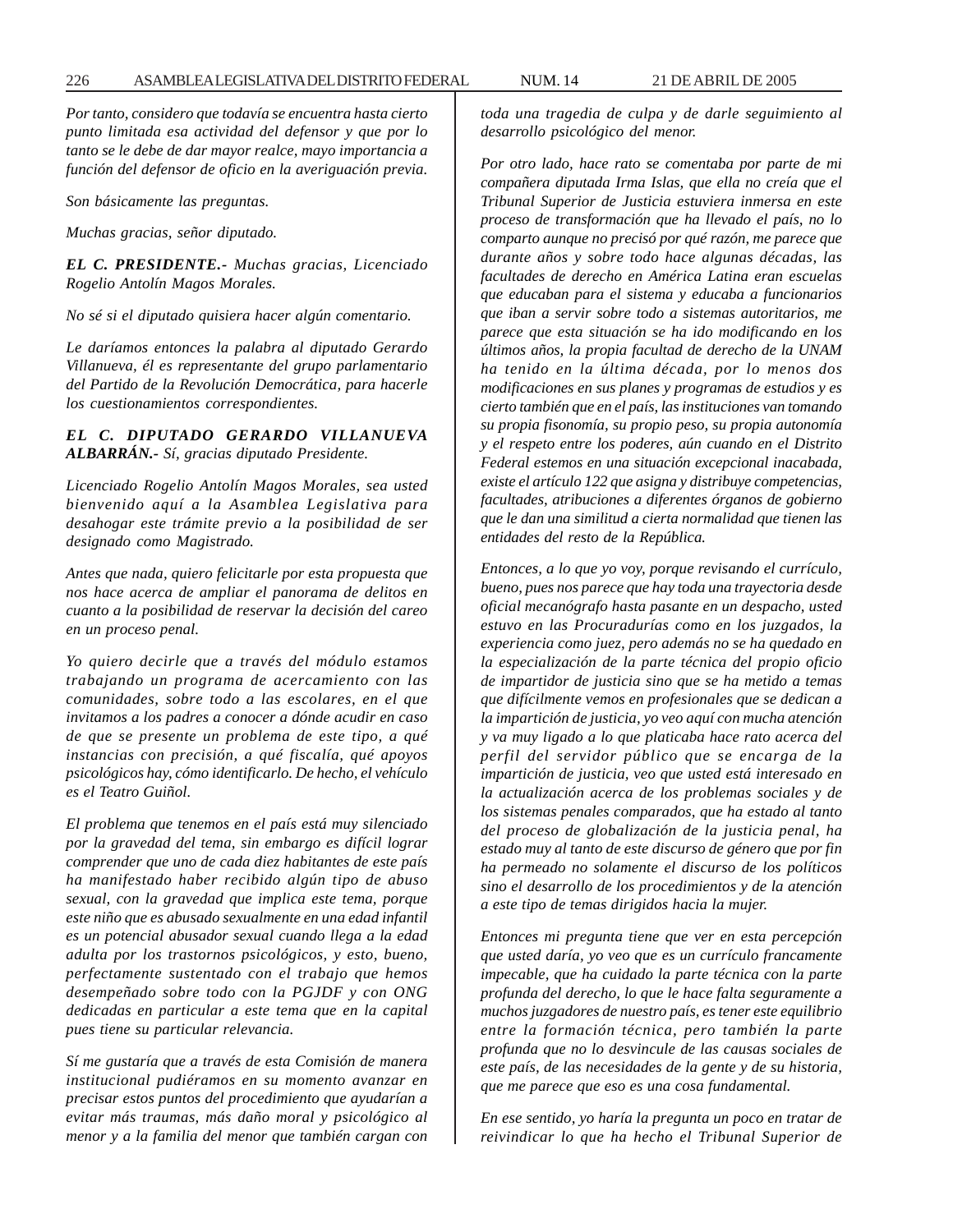*Justicia, que usted lo diga, en el sentido de que sí está a la altura o no está altura Tribunal Superior de Justicia, autónomas, imparciales, independientes.*

*Muchas gracias.*

*EL C. PRESIDENTE.- Una moción de la diputada Claudia Esqueda.*

*LA C. DIPUTADA MARÍA CLAUDIA ESQUEDA LLANES.- Perdón, la debí de haber hecho desde que el diputado Sandoval hizo la pregunta de a qué partido pertenecía el Magistrado, él nos explicó, yo creo que esto es parte de las decisiones que no tienen nada qué ver con la vida profesional del Licenciado Antolín, yo preferiría que estos asuntos quedaran al margen en el acta que se levantara y de la que quede constancia de esta entrevista, a reserva de que el Licenciado Antolín decidiese otra cosa, que no se incluyese dentro de las preguntas a las que está obligado a dar respuesta tratándose de una filiación política que es, insisto, de su vida personal y privada.*

*Gracias.*

*EL C. PRESIDENTE.- Muchas gracias a la diputada Claudia Esqueda.*

*El diputado Gerardo Villanueva.*

*EL C. DIPUTADO GERARDO VILLANUEVA ALBARRÁN.- Yo ubiqué la pregunta del diputado Sandoval muy respetuosa y finalmente es un derecho de cada quien el optar por una opción política y no tiene de ninguna manera o tendría por qué tener un peso específico en una decisión que vamos a tomar en esta Comisión, o sea yo creo que no tiene nada qué ver, yo simplemente hacía una observación que quizá me hubiera gustado que se hubiera hecho un planteamiento de convicción en el sentido de cualquier filiación política, pero eso no tiene nada qué ver con la parte relevante de mi pregunta que tiene que ver con el Tribunal Superior de Justicia, con los enfoques que usted ha tenido de acuerdo a su formación en el desarrollo de esa institución y de esta relación que debiéramos tener Asamblea Legislativa-Tribunal Superior de Justicia, que hasta el momento la hemos tenido y queremos conservarla de esa forma.*

## *EL C. PRESIDENTE.- Muchas gracias.*

*Esta Comisión tiene la atención siempre de ser respetuoso de las preguntas y las respuestas de quien viene a comparecer. El compareciente tiene la libertad o no de dar contestación a la respuesta, sin embargo nosotros hacemos por lo regular nuestros dictámenes, eso se lo digo para que usted no sienta una presión adicional sobre esta circunstancia, hacemos nuestros dictámenes estrictamente apegados a los elementos de convicción que nos pueden avalar o no la ratificación del nombramiento de un magistrado.*

*Sin embargo, yo le digo que usted tiene la libertad de hacer la respuesta correspondiente y una vez que terminemos esta ronda definimos la suerte de la petición que hace la diputada en relación a retirar de la versión estenográfica la pregunta hecha por el diputado José de Jesús López Sandoval.*

*En consecuencia, le cedo el uso del micrófono Licenciado Rogelio Antolín para dar respuesta a los cuestionamientos hechos por el diputado Gerardo Villanueva.*

*EL LIC. ROGELÍN ANTOLÍN MAGOS MORALES.- Muchas gracias, señor diputado Villanueva. Le agradezco en primer lugar la apreciación que hace de mi currículum.*

*Como usted decía, efectivamente me he preocupado por buscar siempre evolucionar dentro de mi carrera y yo creo que esta experiencia que me ha dado el haber estado en cada una de las distintas etapas del procedimiento, desde la averiguación previa hasta ahora que he estado desempeñándome como Magistrado por Ministerio de Ley, me han permitido una formación que me da las bases para tener una panorámica de lo que es toda la función que se desempeña dentro del ámbito de la procuración y la administración de justicia.*

*Efectivamente hablaba usted aquí de algunas actividades en relación a lo que es el género y lo que actualmente se ha abordado y se le ha dado mucha importancia.*

*Habamos de lo que es la violencia familiar, la violencia familiar donde el mayor número de personas víctimas de este delito es precisamente la mujer, sin descartar que también en algunos casos que hemos tenido noticias el hombre también ha sido víctima de la violencia fa miliar.*

*Hay estadísticas, precisamente que nos da la Coordinación de Prevención de la Violencia de Género de la Secretaría de Salubridad y Asistencia que nos dicen que es un porcentaje de mayor del 50 por ciento en que la mujer es víctima de este tipo de violencia y como les decía hace un momento hablando precisamente de la formación del individuo tanto en el aspecto de la desintegración familiar como en el de la violencia que se ejerce contra los distintos miembros de la familia y nos encontramos con que tanto a los menores como a las mujeres, en este caso a las amas de casa son las más atacadas en este sentido.*

*La actividad que llevamos a cabo dentro del Tribunal Superior de Justicia es precisamente para dar solución a este tipo de problemas en tanto en materia familiar, como la materia penal que es la que nos ocupa, que en materia familiar se le ha dado mucha importancia en el Tribunal Superior de Justicia a lo que son la atención que se les da a las personas que intervienen en este tipo de conflictos de carácter familiar, hay orientación para esas personas, hay atención para los menores y esto como mencionaba hace un momento es de vital importancia en la formación del individuo.*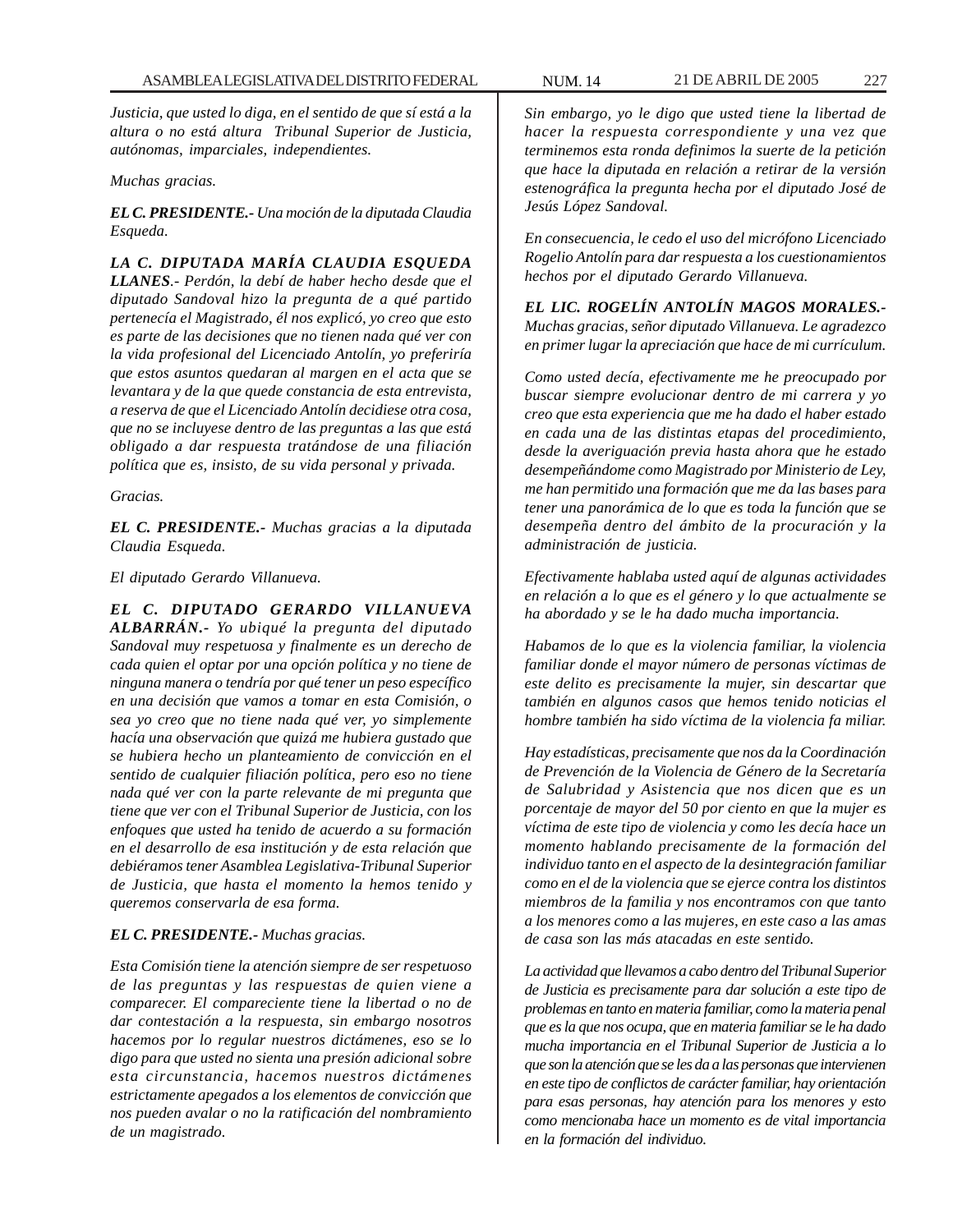*Como usted lo decía hace un momento la persona que fue atacada sexualmente, posiblemente el día de mañana va a optar por una conducta semejante en contra de otras personas, lo mismo que se dice también de las personas que son agredidas físicamente el día de mañana también van a actuar, es un porcentaje muy alto de personas que son agredidas en ese sentido y que el día de mañana también van a actuar de la misma forma.*

*Entonces, por eso es por lo cual yo he puesto mucho énfasis en lo que es la prevención del delito; la prevención del delito es como equiparándolo a una enfermedad nosotros en lo que es nuestro campo de la impartición de justicia hacemos el papel de lo que es la medicina para curar esa enfermedad, pero necesitamos encontrar soluciones para prevenir que no haya esa enfermedad y esa enfermedad nace precisamente desde el ámbito familiar yen el ámbito familiar es donde se da este problema de género y afortunadamente como les decía en el Tribunal Superior de Justicia se le ha dado mucho realce, se le ha dado mucha importancia a este problema de género, se ha participado en algunas reformas, precisamente en torno a la violencia familiar vemos que se habla de un porcentaje de acuerdo a as estadísticas un porcentaje del 20 por ciento, perdón, es de un 60 por ciento de aspectos de violencia familiar lo que origina los divorcios.*

*Luego entonces, es muy importante que se le dé la solución y el realce que corresponde a esta problemática social.*

#### *Muchas gracias.*

*SEIS: De conformidad con lo establecido en el inciso a) del artículo 101 de la Ley Orgánica de la Asamblea Legislativa del Distrito Federal, la Secretaría Técnica de la Comisión recibió un oficio de fecha doce de Abril del presente año, firmado por el Bufete Jurídico Herrera y Borrell, en la que se da cuenta del testimonio a favor del nombramiento del Licenciado Rogelio Antolín Magos Morales.*

*SIETE: Se procedió a verificar el cumplimiento de los requisitos que, para ser Magistrado del Tribunal Superior de Justicia del Distrito Federal, se señalan en el artículo 16 de la Ley del Tribunal Superior de Justicia del Distrito Federal del Distrito Federal, siendo éstos:*

*ARTÍCULO 16.- Para ser nombrado Magistrado se requiere:*

- *I. Ser mexicano por nacimiento, no haber adquirido otra nacionalidad y estar en pleno goce y ejercicio de sus derechos civiles y políticos;*
- *II. Tener cuando menos treinta y cinco años de edad cumplidos al di de la designación;*
- *III. Poseer al día de la designación con antigüedad mínima de diez años, título profesional de*

*Licenciado en Derecho y cédula profesional expedidos por la autoridad o institución legalmente facultada para ello;*

- *IV. Gozar de buena reputación;*
- *V. No haber sido condenado por delito intencional que amerite pena corporal de más de un año de prisión, pero si se tratará de robo, fraude, falsificación, abuso de confianza u otro que lastime seriamente la buena fama en el concepto público, lo inhabilitará para el cargo, cualquiera que haya sido la pena;*
- *VI. Haber residido en el país durante los dos años anteriores al día de la designación, y*
- *VII. No haber ocupado el cargo de Jefe de Gobierno del Distrito Federal, Secretario General, Procurador General de Justicia o Diputado a la Asamblea Legislativa del Distrito Federal, durante el año previo al día de la designación.*

*Los nombramientos de los Magistrados serán hechos preferentemente, de entre aquellas personas que se hayan desempeñado como Jueces o que hayan prestado sus servidos con eficiencia y probidad en la impartición o procuración de justicia, o en su caso, que por su honorabilidad, competencia y antecedentes en otras ramas de la profesión jurídica se consideren aptos para impartirla. En igualdad de circunstancias, se preferirá a los originarios, o vecinos del Distrito Federal.*

- *A) En Acta de Nacimiento expedida por el Juez del Registro Civil del Distrito Federal, la C. Isabel Hernández Moran, de fecha doce de Junio del año dos mil, se establece que Rogelio Antolín Magos Morales, nació en el Distrito Federal, con lo que se cumple con lo establecido por la Fracción I) del artículo 16 de la Ley Orgánica del Tribunal Superior de Justicia del Distrito Federal.*
- *B) Por medio del Acta de Nacimiento a que se refiere el apartado anterior se establece que Rogelio Antolín Magos Morales nació el dos de Septiembre del año de mil novecientos cincuenta y cuatro, con lo cual se cumple con lo preceptuado en la Fracción II) del artículo 16 de la Ley ya invocada.*
- *C) En copia certificada por el Ciudadano Licenciado Felipe Guzmán Núñez, Titular de la Notaría Número cuarenta y ocho de la Ciudad de México, de fecha veintitrés de Febrero del año dos mil cinco, del Título de Licenciado en Derecho expedido por la Universidad Nacional Autónoma de México con fecha diez de Diciembre de mil novecientos setenta y nueve. Así como con la copia certificada por el*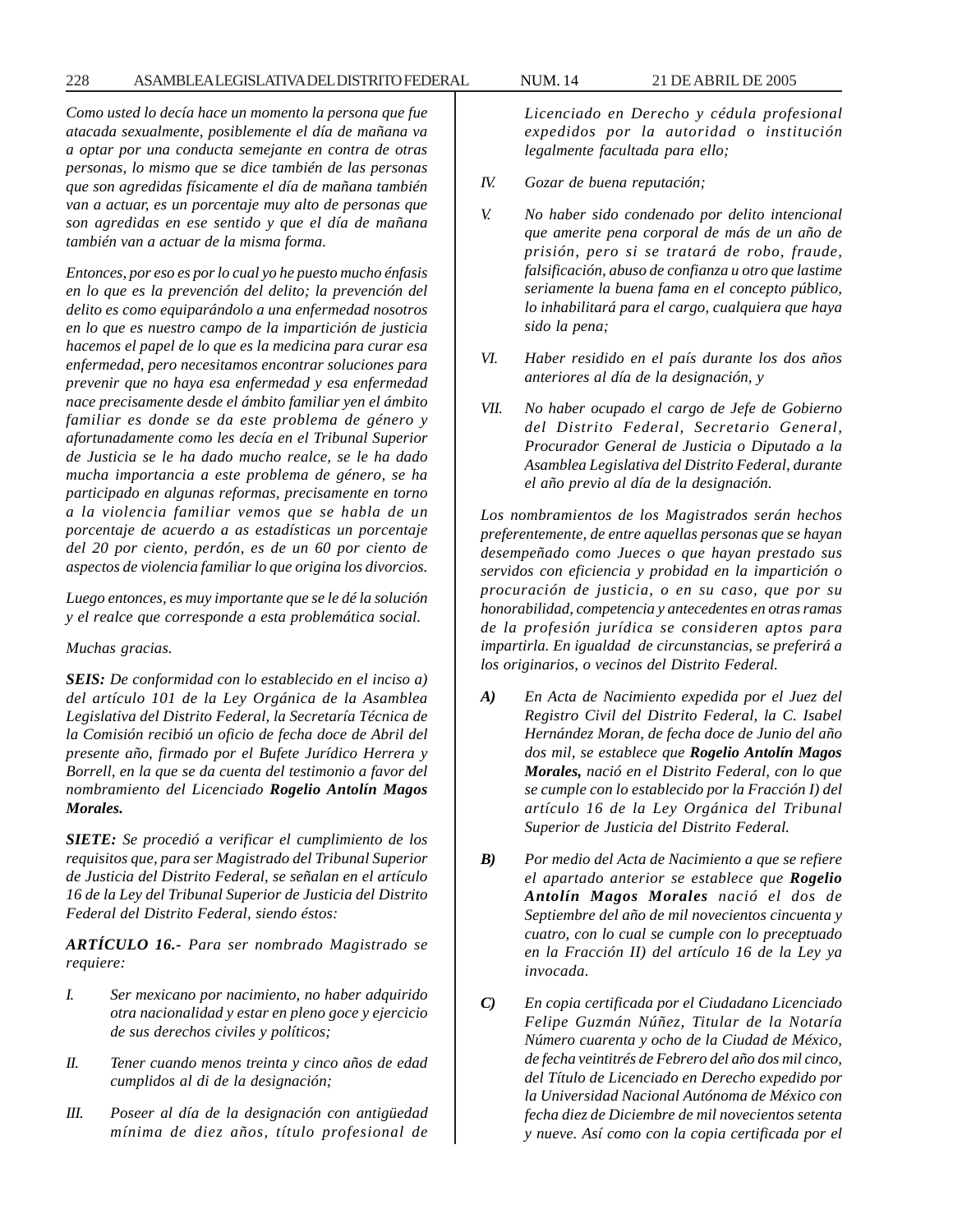*C. Licenciado Felipe Guzmán Nuñez, Titular de la Notaria Número cuarenta y ocho de la Ciudad de México, de la Cédula para efectos de patente para ejercer la profesión de Licenciado en Derecho expedida por la Dirección General de Profesiones de la Secretaría de Educación Pública, con fecha quince de Febrero de mil novecientos ochenta, ambos documentos emitidos a favor del Ciudadano Licenciado Rogelio Antolín Magos Morales, se da cumplimiento a lo establecido por la Fracción III) del artículo 16 de la Ley Orgánica del Tribunal Superior de Justicia del Distrito Federal.*

- *D) Que en el oficio número 3495/2005, el Consejo de la Judicatura emite opinión sobre el Licenciado Rogelio Antolín Magos Morales, en la cual se manifiesta que se mantiene en constante actualización y capacitación para el ejercicio de sus funciones y que ha cumplido con el principio de expeditez. Asimismo la Secretaría Técnica de la Comisión recibió un oficio de fecha 12 de abril del presente año, firmado por el Bufete Jurídico Herrera y Borrel, en la que se da cuenta del testimonio a favor de la eventual designación del Licenciado Rogelio Antolín Magos Morales, por lo que se cumple con la fracción IV de la Ley invocada.*
- *E) Por medio de escrito firmado por el Ciudadano Licenciado Rogelio Antolín Magos Morales, con fecha del mes de Noviembre de dos mil cuatro, donde manifiesta, bajo protesta de decir verdad, que no ha sido procesado ni mucho menos condenado por la comisión de delito alguno, con lo cual se cumple por lo establecido en la Fracción V) del artículo 16 de la Ley Orgánica del Tribunal Superior de Justicia del Distrito Federal.*
- *F) Por medio del Certificado de Residencia, expedido por el Ciudadano Licenciado Enrique Aguilar Sánchez, Director Jurídico y de Gobierno en Coyoacán, con fecha del veinte de Septiembre de dos mil cuatro, se establece que el Ciudadano Licenciado Rogelio Antolín Magos Morales, reside en la Demarcación Coyoacán, Distrito Federal, con lo cual se cumple por lo establecido en la fracción VI del artículo 16 de la Ley Orgánica del Tribunal Superior de Justicia del Distrito Federal.*
- *G) El Licenciado Rogelio Antolín Magos Morales, se ha desempeñado como Oficial Mecanógrafo del Ministerio Público adscrito al Cuerpo de Voplantes en diversas Agencias Investigadoras del Ministerio Público en la Procuraduría General de Justicia del Distrito Federal en 1978; Oficial Mecanógrafo del Ministerio Público, adscrito al Juzgado*

*Décimo Séptimo Penal en la Procuraduría General de Justicia del Distrito Federal de 1978 a 1979; Agente ''A'' del Ministerio Público adscrito a la Séptima Sala del Tribunal Superior de Justicia del Distrito Federal en la Procuraduría General de Justicia del Distrito Federal en 1983; Agente ''A'' del Ministerio Público, Visitador de Juzgados y Agencias Investigadoras en la en la Procuraduría General de Justicia del Distrito Federal en 1983; Secretario ''H'' Proyectista, adscrito a la Séptima Sala del Tribunal Superior de Justicia del Distrito Federal de 1983 a 1986; Postulante en Materia Penal del Tribunal Superior de Justicia del Distrito Federal en 1986; Secretario ''H'' Proyectista adscrito a la Sala Auxiliar del Tribunal Superior de Justicia del Distrito Federal de 1986 a 1987; Juez 44° Penal del Tribunal Superior de Justicia del Distrito Federal de 1987 a 1993; Secretario Particular del C. Presidente del Tribunal Superior de Justicia del Distrito Federal en el Tribunal Superior de Justicia del Distrito Federal de 1995 a 1996; Coordinador de Asesores de la Presidencia del Tribunal Superior de Justicia del Distrito Federal de 1996 a 1999; Juez 17° Penal del Tribunal Superior de Justicia del Distrito Federal en el año 2000, Juez 61° Penal del Tribunal Superior de Justicia del Distrito Federal en el año 2000; Magistrado por Ministerio de Ley en la Tercera Sala Penal del Tribunal Superior de Justicia del Distrito Federal de 2004 a la fecha. Con diversos reconocimientos, diplomas, constancias de actualización y conferencias, donde se acreditan cursos y actualizaciones, por lo que se cumple con lo establecido en el último párrafo del artículo 16 de la Ley Orgánica del Tribunal Superior de Justicia del Distrito Federal.*

*Por lo anteriormente expuesto y fundado en lo establecido por los artículos 42, fracción XXIV, 67 fracción VIII, 78, 79 y 80 del Estatuto de Gobierno del Distrito Federal; 7, 8, 9, 10, 11 y 16 de la Ley Orgánica del Tribunal Superior de Justicia del Distrito Federal; 10, fracción VIII, 94 y 95 inciso C, de la Ley Orgánica de la Asamblea Legislativa; y 28 y 32 del Reglamento para el Gobierno Interior de la Asamblea Legislativa del Distrito Federal, la Comisión de Administración y Procuración de Justicia:*

# *RESUELVE*

*PRIMERO.- Se designa al Licenciado Rogelio Antolín Magos Morales, para ocupar el cargo de Magistrado del Tribunal Superior de Justicia del Distrito Federal, conforme a la propuesta realizada por el Ciudadano Jefe de Gobierno del Distrito Federal, Licenciado Andrés Manuel López Obrador.*

*SEGUNDO.- Túrnese el presente Dictamen a la Mesa Directiva y a la Comisión de Gobierno de la Asamblea*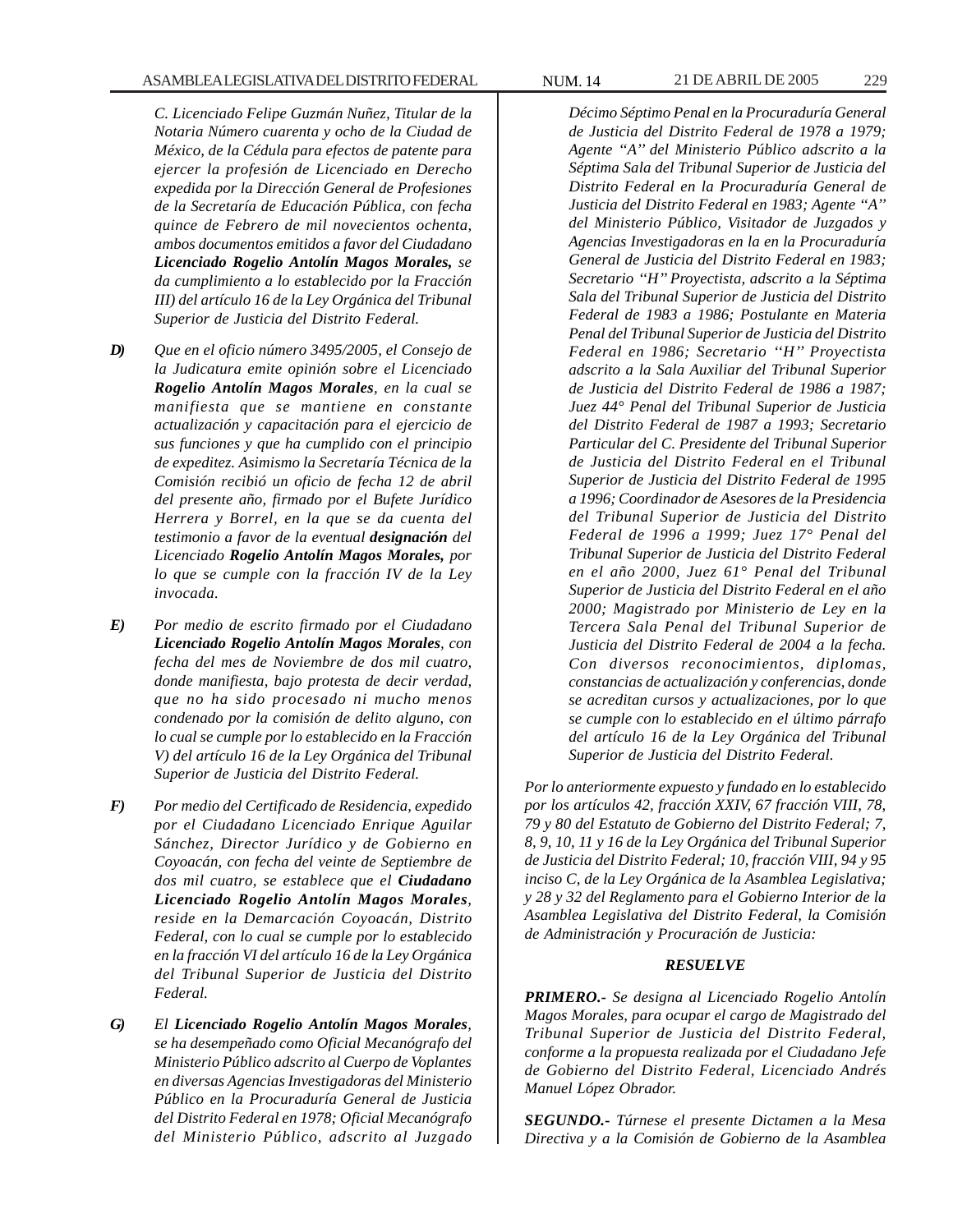*Legislativa del Distrito Federal, para los efectos de lo señalado por el párrafo segundo del inciso a del artículo 101 de la Ley Orgánica de la Asamblea Legislativa del Distrito Federal.*

*Recinto de la Asamblea Legislativa del Distrito Federal a los dieciocho días del mes de Abril del año dos mil cinco.*

*Firman por la Comisión de Administración y Procuración de Justicia: Dip. Alfredo Hernández Raigosa, Presidente; Dip. José de Jesús López Sandoval, Secretario (en contra); Integrantes: Dip. María Claudia Esqueda Llanes; Dip. Irma Islas León (en contra), Dip. Andrés Lozano Lozano.*

**EL C. PRESIDENTE.-** Gracias. Para fundamentar el dictamen se concede el uso de la palabra al diputado Alfredo Hernández Raigosa, a nombre de la Comisión de Administración y Procuración de Justicia.

# **EL C. DIPUTADO ALFREDO HERNÁNDEZ RAIGOSA.-** Muchas gracias diputado Presidente.

Compañeras diputadas; estimados legisladores:

Los integrantes de la Comisión de Administración y Procuración de Justicia, a través del de la voz, fundan y motiva el siguiente dictamen al tenor de las siguientes consideraciones:

Con fecha 31 de marzo del presente año, el ciudadano Jefe de Gobierno del Distrito Federal propuso ante esta autonomía la designación del Licenciado Rogelio Antolín Magos Morales para ocupar el cargo de Magistrado del Tribunal Superior de Justicia, acompañando a su vez la documentación relacionada con el desempeño laboral y que acredita el cumplimiento de los requisitos de ley para ser Magistrado, así como la opinión del Consejo de la Judicatura del Distrito Federal, sobre dicha designación.

El 5 de abril del año en curso, la Comisión de Gobierno de la Asamblea Legislativa, turnó a la Comisión de Administración y Procuración de Justicia la propuesta de designación del Licenciado Rogelio Antolín Magos Morales.

El día 13 de abril compareció ante la Comisión de Administración y Procuración de Justicia el citado licenciado, dando un informe de actividades y metas para ocupar el puesto de Magistrado, así también el ciudadano Licenciado Rogelio Antolín contestó a los cuestionamientos y preguntas que les formularon los diputados en dicha comparecencia.

Es por ello que el día de hoy, después de haber cubierto la ruta de comparecencia y dictaminación de este nombramiento, presentamos a su apreciable consideración el dictamen en el que se designa al Licenciado Rogelio Antolín Magos Morales como Magistrado del Tribunal Superior de Justicia para el Distrito Federal, para el cual pedimos su voto a favor del presente dictamen, toda vez que al hacerlo estaremos dotando de personal capaz, competente y de experiencia en dicho Tribunal y garantizando con ello la imparcialidad, la independencia de esta institución en beneficio de los habitantes de esta capital.

Esperando contar con su voto, lo ponemos a consideración del Pleno.

Muchas gracias.

**EL C. PRESIDENTE.-** Gracias, diputado Hernández Raigosa. Está a discusión el dictamen. Se abre el registro de oradores. ¿Oradores en contra?

¿Alguna o algún diputado desea razonar su voto?

Proceda la Secretaría a recoger la votación nominal del dictamen en lo general y en lo particular en un solo acto.

**EL C. SECRETARIO.-** Se va a proceder a recoger la votación nominal del dictamen en lo general y en lo particular en un solo acto.

De conformidad con lo establecido en el artículo 131 del Reglamento para el Gobierno Interior de la Asamblea, se solicita a la Coordinación de Servicios Parlamentarios, hacer el anuncio correspondiente a efecto de que los diputados presentes puedan emitir su voto.

Se solicita a los diputados que al emitir su voto, lo hagan en voz alta diciendo su nombre y apellido, añadiendo la expresión ''en pro'', ''en contra'' o ''abstención''. El de la voz recogerá la votación. Comenzamos de derecha a izquierda.

## **(Votación Nominal)**

Rafael Hernández Nava, a favor.

Héctor Guijosa, en pro.

Maricela Contreras Julián, a favor.

Aleida Alavez, en pro.

Adrián Pedrozo Castillo, en pro.

González Maltos, a favor.

Araceli Vázquez Camacho, en pro.

Higinio Chávez, a favor.

Arturo Escobar, a favor.

Sara Figueroa, a favor.

Lujano Nicolás, en contra.

Juan Antonio Arévalo López, en contra.

Sofía Figueroa, en contra.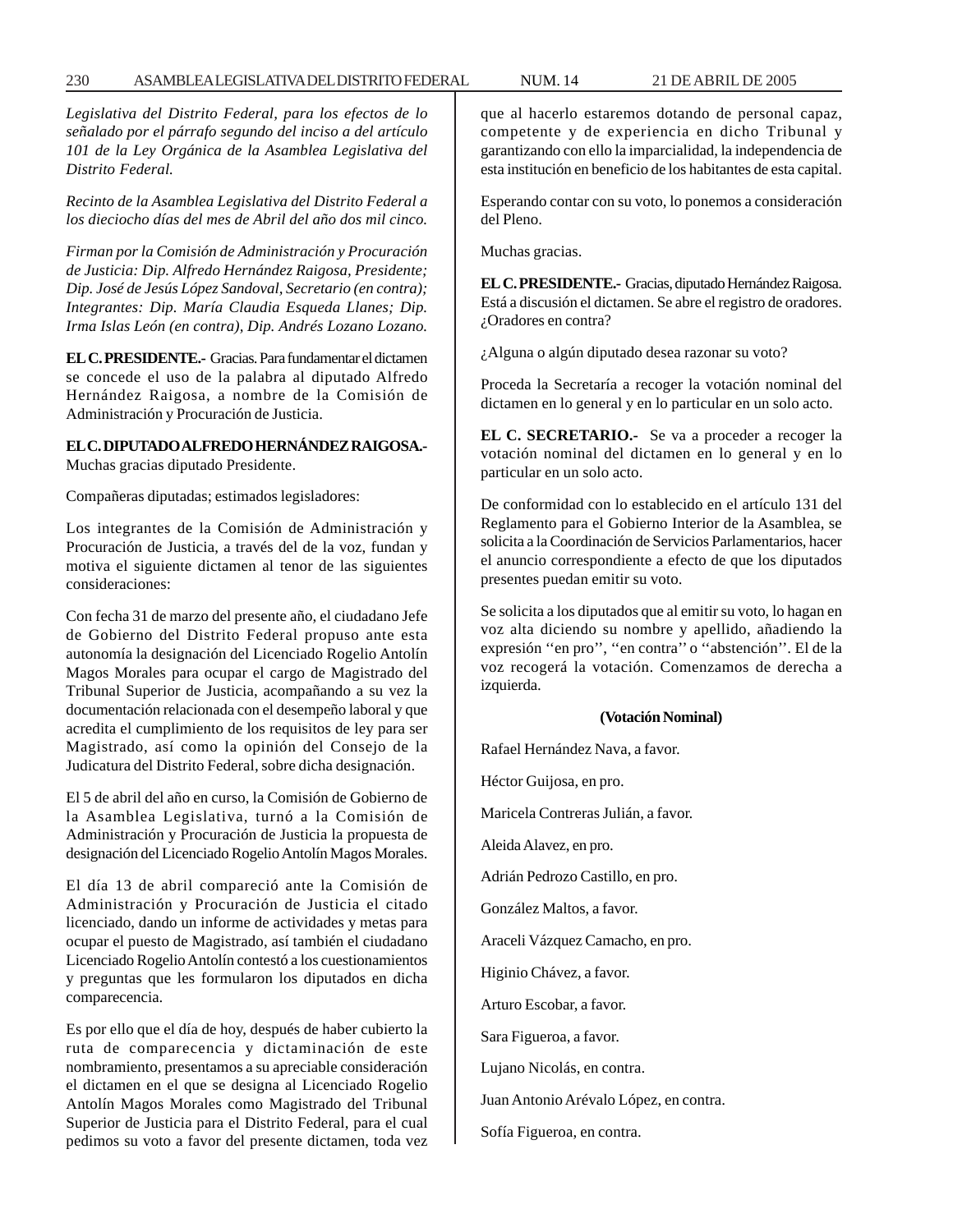Gabriela González, en contra.

José Espina, en contra.

Silvia Oliva Fragoso, en pro.

Lorena Villavicencio, a favor.

Alfredo Hernández Raigosa, a favor.

Francisco Chiguil, en pro.

Miguel Angel Solares Chávez, a favor.

Elio Bejarano, en pro.

Rodrigo Chávez Contreras, a favor.

Alberto Trejo Villafuerte, en pro.

Lourdes Alonso, a favor.

María Elena Torres, en pro.

Francisco Agundis, en pro.

Jorge García Rodríguez, en pro.

Aguilar Álvarez, en pro.

José Medel Ibarra, a favor.

Gerardo Villanueva, a favor.

Efraín Morales, a favor.

Rigoberto Nieto, a favor.

Pablo Trejo, en pro.

Rodolfo Covarrubias, a favor.

Julio Escamilla, abstención.

**EL C. SECRETARIO.-** ¿Faltó alguna o algún diputado de emitir su voto?

¿Faltó alguna o algún diputado de emitir su voto?

Se va a proceder a recoger la votación de la Mesa Directiva.

José Jiménez, en pro.

Andrés Lozano Lozano, en pro.

**EL C. SECRETARIO.-** Diputado Presidente, el resultado de la votación es el siguiente: 31 votos a favor, 5 votos en contra, 1 abstención.

Cumplida su instrucción, diputado.

**EL C. PRESIDENTE.-** En consecuencia, se aprueba el dictamen que presenta la Comisión de Administración y Procuración de Justicia mediante el cual se nombra al

licenciado Rogelio Antolín Magos Morales como Magistrado del Tribunal Superior de Justicia del Distrito Federal.

Cítese al Licenciado que ha sido nombrado para que rinda la Protesta señalada en el artículo 104 de la Ley Orgánica de la Asamblea Legislativa del Distrito Federal.

Esta presidencia informa que se encuentran a las puertas de este recinto los Magistrados nombrados en la presente sesión, quienes rendirán su protesta de ley. Para acompañarlos al salón de sesiones, se designa en comisión de cortesía a las siguientes diputadas y diputados: diputado Gerardo Villanueva, diputada Aleida Alavez Ruiz y al diputado Jaime Aguilar Álvarez.

Se solicita a la Comisión designada cumpla su cometido.

De igual manera, el diputado Arturo Escobar y Vega en la Comisión.

#### **(La comisión cumple su cometido)**

**EL C. PRESIDENTE.-** Esta presidencia, a nombre de la Asamblea Legislativa del Distrito Federal, III Legislatura, les da la más cordial bienvenida.

Se solicita a todos los presentes ponerse de pie y a la Licenciada Elsa del Carmen Arzola Muñoz pasar al frente de esta Tribuna para rendir su Protesta Constitucional. Adelante, licenciada.

# **LA C. LICENCIADA ELSA DEL CARMEN ARZOLA MUÑOZ.-** Con su permiso, señor Presidente.

*''Protesto guardar y hacer guardar la Constitución Política de los Estados Unidos Mexicanos, el Estatuto de Gobierno del Distrito Federal y las leyes que de ellos emanen y desempeñar leal y patrióticamente el cargo de Magistrada del Tribunal Superior de Justicia del Distrito Federal, mirando en todo por el bien y prosperidad de la Unión y del Distrito Federal; y si así no lo hiciere, que el pueblo me lo demande''.*

**EL C. PRESIDENTE.-** Gracias, ciudadana Magistrada.

Esta presidencia, a nombre de la Asamblea Legislativa del Distrito Federal, III Legislatura, le desea éxito en su encargo.

Se solicita al Licenciado Rogelio Antolín Magos Morales pasar al frente de esta tribuna para rendir su Protesta Constitucional. Adelante, licenciado.

**EL C. LICENCIADO ROGELIO ANTOLÍN MAGOS MORALES.-** Muchas gracias. Con la venia de ustedes, señores diputados.

*''Protesto guardar y hacer guardar la Constitución Política de los Estados Unidos Mexicanos, el Estatuto de Gobierno del Distrito Federal y las leyes que de ellos*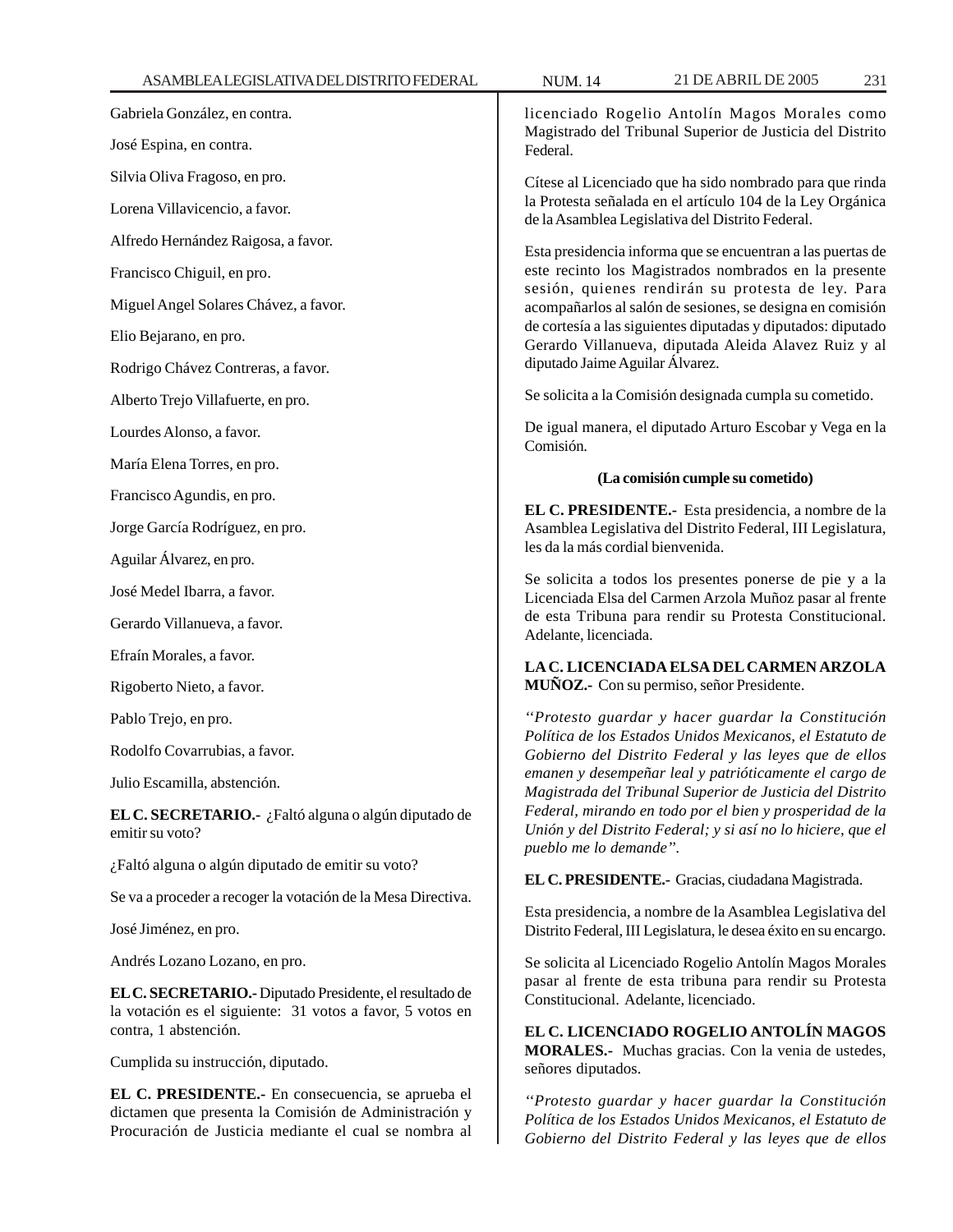# 232 ASAMBLEA LEGISLATIVA DEL DISTRITO FEDERAL NUM. 14 21 DE ABRIL DE 2005

*emanen y desempeñar leal y patrióticamente el cargo de Magistrado del Tribunal Superior de Justicia del Distrito Federal, mirando en todo por el bien y prosperidad de la Unión y del Distrito Federal y si así no lo hiciere, que el pueblo me lo demande''.*

## **EL C. PRESIDENTE.-** Gracias, ciudadano Magistrado.

Esta presidencia a nombre de la Asamblea Legislativa del Distrito Federal, III Legislatura, le desea éxito en su encargo.

Se solicita a la comisión de cortesía acompañar a los ciudadanos Magistrados a su salida de este Recinto en el momento en que así deseen hacerlo.

## **(La comisión cumple su cometido)**

Hágase del conocimiento del Jefe de Gobierno del Distrito Federal, del Presidente del Tribunal Superior de Justicia del Distrito Federal y demás autoridades correspondientes.

Esta presidencia hace del conocimiento de la Asamblea que los puntos enlistados en los numerales 37, 42, 44, 45, 46, 47, 48, 50, 52, 53, 54, 59, 60, 61, 63, 64, 65, 66, 69, 70, 72, 73, 75, 76, 77, 78, 79, 81, 82, 87, 88, 89, 91, 92, 93, 94, 95, 96, 97 y 98 han sido retirados del orden del día.

Esta presidencia informa que se recibió una propuesta con punto de acuerdo para solicitar a las Secretarías de Desarrollo Urbano y Vivienda y de Desarrollo Económico del Distrito Federal, remitan a esta Asamblea Legislativa del Distrito Federal la información sobre el Programa de Regularización de Usos de Suelo en los que operen micro y pequeñas empresas consideradas como de bajo impacto que remitió el diputado Carlos Alberto Flores Gutiérrez, del Partido Acción Nacional.

Insértese el texto de la propuesta con punto de acuerdo en el Diario de Debates.

*PROPUESTA DE PUNTO DE ACUERDO PARA SOLICITAR A LAS SECRETARÍAS DE DESARROLLO URBANO Y VIVIENDA Y DE DESARROLLO ECONÓMICO DEL DISTRITO FEDERAL, REMITAN A ESTA ASAMBLEA LEGISLATIVA DEL DISTRITO FEDERAL, LA INFORMACIÓN SOBRE EL PROGRAMA DE REGULARIZACIÓN DE USOS DEL SUELO EN LOS QUE OPEREN MICRO Y PEQUEÑAS EMPRESAS CONSIDERADAS COMO DE BAJO IMPACTO.*

## *HONORABLE ASAMBLEA LEGISLATIVA*

*Con fundamento en los artículos 17 fracción VI de la Ley Orgánica y 132 del Reglamento para el Gobierno Interior, ambos de la Asamblea Legislativa del Distrito Federal, el suscrito Diputado, a nombre del Grupo Parlamentario del Partido Acción Nacional, somete a la consideración de este Honorable Pleno, la presente Propuesta de Punto de Acuerdo, de conformidad con los siguientes:*

*I.- El pasado 29 de enero de 2004, fue publicado en la Gaceta Oficial del Distrito Federal el Decreto por el que se autoriza la regularización de los usos del suelo para los inmuebles en los que operen micro y pequeñas empresas dedicadas a actividades de comercio, industria y prestación de servicios, clasificadas como de bajo impacto urbano, con una vigencia al 31 de diciembre del 2004.*

*ANTECEDENTES*

*II.- Entre las acciones implementadas por el Gobierno del Distrito Federal, en materia de simplificación administrativa, el pasado 29 de enero de 2004, a la par del Decreto de regularización de los usos del suelo para empresas de bajo impacto, fueron publicados en la Gaceta Oficial del Distrito Federal los siguientes dos acuerdos, a cargo de las Secretarías de Desarrollo Urbano y Vivienda y de Desarrollo Económico del Distrito Federal:*

- *En el primero de ellos, se establece la suspensión temporal de las visitas de verificación administrativas a las micro y pequeñas empresas ubicadas en el Distrito Federal.*
- *En el segundo se establecen acciones de simplificación administrativa para la apertura de establecimientos mercantiles.*

*III.- El 30 de julio del 2004, se publicó en la Gaceta Oficial del Distrito Federal, los ''Lineamientos para la Recepción, Validación, Análisis y Dictaminación de las solicitudes de regularización de usos del suelo para inmuebles en los que operen micro y pequeñas empresas considerados como de bajo impacto urbano''.*

*IV.- Con fecha 23 de noviembre del 2004, el Jefe de Gobierno del Distrito Federal, remitió a la Asamblea Legislativa del Distrito Federal, una Iniciativa de Decreto por el que se reforma las disposiciones transitorias del diverso por el que se autoriza la regularización de los usos del suelo para los inmuebles en los que operen micro y pequeñas empresas consideradas como de bajo impacto urbano, la cual tenía como finalidad prorrogar la vigencia del Decreto inicial, por un año más, es decir, que el vencimiento de este programa de regularización concluiría en diciembre del 2005.*

*V.- El 23 de diciembre del 2004, fue aprobada por el Pleno de la Asamblea Legislativa del Distrito Federal, la Iniciativa enviada por el Jefe de Gobierno del Distrito Federal, para ampliar el plazo de vigencia del Programa de Regularización de empresas consideradas de bajo impacto, hasta el 31 de diciembre del 2005.*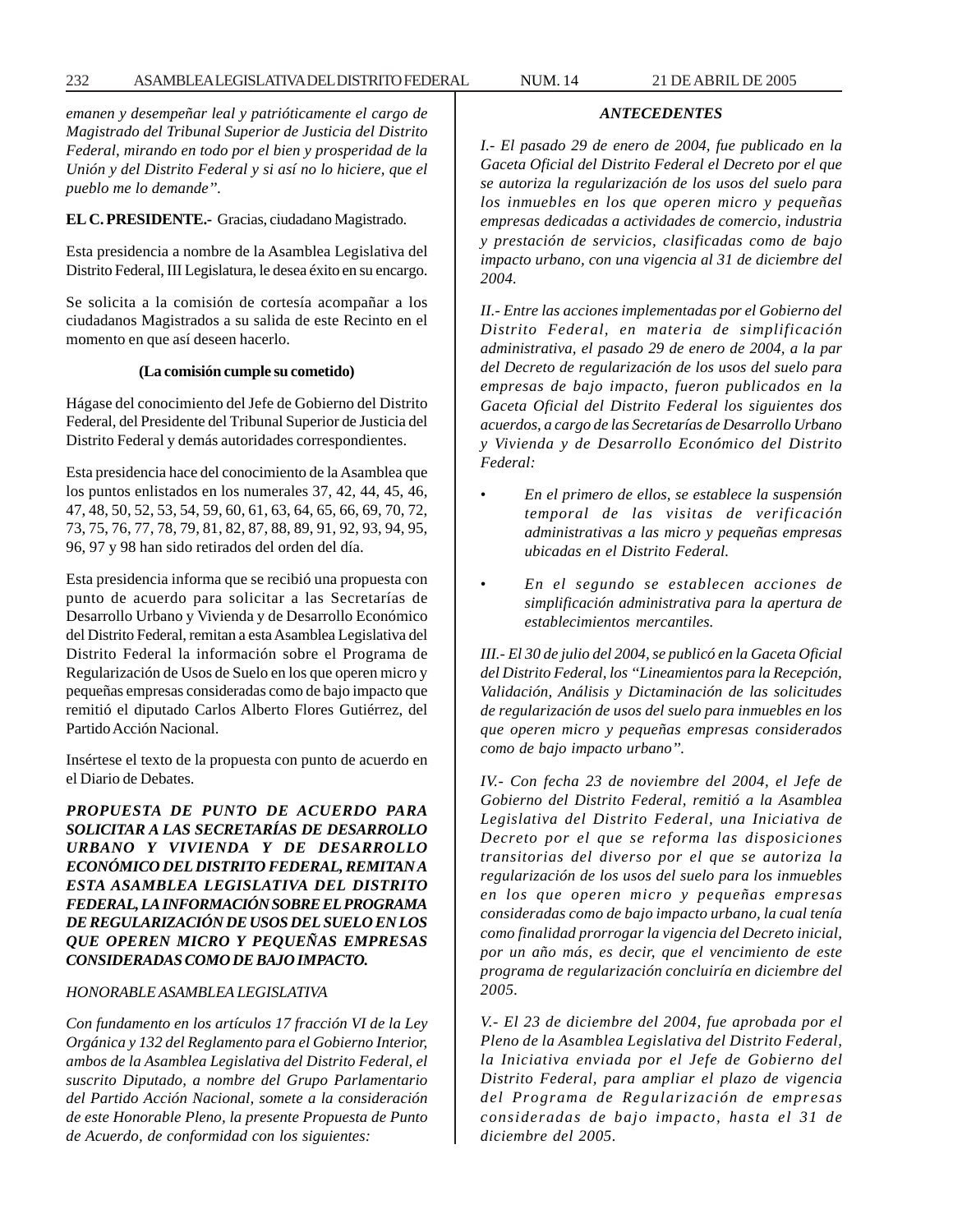#### *CONSIDERANDOS*

*PRIMERO.- Que como uno de los argumentos del Jefe de Gobierno del Distrito Federal, para obtener la aprobación de la Iniciativa de Decreto por el que se reforman las disposiciones transitorias del diverso por el que se autoriza la regularización de los usos del suelo para los inmuebles en los que operan micro y pequeñas empresas clasificadas como de bajo impacto, fue que debido a que subsiste la suspicacia por parte de los particulares hacia la autoridad, principalmente porque se teme que al adherirse a un programa de regularización se estará más expuesto a acciones persecutorias, fue necesario difundir y promover el decreto de regularización con la finalidad de provocar un acercamiento con los micro y pequeños empresarios.*

*SEGUNDO.- Que con fecha 30 de junio del 2004, el Grupo Parlamentario del Partido Acción Nacional presentó una Propuesta de Punto de Acuerdo para solicitar a las Secretarías de Desarrollo Urbano y Vivienda y de Desarrollo Económico, información sobre el Programa de Regularización de Usos del Suelo para las empresas consideradas como de bajo impacto, en el cual se solicitaba entre otros aspectos el número de aprobaciones y de dictámenes inscritos en el Registro de los Planes y Programas de la Secretaría de Desarrollo Urbano y Vivienda del Distrito Federal. Cabe mencionar que la información que las Secretarías de Desarrollo Urbano y de Desarrollo Económico, remitieron a la presidenta de la Comisión de Desarrollo e Infraestructura Urbana de esta Asamblea Legislativa, en el mes de diciembre del 2004, fue en respuesta a los oficios CDIU/0323/04 y CDIU/0324/04, de fecha 7 de diciembre del 2004, signados por la presidenta de la Comisión antes mencionada y únicamente con la finalidad de que se aprobará la Iniciativa del Jefe de Gobierno, no existiendo una apertura de la información generada por este programa de regularización.*

*TERCERO.- Que en la información remitida a la Presidenta de la Comisión de Desarrollo e Infraestructura Urbana de esta Asamblea Legislativa por parte de las Secretaría de Desarrollo Económico (SEDECO), se hace alusión a que la Secretaría de Desarrollo Urbano y Vivienda (SEDUVI) únicamente ha dictaminado favorablemente 13 solicitudes de regularización, de un universo de 120 que han sido ingresadas a dicha Secretaría y de las cuales se han devuelto para ser complementadas 107 solicitudes.*

*Sin embargo, los datos presentados por la Secretaría de Desarrollo Urbano y Vivienda no corresponden con los reportados por la Secretaría de Desarrollo Económico, ya que la primera informa que han sido ingresadas a la SEDUVI 136 solicitudes, 114 han sido devueltas para ser complementadas y se han dictaminado favorablemente 22.*

*CUARTO.- Que las cifras mostradas, señalan que parte del procedimiento implementado presenta deficiencias en su operación, al ingresar y recibir solicitudes incompletas, ya que el universo total de 700 ingresos, que se encuentran en proceso de análisis en los Comités de Validación es muy alto, en comparación con las que se han podido dictaminar de manera favorable*

*QUINTO.- Que la Secretaría de Desarrollo Urbano y Vivienda, informó que la mayoría de los expedientes no cubren con los requisitos establecidos en el Decreto o en los lineamientos publicados, como el hecho de que no cuentan con número de folio, los documentos anexos no llevan sello de cotejado o en las solicitudes no se indica el tipo de uso que se solicita.*

*SEXTO.- Que es necesario precisar si la ampliación del plazo para la implementación del programa de regularización, tiene como finalidad que las Secretarías directamente involucradas y las propias delegaciones políticas, cuenten con mayor tiempo para analizar las solicitudes ingresadas hasta el mes de diciembre del 2004 o si se seguirán recibiendo solicitudes para acogerse a los beneficios del programa de regularización. Lo anterior, debido a que la Secretaría de Desarrollo Económico reporta un universo de cédulas expedidas por la misma y por las Delegaciones hasta el mes de noviembre de 2004, de 4,617 cédulas, que representan el universo de negocios, que pueden beneficiarse con el programa de regularización de usos del suelo y de las cuales únicamente existen 700 ingresos en los Comités de Validación, quedando pendientes de atención para el presente año, cerca de 4,000 cédulas.*

*Con base en los antecedentes y considerandos descritos y con fundamento en el artículo 132 del Reglamento para el Gobierno Interior de ésta H. Asamblea Legislativa del Distrito Federal, someto a este Honorable Pleno el siguiente:*

### *PUNTO DE ACUERDO*

*ÚNICO.- Se solicita a las Secretarías de Desarrollo Urbano y Vivienda y de Desarrollo Económico del Distrito Federal, remitan a esta Asamblea Legislativa del Distrito Federal, la información sobre el Programa de Regularización de los Usos del Suelo donde operen micro y pequeñas empresas dedicadas a actividades de comercio, industria y prestación de servicios, clasificadas como de bajo impacto, desde su implementación a la fecha, misma que deberá contener los siguientes aspectos:*

- *Estado actual de las 4,617 cédulas expedidas por la Secretaría de Desarrollo Económico, como por las áreas de fomento económico delegacionales.*
- *Número exacto de solicitudes de regularización ingresadas en la Secretaría de Desarrollo Urbano y Vivienda.*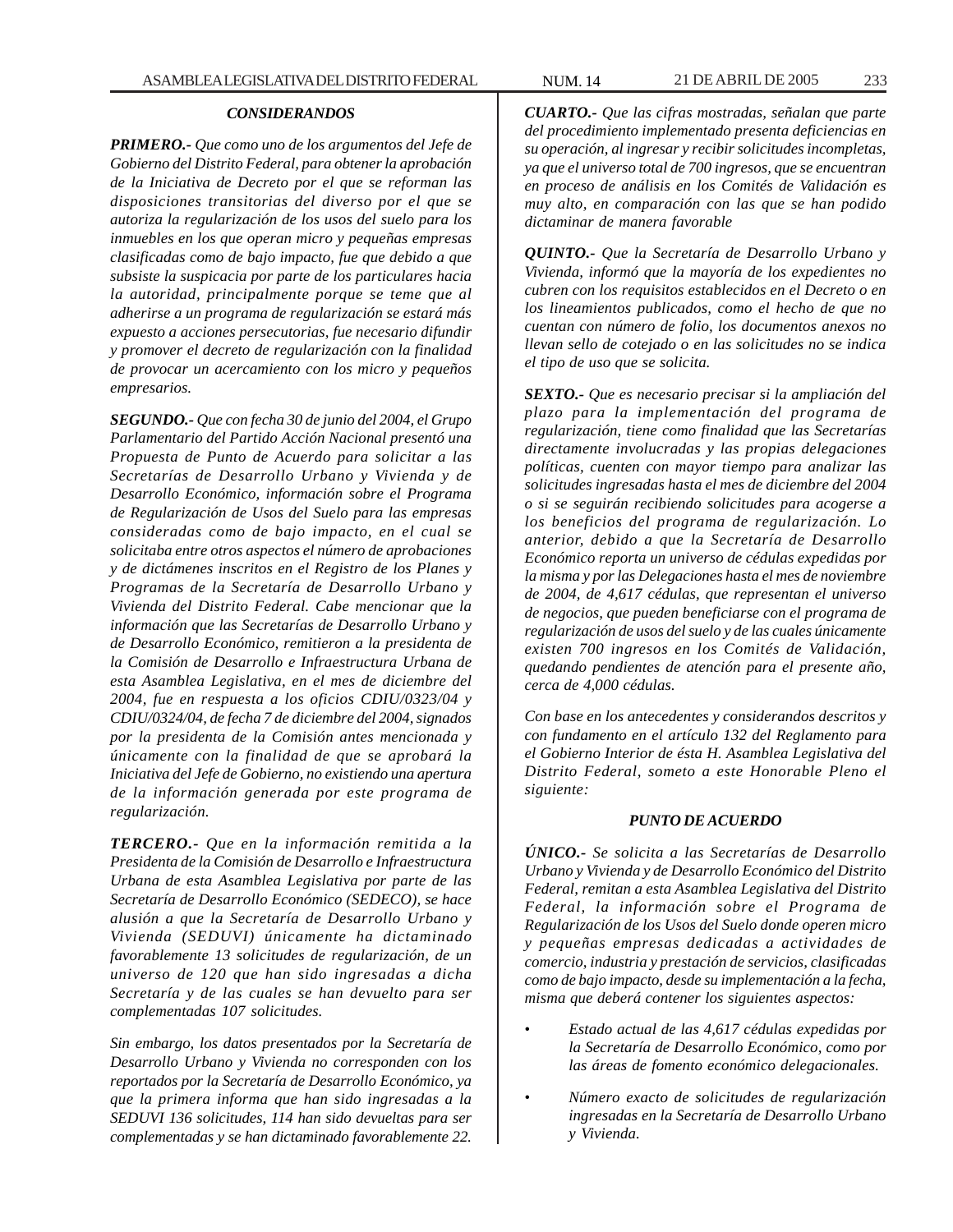- *Número de solicitudes devueltas para ser complementadas y número de solicitudes dictaminadas favorablemente.*
- *Así como el número de aprobaciones que ya han obtenido el uso de suelo solicitado.*

*Firman por el Partido Acción Nacional: Dip. Carlos Alberto Flores Gutiérrez, Dip. Juan Antonio Arévalo López, Dip. Obdulio Ávila Mayo, Dip. Jorge Alberto Lara Rivera, Dip. Gabriela Cuevas Barrón, Dip. Mariana Gómez Del Campo Gurza, Dip. María Gabriela González Martínez, Dip. Irma Islas León, Dip. Ma. Teresita De Jesús Aguilar Marmolejo, Dip. José Benjamín Muciño Pérez, Dip. José De Jesús López Sandoval, Dip. Christian Martín Lujano Nicolás, Dip. José María Rivera Cabello, Dip. Mónica Leticia Serrano Peña.*

En términos de los artículos 36 fracciones V y VII de la Ley Orgánica, 28 y 132 del Reglamento para el Gobierno Interior, ambos de la Asamblea Legislativa del Distrito Federal, se turna para su análisis y dictamen a la Comisión de Desarrollo e Infraestructura Urbana.

Esta presidencia también informa que se recibió una propuesta con punto de acuerdo para solicitar que el titular de la Secretaría de Transporte y Vialidad del Gobierno del Distrito Federal, Licenciado Francisco Garduño Yáñez, remita a esta Asamblea Legislativa del Distrito Federal, un informe sobre el estado que guarda el Programa de Reemplacamiento Vehicular implementado a partir del año 2001 que remitió el diputado Carlos Alberto Flores Gutiérrez, del Partido Acción Nacional.

Insértese el texto la propuesta con punto de acuerdo en el Diario de Debates.

*PROPUESTA DE PUNTO DE ACUERDO PARA SOLICITAR QUE EL TITULAR DE LA SECRETARÍA DE TRANSPORTES Y VIALIDAD DEL GOBIERNO DEL DISTRITO FEDERAL, LIC. FRANCISCO GARDUÑO YÁÑEZ, REMITA A ESTA ASAMBLEA LEGISLATIVA DEL DISTRITO FEDERAL, UN INFORME SOBRE EL ESTADO QUE GUARDA EL PROGRAMA DE REEMPLACAMIENTO VEHICULAR IMPLEMENTADO A PARTIR DEL AÑO 2001.*

#### *HONORABLE ASAMBLEA LEGISLATIVA*

*Con fundamento en los artículos 17 fracción VI de la Ley Orgánica y 132 del Reglamento para el Gobierno Interior, ambos de la Asamblea Legislativa del Distrito Federal, el suscrito Diputado, a nombre del Grupo Parlamentario del Partido Acción Nacional, somete a la consideración de este Honorable Pleno, la presente Propuesta de Punto de Acuerdo, de conformidad con los siguientes:*

*I.- Con fecha 25 de septiembre del año 2000, fue publicado en el Diario Oficial de la Federación, el Acuerdo Administrativo de la Secretaría de Comunicaciones y Transportes en el cual se establece la vigencia de las placas a partir del canje de estas.*

*ANTECEDENTES*

*II.- El Programa de Reemplacamiento Vehicular 2001, contiene entre otros objetivos, establecer la obligación de realizar el canje de placas de los vehículos particulares, dotar de nuevas placas a un universo aproximado de 3 millones de vehículos, generar un padrón confiable y actualizado de los vehículos del Distrito Federal, introducir mayores elementos de seguridad en las placas; y otorgar un servicio de calidad para los ciudadanos.*

*III.- Dentro del Programa de Reemplacamiento Vehicular 2001, se consideraron inicialmente las siguientes fases operativas:*

*a) Solicitud de reemplacamiento, ante el Módulo, que para el efecto se haya establecido.*

*b) Inspección física del vehículo en el centro de Verificación Vehicular.*

*c) Entrega de placas, tarjeta de circulación y engomado, vía correo certificado en el domicilio del ciudadano.*

#### *CONSIDERANDOS*

*PRIMERO.- Que en el artículo séptimo del Acuerdo de la Secretaría de Comunicaciones y Transportes, publicado el día 25 de septiembre del año 2000, se hace referencia al Programa de Reemplacamiento Vehicular 2001 y se establece que la vigencia de las placas será de tres años contados a partir de que el Gobierno del Distrito Federal haya realizado su canje total.*

*SEGUNDO.- Que es del conocimiento público, que el Programa de Reemplacamiento Vehicular 2001, ha presentado desde su implementación, una serie de deficiencias entre las cuales se pueden mencionar:*

*a) Que a pesar de haber cumplido en tiempo y forma con la tramitología necesaria por parte de los propietarios de vehículos, estos aún no han recibido sus láminas nuevas debido a demoras, falta de organización y comunicación de parte de la Secretaría de Transporte y Vialidad del Distrito Federal.*

*b) Que agentes de tránsito del Distrito Federal han advertido, que en tan sólo una hora han presenciado cuando menos 10 vehículos circulando con placas anteriores, dejando así de manifiesto la falta de operatividad del Programa.*

*TERCERO.- Que el Secretario de Transporte del Gobierno Capitalino, Lic. Francisco Garduño Yáñez, ha asegurado*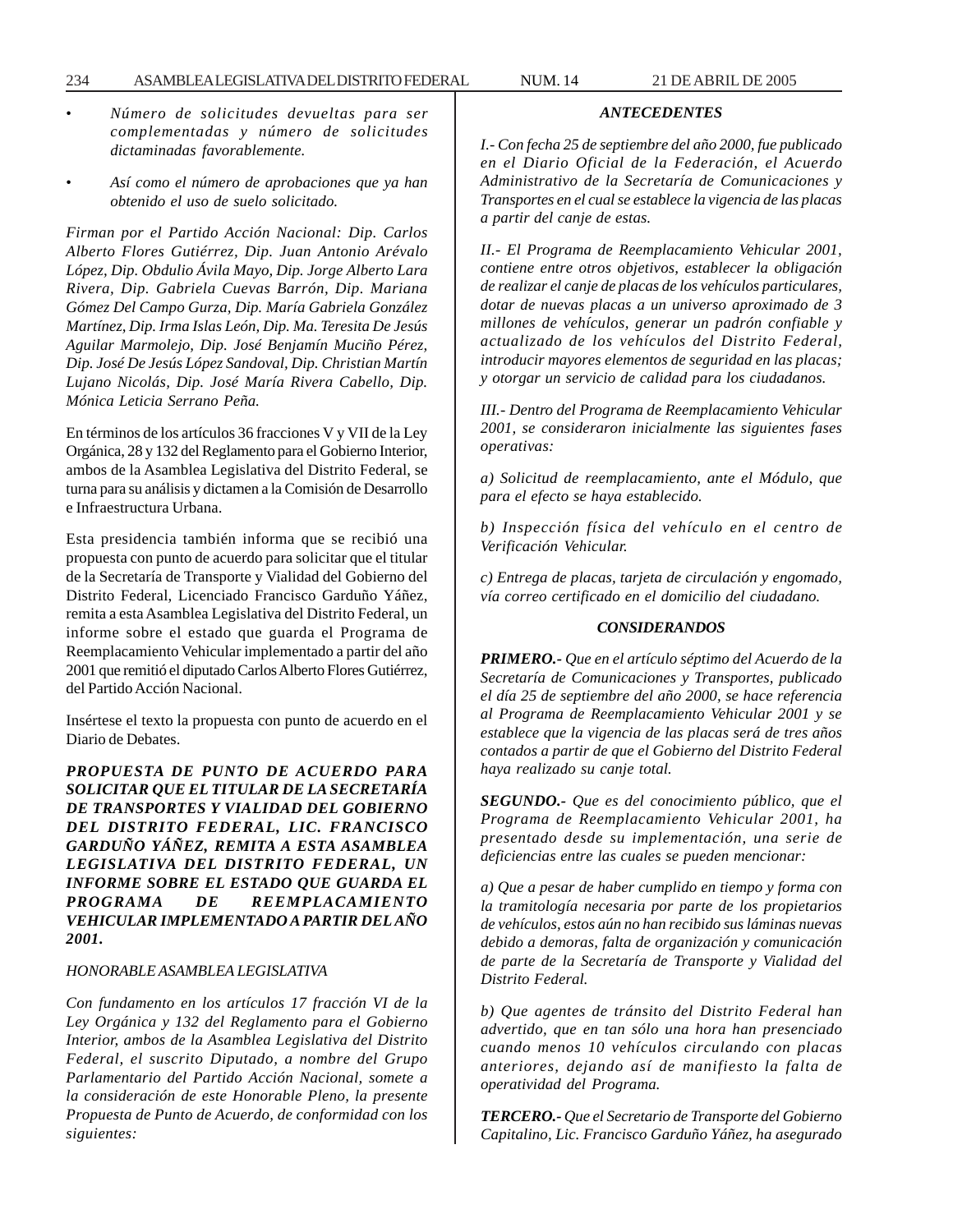*que a pesar de entregar placas puerta por puerta, aún no se ha concluido el proceso ya que los propietarios en vez de acudir a recogerlas a las oficinas pertinentes, esperan que se les entreguen en su casa y, que el rezago de las más de 7,500 unidades se debe a que varios de los propietarios no han realizado el pago de tenencia correspondiente, motivo por el cual no se puede concluir el proceso de reemplacamiento vehicular.*

*CUARTO.- Que durante la comparecencia del Titular de la Secretaría de Transportes y Vialidad, ante ésta Asamblea Legislativa, se le solicitó acordar una fecha para culminar con la entrega de placas a particulares, a lo cual hizo caso omiso.*

*QUINTO.- Que el pasado 12 de octubre del 2004, la Directora General de Regulación al Transporte de la Secretaría de Transportes y Vialidad, Lic. Lenia Batres, informó a los medios de comunicación que el Gobierno del Distrito Federal, ha dado por terminada la tregua con automovilistas y anunció que a partir del mes de enero del 2005, los propietarios que no hayan cambiado las placas de sus unidades, serán sujetos de sanciones que podrían ir desde los 5 a los 20 salarios mínimos, retiro de la tarjeta de circulación o arrastre del vehículo a un corralón.*

*SEXTO.- Que en contradicción con lo declarado por la Directora General de Regulación al Transporte y Vialidad, el Secretario de Gobierno del Distrito Federal, Alejandro Encinas Rodríguez, aseveró mediante declaraciones públicas, realizadas en los primeros días de enero de 2005, que ningún automovilista que aun porte las placas de circulación anteriores o que no haya realizado el tramite correspondiente, podrá ser detenido o remitido al corralón al menos durante las primeras semanas del primer mes del año, sin embargo comentó que dichos automovilistas deberán pagar una multa por su rezago y que quizás esto pueda realizarse al momento que efectúe la verificación vehicular correspondiente.*

*SÉPTIMO.- Que el cinco de enero del presente año, el Secretario de Seguridad Pública del Distrito Federal, Joel Ortega anunció en los medios de comunicación, que se tendría que analizar lo referente a las sanciones para aquellos particulares que no hayan realizado los tramites para el canje de placas, debido a que el Reglamento de Transito y Vialidad no estipula sanción alguna para quien no haya cumplido aun con dicha obligación, ya que sólo esta prevista para los automovilistas que circulen sin placas.*

*OCTAVO.- Que no es posible, que el Gobierno del Distrito Federal, pretenda multar a los particulares que no han recibido sus placas, cuando estos realizaron sus trámites en tiempo y forma y, la responsabilidad de la entrega recae directamente en el propio gobierno.*

*NOVENO.- Que antes de amenazar con multar a los particulares que no cuenten con las placas que el Gobierno del Distrito Federal no ha entregado, la Contraloría General del Distrito Federal, debería aplicar las sanciones pertinentes a los funcionarios responsables de estas anomalías que se presentan desde hace varios años.*

*DÉCIMO.- Que hasta el día de hoy, debido a las inconsistencias del Programa de Reemplacamiento Vehicular, la Secretaría de Transportes y Vialidad del Gobierno del Distrito Federal, no ha podido cumplir debidamente con el proceso de reemplacamiento que inicio en el 2001.*

*Con base en los antecedentes y considerandos descritos y con fundamento en el artículo 132 del Reglamento para el Gobierno Interior de ésta H. Asamblea Legislativa del Distrito Federal, someto a este Honorable Pleno el siguiente:*

### *PUNTO DE ACUERDO*

*ÚNICO.- Se solicita al titular de la Secretaría de Transportes y Validad, Lic. Francisco Garduño Yáñez, remita a esta Asamblea Legislativa del Distrito Federal, un informe sobre el estado que guarda el Programa de Reemplacamiento Vehicular 2001, el cual debe precisar los siguientes aspectos:*

- *Número de particulares que han realizado el trámite de canje de placas desde que inicio el Programa de Reemplacamiento Vehicular 2001.*
- *Número de particulares que han recibido las láminas nuevas.*
- *Número de particulares que faltan por recibirlas.*
- *Número de vehículos que no cumplieron con el trámite de reemplacamiento, hasta el mes de diciembre del 2004 y;*
- *Número de vehículos que realizaron su trámite a partir de enero del 2005, a cuantos de estos se les entregaron sus láminas y cuantos están pendientes.*

*Firman por el Partido Acción Nacional: Dip. Carlos Alberto Flores Gutiérrez, Dip. Juan Antonio Arévalo López, Dip. Obdulio Ávila Mayo, Dip. Jorge Alberto Lara Rivera, Dip. Gabriela Cuevas Barrón, Dip. Mariana Gómez Del Campo Gurza, Dip. María Gabriela González Martínez, Dip. Irma Islas León, Dip. Ma. Teresita De Jesús Aguilar Marmolejo, Dip. José Benjamín Muciño Pérez, Dip. José De Jesús López Sandoval, Dip. Christian Martín Lujano Nicolás, Dip. José María Rivera Cabello, Dip. Mónica Leticia Serrano Peña.*

En términos de los artículos 36 fracciones V y VII de la Ley Orgánica, 28 y 132 del Reglamento para el Gobierno Interior,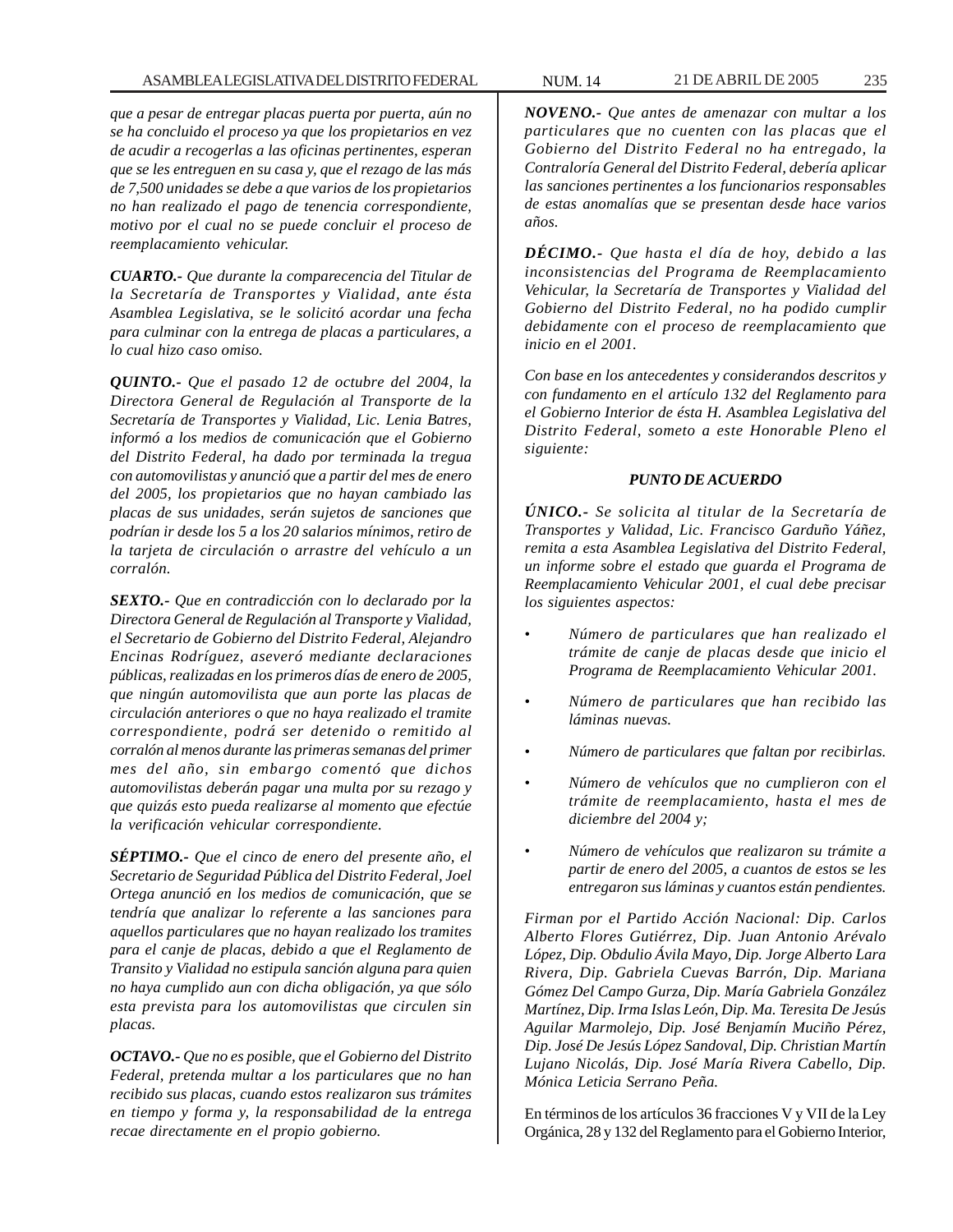ambos de la Asamblea Legislativa del Distrito Federal, se turna para su análisis y dictamen a la Comisión de Transporte y Vialidad.

Esta presidencia informa que se recibió una propuesta con punto de acuerdo mediante la cual se solicita al Gobierno del Distrito Federal, explique las razones que motivaron que la Galería Artística de las rejas de Chapultepec sea utilizada como medio de difusión de obras del Gobierno del Distrito Federal, que remitió la diputada Gabriela González Martínez, del Partido Acción Nacional.

Insértese el texto de la propuesta con punto de acuerdo en el Diario de los Debates.

# *PROPUESTA CON PUNTO DE ACUERDO MEDIANTE EL CUAL SE SOLICITA AL GOBIERNO DEL DISTRITO FEDERAL, EXPLIQUE LAS RAZONES QUE MOTIVARON QUE LA GALERÍA ARTÍSTICA DE LAS REJAS DE CHAPULTEPEC, SEA UTILIZADO COMO MEDIO DE DIFUSIÓN DE OBRAS DEL GOBIERNO DEL DISTRITO FEDERAL.*

*Los suscritos diputados integrantes de esta Asamblea Legislativa del Distrito Federal, III Legislatura, con fundamento en los artículos 17, fracción VI, de la Ley Orgánica y 132 del Reglamento para el Gobierno Interior, ambos de la Asamblea Legislativa del Distrito Federal, sometemos a la consideración de este cuerpo legislativo, el presente Punto de Acuerdo con base en los siguientes:*

### *ANTECEDENTES*

*La cultura en el Distrito Federal -como en cualquier sociedad- radica vital importancia para el mejoramiento de la calidad de vida de los ciudadanos que ahí habitan. La cultura de una sociedad incluye los valores, creencias, ritos, rituales, ceremonias, mitos, relatos, leyendas, epopeyas, lenguaje, metáforas, símbolos, héroes, heroínas, mismos que deben contar con lugares de expresión adecuados y accesibles para todo público.*

*La cultura de una sociedad se puede comparar con la personalidad de un individuo, en el sentido de que ninguna sociedad tiene la misma cultura y ningún individuo tiene la misma personalidad.*

*De conformidad con el programa de fomento cultural 2004-2006, la Galería de las rejas de Chapultepec, consiste en exposiciones fotográficas en el Paseo de la Reforma, cuyo objetivo es determinar un nuevo espacio cultural de acceso masivo, gratuito y abierto a toda hora, que propicie la convivencia de distintos públicos y sirva para comunicar ideas mediante la combinación de imágenes y textos; sin embargo, a la fecha dicha Galería promueve la difusión de obras que el Gobierno del Distrito Federal ha realizado, primordialmente la que se refiere a la imagen del propio Jefe de Gobierno del Distrito Federal.*

*Las dimensiones de la cultura se infiltran en todas las áreas funcionales de la sociedad. Descubrir los valores y las creencias básicas que están enterradas profundamente en la rica colección de relatos, lenguaje y rituales de la sociedad es un arte, mismo que sólo podrá conservarse a través de la creación de espacios artísticos y culturales públicos, que permitan a los creadores manifestarse y al público en general conocer su obra. Lo anterior, lamentablemente ha dejado de suceder ya que la apertura de esos espacios han sido mínimos y con los que actualmente se cuentan son utilizados como aparador de la campaña personal del Jefe de Gobierno.*

*La entrada a la Secretaría de Cultura de personas desvinculadas o poco preparadas en dicha responsabilidad, ha causado que un tema tan importante como la cultura sea contaminado con temas político-partidistas que poco o nada tienen que ver en el rubro; ejemplo de ello, es la nueva obra fotográfica de las rejas de chapultepec o el hecho de que la pagina web de la Secretaría de Cultura promocione e induzca a la población a controvertirse en un asunto que le compete al Poder Judicial y al Congreso de la Unión, dejando de promocionar los pocos eventos culturales que se realizan en la Ciudad.*

### *CONSIDERANDOS*

*PRIMERO.- Que la cultura es un pilar fundamental en toda sociedad que se ostente como democrática y es una obligación de los gobernantes la creación de lugares de expresión donde los artistas expongan su obra.*

*SEGUNDO.- Que la cultura y el Gobierno del Distrito Federal deben trabajar paralelamente, es decir, buscar y encontrar objetivos comunes que beneficien a la población.*

*TERCERO.- Que la creación de espacios culturales de expresión, promueven que los artistas muestren su obra y permiten a los ciudadanos acceder a ella de manera fácil y directa.*

*CUARTO.- Que diversos intelectuales han manifestado su desacuerdo por el hecho de colocar propaganda del Gobierno del Distrito Federal en las rejas de Chapultepec, ya que un lugar que había sido conquistado por el arte se convirtió en un lugar para admirar la figura egocéntrica del Jefe de Gobierno del Distrito Federal.*

*QUINTO.- Que existen lugares para promover la cultura y existen otros para promover la imagen de los Gobernantes, haciendo hincapié en que ambos sitios se encuentran en lugares diferentes.*

*SEXTO.- Que los eventos realizados por la Secretaría de Cultura están encaminados a proteger la imagen del Jefe de Gobierno, más que a proteger los pocos espacios culturales de nuestra Ciudad.*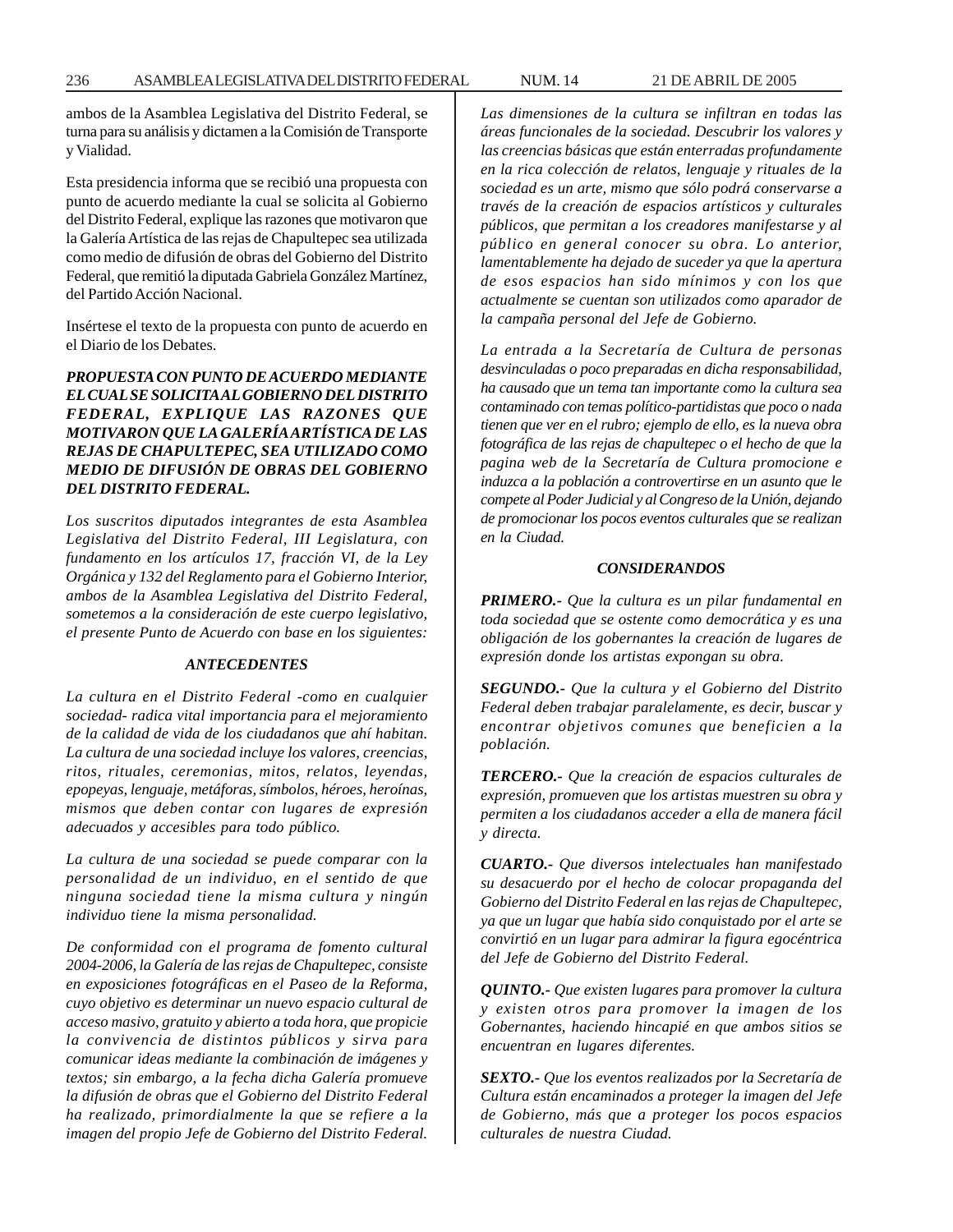*SÉPTIMO.- Que la Galería al aire libre de las rejas de Chapultepec ha contado con excelentes exposiciones, entre las que se encuentran: ''La tierra vista desde el cielo'', ''Naturaleza viva'' y ''Guadalupe en la cultura popular'', mismas que han podido ser observadas de manera gratuita a lo largo de los más de 800 metros que miden las rejas del bosque de Chapultepec.*

*OCTAVO.- Que el Gobierno del Distrito Federal ha negado el espacio en la comentada galería al aire libre, a diversos artistas que han buscado exponer su obra e incluso canceló una exposición programada sobre fotografía acuática, para dar lugar a la propaganda unipersonal del Gobierno del Distrito Federal.*

*NOVENO.- Que es necesario que la Doctora Raquel Sosa Elízaga informe los criterios que deben cubrir los artistas para que sus obra puedan ser difundidas en la Galería al aire libre ubicada en las rejas de Chapultepec, así como las razones que causaron que un espacio netamente cultural haya sido utilizado como propagandístico de la imagen del Jefe de Gobierno del Distrito Federal.*

*Por lo anteriormente expuesto sometemos a consideración de esta Honorable Asamblea el siguiente:*

## *PUNTO DE ACUERDO*

*ÚNICO.- Se solicita al Gobierno del Distrito Federal, informe las razones que motivaron que la galería artística de las rejas de Chapultepec, sea utilizado como medio de difusión de obras del Gobierno del Distrito Federal, y de igual manera se exhorta para que dicho espacio sea considerado como de uso preponderantemente de difusión de la obra artística y cultural de la Ciudad de México.*

*Dado en la Asamblea Legislativa del Distrito Federal, a los 05 días del mes de abril de 2005.*

*Firman por el Partido Acción Nacional: Dip. José Espina Von Roehrich, Dip. Juan Antonio Arévalo López, Dip. Obdulio Ávila Mayo, Dip. Mónica Leticia Serrano Peña Dip. Carlos Alberto Flores Gutiérrez, Dip. Sofía Figueroa Torres, Dip. Jorge Alberto Lara Rivera, Dip. José De Jesús López Sandoval, Dip. Gabriela Cuevas Barrón, Dip. Ma. Teresita De Jesús Aguilar Marmolejo, Dip. Mariana Gómez Del Campo Gurza, Dip. María Gabriela González Martínez, Dip. Irma Islas León, Dip. José Benjamín Muciño Pérez, Dip. Christian Martín Lujano Nicolás, Dip. José María Rivera Cabello.*

En términos de los artículos 36 fracciones V y VII de la Ley Orgánica, 28 y 132 del Reglamento para el Gobierno Interior, ambos de la Asamblea Legislativa del Distrito Federal, se turna para su análisis y dictamen a la Comisión de Cultura.

Esta presidencia informa que se recibió una propuesta con punto de acuerdo para solicitar al Licenciado Bernardo Bátiz

Vázquez, instruya a la Directora General del albergue temporal, Licenciada Lorena González Reyna, informe del estado que guarda dicho órgano desconcentrado que remitió el diputado Juan Antonio Arévalo López, del Partido Acción Nacional.

Insértese el texto de la propuesta con punto de acuerdo en el Diario de los Debates.

# *PROPUESTA CON PUNTO DE ACUERDO PARA SOLICITAR AL LICENCIADO BERNARDO BÁTIZ VÁZQUEZ, INSTRUYA A LA DIRECTORA GENERAL DEL ALBERGUE TEMPORAL, LICENCIADA LORENA GONZÁLEZ REYNA, INFORME EL ESTADO QUE GUARDA DICHO ÓRGANO DESCONCENTRADO.*

*Los suscritos diputados integrantes del Grupo Parlamentario del Partido Acción Nacional en la Asamblea Legislativa del Distrito Federal, III Legislatura, con fundamento en los artículos 17, fracción VI y 132 de la Ley Orgánica y 93 del Reglamento para el Gobierno Interior, ambos de la Asamblea Legislativa d el Distrito Federal, sometemos a la consideración de este cuerpo legislativo, el siguiente Punto de Acuerdo con base en los siguientes:*

## *ANTECEDENTES*

*Muchos niños de nuestra ciudad son víctimas de la violencia intrafamiliar, situación que los orilla a salirse de su casa buscando mejores condiciones de vida, lo que los convierte en un grupo vulnerable que sufre de discriminación.*

*Según el último estudio realizado por la UNICEF y el DIF-DF, hasta 1997 había 15 mil niños en situación de calle en la Ciudad de México. Pero de ese año a la fecha no contamos con información fidedigna de la situación real de los niños que salieron de su casa por el maltrato recibido.*

*Una vez que la calle los ha recibido, los niños empiezan a sufrir cambios importantes en su comportamiento. En el albergue temporal de la Procuraduría General de Justicia del Distrito Federal ingresan muchos niños con lesiones severas, iniciando así la averiguación previa correspondiente.*

*En general éstos menores provienen de familias numerosas constituidas entre 5 y 10 miembros, donde todos participan en la manutención de su hogar. El trabajo en la calle es duro: los maltrata la gente, los extorsiona la autoridad, los atropellan y sufren abuso y acoso sexual.*

*La Secretaría Federal del Trabajo reconoce que hay más de 80 mil menores de edad trabajando, sin contar a los niños jornaleros o que laboran como voceadores, limpiaparabrisas, pepenadores o payasitos.*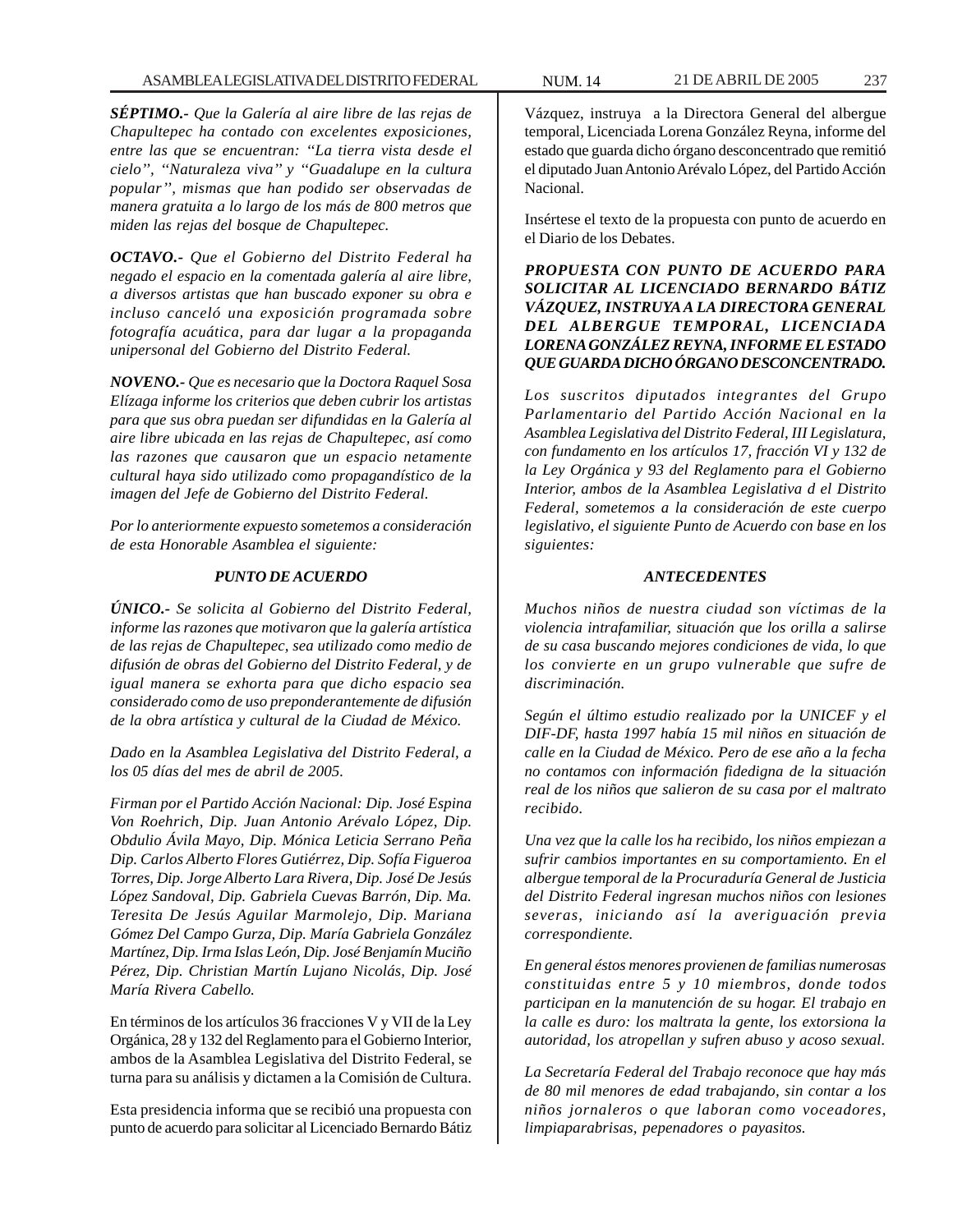*La Constitución Política de los Estados Unidos Mexicanos en su artículo 4° protege a los menores de cualquier tipo de maltrato o discriminación: Es deber de los padres preservar el derecho de los menores a la satisfacción de sus necesidades y a la salud física y mental. La ley determinará los apoyos a la protección de los menores, a cargo de instituciones públicas''.*

*De acuerdo con el artículo 1° de la Convención sobre los Derechos del Niño, para efectos de protección del menor se entenderá que es niño todo ser humano que cuente con menos de 18 años, que por sus características especiales debe ser considerado como una prioridad el protegerlo y cuidarlo, tanto por sus padres como por su familia. Igualmente, en sus artículos 3° y 19° plantea la obligación de los Estados para proteger a los niños de todas las formas de maltrato que puedan ser objeto de parte de los padres, tutores, representantes legales y cualquier otra persona que tenga su custodia, así como del Estado mismo y de las instituciones públicas y privadas.*

*Los niños sufren diversas formas de maltrato: el activo, el pasivo, de coerción o inducción a participar en actividades ilícitas. Hace tiempo en un estudio del Hospital Infantil de México se encontró que de 686 casos de maltrato comprobado, 379 niños murieron como consecuencia de ésta violencia.*

*El Reglamento de la Ley Orgánica de la Procuraduría General de Justicia del Distrito Federal en su artículo 35 obliga a dicha dependencia a otorgar protección a los menores de edad que se encuentren en situación de abandono, conflicto y daño relacionados con averiguaciones previas o procesos penales, familiares y civiles, así como otorgar protección a menores discapacitados sujetos de asistencia social que se encuentren en situación de abandono, conflicto, daño o peligro.*

*Es menester señalar que en el Módulo de Atención, Orientación y Quejas Ciudadanas que se encuentra a mi cargo, se han recibido quejas ciudadana dónde se informa de la discriminación al rechazar niños ''requieren atención más especializada y se llega al extremo de rechazarlos institucionalmente''.*

*Por lo anterior, solicitamos información a la Procuraduría General de Justicia del Distrito Federal, sobre la existencia de denuncias sobre algún tipo de discriminación al momento en que los niños con características especiales o con algún tipo de enfermedad ingresan al albergue temporal.*

## *CONSIDERANDOS*

*PRIMERO.- Que los niños sufren discriminación desde su hogar y que una vez que salen de ahí, víctimas de la violencia o de la discriminación necesitan ayuda que se les debería proporcionar oportunamente.*

*SEGUNDO.- Con fundamento en el artículo 42 fracción XXV de este Órgano Legislativo, éste Órgano colegiado puede comunicarse y solicitar información, respecto a rubros específicos de las dependencias del Gobierno del Distrito Federal.*

*TERCERO.- Atendiendo a lo expuesto en los artículo 2, 33 y 34, del Reglamento de la Ley Orgánica de la Procuraduría General de Justicia del Distrito Federal, el Albergue Temporal es un órgano desconcentrado de la Procuraduría, con autonomía técnica y operativa, adscrito directamente a la oficina del Procurador, que estará a cargo de un Director General nombrado por este último, y cuyo titular es la Licenciada Lorena González Reyna.*

*CUARTO.- Que los niños sufren discriminación desde su hogar y que una vez que salen de ahí, víctimas de la violencia o de la discriminación necesitan ayuda que se les debe proporcionar oportunamente.*

*QUINTO.- Que el régimen jurídico orgánico de dicha institución, se encuentra en el Reglamento interior del Albergue Temporal de la Procuraduría General de Justicia del Distrito Federal y que dicha institución tiene por objeto acoger de inmediato a los menores o incapacitados en situación de conflicto, daño o peligro relacionados con averiguaciones previas de la Dirección General del Ministerio Público, en lo familiar o civil, para que ésta resuelva su situación jurídica de conformidad con sus atribuciones y les brinde la asistencia y protección social que requieran durante su estancia en él, hasta en tanto no se determine su situación en orden a la comisión de los hechos en que se encuentren involucrados.*

*SEXTO.- Que queremos conocer si dentro del Albergue Temporal de la Procuraduría General de Justicia del Distrito Federal, ha existido algún caso de discriminación por parte de los funcionarios que ahí laboran.*

*SÉPTIMO.- Que es obligación del multicitado Órgano desconcentrado atender a todo menor de 0 a 12 años cumpliendo las funciones que expresamente le otorga la Ley.*

*OCTAVO.- Que en diversas ocasiones se han hecho llamados para evitar que los niños sigan sufriendo algún tipo de maltrato, aún después de padecerlo en su hogar.*

*NOVENO.- Que es necesario erradicar todo tipo de discriminación dentro de las dependencias de gobierno, y en caso de existir alguno queremos saber el motivo.*

*DÉCIMO.- Es imperativo que se deba atender, pronta, oportuna, imparcial e indiscriminadamente los servicios que éste órgano desconcentrado otorga a todo solicitante en los supuestos que estipula el marco jurídico correspondiente.*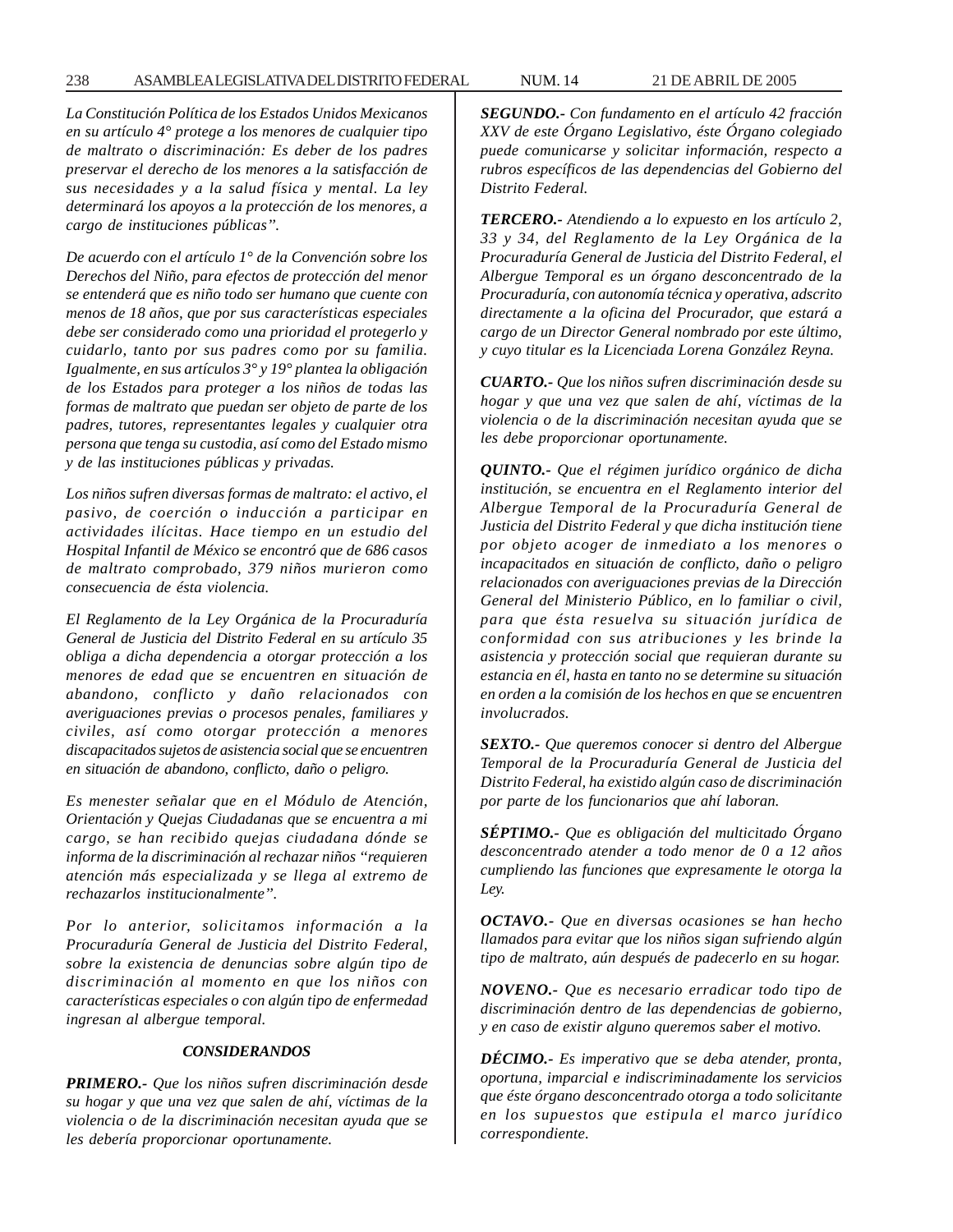*Por lo anteriormente expuesto, sometemos a consideración de esta Honorable Asamblea el siguiente:*

## *PUNTO DE ACUERDO*

*ÚNICO: La Asamblea Legislativa del Distrito Federal, solícita al Procurador General de Justicia del Distrito Federal, Licenciado Bernardo Bátiz Vázquez, instruya a la Directora General del Albergue Temporal, Licenciada Lorena González Reyna, informe por escrito, fundando, motivando y detallando el estado que guarda dicho órgano desconcentrado.*

*Firman por el Partido Acción Nacional: Dip. Carlos Alberto Flores Gutiérrez, Dip. José Espina Von Roehrich, Dip. Obdulio Ávila Mayo, Dip. Jorge Alberto Lara Rivera, Dip. Sofía Figueroa Torres, Dip. Mariana Gómez Del Campo Gurza, Dip. María Gabriela González Martínez, Dip. Irma Islas León, Dip. Ma. Teresita De Jesús Aguilar Marmolejo, Dip. José De Jesús López Sandoval, Dip. Christian Martín Lujano Nicolás, Dip. José María Rivera Cabello, Dip. Mónica Leticia Serrano Peña.*

En términos de los artículos 36 fracciones V y VII de la Ley Orgánica, 28 y 132 del Reglamento para el Gobierno Interior, ambos de la Asamblea Legislativa del Distrito Federal, se turna para su análisis y dictamen a la Comisión de Administración y Procuración de Justicia.

Esta presidencia informa que se recibió una propuesta con punto de acuerdo para emitir un respetuoso exhorto al Presidente de la República y al Jefe de Gobierno del Distrito Federal a fin de que la escasez de agua que presenta el Distrito Federal se declare como problema prioritario y de seguridad nacional, que remitió el diputado Víctor Gabriel Varela López, del Partido de la Revolución Democrática.

Insértese el texto de la propuesta con punto de acuerdo en el Diario de los Debates.

*PUNTO DE ACUERDO PARA EMITIR UN RESPETUOSO EXHORTO AL PRESIDENTE DE LA REPÚBLICA Y AL JEFE DE GOBIERNO DEL DISTRITO FEDERAL, A FIN DE QUE LA ESCASEZ DE AGUA QUE PRESENTA EL DISTRITO FEDERAL, SE DECLARE COMO PROBLEMA PRIORITARIO Y DE SEGURIDAD NACIONAL.*

*Los diputados firmantes del presente con fundamento en los artículos 17, fracción VI, de la Ley Orgánica de la Asamblea Legislativa del 132 Distrito Federal, y 132 del Reglamento para el Gobierno Interior de la Asamblea Legislativa del Distrito Federal, sometemos a consideración de este Honorable Pleno, la presente Proposición con Punto de Acuerdo con base en las siguientes:*

## *CONSIDERACIONES*

*En las últimas décadas la demanda de agua se ha incrementado como consecuencia del crecimiento*

*demográfico, lo que ha propiciado la sobreexplotación del acuífero y la disminución de las áreas de recarga, se esta succionando más agua que la que se filtra.*

*La expansión de la mancha urbana ha provocado la disminución de áreas de recarga natural del valle de México. Como es el caso del Valle del Ajusco en donde se han construido más fraccionamientos ocasionando que el déficit de agua sea cada vez mayor.*

*Por las fugas de agua existentes en la redes primaria y secundaria se pierde un 30% del agua disponible para el consumo.*

*Para atender la demanda de agua se requiere traerla de otros lugares, ya que del acuífero ya no es posible.*

*Sin embargo la sobreexplotación de las cuencas de la región del Cutzamala, ha impactado ha los habitantes de comunidades mazahuas, que en días pasados conformaron el denominado ''Frente para la defensa de los Derechos Humanos y Recursos Naturales del Pueblo Mazahua'' (''Frente Mazahua''). Dicho ''Frente se formó con el propósito de reclamar al gobierno federal el pago de los daños ocasionados a más de 10 mil campesinos por la operación del Sistema Cutzamala desde hace 22 años.*

*El problema de la escasez de agua en la ciudad de México, esta generando una grave crisis a la población de diferentes delegaciones, entre las principales se encuentran: lztapalapa, Venustiano Carranza y Coyoacán.*

*En la delegación lztapalapa un millón de personas reciben el agua por tandeo, en la Sierra de Santa Catarina se recibe el agua cada 8 o 10 días. Tiene un déficit de suministro de 2,063 litros por segundo, por lo que la cobertura en el suministro de agua es únicamente del 70%.*

*La presión hidrostática ha disminuido en los últimos años al pasar de 2.2 Kg/cm2 en el año 2001 a 1.9 Kg/cm2 en el 2004, muy por debajo de la mínima requerida para el suministro que es de 2.4 Kg/cm2.*

*Nosotros consideramos que el problema de la disponibilidad del agua es de nivel nacional, ya que el recurso se esta agotando año tras año. Las fuentes de abastecimiento han sido sobre explotadas, como es el caso de las cuencas del Cutzamala.*

*Estamos convencidos que para reducir las pérdidas de la Red de Agua, distribuirla de manera equitativa en la ciudad y traer el agua de otros lugares es necesario la participación de los diferentes niveles de gobierno: Gobierno Federal, Gobierno del Distrito Federal y Gobiernos Delegacionales.*

*Por lo anteriormente expuesto, proponemos el siguiente:*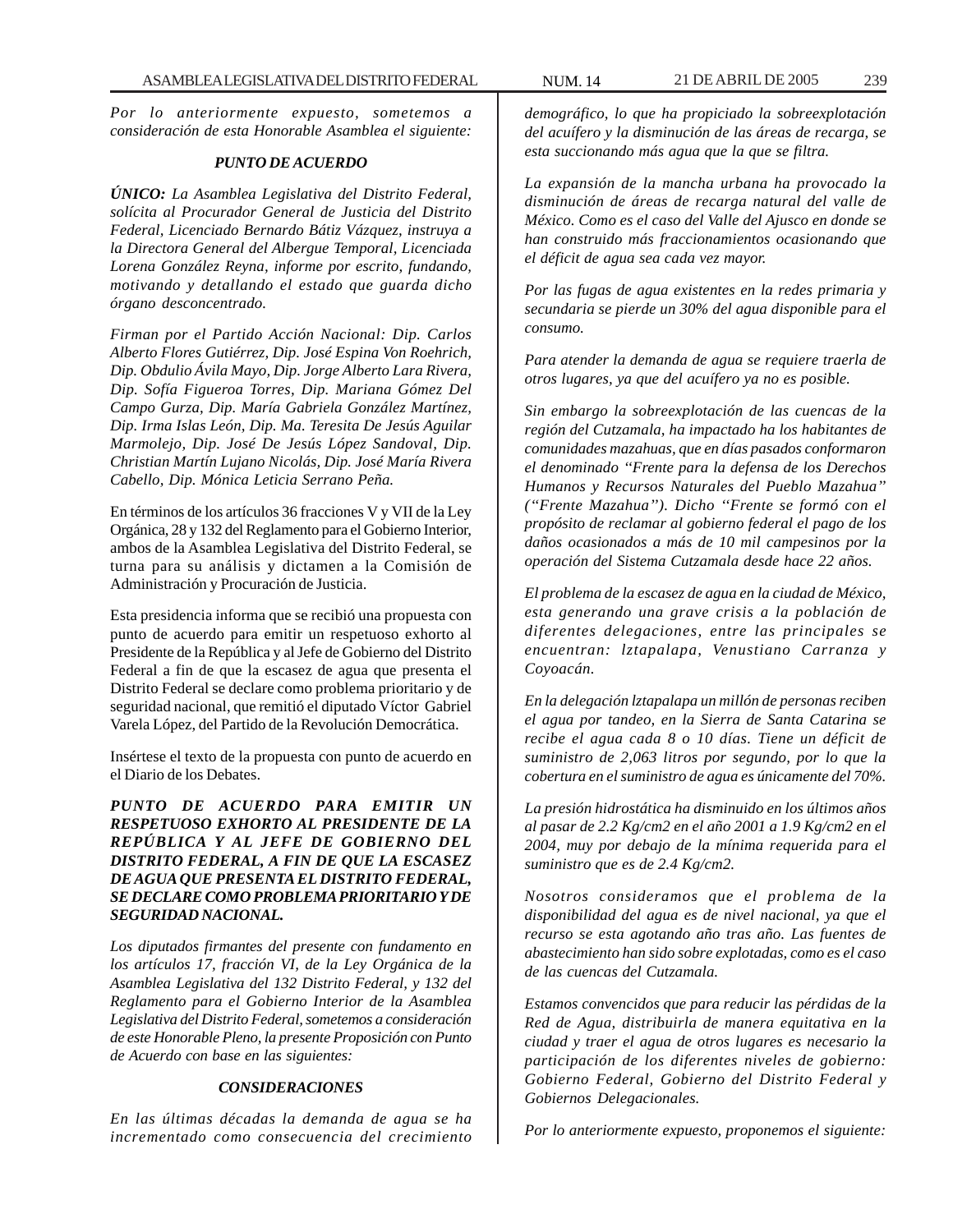## *PUNTO DE ACUERDO*

*ÚNICO: La Asamblea Legislativa del Distrito Federal exhorta respetuosamente al Presidente de la República y al Jefe de Gobierno del Distrito Federal, a fin de que la escasez de agua que presenta el Distrito Federal, se declare como problema prioritario y de Seguridad Nacional.*

*Dado en el Salón de Plenos de la Asamblea Legislativa del Distrito Federal, III Legislatura, a los 21 días del mes de abril de 2004.*

## *ATENTAMENTE*

## *DIP. VÍCTOR G. VARELA LÓPEZ*

En términos de los artículos 36 fracciones V y VI de la Ley Orgánica, 28 y 132 del Reglamento para el Gobierno Interior, ambos de la Asamblea Legislativa del Distrito Federal, se turna para su análisis y dictamen a la Comisión de Administración Pública Local.

Esta presidencia informa que se recibió una propuesta con punto de acuerdo para que las Comisiones Unidas de Administración y Procuración de Justicia y de Derechos investiguen la denuncia relativa a la violación de los derechos humanos que son víctimas las reclusas del Centro de Readaptación Femenil de Santa Martha Acatitla al comparecer ante sus jueces, que remitió el diputado Jorge García Rodríguez, del Partido Revolucionario Institucional.

Insértese el texto de la propuesta con punto de acuerdo en el Diario de los Debates.

*PUNTO DE ACUERDO PARA QUE LAS COMISIONES UNIDAS DE ADMINISTRACIÓN Y PROCURACIÓN DE JUSTICIA Y DERECHOS HUMANOS, INVESTIGUEN LA DENUNCIA RELATIVA A LA VIOLACIÓN DE DERECHOS HUMANOS DE QUE SON VÍCTIMAS LAS RECLUSAS DEL CENTRO DE READAPTACIÓN FEMENIL DE SANTA MARTHA ACATITLA, AL COMPARECER ANTE SUS JUECES.*

*DIP. ANDRÉS LOZANO LOZANO PRESIDENTE DE LA MESA DIRECTIVA DE LA ASAMBLEA LEGISLATIVA DEL DISTRITO FEDERAL III LEGISLATURA PRESENTE*

*El suscrito Diputado Jorge García Rodríguez y los Diputados signantes, con fundamento en lo que disponen los Artículos 122 Base Primera, Fracción V Incisos i), j) y 1), de la Constitución Política de los Estados Unidos Mexicanos; 42 Fracciones III, IX, XIII, XIV y XVI del Estatuto de Gobierno del Distrito Federal; 10 Fracciones V y XXV; 11, 13 Fracciones IV y V;17 Fracción VI, 41, 63,* *64 y 74 de la Ley Orgánica de la Asamblea Legislativa del Distrito Federal y 28, 48, 49, 50, 51 y 132, del Reglamento para el Gobierno Interior de la Asamblea Legislativa del Distrito Federal, nos permitimos presentar la siguiente propuesta de:*

#### *PUNTO DE ACUERDO*

*''PARA QUE LAS COMISIONES UNIDAS DE ADMINISTRACIÓN Y PROCURACIÓN DE JUSTICIA Y DERECHOS HUMANOS, INVESTIGUEN LA DENUNCIA RELATIVA A LA VIOLACIÓN DE DERECHOS HUMANOS DE QUE SON VÍCTIMAS LAS RECLUSAS DEL CENTRO DE READAPTACIÓN FEMENIL DE SANTA MARTHA ACATITLA, AL COMPARECER ANTE SUS JUECES''.*

## *ANTECEDENTES*

*Los Derechos Humanos, constituyen en todo el mundo una expresión normativa, clara y directa, de observancia general que obliga a las Instituciones de los Servidores Públicos, respetar prerrogativas esenciales e inherentes al ser humano.*

*El día 22 de junio de 1993, como resultado de diversas denuncias y presiones de orden Nacional e Internacional, fue expedida por el Congreso de la Unión la Ley de la Comisión de Derechos Humanos del Distrito Federal, que tiene disposiciones de orden público e interés social, a efecto de luchar por el respeto de los Derechos Humanos de los Nacionales y Extranjeros, que se encuentran en el territorio nacional.*

*El principal objetivo de está Institución es la protección, defensa, vigilancia, promoción, estudio y educación de los Derechos Humanos establecidos en el orden jurídico mexicano y en los instrumentos internacionales de Derechos Humanos.*

*Sin embargo, para muchos mexicanos estás declaraciones y Cuerpos Jurídicos son letra muerta, ya que aún en estos mismos días siguen siendo víctimas de discriminación, represión y maltrato, sin que ninguna autoridad, aún conociendo los hechos actúe y se convierta en defensora de sus Derechos Humanos y Garantías Individuales.*

*Quiero referirme, este día a un grupo de mujeres, que sufren todo tipo de discriminación y tortura, hacia el interior del Centro de Readaptación Femenil de Santa Martha Acatitla, que se extiende a todos los Centros de Readaptación Social, dependientes de la Secretaria de Gobierno del Distrito Federal.*

*Refieren los denunciantes, que en todas las instancias del Reclusorio, pasando por las diferentes áreas, se violentan en forma constante los Derechos Humanos, de las Mujeres privadas de su libertad, sin que valgan las protestas, los escritos o aún la momentánea oposición de*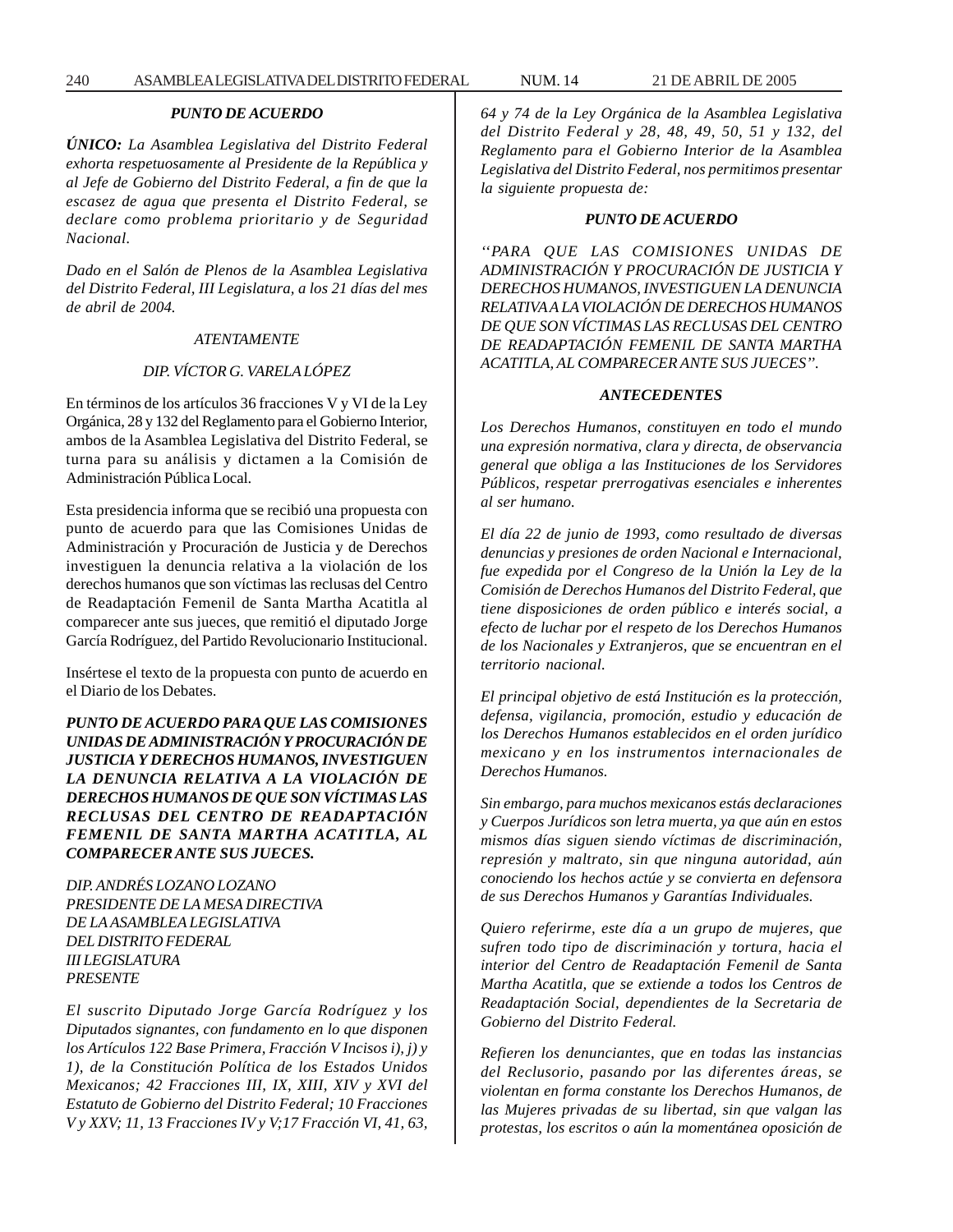*las víctimas, que soportan estoicamente la violación de sus Derechos.*

*Cuando es necesario, que las mujeres privadas de su libertad sean trasladadas a los diferentes Juzgados Penales, donde se llevan a efecto sus procesos, son sacadas violentamente de sus dormitorios a partir de las 5:30 horas a.m.; inmediatamente en una actitud inaudita y cruel, son llevadas al área de visitas, a cielo abierto, donde permanecen bajo las inclemencias del tiempo; sólo vistiendo pantalón y blusa, por espacio de cuatro horas y las tienen ahí como monumentos a la injusticia desde las 5:30 a las 10:00 am.*

*Narran las víctimas, que minutos más tarde, las suben con violencia a las Camionetas tipo Panel, disfrazadas de ambulancias y en ese reducido espacio, sucio e incomodo, introducen hasta veinte internas, siendo que sólo caben doce, lo que convierte a este transporte en un total hacinamiento de incomodidad y denostación y si tomamos en cuenta que el traslado a los diferentes Juzgados, lleva alrededor de sesenta a noventa minutos cuando menos, estaremos viendo una degradación del respeto hacia la dignidad humana; con la agravante de que dichas unidades, no disponen de ventilación adecuada.*

*Ahí en estas Camionetas, se inicia el calvario de estas mujeres mexicanas que afrontan sus procesos, ya que a su arribo a las Garitas Penitenciarias, donde se encuentran los Juzgados; después de ser bajadas de los vehículos, son revisadas minuciosamente hasta desnudarlas, generalmente por personas con personalidad lesbica, para que única y exclusivamente porten dos prendas de vestir en su precioso cuerpo.*

*Pero aún más el sadismo y la corrupción se refinan, ya que si alguna de ella lleva en sus manos algún tipo de alimento, este tiene que ser dejado en la basura; lo mismo sucede en caso de que lleven un cobertor.*

*Al poco tiempo, son ingresadas a un espacio tenebroso, como son los túneles, lugares insalubres, sin luz, donde se cometen violaciones y robos cotidianos que quedan impunes; ya que los custodios no acompañan a las procesadas a su respectiva sala.*

*En el extremo de la maldad y el sadismo, después de ser atendidas, ya sea por el Secretario de Acuerdos o el Juez correspondiente que lleva su causa, permanecen en estos fétidos túneles, hasta que la última interna ha declarado; es decir que si una de sus compañeras, rinde su declaración en una o dos horas y alguna se tarda, como suele suceder más de doce horas, el resto del grupo tiene que permanecer en su espera sin probar alimento, así como sin ir a los servicios sanitarios, que no existen, lo que las obliga a defecar en los túneles antes referidos.*

*En estos repugnantes lugares, dignos de los relatos de Edgar Alan Poe, conviven tanto hombres como mujeres, sin vigilancia ni control alguno, por lo que en este espacio, al igual que en los Reclusorios, siempre rige la ley del más fuerte e impera la corrupción.*

*Ante está circunstancia de maldad, sadismo y desprecio a la Ley, nadie tiene oportunidad de salvar su integridad física, violentando en forma consecutiva sus Derechos Humanos y Garantías Individuales, pero sobre todo, sabiéndolo las autoridades, que expresan su tolerancia y desprecio por la Ley.*

*Además en el colmo de la violación a los Derechos Humanos, estás pobres mujeres, tienen que permanecer de manera forzosa en cuclillas o bien acostadas en el frío y contaminado cemento del lugar; muchas de ellas se han desmayado y otras tantas se encuentran enfermas de las vías respiratorias y muchas más, debido a la insalubridad del lugar, han tenido que ser atendidas precariamente, de salmonelosis, vías urinarias, parasitosis, etc.*

*Lo grave de está situación, es que las autoridades lo saben y no hacen nada, ya que además en estos Centros de Reclusión, no se dispone del mínimo cuadro básico para su atención médica y cuando en extremo graves, solicitan ser enviadas a los hospitales del Gobierno, se es responde inhumanamente, que no es posible, porque los nosocomios se encuentran saturados, por esto, además del castigo de estar privadas de la libertad, son víctimas frecuentes y permanentes de enfermedades.*

*Otra agravante, para estas víctimas cotidianas de la injusticia, se concreta en la carencia de los familiares, para tener disponibilidad económica y adquirir los médicamentos que requiere, el responsable de los servicios médicos.*

*En estos casos, los familiares tienen que cubrir una serie de trámites burocráticos, -que todos cuestan dinero-, para pasar los medicamentos y en múltiples ocasiones a veces es demasiado tarde y la enferma se ha agravado y el medicamento es ya obsoleto.*

*Esta narración patética, que he recibido de parte de los familiares de las Reclusas, nos da un grito de una demanda trágica de justicia, para que las salvemos de está indigna e inhumana situación que están viviendo; ya tienen mucho con estar privadas de la libertad, para que se les agregue por la corrupción y la indolencia, acciones indignas, no sólo de un Gobierno, sino de otros seres humanos.*

*Esta misma narración, fue turnada ya a las Instancias Gubernamentales, sin que después de dos meses, se haya tenido respuesta.*

*Por lo anterior, es importante, necesario y urgente, que las Comisiones de Administración y Procuración de*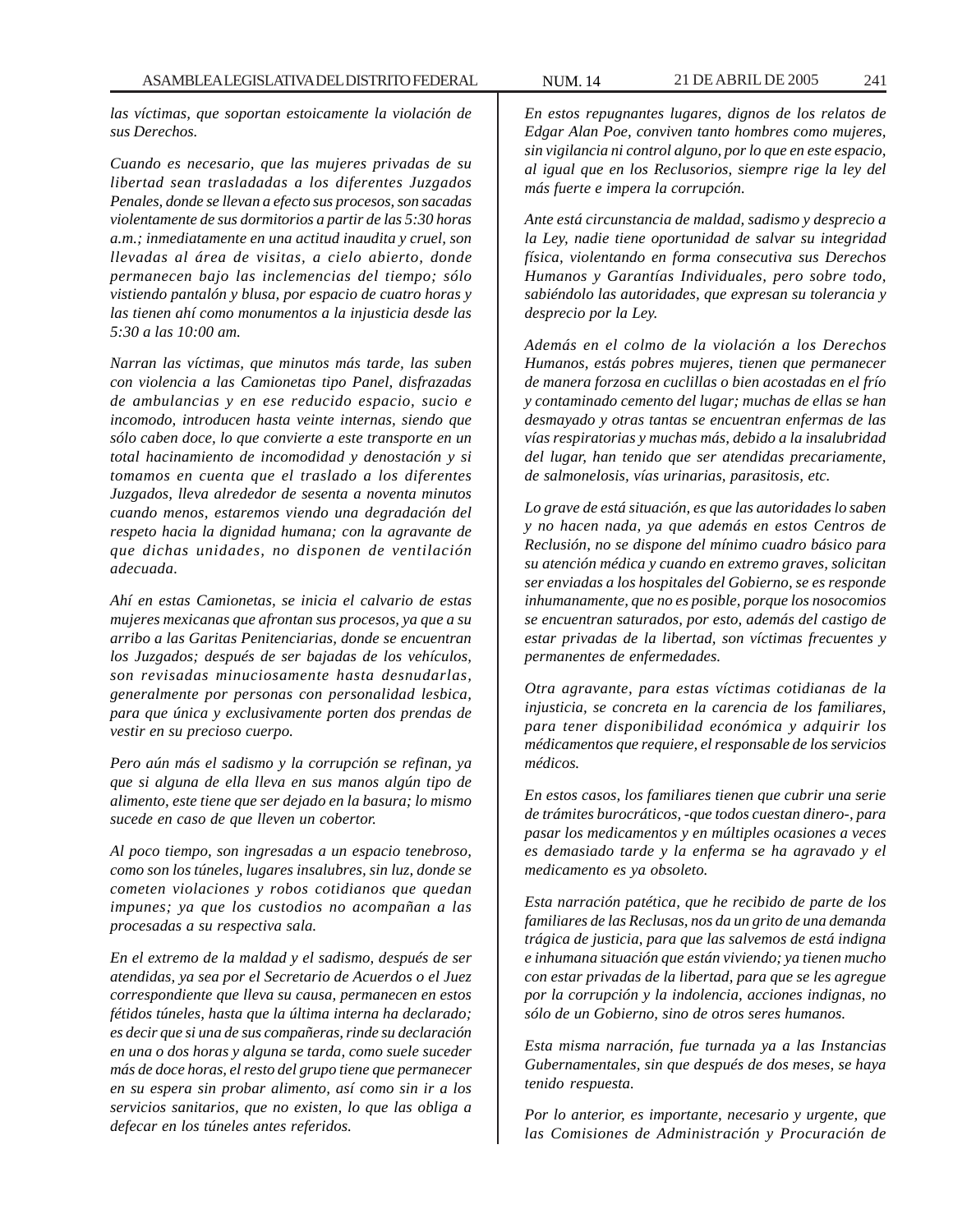*Justicia y la Comisión de Derechos Humanos, se unan en propósitos y esfuerzos y realicen una investigación responsable y a fondo, para que se libere a las mujeres de este trato inhumano y se castigue a los culpables.*

*Adjunto a la presente, la denuncia correspondiente, firmada por múltiples parientes de las víctimas, que en un acto de desesperación y de confianza, acuden a está Representación Popular, en defensa de los Derechos Humanos de sus parientes, mujeres mexicanas, que enfrentan procesos penales en cárceles que parecen arrancadas del más alto sadismo e inhumana conducta.*

*Por lo antes expuesto y en beneficio y protección de los Derechos Humanos de miles de mujeres que están en los Reclusorios de está Ciudad, me permito solicitar su valioso voto aprobatorio, a favor de la siguiente Propuesta de:*

#### *PUNTO DE ACUERDO*

*''PARA QUE LAS COMISIONES UNIDAS DE ADMINISTRACIÓN Y PROCURACIÓN DE JUSTICIA Y DERECHOS HUMANOS, INVESTIGUEN LA DENUNCIA RELATIVA A LA VIOLACIÓN DE DERECHOS HUMANOS DE QUE SON VÍCTIMAS LAS RECLUSAS DEL CENTRO DE READAPTACIÓN FEMENIL DE SANTA MARTHA ACATITLA, AL COMPARECER ANTE SUS JUECES''.*

*Solicitando, se le dé trámite, en términos de lo que dispone el Artículo 132 del Reglamento para el Gobierno Interior de la Asamblea Legislativa del Distrito Federal.*

*Dado en la Asamblea Legislativa del Distrito Federal, a los cinco días del mes de abril del dos mil cinco; firmando los siguientes Diputados.*

*Firman las y los diputados: Dip. Jorge García Rodríguez, Dip. María Claudia Esqueda Llanes, Dip. Manuel Jiménez Guzmán, Dip. Norma Gutiérrez De la Torre, Dip. Héctor Mauricio López Velázquez, Dip. José Medel Ibarra.*

*\_\_\_\_\_ O \_\_\_\_\_*

*México D.F. a 26 de Enero del 2005.*

*Dip. Jorge García Rodríguez De la Asamblea Legislativa del Distrito Federal, I Legislatura. PRESENTE*

*Señor Diputado local, integrante de esta III Legislatura, como representante social que es de todos los ciudadanos de esta capital y más allá de estas fronteras recurrimos a usted con la finalidad de que intervenga de forma decidida en el problema que a continuación le planteamos los familiares de la internas del Centro de Readaptación Femenil de Santa Martha Acatitla y que se extiende a todos tos Centros de Readaptación Social, dependientes estos de la Secretaria de Gobierno del Gobierno del Distrito Federal (GDF).*

*En primer lugar queremos señalarle que los derechos humanos de nuestros familiares son constantemente violados por las autoridades penitenciarias en sus diferentes niveles de responsabilidad. Esto quiere decir desde el encargado del Reclusorio pasando por las diferentes áreas, hasta llegar a los custodios escudándose en la figura del Subsecretario de Gobierno, Martí Batres Guadarrama.*

*Los hechos a denunciar son los que a continuación relatamos:*

*''Cada ves que nuestras familiares son trasladadas a los diferentes juzgados penales donde se lleva a cabo sus procesos, son sacadas de sus dormitorios a partir de las 5:30 am. de inmediato son llevadas al área de visitas a cielo abierto donde permanecen bajo las inclemencias de este crudo invierno sólo vistiendo pantalón y blusa por espacio de cuatro horas es decir que las tienen hasta las 9:30 o 10:00 a.m.*

*Minutos más tarde las suben a las camionetas tipo panel disfrazadas de ambulancia en ese reducido espacio meten hasta 20 internas entendiendo que sólo caben 12, lo que significa un total hacinamiento si tomamos en cuenta que el traslado a los diferentes juzgados lleva alrededor de 60 a 90 minutos cuando menos. Además de que los mencionadas unidades no cuentan con la ventilación apropiada.*

*Ahí da principio su calvario, ya que a su arribo a las garitas penitenciarias donde se encuentran los juzgados, después de bajar de los vehículos son revisadas minuciosamente hasta desnudarlas para que única y exclusivamente porten dos prendas de vestir en su cuerpo.*

*Si alguna de ellas, lleva en sus manos algún tipo de alimento este tiene que ser dejado en la basura, lo mismo sucede en el caso de que lleven un cobertor, posteriormente son ingresadas a los túneles, lugares insalubres, sin luz y donde se cometen violaciones y robos, ya que los custodios no acompañan a las procesadas a sus respectivas salas.*

*Después de ser atendidas ya sea por el Secretario de Acuerdos o por el Juez correspondiente que lleva su causa permanecen en los túneles hasta que la última interna ha declarado sobre su causa, es decir que si una de sus compañeras rinde su declaración en una o dos horas y alguna se tarda, como suele pasar más de 12 horas, el resto del grupo tiene que permanecer en su espera sin probar alimento, así como sin ir al baño lo que hace que defequen en los túneles antes referidos, lugar en el que conviven tanto hombres como mujeres sin vigilancia alguna por lo tanto en ese espacio rige la ley del más fuerte.*

*Por lo que entonces, no tienen la oportunidad de salvaguardar su integridad física. Asimismo, no pueden*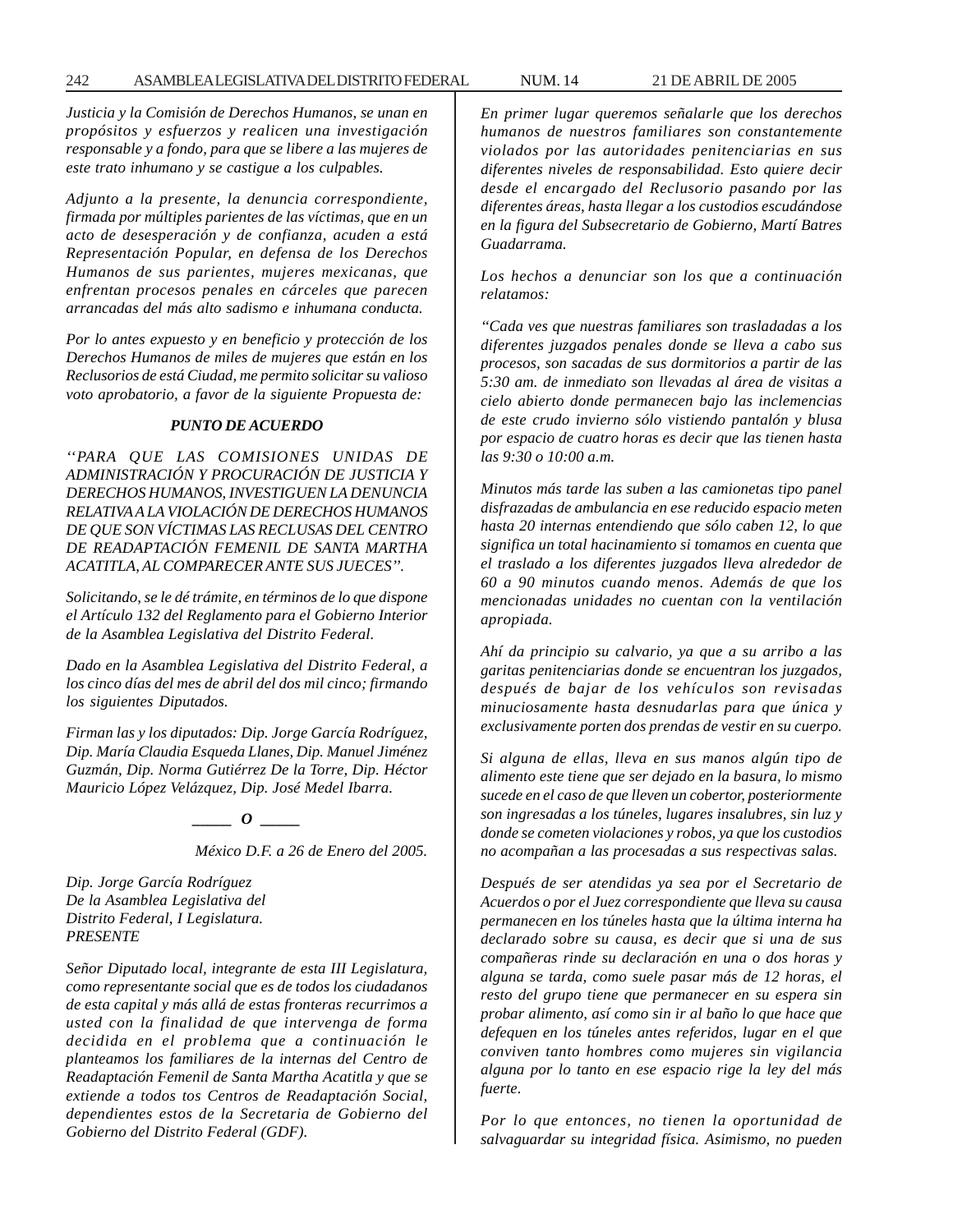*sentarse ya que no hay espacios para ello por lo que tienen que permanecer de manera forzosa en cuclillas, o bien acostadas en el frío cemento del lugar lo que ha ocasionado que varias de ellas so hayan desmayado y se encuentren enfermas de las vías respiratorias y algunas más debido a la insalubridad del lugar han tenido que ser precariamente atendidas de salmonelosis, vías urinarias, parásitos etcétera.*

*Referente a este último punto deseamos manifestarle que estos centros de reclusión no cuentan con lo mínimo del cuadro básico para su atención médica y cuando solicitan ser enviadas a los hospitales del Gobierno del Distrito Federal por enfermedades crónicas los responsables hacen oídos sordos justificándose que dichos nosocomios se encuentran saturados.*

*Si hay disponibilidad y dinero por parte de algún familiar para surtir el medicamento que se requiere por el responsable de los servicios médicos, este tiene que cubrir una serie de trámites burocráticos para pasar los medicamentos y en muchas ocasiones es demasiados larde pues la enferma se ha agravado y lo recetado es ya obsoleto.*

*Al inicio del escrito, denunciamos que los custodios se escudaban en el funcionario, Martí Batres Guadarrama ya que la respuesta que nos dan para justificarse es ''el Subsecretario de Gobierno nos da las órdenes y tenemos que cumplirlas''.*

*Por todo lo anterior, le pedimos que usted sea la voz de los desprotegidos que no la tenemos ante las diferentes organizaciones de derechos humanos de la ciudad, así como de las autoridades locales.*

*Estamos concientes que nuestros parientes infringieron la ley, pero muchos también son inocentes y están por errores jurídicos o consigna política.*

*Esperamos su respuesta todos aquellos que votamos por usted y cuyo compromiso fue el de velar por los intereses de quienes confiamos en usted.*

#### *Atentamente*

## *Carlos Alberto Camargo Durán*

En términos de los artículos 36 fracciones V y VI de la Ley Orgánica, 28 y 132 del Reglamento para el Gobierno Interior, ambos de la Asamblea Legislativa del Distrito Federal, se turna para su análisis y dictamen a las Comisiones Unidas de Administración y Procuración de Justicia y Derechos Humanos.

Esta presidencia informa que se recibió una propuesta con punto de acuerdo para solicitar a la Secretaría de Salud y al Ejecutivo Federal información sobre la problemática del

virus de influenza H2N2, que remitió el diputado Efraín Morales Sánchez, del Partido de la Revolución Democrática.

Insértese el texto de la propuesta con punto de acuerdo en el Diario de los Debates.

*PROPUESTA CON PUNTO DE ACUERDO PARA SOLICITAR A LA SECRETARIA DE SALUD Y AL EJECUTIVO FEDERAL INFORMACIÓN SOBRE LA PROBLEMÁTICA DEL VIRUS DE INFLUENZA H2N2.*

*DIP. ANDRÉS LOZANO LOZANO PRESIDENTE DE LA MESA DIRECTIVA DE LA H. ASAMBLEA LEGISLATIVA DEL DISTRITO FEDERAL. PRESENTE*

*Con fundamento en los artículos: 42, fracciones IX, Xl, XIV y XXIX del Estatuto de Gobierno del Distrito Federal, 10 de la Ley Orgánica de la Asamblea Legislativa del Distrito Federal; 93 y 133 del Reglamento para el Gobierno Interior de la Asamblea Legislativa del Distrito Federal, someto a consideración de este órgano legislativo, la siguiente PROPUESTA CON PUNTO DE ACUERDO PARA SOLICITAR A LA SECRETARIA DE SALUD Y AL EJECUTIVO FEDERAL INFORMACIÓN SOBRE LA PROBLEMÁTICA DEL VIRUS DE INFLUENZA H2N2.*

## *ANTECEDENTES*

*1. Que en octubre del año pasado el Colegio de los Estados Colegio Americano de Patólogos, (CAP) por sus siglas en ingles, distribuyo por accidente las muestras del virus de influenza H2N2 distribuidas a los laboratorios de diferentes países, sobre todo en los Estados Unidos.*

*II. Como rutina, el Colegio Americano de Patólogos (CAP) envía cepas de distintos virus con fines diagnósticos a diversos laboratorios de análisis alrededor del mundo. En este caso, y por motivos desconocidos, se enviaron cepas H2N2 en lugar de las de circulación habitual, dentro de los países que recibieron estas cepas; entre ellos, la recibieron: USA, Canadá, Bélgica, Francia, Alemania, Italia, Japón, Hong Kong, Singapur, Corea del Sur, Taiwán, Israel, Líbano, Arabia Saudita, México, Brasil, Chile y Bermudas.*

*III. Sin embargo el incidente fue sólo detectado el mes pasado por un laboratorio canadiense, al detectar el problema la Organización Mundial de la Salud (OMS) ordenó a los laboratorios involucrados la destrucción del virus H2N2, en el caso de México la Organización Mundial de la Salud (OMS), a través de la Organización Panamericana de la Salud, emitió una alerta a los países miembros para dar a conocer que, se distribuyeron muestras de virus de influenza H2N2, a laboratorios de 18 países, incluidos tres laboratorios privados de la Red Mexicana (FLUNET).*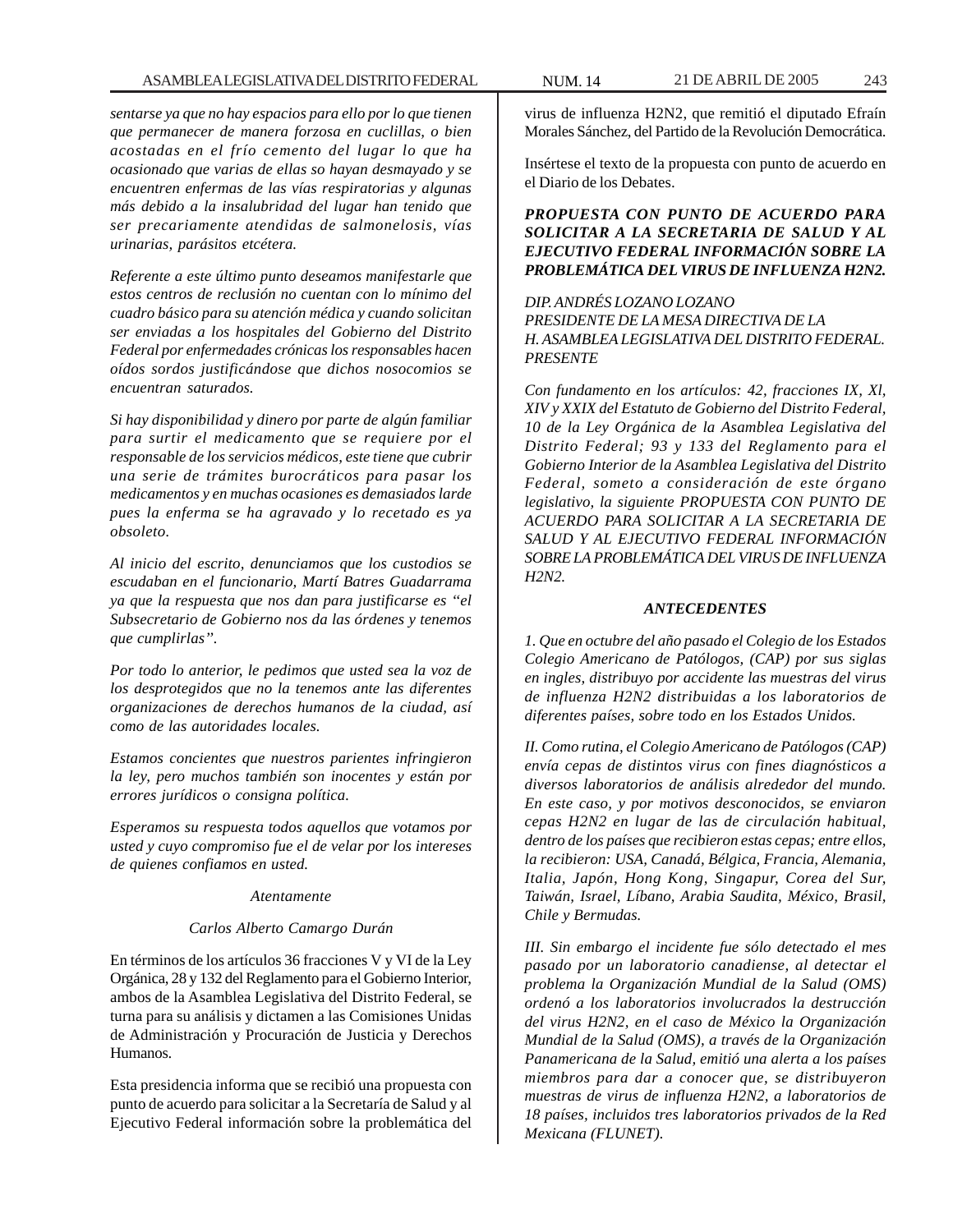*IV. El gobierno estadounidense pidió al CAP, el pasado 8 de abril, que ordenara a los 3.747 laboratorios que recibieron las muestras con el virus que las destruyeran, ya que si se produce un accidente en un laboratorio, alguien puede resultar infectado. En ese caso, la persona se enfermará y contaminará a alguien más. Así es como comienzan los brotes mundiales, indicó Klaus Stohr, el experto en gripe de la OMS.*

*V. Que la Secretaria de Salud mediante Comunicado de Prensa No. 178, de fecha 13 de abril de este año, (SIC) ''La Secretaría de Salud de México actuó de forma inmediata, mediante un operativo conjunto con la participación de personal especializado del Centro Nacional de Vigilancia Epidemiológica y Control de Enfermedades (CENA VECE) y la Comisión Federal para la Protección de Riesgos Sanitarios (COFEPRIS). Ello para el aseguramiento y destrucción, hoy mismo, de las muestras, equipos diagnósticos y materiales de desecho utilizadas en su manejo, con los máximos estándares de seguridad. Así se cumple con las medidas de bioseguridad recomendadas por la OMS y la Norma Oficial Mexicana de Desechos Tóxicos''.*

*VI. Sin embargo hasta el viernes pasado 15 de abril se desconocía la ubicación de una tercera parte del virus que había sido enviado a México para su estudio por lo que las autoridades sanitarias se encontraban alerta todavía este fin de semana.*

*VII. La gripe asiática es una inflamación del mediastino (la cavidad entre tos pulmones que contiene el corazón), los grandes vasos, la tráquea, el esófago, el timo y los tejidos conectivos, la cepa H2N2, agente causal de la gripe asiática, circuló desde 1957 hasta 1968, cuando se desvaneció después de la emergencia de otras variedades del virus, por lo que las personas nacidas después de 1968 podrían carecer de protección inmunológica contra el microorganismo. Los síntomas son: Fiebre, escalofrío, dolor torácico, insuficiencia respiratoria y sensación de malestar.*

#### *CONSIDERANDOS*

*PRIMERO.- Que el virus, conocido como H2N2, mató a entre 1 y 4 millones de personas en el mundo durante la epidemia de gripe asiática de 1957-58, antes de desaparecer en 1968.*

*SEGUNDO.- Que de acuerdo a información de la OMS las personas nacidas después de 1968 no serían inmunes al virus H2N2 o sólo tendrían una inmunidad limitada, ya que éste no viene incluido en las actuales vacunas de gripe.*

*TERCERO.- Que la población nacional es de cerca de 106 millones de habitantes dentro de los cuales el 70 % es decir cerca de 75 millones nacieron después de 1968* *por lo que su organismo se encuentra en un estado vulnerable y puede ser infecta.*

*CUARTO.- Que es un derecho de todos los habitantes del país la Protección a la Salud como lo marca el artículo 4 constitucional, y el Gobierno es el encargado de proteger y hacer valer este principio fundamental.*

*QUINTO.- Que es una obligación de la Secretaria de Salud de conformidad con lo que establece el artículo 133 fracción II de la Ley General de Salud, ''Establecer y Operar el Sistema de Vigilancia Epidemiológica''.*

*SEXTO.- Que de igual forma el artículo 134 de la Ley General de Salud establece que la Secretaria de Salud y los Gobiernos de las entidades federativas, en sus respectivos ámbitos de competencia, realizaran actividades de vigilancia epidemiológica, de prevención y control de las siguientes enfermedades transmisibles; Fracción II.- Influenza epidémica, otras infecciones agudas del aparato respiratorio, infecciones meningococcicas y enfermedades causadas por estreptococos.*

*SÉPTIMO.- Que de conformidad con lo que establece el artículo 73 fracción XVI, el Consejo de Salubridad General dependerá directamente del Presidente de la República, sin intervención de ninguna Secretaría de Estado, y sus disposiciones generales serán obligatorias en el país.*

*OCTAVO.- Que la población del Distrito Federal y de los 31 estados de la Republica desconoce el estado la situación que prevalece con respecto al virus de influenza H2N2 que se distribuyo por equivocación a los laboratorios del país, y que fueron enviadas por barco por la empresa Meridian Bioscience Inc. de Cincinanati (Estados Unidos) como parte de una certificación de control de calidad de rutina efectuado por el Colegio Americano de Patólogos (CAP).*

*NOVENO.- Que es reprobable la ineficiencia e incapacidad de las autoridades sanitarias de los Estados Unidos de América, al poner en peligro la Salud Mundial, pudiendo provocar una catástrofe irreparable, por lo que el Gobierno Mexicano debe pronunciarse ante la Organización Mundial de la Salud y los distintos Organismos Internacionales en contra de las Negligencias medicas.*

*DÉCIMO.- Que hasta el viernes de la semana pasada no se tenia con exactitud la ubicación de las muestras enviadas por equivocación por el Colegio Americano de Patólogos (CAP), por lo que se deduce que la Secretaría de Salud no tiene los controles mínimos sobre su principal actividad, la vigilancia epidemiológica.*

*DÉCIMO PRIMERO.- Que es una facultad de esta Asamblea Legislativa del Distrito Federal fundada en el*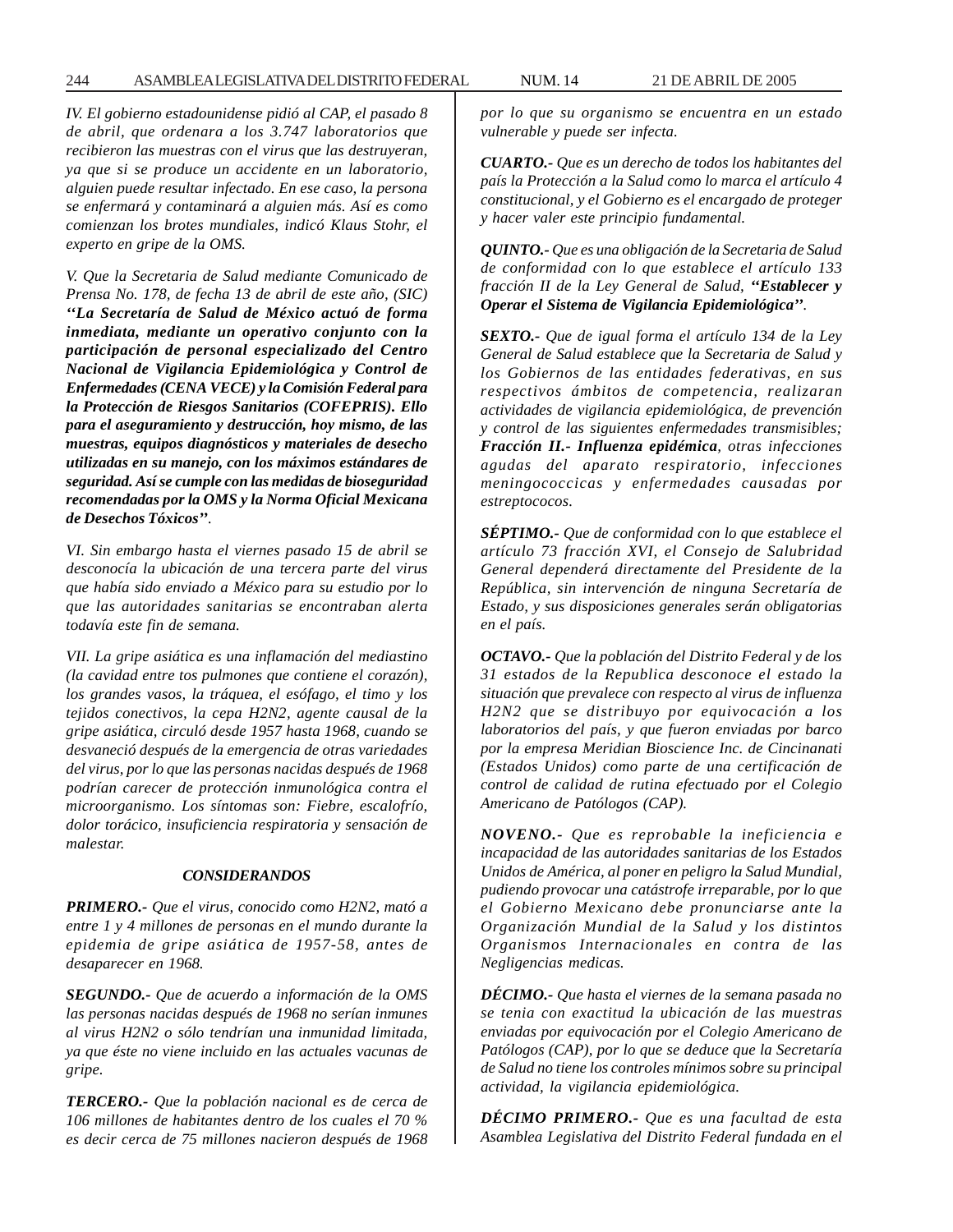*artículo 10 fracción XXI ''Comunicarse con otros Órganos Locales de Gobierno, los órganos autónomos locales y federales, los Poderes de la Unión o las autoridades o poderes de las entidades federativas, por conducto de su mesa directiva, la Comisión de Gobierno o sus órganos internos de trabajo, según sea el caso''.*

*DÉCIMO SEGUNDO.- Que en mérito de lo anteriormente expuesto y con fundamento en el 133 del Reglamento para el Gobierno Interior de la Asamblea, someto a consideración de este Pleno, con carácter de urgente y obvia resolución, el siguiente:*

## *PUNTO DE ACUERDO*

*PRIMERO.- Esta Asamblea Legislativa del Distrito Federal, solicita a la Secretaria de Salud información sobre las acciones tomadas para destruir las muestras del virus de influenza H2N2 que fueron enviadas al país por el Colegio Americano de Patólogos (CAP).*

*SEGUNDO.- Esta Asamblea Legislativa del Distrito Federal exhorta a la Secretaria de Salud, a mantener los controles requeridos por las Leyes y Normas Oficiales en materia de Epidemiología y enfermedades trasmisibles.*

*TERCERO.- Esta Asamblea Legislativa del Distrito Federal, exhorta al Presidente de la República Vicente Fox Quezada, a pronunciarse ante los Organismos Internacionales en materia de salud, como la Organización Mundial de la Salud (OMS), en contra de la negligencia medica internacional por parte del Colegio Americano de Patólogos (CAP).*

*Recinto Legislativo a 19 de abril del 2005.*

## *DIP. EFRAÍN MORALES SÁNCHEZ.*

En términos de los artículos 36 fracciones V y VI de la Ley Orgánica, 28 y 132 del Reglamento para el Gobierno Interior, ambos de la Asamblea Legislativa del Distrito Federal, se turna para su análisis y dictamen a la Comisión de Salud y Asistencia Social.

Esta presidencia informa que se recibió una propuesta con punto de acuerdo sobre la conmemoración del aniversario luctuoso del General Emiliano Zapata el 10 de abril, que remitió la diputada María Araceli Vázquez Camacho, del Partido de la Revolución Democrática.

Insértese el texto de la propuesta con punto de acuerdo en el Diario de los Debates.

# *PROPUESTA CON PUNTO DE ACUERDO SOBRE LA CONMEMORACIÓN DEL ANIVERSARIO LUCTUOSO DEL GENERAL EMILIANO ZAPATA EL 10 DE ABRIL.*

*DIP. ANDRÉS LOZANO LOZANO. PRESIDENTE EN TURNO DE LA MESA DIRECTIVA* *DE LA H. ASAMBLEA LEGISLATIVA*

# *DEL DISTRITO FEDERAL III LEGISLATURA PRESENTE.*

*Los suscritos diputados a la Asamblea Legislativa del Distrito Federal, con fundamento en lo dispuesto por los artículos 17 fracción VI de la Ley Orgánica, 90 y 132 del Reglamento para el Gobierno Interior ambos ordenamientos de la Asamblea Legislativa del Distrito Federal, por su conducto venimos a someter a consideración del pleno legislativo la presente PROPUESTA CON PUNTO DE ACUERDO SOBRE LA CONMEMORACIÓN DEL ANIVERSARIO LUCTUOSO DEL GENERAL EMILIANO ZAPATA EL 10 DE ABRIL, al tenor de la siguiente*

## *EXPOSICIÓN DE MOTIVOS.*

### *HONORABLE ASAMBLEA:*

*Hace apenas unos días se cumplieron 86 años del asesinato del General Emiliano Zapata Salazar; en la hacienda de Chinameca, traicionado por el Coronel Jesús Guajardo; Zapata uno de los hombres más significativos del siglo XX mexicano, cuya biografía sigue siendo de poca importancia para el calendario cívico de nuestra ciudad.*

*Emiliano Zapata, conocido como el ''Atila del sur'', campesino de origen, vio la luz en Anenecuilco Morelos en el año de 1879 y, desde muy temprana edad, con la pérdida de sus padres, tuvo que emplearse en los trabajos del campo para poder subsistir, unas veces, en actividades ganaderas y otras más como peón en las haciendas establecidas en su comunidad.*

*Esta experiencia vivida en carne propia, lo lleva a defender a los 33 años, los derechos de los campesinos de Yautepec, Morelos en la hacienda del terrateniente Pablo Escandón; sin embargo, era evidente que en ese período, la justicia como suele suceder en este país, ha sido selectiva, siempre a favor de los más poderosos, de unos cuantos, en este caso, de los hacendados favorecidos por la dictadura porfirista.*

*Resultado de la aplicación selectiva de la justicia, en 1908, Emiliano Zapata fue castigado integrándose al noveno regimiento de Cuernavaca. Sin embargo en 1909, fue electo presidente de la junta de la defensa de la tierra de Anenecuilco reuniendo un ejercito de peones de haciendas, en su mayoría, indígenas y bajo el lema de ''Tierra y Libertad'' se incorpora en 1910 al llamado que formulara Don Francisco I. Madero aquel 20 de noviembre de 1910 bajo el Plan de San Luis para derrocar la dictadura de Porfirio Díaz.*

*Su participación en la lucha revolucionaria, sobre todo, en el sur de nuestro país, fue decisiva para el triunfo de*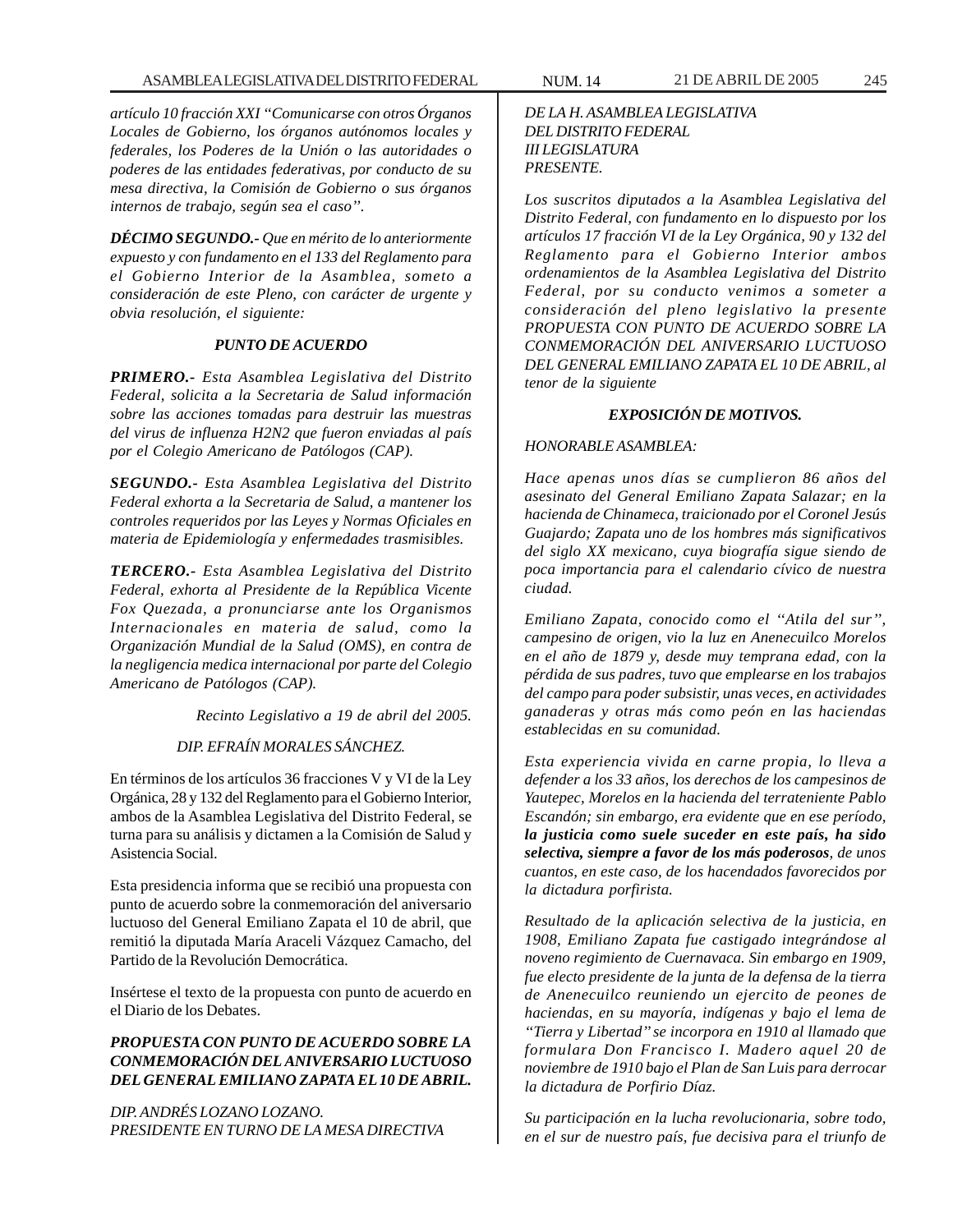*Madero; pero una vez electo Madero como presidente de nuestro convulsionado país, el General Emiliano Zapata no depuso las armas, pues no veía cumplido la demanda fundamental de los indígenas de nuestro país, que era la dotación de tierras y el respeto a las formas de uso de las mismas.*

*En 1911, por influencia de los ricos hacendados, el Presidente Madero impulsa la entrega de las armas y el licenciamiento de las tropas zapatistas como condición para la entrega de las tierras, propuesta que es rechazada por Zapata y decide seguir la lucha revolucionaria, donde Madero revira sus armas contra ejercito zapatista; no obstante, con la muerte de Madero a manos del usurpador Victoriano Huerta el ejército zapatista siguió en su lucha revolucionaria exigiendo tierra para los campesinos pobres de este país, olvidado y saqueado por unos cuantos.*

*Es de destacarse que en 1914, junto con Francisco Villa, quien había asumido el Plan de Ayala, logran entrar al corazón de nuestra patria, para después partir hacia el Estado de Morelos donde crea las primeras comisiones agrarias, estableciendo el sistema de créditos agrícolas además de inaugurar la primera caja rural de préstamos.*

*En octubre de 1914 en Aguascalientes tiene lugar la Convención revolucionaria donde se reúnen los ejércitos revolucionarios y se promulga la primera Ley Agraria de nuestro país.*

*Acuerdo que más tarde se vería reflejada en las partes fundamentales de nuestra Constitución Política en lo referente a la forma de la tenencia de la tierra, particularmente el artículo 27.*

*Hoy como podemos palpar, en el campo mexicano se reflejan las mayores desigualdades sociales, lo que indica que siguen persistiendo los grandes rezagas en materia de justicia social; y es aquí donde se concentran los grandes oligopolios coma sucedió en la era del porfiriato, gracias a las reformas al artículo 27 constitucional de 1993 emprendida por Carlos Salinas de Gortari.*

*El modelo neoliberal aplicado en las últimas dos décadas es equiparable al sistema económico desarrollado durante la dictadura de Porfirio Díaz, que ha dado lugar a la pauperización de grandes sectores de la población, sumando a ello, los 11 años del Tratado de Libre Comercio de América del Norte, que ha devastado de manera dramática el campo mexicano y que ha profundizado las desigualdades, las injusticias y la inequidad.*

*Debido a este contexto, se levantó en armas Emiliano Zapata. Y hoy nosotros levantamos nuestras voces para denunciar las condiciones de marginación y de miseria en las que se encuentran millones de obreros, de campesinos pobres de esta patria. Ya que en la actualidad* *nuestro país presenta condiciones de atrasos similares a las que provocaron el estallido de la revolución de 1910. El gobierno federal pretende ahogar nuestras esperanzas, nuestras aspiraciones de libertad y de justicia como lo hicieron hace aproximadamente un siglo.*

*En el siglo XX el modelo que provocó la revolución social en México fue el modelo liberal; ya que el mercado por si sólo no garantiza el bienestar social, económico y político, de los más sino de los menos. Y hoy en pleno siglo XXI es el mismo modelo pero renovado, moderno, llamado neoliberal, el que arroja al abismo de la miseria y el hambre a millones de mexicanos.*

*Es por ello que decimos que el pensamiento de Emiliano Zapata y su lucha siguen vigentes; un hombre de su estatura no podemos dejarlo pasar por alto en el rescate de nuestra memoria histórica.*

*En él se han inspirado una de las luchas más emblemáticas del fin de siglo como el movimiento del Ejército Zapatita de Liberación Nacional.*

*Como vemos existe mucha similitud entre el México de 1910 y el México de hoy. Pero dejemos atrás la guerra civil y los asesinatos, ya no queremos más muertos y más sangre de mexicanos como la de Emiliano Zapata, Francisco Villa, Ricardo Flores Magón, Francisco I. Madero, de Sindicalistas Petroleros, Electricistas, del Magisterio, y de estudiantes como ocurrió en 1968.*

*Aprendamos de la historia para no repetir los mismos errores ya que ''La historia es la maestra de la vida''.*

*Emiliano Zapata escribió en una ocasión ''Quiero morir siendo esclavo de los principios, no de los hombres'', y estas palabras siguen vigentes en la lucha por las libertades sociales y políticas, en este país de profundas desigualdades. Los principios que enarbolan los grandes hombres de esta patria, han conducido al país hacia condiciones de mayor libertad, justicia, igualdad y hacia condiciones de mayor democracia.*

*Es por ello, que Zapata entonces, no es un hombre que deba pasar por alto en el calendario cívico de nuestra ciudad. Zapata es de los gigantes que encontraron en la humillación de los pobres, en la pobreza de los indígenas la razón de su rebeldía. Por eso siendo Presidente Venustiano Carranza y ante la imposibilidad de responder a las demandas con las que Emiliano Zapata se levantara en armas; desde el poder y concretamente desde la misma presidencia de la república se planeó la muerte, del General Emiliano Zapata en la hacienda de Chinameca, el 10 de abril de 1919.*

*Por eso hoy, vengo a esta tribuna a proponer ante Ustedes este punto de acuerdo para rendirle un homenaje al General Emiliano Zapata, para recordarles a los*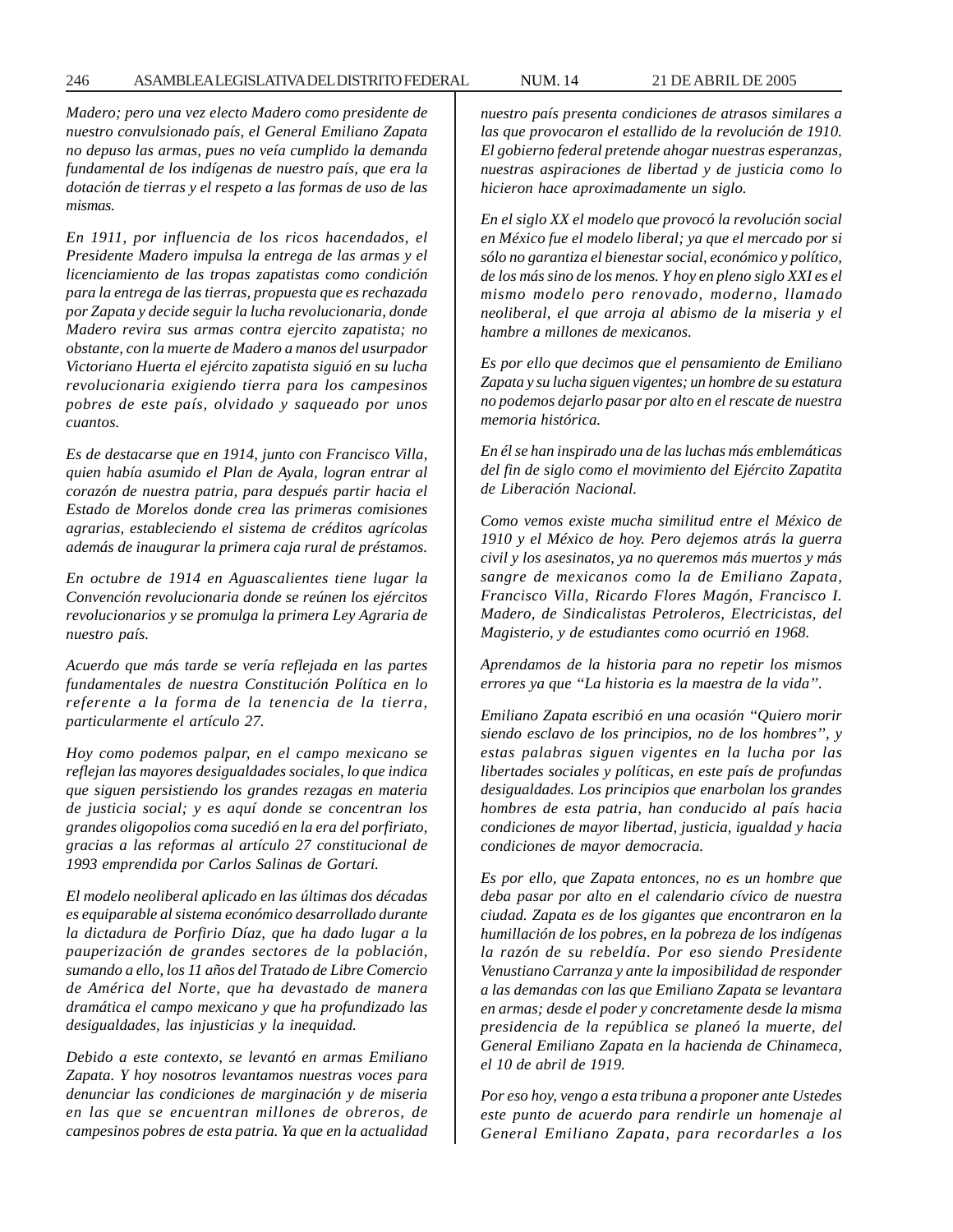*ciudadanos habitantes de esta ciudad capital que no podemos olvidar a los grandes hombres, a los hombres verdaderos; a los héroes que nos dieron patria, los que han ofrendado su sangre y su vida para tener una patria justa, libre y soberana. Recordamos a las generaciones presentes y aún a las generaciones futuras, aquellas palabras que el General Emiliano Zapata le escribiera al General Francisco Villa sobre la situación de los indígenas alzados en armas ''... La ignorancia y el oscurantismo en todos los tiempos no han producido más que rebaños de esclavos para la tiranía...*

*Es preciso combatir la ignorancia, es necesario combatir el oscurantismo como las tentaciones, de aquellos que desde el poder, buscan suprimir las libertades y el bienestar de los ciudadanos de este gran país, que es México.*

*Por lo anteriormente expuesto y con fundamento en el artículo 132 del Reglamento para el Gobierno Interior de la Asamblea Legislativa del Distrito Federal, someto a consideración de este pleno legislativo la siguiente propuesta con*

### *PUNTO DE ACUERDO*

*ÚNICO.- Se solicita a la COMISIÓN DE GOBIERNO de esta H. Asamblea Legislativa se realice una Sesión Solemne para conmemorar el Aniversario Luctuoso del General Emiliano Zapata cada 10 de abril, a partir del 2006.*

#### *Atentamente*

## *DIP. ARACELI VÁZQUEZ CAMACHO*

*Firman las y los diputados: Juan Manuel González Maltos, María Elena Torres Baltazar, Rodrigo Chávez Contreras, Elio Ramón Bejarano Martínez, Julio Escamilla Salinas, Lourdes Alonso Flores, Miguel Angel Solares Chávez, Francisco Chiguil Figueroa, Alfredo Hernández Raigosa, Silvia Lorena Villavicencio Ayala, Roberto Carlos Reyes Gámiz, Rafael Hernández Nava, Efraín Morales Sánchez, Rigoberto Fidencio Nieto López, Víctor Gabriel Varela López, Alfredo Carrasco Baza, Rodolfo Francisco Covarrubias Gutiérrez, Higinio Chávez García, Aleida Alavez Ruíz, ;María Guadalupe Chavira de la Rosa.*

En términos de los artículos 36 fracciones V y VI de la Ley Orgánica de la Asamblea Legislativa del Distrito Federal, 28 y 132 del Reglamento para el Gobierno Interior, se turna para su análisis y dictamen a la Comisión de Normatividad Legislativa, Estudios y Prácticas Parlamentarias.

Esta presidencia informa que se recibió una propuesta con punto de acuerdo para emitir un respetuoso exhorto al Director General del Instituto Politécnico Nacional, doctor Enrique Villa Rivera, a fin de que reconsidere la no

desaparición del equipo de fútbol americano de liga mayor ''Águilas Blancas'' de la institución, que remitió el diputado Víctor Gabriel Varela López, del Partido de la Revolución Democrática.

Insértese el texto de la propuesta con punto de acuerdo en el Diario de los Debates.

*PUNTO DE ACUERDO PARA EMITIR UN RESPETUOSO EXHORTO AL DIRECTOR GENERAL DEL INSTITUTO POLITÉCNICO NACIONAL, DR. ENRIQUE VILLA RIVERA, A FIN DE QUE RECONSIDERE LA NO DESAPARICIÓN DEL EQUIPO DE FÚTBOL AMERICANO DE LIGA MAYOR ''ÁGUILAS BLANCAS'' DE LA INSTITUCIÓN.*

*Los diputados firmantes del presente con fundamento en los artículos 17, fracción VI, de la Ley Orgánica de la Asamblea Legislativa del Distrito Federal, y 132 Reglamento para el Gobierno Interior de la Asamblea Legislativa del Distrito Federal, sometemos a consideración de este Honorable Pleno, la presente Proposición con Punto de Acuerdo con base en las siguientes:*

### *CONSIDERACIONES*

*Durante la celebración del Congreso Ordinario de la Organización Nacional Estudiantil de Fútbol Americano (ONEFA), las autoridades del Instituto Politécnico Nacional presentaron oficialmente una ponencia sobre la desaparición del equipo institucional ''Águilas Blancas''.*

*De acuerdo con los directivos del equipo, la decisión se tomó en forma unilateral, sin el consenso de la Comunidad Politécnica.*

*Asimismo, el equipo ''Águilas Blancas'' es el que ha tenido mayor representación Institucional, formando a una gran cantidad de Estudiantes, Deportistas, Profesionistas y Empresarios, sin embargo con esta decisión se pone fin a una tradición de 35 años.*

*A lo largo de su historia el equipo logró conquistar cinco campeonatos y en varias temporadas siempre estuvo en semifinales, además varios de sus integrantes fueron obtuvieron la nominación como ''jugador del año''.*

*No obstante, lo más importante ha sido el trabajo institucional y social desarrollado por el equipo durante treinta y cinco años, promoviendo y fomentando en los educandos la participación en diferentes disciplinas deportivas, sobre todo la del Fútbol Americano, (desde infantiles Águilas Blancas hasta el nivel profesional).*

*Estamos ciertos que debe conservarse la tradición de equipos institucionales como Águilas Blancas, ya que constituyen semilleros de generaciones de deportistas, con*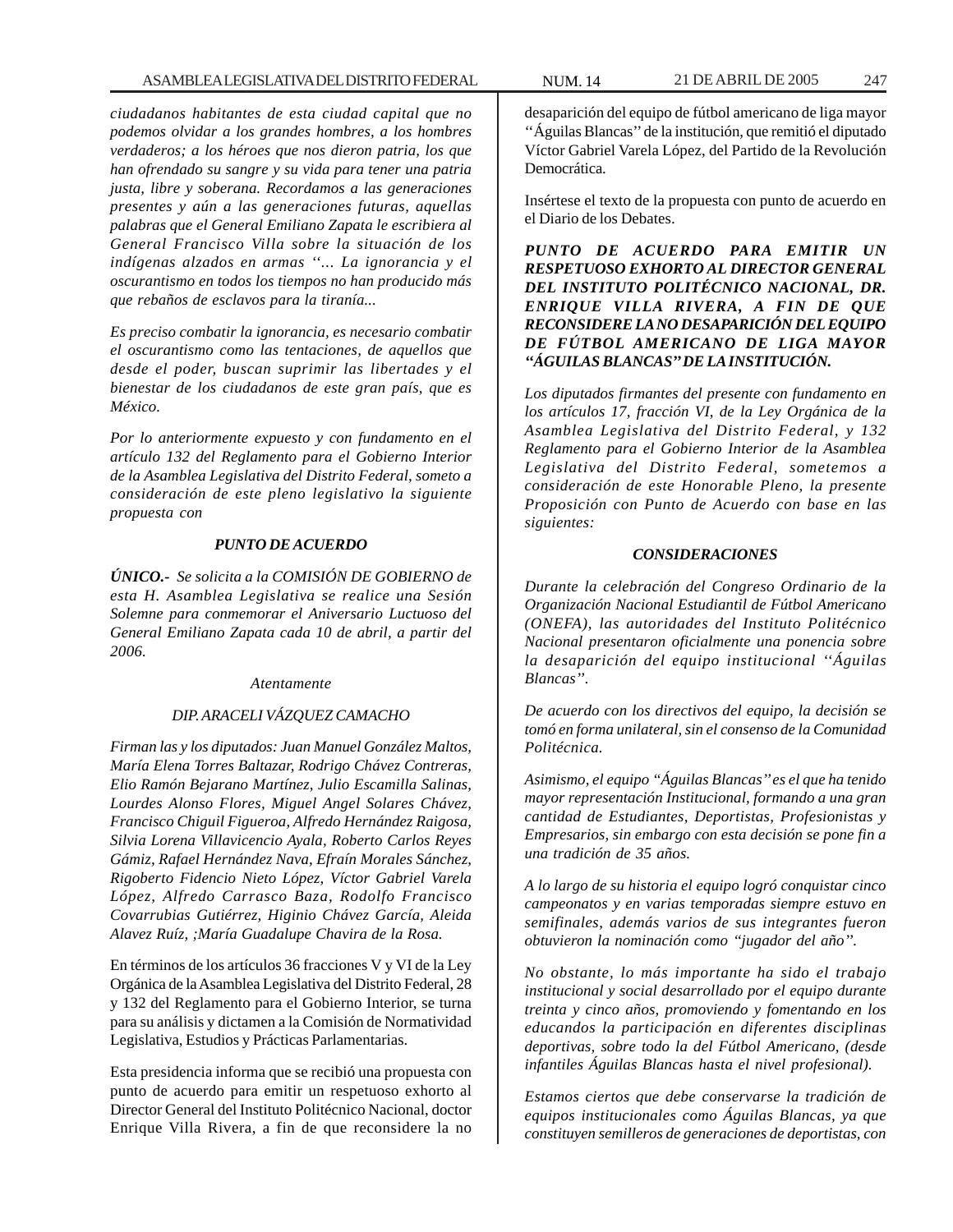*un gran impacto social en la sana formación de los niños y los jóvenes, y contra el consumo de alcohol y las drogas.*

*De igual manera, pensamos que se debe reconsiderar la decisión de desaparecer el equipo, en virtud del gran aporte que ha hecho este equipo a la comunidad del Instituto Politécnico Nacional, a los deportistas de la ciudad de México y de nuestro País.*

*Por lo anteriormente expuesto, proponemos el siguiente:*

## *PUNTO DE ACUERDO*

*ÚNICO: La Asamblea Legislativa del Distrito Federal exhorta respetuosamente al Director General del Instituto Politécnico Nacional, Dr. Enrique Villa Rivera, a fin de que reconsidere la no desaparición del equipo de fútbol americano de liga mayor ''Águilas Blancas'' de la Institución.*

*Dado en el Salón de Plenos de la Asamblea Legislativa del Distrito Federal, III Legislatura, a los 21 días del mes de abril de 2004.*

## *ATENTAMENTE*

## *DIP. VÍCTOR G. VARELA LÓPEZ*

En términos de los artículos 36 fracciones V y VI de la Ley Orgánica, 28 y 132 del Reglamento para el Gobierno Interior, ambos de la Asamblea Legislativa del Distrito Federal, se turna para su análisis y dictamen a la Comisión del Deporte.

Esta presidencia informa que se recibió una propuesta con punto de acuerdo por el cual se solicita a la Secretaría de Seguridad Pública del Distrito Federal rinda un informe pormenorizado sobre las acciones que en materia de capacitación y equipamiento reciben los elementos policíacos adscritos a dicha Secretaría, de parte de la diputada Silvia Oliva Fragoso, del Partido de la Revolución Democrática.

Insértese el texto de la propuesta con punto de acuerdo en el Diario de los Debates.

*PROPUESTA CON PUNTO DE ACUERDO POR EL CUAL SE SOLICITA A LA SECRETARÍA DE SEGURIDAD PÚBLICA DEL DISTRITO FEDERAL, RINDA UN INFORME PORMENORIZADO SOBRE LAS ACCIONES QUE EN MATERIA DE CAPACITACIÓN Y EQUIPAMIENTO RECIBEN LOS ELEMENTOS POLICÍACOS ADSCRITOS A DICHA SECRETARÍA.*

*DIP. ANDRÉS LOZANO LOZANO. PRESIDENTE DE LA MESA DIRECTIVA DE LA ASAMBLEA LEGISLATIVA DEL DISTRITO FEDERAL. III LEGISLATURA. PRESENTE.*

*La suscrita Diputada Silvia Oliva Fragoso, con fundamento en los artículos 122 apartado C, base primera* *fracción V, inciso o) de la Constitución Política de los Estados Unidos Mexicanos; 17 fracción VI de la Ley Orgánica de la Asamblea Legislativa del Distrito Federal, así como del artículo 132 del Reglamento para el Gobierno Interior de la Asamblea Legislativa del Distrito Federal, someto a la consideración de este honorable órgano legislativo la presente propuesta con punto de acuerdo por el cual se solicita a la Secretaria de Seguridad Pública del Distrito Federal, rinda un informe pormenorizado sobre las acciones que en materia de capacitación y equipamiento reciben los elementos policíacos adscritos a dicha Secretaria; al tenor de los siguientes:*

#### *ANTECEDENTES*

*1.- Que derivado de la participación de elementos policíacos en la detención de algún delincuente, los operativos especiales, o incluso en funciones de vigilancia, en el año próximo pasado se suscité un número importante de decesos de éstos servidores públicos.*

*2.- Que lo que va de este año en curso, hasta el día de la fecha se tiene conocimiento de ocho policías acaecidos en el cumplimiento de su deber.*

*3.- Que las muertes antes citadas sin duda son de policías que se encuentran en ejercicio de sus atribuciones; pero que no nos hemos detenido a preguntar y revisar cual es el estado de su equipo de seguridad, las alteraciones psicológicas que puedan traer de sus casas, si sus armas se encuentran en buen estado y más aún si están debidamente capacitados para repeler las agresiones de los posibles delincuentes que se encuentren durante su jornada laboral; por que al fin al cabo es su trabajo.*

*4.- En los últimos años, el número de elementos y su preparación no ha aumentado para lo niveles que requiere la Ciudad. Los programas de capacitación y actualización policial han sido muy limitados. La policía ha vivido en el estancamiento y la desmotivación. Por un lado, el estado de fuerza de la policía preventiva mantiene estable, mientras que, el número de delincuentes ha crecido en forma alarmante.*

*5.- Que los policías encargados de mantener el orden en la ciudad siempre se han encontrado entre la espada y la pared; ya que por un lado buscan salvaguardar el orden y dar seguridad a los habitantes de la ciudad y por el otro deben cuidarse de no cometer excesos y con esto evitar que puedan ser denunciados ante las diferentes Comisiones de Derechos Humanos e inclusive hacerse acreedores a ser puestos a disposición del Agente del Ministerio Público.*

*6.- Hoy la violencia y la delincuencia han rebasado a las instituciones encargadas de vigilar y dar seguridad a los habitantes de ésta ciudad, y en ese sentido, se requiere de*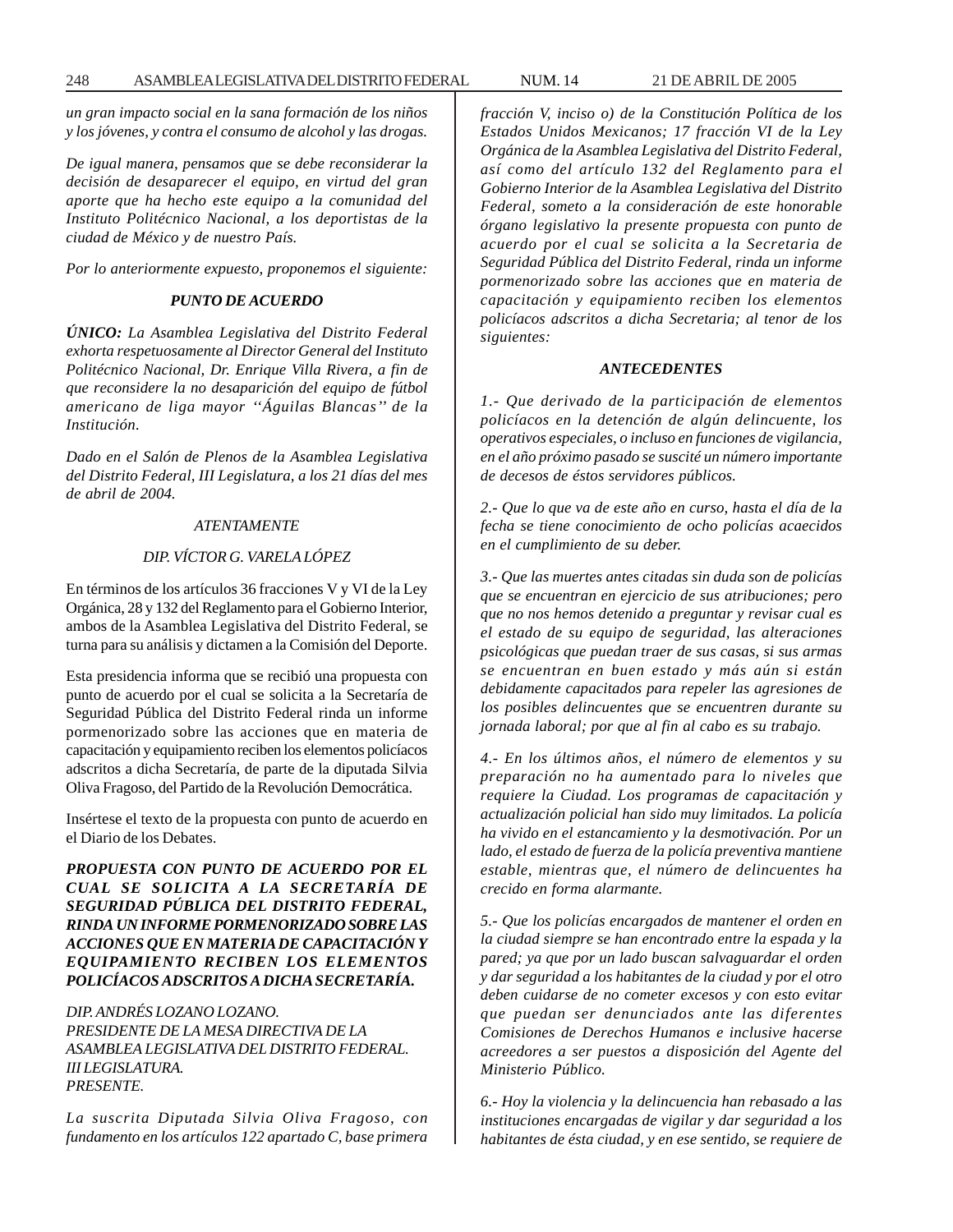*cuerpos policíacos debidamente equipados y capacitados, a efecto de enfrentar a la delincuencia que de manera preocupante se torna cuan violenta.*

*7.- Durante años, los policías han sido la carne de cañón de la ciudad, no hay que olvidar que estos seres humanos día a día tratan con individuos cada vez mas peligrosos que despliegan conductas que van desde un robo simple hasta aquellos que integran bandas delictivas en forma de delincuencia organizada.*

# *CONSIDERANDOS*

*PRIMERO.- Que de conformidad con la Ley de Seguridad Pública del Distrito Federal, publicada en el Diario Oficial de la Nación el 19 de Julio de 1993, la Policía de la Ciudad de México está integrada por la Policía Preventiva y la Policía Complementaria; a su vez, la Policía Complementaria está integrada por la Policía Auxiliar y la Policía bancaria e Industrial.*

*SEGUNDO.- Que corresponde a la Secretaría de Seguridad Pública del Distrito Federal destinar recursos e implementar acciones relativas a la capacitación, actualización y equipamiento de los policías, así como el reforzamiento de los esquemas de apoyos y estímulos, procurando la mejora en sus condiciones de trabajo; y que igualmente estén destinados a recuperar la confianza de la población en la policía de la Ciudad.*

*TERCERO.- Que a la par de las acciones de reclutamiento y selección, es menester tomar acciones que mejoren las condiciones de seguridad y de aptitudes de servicio de los elementos en activo de la Secretaría, con el fin de que éstos puedan realizar su labor en forma eficiente. Que la meta sea aumentar la calidad del servicio que los policías prestan a la sociedad y reducir en la medida de lo posible el riesgo de ser víctimas de la delincuencia.*

*CUARTO.- Que mantener el orden público; proteger la integridad física de las personas y de sus bienes; prevenir la comisión de delitos e infracciones y auxiliar a la población en caso de siniestros o desastres, son algunas de las actividades encomendadas a las diferentes policías que prestan su servicio al Distrito Federal.*

*Así, se estima de suma importancia que los cuerpos policíacos cuenten con el debido equipamiento capacitación a efecto de dar cumplimiento a sus obligaciones y facultades que les confiere la ley de la materia, destacándose las siguientes:*

- *Cumplir, con máxima diligencia, el servicio que les sea encomendado.*
- *Actuar sin demora y con decisión en todo lo que se refiere a la protección de las personas, sus derechos y sus bienes.*
- *Portar los uniformes, insignias, divisas y equipo reglamentario durante el desempeño de sus funciones. Queda estrictamente prohibido portarlos fuera de servicio.*
- *Proteger la vida e integridad física de las personas detenidas o que se encuentren bajo su custodia y proteger sus bienes, en tanto son puestos a disposición de la autoridad competente.*

*En mérito de lo anteriormente expuesto y fundado, cometo a consideración del Pleno de esta Honorable Asamblea el siguiente:*

# *PUNTO DE ACUERDO*

*PRIMERO.- Se solicita a la Secretaria de Seguridad Pública del Distrito Federal, rinda un informe pormenorizado sobre las acciones que en materia de capacitación y equipamiento reciben los elementos policíacos adscritos a dicha Secretaría.*

# *ATENTAMENTE*

# *DIP. SILVIA OLIVA FRAGOSO*

En términos del artículo 132 del Reglamento Interior para la Asamblea Legislativa del Distrito Federal, túrnese para su análisis y dictamen a la Comisión de Seguridad Pública.

Esta presidencia informa que se recibió una propuesta de Acuerdo por la que se exhorta al Jefe de Gobierno del Distrito Federal para que incluya en el Reglamento de la Ley para el Funcionamiento de Establecimientos Mercantiles del Distrito Federal la regulación en materia de estacionamientos públicos que remitió la diputada Sofía Figueroa Torres, del Partido Acción Nacional

Insértese el texto de la propuesta con punto de Acuerdo en el Diario de los Debates.

*PUNTO DE ACUERDO POR EL QUE SE EXHORTA AL JEFE DE GOBIERNO DEL DISTRITO FEDERAL PARA QUE INCLUYA EN EL REGLAMENTO DE LA LEY PARA EL FUNCIONAMIENTO DE ESTABLECIMIENTOS MERCANTILES DEL DISTRITO FEDERAL, LA REGULACIÓN EN MATERIA DE ESTACIONAMIENTOS PÚBLICOS.*

*Dip. Andrés Lozano Lozano Presidente de la Mesa Directiva en la Asamblea Legislativa del Distrito Federal, III Legislatura PRESENTE*

*La que suscribe integrante del Grupo Parlamentario del Partido Acción Nacional, de la Asamblea Legislativa del Distrito Federal, III Legislatura, con fundamento en lo dispuesto por los artículos 17, fracción VI de la Ley*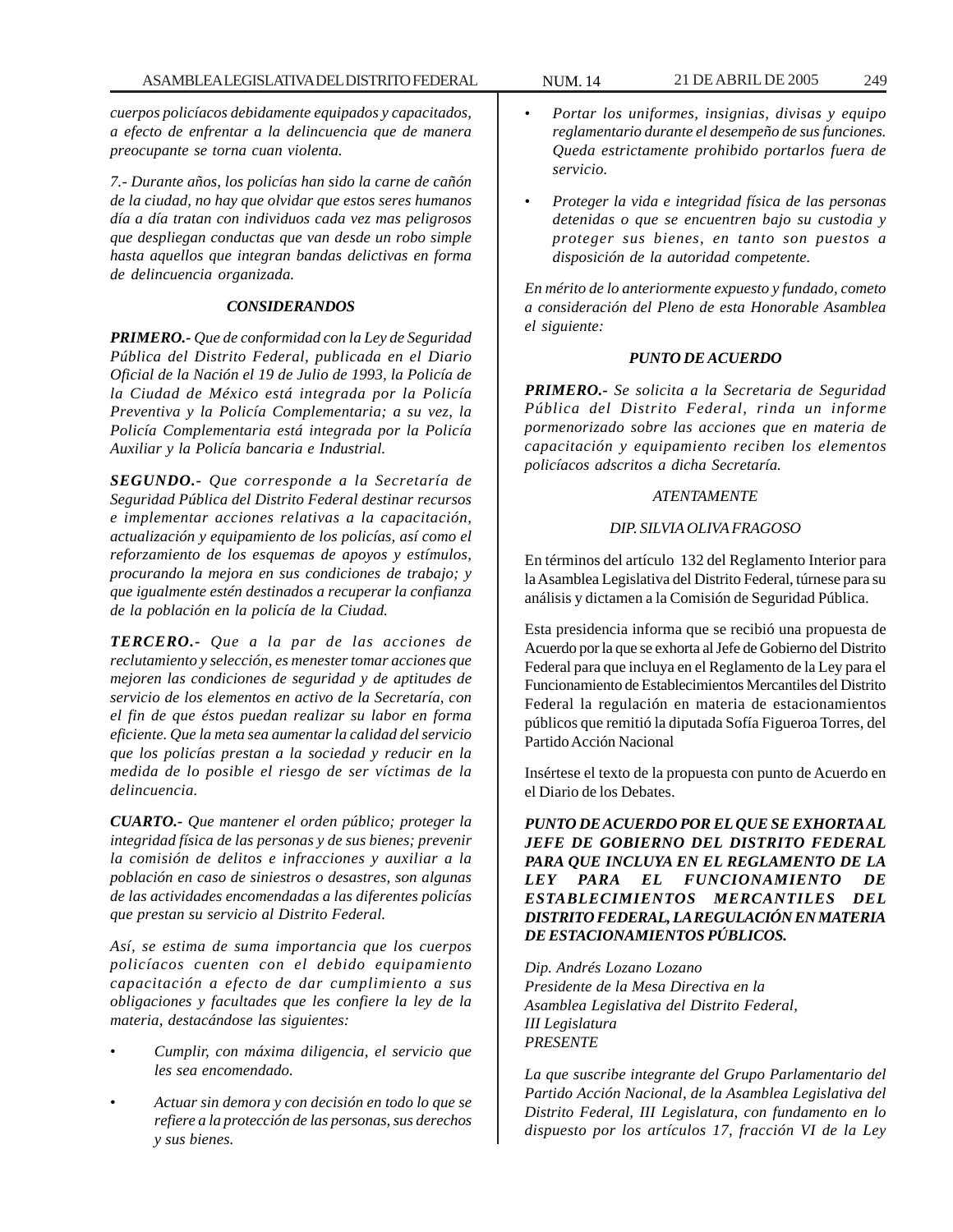250 ASAMBLEA LEGISLATIVA DEL DISTRITO FEDERAL NUM. 14 21 DE ABRIL DE 2005

*Orgánica de la Asamblea Legislativa del Distrito Federal; y 132 del Reglamento para el Gobierno Interior de la Asamblea Legislativa del Distrito Federal, someto a la consideración de esta H. Asamblea, el siguiente PUNTO DE ACUERDO POR EL QUE SE EXHORTA AL JEFE DE GOBIERNO DEL DISTRITO FEDERAL PARA QUE INCLUYA EN EL REGLAMENTO DE LA LEY PARA EL FUNCIONAMIENTO DE ESTABLECIMIENTOS MERCANTILES DEL DISTRITO FEDERAL, LA REGULACIÓN EN MATERIA DE ESTACIONAMIENTOS PÚBLICOS.*

#### *ANTECEDENTES*

*En el Distrito Federal se mueven diariamente aproximadamente tres millones de vehículos. De ellos, se tienen registrados más de un millón 900 mil de uso particular; más unos 800 mil que entran y salen de los municipios conurbados a la capital \*(FUENTE: Secretaría de Transportes y Vialidad del Distrito Federal, 2005).*

*En torno a los estacionamientos públicos, la Secretaría de Transportes y Vialidad del Gobierno del Distrito Federal, reconoce que los datos más recientes sobre estacionamientos en la Ciudad de México, corresponden a los generados en el año 2000. Así, conforme al último registro del que se tienen datos oficiales, se sabe que la ciudad tenía registrados al momento de ese censo, 1 mil 216 estacionamientos públicos, con un total de 160 mil 966 cajones. Adicionalmente se contabilizaron los parquímetros en las colonias Juárez y Cuauhtémoc; siendo 1,645 y 2,700 respectivamente. \*( Ibídem)*

*En cuanto a la distribución de estacionamientos y cajones por Delegación, se observa de dichas cifras, que la Delegación Cuauhtémoc concentraba el mayor número con el 55% de estacionamientos y 35% de cajones, seguida de las delegaciones Miguel Hidalgo con 12.7% y Benito Juárez con 12% en ambos rubros; siendo la Delegación Xochimilco la que registró 1a menor oferta con 7 estacionamientos y 387 cajones, es decir, menos del uno por ciento.*

*La ausencia de cifras oficiales vigentes en cuanto al número, forma de operar, tarifas y elementos de seguridad de los estacionamientos públicos en el Distrito Federal es alarmante. Para muestra valga decir que ni siquiera se cuenta con cifras oficiales en torno a los estacionamientos públicos del primer cuadro capitalino, a pesar de tratarse de un área reducida en superficie, y estratégica en muchos aspectos. Paradójicamente han sido las instituciones privadas las que más se han esmerado en tener al día esos datos. Así, según se desprende de investigaciones periodísticas recientes, como la efectuada por el periódico REFORMA, por conducto de Jesús Alberto Hernández, el recuento más actualizado de estacionamientos en el primer* *cuadro de la ciudad lo realizó la Fundación Banamex hace más de diez años, a través de la Guía de Forasteros.*

*El problema de los estacionamientos públicos en el Distrito Federal, debe considerarse a partir de dos vertientes. Por un lado, su insuficiencia, ante un creciente parque vehicular; aunado a la falta de políticas públicas que estimulen la puesta en operación de aquellos. Por otro lado es notoria la poca regulación para controlar el funcionamiento de los ya existentes, sobre todo en los temas de seguridad, calidad en el servicio y cobro justo y equitativo de tarifas a los usuarios.*

*En la primera vertiente del problema, tenemos que la insuficiencia de estacionamientos públicos en el Distrito Federal, se ha visto aparejada de la falta de políticas del gobierno de la ciudad que procuren una solución al vacío en la prestación de este servicio público, que tiende a ser desafortunadamente creciente. La falta de acciones oficiales en este tema se contradice con su reconocimiento público por las autoridades de la ciudad, lo que ha derivado en que no se hayan puesto en práctica acciones tendientes a darle solución.*

*Así tenemos sólo por mencionar uno, el ejemplo del primer cuadro de la ciudad; en donde uno de los objetivos que se planteó en su creación el Consejo Consultivo del Centro Histórico de la Ciudad de México, fue el de lograr un sistema funcional de estacionamientos; lo que a la fecha no se ha instrumentado.*

*Ha sido el propio gobierno de la ciudad en voz de la titular de la Secretaría de Desarrollo Urbano y Vivienda, la Arq. Laura ltzel Castillo Juárez, quien ha reconocido además la magnitud de este dilema. En un foro organizado por el propio diario REFORMA (en el que participaron además de ella especialistas en la materia, entre los que se encontraban un representante de los titulares de licencias de estacionamientos, así como investigadores y académicos); la funcionaria capitalina coincidió en la urgencia de inversión y de políticas de estímulo, ante el déficit de estacionamientos en la Ciudad de México. Al mismo tiempo reconoció que dicho déficit de espacios ha propiciado que algunas zonas de alta actividad económica estén al borde del colapso, ante la saturación de autos en la calle.*

*Aunado a lo señalado arriba, se tiene que la insuficiencia de estacionamientos públicos propicia el surgimiento descontrolado de ''cuida coches'' o ''franeleros'' en la ciudad, con la consecuente propagación de grupos de interés que se erigen en propietarios factuales de la vía pública, y que cobran ''tarifa'' por dejar los automóviles en la calle. Esto además se traduce en un riesgo para la seguridad de los vehículos particulares, cuando sus propietarios se niegan a acceder a esta ilegal forma de prestación forzada de un servicio no solicitado, en términos de la Ley de Cultura Cívica del Distrito Federal.*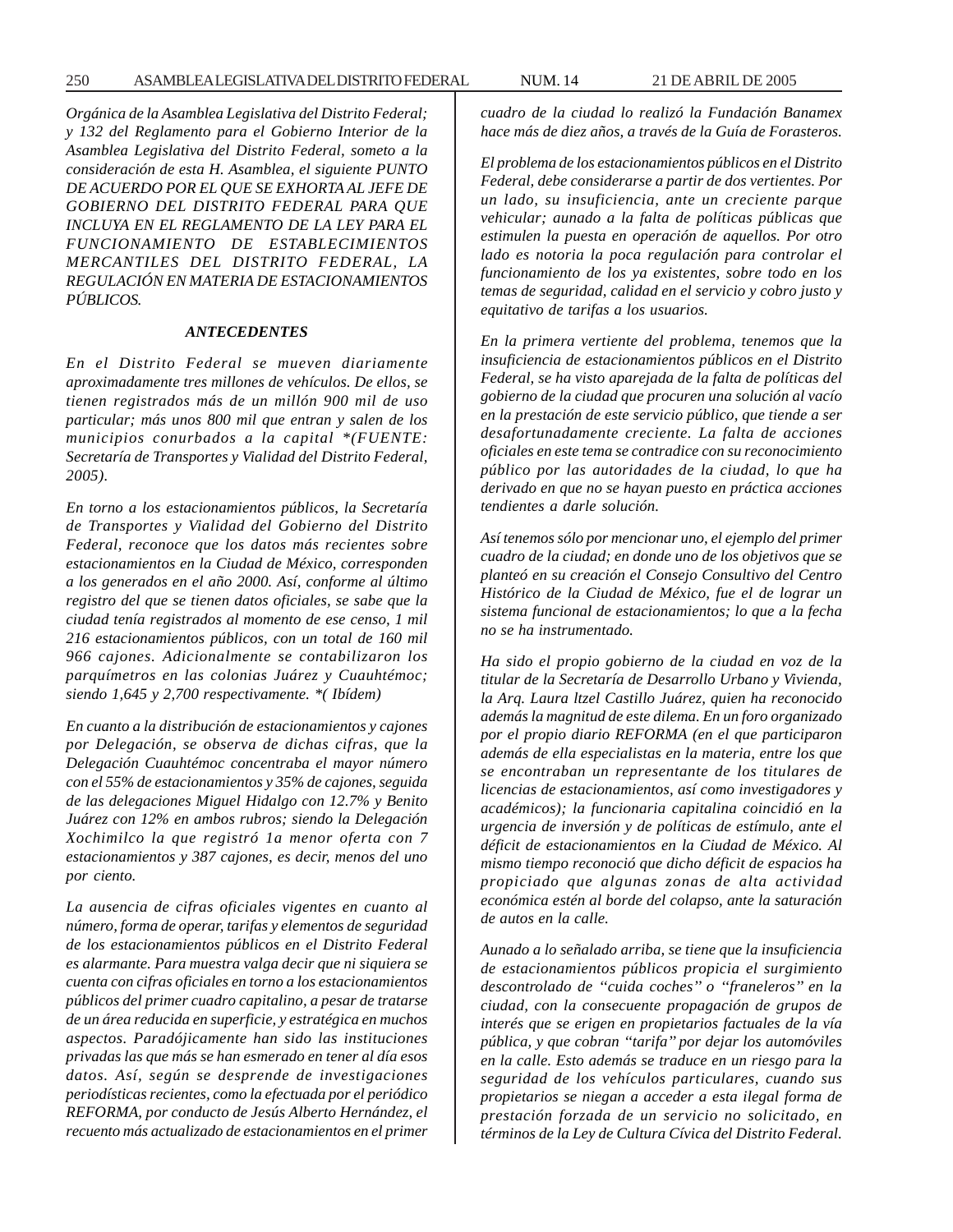*Por otra parte, la misma titular de la Secretaría de Desarrollo Urbano y Vivienda, llegó a hacer público que el gobierno del Distrito Federal trabajaba en una política integral para incentivar la operación de estacionamientos, mediante programas de estímulos fiscales que partieran del reconocimiento de que dichos establecimientos sean un negocio redituable para quienes inviertan en su puesta en operación, pues en caso contrario, habrían inversiones en otros rubros mercantiles, más no se generarían éstas en la habilitación o construcción de estacionamientos públicos. Tal compromiso del gobierno capitalino a la fecha, o se antoja insuficiente, o de plano ni siquiera ha sido puesto en práctica.*

*Otra de las causas que viene a agravar la problemática de los estacionamientos públicos en el Distrito Federal, es el relativo a la inadecuada reglamentación en los temas de seguridad y tarifas. Cabe aclarar que los estacionamientos públicos siempre han existido como un negocio lucrativo legal y legítimamente instrumentado mediante licencias otorgadas a los particulares; conforme a la Ley para el Funcionamiento de Establecimientos Mercantiles del Distrito Federal en sus artículos 56 a 61, y conforme se desprende de la Ley de Transporte y Vialidad local, en su artículo 2°.*

*Respecto a los estacionamientos privados, éstos son un servicio complementario y obligatorio para los desarrollos inmobiliarios, de acuerdo a la norma de la materia, como el Reglamento de Construcciones para el Distrito Federal y las normas para proyectos de estacionamiento. Por lo que de ninguna manera puede suponerse que los estacionamientos pertenecientes a establecimientos mercantiles, y los de instituciones públicas que brindan un servicio a las personas, son privados; antes bien son públicos, y desde luego pueden cobrar una tarifa, conforme a la normativa señalada en el párrafo que antecede. Los estacionamientos de carácter privado son pues, aquellos que en su generalidad, no permiten el acceso a personas ajenas a la institución de que se trate; esos sí serán desde luego gratuitos.*

*Esta Ley, al mismo tiempo dio origen a un marco legal, hasta antes inexistente, sobre el que se obligara a los hoy titulares de las licencias de estacionamientos, a responder por la seguridad de los vehículos, a la par de regular la mecánica de cobro de tarifas que hasta antes era abusiva y desordenada, y que a partir de ahí se obligó a que se fraccionaran por tiempo.*

*Junto con la Ley para el Funcionamiento de Establecimientos Mercantiles del Distrito Federal, el ordenamiento legal vigente que viene a complementar la regulación de los estacionamientos públicos en el Distrito Federal, es el Programa Integral de Transporte y Vialidad 2001-2006.*

*Ahora bien, a la fecha el Jefe de Gobierno del Distrito Federal no ha emitido el Reglamento de la Ley para el Funcionamiento de Establecimientos Mercantiles del Distrito Federal, a pesar de que estaba obligado a hacerlo 90 días después de su publicación, como lo ordena el ARTÍCULO TRANSITORIO CUARTO de la misma.*

*Asimismo, la Ley Orgánica de la Administración Pública del Distrito Federal, establece una serie de facultades a la Secretaría de Transportes y Vialidad del Distrito Federal; entre las que se encuentra la de establecer las normas generales para que las delegaciones puedan determinar la ubicación, construcción, funcionamiento y tarifas de los estacionamientos públicos en su demarcación territorial, así como vigilar el cumplimiento de dicha norma. A las delegaciones, por su parte, se les confieren las facultades para autorizar, con base en las normas que al efecto expida la Secretaría de Transportes y Vialidad, la ubicación, el funcionamiento y las tarifas que se aplicarán para los estacionamientos públicos de su jurisdicción. Debido a lo anterior, las delegaciones del Distrito Federal son las encargadas de mantener un padrón de estacionamientos públicos, mismo que deberá ser concentrado por esa dependencia del gobierno central.*

*Si bien las delegaciones políticas en el Distrito Federal regulan lo relativo a la ubicación, construcción y tarifas de los estacionamientos dentro de su demarcación; así como llevar cada una de ellas un registro de su número; es la Ley para el Funcionamiento de Establecimientos Mercantiles del Distrito Federal el ordenamiento idóneo que norma a los estacionamientos en lo que se refiere a los criterios para calcular el cobro de las tarifas a los usuarios; y de que el Jefe de Gobierno no ha emitido aún el Reglamento de la Ley para el Funcionamiento de Establecimientos Mercantiles del Distrito Federal.*

*Por lo que respecta a la Ley para el Funcionamiento de Establecimientos Mercantiles del Distrito Federal, la misma dispone una serie de atributos para las autoridades centrales y las delegacionales; así como obligaciones en materia de seguridad y mecanismos para el cobro de tarifas. Esto no es suficiente.*

*Por otra parte tenemos que la Secretaría de Gobierno del Distrito Federal coordina, supervisa y evalúa el cumplimiento de las facultades de las delegaciones en materia de estacionamientos; y en caso de suspensión de actividades por clausura, lo publicará en la Gaceta Oficial del Distrito Federal.*

*Entre las atribuciones de las delegaciones, se encuentra por su parte, la de expedir las licencias de funcionamiento de estacionamientos, así como el de autorizar el funcionamiento del servicio de acomodadores de vehículos, con que cuentan los establecimientos mercantiles.*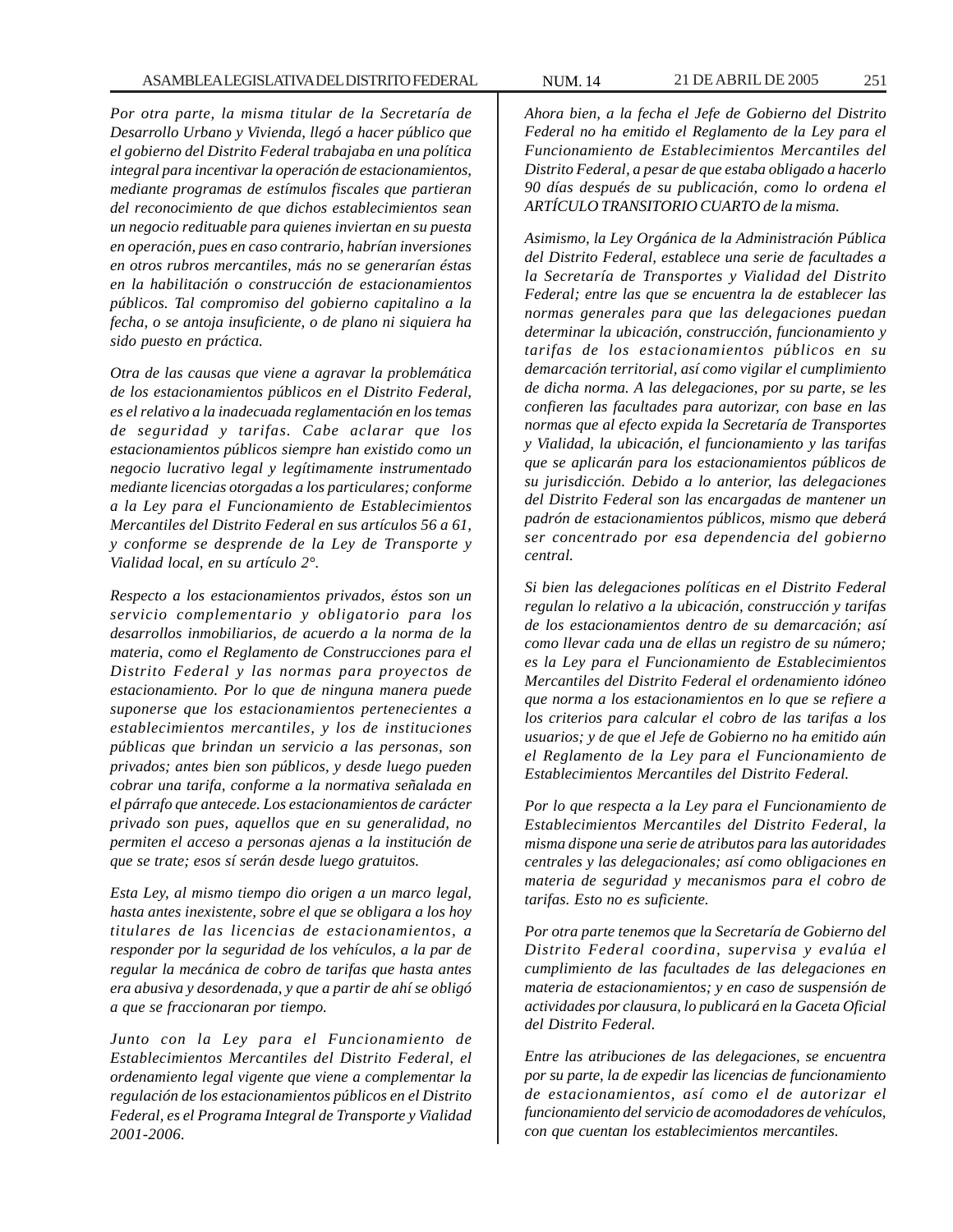*Algunas de las obligaciones de los titulares, de las licencias por otro lado, será la de contar con seguro de responsabilidad civil para responder de los bienes de los usuarios (en este caso los automóviles). También deberán contar con los cajones de estacionamiento que se instruyen para cada uso en los Programas Delegacionales o Parciales de Desarrollo Urbano, y el Reglamento de Construcciones para el Distrito Federal.*

*Con relación a las tarifas y/o acomodadores, en la misma ley se dispone que deberán los estacionamientos contar con un seguro de responsabilidad civil que garantice a los usuarios e1 pago de hasta 9000 días de salario mínimo (que a la fecha asciende a \$421,200.00), por robo total e incendio; así como por daños atribuibles a los acomodadores, tales como robo total, daño parcial, pérdida de accesorios mostrados a la entrega del vehículo, e incendio. El pago del deducible por robo total será cubierto por el titular del estacionamiento.*

*También señala la Ley para el Funcionamiento de Establecimientos Mercantiles del Distrito Federal, que el servicio de acomodadores de vehículos deberá ser operado por personal del mismo establecimiento mercantil o por un tercero; y que en este último caso, el titular del establecimiento será obligado solidario por cualquier tipo de responsabilidad en que pudiera incurrir la empresa acomodadora de vehículos, con motivo de la prestación de sus servicios o del desempeño de sus empleados. A pesar de esta disposición, la Ley no es clara en cuanto a los tipos de responsabilidad en que pudieran incurrir los acomodadores.*

*Por otro lado, esta disposición no contempla acciones que pudieran repercutir en mejorar el servicio de acomodadores, y la seguridad de los usuarios, como por ejemplo, señalar un monto específico mínimo con e1 que un seguro debería cubrir al usuario en caso de pérdida total o parcial de bienes dejados en el interior del vehículo si fueron declarados al entregar el vehículo y éstos desaparecieran; o peor aún, si su desaparición fue ocasionada intencionalmente por malos acomodadores de vehículos.*

*Por otra parte, y si bien la Ley para el Funcionamiento de Establecimientos Mercantiles del Distrito Federal dispone que los estacionamientos públicos estarán obligados a fraccionar sus tarifas por cada 15 minutos desde la primera hora; la Ley no cataloga los tipos de estacionamientos, ni establece que el monto tarifario será establecido en función de la ubicación del estacionamiento, de las condiciones del inmueble, las medidas de seguridad con las que cuenta, y la calidad del servicio.*

*Tampoco la Ley dispone las medidas para verificar que se cumpla con la prohibición, ahí señalada, de prestar el* *servicio de acomodadores estacionando los vehículos en la vía pública o en las banquetas.*

*Todas estas lagunas jurídicas devienen en un vacío, que se torna más crítico cuando aunado a las omisiones legales anteriores, la autoridad administrativa local incumple en reglamentar; y a pesar de que la Ley para el Funcionamiento de Establecimientos Mercantiles del Distrito Federal remite el funcionamiento de los acomodadores a un Reglamento de Estacionamientos Públicos del Distrito Federal, que es inexistente.*

*Dicha reglamentación debiera considerar además de lo anterior, el prohibir a los estacionamientos que forman parte de un establecimiento mercantil, por el simple hecho de cobrar una tarifa, que toleren la presencia de ''cuida coches'', dado que su sola presencia resulta legalmente innecesaria, dadas las obligaciones de seguridad de los dueños de estacionamientos y considerando que se trata además de servicios no solicitados, a los que se refiere la Ley de Cultura Cívica del Distrito Federal; además de resultar una posible molestia para e1 usuario de algunos de ellos; que s e esmera en sellar su boleto precisamente para pagar menos, y se ve a la vez presionado moral y psicológicamente a pagar ''propina'' al ''cuida coches''.*

*Tampoco se encuentran reguladas las sanciones para quienes no respeten los cobros máximos a que alude la Ley, cuando se refieren a las estancias prolongadas; que son aquellas que excedan de 5 horas de servicio. Ni lo hace para quienes no asignen un espacio para usuarios que utilicen otros medios de transporte como bicicletas o motocicletas que garanticen su seguridad, conforme a la propia Ley. Por lo anterior y*

### *CONSIDERANDO*

*PRIMERO.- Que la prestación del servicio de estacionamientos públicos en el Distrito Federal es una actividad prioritaria en la vida económica y social del Distrito Federal; la cual incide en la calidad de vida de los habitantes de la ciudad.*

*SEGUNDO.- Que el marco legal vigente en materia de estacionamientos se compone principalmente de la Ley para el Funcionamiento de Establecimientos Mercantiles del Distrito Federal de conformidad con el artículo 56 de la propia Ley, y del Programa Integral de Transporte y Vialidad 2001-2006.*

*TERCERO.- Que varias de las características del servicio de estacionamientos públicos no están debidamente contempladas en el marco jurídico vigente, o bien carecen de reglamentación; entre las mismas se encuentra el de su forma de operación; la calidad del servicio; lo relativo a los acomodadores de vehículos; los parámetros para la determinación de tarifas; así como la seguridad de tales establecimientos.*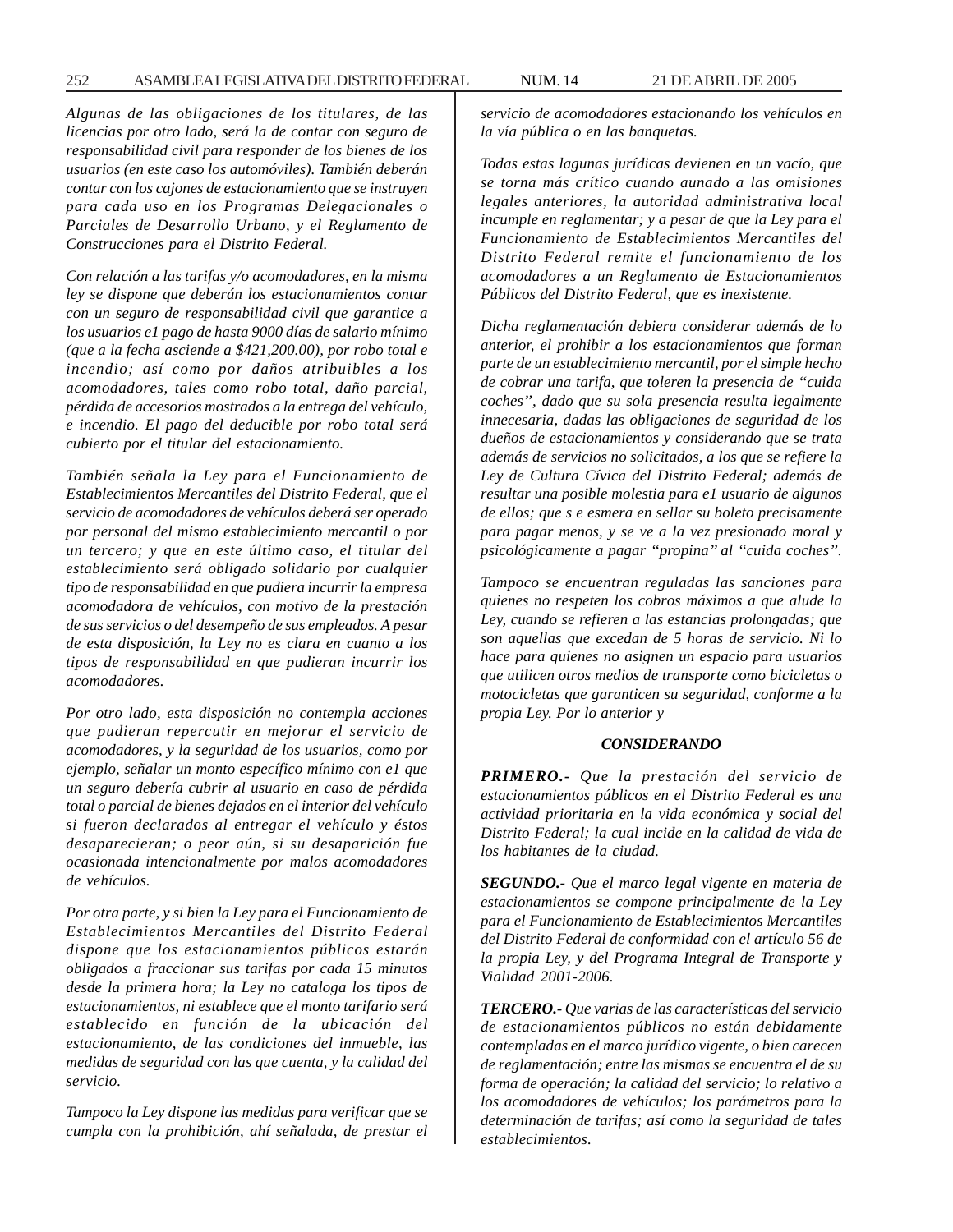*CUARTO.- Que la Ley para el Funcionamiento de Establecimientos Mercantiles del Distrito Federal dispuso en su artículo transitorio cuarto, la publicación de su reglamento en un lapso de 90 días desde su entrada en vigor; lo que a la fecha ha omitido hacer el Ejecutivo Local.*

*QUINTO.- Que entre sus obligaciones, el Jefe de Gobierno del Distrito Federal tiene la de proveer en la esfera administrativa, a la exacta observancia de las leyes locales, mediante la expedición de reglamentos; en términos del artículo 67, fracción II del Estatuto de Gobierno del Distrito Federal.*

*En virtud de lo anteriormente expuesto y fundado, someto a la consideración de esta Honorable Asamblea Legislativa el siguiente:*

# *PUNTO DE ACUERDO*

*ÚNICO.- Se exhorta al Jefe de Gobierno del Distrito Federal para:*

*a) Que incluya en el Reglamento de la Ley para el Funcionamiento de Establecimientos Mercantiles del Distrito Federal, la regulación en materia de estacionamientos públicos;*

*b) Que en dicho reglamento se contemplen las características y condiciones de operación de los estacionamientos públicos; las medidas de seguridad para los usuarios; y los mecanismos para determinar las tarifas de los mismos;*

*c) Que instrumente políticas que incentiven la puesta en operación y la construcción de estacionamientos públicos en el Distrito Federal, y que entre ellos retome la de estímulos fiscales.*

*Dado en el Recinto de la Asamblea Legislativa del Distrito Federal, III Legislatura, a 21 de abril de 2005.*

*Firman por el Partido Acción Nacional: Dip. José Espina Von Roehrich, Dip. Sofía Figueroa Torres, Dip. Ma. Teresita de Jesús Aguilar Marmolejo, Dip. Juan Antonio Arévalo López, Dip. Carlos Alberto Flores Gutiérrez, Dip. María Gabriela González Martínez, Dip. Christian Martín Lujano Nicolás, Dip. José María Rivera Cabello, Dip. Mónica Leticia Serrano Peña.*

En términos de los artículos 36 fracciones V y VII de la Ley Orgánica, 28 y 132 del Reglamento para su Gobierno Interior, ambos de la Asamblea Legislativa del Distrito Federal, se turna para su análisis y dictamen a la Comisión de Fomento Económico.

Esta presidencia informa que se recibió una propuesta con punto de Acuerdo sobre el problema de salud pública e inseguridad que representan los perros callejeros en el

Distrito Federal, que remitió la diputada María Araceli Vázquez Camacho, del Partido de la Revolución Democrática.

Insértese el texto de la propuesta con punto de Acuerdo en el Diario de los Debates.

*PUNTO DE ACUERDO SOBRE EL PROBLEMA DE SALUD PÚBLICA E INSEGURIDAD, QUE REPRESENTAN LOS PERROS CALLEJEROS EN EL DISTRITO FEDERAL.*

*DIP. ANDRÉS LOZANO LOZANO. PRESIDENTE EN TURNO DE LA MESA DIRECTIVA DE LA H. ASAMBLEA LEGISLATIVA DEL DISTRITO FEDERAL III LEGISLATURA. PRESENTE.*

*La suscrita diputada con fundamento en lo dispuesto por los artículos 42 fracción XXVI del Estatuto de Gobierno del Distrito Federal; 17 fracción VI de lo Ley Orgánica de la Asamblea Legislativa del Distrito Federal, y 93 y 132 del Reglamento para el Gobierno Interior de la Asamblea Legislativa del Distrito Federal, someto a la consideración del pleno legislativo, el presente PUNTO DE ACUERDO SOBRE EL PROBLEMA DE SALUD PUBLICA E INSEGURIDAD, QUE REPRESENTAN LOS PERROS CALLEJEROS EN EL DISTRITO FEDERAL, al tenor de la siguiente:*

## *EXPOSICIÓN DE MOTIVOS*

*Los animales específicamente los perros, lejos de ser considerados como mascotas, representan un peligro serio para la sociedad. Tal es el caso del Rottweiler que irrumpió en una secundaria en Iztapalapa y atacó a siete estudiantes. Pero éste no es único caso y problema, ya que los brotes de rabia, que se han presentado en Cuajimalpa de Morelos y Álvaro Obregón, han preocupado a sus habitantes, de ahí la urgente necesidad de motivar esta proposición.*

*En la delegación Iztacalco, por ejemplo, existen cerca de 68 mil 500 perros de los cuales más de 41 mil no tiene dueño y desechan a diario más de 10 mil 200 kilos de heces fecales en la vía pública, que al secarse son barridas por el viento para llegar a depositarse en la atmósfera que respiramos, originando un grave problema de salud pública.*

*Actualmente no se realizan redadas callejeras, como se acostumbraba años atrás, ya que la captura del animal se lleva a cabo solamente si hay una petición ciudadana por escrito. Aunado al trabajo de las sociedades protectoras de animales que se preocupan por el trato que sufren estos animales callejeros, definidos como*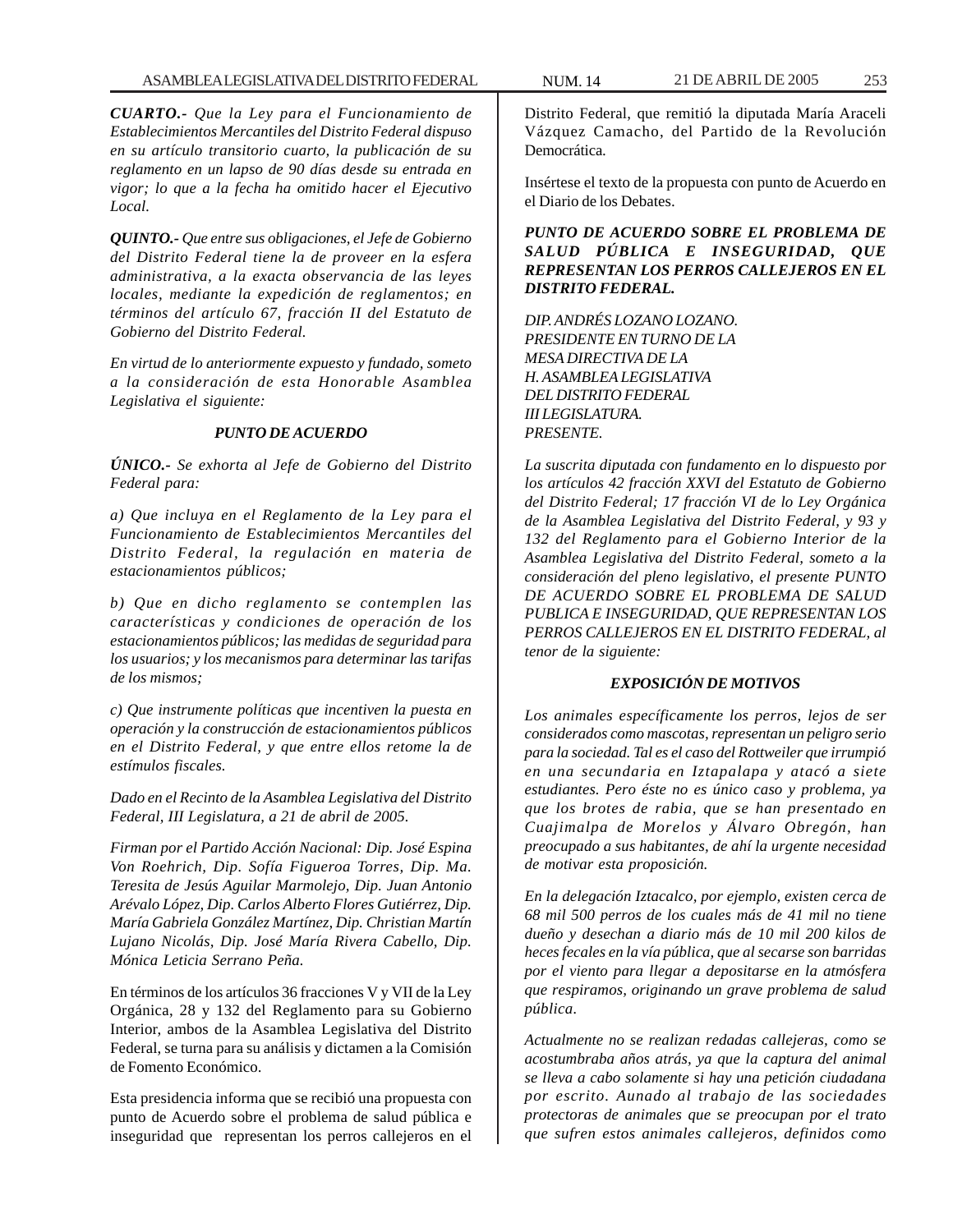*perros o gatos sin dueño, que vive en la vía pública y representa un peligro para la salud pública.*

*Numerosos perros callejeros, con sarna y rabia invaden los principales sitios públicos, como parques y mercados, por lo que es necesario y urgente que se realicen campañas para retirarlos de esos lugares.*

*En México, en el período de 1992 a 1999 se registró una media de 24 defunciones por rabia con valores extremos de 35 (1992) y 9 (1999), cuya distribución porcentual, por grupos de edad, es la siguiente: de 1 a 4 años, 9%; de 5 a 14, 48%; de 15 a 44, 23%; de 45 a 64, 14%, y de 65 o más años, 6%. De estas muertes, en el 90% no se solicité atención médica.*

*Las estadísticas en México, de 1992 a 1999, muestran una mediana de 96,349 personas que solicitaron atención médica al haber sido agredidas por animales, con una tasa de 98.7 por 100,000 habitantes, de las cuales al 34.5% se les prescribe tratamiento antirrábico.*

*Los casos de rabia humana registrados para el mismo período son ocasionados un 71% por perros. La rabia como sabemos, es una zoonosis de los mamíferos causada por el Lyssavirus (virus de la rabia), y se transmite al hombre principalmente por la saliva de animales infectados, a partir de una mordedura, rasguño o una lamedura sobre mucosa o piel, con solución de continuidad. Es una enfermedad muy difundida entre los animales pero muy grave en los humanos por ser mortal.*

*A partir de esto, se generaliza la preocupación para atender el problema social y de salud que representa el perro callejero creándose para ello diversos planteamientos, cuyas denominaciones en ese momento correspondieron a los propósitos que se perseguían, como fueron perreras, centros antirrábicos, centros veterinarios, o de zoonosis; en el México actual la sociedad ha evolucionado buscando lograr una relación armónica con estos animales. Pero esto en los hechos es frecuente toda vez, que hemos sido testigos de los ataques que estos animales feroces realizan.*

*En el Bosque de Chapultepec una de las principales áreas recreativas para os habitantes de la Ciudad de México. Los visitantes pueden deleitarse con grandes extensiones de áreas verdes, lagos y algunos animales en libertad como son las ardillas, aves, patos y gansos. Sin embargo, también existen otros animales que lejos de ser un deleite se han convertido en un peligro para los visitantes y el personal del Bosque. Nos referimos a los perros callejeros que ahora viven en el Bosque de Chapultepec, también se les llama ''ferales'', los cuales llegan a ser muy agresivos, al grado de atacar a las personas y destrozarse entre ellos mismos. Ante este peligro, la Dirección del Bosque ha organizado una serie de acciones junto con las* *autoridades sanitarias del D.F. para hacer un control adecuado de esta fauna que ha resultado nociva.*

*Estos perros callejeros, además de agredir a la población y afectarla con la contaminación que originan sus excrementos, se ven expuestos a maltratos, atropellamientos, transmisión de enfermedades, inclemencias del tiempo y hasta a la muerto por inanición.*

*En la erradicación de los perros ferales participa el Centro Antirrábico ''Luis Pasteur'', toda vez que corresponde a la Secretaría de Salud proceder a capturar animales abandonados y ferales en la vía pública, en los términos de la Ley de Protección a los Animales, y canalizarlos a los centros de control animal o a las asociaciones protectoras de animales legalmente constituidas \*(Cap. II Art. 10 de la Ley de Protección a los Animales en el Distrito Federal) así como ordenar su sacrificio, de acuerdo a las normas oficiales de trato humanitario para los animales, cuando estos constituyen un peligro para la salud humana.*

#### *CONSIDERANDO*

*Primero.- Que la actual población canina encarna signos de preocupación en la sociedad, toda vez que este fenómeno representa consecuencias negativas en la salud pública y seguridad de los habitantes del Distrito Federal.*

*Segundo.- Que la falta de diagnósticos, datos, información, regulación y aplicación de políticas publicas para contrarrestar este problema es insuficiente y deficiente, en la aplicación de la normas al caso concreto.*

*Tercero.- Que si bien existe una Ley de Protección a los Animales del Distrito Federal, los hechos lamentables recientes, vistos a la luz de la opinión pública, de los feroces ataques de estos animales, cada día suponen el hecho y la idea de un distanciamiento entre el hombre y el perro. Por tanto.*

*En mérito de lo expuesto y fundado, se propone el presente*

## *PUNTO DE ACUERDO*

*PRIMERO.- Esta Asamblea Legislativa exhorta a las autoridades sanitarias y ambientales competentes a tener estricta vigilancia en cada uno de los focos rábicos que ocurran en las delegaciones del Distrito Federal, previniéndolos y combatiéndolos con todos los medios científica y humanamente comprobados, principalmente para evitar la zoonosis, lesiones y ataques a la sociedad en general.*

*SEGUNDO.- Se establezcan e intensifiquen campañas de vacunación antirrábica, sanitaria de control y erradicación de enfermedades zoonóticas, de*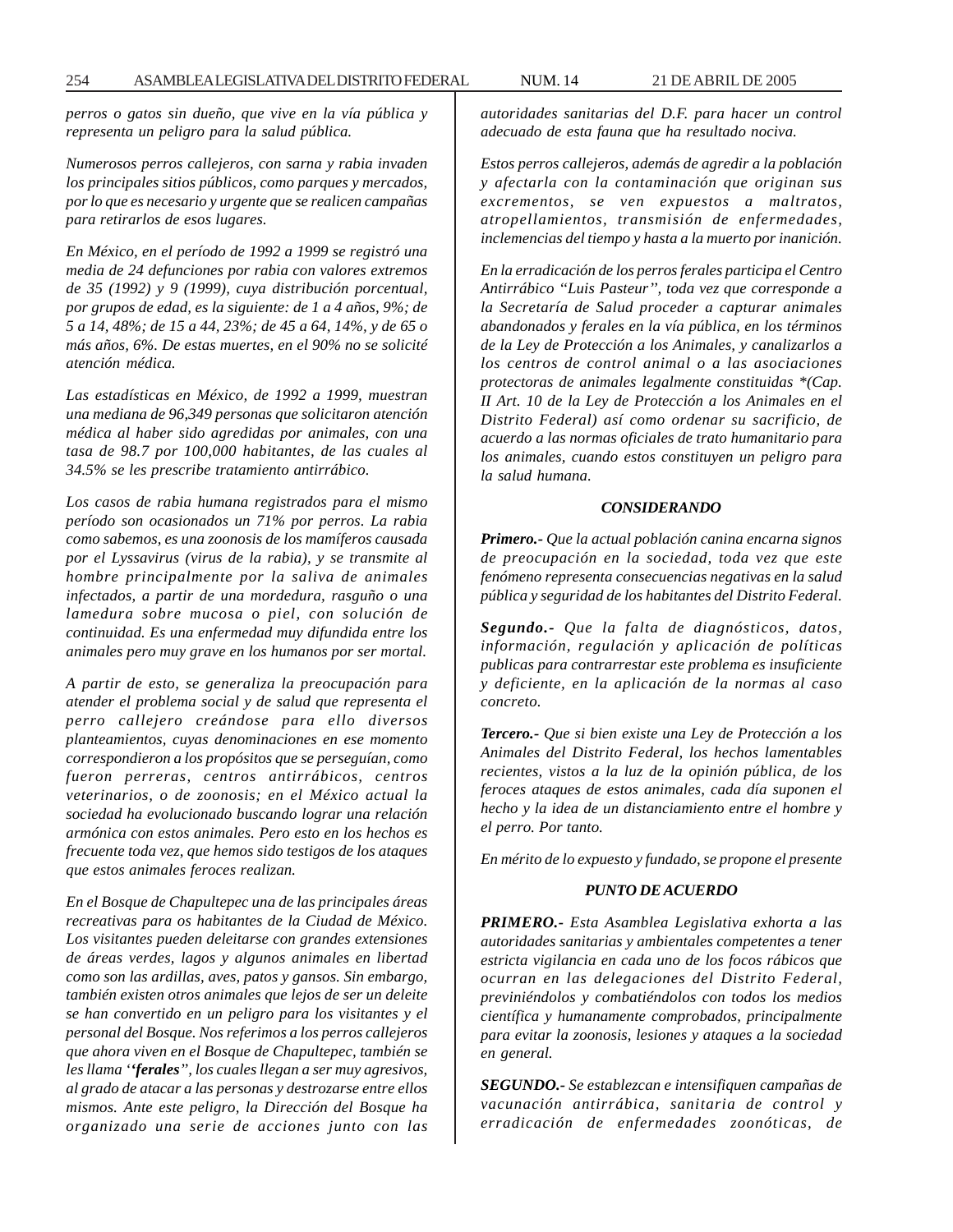*desparasitación y de esterilización, en coordinación con las 16 delegaciones políticas del Distrito Federal, con especial énfasis en Cuajimalpa de Morelos y Álvaro Obregón,*

*Asamblea Legislativa del Distrito Federal III Legislatura. A los diecinueve días de abril del dos mil cinco.*

## *ATENTAMENTE*

# *DIP. MARÍA ARACELI VÁZQUEZ CAMACHO*

*Firman las y los diputados: Juan Manuel González Maltos, Efraín Morales Sánchez, Maricela Contreras Julián, Silvia Lorena Villavicencio Ayala e Higinio Chávez García.*

En términos de los artículos 36 fracciones V y VII de la Ley Orgánica, 28 y 132 del Reglamento para su Gobierno Interior, ambos de la Asamblea Legislativa del Distrito Federal, se turna para su análisis y dictamen a la Comisión de Salud y Asistencia Social.

Esta presidencia informa que se recibió una propuesta con punto de Acuerdo para que esta Asamblea Legislativa del Distrito Federal exhorte al Gobierno del Distrito Federal y a la Delegación Álvaro Obregón para que de manera urgente por su calidad de Centro Histórico en San Angel se rescate, mantenga y consolide la fisonomía propia de su patrimonio arqueológico, histórico y cultural, procediéndose a realizar las acciones necesarias y conducentes con la finalidad de lograr una rápida recuperación de nuestro patrimonio, que remitió el diputado Rafael Hernández Nava, del Partido de la Revolución Democrática.

Insértese el texto de la propuesta con punto de Acuerdo en el Diario de los Debates.

*PROPUESTA CON PUNTO DE ACUERDO, PARA QUE ESTA ASAMBLEA LEGISLATIVA DEL DISTRITO FEDERAL, EXHORTE AL GOBIERNO DEL DISTRITO FEDERAL Y A LA DELEGACIÓN ÁLVARO OBREGÓN PARA QUE DE MANERA URGENTE, POR SU CALIDAD DE CENTRO HISTÓRICO, EN SAN ÁNGEL SE RESCATE, MANTENGA Y CONSOLIDE LA FISONOMÍA PROPIA, DE SU PATRIMONIO ARQUEOLÓGICO, HISTÓRICO, ARTÍSTICO Y CULTURAL, PROCEDIÉNDOSE A REALIZAR LAS ACCIONES NECESARIAS Y CONDUCENTES CON LA FINALIDAD DE LOGRAR UNA RÁPIDA RECUPERACIÓN DE NUESTRO PATRIMONIO.*

*El suscrito, Diputado Rafael Hernández Nava, integrante del Grupo Parlamentario del Partido de la Revolución Democrática, en la Asamblea Legislativa del Distrito Federal en esta III Legislatura. Con fundamento en los artículos 17 fracción VI, de la Ley Orgánica de la Asamblea del Distrito Federal; y 132 del Reglamento para*

*el Gobierno Interior de la Asamblea Legislativa del Distrito Federal, sometemos a la consideración de este H. Órgano Legislativo la presente propuesta con Punto de Acuerdo al tenor de los siguientes:*

#### *CONSIDERANDOS*

*PRIMERO.- Que la Delegación Álvaro Obregón por su historia, su orografía y sus puntos turísticos de interés nacional e internacional, la convierten orgullo de sus habitantes y de la ciudad.*

*SEGUNDO.- Que en esta Demarcación, se encuentra el área de San Ángel, ubicada entre Avenida de los Insurgentes y Avenida Revolución y declarada el 11 de diciembre de 1986, por el INAH, como Zona Histórica, que comprende un área de 1.7 km2, en los que se encuentra situado: San Jacinto con su Iglesia que data del siglo XV; de su Jardín; Calles Empedradas; Iglesia-Museo del Carmen; el Mercado de la Flores; La Casa de la Cultura; Parques como el de La Bombilla y al lado, ese hermoso barrio Colonial de Chimalistac, admiración de propios y extrai9os.*

*TERCERO.- Que no obstante, muchas de las edificaciones modernas por su concepto arquitectónico, resultan de interés, éstas han ido en perjuicio de antiguas construcciones que recrean la época del virreinato y que son un patrimonio perdido.*

*CUARTO.- Que otras construcciones han provocado un franco deterioro de la imagen urbana, orientadas con el fin de utilidad de explotación del terreno en detrimento de monumentos históricos y de los escasos espacios verdes de la zona.*

*QUINTO.- Que el problema de esta zona es similar al de San Jerónimo, ya que la concentración de usos comerciales y de servicios ha contribuido al deterioro de la imagen urbano-arquitectónica de la zona patrimonial y presenta problemas de congestionamiento vial, falta de mobiliario urbano y deterioro del existente.*

*SEXTO.- Que de acuerdo con lo que establece el Programa General de Desarrollo Urbano, las áreas de conservación patrimonial se integran por las zonas históricas decretadas por el Instituto de Antropología e Historia e Instituto Nacional de Bellas artes, donde se aplica la Ley Federal sobre Monumentos y Zonas Arqueológicas, Artísticos e Históricos y su Reglamento. Por su parte la Ley de Desarrollo Urbano en su artículo 31, fracción 1, inciso d, establece que las áreas de conservación patrimonial son ''las que tienen valores históricos, arqueológicos y artísticos o típicos, así como las que, sin estar formalmente clasificadas como tales, presenten características de unidad formal, que requieren atención especial para mantener y potenciar sus valores''.*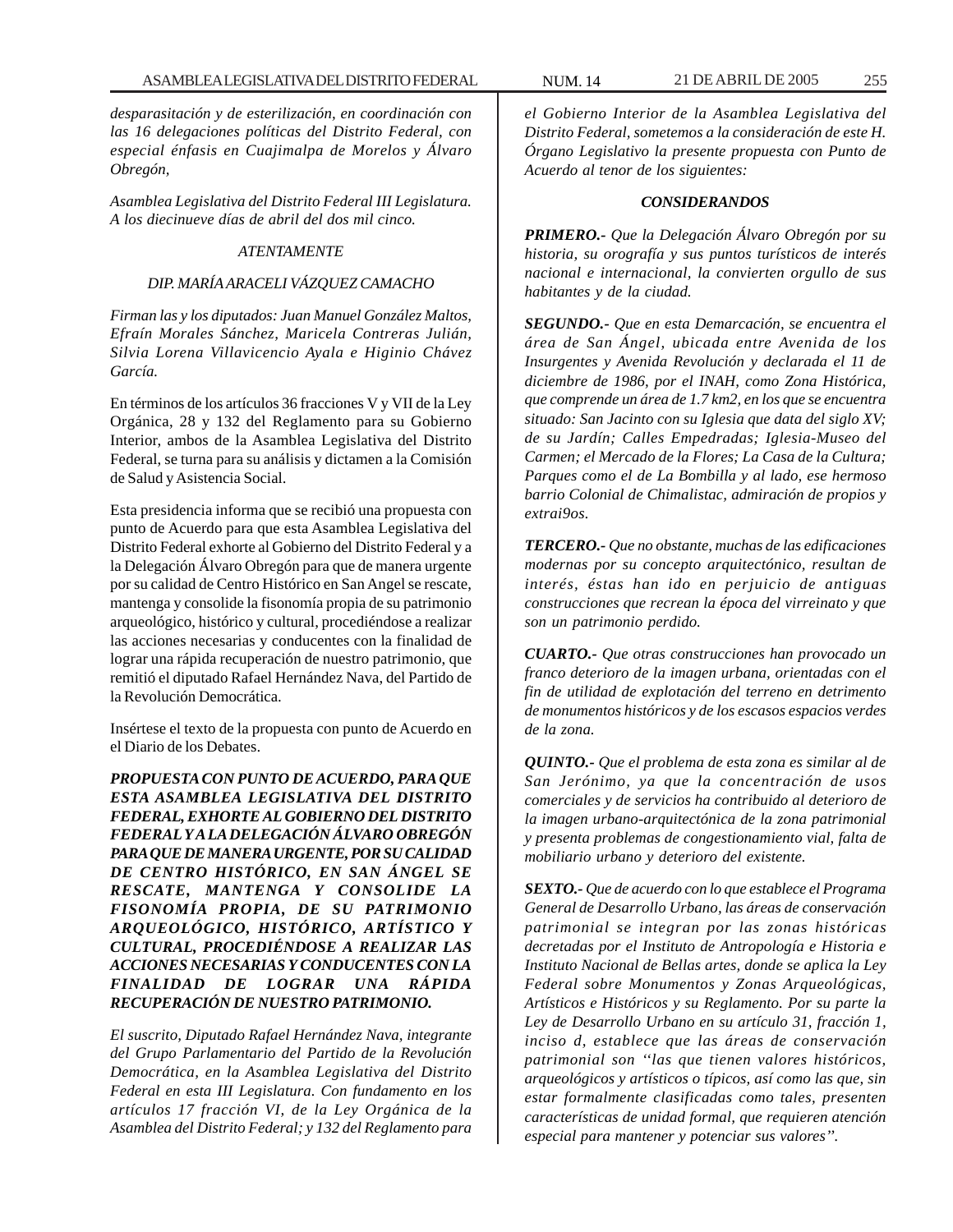## 256 ASAMBLEA LEGISLATIVA DEL DISTRITO FEDERAL NUM. 14 21 DE ABRIL DE 2005

*SÉPTIMO.- Que como consecuencia de la terciarización del uso de suelo, el ambulantaje, los paraderos de rutas de transporte público; así como la falta de mantenimiento o por la modificación de los elementos arquitectónicos, se ha generado un grave deterioro en la imagen urbana de la zona histórica de San Ángel.*

*OCTAVO.- Que resulta urgente establecer un acuerdo urbano con el fin de conciliar el desarrollo de la zona con la recuperación y preservación de este importante Centro Histórico del Distrito Federal.*

*Atento a lo antes señalado, se propone para su aprobación el siguiente*

# *PUNTO DE ACUERDO*

*ÚNICO.- Que esta Asamblea Legislativa del Distrito Federal, exhorte al Gobierno del Distrito Federal y a la Delegación Álvaro Obregón para que de manera urgente, por su calidad de Centro Histórico, en San Ángel, se rescate, mantenga y consolide la fisonomía propia, de su patrimonio arqueológico, histórico, artístico y cultural, procediéndose a realizar las acciones necesarias y conducentes para lograr una rápida recuperación de nuestro patrimonio.*

#### *Atentamente*

## *DIP. RAFAEL HERNÁNDEZ NAVA*

En términos de los artículos 36 fracciones V y VII de la Ley Orgánica, 28 y 132 del Reglamento para su Gobierno Interior, ambos de la Asamblea Legislativa del Distrito Federal, se turna para su análisis y dictamen a la Comisión de Desarrollo e Infraestructura Urbana.

Esta presidencia informa que recibió una propuesta con punto de Acuerdo para que esta Asamblea Legislativa del Distrito Federal exhorte al Rector de la Universidad Nacional Autónoma de México y al Gobierno del Distrito Federal para que considere Ciudad Universitaria como terminal y retorno del servicio de transporte metrobús, que remitió el diputado Rafael Hernández Nava, del Partido de la Revolución Democrática.

Insértese el texto de la propuesta con punto de Acuerdo en el Diario de los Debates.

*PROPUESTA CON PUNTO DE ACUERDO PARA QUE ESTA ASAMBLEA LEGISLATIVA DEL DISTRITO FEDERAL, EXHORTE AL RECTOR DE LA UNIVERSIDAD NACIONAL AUTÓNOMA DE MÉXICO Y AL GOBIERNO DEL DISTRITO FEDERAL, PARA QUE CONSIDEREN CIUDAD UNIVERSITARIA COMO TERMINAL Y RETORNO DEL SERVICIO DE TRANSPORTE METROBUS.*

*El suscrito, Diputado Rafael Hernández Nava, integrante del Grupo Parlamentario del Partido de la Revolución* *Democrática, en la Asamblea Legislativa del Distrito Federal en esta III Legislatura. Con fundamento en los artículos 17 fracción VI, de la Ley Orgánica de la Asamblea del Distrito Federal; y 132 del Reglamento para el Gobierno Interior de la Asamblea Legislativa del Distrito Federal, somete a la consideración de este H. Órgano Legislativo la presente propuesta con Punto de Acuerdo al tenor de los siguientes:*

## *CONSIDERANDOS*

*PRIMERO.- Que el Corredor de Insurgentes tiene una longitud de 19.4 km y comprende desde Indios Verdes hasta el Rélox, donde el Gobierno del Distrito Federal en un carril exclusivo, ya está realizando las obras del Proyecto Ejecutivo del Corredor Estratégico Insurgentes de la Ciudad de México (Metrobus).*

*SEGUNDO.- Que el transporte público en dicho Corredor es de gran importancia por la cantidad de personas que se trasladan a sus trabajos y escuelas, pero actualmente la calidad del servicio es inadecuada desde una perspectiva organizacional, tecnológica y ambiental.*

*TERCERO.- Que la composición de la flota que transita por este corredor: 250 microbuses y 90 autobuses, provocando poco control sobre las condiciones generales de dichos vehículos, baja eficiencia energética, elevado nivel de emisiones y saturación en la vialidad, no permitiendo contar con una circulación continua.*

*CUARTO.- Que el transporte público que da servicio en el Corredor Insurgentes requiere modificar su esquema organizacional para mejorar las condiciones de servicio, operación y de negocio, además de requerir una modernización tecnológica.*

*QUINTO.- Que resulta necesario que el Proyecto del ''Metrobus'' beneficie a la comunidad de Ciudad Universitaria y personas que demandan servicios en la Zona de San Ángel, respetando a San Angel en su calidad de Zona Histórica y no provocando descontento entre la población.*

*SEXTO.- Que el Proyecto del ''Metrobus'' contará con 34 estaciones y tendrá la capacidad de transportar 250 000 personas por día.*

*SÉPTIMO.- Que si se utiliza Ciudad Universitaria como punto Terminal y retorno del Proyecto ''Metrobus'' se pueden beneficiar las personas y estudiantes en un horario más amplio con dicho transporte, cuyo servicio diurno será de 5:00 a 23:00 hrs. y el servicio nocturno de las 23:00 a las 5:00 hrs.*

*OCTAVO.- Que Ciudad Universitaria cuenta con los espacios necesarios que permiten realizar las maniobras propias de una Terminal, permitiendo la espera de la gente para abordar el transporte.*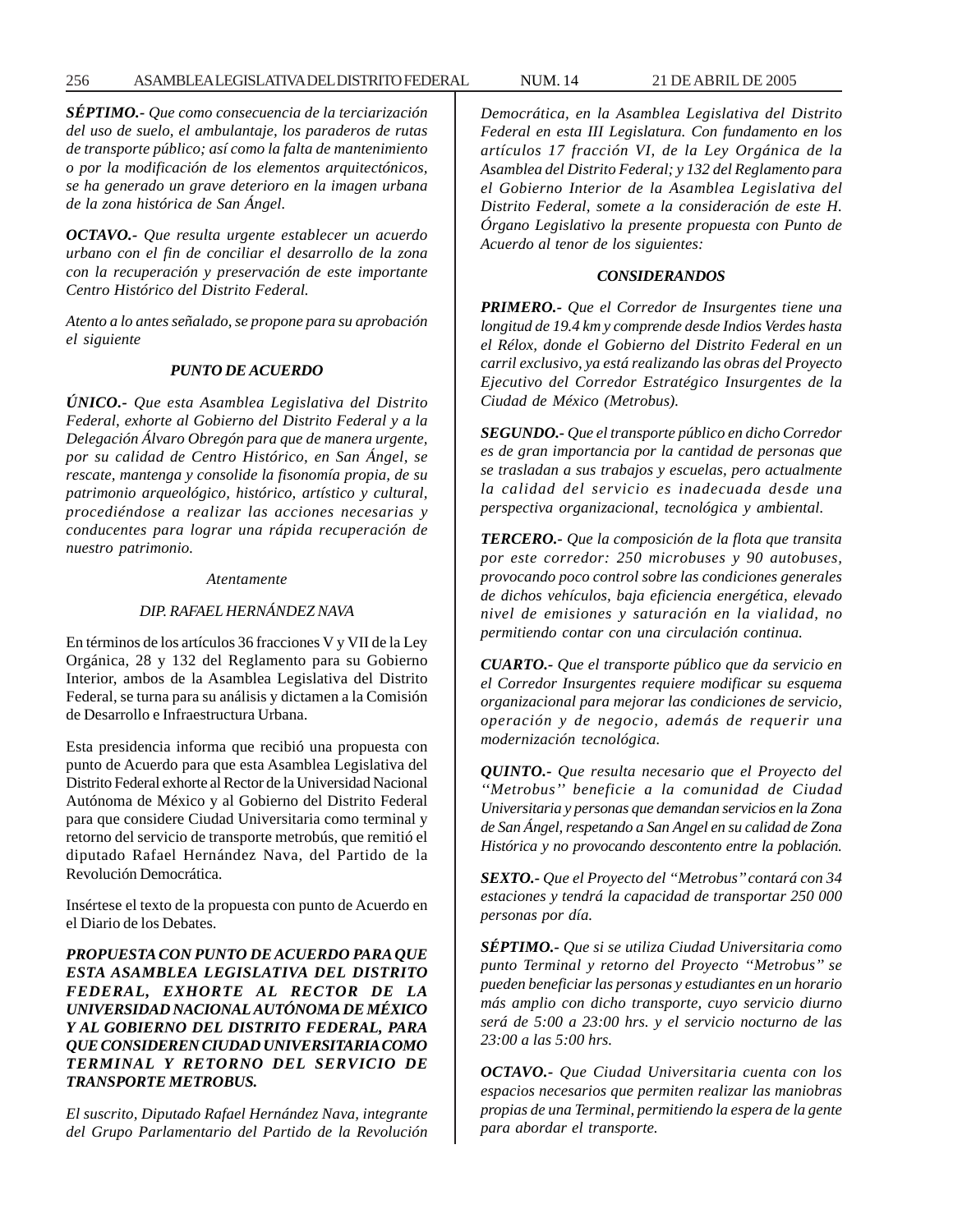*NOVENO.- Que si las autoridades involucradas autorizan que Ciudad Universitaria sea punto Terminal-retorno del Proyecto no se vería alterada o agravada la vialidad de San Angel.*

*DÉCIMO.- Que sería paradójico para la comunidad Universitaria descender en la glorieta de la Palma y tener que hacer un desembolso adicional diario de otro transporte por un tramo realmente corto (800 metros aproximadamente), si la terminal estuviera en Ciudad Universitaria esto redundaría en un ahorro para dichos usuarios.*

*UNDÉCIMO.- Que las autoridades involucradas en este Proyecto, una vez terminada la obra, repongan los árboles sacrificados en razón de dos por cada uno, además de solicitar a los medios de comunicación que lo informen a la comunidad en general y no se queden con la idea de que se cometió un ecocidio como se ha venido manejando.*

*Atento a lo antes señalado, se propone para su aprobación el siguiente:*

## *PUNTO DE ACUERDO*

*ÚNICO.- Que esta Asamblea Legislativa del Distrito Federal, exhorte al Rector de la Universidad Nacional Autónoma de México y al Gobierno del Distrito Federal para que autoricen que Ciudad Universitaria sea la Terminal y el retorno del Sistema de Transporte de ''Metrobus''.*

## *Atentamente*

## *DIP. RAFAEL HERNÁNDEZ NAVA*

En términos de los artículos 36 fracciones V y VII de la Ley Orgánica, 28 y 132 del Reglamento para su Gobierno Interior, ambos de la Asamblea Legislativa del Distrito Federal, se turna para su análisis y dictamen a la Comisión de Transporte y Vialidad.

Esta Presidencia informa que se recibió una propuesta con punto de Acuerdo para que esta Asamblea Legislativa del Distrito Federal exhorte al Gobierno del Distrito Federal para que celebre los acuerdos necesarios que sean considerados como reserva ecológica los parques de ''La Loma'' ubicado en la colonia Torres de Potrero; Ecológico ''Las Águilas'', ubicado en las colonia ''Las Águilas''; ''La Cuesta'', ubicado en la colonia Tetelpa y Jalalpa 2000 ubicado en la colonia Jalalpa, que remitió en diputado Rafael Hernández Nava, del Partido de la Revolución Democrática.

Insértese el texto de la propuesta con punto de Acuerdo en el Diario de los Debates.

# *PROPUESTA CON PUNTO DE ACUERDO, PARA QUE ESTA ASAMBLEA LEGISLATIVA DEL DISTRITO FEDERAL, EXHORTE AL GOBIERNO DEL DISTRITO*

*FEDERAL PARA QUE CELEBRE LOS ACUERDOS NECESARIOS Y SEAN CONSIDERADOS COMO RESERVA ECOLÓGICA LOS PARQUES DE: ''LA LOMA'', UBICADO EN LA COL. TORRES DE POTRERO; ECOLÓGICO ''LAS ÁGUILAS'', UBICADO EN LA COL. LAS ÁGUILAS; ''LA CUESTA'', UBICADO EN LA COL. TETELPAN Y ''JALALPA 2000'', UBICADO EN LA COL. JALALPA.*

*El suscrito, Diputado Rafael Hernández Nava, integrante del Grupo Parlamentario del Partido de la Revolución Democrática, en la Asamblea Legislativa del Distrito Federal en esta III Legislatura. Con fundamento en los artículos 17 fracción VI, de la Ley Orgánica de la Asamblea del Distrito Federal; y 132 del Reglamento para el Gobierno Interior de la Asamblea Legislativa del Distrito Federal, somete a la consideración de este H. Órgano Legislativo la presente propuesta con Punto de Acuerdo al tenor de los siguientes:*

## *CONSIDERANDOS*

*PRIMERO.- La delegación Álvaro Obregón tiene aproximadamente 203 hectáreas que se constituyen en generadoras de oxígeno y recargadotas de acuíferos, entre ellas sobresale el Parque Ecológico de ''Las Águilas'' con 27.8 hectáreas.*

*SEGUNDO.- Por su ubicación físico-espacial esta delegación goza de los mejores climas del Distrito Federal, sin embargo esta situación privilegiada se ve diariamente disminuida por la proliferación de acciones de deforestación que tienen como consecuencia fuentes de contaminación, no en si misma, sino que estas áreas son paulatinamente ocupadas por asentamientos irregulares, que a falta de servicios básicos de infraestructura, desechan todos los residuos a cielo abierto perdiendo la capa vegetal con que cuentan, erosionando e! suelo, produciendo partículas a la atmósfera y azolvando los escurrimientos de la parte baja.*

*TERCERO.- Las áreas verdes en la delegación cubren una superficie aproximada de 189.1 hectáreas, dentro de ellas están considerados los parques de: ''La Loma'' con 64 hectáreas, ''La Cuesta'' con 7.7 hectáreas y ''Jalalpa 2000'' con de 5 hectáreas.*

*CUARTO.- Dado que las áreas verdes son un soporte sustancial de los servicios ambientales, del paisaje urbano, de la educación ambiental, la reproducción cultural y la recreación y debido a numerosos factores, entre ellos el incremento de la población, la ampliación de las áreas urbanas y la falta de alternativas para la recreación ante la gran demanda, se hace necesario mantener los parques ya existentes y crear nuevas áreas públicas adecuadas para la recreación y sobre todo amortiguar los efectos negativos que ocasiona el desarrollo urbano y su consiguiente contaminación ambiental.*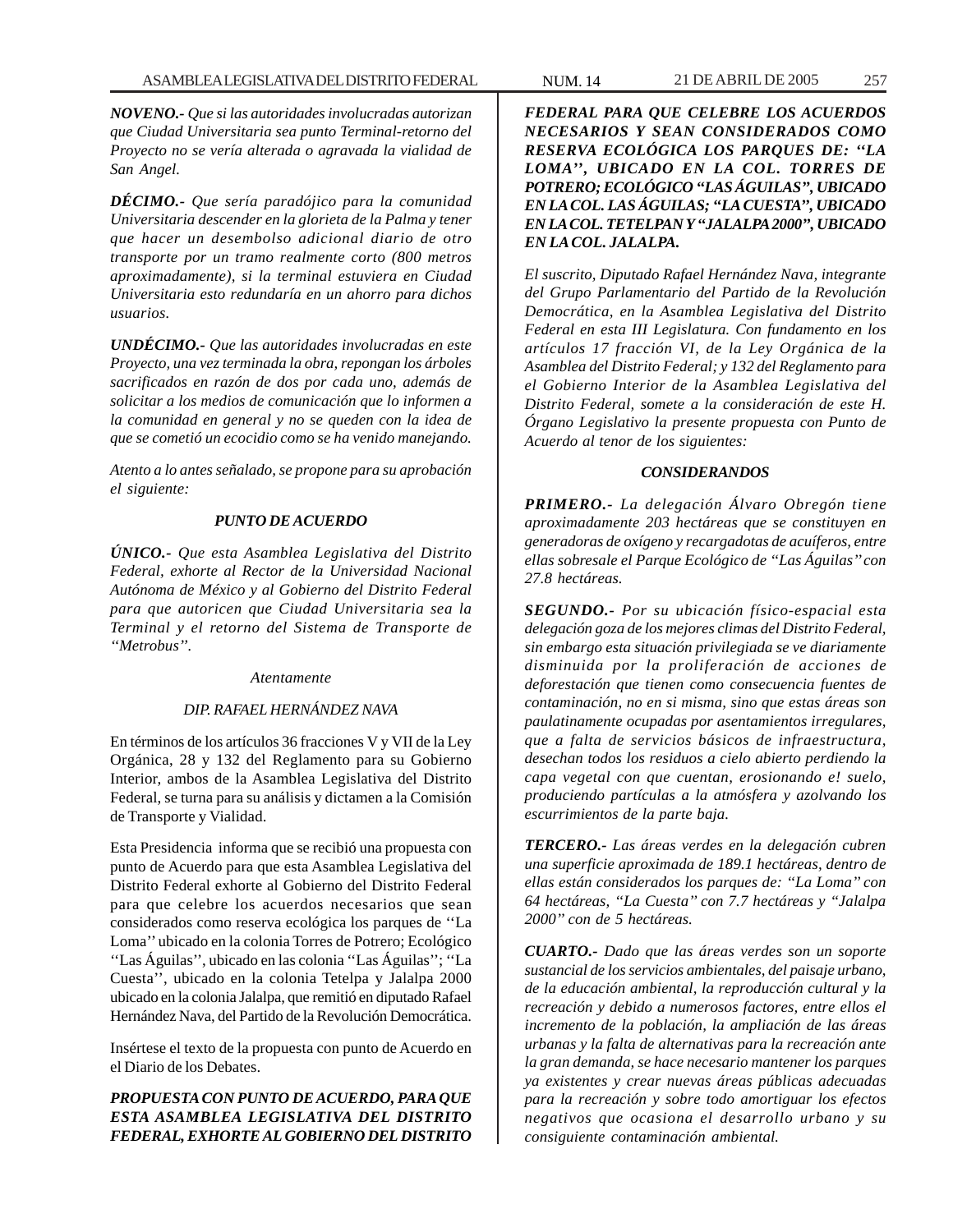*Atento a lo antes señalado, se propone para su aprobación el siguiente*

#### *PUNTO DE ACUERDO*

*ÚNICO.- La Asamblea Legislativa del Distrito Federal exhorta al Gobierno del Distrito Federal para que celebre los acuerdos necesarios y sean considerados como reserva ecológica los parques de: ''La Loma'', Ecológico ''Las Águilas'', ''La Cuesta'' y ''Jalalpa 2000''.*

*Atentamente*

#### *DIP. RAFAEL HERNÁNDEZ NAVA*

En términos de los artículos 36 fracciones V y VII de la Ley Orgánica, 28 y 132 del Reglamento para su Gobierno Interior, ambos de la Asamblea Legislativa del Distrito Federal, se turna para su análisis y dictamen a la Comisión de Preservación del Medio Ambiente y Protección Ecológica.

Esta presidencia informa que recibió una propuesta con punto de Acuerdo para solicitar al Gobierno del Distrito Federal y a los Jefes Delegacionales instruyan lo procedente para que atiendan a la brevedad posible la problemática del agua del Distrito Federal, que remitió el diputado Efraín Morales Sánchez, del Partido de la Revolución Democrática.

Insértese el texto de la propuesta con punto de Acuerdo en el Diario de los Debates.

*PROPUESTA CON PUNTO DE ACUERDO PARA SOLICITAR AL JEFE DE GOBIERNO DEL DISTRITO FEDERAL Y A LOS JEFES DELEGACIONALES, QUE INSTRUYAN LO PROCEDENTE PARA QUE ATIENDAN A LA BREVEDAD POSIBLE LA PROBLEMÁTICA DEL AGUA DEL D. F.*

*DIP. ANDRÉS LOZANO LOZANO PRESIDENTE DE LA MESA DIRECTIVA DE LA H. ASAMBLEA LEGISLATIVA DEL DISTRITO FEDERAL. PRESENTE*

*Con fundamento en los artículos: 42, fracciones IX, XI, XIV y XXIX del Estatuto de Gobierno del Distrito Federal, 10 de la Ley Orgánica de la Asamblea Legislativa del Distrito Federal; 93 y 133 del Reglamento para el Gobierno Interior de la Asamblea Legislativa del Distrito Federal, someto a consideración de este órgano legislativo, la siguiente PROPUESTA CON PUNTO DE ACUERDO PARA SOLICITAR AL JEFE DE GOBIERNO DEL DISTRITO FEDERAL Y A LOS JEFES DELEGACIONALES, QUE INSTRUYAN LO PROCEDENTE PARA QUE ATIENDAN A LA BREVEDAD POSIBLE LA PROBLEMÁTICA DEL AGUA DEL D. F.*

*ANTECEDENTES*

*1.- El Distrito Federal desde su origen se situó en una cuenca cerrada de casi 1,800 km2 de superficie a una altitud media de 2,240 metros sobre el nivel del mar (msnm); ambas características determinan en gran medida el problema del abasto de agua para esta ciudad y el área metropolitana, que suman alrededor de 18 millones de personas.*

*2.- Los habitantes de la Ciudad de México ha recurrido a través de su historia a diversas fuentes de abastecimiento, desde los manantiales del propio Valle de México hasta fuentes externas. Actualmente la ciudad se sirve de 35,200 litros por segundo de agua provenientes principalmente del subsuelo del Valle de México, que es extraída por aproximadamente 1000 pozos, que contribuyen con el 58% de dicho caudal; otra parte el 27% proviene de la Cuenca del Cutzamala que es transportada desde una distancia de 127 kilómetros que requiere ser bombeada a una altura de más de 1,000 metros para introducirla a la red primaria de agua potable del valle de México; el resto es aportado por manantiales de la Ciudad y por el Acuífero del Valle de Lerma.*

*3.- El Programa General de Desarrollo Urbano del Distrito Federal, señala que los principales aspectos para atender en materia de abastecimiento de agua son los siguientes:*

- *Déficit de 3,000 litros por segundo.*
- *Nivel de desperdicio por redes en mal estado: 32%.*
- *1,000,000 de habitantes reciben agua por tandeo.*
- *180,000 habitantes no cuentan con acceso a la red.*
- *En enero del 2005 la Ciudad cumplió 10 años sin caudales adicionales de nuevas fuentes.*

*Para ello se recomienda coordinar acciones entre las Demarcaciones Territoriales del Distrito Federal y las Dependencias del Gobierno Central, y a largo plazo con el Gobierno Federal para coadyuvar a resolver la problemática de desabasto de agua.*

*4.- El Gobierno del Distrito Federal, inició un Programa de Detección y Supresión de Fugas no visibles en la red de agua potable en julio de 1998, su objetivo fue disminuir las pérdidas de agua por fugas en la red y rescatar del desperdicio, caudales adicionales para ponerlos de inmediato al servicio de la población. El agua que se recupera por este medio es la más barata, puesto que ya se encuentra en las líneas de distribución y en comparación con lo que costaría traer los mismos volúmenes de fuentes externas, así se obtienen economías de costos para la Ciudad, del orden del 50%. Con este programa se logró de 1998 al 2002, suprimir 6,749 fugas en la red y 52,363 fugas en tomas domiciliarias.*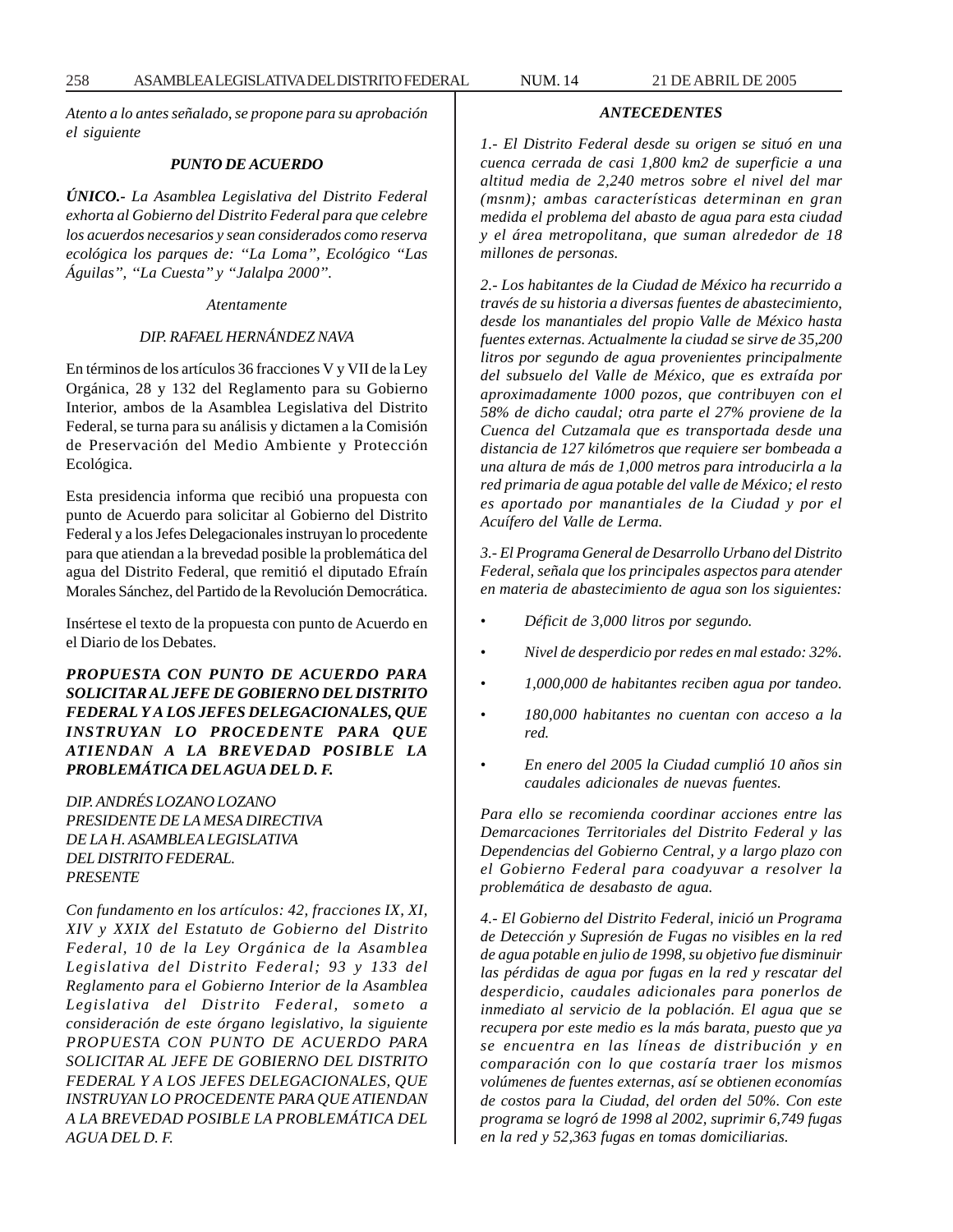*5.- De los 984 pozos existentes para la extracción de agua potable, un número considerable de ellos estaban fuera de operación en 1997, debido a que sus equipos de bombeo habían rebasado su vida útil o aún más, un alto porcentaje de ellos carecían de equipo. El Programa de Rehabilitación de Pozos y Reparación de sus Equipos Electromecánicos, instrumentado a partir de 1998, permitió abatir el rezago que presentaba su mantenimiento y recuperar la eficiencia de su operación, así como garantizar el funcionamiento de los pozos que sustentan el abastecimiento de agua potable a nuestra Ciudad, en cinco años se rehabilitaron 135 pozos y se repararon 777 equipos electromecánicos, en los que se incluyen motores, arrancadores, bombas y transformadores, incrementando el caudal de abastecimiento en 3,416 litros por segundo.*

*6.- Como se puede apreciar los programas anteriores beneficiaron a la ciudad en un mediano plazo, sin embargo la mayoría de los 984 pozos de donde se abastece el 58% del agua que suministra al Distrito Federal ha rebasado su vida útil de 20 años y su mantenimiento es insuficiente. Aunado a ello, un alto porcentaje de la tubería de agua potable es de asbesto cemento que no ha resistido los asentamientos diferenciales y ha sufrido rupturas en diferentes puntos, como consecuencia de ello fugas en la red de agua potable. A ello se suma la imposibilidad de seccionar, debido a la obsolescencia de las válvulas, que carecen de manivelas o están totalmente oxidadas por falta de uso.*

#### *CONSIDERANDOS*

*PRIMERO.- La Asamblea Legislativa de acuerdo a lo establecido en el artículo 42 fracciones IX, XX y XXIX, del Estatuto de Gobierno del Distrito Federal, tiene las facultades siguientes: ''Expedir las disposiciones legales para organizar la hacienda pública, la contaduría mayor y el presupuesto, la contabilidad y el gasto público del Distrito Federal; Analizar los informes trimestrales que le envíe el Jefe de Gobierno del Distrito Federal, sobre la ejecución y cumplimiento de los presupuestos y programas aprobados; Recibir y analizar el informe anual de gestión que le presenten, por conducto del Jefe de Gobierno, los Jefes Delegacionales, los cuales podrán ser citados a comparecer ante comisiones.''*

*SEGUNDO.- El artículo 67 fracciones XVI, XXIII, XXIV y XXVI, del Estatuto de Gobierno del Distrito Federal, señala en su parte conducente que son facultades y obligaciones del Jefe de Gobierno del Distrito Federal entre otras las siguientes: ''Formular el Programa General de Desarrollo del Distrito Federal; Informar a la Asamblea Legislativa por escrito, por conducto del secretario del ramo, sobre los asuntos de la administración, cuando la misma Asamblea lo solicite; Administrar la hacienda pública del Distrito Federal con apego a las disposiciones*

*de este Estatuto, leyes y reglamentos de la materia; Dirigir la planeación y ordenamiento del Desarrollo Urbano del Distrito Federal, en los términos de las leyes''.*

*TERCERO.- El artículo 23 fracciones XX, XXII, XXV, de la Ley Orgánica de la Administración Pública del Distrito Federal establecen: ''A la Secretaría de Gobierno corresponde el despacho de las materias relativas al gobierno; Coordinar y supervisar el cumplimiento de las funciones desconcentradas de las Delegaciones del Distrito Federal; Cumplir y hacer cumplir las leyes, reglamentos, acuerdos, circulares y demás disposiciones del Jefe de Gobierno; Coordinar la planeación metropolitana con la participación que corresponda a los gobiernos estatales y municipales limítrofes, así como a las dependencias, órganos desconcentrados y entidades de la Administración Pública, en las materias señaladas en la Constitución y el Estatuto.''*

*CUARTO.- De acuerdo a lo establecido en el artículo 26 Fracción VII de la Ley Orgánica de la Administración Pública del Distrito Federal establece que a la Secretaría del Medio Ambiente le corresponde: ''La formulación, ejecución y evaluación de la política del Distrito Federal en materia ambiental y de recursos naturales; Establecer, en coordinación con la Secretaría de Obras y Servicios y la Comisión de Aguas del Distrito Federal, las políticas y normatividad, así como supervisar los programas de ahorro, tratamiento y rehúso de agua en el Distrito Federal.''*

*QUINTO.- A la Dirección General de Obras y Servicios de acuerdo a lo señalado en el artículo 27 fracción VIII de la Ley Orgánica de la Administración Pública del Distrito Federal, le corresponde: ''Supervisar la construcción, conservación, mantenimiento, operación y administración de las obras de agua potable y alcantarillado en la red primaria.''*

*SEXTO.- El artículo 39 fracciones VIII, XXV, LIV, LVII, LVIII, LXXXI de la Ley Orgánica de la Administración Pública del Distrito Federal establece: ''Corresponde a los titulares de los Órganos Político-Administrativos de cada demarcación territorial: Velar por el cumplimiento de las leyes, reglamentos, decretos, acuerdos, circulares y demás disposiciones jurídicas y administrativas; Prestar los servicios públicos a que se refiere esta ley, tomando en consideración la previsión de ingresos y presupuesto de egresos del ejercicio respectivo; Planear, programar, organizar, dirigir, controlar y evaluar el funcionamiento de las unidades administrativas a ellos adscritas; Ejecutar dentro de su demarcación territorial, programas de obras para el abastecimiento de agua potable, así como las demás obras y equipamiento urbano en la red secundaria; Prestar en su demarcación territorial los servicios de suministro de agua potable en la red secundaria y proponer al Jefe de Gobierno, los proyectos de Programas*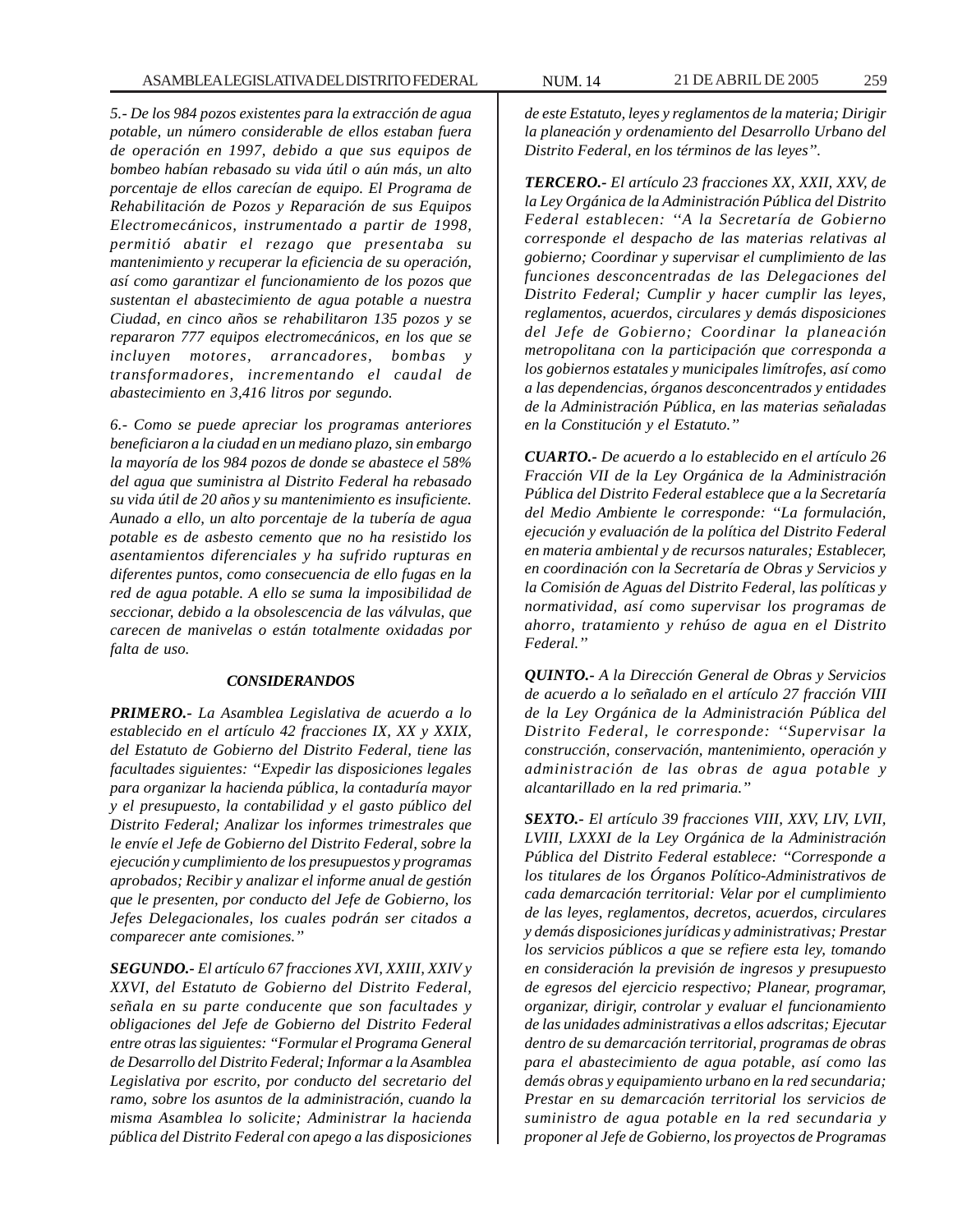*Operativos Anuales y de Presupuesto de la Delegación, sujetándose a las estimaciones de ingresos para el Distrito Federal.''*

*SÉPTIMO.- La Ley Orgánica de la Administración Pública del Distrito Federal establece en el artículo 30 fracciones I, XII, XIII, XIV en su parte conducente: ''A la Secretaría de Finanzas corresponde el despacho de las materias relativas a: Elaborar el Programa Operativo de la Administración Pública del Distrito Federal, para la ejecución del Programa General de Desarrollo del Distrito Federal; Dictar las normas y lineamientos de carácter técnico presupuestal a que deberán sujetarse las dependencias, órganos desconcentrados y entidades, para la formulación de los programas que servirán de base para la elaboración de sus respectivos anteproyectos de presupuesto; Formular el Proyecto de Presupuesto de Egresos y presentarlo a consideración del Jefe de Gobierno, considerando especialmente los requerimientos de cada una de las Delegaciones; Controlar el ejercicio del presupuesto de egresos del Distrito Federal y evaluar el resultado de su ejecución.''*

*OCTAVO.- Esta Asamblea Legislativa autorizó al Sistema de Aguas de la Ciudad de México, el programa operativo presentado para el ejercicio 2005, que equivale a 4,053,112,418.00 (Cuatro mil cincuenta y tres millones, ciento doce mil cuatrocientos dieciocho pesos 00/1 00 M. N.), del cual se destinarán \$ 1,368,793,152.00 (mil trescientos sesenta y ocho millones setecientos noventa y tres mil ciento cincuenta y dos pesos 00/100 M. N.) para operar las instalaciones del Sistema de Agua Potable, \$ 107,000,000.00 (ciento siete millones de pesos 00/100 M. N.) para construir y mantener la red primaria y secundaria del Sistema y \$ 141,309,448.00 (ciento cuarenta y un millones trescientos nueve mil cuatrocientos cuarenta y ocho pesos 00/100 M. N.) para proporcionar mantenimiento electromecánico a la infraestructura del Sistema de Agua Potable.*

*NOVENO.- La delegación Tlalpan destinó para el 2005 el 10.12% de su Programa Operativo Anual, para el rubro de agua potable; las delegaciones lztapalapa, Magdalena Contreras, Milpa Alta y Tláhuac destinarán del 5.00 al 7.03%; Álvaro Obregón, lztacalco y Venustiano Carranza consideraron del 2.09 al 4.13 %; Cuajimalpa, Miguel Hidalgo y Xochimilco del 1.13 al 1.87 %, las restantes Benito Juárez, Coyoacán, Cuauhtémoc y Gustavo A. Madero, menos del 1.00 % y Azcapotzalco solo el 0.43 % cuando es una de las Delegaciones con las redes de agua potable más antiguas del Distrito Federal.*

*DÉCIMO.- Si tomamos en cuenta que la red primaria de agua potable consta de 965 Km. y que para su mantenimiento el Sistema de Aguas del Distrito Federal destinó un presupuesto de \$ 107, 000, 000.00, que la red secundaria de agua potable del Distrito Federal consta* *aproximadamente de 12,000 Km., para el que las delegaciones destinarán \$523, 414, 655.00 se concluye que el presupuesto resulta insuficiente, ya que las fugas son más frecuentes en la red secundaria de agua potable.*

*DÉCIMO PRIMERO.- En días pasados se presentaron diversas protestas por falta de agua, los ciudadanos argumentaban que carecían de agua por más de 1 mes en diferentes puntos de la ciudad, principalmente en las delegaciones del oriente de la ciudad como lztapalapa y Venustiano, Carranza, asimismo se observó desabasto en otras como Xochimilco y Coyoacán. No obstante la crisis anterior que fue difundida en diferentes medios de comunicación, en delegaciones del poniente, existe aún gente inconsciente que desperdicia el agua potable para lavar sus automóviles, regar jardines, lavar banquetas, además en algunas zonas residenciales aún cuentan con albercas que poco o nada se utilizan.*

*DÉCIMO SEGUNDO.- Considerando las bases normativas señaladas, es de tomarse en cuenta ante la magnitud y gravedad del problema por el que atraviesa la población de esta zona del Distrito Federal, que merece la atención oportuna por parte de las autoridades involucradas en la contingencia por la que ahí se atraviesa, con el objeto de procurar la solución correspondiente.*

*En mérito de lo anteriormente expuesto y con fundamento en el 133 del Reglamento para el Gobierno Interior de la Asamblea, someto a consideración de este Pleno, con carácter de urgente y obvia resolución, el siguiente*

#### *PUNTO DE ACUERDO*

*PRIMERO.- Solicitar a los Jefes Delegacionales instruyan lo siguiente:*

*a) Considerar a corto plazo, un programa de sustitución de válvulas de seccionamiento, con la finalidad de proporcionar una mejor distribución y administración del agua potable, para que, seccionando limitar el suministro en algunos lugares y aumentar la presión para hacer llegar el agua a las colonias más lejanas.*

*b) Coordinarse con las Secretarías Gobierno, de Finanzas, Obras y Servicios y Medio Ambiente, para garantizar que exista presupuesto suficiente o en su defecto realizar las transferencias necesarias del rubro (22) Infraestructura ecológica, de transporte y urbanización, que no es tan urgente, con la finalidad de llevar a cabo un programa de sustitución de líneas secundarias de agua potable de asbesto cemento por otro material que represente una mayor resistencia a los asentamientos diferenciales.*

*c) Enviar un informe a esta Asamblea Legislativa en el que se precise claramente el avance de los citados programas, con los beneficios económicos y cantidad de*